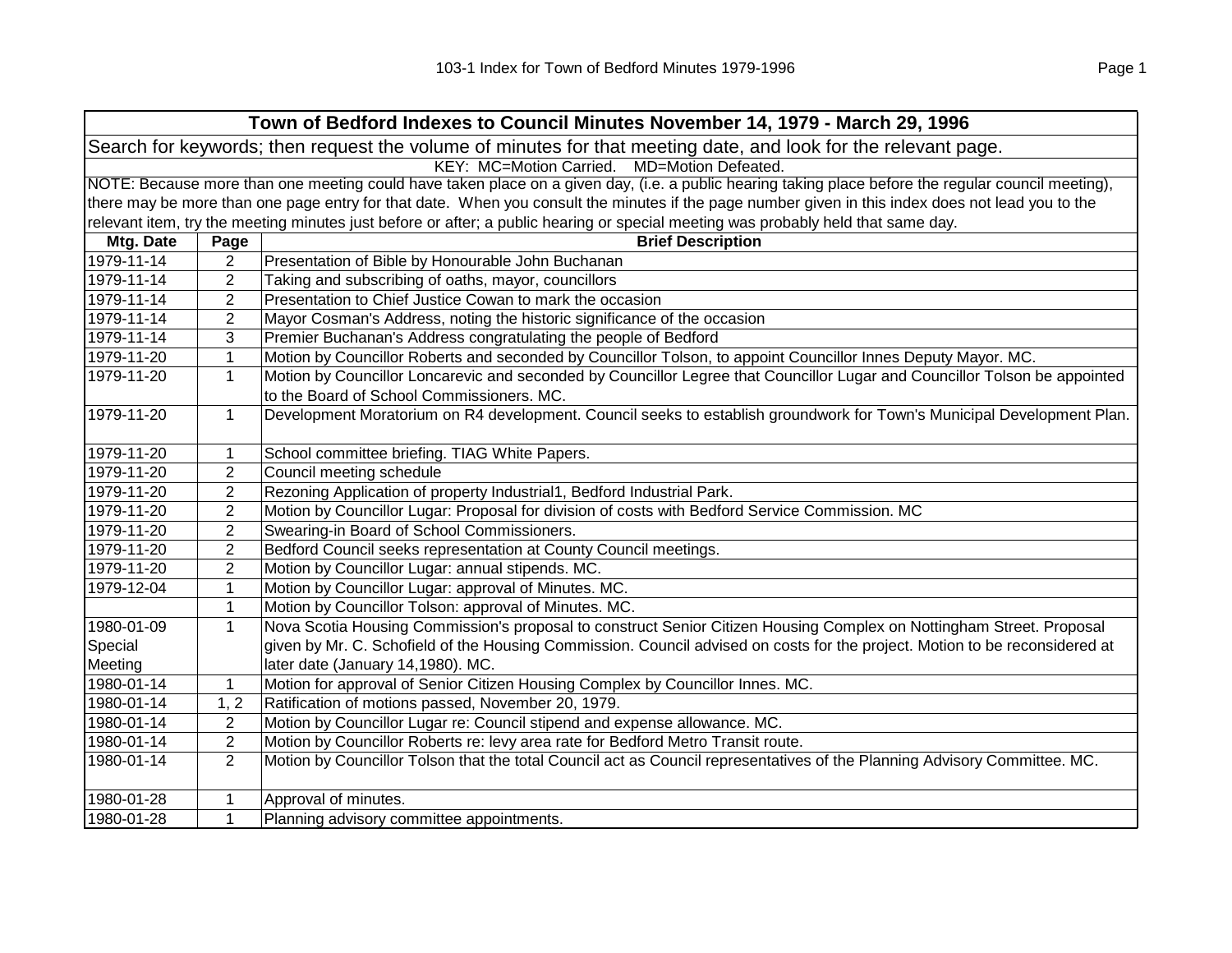| Search for keywords; then request the volume of minutes for that meeting date, and look for the relevant page.<br>KEY: MC=Motion Carried. MD=Motion Defeated. |  |  |  |  |
|---------------------------------------------------------------------------------------------------------------------------------------------------------------|--|--|--|--|
|                                                                                                                                                               |  |  |  |  |
|                                                                                                                                                               |  |  |  |  |
| NOTE: Because more than one meeting could have taken place on a given day, (i.e. a public hearing taking place before the regular council meeting),           |  |  |  |  |
| there may be more than one page entry for that date. When you consult the minutes if the page number given in this index does not lead you to the             |  |  |  |  |
| relevant item, try the meeting minutes just before or after; a public hearing or special meeting was probably held that same day.                             |  |  |  |  |
| Mtg. Date<br><b>Brief Description</b><br>Page                                                                                                                 |  |  |  |  |
| 1980-01-28<br>Motion by Councillor Lugar to appoint Acting Clerk-Treasurer Mrs. Joan Pryde. MC.                                                               |  |  |  |  |
| $\mathbf{1}$<br>Motion by Councillor Legree re: signing officer appointments for the Town of Bedford. MC.<br>1980-01-28                                       |  |  |  |  |
| 1980-01-28<br>$\overline{2}$<br>Motion by Councillor Tolson, approval of invoice from the Bedford Service Commission. MC.                                     |  |  |  |  |
| $\overline{2}$<br>Motion by Councillor Innes to approve Temporary Borrowing Resolution for Pre-incorporation Expenses. MC.<br>1980-01-28                      |  |  |  |  |
| $\overline{2}$<br>Correspondence from C.H.S. Developments Ltd. And Caruscan Corp. Council was asked to consider proposed plans for an R-<br>1980-01-28        |  |  |  |  |
| 4 development in Bedford.                                                                                                                                     |  |  |  |  |
| Policy discussion: all applications would be held until the Socio-Economic Study is completed.<br>1980-01-28<br>$\overline{2}$                                |  |  |  |  |
|                                                                                                                                                               |  |  |  |  |
|                                                                                                                                                               |  |  |  |  |
|                                                                                                                                                               |  |  |  |  |
| 1980-01-28<br>$\overline{2}$<br>Motion by Councillor Innes that a Special Town Council Session be held on February 6, 1980, for the purpose of hearing        |  |  |  |  |
| presentations from C.H.S. and Coruscan Corp. Save Central Bedford Committee and the Bedford Service Council should be                                         |  |  |  |  |
| invited along with residents of Bedford to speak at the Special Session. MC.                                                                                  |  |  |  |  |
| 1980-01-28<br>Halifax seeks Bedford participation in "Bowl for Millions" fund raising campaign for Big-Brothers and Big-Sisters.<br>$\overline{2}$            |  |  |  |  |
| 3<br>Motion by Councillor Roberts that Council express official welcome to a Vietnamese family recently arrived in Bedford. MC.<br>1980-01-28                 |  |  |  |  |
| 1980-01-28<br>New organization Bedford Heritage 1980 is formed.                                                                                               |  |  |  |  |
| Council of The Town of Bedford Temporary Borrowing Resolution for Pre-incorporation Expenses 80-A-1.<br>Appendix "A"                                          |  |  |  |  |
| 1980-01-28                                                                                                                                                    |  |  |  |  |
|                                                                                                                                                               |  |  |  |  |
| Meeting called for the purpose of hearing representation from C.H.S. Developments Ltd. And Carascan Corp. re R4<br>1980-02-06<br>$\mathbf{1}$                 |  |  |  |  |
| developments.                                                                                                                                                 |  |  |  |  |
| Authority of Council to make decisions on the issuance of regional development permits for residential development.<br>1980-02-06<br>$\mathbf 1$              |  |  |  |  |
| $\mathbf{1}$<br>Presentations from Mr. Carl Hudson, Mr. T. Swanson, Mr. E. Wickwire represented C.H.S., Mr W. Apold opposed. Noted that<br>1980-02-06         |  |  |  |  |
| the development was not to be C.M.H.C. financed.                                                                                                              |  |  |  |  |
| 1980-02-06<br>$\overline{c}$<br>Presentation by the Save Central Bedford Committee, represented by Mr. Lloyd Mitchell, Mr. Rein Ulesoo.                       |  |  |  |  |
| 3<br>Motion by Councillor Legree that the decision on the C.H.S. Development Ltd. Proposal be deferred for three weeks. MC.<br>1980-02-06                     |  |  |  |  |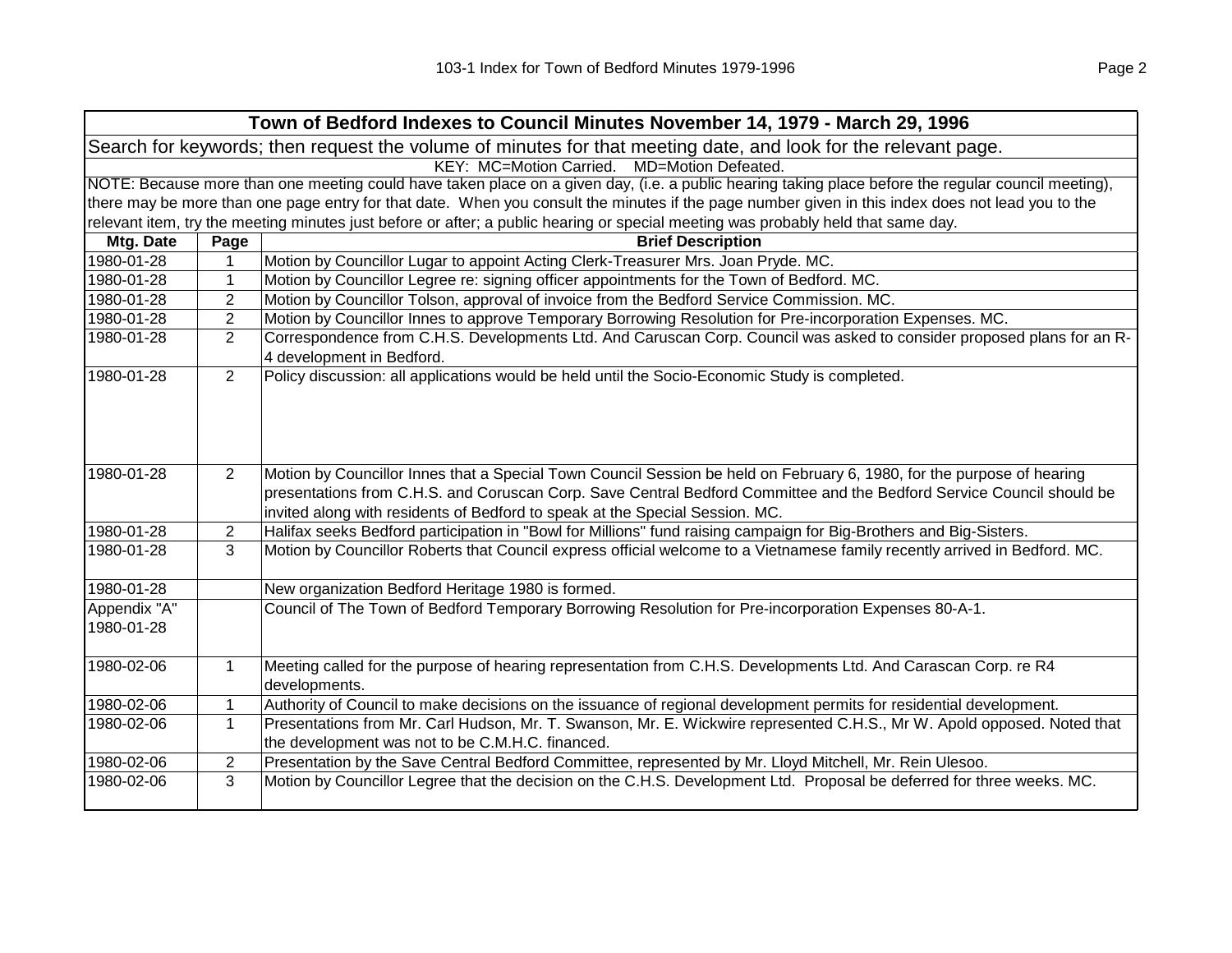| Town of Bedford Indexes to Council Minutes November 14, 1979 - March 29, 1996                                  |                                                                                                                                                     |                                                                                                                                                   |  |  |
|----------------------------------------------------------------------------------------------------------------|-----------------------------------------------------------------------------------------------------------------------------------------------------|---------------------------------------------------------------------------------------------------------------------------------------------------|--|--|
| Search for keywords; then request the volume of minutes for that meeting date, and look for the relevant page. |                                                                                                                                                     |                                                                                                                                                   |  |  |
| KEY: MC=Motion Carried. MD=Motion Defeated.                                                                    |                                                                                                                                                     |                                                                                                                                                   |  |  |
|                                                                                                                | NOTE: Because more than one meeting could have taken place on a given day, (i.e. a public hearing taking place before the regular council meeting), |                                                                                                                                                   |  |  |
|                                                                                                                |                                                                                                                                                     | there may be more than one page entry for that date. When you consult the minutes if the page number given in this index does not lead you to the |  |  |
|                                                                                                                |                                                                                                                                                     | relevant item, try the meeting minutes just before or after; a public hearing or special meeting was probably held that same day.                 |  |  |
| Mtg. Date                                                                                                      | Page                                                                                                                                                | <b>Brief Description</b>                                                                                                                          |  |  |
| 1980-02-06                                                                                                     | 3                                                                                                                                                   | Motion by Councillor Lugan that the Bedford Town Council apply to be a member of Halifax West Housing Authority. MC.                              |  |  |
| 1980-02-06                                                                                                     | 3                                                                                                                                                   | Motion by Councillor Lugar that the Town Council appoint Town Solicitor. MC.                                                                      |  |  |
| 1980-02-21                                                                                                     | $\mathbf{1}$                                                                                                                                        | Approval of minutes.                                                                                                                              |  |  |
| 1980-02-21                                                                                                     | 1                                                                                                                                                   | Planning Advisory Committee Agreement on the Terms of Reference.                                                                                  |  |  |
| 1980-02-21                                                                                                     | 1                                                                                                                                                   | Funding requirements for the Planning Advisory Committee.                                                                                         |  |  |
| 1980-02-21                                                                                                     | 2                                                                                                                                                   | Motion by councillor Loncarevic to accept budget for the Planning Advisory Committee. MC.                                                         |  |  |
| 1980-02-21                                                                                                     | 2                                                                                                                                                   | Planning Seminar sponsored by the Planning Advisory Committee.                                                                                    |  |  |
| 1980-02-21                                                                                                     | 2                                                                                                                                                   | Meeting with R. Gasgoigne, L.B. Stevens re: proposed nursing home.                                                                                |  |  |
| 1980-02-21                                                                                                     | $\overline{2}$                                                                                                                                      | Council has been advised of meetings with the County of Halifax concerning the Town of Bedford contracting with the County                        |  |  |
|                                                                                                                |                                                                                                                                                     | to provide Social Assistance to residents.                                                                                                        |  |  |
| 1980-02-21                                                                                                     | 3                                                                                                                                                   | Motion by Councillor Innes that the Town of Bedford negotiate a contract with the County of Halifax re: social assistance<br>program. MC.         |  |  |
| 1980-02-21                                                                                                     | 3                                                                                                                                                   | Discussion re: appointment of legal council for the Town of Bedford. It was noted the Office of Town Solicitor must be<br>established first.      |  |  |
| 1980-02-21                                                                                                     | 3                                                                                                                                                   | Motion by Councillor Lugar a Mr. Kenneth MacInnis be retained as legal advisor for a fee, as the need arises. MC.                                 |  |  |
| 1980-02-21                                                                                                     | 3                                                                                                                                                   | Bedford should negotiate a municipal contract for police services with the R.C.M.P.                                                               |  |  |
| 1980-02-21                                                                                                     | 3                                                                                                                                                   | Motion by Councillor Roberts that a letter be forwarded to Chief Superintendent H.A. Feagan requesting a R.C.M.P contract for                     |  |  |
|                                                                                                                |                                                                                                                                                     | the Town of Bedford. MC.                                                                                                                          |  |  |
| 1980-02-21                                                                                                     | 3                                                                                                                                                   | Procedure-R4 development applications.                                                                                                            |  |  |
| 1980-02-21                                                                                                     | 4                                                                                                                                                   | Motion by Councillor Tolson that developers must submit a written proposal to the Council before appearing before Council.<br>MC.                 |  |  |
| 1980-02-21                                                                                                     | 4                                                                                                                                                   | Discussion regarding the design and adoption of a Town Crest.                                                                                     |  |  |
| 1980-02-21                                                                                                     | 4                                                                                                                                                   | Motion by Councillor Loncarevic that the Bedford Heritage Society be approached to conduct research. If desired, a public                         |  |  |
|                                                                                                                |                                                                                                                                                     | contest for a proposal for a Crest would be submitted. MC.                                                                                        |  |  |
| 1980-02-21                                                                                                     | 4                                                                                                                                                   | Socio-Economic Impact Study time limits have been placed on the call for proposals. Future proposals can be discussed at the                      |  |  |
|                                                                                                                |                                                                                                                                                     | Committee of the Whole meeting on March 4, 1980.                                                                                                  |  |  |
| 1980-02-21                                                                                                     | 4                                                                                                                                                   | Motion by Councillor Tolson that the Town Council use the Bank of Bedford for short-term borrowing. MC.                                           |  |  |
| 1980-02-21                                                                                                     | 4                                                                                                                                                   | Public Hearing re: Carascan Corporation proposal.                                                                                                 |  |  |
| 1980-02-21                                                                                                     | 5                                                                                                                                                   | Appointment with Mr. Robert Parker re: "Point-Credit System for Building Permit Allocation".                                                      |  |  |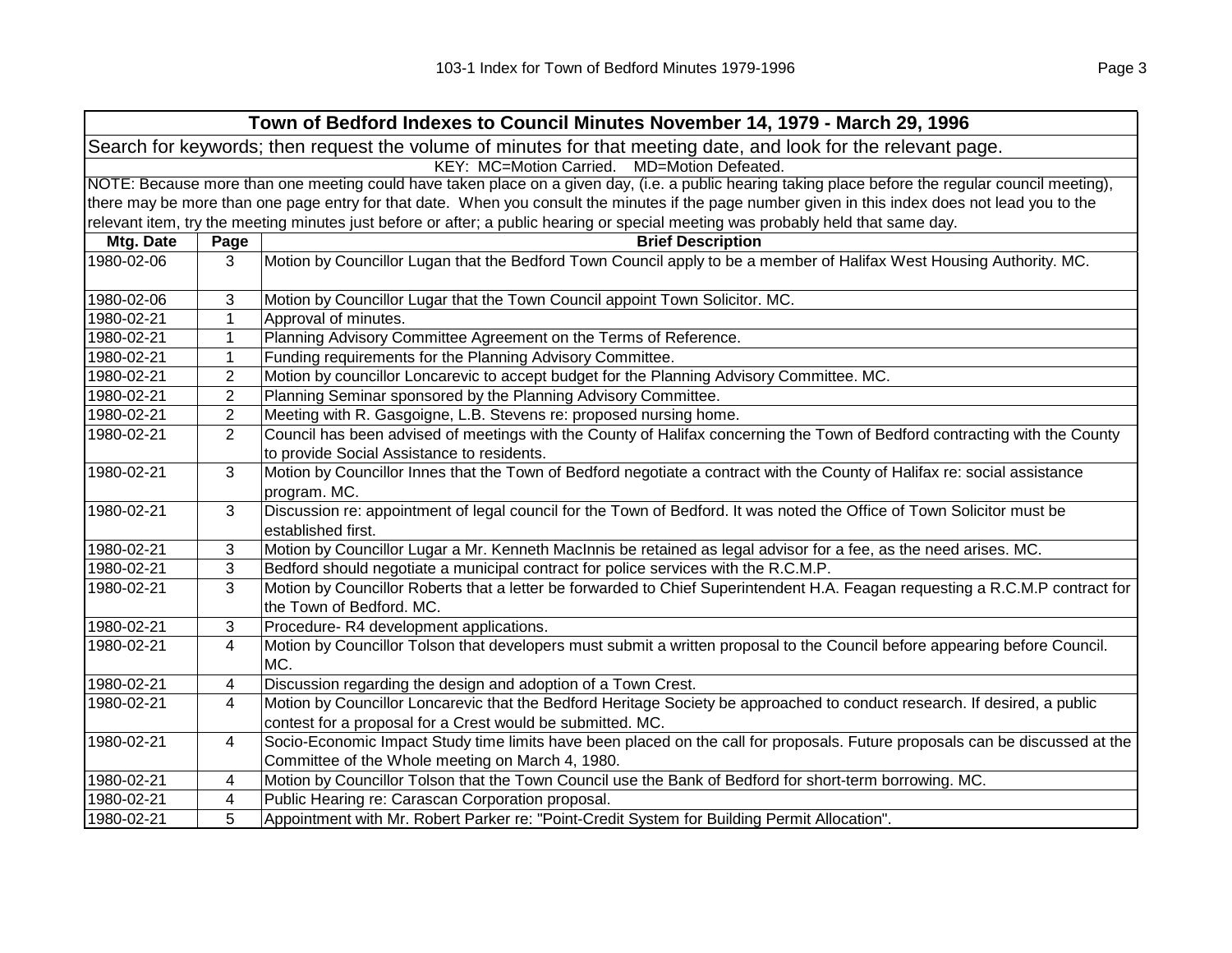|                                                                                                                | Town of Bedford Indexes to Council Minutes November 14, 1979 - March 29, 1996                                                                       |                                                                                                                                                                                                                                                                              |  |  |
|----------------------------------------------------------------------------------------------------------------|-----------------------------------------------------------------------------------------------------------------------------------------------------|------------------------------------------------------------------------------------------------------------------------------------------------------------------------------------------------------------------------------------------------------------------------------|--|--|
| Search for keywords; then request the volume of minutes for that meeting date, and look for the relevant page. |                                                                                                                                                     |                                                                                                                                                                                                                                                                              |  |  |
| KEY: MC=Motion Carried. MD=Motion Defeated.                                                                    |                                                                                                                                                     |                                                                                                                                                                                                                                                                              |  |  |
|                                                                                                                | NOTE: Because more than one meeting could have taken place on a given day, (i.e. a public hearing taking place before the regular council meeting), |                                                                                                                                                                                                                                                                              |  |  |
|                                                                                                                |                                                                                                                                                     | there may be more than one page entry for that date. When you consult the minutes if the page number given in this index does not lead you to the                                                                                                                            |  |  |
|                                                                                                                |                                                                                                                                                     | relevant item, try the meeting minutes just before or after; a public hearing or special meeting was probably held that same day.                                                                                                                                            |  |  |
| Mtg. Date                                                                                                      | Page                                                                                                                                                | <b>Brief Description</b>                                                                                                                                                                                                                                                     |  |  |
| 1980-02-21                                                                                                     | 5                                                                                                                                                   | Appointment of a Municipal Auditor would be deferred until a future meeting of Council.                                                                                                                                                                                      |  |  |
| 1980-02-21                                                                                                     | 5                                                                                                                                                   | Selection committee for the Chief Administrative Officer will be meeting shortly to commence the consideration of applications.                                                                                                                                              |  |  |
| 1980-02-21                                                                                                     | 5                                                                                                                                                   | Metropolitan Authority will be proposing a set of amendments to the Metropolitan Authority Act. It states that Bedford will have<br>one member. Council states Bedford should have three.                                                                                    |  |  |
| 1980-02-21                                                                                                     | 5                                                                                                                                                   | Motion by Councillor Lugar that legal counsel seek equal representation for the Town of Bedford.                                                                                                                                                                             |  |  |
| 1980-02-21                                                                                                     | 5                                                                                                                                                   | 1980 budget and tax billing procedures.                                                                                                                                                                                                                                      |  |  |
| 1980-03-06                                                                                                     | $\mathbf{1}$                                                                                                                                        | Councillor Loncarevic reads a draft of a letter he proposes should be sent to Mr. M. Lloyd Director of Community Planning<br>regarding the formation of the Planning Advisory Committee.                                                                                     |  |  |
| 1980-03-06                                                                                                     | $\mathbf{1}$                                                                                                                                        | Rocky Lake Quarry Ltd. Is requesting an opportunity to speak with regard to proposed development plan of land in the vicinity<br>of C.P. Allen High School.                                                                                                                  |  |  |
| 1980-03-06                                                                                                     | $\mathbf{1}$                                                                                                                                        | Motion by Councillor Loncarevic that the Town Council request the Planning Advisory Committee look into the possible effects<br>on the proposed development in Millwood, Sackville on the Town of Bedford. MC.                                                               |  |  |
| 1980-03-06                                                                                                     | $\overline{2}$                                                                                                                                      | Development permit application: C.H.S. Development Ltd. For construction of two apartment buildings in the Rutledge Street<br>area. Council met in public hearing briefings from the "Save Central Bedford Committee" and their opposition to the issuance of<br>the permit. |  |  |
| 1980-03-06                                                                                                     | $\overline{2}$                                                                                                                                      | Motion by Councillor Lugar that the application from C.H.S. Developers Ltd. Not be granted. MC.                                                                                                                                                                              |  |  |
| 1980-03-06                                                                                                     | $\overline{2}$                                                                                                                                      | Legal advise from E. MacNeil, solicitor re: wording of the motion.                                                                                                                                                                                                           |  |  |
| 1980-03-06                                                                                                     | 3                                                                                                                                                   | Motion by Councillor Lugar and Tolson on the rewording of the motion. MC.                                                                                                                                                                                                    |  |  |
| 1980-03-06                                                                                                     | 3                                                                                                                                                   | Town of Bedford establish a Recreation Commission. It was noted the Recreation Commission would operate as an<br>autonomous body from the Town Council. Recreation Commission might be responsible for parks and playgrounds program<br>and maintenance.                     |  |  |
| 1980-03-06                                                                                                     | 3                                                                                                                                                   | Motion by Councillor Lugar that the Town of Bedford develop a Recreation Commission complete with suitable appointment<br>and replacements.                                                                                                                                  |  |  |
| 1980-03-06                                                                                                     | 4                                                                                                                                                   | The Recreation Committee should develop a set of proposed terms of reference and consideration could be given for the<br>election of Recreation Commission members. MC.                                                                                                      |  |  |
| 1980-03-06                                                                                                     | 4                                                                                                                                                   | Incorporation Day events.                                                                                                                                                                                                                                                    |  |  |
| 1980-03-06                                                                                                     | 4                                                                                                                                                   | Motion by Councillor Tolson that the Town of Bedford accept the proposal from the Royal Bank for the provision of banking<br>services to the Town. MC.                                                                                                                       |  |  |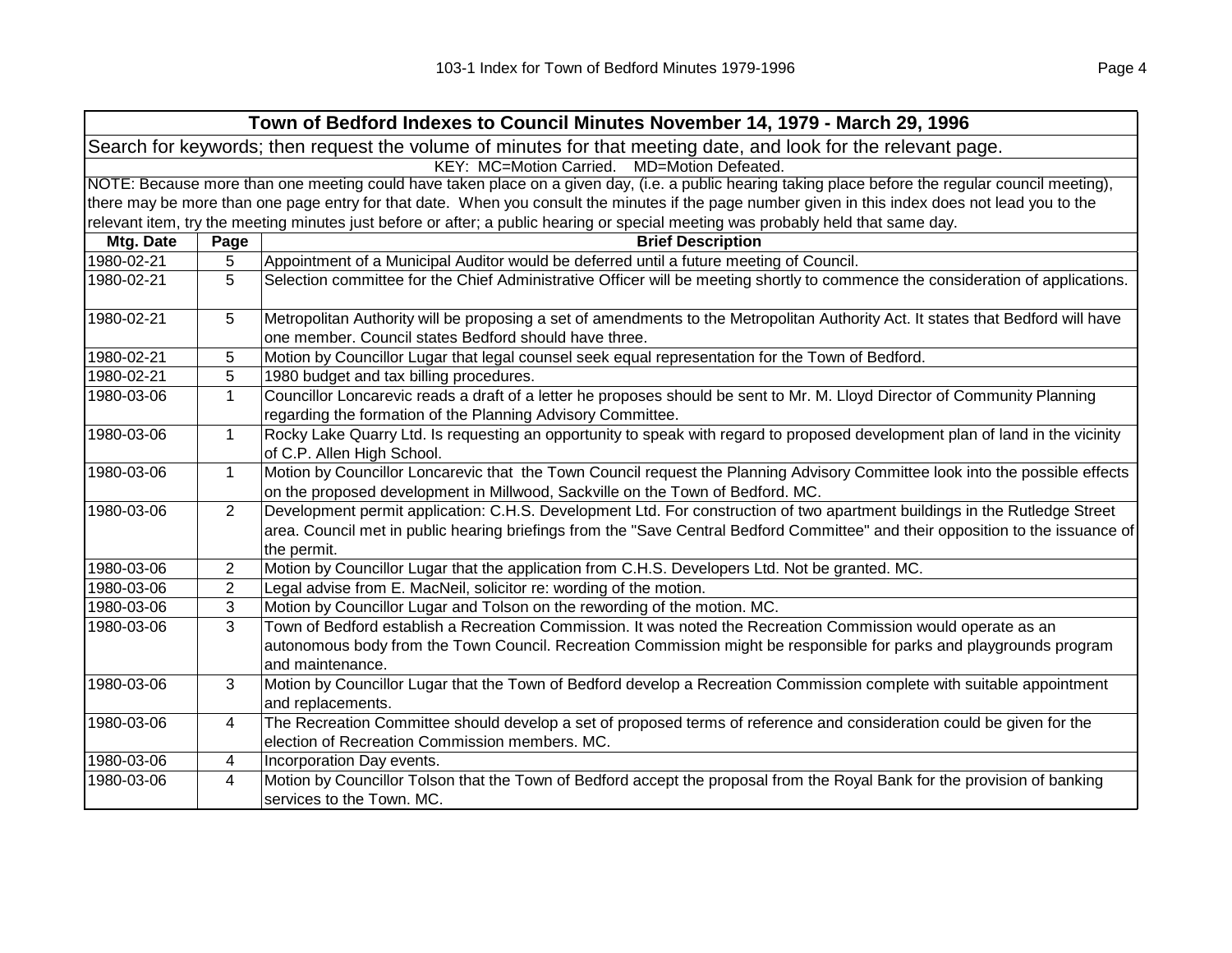| Town of Bedford Indexes to Council Minutes November 14, 1979 - March 29, 1996                                  |                                             |                                                                                                                                                     |  |  |
|----------------------------------------------------------------------------------------------------------------|---------------------------------------------|-----------------------------------------------------------------------------------------------------------------------------------------------------|--|--|
| Search for keywords; then request the volume of minutes for that meeting date, and look for the relevant page. |                                             |                                                                                                                                                     |  |  |
|                                                                                                                | KEY: MC=Motion Carried. MD=Motion Defeated. |                                                                                                                                                     |  |  |
|                                                                                                                |                                             | NOTE: Because more than one meeting could have taken place on a given day, (i.e. a public hearing taking place before the regular council meeting), |  |  |
|                                                                                                                |                                             | there may be more than one page entry for that date. When you consult the minutes if the page number given in this index does not lead you to the   |  |  |
|                                                                                                                |                                             | relevant item, try the meeting minutes just before or after; a public hearing or special meeting was probably held that same day.                   |  |  |
| Mtg. Date                                                                                                      | Page                                        | <b>Brief Description</b>                                                                                                                            |  |  |
| 1980-03-06                                                                                                     | 5                                           | Motion by Councillor Innes that the Town of Bedford accept the Sewer and Water Rate, Pollution Control Rate, Fire Protection                        |  |  |
|                                                                                                                |                                             | Rate of the County of Halifax. MC.                                                                                                                  |  |  |
| 1980-03-06                                                                                                     | 5                                           | Councillor Lugar questioned whether the Bedford Town Council should be dealing with zoning change requests. Councillor                              |  |  |
|                                                                                                                |                                             | Roberts advised that Council would be informed of all such applications though the County cannot formally ask the Council to<br>be involved.        |  |  |
| 1980-03-06                                                                                                     | 5                                           | Construction-Fort Sackville Drive. Questions on legality of permit.                                                                                 |  |  |
| 1980-03-20                                                                                                     | $\mathbf{1}$                                | Motion by Councillor Lugar to deferral approval of minutes for Council Session of March 6, 1980. MC.                                                |  |  |
| 1980-03-20                                                                                                     | $\mathbf{1}$                                | Review of proposals re: Residential Development Impact Study.                                                                                       |  |  |
| 1980-03-20                                                                                                     | 1                                           | Motion by Councillor Loncarevic that the proposal by D.P.A. Be accepted. MC.                                                                        |  |  |
| 1980-03-20                                                                                                     | 2                                           | Planning Advisory Committee Report release newsletter. A general public meeting is scheduled for March 28, 1980.                                    |  |  |
| 1980-03-20                                                                                                     | $\overline{2}$                              | Motion by Councillor Legree that Mrs. Janelle Gray be appointed to the Cobequid Multi-Health Services Centre Board. MC.                             |  |  |
| 1980-03-20                                                                                                     | 2                                           | Halifax West Housing Authority Appointment                                                                                                          |  |  |
| 1980-03-20                                                                                                     | 2                                           | motion by Councillor Lugar that Mr. Dan R. English be appointed Town clerk and Treasurer of the Town of Bedford. MC.                                |  |  |
| 1980-03-20                                                                                                     | 2                                           | Incorporation Day events.                                                                                                                           |  |  |
| 1980-03-20                                                                                                     | $\overline{2}$                              | Correspondence-Municipality of the County of Halifax re: acceptance of sewer, water, fire protection rates, provision of social                     |  |  |
|                                                                                                                |                                             | assistance services. Councillor Luga advised that correspondence has not been forwarded. Mr. English Municipal Advisor                              |  |  |
|                                                                                                                |                                             | agreed to look into the matter.                                                                                                                     |  |  |
| 1980-03-20                                                                                                     |                                             |                                                                                                                                                     |  |  |
| 1980-04-14                                                                                                     | 1                                           | Approval of minutes.                                                                                                                                |  |  |
| 1980-04-14                                                                                                     | $\mathbf{1}$                                | Welcome to Mr. Dan English as Chief Administrative Officer.                                                                                         |  |  |
| 1980-04-14                                                                                                     | $\mathbf{1}$                                | Motion by Councillor Lugar that Mr. George Christie be nominated for the appointment as Bedford Town Representative to the                          |  |  |
|                                                                                                                |                                             | Board of the Halifax West Housing Authority. MC.                                                                                                    |  |  |
| 1980-04-14                                                                                                     | 1                                           | Incorporation Day activities. Lieutenant-Governor of NS and the Premier of NS able to be present. Discussion as to possible                         |  |  |
|                                                                                                                |                                             | locations of ceremony.                                                                                                                              |  |  |
| 1980-04-14                                                                                                     | 2                                           | Correspondence from Rev. David Price re: participation of Bedford Clergy in the Incorporation Ceremony.                                             |  |  |
| 1980-04-14                                                                                                     | $\overline{2}$                              | Motion by Councillor Tolson that Mr. Louis Dursi be appointed Town Engineer for the Town of Bedford. MC.                                            |  |  |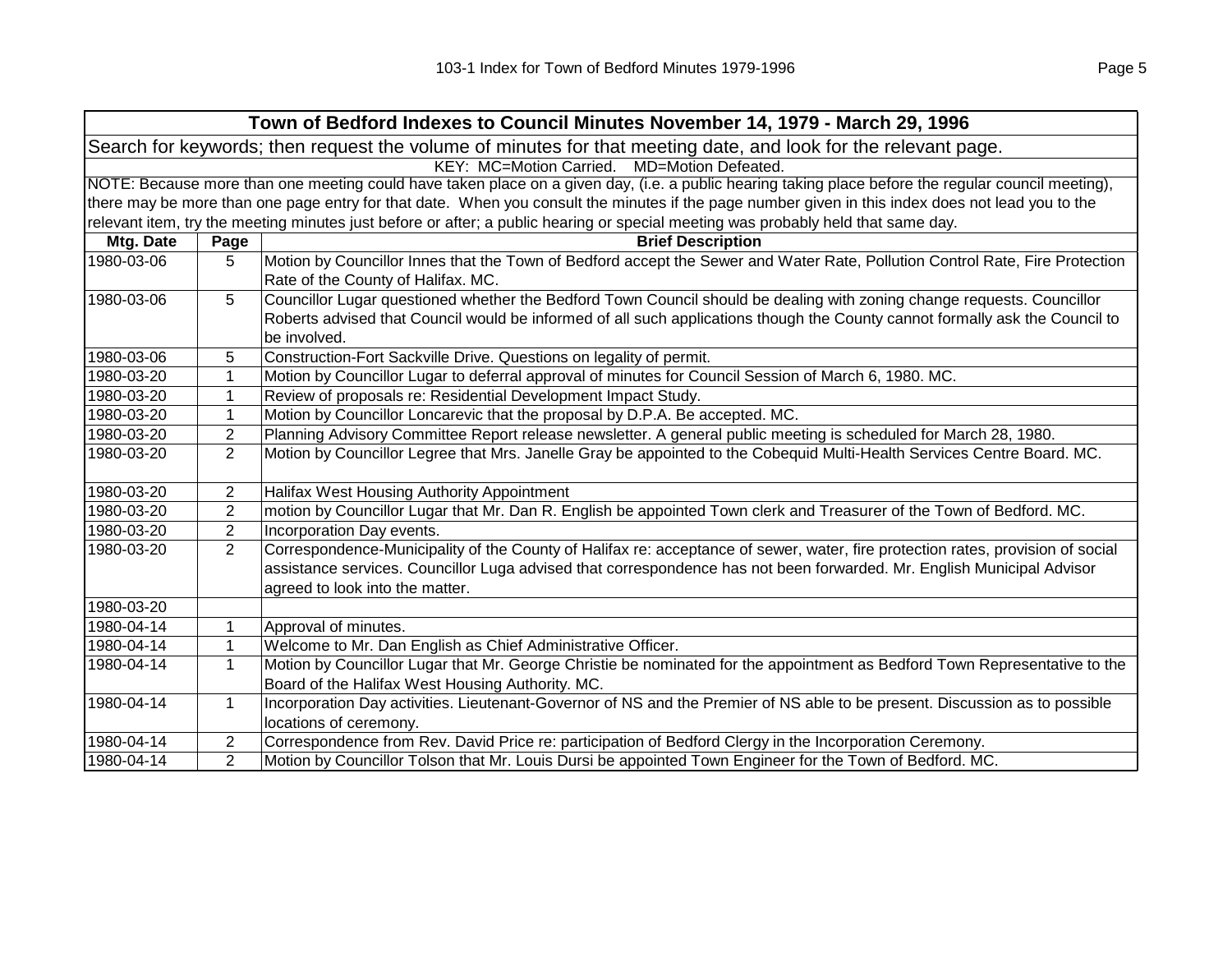| Town of Bedford Indexes to Council Minutes November 14, 1979 - March 29, 1996                                  |                                                                                                                                                     |                                                                                                                                                   |  |  |  |
|----------------------------------------------------------------------------------------------------------------|-----------------------------------------------------------------------------------------------------------------------------------------------------|---------------------------------------------------------------------------------------------------------------------------------------------------|--|--|--|
| Search for keywords; then request the volume of minutes for that meeting date, and look for the relevant page. |                                                                                                                                                     |                                                                                                                                                   |  |  |  |
|                                                                                                                | KEY: MC=Motion Carried. MD=Motion Defeated.                                                                                                         |                                                                                                                                                   |  |  |  |
|                                                                                                                | NOTE: Because more than one meeting could have taken place on a given day, (i.e. a public hearing taking place before the regular council meeting), |                                                                                                                                                   |  |  |  |
|                                                                                                                |                                                                                                                                                     | there may be more than one page entry for that date. When you consult the minutes if the page number given in this index does not lead you to the |  |  |  |
|                                                                                                                |                                                                                                                                                     | relevant item, try the meeting minutes just before or after; a public hearing or special meeting was probably held that same day.                 |  |  |  |
| Mtg. Date                                                                                                      | Page                                                                                                                                                | <b>Brief Description</b>                                                                                                                          |  |  |  |
| 1980-04-14                                                                                                     | $\overline{2}$                                                                                                                                      | Proposal for establishment of Recreation Commission. Included was the suggestion that the activities of the Parks and                             |  |  |  |
|                                                                                                                |                                                                                                                                                     | Playgrounds Committee be included in the mandate of the proposed Recreation commission. Terms of reference should be                              |  |  |  |
|                                                                                                                |                                                                                                                                                     | comparable to others in the Province. It was agreed, if possible, community representatives could be elected by the community                     |  |  |  |
|                                                                                                                |                                                                                                                                                     | rather than appointed by Council                                                                                                                  |  |  |  |
| 1980-04-14                                                                                                     | $\overline{2}$                                                                                                                                      | Motion by councillor Roberts that Council defer decision on this to study presentation. MC.                                                       |  |  |  |
| 1980-04-14                                                                                                     | $\overline{c}$                                                                                                                                      | By-laws approval following incorporation.                                                                                                         |  |  |  |
| 1980-04-14                                                                                                     | $\overline{2}$                                                                                                                                      | Development of a Coat of Arms for the Town of Bedford. The Bedford Heritage 1980 Society says this is a lengthy procedure,                        |  |  |  |
|                                                                                                                |                                                                                                                                                     | possibly two years.                                                                                                                               |  |  |  |
| 1980-04-14                                                                                                     | 3                                                                                                                                                   | Motion by Councillor Lugar to proceed with the development of a Coat of Arms for Bedford. MC.                                                     |  |  |  |
| 1980-04-14                                                                                                     | 3                                                                                                                                                   | Proposals by S.P.C.A. for dog control in Bedford.                                                                                                 |  |  |  |
| 1980-04-14                                                                                                     | 3                                                                                                                                                   | Motion by Councillor Roberts that the Town of Bedford negotiate a contract with the Municipality of the County of Halifax to                      |  |  |  |
|                                                                                                                |                                                                                                                                                     | carry out the work of the S.P.C.A. MC.                                                                                                            |  |  |  |
| 1980-04-14                                                                                                     | 4                                                                                                                                                   | Motion by Councillor Lugar that the Town Council employ Mr. Gordon Hartlen to continue as Parks and Playgrounds                                   |  |  |  |
|                                                                                                                |                                                                                                                                                     | Maintenance Supervisor. Motion withdrawn on review of funding for staff.                                                                          |  |  |  |
| 1980-04-14                                                                                                     | 4                                                                                                                                                   | Correspondence to the Bedford Service Council re: proposed borrowing of \$80,000 for the construction of an extension to the                      |  |  |  |
|                                                                                                                |                                                                                                                                                     | Bedford Fire Hall.                                                                                                                                |  |  |  |
| 1980-04-14                                                                                                     | 5                                                                                                                                                   | Chief Selig informed the Town Council that the Department is in need of new equipment.                                                            |  |  |  |
| 1980-04-14                                                                                                     | 5                                                                                                                                                   | Motion by Councillor Lugar that the Town Council recommend to the Bedford Service Council to obtain the true cost of                              |  |  |  |
|                                                                                                                |                                                                                                                                                     | construction. MC.                                                                                                                                 |  |  |  |
| 1980-04-14                                                                                                     | 5                                                                                                                                                   | Motion by Councillor Legree that the Council contact the Department of Municipal Affairs and ask for deferral on borrowing until                  |  |  |  |
|                                                                                                                |                                                                                                                                                     | the Town Council can estimate its total capital budget. MC.                                                                                       |  |  |  |
| 1980-04-14                                                                                                     | 6                                                                                                                                                   | Motion to approve equipment for fire department. MC.                                                                                              |  |  |  |
| 1980-04-14                                                                                                     | $\overline{7}$                                                                                                                                      | Application-Carascan Corp. Ltd.- Rezoning R1 to R4. Motion to defer until later date. MC.                                                         |  |  |  |
| 1980-04-14                                                                                                     |                                                                                                                                                     | Contract-D.P.A.Consultants Ltd. for Residential Development Study.                                                                                |  |  |  |
| 1980-04-14                                                                                                     |                                                                                                                                                     | Motion to approve retroactive authorization to sign the contract on behalf of the Town. MC.                                                       |  |  |  |
| 1980-04-14                                                                                                     | 8                                                                                                                                                   | Bedford Planning Advisory Committee Report.                                                                                                       |  |  |  |
| 1980-04-14                                                                                                     | 8                                                                                                                                                   | Motion that summer assistance be given to Bedford Planning Advisory Committee (B-PAC) .MC.                                                        |  |  |  |
| 1980-04-14                                                                                                     | 8                                                                                                                                                   | Motion that H.R. Doane and Company be appointed auditors. MC                                                                                      |  |  |  |
| 1980-04-14                                                                                                     | 8                                                                                                                                                   | Motion to appoint Chief Administrative Officer as additional signing authority. MC.                                                               |  |  |  |
| 1980-04-14                                                                                                     | 8                                                                                                                                                   | Motion to approve office equipment requirements for the Town Office. MC.                                                                          |  |  |  |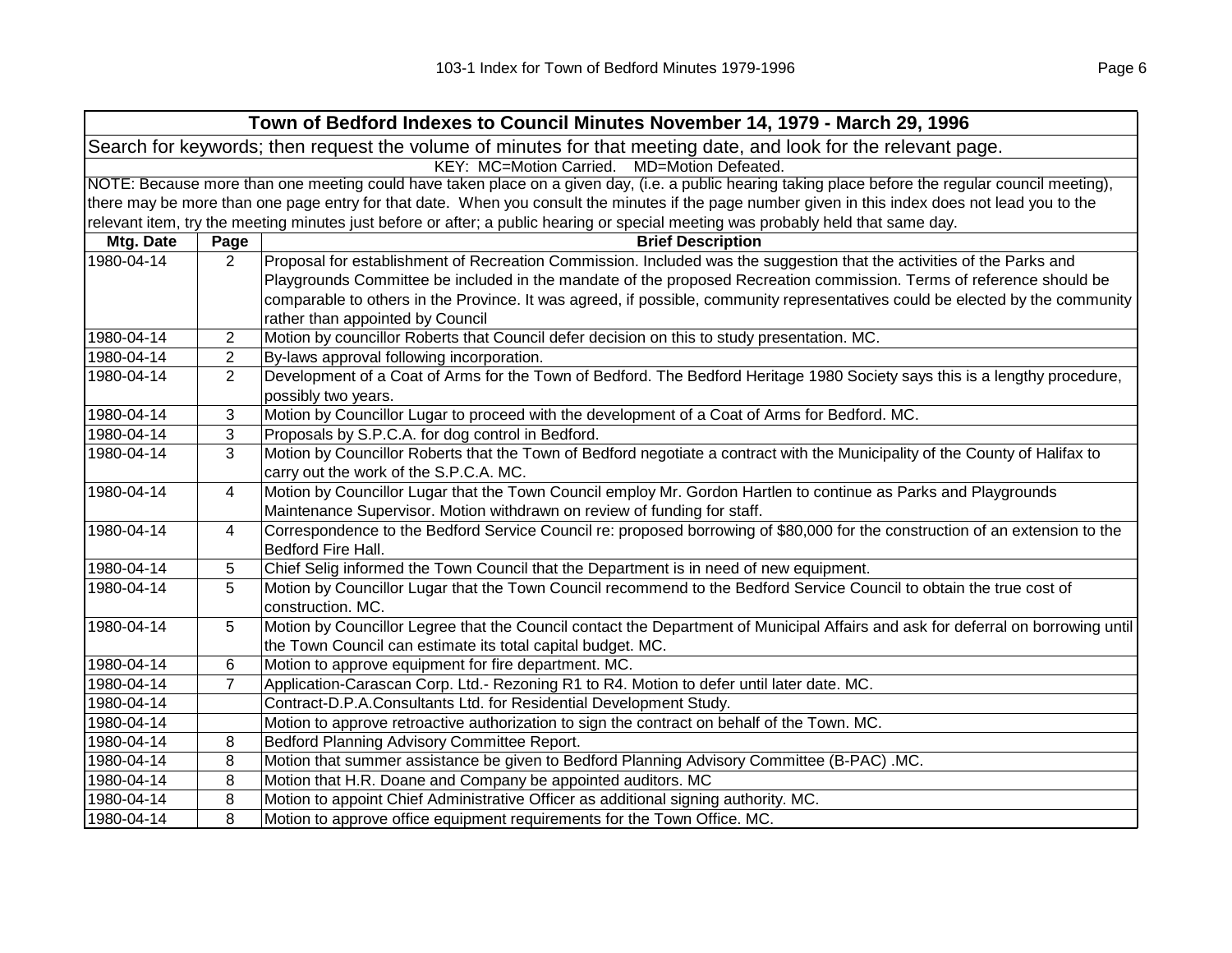| Town of Bedford Indexes to Council Minutes November 14, 1979 - March 29, 1996                                  |                                                                                                                                                     |                                                                                                                                                   |  |  |
|----------------------------------------------------------------------------------------------------------------|-----------------------------------------------------------------------------------------------------------------------------------------------------|---------------------------------------------------------------------------------------------------------------------------------------------------|--|--|
| Search for keywords; then request the volume of minutes for that meeting date, and look for the relevant page. |                                                                                                                                                     |                                                                                                                                                   |  |  |
| KEY: MC=Motion Carried. MD=Motion Defeated.                                                                    |                                                                                                                                                     |                                                                                                                                                   |  |  |
|                                                                                                                | NOTE: Because more than one meeting could have taken place on a given day, (i.e. a public hearing taking place before the regular council meeting), |                                                                                                                                                   |  |  |
|                                                                                                                |                                                                                                                                                     | there may be more than one page entry for that date. When you consult the minutes if the page number given in this index does not lead you to the |  |  |
|                                                                                                                |                                                                                                                                                     | relevant item, try the meeting minutes just before or after; a public hearing or special meeting was probably held that same day.                 |  |  |
| Mtg. Date                                                                                                      | Page                                                                                                                                                | <b>Brief Description</b>                                                                                                                          |  |  |
| 1980-04-14                                                                                                     | 9                                                                                                                                                   | Motion to extend employment of the Bedford Service Commission. MC.                                                                                |  |  |
| 1980-04-14                                                                                                     |                                                                                                                                                     | Motion to forward petitions re: high school education. MC.                                                                                        |  |  |
| 1980-04-28                                                                                                     | $\mathbf{1}$                                                                                                                                        | Incorporation Day activities. Ceremony protocol, Report from Bedford Days Committee on proposed events.                                           |  |  |
| 1980-04-28                                                                                                     | $\overline{2}$                                                                                                                                      | Motion to approve Recreation Commission by - law. MC.                                                                                             |  |  |
| 1980-04-28                                                                                                     | 3                                                                                                                                                   | Motion that Chief Administrative Officer investigate location for Administration Offices. MC.                                                     |  |  |
| 1980-04-28                                                                                                     | 3                                                                                                                                                   | Correspondence: Knights of Columbus bicycle race; Acadia Antiques referral to Heritage Society re: painting of Old Fish<br>Hatchery.              |  |  |
| 1980-04-28                                                                                                     | 4                                                                                                                                                   | B-PAC Committee Reports : questionnaire; neighbourhood net-work; A.P.A. Consultants Ltd.; re-allocation of funds due to the                       |  |  |
|                                                                                                                |                                                                                                                                                     | size of attitudinal study; realignment of Sackville River Bridge; establishment of a Bedford Arts Council.                                        |  |  |
| 1980-04-28                                                                                                     | 5                                                                                                                                                   | New Business: rental of photocopier; rental of vehicle for Town Engineer; Motion to approve vehicle rental. MC.                                   |  |  |
| 1980-04-28                                                                                                     | 5                                                                                                                                                   | Appointment of Committee to develop Policy re: Council Proceedings.                                                                               |  |  |
| 1980-04-28                                                                                                     | 5                                                                                                                                                   | Verbal Report- Town Engineer re: update of sewer discussions with County of Halifax.                                                              |  |  |
| 1980-04-28                                                                                                     | 6                                                                                                                                                   | Request direction from Council re: construction development - Sackville Rifer Bridge, sidewalks, Sackville River Advisory                         |  |  |
|                                                                                                                |                                                                                                                                                     | Board.                                                                                                                                            |  |  |
| 1980-04-28                                                                                                     | 6                                                                                                                                                   | Motion regarding the transitional plans for the continued employment of the Bedford Service Commission by the Town of                             |  |  |
|                                                                                                                |                                                                                                                                                     | Bedford.                                                                                                                                          |  |  |
| 1980-04-28                                                                                                     | $\overline{7}$                                                                                                                                      | Rezoning application-Dartmouth Highway.                                                                                                           |  |  |
| 1980-05-12                                                                                                     | $\mathbf{1}$                                                                                                                                        | Incorporation Ceremony.                                                                                                                           |  |  |
| 1980-05-12                                                                                                     | 01-Jan                                                                                                                                              | Motion re: leasing of space for Administration Office location. MC.                                                                               |  |  |
| 1980-05-12                                                                                                     | $\overline{2}$                                                                                                                                      | Sackville River Bridge realignment.                                                                                                               |  |  |
| 1980-05-12                                                                                                     | $\mathbf{2}$                                                                                                                                        | Application from Imperial Realty Ltd. for rezoning lands in Bedford Industrial Park. Motion to defer decision. MC.                                |  |  |
| 1980-05-12                                                                                                     | 3                                                                                                                                                   | Correspondence: Attorney General of NS re: Town's request for R.C.M.P. contract; invitation from Bedford United Church for                        |  |  |
|                                                                                                                |                                                                                                                                                     | Council to attend service; progress on B-PAC Survey; D.P.A. requests establishment of a Committee.                                                |  |  |
| 1980-05-12                                                                                                     | 3                                                                                                                                                   | Ownership of C.P. Allen High School                                                                                                               |  |  |
| 1980-05-12                                                                                                     | 4                                                                                                                                                   | Motion on leasing space in Sidney Stephen School re: Special Education Classes. MC.                                                               |  |  |
| 1980-05-12                                                                                                     | 4                                                                                                                                                   | Motion to table report re: rezoning application by Crotter Development Ltd. MC.                                                                   |  |  |
| 1980-05-12                                                                                                     | 5                                                                                                                                                   | Rezoning application for property at Dartmouth Road.                                                                                              |  |  |
| 1980-05-12                                                                                                     | 5                                                                                                                                                   | Council familiarity with Co-Coordinating Committee.                                                                                               |  |  |
| 1980-05-26                                                                                                     | $\mathbf{1}$                                                                                                                                        | Incorporation Day Ceremonies: approval for use of C.P. Allen High School; Halifax County School Board would not be available                      |  |  |
|                                                                                                                |                                                                                                                                                     | for Ceremonies; special invitation to Bedford Seniors for Ceremonies.                                                                             |  |  |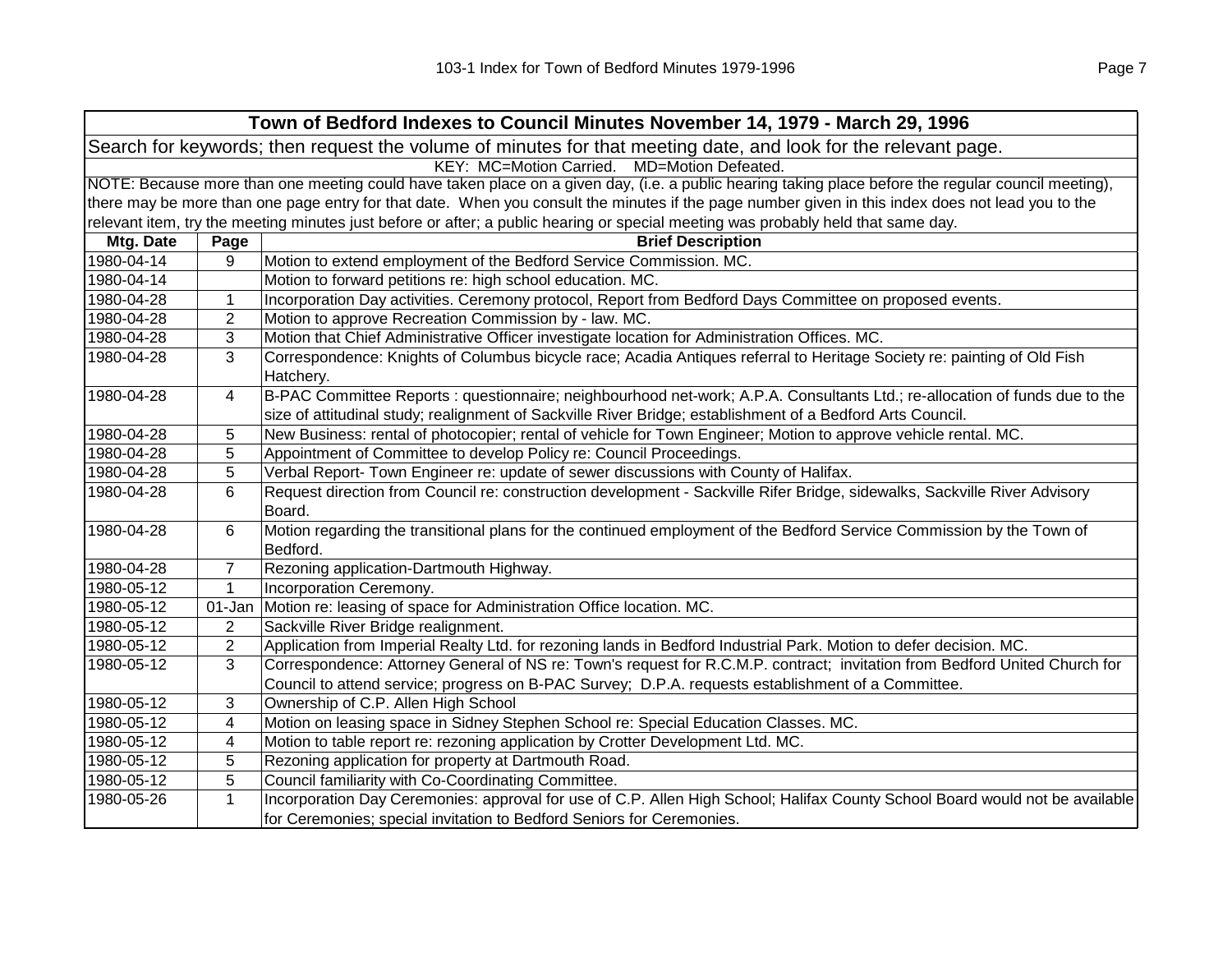| Town of Bedford Indexes to Council Minutes November 14, 1979 - March 29, 1996                                  |                                                                                                                                                     |                                                                                                                                                   |  |
|----------------------------------------------------------------------------------------------------------------|-----------------------------------------------------------------------------------------------------------------------------------------------------|---------------------------------------------------------------------------------------------------------------------------------------------------|--|
| Search for keywords; then request the volume of minutes for that meeting date, and look for the relevant page. |                                                                                                                                                     |                                                                                                                                                   |  |
| KEY: MC=Motion Carried. MD=Motion Defeated.                                                                    |                                                                                                                                                     |                                                                                                                                                   |  |
|                                                                                                                | NOTE: Because more than one meeting could have taken place on a given day, (i.e. a public hearing taking place before the regular council meeting), |                                                                                                                                                   |  |
|                                                                                                                |                                                                                                                                                     | there may be more than one page entry for that date. When you consult the minutes if the page number given in this index does not lead you to the |  |
|                                                                                                                |                                                                                                                                                     | relevant item, try the meeting minutes just before or after; a public hearing or special meeting was probably held that same day.                 |  |
| Mtg. Date                                                                                                      | Page                                                                                                                                                | <b>Brief Description</b>                                                                                                                          |  |
| 1980-05-26                                                                                                     | 1                                                                                                                                                   | Motion to approve rezoning application from Bedford Village Properties Ltd. For land Block B1-R1 to R4. MC.                                       |  |
| 1980-05-26                                                                                                     | $\overline{2}$                                                                                                                                      | Appointment to Housing Commission                                                                                                                 |  |
| 1980-05-26                                                                                                     | $\overline{2}$                                                                                                                                      | Correspondence: Warden E. Lawrence re: approval of resolutions; Crawford & Boudreau, Barristers & Solicitors re: opposition                       |  |
|                                                                                                                |                                                                                                                                                     | to re-zoning; Dept. of Transportation re: transitional arrangements.                                                                              |  |
| 1980-05-26                                                                                                     | 3                                                                                                                                                   | Motion appointment of an ad hoc sub-committee to review existing R4 zoning standards across the province. MC.                                     |  |
| 1980-05-26                                                                                                     | 4                                                                                                                                                   | Motion to move into Committee of the Whole re: budget. MC.                                                                                        |  |
| 1980-05-26                                                                                                     | 4                                                                                                                                                   | Motion regarding retention of ownership by the County of Halifax of C.P. Allen High School. MC.                                                   |  |
| 1980-05-26                                                                                                     | 4                                                                                                                                                   | Motion re: budget proposal- 1980- Department of Municipal affairs. MC.                                                                            |  |
| 1980-05-26                                                                                                     | 5                                                                                                                                                   | Schedule of meeting dates re: 1980 budget.                                                                                                        |  |
| 1980-06-03                                                                                                     | $\mathbf{1}$                                                                                                                                        | Motion re: leasing arrangement - Sidney Stephen Junior High School. MC.                                                                           |  |
| 1980-06-03                                                                                                     | $\mathbf{1}$                                                                                                                                        | Licenses and permits.                                                                                                                             |  |
| 1980-06-03                                                                                                     | $\overline{2}$                                                                                                                                      | Incorporation Day Plans. Motion re: location of Flag Pole on Fish Hatchery Park. MC.                                                              |  |
| 1980-06-03                                                                                                     | $\overline{2}$                                                                                                                                      | Parade                                                                                                                                            |  |
| 1980-06-03                                                                                                     | $\overline{\mathbf{c}}$                                                                                                                             | Provincial cost-sharing-Education.                                                                                                                |  |
| 1980-06-03                                                                                                     | $\overline{\mathbf{c}}$                                                                                                                             | Sackville River Bridge- initial plans rejected.                                                                                                   |  |
| 1980-06-03                                                                                                     | $\overline{2}$                                                                                                                                      | Motion re: rezoning and blasting applications by Atlantic Sand and Gravel Ltd. To develop a quarry near C.P. Allen High                           |  |
|                                                                                                                |                                                                                                                                                     | School. Decision to defer until impact assessment study completed. Motion that Council was not in a position to decide. MC.                       |  |
|                                                                                                                |                                                                                                                                                     |                                                                                                                                                   |  |
| 1980-06-03                                                                                                     | 3                                                                                                                                                   | Posting of sign - Town Office.                                                                                                                    |  |
| 1980-06-03                                                                                                     | 3                                                                                                                                                   | Quorum - B-PAC.                                                                                                                                   |  |
| 1980-06-09                                                                                                     | $\mathbf{1}$                                                                                                                                        | Incorporation Day Ceremony- traffic control, reception.                                                                                           |  |
| 1980-06-09                                                                                                     | $\mathbf{1}$                                                                                                                                        | Town of Bedford float - Bedford Days Parade.                                                                                                      |  |
| 1980-06-09                                                                                                     | $\mathbf{1}$                                                                                                                                        | Motion re: deferral of application for rezoning and blasting permits- Atlantic Sand and Gravel Ltd. MC.                                           |  |
| 1980-06-09                                                                                                     | $\overline{2}$                                                                                                                                      | Correspondence: C.P. Allen High School re: public hearing concerning ownership; attendance of Council re: Atlantic Provinces                      |  |
|                                                                                                                |                                                                                                                                                     | in Canada Conference; Halifax Watershed Lands- Major Park Development; sewer and water system arrangements; re-                                   |  |
|                                                                                                                |                                                                                                                                                     | naming of the Bedford Recreation Centre.                                                                                                          |  |
| 1980-06-09                                                                                                     | 3                                                                                                                                                   | Motion to forward request for renaming of the Recreation Centre to the Recreation Commission. MC.                                                 |  |
| 1980-06-09                                                                                                     | 3                                                                                                                                                   | Motion to approve ad hoc committee regarding R4 zoning. MC.                                                                                       |  |
| 1980-06-09                                                                                                     | 3                                                                                                                                                   | Motion to appoint Fire ward. MC.                                                                                                                  |  |
| 1980-06-09                                                                                                     | 3                                                                                                                                                   | Appointment of members of Recreation Commission.                                                                                                  |  |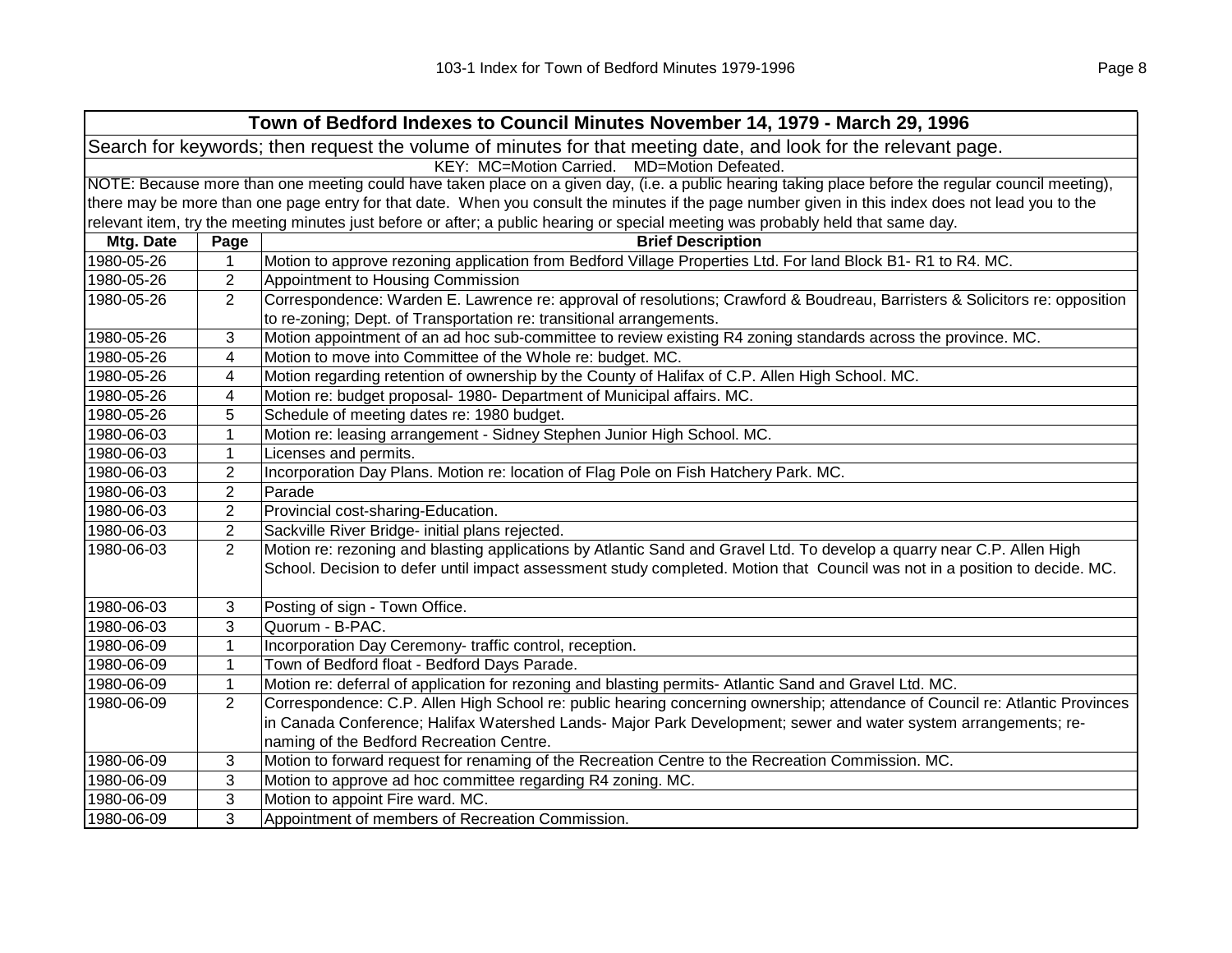| Town of Bedford Indexes to Council Minutes November 14, 1979 - March 29, 1996                                  |                                                                                                                                                     |                                                                                                                                   |  |  |
|----------------------------------------------------------------------------------------------------------------|-----------------------------------------------------------------------------------------------------------------------------------------------------|-----------------------------------------------------------------------------------------------------------------------------------|--|--|
| Search for keywords; then request the volume of minutes for that meeting date, and look for the relevant page. |                                                                                                                                                     |                                                                                                                                   |  |  |
| KEY: MC=Motion Carried. MD=Motion Defeated.                                                                    |                                                                                                                                                     |                                                                                                                                   |  |  |
|                                                                                                                | NOTE: Because more than one meeting could have taken place on a given day, (i.e. a public hearing taking place before the regular council meeting), |                                                                                                                                   |  |  |
|                                                                                                                | there may be more than one page entry for that date. When you consult the minutes if the page number given in this index does not lead you to the   |                                                                                                                                   |  |  |
|                                                                                                                |                                                                                                                                                     | relevant item, try the meeting minutes just before or after; a public hearing or special meeting was probably held that same day. |  |  |
| Mtg. Date                                                                                                      | Page                                                                                                                                                | <b>Brief Description</b>                                                                                                          |  |  |
| 1980-06-09                                                                                                     | 3                                                                                                                                                   | Motion to review budget for 1980. MC.                                                                                             |  |  |
| 1980-06-09                                                                                                     | 3                                                                                                                                                   | Correspondence - Department of Municipal Affairs re: transitional grants.                                                         |  |  |
| 1980-06-09                                                                                                     | 4                                                                                                                                                   | Relations with the Municipality of the County of Halifax.                                                                         |  |  |
| 1980-06-16                                                                                                     | $\mathbf 1$                                                                                                                                         | Review of 1980 Budget                                                                                                             |  |  |
| 1980-06-16                                                                                                     | 1                                                                                                                                                   | Sewer maintenance and pollution control expenditures.                                                                             |  |  |
| 1980-06-16                                                                                                     | $\overline{2}$                                                                                                                                      | Cost of incorporation as a Town.                                                                                                  |  |  |
| 1980-06-16                                                                                                     | 2                                                                                                                                                   | Motion to open the session to comments from the public gallery. MC.                                                               |  |  |
| 1980-06-16                                                                                                     | 2                                                                                                                                                   | Motion to appoint Dr. Carson to the ad hoc committee for recommendations for R4 Zoning Standards. MC.                             |  |  |
| 1980-06-16                                                                                                     | 3                                                                                                                                                   | Petition re: delay of Incorporation.                                                                                              |  |  |
| 1980-06-23                                                                                                     | 1                                                                                                                                                   | Costs of installation of a flag pole on the Fish Hatchery Park.                                                                   |  |  |
| 1980-06-23                                                                                                     | 1                                                                                                                                                   | Correspondence: Board of School Trustees, C.P. Allen School.                                                                      |  |  |
| 1980-06-23                                                                                                     | 1                                                                                                                                                   | Correspondence: appointments to Recreation Commission. Motion to appoint. MC.                                                     |  |  |
| 1980-06-23                                                                                                     | 2                                                                                                                                                   | Correspondence Mengie Shulman, Chairman, Bedford Service Commission re: delay in incorporation.                                   |  |  |
| 1980-06-23                                                                                                     | $\overline{2}$                                                                                                                                      | Correspondence: NS Housing Commission. Motion to defer second appointment. MC.                                                    |  |  |
| 1980-06-23                                                                                                     | $\overline{2}$                                                                                                                                      | Correspondence: Jacques Whitford & Associates Ltd. Offers to provide consulting services. Motion to authorize a contract with     |  |  |
|                                                                                                                |                                                                                                                                                     | J.W. & Associates Ltd. And the Town Engineer to prepare a proposal for blasting by-law. MC.                                       |  |  |
| 1980-06-23                                                                                                     | 3                                                                                                                                                   | Public meeting of the Bedford Planning Advisory Committee.                                                                        |  |  |
| 1980-06-23                                                                                                     | 3                                                                                                                                                   | Welcome to Council Meeting.                                                                                                       |  |  |
| 1980-06-23                                                                                                     | 3                                                                                                                                                   | Installation of sidewalk - Bedford Highway.                                                                                       |  |  |
| 1980-06-23                                                                                                     | 3                                                                                                                                                   | Motion to appoint a Deputy Clerk. MC.                                                                                             |  |  |
| 1980-06-23                                                                                                     | 3                                                                                                                                                   | Motion to appoint Town Engineer. MC.                                                                                              |  |  |
| 1980-06-23                                                                                                     | 4                                                                                                                                                   | Motion to appoint Town Traffic Authority. MC.                                                                                     |  |  |
| 1980-06-23                                                                                                     | 4                                                                                                                                                   | Emergency Measures Organization.                                                                                                  |  |  |
| 1980-06-23                                                                                                     | 4                                                                                                                                                   | Motion that contracts with Metropolitan Authority should not exceed six months. MC.                                               |  |  |
| 1980-06-23                                                                                                     | 5                                                                                                                                                   | Recovery of Costs - sewer maintenance and pollution control expenditures.                                                         |  |  |
| 1980-06-23                                                                                                     | 5                                                                                                                                                   | Notice of motion - By-Law - sewer maintenance rates.                                                                              |  |  |
| 1980-06-23                                                                                                     | 5                                                                                                                                                   | Date to set 1980 tax rates.                                                                                                       |  |  |
| 1980-06-23                                                                                                     | 5                                                                                                                                                   | Expression of appreciation.                                                                                                       |  |  |
| 1980-06-23                                                                                                     | 5                                                                                                                                                   | Motion - Cost sharing - C.P. Allen High School capital indebtedness. MC.                                                          |  |  |
| 1980-06-23                                                                                                     | 6                                                                                                                                                   | Motion to prepare tax report for tax relief for the elderly. MC.                                                                  |  |  |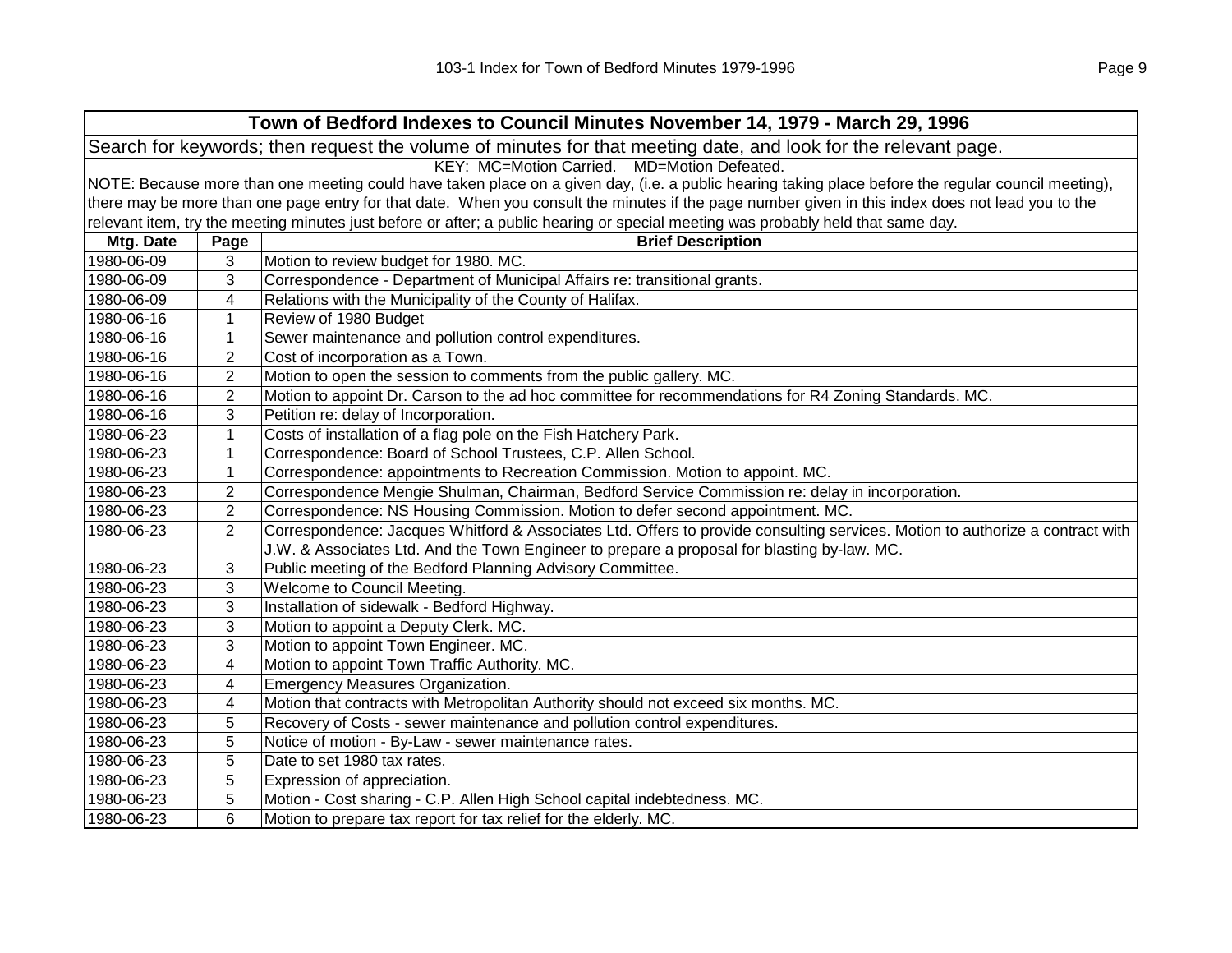| Town of Bedford Indexes to Council Minutes November 14, 1979 - March 29, 1996                                  |                                                                                                                                                     |                                                                                                                                                   |  |  |  |
|----------------------------------------------------------------------------------------------------------------|-----------------------------------------------------------------------------------------------------------------------------------------------------|---------------------------------------------------------------------------------------------------------------------------------------------------|--|--|--|
| Search for keywords; then request the volume of minutes for that meeting date, and look for the relevant page. |                                                                                                                                                     |                                                                                                                                                   |  |  |  |
|                                                                                                                |                                                                                                                                                     | KEY: MC=Motion Carried. MD=Motion Defeated.                                                                                                       |  |  |  |
|                                                                                                                | NOTE: Because more than one meeting could have taken place on a given day, (i.e. a public hearing taking place before the regular council meeting), |                                                                                                                                                   |  |  |  |
|                                                                                                                |                                                                                                                                                     | there may be more than one page entry for that date. When you consult the minutes if the page number given in this index does not lead you to the |  |  |  |
|                                                                                                                |                                                                                                                                                     | relevant item, try the meeting minutes just before or after; a public hearing or special meeting was probably held that same day.                 |  |  |  |
| Mtg. Date                                                                                                      | Page                                                                                                                                                | <b>Brief Description</b>                                                                                                                          |  |  |  |
| 1980-06-23                                                                                                     | 6                                                                                                                                                   | Report - meeting with Attorney General re: R.C.M.P. Contract.                                                                                     |  |  |  |
| 1980-06-23                                                                                                     | $\overline{7}$                                                                                                                                      | Motion to enact by-laws.                                                                                                                          |  |  |  |
| 1980-06-23                                                                                                     | $\overline{7}$                                                                                                                                      | Appointments to Recreation Commission.                                                                                                            |  |  |  |
| 1980-06-23                                                                                                     | $\overline{7}$                                                                                                                                      | Public discussion re: budget.                                                                                                                     |  |  |  |
| 1980-07-07                                                                                                     | $\mathbf{1}$                                                                                                                                        | Motion re: appreciation of individuals and groups for their support for the Incorporation Day Ceremony and Bedford Days'<br>events.               |  |  |  |
| 1980-07-07                                                                                                     | $\mathbf{1}$                                                                                                                                        | Motion to appoint Halifax West Housing Authority. MC.                                                                                             |  |  |  |
| 1980-07-07                                                                                                     | 1                                                                                                                                                   | Motion to appoint Bedford Recreation Commission. MC.                                                                                              |  |  |  |
| 1980-07-07                                                                                                     | 1                                                                                                                                                   | By-Law establishment of Bedford Recreation Commission (Committee).                                                                                |  |  |  |
| 1980-07-07                                                                                                     | 2                                                                                                                                                   | Motion to approve a By-law Respecting Streams and Drains. MC.                                                                                     |  |  |  |
| 1980-07-07                                                                                                     | $\overline{2}$                                                                                                                                      | Motion to approve a By-Law Respecting Regulating and Controlling the Making of Bonfires. MC.                                                      |  |  |  |
| 1980-07-07                                                                                                     | $\overline{2}$                                                                                                                                      | B-PAC - Municipal Development Plan; concerns raised over delay for the Residential Impact Study;                                                  |  |  |  |
| 1980-07-07                                                                                                     | 3                                                                                                                                                   | B-PAC- M.T. & T requests location of a Switching Centre on the Bedford Highway. Motion to approve location. MC.                                   |  |  |  |
| 1980-07-07                                                                                                     | 3                                                                                                                                                   | R-4 Zoning Task Force. Motion to accept the report by the ad hoc R-4 Zoning Committee. MC.                                                        |  |  |  |
| 1980-07-07                                                                                                     | 3                                                                                                                                                   | Notice of Motion - Bylaw - Zoning.                                                                                                                |  |  |  |
| 1980-07-07                                                                                                     |                                                                                                                                                     | Bylaw respecting the use of the sewer system serving the Town of Bedford. Motion to approve By -Law. MC.                                          |  |  |  |
| 1980-07-07                                                                                                     | 4                                                                                                                                                   | Correspondence: NS Fisheries Exhibition and Fishermen's Reunion.                                                                                  |  |  |  |
| 1980-07-07                                                                                                     | 4                                                                                                                                                   | Correspondence - Atlantic Health Unit - Department of Health.                                                                                     |  |  |  |
| 1980-07-07                                                                                                     | 4                                                                                                                                                   | Correspondence - Bedford Heritage '80 Society. Motion to approve letter of appreciation to Society. MC.                                           |  |  |  |
| 1980-07-07                                                                                                     | 4                                                                                                                                                   | Municipal Building Appeal board.                                                                                                                  |  |  |  |
| 1980-07-07                                                                                                     | 4                                                                                                                                                   | Location and time for future Town Council sessions.                                                                                               |  |  |  |
| 1980-07-07                                                                                                     | 5                                                                                                                                                   | Motion to approve charge for issuance of Tax Certificates. MC.                                                                                    |  |  |  |
| 1980-07-07                                                                                                     | 5                                                                                                                                                   | Motion to Approve Deed Transfer Tax.                                                                                                              |  |  |  |
| 1980-07-07                                                                                                     | 5                                                                                                                                                   | Complaints - Paper Mill Lake swimming area.                                                                                                       |  |  |  |
| 1980-07-07                                                                                                     | 5                                                                                                                                                   | Motion to approve Special Reserve Fund for park and recreation land. MC.                                                                          |  |  |  |
| 1980-07-07                                                                                                     | 5                                                                                                                                                   | Resolution: Motion to approve the setting of 1980 tax rates. MC.                                                                                  |  |  |  |
| 1980-07-07                                                                                                     | 6                                                                                                                                                   | Motion to approve one hundred dollar appreciation to the Bedford Leisure Club. MC.                                                                |  |  |  |
| 1980-07-07                                                                                                     | 6                                                                                                                                                   | Notice of Motion - To amend the Town of Bedford Building By -Law.                                                                                 |  |  |  |
| 1980-07-28                                                                                                     | 1                                                                                                                                                   | By- Law Respecting a Recreation Committee (Commission).                                                                                           |  |  |  |
| 1980-07-28                                                                                                     | $\overline{2}$                                                                                                                                      | Establishment - Board of Health. Motion to tentatively appoint Board of Heath. MC.                                                                |  |  |  |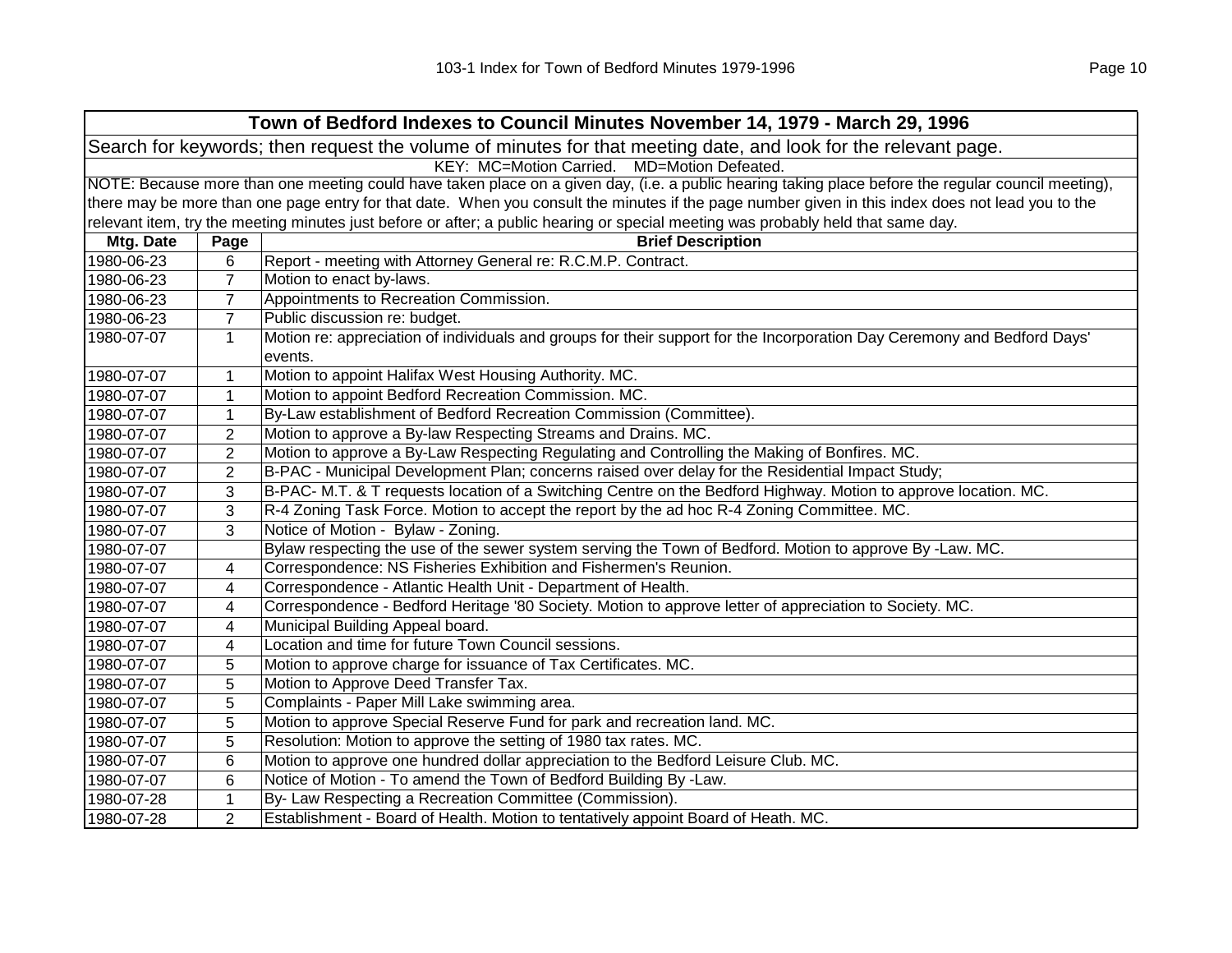| Town of Bedford Indexes to Council Minutes November 14, 1979 - March 29, 1996                                  |                                                                                                                                                     |                                                                                                                                                   |  |  |
|----------------------------------------------------------------------------------------------------------------|-----------------------------------------------------------------------------------------------------------------------------------------------------|---------------------------------------------------------------------------------------------------------------------------------------------------|--|--|
| Search for keywords; then request the volume of minutes for that meeting date, and look for the relevant page. |                                                                                                                                                     |                                                                                                                                                   |  |  |
| KEY: MC=Motion Carried. MD=Motion Defeated.                                                                    |                                                                                                                                                     |                                                                                                                                                   |  |  |
|                                                                                                                | NOTE: Because more than one meeting could have taken place on a given day, (i.e. a public hearing taking place before the regular council meeting), |                                                                                                                                                   |  |  |
|                                                                                                                |                                                                                                                                                     | there may be more than one page entry for that date. When you consult the minutes if the page number given in this index does not lead you to the |  |  |
|                                                                                                                |                                                                                                                                                     | relevant item, try the meeting minutes just before or after; a public hearing or special meeting was probably held that same day.                 |  |  |
| Mtg. Date                                                                                                      | Page                                                                                                                                                | <b>Brief Description</b>                                                                                                                          |  |  |
| 1980-07-28                                                                                                     | 2                                                                                                                                                   |                                                                                                                                                   |  |  |
|                                                                                                                |                                                                                                                                                     | By- Law respecting Rates for the Recovery of Costs - sewer maintenance and pollution control. Motion to approve Bylaw. MC.                        |  |  |
| 1980-07-28                                                                                                     | 3                                                                                                                                                   |                                                                                                                                                   |  |  |
|                                                                                                                |                                                                                                                                                     | Establishment of Municipal Building Appeal Board. Motion to defer establishment until further information is available. MC.                       |  |  |
| 1980-07-28                                                                                                     | 3                                                                                                                                                   | Town of Bedford Building Bylaw. Motion to amend County of Halifax Building By-Law be approved. MC.                                                |  |  |
| 1980-07-28                                                                                                     | 3                                                                                                                                                   | Presentation of Scotia Nursing Homes - Proposed 160 Bed Nursing Home - Town of Bedford. Motion to approve Nursing                                 |  |  |
|                                                                                                                |                                                                                                                                                     | Home on conditions being acceptable by zoning by-laws. MC.                                                                                        |  |  |
| 1980-07-28                                                                                                     | 4                                                                                                                                                   | Walker, Dunlop, Solicitors for Atlantic Sand and Gravel Limited - Application to zone lands of Imperial Realty Limited in Rocky                   |  |  |
|                                                                                                                |                                                                                                                                                     | Lake, Bedford. Motion to defer until report from the Town Engineer and Public Hearing. MC.                                                        |  |  |
| 1980-07-28                                                                                                     | 4                                                                                                                                                   | Correspondence: Bedford Leisure Club expressing thanks for one hundred dollar gift. Letter from the Department of Culture,                        |  |  |
|                                                                                                                |                                                                                                                                                     | Recreation and Fitness re: changes to the Municipal Recreation Cost Sharing Program.                                                              |  |  |
| 1980-07-28                                                                                                     | 5                                                                                                                                                   | Comfort allowances - Homes for Special Care. Motion to increase allowances. MC.                                                                   |  |  |
| 1980-07-28                                                                                                     | 5                                                                                                                                                   | Halifax YMCA - Management Services. Motion to defer the provision of a management services contract. MC.                                          |  |  |
| 1980-07-28                                                                                                     | 5                                                                                                                                                   | NS Housing Commission - Halifax West Housing Authority.                                                                                           |  |  |
| 1980-07-28                                                                                                     | 5                                                                                                                                                   | Review - Regional Development Plan. Motion to support review proposal. MC.                                                                        |  |  |
| 1980-07-28                                                                                                     | 6                                                                                                                                                   | Street Line. Motion to approve purchase of land. MC. Amendment to Motion re: funds from the purchase put into the Reserve<br>Funds.               |  |  |
| 1980-07-28                                                                                                     | $\overline{7}$                                                                                                                                      | Railroad Crossing Closure due to proximity to playground - Shore Drive. Motion to defer until next meeting of Council. MD.                        |  |  |
|                                                                                                                |                                                                                                                                                     | Motion that the matter of traffic access to Shore Drive be postponed until further investigation of legal and traffic implications.               |  |  |
|                                                                                                                |                                                                                                                                                     | MC.                                                                                                                                               |  |  |
| 1980-07-28                                                                                                     | 7                                                                                                                                                   | Shipyard Lane - Bedford.                                                                                                                          |  |  |
| 1980-07-28                                                                                                     | 7                                                                                                                                                   | Derelict Boat - Crosby Island.                                                                                                                    |  |  |
| 1980-07-28                                                                                                     | 8                                                                                                                                                   | B-PAC Report-Bedford Arts Council. Motion to forward request to Task Group No. 6, on community Participation. MC.                                 |  |  |
| 1980-07-28                                                                                                     | 8                                                                                                                                                   | <b>Bedford Blueprint</b>                                                                                                                          |  |  |
| 1980-07-28                                                                                                     | 8                                                                                                                                                   | Task Forces.                                                                                                                                      |  |  |
| 1980-07-28                                                                                                     | 8                                                                                                                                                   | DPA Study - Bedford Population.                                                                                                                   |  |  |
| 1980-07-28                                                                                                     | 8                                                                                                                                                   | DPA Contract. Motion that DPA Consultants Ltd. Be advised of proposal approval. MC.                                                               |  |  |
| 1980-07-28                                                                                                     | 9                                                                                                                                                   | Municipal Affairs - Meeting.                                                                                                                      |  |  |
| 1980-07-28                                                                                                     | 9                                                                                                                                                   | Tax Relief for the elderly. Motion to defer until. MC.                                                                                            |  |  |
| 1980-07-28                                                                                                     | 10                                                                                                                                                  | Union of NS Municipalities - Conference. Motion to register Mayor and Council for this Conference. MC.                                            |  |  |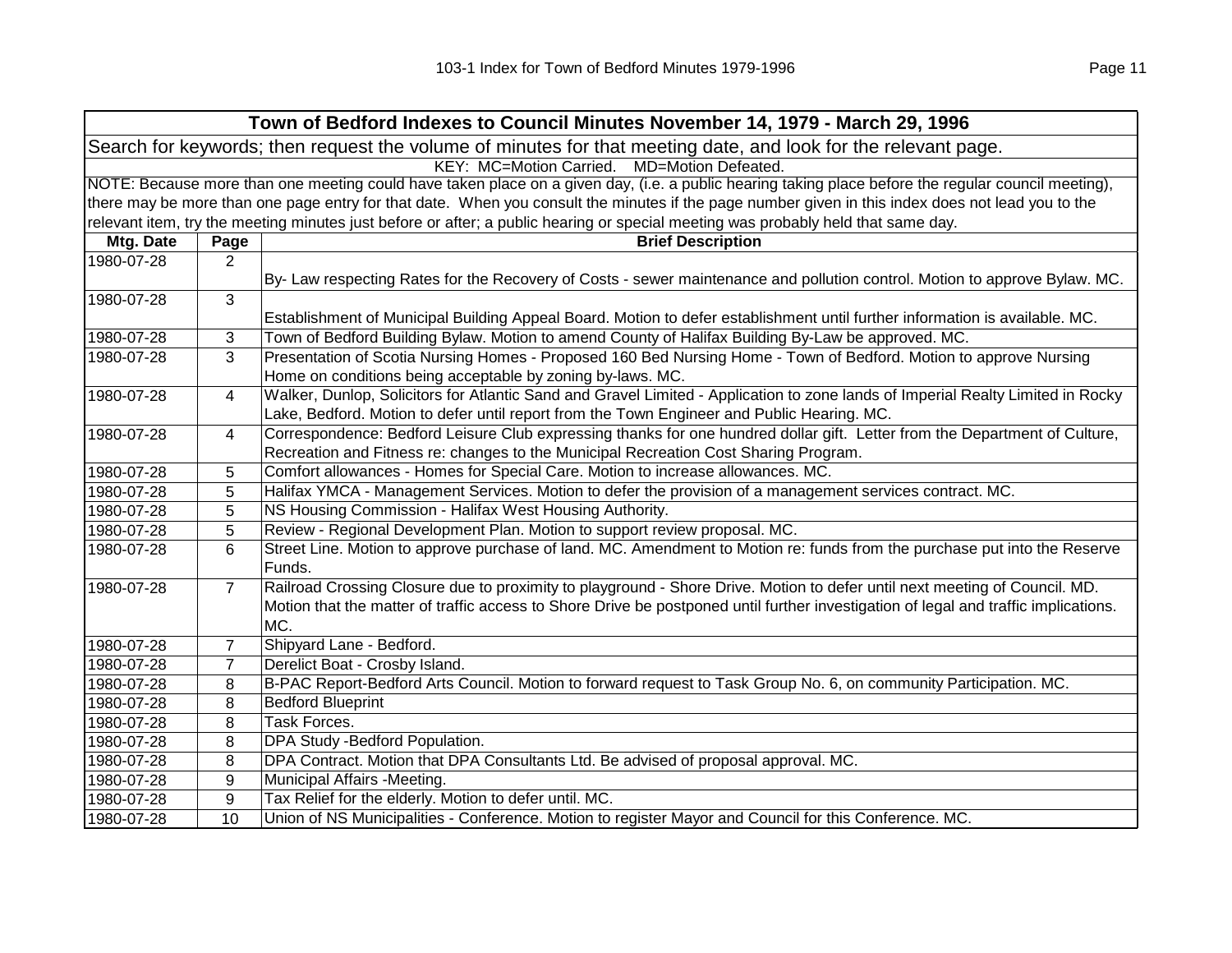| Town of Bedford Indexes to Council Minutes November 14, 1979 - March 29, 1996                                                                       |                |                                                                                                                                                   |  |  |
|-----------------------------------------------------------------------------------------------------------------------------------------------------|----------------|---------------------------------------------------------------------------------------------------------------------------------------------------|--|--|
| Search for keywords; then request the volume of minutes for that meeting date, and look for the relevant page.                                      |                |                                                                                                                                                   |  |  |
| KEY: MC=Motion Carried.<br>MD=Motion Defeated.                                                                                                      |                |                                                                                                                                                   |  |  |
| NOTE: Because more than one meeting could have taken place on a given day, (i.e. a public hearing taking place before the regular council meeting), |                |                                                                                                                                                   |  |  |
|                                                                                                                                                     |                | there may be more than one page entry for that date. When you consult the minutes if the page number given in this index does not lead you to the |  |  |
|                                                                                                                                                     |                | relevant item, try the meeting minutes just before or after; a public hearing or special meeting was probably held that same day.                 |  |  |
| Mtg. Date                                                                                                                                           | Page           | <b>Brief Description</b>                                                                                                                          |  |  |
| 1980-07-28                                                                                                                                          | 10             | Appointment of Management and Labour Relations Committee. Motion to appoint. MC.                                                                  |  |  |
| 1980-07-28                                                                                                                                          | 10             | Task Force - Municipal Program.                                                                                                                   |  |  |
| 1980-08-18                                                                                                                                          | 1              | Atlantic Sand and Gravel Ltd. Application to zone lands of Imperial Realty Ltd. Motion to hold a public hearing. MC                               |  |  |
| 1980-08-18                                                                                                                                          | $\mathbf{1}$   | Motion to request closing on a portion of Shore Drive during construction. MC.                                                                    |  |  |
| 1980-08-18                                                                                                                                          | $\overline{2}$ | Motion to approve Y.M.C.A. Management Service Agreement. MC.                                                                                      |  |  |
| 1980-08-18                                                                                                                                          | $\overline{2}$ | Motion to defer removal of derelict boat from Bedford Basin. MC.                                                                                  |  |  |
| 1980-08-18                                                                                                                                          | $\overline{2}$ | Police protection re: Town of Bedford.                                                                                                            |  |  |
| 1980-08-18                                                                                                                                          | $\overline{2}$ | Tax Relief for the elderly.                                                                                                                       |  |  |
| 1980-08-18                                                                                                                                          | $\overline{2}$ | Committee Report - Bedford Planning Advisory Committee.                                                                                           |  |  |
| 1980-08-18                                                                                                                                          | $\overline{2}$ |                                                                                                                                                   |  |  |
|                                                                                                                                                     |                | Correspondence - Black Cultural Society re: Grant to build Black Cultural Society Centre. Motion to reject proposal. MC.                          |  |  |
| 1980-08-18                                                                                                                                          | 3              |                                                                                                                                                   |  |  |
|                                                                                                                                                     |                | Correspondence - Halifax County Regional Library. Motion to sign proposed agreement for Library service in Bedford. MC.                           |  |  |
| 1980-08-18                                                                                                                                          | 3              | Correspondence - International Association of Firefighters. Appointees of the Association to the Management and Labour                            |  |  |
|                                                                                                                                                     |                | <b>Relations Committee.</b>                                                                                                                       |  |  |
| 1980-08-18                                                                                                                                          | 3              | Request for tax exemption - Seventh Day Adventist Church.                                                                                         |  |  |
| 1980-08-18                                                                                                                                          | 4              | Motion to initiate procedures to amend Zoning Bylaw re: R4-Zoning. Motion to hold public hearing. MC.                                             |  |  |
| 1980-08-18                                                                                                                                          | 4              | Motion of intent to adopt the Building Bylaw and Fire Prevention Bylaw. MC.                                                                       |  |  |
| 1980-08-18                                                                                                                                          | 4              | Correspondence re: Paper Mill Lake Recreational Area. Noise and traffic reduction.                                                                |  |  |
| 1980-08-18                                                                                                                                          | 4              | Motion to approve temporary borrowing resolution. MC.                                                                                             |  |  |
| 1980-08-18                                                                                                                                          | 5              | Building Inspector's monthly report.                                                                                                              |  |  |
| 1980-08-18                                                                                                                                          | 5              | Motion to approve requests for building line set-back reduction - Lindsay Hill, Ridgeway Road and Shoreview Drive. MC.                            |  |  |
| 1980-08-18                                                                                                                                          | 5              | Acceptance of Mill Court. Motion to adhere to appropriate dust control. MC.                                                                       |  |  |
| 1980-09-08                                                                                                                                          | $\mathbf{1}$   | Public Hearings - Atlantic Sand and Gravel Ltd. Application for rezoning- Amendments to R4 Zoning Requirements. Motion to                         |  |  |
|                                                                                                                                                     |                | select legal advisor for public hearing. MC.                                                                                                      |  |  |
| 1980-09-08                                                                                                                                          | 1              | Police protection - R.C.M.P. Contract. Motion to defer until September. MC.                                                                       |  |  |
| 1980-09-08                                                                                                                                          | $\overline{2}$ | Appointment - Halifax County Regional Library Board.                                                                                              |  |  |
| 1980-09-08                                                                                                                                          | 2              | Appointment procedure - Town Council.                                                                                                             |  |  |
| 1980-09-08                                                                                                                                          | $\overline{2}$ |                                                                                                                                                   |  |  |
|                                                                                                                                                     |                | Request for building - line setback reduction - Shoreview Drive. Motion to defer reductions until Town Engineers Report. MC.                      |  |  |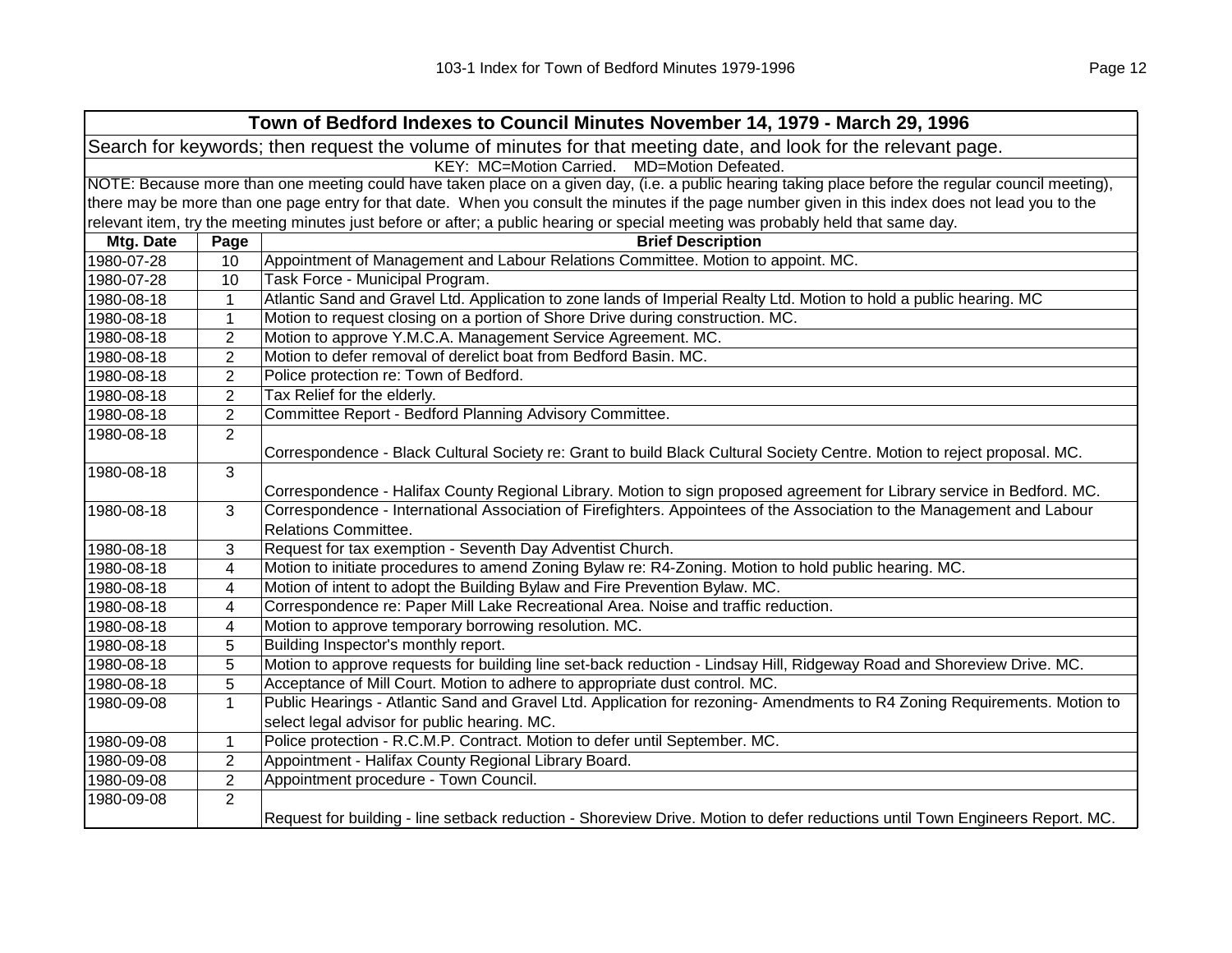|            |                | Town of Bedford Indexes to Council Minutes November 14, 1979 - March 29, 1996                                                                                     |
|------------|----------------|-------------------------------------------------------------------------------------------------------------------------------------------------------------------|
|            |                | Search for keywords; then request the volume of minutes for that meeting date, and look for the relevant page.                                                    |
|            |                | KEY: MC=Motion Carried. MD=Motion Defeated.                                                                                                                       |
|            |                | NOTE: Because more than one meeting could have taken place on a given day, (i.e. a public hearing taking place before the regular council meeting),               |
|            |                | there may be more than one page entry for that date. When you consult the minutes if the page number given in this index does not lead you to the                 |
|            |                | relevant item, try the meeting minutes just before or after; a public hearing or special meeting was probably held that same day.                                 |
| Mtg. Date  | Page           | <b>Brief Description</b>                                                                                                                                          |
| 1980-09-08 | $\overline{2}$ | Request for exemption from Capital Charges - Brookside Cemetery Corporation. Motion to exempt charges. MC.                                                        |
| 1980-09-08 | 3              | Capital Sewer Charges in dispute. Motion that the Town of Bedford should not pay accounts payable, which are in question, to<br>the County of Halifax. MC.        |
| 1980-09-08 | 3              | B-PAC Report. Re: sidewalk construction on Main Highway. Motion that no trees be cut down without permission during<br>construction. MC.                          |
| 1980-09-08 | 4              | Senior Management Team.                                                                                                                                           |
| 1980-09-08 | 4              | Fire Department Report. Motion to send letter of congratulations from Town Council to Lieutenant John Conway on the<br>occasion of his Fire Prevention Award. MC. |
| 1980-09-08 | 5              | Sidewalk installation - Main Highway. Motions re: sidewalk in front of the Bank of Nova Scotia. Motions carried.                                                  |
| 1980-09-08 | 5              | MAPC re: Jurisdictional and Funding Alternatives for Halifax-Dartmouth Regional Parks.                                                                            |
| 1980-09-08 | 6              | Sackville River Advisory Board. Motion of appointment from Council to Board. MC.                                                                                  |
| 1980-09-08 | 6              | Municipality of the County of Halifax re: construction of sidewalks on the Main Highway in Bedford.                                                               |
| 1980-09-08 | 6              | Metropolitan Authority re: 911 Emergency Telephone Service. Motion that Council approve the Authority undertaking a study of<br>the 911 Service. . MC.            |
| 1980-09-08 | 6              | Commission of Public Education Finance.                                                                                                                           |
| 1980-09-08 | 6              | Alderney Consultants Limited. Motion to recover information re Municipal Development Plan. MC                                                                     |
| 1980-09-08 | $\overline{7}$ | Joe Howe Festival - Whaler Races.                                                                                                                                 |
| 1980-09-08 | $\overline{7}$ | Motion to adopt 1977 National Building Code Bylaw. MC.                                                                                                            |
| 1980-09-08 | $\overline{7}$ | Motion to adopt the National Fire Code of Canada as the Fire Prevention Bylaw. MC.                                                                                |
| 1980-09-08 | $\overline{7}$ | Motion to rescind Capital Sewer Charges. MC.                                                                                                                      |
| 1980-09-08 | $\overline{7}$ | Sidewalk construction - Rocky Lake Drive. Motion to complete the sidewalk and present a funding report at the next meeting of<br>Council. MC.                     |
| 1980-09-08 | 8              | 999999                                                                                                                                                            |
| 1980-09-08 | 8              | Request from School Board - Library grant for Bedford Senior Elementary School. Motion that Council apply to the Department                                       |
|            |                | of Education for cost-sharing for equipment. MC.                                                                                                                  |
| 1980-09-08 | 8              | 1980 Main Street Program - appointment of Business Improvement District Committee. (BIDC). Motions to appoint Council                                             |
|            |                | Appointee, Chief Administrative Officer. Motions carried. Motion to ratify Board of Trade appointees. MC.                                                         |
| 1980-09-08 | 9              | Motion to request property tax reductions for senior citizens. MC.                                                                                                |
| 1980-09-08 | 9              | Motion to rename Bedford Junior High School. MC. Motion to rename Sidney Stephen High School. MD                                                                  |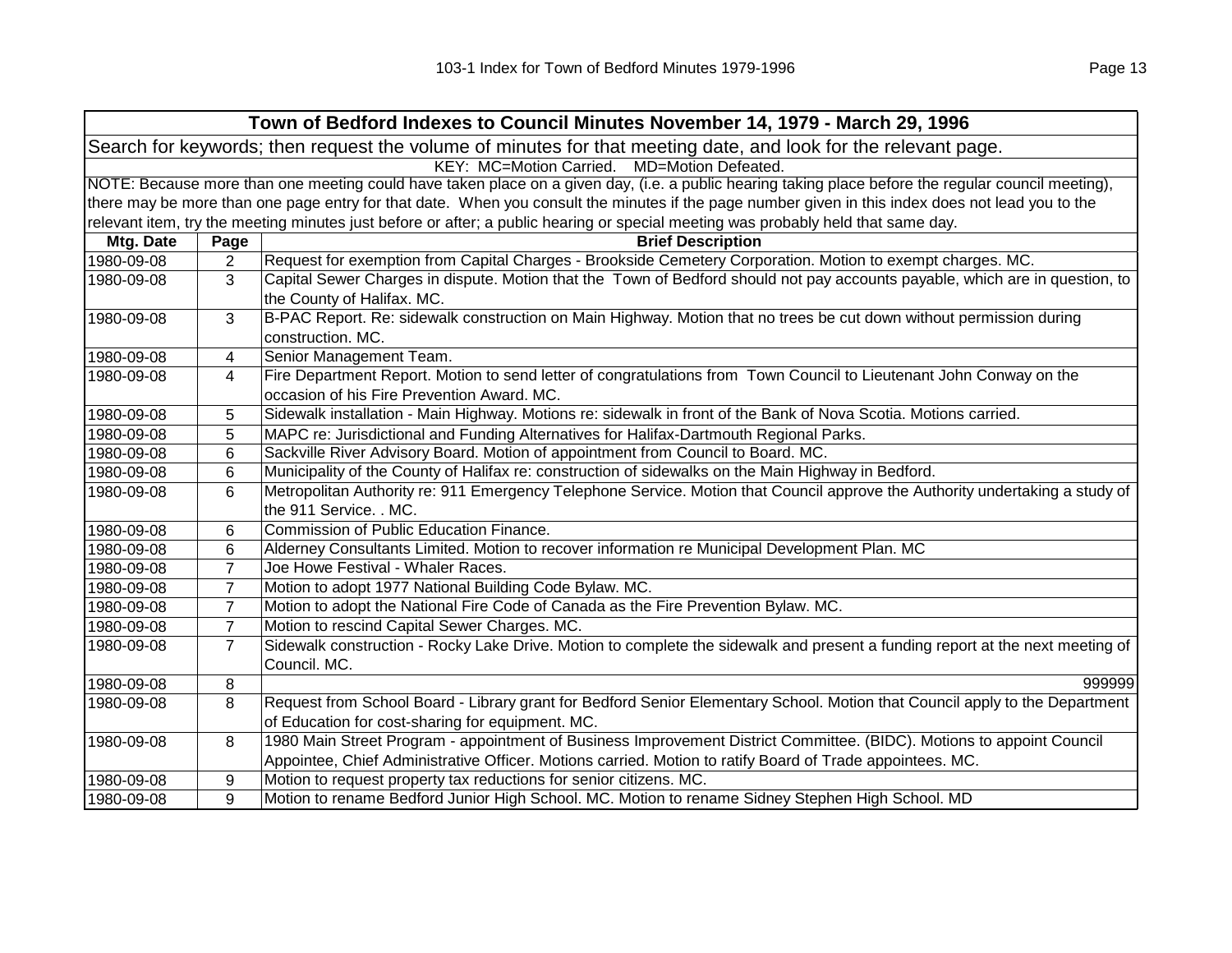|            |                                                                                                                                                     | Town of Bedford Indexes to Council Minutes November 14, 1979 - March 29, 1996                                                     |  |  |
|------------|-----------------------------------------------------------------------------------------------------------------------------------------------------|-----------------------------------------------------------------------------------------------------------------------------------|--|--|
|            |                                                                                                                                                     | Search for keywords; then request the volume of minutes for that meeting date, and look for the relevant page.                    |  |  |
|            | KEY: MC=Motion Carried. MD=Motion Defeated.                                                                                                         |                                                                                                                                   |  |  |
|            | NOTE: Because more than one meeting could have taken place on a given day, (i.e. a public hearing taking place before the regular council meeting), |                                                                                                                                   |  |  |
|            | there may be more than one page entry for that date. When you consult the minutes if the page number given in this index does not lead you to the   |                                                                                                                                   |  |  |
|            |                                                                                                                                                     | relevant item, try the meeting minutes just before or after; a public hearing or special meeting was probably held that same day. |  |  |
| Mtg. Date  | Page                                                                                                                                                | <b>Brief Description</b>                                                                                                          |  |  |
| 1980-09-08 | 9                                                                                                                                                   |                                                                                                                                   |  |  |
|            |                                                                                                                                                     | Bedford Village Residents' Association - Paper Mill Lake. Motion to refer Bedford Village Ratepayers' Association to the          |  |  |
|            |                                                                                                                                                     | Recreation Committee. MC. Motion to appoint representatives from the Residents Association to the B-PAC Task Force. MC.           |  |  |
| 1980-09-18 | 1                                                                                                                                                   | Tenders - Sidney Stephen Renovations.                                                                                             |  |  |
| 1980-09-18 | $\mathbf 1$                                                                                                                                         | Department of Education - Approval 1980 School Capital program. Motion to reallocate surplus capital funds. MC.                   |  |  |
| 1980-09-18 | 1                                                                                                                                                   | Request for Library Resource Grant - School Board. Motion re: cost-sharing with the Department of Education. MC.                  |  |  |
| 1980-09-18 | 2                                                                                                                                                   | Motion to approve estimate for Sidney Stephen School renovation. MC.                                                              |  |  |
| 1980-09-18 | $\overline{2}$                                                                                                                                      | Motion to approve Temporary Borrowing Resolution - Sidney Stephen Renovations. MC.                                                |  |  |
| 1980-09-18 | $\overline{2}$                                                                                                                                      | Motion to appoint Selection Committee, Consultant to review applications. MC.                                                     |  |  |
| 1980-09-18 | $\overline{2}$                                                                                                                                      | Motion to approve expenditures for travel expenses for the position of Planner. MC.                                               |  |  |
| 1980-09-18 | $\mathbf{2}$                                                                                                                                        | Motion to adopt Recreation Commission Bylaw. MC.                                                                                  |  |  |
| 1980-09-18 | $\overline{2}$                                                                                                                                      | Identification of Bylaws.                                                                                                         |  |  |
| 1980-09-18 | 3                                                                                                                                                   | Public Hearing - R4 Zoning Requirements : Amendments. Motion to schedule public hearings for September. MC.                       |  |  |
| 1980-09-18 | 3                                                                                                                                                   | Motion that a public hearing be held for amendments. MC.                                                                          |  |  |
| 1980-09-18 | 3                                                                                                                                                   | Motion re: public hearing - Rezoning Application: Atlantic Sand and Gravel Ltd. MC.                                               |  |  |
| 1980-09-18 | 3                                                                                                                                                   | Nova Scotia Mainstreet Program. Motion to ratify appointments. MC.                                                                |  |  |
| 1980-09-18 | 4                                                                                                                                                   | <b>MAPC - Regional Parks</b>                                                                                                      |  |  |
| 1980-09-18 | 4                                                                                                                                                   | Sidney Stephen School - Renaming. MC.                                                                                             |  |  |
| 1980-09-18 | 4                                                                                                                                                   | Whaler Races.                                                                                                                     |  |  |
| 1980-10-02 | 1                                                                                                                                                   | Halifax - Dartmouth Regional Parks - Jurisdictional and Funding Alternatives.                                                     |  |  |
| 1980-10-06 | $\mathbf{1}$                                                                                                                                        | Appointment to Regional Library Board.                                                                                            |  |  |
| 1980-10-06 | 1                                                                                                                                                   | Industrial Development Commission. Motion to establish Commission. MC.                                                            |  |  |
| 1980-10-06 | $\boldsymbol{2}$                                                                                                                                    | Maritime Tel & Tel Co. Ltd. Switching station. Motion to approve proposed development. MC.                                        |  |  |
| 1980-10-06 | $\boldsymbol{2}$                                                                                                                                    | Sidney Stephen renovations. Motion to authorize tender for renovations. MC.                                                       |  |  |
| 1980-10-06 | $\overline{2}$                                                                                                                                      | Police protection. R.C.M.P. contract.                                                                                             |  |  |
| 1980-10-06 | 3                                                                                                                                                   | Transportation Study. Motion to approve Study. MC.                                                                                |  |  |
| 1980-10-06 | 3                                                                                                                                                   | Town Bylaws. Recommendations to review.                                                                                           |  |  |
| 1980-10-06 | 3                                                                                                                                                   | Appointments - Board of Health. Motion to ratify appointments. MC.                                                                |  |  |
| 1980-10-06 | 4                                                                                                                                                   | Motion for appointment to B-PAC. MC                                                                                               |  |  |
| 1980-10-06 | 4                                                                                                                                                   | Nova Scotia Planning Seminar.                                                                                                     |  |  |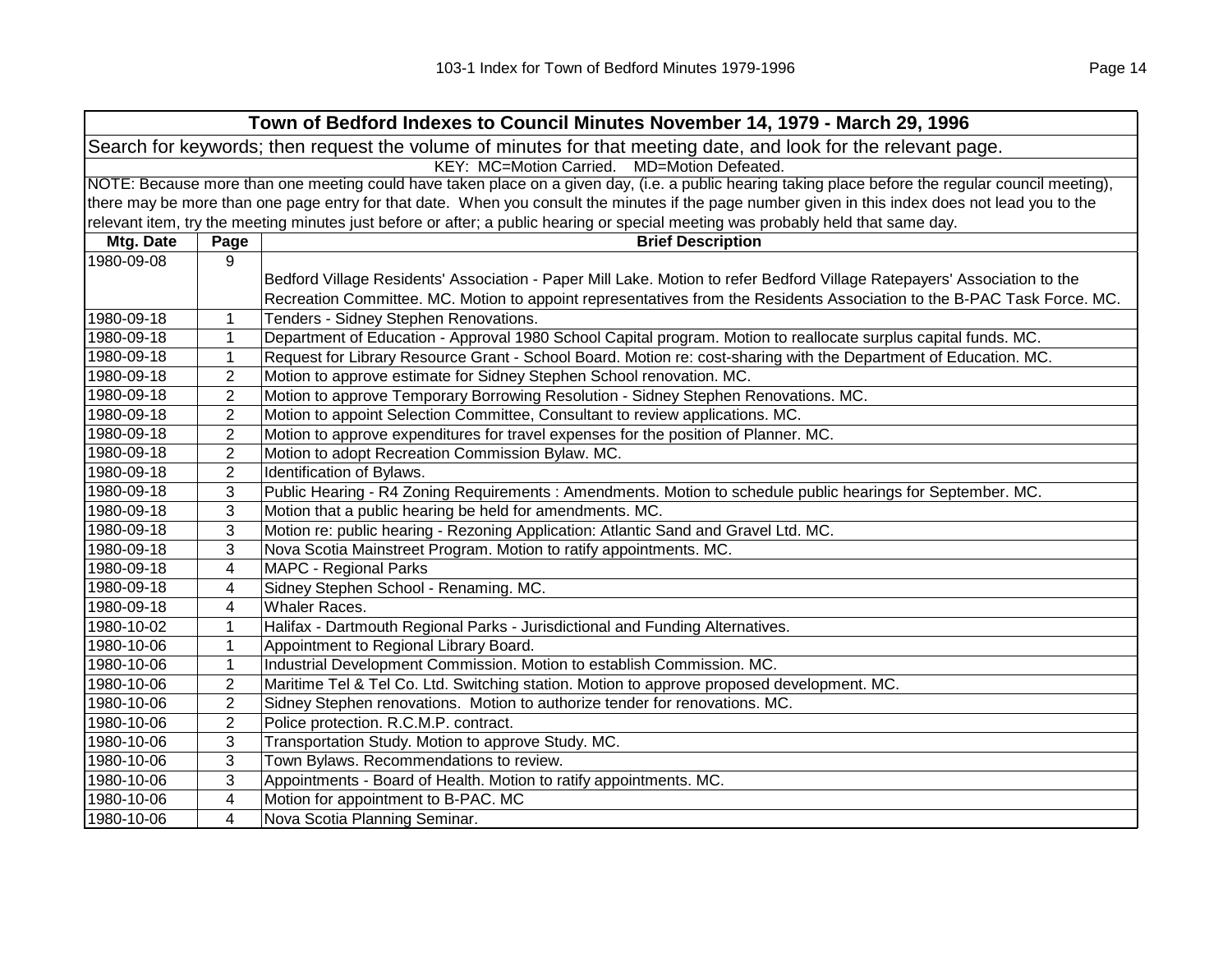|            |                | Town of Bedford Indexes to Council Minutes November 14, 1979 - March 29, 1996                                                                       |
|------------|----------------|-----------------------------------------------------------------------------------------------------------------------------------------------------|
|            |                | Search for keywords; then request the volume of minutes for that meeting date, and look for the relevant page.                                      |
|            |                | KEY: MC=Motion Carried. MD=Motion Defeated.                                                                                                         |
|            |                | NOTE: Because more than one meeting could have taken place on a given day, (i.e. a public hearing taking place before the regular council meeting), |
|            |                | there may be more than one page entry for that date. When you consult the minutes if the page number given in this index does not lead you to the   |
|            |                | relevant item, try the meeting minutes just before or after; a public hearing or special meeting was probably held that same day.                   |
| Mtg. Date  | Page           | <b>Brief Description</b>                                                                                                                            |
| 1980-10-06 | 4              | Residential Impact Study Report. Request for financial assistance.                                                                                  |
| 1980-10-06 | 4              | Recreation Commission addresses problems in the area of Paper Mill Lake. Capital projects near completion. Application for a                        |
|            |                | Federal Works Grant. Motion to appoint for the Recreation Commission. MC.                                                                           |
| 1980-10-06 | 5              | Application of non-resident fee - Bedford Minor Sports Groups. Motion that non-residents fees collected shall not be shown as                       |
|            |                | revenue of Bedford Recreation Commission (BRC). MC.                                                                                                 |
| 1980-10-06 | 5              | Fire Department re: honorariums.                                                                                                                    |
| 1980-10-06 | 6              | Tax collections.                                                                                                                                    |
| 1980-10-06 | 6              | Sackville River Advisory Board. Motion to approve grant. MC.                                                                                        |
| 1980-10-06 | 6              | Coat of Arms (Presentation by Heritage Society). Motion to authorize professional expertise. MC.                                                    |
| 1980-10-06 | 6              | Bedford membership of MAPC. Motion to defer. MC.                                                                                                    |
| 1980-10-06 | $\overline{7}$ | Request form Bedford Lodge no. 104 AF & AM for reassessment form commercial to residential.                                                         |
| 1980-10-06 | $\overline{7}$ | Program of assistance to senior citizens.                                                                                                           |
| 1980-10-06 |                | Request for building set-back reduction - Mr. A. Cole. Motion to approve set-back for lots on Shoreview Heights. Amendment                          |
|            |                | to reduce set-back. MD. Motion to change set-back. MC.                                                                                              |
| 1980-10-06 | 8              | Tenders - addition to Fire Hall. Motion to accept lowest tender for construction. MC.                                                               |
| 1980-10-06 | 9              | Sidewalk construction.                                                                                                                              |
| 1980-10-06 | 9              | Social Services Operation Plan (Budget).                                                                                                            |
| 1980-10-06 | 9              | Mainstreet Program. Motion to apply to the NS Dep. Of Development for cost sharing. MC.                                                             |
| 1980-10-06 | 9              | Acceptance of streets. Motion to accept Falcon Run, Eagle Place, Symonds Road, Glen Moir Terrace re: standard of services.<br>MC.                   |
| 1980-10-06 | 10             | Notice of motion - Council Accountability sessions.                                                                                                 |
| 1980-10-06 | 10             | Notice of motion - Bylaw respecting the Chief Administrative Officer.                                                                               |
| 1980-10-06 | 10             | Appointment of representatives to Advisory Committee for the Halifax - Dartmouth Regional Development Review.                                       |
| 1980-10-06 | 10             | Request for set-back reduction--M. Maxwell. Motion to authorize the Development Officer to negotiate arrangement for set-                           |
|            |                | back. MC.                                                                                                                                           |
| 1980-10-14 | $\mathbf{1}$   | Format of public hearings re: R-4 Interim Zoning Standards                                                                                          |
| 1980-10-14 | $\mathbf{1}$   | Format of public hearings                                                                                                                           |
| 1980-10-14 | $\mathbf{1}$   | R-4 Interim Zoning Standards                                                                                                                        |
| 1980-10-14 | $\mathbf{1}$   | Staff report                                                                                                                                        |
| 1980-10-14 | 3              | Submissions from public in favour of R-4 Interim Zoning Standards, Mr. Joseph Foy                                                                   |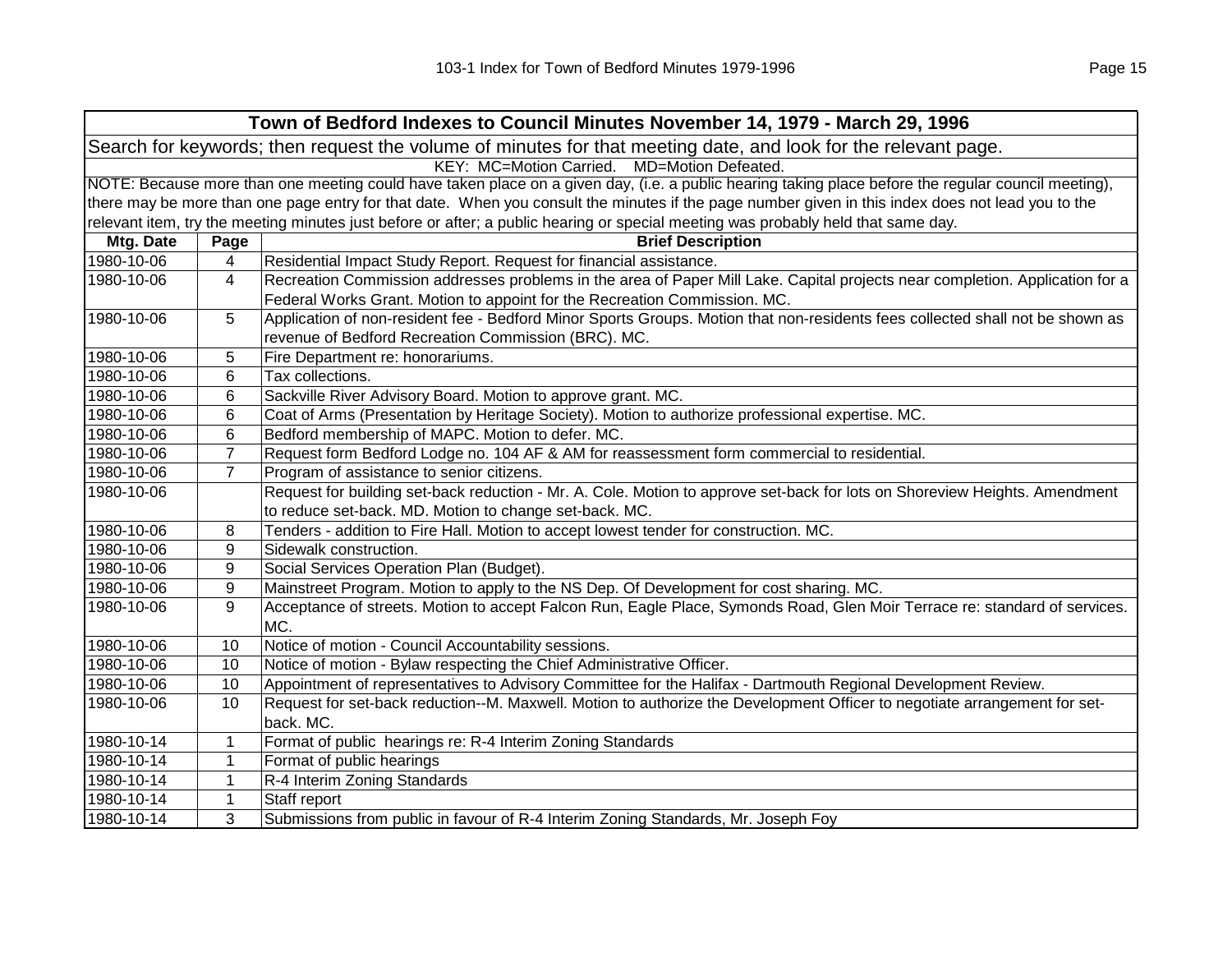|            |                                                                                                                                                     | Town of Bedford Indexes to Council Minutes November 14, 1979 - March 29, 1996                                                                               |  |
|------------|-----------------------------------------------------------------------------------------------------------------------------------------------------|-------------------------------------------------------------------------------------------------------------------------------------------------------------|--|
|            |                                                                                                                                                     | Search for keywords; then request the volume of minutes for that meeting date, and look for the relevant page.                                              |  |
|            |                                                                                                                                                     | KEY: MC=Motion Carried.<br>MD=Motion Defeated.                                                                                                              |  |
|            | NOTE: Because more than one meeting could have taken place on a given day, (i.e. a public hearing taking place before the regular council meeting), |                                                                                                                                                             |  |
|            | there may be more than one page entry for that date. When you consult the minutes if the page number given in this index does not lead you to the   |                                                                                                                                                             |  |
|            |                                                                                                                                                     | relevant item, try the meeting minutes just before or after; a public hearing or special meeting was probably held that same day.                           |  |
| Mtg. Date  | Page                                                                                                                                                | <b>Brief Description</b>                                                                                                                                    |  |
| 1980-10-14 | 3                                                                                                                                                   | Motion to close public portion of the hearing.                                                                                                              |  |
| 1980-10-14 | 3                                                                                                                                                   | Motion to approve Bylaw to Amend the Zoning Bylaws of the Town. MC.                                                                                         |  |
| 1980-10-14 | 4                                                                                                                                                   | Staff report re: Atlantic Sand and Gravel Ltd.                                                                                                              |  |
| 1980-10-14 | 5                                                                                                                                                   | Questions form Council                                                                                                                                      |  |
| 1980-10-14 | 5, 6                                                                                                                                                | Submissions from public in favour of rezoning application Mr. Donald Peverill, Mr. J. Bullerwell, Mr. Douglas Chapman, Mr.<br>Norman Rudback,               |  |
| 1980-10-14 | 7, 8                                                                                                                                                | Submissions from public against the rezoning application Mr. Allen Haymen, Mr. A. Shortcliffe, Mr. T. Edmonds, Mr. Gary<br>Widmeyer                         |  |
| 1980-10-14 | 9                                                                                                                                                   | Questions from Council- Carol Loncarevic, David Shute.                                                                                                      |  |
| 1980-10-14 | 10                                                                                                                                                  | Motion to adjourn public portion of hearing. MC.                                                                                                            |  |
| 1980-10-14 | 10, 11                                                                                                                                              | Resolution: Motion to deny the application presented by Atlantic Sand and Gravel Ltd. To rezone lands of Imperial Realty Ltd.                               |  |
|            |                                                                                                                                                     | In Bedford. MC.                                                                                                                                             |  |
| 1980-10-27 | $\mathbf{1}$                                                                                                                                        | Town Bylaws - Inherited from County of Halifax                                                                                                              |  |
| 1980-10-27 | $\overline{2}$                                                                                                                                      | Municipal Building Appeal board.                                                                                                                            |  |
| 1980-10-27 | $\mathbf{2}$                                                                                                                                        | Sydney Stephen renovations                                                                                                                                  |  |
| 1980-10-27 | 3                                                                                                                                                   | Bedford membership on MAPC. Motion that Mayer Cosman be appointed at the Town of Bedford's representative to MAPC.<br>MC.                                   |  |
| 1980-10-27 | 3                                                                                                                                                   | Council accountability session. Motion the session be deferred. MC.                                                                                         |  |
| 1980-10-27 | 3                                                                                                                                                   | Bylaw - Chief Administrative Officer. Motion the bylaw re: Chief Administrative Officer be referred to the Committee of the<br>Whole for further study. MC. |  |
| 1980-10-27 | 3                                                                                                                                                   | Appointments of representatives - Advisory Committee for the Halifax Dartmouth Regional Development Plan review. Motion to                                  |  |
|            |                                                                                                                                                     | appoint Mrs. Ann Mac Vicar as representative. MC.                                                                                                           |  |
| 1980-10-27 | 4                                                                                                                                                   | Presentation of books - "Violence-Free Society".                                                                                                            |  |
| 1980-10-27 | 4                                                                                                                                                   | Atlantic Symphony Orchestra - request for funding                                                                                                           |  |
| 1980-10-27 | 4                                                                                                                                                   | 1981 Social services operation plan (budget). Motion to present Budget. MC.                                                                                 |  |
| 1980-10-27 | 5                                                                                                                                                   | Social service agreements.                                                                                                                                  |  |
| 1980-10-27 | 5                                                                                                                                                   | Bedford Planning Advisory Committee.                                                                                                                        |  |
| 1980-10-27 | 5                                                                                                                                                   | Correspondence - task force on transportation.                                                                                                              |  |
| 1980-10-27 | 6                                                                                                                                                   | 1981 Budget - Municipal Development Plan. Motion to prepare tentative budget for 1981. MC.                                                                  |  |
| 1980-10-27 | 6                                                                                                                                                   | Appointment of planner. Motion to appoint. MC.                                                                                                              |  |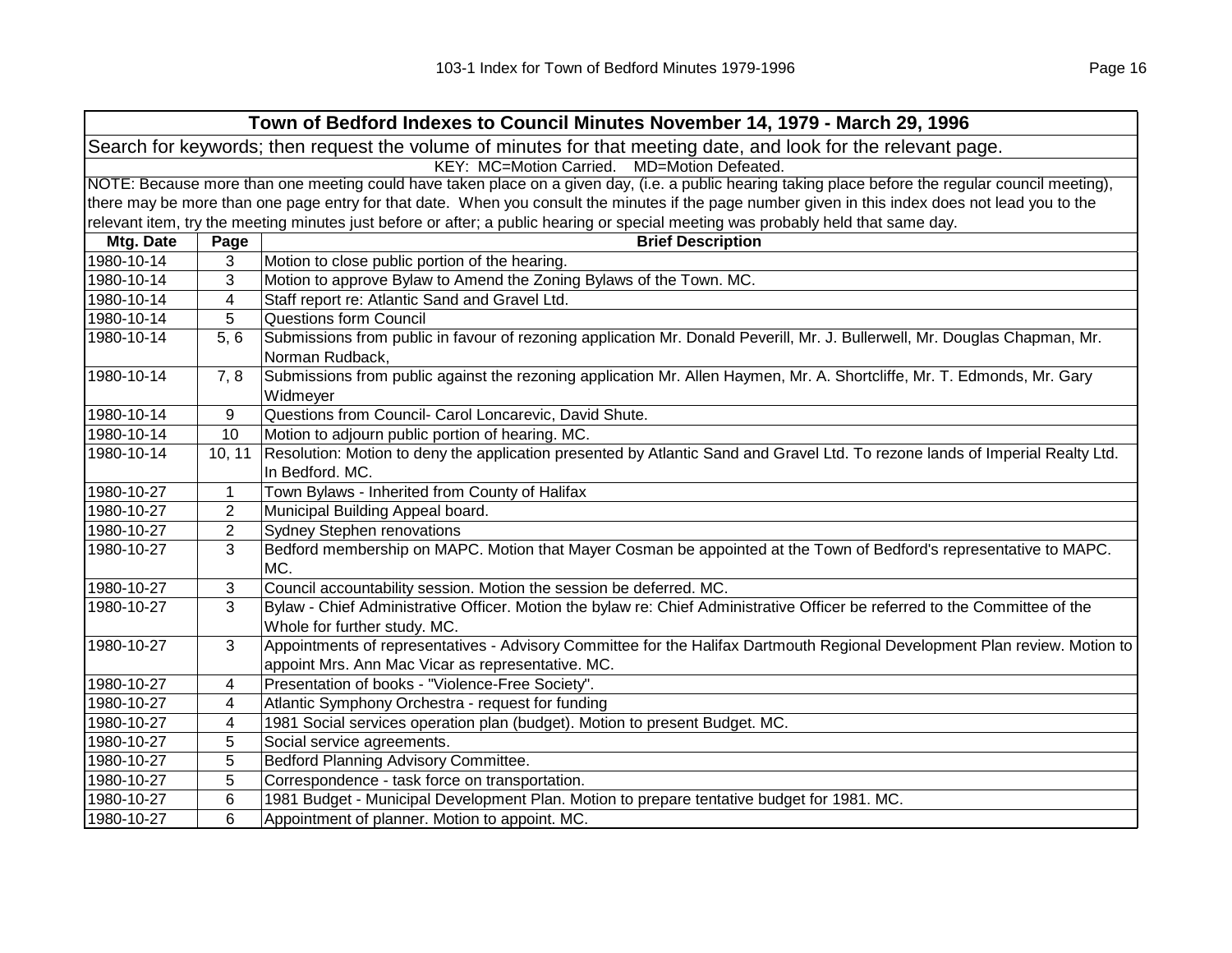|            |                                                                                                                                                     | Town of Bedford Indexes to Council Minutes November 14, 1979 - March 29, 1996                                                     |  |
|------------|-----------------------------------------------------------------------------------------------------------------------------------------------------|-----------------------------------------------------------------------------------------------------------------------------------|--|
|            |                                                                                                                                                     | Search for keywords; then request the volume of minutes for that meeting date, and look for the relevant page.                    |  |
|            |                                                                                                                                                     | KEY: MC=Motion Carried. MD=Motion Defeated.                                                                                       |  |
|            | NOTE: Because more than one meeting could have taken place on a given day, (i.e. a public hearing taking place before the regular council meeting), |                                                                                                                                   |  |
|            | there may be more than one page entry for that date. When you consult the minutes if the page number given in this index does not lead you to the   |                                                                                                                                   |  |
|            |                                                                                                                                                     | relevant item, try the meeting minutes just before or after; a public hearing or special meeting was probably held that same day. |  |
| Mtg. Date  | Page                                                                                                                                                | <b>Brief Description</b>                                                                                                          |  |
| 1980-10-27 | 6                                                                                                                                                   | Appointment of assistant coordinator.                                                                                             |  |
| 1980-10-27 | 6                                                                                                                                                   | B-PAC meeting - Dr. L. Susskind                                                                                                   |  |
| 1980-10-27 | 6                                                                                                                                                   | Acknowledgement of donation - Bedford Board of Trade. Motion to approve letter of appreciation. MC.                               |  |
| 1980-10-27 | $\overline{7}$                                                                                                                                      | Bedford Fire Department - monthly report.                                                                                         |  |
| 1980-10-27 | $\overline{7}$                                                                                                                                      | Acceptance of streets. Motion that streets have been built to specifications. MC.                                                 |  |
| 1980-10-27 | $\overline{7}$                                                                                                                                      | Correspondence - Department of Culture, Fitness and Recreation.                                                                   |  |
| 1980-10-27 | $\overline{7}$                                                                                                                                      | Correspondence - Mr. Curtis Brown re: purchase of land. Motion to defer. MC.                                                      |  |
| 1980-10-27 | 8                                                                                                                                                   | Tax exemption procedures - certain individuals. Motion to accept exemption. MC.                                                   |  |
| 1980-10-27 | 9                                                                                                                                                   | Tax exemption - Masonic Lodge. Motion to tax as residential. MC.                                                                  |  |
| 1980-10-27 | 10                                                                                                                                                  | Town organizational chart.                                                                                                        |  |
| 1980-10-27 |                                                                                                                                                     | Proposed rezoning. Motion for public hearing on the application of Dreamin Developments Ltd. MC.                                  |  |
| 1980-10-27 | 10                                                                                                                                                  | Meadowbrook Park.                                                                                                                 |  |
| 1980-10-27 | 11                                                                                                                                                  | Survey of properties owned by the Town of Bedford.                                                                                |  |
| 1980-11-10 | $\mathbf{1}$                                                                                                                                        | Appointments of representatives - Advisory Committee for the Halifax Dartmouth Regional Development Plan review. Motion to        |  |
|            |                                                                                                                                                     | appoint. MC.                                                                                                                      |  |
| 1980-11-10 | 1                                                                                                                                                   | Capital debt - C.P. Allen School.                                                                                                 |  |
| 1980-11-10 | $\mathbf{1}$                                                                                                                                        | Brookside Cemetery - capital charges.                                                                                             |  |
| 1980-11-10 | $\overline{2}$                                                                                                                                      | Shore Drive - traffic control.                                                                                                    |  |
| 1980-11-10 | $\overline{2}$                                                                                                                                      | B- PAC.                                                                                                                           |  |
| 1980-11-10 | $\boldsymbol{2}$                                                                                                                                    | Recreation Commission report.                                                                                                     |  |
| 1980-11-10 | $\overline{c}$                                                                                                                                      | Meadowbrook Park.                                                                                                                 |  |
| 1980-11-10 | $\overline{2}$                                                                                                                                      | Tax collections.                                                                                                                  |  |
| 1980-11-10 | $\overline{2}$                                                                                                                                      | <b>Guy Henson Award</b>                                                                                                           |  |
| 1980-11-10 | $\overline{2}$                                                                                                                                      | Request for reduction of setback requirement lot 202, Sunrise Hill. Motion MD.                                                    |  |
| 1980-11-10 | 3                                                                                                                                                   | Correspondence - Mr. Mervyn Maxwell.                                                                                              |  |
| 1980-11-10 | 3                                                                                                                                                   | Appointment of Deputy - Mayor. Motion to appoint. MC.                                                                             |  |
| 1980-11-10 | 3                                                                                                                                                   | 1981 budget - timetable.                                                                                                          |  |
| 1980-11-10 | 3                                                                                                                                                   | Winter parking regulations. Motion to approve regulations. MC.                                                                    |  |
| 1980-11-10 | 4                                                                                                                                                   | Rezoning request: Bedford Billage Properties block SD: R1-R2. Motion that a Public Hearing be held. MC.                           |  |
| 1980-11-10 | $\overline{4}$                                                                                                                                      | Dissolution of Bedford Service Commission and transfer of assets, liabilities etc. to the Town of Bedford.                        |  |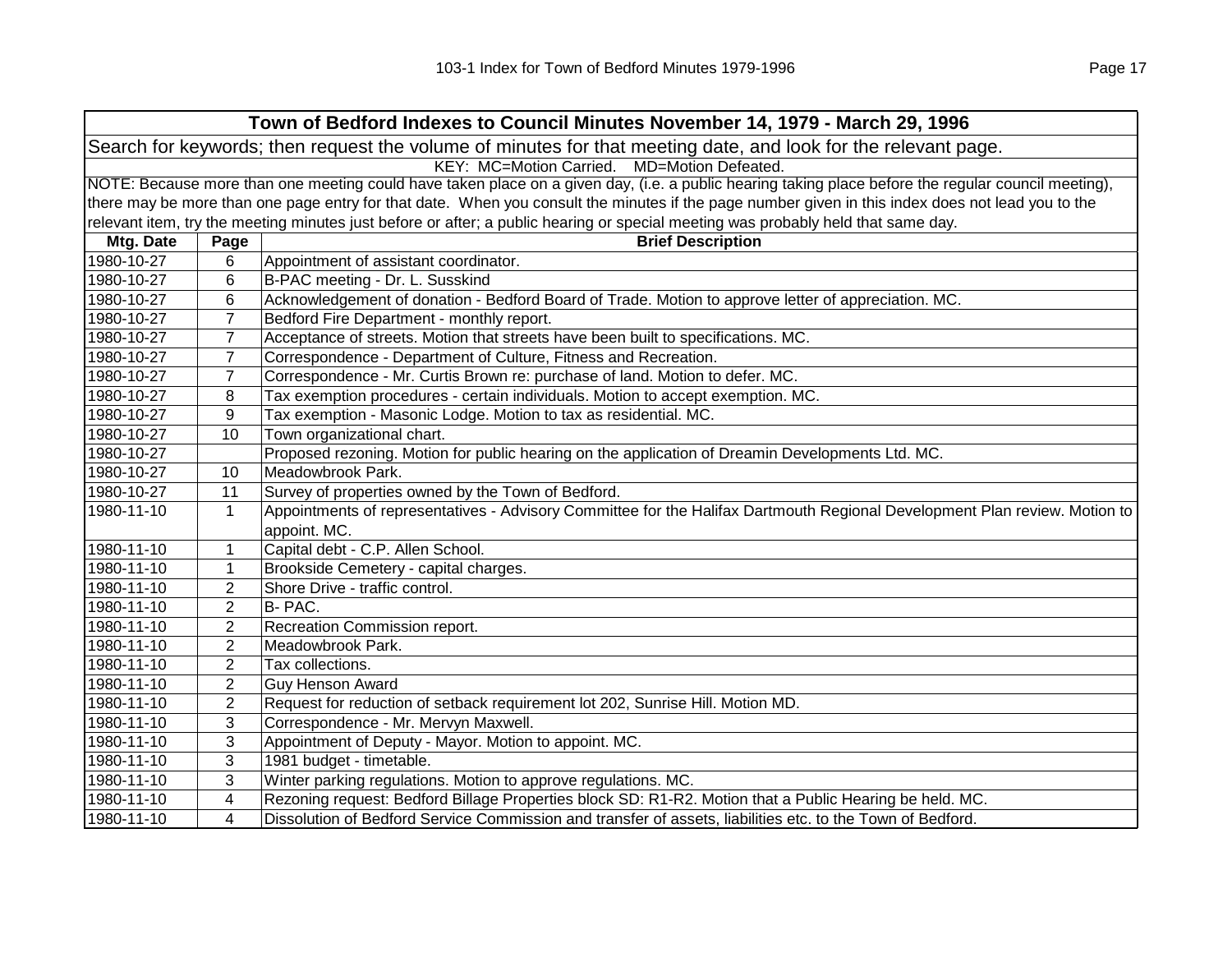|            |                                                                                                                                                     | Town of Bedford Indexes to Council Minutes November 14, 1979 - March 29, 1996                                                     |  |
|------------|-----------------------------------------------------------------------------------------------------------------------------------------------------|-----------------------------------------------------------------------------------------------------------------------------------|--|
|            |                                                                                                                                                     | Search for keywords; then request the volume of minutes for that meeting date, and look for the relevant page.                    |  |
|            | KEY: MC=Motion Carried.<br>MD=Motion Defeated.                                                                                                      |                                                                                                                                   |  |
|            | NOTE: Because more than one meeting could have taken place on a given day, (i.e. a public hearing taking place before the regular council meeting), |                                                                                                                                   |  |
|            | there may be more than one page entry for that date. When you consult the minutes if the page number given in this index does not lead you to the   |                                                                                                                                   |  |
|            |                                                                                                                                                     | relevant item, try the meeting minutes just before or after; a public hearing or special meeting was probably held that same day. |  |
| Mtg. Date  | Page                                                                                                                                                | <b>Brief Description</b>                                                                                                          |  |
| 1980-11-10 | 4                                                                                                                                                   | Nova Scotia Paraplegic Association. Accessibility.                                                                                |  |
| 1980-11-10 | 4                                                                                                                                                   | Management - union negotiations seminar.                                                                                          |  |
| 1980-11-24 | 1                                                                                                                                                   | Advisory committee for the Halifax-Dartmouth Regional Development Plan review.                                                    |  |
| 1980-11-24 | 1                                                                                                                                                   | Shore Drive traffic control.                                                                                                      |  |
| 1980-11-24 | $\mathbf 1$                                                                                                                                         | C.P. Allen High School                                                                                                            |  |
| 1980-11-24 | $\mathbf{1}$                                                                                                                                        | B-PAC.                                                                                                                            |  |
| 1980-11-24 | $\overline{2}$                                                                                                                                      | Bedford Fire Department.                                                                                                          |  |
| 1980-11-24 | 2                                                                                                                                                   | <b>Building Inspecting Department.</b>                                                                                            |  |
| 1980-11-24 | $\overline{2}$                                                                                                                                      | Deed transfer tax.                                                                                                                |  |
| 1980-11-24 | $\overline{2}$                                                                                                                                      | Correspondence - Bedford Recreation Centre. Motion to rename: "Dr. Gerry LeBrun Memorial Centre". MC.                             |  |
| 1980-11-24 | $\overline{2}$                                                                                                                                      | Correspondence - Union of Nova Scotia Municipalities.                                                                             |  |
| 1980-11-24 | 3                                                                                                                                                   | Correspondence - Halifax West Housing Authority. Motion to approve 1981 operating budget for the Senior Citizen's Complex         |  |
|            |                                                                                                                                                     | be approved. MC.                                                                                                                  |  |
| 1980-11-24 | 3                                                                                                                                                   | Amendment to Bylaw respecting streams and drains. Motion to approve Bylaw. MC. Motion to amend Bylaw subject to                   |  |
|            |                                                                                                                                                     | approval of the Minister of Municipal Affairs. MC.                                                                                |  |
| 1980-11-24 | 3                                                                                                                                                   | Bylaw respecting partial tax exemptions.                                                                                          |  |
| 1980-11-24 | 4                                                                                                                                                   | Bylaw Respecting Chief Administrative Officer. Motion to rename. MC.                                                              |  |
| 1980-11-24 | 4                                                                                                                                                   | Financial reports.                                                                                                                |  |
| 1980-11-24 | 4                                                                                                                                                   | Joint Council meeting re: public transit.                                                                                         |  |
| 1980-11-24 | 4                                                                                                                                                   | Salting of streets.                                                                                                               |  |
| 1980-11-27 | $\mathbf{1}$                                                                                                                                        | Purpose of meeting - resolution to authorize a Petition with the Board of Commissioners of Public Utilities re: petitioning the   |  |
|            |                                                                                                                                                     | Board to recommend to Government of NS changes in Legislation regarding membership in the Metropolitan Authority and              |  |
|            |                                                                                                                                                     | Area Plan                                                                                                                         |  |
| 1980-12-08 | $\mathbf{1}$                                                                                                                                        | Appointment of representative - Advisory Committee for the Halifax-Dartmouth Regional Development Plan review. Motion to          |  |
|            |                                                                                                                                                     | appoint. MC.                                                                                                                      |  |
| 1980-12-08 | $\mathbf{1}$                                                                                                                                        | C.P. Allen High School - proposed capital cost sharing agreement.                                                                 |  |
| 1980-12-08 | $\mathbf{1}$                                                                                                                                        | Town of Bedford - Membership: Metropolitan Authority and MAPC. Motion to appoint Public Utilities Board to inquire into           |  |
|            |                                                                                                                                                     | membership. MC.                                                                                                                   |  |
| 1980-12-08 | $\overline{2}$                                                                                                                                      | Sackville River Bridge.                                                                                                           |  |
| 1980-12-08 | $\overline{2}$                                                                                                                                      | Petition - Lindsay Hill residents: reduction of street right-of-way width. Motion to refer to staff for further study. MC.        |  |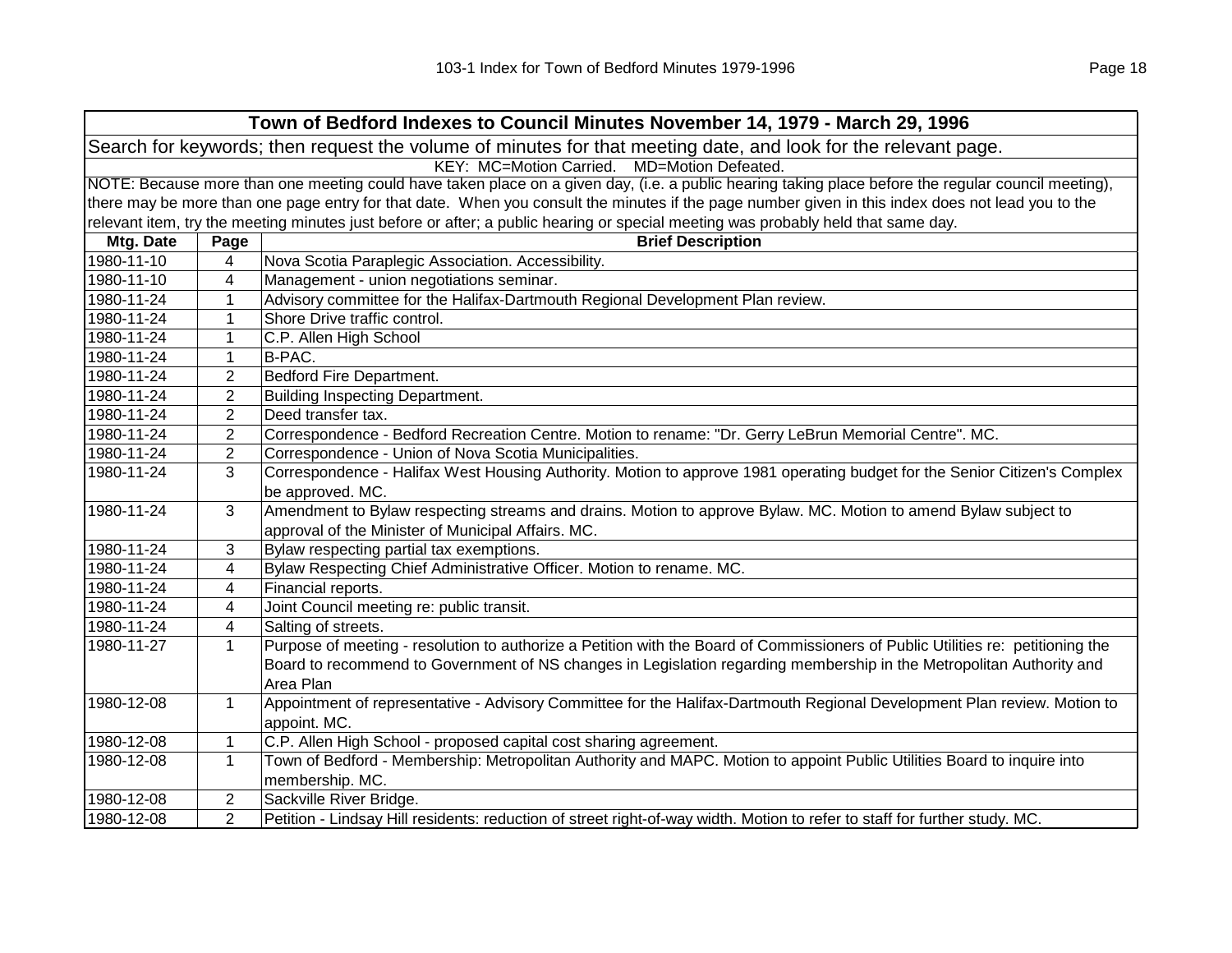|            |                | Town of Bedford Indexes to Council Minutes November 14, 1979 - March 29, 1996                                                                       |
|------------|----------------|-----------------------------------------------------------------------------------------------------------------------------------------------------|
|            |                | Search for keywords; then request the volume of minutes for that meeting date, and look for the relevant page.                                      |
|            |                | KEY: MC=Motion Carried. MD=Motion Defeated.                                                                                                         |
|            |                | NOTE: Because more than one meeting could have taken place on a given day, (i.e. a public hearing taking place before the regular council meeting), |
|            |                | there may be more than one page entry for that date. When you consult the minutes if the page number given in this index does not lead you to the   |
|            |                | relevant item, try the meeting minutes just before or after; a public hearing or special meeting was probably held that same day.                   |
| Mtg. Date  | Page           | <b>Brief Description</b>                                                                                                                            |
| 1980-12-08 | 3              | Recreation Department report.                                                                                                                       |
| 1980-12-08 | 3              | B-PAC report.                                                                                                                                       |
| 1980-12-08 | 3              | Recognition of sidewalk installation.                                                                                                               |
| 1980-12-08 | 3              | Tax Collection report.                                                                                                                              |
| 1980-12-08 | 4              | Deed Transfer Tax report.                                                                                                                           |
| 1980-12-08 | 4              | Building Inspector's report.                                                                                                                        |
| 1980-12-08 | 4              | Community Services Contribution Program. Motion to forward letter protesting the end of the Program. MC.                                            |
| 1980-12-08 | 4              | Nova Scotia Housing Commission.                                                                                                                     |
| 1980-12-08 | 5              | Municipal Grants Act.                                                                                                                               |
| 1980-12-08 | 5              | Canada Community Development Program. Motion the Mayor and Town Clerk be authorized to negotiate and sign the contract                              |
|            |                | for the Program. MD.                                                                                                                                |
| 1980-12-08 | 5              | Youth Alternative Project.                                                                                                                          |
| 1980-12-08 | 5              | Zoning applications. Motion to send a letter to Mrs. Curren advising her of the relevant sections of the Planning Act. MC.                          |
| 1980-12-08 |                | Pollution - quarry operations. Motion to approve letter re: advisability of an investigation into the occupational hazards and                      |
|            | 6              | pollution that may result from quarry operation. MC.                                                                                                |
| 1980-12-08 | 6              | Industrial Development Commission.                                                                                                                  |
| 1980-12-08 | 6              | Administration - Social Services Program. Motion to administer \$30,00 from the County of Halifax to the Town of Bedford. MC.                       |
|            |                |                                                                                                                                                     |
| 1980-12-08 | $\overline{7}$ | Reciprocal agreement: Town of Bedford and County of Halifax. Motion to enter into a reciprocal agreement with the County of                         |
|            |                | Halifax for general assistance for two years. MC.                                                                                                   |
| 1980-12-08 | $\overline{7}$ | Tax sale policy. Motion that property taxes in arrears for two years be subject to immediate proceedings under the Assessment                       |
|            |                | Act leading to sale. MC.                                                                                                                            |
| 1980-12-08 | 7              | Purchasing Policy. Motion to defer. MC.                                                                                                             |
| 1980-12-08 | 8              | Christmas hours - town office.                                                                                                                      |
| 1980-12-08 | 8              | Bedford Service Commission final meeting. Motion to sponsor reception. MC.                                                                          |
| 1980-12-08 | 8              | School bus stop - Bedford Fire Hall.                                                                                                                |
| 1980-12-08 | 8              | Winter parking regulations.                                                                                                                         |
| 1980-12-08 | 8              | New year's levee.                                                                                                                                   |
| 1980-12-08 | 8              | Bedford Manor.                                                                                                                                      |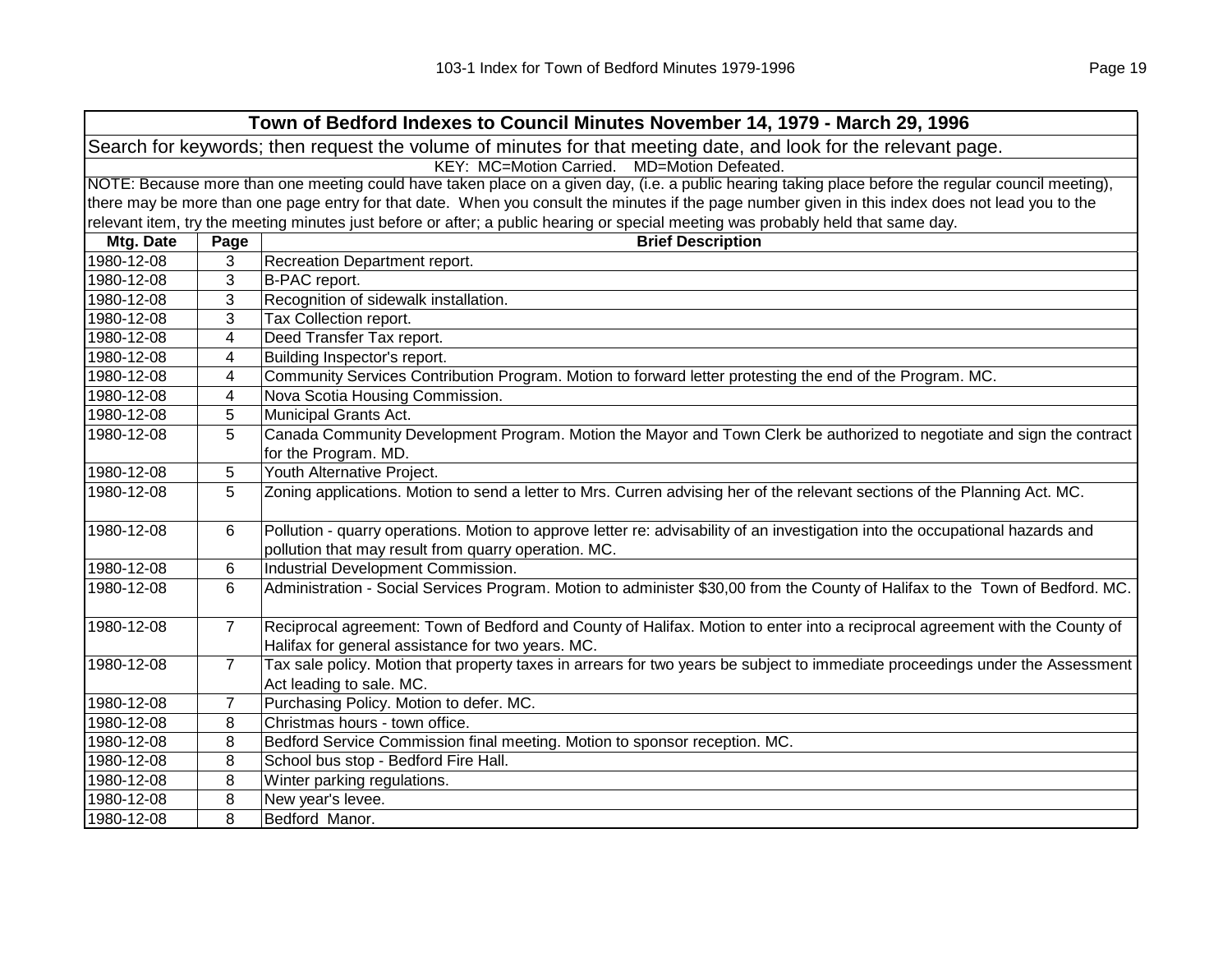|            |                | Town of Bedford Indexes to Council Minutes November 14, 1979 - March 29, 1996                                                                       |
|------------|----------------|-----------------------------------------------------------------------------------------------------------------------------------------------------|
|            |                | Search for keywords; then request the volume of minutes for that meeting date, and look for the relevant page.                                      |
|            |                | KEY: MC=Motion Carried. MD=Motion Defeated.                                                                                                         |
|            |                | NOTE: Because more than one meeting could have taken place on a given day, (i.e. a public hearing taking place before the regular council meeting), |
|            |                | there may be more than one page entry for that date. When you consult the minutes if the page number given in this index does not lead you to the   |
|            |                | relevant item, try the meeting minutes just before or after; a public hearing or special meeting was probably held that same day.                   |
| Mtg. Date  | Page           | <b>Brief Description</b>                                                                                                                            |
| 1980-12-19 | $\mathbf 1$    | Federal Winter Works program. Motion the Mayor and Clerk be authorized to negotiate and sign a contract for funding under                           |
|            |                | the Canada Community Development Project program. MC.                                                                                               |
| 1980-12-19 | 1              | Amendments to agenda.                                                                                                                               |
| 1980-12-19 | $\overline{2}$ | Appointment of Town Solicitor. Motion to appoint. MC.                                                                                               |
| 1980-12-19 | $\overline{2}$ | Renovations - Sidney Stephen Building. Motion the Mayor and Clerk be authorized to sign the contract. MC.                                           |
| 1980-12-19 | $\overline{2}$ | TMH Renovations - Sidney Stephen Building. Contract should be approved.                                                                             |
| 1980-12-19 | 3              | Canadian Paraplegic Association - 1981 Grant. Motion to grant \$500. MC.                                                                            |
| 1980-12-19 | 23             | Provincial Employment Program - winter phase. Motion to authorize application for participation in the Provincial Employment                        |
|            |                | Program. MC.                                                                                                                                        |
| 1980-12-19 | 3              | Bedford Service Commission - construction of a monument. Motion to send letter to Bedford Heritage '80 Society on formation                         |
|            |                | of a steering committee. MC.                                                                                                                        |
| 1980-12-19 | 3              | International Year of Disabled Persons - appointment to committee.                                                                                  |
| 1980-12-19 | 3              | Ownership and operation of sewer system. Motion to petition ownership of Bedford sewerage system. MC.                                               |
| 1980-12-19 | 4              | Temporary resolution - Fire Station extension. Motion to approve Resolution. MC.                                                                    |
| 1980-12-19 | 4              | Contract - extension to Fire Station. Motion to amend to include costs of connection to Bedford Water System. MC.                                   |
| 1980-12-19 | 4              | Interim representative - Library Board.                                                                                                             |
| 1980-12-19 | 4              | Department of Transportation - Maintenance agreement. Motion to authorize submission to the maintenance and capital works                           |
|            |                | programs. MC. Motion to request the retention of Trunk #1 from Sunnyside to the Bi-Hi as provincially owned. MC.                                    |
| 1980-12-19 | 5              | Contract - garbage collection. Motion to award tender to Mr. Wayne T. Kelly. MC.                                                                    |
| 1980-12-19 | 5              | Mainstreet Program. Motion to authorize submission of proposal of the cost sharing in long term development plan to the NS                          |
|            |                | Dep. Of Development. MC.                                                                                                                            |
| 1980-12-19 | 6              | Dissolution of Bedford Service Commission. Motion to authorize Mayor and Town Clerk to transfer assets, liabilities, rights,                        |
|            |                | claims, obligations to the Town of Bedford. MC.                                                                                                     |
| 1981-01-12 | $\mathbf{1}$   | TMH Renovations - Sidney Stephen Building. Motion to defer until emergency meeting between the Boards of School                                     |
|            |                | commissioners and the Municipality of the County of Halifax. MC.                                                                                    |
| 1981-01-12 | $\mathbf{1}$   | Interim representative - Library Board. Motion to appoint. MC.                                                                                      |
| 1981-01-12 | $\mathbf{1}$   | 1981 operating estimates - Town of Bedford                                                                                                          |
| 1981-01-12 | $\mathbf{1}$   | Industrial Development Commission.                                                                                                                  |
| 1981-01-12 | $\overline{2}$ | Shore Drive - access restrictions.                                                                                                                  |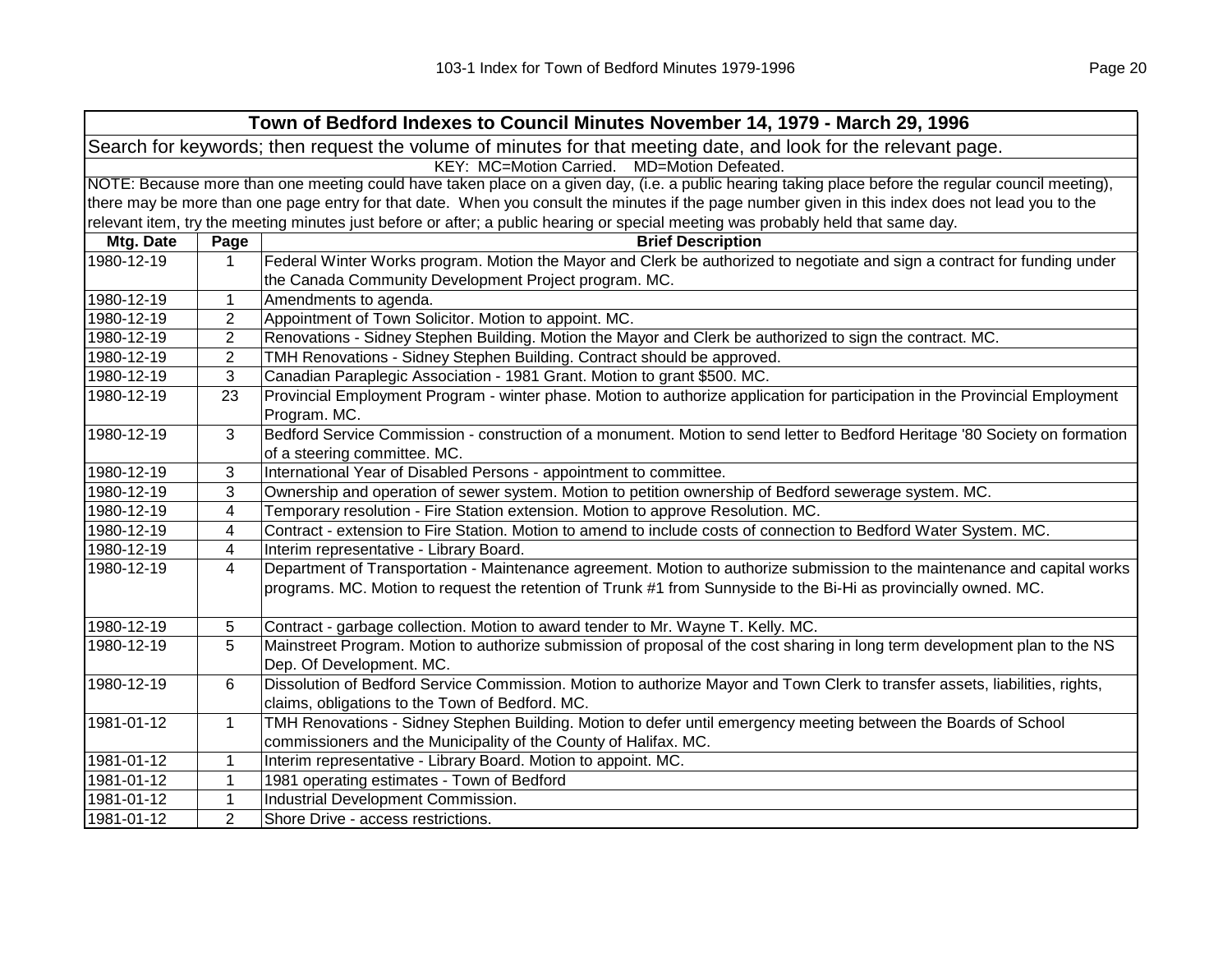|            |                                                                                                                                                     | Town of Bedford Indexes to Council Minutes November 14, 1979 - March 29, 1996                                                     |  |
|------------|-----------------------------------------------------------------------------------------------------------------------------------------------------|-----------------------------------------------------------------------------------------------------------------------------------|--|
|            |                                                                                                                                                     | Search for keywords; then request the volume of minutes for that meeting date, and look for the relevant page.                    |  |
|            | KEY: MC=Motion Carried.<br>MD=Motion Defeated.                                                                                                      |                                                                                                                                   |  |
|            | NOTE: Because more than one meeting could have taken place on a given day, (i.e. a public hearing taking place before the regular council meeting), |                                                                                                                                   |  |
|            | there may be more than one page entry for that date. When you consult the minutes if the page number given in this index does not lead you to the   |                                                                                                                                   |  |
|            |                                                                                                                                                     | relevant item, try the meeting minutes just before or after; a public hearing or special meeting was probably held that same day. |  |
| Mtg. Date  | Page                                                                                                                                                | <b>Brief Description</b>                                                                                                          |  |
| 1981-01-12 |                                                                                                                                                     | Request to purchase property - 41 High Street.                                                                                    |  |
| 1981-01-12 |                                                                                                                                                     | B-PAC report. Motion to appoint Advisory Committee for 1981. MC. Motion to appoint Chairman for 1981. MC.                         |  |
| 1981-01-12 | $\overline{2}$                                                                                                                                      | Deed Transfer Tax Report.                                                                                                         |  |
| 1981-01-12 | 3                                                                                                                                                   | Tax Collections Report.                                                                                                           |  |
| 1981-01-12 | 3                                                                                                                                                   | Property tax discount and interim billing.                                                                                        |  |
| 1981-01-12 | 3                                                                                                                                                   | Building Inspection report.                                                                                                       |  |
| 1981-01-12 | 3                                                                                                                                                   | Blasting and/or demolition notification.                                                                                          |  |
| 1981-01-12 | 3                                                                                                                                                   | Fire Department Report.                                                                                                           |  |
| 1981-01-12 | 4                                                                                                                                                   | Correspondence - Mr. Martin Gallagher - Capital Sewer Charges - cemeteries.                                                       |  |
| 1981-01-12 | 4                                                                                                                                                   | Perth Street re: snow clearing.                                                                                                   |  |
| 1981-01-12 | 4                                                                                                                                                   | Correspondence - Italo-Canadian Cultural Association - request for grant. Motion to defer. MC.                                    |  |
| 1981-01-12 | 5                                                                                                                                                   | Correspondence - Cobequid Multi-Service Centre - request for grant. Motion to defer. MC.                                          |  |
| 1981-01-12 | 5                                                                                                                                                   | Correspondence - Honourable R. Thornhill - Mainstreet Program Grant.                                                              |  |
| 1981-01-12 | 5                                                                                                                                                   | Correspondence - Honourable T. McInnis - Sackville expressway. Motion to write to the Minister of Transportation for the          |  |
|            |                                                                                                                                                     | desire for construction. MC.                                                                                                      |  |
| 1981-01-12 | 5                                                                                                                                                   | Correspondence - Dartmouth Chamber of Commerce - Metro Transit.                                                                   |  |
| 1981-01-12 | 6                                                                                                                                                   | Sidewalk construction - Rocky Lake Drive. Motion to extend Rocky Lake Drive sidewalk with cost sharing. MC.                       |  |
| 1981-01-12 | 6                                                                                                                                                   | Sidewalk construction policy.                                                                                                     |  |
| 1981-01-12 | 6                                                                                                                                                   | Purchasing Policy. Motion to amend Purchasing Policy. MC.                                                                         |  |
| 1981-01-12 | $\overline{7}$                                                                                                                                      | 1981 School Board operating Budget. Motion to table Budget. MC.                                                                   |  |
| 1981-01-12 | $\overline{7}$                                                                                                                                      | 1981 Schools Capital Budget. Motion to submit budget to the Department of Education for cost sharing. MC.                         |  |
| 1981-01-12 |                                                                                                                                                     | Appointment of Special Constable. Motion to appoint. MC.                                                                          |  |
| 1981-01-12 | $\overline{7}$                                                                                                                                      | Contracts - 1981 - Metropolitan Authority. Motion to provide breakdown of costs of disposal. MC. Motion to authorize Mayor        |  |
|            |                                                                                                                                                     | and Clerk to sign agreements with Metropolitan Authority (MA) with Solid Waste Management. MC. Motion to authorize Mayor          |  |
|            |                                                                                                                                                     | and Clerk t                                                                                                                       |  |
| 1981-01-12 | 8                                                                                                                                                   | Birthday congratulations.                                                                                                         |  |
| 1981-01-12 | 8                                                                                                                                                   | Snow and ice conditions - Bedford streets.                                                                                        |  |
| 1981-01-12 | 8                                                                                                                                                   | Appointment of Director of Recreation. Motion to appoint. MC.                                                                     |  |
| 1981-01-12 | 9                                                                                                                                                   | Petition to Public Utilities Board (P.U.B.) for equal membership on Metropolitan Authority and MAPC. Motion to withdraw           |  |
|            |                                                                                                                                                     | petition pending decision on appointment of P.U.B. under the Public Inquiries Act. MC.                                            |  |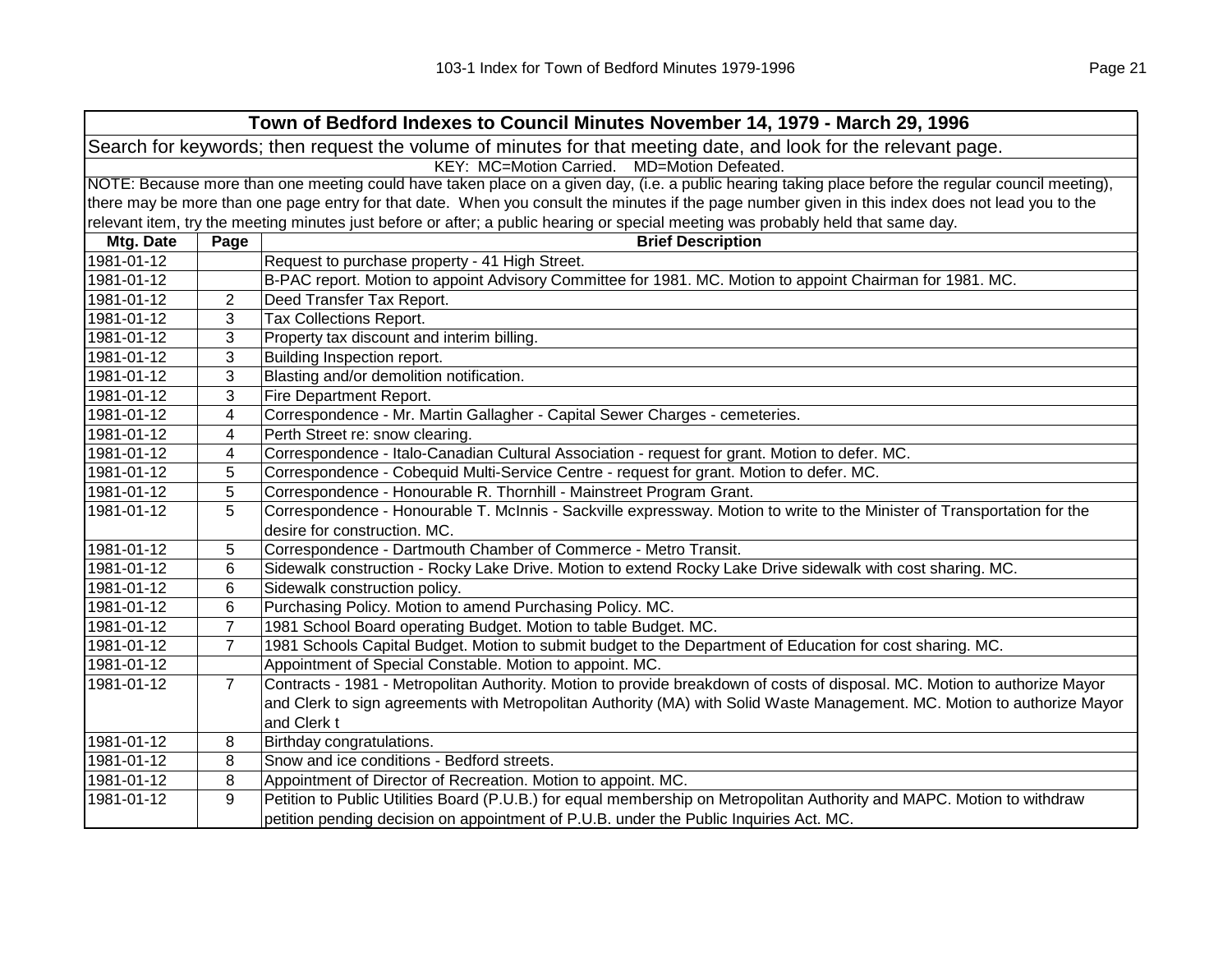| Search for keywords; then request the volume of minutes for that meeting date, and look for the relevant page.<br>KEY: MC=Motion Carried. MD=Motion Defeated.<br>NOTE: Because more than one meeting could have taken place on a given day, (i.e. a public hearing taking place before the regular council meeting),<br>there may be more than one page entry for that date. When you consult the minutes if the page number given in this index does not lead you to the<br>relevant item, try the meeting minutes just before or after; a public hearing or special meeting was probably held that same day.<br>Mtg. Date<br><b>Brief Description</b><br>Page<br>1981-01-26<br>Public Hearing re: Rezoning Application B-2-80.<br>1<br>1981-01-26<br>$\mathbf{1}$<br>Format of public hearing.<br>1981-01-26<br>$\mathbf{1}$<br>Staff Report.<br>$\overline{2}$<br>Questions from Council.<br>1981-01-26 |  |  |  |
|------------------------------------------------------------------------------------------------------------------------------------------------------------------------------------------------------------------------------------------------------------------------------------------------------------------------------------------------------------------------------------------------------------------------------------------------------------------------------------------------------------------------------------------------------------------------------------------------------------------------------------------------------------------------------------------------------------------------------------------------------------------------------------------------------------------------------------------------------------------------------------------------------------|--|--|--|
|                                                                                                                                                                                                                                                                                                                                                                                                                                                                                                                                                                                                                                                                                                                                                                                                                                                                                                            |  |  |  |
|                                                                                                                                                                                                                                                                                                                                                                                                                                                                                                                                                                                                                                                                                                                                                                                                                                                                                                            |  |  |  |
|                                                                                                                                                                                                                                                                                                                                                                                                                                                                                                                                                                                                                                                                                                                                                                                                                                                                                                            |  |  |  |
|                                                                                                                                                                                                                                                                                                                                                                                                                                                                                                                                                                                                                                                                                                                                                                                                                                                                                                            |  |  |  |
|                                                                                                                                                                                                                                                                                                                                                                                                                                                                                                                                                                                                                                                                                                                                                                                                                                                                                                            |  |  |  |
|                                                                                                                                                                                                                                                                                                                                                                                                                                                                                                                                                                                                                                                                                                                                                                                                                                                                                                            |  |  |  |
|                                                                                                                                                                                                                                                                                                                                                                                                                                                                                                                                                                                                                                                                                                                                                                                                                                                                                                            |  |  |  |
|                                                                                                                                                                                                                                                                                                                                                                                                                                                                                                                                                                                                                                                                                                                                                                                                                                                                                                            |  |  |  |
|                                                                                                                                                                                                                                                                                                                                                                                                                                                                                                                                                                                                                                                                                                                                                                                                                                                                                                            |  |  |  |
|                                                                                                                                                                                                                                                                                                                                                                                                                                                                                                                                                                                                                                                                                                                                                                                                                                                                                                            |  |  |  |
| 2<br>Submissions from public in favour of the Rezoning Application.<br>1981-01-26                                                                                                                                                                                                                                                                                                                                                                                                                                                                                                                                                                                                                                                                                                                                                                                                                          |  |  |  |
| 2<br>1981-01-26<br>Questions from Council.                                                                                                                                                                                                                                                                                                                                                                                                                                                                                                                                                                                                                                                                                                                                                                                                                                                                 |  |  |  |
| 2<br>Submission from public against the Rezoning Application.<br>1981-01-26                                                                                                                                                                                                                                                                                                                                                                                                                                                                                                                                                                                                                                                                                                                                                                                                                                |  |  |  |
| Motion to close public portion of the hearing.<br>1981-01-26<br>3                                                                                                                                                                                                                                                                                                                                                                                                                                                                                                                                                                                                                                                                                                                                                                                                                                          |  |  |  |
| 3<br>Resolution- Motion to approve rezoning. MC.<br>1981-01-26                                                                                                                                                                                                                                                                                                                                                                                                                                                                                                                                                                                                                                                                                                                                                                                                                                             |  |  |  |
| Delegation - Society for the Protection and Preservation of Black Culture in Nova Scotia: request for grant for Black Cultural<br>3<br>1981-01-26                                                                                                                                                                                                                                                                                                                                                                                                                                                                                                                                                                                                                                                                                                                                                          |  |  |  |
| Centre of Nova Scotia.                                                                                                                                                                                                                                                                                                                                                                                                                                                                                                                                                                                                                                                                                                                                                                                                                                                                                     |  |  |  |
| Grants to charitable organizations. Motion to form a committee to establish guidelines re: application process.<br>1981-01-26<br>4                                                                                                                                                                                                                                                                                                                                                                                                                                                                                                                                                                                                                                                                                                                                                                         |  |  |  |
| TM Renovations - Sidney Stephen Building. Motion to approve renovations. MC.<br>1981-01-26<br>4                                                                                                                                                                                                                                                                                                                                                                                                                                                                                                                                                                                                                                                                                                                                                                                                            |  |  |  |
| Temporary borrowing resolution. Motion to approve resolution, renovations do not exceed \$160,000. MC.<br>1981-01-26<br>4                                                                                                                                                                                                                                                                                                                                                                                                                                                                                                                                                                                                                                                                                                                                                                                  |  |  |  |
| Signing authority - lease agreement. Motion to authorize Mayor and Clerk to sign lease agreement. MC.<br>1981-01-26<br>5                                                                                                                                                                                                                                                                                                                                                                                                                                                                                                                                                                                                                                                                                                                                                                                   |  |  |  |
| 5<br>Industrial Development Commission. Motion to defer formation of Commission. MC.<br>1981-01-26                                                                                                                                                                                                                                                                                                                                                                                                                                                                                                                                                                                                                                                                                                                                                                                                         |  |  |  |
| 6<br>Property tax discount and interim billing.<br>1981-01-26                                                                                                                                                                                                                                                                                                                                                                                                                                                                                                                                                                                                                                                                                                                                                                                                                                              |  |  |  |
| Reconsideration of resolution re: Industrial Development Commission. Motion not to delay formation of Commission. MD.<br>1981-01-26                                                                                                                                                                                                                                                                                                                                                                                                                                                                                                                                                                                                                                                                                                                                                                        |  |  |  |
| Request for grant - Italio Canadian Association.<br>1981-01-26<br>6                                                                                                                                                                                                                                                                                                                                                                                                                                                                                                                                                                                                                                                                                                                                                                                                                                        |  |  |  |
| Provincial Employment Program - winter phase. Motion to authorize application for participation in the Provincial Employment<br>7<br>1981-01-26<br>Program. MC.                                                                                                                                                                                                                                                                                                                                                                                                                                                                                                                                                                                                                                                                                                                                            |  |  |  |
| Report of task force achievements.<br>$\overline{7}$<br>1981-01-26                                                                                                                                                                                                                                                                                                                                                                                                                                                                                                                                                                                                                                                                                                                                                                                                                                         |  |  |  |
| $\overline{7}$<br>Request for grant - Cobequid Multi-Service Centre.<br>1981-01-26                                                                                                                                                                                                                                                                                                                                                                                                                                                                                                                                                                                                                                                                                                                                                                                                                         |  |  |  |
| B-PAC report. Motion to appoint Advisory Committee for 1981. MC. Motion to appoint Chairman for 1981. MC.<br>$\overline{7}$<br>1981-01-26                                                                                                                                                                                                                                                                                                                                                                                                                                                                                                                                                                                                                                                                                                                                                                  |  |  |  |
| $\overline{7}$<br>Recreation Committee Report.<br>1981-01-26                                                                                                                                                                                                                                                                                                                                                                                                                                                                                                                                                                                                                                                                                                                                                                                                                                               |  |  |  |
| Bedford Days - 1st Bedford Natal Day.<br>1981-01-26<br>8                                                                                                                                                                                                                                                                                                                                                                                                                                                                                                                                                                                                                                                                                                                                                                                                                                                   |  |  |  |
| Board of Health Report.<br>1981-01-26                                                                                                                                                                                                                                                                                                                                                                                                                                                                                                                                                                                                                                                                                                                                                                                                                                                                      |  |  |  |
| Correspondence - A.J. Hustings Jr., Int. Chairman BIDC (Business Improvement District Committee). Motion to approve Mr. Al<br>1981-01-26<br>8                                                                                                                                                                                                                                                                                                                                                                                                                                                                                                                                                                                                                                                                                                                                                              |  |  |  |
| Boudreau. MC.                                                                                                                                                                                                                                                                                                                                                                                                                                                                                                                                                                                                                                                                                                                                                                                                                                                                                              |  |  |  |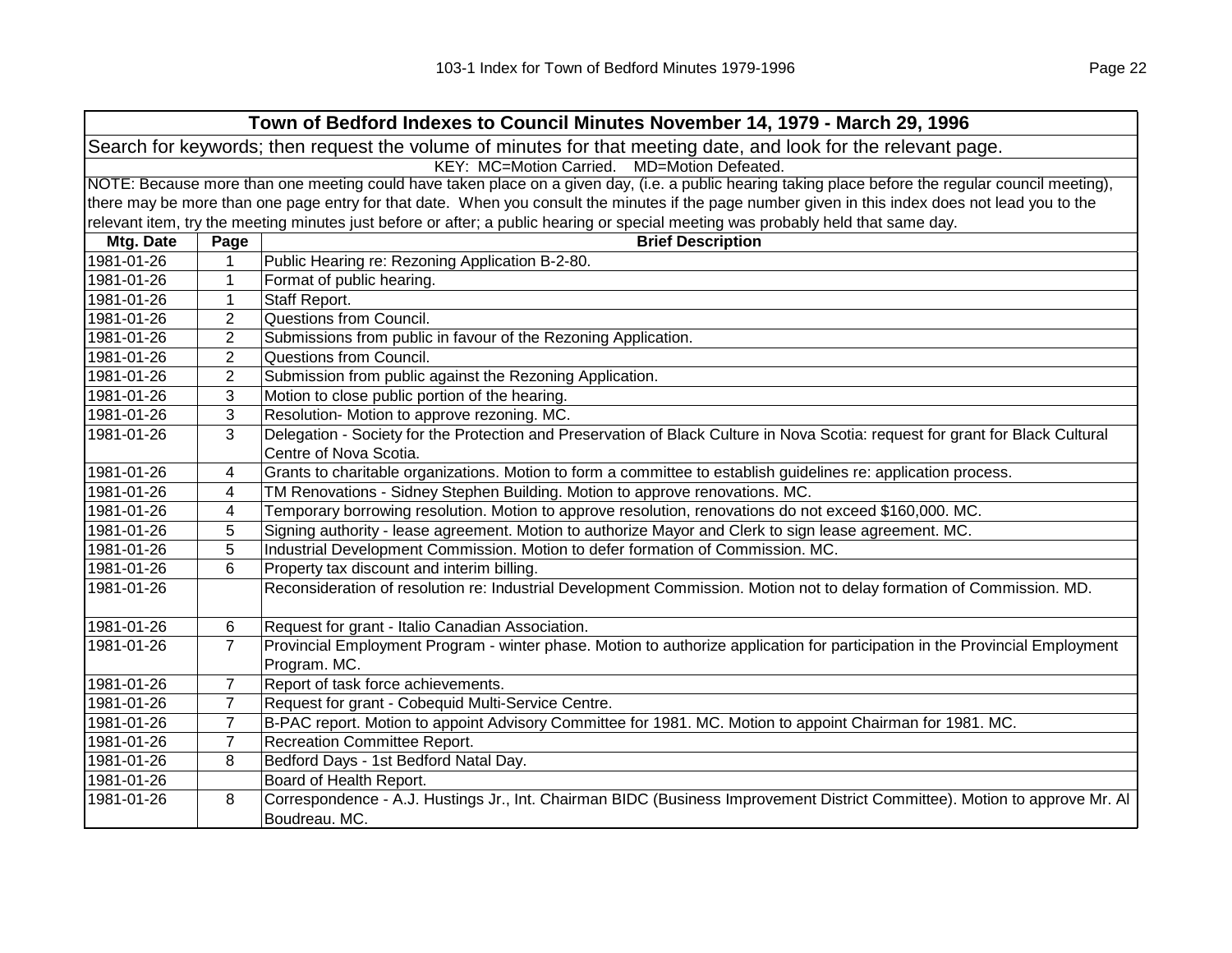|            |                | Town of Bedford Indexes to Council Minutes November 14, 1979 - March 29, 1996                                                                                                                                                                                        |
|------------|----------------|----------------------------------------------------------------------------------------------------------------------------------------------------------------------------------------------------------------------------------------------------------------------|
|            |                | Search for keywords; then request the volume of minutes for that meeting date, and look for the relevant page.                                                                                                                                                       |
|            |                | KEY: MC=Motion Carried. MD=Motion Defeated.                                                                                                                                                                                                                          |
|            |                | NOTE: Because more than one meeting could have taken place on a given day, (i.e. a public hearing taking place before the regular council meeting),                                                                                                                  |
|            |                | there may be more than one page entry for that date. When you consult the minutes if the page number given in this index does not lead you to the                                                                                                                    |
|            |                | relevant item, try the meeting minutes just before or after; a public hearing or special meeting was probably held that same day.                                                                                                                                    |
| Mtg. Date  | Page           | <b>Brief Description</b>                                                                                                                                                                                                                                             |
| 1981-01-26 | 8              | Correspondence - NS Flood Damage Reduction Program. Motion to refer correspondence to BPAC. MC.                                                                                                                                                                      |
| 1981-01-26 | 8              | Correspondence - Mrs. Colleen Studley Motion to refer to the Bedford Board of School Commissioners for consideration. MC.                                                                                                                                            |
| 1981-01-26 | 9              | Bylaw - Partial Tax Exemptions. Motion to adopt Bylaw. MC.                                                                                                                                                                                                           |
| 1981-01-26 | 9              | Correspondence - Statistics Canada.                                                                                                                                                                                                                                  |
| 1981-01-26 | 9              | Correspondence - Honourable Paul Cosgrove - Community Services Contribution Program.                                                                                                                                                                                 |
| 1981-01-26 | 9              | Setback requirement - building permit application - 1615 Bedford Highway Kentucky Fried Chicken property. Motion to approve<br>setback requirement. MC.                                                                                                              |
| 1981-01-26 | 10             | Mill Cove Treatment Plant - door problems. Motion to include Plant in the parameters of the study of the cause of odours of the<br>Eastern Passage Treatment Plant. It was agreed to defer to the Committee of the Whole. MC.                                        |
| 1981-02-09 | $\mathbf{1}$   | Industrial Development Commission. Motion to establish a Commission and that the Mayor and Chief Administrative Officer be<br>authorized to sign document on behalf of Bedford. MC. Motion to appoint Mayor Cosman as provisional Chairman of the<br>Commission. MC. |
| 1981-02-09 | 1              | Street clearing priority list.                                                                                                                                                                                                                                       |
| 1981-02-09 | $\mathbf{1}$   | Responsibility for damage to private property for snow clearing vehicles.                                                                                                                                                                                            |
| 1981-02-09 | $\overline{2}$ | <b>B-PAC Committee Report.</b>                                                                                                                                                                                                                                       |
| 1981-02-09 | $\overline{2}$ | Miscellaneous reports.                                                                                                                                                                                                                                               |
| 1981-02-09 | $\overline{2}$ | Correspondence: N.S. Department of Municipal Affairs.                                                                                                                                                                                                                |
| 1981-02-09 | $\overline{2}$ | Correspondence: Metropolitan Authority.                                                                                                                                                                                                                              |
| 1981-02-09 | 3              | Correspondence: NS United for Life. Motion to give Chief Administrative Officer responsibility for answering requests for<br>permission to hold tag days and other events. MC.                                                                                       |
| 1981-02-09 | 3              | Correspondence: County of Halifax and City of Halifax - Bowl for Millions.                                                                                                                                                                                           |
| 1981-02-09 |                | Correspondence: Employment and Immigration Canada.                                                                                                                                                                                                                   |
| 1981-02-09 | 3              | Bedford Business Improvement District Committee - Mainstreet Program. Motion to authorize additional expenditures. MC.<br>Motion to approve expenditure of \$1,000 for Mount Saint Vincent University to carry out a survey. MC.                                     |
| 1981-02-09 | 4              | Permit fees: Board of Health Regulations.                                                                                                                                                                                                                            |
| 1981-02-09 | 4              | Additions to 1981 School Capital Program. Motion to approve. MC.                                                                                                                                                                                                     |
| 1981-02-09 | 5              | Agreement - NS Housing Commission re: Bedford Manor. Motion to submit letter to Halifax West Housing Authority saying that                                                                                                                                           |
|            |                | Council have input into the naming of Senior Citizens' Residence. MD. Motion to authorize the Mayor and CAO (Chief<br>Administrative Of                                                                                                                              |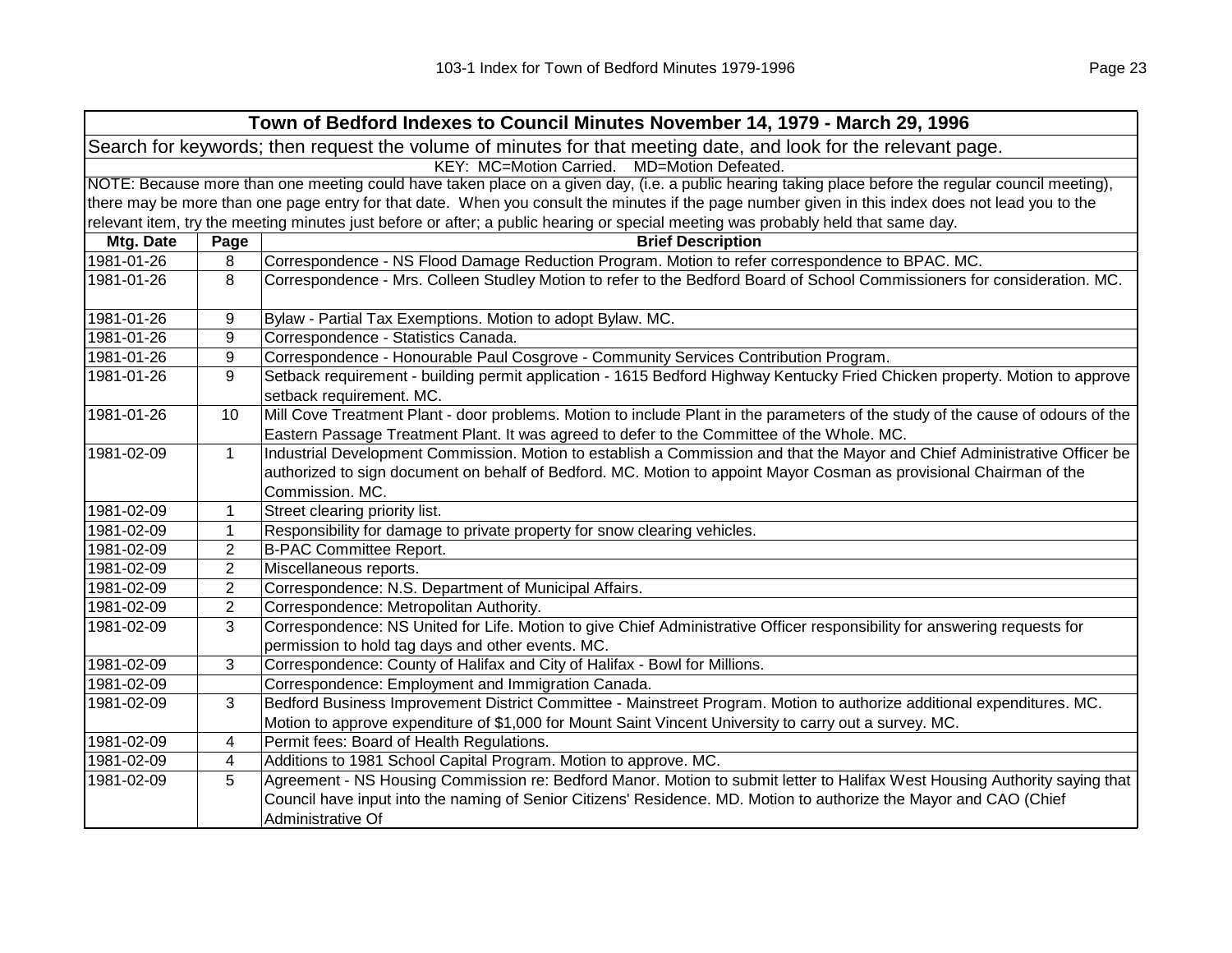| NOTE: Because more than one meeting could have taken place on a given day, (i.e. a public hearing taking place before the regular council meeting),                                                                                                            |  |  |
|----------------------------------------------------------------------------------------------------------------------------------------------------------------------------------------------------------------------------------------------------------------|--|--|
| there may be more than one page entry for that date. When you consult the minutes if the page number given in this index does not lead you to the                                                                                                              |  |  |
|                                                                                                                                                                                                                                                                |  |  |
|                                                                                                                                                                                                                                                                |  |  |
|                                                                                                                                                                                                                                                                |  |  |
| C.P. Allen high School - capital cost sharing. Motion to appoint committee of Town Council along with CAO and Superintendent<br>of Schools meet with County Council to negotiate cost sharing. MD. Motion that full Council attend next meeting and the matter |  |  |
|                                                                                                                                                                                                                                                                |  |  |
|                                                                                                                                                                                                                                                                |  |  |
|                                                                                                                                                                                                                                                                |  |  |
| 1981 Council Stipends. Motion that Stipends remain at 1980 level until the 1981 budget is presented. MD. Motion to ratify                                                                                                                                      |  |  |
| Charitable Grants. Motion to approve \$20, 000 to organizations that request same. Also a special citizen committee be<br>appointed annually to recommend to Council the allocation of the specific grants to organizations. MC. Motion to appoint a           |  |  |
|                                                                                                                                                                                                                                                                |  |  |
|                                                                                                                                                                                                                                                                |  |  |
|                                                                                                                                                                                                                                                                |  |  |
|                                                                                                                                                                                                                                                                |  |  |
| C.P. Allen School capital cost sharing. Motion to request letter be forwarded to the County of Halifax requesting a response.                                                                                                                                  |  |  |
| Ten Mile House. Motion to meet with Dept. of Municipal Affairs re: procedures on registering a Heritage Property. MC.                                                                                                                                          |  |  |
|                                                                                                                                                                                                                                                                |  |  |
|                                                                                                                                                                                                                                                                |  |  |
|                                                                                                                                                                                                                                                                |  |  |
|                                                                                                                                                                                                                                                                |  |  |
|                                                                                                                                                                                                                                                                |  |  |
|                                                                                                                                                                                                                                                                |  |  |
|                                                                                                                                                                                                                                                                |  |  |
| Delegation: Mr. David Millen re: Mainstreet Program. Motion to designate the area between Sackville River Bridge and                                                                                                                                           |  |  |
|                                                                                                                                                                                                                                                                |  |  |
| Delegation: Mrs. Barbara Cameron re: Block Parents Program. Motion to include \$250 in the estimates for the 1981 Town                                                                                                                                         |  |  |
| Policy re: disposal of surplus Town owned land. Motion to accept policy recommended by the Town Engineer. MC.                                                                                                                                                  |  |  |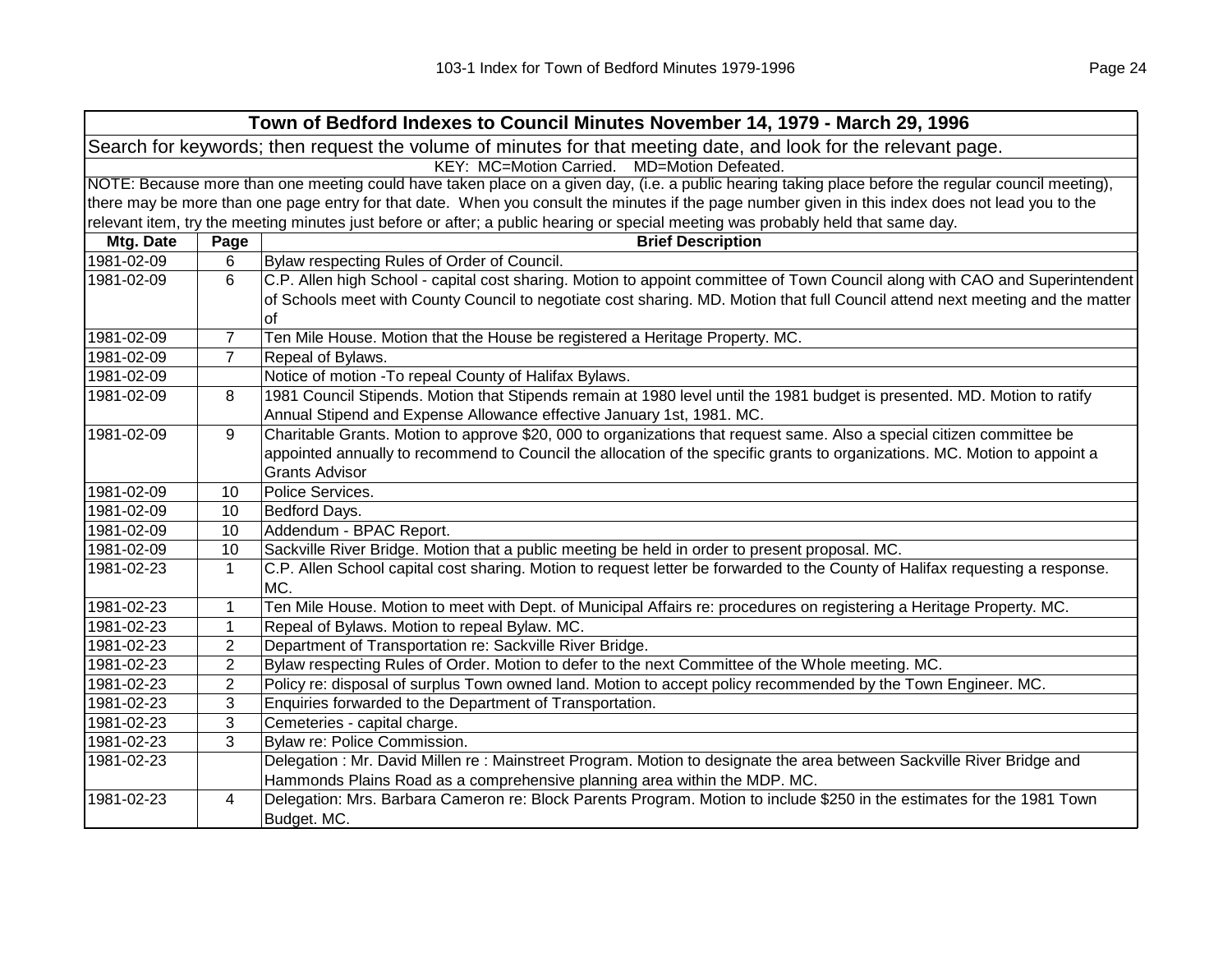| Town of Bedford Indexes to Council Minutes November 14, 1979 - March 29, 1996                                  |                                             |                                                                                                                                                     |  |
|----------------------------------------------------------------------------------------------------------------|---------------------------------------------|-----------------------------------------------------------------------------------------------------------------------------------------------------|--|
| Search for keywords; then request the volume of minutes for that meeting date, and look for the relevant page. |                                             |                                                                                                                                                     |  |
|                                                                                                                | KEY: MC=Motion Carried. MD=Motion Defeated. |                                                                                                                                                     |  |
|                                                                                                                |                                             | NOTE: Because more than one meeting could have taken place on a given day, (i.e. a public hearing taking place before the regular council meeting), |  |
|                                                                                                                |                                             | there may be more than one page entry for that date. When you consult the minutes if the page number given in this index does not lead you to the   |  |
|                                                                                                                |                                             | relevant item, try the meeting minutes just before or after; a public hearing or special meeting was probably held that same day.                   |  |
| Mtg. Date                                                                                                      | Page                                        | <b>Brief Description</b>                                                                                                                            |  |
| 1981-02-23                                                                                                     | 4                                           | B-PAC report. Motion to appoint Advisory Committee for 1981. MC. Motion to appoint Chairman for 1981. MC.                                           |  |
| 1981-02-23                                                                                                     | 4                                           | Bedford Parks & Recreation Department Report. Motion to approve Report. MC.                                                                         |  |
| 1981-02-23                                                                                                     | 5                                           | Bylaw respecting parks & playgrounds. Motion to draft a bylaw to be enforced for lands administered by the Bedford Recreation                       |  |
|                                                                                                                |                                             | Commission. MC.                                                                                                                                     |  |
| 1981-02-23                                                                                                     | 5                                           | BIDC re: Mainstreet Program.                                                                                                                        |  |
| 1981-02-23                                                                                                     | 5                                           | Spring cleanup.                                                                                                                                     |  |
| 1981-02-23                                                                                                     | 5                                           | Fire Department emergency number. Motion to allow the Department to advertise new number. MC.                                                       |  |
| 1981-02-23                                                                                                     | 6                                           | 1980 financial statement and 1981 Budget.                                                                                                           |  |
| 1981-02-23                                                                                                     | 6                                           | Sackville River Advisory Board.                                                                                                                     |  |
| 1981-02-23                                                                                                     | 6                                           | 1981 Tax Exemptions - certain individuals. Motion to submit nineteen names for approval for property tax exemption. It was                          |  |
|                                                                                                                |                                             | noted by the CAO that funding could be included in the estimates to allow further applications.                                                     |  |
| 1981-02-23                                                                                                     | $\overline{7}$                              | Proposal by Town of Bedford to take over ownership and operation of Internal Collector Sewer System. Motion to authorize                            |  |
|                                                                                                                |                                             | staff to carry out procedures and advertising in advance of the takeover. MC.                                                                       |  |
| 1981-02-23                                                                                                     | $\overline{7}$                              | Request for rezoning - 709 Kearney Lake Road.                                                                                                       |  |
| 1981-02-23                                                                                                     | $\overline{7}$                              | Rezoning requests. Motion to prepare a staff report on the zoning application for Kearney Lake Road. MC.                                            |  |
| 1981-02-23                                                                                                     | 8                                           | Urban Line Mapping.                                                                                                                                 |  |
| 1981-02-23                                                                                                     | 8                                           | Federal - Provincial Employment Program. Motion to approve report. MC.                                                                              |  |
| 1981-02-23                                                                                                     | 8                                           | Building Inspector's Report.                                                                                                                        |  |
| 1981-02-23                                                                                                     | 8                                           | Acceptance of streets. Motion to accept portion of streets (Moirs Mill Road Extension, Walden Place Extension). MC.                                 |  |
| 1981-03-09                                                                                                     | $\mathbf{1}$                                | C.P. Allen School - correspondence, Warden E. Lawrence.                                                                                             |  |
| 1981-03-09                                                                                                     | 1                                           | Bylaw respecting repeal of Bylaws. Motion to continue Bylaws. MC.                                                                                   |  |
| 1981-03-09                                                                                                     | 1                                           | Proposal by Town of Bedford re: takeover of Internal Sewer System, and disputes with County of Halifax Council.                                     |  |
| 1981-03-09                                                                                                     | $\mathbf 1$                                 | Mr. D. Crowdis, Dept. of Culture, Recreation & Fitness - Ten Mile House. It was recommended the Town proceed to establish                           |  |
|                                                                                                                |                                             | a Heritage Advisory Committee.                                                                                                                      |  |
| 1981-03-09                                                                                                     | 3                                           | Takeover of Internal Sewer System. Motion to hold Council Session regarding this matter "in camera" at the end of session.                          |  |
|                                                                                                                |                                             | MC.                                                                                                                                                 |  |
| 1981-03-09                                                                                                     | 3                                           | Action sheet.                                                                                                                                       |  |
| 1981-03-09                                                                                                     | 3                                           | Cemeteries - Capital Sewer charges. Cemeteries are not exempt from charges.                                                                         |  |
| 1981-03-09                                                                                                     | 3                                           | TMH renovations - Sidney Stephen Building.                                                                                                          |  |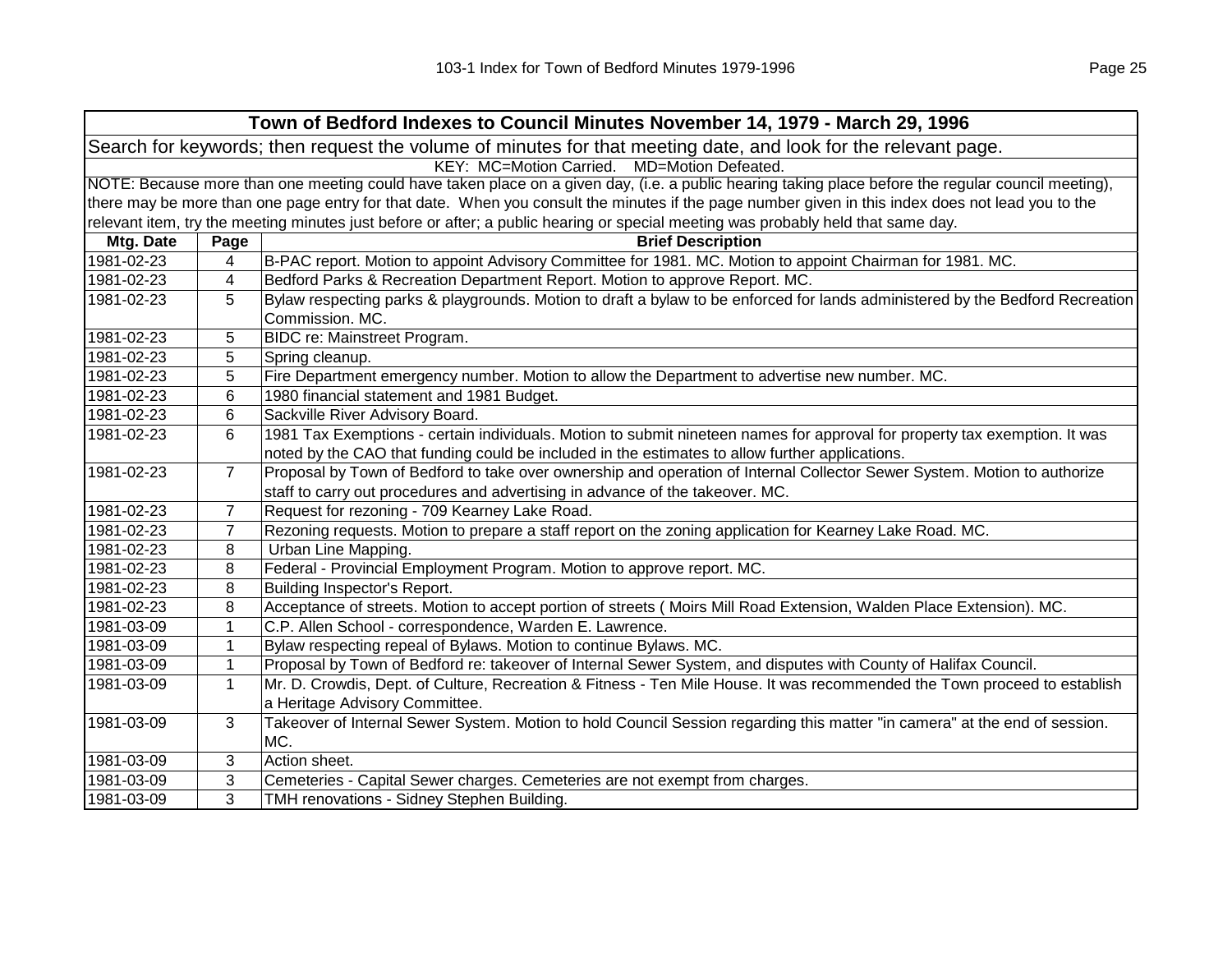|                                                                                                                | Town of Bedford Indexes to Council Minutes November 14, 1979 - March 29, 1996                                                                       |                                                                                                                                                                                                                                                                 |  |
|----------------------------------------------------------------------------------------------------------------|-----------------------------------------------------------------------------------------------------------------------------------------------------|-----------------------------------------------------------------------------------------------------------------------------------------------------------------------------------------------------------------------------------------------------------------|--|
| Search for keywords; then request the volume of minutes for that meeting date, and look for the relevant page. |                                                                                                                                                     |                                                                                                                                                                                                                                                                 |  |
|                                                                                                                | KEY: MC=Motion Carried. MD=Motion Defeated.                                                                                                         |                                                                                                                                                                                                                                                                 |  |
|                                                                                                                | NOTE: Because more than one meeting could have taken place on a given day, (i.e. a public hearing taking place before the regular council meeting), |                                                                                                                                                                                                                                                                 |  |
|                                                                                                                |                                                                                                                                                     | there may be more than one page entry for that date. When you consult the minutes if the page number given in this index does not lead you to the                                                                                                               |  |
|                                                                                                                |                                                                                                                                                     | relevant item, try the meeting minutes just before or after; a public hearing or special meeting was probably held that same day.                                                                                                                               |  |
| Mtg. Date                                                                                                      | Page                                                                                                                                                | <b>Brief Description</b>                                                                                                                                                                                                                                        |  |
| 1981-03-09                                                                                                     | 3                                                                                                                                                   | Bedford Improvement District Committee - Mainstreet Program. Motion to authorize signing authority to Mayor and CAO re:<br>contract with Lydon and Lynch Associates Ltd. . MC.                                                                                  |  |
| 1981-03-09                                                                                                     | 4                                                                                                                                                   | <b>Tax-Collection Report.</b>                                                                                                                                                                                                                                   |  |
| 1981-03-09                                                                                                     | 4                                                                                                                                                   | Fire Department Report.                                                                                                                                                                                                                                         |  |
| 1981-03-09                                                                                                     | 4                                                                                                                                                   | <b>BPAC Report.</b>                                                                                                                                                                                                                                             |  |
| 1981-03-09                                                                                                     | 5                                                                                                                                                   | Building Inspector's Report.                                                                                                                                                                                                                                    |  |
| 1981-03-09                                                                                                     | 5                                                                                                                                                   | Notice of Motion. Motion to amend Section 2 of the draft bylaw to read as recommended in the Model Bylaw prepared by the<br>NS Police Association. MC.                                                                                                          |  |
| 1981-03-09                                                                                                     | 6                                                                                                                                                   | Police Chief. Motion that the CAO authorize to advertise for the position of Chief of Police for the Town of Bedford. MC.                                                                                                                                       |  |
| 1981-03-09                                                                                                     | 6                                                                                                                                                   | Rezoning request - 709 Kearney Lake Road. Motion to hold public hearing. MD. Motion that the recommendation contained in<br>the staff report be accepted. MC.                                                                                                   |  |
| 1981-03-09                                                                                                     | $\overline{7}$                                                                                                                                      | Proposed Contract - Metropolitan Transit Commission. Motion to arrange meeting re: transit services. MC. Motion to appoint<br>ad hoc transit committee. MC.                                                                                                     |  |
| 1981-03-09                                                                                                     | 8                                                                                                                                                   | Temporary borrowing resolution. Motion to approve borrowing resolution re: re-financing borrowings previously arranged by the<br>Bedford Service Commission to the County of Halifax. MC.                                                                       |  |
| 1981-03-09                                                                                                     | 8                                                                                                                                                   | 1981 Assessment Roll. Motion to appeal the dwelling unit count to the Minister of Municipal Affairs. MC.                                                                                                                                                        |  |
| 1981-03-09                                                                                                     | 9                                                                                                                                                   | Storm water workshop.                                                                                                                                                                                                                                           |  |
| 1981-03-09                                                                                                     | 9                                                                                                                                                   | Heritage Advisory Committee. Motion that Council instruct legal counsel to proceed with drafting a Bylaw to establish a<br>Heritage Advisory Committee. MC.                                                                                                     |  |
| 1981-03-09                                                                                                     | 9                                                                                                                                                   | Notice of motion of re-consideration. Motion to amend Section 2 of the draft Bylaw to establish a Board of Police<br>Commissioners for Bedford.                                                                                                                 |  |
| 1981-03-09                                                                                                     | 9                                                                                                                                                   | Eaglewood subdivision: Coasting Hill. Motion to place signs at the base of the Hill indicating vehicles are not permitted. MC.                                                                                                                                  |  |
| 1981-03-23                                                                                                     | $\mathbf{1}$                                                                                                                                        | Proposed agreement - capital cost sharing - C.P. Allen High School.                                                                                                                                                                                             |  |
| 1981-03-23                                                                                                     | $\overline{2}$                                                                                                                                      | Proposal by Town of Bedford - sewer system. Motion to authorize Mayor and CAO to sign an agreement with the County of<br>Halifax whereby the sewer lateral charges and interest by paid in eight equal instalments. MC.                                         |  |
| 1981-03-23                                                                                                     | $\overline{2}$                                                                                                                                      | Motion of reconsideration of motion to amend draft bylaw to establish a police commission for the Town of Bedford. Motion that<br>Section 2 of the draft bylaw be amended to read a recommended in the Model Bylaw prepared by the NS Police Commission.<br>MD. |  |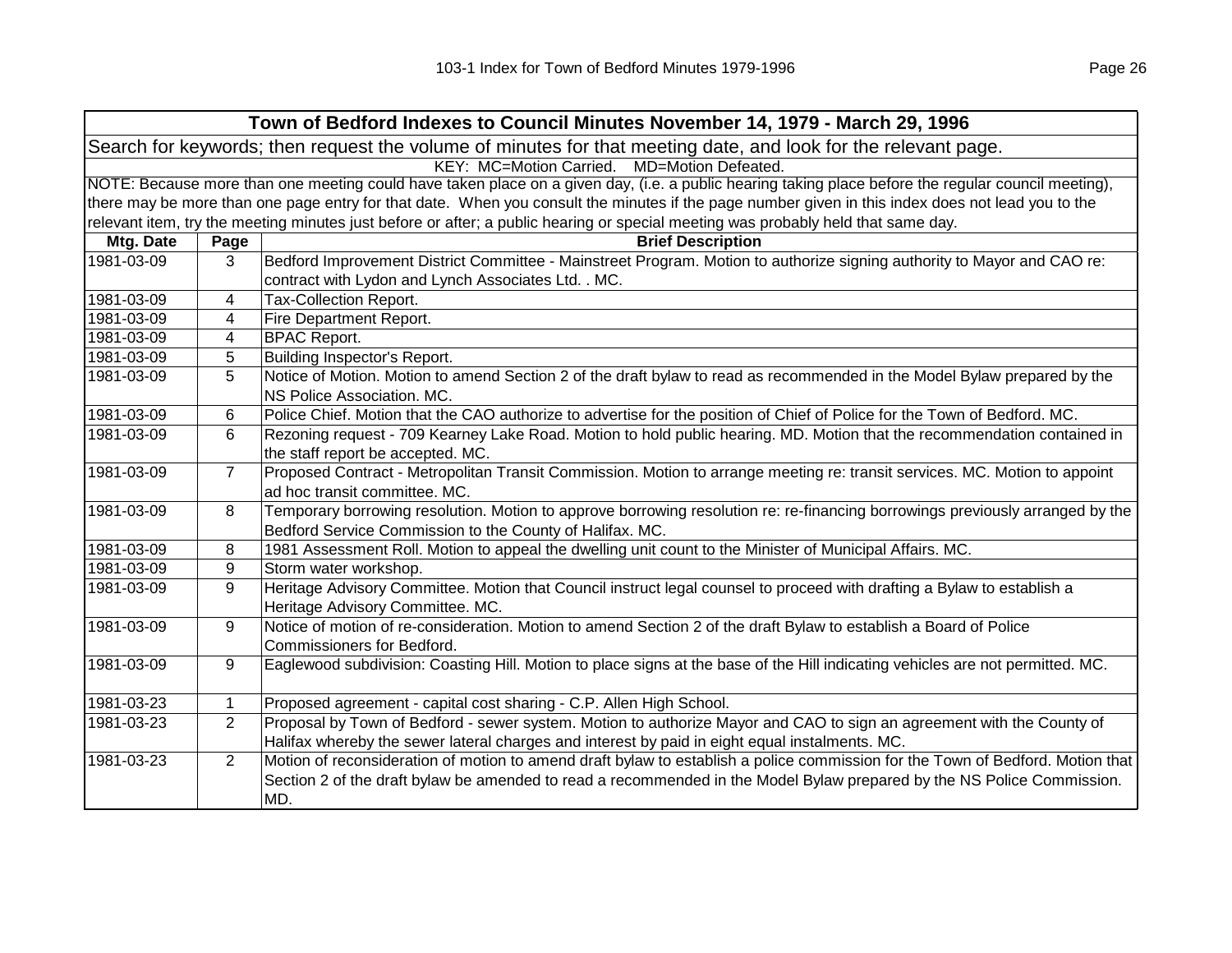| Town of Bedford Indexes to Council Minutes November 14, 1979 - March 29, 1996                                  |                                                                                                                                                     |                                                                                                                                     |  |  |
|----------------------------------------------------------------------------------------------------------------|-----------------------------------------------------------------------------------------------------------------------------------------------------|-------------------------------------------------------------------------------------------------------------------------------------|--|--|
| Search for keywords; then request the volume of minutes for that meeting date, and look for the relevant page. |                                                                                                                                                     |                                                                                                                                     |  |  |
|                                                                                                                | KEY: MC=Motion Carried. MD=Motion Defeated.                                                                                                         |                                                                                                                                     |  |  |
|                                                                                                                | NOTE: Because more than one meeting could have taken place on a given day, (i.e. a public hearing taking place before the regular council meeting), |                                                                                                                                     |  |  |
|                                                                                                                | there may be more than one page entry for that date. When you consult the minutes if the page number given in this index does not lead you to the   |                                                                                                                                     |  |  |
|                                                                                                                |                                                                                                                                                     | relevant item, try the meeting minutes just before or after; a public hearing or special meeting was probably held that same day.   |  |  |
| Mtg. Date                                                                                                      | Page                                                                                                                                                | <b>Brief Description</b>                                                                                                            |  |  |
| 1981-03-23                                                                                                     | 3                                                                                                                                                   | Bylaw to establish a Board of Police Commissioners for the Town of Bedford. Motion to approve Bylaw be deferred until later.<br>MC. |  |  |
|                                                                                                                |                                                                                                                                                     |                                                                                                                                     |  |  |
| 1981-03-23                                                                                                     | 3                                                                                                                                                   | Proposed Transit Agreement. Council was concerned with the cost factor of the Transit agreement and felt an in-depth                |  |  |
| 1981-03-23                                                                                                     |                                                                                                                                                     | discussion would be valuable.                                                                                                       |  |  |
| 1981-03-23                                                                                                     | 5                                                                                                                                                   | Bylaw to establish a Board of Police Commissioners for the Town of Bedford.<br>Action Sheet.                                        |  |  |
| 1981-03-23                                                                                                     | 6                                                                                                                                                   |                                                                                                                                     |  |  |
|                                                                                                                | 6                                                                                                                                                   | Correspondence - Commission on Public Education Finance.                                                                            |  |  |
| 1981-03-23                                                                                                     | 7                                                                                                                                                   | Correspondence - Metropolitan Authority.                                                                                            |  |  |
| 1981-03-23                                                                                                     | $\overline{7}$                                                                                                                                      | Correspondence - Union of NS Municipalities.                                                                                        |  |  |
| 1981-03-23                                                                                                     | $\overline{7}$                                                                                                                                      | Correspondence - Statistics Canada.                                                                                                 |  |  |
| 1981-03-23                                                                                                     | 8                                                                                                                                                   | Correspondence - Union of NS Municipalities.                                                                                        |  |  |
| 1981-03-23                                                                                                     | 8                                                                                                                                                   | Correspondence - Department of Municipal Affairs.                                                                                   |  |  |
| 1981-03-23                                                                                                     | 8                                                                                                                                                   | Correspondence - Mr. Murray Watson.                                                                                                 |  |  |
| 1981-03-23                                                                                                     | 9                                                                                                                                                   | Correspondence - Department of Municipal Affairs.                                                                                   |  |  |
| 1981-03-23                                                                                                     | 10                                                                                                                                                  | <b>BPAC Report.</b>                                                                                                                 |  |  |
| 1981-03-23                                                                                                     | 10                                                                                                                                                  | Recreation Commission Report.                                                                                                       |  |  |
| 1981-03-23                                                                                                     | 10                                                                                                                                                  | Recreation Commission Spring Brochures.                                                                                             |  |  |
| 1981-03-23                                                                                                     | 11                                                                                                                                                  | Bedford Business Improvement District Committee Report.                                                                             |  |  |
| 1981-03-23                                                                                                     | 11                                                                                                                                                  | Budget (1981) Report.                                                                                                               |  |  |
| 1981-03-23                                                                                                     | 11                                                                                                                                                  | Group Insurance Package - Town employees.                                                                                           |  |  |
| 1981-03-23                                                                                                     | 12                                                                                                                                                  | Sackville River Bridge.                                                                                                             |  |  |
| 1981-03-23                                                                                                     | 12                                                                                                                                                  | Transit Agreement.                                                                                                                  |  |  |
| 1981-03-26                                                                                                     | 13                                                                                                                                                  | Proposed Transit Agreement.                                                                                                         |  |  |
| 1981-03-26                                                                                                     | 13                                                                                                                                                  | Bylaw respecting Rules of Order.                                                                                                    |  |  |
| 1981-03-26                                                                                                     | 14                                                                                                                                                  | Notice of Motion - Rules of Order Bylaw.                                                                                            |  |  |
| 1981-03-26                                                                                                     | 14                                                                                                                                                  | Committee of the Whole of Town Council.                                                                                             |  |  |
| 1981-03-26                                                                                                     | 14                                                                                                                                                  | Interpretation Act - "He and/or "She".                                                                                              |  |  |
| 1981-03-26                                                                                                     | 14                                                                                                                                                  | Halifax County Regional Library - 1981 estimates.                                                                                   |  |  |
| 1981-03-26                                                                                                     | 15                                                                                                                                                  | Bedford Industrial Commission - Certificate of Incorporation.                                                                       |  |  |
| 1981-03-26                                                                                                     | 16                                                                                                                                                  | Approval of new shopping centre - Sackville, N.S.                                                                                   |  |  |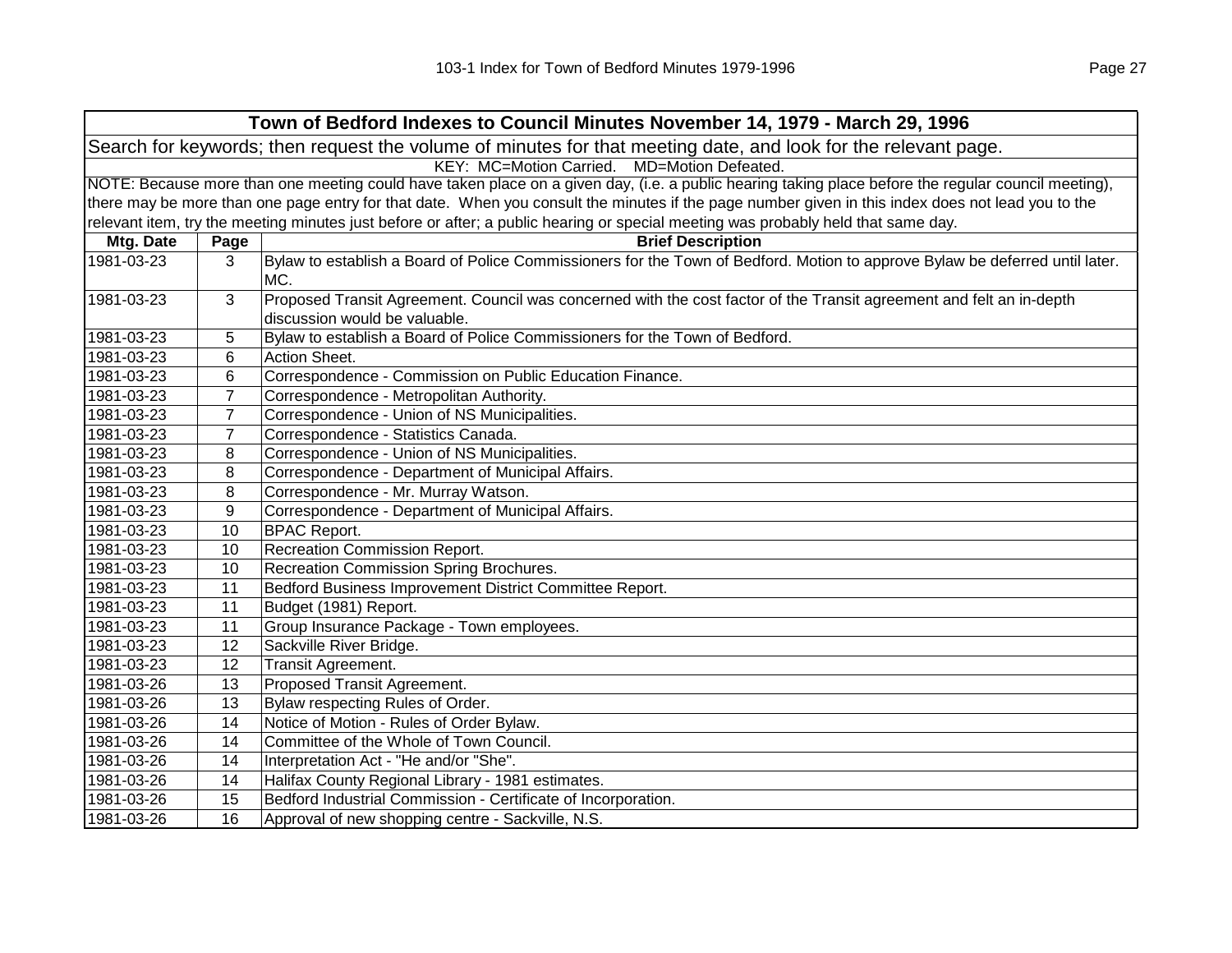| Town of Bedford Indexes to Council Minutes November 14, 1979 - March 29, 1996                                  |                                                                                                                                                     |                                                                                                                                                   |  |
|----------------------------------------------------------------------------------------------------------------|-----------------------------------------------------------------------------------------------------------------------------------------------------|---------------------------------------------------------------------------------------------------------------------------------------------------|--|
| Search for keywords; then request the volume of minutes for that meeting date, and look for the relevant page. |                                                                                                                                                     |                                                                                                                                                   |  |
| KEY: MC=Motion Carried. MD=Motion Defeated.                                                                    |                                                                                                                                                     |                                                                                                                                                   |  |
|                                                                                                                | NOTE: Because more than one meeting could have taken place on a given day, (i.e. a public hearing taking place before the regular council meeting), |                                                                                                                                                   |  |
|                                                                                                                |                                                                                                                                                     | there may be more than one page entry for that date. When you consult the minutes if the page number given in this index does not lead you to the |  |
|                                                                                                                |                                                                                                                                                     | relevant item, try the meeting minutes just before or after; a public hearing or special meeting was probably held that same day.                 |  |
| Mtg. Date                                                                                                      | Page                                                                                                                                                | <b>Brief Description</b>                                                                                                                          |  |
| 1981-03-26                                                                                                     | 16                                                                                                                                                  | Photo session.                                                                                                                                    |  |
| 1981-03-26                                                                                                     | 16                                                                                                                                                  | In camera meeting.                                                                                                                                |  |
| 1981-04-03                                                                                                     | $\mathbf{1}$                                                                                                                                        | Sackville River Bridge.                                                                                                                           |  |
| 1981-04-03                                                                                                     | $\overline{2}$                                                                                                                                      | 1981 Budget Review.                                                                                                                               |  |
| 1981-04-03                                                                                                     | $\overline{2}$                                                                                                                                      | Transit Agreement.                                                                                                                                |  |
| 1981-04-03                                                                                                     | 3                                                                                                                                                   | Correspondence - Mrs. Angela Fraser.                                                                                                              |  |
| 1981-04-13                                                                                                     | 1                                                                                                                                                   | Delegation: Peerless Subdivision.                                                                                                                 |  |
| 1981-04-13                                                                                                     | 1                                                                                                                                                   | <b>Transit Service: Peerless Subdivision.</b>                                                                                                     |  |
| 1981-04-13                                                                                                     | 2                                                                                                                                                   | Green Area: Peerless Subdivision.                                                                                                                 |  |
| 1981-04-13                                                                                                     | $\overline{2}$                                                                                                                                      | Olive Drive.                                                                                                                                      |  |
| 1981-04-13                                                                                                     | $\overline{2}$                                                                                                                                      | Maintenance of roads.                                                                                                                             |  |
| 1981-04-13                                                                                                     | 2                                                                                                                                                   | Order of Agenda.                                                                                                                                  |  |
| 1981-04-13                                                                                                     | 2                                                                                                                                                   | Sewer system: proposal for take over.                                                                                                             |  |
| 1981-04-13                                                                                                     | 3                                                                                                                                                   | Bylaws: use of feminine as well as masculine gender.                                                                                              |  |
| 1981-04-13                                                                                                     | 4                                                                                                                                                   | Bylaw to establish a Board of Police Commissioners for the Town of Bedford.                                                                       |  |
| 1981-04-13                                                                                                     | 4                                                                                                                                                   | Rules of Order Bylaw.                                                                                                                             |  |
| 1981-04-13                                                                                                     | 4                                                                                                                                                   | Correspondence- Municipality of the County of Halifax - taxes on Halifax water utilities.                                                         |  |
| 1981-04-13                                                                                                     | 4                                                                                                                                                   | Parks and Playground Bylaw.                                                                                                                       |  |
| 1981-04-13                                                                                                     | 5                                                                                                                                                   | Heritage Property Bylaw.                                                                                                                          |  |
| 1981-04-13                                                                                                     | 5                                                                                                                                                   | Deletion from Agenda.                                                                                                                             |  |
| 1981-04-13                                                                                                     | 5                                                                                                                                                   | Bedford Industrial Commi8ssion - appointments.                                                                                                    |  |
| 1981-04-13                                                                                                     | 5                                                                                                                                                   | Correspondence - coat of arms- proposed motto.                                                                                                    |  |
| 1981-04-13                                                                                                     | 5                                                                                                                                                   | J. Whitford and Associates - draft Bylaw.                                                                                                         |  |
| 1981-04-13                                                                                                     | 6                                                                                                                                                   | Extension of library space.                                                                                                                       |  |
| 1981-04-13                                                                                                     | 6                                                                                                                                                   | Sackville River Bridge.                                                                                                                           |  |
| 1981-04-13                                                                                                     | 6                                                                                                                                                   | Fire Department Report.                                                                                                                           |  |
| 1981-04-13                                                                                                     | 6                                                                                                                                                   | Correspondence - Canadian Paraplegic Association.                                                                                                 |  |
| 1981-04-13                                                                                                     | 7                                                                                                                                                   | Correspondence - James O'Hagen and David Beresford-Green.                                                                                         |  |
| 1981-04-13                                                                                                     | $\overline{7}$                                                                                                                                      | Correspondence - Halifax/Dartmouth Bridge Commission re: Bridge Piers.                                                                            |  |
| 1981-04-13                                                                                                     | $\overline{7}$                                                                                                                                      | Correspondence - Bedford Board of Trade - re: dart container lines.                                                                               |  |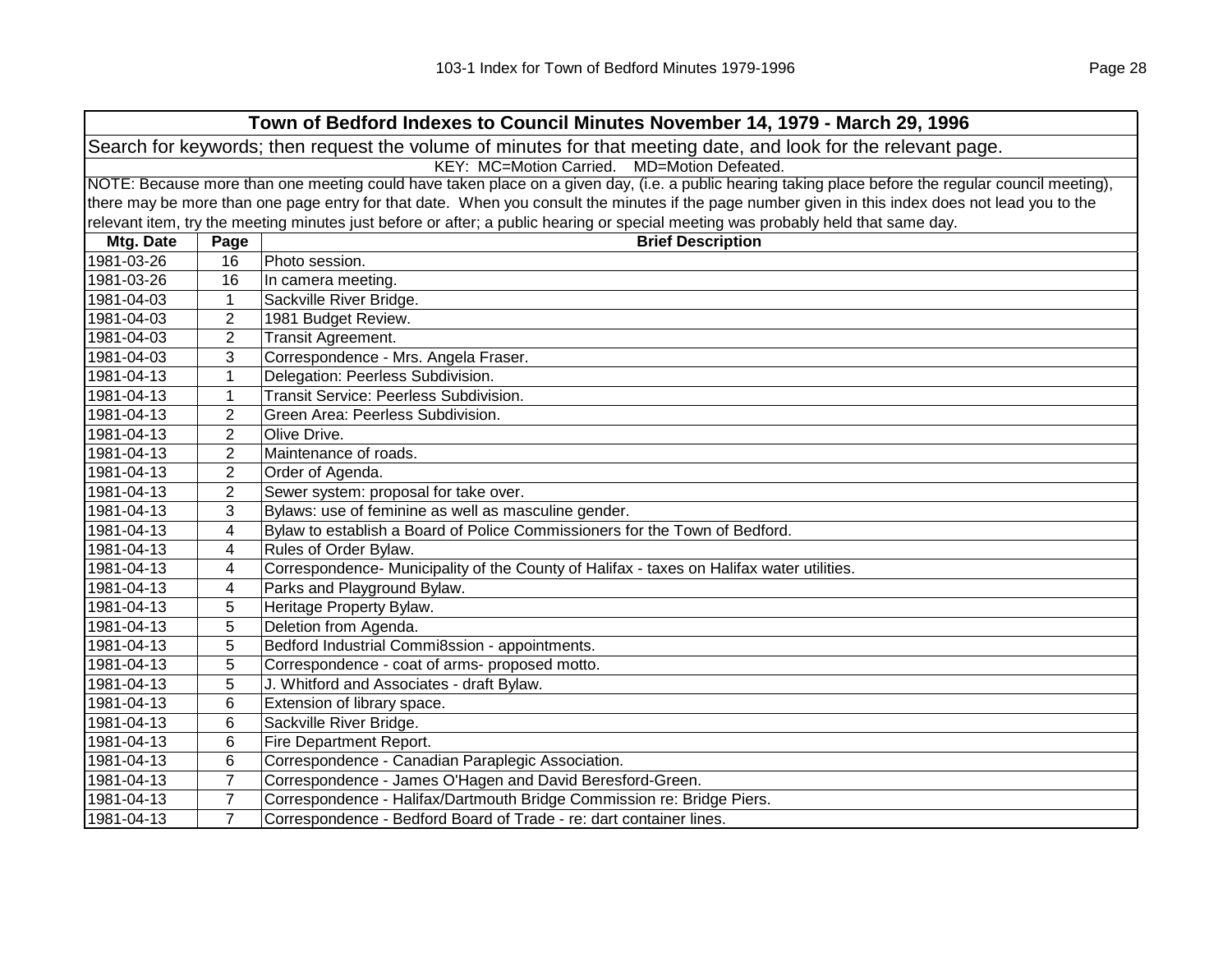| Town of Bedford Indexes to Council Minutes November 14, 1979 - March 29, 1996 |                                                                                                                                                     |                                                                                                                                                   |  |  |
|-------------------------------------------------------------------------------|-----------------------------------------------------------------------------------------------------------------------------------------------------|---------------------------------------------------------------------------------------------------------------------------------------------------|--|--|
|                                                                               | Search for keywords; then request the volume of minutes for that meeting date, and look for the relevant page.                                      |                                                                                                                                                   |  |  |
|                                                                               | KEY: MC=Motion Carried. MD=Motion Defeated.                                                                                                         |                                                                                                                                                   |  |  |
|                                                                               | NOTE: Because more than one meeting could have taken place on a given day, (i.e. a public hearing taking place before the regular council meeting), |                                                                                                                                                   |  |  |
|                                                                               |                                                                                                                                                     | there may be more than one page entry for that date. When you consult the minutes if the page number given in this index does not lead you to the |  |  |
|                                                                               |                                                                                                                                                     | relevant item, try the meeting minutes just before or after; a public hearing or special meeting was probably held that same day.                 |  |  |
| Mtg. Date                                                                     | Page                                                                                                                                                | <b>Brief Description</b>                                                                                                                          |  |  |
| 1981-04-13                                                                    | 8                                                                                                                                                   | Correspondence - Mrs Cathy Clements - re: day care facility.                                                                                      |  |  |
| 1981-04-13                                                                    | 8                                                                                                                                                   | Correspondence - Minister of Municipal Affairs - Senior Citizens Week.                                                                            |  |  |
| 1981-04-13                                                                    | 9                                                                                                                                                   | Tax Collection Report.                                                                                                                            |  |  |
| 1981-04-13                                                                    | 9                                                                                                                                                   | Tax sale date.                                                                                                                                    |  |  |
| 1981-04-13                                                                    | 9                                                                                                                                                   | <b>Building Inspection Report.</b>                                                                                                                |  |  |
| 1981-04-13                                                                    | 9                                                                                                                                                   | <b>BPAC Report.</b>                                                                                                                               |  |  |
| 1981-04-13                                                                    | 9                                                                                                                                                   | New shopping mall - Sackville, NS.                                                                                                                |  |  |
| 1981-04-13                                                                    | 10                                                                                                                                                  | <b>DPA Report.</b>                                                                                                                                |  |  |
| 1981-04-13                                                                    | 10                                                                                                                                                  | Personnel Policy - non union employees.                                                                                                           |  |  |
| 1981-04-13                                                                    | 10                                                                                                                                                  | Easter Holiday schedule.                                                                                                                          |  |  |
| 1981-04-13                                                                    | 10                                                                                                                                                  | Report of the Commission on Public Education Finance.                                                                                             |  |  |
| 1981-04-13                                                                    | 10                                                                                                                                                  | Town Policy.                                                                                                                                      |  |  |
| 1981-04-13                                                                    | 10                                                                                                                                                  | School Site Selection Committee.                                                                                                                  |  |  |
| 1981-04-27                                                                    | $\mathbf{1}$                                                                                                                                        | Delegation: Bedford Village Residents Association                                                                                                 |  |  |
| 1981-04-27                                                                    | $\overline{2}$                                                                                                                                      | Correspondence - Halifax/Dartmouth Bridge Commission re: Bridge Piers.                                                                            |  |  |
| 1981-04-27                                                                    | $\overline{2}$                                                                                                                                      | Sackville River Bridge: perspective drawings from Lydon Lynch Associates Ltd.                                                                     |  |  |
| 1981-04-27                                                                    | 3                                                                                                                                                   | Sign permit refusal - civic number 1240 Bedford Highway                                                                                           |  |  |
| 1981-04-27                                                                    | 5                                                                                                                                                   | Procedure for selection of Chief of Police.                                                                                                       |  |  |
| 1981-04-27                                                                    | 5                                                                                                                                                   | 1981 operating estimates-establishment of meeting dates.                                                                                          |  |  |
| 1981-04-27                                                                    | 5                                                                                                                                                   | Correspondence - Minister of Transportation re: requests for extension of services - streets/roads.                                               |  |  |
| 1981-04-27                                                                    | 6                                                                                                                                                   | Appointments to Town of Bedford Police Commission.                                                                                                |  |  |
| 1981-05-04                                                                    | 8                                                                                                                                                   | Sidewalk cleaning.                                                                                                                                |  |  |
| reconvened                                                                    |                                                                                                                                                     |                                                                                                                                                   |  |  |
| 1981-05-04                                                                    | 8                                                                                                                                                   | Committee of the Whole Bylaw.                                                                                                                     |  |  |
| 1981-05-04                                                                    | 8                                                                                                                                                   | Correspondence.                                                                                                                                   |  |  |
| 1981-05-04                                                                    | 8                                                                                                                                                   | Correspondence - Bedford Heritage '80 - J. Foy re: Service Commission.                                                                            |  |  |
| 1981-05-04                                                                    | 9                                                                                                                                                   | Correspondence _ Union of NS Municipalities re: Report of the Commission on Public Education Finance.                                             |  |  |
| 1981-05-04                                                                    | 9                                                                                                                                                   | Correspondence - Union of NS Municipalities.                                                                                                      |  |  |
| 1981-05-04                                                                    | 9                                                                                                                                                   | Correspondence - Metro Commission - International Year of the Disabled Persons.                                                                   |  |  |
| 1981-05-04                                                                    | 10                                                                                                                                                  | <b>BIDC Report.</b>                                                                                                                               |  |  |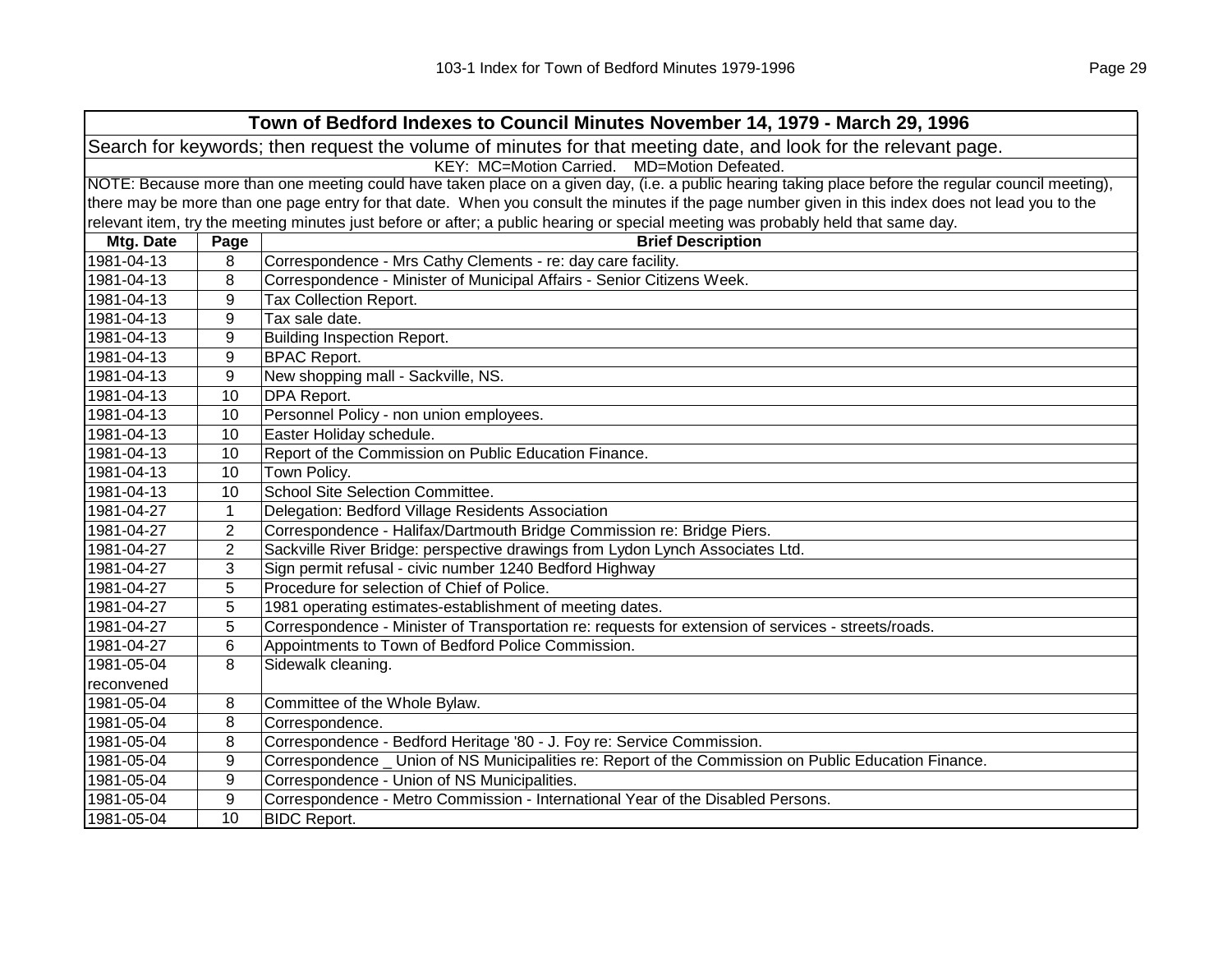| Town of Bedford Indexes to Council Minutes November 14, 1979 - March 29, 1996                                  |                                                                                                                                                     |                                                                                                                                                   |  |
|----------------------------------------------------------------------------------------------------------------|-----------------------------------------------------------------------------------------------------------------------------------------------------|---------------------------------------------------------------------------------------------------------------------------------------------------|--|
| Search for keywords; then request the volume of minutes for that meeting date, and look for the relevant page. |                                                                                                                                                     |                                                                                                                                                   |  |
| KEY: MC=Motion Carried. MD=Motion Defeated.                                                                    |                                                                                                                                                     |                                                                                                                                                   |  |
|                                                                                                                | NOTE: Because more than one meeting could have taken place on a given day, (i.e. a public hearing taking place before the regular council meeting), |                                                                                                                                                   |  |
|                                                                                                                |                                                                                                                                                     | there may be more than one page entry for that date. When you consult the minutes if the page number given in this index does not lead you to the |  |
|                                                                                                                |                                                                                                                                                     | relevant item, try the meeting minutes just before or after; a public hearing or special meeting was probably held that same day.                 |  |
| Mtg. Date                                                                                                      | Page                                                                                                                                                | <b>Brief Description</b>                                                                                                                          |  |
| 1981-05-04                                                                                                     | 10                                                                                                                                                  | <b>BPAC Report.</b>                                                                                                                               |  |
| 1981-05-04                                                                                                     | 10                                                                                                                                                  | Appointments to the Town of Bedford Police Commission.                                                                                            |  |
| 1981-05-04                                                                                                     | 11                                                                                                                                                  | Bedford Industrial Commission - appointments.                                                                                                     |  |
| 1981-05-04                                                                                                     | 11                                                                                                                                                  | Personnel Policy - Non-Union Employees.                                                                                                           |  |
| 1981-05-04                                                                                                     | 12                                                                                                                                                  | Tour of ABCO Industrial Park.                                                                                                                     |  |
| 1981-05-04                                                                                                     | 12                                                                                                                                                  | County of Halifax Taxi Bylaw.                                                                                                                     |  |
| 1981-05-04                                                                                                     | 12                                                                                                                                                  | 1981 Operating Estimates - establishment of meeting dates.                                                                                        |  |
| 1981-05-04                                                                                                     | 12                                                                                                                                                  | Newspaper vending machines.                                                                                                                       |  |
| 1981-05-04                                                                                                     | 13                                                                                                                                                  | Request for complete property tax relief.                                                                                                         |  |
| 1981-05-04                                                                                                     | 13                                                                                                                                                  | Spring-Fall cleanup: garbage collection.                                                                                                          |  |
| 1981-05-04                                                                                                     | 14                                                                                                                                                  | Zoning Bylaw Amendment - signage considerations for C-1.                                                                                          |  |
| 1981-05-04                                                                                                     | 14                                                                                                                                                  | Correspondence - Ronald Kelly - re: insurance of building permit for construction of a fence.                                                     |  |
| 1981-05-11                                                                                                     | 1                                                                                                                                                   | <b>Transit Service.</b>                                                                                                                           |  |
| 1981-05-11                                                                                                     | $\overline{2}$                                                                                                                                      | C.P. Allen High School.                                                                                                                           |  |
| 1981-05-11                                                                                                     | $\overline{2}$                                                                                                                                      | Library Expansion.                                                                                                                                |  |
| 1981-05-11                                                                                                     | 2                                                                                                                                                   | Taxes - Halifax County Water Utility.                                                                                                             |  |
| 1981-05-11                                                                                                     | 2                                                                                                                                                   | Request for complete tax relief.                                                                                                                  |  |
| 1981-05-11                                                                                                     | 3                                                                                                                                                   | Correspondence: Town and Country Distributors Limited.                                                                                            |  |
| 1981-05-11                                                                                                     | 4                                                                                                                                                   | Halifax-Dartmouth Bridge Commission.                                                                                                              |  |
| 1981-05-11                                                                                                     | 4                                                                                                                                                   | Metro Authority re: Sackville Chamber of Commerce - Civic Holiday.                                                                                |  |
| 1981-05-11                                                                                                     | 4                                                                                                                                                   | <b>BPAC Report.</b>                                                                                                                               |  |
| 1981-05-11                                                                                                     | 4                                                                                                                                                   | Business Improvement District Committee.                                                                                                          |  |
| 1981-05-11                                                                                                     | 5                                                                                                                                                   | <b>Building Inspection Department.</b>                                                                                                            |  |
| 1981-05-11                                                                                                     | 5                                                                                                                                                   | Halifax-Dartmouth Bridge Commission.                                                                                                              |  |
| 1981-05-11                                                                                                     | 6                                                                                                                                                   | Bylaw Respecting Dangerous and Unsightly Premises.                                                                                                |  |
| 1981-05-11                                                                                                     | 6                                                                                                                                                   | Committee of the Whole Bylaw.                                                                                                                     |  |
| 1981-05-11                                                                                                     | 6                                                                                                                                                   | 1981 estimates - review.                                                                                                                          |  |
| 1981-05-11                                                                                                     | $\overline{7}$                                                                                                                                      | Lot Approval T-B1: Lands of Bernice A. Innes and Thomas S. Innes.                                                                                 |  |
| 1981-05-11                                                                                                     | $\overline{7}$                                                                                                                                      | 1981 Estimates Review.                                                                                                                            |  |
| 1981-05-11                                                                                                     | $\mathbf 1$                                                                                                                                         | Transit: Amalgamated Transit Union.                                                                                                               |  |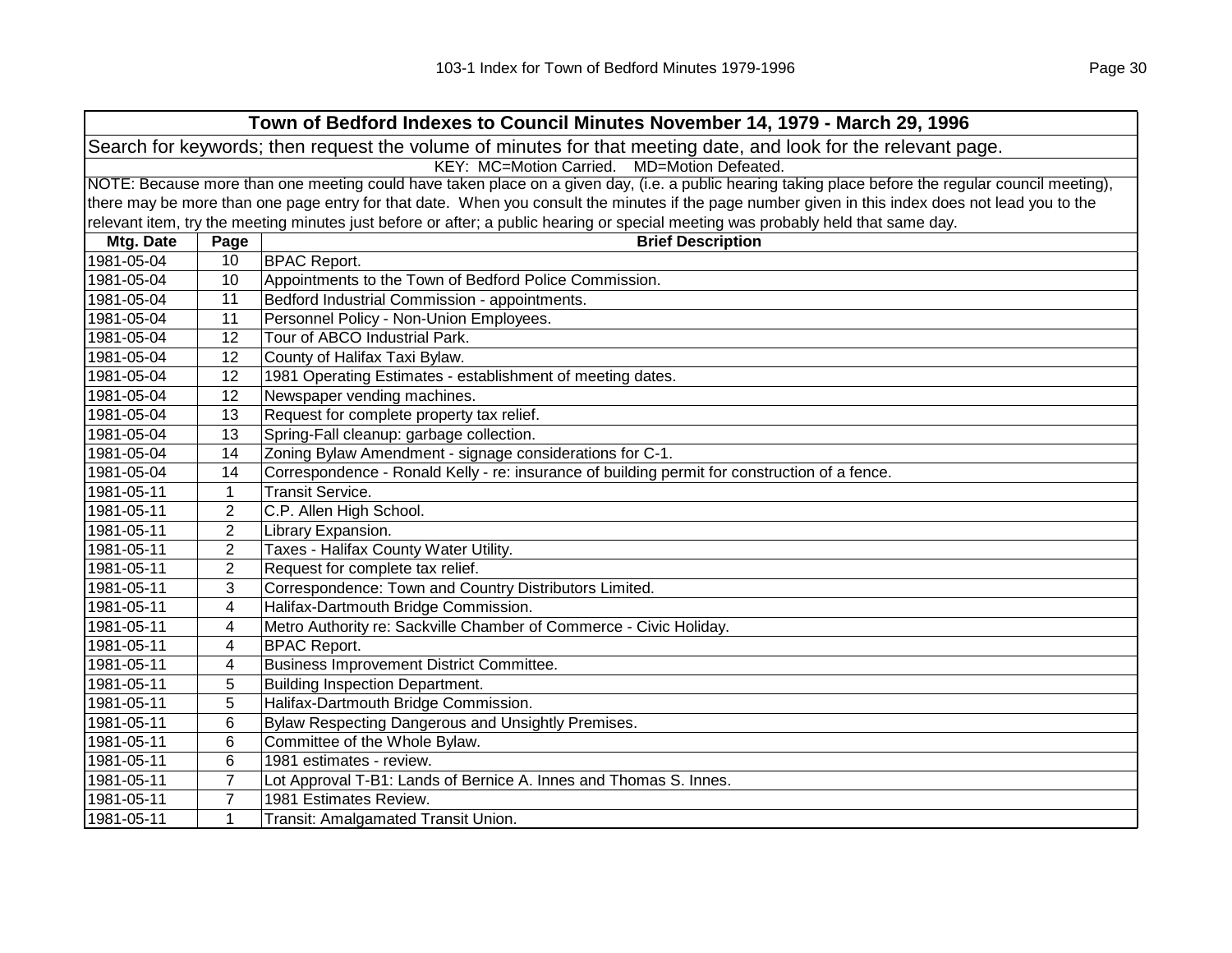| Town of Bedford Indexes to Council Minutes November 14, 1979 - March 29, 1996                                  |                                                                                                                                                     |                                                                                                                                                   |  |  |
|----------------------------------------------------------------------------------------------------------------|-----------------------------------------------------------------------------------------------------------------------------------------------------|---------------------------------------------------------------------------------------------------------------------------------------------------|--|--|
| Search for keywords; then request the volume of minutes for that meeting date, and look for the relevant page. |                                                                                                                                                     |                                                                                                                                                   |  |  |
|                                                                                                                | KEY: MC=Motion Carried. MD=Motion Defeated.                                                                                                         |                                                                                                                                                   |  |  |
|                                                                                                                | NOTE: Because more than one meeting could have taken place on a given day, (i.e. a public hearing taking place before the regular council meeting), |                                                                                                                                                   |  |  |
|                                                                                                                |                                                                                                                                                     | there may be more than one page entry for that date. When you consult the minutes if the page number given in this index does not lead you to the |  |  |
|                                                                                                                |                                                                                                                                                     | relevant item, try the meeting minutes just before or after; a public hearing or special meeting was probably held that same day.                 |  |  |
| Mtg. Date                                                                                                      | Page                                                                                                                                                | <b>Brief Description</b>                                                                                                                          |  |  |
| 1981-05-11                                                                                                     | $\overline{2}$                                                                                                                                      | Transit Survey.                                                                                                                                   |  |  |
| 1981-05-11                                                                                                     | 2                                                                                                                                                   | <b>Walker Commission Report.</b>                                                                                                                  |  |  |
| 1981-05-11                                                                                                     | 2                                                                                                                                                   | Membership - Metropolitan Authority.                                                                                                              |  |  |
| 1981-05-11                                                                                                     | 3                                                                                                                                                   | Correspondence: Memo - Angela Fraser re: "Bedford Motto".                                                                                         |  |  |
| 1981-05-11                                                                                                     | 3                                                                                                                                                   | CAMR - Bedford-Sackville Branch.                                                                                                                  |  |  |
| 1981-05-11                                                                                                     | 3                                                                                                                                                   | <b>BPAC</b>                                                                                                                                       |  |  |
| 1981-05-11                                                                                                     | 4                                                                                                                                                   | Business Improvement District Committee.                                                                                                          |  |  |
| 1981-05-11                                                                                                     | 4                                                                                                                                                   | Sackville River Advisory Board.                                                                                                                   |  |  |
| 1981-05-11                                                                                                     | 4                                                                                                                                                   | Recreation Commission.                                                                                                                            |  |  |
| 1981-05-11                                                                                                     | 5                                                                                                                                                   | Use of Town Lands.                                                                                                                                |  |  |
| 1981-05-11                                                                                                     | 6                                                                                                                                                   | Lot approval T-B1: Lands of Bernice A. Innes and Thomas S. Innes.                                                                                 |  |  |
| 1981-05-11                                                                                                     | 6                                                                                                                                                   | Maritime Conference Corporation Seventh Day Adventists Church Bylaw - Tax Exemption.                                                              |  |  |
| 1981-05-11                                                                                                     | $\overline{7}$                                                                                                                                      | Resolution - 1981- Tax Rates.                                                                                                                     |  |  |
| 1981-05-11                                                                                                     | 9                                                                                                                                                   | MAPC - update on membership.                                                                                                                      |  |  |
| 1981-05-11                                                                                                     | 9                                                                                                                                                   | Public parks.                                                                                                                                     |  |  |
| 1981-06-08                                                                                                     | $\mathbf{1}$                                                                                                                                        | Metro Transit.                                                                                                                                    |  |  |
| 1981-06-08                                                                                                     | $\overline{2}$                                                                                                                                      | MAPC membership.                                                                                                                                  |  |  |
| 1981-06-08                                                                                                     | 3                                                                                                                                                   | Proposal: takeover of County Sewer System.                                                                                                        |  |  |
| 1981-06-08                                                                                                     | 3                                                                                                                                                   | <b>Walker Commission Report.</b>                                                                                                                  |  |  |
| 1981-06-08                                                                                                     | 3                                                                                                                                                   | Sackville River Bridge Proposal.                                                                                                                  |  |  |
| 1981-06-08                                                                                                     | 3                                                                                                                                                   | Bedford Motto.                                                                                                                                    |  |  |
| 1981-06-08                                                                                                     | 4                                                                                                                                                   | Correspondence.                                                                                                                                   |  |  |
| 1981-06-08                                                                                                     | 4                                                                                                                                                   | <b>BPAC</b>                                                                                                                                       |  |  |
| 1981-06-08                                                                                                     | 4                                                                                                                                                   | Bedford Improvement District Committee.                                                                                                           |  |  |
| 1981-06-08                                                                                                     | 5                                                                                                                                                   | Fire Department.                                                                                                                                  |  |  |
| 1981-06-08                                                                                                     | 5                                                                                                                                                   | Sackville River Advisory Board.                                                                                                                   |  |  |
| 1981-06-08                                                                                                     | 5                                                                                                                                                   | <b>Building Inspection Report.</b>                                                                                                                |  |  |
| 1981-06-08                                                                                                     | 6                                                                                                                                                   | Parkland Acquisition Fund.                                                                                                                        |  |  |
| 1981-06-08                                                                                                     | 6                                                                                                                                                   | Bylaw to establish the Board of Police Commissioners for the Town of Bedford.                                                                     |  |  |
| 1981-06-08                                                                                                     | 7                                                                                                                                                   | Bylaw Respecting Parks and Playgrounds.                                                                                                           |  |  |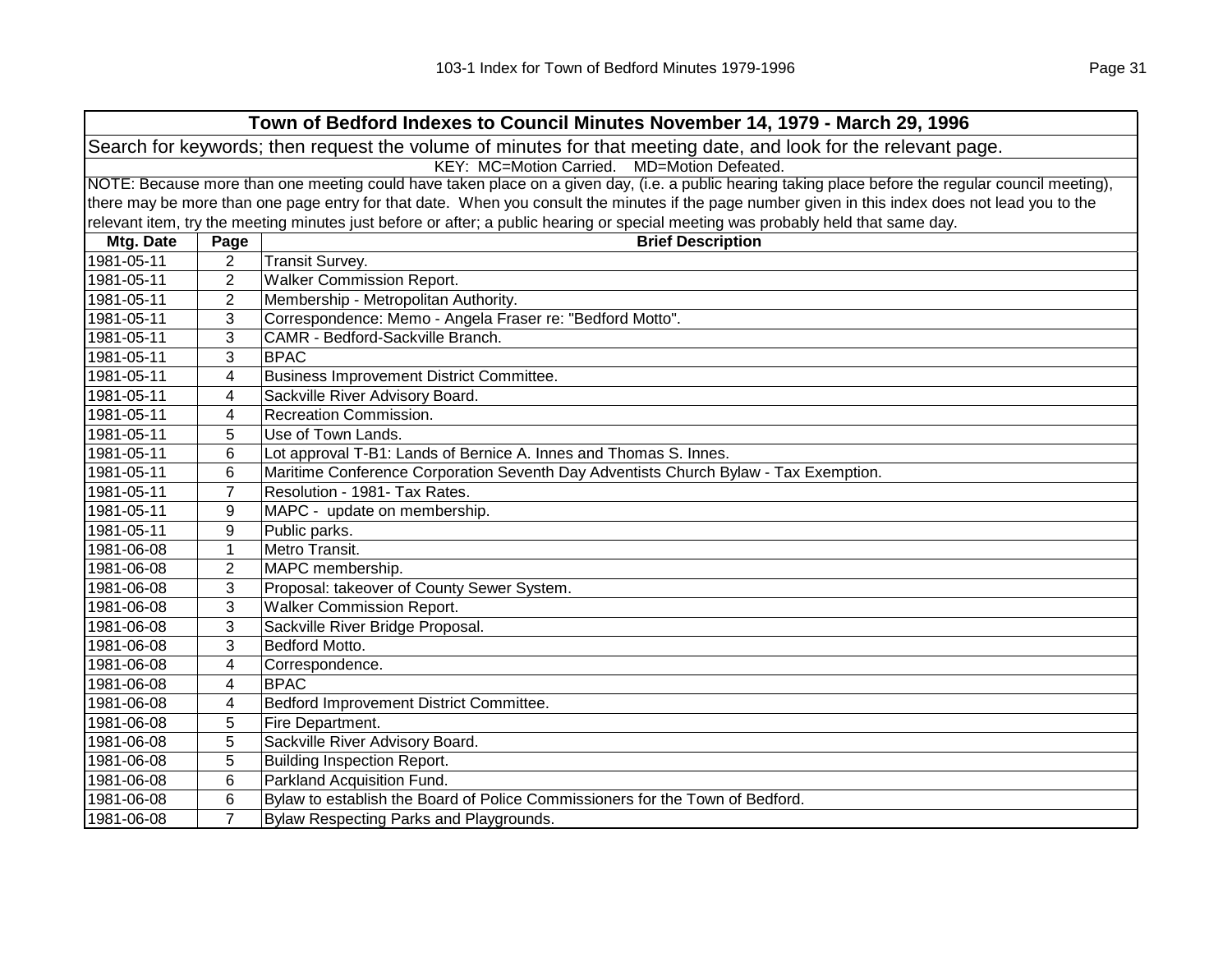| Town of Bedford Indexes to Council Minutes November 14, 1979 - March 29, 1996                                  |                                                                                                                                                     |                                                                                                                                                   |  |
|----------------------------------------------------------------------------------------------------------------|-----------------------------------------------------------------------------------------------------------------------------------------------------|---------------------------------------------------------------------------------------------------------------------------------------------------|--|
| Search for keywords; then request the volume of minutes for that meeting date, and look for the relevant page. |                                                                                                                                                     |                                                                                                                                                   |  |
| KEY: MC=Motion Carried. MD=Motion Defeated.                                                                    |                                                                                                                                                     |                                                                                                                                                   |  |
|                                                                                                                | NOTE: Because more than one meeting could have taken place on a given day, (i.e. a public hearing taking place before the regular council meeting), |                                                                                                                                                   |  |
|                                                                                                                |                                                                                                                                                     | there may be more than one page entry for that date. When you consult the minutes if the page number given in this index does not lead you to the |  |
|                                                                                                                |                                                                                                                                                     | relevant item, try the meeting minutes just before or after; a public hearing or special meeting was probably held that same day.                 |  |
| Mtg. Date                                                                                                      | Page                                                                                                                                                | <b>Brief Description</b>                                                                                                                          |  |
| 1981-06-08                                                                                                     | $\overline{7}$                                                                                                                                      | Odor problems - Sewer Trunk Line - Hammonds Plains Road.                                                                                          |  |
| 1981-06-08                                                                                                     | 8                                                                                                                                                   | Dredging of Bedford Basin.                                                                                                                        |  |
| 1981-06-15                                                                                                     | $\mathbf{1}$                                                                                                                                        | Amendment of Bylaw to establish the Board of Police Commissioners for the Town of Bedford.                                                        |  |
| 1981-06-15                                                                                                     | 1                                                                                                                                                   | Appointment of Police Chief for the Town of Bedford.                                                                                              |  |
| 1981-06-15                                                                                                     | $\overline{c}$                                                                                                                                      | Metropolitan Transit Commission.                                                                                                                  |  |
| 1981-06-15                                                                                                     | $\overline{2}$                                                                                                                                      | Michael MacDonald -vs.- Town of Bedford: appeal before Provincial Planning Appeal Board.                                                          |  |
| 1981-06-15                                                                                                     | 2                                                                                                                                                   | Resignation - Deputy-Mayor Thomas Innes.                                                                                                          |  |
| 1981-06-15                                                                                                     | 3                                                                                                                                                   | Lions Playground Pool - access renovations.                                                                                                       |  |
| 1981-06-29                                                                                                     | $\overline{2}$                                                                                                                                      | Bedford Coat of Arms - Presentation.                                                                                                              |  |
| 1981-06-29                                                                                                     | $\overline{2}$                                                                                                                                      | Business Improvement District Committee.                                                                                                          |  |
| 1981-06-29                                                                                                     | 3                                                                                                                                                   | Bedford Branch No. 95 Royal Canadian Legion - Cenotaph.                                                                                           |  |
| 1981-06-29                                                                                                     | 3                                                                                                                                                   | Metro Transit Agreement.                                                                                                                          |  |
| 1981-06-29                                                                                                     | 4                                                                                                                                                   | Sidewalk construction - Rocky Lake Drive.                                                                                                         |  |
| 1981-06-29                                                                                                     | 4                                                                                                                                                   | <b>Walker Commission Report.</b>                                                                                                                  |  |
| 1981-06-29                                                                                                     | 5                                                                                                                                                   | <b>BPAC.</b>                                                                                                                                      |  |
| 1981-06-29                                                                                                     | 6                                                                                                                                                   | Sackville River Advisory Board.                                                                                                                   |  |
| 1981-06-29                                                                                                     | 6                                                                                                                                                   | Development Officer's Report.                                                                                                                     |  |
| 1981-06-29                                                                                                     | 6                                                                                                                                                   | Deed Transfer Tax Bylaw.                                                                                                                          |  |
| 1981-06-29                                                                                                     | 6                                                                                                                                                   | Extension of Council session.                                                                                                                     |  |
| 1981-06-29                                                                                                     | 6                                                                                                                                                   | Bylaw Respecting Parks and Playgrounds.                                                                                                           |  |
| 1981-06-29                                                                                                     | $\overline{7}$                                                                                                                                      | Bylaw Respecting Tax Exemption - Maritime Conference Corporation Seventh Day Adventist Academy.                                                   |  |
| 1981-06-29                                                                                                     | $\overline{7}$                                                                                                                                      | Proposed Expansion - Bedford Library.                                                                                                             |  |
| 1981-06-29                                                                                                     | $\overline{7}$                                                                                                                                      | 1980 Audited Financial Statements.                                                                                                                |  |
| 1981-06-29                                                                                                     | $\overline{7}$                                                                                                                                      | Resolution - Special Reserve re: Parkland Acquisition Fund.                                                                                       |  |
| 1981-06-29                                                                                                     | 8                                                                                                                                                   | Appeals - Building Inspection Department.                                                                                                         |  |
| 1981-06-29                                                                                                     | 8                                                                                                                                                   | Extension of time of Council Session.                                                                                                             |  |
| 1981-06-29                                                                                                     | 8                                                                                                                                                   | Request for Variances. Civic #141 Eaglewood Drive - Lot 79.                                                                                       |  |
| 1981-06-29                                                                                                     | 9                                                                                                                                                   | Agenda Material: Civic # 54 Shoreview Drive - Lot 231.                                                                                            |  |
| 1981-06-29                                                                                                     | 9                                                                                                                                                   | subdivision consideration - Ford Housing.                                                                                                         |  |
| 1981-06-29                                                                                                     | 9                                                                                                                                                   | Resignation - Deputy-Mayor Tom Innes.                                                                                                             |  |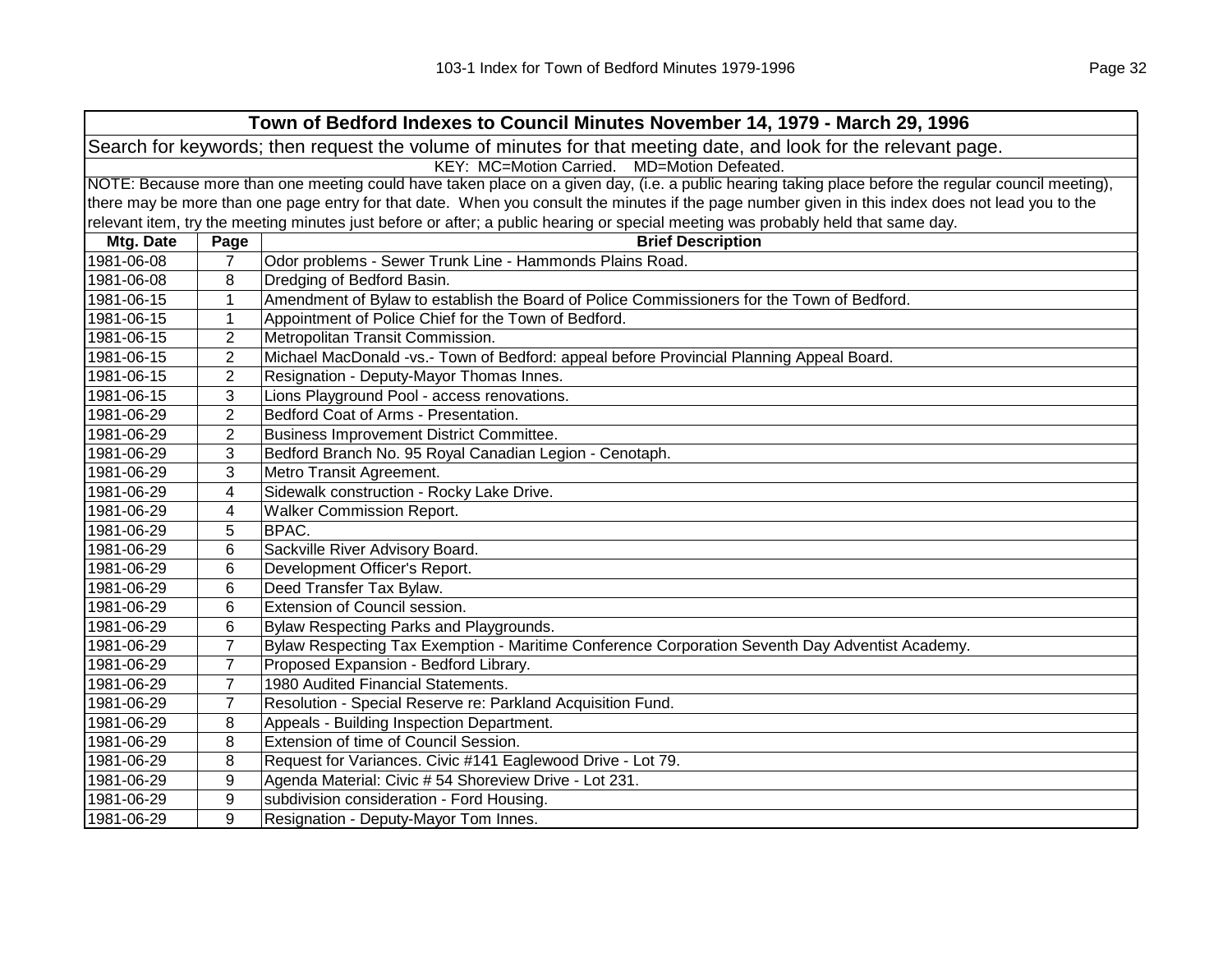|                                                                                                                | Town of Bedford Indexes to Council Minutes November 14, 1979 - March 29, 1996                                                                       |                                                                                                                                                   |  |  |
|----------------------------------------------------------------------------------------------------------------|-----------------------------------------------------------------------------------------------------------------------------------------------------|---------------------------------------------------------------------------------------------------------------------------------------------------|--|--|
| Search for keywords; then request the volume of minutes for that meeting date, and look for the relevant page. |                                                                                                                                                     |                                                                                                                                                   |  |  |
| KEY: MC=Motion Carried. MD=Motion Defeated.                                                                    |                                                                                                                                                     |                                                                                                                                                   |  |  |
|                                                                                                                | NOTE: Because more than one meeting could have taken place on a given day, (i.e. a public hearing taking place before the regular council meeting), |                                                                                                                                                   |  |  |
|                                                                                                                |                                                                                                                                                     | there may be more than one page entry for that date. When you consult the minutes if the page number given in this index does not lead you to the |  |  |
|                                                                                                                |                                                                                                                                                     | relevant item, try the meeting minutes just before or after; a public hearing or special meeting was probably held that same day.                 |  |  |
| Mtg. Date                                                                                                      | Page                                                                                                                                                | <b>Brief Description</b>                                                                                                                          |  |  |
| 1981-06-29                                                                                                     | 10                                                                                                                                                  | Appointment - Deputy Mayor.                                                                                                                       |  |  |
| 1981-06-29                                                                                                     | 10                                                                                                                                                  | Resolution - signing authority.                                                                                                                   |  |  |
| 1981-06-29                                                                                                     | 10                                                                                                                                                  | Amendment to Rules of Order Bylaw.                                                                                                                |  |  |
| 1981-06-29                                                                                                     | 10                                                                                                                                                  | Appointment of Industrial Commissioner to the Bedford Industrial Commission.                                                                      |  |  |
| 1981-06-29                                                                                                     | 10                                                                                                                                                  | Sackville River Bridge.                                                                                                                           |  |  |
| 1981-07-13                                                                                                     | $\mathbf{1}$                                                                                                                                        | Public Hearing re: street closure of the Old Number 7 Highway.                                                                                    |  |  |
| 1981-07-13                                                                                                     | $\overline{2}$                                                                                                                                      | <b>Walker Commission.</b>                                                                                                                         |  |  |
| 1981-07-13                                                                                                     | 3                                                                                                                                                   | Proposed Library Expansion.                                                                                                                       |  |  |
| 1981-07-13                                                                                                     | 4                                                                                                                                                   | 1980 Audited Financial Statements.                                                                                                                |  |  |
| 1981-07-13                                                                                                     | 4                                                                                                                                                   | Request for Minor Variances - modification of building line and lot area, lot A, Myatt s/d.                                                       |  |  |
| 1981-07-13                                                                                                     | 5                                                                                                                                                   | subdivision consideration - Ford Housing.                                                                                                         |  |  |
| 1981-07-13                                                                                                     | 5                                                                                                                                                   | Setback reduction - lot D-7, Civic no. 3, Wimbledon.                                                                                              |  |  |
| 1981-07-13                                                                                                     | 6                                                                                                                                                   | Council Appointments to the Bedford Industrial Commission and Bedford Board of Health.                                                            |  |  |
| 1981-07-13                                                                                                     | 6                                                                                                                                                   | Action Sheet.                                                                                                                                     |  |  |
| 1981-07-13                                                                                                     | 6                                                                                                                                                   | Sackville River Bridge.                                                                                                                           |  |  |
| 1981-07-13                                                                                                     | 8                                                                                                                                                   | <b>Bylaw Respecting Street Closures.</b>                                                                                                          |  |  |
| 1981-07-13                                                                                                     | 8                                                                                                                                                   | By Respecting Deposit by Candidates of an Election.                                                                                               |  |  |
| 1981-07-13                                                                                                     | 9                                                                                                                                                   | Public Hearings.                                                                                                                                  |  |  |
| 1981-07-13                                                                                                     | 9                                                                                                                                                   | Appointment of Returning Officer - Special Election.                                                                                              |  |  |
| 1981-07-13                                                                                                     | 9                                                                                                                                                   | August 3, 1981 Holiday.                                                                                                                           |  |  |
| 1981-07-13                                                                                                     | 10                                                                                                                                                  | correspondence.                                                                                                                                   |  |  |
| 1981-07-13                                                                                                     | 10                                                                                                                                                  | BPAC.                                                                                                                                             |  |  |
| 1981-07-13                                                                                                     | 10                                                                                                                                                  | Business Improvement District Committee.                                                                                                          |  |  |
| 1981-07-13                                                                                                     | 11                                                                                                                                                  | <b>Building Inspection Report.</b>                                                                                                                |  |  |
| 1981-07-13                                                                                                     | 11                                                                                                                                                  | Amendment to Bylaw Respecting rules of Order.                                                                                                     |  |  |
| 1981-07-13                                                                                                     | 11                                                                                                                                                  | General Borrowing Resolution.                                                                                                                     |  |  |
| 1981-07-13                                                                                                     | 11                                                                                                                                                  | Development Officer's Report.                                                                                                                     |  |  |
| 1981-07-13                                                                                                     | 12                                                                                                                                                  | Proposed rezoning - lands of Twin Cities Cooperative Dairy Limited.                                                                               |  |  |
| 1981-07-27                                                                                                     | 2                                                                                                                                                   | Request for Minor Variances - modification of building line and lot area, lot A, Myatt Subdivision.                                               |  |  |
| 1981-07-27                                                                                                     | 3                                                                                                                                                   | <b>Walker Commission Report.</b>                                                                                                                  |  |  |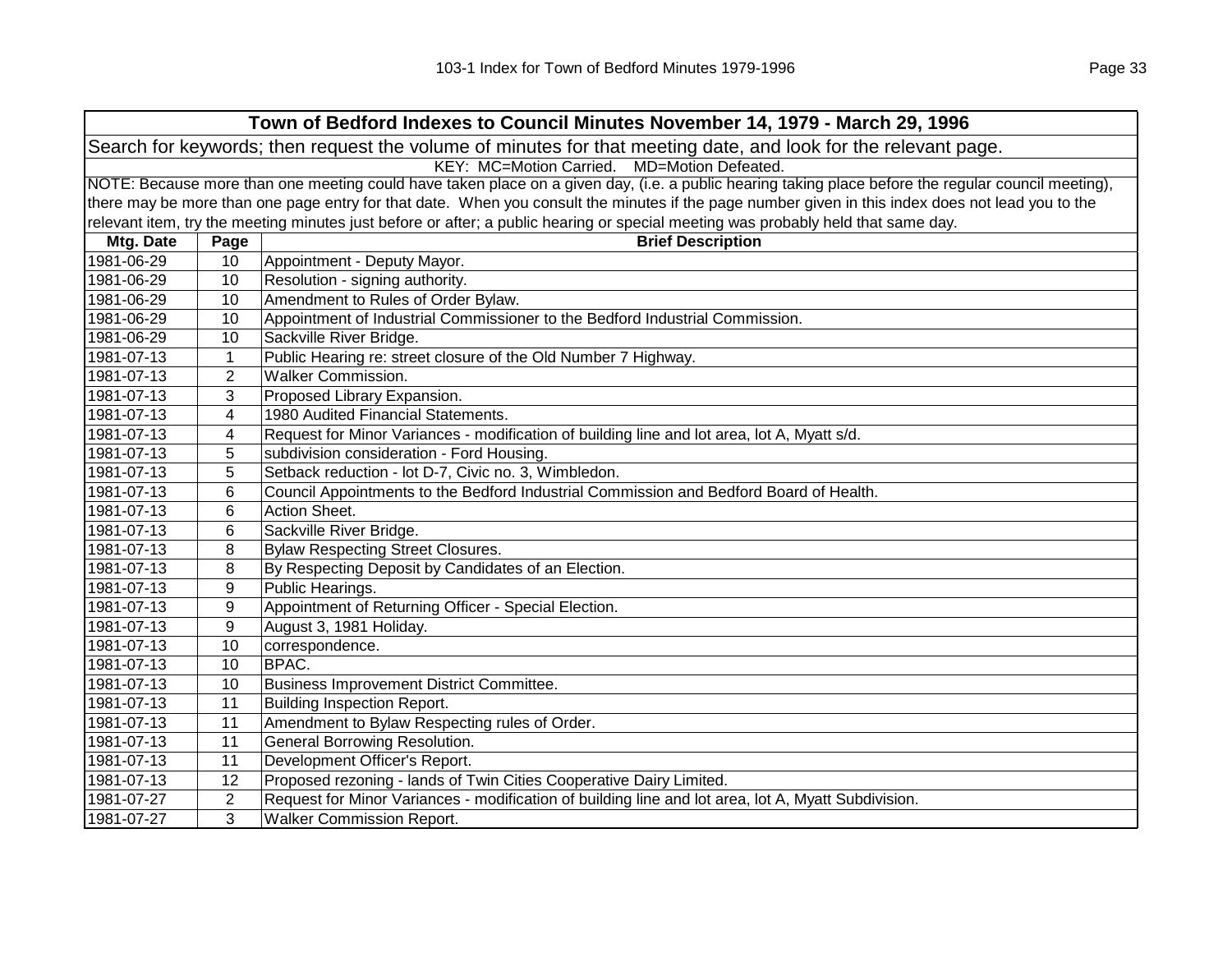| Town of Bedford Indexes to Council Minutes November 14, 1979 - March 29, 1996                                  |                                             |                                                                                                                                                     |  |  |
|----------------------------------------------------------------------------------------------------------------|---------------------------------------------|-----------------------------------------------------------------------------------------------------------------------------------------------------|--|--|
| Search for keywords; then request the volume of minutes for that meeting date, and look for the relevant page. |                                             |                                                                                                                                                     |  |  |
|                                                                                                                | KEY: MC=Motion Carried. MD=Motion Defeated. |                                                                                                                                                     |  |  |
|                                                                                                                |                                             | NOTE: Because more than one meeting could have taken place on a given day, (i.e. a public hearing taking place before the regular council meeting), |  |  |
|                                                                                                                |                                             | there may be more than one page entry for that date. When you consult the minutes if the page number given in this index does not lead you to the   |  |  |
|                                                                                                                |                                             | relevant item, try the meeting minutes just before or after; a public hearing or special meeting was probably held that same day.                   |  |  |
| Mtg. Date                                                                                                      | Page                                        | <b>Brief Description</b>                                                                                                                            |  |  |
| 1981-07-27                                                                                                     | 3                                           | United Way - nomination to Board of Directors.                                                                                                      |  |  |
| 1981-07-27                                                                                                     | 3                                           | Development Officer's Report - review.                                                                                                              |  |  |
| 1981-07-27                                                                                                     | 3                                           | Heritage Property Bylaw.                                                                                                                            |  |  |
| 1981-07-27                                                                                                     | 4                                           | Bylaw - Board of Police Commissioners.                                                                                                              |  |  |
| 1981-07-27                                                                                                     | 4                                           | <b>Library Expansion</b>                                                                                                                            |  |  |
| 1981-07-27                                                                                                     | 5                                           | Correspondence: Mr. B. Brimley, Vice-Chairman Bedford Village Residents Association.                                                                |  |  |
| 1981-07-27                                                                                                     | 5                                           | K. Pittman, Secretary-Treasurer Union of N.S. Municipalities.                                                                                       |  |  |
| 1981-07-27                                                                                                     | 6                                           | G.J. Kelly, Municipal Clerk, - County of Halifax.                                                                                                   |  |  |
| 1981-07-27                                                                                                     | 6                                           | Honourable K. Streatch Minister of Labour ad Manpower.                                                                                              |  |  |
| 1981-07-27                                                                                                     | 6                                           | Distribution of correspondence.                                                                                                                     |  |  |
| 1981-07-27                                                                                                     | $\overline{7}$                              | BPAC.                                                                                                                                               |  |  |
| 1981-07-27                                                                                                     | $\overline{7}$                              | Business Improvement District Committee.                                                                                                            |  |  |
| 1981-07-27                                                                                                     | $\overline{7}$                              | Staff Report: flooding.                                                                                                                             |  |  |
| 1981-07-27                                                                                                     | 8                                           | Bylaw Respecting Closure of a Public Street.                                                                                                        |  |  |
| 1981-07-27                                                                                                     | 9                                           | Bylaw Respecting Deposits by Candidates of an Election.                                                                                             |  |  |
| 1981-07-27                                                                                                     | 9                                           | Approval of date for By-Election.                                                                                                                   |  |  |
| 10/08/1981                                                                                                     | $\mathbf{1}$                                | Staff Report.                                                                                                                                       |  |  |
| <b>Public Hearing</b>                                                                                          |                                             |                                                                                                                                                     |  |  |
|                                                                                                                |                                             |                                                                                                                                                     |  |  |
| 10/08/1981                                                                                                     | $\overline{2}$                              | Representation in favour of the application for rezoning Twin Cities Cooperative Dairy Ltd.                                                         |  |  |
| <b>Public Hearing</b>                                                                                          |                                             |                                                                                                                                                     |  |  |
|                                                                                                                |                                             |                                                                                                                                                     |  |  |
| 10/08/1981                                                                                                     | 3                                           | Harry Granter.                                                                                                                                      |  |  |
| <b>Public Hearing</b>                                                                                          |                                             |                                                                                                                                                     |  |  |
|                                                                                                                |                                             |                                                                                                                                                     |  |  |
| 10/08/1981                                                                                                     | $\overline{4}$                              | Twin Cities Cooperative Dairy Ltd.                                                                                                                  |  |  |
| <b>Public Hearing</b>                                                                                          |                                             |                                                                                                                                                     |  |  |
|                                                                                                                |                                             |                                                                                                                                                     |  |  |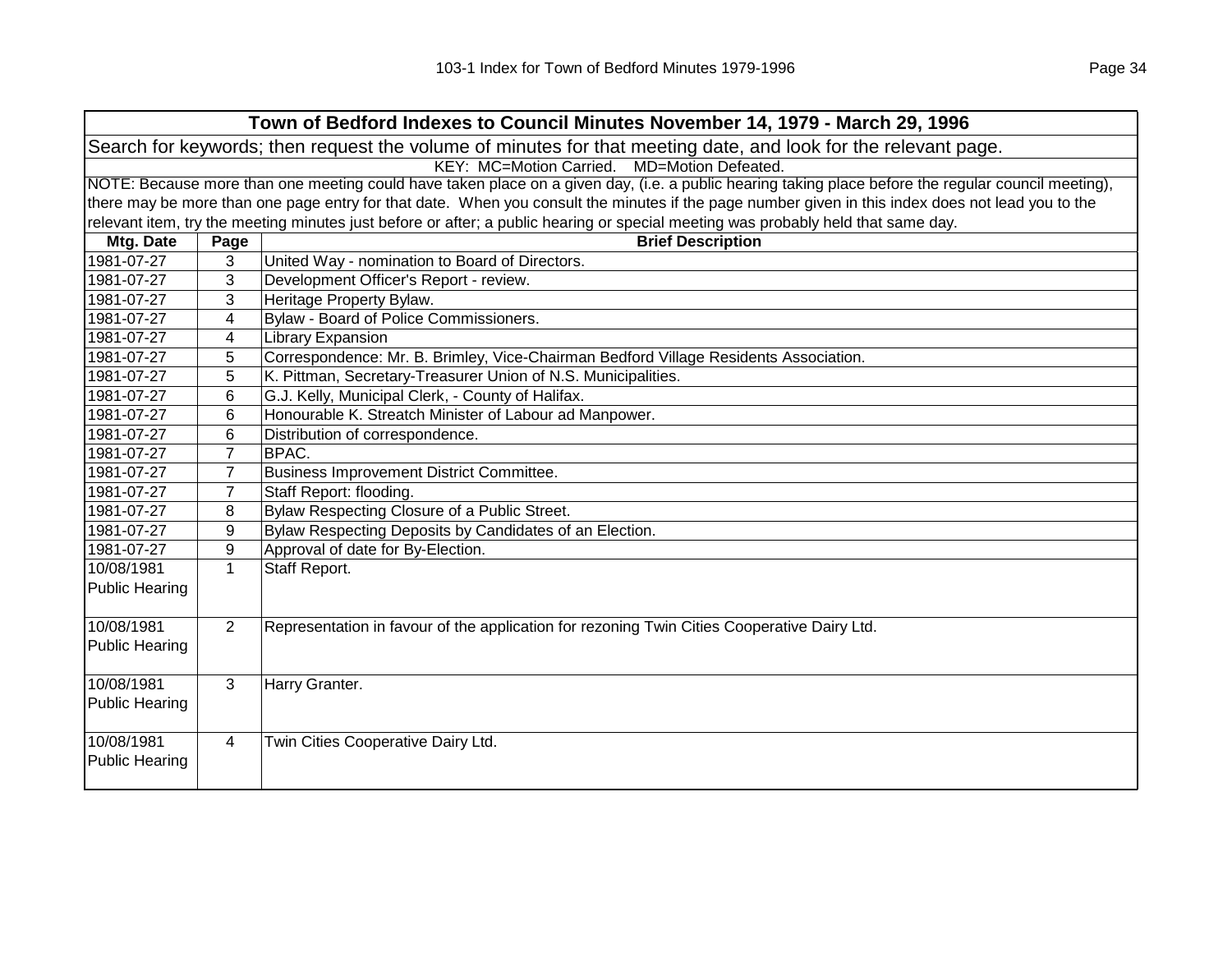| Town of Bedford Indexes to Council Minutes November 14, 1979 - March 29, 1996                                  |                                                                                                                                                     |                                                                                                                                                   |  |  |
|----------------------------------------------------------------------------------------------------------------|-----------------------------------------------------------------------------------------------------------------------------------------------------|---------------------------------------------------------------------------------------------------------------------------------------------------|--|--|
| Search for keywords; then request the volume of minutes for that meeting date, and look for the relevant page. |                                                                                                                                                     |                                                                                                                                                   |  |  |
| KEY: MC=Motion Carried.<br>MD=Motion Defeated.                                                                 |                                                                                                                                                     |                                                                                                                                                   |  |  |
|                                                                                                                | NOTE: Because more than one meeting could have taken place on a given day, (i.e. a public hearing taking place before the regular council meeting), |                                                                                                                                                   |  |  |
|                                                                                                                |                                                                                                                                                     | there may be more than one page entry for that date. When you consult the minutes if the page number given in this index does not lead you to the |  |  |
|                                                                                                                |                                                                                                                                                     | relevant item, try the meeting minutes just before or after; a public hearing or special meeting was probably held that same day.                 |  |  |
| Mtg. Date                                                                                                      | Page                                                                                                                                                | <b>Brief Description</b>                                                                                                                          |  |  |
| 10/08/1981                                                                                                     | 4                                                                                                                                                   | Citizen concerns.                                                                                                                                 |  |  |
| <b>Public Hearing</b>                                                                                          |                                                                                                                                                     |                                                                                                                                                   |  |  |
| 1981-08-10                                                                                                     | 2                                                                                                                                                   | United Way - nomination to Board of Directors.                                                                                                    |  |  |
| 1981-08-10                                                                                                     | 2                                                                                                                                                   | <b>Walker Commission.</b>                                                                                                                         |  |  |
| 1981-08-10                                                                                                     | 2                                                                                                                                                   | <b>Blasting Bylaw.</b>                                                                                                                            |  |  |
| 1981-08-10                                                                                                     | $\overline{2}$                                                                                                                                      | proposed Rezoning Application Z-81-02-01 portion of lands of Twin Cities Cooperative Dairy Ltd. Hammonds Plains Road.                             |  |  |
|                                                                                                                |                                                                                                                                                     |                                                                                                                                                   |  |  |
| 1981-08-10                                                                                                     | 3                                                                                                                                                   | International Association of Firefighters.                                                                                                        |  |  |
| 1981-08-10                                                                                                     | 4                                                                                                                                                   | Board of Police Commissioners.                                                                                                                    |  |  |
| 1981-08-10                                                                                                     | 4                                                                                                                                                   | Sackville River Advisory Board.                                                                                                                   |  |  |
| 1981-08-10                                                                                                     | 4                                                                                                                                                   | <b>Building Inspection Report.</b>                                                                                                                |  |  |
| 1981-08-10                                                                                                     | 5                                                                                                                                                   | <b>Tax Collections.</b>                                                                                                                           |  |  |
| 1981-08-10                                                                                                     | 5                                                                                                                                                   | Request from Board of School commissioners for approval of proposed renovations to heating system Sidney Stephen School                           |  |  |
|                                                                                                                |                                                                                                                                                     | Building.                                                                                                                                         |  |  |
| 1981-08-10                                                                                                     | 6                                                                                                                                                   | Sale of Town property.                                                                                                                            |  |  |
| 1981-08-10                                                                                                     | 6                                                                                                                                                   | Proposed planned unit development agreement proposed Kesmat Industrial Park - Hammonds Plains.                                                    |  |  |
| 1981-08-10                                                                                                     | $\overline{7}$                                                                                                                                      | Appointment - BIDC.                                                                                                                               |  |  |
| 1981-08-24                                                                                                     | $\overline{2}$                                                                                                                                      | <b>Walker Commission Report.</b>                                                                                                                  |  |  |
| 1981-08-24                                                                                                     | $\overline{2}$                                                                                                                                      | Bylaw Respecting Deposit by Candidates at an Election.                                                                                            |  |  |
| 1981-08-24                                                                                                     | 3                                                                                                                                                   | Nominations to Board of United Way.                                                                                                               |  |  |
| 1981-08-24                                                                                                     | 3                                                                                                                                                   | Minister of Transportation.                                                                                                                       |  |  |
| 1981-08-24                                                                                                     | 3                                                                                                                                                   | Canadian Paraplegic Association.                                                                                                                  |  |  |
| 1981-08-24                                                                                                     | 4                                                                                                                                                   | Department of Transportation.                                                                                                                     |  |  |
| 1981-08-24                                                                                                     | 4                                                                                                                                                   | Police Commission.                                                                                                                                |  |  |
| 1981-08-24                                                                                                     | 4                                                                                                                                                   | <b>Grants Advisory Committee.</b>                                                                                                                 |  |  |
| 1981-08-24                                                                                                     | 5                                                                                                                                                   | <b>BIDC Report.</b>                                                                                                                               |  |  |
| 1981-08-24                                                                                                     | 5                                                                                                                                                   | Sackville River Advisory Committee.                                                                                                               |  |  |
| 1981-08-24                                                                                                     | 5                                                                                                                                                   | Vehicle - Engineering Department.                                                                                                                 |  |  |
| 1981-08-24                                                                                                     | 6                                                                                                                                                   | Adjustments to Tax Receivables.                                                                                                                   |  |  |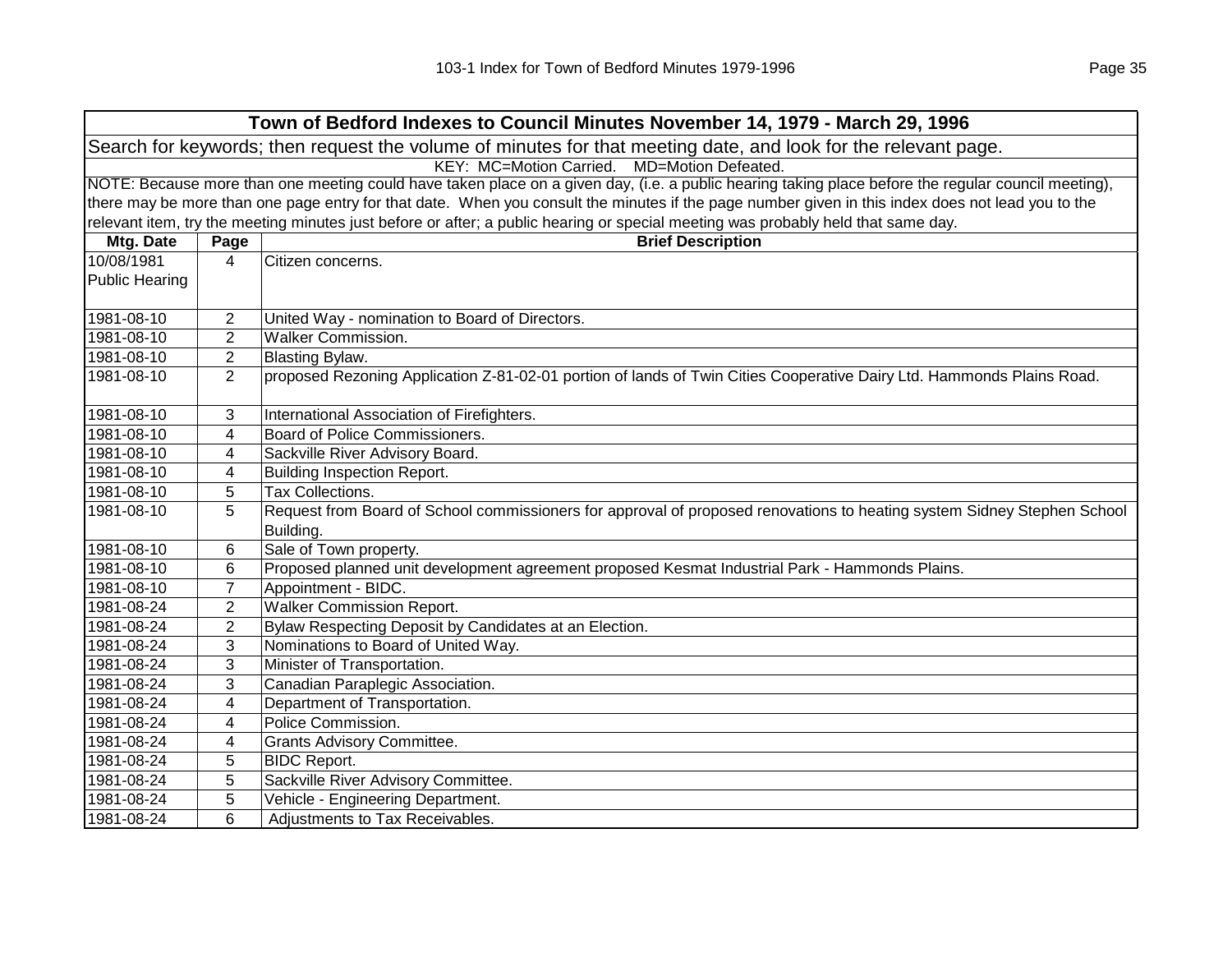| Town of Bedford Indexes to Council Minutes November 14, 1979 - March 29, 1996                                  |                                                                                                                                                     |                                                                                                                                                   |  |
|----------------------------------------------------------------------------------------------------------------|-----------------------------------------------------------------------------------------------------------------------------------------------------|---------------------------------------------------------------------------------------------------------------------------------------------------|--|
| Search for keywords; then request the volume of minutes for that meeting date, and look for the relevant page. |                                                                                                                                                     |                                                                                                                                                   |  |
|                                                                                                                | KEY: MC=Motion Carried. MD=Motion Defeated.                                                                                                         |                                                                                                                                                   |  |
|                                                                                                                | NOTE: Because more than one meeting could have taken place on a given day, (i.e. a public hearing taking place before the regular council meeting), |                                                                                                                                                   |  |
|                                                                                                                |                                                                                                                                                     | there may be more than one page entry for that date. When you consult the minutes if the page number given in this index does not lead you to the |  |
|                                                                                                                |                                                                                                                                                     | relevant item, try the meeting minutes just before or after; a public hearing or special meeting was probably held that same day.                 |  |
| Mtg. Date                                                                                                      | Page                                                                                                                                                | <b>Brief Description</b>                                                                                                                          |  |
| 1981-08-24                                                                                                     | 6                                                                                                                                                   | Proposed changes - Town Staff Organization Structure.                                                                                             |  |
| 1981-08-24                                                                                                     | $\overline{7}$                                                                                                                                      | Proposed Personnel Policy - Town of Bedford Non-Union Employees.                                                                                  |  |
| 1981-08-24                                                                                                     | 8                                                                                                                                                   | Resolution re: flood relief.                                                                                                                      |  |
| 1981-08-24                                                                                                     | 8                                                                                                                                                   | Proposed Planned Unit Development Agreement Kesmat Industrial Park - Hammonds Plains Road.                                                        |  |
| 1981-08-24                                                                                                     | 9                                                                                                                                                   | Request for front yard setback reduction - Forrest Lane.                                                                                          |  |
| 1981-08-24                                                                                                     | 9                                                                                                                                                   | Rezoning of lands Rutledge Street/Meadowbrook Drive area from R-4 (General Residential Zone) to R-2)Two-Family Dwelling                           |  |
|                                                                                                                |                                                                                                                                                     | Zone).                                                                                                                                            |  |
| 1981-08-24                                                                                                     | 10                                                                                                                                                  | Life Guards - Paper Mill Lake.                                                                                                                    |  |
| 1981-08-24                                                                                                     | 10                                                                                                                                                  | Liming of Sandy Lake.                                                                                                                             |  |
| 1981-08-24                                                                                                     | 10                                                                                                                                                  | Sandy Lake Regional Park.                                                                                                                         |  |
| 1981-08-24                                                                                                     | 11                                                                                                                                                  | Heritage Property Bylaw.                                                                                                                          |  |
| 1981-08-24                                                                                                     | 11                                                                                                                                                  | Bylaw respecting the Establishment of Standing Committees of Council.                                                                             |  |
| 1981-08-28                                                                                                     | $\mathbf{1}$                                                                                                                                        | BIDC Committee re: Mainstreet Program.                                                                                                            |  |
| Special                                                                                                        |                                                                                                                                                     |                                                                                                                                                   |  |
| Meeting                                                                                                        |                                                                                                                                                     |                                                                                                                                                   |  |
| 1981-09-14                                                                                                     | $\overline{2}$                                                                                                                                      | Walker Commission Recommendation - District School Board.                                                                                         |  |
| 1981-09-14                                                                                                     | $\mathbf{2}$                                                                                                                                        | Nomination to Board of United Way.                                                                                                                |  |
| 1981-09-14                                                                                                     | $\overline{2}$                                                                                                                                      | Sackville River Advisory Board - Terms of Reference.                                                                                              |  |
| 1981-09-14                                                                                                     | 3                                                                                                                                                   | Sandy Lake Regional Park - establishment of date for Public Information Meeting.                                                                  |  |
| 1981-09-14                                                                                                     | 4                                                                                                                                                   | Vehicles - Police Department.                                                                                                                     |  |
| 1981-09-14                                                                                                     | 4                                                                                                                                                   | Kesmat Industrial Park.                                                                                                                           |  |
| 1981-09-14                                                                                                     | 4                                                                                                                                                   | Odour problems - Hammonds Plains Trunk Sewer.                                                                                                     |  |
| 1981-09-14                                                                                                     | 5                                                                                                                                                   | Union Street residents re school bussing.                                                                                                         |  |
| 1981-09-14                                                                                                     | 5                                                                                                                                                   | CAMR re: proposal - new workshop facilities.                                                                                                      |  |
| 1981-09-14                                                                                                     | 6                                                                                                                                                   | Correspondence: Mrs. Jean L. Watson re: proposal - Town Crier.                                                                                    |  |
| 1981-09-14                                                                                                     | $\overline{7}$                                                                                                                                      | Deputy Minister - Department of Municipal Affairs: membership - Metro Authority.                                                                  |  |
| 1981-09-14                                                                                                     | $\overline{7}$                                                                                                                                      | Mr. Luigi Lucia, re: resignation as member of the Halifax - Dartmouth Regional Development Plan Review - public participation                     |  |
|                                                                                                                |                                                                                                                                                     | Advisory Committee.                                                                                                                               |  |
| 1981-09-14                                                                                                     | 8                                                                                                                                                   | Union Street petition re: application to the NS Liquor Licensing Board for Tavern Permit. Bedford Place Mall.                                     |  |
| 1981-09-14                                                                                                     | 9                                                                                                                                                   | Recreation Commission.                                                                                                                            |  |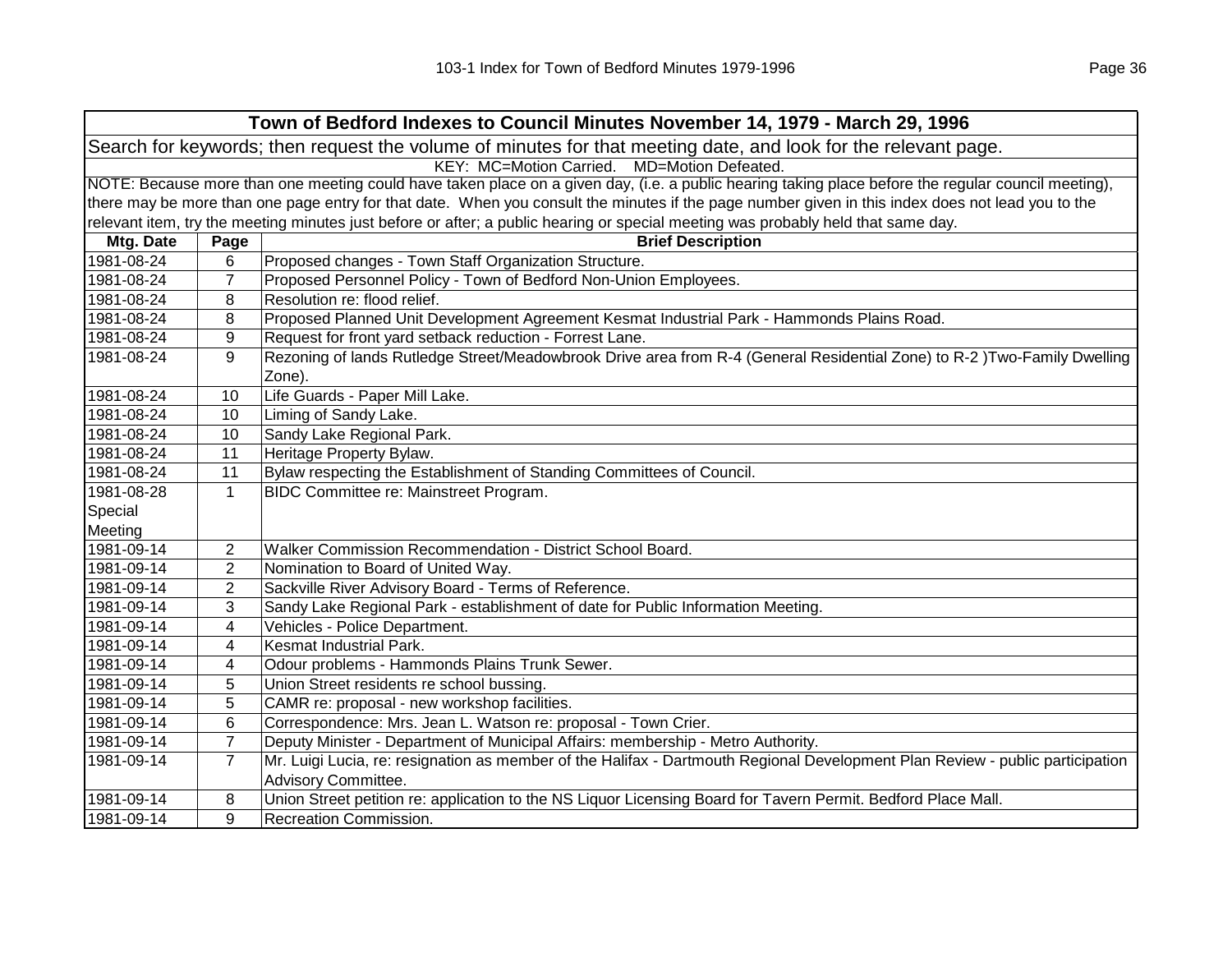| Town of Bedford Indexes to Council Minutes November 14, 1979 - March 29, 1996                                                                       |                                                                                                                                                   |                                                                                                                                   |  |
|-----------------------------------------------------------------------------------------------------------------------------------------------------|---------------------------------------------------------------------------------------------------------------------------------------------------|-----------------------------------------------------------------------------------------------------------------------------------|--|
| Search for keywords; then request the volume of minutes for that meeting date, and look for the relevant page.                                      |                                                                                                                                                   |                                                                                                                                   |  |
| KEY: MC=Motion Carried. MD=Motion Defeated.                                                                                                         |                                                                                                                                                   |                                                                                                                                   |  |
| NOTE: Because more than one meeting could have taken place on a given day, (i.e. a public hearing taking place before the regular council meeting), |                                                                                                                                                   |                                                                                                                                   |  |
|                                                                                                                                                     | there may be more than one page entry for that date. When you consult the minutes if the page number given in this index does not lead you to the |                                                                                                                                   |  |
|                                                                                                                                                     |                                                                                                                                                   | relevant item, try the meeting minutes just before or after; a public hearing or special meeting was probably held that same day. |  |
| Mtg. Date                                                                                                                                           | Page                                                                                                                                              | <b>Brief Description</b>                                                                                                          |  |
| 1981-09-14                                                                                                                                          | 10                                                                                                                                                | Police Commission.                                                                                                                |  |
| 1981-09-14                                                                                                                                          | 10                                                                                                                                                | BPAC.                                                                                                                             |  |
| 1981-09-14                                                                                                                                          | 10                                                                                                                                                | <b>BIDC Report.</b>                                                                                                               |  |
| 1981-09-14                                                                                                                                          | 10                                                                                                                                                | Sackville River Committee Report.                                                                                                 |  |
| 1981-09-14                                                                                                                                          | 10                                                                                                                                                | Tax Collections Report.                                                                                                           |  |
| 1981-09-14                                                                                                                                          | 11                                                                                                                                                | Resolution re: adoption of personnel policy for non-union employees of the Town of Bedford.                                       |  |
| 1981-09-14                                                                                                                                          | 11                                                                                                                                                | Resolution - Appointment of Development Officer.                                                                                  |  |
| 1981-09-14                                                                                                                                          | 12                                                                                                                                                | Schedule of fees - Election Officials Special Election September 19, 1981.                                                        |  |
| 1981-09-14                                                                                                                                          | 12                                                                                                                                                | Standing Committees of Council Bylaw.                                                                                             |  |
| 1981-09-14                                                                                                                                          | 12                                                                                                                                                | Heritage property Bylaw.                                                                                                          |  |
| 1981-09-14                                                                                                                                          | 12                                                                                                                                                | Council package information.                                                                                                      |  |
| 1981-09-14                                                                                                                                          | 13                                                                                                                                                | Snow clearing etc. 1981-1982.                                                                                                     |  |
| 1981-09-14                                                                                                                                          | 13                                                                                                                                                | Tree Committee Bylaw.                                                                                                             |  |
| 1981-09-28                                                                                                                                          | $\overline{2}$                                                                                                                                    | Walker Commission Recommendation - District School Board.                                                                         |  |
| 1981-09-28                                                                                                                                          | 3                                                                                                                                                 | Nomination to Board of United Way.                                                                                                |  |
| 1981-09-28                                                                                                                                          | 3                                                                                                                                                 | Appointment of member to the Halifax Dartmouth Regional Development Plan Review - Public Participation Advisory<br>Committee.     |  |
| 1981-09-28                                                                                                                                          | 3                                                                                                                                                 | Odour - Trunk Sewer - Hammonds Plains Road area.                                                                                  |  |
| 1981-09-28                                                                                                                                          | 3                                                                                                                                                 | Blasting Bylaw.                                                                                                                   |  |
| 1981-09-28                                                                                                                                          | 3                                                                                                                                                 | Transit Survey.                                                                                                                   |  |
| 1981-09-28                                                                                                                                          | 4                                                                                                                                                 | Sandy Lake Regional Park Meeting.                                                                                                 |  |
| 1981-09-28                                                                                                                                          | 5                                                                                                                                                 | Planning Advisory Committee.                                                                                                      |  |
| 1981-09-28                                                                                                                                          | 5                                                                                                                                                 | <b>Police Commission</b>                                                                                                          |  |
| 1981-09-28                                                                                                                                          | 5                                                                                                                                                 | <b>BIDC Report.</b>                                                                                                               |  |
| 1981-09-28                                                                                                                                          | 6                                                                                                                                                 | Standing Committee Bylaw.                                                                                                         |  |
| 1981-09-28                                                                                                                                          | 6                                                                                                                                                 | Tree Committee Bylaw.                                                                                                             |  |
| 1981-09-28                                                                                                                                          | 7                                                                                                                                                 | Special Election results.                                                                                                         |  |
| 1981-09-28                                                                                                                                          | $\overline{7}$                                                                                                                                    | Vehicle quotations - Engineering Department.                                                                                      |  |
| 1981-09-28                                                                                                                                          | 8                                                                                                                                                 | Vacancies - Boards and Commissions.                                                                                               |  |
| 1981-09-28                                                                                                                                          | 8                                                                                                                                                 | Request - setback reduction - 75A Eaglewood.                                                                                      |  |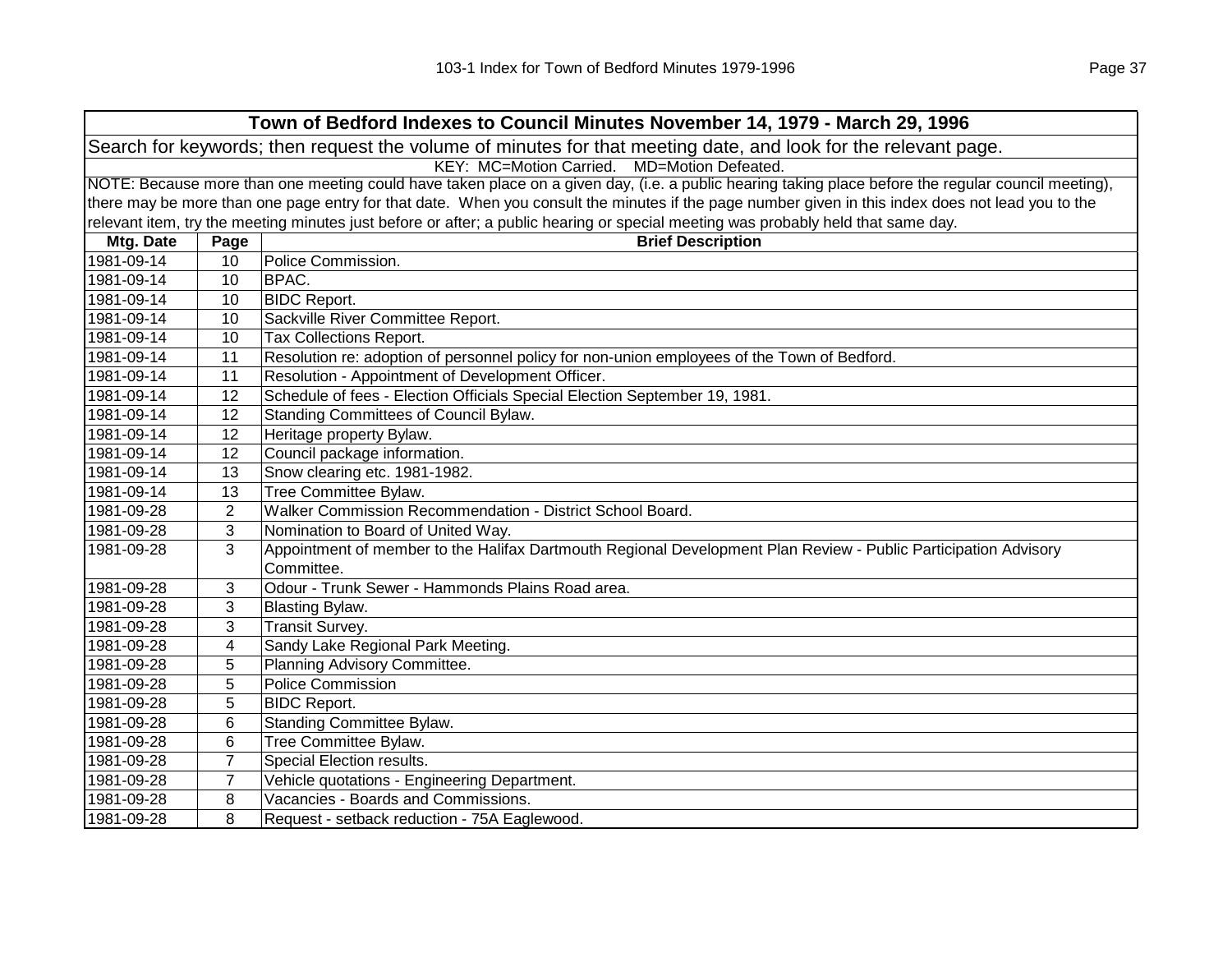| Town of Bedford Indexes to Council Minutes November 14, 1979 - March 29, 1996                                                                       |                |                                                                                                                                                   |  |  |
|-----------------------------------------------------------------------------------------------------------------------------------------------------|----------------|---------------------------------------------------------------------------------------------------------------------------------------------------|--|--|
|                                                                                                                                                     |                | Search for keywords; then request the volume of minutes for that meeting date, and look for the relevant page.                                    |  |  |
|                                                                                                                                                     |                | KEY: MC=Motion Carried. MD=Motion Defeated.                                                                                                       |  |  |
| NOTE: Because more than one meeting could have taken place on a given day, (i.e. a public hearing taking place before the regular council meeting), |                |                                                                                                                                                   |  |  |
|                                                                                                                                                     |                | there may be more than one page entry for that date. When you consult the minutes if the page number given in this index does not lead you to the |  |  |
|                                                                                                                                                     |                | relevant item, try the meeting minutes just before or after; a public hearing or special meeting was probably held that same day.                 |  |  |
| Mtg. Date                                                                                                                                           | Page           | <b>Brief Description</b>                                                                                                                          |  |  |
| 1981-09-28                                                                                                                                          | 9              | Metropolitan Transit Commission Contract.                                                                                                         |  |  |
| 1981-09-28                                                                                                                                          | 9              | October Council Session - meeting date.                                                                                                           |  |  |
| 1981-09-28                                                                                                                                          | 9              | Council Package Information.                                                                                                                      |  |  |
| 1981-09-28                                                                                                                                          | 9              | Street drainage - Killarney Drive.                                                                                                                |  |  |
| 1981-10-09                                                                                                                                          | 1              | Special Council Session re: odor problems Hammonds Plains area.                                                                                   |  |  |
| 1981-10-13                                                                                                                                          | 2              | Appointment of member to the Halifax Dartmouth Regional Development Plan Review - Public Participation Advisory                                   |  |  |
|                                                                                                                                                     |                | Committee.                                                                                                                                        |  |  |
| 1981-10-13                                                                                                                                          | 2              | Transit Survey.                                                                                                                                   |  |  |
| 1981-10-13                                                                                                                                          | 2              | Eaglewood Drive.                                                                                                                                  |  |  |
| 1981-10-13                                                                                                                                          | 2              | Sewer system - Draft of Reference.                                                                                                                |  |  |
| 1981-10-13                                                                                                                                          | $\overline{2}$ | Sandy Lake Regional Park - Public Information Meeting.                                                                                            |  |  |
| 1981-10-13                                                                                                                                          | 3              | Correspondence: Institute of Public Affairs re: request for Capital Grant.                                                                        |  |  |
| 1981-10-13                                                                                                                                          | 3              | Youth Alternative Project re: request for Operating Grants.                                                                                       |  |  |
| 1981-10-13                                                                                                                                          | 4              | Fire Department.                                                                                                                                  |  |  |
| 1981-10-13                                                                                                                                          | 4              | <b>BPAC.</b>                                                                                                                                      |  |  |
| 1981-10-13                                                                                                                                          | 5              | Sackville River Advisory Board.                                                                                                                   |  |  |
| 1981-10-13                                                                                                                                          | 5              | <b>Building Inspection Report.</b>                                                                                                                |  |  |
| 1981-10-13                                                                                                                                          | 5              | Tax collection Report.                                                                                                                            |  |  |
| 1981-10-13                                                                                                                                          | 5              | BIDC.                                                                                                                                             |  |  |
| 1981-10-13                                                                                                                                          | 6              | Transit Study.                                                                                                                                    |  |  |
| 1981-10-13                                                                                                                                          | 6              | Tree Committee Bylaw.                                                                                                                             |  |  |
| 1981-10-13                                                                                                                                          | $\overline{7}$ | Tendering - Winter Snow Operations - Report.                                                                                                      |  |  |
| 1981-10-13                                                                                                                                          | 8              | Resolution - withdrawal of funds Capital Reserve - Transportation Services.                                                                       |  |  |
| 1981-10-13                                                                                                                                          |                | Staff Report - Town owned vehicles.                                                                                                               |  |  |
| 1981-10-13                                                                                                                                          | 9              | Acceptance of deed - Meadowbrook Park (Curtis Chipman).                                                                                           |  |  |
| 1981-10-13                                                                                                                                          | 9              | Appointment of an Insurance Broker - 1982.                                                                                                        |  |  |
| 1981-10-13                                                                                                                                          | 9              | Financial Report - Town of Bedford - as of September 30.                                                                                          |  |  |
| 1981-10-13                                                                                                                                          | 9              | rules of Order Bylaw - Bedford Board of Police Commissioners.                                                                                     |  |  |
| 1981-10-13                                                                                                                                          | 9              | Enforcement of Town Bylaw.                                                                                                                        |  |  |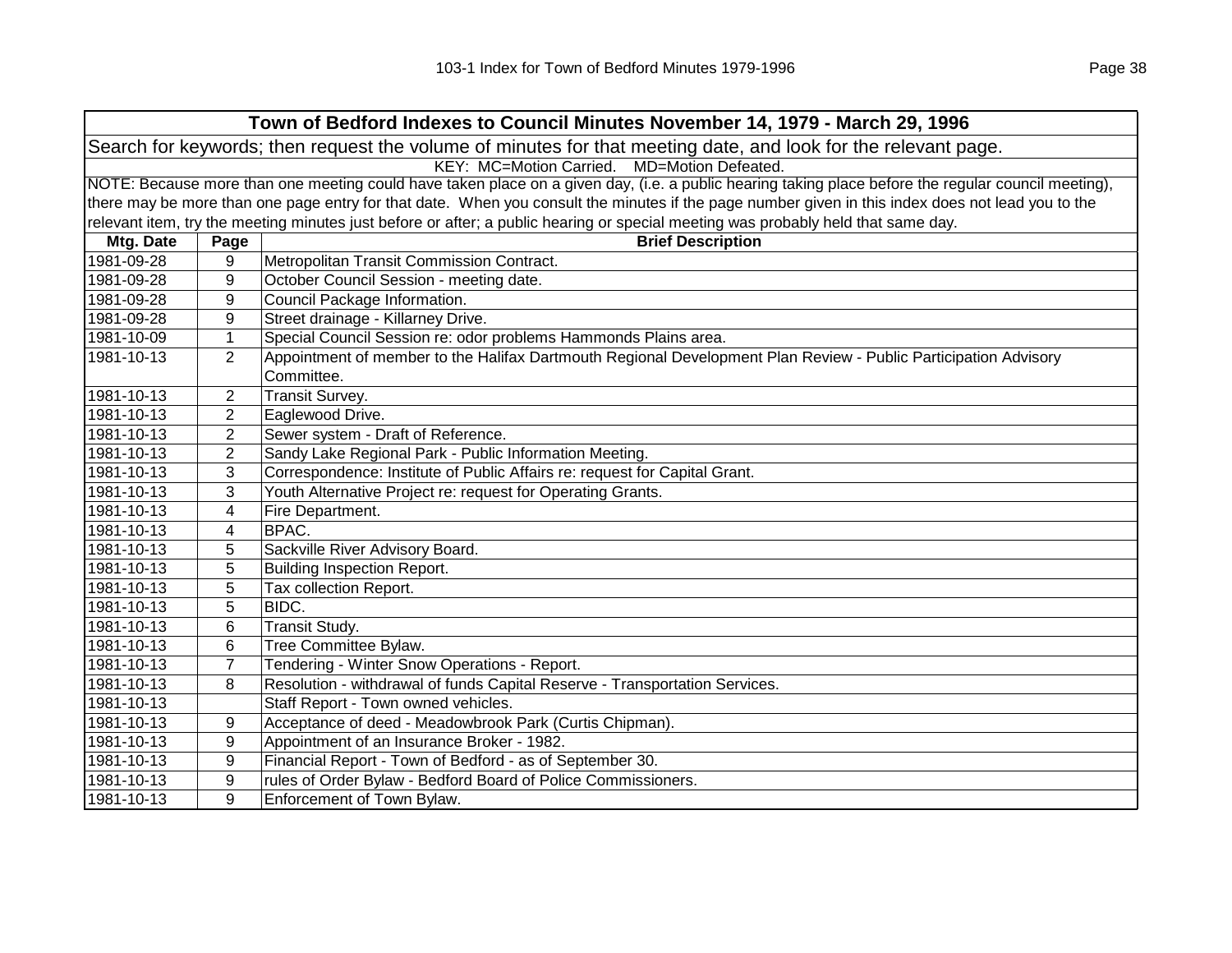| Town of Bedford Indexes to Council Minutes November 14, 1979 - March 29, 1996                                                                       |                |                                                                                                                                   |
|-----------------------------------------------------------------------------------------------------------------------------------------------------|----------------|-----------------------------------------------------------------------------------------------------------------------------------|
| Search for keywords; then request the volume of minutes for that meeting date, and look for the relevant page.                                      |                |                                                                                                                                   |
| KEY: MC=Motion Carried. MD=Motion Defeated.                                                                                                         |                |                                                                                                                                   |
| NOTE: Because more than one meeting could have taken place on a given day, (i.e. a public hearing taking place before the regular council meeting), |                |                                                                                                                                   |
| there may be more than one page entry for that date. When you consult the minutes if the page number given in this index does not lead you to the   |                |                                                                                                                                   |
|                                                                                                                                                     |                | relevant item, try the meeting minutes just before or after; a public hearing or special meeting was probably held that same day. |
| Mtg. Date                                                                                                                                           | Page           | <b>Brief Description</b>                                                                                                          |
| 1981-10-14                                                                                                                                          | $\mathbf{1}$   | 1981-82 Winter Snow Operations. Tender 81-05.                                                                                     |
| Emergency                                                                                                                                           |                |                                                                                                                                   |
| Session                                                                                                                                             |                |                                                                                                                                   |
| 1981-10-14                                                                                                                                          | 1              | Tender 81-06 salt/sand spreading operations.                                                                                      |
| 1981-10-14                                                                                                                                          | $\overline{2}$ | Tenders 81-07; 81-08 and 81-09.                                                                                                   |
| 1981-10-26                                                                                                                                          | $\overline{2}$ | Appointment of member to the Halifax Dartmouth Regional Development Plan Review - Public Participation Advisory<br>Committee.     |
| 1981-10-26                                                                                                                                          | 2              | Transit service: consideration of Transit Agreement beyond December 31, 1981.                                                     |
| 1981-10-26                                                                                                                                          | 3              | <b>Walker Commission.</b>                                                                                                         |
| 1981-10-26                                                                                                                                          | 3              | Tendering winter snow operation.                                                                                                  |
| 1981-10-26                                                                                                                                          | 4              | Correspondence: Victorian Order of Nurses - request for grant.                                                                    |
| 1981-10-26                                                                                                                                          | 4              | Bedford Industrial Commission re: Town Cries.                                                                                     |
| 1981-10-26                                                                                                                                          | 4              | Mr. Joseph Foy - re: the holding of a public meeting concerning the Walker Commission Recommendations.                            |
| 1981-10-26                                                                                                                                          | 5              | Commissioner Lorne Verabioff - re: the desirability of a decision by Town Council re: the Walker Commission                       |
|                                                                                                                                                     |                | Recommendations.                                                                                                                  |
| 1981-10-26                                                                                                                                          | 5              | BPAC.                                                                                                                             |
| 1981-10-26                                                                                                                                          | 6              | Director of Planning and Development re: Sandy Lake Regional Park meeting.                                                        |
| 1981-10-26                                                                                                                                          | $\overline{7}$ | Board of Police Commissioners.                                                                                                    |
| 1981-10-26                                                                                                                                          | $\overline{7}$ | Recreation Department.                                                                                                            |
| 1981-10-26                                                                                                                                          | 8              | BIDC.                                                                                                                             |
| 1981-10-26                                                                                                                                          | 8              | rules of Order Bylaw - Bedford Board of Police Commissioners.                                                                     |
| 1981-10-26                                                                                                                                          | 8              | Financial Report - September 30, 1981.                                                                                            |
| 1981-10-26                                                                                                                                          | 9              | Update - sewer odours Hammonds Plains Road area.                                                                                  |
| 1981-11-09                                                                                                                                          | $\overline{2}$ | Introduction of Fire Chief.                                                                                                       |
| 1981-11-09                                                                                                                                          | $\overline{2}$ | Walker Commission - District School Board Status.                                                                                 |
| 1981-11-09                                                                                                                                          | 5              | Proposed Terms of Reference - Transportation Study.                                                                               |
| 1981-11-09                                                                                                                                          | 5              | Extension of Eaglewood Drive to Dartmouth Highway.                                                                                |
| 1981-11-09                                                                                                                                          | 5              | Tendering - winter snow operation 1981/82.                                                                                        |
| 1981-11-09                                                                                                                                          | 6              | Mr. Joe Foy, Transit Service.                                                                                                     |
| 1981-11-09                                                                                                                                          | 6              | Correspondence: Mr. Ray F. Fredericks - parking concerns.                                                                         |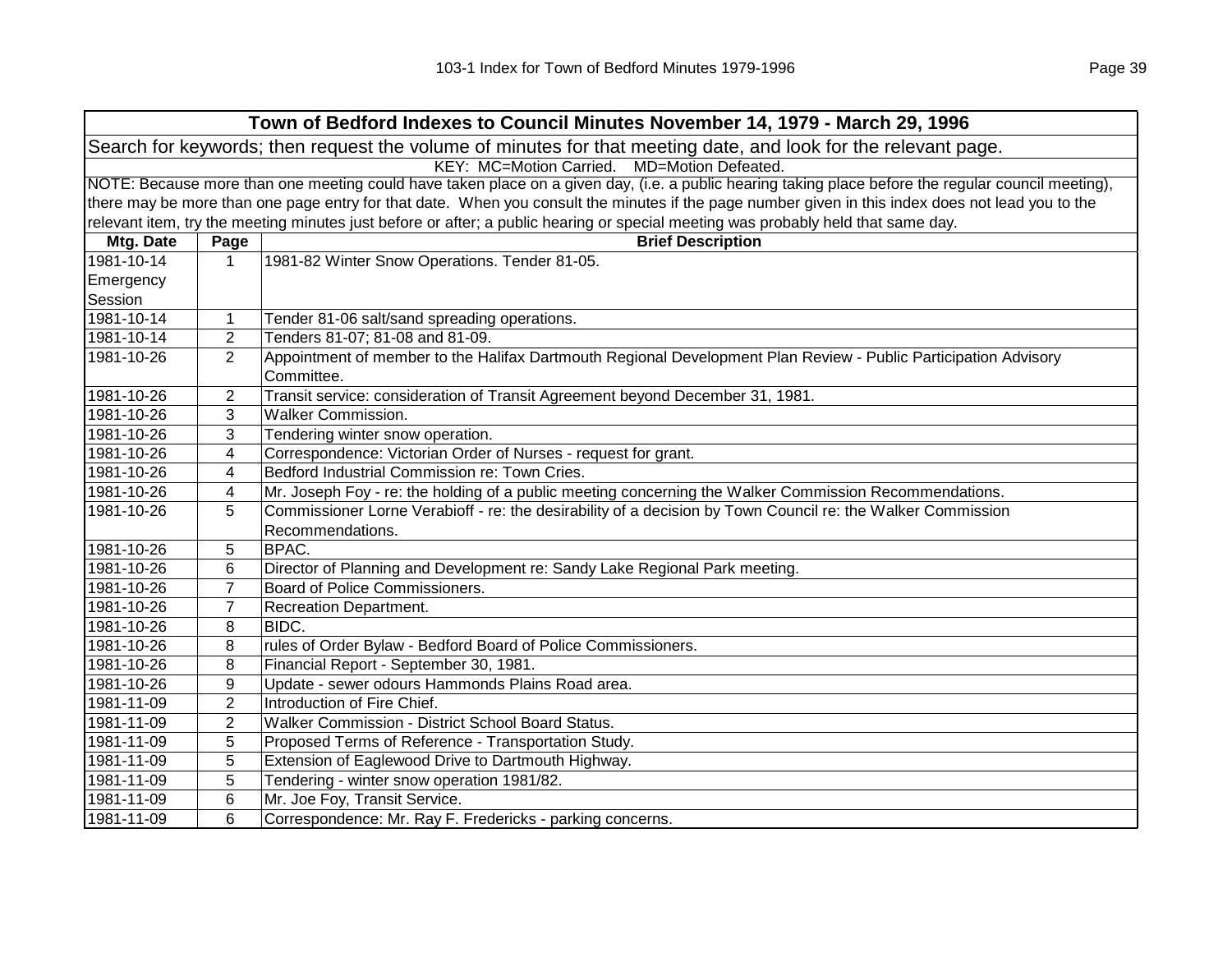| Town of Bedford Indexes to Council Minutes November 14, 1979 - March 29, 1996                                  |                                                                                                                                                   |                                                                                                                                                     |  |  |
|----------------------------------------------------------------------------------------------------------------|---------------------------------------------------------------------------------------------------------------------------------------------------|-----------------------------------------------------------------------------------------------------------------------------------------------------|--|--|
| Search for keywords; then request the volume of minutes for that meeting date, and look for the relevant page. |                                                                                                                                                   |                                                                                                                                                     |  |  |
| KEY: MC=Motion Carried. MD=Motion Defeated.                                                                    |                                                                                                                                                   |                                                                                                                                                     |  |  |
|                                                                                                                |                                                                                                                                                   | NOTE: Because more than one meeting could have taken place on a given day, (i.e. a public hearing taking place before the regular council meeting), |  |  |
|                                                                                                                | there may be more than one page entry for that date. When you consult the minutes if the page number given in this index does not lead you to the |                                                                                                                                                     |  |  |
|                                                                                                                |                                                                                                                                                   | relevant item, try the meeting minutes just before or after; a public hearing or special meeting was probably held that same day.                   |  |  |
| Mtg. Date                                                                                                      | Page                                                                                                                                              | <b>Brief Description</b>                                                                                                                            |  |  |
| 1981-11-09                                                                                                     | $\overline{7}$                                                                                                                                    | BPAC.                                                                                                                                               |  |  |
| 1981-11-09                                                                                                     | 8                                                                                                                                                 | Sackville River Advisory Board.                                                                                                                     |  |  |
| 1981-11-09                                                                                                     | 8                                                                                                                                                 | Fire Department.                                                                                                                                    |  |  |
| 1981-11-09                                                                                                     | 8                                                                                                                                                 | <b>Building Inspection Report.</b>                                                                                                                  |  |  |
| 1981-11-09                                                                                                     | 8                                                                                                                                                 | <b>BIDC Report.</b>                                                                                                                                 |  |  |
| 1981-11-09                                                                                                     | 9                                                                                                                                                 | Tax Collection Report.                                                                                                                              |  |  |
| 1981-11-09                                                                                                     | 9                                                                                                                                                 | Development Officer's Report.                                                                                                                       |  |  |
| 1981-11-09                                                                                                     | 9                                                                                                                                                 | <b>BPAC Committee Report.</b>                                                                                                                       |  |  |
| 1981-11-09                                                                                                     | 11                                                                                                                                                | Extension of Time of Adjournment.                                                                                                                   |  |  |
| 1981-11-09                                                                                                     | 11                                                                                                                                                | Resolution - withdrawal of funds - Capital Reserve Police Services.                                                                                 |  |  |
| 1981-11-09                                                                                                     | 11                                                                                                                                                | Tax Exemptions - 1982.                                                                                                                              |  |  |
| 1981-11-09                                                                                                     | 11                                                                                                                                                |                                                                                                                                                     |  |  |
| 1981-11-09                                                                                                     | 12                                                                                                                                                | Capital Program.                                                                                                                                    |  |  |
| 1981-11-09                                                                                                     | 13                                                                                                                                                | Procedures - Council appointments for 1981-1982.                                                                                                    |  |  |
| 1981-11-09                                                                                                     | 14                                                                                                                                                | Snow clearing priorities.                                                                                                                           |  |  |
| 1981-11-09                                                                                                     | 14                                                                                                                                                | Proposed 1981 undertaking: storm drainage improvements.                                                                                             |  |  |
| 1981-11-09                                                                                                     | 15                                                                                                                                                | Vehicles - Engineering Department.                                                                                                                  |  |  |
| 1981-11-23                                                                                                     | 2                                                                                                                                                 | Council appointments for 1981-82.                                                                                                                   |  |  |
| 1981-11-23                                                                                                     | 2                                                                                                                                                 | Vehicles - Engineering Department.                                                                                                                  |  |  |
| 1981-11-23                                                                                                     | $\overline{2}$                                                                                                                                    | Appointment to Community Contact Committee.                                                                                                         |  |  |
| 1981-11-23                                                                                                     | 3                                                                                                                                                 | Terms of Reference Capital Program including Transportation Study.                                                                                  |  |  |
| 1981-11-23                                                                                                     | 3                                                                                                                                                 | <b>Walker Commission.</b>                                                                                                                           |  |  |
| 1981-11-23                                                                                                     | 3                                                                                                                                                 | Appeal of minor variances - 35 Sunrise Hill.                                                                                                        |  |  |
| 1981-11-23                                                                                                     | 5                                                                                                                                                 | City of Halifax Rezoning - Kearney Lake area.                                                                                                       |  |  |
| 1981-11-23                                                                                                     | 5                                                                                                                                                 | Firemen's Contract.                                                                                                                                 |  |  |
| 1981-11-23                                                                                                     | 6                                                                                                                                                 | 1982 Refuse Collection Contract.                                                                                                                    |  |  |
| 1981-11-23                                                                                                     | 6                                                                                                                                                 | New Years Levee.                                                                                                                                    |  |  |
| 1981-11-23                                                                                                     | $\overline{7}$                                                                                                                                    | December Council session dates.                                                                                                                     |  |  |
| 1981-11-23                                                                                                     | 7                                                                                                                                                 | Christmas and New Year Holiday schedule.                                                                                                            |  |  |
| 1981-11-23                                                                                                     | $\overline{7}$                                                                                                                                    | Overnight winter parking regulations.                                                                                                               |  |  |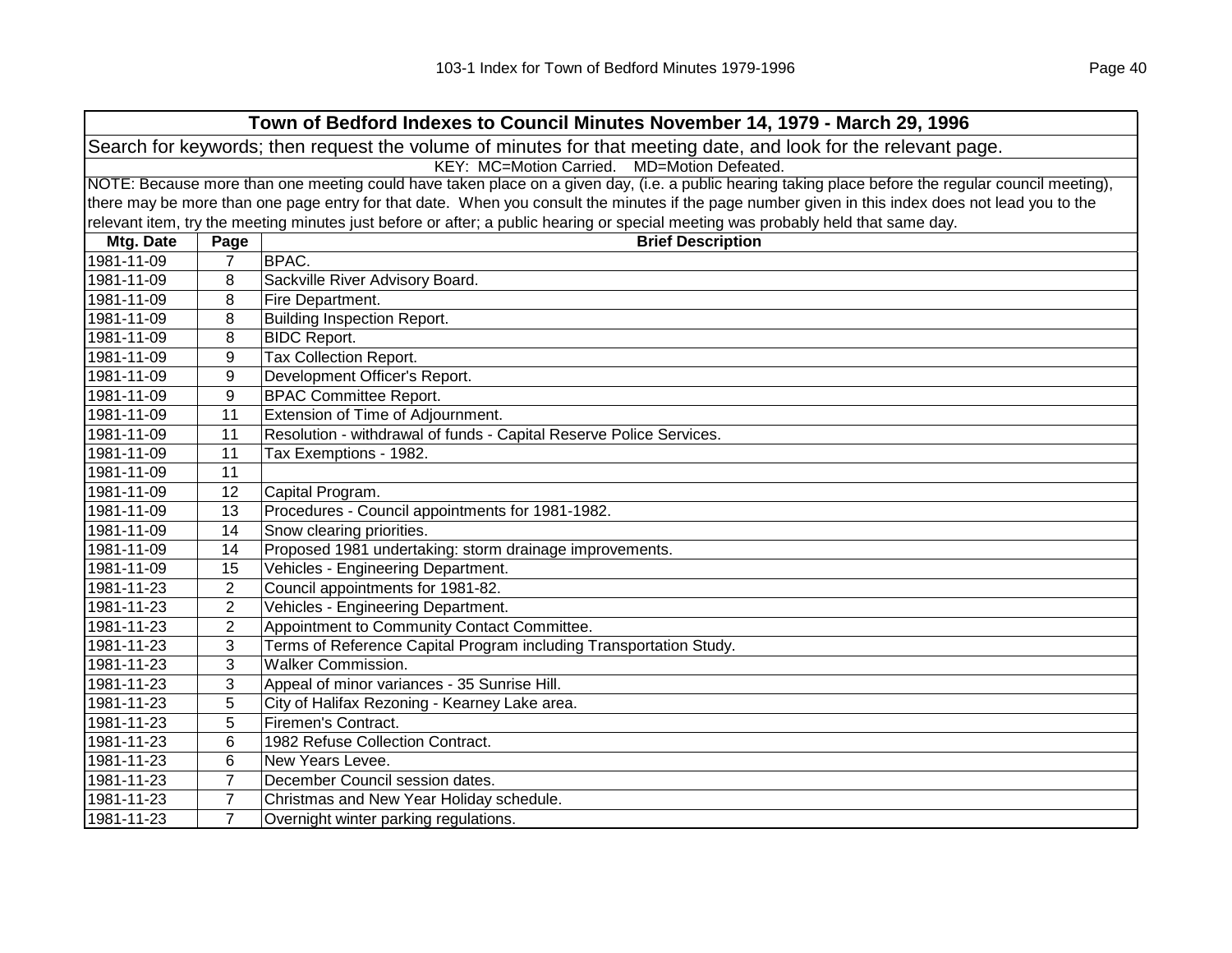| Town of Bedford Indexes to Council Minutes November 14, 1979 - March 29, 1996                                  |                                                                                                                                                     |                                                                                                                                   |  |
|----------------------------------------------------------------------------------------------------------------|-----------------------------------------------------------------------------------------------------------------------------------------------------|-----------------------------------------------------------------------------------------------------------------------------------|--|
| Search for keywords; then request the volume of minutes for that meeting date, and look for the relevant page. |                                                                                                                                                     |                                                                                                                                   |  |
| KEY: MC=Motion Carried. MD=Motion Defeated.                                                                    |                                                                                                                                                     |                                                                                                                                   |  |
|                                                                                                                | NOTE: Because more than one meeting could have taken place on a given day, (i.e. a public hearing taking place before the regular council meeting), |                                                                                                                                   |  |
|                                                                                                                | there may be more than one page entry for that date. When you consult the minutes if the page number given in this index does not lead you to the   |                                                                                                                                   |  |
|                                                                                                                |                                                                                                                                                     | relevant item, try the meeting minutes just before or after; a public hearing or special meeting was probably held that same day. |  |
| Mtg. Date                                                                                                      | Page                                                                                                                                                | <b>Brief Description</b>                                                                                                          |  |
| 1981-12-14                                                                                                     | $\overline{2}$                                                                                                                                      | Proposed 1982 Social Services Operation Plan.                                                                                     |  |
| 1981-12-14                                                                                                     | 2                                                                                                                                                   | Firemen's Contract - Local 2715.                                                                                                  |  |
| 1981-12-14                                                                                                     | 3                                                                                                                                                   | Ratification - Extension of Transit Agreement.                                                                                    |  |
| 1981-12-14                                                                                                     | 4                                                                                                                                                   | Council appointments - 1981-82 .Board of Police Commissioners.                                                                    |  |
| 1981-12-14                                                                                                     | 4                                                                                                                                                   | BPAC appointment.                                                                                                                 |  |
| 1981-12-14                                                                                                     | 4                                                                                                                                                   | Board of Health appointment.                                                                                                      |  |
| 1981-12-14                                                                                                     | 4                                                                                                                                                   | Bedford Recreation Commission defer appointment.                                                                                  |  |
| 1981-12-14                                                                                                     | 4                                                                                                                                                   | Bedford Industrial Commission appointment.                                                                                        |  |
| 1981-12-14                                                                                                     | 5                                                                                                                                                   | Grants Advisory Committee appointment.                                                                                            |  |
| 1981-12-14                                                                                                     | 5                                                                                                                                                   | Heritage Advisory Committee appointments.                                                                                         |  |
| 1981-12-14                                                                                                     | 5                                                                                                                                                   | Tree Committee appointment.                                                                                                       |  |
| 1981-12-14                                                                                                     | 5                                                                                                                                                   | Bedford Improvement District Committee appointment.                                                                               |  |
| 1981-12-14                                                                                                     | 5                                                                                                                                                   | Transit Committee - Ad Hoc Transit remain.                                                                                        |  |
| 1981-12-14                                                                                                     | 5                                                                                                                                                   | Committee of the Whole appointments.                                                                                              |  |
| 1981-12-14                                                                                                     | 6                                                                                                                                                   | Halifax-West Housing Authority appointment.                                                                                       |  |
| 1981-12-14                                                                                                     | 6                                                                                                                                                   | Cobequid Multi-service Centre appointments.                                                                                       |  |
| 1981-12-14                                                                                                     | 6                                                                                                                                                   | Community Contact Committee appointments.                                                                                         |  |
| 1981-12-14                                                                                                     | 6                                                                                                                                                   | <b>Walker Commission - District Status.</b>                                                                                       |  |
| 1981-12-14                                                                                                     | 7                                                                                                                                                   | Terms of Reference - Capital Program - Transportation Study.                                                                      |  |
| 1981-12-14                                                                                                     | 8                                                                                                                                                   | Boundary change - Sandy Lake Regional Park.                                                                                       |  |
| 1981-12-14                                                                                                     | 8                                                                                                                                                   | MacDonald Rezoning Appeal.                                                                                                        |  |
| 1981-12-14                                                                                                     | 8                                                                                                                                                   | Residents Oakmount subdivision (Mr. J. Youden).                                                                                   |  |
| 1981-12-14                                                                                                     | 9                                                                                                                                                   | Delegations re: Walker Commission decision.                                                                                       |  |
| 1981-12-14                                                                                                     | 9                                                                                                                                                   | Correspondence: Mr. Joseph Foy - Town Crier.                                                                                      |  |
| 1981-12-14                                                                                                     | 9                                                                                                                                                   | Mr. R.V. Beck, General Manager, Port of Halifax.                                                                                  |  |
| 1981-12-14                                                                                                     | 10                                                                                                                                                  | BPAC.                                                                                                                             |  |
| 1981-12-14                                                                                                     | 10                                                                                                                                                  | Fire Department.                                                                                                                  |  |
| 1981-12-14                                                                                                     | 10                                                                                                                                                  | BIDC.                                                                                                                             |  |
| 1981-12-14                                                                                                     | 11                                                                                                                                                  | <b>Building Inspection Report.</b>                                                                                                |  |
| 1981-12-14                                                                                                     | 11                                                                                                                                                  | Extension of Council Session.                                                                                                     |  |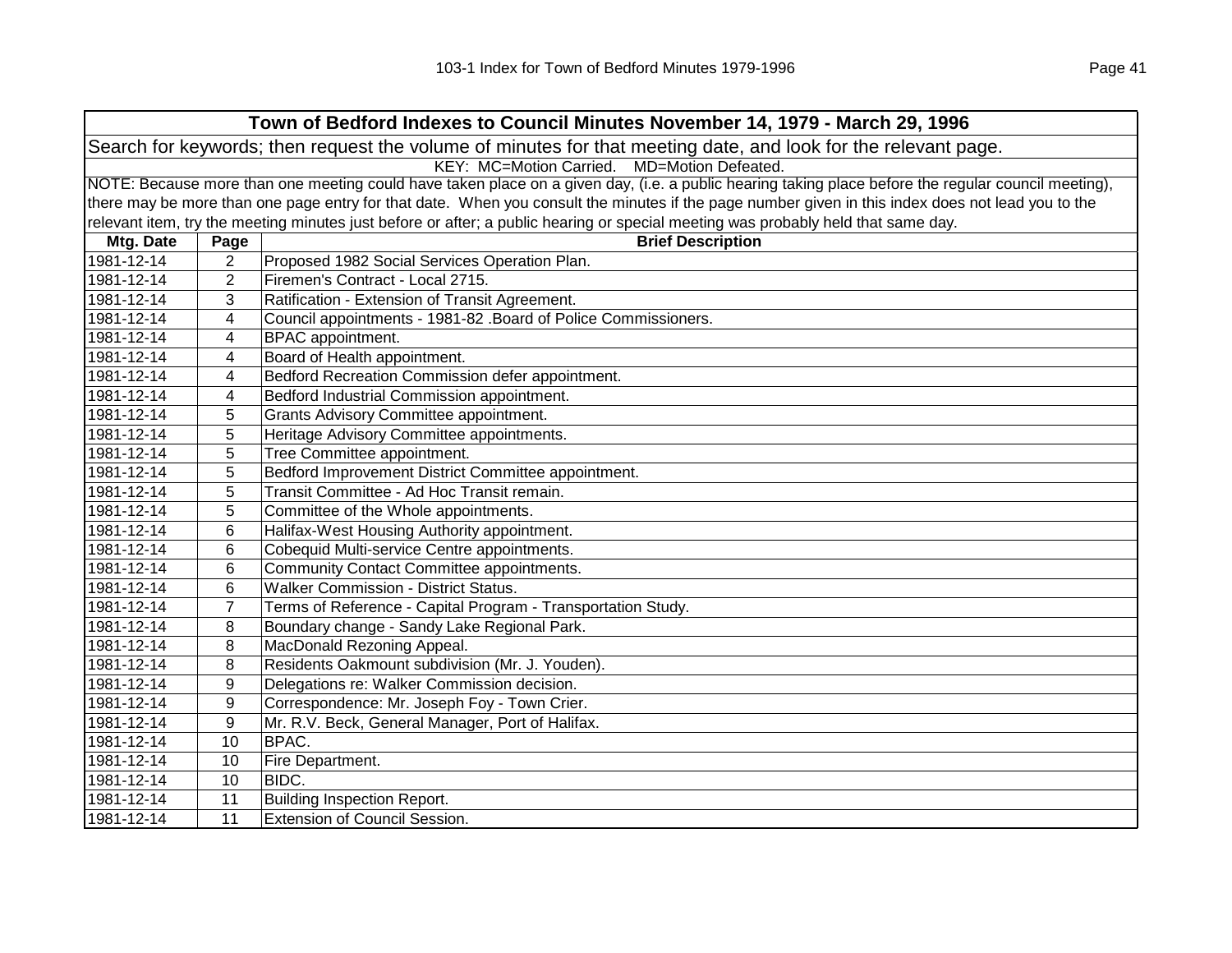| Town of Bedford Indexes to Council Minutes November 14, 1979 - March 29, 1996                                  |                                                                                                                                                     |                                                                                                                                                   |  |  |
|----------------------------------------------------------------------------------------------------------------|-----------------------------------------------------------------------------------------------------------------------------------------------------|---------------------------------------------------------------------------------------------------------------------------------------------------|--|--|
| Search for keywords; then request the volume of minutes for that meeting date, and look for the relevant page. |                                                                                                                                                     |                                                                                                                                                   |  |  |
|                                                                                                                | KEY: MC=Motion Carried.<br>MD=Motion Defeated.                                                                                                      |                                                                                                                                                   |  |  |
|                                                                                                                | NOTE: Because more than one meeting could have taken place on a given day, (i.e. a public hearing taking place before the regular council meeting), |                                                                                                                                                   |  |  |
|                                                                                                                |                                                                                                                                                     | there may be more than one page entry for that date. When you consult the minutes if the page number given in this index does not lead you to the |  |  |
|                                                                                                                |                                                                                                                                                     | relevant item, try the meeting minutes just before or after; a public hearing or special meeting was probably held that same day.                 |  |  |
| Mtg. Date                                                                                                      | Page                                                                                                                                                | <b>Brief Description</b>                                                                                                                          |  |  |
| 1981-12-14                                                                                                     | 11                                                                                                                                                  | Development Officer's Report.                                                                                                                     |  |  |
| 1981-12-14                                                                                                     | 11                                                                                                                                                  | Street Acceptance - Portion of Eaglewood Crescent.                                                                                                |  |  |
| 1981-12-14                                                                                                     | 11                                                                                                                                                  | Street Acceptance, Bluewater Road.                                                                                                                |  |  |
| 1981-12-14                                                                                                     | 12                                                                                                                                                  | Request for reduction in setback for lot 248A Doyle Court.                                                                                        |  |  |
| 1981-12-14                                                                                                     | 12                                                                                                                                                  | Tax Collection Report.                                                                                                                            |  |  |
| 1981-12-14                                                                                                     | 12                                                                                                                                                  | Renewal of Temporary Borrowing Resolution \$140,000 Fire Department.                                                                              |  |  |
| 1981-12-14                                                                                                     | 13                                                                                                                                                  | Sidewalk snow plowing.                                                                                                                            |  |  |
| 1981-12-14                                                                                                     | 13                                                                                                                                                  | <b>Bylaw Respecting Streets.</b>                                                                                                                  |  |  |
| 1982-01-11                                                                                                     | $\mathbf{1}$                                                                                                                                        | Mrs. Ann Fraser re: Town of Bedford Coat of Arms.                                                                                                 |  |  |
| 1982-01-11                                                                                                     | $\overline{2}$                                                                                                                                      | Proposed Terms of Reference Establishment of Transit Advisory Committee.                                                                          |  |  |
| 1982-01-11                                                                                                     | 3                                                                                                                                                   | <b>Walker Commission - District Status.</b>                                                                                                       |  |  |
| 1982-01-11                                                                                                     | 4                                                                                                                                                   | Sandy Lake Regional Park.                                                                                                                         |  |  |
| 1982-01-11                                                                                                     | 4                                                                                                                                                   | Correspondence: Mr. Gerald McCarthy, Deputy Minister of Education.                                                                                |  |  |
| 1982-01-11                                                                                                     | 5                                                                                                                                                   | BPAC.                                                                                                                                             |  |  |
| 1982-01-11                                                                                                     | 5                                                                                                                                                   | Fire Department.                                                                                                                                  |  |  |
| 1982-01-11                                                                                                     | 5                                                                                                                                                   | Recreation Commission.                                                                                                                            |  |  |
| 1982-01-11                                                                                                     | 6                                                                                                                                                   | BIDC.                                                                                                                                             |  |  |
| 1982-01-11                                                                                                     | 6                                                                                                                                                   | Building Inspection.                                                                                                                              |  |  |
| 1982-01-11                                                                                                     | 6                                                                                                                                                   | Development Officer's Report.                                                                                                                     |  |  |
| 1982-01-11                                                                                                     | $\overline{7}$                                                                                                                                      | Tax Collection Report.                                                                                                                            |  |  |
| 1982-01-11                                                                                                     | $\overline{7}$                                                                                                                                      | <b>Bylaw Respecting Streets.</b>                                                                                                                  |  |  |
| 1982-01-11                                                                                                     | $\overline{7}$                                                                                                                                      | 1982 Assessment role, Town of Bedford.                                                                                                            |  |  |
| 1982-01-11                                                                                                     | $\overline{7}$                                                                                                                                      | <b>Operating Estimates.</b>                                                                                                                       |  |  |
| 1982-01-11                                                                                                     | 8                                                                                                                                                   | Snow clearing: addition - salting/sanding unit.                                                                                                   |  |  |
| 1982-01-11                                                                                                     | 8                                                                                                                                                   | Bylaw Respecting Interim Tax Billing.                                                                                                             |  |  |
| 1982-01-18                                                                                                     | $\mathbf{1}$                                                                                                                                        | Reading of Notice of Public Hearing.                                                                                                              |  |  |
| <b>Public Hearing</b>                                                                                          |                                                                                                                                                     |                                                                                                                                                   |  |  |
| 1982-01-18                                                                                                     | $\overline{2}$                                                                                                                                      | Presentations: Mr. Laurie B. Stevens.                                                                                                             |  |  |
| 1982-01-18                                                                                                     | $\overline{2}$                                                                                                                                      | Mrs. Gavriel Roughneen.                                                                                                                           |  |  |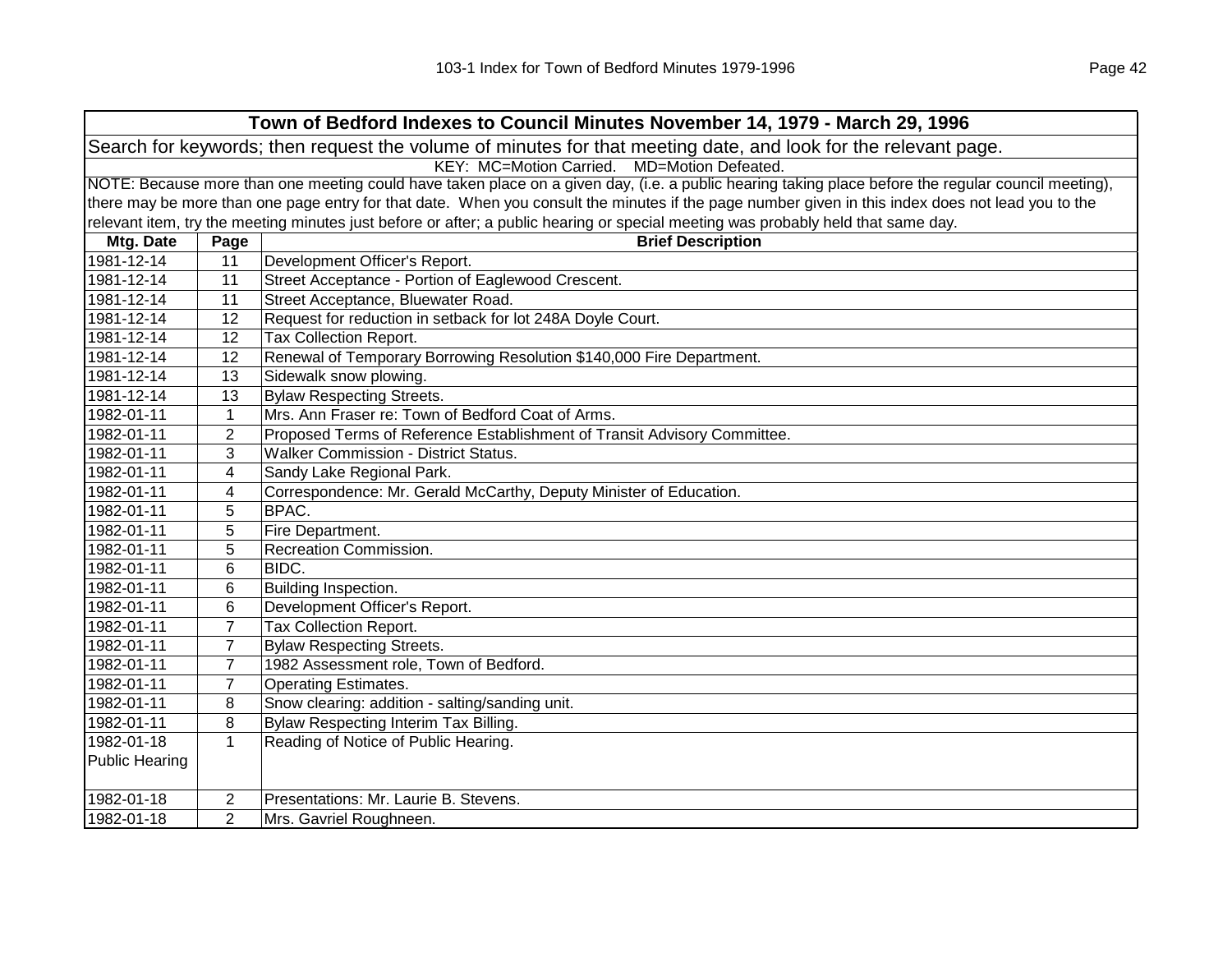|                                                                                                                | Town of Bedford Indexes to Council Minutes November 14, 1979 - March 29, 1996                                                                       |                                                                                                                                   |  |  |
|----------------------------------------------------------------------------------------------------------------|-----------------------------------------------------------------------------------------------------------------------------------------------------|-----------------------------------------------------------------------------------------------------------------------------------|--|--|
| Search for keywords; then request the volume of minutes for that meeting date, and look for the relevant page. |                                                                                                                                                     |                                                                                                                                   |  |  |
| KEY: MC=Motion Carried. MD=Motion Defeated.                                                                    |                                                                                                                                                     |                                                                                                                                   |  |  |
|                                                                                                                | NOTE: Because more than one meeting could have taken place on a given day, (i.e. a public hearing taking place before the regular council meeting), |                                                                                                                                   |  |  |
|                                                                                                                | there may be more than one page entry for that date. When you consult the minutes if the page number given in this index does not lead you to the   |                                                                                                                                   |  |  |
|                                                                                                                |                                                                                                                                                     | relevant item, try the meeting minutes just before or after; a public hearing or special meeting was probably held that same day. |  |  |
| Mtg. Date                                                                                                      | Page                                                                                                                                                | <b>Brief Description</b>                                                                                                          |  |  |
| 1982-01-18                                                                                                     | $\overline{c}$                                                                                                                                      | Mr. R.F. Eagle.                                                                                                                   |  |  |
| 1982-01-18                                                                                                     | $\overline{2}$                                                                                                                                      | Mr. J.R. O'Hagan.                                                                                                                 |  |  |
| 1982-01-18                                                                                                     | $\overline{c}$                                                                                                                                      | Mr. Peter Drage                                                                                                                   |  |  |
| 1982-01-18                                                                                                     | 2                                                                                                                                                   | Mr. W.O. Apold.                                                                                                                   |  |  |
| 1982-01-18                                                                                                     | 3                                                                                                                                                   | Mr. Lloyd Mitchell.                                                                                                               |  |  |
| 1982-01-18                                                                                                     | 3                                                                                                                                                   | Mr. Hohn MacDonald.                                                                                                               |  |  |
| 1982-01-18                                                                                                     | 3                                                                                                                                                   | Bedford Village Residents Association.                                                                                            |  |  |
| 1982-01-18                                                                                                     | 3                                                                                                                                                   | Dr. K.M. Kerr.                                                                                                                    |  |  |
| 1982-01-18                                                                                                     | 3                                                                                                                                                   | Bedford Billage Properties Limited.                                                                                               |  |  |
| 1982-01-18                                                                                                     | 4                                                                                                                                                   | Mrs. Jean Pender and Summit Reality Limited.                                                                                      |  |  |
| 1982-01-18                                                                                                     | 4                                                                                                                                                   | Central Mortgage and Housing Corporation.                                                                                         |  |  |
| 1982-01-18                                                                                                     | 4                                                                                                                                                   | Mr. Paul Giles.                                                                                                                   |  |  |
| 1982-01-18                                                                                                     | 4                                                                                                                                                   | Maritime Conference Seventh Day Adventist Church.                                                                                 |  |  |
| 1982-01-18                                                                                                     | 5                                                                                                                                                   | Sandy Lake Area Ratepayers Association.                                                                                           |  |  |
| 1982-01-18                                                                                                     | 5                                                                                                                                                   | Bedford Industrial Commission.                                                                                                    |  |  |
| 1982-01-18                                                                                                     | 5                                                                                                                                                   | R. Hames Edmonds.                                                                                                                 |  |  |
| 1982-01-19                                                                                                     | $\mathbf{1}$                                                                                                                                        | Presentations (Con't): D. Eisenhauer.                                                                                             |  |  |
| Public Hearing                                                                                                 |                                                                                                                                                     |                                                                                                                                   |  |  |
|                                                                                                                |                                                                                                                                                     |                                                                                                                                   |  |  |
| 1982-01-19                                                                                                     | 1                                                                                                                                                   | Westgate Park Limited. Bedford Basin Yacht Club.                                                                                  |  |  |
| 1982-01-19                                                                                                     | 1                                                                                                                                                   | Ram Corporation Ltd. Mr. W. E. Lindquist.                                                                                         |  |  |
| 1982-01-19                                                                                                     | $\overline{2}$                                                                                                                                      | Karin Valle-Caverno.                                                                                                              |  |  |
| 1982-01-19                                                                                                     | $\overline{2}$                                                                                                                                      | A.F. MacMillan, M.M. MacMillan, P. G. Christie, Joan Christie.                                                                    |  |  |
| 1982-01-19                                                                                                     | $\overline{2}$                                                                                                                                      | Save Central Bedford Committee.                                                                                                   |  |  |
| 1982-01-19                                                                                                     | $\overline{2}$                                                                                                                                      | Mrs. Viola Stallard.                                                                                                              |  |  |
| 1982-01-19                                                                                                     | $\overline{2}$                                                                                                                                      | Mrs. Ruby S. Boutilier.                                                                                                           |  |  |
| 1982-01-19                                                                                                     | $\sqrt{2}$                                                                                                                                          | Mr. Kevin Kingston.                                                                                                               |  |  |
| 1982-01-19                                                                                                     | $\mathbf{2}$                                                                                                                                        | Residents of Peerless subdivision.                                                                                                |  |  |
| 1982-01-19                                                                                                     | 3                                                                                                                                                   | Ms. Norma Purdy.                                                                                                                  |  |  |
| 1982-01-19                                                                                                     | 3                                                                                                                                                   | Mayor Francene Cosman.                                                                                                            |  |  |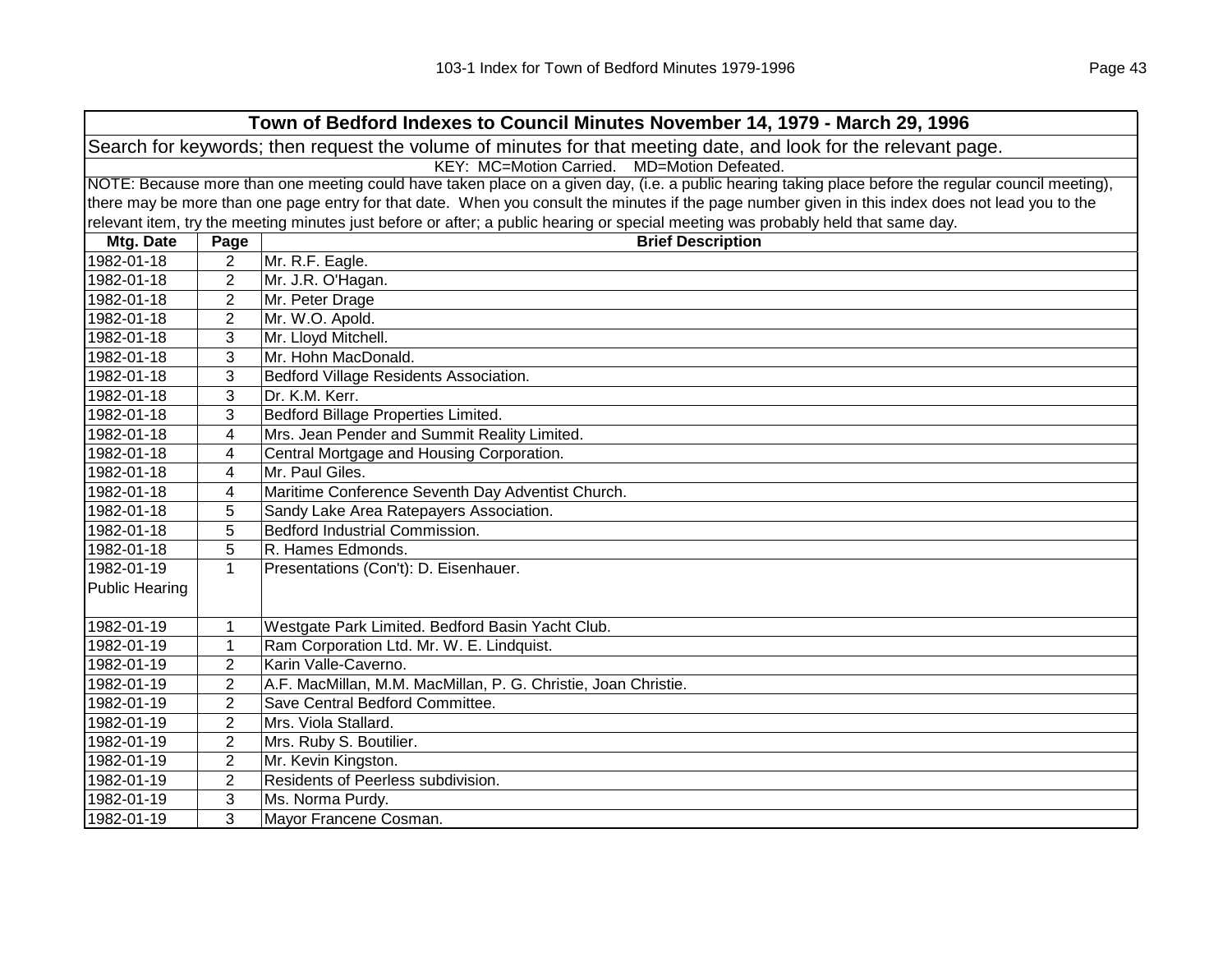| Town of Bedford Indexes to Council Minutes November 14, 1979 - March 29, 1996                                  |                                                                                                                                                     |                                                                                                                                   |  |
|----------------------------------------------------------------------------------------------------------------|-----------------------------------------------------------------------------------------------------------------------------------------------------|-----------------------------------------------------------------------------------------------------------------------------------|--|
| Search for keywords; then request the volume of minutes for that meeting date, and look for the relevant page. |                                                                                                                                                     |                                                                                                                                   |  |
| KEY: MC=Motion Carried. MD=Motion Defeated.                                                                    |                                                                                                                                                     |                                                                                                                                   |  |
|                                                                                                                | NOTE: Because more than one meeting could have taken place on a given day, (i.e. a public hearing taking place before the regular council meeting), |                                                                                                                                   |  |
|                                                                                                                | there may be more than one page entry for that date. When you consult the minutes if the page number given in this index does not lead you to the   |                                                                                                                                   |  |
|                                                                                                                |                                                                                                                                                     | relevant item, try the meeting minutes just before or after; a public hearing or special meeting was probably held that same day. |  |
| Mtg. Date                                                                                                      | Page                                                                                                                                                | <b>Brief Description</b>                                                                                                          |  |
| 1982-01-25                                                                                                     | $\overline{2}$                                                                                                                                      | Appointments to Transit Advisory Committee.                                                                                       |  |
| 1982-01-25                                                                                                     | 2                                                                                                                                                   | Extension of Eaglewood Drive to Dartmouth Highway.                                                                                |  |
| 1982-01-25                                                                                                     | $\overline{2}$                                                                                                                                      | <b>Blasting Bylaw.</b>                                                                                                            |  |
| 1982-01-25                                                                                                     | 3                                                                                                                                                   | Union of NS Municipalities.                                                                                                       |  |
| 1982-01-25                                                                                                     | 3                                                                                                                                                   | <b>BPAC.</b>                                                                                                                      |  |
| 1982-01-25                                                                                                     | 4                                                                                                                                                   | <b>Recreation Commission.</b>                                                                                                     |  |
| 1982-01-25                                                                                                     | 4                                                                                                                                                   | Bylaw Respecting Interim Tax Billing.                                                                                             |  |
| 1982-01-25                                                                                                     | 4                                                                                                                                                   | By Respecting Tax Exemption Maritime Conference Seventh Day Adventist Church.                                                     |  |
| 1982-01-25                                                                                                     | 5                                                                                                                                                   | Paving request - Rockmanor Drive and Doyle Street.                                                                                |  |
| 1982-01-25                                                                                                     | 5                                                                                                                                                   | Interest rate on tax arrears.                                                                                                     |  |
| 1982-01-25                                                                                                     | 6                                                                                                                                                   | <b>Walker Commission District Status.</b>                                                                                         |  |
| 1982-01-25                                                                                                     | $\overline{7}$                                                                                                                                      | Continuation of negotiations - District Status.                                                                                   |  |
| 1982-01-25                                                                                                     | 8                                                                                                                                                   | Bowl for Millions.                                                                                                                |  |
| 1982-01-29                                                                                                     | 1                                                                                                                                                   | Purpose of meeting is to discuss the results of the Referendum held January 28, 1982 re: District School Board status.            |  |
| Special                                                                                                        |                                                                                                                                                     |                                                                                                                                   |  |
| Session                                                                                                        |                                                                                                                                                     |                                                                                                                                   |  |
| 1982-01-29                                                                                                     | 1                                                                                                                                                   | Referendum results.                                                                                                               |  |
| 1982-01-29                                                                                                     | $\mathbf{1}$                                                                                                                                        | Negotiations County of Halifax.                                                                                                   |  |
| 1982-01-29                                                                                                     | 1                                                                                                                                                   | Special Session of Council.                                                                                                       |  |
| 1982-01-30                                                                                                     | $\mathbf{1}$                                                                                                                                        | Resolution - District School Board Status.                                                                                        |  |
| Special                                                                                                        |                                                                                                                                                     |                                                                                                                                   |  |
| Session                                                                                                        |                                                                                                                                                     |                                                                                                                                   |  |
| 1982-02-08                                                                                                     | $\overline{2}$                                                                                                                                      | Union of NS Municipalities: Appointment of Council Representative to Conference Planning Committee.                               |  |
| 1982-02-08                                                                                                     | $\overline{2}$                                                                                                                                      | Paving requests - Rockmanor Drive and Doyle Street.                                                                               |  |
| 1982-02-08                                                                                                     | $\overline{2}$                                                                                                                                      | <b>Walker Commission - District Status.</b>                                                                                       |  |
| 1982-02-08                                                                                                     | 3                                                                                                                                                   | Status of Sackville River Bridge.                                                                                                 |  |
| 1982-02-08                                                                                                     | 4                                                                                                                                                   | Correspondence: Redden Brothers Development Ltd.                                                                                  |  |
| 1982-02-08                                                                                                     | 4                                                                                                                                                   | R. Dennis Kaiser.                                                                                                                 |  |
| 1982-02-08                                                                                                     | 5                                                                                                                                                   | <b>Standing Committee Reports.</b>                                                                                                |  |
| 1982-02-08                                                                                                     | 5                                                                                                                                                   | Fire Department.                                                                                                                  |  |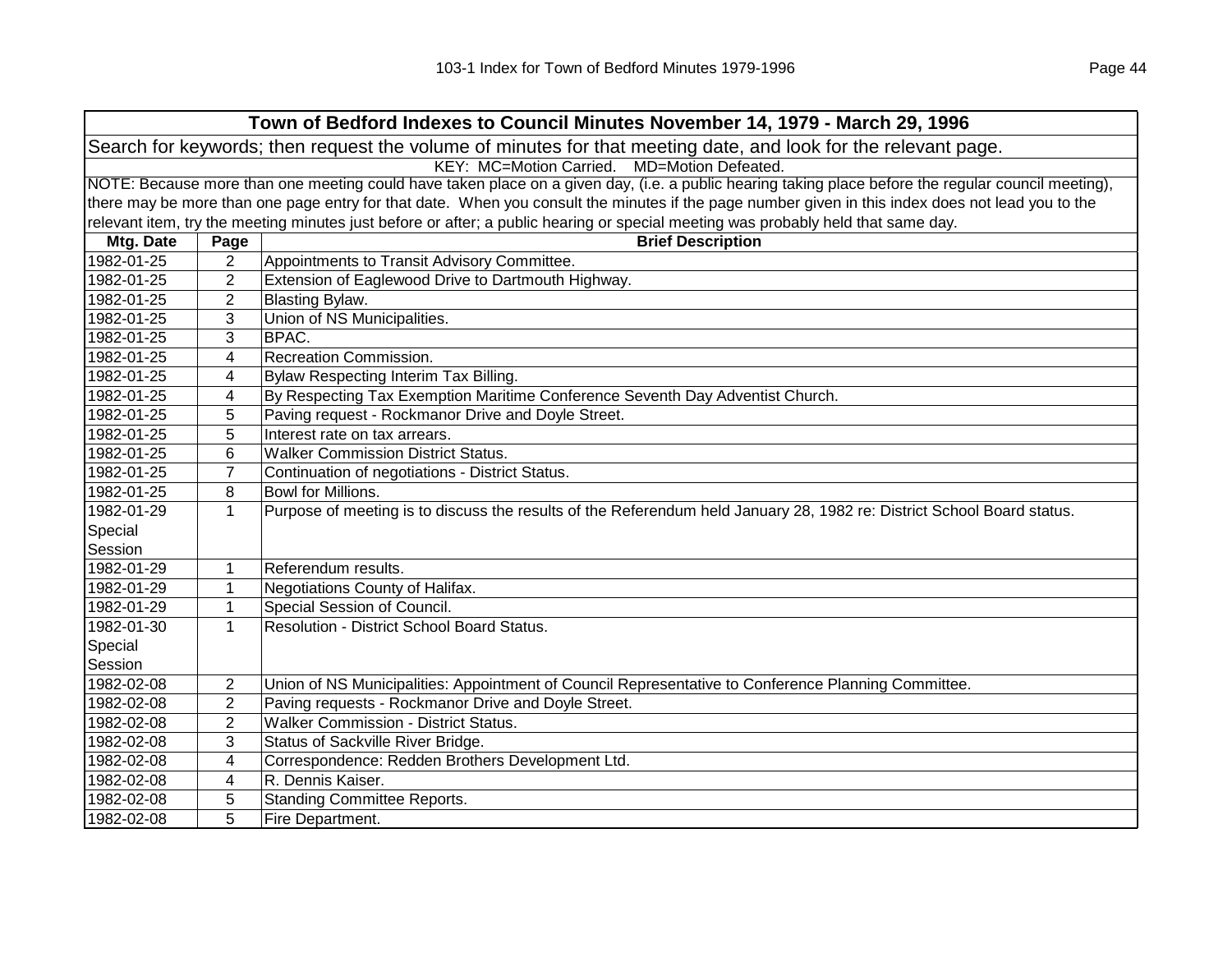| Town of Bedford Indexes to Council Minutes November 14, 1979 - March 29, 1996                                  |                                                                                                                                                     |                                                                                                                                                   |  |
|----------------------------------------------------------------------------------------------------------------|-----------------------------------------------------------------------------------------------------------------------------------------------------|---------------------------------------------------------------------------------------------------------------------------------------------------|--|
| Search for keywords; then request the volume of minutes for that meeting date, and look for the relevant page. |                                                                                                                                                     |                                                                                                                                                   |  |
| KEY: MC=Motion Carried. MD=Motion Defeated.                                                                    |                                                                                                                                                     |                                                                                                                                                   |  |
|                                                                                                                | NOTE: Because more than one meeting could have taken place on a given day, (i.e. a public hearing taking place before the regular council meeting), |                                                                                                                                                   |  |
|                                                                                                                |                                                                                                                                                     | there may be more than one page entry for that date. When you consult the minutes if the page number given in this index does not lead you to the |  |
|                                                                                                                |                                                                                                                                                     | relevant item, try the meeting minutes just before or after; a public hearing or special meeting was probably held that same day.                 |  |
| Mtg. Date                                                                                                      | Page                                                                                                                                                | <b>Brief Description</b>                                                                                                                          |  |
| 1982-02-08                                                                                                     | 5                                                                                                                                                   | <b>Recreation Department.</b>                                                                                                                     |  |
| 1982-02-08                                                                                                     | 5                                                                                                                                                   | BIDC.                                                                                                                                             |  |
| 1982-02-08                                                                                                     | 5                                                                                                                                                   | <b>Tax Collections.</b>                                                                                                                           |  |
| 1982-02-08                                                                                                     | 6                                                                                                                                                   | Development Officer's Report.                                                                                                                     |  |
| 1982-02-08                                                                                                     | 6                                                                                                                                                   | Admirals Cove Regional Park.                                                                                                                      |  |
| 1982-02-08                                                                                                     | $\overline{7}$                                                                                                                                      | <b>Building Inspection Report.</b>                                                                                                                |  |
| 1982-02-08                                                                                                     | 7                                                                                                                                                   | "911" Emergency Number.                                                                                                                           |  |
| 1982-02-08                                                                                                     | 7                                                                                                                                                   | Amending Agreements Metropolitan Authority.                                                                                                       |  |
| 1982-02-08                                                                                                     | 8                                                                                                                                                   | Maintenance Agreement - Department of Transportation.                                                                                             |  |
| 1982-02-08                                                                                                     | 9                                                                                                                                                   | 1982 Operating Budget - Meeting Dates.                                                                                                            |  |
| 1982-02-08                                                                                                     | 9                                                                                                                                                   | Proposed Street Acceptance Policy.                                                                                                                |  |
| 1982-02-08                                                                                                     | 9                                                                                                                                                   | Traffic on Shore Drive.                                                                                                                           |  |
| 1982-02-08                                                                                                     | 9                                                                                                                                                   | Communications System.                                                                                                                            |  |
| 1982-02-15                                                                                                     | $\mathbf{1}$                                                                                                                                        | Purpose of meeting re: Notice of Intent to adopt the Municipal Development Plan and Zoning Bylaw.                                                 |  |
| Special                                                                                                        |                                                                                                                                                     |                                                                                                                                                   |  |
| Session                                                                                                        |                                                                                                                                                     |                                                                                                                                                   |  |
| 1982-02-15                                                                                                     | 2                                                                                                                                                   | Submission: Mr. Laurie Stevens.                                                                                                                   |  |
| 1982-02-15                                                                                                     | $\overline{2}$                                                                                                                                      | Submission: Dr. Kenneth Kerr.                                                                                                                     |  |
| 1982-02-15                                                                                                     | $\overline{2}$                                                                                                                                      | Submission: Bedford Basin Yacht Club.                                                                                                             |  |
| 1982-02-15                                                                                                     | 3                                                                                                                                                   | Ram Corporation Ltd. Mr. W. E. Lindquist.                                                                                                         |  |
| 1982-02-15                                                                                                     | 3                                                                                                                                                   | Submission: Mr. J.R. O'Hagen.                                                                                                                     |  |
| 1982-02-15                                                                                                     | 4                                                                                                                                                   | Submission: Mr. W.E. Linquist.                                                                                                                    |  |
| 1982-02-15                                                                                                     | 5                                                                                                                                                   | Submission: Mr. Kevin Kingston.                                                                                                                   |  |
| 1982-02-15                                                                                                     | 5                                                                                                                                                   | Submission: Ms. Norma Purdy.                                                                                                                      |  |
| 1982-02-15                                                                                                     | 5                                                                                                                                                   | Salvage Yard Operation.                                                                                                                           |  |
| 1982-02-17                                                                                                     | $\mathbf{1}$                                                                                                                                        | Zoning requirements for multi-unit development.                                                                                                   |  |
| Special                                                                                                        |                                                                                                                                                     |                                                                                                                                                   |  |
| Session                                                                                                        |                                                                                                                                                     |                                                                                                                                                   |  |
| 1982-02-17                                                                                                     | 2                                                                                                                                                   | Submission: Mr. W. Apold.                                                                                                                         |  |
| 1982-02-17                                                                                                     | 3                                                                                                                                                   | Submission: Mr. Lloyd Mitchell.                                                                                                                   |  |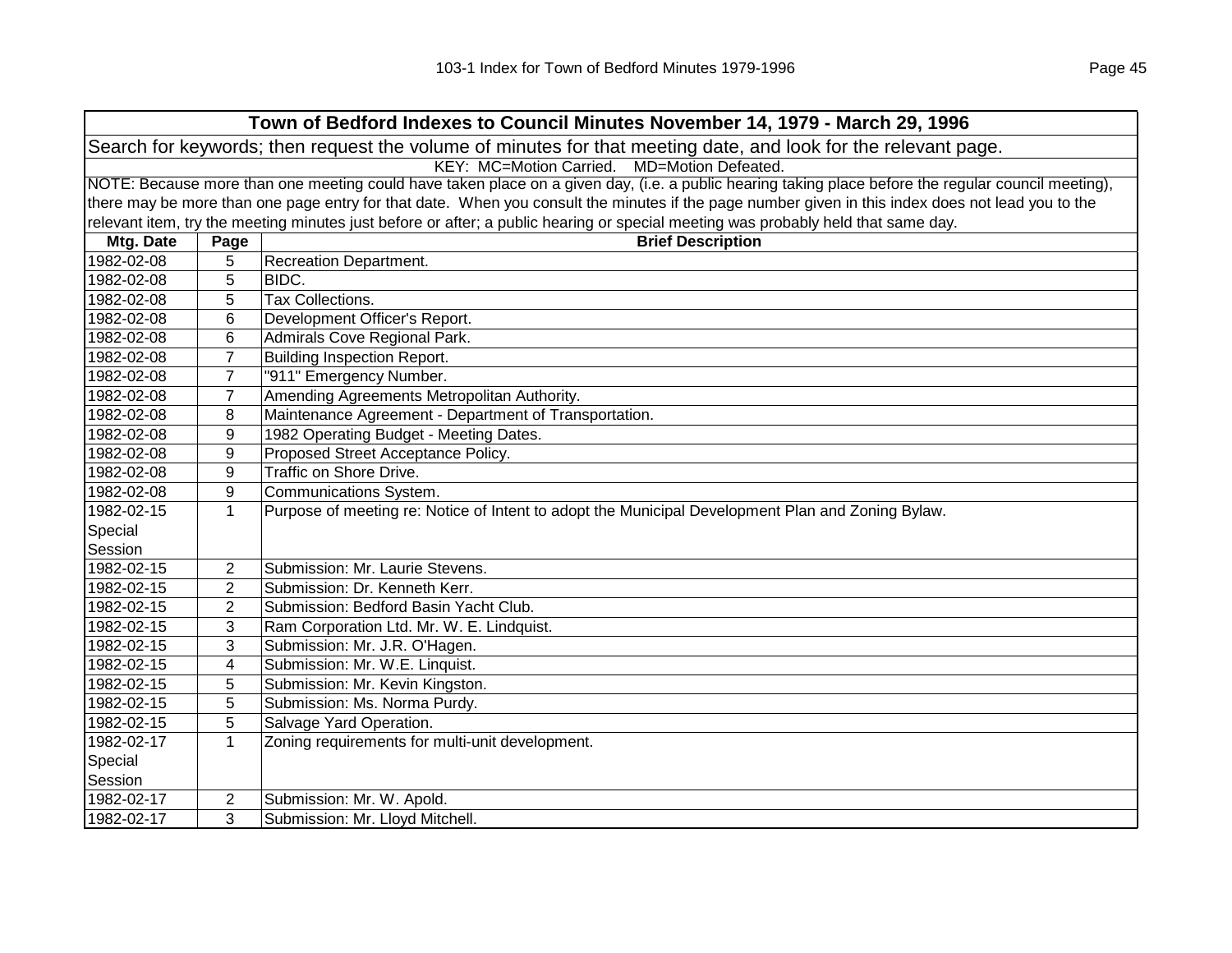| Town of Bedford Indexes to Council Minutes November 14, 1979 - March 29, 1996                                                                       |                                                                                                                                                   |                                                                                                                                   |  |
|-----------------------------------------------------------------------------------------------------------------------------------------------------|---------------------------------------------------------------------------------------------------------------------------------------------------|-----------------------------------------------------------------------------------------------------------------------------------|--|
| Search for keywords; then request the volume of minutes for that meeting date, and look for the relevant page.                                      |                                                                                                                                                   |                                                                                                                                   |  |
| KEY: MC=Motion Carried. MD=Motion Defeated.                                                                                                         |                                                                                                                                                   |                                                                                                                                   |  |
| NOTE: Because more than one meeting could have taken place on a given day, (i.e. a public hearing taking place before the regular council meeting), |                                                                                                                                                   |                                                                                                                                   |  |
|                                                                                                                                                     | there may be more than one page entry for that date. When you consult the minutes if the page number given in this index does not lead you to the |                                                                                                                                   |  |
|                                                                                                                                                     |                                                                                                                                                   | relevant item, try the meeting minutes just before or after; a public hearing or special meeting was probably held that same day. |  |
| Mtg. Date                                                                                                                                           | Page                                                                                                                                              | <b>Brief Description</b>                                                                                                          |  |
| 1982-02-17                                                                                                                                          | 3                                                                                                                                                 | Submission: Mrs. Ruby Boutilier.                                                                                                  |  |
| 1982-02-22                                                                                                                                          | $\mathbf 1$                                                                                                                                       | Purpose of meeting re: to consider proposals relating to the 1982 Operating Budget for the Town of Bedford.                       |  |
| Special                                                                                                                                             |                                                                                                                                                   |                                                                                                                                   |  |
| Session                                                                                                                                             |                                                                                                                                                   |                                                                                                                                   |  |
| 1982-02-22                                                                                                                                          | 1                                                                                                                                                 | Mainstreet Funding.                                                                                                               |  |
| 1982-02-22                                                                                                                                          | $\overline{2}$                                                                                                                                    | 1982 Operating Budget Proposal - Fire Department.                                                                                 |  |
| 1982-02-22                                                                                                                                          | $\overline{c}$                                                                                                                                    | 1982 Operating Budget Proposal - Recreation Department.                                                                           |  |
| 1982-02-22                                                                                                                                          | $\overline{2}$                                                                                                                                    | 1982 Operating Budget Proposal - Police Commission.                                                                               |  |
| 1982-02-22                                                                                                                                          | 2                                                                                                                                                 | Meeting Date.                                                                                                                     |  |
| 1982-03-03                                                                                                                                          | 2                                                                                                                                                 | <b>Contract Zoning Requirements</b>                                                                                               |  |
| 1982-03-03                                                                                                                                          | 2                                                                                                                                                 | Submission - Mr. Bob Eagle                                                                                                        |  |
| 1982-03-03                                                                                                                                          | 3                                                                                                                                                 | <b>Density Guidelines</b>                                                                                                         |  |
| 1982-03-03                                                                                                                                          | 3                                                                                                                                                 | Amendment to Policy z-4 of the Municipal Development Plan                                                                         |  |
| 1982-03-03                                                                                                                                          | 3                                                                                                                                                 | Obstruction to view of Bedford Basin                                                                                              |  |
| 1982-03-03                                                                                                                                          | 3                                                                                                                                                 | Submission - Mr. Robert Spence                                                                                                    |  |
| 1982-03-03                                                                                                                                          | 3                                                                                                                                                 | Peerless Subdivision                                                                                                              |  |
| 1982-03-03                                                                                                                                          | 3                                                                                                                                                 | <b>Meeting Schedule</b>                                                                                                           |  |
| 1982-03-03                                                                                                                                          | 4                                                                                                                                                 | Sandy Lake Issues                                                                                                                 |  |
| 1982-03-08                                                                                                                                          | 2                                                                                                                                                 | Paving requests - Rockmanor Drive and Doyle Street.                                                                               |  |
| 1982-03-08                                                                                                                                          | 3                                                                                                                                                 | 911 Emergency Number                                                                                                              |  |
| 1982-03-08                                                                                                                                          | 4                                                                                                                                                 | Correspondence - Mayor Ron Wallace, City of Halifax regarding possibility of the Town of Bedford obtaining representation on      |  |
|                                                                                                                                                     |                                                                                                                                                   | the Halifax-Dartmouth Port Commission                                                                                             |  |
| 1982-03-08                                                                                                                                          | 4                                                                                                                                                 | Standing Committee Report - Fire Dept.                                                                                            |  |
| 1982-03-08                                                                                                                                          | 4                                                                                                                                                 | Standing Committee Report - Recreation Dept.                                                                                      |  |
| 1982-03-08                                                                                                                                          | 5                                                                                                                                                 | <b>Standing Committee Report - BIDC</b>                                                                                           |  |
| 1982-03-08                                                                                                                                          | 5                                                                                                                                                 | <b>Standing Committee Report - BPAC</b>                                                                                           |  |
| 1982-03-08                                                                                                                                          | 6                                                                                                                                                 | <b>Building Inspector Report</b>                                                                                                  |  |
| 1982-03-08                                                                                                                                          | $\,6$                                                                                                                                             | Development Officers Monthly Report                                                                                               |  |
| 1982-03-08                                                                                                                                          | $\overline{7}$                                                                                                                                    | Development Proposal Pajari Instruments Ltd.                                                                                      |  |
| 1982-03-08                                                                                                                                          | $\overline{7}$                                                                                                                                    | Board of Police Commissioners: Recommendation, Tender Communications Equipment                                                    |  |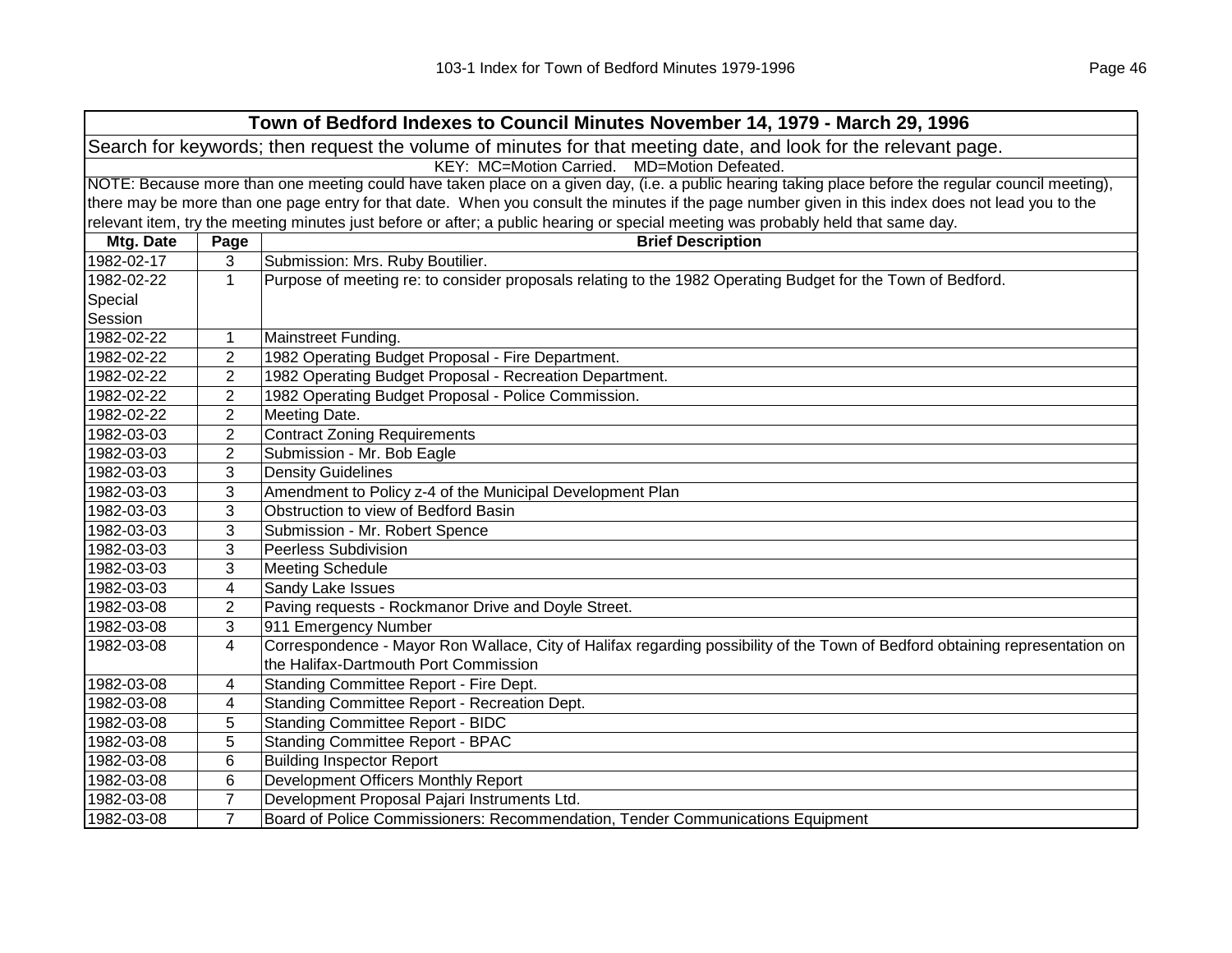|                                                                                                                                                     | Town of Bedford Indexes to Council Minutes November 14, 1979 - March 29, 1996                                                                     |                                                                                                                                   |  |  |
|-----------------------------------------------------------------------------------------------------------------------------------------------------|---------------------------------------------------------------------------------------------------------------------------------------------------|-----------------------------------------------------------------------------------------------------------------------------------|--|--|
| Search for keywords; then request the volume of minutes for that meeting date, and look for the relevant page.                                      |                                                                                                                                                   |                                                                                                                                   |  |  |
| KEY: MC=Motion Carried. MD=Motion Defeated.                                                                                                         |                                                                                                                                                   |                                                                                                                                   |  |  |
| NOTE: Because more than one meeting could have taken place on a given day, (i.e. a public hearing taking place before the regular council meeting), |                                                                                                                                                   |                                                                                                                                   |  |  |
|                                                                                                                                                     | there may be more than one page entry for that date. When you consult the minutes if the page number given in this index does not lead you to the |                                                                                                                                   |  |  |
|                                                                                                                                                     |                                                                                                                                                   | relevant item, try the meeting minutes just before or after; a public hearing or special meeting was probably held that same day. |  |  |
| Mtg. Date                                                                                                                                           | Page                                                                                                                                              | <b>Brief Description</b>                                                                                                          |  |  |
| 1982-03-08                                                                                                                                          | 8                                                                                                                                                 | Resolution: Withdrawal of funds Capital Reserve Police Service                                                                    |  |  |
| 1982-03-08                                                                                                                                          | 9                                                                                                                                                 | Proposed Private Members Bill: Establishment of Building Appeals Board                                                            |  |  |
| 1982-03-08                                                                                                                                          | 9                                                                                                                                                 | <b>Emergency Measures Organisation</b>                                                                                            |  |  |
| 1982-03-08                                                                                                                                          | 10                                                                                                                                                | <b>Budget Dates</b>                                                                                                               |  |  |
| 1982-03-09                                                                                                                                          | $\overline{2}$                                                                                                                                    | Sandy Lake Regional Park.                                                                                                         |  |  |
| Special                                                                                                                                             |                                                                                                                                                   |                                                                                                                                   |  |  |
| Meeting                                                                                                                                             |                                                                                                                                                   |                                                                                                                                   |  |  |
| 1982-03-09                                                                                                                                          | 2                                                                                                                                                 | Submission: Mr. Paul Giles                                                                                                        |  |  |
| 1982-03-09                                                                                                                                          | 2                                                                                                                                                 | Submission: Mrs. Jean Pender                                                                                                      |  |  |
| 1982-03-09                                                                                                                                          | $\overline{2}$                                                                                                                                    | Submission: Professor Harry Granter                                                                                               |  |  |
| 1982-03-09                                                                                                                                          | $\overline{2}$                                                                                                                                    | Sandy Lake Regional Park: Legal Implications                                                                                      |  |  |
| 1982-03-09                                                                                                                                          | 2                                                                                                                                                 | Sackville River Advisory Board.                                                                                                   |  |  |
| 1982-03-09                                                                                                                                          | 2                                                                                                                                                 | Sackville River Advisory Board: Legal Implications                                                                                |  |  |
| 1982-03-09                                                                                                                                          | $\overline{2}$                                                                                                                                    | Designation: Sandy Lake Regional Park Area                                                                                        |  |  |
| 1982-03-09                                                                                                                                          | 3                                                                                                                                                 | Submission: Sandy Lake Academy                                                                                                    |  |  |
| 1982-03-09                                                                                                                                          | 3                                                                                                                                                 | Revision of Boundary - Sandy Lake Park                                                                                            |  |  |
| 1982-03-22                                                                                                                                          | $\overline{2}$                                                                                                                                    | Heritage Advisory Committee appointments.                                                                                         |  |  |
| 1982-03-22                                                                                                                                          | $\overline{2}$                                                                                                                                    | Metro Authority - Non Use of Transfer Station                                                                                     |  |  |
| 1982-03-22                                                                                                                                          | $\overline{2}$                                                                                                                                    | <b>Town Crier</b>                                                                                                                 |  |  |
| 1982-03-22                                                                                                                                          | $\overline{c}$                                                                                                                                    | <b>Construction of Sackville Bridge</b>                                                                                           |  |  |
| 1982-03-22                                                                                                                                          | $\overline{2}$                                                                                                                                    | <b>Street Paving</b>                                                                                                              |  |  |
| 1982-03-22                                                                                                                                          | 3                                                                                                                                                 | Metropolitan Transit Commission, Correspondence                                                                                   |  |  |
| 1982-03-22                                                                                                                                          | 3                                                                                                                                                 | Mr. Joseph Foy, Correspondence                                                                                                    |  |  |
| 1982-03-22                                                                                                                                          | 3                                                                                                                                                 | Standing Committee Report: Recreation Dept.                                                                                       |  |  |
| 1982-03-22                                                                                                                                          | 4                                                                                                                                                 | Tax Collection Report.                                                                                                            |  |  |
| 1982-03-22                                                                                                                                          | 4                                                                                                                                                 | <b>Council Stipends</b>                                                                                                           |  |  |
| 1982-03-22                                                                                                                                          | 5                                                                                                                                                 | <b>April Meeting Dates</b>                                                                                                        |  |  |
| 1982-03-22                                                                                                                                          | 5                                                                                                                                                 | Contract - Surveying Requirements - 1982 Mainstreet Program                                                                       |  |  |
| 1982-03-22                                                                                                                                          | $\,6$                                                                                                                                             | 1982 Municipal Elections                                                                                                          |  |  |
| 1982-03-22 Spe                                                                                                                                      | $\overline{2}$                                                                                                                                    | 1982 Operating Budget Proposal - Building Inspection Dept.                                                                        |  |  |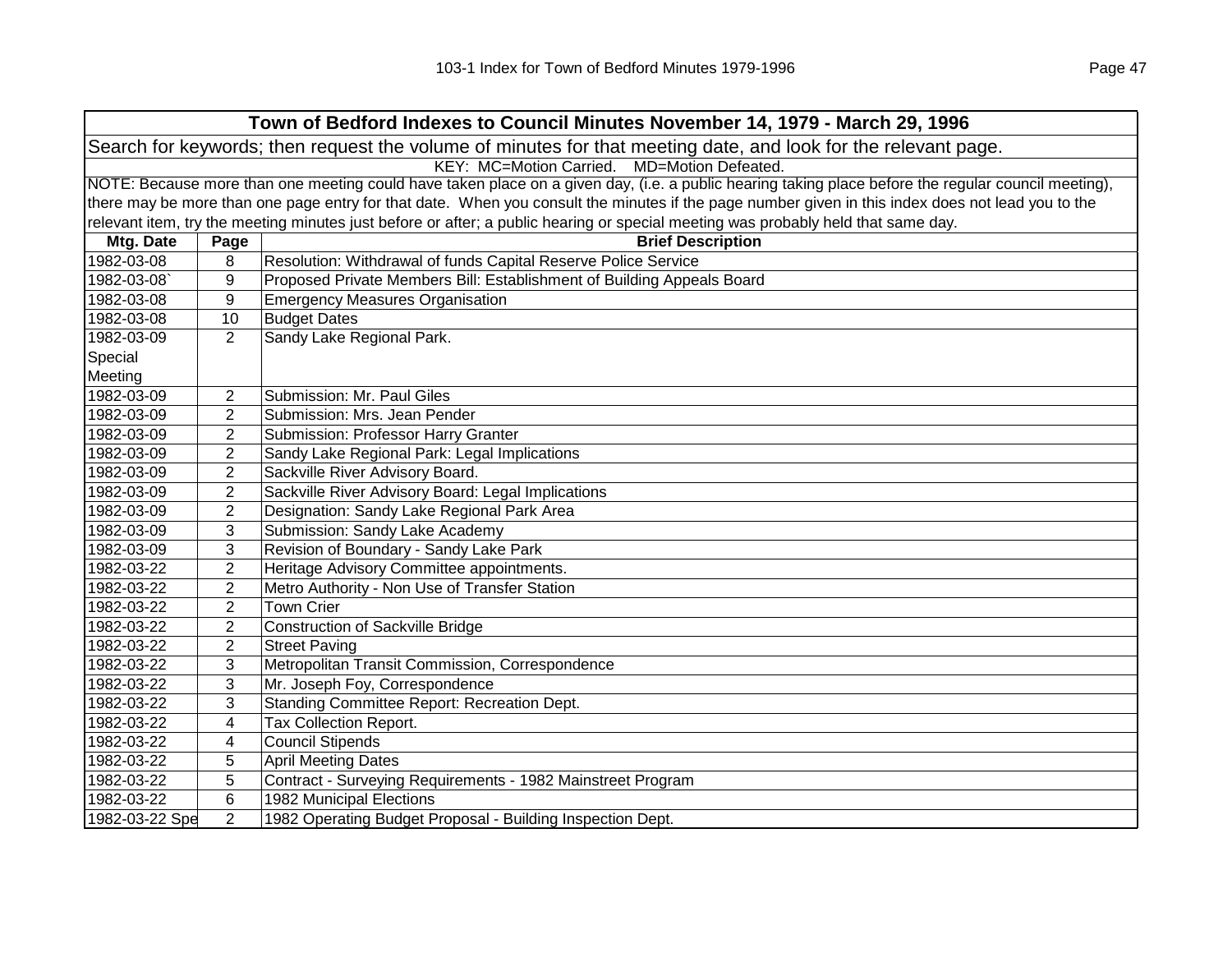| Town of Bedford Indexes to Council Minutes November 14, 1979 - March 29, 1996 |                                                                                                                                                     |                                                                                                                                                   |  |  |
|-------------------------------------------------------------------------------|-----------------------------------------------------------------------------------------------------------------------------------------------------|---------------------------------------------------------------------------------------------------------------------------------------------------|--|--|
|                                                                               | Search for keywords; then request the volume of minutes for that meeting date, and look for the relevant page.                                      |                                                                                                                                                   |  |  |
|                                                                               | KEY: MC=Motion Carried. MD=Motion Defeated.                                                                                                         |                                                                                                                                                   |  |  |
|                                                                               | NOTE: Because more than one meeting could have taken place on a given day, (i.e. a public hearing taking place before the regular council meeting), |                                                                                                                                                   |  |  |
|                                                                               |                                                                                                                                                     | there may be more than one page entry for that date. When you consult the minutes if the page number given in this index does not lead you to the |  |  |
|                                                                               |                                                                                                                                                     | relevant item, try the meeting minutes just before or after; a public hearing or special meeting was probably held that same day.                 |  |  |
| Mtg. Date                                                                     | Page                                                                                                                                                | <b>Brief Description</b>                                                                                                                          |  |  |
| 1982-03-22 Spe                                                                | $\overline{2}$                                                                                                                                      | 1982 Operating Budget Proposal - Planning and Development Department                                                                              |  |  |
| 1982-03-22 Spe                                                                | $\overline{2}$                                                                                                                                      | 1982 Operating Budget Proposal - Industrial Development Commission                                                                                |  |  |
| 1982-03-22 Spe                                                                | $\overline{2}$                                                                                                                                      | <b>Animal and Pest Control</b>                                                                                                                    |  |  |
| 1982-03-22 Spe                                                                | 3                                                                                                                                                   | <b>Public Health and Social Services</b>                                                                                                          |  |  |
| 1982-03-24 Spe                                                                | $\overline{2}$                                                                                                                                      | Submission: Bedford Basin Yacht Club                                                                                                              |  |  |
| 1982-03-24 Spe                                                                | $\overline{2}$                                                                                                                                      | Submission: Ms. Karin Valle-Cavero                                                                                                                |  |  |
| 1982-03-24 Spe                                                                | $\overline{2}$                                                                                                                                      | Submission: Mr. John MacDonald                                                                                                                    |  |  |
| 1982-03-24 Spe                                                                | $\overline{2}$                                                                                                                                      | Submission: Mr. Scott Merry, Chairman, Bedford Village Residents Association                                                                      |  |  |
| 1982-03-24 Spe                                                                | $\overline{2}$                                                                                                                                      | Submission: Bedford Village Properties Ltd.                                                                                                       |  |  |
| 1982-03-24 Spe                                                                | $\overline{2}$                                                                                                                                      | Generalized Future Land Use Designation of Area Surrounding Paper Mill Lake                                                                       |  |  |
| 1982-03-24 Spe                                                                | 3                                                                                                                                                   | <b>Conservation Zone</b>                                                                                                                          |  |  |
| 1982-03-24 Spe                                                                | 3                                                                                                                                                   | Parkland Designation - Generalized Future Land Use Map                                                                                            |  |  |
| 1982-03-24 Spe                                                                | 4                                                                                                                                                   | <b>Parkland Donation Requirements</b>                                                                                                             |  |  |
| 1982-03-24 Spe                                                                | 4                                                                                                                                                   | Commercial Zoning: Hammonds Plains Road from the Bicentennial Highway to the Bedford Highway                                                      |  |  |
| 1982-03-24 Spe                                                                | 4                                                                                                                                                   | Notification to interested residents of proposed changes to the MDP                                                                               |  |  |
| 1982-03-24 Spe                                                                | $\overline{\mathbf{4}}$                                                                                                                             | Industrial Zoning: Hammonds Plains Road                                                                                                           |  |  |
| 1982-03-24 Spe                                                                | 4                                                                                                                                                   | Realignment of Designated Development Area                                                                                                        |  |  |
| 1982-03-24 Spe                                                                | 5                                                                                                                                                   | Submission: Mr. Ronald Pugsley                                                                                                                    |  |  |
| 1982-03-24 Spe                                                                | 5                                                                                                                                                   | Submission: Mr. Jacques Tardiff, Canada Mortgage and Housing                                                                                      |  |  |
| 1982-03-24 Spe                                                                | 5                                                                                                                                                   | Submission: Mr. Laurie Stevens, Bedford Industrial Commission                                                                                     |  |  |
| 1982-03-24 Spe                                                                | 5                                                                                                                                                   | Regional Park Boundary: Admirals Cove Regional Park                                                                                               |  |  |
| 1982-03-24 Spe                                                                | 5                                                                                                                                                   | Zoning Designation: Admiral's Cove Regional Park Area                                                                                             |  |  |
| 1982-03-24 Spe                                                                | 6                                                                                                                                                   | Submission: Mr. Jim Edmonds                                                                                                                       |  |  |
| 1982-03-24 Spe                                                                | 6                                                                                                                                                   | Submission: Mr. Dan Eisenhauer                                                                                                                    |  |  |
| 1982-03-24 Spe                                                                | 6                                                                                                                                                   | Submission: Mr. Ronald Pugsley                                                                                                                    |  |  |
| 1982-03-24 Spe                                                                | $\overline{7}$                                                                                                                                      | Submission: MacMillan and Christie                                                                                                                |  |  |
| 1982-03-24 Spe                                                                | $\overline{7}$                                                                                                                                      | Submission: Mr. E. Kulin                                                                                                                          |  |  |
| 1982-03-27                                                                    | $\mathbf{1}$                                                                                                                                        | Submission: Mrs. Viola Stallard                                                                                                                   |  |  |
| 1982-03-27                                                                    | 1                                                                                                                                                   | Submission: Mayor Francene Cosman                                                                                                                 |  |  |
| 1982-03-27                                                                    | $\overline{2}$                                                                                                                                      | Submission: Mr. Robert Adams                                                                                                                      |  |  |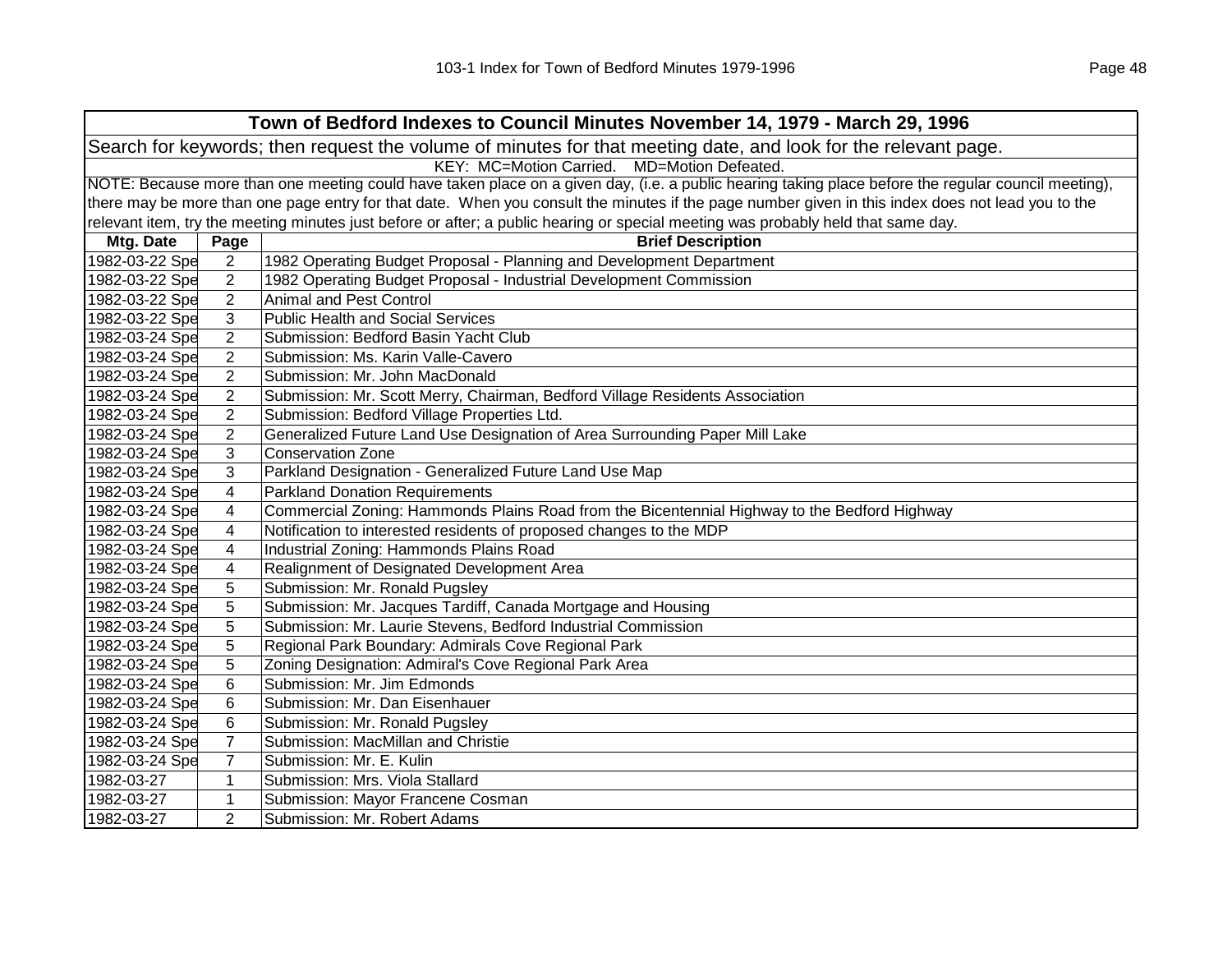|                                                                                                                |                                                                                                                                                     | Town of Bedford Indexes to Council Minutes November 14, 1979 - March 29, 1996                                                                     |  |  |  |
|----------------------------------------------------------------------------------------------------------------|-----------------------------------------------------------------------------------------------------------------------------------------------------|---------------------------------------------------------------------------------------------------------------------------------------------------|--|--|--|
| Search for keywords; then request the volume of minutes for that meeting date, and look for the relevant page. |                                                                                                                                                     |                                                                                                                                                   |  |  |  |
|                                                                                                                |                                                                                                                                                     | KEY: MC=Motion Carried.<br>MD=Motion Defeated.                                                                                                    |  |  |  |
|                                                                                                                | NOTE: Because more than one meeting could have taken place on a given day, (i.e. a public hearing taking place before the regular council meeting), |                                                                                                                                                   |  |  |  |
|                                                                                                                |                                                                                                                                                     | there may be more than one page entry for that date. When you consult the minutes if the page number given in this index does not lead you to the |  |  |  |
|                                                                                                                |                                                                                                                                                     | relevant item, try the meeting minutes just before or after; a public hearing or special meeting was probably held that same day.                 |  |  |  |
| Mtg. Date                                                                                                      | Page                                                                                                                                                | <b>Brief Description</b>                                                                                                                          |  |  |  |
| 1982-03-27                                                                                                     | $\overline{2}$                                                                                                                                      | Submission: Pajari Instruments                                                                                                                    |  |  |  |
| 1982-03-27                                                                                                     | $\overline{2}$                                                                                                                                      | Amendment: S.D.A. Zone                                                                                                                            |  |  |  |
| 1982-03-27                                                                                                     | $\overline{2}$                                                                                                                                      | Amendment: Mr. E. Kulin, to Rezone of lot C-411 Rutledge St from R-3 to R-2                                                                       |  |  |  |
| 1982-03-27                                                                                                     | 3                                                                                                                                                   | Zoning Requirements: Taverns and Beverage Rooms                                                                                                   |  |  |  |
| 1982-03-27                                                                                                     | 3                                                                                                                                                   | Submission: Bedford Basin Yacht Club                                                                                                              |  |  |  |
| 1982-03-27                                                                                                     | 3                                                                                                                                                   | Submission: Ms. Karin Valle-Cavero                                                                                                                |  |  |  |
| 1982-03-27                                                                                                     | $\overline{\mathcal{A}}$                                                                                                                            | Amendments Proposed by Dept. of Municipal Affairs                                                                                                 |  |  |  |
| 1982-03-29                                                                                                     | $\mathbf{1}$                                                                                                                                        | 1982 Operating Budget Proposal: Transportation Services                                                                                           |  |  |  |
| 1982-03-29                                                                                                     | $\overline{2}$                                                                                                                                      | 1982 Operating Budget Proposal: Environmental Health Services                                                                                     |  |  |  |
| 1982-03-29                                                                                                     | $\overline{2}$                                                                                                                                      | 1982 Operating Budget Proposal: Fiscal Services                                                                                                   |  |  |  |
| 1982-03-29                                                                                                     | 3                                                                                                                                                   | 1982 Operating Budget Proposal: General Government Services                                                                                       |  |  |  |
| 1982-03-29                                                                                                     | 4                                                                                                                                                   | Grants to Organizations                                                                                                                           |  |  |  |
| 1982-03-29                                                                                                     | 4                                                                                                                                                   | Meeting with Halifax County Municipal Council, Re; School Board                                                                                   |  |  |  |
| 1982-03-31                                                                                                     | $\mathbf{1}$                                                                                                                                        | Zoning Requirements: Taverns and Beverage Rooms                                                                                                   |  |  |  |
| 1982-03-31                                                                                                     | 3                                                                                                                                                   | Zoning: Bedford Place Mall Lot                                                                                                                    |  |  |  |
| 1982-03-31                                                                                                     | 3                                                                                                                                                   | Amendment: Taverns, C4 Zone                                                                                                                       |  |  |  |
| 1982-03-31                                                                                                     | 3                                                                                                                                                   | Amendments Proposed by Dept. of Municipal Affairs                                                                                                 |  |  |  |
| 1982-03-31                                                                                                     | 3                                                                                                                                                   | Submission: Mayor Francene Cosman                                                                                                                 |  |  |  |
| 1982-03-31                                                                                                     | 3                                                                                                                                                   | Storm Management Policy                                                                                                                           |  |  |  |
| 1982-03-31                                                                                                     | 4                                                                                                                                                   | Proposed Amendments: Councillor Bosko Loncarevic                                                                                                  |  |  |  |
| 1982-03-31                                                                                                     | 4                                                                                                                                                   | Submission: James Edmonds                                                                                                                         |  |  |  |
| 1982-03-31                                                                                                     | 4                                                                                                                                                   | Submission: Mrs. Elsie Tolson                                                                                                                     |  |  |  |
| 1982-03-31                                                                                                     | 5                                                                                                                                                   | <b>Requirements: Signs</b>                                                                                                                        |  |  |  |
| 1982-03-31                                                                                                     | 5                                                                                                                                                   | <b>Industrial Designation</b>                                                                                                                     |  |  |  |
| 1982-03-31                                                                                                     | 5                                                                                                                                                   | <b>Density Requirements</b>                                                                                                                       |  |  |  |
| 1982-03-31                                                                                                     | 5                                                                                                                                                   | Zoning: Motels and Hotels                                                                                                                         |  |  |  |
| 1982-04-07                                                                                                     | $\mathbf{1}$                                                                                                                                        | 1982 Budget Proposals                                                                                                                             |  |  |  |
| 1982-04-07                                                                                                     | $\mathbf 1$                                                                                                                                         | 1982 Mainstreet Program                                                                                                                           |  |  |  |
| 1982-04-07                                                                                                     | $\mathbf 1$                                                                                                                                         | Cultural Services - Operation of Branch Library                                                                                                   |  |  |  |
| 1982-04-07                                                                                                     | $\overline{2}$                                                                                                                                      | Fiscal Services - Transfers to Own Reserve Fund and Agencies                                                                                      |  |  |  |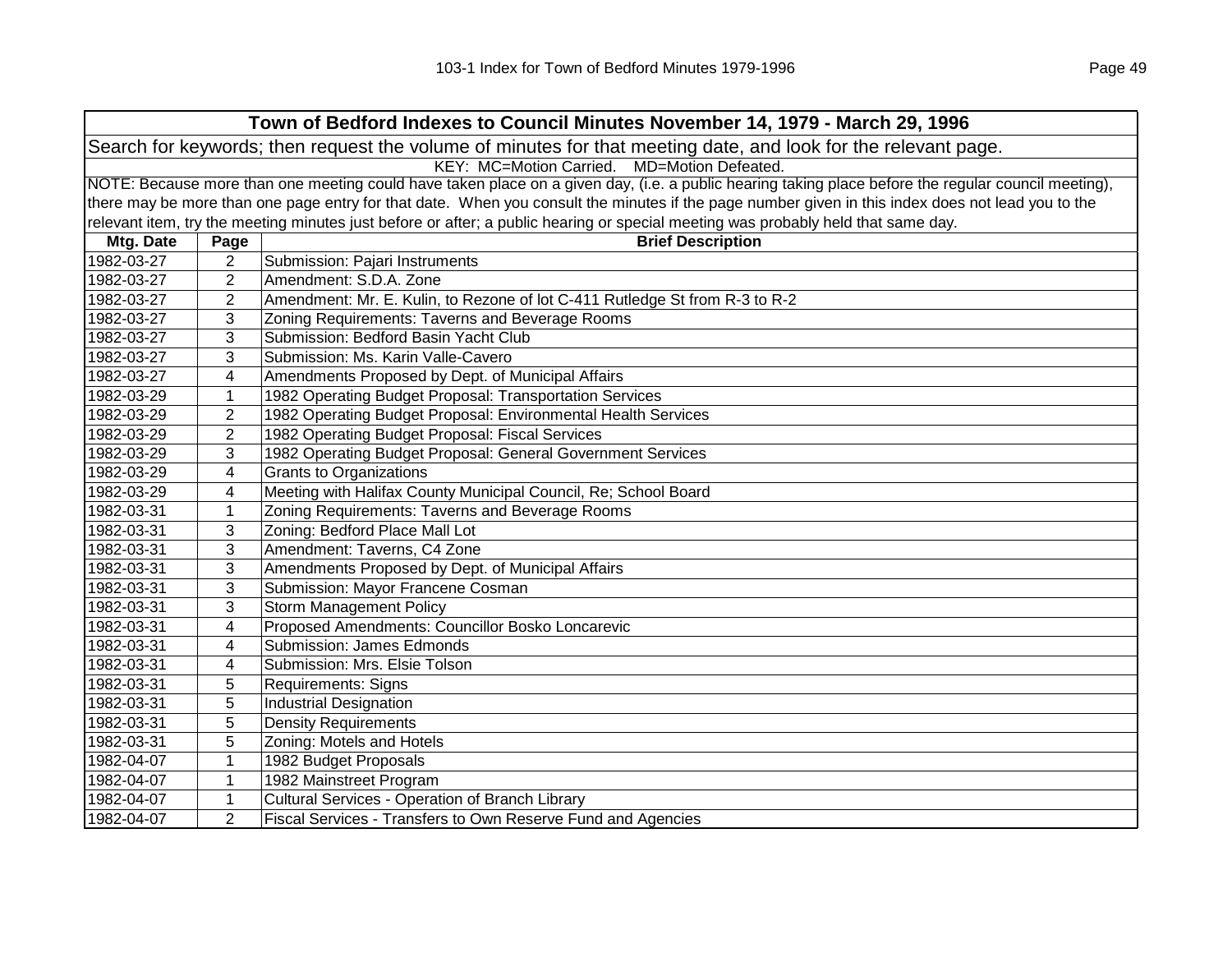|            | Town of Bedford Indexes to Council Minutes November 14, 1979 - March 29, 1996                                                                       |                                                                                                                                                   |  |  |  |
|------------|-----------------------------------------------------------------------------------------------------------------------------------------------------|---------------------------------------------------------------------------------------------------------------------------------------------------|--|--|--|
|            | Search for keywords; then request the volume of minutes for that meeting date, and look for the relevant page.                                      |                                                                                                                                                   |  |  |  |
|            | KEY: MC=Motion Carried. MD=Motion Defeated.                                                                                                         |                                                                                                                                                   |  |  |  |
|            | NOTE: Because more than one meeting could have taken place on a given day, (i.e. a public hearing taking place before the regular council meeting), |                                                                                                                                                   |  |  |  |
|            |                                                                                                                                                     | there may be more than one page entry for that date. When you consult the minutes if the page number given in this index does not lead you to the |  |  |  |
|            |                                                                                                                                                     | relevant item, try the meeting minutes just before or after; a public hearing or special meeting was probably held that same day.                 |  |  |  |
| Mtg. Date  | Page                                                                                                                                                | <b>Brief Description</b>                                                                                                                          |  |  |  |
| 1982-04-07 | $\overline{2}$                                                                                                                                      | Appropriation of District School Board                                                                                                            |  |  |  |
| 1982-04-07 | 3                                                                                                                                                   | 1982 Capital Program                                                                                                                              |  |  |  |
| 1982-04-07 | 3                                                                                                                                                   | Recreation Commission.                                                                                                                            |  |  |  |
| 1982-04-07 | 6                                                                                                                                                   | 1982 Capital Budget Proposal - Cultural Services                                                                                                  |  |  |  |
| 1982-04-07 | 6                                                                                                                                                   | 1982 Capital Budget Proposal - Fire Department                                                                                                    |  |  |  |
| 1982-04-13 | $\mathbf{1}$                                                                                                                                        | 1982 Capital Budget Proposal Review                                                                                                               |  |  |  |
| 1982-04-13 | $\mathbf{1}$                                                                                                                                        | Transportation Dept. Capital Budget Program                                                                                                       |  |  |  |
| 82-04-13   | $\overline{2}$                                                                                                                                      | General Government Services - Capital Budget Program                                                                                              |  |  |  |
| 82-04-13   | $\overline{2}$                                                                                                                                      | Purchase of Photocopier                                                                                                                           |  |  |  |
| 82-04-13   | $\overline{2}$                                                                                                                                      | Miscellaneous Items                                                                                                                               |  |  |  |
| 82-04-13   | $\overline{2}$                                                                                                                                      | Police Dept. - Capital Budget Program                                                                                                             |  |  |  |
| 82-04-13   | $\overline{2}$                                                                                                                                      | Building Inspection Dept. - Capital Budget Program                                                                                                |  |  |  |
| 82-04-13   | $\overline{2}$                                                                                                                                      | <b>Electronic Data Processing System</b>                                                                                                          |  |  |  |
| 82-04-22   | $\mathbf{1}$                                                                                                                                        | Notice of Intent to Adopt the Municipal Development Plan and Zoning Bylaw                                                                         |  |  |  |
| 82-04-26   | $\overline{2}$                                                                                                                                      | Proposed Establishment of Building Appeal Board                                                                                                   |  |  |  |
| 82-04-26   | $\overline{2}$                                                                                                                                      | Report: Ad Hoc Recreation Commission re: Tennis Courts                                                                                            |  |  |  |
| 82-04-26   | 4                                                                                                                                                   | Gift to Senior Citizens Residence                                                                                                                 |  |  |  |
| 82-04-26   | 4                                                                                                                                                   | <b>Council Stipend Committee</b>                                                                                                                  |  |  |  |
| 82-04-26   | 4                                                                                                                                                   | <b>Bylaw Respecting Streets.</b>                                                                                                                  |  |  |  |
| 82-04-26   | 4                                                                                                                                                   | Delegations: Mr. David Darrow, 911 Emergency System                                                                                               |  |  |  |
| 82-04-26   | 5                                                                                                                                                   | Delegations: Bedford Basin Yacht Club - Zone Designation                                                                                          |  |  |  |
| 82-04-26   | 5                                                                                                                                                   | Delegations: Mr. David Beresford Green, Traffic Problem Shore Drive.                                                                              |  |  |  |
| 82-04-26   | 6                                                                                                                                                   | Correspondence: Mayor Ronald Wallace, Re: Regional Meeting UNSM                                                                                   |  |  |  |
| 82-04-26   | 6                                                                                                                                                   | Correspondence: F.S. Minnikin, Problem with Feline Population                                                                                     |  |  |  |
| 82-04-26   | $\overline{7}$                                                                                                                                      | Correspondence: J. Gregg Comeau, Trouble with Easement, 18 Redbank Road                                                                           |  |  |  |
| 82-04-26   | 8                                                                                                                                                   | <b>MTC Transit Route Costing</b>                                                                                                                  |  |  |  |
| 82-04-26   | 9                                                                                                                                                   | Ad Hoc Committee: BPAC Terms of Reference                                                                                                         |  |  |  |
| 82-04-26   | 9                                                                                                                                                   | Approval of Undersized Lot (Lot C-4 Campbell Drive)                                                                                               |  |  |  |
| 82-04-28   | $\mathbf{1}$                                                                                                                                        | <b>Revenue Projections</b>                                                                                                                        |  |  |  |
| 82-04-28   | $\overline{2}$                                                                                                                                      | <b>Staff Positions</b>                                                                                                                            |  |  |  |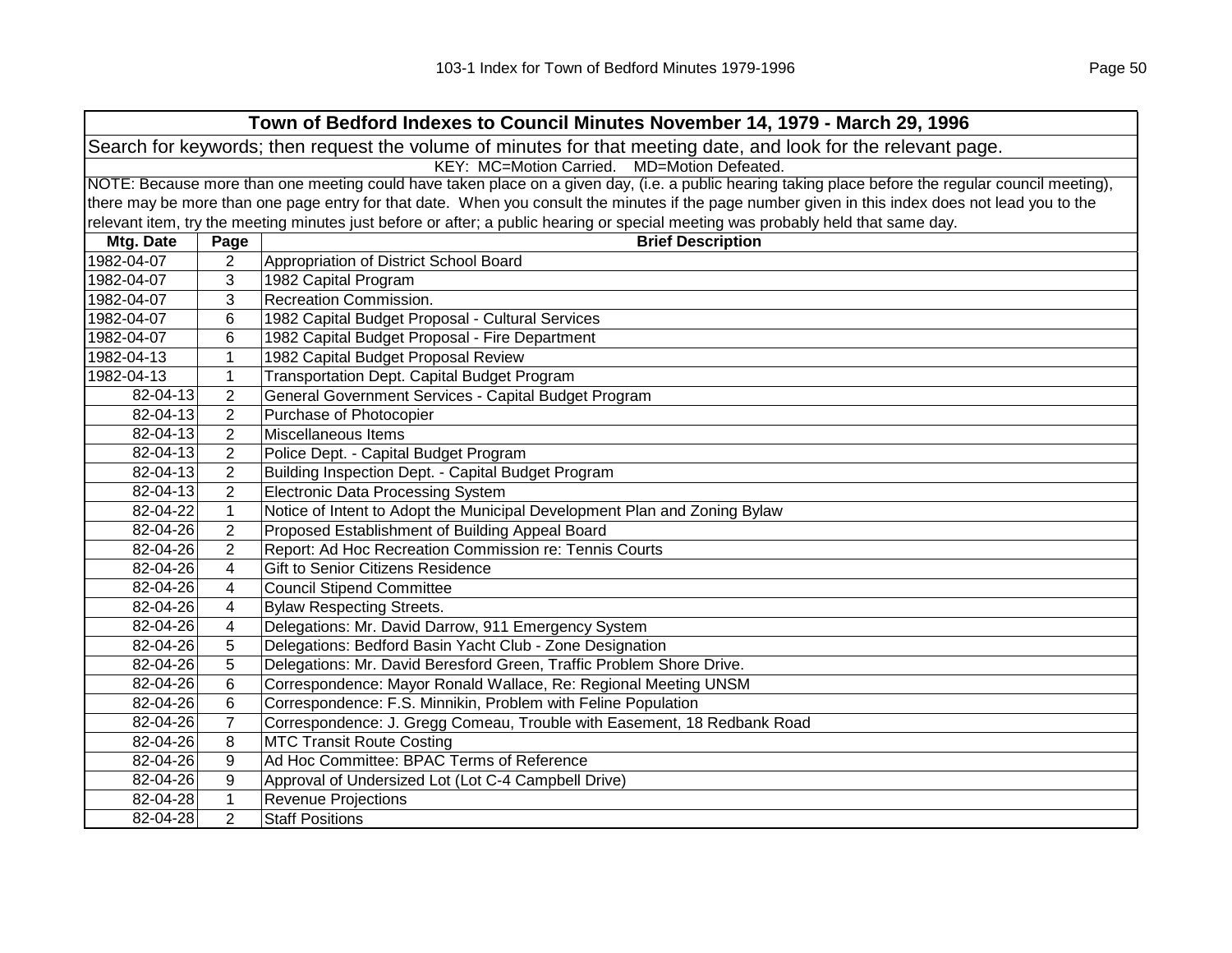| Town of Bedford Indexes to Council Minutes November 14, 1979 - March 29, 1996                                  |                |                                                                                                                                                     |  |
|----------------------------------------------------------------------------------------------------------------|----------------|-----------------------------------------------------------------------------------------------------------------------------------------------------|--|
| Search for keywords; then request the volume of minutes for that meeting date, and look for the relevant page. |                |                                                                                                                                                     |  |
|                                                                                                                |                | KEY: MC=Motion Carried. MD=Motion Defeated.                                                                                                         |  |
|                                                                                                                |                | NOTE: Because more than one meeting could have taken place on a given day, (i.e. a public hearing taking place before the regular council meeting), |  |
|                                                                                                                |                | there may be more than one page entry for that date. When you consult the minutes if the page number given in this index does not lead you to the   |  |
|                                                                                                                |                | relevant item, try the meeting minutes just before or after; a public hearing or special meeting was probably held that same day.                   |  |
| Mtg. Date                                                                                                      | Page           | <b>Brief Description</b>                                                                                                                            |  |
| 82-04-28                                                                                                       | $\overline{2}$ | Speed Bumps - Shore Drive                                                                                                                           |  |
| 82-04-28                                                                                                       | $\overline{2}$ | Furniture - School Board Offices                                                                                                                    |  |
| 82-04-28                                                                                                       | $\overline{2}$ | April 26 Agenda                                                                                                                                     |  |
| 82-05-10                                                                                                       | $\overline{2}$ | Ad Hoc Negotiating Committee Report - Purchase of Shore Drive Properties                                                                            |  |
| 82-05-10                                                                                                       | 3              | Public Hearing: Mr. Paul Girouard, Application for Approval of Undersized Lot (Lot C-4 Campbell Drive)                                              |  |
| 82-05-10                                                                                                       | 3              | Ad Hoc Negotiating Committee Report - Purchase of Shore Drive Properties                                                                            |  |
| 82-05-10                                                                                                       | 4              | Gift to Senior Citizens Residence                                                                                                                   |  |
| 82-05-10                                                                                                       | 5              | Appointment of Council Stipend Committee                                                                                                            |  |
| 82-05-10                                                                                                       | 5              | Bedford Basin Yacht Club - Zone Designation                                                                                                         |  |
| 82-05-10                                                                                                       | 5              | <b>Council Rules of Order</b>                                                                                                                       |  |
| 82-05-10                                                                                                       | 6              | Sidney Stephen Building: Heating Renovations                                                                                                        |  |
| 82-05-10                                                                                                       | 6              | Sackville River Bridge                                                                                                                              |  |
| 82-05-10                                                                                                       | $\overline{7}$ | Correspondence: Mr. G.A. Christie, Chairman, Bedford Heritage Society                                                                               |  |
| 82-05-10                                                                                                       | $\overline{7}$ | Suspension of Rules of Order                                                                                                                        |  |
| 82-05-10                                                                                                       | $\overline{7}$ | Correspondence: Mrs. Angela Fraser, Re: Bedford Coat of Arms                                                                                        |  |
| 82-05-10                                                                                                       | 8              | Motion re: Adoption of Terms of Reference for Bedford Planning Advisory Committee                                                                   |  |
| 82-05-10                                                                                                       | 8              | Fire Department - March Report                                                                                                                      |  |
| 82-05-10                                                                                                       | 8              | Fire Department - April Report                                                                                                                      |  |
| 82-05-10                                                                                                       | 8              | <b>Report: Councillor Roberts</b>                                                                                                                   |  |
| 82-05-10                                                                                                       | 8              | Building Inspector's Report - March                                                                                                                 |  |
| 82-05-10                                                                                                       | 8              | Development Officers Report - March                                                                                                                 |  |
| 82-05-10                                                                                                       | 8              | Tax Collection Report.                                                                                                                              |  |
| 82-05-10                                                                                                       | 9              | BIDC.                                                                                                                                               |  |
| 82-05-10                                                                                                       | 9              | Approval: 1982 Operating Budget and Tax Rates                                                                                                       |  |
| 82-05-10                                                                                                       | 12             | Approval: of date for Special Meeting                                                                                                               |  |
| 82-05-10                                                                                                       | 12             | Motion re: application for street paving, Rockmanor Dr.                                                                                             |  |
| 82-05-10                                                                                                       | 13             | Proposal: Periodic Meetings, Council-Town Departments                                                                                               |  |
| 82-05-10                                                                                                       | 13             | <b>Unsightly Premises</b>                                                                                                                           |  |
| 82-05-17                                                                                                       | $\mathbf 1$    | Reading of Notice of Public Hearing.                                                                                                                |  |
| 82-05-17                                                                                                       | 1              | Submissions: Mrs. Elise Tolson                                                                                                                      |  |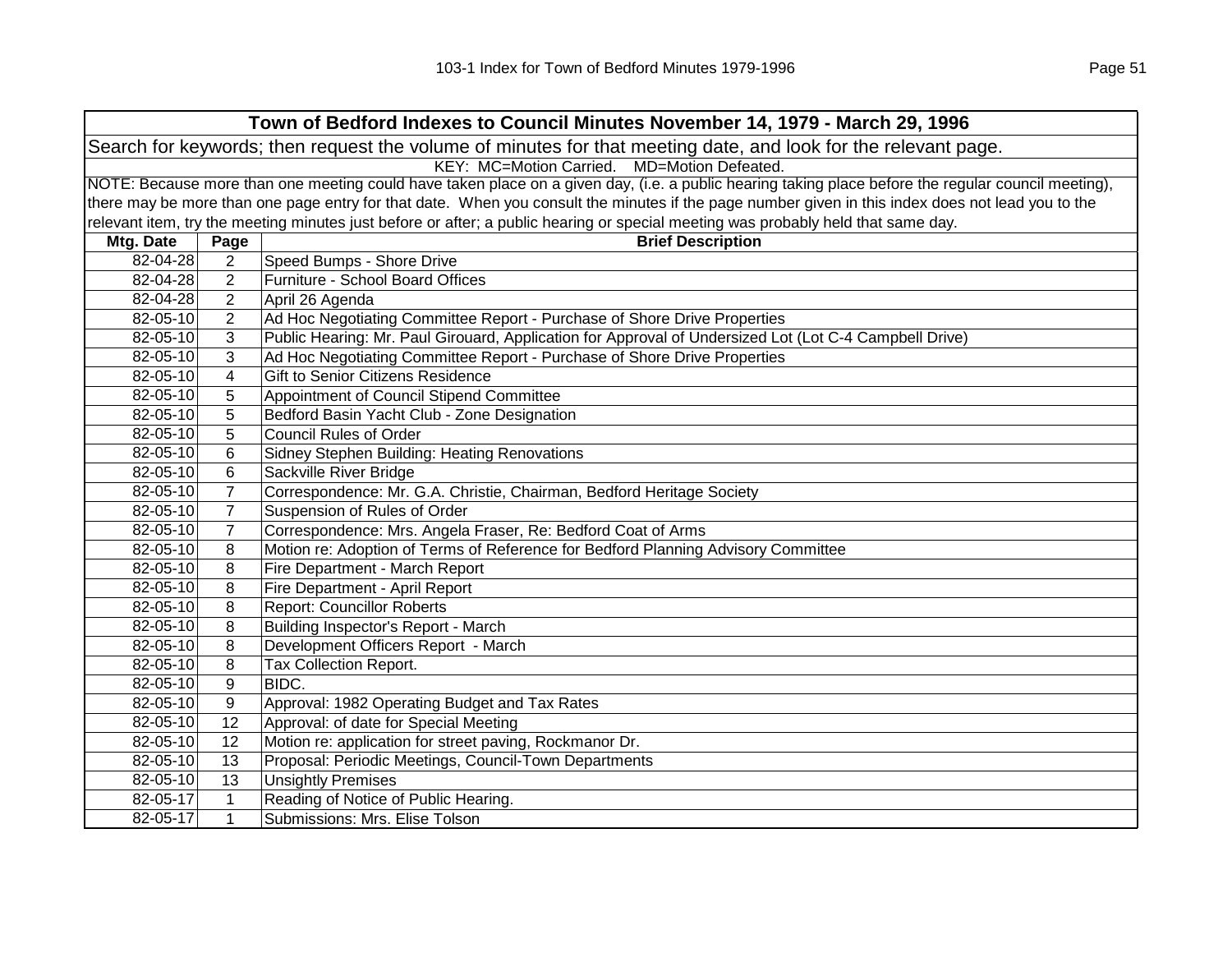| Town of Bedford Indexes to Council Minutes November 14, 1979 - March 29, 1996                                  |                                             |                                                                                                                                                     |  |  |  |
|----------------------------------------------------------------------------------------------------------------|---------------------------------------------|-----------------------------------------------------------------------------------------------------------------------------------------------------|--|--|--|
| Search for keywords; then request the volume of minutes for that meeting date, and look for the relevant page. |                                             |                                                                                                                                                     |  |  |  |
|                                                                                                                | KEY: MC=Motion Carried. MD=Motion Defeated. |                                                                                                                                                     |  |  |  |
|                                                                                                                |                                             | NOTE: Because more than one meeting could have taken place on a given day, (i.e. a public hearing taking place before the regular council meeting), |  |  |  |
|                                                                                                                |                                             | there may be more than one page entry for that date. When you consult the minutes if the page number given in this index does not lead you to the   |  |  |  |
|                                                                                                                |                                             | relevant item, try the meeting minutes just before or after; a public hearing or special meeting was probably held that same day.                   |  |  |  |
| Mtg. Date                                                                                                      | Page                                        | <b>Brief Description</b>                                                                                                                            |  |  |  |
| 82-05-17                                                                                                       | $\overline{2}$                              | Submissions: Bedford Basin Yacht Club                                                                                                               |  |  |  |
| 82-05-17                                                                                                       | 2                                           | Submissions: Mr. Bob Williams                                                                                                                       |  |  |  |
| 82-05-17                                                                                                       | 2                                           | <b>Submissions: Bedford Village Properties</b>                                                                                                      |  |  |  |
| 82-05-17                                                                                                       | $\overline{2}$                              | Submissions: Mr. Robert Adams                                                                                                                       |  |  |  |
| 82-05-17                                                                                                       | $\overline{2}$                              | Submissions: Canada Mortgage and Housing Corporation                                                                                                |  |  |  |
| 82-05-17                                                                                                       | 3                                           | Submissions: Ms. Karin Valle-Cavero                                                                                                                 |  |  |  |
| 82-05-17                                                                                                       | 3                                           | Submissions: Louis Dursi, Town Engineer, Town of Bedford                                                                                            |  |  |  |
| 82-05-17                                                                                                       | 3                                           | Review of Submissions by Council                                                                                                                    |  |  |  |
| 82-05-17                                                                                                       | 3                                           | Review of Submission No. 4.1 - Mrs. Elsie Tolson                                                                                                    |  |  |  |
| 82-05-17                                                                                                       | 3                                           | Review of Submission No. 4.2 - Bedford Basin Yacht Club                                                                                             |  |  |  |
| 82-05-17                                                                                                       | 4                                           | Review of Submission No. 4.3 - Mr. Rob Williams                                                                                                     |  |  |  |
| 82-05-17                                                                                                       | 4                                           | Review of Submission No. 4.4 - Bedford Village Properties                                                                                           |  |  |  |
| 82-05-17                                                                                                       | 4                                           | Review of Submission No. 4.5 - Mr. Robert Adams                                                                                                     |  |  |  |
| 82-05-17                                                                                                       | 4                                           | Review of Submission No. 4.6 - Central Mortgage and Housing Corporation                                                                             |  |  |  |
| 82-05-17                                                                                                       | 4                                           | Review of Submission No. 4.7 Ms. Karin Valle-Cavero                                                                                                 |  |  |  |
| 82-05-27                                                                                                       | $\mathbf{1}$                                | Municipal Development Plan and Zoning Bylaw                                                                                                         |  |  |  |
| 82-05-27                                                                                                       | $\mathbf{1}$                                | Notice of Reconsideration of Motion: Lands of Astro Transmission Ltd., 39 Dartmouth Road                                                            |  |  |  |
| 82-05-27                                                                                                       | 2                                           | Zoning of Islands located in Paper Mill Lake, and Crosby Island and Spruce Island                                                                   |  |  |  |
| 82-05-27                                                                                                       | $\overline{2}$                              | <b>Submission: CHS Developments</b>                                                                                                                 |  |  |  |
| 82-05-27                                                                                                       | $\overline{2}$                              | Submission: Chartwell Equities Ltd.                                                                                                                 |  |  |  |
| 82-05-27                                                                                                       | $\mathbf{2}$                                | Submission: Louis Dursi, Town Engineer                                                                                                              |  |  |  |
| 82-05-27                                                                                                       | $\overline{2}$                              | Motion: Zoning bylaws and municipal development plan                                                                                                |  |  |  |
| 82-05-27                                                                                                       | 3                                           | Three Year Capital Program                                                                                                                          |  |  |  |
| 82-05-27                                                                                                       | 3                                           | Capital Program - Fire Department                                                                                                                   |  |  |  |
| 82-05-27                                                                                                       | 3                                           | Capital Program Proposal: Recreation Dept.                                                                                                          |  |  |  |
| 82-05-27                                                                                                       | 4                                           | Capital Program: Engineering and Works Department                                                                                                   |  |  |  |
| 82-05-27                                                                                                       | 5                                           | <b>Financial Statements 1982</b>                                                                                                                    |  |  |  |
| 82-06-14                                                                                                       | $\overline{2}$                              | Ad Hoc Negotiating Committee Report - Purchase of Shore Drive Properties                                                                            |  |  |  |
| 82-06-14                                                                                                       | 3                                           | Proposed terms of reference - council stipend committee                                                                                             |  |  |  |
| 82-06-14                                                                                                       | 3                                           | Gift to Senior Citizens Residence                                                                                                                   |  |  |  |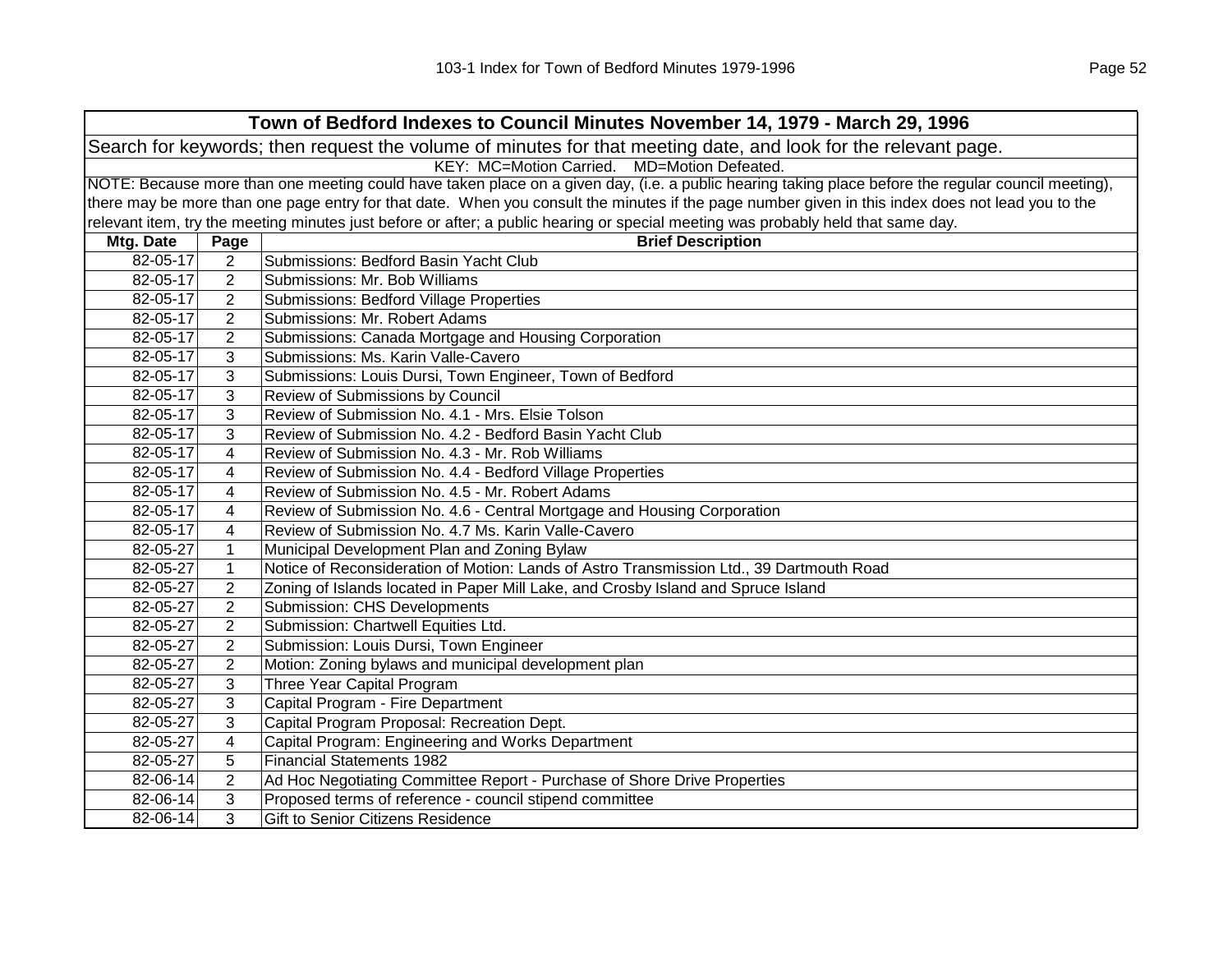|           | Town of Bedford Indexes to Council Minutes November 14, 1979 - March 29, 1996                                  |                                                                                                                                                     |  |  |  |
|-----------|----------------------------------------------------------------------------------------------------------------|-----------------------------------------------------------------------------------------------------------------------------------------------------|--|--|--|
|           | Search for keywords; then request the volume of minutes for that meeting date, and look for the relevant page. |                                                                                                                                                     |  |  |  |
|           | KEY: MC=Motion Carried. MD=Motion Defeated.                                                                    |                                                                                                                                                     |  |  |  |
|           |                                                                                                                | NOTE: Because more than one meeting could have taken place on a given day, (i.e. a public hearing taking place before the regular council meeting), |  |  |  |
|           |                                                                                                                | there may be more than one page entry for that date. When you consult the minutes if the page number given in this index does not lead you to the   |  |  |  |
|           |                                                                                                                | relevant item, try the meeting minutes just before or after; a public hearing or special meeting was probably held that same day.                   |  |  |  |
| Mtg. Date | Page                                                                                                           | <b>Brief Description</b>                                                                                                                            |  |  |  |
|           | 4                                                                                                              | Motions of Rescission: Motion served by councillor Loncarevic re: motions passed February 8 and April 26, 1982 concerning                           |  |  |  |
| 82-06-14  |                                                                                                                | speeding problems - Shore Drive                                                                                                                     |  |  |  |
| 82-06-14  | 4                                                                                                              | Notice of Motion: Notice of Intent to Pass a Bylaw Closing Oakmount Drive (Parcel Z)                                                                |  |  |  |
| 82-06-14  | 4                                                                                                              | Notice of Motion: Notice to Pass a Bylaw Closing Oakmount Drive (Parcel Y)                                                                          |  |  |  |
| 82-06-14  | 4                                                                                                              | Street Paving - Bedford Village S/D (Report - Town Engineer)                                                                                        |  |  |  |
| 82-06-14  | 5                                                                                                              | Ratification of appointment of engineering consultant paving - Rockmanor Drive                                                                      |  |  |  |
| 82-06-14  | 5                                                                                                              | Tenders: Chip Sealing Program                                                                                                                       |  |  |  |
| 82-06-14  | $\overline{7}$                                                                                                 | Tenders: School Capital Project - Heating System Bedford Junior High School                                                                         |  |  |  |
| 82-06-14  | 8                                                                                                              | Petition: Residents - Shoreview Drive, re: Speed Bumps                                                                                              |  |  |  |
| 82-06-14  | 8                                                                                                              | Petition: Residents - Shoreview Drive, re: Tot Lot                                                                                                  |  |  |  |
| 82-06-14  | 9                                                                                                              | Petition: Residents of Bedford - re: Purchase of Lot 3 Shore Drive                                                                                  |  |  |  |
| 82-06-14  | 9                                                                                                              | Correspondence: Mrs. Anna Shupe, re: Speeding on Shore Drive                                                                                        |  |  |  |
| 82-06-14  | 9                                                                                                              | Correspondence: Mr. John MacDonald - Old Central Bedford Homeowners Association                                                                     |  |  |  |
| 82-06-14  | 9                                                                                                              | Correspondence: Mr. M.G. Warrington, re: Metro Transit Concerns                                                                                     |  |  |  |
| 82-06-14  | 10                                                                                                             | Correspondence: Chief P.R. Dickinson, re: meeting between town and fire department officials                                                        |  |  |  |
| 82-06-14  | 10                                                                                                             | Correspondence: Chief of Police, re: results of radar surveillance in Town of Bedford                                                               |  |  |  |
| 82-06-14  | 10                                                                                                             | Correspondence: Municipal Contracting Ltd., re: Duke St., Extension                                                                                 |  |  |  |
| 82-06-14  | 12                                                                                                             | Councillor Short re: meeting between Town Council and Developers                                                                                    |  |  |  |
|           | 12                                                                                                             | Correspondence: Nova Scotia Housing Commission, re: Appointment of representative - Halifax County West Housing                                     |  |  |  |
| 82-06-14  |                                                                                                                | Authority                                                                                                                                           |  |  |  |
| 82-06-14  | 12                                                                                                             | Correspondence: Halifax County Regional Library, re: request for additional funding                                                                 |  |  |  |
| 82-06-14  | 12                                                                                                             | Standing Committee Reports: Fire Dept.                                                                                                              |  |  |  |
| 82-06-14  | 13                                                                                                             | Standing Committee Reports: Recreation Dept.                                                                                                        |  |  |  |
| 82-06-14  | 13                                                                                                             | <b>Standing Committee Reports: BIDC</b>                                                                                                             |  |  |  |
| 82-06-14  | 13                                                                                                             | Building Inspector's Report - April                                                                                                                 |  |  |  |
| 82-06-14  | 13                                                                                                             | Building Inspector's Report - May                                                                                                                   |  |  |  |
| 82-06-14  | 14                                                                                                             | Mobile Food Shops, Board of Health                                                                                                                  |  |  |  |
| 82-06-14  | 14                                                                                                             | Motions: Amended - Street Improvement Bylaw                                                                                                         |  |  |  |
| 82-06-14  | 15                                                                                                             | Staff Holiday, August 2, 1982                                                                                                                       |  |  |  |
| 82-06-21  | $\mathbf 1$                                                                                                    | Report: Negotiations, re: purchase of lot 3 Shore Drive.                                                                                            |  |  |  |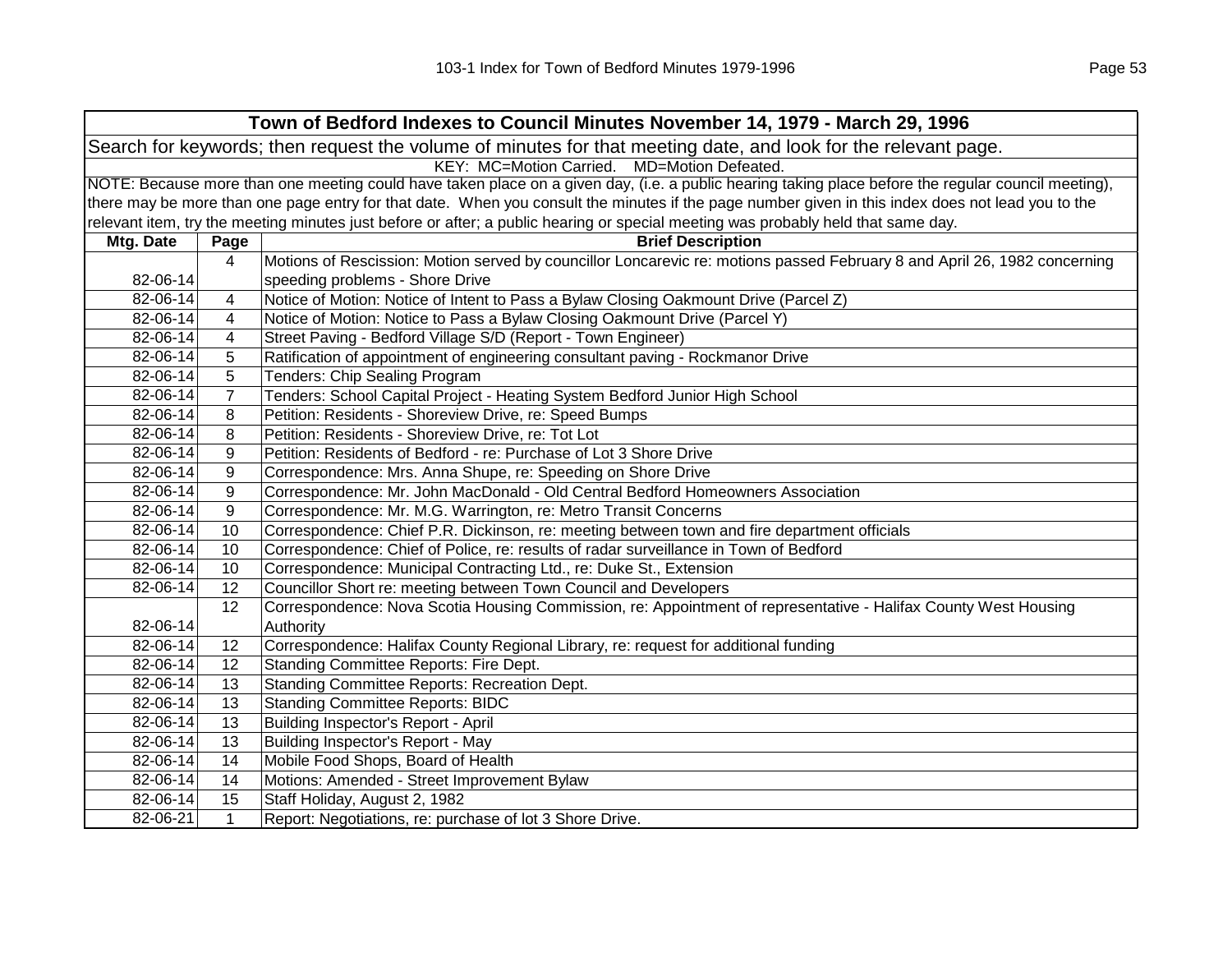| Town of Bedford Indexes to Council Minutes November 14, 1979 - March 29, 1996 |                                                                                                                |                                                                                                                                                     |  |  |  |
|-------------------------------------------------------------------------------|----------------------------------------------------------------------------------------------------------------|-----------------------------------------------------------------------------------------------------------------------------------------------------|--|--|--|
|                                                                               | Search for keywords; then request the volume of minutes for that meeting date, and look for the relevant page. |                                                                                                                                                     |  |  |  |
|                                                                               | KEY: MC=Motion Carried. MD=Motion Defeated.                                                                    |                                                                                                                                                     |  |  |  |
|                                                                               |                                                                                                                | NOTE: Because more than one meeting could have taken place on a given day, (i.e. a public hearing taking place before the regular council meeting), |  |  |  |
|                                                                               |                                                                                                                | there may be more than one page entry for that date. When you consult the minutes if the page number given in this index does not lead you to the   |  |  |  |
|                                                                               |                                                                                                                | relevant item, try the meeting minutes just before or after; a public hearing or special meeting was probably held that same day.                   |  |  |  |
| Mtg. Date                                                                     | Page                                                                                                           | <b>Brief Description</b>                                                                                                                            |  |  |  |
| 82-06-21                                                                      | 3                                                                                                              | Acceptance: Duke Street Extension                                                                                                                   |  |  |  |
| 82-06-21                                                                      | $\overline{\mathbf{4}}$                                                                                        | <b>Tax Collections Report</b>                                                                                                                       |  |  |  |
| 82-06-21                                                                      | 4                                                                                                              | <b>Grants Advisory Committee Report</b>                                                                                                             |  |  |  |
| 82-06-21                                                                      | 4                                                                                                              | 911 Emergency Answering Service                                                                                                                     |  |  |  |
| 82-06-21                                                                      | 5                                                                                                              | <b>Tree Committee</b>                                                                                                                               |  |  |  |
| 82-06-21                                                                      | 5                                                                                                              | <b>Senior Citizens Week</b>                                                                                                                         |  |  |  |
| 82-06-21                                                                      | 5                                                                                                              | <b>Bedford Days Activities</b>                                                                                                                      |  |  |  |
| 82-06-28                                                                      | 3                                                                                                              | CHIP Sealing Program - Parking Lot Recreation Centre                                                                                                |  |  |  |
| 82-06-28                                                                      | 3                                                                                                              | Motions of Reconsideration: Notice served by Councillor Short re: motion - purchase of lot 3 shore drive                                            |  |  |  |
| 82-06-28                                                                      | 4                                                                                                              | Appointment: Halifax West Housing Authority                                                                                                         |  |  |  |
| 82-06-28                                                                      | 4                                                                                                              | Homeowners Association Item 10.3.2 - June 14                                                                                                        |  |  |  |
| 82-06-28                                                                      | 5                                                                                                              | Speed Bumps - Shore Drive, Item 8.1 - June 14                                                                                                       |  |  |  |
| 82-06-28                                                                      | 5                                                                                                              | Correspondence: Halifax Visitors & Convention Bureau re: Regional Tourism Study                                                                     |  |  |  |
| 82-06-28                                                                      | 6                                                                                                              | <b>Standing Committee Reports: BIDC Report</b>                                                                                                      |  |  |  |
| 82-06-28                                                                      | $\overline{7}$                                                                                                 | Approval of Undersized Lot (40 Dartmouth Road)                                                                                                      |  |  |  |
| 82-06-28                                                                      | $\overline{7}$                                                                                                 | Motions: Bylaws respecting closing of portion of Oakmount Drive, Parcel Y-1 and Parcel Z                                                            |  |  |  |
| 82-07-05                                                                      | $\mathbf{1}$                                                                                                   | Development Officers Reports - Municipal Development Plan                                                                                           |  |  |  |
| 82-07-05                                                                      | $\overline{2}$                                                                                                 | Development Officers Reports - May                                                                                                                  |  |  |  |
| 82-07-05                                                                      | $\overline{2}$                                                                                                 | Motions: Terms of Reference - BPAC                                                                                                                  |  |  |  |
| 82-07-05                                                                      | $\overline{2}$                                                                                                 | Appointments to Council Stipend Committee                                                                                                           |  |  |  |
| 82-07-05                                                                      | 3                                                                                                              | Appointment: Tree Committee                                                                                                                         |  |  |  |
| 82-07-05                                                                      | 3                                                                                                              | Acceptance: Private Drainage Systems                                                                                                                |  |  |  |
| 82-07-05                                                                      | 4                                                                                                              | <b>Status Report Private Street Acceptance</b>                                                                                                      |  |  |  |
| 82-07-05                                                                      | 5                                                                                                              | Private Streets: Shipyard Road                                                                                                                      |  |  |  |
| 82-07-05                                                                      | 5                                                                                                              | 1982 Borrowing Resolution                                                                                                                           |  |  |  |
| 82-07-12                                                                      | $\overline{2}$                                                                                                 | Town of Bedford Coat of Arms                                                                                                                        |  |  |  |
| 82-07-12                                                                      | $\overline{2}$                                                                                                 | Progress Report: CHIP Sealing Program                                                                                                               |  |  |  |
| 82-07-12                                                                      | $\overline{2}$                                                                                                 | <b>Status Private Street Pleasant Street</b>                                                                                                        |  |  |  |
| 82-07-12                                                                      | 3                                                                                                              | Mobile Food Shops                                                                                                                                   |  |  |  |
| 82-07-12                                                                      | 3                                                                                                              | Access-A-Bus Funding Proposal                                                                                                                       |  |  |  |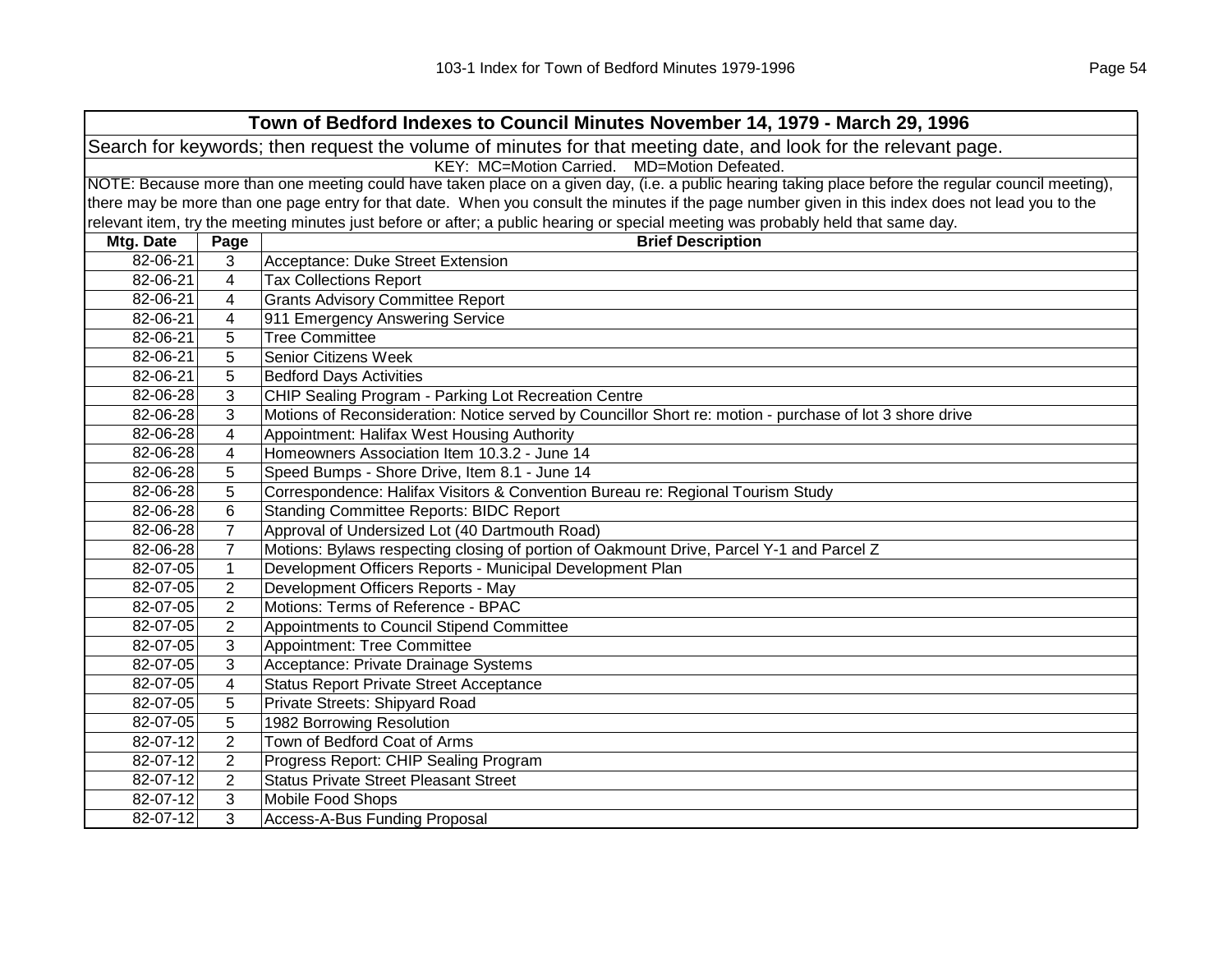|            |                                                                                                                                                     | Town of Bedford Indexes to Council Minutes November 14, 1979 - March 29, 1996                                                     |  |  |
|------------|-----------------------------------------------------------------------------------------------------------------------------------------------------|-----------------------------------------------------------------------------------------------------------------------------------|--|--|
|            |                                                                                                                                                     | Search for keywords; then request the volume of minutes for that meeting date, and look for the relevant page.                    |  |  |
|            |                                                                                                                                                     | KEY: MC=Motion Carried. MD=Motion Defeated.                                                                                       |  |  |
|            | NOTE: Because more than one meeting could have taken place on a given day, (i.e. a public hearing taking place before the regular council meeting), |                                                                                                                                   |  |  |
|            | there may be more than one page entry for that date. When you consult the minutes if the page number given in this index does not lead you to the   |                                                                                                                                   |  |  |
|            |                                                                                                                                                     | relevant item, try the meeting minutes just before or after; a public hearing or special meeting was probably held that same day. |  |  |
| Mtg. Date  | Page                                                                                                                                                | <b>Brief Description</b>                                                                                                          |  |  |
| 82-07-12   | 4                                                                                                                                                   | Extension of Eaglewood Drive to Dartmouth Highway.                                                                                |  |  |
|            | 4                                                                                                                                                   | Motions of Recession: Notice Served by Councillor Lugar to Rescind resolution made at Special Session of June 21, 1983 re:        |  |  |
| 82-07-12   |                                                                                                                                                     | Offer to Purchase property, Lot 3 Shore Drive                                                                                     |  |  |
| 82-07-12   | 5                                                                                                                                                   | Public Hearing: Resolution re: Lot R-B-2A Dartmouth Road as Undersized Lot                                                        |  |  |
| 82-07-12   | 6                                                                                                                                                   | Correspondence: Mr. Scott Peacock re: Surfacing - Doyle Street                                                                    |  |  |
| 82-07-12   | $\overline{7}$                                                                                                                                      | Correspondence: Bedford Heritage 80 re: Proposed Renovations to Bedford Central School Teacherage                                 |  |  |
|            | $\overline{7}$                                                                                                                                      | Correspondence: Municipal Grant Division - Federal Government re: Revised Grant in Lieu of Property Taxes - Federal               |  |  |
| 82-07-12   |                                                                                                                                                     | Properties                                                                                                                        |  |  |
|            | 8                                                                                                                                                   | Correspondence: Department of Social Services - Province of Nova Scotia - re: 1982 Operational Plan - Town of Bedford             |  |  |
| 82-07-12   |                                                                                                                                                     |                                                                                                                                   |  |  |
| 82-07-12   | 8                                                                                                                                                   | Standing Committee Report: Fire Department                                                                                        |  |  |
| 82-07-12   | 8                                                                                                                                                   | Building Inspector's Report - June                                                                                                |  |  |
| 82-07-12   | 9                                                                                                                                                   | Development Officer's Report - June                                                                                               |  |  |
| 82-07-12   | 9                                                                                                                                                   | Notice of Motion re: Street Improvement Bylaw                                                                                     |  |  |
| 1982-07-19 | $\mathbf{1}$                                                                                                                                        | Street Paving - Bedford Village Properties Ltd.                                                                                   |  |  |
| Special    |                                                                                                                                                     |                                                                                                                                   |  |  |
| Session    |                                                                                                                                                     |                                                                                                                                   |  |  |
| 82-07-26   | $\overline{2}$                                                                                                                                      | Correspondence: Bedford Village Ratepayers Association: Activities Paper Mill Lake                                                |  |  |
| 82-07-26   | 3                                                                                                                                                   | Correspondence: John F. Burrows: Evaluation and Resolution re: Encroachment of Town Street Line                                   |  |  |
| 82-07-26   | 4                                                                                                                                                   | Correspondence: C.P.J. Bragg: Halifax County-Bedford District School Board, re: Regular Reports to Town Council                   |  |  |
| 82-07-26   | 4                                                                                                                                                   | Aerial Spraying: Vicinity of Municipal Water Supply                                                                               |  |  |
| 82-07-26   | 4                                                                                                                                                   | Purchase of Lot 3 Shore Drive                                                                                                     |  |  |
| 82-07-26   | 6                                                                                                                                                   | <b>Crosswalk Guards</b>                                                                                                           |  |  |
| 82-07-26   | 6                                                                                                                                                   | School Board Information                                                                                                          |  |  |
| 82-07-26   | $\overline{7}$                                                                                                                                      | Annual Meeting - Union of N.S. Municipalities                                                                                     |  |  |
| 82-08-16   | $\overline{2}$                                                                                                                                      | Order of the Eastern Star, Presentation of Nova Scotia Flag to Town of Bedford                                                    |  |  |
| 82-08-16   | $\overline{2}$                                                                                                                                      | Planning Department: MDP Update                                                                                                   |  |  |
| 82-08-16   | 4                                                                                                                                                   | Evaluation and Resolution: Encroachment of Town Street Lines Lindsay Hill                                                         |  |  |
| 82-08-16   | 5                                                                                                                                                   | Crosswalk Attendants, School Term 1982-1983                                                                                       |  |  |
| 82-08-16   | 5                                                                                                                                                   | Report Revisions to the "Education Act" re: Walker Commission Report                                                              |  |  |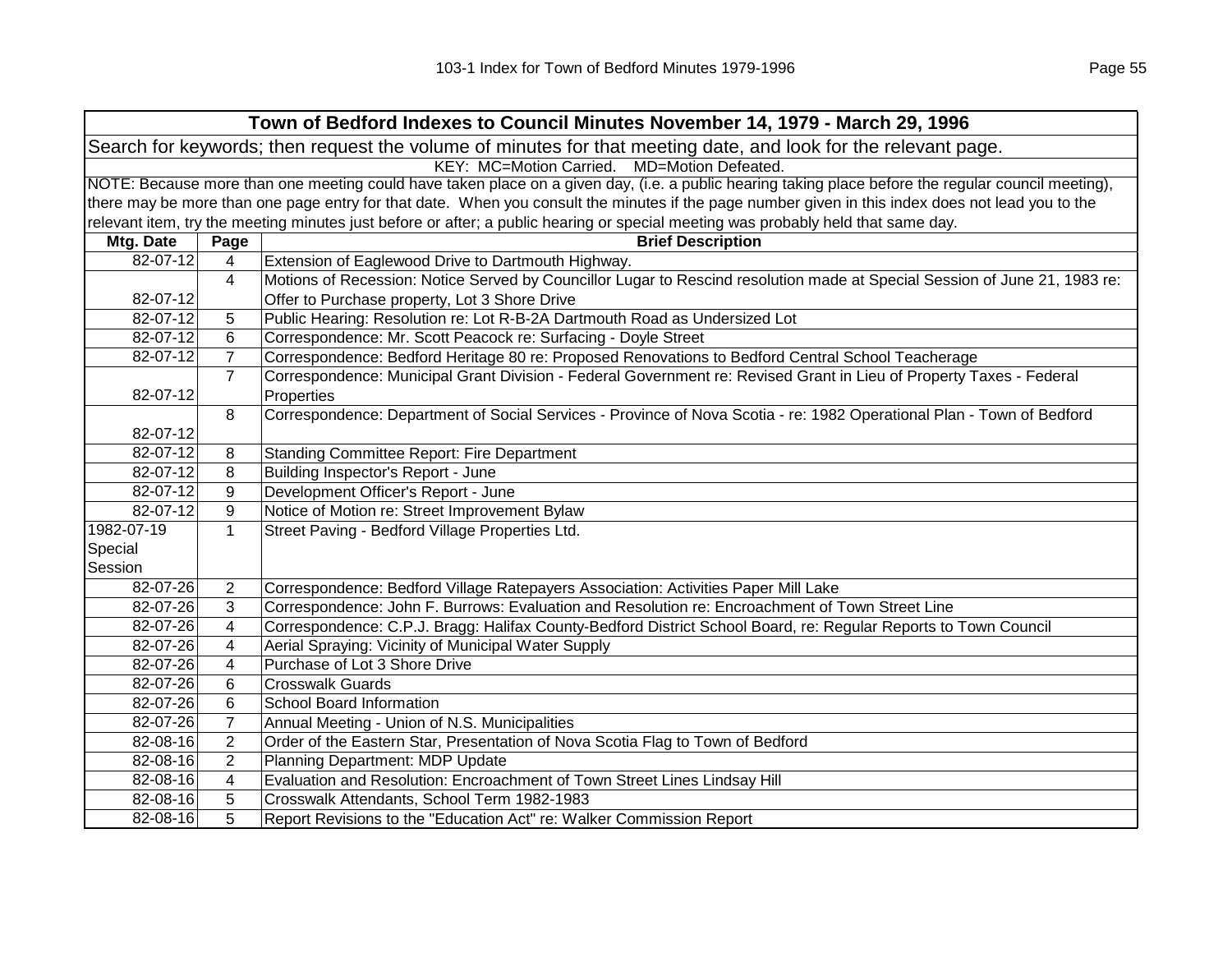|           | Town of Bedford Indexes to Council Minutes November 14, 1979 - March 29, 1996                                  |                                                                                                                                                     |  |  |
|-----------|----------------------------------------------------------------------------------------------------------------|-----------------------------------------------------------------------------------------------------------------------------------------------------|--|--|
|           | Search for keywords; then request the volume of minutes for that meeting date, and look for the relevant page. |                                                                                                                                                     |  |  |
|           | KEY: MC=Motion Carried. MD=Motion Defeated.                                                                    |                                                                                                                                                     |  |  |
|           |                                                                                                                | NOTE: Because more than one meeting could have taken place on a given day, (i.e. a public hearing taking place before the regular council meeting), |  |  |
|           |                                                                                                                | there may be more than one page entry for that date. When you consult the minutes if the page number given in this index does not lead you to the   |  |  |
|           |                                                                                                                | relevant item, try the meeting minutes just before or after; a public hearing or special meeting was probably held that same day.                   |  |  |
| Mtg. Date | Page                                                                                                           | <b>Brief Description</b>                                                                                                                            |  |  |
| 82-08-16  | 6                                                                                                              | Proposed Policy and Bylaw: Street Improvements                                                                                                      |  |  |
| 82-08-16  | $\overline{7}$                                                                                                 | Proposed Policy and Bylaw: Street Improvements - CHIP Sealing Rutledge Street (Portion) and Lindsay Hill                                            |  |  |
| 82-08-16  | $\overline{7}$                                                                                                 | Notice of Motion of Reconsideration                                                                                                                 |  |  |
| 82-08-16  | $\overline{7}$                                                                                                 | Consideration of Tender Awards: No. 82-05 Paving Rockmanor Dr.                                                                                      |  |  |
| 82-08-16  | $\overline{7}$                                                                                                 | Consideration of Tender Awards: No. 82-06 Tennis Courts                                                                                             |  |  |
| 82-08-30  | $\mathbf{1}$                                                                                                   | Correspondence: Minister of Transportation, Report on Port Promotion and Marketing                                                                  |  |  |
|           | $\overline{2}$                                                                                                 | Correspondence: Nova Scotia Department of Environment - Halifax County Storm Drainage Task Force - Final                                            |  |  |
| 82-08-30  |                                                                                                                | Recommendations                                                                                                                                     |  |  |
| 82-08-30  | $\overline{2}$                                                                                                 | Correspondence: Old Central Bedford Homeowners' Association - Crosswalk Locations                                                                   |  |  |
| 82-08-30  | 3                                                                                                              | Correspondence: Mr. D.W. Carter, 16 Crosby St., Bedford                                                                                             |  |  |
| 82-08-30  | 3                                                                                                              | Correspondence: Dr. Richard James, Shore Drive, Bedford, Nova Scotia                                                                                |  |  |
| 82-08-30  | 3                                                                                                              | Correspondence: Community Planning Association of Canada, News Release                                                                              |  |  |
| 82-08-30  | 4                                                                                                              | <b>Standing Committee Reports: Recreation Commission</b>                                                                                            |  |  |
| 82-08-30  | 5                                                                                                              | Tax Collection Report.                                                                                                                              |  |  |
| 82-08-30  | 5                                                                                                              | Building Inspector's Monthly Report - July                                                                                                          |  |  |
| 82-08-30  | 5                                                                                                              | Planning Department: Development Officer's Monthly Report                                                                                           |  |  |
| 82-08-30  | 5                                                                                                              | Fire Department Monthly Report - July 1982                                                                                                          |  |  |
| 82-08-30  | 6                                                                                                              | Proposed Policy: Acceptance - Private Storm Drainage Systems                                                                                        |  |  |
| 82-08-30  | 6                                                                                                              | Proposed Policy: Bedford Coat of Arms                                                                                                               |  |  |
| 82-08-30  | $\overline{7}$                                                                                                 | Proposed Policy: Personnel - Bedford Police                                                                                                         |  |  |
| 82-08-30  | $\overline{7}$                                                                                                 | Odour Problems Twin Cities Diary                                                                                                                    |  |  |
| 82-08-30  | $\overline{7}$                                                                                                 | Nuisance Bylaw: Barking Dogs                                                                                                                        |  |  |
| 82-08-30  | 8                                                                                                              | Proposed Bylaw: respecting Business Commencement Tax                                                                                                |  |  |
| 82-08-30  | 8                                                                                                              | Proposed Revisions: Bylaw Respecting Trade and Licensing                                                                                            |  |  |
| 82-09-13  | $\overline{2}$                                                                                                 | Crosswalks - Central Bedford Area - Report & Recommendations                                                                                        |  |  |
| 82-09-13  | $\overline{2}$                                                                                                 | Revisions: Education Act - Walker Commission Recommendations                                                                                        |  |  |
| 82-09-13  | 3                                                                                                              | Sackville River Bridge Replacement                                                                                                                  |  |  |
| 82-09-13  | 3                                                                                                              | Municipal Development Plan and Zoning Bylaw                                                                                                         |  |  |
| 82-09-13  | 3                                                                                                              | Delegations: Old Central Bedford Homeowner's Association, re: Collector Roads                                                                       |  |  |
| 82-09-13  | 4                                                                                                              | Correspondence: Canada Winter Games Feasibility Committee                                                                                           |  |  |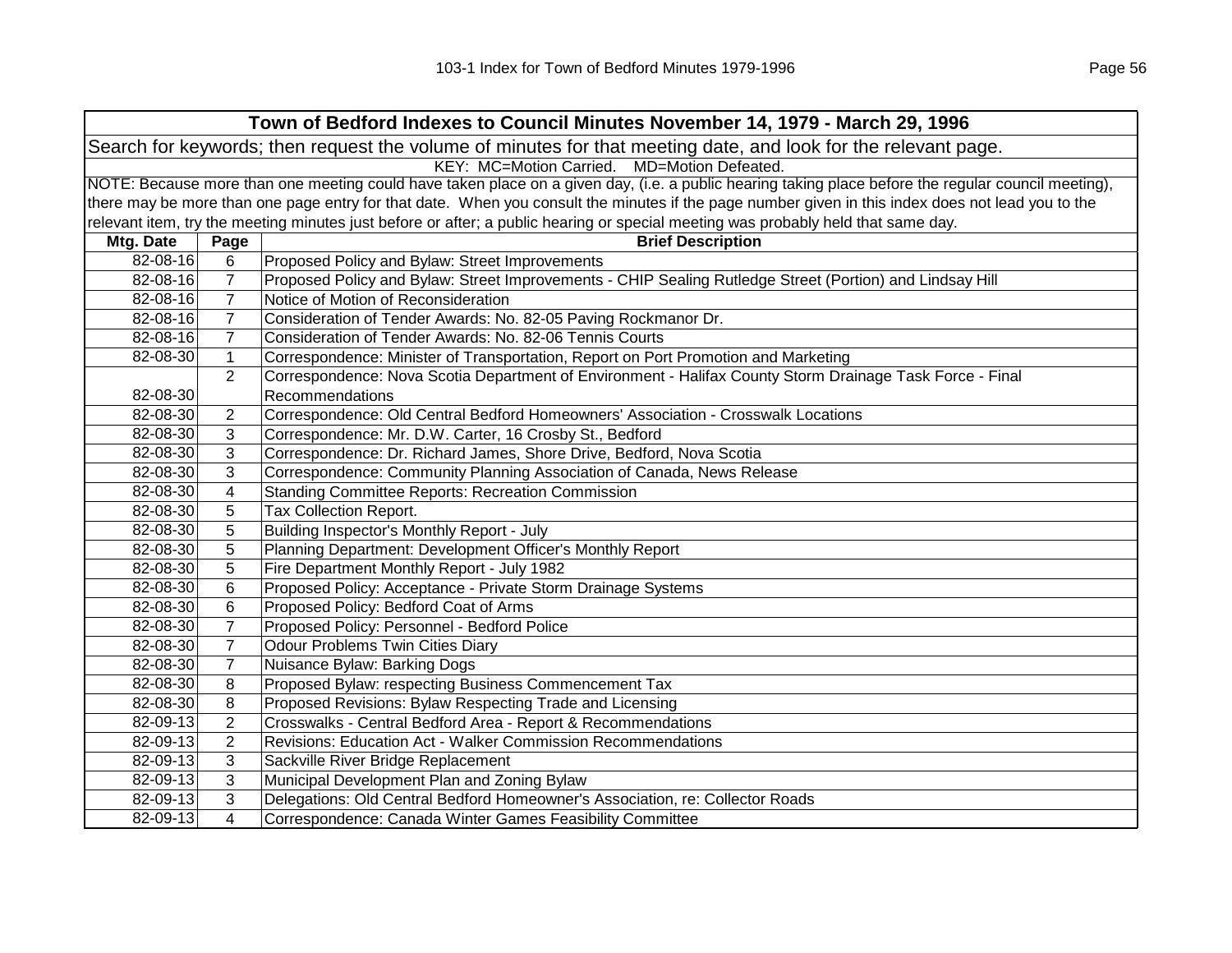| Town of Bedford Indexes to Council Minutes November 14, 1979 - March 29, 1996                                  |                |                                                                                                                                                     |  |
|----------------------------------------------------------------------------------------------------------------|----------------|-----------------------------------------------------------------------------------------------------------------------------------------------------|--|
| Search for keywords; then request the volume of minutes for that meeting date, and look for the relevant page. |                |                                                                                                                                                     |  |
|                                                                                                                |                | KEY: MC=Motion Carried. MD=Motion Defeated.                                                                                                         |  |
|                                                                                                                |                | NOTE: Because more than one meeting could have taken place on a given day, (i.e. a public hearing taking place before the regular council meeting), |  |
|                                                                                                                |                | there may be more than one page entry for that date. When you consult the minutes if the page number given in this index does not lead you to the   |  |
|                                                                                                                |                | relevant item, try the meeting minutes just before or after; a public hearing or special meeting was probably held that same day.                   |  |
| Mtg. Date                                                                                                      | Page           | <b>Brief Description</b>                                                                                                                            |  |
| 82-09-13                                                                                                       | 4              | Correspondence: G.Y. Fitzgerald, re: School Busing - Union Street                                                                                   |  |
| 82-09-13                                                                                                       | 5              | <b>Standing Committee Reports: Recreation Commission</b>                                                                                            |  |
| 82-09-13                                                                                                       | 6              | Proposed Agreement: re: Lions Club Addition to Dr. Gerald J. LeBrun Centre                                                                          |  |
| 82-09-13                                                                                                       | 6              | Building Inspector's Monthly Report - August                                                                                                        |  |
| 82-09-13                                                                                                       | 6              | Fire Department's Monthly Report - August                                                                                                           |  |
| 82-09-13                                                                                                       | $\overline{7}$ | Tax Collection Report - August                                                                                                                      |  |
| 82-09-13                                                                                                       | $\overline{7}$ | Motions: Bylaw Respecting Business Commencement Tax                                                                                                 |  |
| 82-09-13                                                                                                       | $\overline{7}$ | Motions: Bylaw Respecting Trade and Licensing                                                                                                       |  |
| 82-09-13                                                                                                       | $\overline{7}$ | Policy - Acceptance of Private Drainage Systems                                                                                                     |  |
| 82-09-13                                                                                                       | 7              | Ratification: CHIP Sealing of Lindsay Hill and Rutledge Street, Tender 82-03                                                                        |  |
| 82-09-13                                                                                                       | $\overline{7}$ | Appointment of Auditors - 1982                                                                                                                      |  |
| 82-09-13                                                                                                       | 8              | Policy re: Use of Coat of Arms                                                                                                                      |  |
| 82-09-13                                                                                                       | 8              | 1982-83 Winter Contracts                                                                                                                            |  |
| 82-09-13                                                                                                       | 9              | <b>Municipal Elections Update</b>                                                                                                                   |  |
| 82-09-13                                                                                                       | 9              | Council Meeting Dates - October 1982                                                                                                                |  |
| 82-09-13                                                                                                       | 9              | Homeowner's Association - Proposed Meeting Date                                                                                                     |  |
| 82-09-13                                                                                                       | 9              | Proposed Agreement: re: Lion's Club Addition to Dr. Gerald J. LeBrun Centre                                                                         |  |
| 82-09-13                                                                                                       | 10             | Planning Department: Application for Rezoning - Camden Street                                                                                       |  |
| 82-09-13                                                                                                       | 10             | Planning Department: Application of Rezoning - Shore Drive                                                                                          |  |
| 82-09-13                                                                                                       | 11             | Appointment to Bedford Planning Advisory Committee                                                                                                  |  |
| 82-09-13                                                                                                       | 11             | <b>Town Crier</b>                                                                                                                                   |  |
| 82-09-16                                                                                                       | $\mathbf{1}$   | Proposed Agreement and Plans: Extension to Dr. Gerald J. LeBrun Memorial Centre                                                                     |  |
| 82-09-16                                                                                                       | $\overline{c}$ | Proposed Policy, re: Acceptance of Private Drainage Systems                                                                                         |  |
| 82-09-16                                                                                                       | 3              | Press Release, re: School Trustees                                                                                                                  |  |
| 82-09-16                                                                                                       | 3              | Ten Mile House                                                                                                                                      |  |
| 82-09-27                                                                                                       | $\overline{c}$ | Canada Winter Games Feasibility Committee - Appointment of Two Representatives                                                                      |  |
| 82-09-27                                                                                                       | $\overline{2}$ | Bedford Planning Advisory Committee: Appointments                                                                                                   |  |
| 82-09-27                                                                                                       | $\overline{2}$ | School Busing - Union Street                                                                                                                        |  |
| 82-09-27                                                                                                       | 3              | Delegations: Bedford Village Residents Association, Security of Walkways                                                                            |  |
| 82-09-27                                                                                                       | $\overline{4}$ | Correspondence: Mr. William Roy, Resignation from Stipends Committee.                                                                               |  |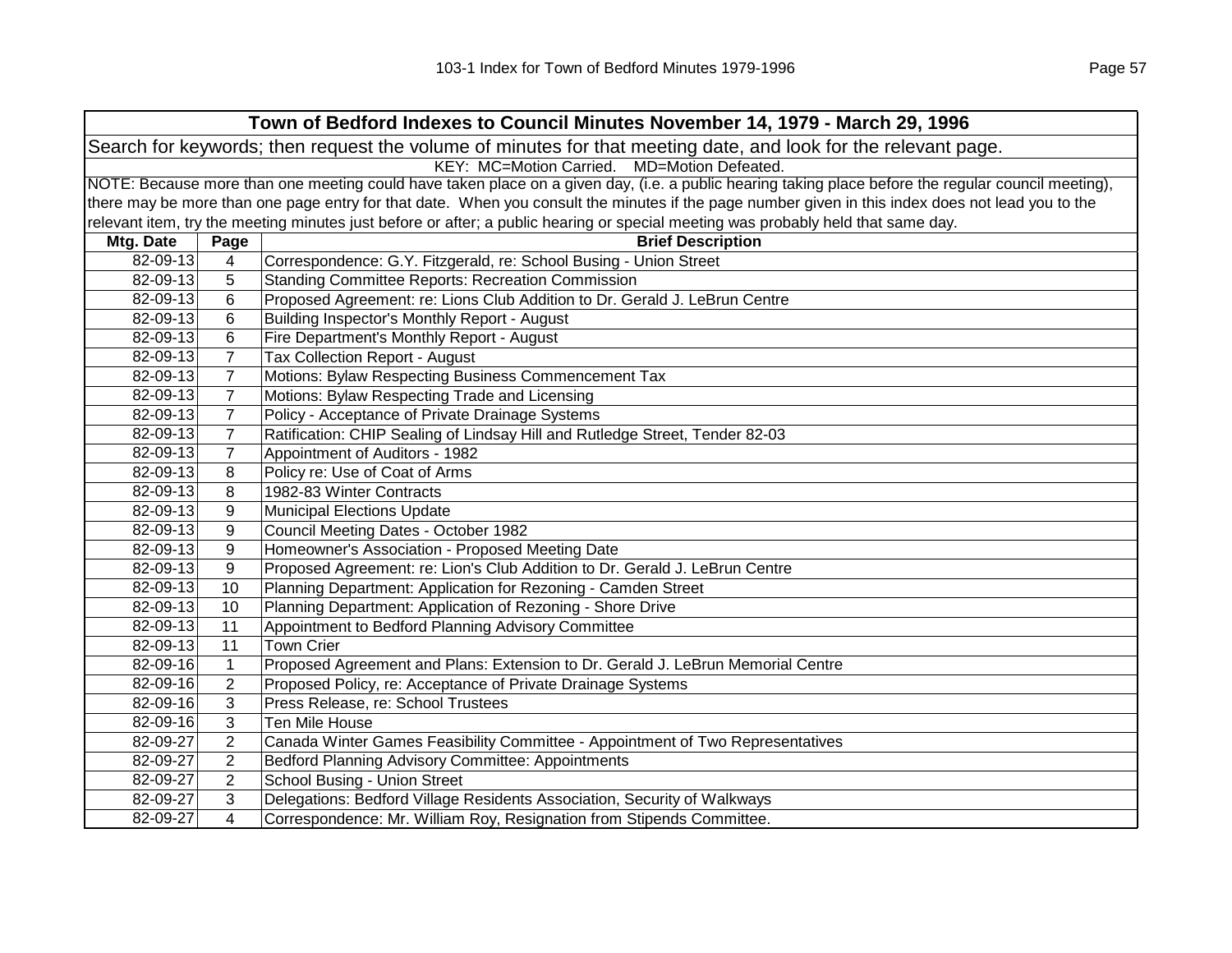| Town of Bedford Indexes to Council Minutes November 14, 1979 - March 29, 1996 |                                                                                                                                                     |                                                                                                                                                   |  |  |
|-------------------------------------------------------------------------------|-----------------------------------------------------------------------------------------------------------------------------------------------------|---------------------------------------------------------------------------------------------------------------------------------------------------|--|--|
|                                                                               | Search for keywords; then request the volume of minutes for that meeting date, and look for the relevant page.                                      |                                                                                                                                                   |  |  |
| KEY: MC=Motion Carried. MD=Motion Defeated.                                   |                                                                                                                                                     |                                                                                                                                                   |  |  |
|                                                                               | NOTE: Because more than one meeting could have taken place on a given day, (i.e. a public hearing taking place before the regular council meeting), |                                                                                                                                                   |  |  |
|                                                                               |                                                                                                                                                     | there may be more than one page entry for that date. When you consult the minutes if the page number given in this index does not lead you to the |  |  |
|                                                                               |                                                                                                                                                     | relevant item, try the meeting minutes just before or after; a public hearing or special meeting was probably held that same day.                 |  |  |
| Mtg. Date                                                                     | Page                                                                                                                                                | <b>Brief Description</b>                                                                                                                          |  |  |
| 82-09-27                                                                      | 4                                                                                                                                                   | Correspondence: Bedford Heritage '80, re: Ten Mile House                                                                                          |  |  |
| 82-09-27                                                                      | 4                                                                                                                                                   | Correspondence: Old Central Bedford Homowners' Association - Collector Roads                                                                      |  |  |
| 82-09-27                                                                      | 6                                                                                                                                                   | 911 Emergency Answering System - Report from Ad Hoc Committee                                                                                     |  |  |
| 82-09-27                                                                      | $\overline{7}$                                                                                                                                      | Proposed Policy: Interest Rate on Tax Arrears                                                                                                     |  |  |
| 82-09-27                                                                      | 8                                                                                                                                                   | Proposed Agreement of Purchase and Lease: M.T.&T. Building, 1405 Bedford Highway                                                                  |  |  |
| 82-09-27                                                                      | 9                                                                                                                                                   | 1982 Municipal Elections Update                                                                                                                   |  |  |
| 82-09-27                                                                      | 9                                                                                                                                                   | Consideration of Tenders: 1982-83 Winter Contracts Tenders, 82-07, 82-08, 82-09 and 82-10                                                         |  |  |
| 82-09-27                                                                      | 10                                                                                                                                                  | Appointment of Town Crier                                                                                                                         |  |  |
| 82-09-27                                                                      | 10                                                                                                                                                  | Financial Statements, Budget to Actual - August 31, 1982                                                                                          |  |  |
| 82-09-27                                                                      | 10                                                                                                                                                  | Proposed Items of Reference: Integrated Servicing Study                                                                                           |  |  |
| 82-09-27                                                                      | 12                                                                                                                                                  | Disco Lands - Parking                                                                                                                             |  |  |
| 82-09-27                                                                      | 13                                                                                                                                                  | Heritage Advisory Committee appointments.                                                                                                         |  |  |
| 82-09-29                                                                      | $\mathbf{1}$                                                                                                                                        | Bedford Village Residents Association.                                                                                                            |  |  |
| 82-09-29                                                                      | $\overline{2}$                                                                                                                                      | Oakmount Homeowners Association                                                                                                                   |  |  |
| 82-09-29                                                                      | $\overline{2}$                                                                                                                                      | Sandy Lake Area Ratepayers Association.                                                                                                           |  |  |
| 82-09-29                                                                      | $\overline{2}$                                                                                                                                      | Old Central Bedford Homeowners Association                                                                                                        |  |  |
| 82-09-29                                                                      | 3                                                                                                                                                   | 1982/83 Winter Snow Operations and Tender Awards                                                                                                  |  |  |
|                                                                               | $\overline{2}$                                                                                                                                      | Motion to Call for Proposal for Integrated Servicing Study. Motion Defeated Session of September 27, 1982. Notice Served by                       |  |  |
| 82-10-04                                                                      |                                                                                                                                                     | <b>Councillor Short</b>                                                                                                                           |  |  |
|                                                                               | $\overline{2}$                                                                                                                                      | Amendment to motion to call for proposals for Integrated Servicing Study. Amendment Defeated session of September 27,                             |  |  |
| 82-10-04                                                                      |                                                                                                                                                     | 1982. Notice Served by Councillor Loncarevic                                                                                                      |  |  |
|                                                                               | 3                                                                                                                                                   | Motion re: Establishment of Policy Concerning Interest Rates on Property Tax Arrears Motion Approved at Council Session of                        |  |  |
| 82-10-04                                                                      |                                                                                                                                                     | September 27, 1982. Notice Served by Councillor Tolson                                                                                            |  |  |
| 82-10-04                                                                      | 3                                                                                                                                                   | Mainstreet Program Funding                                                                                                                        |  |  |
| 82-10-04                                                                      | 4                                                                                                                                                   | Extension of Eaglewood Drive to Dartmouth Highway.                                                                                                |  |  |
| 82-10-04                                                                      | 4                                                                                                                                                   | Correspondence: Bedford Branch 95 Royal Canadian Legion                                                                                           |  |  |
| 82-10-04                                                                      | 5                                                                                                                                                   | Correspondence: Atlantic Symphony Orchestra                                                                                                       |  |  |
| 82-10-04                                                                      | 5                                                                                                                                                   | Town Owned Surplus Land: Portion of Oakmount Drive                                                                                                |  |  |
| 82-10-04                                                                      | 6                                                                                                                                                   | <b>Taxi Bylaw</b>                                                                                                                                 |  |  |
| 82-10-06                                                                      | $\mathbf{1}$                                                                                                                                        | Public Hearing - Resolutions Therefrom                                                                                                            |  |  |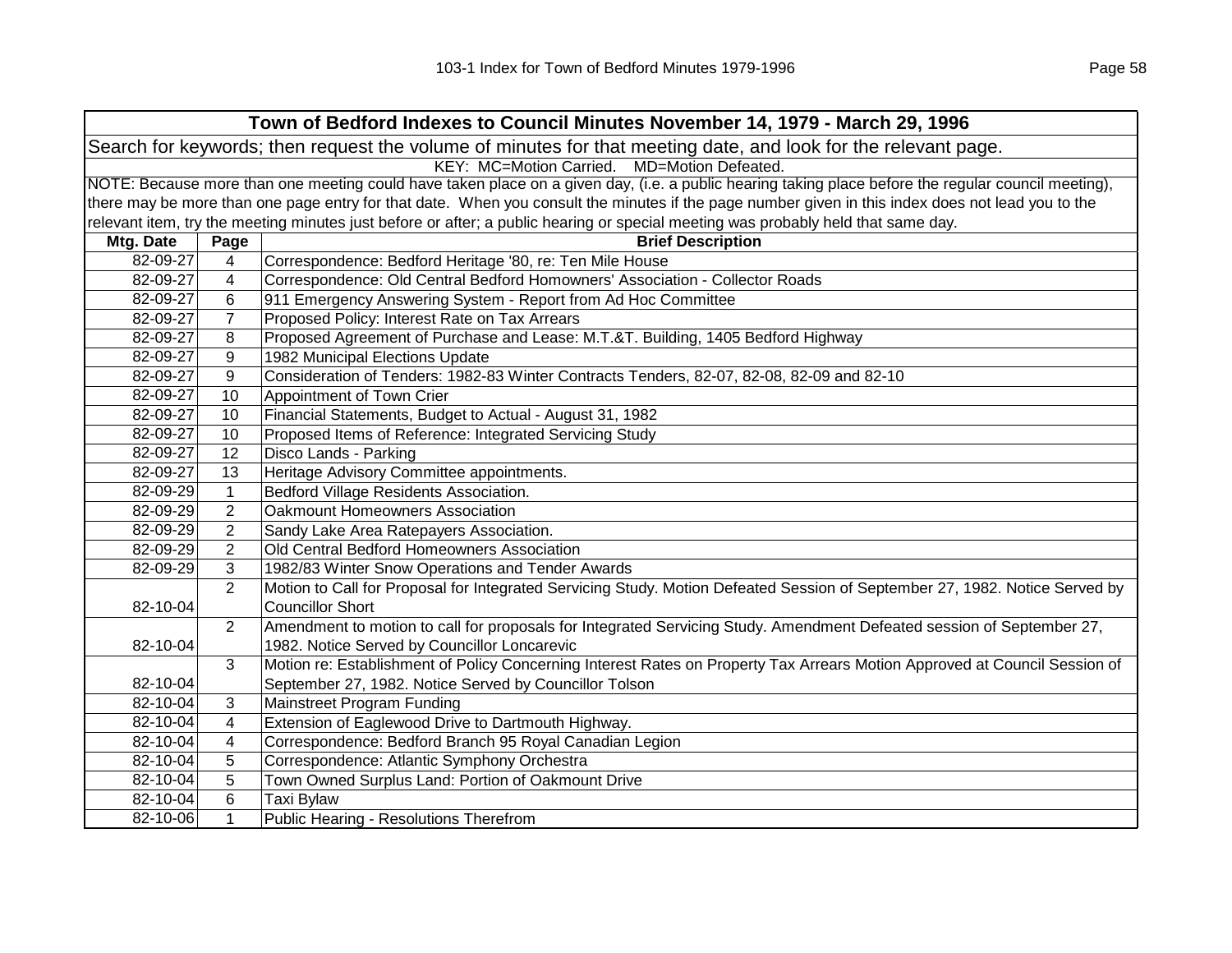| Town of Bedford Indexes to Council Minutes November 14, 1979 - March 29, 1996                                                                       |                                             |                                                                                                                                                   |  |  |  |
|-----------------------------------------------------------------------------------------------------------------------------------------------------|---------------------------------------------|---------------------------------------------------------------------------------------------------------------------------------------------------|--|--|--|
| Search for keywords; then request the volume of minutes for that meeting date, and look for the relevant page.                                      |                                             |                                                                                                                                                   |  |  |  |
|                                                                                                                                                     | KEY: MC=Motion Carried. MD=Motion Defeated. |                                                                                                                                                   |  |  |  |
| NOTE: Because more than one meeting could have taken place on a given day, (i.e. a public hearing taking place before the regular council meeting), |                                             |                                                                                                                                                   |  |  |  |
|                                                                                                                                                     |                                             | there may be more than one page entry for that date. When you consult the minutes if the page number given in this index does not lead you to the |  |  |  |
|                                                                                                                                                     |                                             | relevant item, try the meeting minutes just before or after; a public hearing or special meeting was probably held that same day.                 |  |  |  |
| Mtg. Date                                                                                                                                           | Page                                        | <b>Brief Description</b>                                                                                                                          |  |  |  |
| 82-10-06                                                                                                                                            | $\mathbf{1}$                                | Rezoning Application - 155-157 Shore Drive - Mary Fenton                                                                                          |  |  |  |
| 82-10-06                                                                                                                                            | $\mathbf{1}$                                | Town of Bedford - Participation - 1987 Winter Games                                                                                               |  |  |  |
|                                                                                                                                                     | $\mathbf{1}$                                | Considering of the Town of Bedford's Further Involvement in the Proposal for the Metro Area to Host the 1987 Canada Winter                        |  |  |  |
| 82-10-08                                                                                                                                            |                                             | Games                                                                                                                                             |  |  |  |
| 1982-11-08                                                                                                                                          | 1                                           | Swearing in of Second Council of the Municipality of the Town of Bedford                                                                          |  |  |  |
|                                                                                                                                                     |                                             | Motions of Reconsideration: Notice Served by Councillor Loncarevic - Special Council Session, October 8, 1982 Item 14.1:                          |  |  |  |
| 1982-11-08                                                                                                                                          | $\overline{c}$                              | Notice of Reconsideration of Motion to Approve the Proposal for Construction of a Speed Skating Facility                                          |  |  |  |
| 1982-11-08                                                                                                                                          | 2                                           | Traffic Problems: Union Street - Access from Bedford Place                                                                                        |  |  |  |
| 1982-11-08                                                                                                                                          | 3                                           | Agreement - Sanitary Sewer System - County of Halifax                                                                                             |  |  |  |
| 1982-11-08                                                                                                                                          | 3                                           | Petitions: David J. Gorsline, re: Speed Zone No. 7 Highway (Dartmouth Road)                                                                       |  |  |  |
| 1982-11-08                                                                                                                                          | 4                                           | Correspondence: Union of Nova Scotia Municipalities re: Drug Awareness Week                                                                       |  |  |  |
| 1982-11-08                                                                                                                                          | 4                                           | Correspondence: Minister of Social Services re: Additional Cost Sharing - Social Assistance Expenditures                                          |  |  |  |
| 1982-11-08                                                                                                                                          | 5                                           | Correspondence: Chairman, Halifax Port Authority                                                                                                  |  |  |  |
| 1982-11-08                                                                                                                                          | 5                                           | Fire Department - Monthly/Year End Report                                                                                                         |  |  |  |
| 1982-11-08                                                                                                                                          | 6                                           | <b>Tax Collection Report</b>                                                                                                                      |  |  |  |
| 1982-11-08                                                                                                                                          | 6                                           | Planning Department: Development Officer's Monthly Report September and October, 1982                                                             |  |  |  |
| 1982-11-08                                                                                                                                          | $\overline{7}$                              | Contract Development Proposal Hammonds Plains Road                                                                                                |  |  |  |
| 1982-11-08                                                                                                                                          | 8                                           | Bedford Business Improvement District Committee                                                                                                   |  |  |  |
| 1982-11-08                                                                                                                                          | 8                                           | Heritage Advisory Committee - Ten Mile House                                                                                                      |  |  |  |
|                                                                                                                                                     |                                             |                                                                                                                                                   |  |  |  |
| 1982-11-08                                                                                                                                          | 9                                           | Motions: Bylaw Respecting Closure of a portion of Lindsay Hill - Notice Served on October 25, 1982 by Councillor Loncarevic                       |  |  |  |
| 1982-11-08                                                                                                                                          | 10                                          | <b>Closing Public Street</b>                                                                                                                      |  |  |  |
| 1982-11-08                                                                                                                                          | 11                                          | Official Results, 1982 General Election - Mayor                                                                                                   |  |  |  |
| 1982-11-08                                                                                                                                          | 11                                          | Official Results, 1982 General Election - Councillors                                                                                             |  |  |  |
| 1982-11-08                                                                                                                                          | 11                                          | Appointment of Deputy Mayor                                                                                                                       |  |  |  |
| 1982-11-08                                                                                                                                          | 12                                          | <b>Resolution: Signing Authority</b>                                                                                                              |  |  |  |
| 1982-11-08                                                                                                                                          | 12                                          | Council Appointments, 1982-1983 Committees Boards and Commissions                                                                                 |  |  |  |
| 1982-11-08                                                                                                                                          | 12                                          | School Board Appointee                                                                                                                            |  |  |  |
| 1982-11-08                                                                                                                                          | 13                                          | <b>BPAC Appointees - Non Council</b>                                                                                                              |  |  |  |
| 1982-11-08                                                                                                                                          | 14                                          | Interview Committee - Integrated Servicing Study                                                                                                  |  |  |  |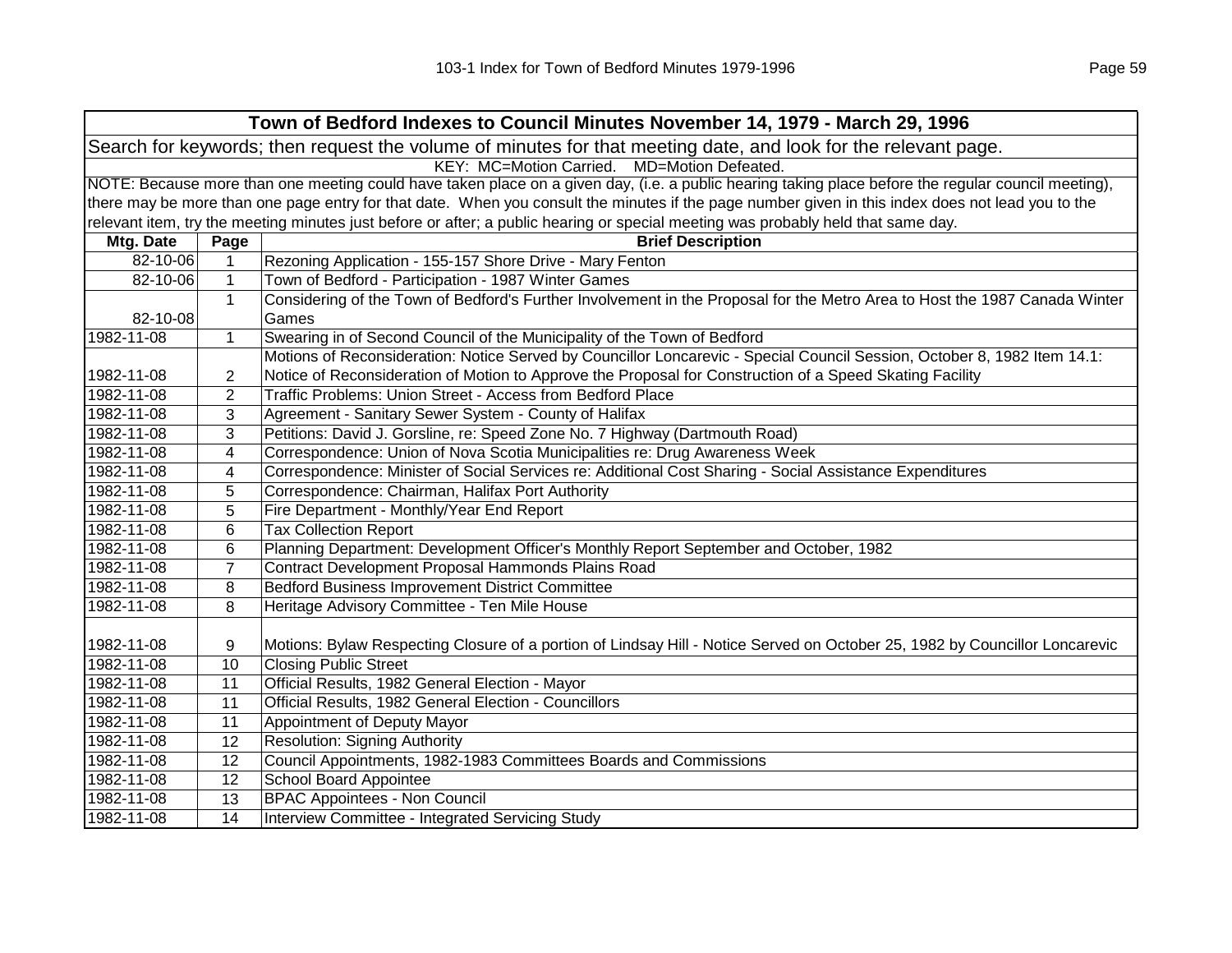|            |                                                                                                                                                     | Town of Bedford Indexes to Council Minutes November 14, 1979 - March 29, 1996                                                                     |  |  |
|------------|-----------------------------------------------------------------------------------------------------------------------------------------------------|---------------------------------------------------------------------------------------------------------------------------------------------------|--|--|
|            | Search for keywords; then request the volume of minutes for that meeting date, and look for the relevant page.                                      |                                                                                                                                                   |  |  |
|            |                                                                                                                                                     | KEY: MC=Motion Carried. MD=Motion Defeated.                                                                                                       |  |  |
|            | NOTE: Because more than one meeting could have taken place on a given day, (i.e. a public hearing taking place before the regular council meeting), |                                                                                                                                                   |  |  |
|            |                                                                                                                                                     | there may be more than one page entry for that date. When you consult the minutes if the page number given in this index does not lead you to the |  |  |
|            |                                                                                                                                                     | relevant item, try the meeting minutes just before or after; a public hearing or special meeting was probably held that same day.                 |  |  |
| Mtg. Date  | Page                                                                                                                                                | <b>Brief Description</b>                                                                                                                          |  |  |
| 1982-11-08 | 14                                                                                                                                                  | Appointment of Architect: Renovations to Proposed Police Station                                                                                  |  |  |
| 1982-11-08 | 14                                                                                                                                                  | Resolution: Withdraw from Special Reserve Fund, Land Purchase Shore Drive                                                                         |  |  |
| 1982-11-08 | 15                                                                                                                                                  | Capital Purchase of Automatic Salt Spreader Control Units - Snow Removal Operations                                                               |  |  |
| 1982-11-08 | 16                                                                                                                                                  | Resolution re: 1983 Tax Exemptions                                                                                                                |  |  |
| 1982-11-08 | 17                                                                                                                                                  | Public Information Session re: proposed public information session as proposed in the MDP                                                         |  |  |
| 1982-11-22 | $\mathbf{2}$                                                                                                                                        | <b>Halifax Port Authority</b>                                                                                                                     |  |  |
| 1982-11-22 | $\mathbf{2}$                                                                                                                                        | Council Appointments - 1982/83 Committees, Boards of Commission                                                                                   |  |  |
| 1982-11-22 | $\mathbf{2}$                                                                                                                                        | Appointment of Architect                                                                                                                          |  |  |
| 1982-11-22 | $\overline{2}$                                                                                                                                      | Traffic Problems: Union Street - Access from Bedford Place                                                                                        |  |  |
| 1982-11-22 | 3                                                                                                                                                   | Action Sheet - Agenda Position                                                                                                                    |  |  |
| 1982-11-22 | 3                                                                                                                                                   | Delegations: Bedford Block Parents Association                                                                                                    |  |  |
| 1982-11-22 | 4                                                                                                                                                   | Correspondence: Dover Mortgage Corporation Ltd. Re: Ten Mile House                                                                                |  |  |
| 1982-11-22 | 4                                                                                                                                                   | Correspondence: Peter J. Drage re: Remembrance Day Service                                                                                        |  |  |
| 1982-11-22 | 4                                                                                                                                                   | Correspondence: Nova Scotia Safety Council                                                                                                        |  |  |
| 1982-11-22 | 5                                                                                                                                                   | Building Inspectors Reports for September and October                                                                                             |  |  |
| 1982-11-22 | 5                                                                                                                                                   | Fire Department - Monthly Report - October                                                                                                        |  |  |
| 1982-11-22 | 5                                                                                                                                                   | Contract: Equipment Shelter and Antenna Support Structure, Radio Communications System                                                            |  |  |
| 1982-11-22 | 6                                                                                                                                                   | LeBrun Centre Arena - Ice Slab and Plant Renewal                                                                                                  |  |  |
| 1982-11-22 | $\overline{7}$                                                                                                                                      | Sidewalk Plowing and Salting 1982-83                                                                                                              |  |  |
| 1982-11-22 | 9                                                                                                                                                   | Council - Staff/Department Orientation Session                                                                                                    |  |  |
| 1982-11-22 | 9                                                                                                                                                   | Christmas and New Years Holiday Schedule                                                                                                          |  |  |
| 1982-11-22 | 10                                                                                                                                                  | <b>Bylaw Respecting Recreation Commission</b>                                                                                                     |  |  |
| 1982-12-06 | $\mathbf{1}$                                                                                                                                        | Sidewalk Snow Clearing - 1982/83                                                                                                                  |  |  |
| 1982-12-06 | 3                                                                                                                                                   | Correspondence: Howard Crosby, M.P. Halifax West re: Canada Community Development Project                                                         |  |  |
| 1982-12-06 | 3                                                                                                                                                   | Construction - Addition to LeBrun Centre                                                                                                          |  |  |
| 1982-12-06 | 4                                                                                                                                                   | Correspondence: G.Y. Fitzgerald/Mayor Keith Roberts re: Union Street Traffic                                                                      |  |  |
| 1982-12-06 | 4                                                                                                                                                   | Standing Committee Reports: Bedford Planning Advisory Committee (BPAC)                                                                            |  |  |
| 1982-12-06 | 5                                                                                                                                                   | <b>Integrated Servicing Study</b>                                                                                                                 |  |  |
| 1982-12-06 | 5                                                                                                                                                   | Motions: Amendment to Bylaw Respecting the Recreation Commission Notice Served by Councillor Short, November 22, 1982                             |  |  |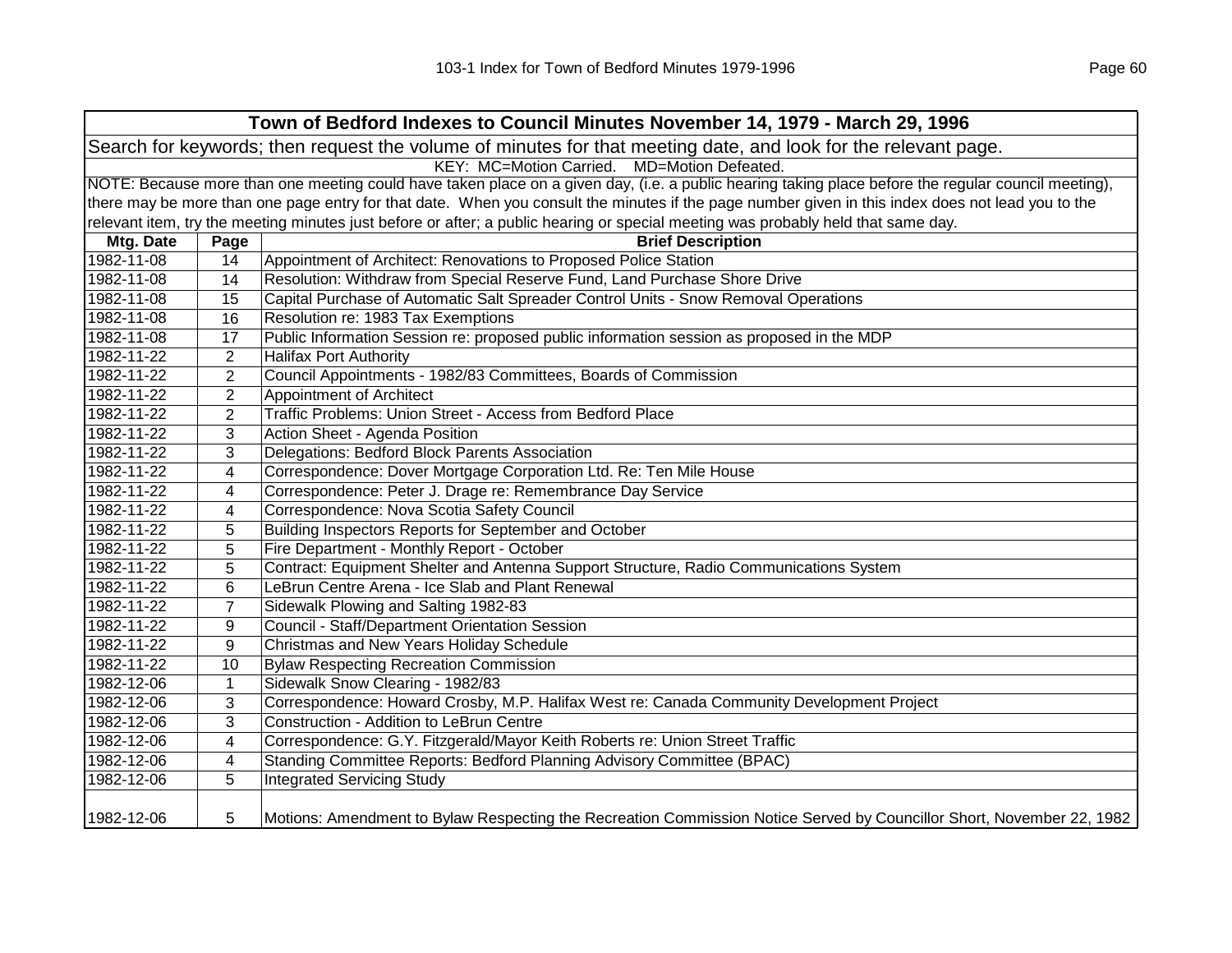|            | Town of Bedford Indexes to Council Minutes November 14, 1979 - March 29, 1996                                                                       |                                                                                                                                                   |  |  |
|------------|-----------------------------------------------------------------------------------------------------------------------------------------------------|---------------------------------------------------------------------------------------------------------------------------------------------------|--|--|
|            | Search for keywords; then request the volume of minutes for that meeting date, and look for the relevant page.                                      |                                                                                                                                                   |  |  |
|            |                                                                                                                                                     | KEY: MC=Motion Carried. MD=Motion Defeated.                                                                                                       |  |  |
|            | NOTE: Because more than one meeting could have taken place on a given day, (i.e. a public hearing taking place before the regular council meeting), |                                                                                                                                                   |  |  |
|            |                                                                                                                                                     | there may be more than one page entry for that date. When you consult the minutes if the page number given in this index does not lead you to the |  |  |
|            |                                                                                                                                                     | relevant item, try the meeting minutes just before or after; a public hearing or special meeting was probably held that same day.                 |  |  |
| Mtg. Date  | Page                                                                                                                                                | <b>Brief Description</b>                                                                                                                          |  |  |
| 1982-12-06 | 5                                                                                                                                                   | 1983 Budget - Update                                                                                                                              |  |  |
| 1982-12-06 | $\overline{7}$                                                                                                                                      | Proposed Policy - Walkway                                                                                                                         |  |  |
| 1982-12-06 | 7                                                                                                                                                   | Placement of School Signs - Hammonds Plains Road                                                                                                  |  |  |
| 1982-12-06 | 7                                                                                                                                                   | Committee of Whole-Agreement: Sanitary Sewer System, County of Halifax                                                                            |  |  |
| 1982-12-06 | 7                                                                                                                                                   | November 22nd 14.4 Council Orientation/Information Session                                                                                        |  |  |
| 1982-12-06 | 8                                                                                                                                                   | Emergency Measures Organization Course - Armprior, Ontario                                                                                        |  |  |
| 1982-12-06 | 8                                                                                                                                                   | Presentation - Town of Bedford                                                                                                                    |  |  |
| 1982-12-06 | 8                                                                                                                                                   | <b>Volunteer Week</b>                                                                                                                             |  |  |
| 1982-12-13 | $\mathbf{1}$                                                                                                                                        | Presentation: Staff Sergeant John Brayley                                                                                                         |  |  |
| 1982-12-13 | 1                                                                                                                                                   | Presentation: Mr. & Mrs. Ralph Bowers                                                                                                             |  |  |
| 1982-12-13 | 2                                                                                                                                                   | Sidewalk Snow Clearing - 1982/83                                                                                                                  |  |  |
| 1982-12-13 | 3                                                                                                                                                   | Placement of School Signs - Hammonds Plains Road Respecting Sandy Lake Academy                                                                    |  |  |
| 1982-12-13 | 4                                                                                                                                                   | <b>Canada Community Development Grant</b>                                                                                                         |  |  |
| 1982-12-13 | 4                                                                                                                                                   | Delegations: Youth Alternative Society                                                                                                            |  |  |
| 1982-12-13 | 5                                                                                                                                                   | Correspondence: Union of Nova Scotia Municipalities                                                                                               |  |  |
| 1982-12-13 | 5                                                                                                                                                   | Standing Committee Reports: Bedford Planning Advisory Committee (BPAC)                                                                            |  |  |
| 1982-12-13 | 6                                                                                                                                                   | <b>Tax Collection Report - November</b>                                                                                                           |  |  |
| 1982-12-13 | 6                                                                                                                                                   | Fire Department Report - November                                                                                                                 |  |  |
| 1982-12-13 | $\overline{7}$                                                                                                                                      | Tenders - Garbage Collection - 1983                                                                                                               |  |  |
| 1982-12-13 | $\overline{7}$                                                                                                                                      | New Year's Day Levee                                                                                                                              |  |  |
| 1982-12-13 | $\overline{7}$                                                                                                                                      | Homeowners Association Establishment of Communication Link                                                                                        |  |  |
| 1982-12-13 | 8                                                                                                                                                   | <b>Orientation Sessions: Council/Department Heads</b>                                                                                             |  |  |
| 1983-01-10 | $\overline{2}$                                                                                                                                      | Ratification - Canada Community Development Project                                                                                               |  |  |
|            |                                                                                                                                                     |                                                                                                                                                   |  |  |
| 1983-01-10 | $\overline{2}$                                                                                                                                      | Correspondence: Halifax County/Bedford District School Board re: Report from C.E.O. and Request for Additional Funding                            |  |  |
|            |                                                                                                                                                     |                                                                                                                                                   |  |  |
| 1983-01-10 | 3                                                                                                                                                   | Correspondence: Honourable Edmund Morris, Minister of Social Services: re; 1983 Cost Sharing Social Services Program                              |  |  |
| 1983-01-10 | 4                                                                                                                                                   | Honourable Kenneth Streatch, Minister of Fisheries: re: Task Force Advisory Committee - Bedford Basin                                             |  |  |
| 1983-01-10 | 4                                                                                                                                                   | Building Inspection Report - November, 1982                                                                                                       |  |  |
| 1983-01-10 | 4                                                                                                                                                   | Building Inspection Report - December 1982                                                                                                        |  |  |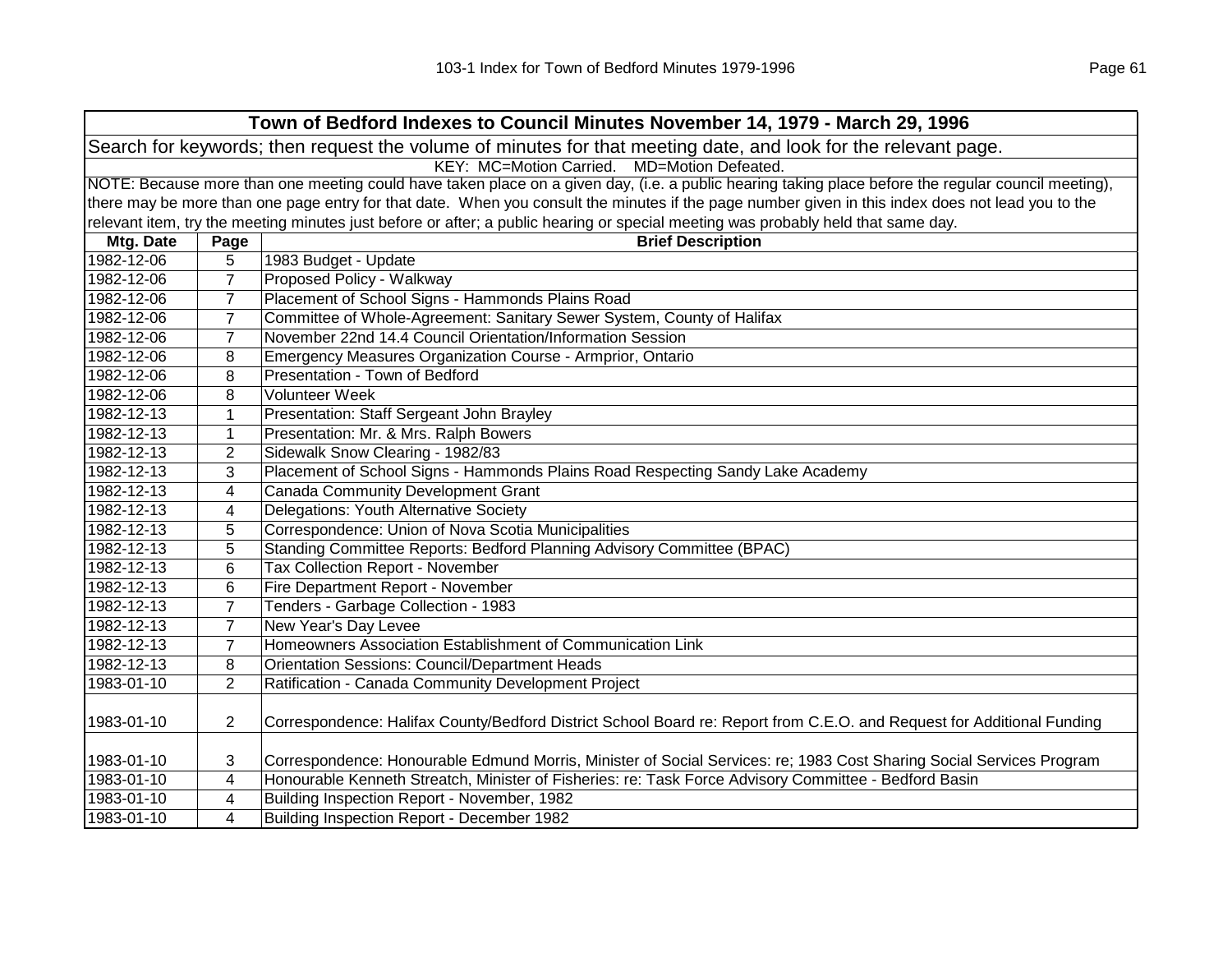|                                                                                                                | Town of Bedford Indexes to Council Minutes November 14, 1979 - March 29, 1996                                                                       |                                                                                                                                                   |  |
|----------------------------------------------------------------------------------------------------------------|-----------------------------------------------------------------------------------------------------------------------------------------------------|---------------------------------------------------------------------------------------------------------------------------------------------------|--|
| Search for keywords; then request the volume of minutes for that meeting date, and look for the relevant page. |                                                                                                                                                     |                                                                                                                                                   |  |
|                                                                                                                |                                                                                                                                                     | KEY: MC=Motion Carried. MD=Motion Defeated.                                                                                                       |  |
|                                                                                                                | NOTE: Because more than one meeting could have taken place on a given day, (i.e. a public hearing taking place before the regular council meeting), |                                                                                                                                                   |  |
|                                                                                                                |                                                                                                                                                     | there may be more than one page entry for that date. When you consult the minutes if the page number given in this index does not lead you to the |  |
|                                                                                                                |                                                                                                                                                     | relevant item, try the meeting minutes just before or after; a public hearing or special meeting was probably held that same day.                 |  |
| Mtg. Date                                                                                                      | Page                                                                                                                                                | <b>Brief Description</b>                                                                                                                          |  |
| 1983-01-10                                                                                                     | 5                                                                                                                                                   | Planning and Development                                                                                                                          |  |
| 1983-01-10                                                                                                     | 5                                                                                                                                                   | <b>Tax Collection Report</b>                                                                                                                      |  |
| 1983-01-10                                                                                                     | 5                                                                                                                                                   | <b>Integrated Servicing Study Report</b>                                                                                                          |  |
| 1983-01-10                                                                                                     | 6                                                                                                                                                   | Placement of Signs - Block Parents Association                                                                                                    |  |
| 1983-01-10                                                                                                     | 6                                                                                                                                                   | Street Name - No. 7 Highway                                                                                                                       |  |
| 1983-01-10                                                                                                     | $\overline{7}$                                                                                                                                      | Management of Teachery - Bedford Heritage '80                                                                                                     |  |
| 1983-01-10                                                                                                     | 8                                                                                                                                                   | 1983 Assessment Roll - Town of Bedford                                                                                                            |  |
| 1983-01-10                                                                                                     | 9                                                                                                                                                   | Meeting Homeowners Association and Council re: Establishment of Communication Link                                                                |  |
| 1983-01-10                                                                                                     | 9                                                                                                                                                   | 1982 Budget Update                                                                                                                                |  |
| 1983-01-10                                                                                                     | 10                                                                                                                                                  | Possible Changes in Operation - Regional Waste Disposal                                                                                           |  |
| 1983-01-10                                                                                                     | 10                                                                                                                                                  | Eaglewood Drive (Sept. 28/81 Item 14/4)                                                                                                           |  |
| 1983-01-10                                                                                                     | 10                                                                                                                                                  | LeBrun Centre - Ice Slab and Plant Renewal (November 22, Item 14.2)                                                                               |  |
| 1983-01-10                                                                                                     | 11                                                                                                                                                  | Meeting with Legal Counsel                                                                                                                        |  |
| 1983-01-10                                                                                                     | 11                                                                                                                                                  | Public Information Session - MDP                                                                                                                  |  |
| 1983-01-24                                                                                                     | $\overline{2}$                                                                                                                                      | Task Force Advisory Committee - Bedford Basin - Report                                                                                            |  |
| 1983-01-24                                                                                                     | 4                                                                                                                                                   | Halifax County - Bedford District School Board - Reports                                                                                          |  |
| 1983-01-24                                                                                                     | 5                                                                                                                                                   | Public Information Session - February 24, 1983                                                                                                    |  |
| 1983-01-24                                                                                                     | 6                                                                                                                                                   | Correspondence: Halifax Presbytery - United Church of Canada re: Placement of Patients - Homes for Special Care                                   |  |
| 1983-01-24                                                                                                     | 6                                                                                                                                                   | Correspondence: Union of Nova Scotia Municipalities re: Conference Planning 19893                                                                 |  |
| 1983-01-24                                                                                                     | 6                                                                                                                                                   | Correspondence: Statistics Canada - Survey of Family Expenditure                                                                                  |  |
| 1983-01-24                                                                                                     | $\overline{7}$                                                                                                                                      | Correspondence: County of Halifax re: Cost Sharing Sewer System                                                                                   |  |
| 1983-01-24                                                                                                     | $\overline{7}$                                                                                                                                      | <b>Standing Committee Reports: Recreation Commission</b>                                                                                          |  |
| 1983-01-24                                                                                                     | $\overline{7}$                                                                                                                                      | <b>Integrated Services Study</b>                                                                                                                  |  |
| 1983-01-24                                                                                                     | 9                                                                                                                                                   | Bedford Planning Advisory Committee re: Proposed New Planning Act                                                                                 |  |
| 1983-01-24                                                                                                     | 9                                                                                                                                                   | Fire Department - December 1982                                                                                                                   |  |
| 1983-01-24                                                                                                     | 9                                                                                                                                                   | Homeowners Association - Liaison with Council                                                                                                     |  |
| 1983-01-24                                                                                                     | 10                                                                                                                                                  | Insurance Proposals - 1983                                                                                                                        |  |
| 1983-01-24                                                                                                     | 10                                                                                                                                                  | <b>Other Reports</b>                                                                                                                              |  |
|                                                                                                                |                                                                                                                                                     | Motion: re: correspondence be addressed to Minister of Municipal Affairs expressing the Town's wish that the concept of the                       |  |
| 1983-01-24                                                                                                     | 11                                                                                                                                                  | Admiral's Cove Regional Park be retained.                                                                                                         |  |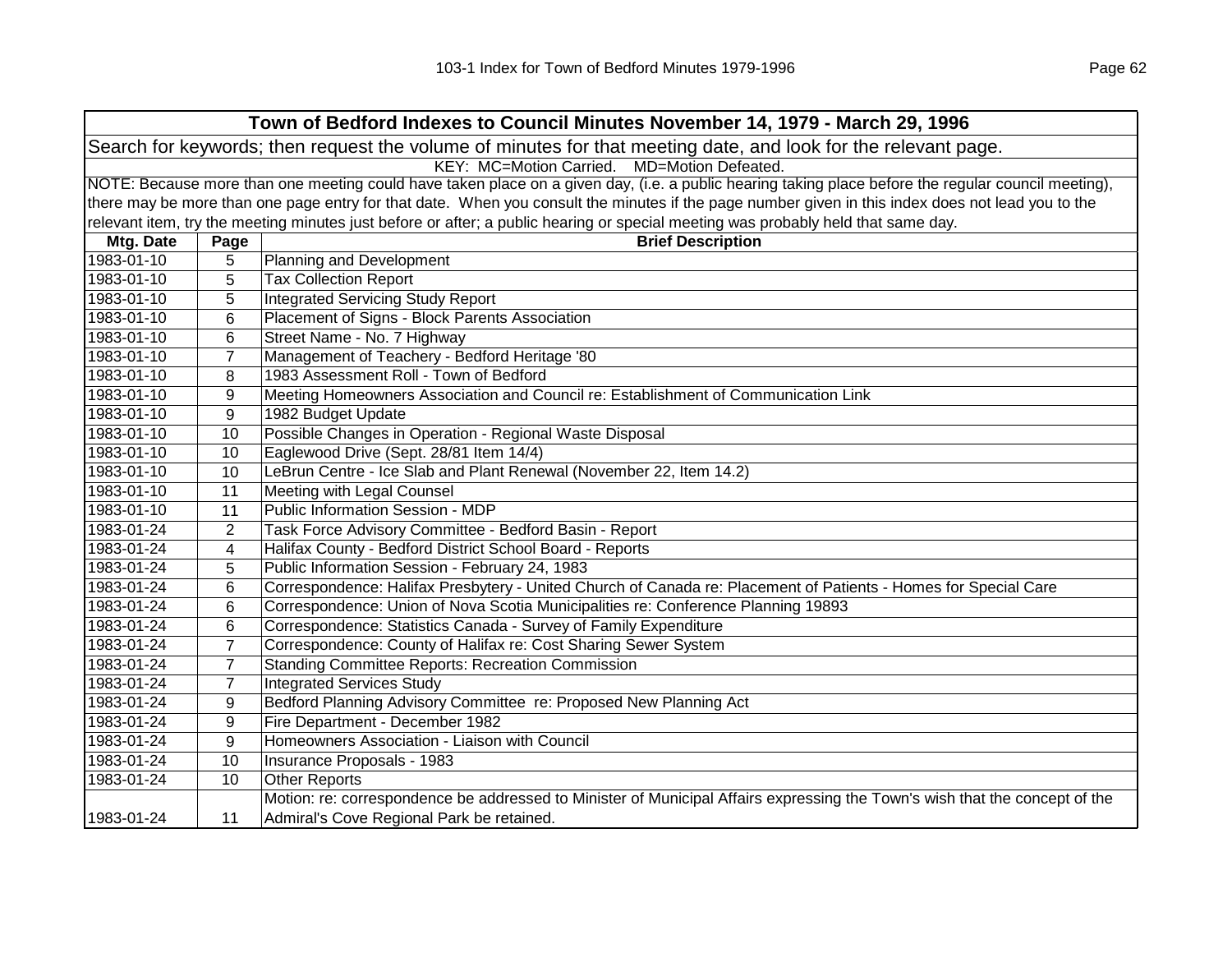| Town of Bedford Indexes to Council Minutes November 14, 1979 - March 29, 1996                                  |                                                                                                                                                     |                                                                                                                                                   |  |
|----------------------------------------------------------------------------------------------------------------|-----------------------------------------------------------------------------------------------------------------------------------------------------|---------------------------------------------------------------------------------------------------------------------------------------------------|--|
| Search for keywords; then request the volume of minutes for that meeting date, and look for the relevant page. |                                                                                                                                                     |                                                                                                                                                   |  |
| KEY: MC=Motion Carried.<br>MD=Motion Defeated.                                                                 |                                                                                                                                                     |                                                                                                                                                   |  |
|                                                                                                                | NOTE: Because more than one meeting could have taken place on a given day, (i.e. a public hearing taking place before the regular council meeting), |                                                                                                                                                   |  |
|                                                                                                                |                                                                                                                                                     | there may be more than one page entry for that date. When you consult the minutes if the page number given in this index does not lead you to the |  |
|                                                                                                                |                                                                                                                                                     | relevant item, try the meeting minutes just before or after; a public hearing or special meeting was probably held that same day.                 |  |
| Mtg. Date                                                                                                      | Page                                                                                                                                                | <b>Brief Description</b>                                                                                                                          |  |
| 1983-02-14                                                                                                     | 1                                                                                                                                                   | Presentation 1982 Safe Driver Award                                                                                                               |  |
| 1983-02-14                                                                                                     | 2                                                                                                                                                   | Municipality of the County of Halifax, re: Cost Sharing - Sewer System                                                                            |  |
| 1983-02-14                                                                                                     | 3                                                                                                                                                   | Level of Service - Snow Removal and Salting Operations                                                                                            |  |
| 1983-02-14                                                                                                     | 4                                                                                                                                                   | Delegations: Development Proposal "Disco Lands"                                                                                                   |  |
| 1983-02-14                                                                                                     | 5                                                                                                                                                   | Correspondence: Janelle Gray, Member - Board of Directors, Cobequid Multi-Service Centre                                                          |  |
| 1983-02-14                                                                                                     | 5                                                                                                                                                   | Correspondence: Will Apold, Resignation from Bedford Transit Committee                                                                            |  |
| 1983-02-14                                                                                                     | 6                                                                                                                                                   | Correspondence: Bedford Board of Trade - Representation - Steering Committee, Integrated Servicing Design Strategy                                |  |
| 1983-02-14                                                                                                     | 6                                                                                                                                                   | Correspondence: City of Sydney - Resolution - Increase in Power Rates                                                                             |  |
| 1983-02-14                                                                                                     | 6                                                                                                                                                   | Correspondence: Halifax County - Bedford District School Board Proposed Meeting re: Board Minutes                                                 |  |
| 1983-02-14                                                                                                     | $\overline{7}$                                                                                                                                      | Correspondence: Department of Transportation, re: Sackville River Bridge and Approaches, Bedford, Halifax County                                  |  |
| 1983-02-14                                                                                                     | $\overline{7}$                                                                                                                                      | Standing Committee Reports: Recreation Commission - Arena Floor and Ice Plant                                                                     |  |
| 1983-02-14                                                                                                     | 9                                                                                                                                                   | Replacement of No. 8 Truck - Fire Department                                                                                                      |  |
| 1983-02-14                                                                                                     | 9                                                                                                                                                   | Management of Teachery and Request for Funding                                                                                                    |  |
| 1983-02-14                                                                                                     | 9                                                                                                                                                   | <b>March Meeting Dates</b>                                                                                                                        |  |
| 1983-02-14                                                                                                     | 10                                                                                                                                                  | Ad Hoc Port Development Committee                                                                                                                 |  |
| 1983-02-14                                                                                                     | 10                                                                                                                                                  | New Years Day Levee                                                                                                                               |  |
| 1983-02-28                                                                                                     | $\overline{2}$                                                                                                                                      | Appointment to Transit Advisory Committee                                                                                                         |  |
| 1983-02-28                                                                                                     | 3                                                                                                                                                   | Regularly Scheduled Meetings 1983 - Revisions                                                                                                     |  |
| 1983-02-28                                                                                                     | 3                                                                                                                                                   | Update - Fire Department Request - Replacement for Number 8 Truck                                                                                 |  |
| 1983-02-28                                                                                                     | 4                                                                                                                                                   | Snow Clearing Report - Engineering Department                                                                                                     |  |
| 1983-02-28                                                                                                     | 4                                                                                                                                                   | Snow Clearing - Sidewalks                                                                                                                         |  |
| 1983-02-28                                                                                                     | 5                                                                                                                                                   | Delegations: Union Street Area Residents re: Pedestrian Safety                                                                                    |  |
| 1983-02-28                                                                                                     | 6                                                                                                                                                   | Rezoning of Martin Property No. 1 Highway                                                                                                         |  |
| 1983-02-28                                                                                                     | $\overline{7}$                                                                                                                                      | Correspondence: United Way of Halifax - Dartmouth Metro Area re: Nomination - Board of Directors                                                  |  |
| 1983-02-28                                                                                                     | $\overline{7}$                                                                                                                                      | Correspondence: Board of Health Meetings                                                                                                          |  |
| 1983-02-28                                                                                                     | $\overline{7}$                                                                                                                                      | Correspondence: Nova Scotia Housing Commission re: Housing Programs                                                                               |  |
|                                                                                                                |                                                                                                                                                     | Correspondence: Bedford Professional Fire Fighters Association Local 2715, re: Appointment of Management & Labour                                 |  |
| 1983-02-28                                                                                                     | 8                                                                                                                                                   | <b>Relations Committee</b>                                                                                                                        |  |
| 1983-02-28                                                                                                     | 8                                                                                                                                                   | Correspondence: The Pictou Ringette Club                                                                                                          |  |
| 1983-02-28                                                                                                     | 8                                                                                                                                                   | Bedford Participation - Port of Halifax Development Authority (Grice Report)                                                                      |  |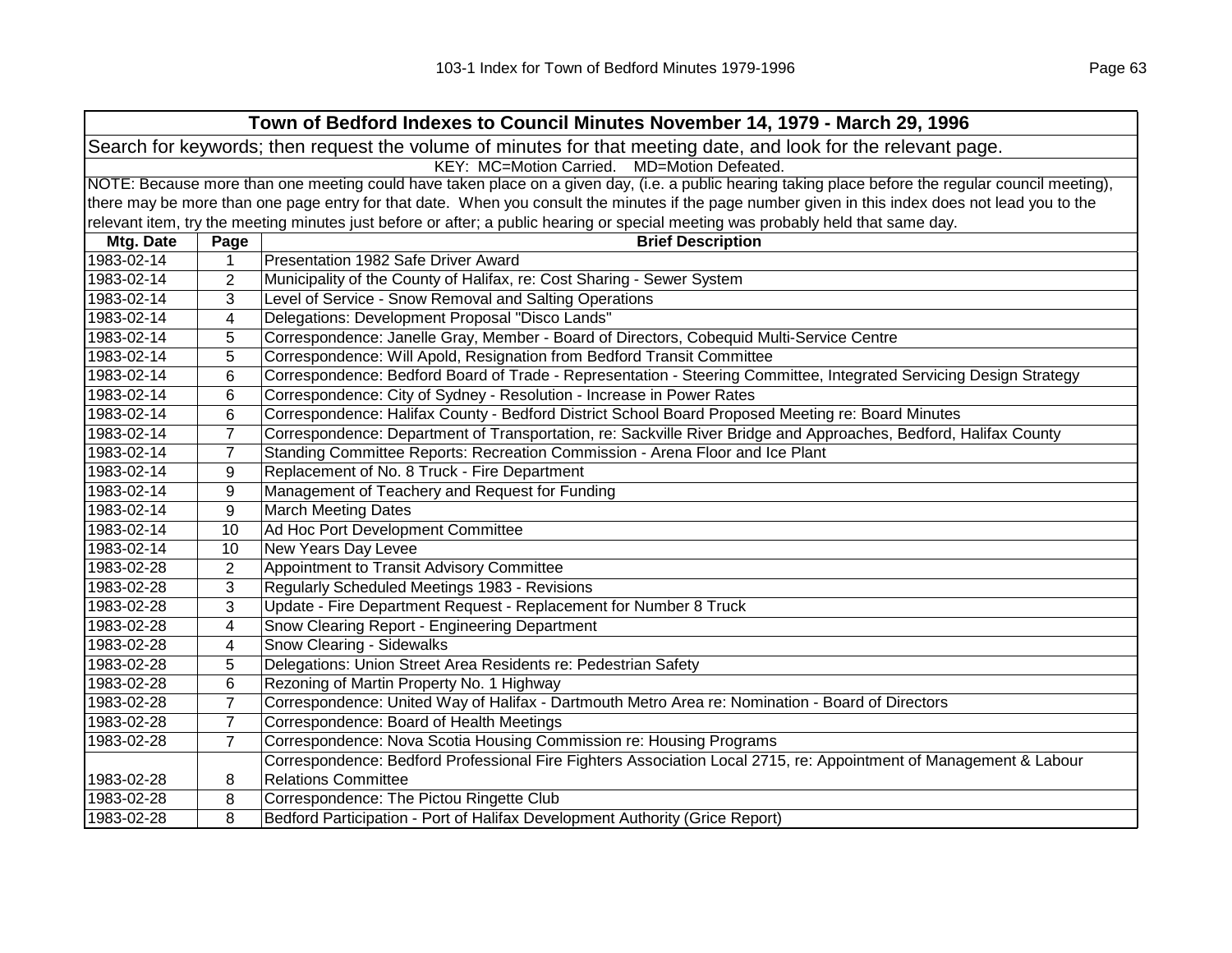|                                                                                                                | Town of Bedford Indexes to Council Minutes November 14, 1979 - March 29, 1996                                                                       |                                                                                                                                                   |  |  |
|----------------------------------------------------------------------------------------------------------------|-----------------------------------------------------------------------------------------------------------------------------------------------------|---------------------------------------------------------------------------------------------------------------------------------------------------|--|--|
| Search for keywords; then request the volume of minutes for that meeting date, and look for the relevant page. |                                                                                                                                                     |                                                                                                                                                   |  |  |
|                                                                                                                | KEY: MC=Motion Carried. MD=Motion Defeated.                                                                                                         |                                                                                                                                                   |  |  |
|                                                                                                                | NOTE: Because more than one meeting could have taken place on a given day, (i.e. a public hearing taking place before the regular council meeting), |                                                                                                                                                   |  |  |
|                                                                                                                |                                                                                                                                                     | there may be more than one page entry for that date. When you consult the minutes if the page number given in this index does not lead you to the |  |  |
|                                                                                                                |                                                                                                                                                     | relevant item, try the meeting minutes just before or after; a public hearing or special meeting was probably held that same day.                 |  |  |
| Mtg. Date                                                                                                      | Page                                                                                                                                                | <b>Brief Description</b>                                                                                                                          |  |  |
| 1983-02-28                                                                                                     | 9                                                                                                                                                   | <b>Social Services Cost Sharing</b>                                                                                                               |  |  |
| 1983-02-28                                                                                                     | 9                                                                                                                                                   | Town of Bedford 1982 Financial Statements                                                                                                         |  |  |
| 1983-02-28                                                                                                     | 10                                                                                                                                                  | Town of Bedford 1983 Operating Budget - Update                                                                                                    |  |  |
| 1983-03-07                                                                                                     | 1                                                                                                                                                   | <b>1982 Financial Statements</b>                                                                                                                  |  |  |
| 1983-03-07                                                                                                     | $\overline{2}$                                                                                                                                      | Surplus Town Owned Lands - Lindsay Hill and Oakmount Drive                                                                                        |  |  |
| 1983-03-07                                                                                                     | 3                                                                                                                                                   | Discussions - Proposed 1983 District School Board Budget                                                                                          |  |  |
| 1983-03-07                                                                                                     | 4                                                                                                                                                   | <b>New Years Levee</b>                                                                                                                            |  |  |
| 1983-03-21                                                                                                     | $\overline{2}$                                                                                                                                      | Sidewalks - Sackville Bridge Construction                                                                                                         |  |  |
| 1983-03-21                                                                                                     | $\overline{2}$                                                                                                                                      | Report: Surveying Undertaken During 1982                                                                                                          |  |  |
| 1983-03-21                                                                                                     | 3                                                                                                                                                   | Delegations: Mr. Denis Kaizer - Flooding Problems - Killarney Drive                                                                               |  |  |
| 1983-03-21                                                                                                     | 3                                                                                                                                                   | <b>Stipend Committee Report</b>                                                                                                                   |  |  |
|                                                                                                                |                                                                                                                                                     | Correspondence: Mr. David Beresford-Green re: 1983 Mainstreet Program Improvements - Intersection of Bedford Highway                              |  |  |
| 1983-03-21                                                                                                     | 4                                                                                                                                                   | and Shore Drive Railway Crossing                                                                                                                  |  |  |
|                                                                                                                |                                                                                                                                                     | Correspondence: Municipality of the County of Halifax - Sharing of Capital and Operational Cost for the Common Sewer                              |  |  |
| 1983-03-21                                                                                                     | 5                                                                                                                                                   | System for 1983                                                                                                                                   |  |  |
| 1983-03-21                                                                                                     | 5                                                                                                                                                   | Building Inspectors Monthly Report - January/February 1983                                                                                        |  |  |
| 1983-03-21                                                                                                     | 5                                                                                                                                                   | <b>Tree Committee</b>                                                                                                                             |  |  |
| 1983-03-21                                                                                                     | 6                                                                                                                                                   | <b>Tax Collection Report</b>                                                                                                                      |  |  |
| 1983-03-21                                                                                                     | 6                                                                                                                                                   | Planning and Development Department - Development Officers Monthly Report                                                                         |  |  |
| 1983-03-21                                                                                                     | $\overline{7}$                                                                                                                                      | <b>Fire Department Monthly Report</b>                                                                                                             |  |  |
| 1983-03-21                                                                                                     | $\overline{7}$                                                                                                                                      | 1983 Operating Budget - Update                                                                                                                    |  |  |
| 1983-03-21                                                                                                     | $\overline{7}$                                                                                                                                      | Questions                                                                                                                                         |  |  |
|                                                                                                                |                                                                                                                                                     | Public Hearing, re: proposal to develop 20 acres of land on the Bedford Highway, at the fort of Hammonds Plains Road, as a                        |  |  |
| 1983-03-23                                                                                                     | 1                                                                                                                                                   | <b>Comprehensive Development District</b>                                                                                                         |  |  |
| 1983-03-28                                                                                                     | $\overline{2}$                                                                                                                                      | Presentation to Councillor Lugar                                                                                                                  |  |  |
| 1983-03-28                                                                                                     | $\overline{2}$                                                                                                                                      | Report re: Proposal for Placement of Portable Curbing Portion of Bedford Highway                                                                  |  |  |
| 1983-03-28                                                                                                     | $\overline{c}$                                                                                                                                      | Flooding Problem - Killarney Drive Area                                                                                                           |  |  |
| 1983-03-28                                                                                                     | 3                                                                                                                                                   | District School Board Budget 1983                                                                                                                 |  |  |
| 1983-03-28                                                                                                     | 3                                                                                                                                                   | Integrated Services and Design Study                                                                                                              |  |  |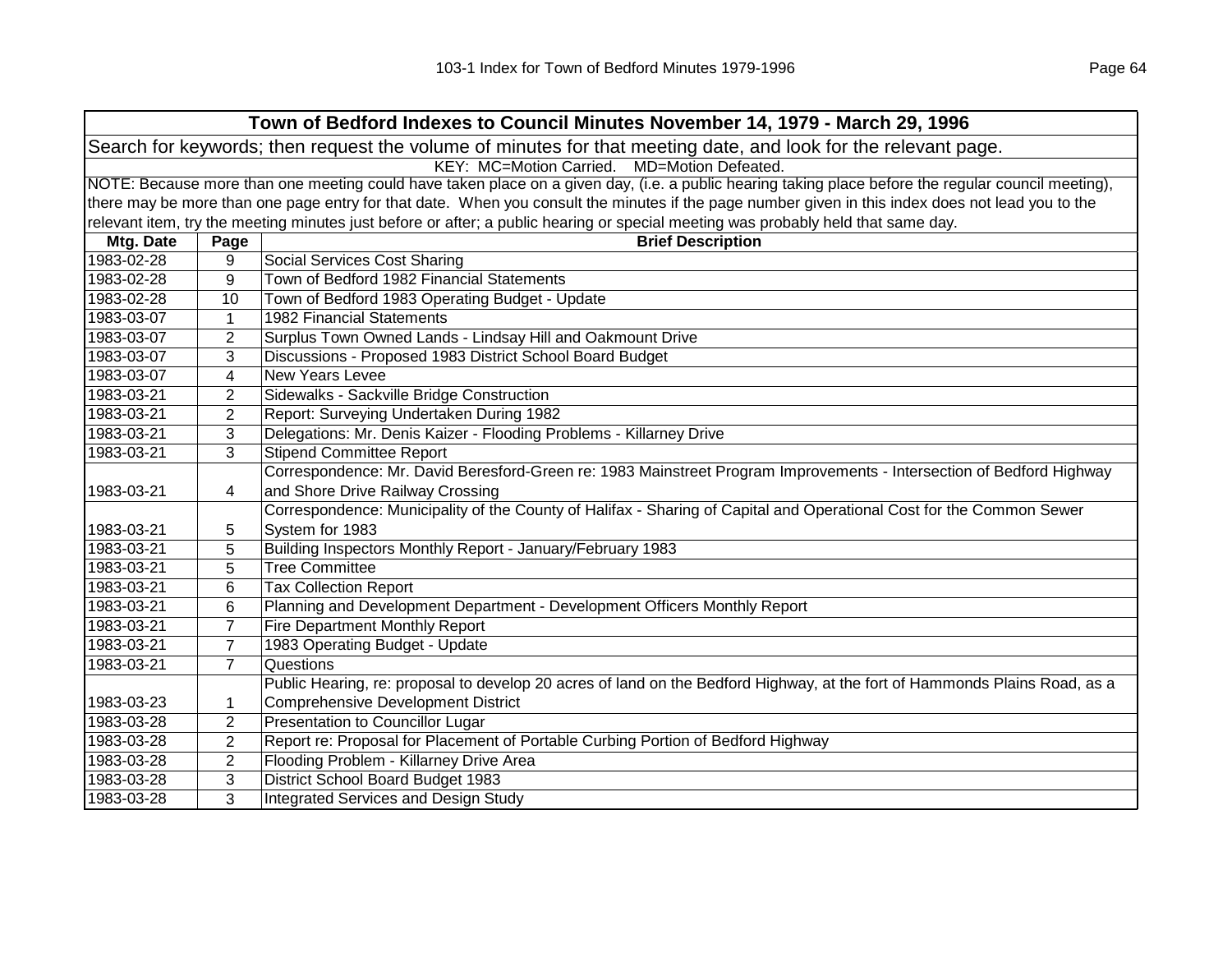|            |                                                                                                                                                     | Town of Bedford Indexes to Council Minutes November 14, 1979 - March 29, 1996                                                                     |  |  |  |
|------------|-----------------------------------------------------------------------------------------------------------------------------------------------------|---------------------------------------------------------------------------------------------------------------------------------------------------|--|--|--|
|            |                                                                                                                                                     | Search for keywords; then request the volume of minutes for that meeting date, and look for the relevant page.                                    |  |  |  |
|            |                                                                                                                                                     | KEY: MC=Motion Carried. MD=Motion Defeated.                                                                                                       |  |  |  |
|            | NOTE: Because more than one meeting could have taken place on a given day, (i.e. a public hearing taking place before the regular council meeting), |                                                                                                                                                   |  |  |  |
|            |                                                                                                                                                     | there may be more than one page entry for that date. When you consult the minutes if the page number given in this index does not lead you to the |  |  |  |
|            |                                                                                                                                                     | relevant item, try the meeting minutes just before or after; a public hearing or special meeting was probably held that same day.                 |  |  |  |
| Mtg. Date  | Page                                                                                                                                                | <b>Brief Description</b>                                                                                                                          |  |  |  |
|            |                                                                                                                                                     | Correspondence: D. Beresford-Green re: 1983 Mainstreet Program - Improvements - Intersection of Bedford Highway and                               |  |  |  |
| 1983-03-28 | 6                                                                                                                                                   | <b>Shore Drive Railway Crossings</b>                                                                                                              |  |  |  |
| 1983-03-28 | 6                                                                                                                                                   | Correspondence: Minister of Transportation re: Establishment - Port of Halifax Development Authority                                              |  |  |  |
|            |                                                                                                                                                     |                                                                                                                                                   |  |  |  |
| 1983-03-28 | 7                                                                                                                                                   | Correspondence: Halifax County-Bedford District School Board: Request re: Cost Sharing-Busing-Wheel Chair Athletes                                |  |  |  |
| 1983-03-28 | $\overline{7}$                                                                                                                                      | Report from Deputy Mayor re: EMO Planning Conference                                                                                              |  |  |  |
| 1983-03-28 | $\overline{7}$                                                                                                                                      | Proposed Policy - Tree Committee                                                                                                                  |  |  |  |
| 1983-03-28 | 8                                                                                                                                                   | Proposal - Concept of Ongoing Council/Staff Sessions                                                                                              |  |  |  |
| 1983-03-28 | 8                                                                                                                                                   | <b>School Board Activities</b>                                                                                                                    |  |  |  |
| 1983-03-28 | 9                                                                                                                                                   | Membership: Metro Authority and Transit Commission                                                                                                |  |  |  |
| 1983-03-28 | 9                                                                                                                                                   | Sandy Lake Regional Park                                                                                                                          |  |  |  |
| 1983-03-28 | 9                                                                                                                                                   | Volunteer Week                                                                                                                                    |  |  |  |
| 1983-03-28 | 9                                                                                                                                                   | Request to Speak to Council - J. Foy                                                                                                              |  |  |  |
| 1983-03-30 | 1                                                                                                                                                   | <b>Budget Deliberations</b>                                                                                                                       |  |  |  |
| 1983-03-30 | 2                                                                                                                                                   | Police Department, Budget                                                                                                                         |  |  |  |
| 1983-03-30 | $\overline{2}$                                                                                                                                      | Fire Department, Budget                                                                                                                           |  |  |  |
| 1983-03-30 | 3                                                                                                                                                   | Recreation Commission, Budget                                                                                                                     |  |  |  |
| 1983-04-07 | $\mathbf{1}$                                                                                                                                        | 1983 Proposed Budget Review                                                                                                                       |  |  |  |
| 1983-04-07 | $\mathbf{1}$                                                                                                                                        | General Government Services, Budget                                                                                                               |  |  |  |
| 1983-04-07 | $\overline{2}$                                                                                                                                      | Protective Services, Budget                                                                                                                       |  |  |  |
| 1983-04-07 | $\overline{2}$                                                                                                                                      | <b>Transportation Services, Budget</b>                                                                                                            |  |  |  |
| 1983-04-07 | 3                                                                                                                                                   | Environmental Development, Budget                                                                                                                 |  |  |  |
|            |                                                                                                                                                     | Public Hearing re: rezoning, from C-5 Commercial to R-1 Residential, on the properties known as Civic No. 1711, 1715, and                         |  |  |  |
| 1983-04-11 | $\mathbf{1}$                                                                                                                                        | 1717 Bedford Highway and Civic No. 17 Oakmount Drive                                                                                              |  |  |  |
| 1983-04-11 | $\overline{2}$                                                                                                                                      | <b>Stipend Committee Report</b>                                                                                                                   |  |  |  |
| 1983-04-11 | $\overline{2}$                                                                                                                                      | Public Hearings and Motions Arising Therefrom: Rezoning - A.V. Martin                                                                             |  |  |  |
| 1983-04-11 | 3                                                                                                                                                   | Petitions: Proposed Boardwalk - Bedford Basin                                                                                                     |  |  |  |
| 1983-04-11 | 4                                                                                                                                                   | Delegations: Sandy Lake Regional Park Boundaries                                                                                                  |  |  |  |
| 1983-04-11 | 5                                                                                                                                                   | Correspondence: Bedford Basin Yacht Club - Request for Assistance in Dredging Bedford Basin                                                       |  |  |  |
| 1983-04-11 | 5                                                                                                                                                   | Correspondence: Proposed Bedford Park Subdivision - Mr. Brian Nichols                                                                             |  |  |  |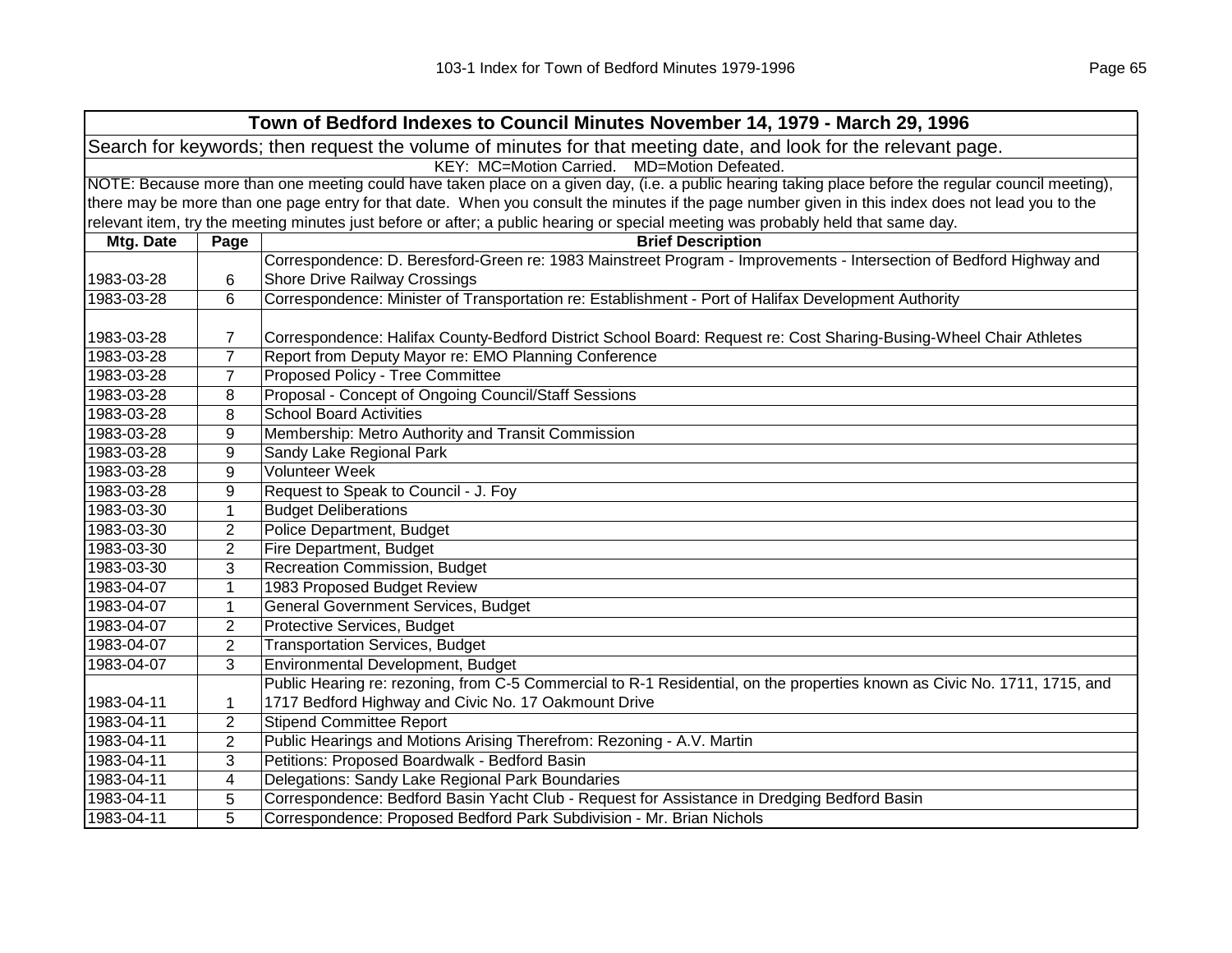|                                                                                                                | Town of Bedford Indexes to Council Minutes November 14, 1979 - March 29, 1996 |                                                                                                                                                     |  |  |
|----------------------------------------------------------------------------------------------------------------|-------------------------------------------------------------------------------|-----------------------------------------------------------------------------------------------------------------------------------------------------|--|--|
| Search for keywords; then request the volume of minutes for that meeting date, and look for the relevant page. |                                                                               |                                                                                                                                                     |  |  |
|                                                                                                                | KEY: MC=Motion Carried. MD=Motion Defeated.                                   |                                                                                                                                                     |  |  |
|                                                                                                                |                                                                               | NOTE: Because more than one meeting could have taken place on a given day, (i.e. a public hearing taking place before the regular council meeting), |  |  |
|                                                                                                                |                                                                               | there may be more than one page entry for that date. When you consult the minutes if the page number given in this index does not lead you to the   |  |  |
|                                                                                                                |                                                                               | relevant item, try the meeting minutes just before or after; a public hearing or special meeting was probably held that same day.                   |  |  |
| Mtg. Date                                                                                                      | Page                                                                          | <b>Brief Description</b>                                                                                                                            |  |  |
| 1983-04-11                                                                                                     | 6                                                                             | Correspondence: Nova Scotia Housing Commission re: Appointment to Halifax County West Housing Authority                                             |  |  |
| 1983-04-11                                                                                                     | 6                                                                             | Correspondence: Union of N.S. Municipalities re: Homes for Special Care                                                                             |  |  |
| 1983-04-11                                                                                                     | 6                                                                             | <b>Standing Committee Reports: Tree Committee</b>                                                                                                   |  |  |
| 1983-04-11                                                                                                     | 6                                                                             | Halifax County - Bedford District School Board Councillor John Tolson                                                                               |  |  |
| 1983-04-11                                                                                                     | $\overline{7}$                                                                | <b>Building Inspector's Monthly Report</b>                                                                                                          |  |  |
| 1983-04-11                                                                                                     | 7                                                                             | Planning Department - Kesmat - Draft Agreement                                                                                                      |  |  |
| 1983-04-11                                                                                                     | 8                                                                             | Disposal - Surplus Fire Department Vehicle                                                                                                          |  |  |
| 1983-04-11                                                                                                     | 9                                                                             | 1983 Budget Discussion                                                                                                                              |  |  |
| 1983-04-11                                                                                                     | 9                                                                             | Speed Zone - Dartmouth Road                                                                                                                         |  |  |
| 1983-04-11                                                                                                     | 9                                                                             | Phone Book Advertising - 911 System                                                                                                                 |  |  |
| 1983-04-18                                                                                                     | 1                                                                             | <b>Martin Property Rezoning</b>                                                                                                                     |  |  |
| 1983-04-18                                                                                                     | $\overline{2}$                                                                | <b>Proposed Bedford Marina</b>                                                                                                                      |  |  |
| 1983-04-18                                                                                                     | $\overline{2}$                                                                | <b>Report Library Board Councillor Doyle</b>                                                                                                        |  |  |
| 1983-04-18                                                                                                     | $\overline{2}$                                                                | Consideration and Approval: 1983 Budget and Tax Rate                                                                                                |  |  |
| 1983-04-18                                                                                                     | $\overline{2}$                                                                | 1983 Mainstreet Program                                                                                                                             |  |  |
| 1983-04-18                                                                                                     | 3                                                                             | <b>Public Health and Social Services</b>                                                                                                            |  |  |
| 1983-04-18                                                                                                     | 3                                                                             | <b>Fiscal Services</b>                                                                                                                              |  |  |
| 1983-04-18                                                                                                     | 3                                                                             | Revenues                                                                                                                                            |  |  |
| 1983-04-18                                                                                                     | 3                                                                             | <b>Resolution 1983 Tax Rate</b>                                                                                                                     |  |  |
| 1983-04-25                                                                                                     | 2                                                                             | Appointment to Halifax County West Housing Authority                                                                                                |  |  |
| 1983-04-25                                                                                                     | $\overline{2}$                                                                | Establishment of Date for Council Information/Orientation Session with Recreation Commission                                                        |  |  |
| 1983-04-25                                                                                                     | $\overline{2}$                                                                | Correspondence: Department of Transportation re: Town's Request for Speed Reduction                                                                 |  |  |
| 1983-04-25                                                                                                     | 3                                                                             | Correspondence: Mr. Hugh MacKinlay - Drainage Problems Dartmouth Road                                                                               |  |  |
| 1983-04-25                                                                                                     | 3                                                                             | Correspondence: Melbourne H. Sarty re: Issuance of Building Permit-Sandy Lake Area                                                                  |  |  |
| 1983-04-25                                                                                                     | 4                                                                             | Standing Committee Reports: BPAC - Contract Development Agreement - Mill Cove Development                                                           |  |  |
| 1983-04-25                                                                                                     | 6                                                                             | School Board                                                                                                                                        |  |  |
| 1983-04-25                                                                                                     | 6                                                                             | Fire Department - Monthly Report - March 1983                                                                                                       |  |  |
| 1983-04-25                                                                                                     | 6                                                                             | Tax Collection - March 1983                                                                                                                         |  |  |
| 1983-04-25                                                                                                     | $6\phantom{1}6$                                                               | 1983 Mainstreet Program                                                                                                                             |  |  |
| 1983-04-25                                                                                                     | $\overline{7}$                                                                | Award of Tender 83-06 Street Line Painting                                                                                                          |  |  |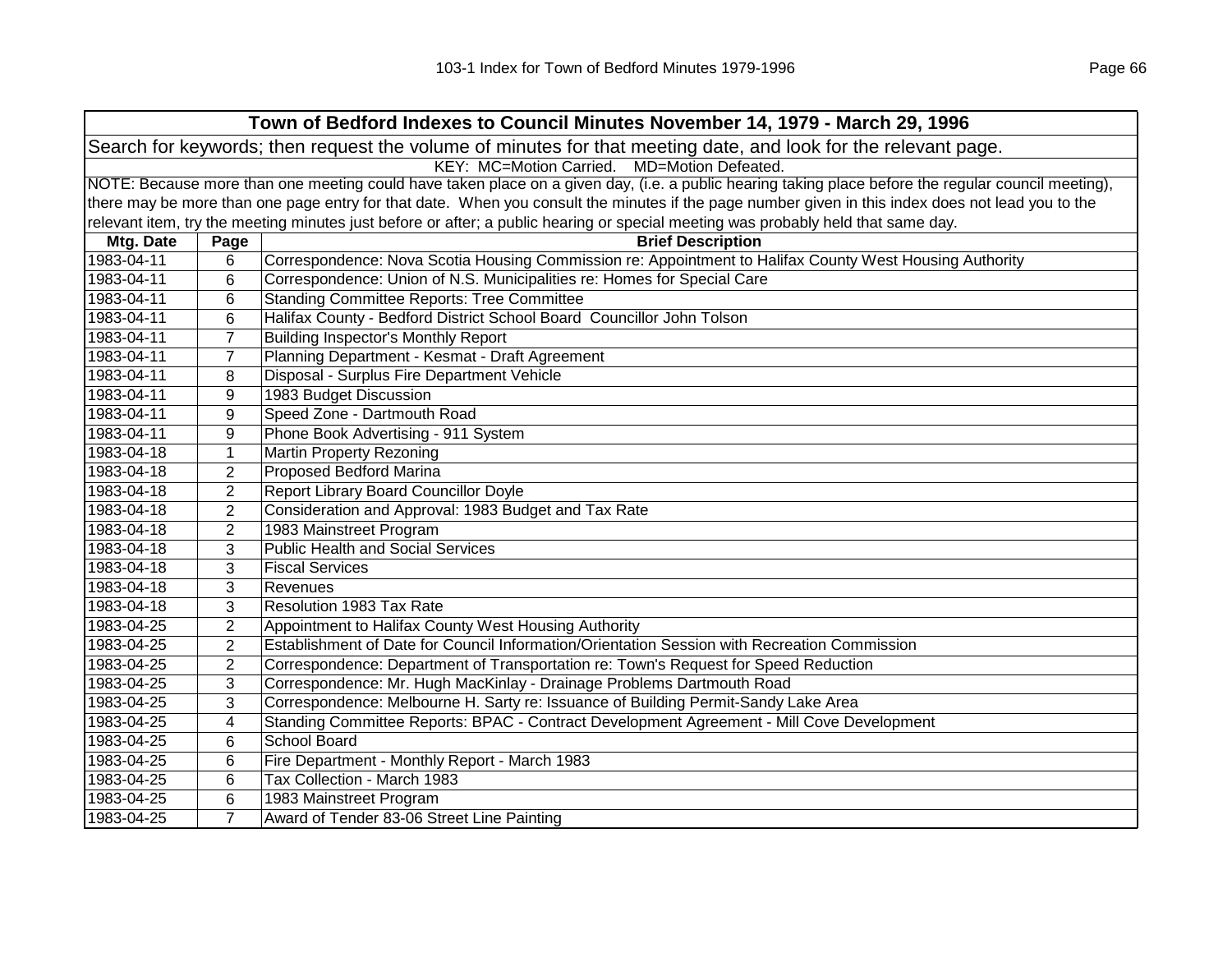|                                                                                                                | Town of Bedford Indexes to Council Minutes November 14, 1979 - March 29, 1996                                                                       |                                                                                                                                                   |  |  |
|----------------------------------------------------------------------------------------------------------------|-----------------------------------------------------------------------------------------------------------------------------------------------------|---------------------------------------------------------------------------------------------------------------------------------------------------|--|--|
| Search for keywords; then request the volume of minutes for that meeting date, and look for the relevant page. |                                                                                                                                                     |                                                                                                                                                   |  |  |
| KEY: MC=Motion Carried. MD=Motion Defeated.                                                                    |                                                                                                                                                     |                                                                                                                                                   |  |  |
|                                                                                                                | NOTE: Because more than one meeting could have taken place on a given day, (i.e. a public hearing taking place before the regular council meeting), |                                                                                                                                                   |  |  |
|                                                                                                                |                                                                                                                                                     | there may be more than one page entry for that date. When you consult the minutes if the page number given in this index does not lead you to the |  |  |
|                                                                                                                |                                                                                                                                                     | relevant item, try the meeting minutes just before or after; a public hearing or special meeting was probably held that same day.                 |  |  |
| Mtg. Date                                                                                                      | Page                                                                                                                                                | <b>Brief Description</b>                                                                                                                          |  |  |
| 1983-04-25                                                                                                     | 7                                                                                                                                                   | Guidelines for Homeowners Associations in Relation to Town Council                                                                                |  |  |
| 1983-04-25                                                                                                     | 7                                                                                                                                                   | Flooding - Killarney Drive Area                                                                                                                   |  |  |
| 1983-04-25                                                                                                     | 8                                                                                                                                                   | <b>Stipend Committee Report</b>                                                                                                                   |  |  |
| 1983-04-25                                                                                                     | 8                                                                                                                                                   | Tenders For Wading Pool Construction and Relocation of Basketball Court - Bedford Lions Playground                                                |  |  |
| 1983-05-09                                                                                                     | $\mathbf{1}$                                                                                                                                        | Appointment of Nominees to Halifax West Housing Authority                                                                                         |  |  |
| 1983-05-09                                                                                                     | $\overline{2}$                                                                                                                                      | Shoreview Heights Homeowners Association                                                                                                          |  |  |
| 1983-05-09                                                                                                     | 3                                                                                                                                                   | <b>Business Improvement District Committee</b>                                                                                                    |  |  |
| 1983-05-09                                                                                                     | 3                                                                                                                                                   | <b>Tree Committee</b>                                                                                                                             |  |  |
| 1983-05-09                                                                                                     | 4                                                                                                                                                   | Building Inspector's Monthly Report - April 1983                                                                                                  |  |  |
| 1983-05-09                                                                                                     | 4                                                                                                                                                   | Public Information Session - Report of Ad Hoc Committee                                                                                           |  |  |
| 1983-05-09                                                                                                     | 4                                                                                                                                                   | Airport Advisory Committee - Report                                                                                                               |  |  |
| 1983-05-09                                                                                                     | 5                                                                                                                                                   | Three Year Capital Program                                                                                                                        |  |  |
| 1983-05-09                                                                                                     | 5                                                                                                                                                   | Municipal Elections Act Review                                                                                                                    |  |  |
| 1983-05-09                                                                                                     | 5                                                                                                                                                   | 1983 General Borrowing Resolution                                                                                                                 |  |  |
| 1983-05-09                                                                                                     | 6                                                                                                                                                   | Nuisance Bylaw                                                                                                                                    |  |  |
| 1983-05-09                                                                                                     | 6                                                                                                                                                   | Sackville River Bridge                                                                                                                            |  |  |
| 1983-05-09                                                                                                     | 6                                                                                                                                                   | <b>Flooding Killarney Drive Area</b>                                                                                                              |  |  |
| 1983-05-09                                                                                                     | 6                                                                                                                                                   | Notices of Motion: Trade and Licensing Bylaw                                                                                                      |  |  |
| 1983-05-16                                                                                                     | 1                                                                                                                                                   | Representation on Behalf of Atlantic Gardens                                                                                                      |  |  |
| 1983-05-16                                                                                                     | $\overline{2}$                                                                                                                                      | N.E.E.D. Project Approval                                                                                                                         |  |  |
| 1983-05-16                                                                                                     | 3                                                                                                                                                   | Proposed Three Year Capital Program 1983-1985 Inclusive                                                                                           |  |  |
| 1983-05-30                                                                                                     | $\overline{2}$                                                                                                                                      | Licensing of Temporary Business Establishments                                                                                                    |  |  |
| 1983-05-30                                                                                                     | $\overline{2}$                                                                                                                                      | <b>Public Information Session</b>                                                                                                                 |  |  |
| 1983-05-30                                                                                                     | 3                                                                                                                                                   | Correspondence: G.J. Kelly - Municipality of the County of Halifax, re: Dog Control                                                               |  |  |
| 1983-05-30                                                                                                     | 4                                                                                                                                                   | Correspondence: Mr. Gerald Forrest, re: Cats                                                                                                      |  |  |
| 1983-05-30                                                                                                     | 4                                                                                                                                                   | Correspondence: Prothonotary - Law Courts, re: Appointment to Jury Committee                                                                      |  |  |
| 1983-05-30                                                                                                     | 5                                                                                                                                                   | Correspondence: Sue Buxton - Bedford Board of School Trustees - re: Sidney Stephen Playing Field                                                  |  |  |
| 1983-05-30                                                                                                     | 6                                                                                                                                                   | Standing Committee Reports: Bedford Planning Advisory Committee (BPAC)                                                                            |  |  |
| 1983-05-30                                                                                                     | 6                                                                                                                                                   | <b>Standing Committee Reports: Transit Advisory Committee</b>                                                                                     |  |  |
| 1983-05-30                                                                                                     | $\overline{7}$                                                                                                                                      | <b>Standing Committee Reports: Recreation Commission</b>                                                                                          |  |  |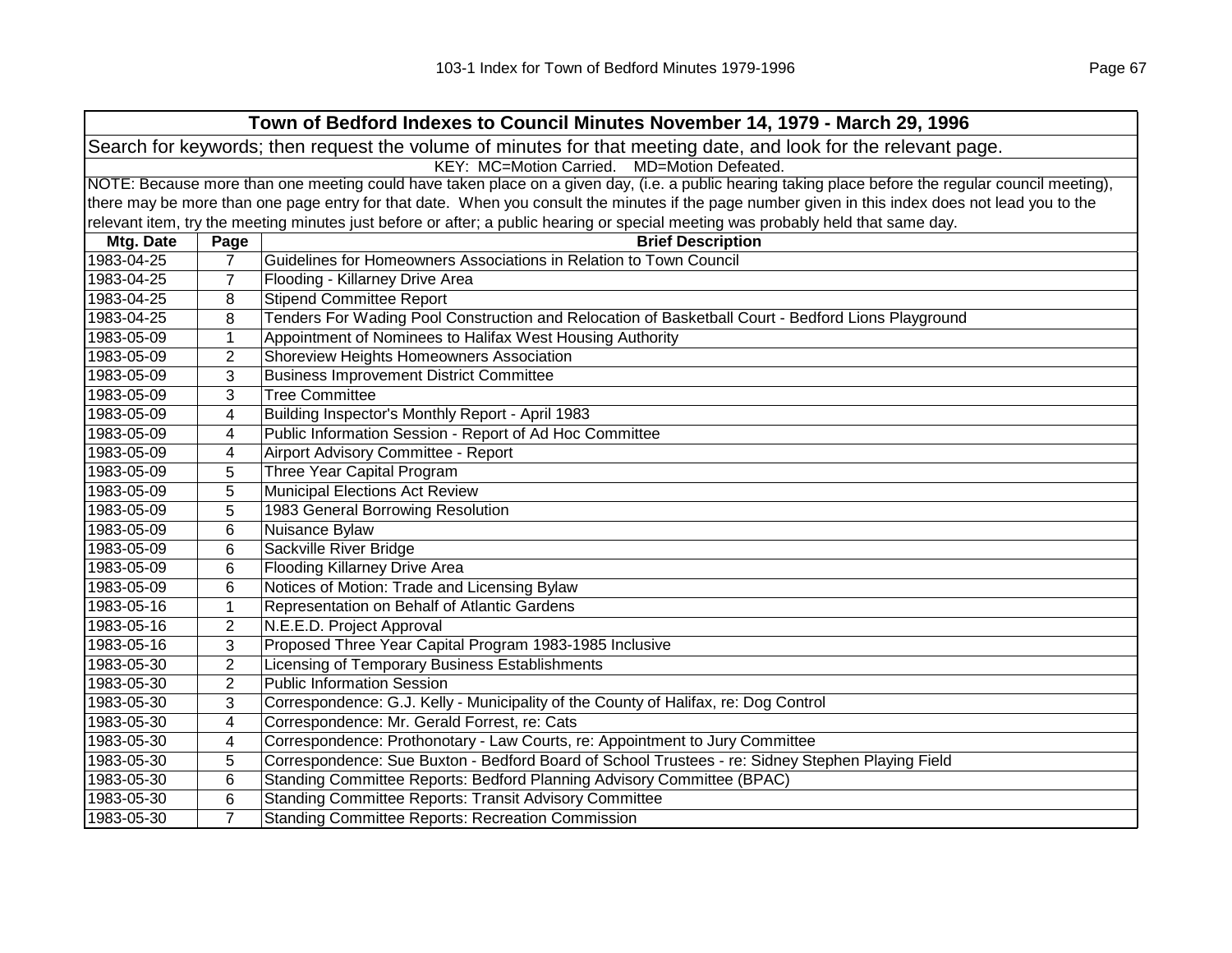| Town of Bedford Indexes to Council Minutes November 14, 1979 - March 29, 1996                                  |                                                                                                                                                     |                                                                                                                                                   |  |  |
|----------------------------------------------------------------------------------------------------------------|-----------------------------------------------------------------------------------------------------------------------------------------------------|---------------------------------------------------------------------------------------------------------------------------------------------------|--|--|
| Search for keywords; then request the volume of minutes for that meeting date, and look for the relevant page. |                                                                                                                                                     |                                                                                                                                                   |  |  |
|                                                                                                                | KEY: MC=Motion Carried. MD=Motion Defeated.                                                                                                         |                                                                                                                                                   |  |  |
|                                                                                                                | NOTE: Because more than one meeting could have taken place on a given day, (i.e. a public hearing taking place before the regular council meeting), |                                                                                                                                                   |  |  |
|                                                                                                                |                                                                                                                                                     | there may be more than one page entry for that date. When you consult the minutes if the page number given in this index does not lead you to the |  |  |
|                                                                                                                |                                                                                                                                                     | relevant item, try the meeting minutes just before or after; a public hearing or special meeting was probably held that same day.                 |  |  |
| Mtg. Date                                                                                                      | Page                                                                                                                                                | <b>Brief Description</b>                                                                                                                          |  |  |
| 1983-05-30                                                                                                     | 8                                                                                                                                                   | <b>Standing Committee Reports: BIDC Report</b>                                                                                                    |  |  |
| 1983-05-30                                                                                                     | 8                                                                                                                                                   | Fire Department Monthly Report - April 1983                                                                                                       |  |  |
| 1983-05-30                                                                                                     | 9                                                                                                                                                   | <b>Stipend Committee Report</b>                                                                                                                   |  |  |
| 1983-05-30                                                                                                     | 9                                                                                                                                                   | Board of Health                                                                                                                                   |  |  |
| 1983-05-30                                                                                                     | 9                                                                                                                                                   | <b>EMO Working Committee</b>                                                                                                                      |  |  |
| 1983-05-30                                                                                                     | 9                                                                                                                                                   | <b>Report from District School Board</b>                                                                                                          |  |  |
| 1983-05-30                                                                                                     | 10                                                                                                                                                  | Three Year Capital Budget, 1983-1985                                                                                                              |  |  |
| 1983-05-30                                                                                                     | 12                                                                                                                                                  | Town Holiday - Dartmouth Natal Day                                                                                                                |  |  |
| 1983-06-13                                                                                                     | 2                                                                                                                                                   | Dog Control                                                                                                                                       |  |  |
| 1983-06-13                                                                                                     | 2                                                                                                                                                   | Appointment to Jury Committee                                                                                                                     |  |  |
| 1983-06-13                                                                                                     | 3                                                                                                                                                   | <b>Stipend Committee Report</b>                                                                                                                   |  |  |
| 1983-06-13                                                                                                     | 3                                                                                                                                                   | Correspondence: Department of Transportation re: Speed Survey Results                                                                             |  |  |
| 1983-06-13                                                                                                     | 4                                                                                                                                                   | Correspondence: Waverly Ratepayers Association                                                                                                    |  |  |
| 1983-06-13                                                                                                     | 4                                                                                                                                                   | Correspondence: Honourable Edmund Morris, Minister of Social Services, re: Senior Citizens Week                                                   |  |  |
| 1983-06-13                                                                                                     | 4                                                                                                                                                   | Correspondence: Nova Scotia Housing Commission re: Appointment to Halifax County West Housing Authority                                           |  |  |
| 1983-06-13                                                                                                     | 5                                                                                                                                                   | Planning and Development Department                                                                                                               |  |  |
| 1983-06-13                                                                                                     | 6                                                                                                                                                   | Fire Chief's Monthly Report - May 1983                                                                                                            |  |  |
| 1983-06-13                                                                                                     | 6                                                                                                                                                   | <b>School Board Report</b>                                                                                                                        |  |  |
| 1983-06-13                                                                                                     | 6                                                                                                                                                   | <b>Tree Committee Report</b>                                                                                                                      |  |  |
| 1983-06-13                                                                                                     | 6                                                                                                                                                   | Town Holiday - Dartmouth Natal Day                                                                                                                |  |  |
| 1983-06-13                                                                                                     | 7                                                                                                                                                   | Terms of Reference - Integrated Servicing Design Strategy - Steering Committee                                                                    |  |  |
| 1983-06-13                                                                                                     | 8                                                                                                                                                   | Notices of Motion: Trade and Licensing Bylaw                                                                                                      |  |  |
| 1983-06-13                                                                                                     | 8                                                                                                                                                   | Notices of Motion: Tax Deed Bylaw                                                                                                                 |  |  |
| 1983-06-13                                                                                                     | 8                                                                                                                                                   | Notices of Motion: Bylaw respecting Emergency Measures - Town of Bedford                                                                          |  |  |
| 1983-06-27                                                                                                     | 2                                                                                                                                                   | Dog Control                                                                                                                                       |  |  |
| 1983-06-27                                                                                                     | 3                                                                                                                                                   | Correspondence: Minister of Development - Province of Nova Scotia                                                                                 |  |  |
| 1983-06-27                                                                                                     | 3                                                                                                                                                   | <b>Building Inspector's Monthly Report</b>                                                                                                        |  |  |
| 1983-06-27                                                                                                     | 4                                                                                                                                                   | <b>Tax Collection Report</b>                                                                                                                      |  |  |
| 1983-06-27                                                                                                     | 4                                                                                                                                                   | Motions: Bylaw Respecting Trade and Licensing                                                                                                     |  |  |
| 1983-06-27                                                                                                     | 4                                                                                                                                                   | <b>Bylaw Respecting Tax Deeds</b>                                                                                                                 |  |  |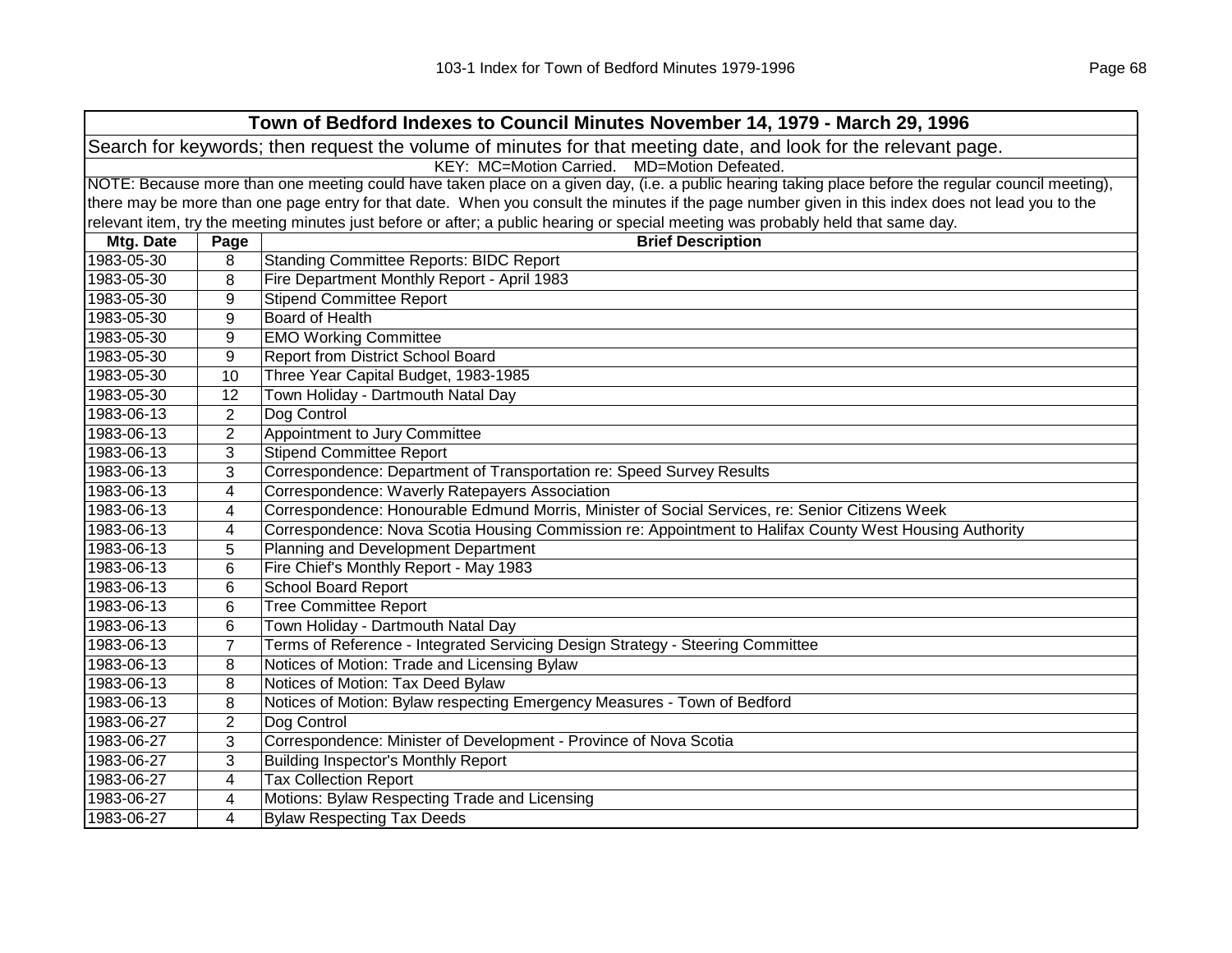|            | Town of Bedford Indexes to Council Minutes November 14, 1979 - March 29, 1996                                                                       |                                                                                                                                                   |  |  |
|------------|-----------------------------------------------------------------------------------------------------------------------------------------------------|---------------------------------------------------------------------------------------------------------------------------------------------------|--|--|
|            | Search for keywords; then request the volume of minutes for that meeting date, and look for the relevant page.                                      |                                                                                                                                                   |  |  |
|            | KEY: MC=Motion Carried. MD=Motion Defeated.                                                                                                         |                                                                                                                                                   |  |  |
|            | NOTE: Because more than one meeting could have taken place on a given day, (i.e. a public hearing taking place before the regular council meeting), |                                                                                                                                                   |  |  |
|            |                                                                                                                                                     | there may be more than one page entry for that date. When you consult the minutes if the page number given in this index does not lead you to the |  |  |
|            |                                                                                                                                                     | relevant item, try the meeting minutes just before or after; a public hearing or special meeting was probably held that same day.                 |  |  |
| Mtg. Date  | Page                                                                                                                                                | <b>Brief Description</b>                                                                                                                          |  |  |
| 1983-06-27 | 4                                                                                                                                                   | Motions: Bylaw Respecting Emergency Measures                                                                                                      |  |  |
| 1983-06-27 | 5                                                                                                                                                   | <b>Salary Administration Policy</b>                                                                                                               |  |  |
| 1983-06-27 | 5                                                                                                                                                   | Summer Council Session Schedule                                                                                                                   |  |  |
| 1983-06-27 | 6                                                                                                                                                   | <b>CHIP Sealing</b>                                                                                                                               |  |  |
| 1983-06-27 | 7                                                                                                                                                   | Notices of Motion: Amendments to Bylaw Respecting Building                                                                                        |  |  |
| 1983-07-06 | $\mathbf{1}$                                                                                                                                        | Mill Cove Development Agreement - Phase 1                                                                                                         |  |  |
| 1983-07-06 | 3                                                                                                                                                   | Intersection - Dartmouth Road/Eaglewood Drive                                                                                                     |  |  |
| 1983-07-18 | 3                                                                                                                                                   | Sackville River Bridge and Approaches - Status and Recommendations                                                                                |  |  |
| 1983-07-18 | $\overline{2}$                                                                                                                                      | Sackville River Bridge Approaches                                                                                                                 |  |  |
| 1983-07-18 | 6                                                                                                                                                   | <b>Ratification Town Crier</b>                                                                                                                    |  |  |
| 1983-07-18 | $\overline{7}$                                                                                                                                      | Alterations to Gerald J. LeBrun Centre                                                                                                            |  |  |
| 1983-07-18 | 9                                                                                                                                                   | <b>Bylaw Respecting Tax Deeds</b>                                                                                                                 |  |  |
| 1983-07-18 | 9                                                                                                                                                   | Tenders - 1983 CHIP Sealing Program                                                                                                               |  |  |
| 1983-07-18 | 10                                                                                                                                                  | Capital Budget Schedule                                                                                                                           |  |  |
| 1983-08-15 | 2                                                                                                                                                   | Bylaw Respecting Trade & Licensing                                                                                                                |  |  |
| 1983-08-15 | $\overline{2}$                                                                                                                                      | Motions: Amendments to Bylaw Respecting Building                                                                                                  |  |  |
| 1983-08-15 | 3                                                                                                                                                   | LeBrun Centre - Arena Floor - Change Orders                                                                                                       |  |  |
| 1983-08-15 | 4                                                                                                                                                   | Consideration of Proposed Construction Plans - Bedford Highway Approaches - Sackville River Bridge                                                |  |  |
| 1983-08-15 | 4                                                                                                                                                   | <b>BIDC Committee Report</b>                                                                                                                      |  |  |
| 1983-08-15 | 5                                                                                                                                                   | <b>Eaglewood Drive Extension</b>                                                                                                                  |  |  |
| 1983-08-15 | 6                                                                                                                                                   | Recommendation - Police Commission - Renovations MT&T Building Police Station                                                                     |  |  |
|            |                                                                                                                                                     |                                                                                                                                                   |  |  |
| 1983-08-15 | $\overline{7}$                                                                                                                                      | Correspondence: Mr. W. Glen Johnson and Arlene Johnson re: change of street name - Eaglewood Court to Armoyan Court                               |  |  |
|            |                                                                                                                                                     | Correspondence: IAFF - re Representation on Management - Labour Relations Committee and Contract Negotiations                                     |  |  |
| 1983-08-15 | 8                                                                                                                                                   | Committee                                                                                                                                         |  |  |
|            |                                                                                                                                                     | Correspondence: Nova Scotia Department of the Environment, re Environmental Impact Assessment - Industrial Development -                          |  |  |
| 1983-08-15 | 8                                                                                                                                                   | Hammonds Plains Road                                                                                                                              |  |  |
| 1983-08-15 | 8                                                                                                                                                   | Correspondence: Residents of Rocky Lake Drive, re: Truck Traffic                                                                                  |  |  |
| 1983-08-15 | 9                                                                                                                                                   | Correspondence: Honourable Ronal Griffin, re: Bedford Sackville Expressway                                                                        |  |  |
| 1983-08-15 | 9                                                                                                                                                   | Correspondence: Union of N.S. Municipalities re Annual Conference                                                                                 |  |  |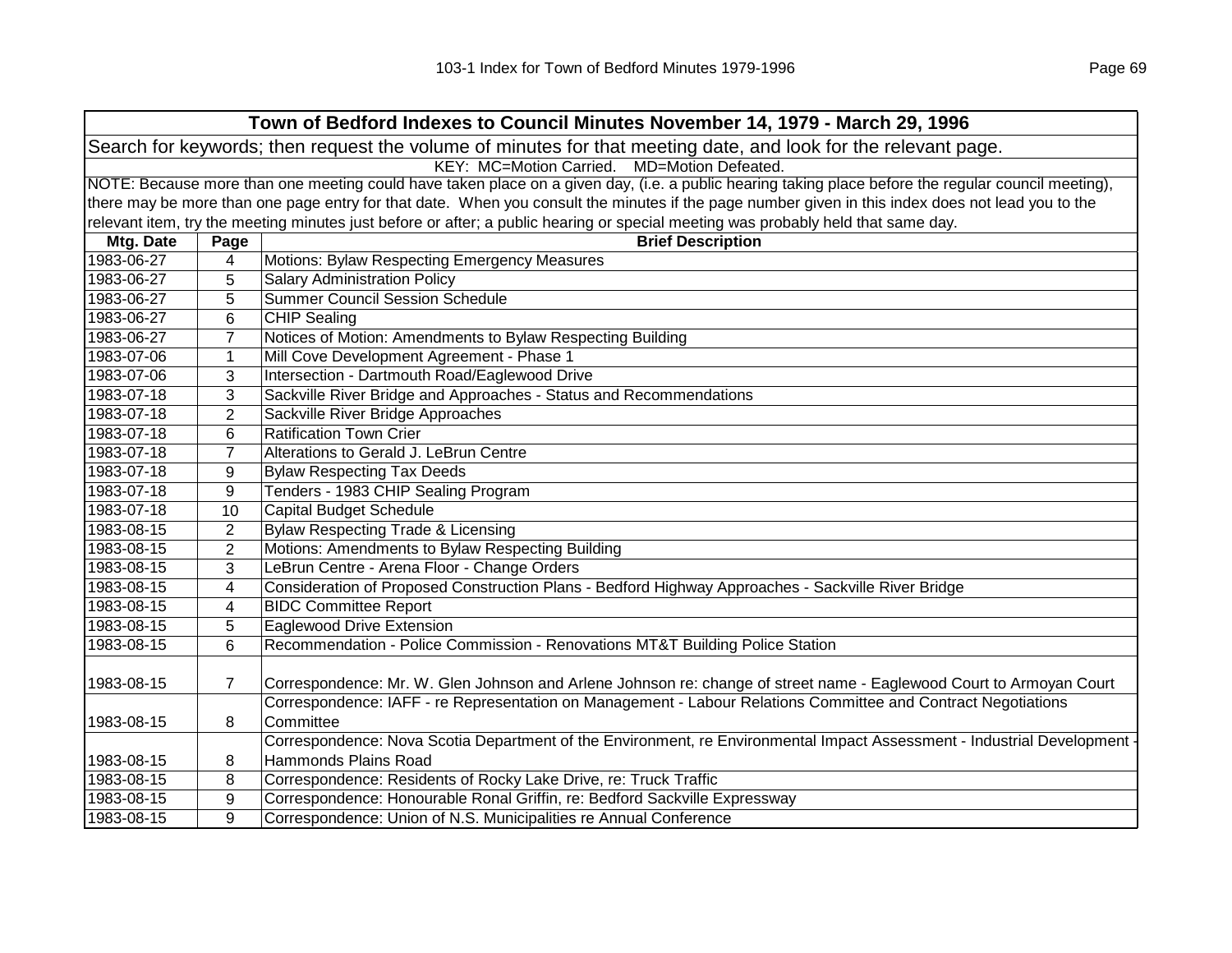| Town of Bedford Indexes to Council Minutes November 14, 1979 - March 29, 1996 |                                                                                                                                                     |                                                                                                                                                   |  |
|-------------------------------------------------------------------------------|-----------------------------------------------------------------------------------------------------------------------------------------------------|---------------------------------------------------------------------------------------------------------------------------------------------------|--|
|                                                                               | Search for keywords; then request the volume of minutes for that meeting date, and look for the relevant page.                                      |                                                                                                                                                   |  |
|                                                                               |                                                                                                                                                     | KEY: MC=Motion Carried. MD=Motion Defeated.                                                                                                       |  |
|                                                                               | NOTE: Because more than one meeting could have taken place on a given day, (i.e. a public hearing taking place before the regular council meeting), |                                                                                                                                                   |  |
|                                                                               |                                                                                                                                                     | there may be more than one page entry for that date. When you consult the minutes if the page number given in this index does not lead you to the |  |
|                                                                               |                                                                                                                                                     | relevant item, try the meeting minutes just before or after; a public hearing or special meeting was probably held that same day.                 |  |
| Mtg. Date                                                                     | Page                                                                                                                                                | <b>Brief Description</b>                                                                                                                          |  |
| 1983-08-15                                                                    | 9                                                                                                                                                   | Correspondence: Honourable Ronald Giffin, re: Halifax Dartmouth Port Development Commission                                                       |  |
| 1983-08-15                                                                    | 10                                                                                                                                                  | Correspondence: Caroline J. Goodfellow, Lister Drive, Bedford, re: Parker Brook                                                                   |  |
| 1983-08-15                                                                    | 10                                                                                                                                                  | <b>Standing Committee Reports: BIDC Committee</b>                                                                                                 |  |
| 1983-08-15                                                                    | 10                                                                                                                                                  | Fire Chiefs Monthly Report - June 1983                                                                                                            |  |
| 1983-08-15                                                                    | 10                                                                                                                                                  | Fire Chiefs Monthly Report - July 1983                                                                                                            |  |
| 1983-08-15                                                                    | 10                                                                                                                                                  | <b>Tax Collection Report</b>                                                                                                                      |  |
| 1983-08-15                                                                    | 10                                                                                                                                                  | Building Inspector's Report - June 1983                                                                                                           |  |
| 1983-08-15                                                                    | 10                                                                                                                                                  | Building Inspector's Report - July 1983                                                                                                           |  |
| 1983-08-15                                                                    | 10                                                                                                                                                  | <b>Bedford Board of Health</b>                                                                                                                    |  |
| 1983-08-15                                                                    | 10                                                                                                                                                  | <b>Animal Control Report</b>                                                                                                                      |  |
| 1983-08-15                                                                    | 11                                                                                                                                                  | Metropolitan Transit Commission - Level of Service - Route 80 - Halifax-Bedford-Sackville                                                         |  |
| 1983-08-15                                                                    | 11                                                                                                                                                  | Fire Hall Ratification of Contract, re: Water Service                                                                                             |  |
| 1983-08-15                                                                    | 12                                                                                                                                                  | Parkland Acquisition - Eaglewood                                                                                                                  |  |
| 1983-08-15                                                                    | 12                                                                                                                                                  | LeBrun Centre Addition - Completion of First Floor                                                                                                |  |
| 1983-08-15                                                                    | 13                                                                                                                                                  | Notices of Motion: Bylaw Respecting Dangerous Animals                                                                                             |  |
| 1983-08-15                                                                    | 13                                                                                                                                                  | Notices of Motion: Bylaw Respecting Fire Alarms and Smoke Detectors                                                                               |  |
| 1983-09-12                                                                    | 2                                                                                                                                                   | Rocky Lake Drive - Truck Traffic - Information Report                                                                                             |  |
| 1983-09-12                                                                    | 3                                                                                                                                                   | Town Solicitor - Attendance at Meeting                                                                                                            |  |
| 1983-09-12                                                                    | 4                                                                                                                                                   | Correspondence: Joseph Foy, re: Naming of Parklands                                                                                               |  |
| 1983-09-12                                                                    | 4                                                                                                                                                   | Correspondence: UNSM re Notice of Motion Dues Increase                                                                                            |  |
| 1983-09-12                                                                    | 5                                                                                                                                                   | Correspondence: MAPC, re: Regional Pollution Control Halifax/Dartmouth Area                                                                       |  |
| 1983-09-12                                                                    | 5                                                                                                                                                   | <b>Standing Committee Reports: Recreation Commission</b>                                                                                          |  |
| 1983-09-12                                                                    | 6                                                                                                                                                   | Standing Committee Reports: Board of Health                                                                                                       |  |
| 1983-09-12                                                                    | 6                                                                                                                                                   | Planning Department: Contract Development Agreement 1105 Bedford Highway                                                                          |  |
| 1983-09-12                                                                    | 6                                                                                                                                                   | <b>Business Improvement District Committee</b>                                                                                                    |  |
| 1983-09-12                                                                    | $\overline{7}$                                                                                                                                      | <b>Tax Collection Report</b>                                                                                                                      |  |
| 1983-09-12                                                                    | $\overline{7}$                                                                                                                                      | <b>Building Inspector's Monthly Report</b>                                                                                                        |  |
| 1983-09-12                                                                    | $\overline{7}$                                                                                                                                      | <b>Fire Department Report</b>                                                                                                                     |  |
| 1983-09-12                                                                    | 8                                                                                                                                                   | <b>Animal Control Report</b>                                                                                                                      |  |
| 1983-09-12                                                                    | 8                                                                                                                                                   | Motions: Bylaws Respecting Dangerous Animals                                                                                                      |  |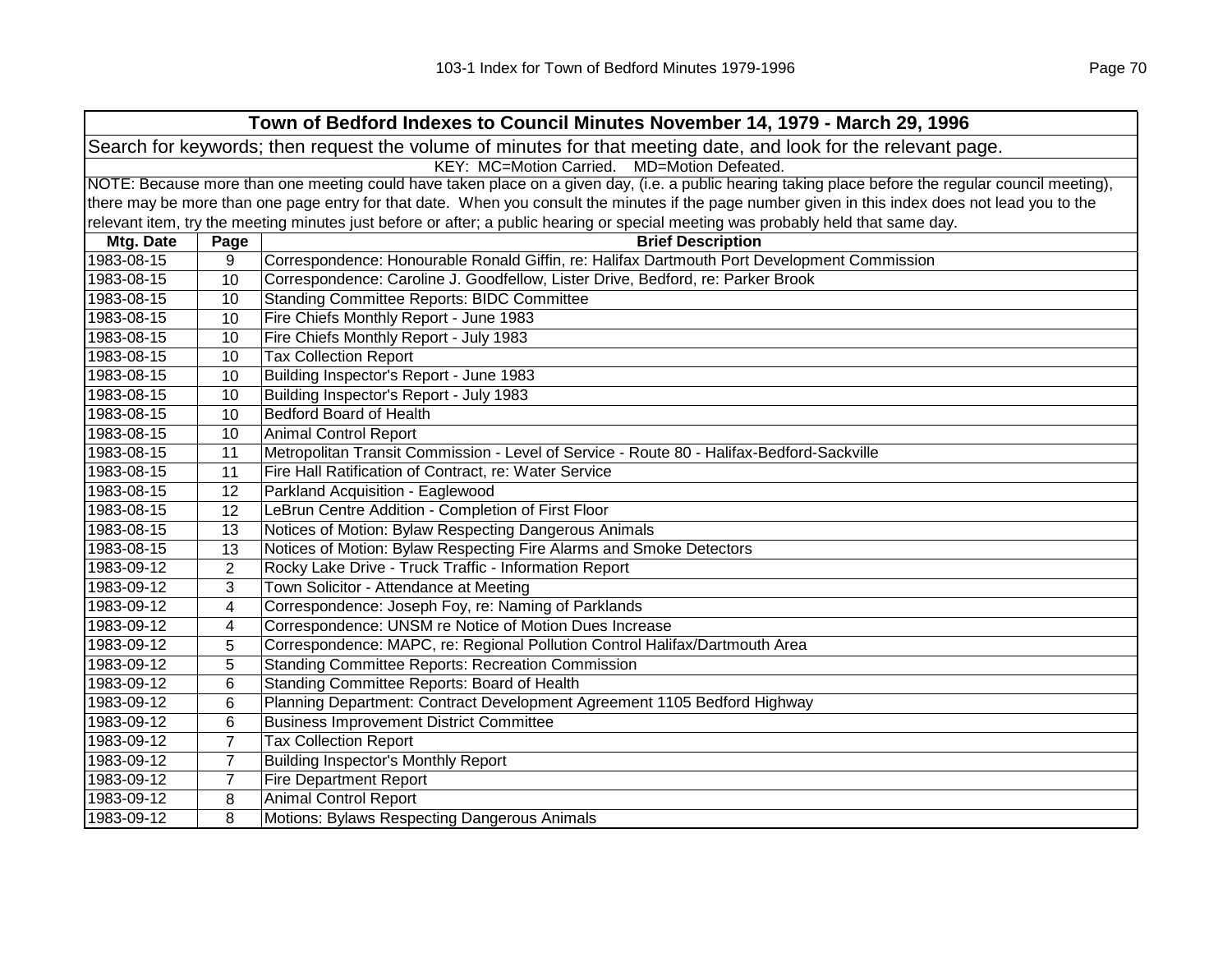| Town of Bedford Indexes to Council Minutes November 14, 1979 - March 29, 1996                                  |                                                                                                                                                     |                                                                                                                                                   |  |  |
|----------------------------------------------------------------------------------------------------------------|-----------------------------------------------------------------------------------------------------------------------------------------------------|---------------------------------------------------------------------------------------------------------------------------------------------------|--|--|
| Search for keywords; then request the volume of minutes for that meeting date, and look for the relevant page. |                                                                                                                                                     |                                                                                                                                                   |  |  |
|                                                                                                                | KEY: MC=Motion Carried. MD=Motion Defeated.                                                                                                         |                                                                                                                                                   |  |  |
|                                                                                                                | NOTE: Because more than one meeting could have taken place on a given day, (i.e. a public hearing taking place before the regular council meeting), |                                                                                                                                                   |  |  |
|                                                                                                                |                                                                                                                                                     | there may be more than one page entry for that date. When you consult the minutes if the page number given in this index does not lead you to the |  |  |
|                                                                                                                |                                                                                                                                                     | relevant item, try the meeting minutes just before or after; a public hearing or special meeting was probably held that same day.                 |  |  |
| Mtg. Date                                                                                                      | Page                                                                                                                                                | <b>Brief Description</b>                                                                                                                          |  |  |
| 1983-09-12                                                                                                     | 9                                                                                                                                                   | Motions: Bylaw respecting fire alarms and smoke detectors                                                                                         |  |  |
| 1983-09-12                                                                                                     | 9                                                                                                                                                   | Motions: Private Alarm Systems                                                                                                                    |  |  |
| 1983-09-12                                                                                                     | 9                                                                                                                                                   | Guidelines & Schedule - Operating and Capital Budgets, 1984                                                                                       |  |  |
| 1983-09-12                                                                                                     | 9                                                                                                                                                   | <b>Council/Staff Periodic Meetings</b>                                                                                                            |  |  |
| 1983-09-12                                                                                                     | 10                                                                                                                                                  | <b>Public Meetings</b>                                                                                                                            |  |  |
| 1983-09-12                                                                                                     | 11                                                                                                                                                  | Crosswalk Gaurds/1983-94 School Term                                                                                                              |  |  |
| 1983-09-12                                                                                                     | 11                                                                                                                                                  | Level of Service/Metro Transit                                                                                                                    |  |  |
| 1983-09-12                                                                                                     | 12                                                                                                                                                  | Proposed Policy - Walkways                                                                                                                        |  |  |
| 1983-09-12                                                                                                     | 12                                                                                                                                                  | <b>Tour/Airport Facilities</b>                                                                                                                    |  |  |
| 1983-09-12                                                                                                     | 12                                                                                                                                                  | <b>Eaglewood Drive Extension</b>                                                                                                                  |  |  |
| 1983-09-26                                                                                                     | $\overline{2}$                                                                                                                                      | Rocky Lake Drive - Truck Traffic                                                                                                                  |  |  |
| 1983-09-26                                                                                                     | 3                                                                                                                                                   | Proposed Renovations - Bedford Police Station                                                                                                     |  |  |
| 1983-09-26                                                                                                     | 3                                                                                                                                                   | <b>Bus Shelters</b>                                                                                                                               |  |  |
| 1983-09-26                                                                                                     | 4                                                                                                                                                   | Delegations: Bedford Street Residents                                                                                                             |  |  |
| 1983-09-26                                                                                                     | 4                                                                                                                                                   | Correspondence: Bedford Heritage '80, re: Village Queen (Fire Truck)                                                                              |  |  |
| 1983-09-26                                                                                                     | 5                                                                                                                                                   | Correspondence: Hugh MacKinlay, re: Noise Pollution                                                                                               |  |  |
| 1983-09-26                                                                                                     | 5                                                                                                                                                   | <b>Standing Committee Reports: Recreation Commission</b>                                                                                          |  |  |
| 1983-09-26                                                                                                     | 6                                                                                                                                                   | <b>School Board Report</b>                                                                                                                        |  |  |
| 1983-09-26                                                                                                     | 6                                                                                                                                                   | <b>BIDC Report</b>                                                                                                                                |  |  |
| 1983-09-26                                                                                                     | $\overline{7}$                                                                                                                                      | Motions: Bylaw Respecting Exotic Pets - Third Reading                                                                                             |  |  |
| 1983-09-26                                                                                                     | $\overline{7}$                                                                                                                                      | <b>Heritage Conservation</b>                                                                                                                      |  |  |
| 1983-09-26                                                                                                     | 8                                                                                                                                                   | Schedule of Council Sessions: October-December 1983 Office Schedule 1983/84 Christmas Season                                                      |  |  |
| 1983-09-26                                                                                                     | 8                                                                                                                                                   | <b>Snow Contracts</b>                                                                                                                             |  |  |
| 1983-09-26                                                                                                     | 8                                                                                                                                                   | <b>Private Alarm Systems</b>                                                                                                                      |  |  |
| 1983-09-26                                                                                                     | 9                                                                                                                                                   | Parker Brook                                                                                                                                      |  |  |
| 1983-09-26                                                                                                     | 9                                                                                                                                                   | Detailed Area Study - Sandy Lake Area                                                                                                             |  |  |
| 1983-10-24                                                                                                     | $\mathbf{1}$                                                                                                                                        | Public Hearing - Contract Development 1105 Bedford Highway                                                                                        |  |  |
| 1983-10-24                                                                                                     | $\overline{2}$                                                                                                                                      | Bylaw Respecting Trade & Licensing                                                                                                                |  |  |
| 1983-10-24                                                                                                     | 3                                                                                                                                                   | Public Hearing - Gary Audrey Dean                                                                                                                 |  |  |
| 1983-10-24                                                                                                     | 3                                                                                                                                                   | Correspondence: Mr. John Hayter, re: Traffic Lights - Intersection of Bedford Highway and Sunnyside Properties                                    |  |  |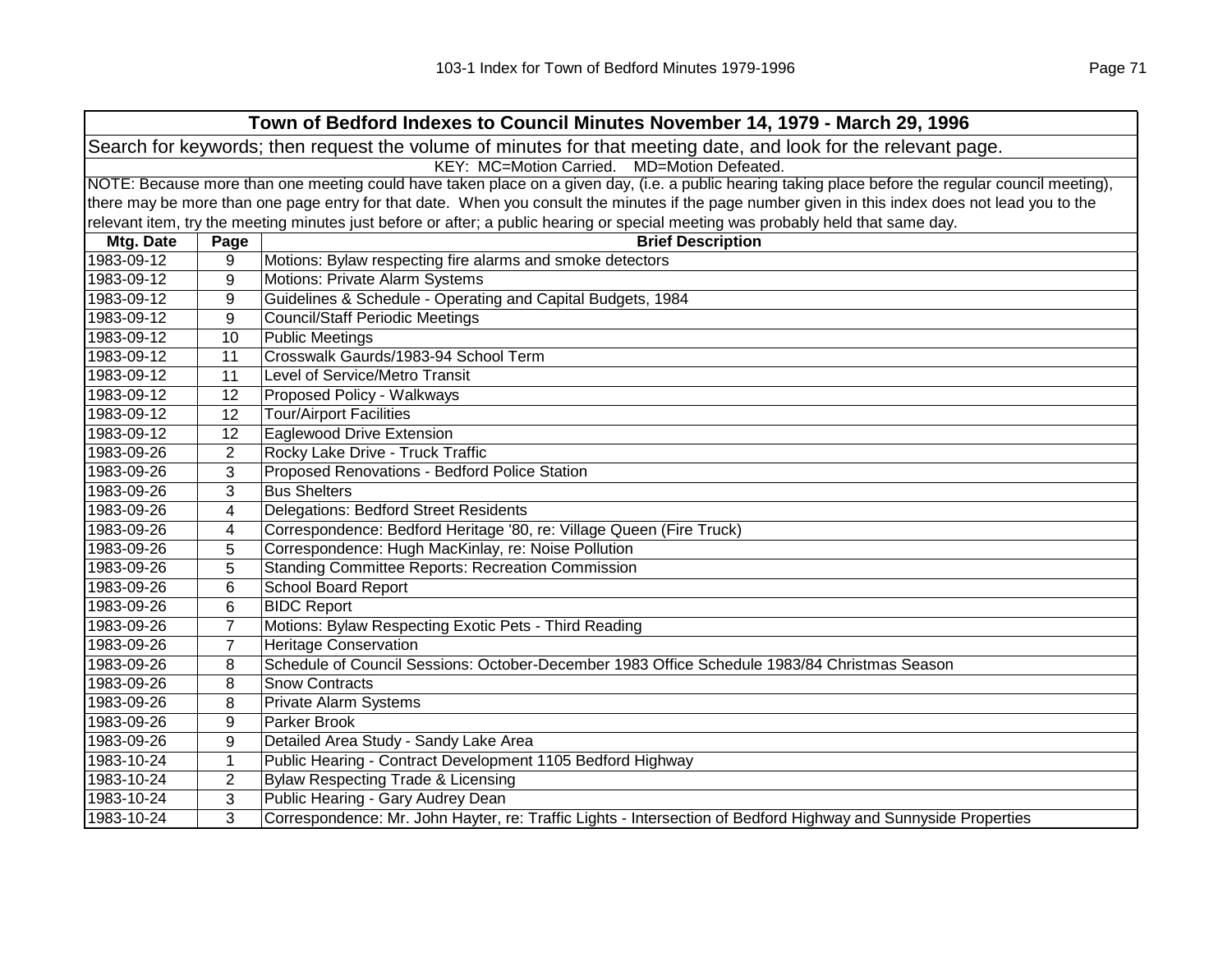| Town of Bedford Indexes to Council Minutes November 14, 1979 - March 29, 1996                                  |                                                                                                                                                     |                                                                                                                                                   |  |
|----------------------------------------------------------------------------------------------------------------|-----------------------------------------------------------------------------------------------------------------------------------------------------|---------------------------------------------------------------------------------------------------------------------------------------------------|--|
| Search for keywords; then request the volume of minutes for that meeting date, and look for the relevant page. |                                                                                                                                                     |                                                                                                                                                   |  |
|                                                                                                                |                                                                                                                                                     | KEY: MC=Motion Carried. MD=Motion Defeated.                                                                                                       |  |
|                                                                                                                | NOTE: Because more than one meeting could have taken place on a given day, (i.e. a public hearing taking place before the regular council meeting), |                                                                                                                                                   |  |
|                                                                                                                |                                                                                                                                                     | there may be more than one page entry for that date. When you consult the minutes if the page number given in this index does not lead you to the |  |
|                                                                                                                |                                                                                                                                                     | relevant item, try the meeting minutes just before or after; a public hearing or special meeting was probably held that same day.                 |  |
| Mtg. Date                                                                                                      | Page                                                                                                                                                | <b>Brief Description</b>                                                                                                                          |  |
|                                                                                                                |                                                                                                                                                     | Correspondence: Mr. James H. Boutilier, re: Traffic Circulation Intersection of Rocky Lake Drive and Sunnyside Parking Lot                        |  |
| 1983-10-24                                                                                                     | 3                                                                                                                                                   | Exit                                                                                                                                              |  |
| 1983-10-24                                                                                                     | 4                                                                                                                                                   | Correspondence: Mr. Tom Nepjuk, re: Restoration of Fire Department Truck                                                                          |  |
| 1983-10-24                                                                                                     | 4                                                                                                                                                   | <b>Recreation Commission</b>                                                                                                                      |  |
| 1983-10-24                                                                                                     | 4                                                                                                                                                   | Volunteer Week                                                                                                                                    |  |
| 1983-10-24                                                                                                     | 5                                                                                                                                                   | Fire Chief's Monthly Report - September 13, 1983                                                                                                  |  |
| 1983-10-24                                                                                                     | 5                                                                                                                                                   | Fire Chief's Annual Report                                                                                                                        |  |
| 1983-10-24                                                                                                     | 5                                                                                                                                                   | <b>Fire Department's Annual Elections</b>                                                                                                         |  |
| 1983-10-24                                                                                                     | 5                                                                                                                                                   | Tax Collection Report to September 30, 1983                                                                                                       |  |
| 1983-10-24                                                                                                     | 6                                                                                                                                                   | Building Inspection Report to September 30, 1983                                                                                                  |  |
| 1983-10-24                                                                                                     | 6                                                                                                                                                   | Animal Control Report to September 30 1983                                                                                                        |  |
| 1983-10-24                                                                                                     | 6                                                                                                                                                   | Adoption of Reports                                                                                                                               |  |
| 1983-10-24                                                                                                     | 6                                                                                                                                                   | Motions: Bylaw Respecting Exotic Pets                                                                                                             |  |
| 1983-10-24                                                                                                     | 6                                                                                                                                                   | Amendment to Personnel Policy - Salary Administration                                                                                             |  |
| 1983-10-24                                                                                                     | $\overline{7}$                                                                                                                                      | Proposed Policy for Naming of Streets and Parklands                                                                                               |  |
| 1983-10-24                                                                                                     | 7                                                                                                                                                   | Proposed Policy - Subdivision Entrance Signs                                                                                                      |  |
| 1983-10-24                                                                                                     | 8                                                                                                                                                   | Appointments to Town Boards and Commissions                                                                                                       |  |
| 1983-11-14                                                                                                     | $\overline{2}$                                                                                                                                      | Appointment to Town Committees/Boards/Commissions                                                                                                 |  |
| 1983-11-14                                                                                                     | $\overline{2}$                                                                                                                                      | Delegations: Special Presentation to Town Council from Bedford/Sackville Giddeon Camp                                                             |  |
| 1983-11-14                                                                                                     | 3                                                                                                                                                   | Correspondence: Kenneth A. MacInnis, Town Solicitor-Noise Pollution                                                                               |  |
| 1983-11-14                                                                                                     | 3                                                                                                                                                   | Correspondence: Metropolitan Authority, re: Proposal for Second Transfer Station                                                                  |  |
| 1983-11-14                                                                                                     | 4                                                                                                                                                   | Correspondence: Mediacom, re: Bus Shelters                                                                                                        |  |
| 1983-11-14                                                                                                     | 4                                                                                                                                                   | <b>Fire Department - Report</b>                                                                                                                   |  |
| 1983-11-14                                                                                                     | 5                                                                                                                                                   | <b>Animal Control Report</b>                                                                                                                      |  |
| 1983-11-14                                                                                                     | 5                                                                                                                                                   | Contract Agreement - Salt Storage Site and Loading 1983/84                                                                                        |  |
| 1983-11-14                                                                                                     | 6                                                                                                                                                   | Garbage Collection Agreement - 1984                                                                                                               |  |
| 1983-11-14                                                                                                     | 6                                                                                                                                                   | Social Services Operational Plan 1984                                                                                                             |  |
| 1983-11-14                                                                                                     | $\overline{7}$                                                                                                                                      | <b>Resolution 1984 Tax Exemptions</b>                                                                                                             |  |
| 1983-11-14                                                                                                     | 8                                                                                                                                                   | Capital Budget, 1984-86                                                                                                                           |  |
| 1983-11-14                                                                                                     | 8                                                                                                                                                   | Semi-Annual Public Information Session                                                                                                            |  |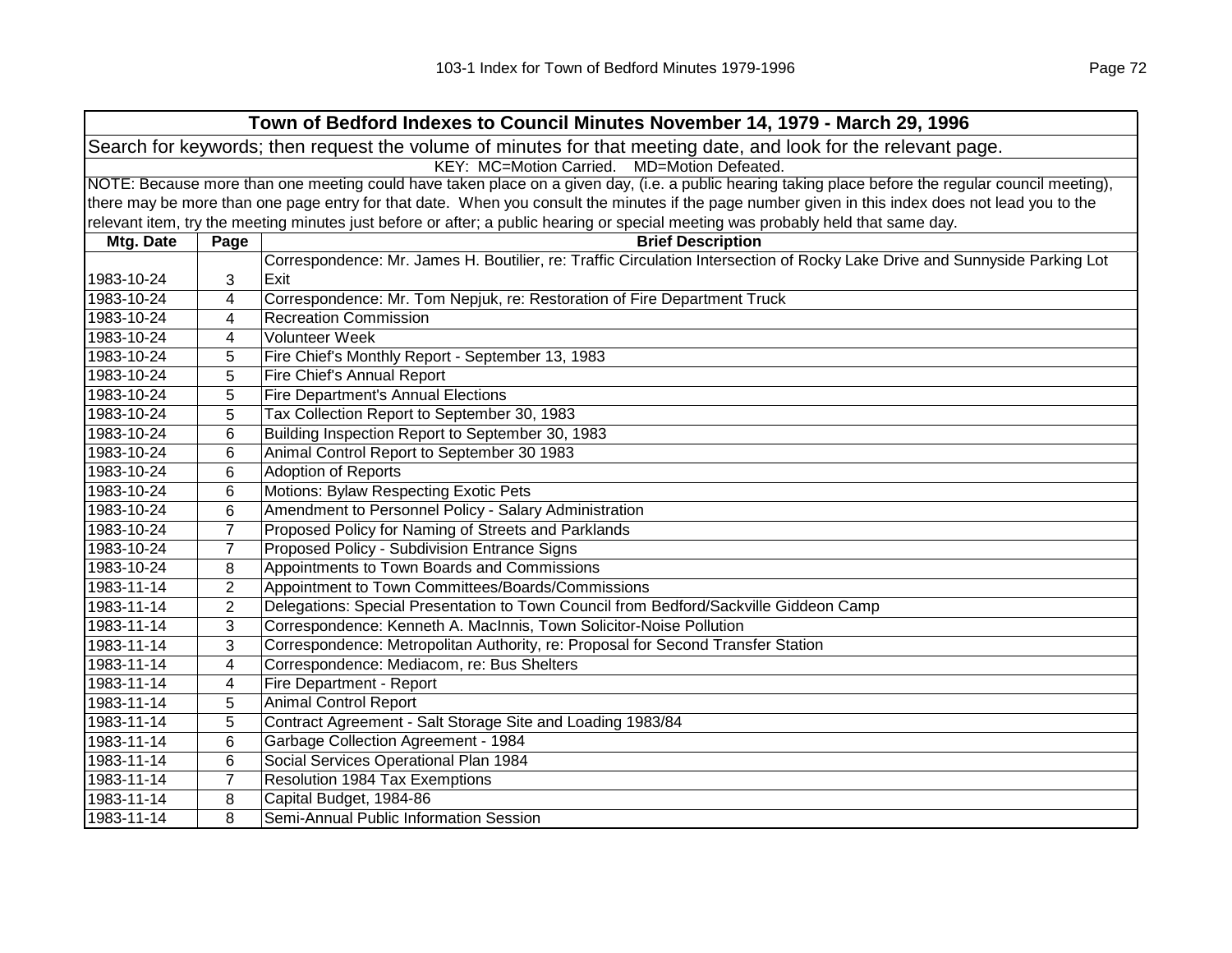|            | Town of Bedford Indexes to Council Minutes November 14, 1979 - March 29, 1996                                                                       |                                                                                                                                                   |  |  |
|------------|-----------------------------------------------------------------------------------------------------------------------------------------------------|---------------------------------------------------------------------------------------------------------------------------------------------------|--|--|
|            | Search for keywords; then request the volume of minutes for that meeting date, and look for the relevant page.                                      |                                                                                                                                                   |  |  |
|            |                                                                                                                                                     | KEY: MC=Motion Carried.<br>MD=Motion Defeated.                                                                                                    |  |  |
|            | NOTE: Because more than one meeting could have taken place on a given day, (i.e. a public hearing taking place before the regular council meeting), |                                                                                                                                                   |  |  |
|            |                                                                                                                                                     | there may be more than one page entry for that date. When you consult the minutes if the page number given in this index does not lead you to the |  |  |
|            |                                                                                                                                                     | relevant item, try the meeting minutes just before or after; a public hearing or special meeting was probably held that same day.                 |  |  |
| Mtg. Date  | Page                                                                                                                                                | <b>Brief Description</b>                                                                                                                          |  |  |
| 1983-11-14 | 8                                                                                                                                                   | Proposed Water Rate Increase - Halifax County Water Utility                                                                                       |  |  |
| 1983-11-14 | 9                                                                                                                                                   | Resignation - L. Dursi, P.Eng., Town Engineer                                                                                                     |  |  |
| 1983-11-14 | 10                                                                                                                                                  | Walkway - Sackville River Bridge                                                                                                                  |  |  |
| 1983-11-28 | $\overline{2}$                                                                                                                                      | Appointment to Town Committees/Boards/Commissions                                                                                                 |  |  |
| 1983-11-28 | $\overline{2}$                                                                                                                                      | Proposed Policy: Subdivision Entrance Signs                                                                                                       |  |  |
| 1983-11-28 | 3                                                                                                                                                   | Subdivision Signs (a) Shoreview Heights (b) Oakmount                                                                                              |  |  |
| 1983-11-28 | 4                                                                                                                                                   | Proposed Policy: Naming of Streets and Parklands                                                                                                  |  |  |
| 1983-11-28 | 4                                                                                                                                                   | Shoreview Heights Tot Lot                                                                                                                         |  |  |
| 1983-11-28 | 5                                                                                                                                                   | Dog License Fees                                                                                                                                  |  |  |
| 1983-11-28 | 5                                                                                                                                                   | Proposed Rate Increases - Halifax County Water Utility                                                                                            |  |  |
| 1983-11-28 | 6                                                                                                                                                   | Progress Report: Negotiations with County of Halifax Long Term Sewer Agreement                                                                    |  |  |
| 1983-11-28 | $\overline{7}$                                                                                                                                      | Correspondence: City of Moncton, re: CFL Franchise                                                                                                |  |  |
| 1983-11-28 | 7                                                                                                                                                   | Building Inspector's Monthly Report - October 1983                                                                                                |  |  |
| 1983-11-28 | 8                                                                                                                                                   | Tax Collection Monthly Report - October 1983                                                                                                      |  |  |
| 1983-11-28 | 8                                                                                                                                                   | <b>Public Information Session</b>                                                                                                                 |  |  |
| 1983-11-28 | 8                                                                                                                                                   | Waterfront Development Corporation Report                                                                                                         |  |  |
| 1983-11-28 | 9                                                                                                                                                   | Insurance Proposals - 1984                                                                                                                        |  |  |
| 1983-11-28 | 9                                                                                                                                                   | Level of Service - Snow Removal - Revision of Policy 83-2                                                                                         |  |  |
| 1983-11-28 | 10                                                                                                                                                  | Award of Tender 83-13: Installation of Services to Police Station                                                                                 |  |  |
| 1983-11-28 | 11                                                                                                                                                  | <b>Word Processor</b>                                                                                                                             |  |  |
| 1983-11-28 | 11                                                                                                                                                  | Award of Tender 83-14: Village Crescent - Storm Sewer Extension                                                                                   |  |  |
| 1983-11-28 | 11                                                                                                                                                  | <b>Preliminary Capital Budget</b>                                                                                                                 |  |  |
| 1983-11-28 | 12                                                                                                                                                  | <b>Extension of Time of Meeting</b>                                                                                                               |  |  |
| 1983-11-28 | 12                                                                                                                                                  | Bridge Approaches - Cost of Sharing Dot                                                                                                           |  |  |
| 1983-12-12 | $\overline{2}$                                                                                                                                      | Appointment to Town Committees/Boards/Commissions                                                                                                 |  |  |
| 1983-12-12 | 3                                                                                                                                                   | <b>Subdivision Signs</b>                                                                                                                          |  |  |
| 1983-12-12 | 3                                                                                                                                                   | <b>Word Processing Requirements</b>                                                                                                               |  |  |
| 1983-12-12 | 3                                                                                                                                                   | <b>Preliminary Capital Budget</b>                                                                                                                 |  |  |
| 1983-12-12 | 4                                                                                                                                                   | Correspondence: City of Weyburn, Saskatchewan, re: Great Canadian Participation Challenge                                                         |  |  |
| 1983-12-12 | 4                                                                                                                                                   | Correspondence: Bedford Heritage '80, re: Village Queen                                                                                           |  |  |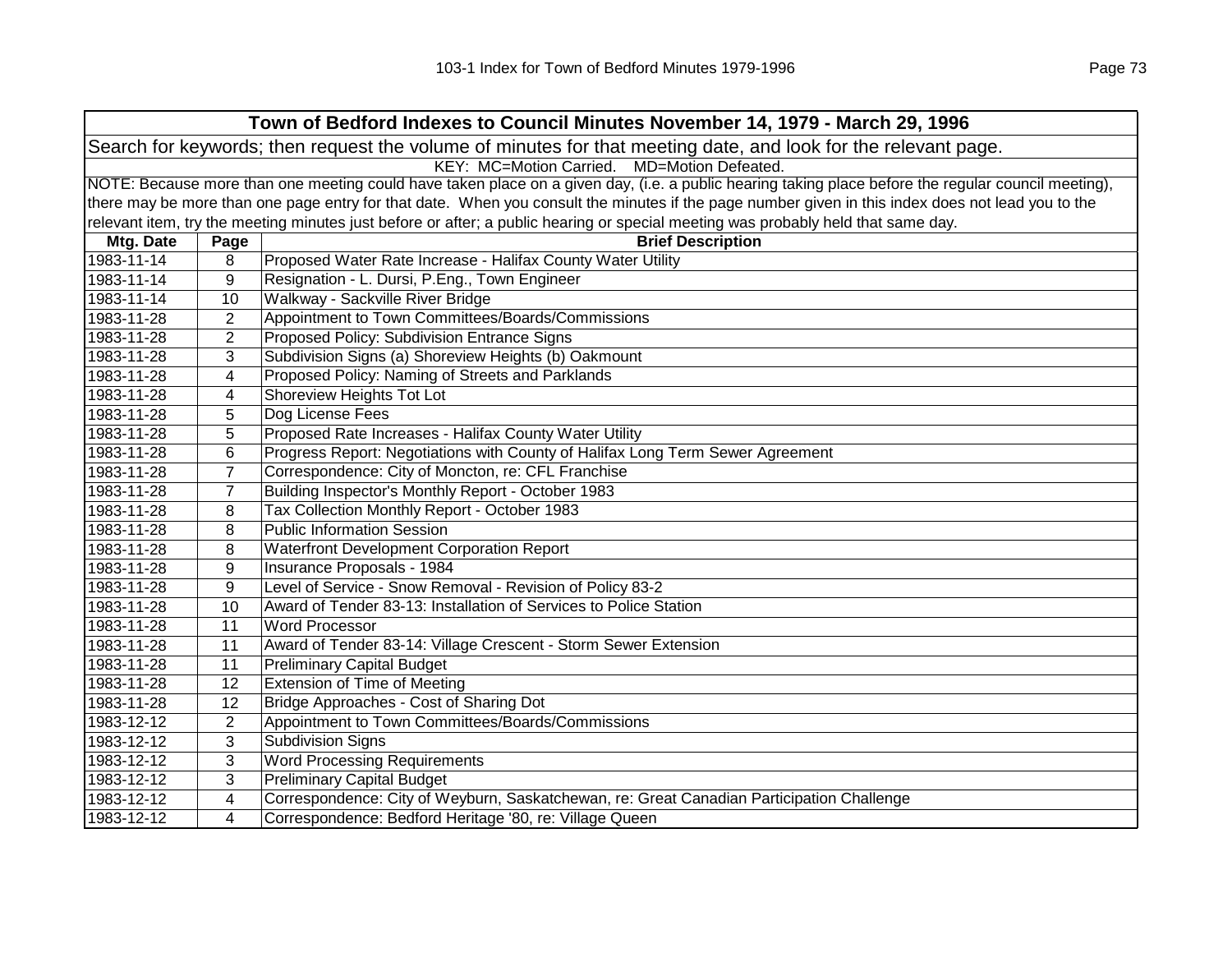|                                                                                                                | Town of Bedford Indexes to Council Minutes November 14, 1979 - March 29, 1996                                                                       |                                                                                                                                   |  |  |
|----------------------------------------------------------------------------------------------------------------|-----------------------------------------------------------------------------------------------------------------------------------------------------|-----------------------------------------------------------------------------------------------------------------------------------|--|--|
| Search for keywords; then request the volume of minutes for that meeting date, and look for the relevant page. |                                                                                                                                                     |                                                                                                                                   |  |  |
| KEY: MC=Motion Carried. MD=Motion Defeated.                                                                    |                                                                                                                                                     |                                                                                                                                   |  |  |
|                                                                                                                | NOTE: Because more than one meeting could have taken place on a given day, (i.e. a public hearing taking place before the regular council meeting), |                                                                                                                                   |  |  |
|                                                                                                                | there may be more than one page entry for that date. When you consult the minutes if the page number given in this index does not lead you to the   |                                                                                                                                   |  |  |
|                                                                                                                |                                                                                                                                                     | relevant item, try the meeting minutes just before or after; a public hearing or special meeting was probably held that same day. |  |  |
| Mtg. Date                                                                                                      | Page                                                                                                                                                | <b>Brief Description</b>                                                                                                          |  |  |
| 1983-12-12                                                                                                     | 5                                                                                                                                                   | Correspondence: A.J. Hustins Enterprises Ltd., re: Rental of Administrative Office Space                                          |  |  |
| 1983-12-12                                                                                                     | 6                                                                                                                                                   | Correspondence: Halifax County Municipality, re: Joint Expenditure Board, 1984 Budget                                             |  |  |
| 1983-12-12                                                                                                     | 6                                                                                                                                                   | Correspondence: Mr. Lewis Nicholls, re: Bridge Engravings                                                                         |  |  |
| 1983-12-12                                                                                                     | 7                                                                                                                                                   | Animal Control Report - November 1983                                                                                             |  |  |
| 1983-12-12                                                                                                     | $\overline{7}$                                                                                                                                      | Building Inspection Report - November 1983                                                                                        |  |  |
| 1983-12-12                                                                                                     | $\overline{7}$                                                                                                                                      | Appointment - Emergency Measures Coordinator                                                                                      |  |  |
| 1983-12-12                                                                                                     | 7                                                                                                                                                   | Adjustments to Tax Receivables - 1983 and Prior                                                                                   |  |  |
| 1983-12-12-                                                                                                    | 8                                                                                                                                                   | Contract - Town of Bedford and Local 2715 International Association of Firefighters                                               |  |  |
| 1983-12-12                                                                                                     | 9                                                                                                                                                   | Position of Director - Engineering and Works                                                                                      |  |  |
| 1983-12-12-                                                                                                    | 9                                                                                                                                                   | <b>Status of Admiral Cove Park</b>                                                                                                |  |  |
| 1983-12-12                                                                                                     | 10                                                                                                                                                  | Police Building - Backfilling Over MT&T Cable                                                                                     |  |  |
| 1983-12-12                                                                                                     | 10                                                                                                                                                  | Proposed Water Rate Increase - Halifax County Water Utility                                                                       |  |  |
| 1983-12-12                                                                                                     | 11                                                                                                                                                  | <b>Bylaw Respecting Streets</b>                                                                                                   |  |  |
| 1983-12-12                                                                                                     | 11                                                                                                                                                  | Municipal Accounting and Reporting Practices                                                                                      |  |  |
| 1983-12-12                                                                                                     | 12                                                                                                                                                  | <b>Preliminary Capital Budget</b>                                                                                                 |  |  |
| 1984-01-09                                                                                                     | $\overline{2}$                                                                                                                                      | Rental of Additional Administrative Office Space                                                                                  |  |  |
| 1984-01-09                                                                                                     | 3                                                                                                                                                   | Contract - Town of Bedford and Local 2715 International Association of Firefighters                                               |  |  |
| 1984-01-09                                                                                                     | 4                                                                                                                                                   | Halifax County Water Utility Proposed Rate Increase                                                                               |  |  |
| 1984-01-09                                                                                                     | 5                                                                                                                                                   | Metro Authority - Proposal for Second Transfer Station                                                                            |  |  |
| 1984-01-09                                                                                                     | 5                                                                                                                                                   | <b>Shoreview Tot Lot</b>                                                                                                          |  |  |
|                                                                                                                |                                                                                                                                                     | Municipal Accounting and Reporting Practices - Transfer of Reserve Accounts to Operating Reserves Section - Special               |  |  |
| 1984-01-09                                                                                                     | 6                                                                                                                                                   | Reserve Fund                                                                                                                      |  |  |
| 1984-01-09                                                                                                     | $\overline{7}$                                                                                                                                      | Petitions: Residents of Bedford, re: Speed Humps on Shore Drive                                                                   |  |  |
| 1984-01-09                                                                                                     | 8                                                                                                                                                   | Correspondence: Town of Clarks Harbour - Resolution of Regional Government                                                        |  |  |
| 1984-01-09                                                                                                     | 9                                                                                                                                                   | Correspondence: Cities of Halifax and Dartmouth, re: Tobacco Advertising - Mediacom Bus Shelters                                  |  |  |
| 1984-01-09                                                                                                     | 10                                                                                                                                                  | Correspondence: Nichols Contracting Ltd. - Request for Payment of Additional Work Renovations, LeBrun Centre                      |  |  |
| 1984-01-09                                                                                                     | 11                                                                                                                                                  | <b>Recreation Commission Report</b>                                                                                               |  |  |
| 1984-01-09                                                                                                     | 11                                                                                                                                                  | Animal Control Report - December 1983                                                                                             |  |  |
| 1984-01-09                                                                                                     | 12                                                                                                                                                  | Building Inspection Report - December 1983                                                                                        |  |  |
| 1984-01-09                                                                                                     | 12                                                                                                                                                  | 1984 Assessment Roll                                                                                                              |  |  |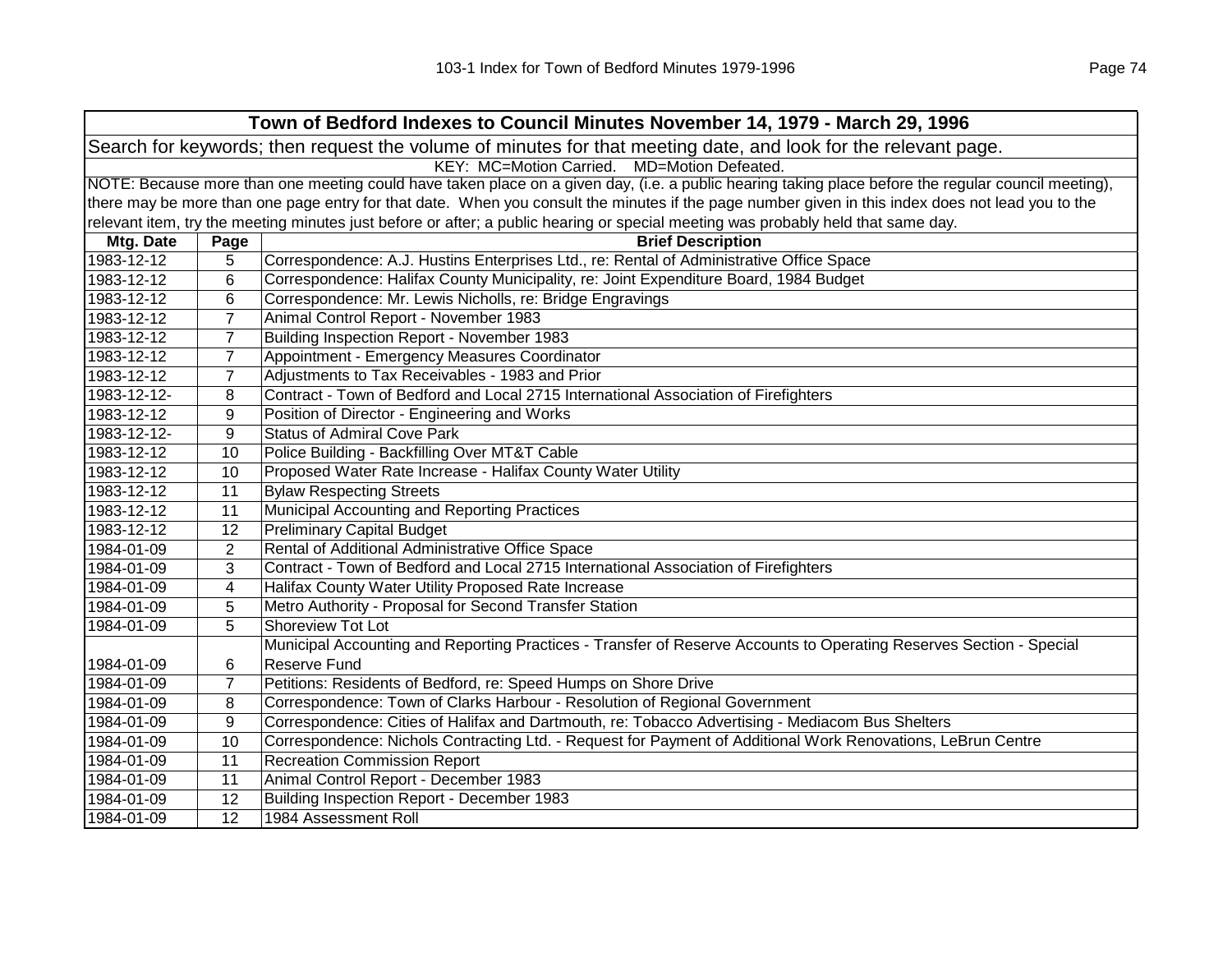| Town of Bedford Indexes to Council Minutes November 14, 1979 - March 29, 1996                                  |                                             |                                                                                                                                                     |  |  |  |
|----------------------------------------------------------------------------------------------------------------|---------------------------------------------|-----------------------------------------------------------------------------------------------------------------------------------------------------|--|--|--|
| Search for keywords; then request the volume of minutes for that meeting date, and look for the relevant page. |                                             |                                                                                                                                                     |  |  |  |
|                                                                                                                | KEY: MC=Motion Carried. MD=Motion Defeated. |                                                                                                                                                     |  |  |  |
|                                                                                                                |                                             | NOTE: Because more than one meeting could have taken place on a given day, (i.e. a public hearing taking place before the regular council meeting), |  |  |  |
|                                                                                                                |                                             | there may be more than one page entry for that date. When you consult the minutes if the page number given in this index does not lead you to the   |  |  |  |
|                                                                                                                |                                             | relevant item, try the meeting minutes just before or after; a public hearing or special meeting was probably held that same day.                   |  |  |  |
| Mtg. Date                                                                                                      | Page                                        | <b>Brief Description</b>                                                                                                                            |  |  |  |
| 1984-01-09                                                                                                     | 13                                          | Schedule of Meetings, 1984                                                                                                                          |  |  |  |
| 1984-01-09                                                                                                     | 14                                          | Report: Joint Committee, re: School Board Excess Costs                                                                                              |  |  |  |
| 1984-01-09                                                                                                     | 15                                          | Proposed Agreement, County of Halifax - Town of Bedford - Grant in Lieu of Taxes, Nova Scotia Power Corporation                                     |  |  |  |
| 1984-01-09                                                                                                     | 16                                          | Doyle Court Walkway                                                                                                                                 |  |  |  |
| 1984-01-09                                                                                                     | 16                                          | Trail Run - Bedford to Dartmouth - Metro Transit                                                                                                    |  |  |  |
| 1984-01-09                                                                                                     | 17                                          | Police Building - Backfilling Over MT&T Cable                                                                                                       |  |  |  |
| 1984-01-09                                                                                                     | 17                                          | Killarney Drive Drainage                                                                                                                            |  |  |  |
|                                                                                                                |                                             | Notices of Motion: Bylaw Respecting the Temporary Closing, Excavation, Special Use, Access Control, Maintenance, Care and                           |  |  |  |
| 1984-01-09                                                                                                     | 17                                          | Regulation of Streets.                                                                                                                              |  |  |  |
| 1984-01-23                                                                                                     | $\overline{2}$                              | Correspondence: U.N.S.M., Endorsement of Declaration of Human Rights                                                                                |  |  |  |
| 1984-01-23                                                                                                     | $\overline{2}$                              | <b>Transit Advisory Committee</b>                                                                                                                   |  |  |  |
| 1984-01-23                                                                                                     | 3                                           | Works Department - December 1983                                                                                                                    |  |  |  |
| 1984-01-23                                                                                                     | 4                                           | Tunnel - Canadian National Railway Bridge                                                                                                           |  |  |  |
| 1984-01-23                                                                                                     | 4                                           | Fire Department - December, 1983                                                                                                                    |  |  |  |
| 1984-01-23                                                                                                     | 4                                           | <b>Killarney Drive Drainage</b>                                                                                                                     |  |  |  |
| 1984-01-23                                                                                                     | 5                                           | Update - Sackville River Bridge                                                                                                                     |  |  |  |
| 1984-01-23                                                                                                     | 6                                           | Proposed Street Names - Eaglewood Phase IV                                                                                                          |  |  |  |
| 1984-01-23                                                                                                     | 6                                           | IEL - Request, re: Command Court                                                                                                                    |  |  |  |
| 1984-01-23                                                                                                     | $\overline{7}$                              | Appointment: Mainstreet Coordinator                                                                                                                 |  |  |  |
| 1984-01-23                                                                                                     | $\overline{7}$                              | Director of Engineering & Works: Selection Committee                                                                                                |  |  |  |
| 1984-01-23                                                                                                     | 8                                           | <b>Enforcement Action: Building Inspection Department</b>                                                                                           |  |  |  |
| 1984-01-23                                                                                                     | 8                                           | Capital Budget Proposal, 1984-1986                                                                                                                  |  |  |  |
| 1984-02-13                                                                                                     | $\overline{2}$                              | Fish Hatchery Park, Pumping Station                                                                                                                 |  |  |  |
| 1984-02-13                                                                                                     | $\overline{2}$                              | Pedestrian Walkway (Tunnel) on Bridge                                                                                                               |  |  |  |
| 1984-02-13                                                                                                     | 3                                           | Proposed Street Names - Phase IV Eaglewood S/D                                                                                                      |  |  |  |
| 1984-02-13                                                                                                     | 3                                           | Eaglewood Subdivision - Admirals Cove Regional Park                                                                                                 |  |  |  |
| 1984-02-13                                                                                                     | 3                                           | <b>BIDC - Mainstreet Program Report</b>                                                                                                             |  |  |  |
| 1984-02-13                                                                                                     | 5                                           | Building Inspection - Monthly Report - January 1984                                                                                                 |  |  |  |
| 1984-02-13                                                                                                     | 5                                           | Engineering & Works - Monthly Report - January 1984                                                                                                 |  |  |  |
| 1984-02-13                                                                                                     | 5                                           | Bedford Board of Health - Annual Report 1983                                                                                                        |  |  |  |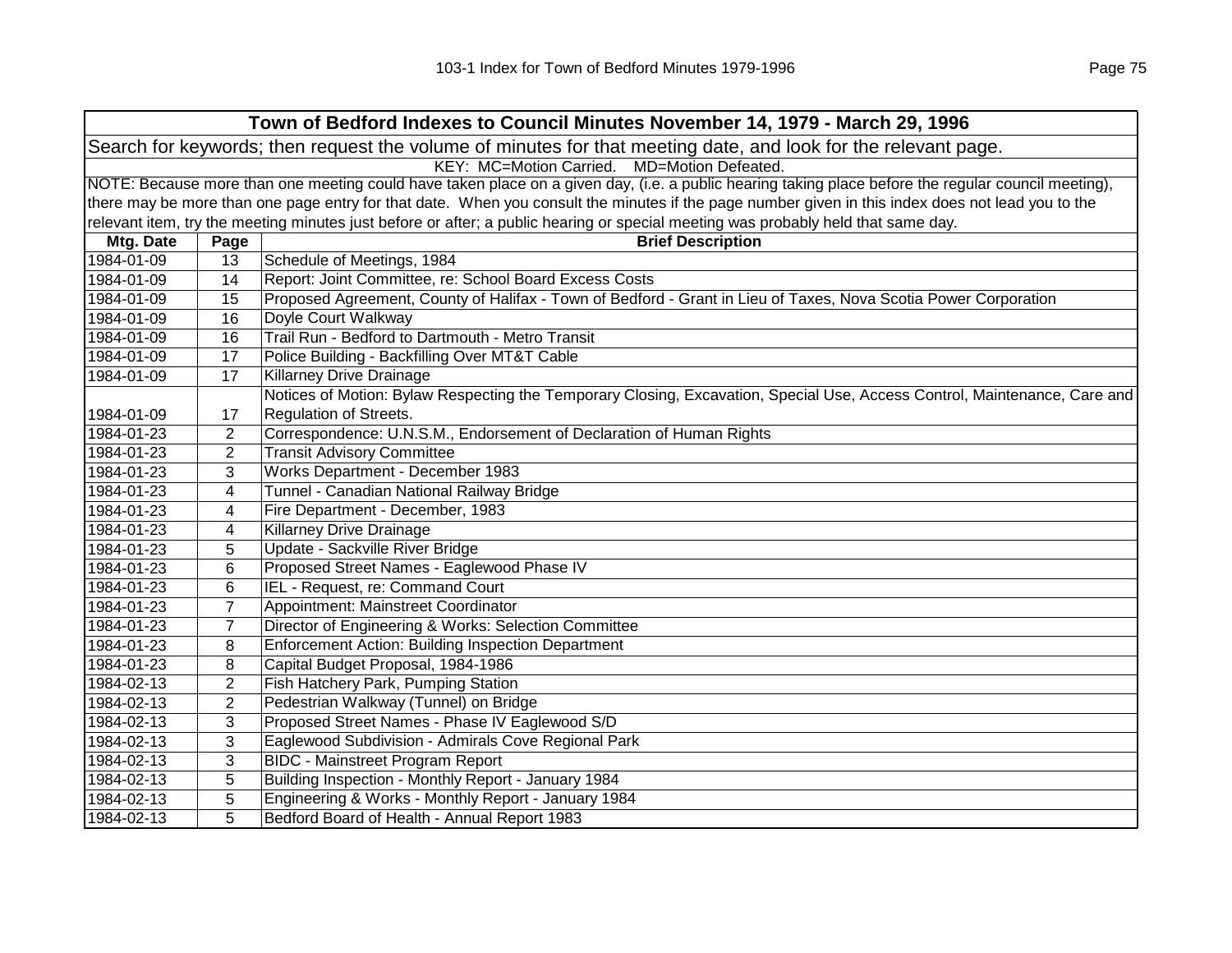| Town of Bedford Indexes to Council Minutes November 14, 1979 - March 29, 1996                                  |                                             |                                                                                                                                                     |  |  |  |
|----------------------------------------------------------------------------------------------------------------|---------------------------------------------|-----------------------------------------------------------------------------------------------------------------------------------------------------|--|--|--|
| Search for keywords; then request the volume of minutes for that meeting date, and look for the relevant page. |                                             |                                                                                                                                                     |  |  |  |
|                                                                                                                | KEY: MC=Motion Carried. MD=Motion Defeated. |                                                                                                                                                     |  |  |  |
|                                                                                                                |                                             | NOTE: Because more than one meeting could have taken place on a given day, (i.e. a public hearing taking place before the regular council meeting), |  |  |  |
|                                                                                                                |                                             | there may be more than one page entry for that date. When you consult the minutes if the page number given in this index does not lead you to the   |  |  |  |
|                                                                                                                |                                             | relevant item, try the meeting minutes just before or after; a public hearing or special meeting was probably held that same day.                   |  |  |  |
| Mtg. Date                                                                                                      | Page                                        | <b>Brief Description</b>                                                                                                                            |  |  |  |
| 1984-02-13                                                                                                     | 5                                           | Animal Control - Annual Report 1983                                                                                                                 |  |  |  |
| 1984-02-13                                                                                                     | 5                                           | Bedford Tree Committee - Annual Report 1983                                                                                                         |  |  |  |
| 1984-02-13                                                                                                     | 6                                           | Planning & Development - Monthly Report - January 1984                                                                                              |  |  |  |
| 1984-02-13                                                                                                     | $\overline{7}$                              | <b>Transit Advisory Committee</b>                                                                                                                   |  |  |  |
| 1984-02-13                                                                                                     | 8                                           | <b>Mediacom Bus Shelters</b>                                                                                                                        |  |  |  |
| 1984-02-13                                                                                                     | 9                                           | Canada Post - Delivery Service - Town of Bedford                                                                                                    |  |  |  |
| 1984-02-13                                                                                                     | 10                                          | Bedford Board of Police Commissioners - Replacement of Police Vehicles                                                                              |  |  |  |
| 1984-02-13                                                                                                     | 11                                          | Grant in Lieu of Taxes - NSPC                                                                                                                       |  |  |  |
| 1984-02-13                                                                                                     | 11                                          | Noise Pollution                                                                                                                                     |  |  |  |
| 1984-03-05                                                                                                     | $\overline{2}$                              | Proposed Street Names - Eaglewood Phase IV                                                                                                          |  |  |  |
| 1984-03-05                                                                                                     | 3                                           | Delegations: Residents of Cadogan Street Area, re: Condition of Street                                                                              |  |  |  |
| 1984-03-05                                                                                                     | 4                                           | Delegations: Department of Public Health, Nutrition Week                                                                                            |  |  |  |
| 1984-03-05                                                                                                     | 4                                           | <b>Fire Department Monthly Report</b>                                                                                                               |  |  |  |
| 1984-03-05                                                                                                     | 5                                           | Planning Department - Proposed Street Names - Shoreview Heights Subdivision                                                                         |  |  |  |
| 1984-03-05                                                                                                     | 5                                           | <b>Building Inspector's Monthly Report</b>                                                                                                          |  |  |  |
|                                                                                                                |                                             |                                                                                                                                                     |  |  |  |
| 1984-03-05                                                                                                     | 5                                           | Proposed Contract - Town of Bedford - Bedford Business Improvement Corporation Ltd., re: Provision of Certain Services                              |  |  |  |
| 1984-03-05                                                                                                     | 6                                           | Status Report - 1984 Operating and Capital Budget                                                                                                   |  |  |  |
|                                                                                                                |                                             | Proposed Cost Sharing Agreement/Design Plans; Town of Bedford - Provincial Department of Transportation, re: Bridge                                 |  |  |  |
| 1984-03-05                                                                                                     | 7                                           | Approaches Contract                                                                                                                                 |  |  |  |
| 1984-03-05                                                                                                     | 9                                           | <b>Noise Pollution</b>                                                                                                                              |  |  |  |
| 1984-03-05                                                                                                     | 10                                          | C.N. Railway Station                                                                                                                                |  |  |  |
| 1984-03-05                                                                                                     | 10                                          | Bedford - Dartmouth Trail Bus Run                                                                                                                   |  |  |  |
| 1984-03-05                                                                                                     | 10                                          | February 13, 1984: Item 15.1.1 - Grant in Lieu of Taxes Nova Scotia Power Corporation                                                               |  |  |  |
| 1984-03-05                                                                                                     | 11                                          | Notice of Motion, re: Bylaw Respecting Dogs                                                                                                         |  |  |  |
| 1984-03-05                                                                                                     | 11                                          | Notice of Motion, re: Compensation, Donald Marshall                                                                                                 |  |  |  |
| 1984-03-05                                                                                                     | 11                                          | <b>Enforcement of Town Bylaws</b>                                                                                                                   |  |  |  |
| 1984-03-26                                                                                                     | $\overline{2}$                              | Shoreview Heights Subdivision/Proposed Street Names                                                                                                 |  |  |  |
| 1984-03-26                                                                                                     | $\overline{2}$                              | Noise Pollution                                                                                                                                     |  |  |  |
| 1984-03-26                                                                                                     | $\overline{2}$                              | Admirals Cove Regional Park/Eaglewood Subdivision                                                                                                   |  |  |  |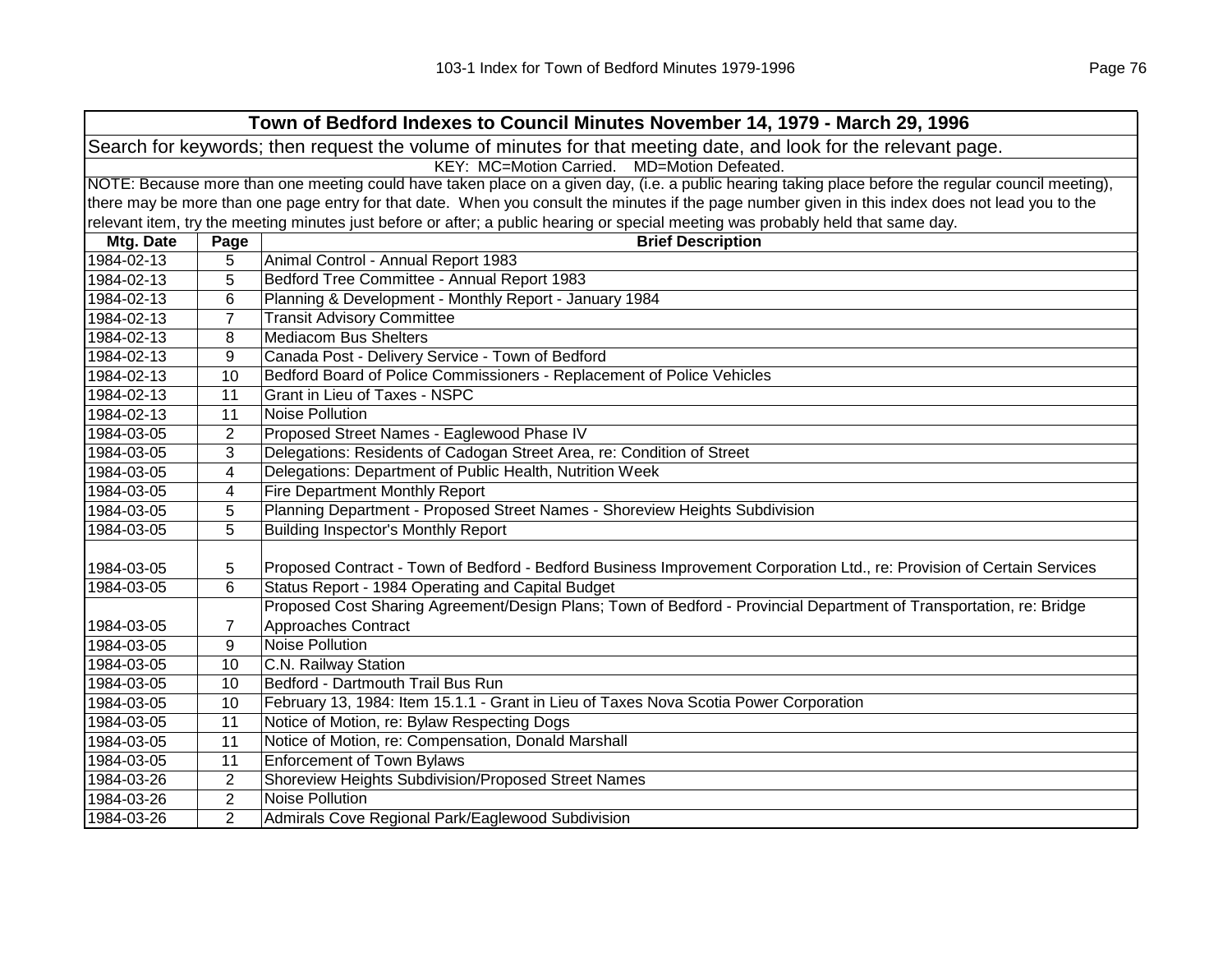| Town of Bedford Indexes to Council Minutes November 14, 1979 - March 29, 1996                                  |                                                                                                                                                     |                                                                                                                                                   |  |
|----------------------------------------------------------------------------------------------------------------|-----------------------------------------------------------------------------------------------------------------------------------------------------|---------------------------------------------------------------------------------------------------------------------------------------------------|--|
| Search for keywords; then request the volume of minutes for that meeting date, and look for the relevant page. |                                                                                                                                                     |                                                                                                                                                   |  |
|                                                                                                                | KEY: MC=Motion Carried.<br>MD=Motion Defeated.                                                                                                      |                                                                                                                                                   |  |
|                                                                                                                | NOTE: Because more than one meeting could have taken place on a given day, (i.e. a public hearing taking place before the regular council meeting), |                                                                                                                                                   |  |
|                                                                                                                |                                                                                                                                                     | there may be more than one page entry for that date. When you consult the minutes if the page number given in this index does not lead you to the |  |
|                                                                                                                |                                                                                                                                                     | relevant item, try the meeting minutes just before or after; a public hearing or special meeting was probably held that same day.                 |  |
| Mtg. Date                                                                                                      | Page                                                                                                                                                | <b>Brief Description</b>                                                                                                                          |  |
| 1984-03-26                                                                                                     | 4                                                                                                                                                   | Noise Pollution                                                                                                                                   |  |
| 1984-03-26                                                                                                     | 4                                                                                                                                                   | Names of Streets/Eaglewood Subdivision                                                                                                            |  |
| 1984-03-26                                                                                                     | 5                                                                                                                                                   | Correspondence: Canada/Nova Scotia Flood Reduction Program, re: Designation Sackville River Flood Plain                                           |  |
| 1984-03-26                                                                                                     | 6                                                                                                                                                   | Correspondence: Tourism Industry Association of N.S.                                                                                              |  |
| 1984-03-26                                                                                                     | 6                                                                                                                                                   | Correspondence: United Way/Halifax-Darmouth                                                                                                       |  |
| 1984-03-26                                                                                                     | 6                                                                                                                                                   | <b>BIDC</b>                                                                                                                                       |  |
| 1984-03-26                                                                                                     | $\overline{7}$                                                                                                                                      | Planning & Development Monthly Report - February 1984                                                                                             |  |
| 1984-03-26                                                                                                     | 8                                                                                                                                                   | Animal Control Monthly Report - February 1984                                                                                                     |  |
| 1984-03-26                                                                                                     | 8                                                                                                                                                   | Engineering & Works Department, Monthly Report - February 1984                                                                                    |  |
| 1984-03-26                                                                                                     | 9                                                                                                                                                   | Motions: Bylaw Respecting Dogs - Second Reading                                                                                                   |  |
| 1984-03-26                                                                                                     | 9                                                                                                                                                   | Motions: Compensation - Donald Marshall                                                                                                           |  |
| 1984-03-26                                                                                                     | 10                                                                                                                                                  | Appointment - Director of Engineering                                                                                                             |  |
| 1984-03-26                                                                                                     | 10                                                                                                                                                  | 1983 Audited Financial Statements                                                                                                                 |  |
| 1984-03-26                                                                                                     | 11                                                                                                                                                  | Status Report - 1984 Operating Budget                                                                                                             |  |
| 1984-03-26                                                                                                     | 11                                                                                                                                                  | <b>Enforcement of Town Bylaws</b>                                                                                                                 |  |
| 1984-04-02                                                                                                     | $\mathbf{1}$                                                                                                                                        | Discussion - Preliminary 1984 Operating Budget                                                                                                    |  |
| 1984-04-02                                                                                                     | $\overline{2}$                                                                                                                                      | <b>General Government Services</b>                                                                                                                |  |
| 1984-04-02                                                                                                     | 2                                                                                                                                                   | <b>Protective Services - Police Protection</b>                                                                                                    |  |
| 1984-04-02                                                                                                     | $\overline{c}$                                                                                                                                      | <b>Fire Department</b>                                                                                                                            |  |
| 1984-04-02                                                                                                     | 3                                                                                                                                                   | <b>Protective Inspection</b>                                                                                                                      |  |
| 1984-04-02                                                                                                     | 3                                                                                                                                                   | Proposed Expansion: Sobey's Food Warehouse                                                                                                        |  |
| 1984-04-02                                                                                                     | 4                                                                                                                                                   | Repair of Main Highway                                                                                                                            |  |
| 1984-04-09                                                                                                     | $\overline{2}$                                                                                                                                      | Mill Cove Development Contract/Application for Amendment to Contract                                                                              |  |
| 1984-04-09                                                                                                     | 3                                                                                                                                                   | Admirals Cove Regional Park - Access Strip of Land                                                                                                |  |
| 1984-04-09                                                                                                     | 4                                                                                                                                                   | Nighthawk Lane                                                                                                                                    |  |
| 1984-04-09                                                                                                     | 4                                                                                                                                                   | Fire Department Monthly Report - February 1984                                                                                                    |  |
| 1984-04-09                                                                                                     | 5                                                                                                                                                   | Recreation Department Monthly Report - March 1984                                                                                                 |  |
| 1984-04-09                                                                                                     | 5                                                                                                                                                   | Animal Control Monthly Report - March 1984                                                                                                        |  |
| 1984-04-09                                                                                                     | 5                                                                                                                                                   | Motions: Compensation - Donald Marshall                                                                                                           |  |
| 1984-04-09                                                                                                     | 5                                                                                                                                                   | Board of Commissioners of Public Utilities - Decision Halifax County Water Utility - Proposed Rate Increase                                       |  |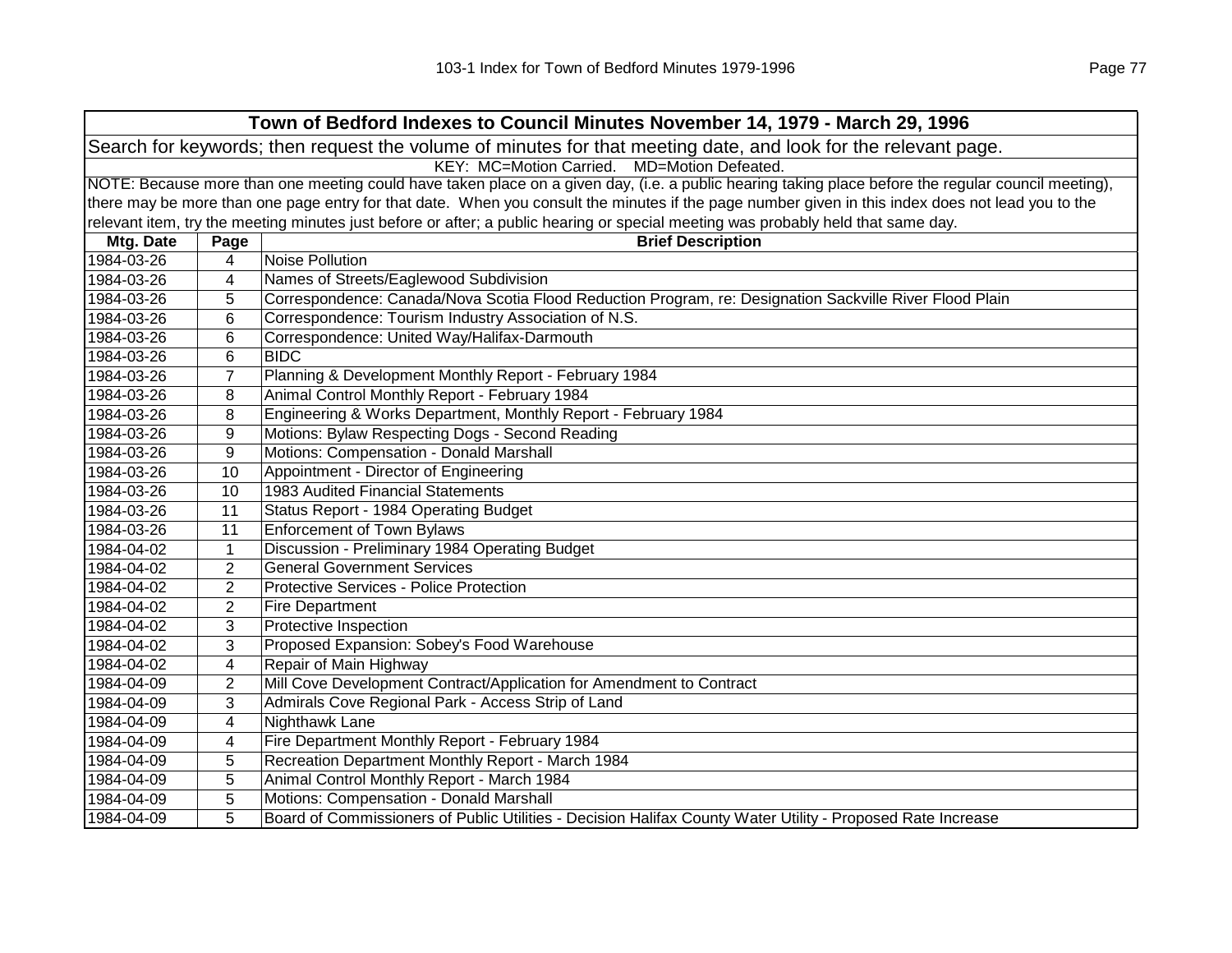| Town of Bedford Indexes to Council Minutes November 14, 1979 - March 29, 1996                                  |                                                                                                                                                     |                                                                                                                                                   |  |  |
|----------------------------------------------------------------------------------------------------------------|-----------------------------------------------------------------------------------------------------------------------------------------------------|---------------------------------------------------------------------------------------------------------------------------------------------------|--|--|
| Search for keywords; then request the volume of minutes for that meeting date, and look for the relevant page. |                                                                                                                                                     |                                                                                                                                                   |  |  |
|                                                                                                                | KEY: MC=Motion Carried. MD=Motion Defeated.                                                                                                         |                                                                                                                                                   |  |  |
|                                                                                                                | NOTE: Because more than one meeting could have taken place on a given day, (i.e. a public hearing taking place before the regular council meeting), |                                                                                                                                                   |  |  |
|                                                                                                                |                                                                                                                                                     | there may be more than one page entry for that date. When you consult the minutes if the page number given in this index does not lead you to the |  |  |
|                                                                                                                |                                                                                                                                                     | relevant item, try the meeting minutes just before or after; a public hearing or special meeting was probably held that same day.                 |  |  |
| Mtg. Date                                                                                                      | Page                                                                                                                                                | <b>Brief Description</b>                                                                                                                          |  |  |
| 1984-04-09                                                                                                     | 6                                                                                                                                                   | <b>Bylaw Enforcement</b>                                                                                                                          |  |  |
| 1984-04-09                                                                                                     | 6                                                                                                                                                   | 1984 Operating Budget                                                                                                                             |  |  |
| 1984-04-09                                                                                                     | 6                                                                                                                                                   | <b>Transportation Services</b>                                                                                                                    |  |  |
| 1984-04-09                                                                                                     | 6                                                                                                                                                   | <b>Environmental Health Services</b>                                                                                                              |  |  |
| 1984-04-09                                                                                                     | 6                                                                                                                                                   | <b>Public Health and Social Services</b>                                                                                                          |  |  |
| 1984-04-09                                                                                                     | 6                                                                                                                                                   | Environmental Development: Planning Department                                                                                                    |  |  |
| 1984-04-09                                                                                                     | $\overline{7}$                                                                                                                                      | Environmental Development: Bedford Industrial Commission                                                                                          |  |  |
| 1984-04-09                                                                                                     | $\overline{7}$                                                                                                                                      | Environmental Development: Community Development Mainstreet Program                                                                               |  |  |
| 1984-04-09                                                                                                     | $\overline{7}$                                                                                                                                      | <b>Recreation and Cultural Services</b>                                                                                                           |  |  |
| 1984-04-09                                                                                                     | 8                                                                                                                                                   | <b>Council Session Schedule</b>                                                                                                                   |  |  |
| 1984-04-16                                                                                                     | 1                                                                                                                                                   | <b>Fiscal Services</b>                                                                                                                            |  |  |
| 1984-04-30                                                                                                     | $\overline{2}$                                                                                                                                      | Street Names - Eaglewood and Shoreview Subdivisions Eaglewood Subdivision                                                                         |  |  |
| 1984-04-30                                                                                                     | $\overline{2}$                                                                                                                                      | Proposed 1984 Operating Budget                                                                                                                    |  |  |
|                                                                                                                |                                                                                                                                                     | Correspondence: MAPC, re: Amendments to the Order Establishing District Planning Commission of Halifax Dartmouth,                                 |  |  |
| 1984-04-30                                                                                                     | 3                                                                                                                                                   | Bedford and the County of Halifax                                                                                                                 |  |  |
| 1984-04-30                                                                                                     | 4                                                                                                                                                   | Correspondence: Halifax County Bedford District School Board, re: Establishment of New Sub-System                                                 |  |  |
| 1984-04-30                                                                                                     | 4                                                                                                                                                   | Correspondence: Ron and Cathie MacDonald, re: Control of Barking Dogs                                                                             |  |  |
|                                                                                                                |                                                                                                                                                     | Correspondence: Mrs. Angela Fraser and Mr. Chris Nolan, re: Appropriate Logo for Highway Signs - Tourism Industry of Nova                         |  |  |
| 1984-04-30                                                                                                     | 4                                                                                                                                                   | Scotia for Highway Signs - Tourism Industry of Nova Scotia                                                                                        |  |  |
|                                                                                                                |                                                                                                                                                     |                                                                                                                                                   |  |  |
| 1984-04-30                                                                                                     | 4                                                                                                                                                   | Correspondence: T.R.G. McKim, General Manager Metro Transit Commission, re: Proposed Bedford-Dartmouth Trial Run                                  |  |  |
| 1984-04-30                                                                                                     | 5                                                                                                                                                   | Correspondence: D.W. Carter, re: Lot Approval Bedford Village                                                                                     |  |  |
| 1984-04-30                                                                                                     | 6                                                                                                                                                   | <b>Building Inspectors Monthly Report</b>                                                                                                         |  |  |
| 1984-04-30                                                                                                     | 6                                                                                                                                                   | <b>Transit Advisory Committee</b>                                                                                                                 |  |  |
| 1984-04-30                                                                                                     | 8                                                                                                                                                   | Bedford Planning Advisory Committee Recommendation                                                                                                |  |  |
| 1984-04-30                                                                                                     | 8                                                                                                                                                   | Amendments to Town of Bedford Police Department Personnel Policy                                                                                  |  |  |
| 1984-04-30                                                                                                     | 9                                                                                                                                                   | <b>Status Report: Renovations, Police Building</b>                                                                                                |  |  |
| 1984-04-30                                                                                                     | 10                                                                                                                                                  | <b>Establishment for Dates of Public Meetings</b>                                                                                                 |  |  |
| 1984-04-30                                                                                                     | 10                                                                                                                                                  | Speed Humps                                                                                                                                       |  |  |
| 1984-05-14                                                                                                     | $\overline{2}$                                                                                                                                      | 1984 Operating Budget                                                                                                                             |  |  |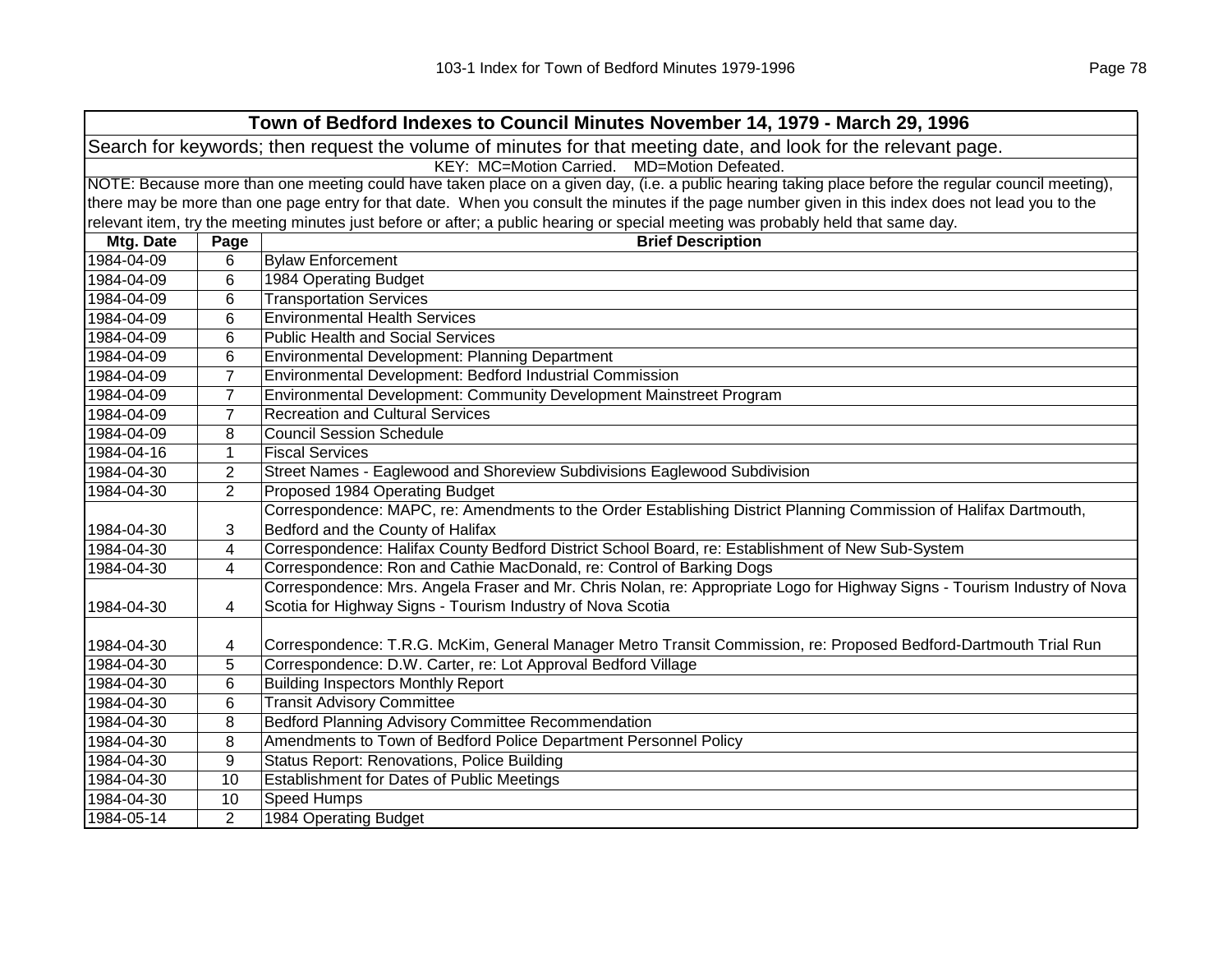|            | Town of Bedford Indexes to Council Minutes November 14, 1979 - March 29, 1996                                                                       |                                                                                                                                                   |  |  |
|------------|-----------------------------------------------------------------------------------------------------------------------------------------------------|---------------------------------------------------------------------------------------------------------------------------------------------------|--|--|
|            | Search for keywords; then request the volume of minutes for that meeting date, and look for the relevant page.                                      |                                                                                                                                                   |  |  |
|            | KEY: MC=Motion Carried. MD=Motion Defeated.                                                                                                         |                                                                                                                                                   |  |  |
|            | NOTE: Because more than one meeting could have taken place on a given day, (i.e. a public hearing taking place before the regular council meeting), |                                                                                                                                                   |  |  |
|            |                                                                                                                                                     | there may be more than one page entry for that date. When you consult the minutes if the page number given in this index does not lead you to the |  |  |
|            |                                                                                                                                                     | relevant item, try the meeting minutes just before or after; a public hearing or special meeting was probably held that same day.                 |  |  |
| Mtg. Date  | Page                                                                                                                                                | <b>Brief Description</b>                                                                                                                          |  |  |
| 1984-05-14 | 2                                                                                                                                                   | Representation: Halifax County - Bedford District School Board                                                                                    |  |  |
| 1984-05-14 | 2                                                                                                                                                   | <b>Highway Logo Signs</b>                                                                                                                         |  |  |
| 1984-05-14 | 3                                                                                                                                                   | Delegations: Mr. Peter Drage, EMO Coordinator, Presentation of EMO Response Plan                                                                  |  |  |
| 1984-05-14 | 4                                                                                                                                                   | Correspondence: Bedford Basin Yacht Club, re: Proposed Scheduled Holiday Tall Ships                                                               |  |  |
| 1984-05-14 | 4                                                                                                                                                   | Correspondence: Mayor Daniel Brownlow, re: Proposed Meeting UNSM                                                                                  |  |  |
| 1984-05-14 | 5                                                                                                                                                   | Correspondence: Metropolitan Authority, re: Proposed Study Garbage Energy Conversion                                                              |  |  |
| 1984-05-14 | 5                                                                                                                                                   | Correspondence: Mr. & Mrs. D.J. Muzzin & Mr. & Mrs. Kohen, Cliffside Drive, re: Name Change                                                       |  |  |
| 1984-05-14 | 6                                                                                                                                                   | <b>BID Committee</b>                                                                                                                              |  |  |
| 1984-05-14 | 6                                                                                                                                                   | Fire Chief's Monthly Report - March & April                                                                                                       |  |  |
| 1984-05-14 | 6                                                                                                                                                   | Animal Control Report - April 1984                                                                                                                |  |  |
| 1984-05-14 | $6\phantom{1}6$                                                                                                                                     | Building Inspection Report - April 1984                                                                                                           |  |  |
| 1984-05-14 | $6\phantom{1}6$                                                                                                                                     | <b>Tree Committee Report</b>                                                                                                                      |  |  |
| 1984-05-14 | $\overline{7}$                                                                                                                                      | Establishment of Date for Semi Annual Public Meeting                                                                                              |  |  |
| 1984-05-14 | $\overline{7}$                                                                                                                                      | Bylaw Respecting Dogs - Second Reading                                                                                                            |  |  |
| 1984-05-14 | 8                                                                                                                                                   | <b>Bylaw Respecting Streets - Second Reading</b>                                                                                                  |  |  |
| 1984-05-15 | 9                                                                                                                                                   | Halifax Dartmouth Regional Transportation Report                                                                                                  |  |  |
| 1984-05-15 | 9                                                                                                                                                   | Report - Bylaw Enforcement                                                                                                                        |  |  |
| 1984-05-15 | 11                                                                                                                                                  | <b>Action Sheet</b>                                                                                                                               |  |  |
| 1984-05-15 | 11                                                                                                                                                  | Bedford Fire Department - New Rescue Vehicle, Capital Budget                                                                                      |  |  |
| 1984-05-15 | 12                                                                                                                                                  | Discussion 1984 Operating Budget                                                                                                                  |  |  |
| 1984-05-15 | 12                                                                                                                                                  | <b>Protective Services</b>                                                                                                                        |  |  |
| 1984-05-15 | 12                                                                                                                                                  | Protective Inspection                                                                                                                             |  |  |
| 1984-05-15 | 13                                                                                                                                                  | <b>Transportation Services (Road Transport)</b>                                                                                                   |  |  |
| 1984-05-15 | 13                                                                                                                                                  | <b>Environmental Health Services</b>                                                                                                              |  |  |
| 1984-05-15 | 13                                                                                                                                                  | Planning and Development                                                                                                                          |  |  |
| 1984-05-15 | 14                                                                                                                                                  | Environmental Development: Bedford Industrial Commission                                                                                          |  |  |
| 1984-05-15 | 14                                                                                                                                                  | Environmental Development: Mainstreet Program                                                                                                     |  |  |
| 1984-05-15 | 14                                                                                                                                                  | <b>Recreation and Cultural Services</b>                                                                                                           |  |  |
| 1984-05-15 | 14                                                                                                                                                  | <b>Cultural Services</b>                                                                                                                          |  |  |
| 1984-05-15 | 15                                                                                                                                                  | <b>Fiscal Services: Conditional Transfers to Other Governments and Agencies</b>                                                                   |  |  |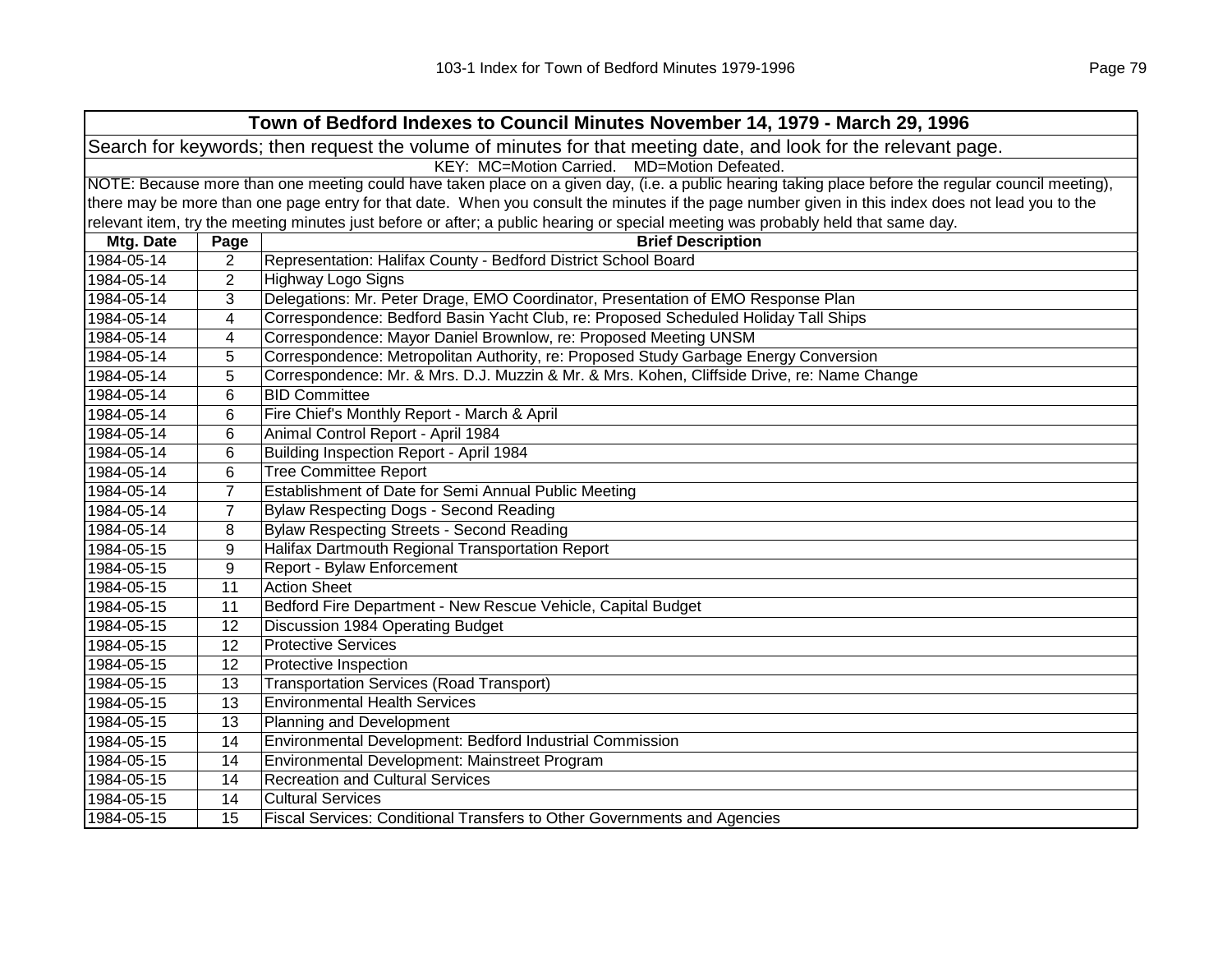| Town of Bedford Indexes to Council Minutes November 14, 1979 - March 29, 1996                                  |                                                                                                                                                     |                                                                                                                                                   |  |  |
|----------------------------------------------------------------------------------------------------------------|-----------------------------------------------------------------------------------------------------------------------------------------------------|---------------------------------------------------------------------------------------------------------------------------------------------------|--|--|
| Search for keywords; then request the volume of minutes for that meeting date, and look for the relevant page. |                                                                                                                                                     |                                                                                                                                                   |  |  |
|                                                                                                                | KEY: MC=Motion Carried. MD=Motion Defeated.                                                                                                         |                                                                                                                                                   |  |  |
|                                                                                                                | NOTE: Because more than one meeting could have taken place on a given day, (i.e. a public hearing taking place before the regular council meeting), |                                                                                                                                                   |  |  |
|                                                                                                                |                                                                                                                                                     | there may be more than one page entry for that date. When you consult the minutes if the page number given in this index does not lead you to the |  |  |
|                                                                                                                |                                                                                                                                                     | relevant item, try the meeting minutes just before or after; a public hearing or special meeting was probably held that same day.                 |  |  |
| Mtg. Date                                                                                                      | Page                                                                                                                                                | <b>Brief Description</b>                                                                                                                          |  |  |
| 1984-05-15                                                                                                     | 15                                                                                                                                                  | Surplus Account                                                                                                                                   |  |  |
| 1984-05-28                                                                                                     | $\overline{2}$                                                                                                                                      | Resolution - 1984 Operating Budget and Tax Rates                                                                                                  |  |  |
| 1984-05-28                                                                                                     | 3                                                                                                                                                   | Highway Logo Signs - Tourism Industry of Nova Scotia                                                                                              |  |  |
| 1984-05-28                                                                                                     | 4                                                                                                                                                   | Correspondence: UNSM Appointment of Delegate to Social Service Dialogue, Truro, N.S.                                                              |  |  |
| 1984-05-28                                                                                                     | 4                                                                                                                                                   | Motions: Bylaw Respecting Dogs - Third Reading                                                                                                    |  |  |
| 1984-05-28                                                                                                     | 5                                                                                                                                                   | <b>Streets Bylaw</b>                                                                                                                              |  |  |
| 1984-05-28                                                                                                     | 6                                                                                                                                                   | <b>General Borrowing Resolution</b>                                                                                                               |  |  |
| 1984-05-28                                                                                                     | 6                                                                                                                                                   | Borrowing Resolution - Police Station Project                                                                                                     |  |  |
| 1984-05-28                                                                                                     | 6                                                                                                                                                   | Proposed Capital Program 1984-1986 Inclusive                                                                                                      |  |  |
| 1984-05-28                                                                                                     | $\overline{7}$                                                                                                                                      | <b>June Council Meeting</b>                                                                                                                       |  |  |
| 1984-05-28                                                                                                     | 8                                                                                                                                                   | Personnel Policy Non-Union Employees                                                                                                              |  |  |
| 1984-06-20                                                                                                     | 1                                                                                                                                                   | <b>Streets Bylaw (Third Reading)</b>                                                                                                              |  |  |
| 1984-06-20                                                                                                     | $\overline{2}$                                                                                                                                      | Proposed Capital Program 1984-1986 Inclusive                                                                                                      |  |  |
| 1984-06-25                                                                                                     | $\overline{2}$                                                                                                                                      | <b>Streets Bylaw</b>                                                                                                                              |  |  |
| 1984-06-25                                                                                                     | $\overline{2}$                                                                                                                                      | Capital Budget - Salt Dome/Works Compound                                                                                                         |  |  |
| 1984-06-25                                                                                                     | 3                                                                                                                                                   | Correspondence: Department of Municipal Affairs, re: Bylaw Respecting Dogs                                                                        |  |  |
|                                                                                                                |                                                                                                                                                     | Correspondence: Hon. Michael Laffin, Minister of Housing, re: Town of Bedford Appointment to Halifax County West Housing                          |  |  |
| 1984-06-25                                                                                                     | 4                                                                                                                                                   | Authority                                                                                                                                         |  |  |
| 1984-06-25                                                                                                     | 4                                                                                                                                                   | Bedford Business Improvement District Committee (BIDC)                                                                                            |  |  |
| 1984-06-25                                                                                                     | 6                                                                                                                                                   | Capital Budget - Salt Dome/Works Compound                                                                                                         |  |  |
| 1984-06-25                                                                                                     | 6                                                                                                                                                   | <b>Animal Control Report</b>                                                                                                                      |  |  |
| 1984-06-25                                                                                                     | 6                                                                                                                                                   | Fire Chief's Monthly Report                                                                                                                       |  |  |
| 1984-06-25                                                                                                     | 6                                                                                                                                                   | <b>Building Inspector's Monthly Report</b>                                                                                                        |  |  |
| 1984-06-25                                                                                                     | $\overline{7}$                                                                                                                                      | Planning Department Monthly Report - May 1984                                                                                                     |  |  |
| 1984-06-25                                                                                                     | $\overline{7}$                                                                                                                                      | Semi-Annual Public Information Session                                                                                                            |  |  |
|                                                                                                                |                                                                                                                                                     |                                                                                                                                                   |  |  |
| 1984-06-25                                                                                                     | 7                                                                                                                                                   | Motions: Notice of Motion, Bylaw Respecting Minimum Standards for Existing Buildings and Housing Accommodations                                   |  |  |
| 1984-06-25                                                                                                     | 8                                                                                                                                                   | Proposed Purchase - Property Located at 940 Bedford Highway                                                                                       |  |  |
| 1984-06-25                                                                                                     | 9                                                                                                                                                   | Council Meeting Dates - July and August, 1984                                                                                                     |  |  |
| 1984-07-03                                                                                                     | $\mathbf{1}$                                                                                                                                        | Motion of Reconsideration: Purchase of Property - 940 Bedford Highway                                                                             |  |  |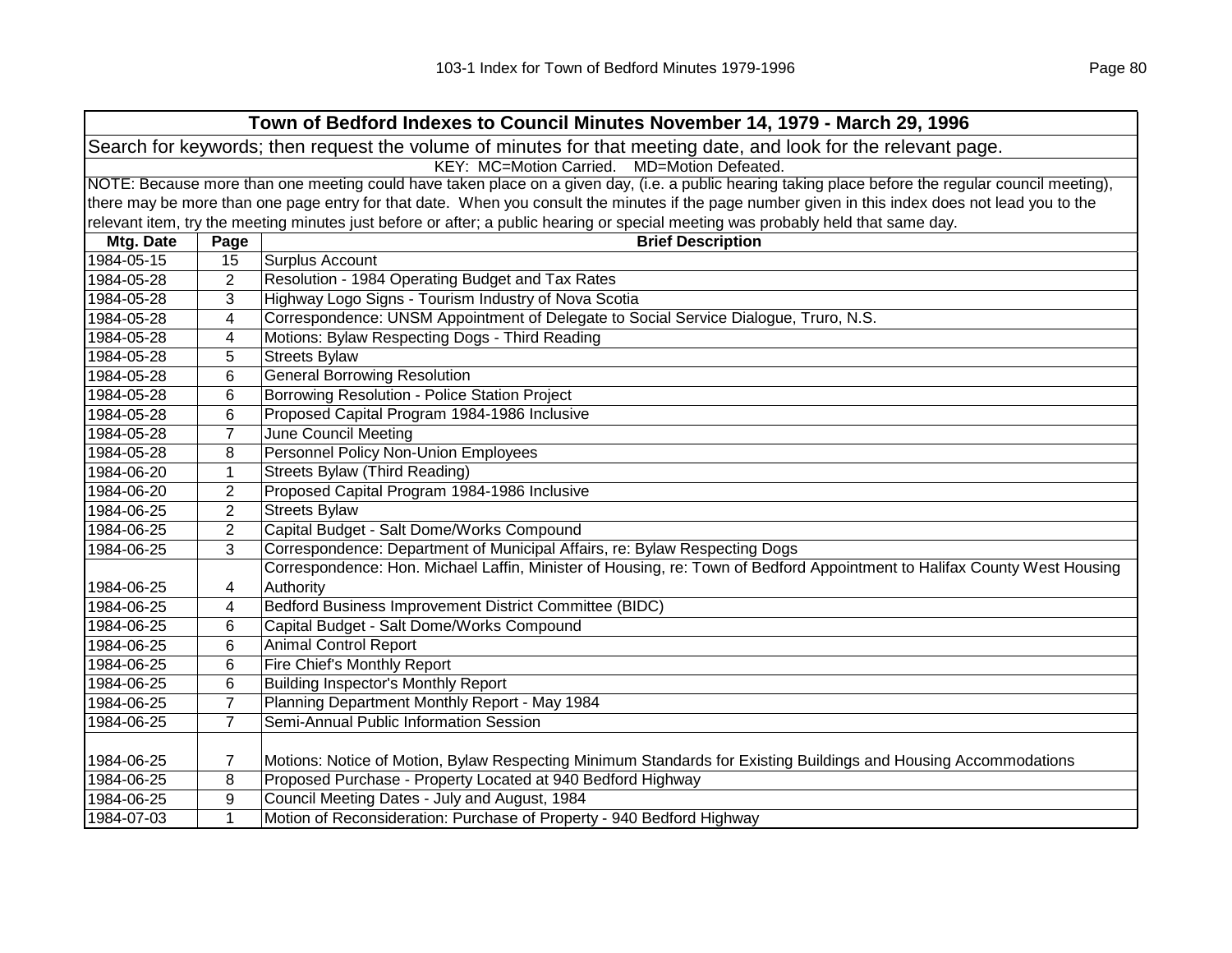| Town of Bedford Indexes to Council Minutes November 14, 1979 - March 29, 1996                                  |                                                                                                                                                     |                                                                                                                                                   |  |  |  |
|----------------------------------------------------------------------------------------------------------------|-----------------------------------------------------------------------------------------------------------------------------------------------------|---------------------------------------------------------------------------------------------------------------------------------------------------|--|--|--|
| Search for keywords; then request the volume of minutes for that meeting date, and look for the relevant page. |                                                                                                                                                     |                                                                                                                                                   |  |  |  |
|                                                                                                                |                                                                                                                                                     | KEY: MC=Motion Carried. MD=Motion Defeated.                                                                                                       |  |  |  |
|                                                                                                                | NOTE: Because more than one meeting could have taken place on a given day, (i.e. a public hearing taking place before the regular council meeting), |                                                                                                                                                   |  |  |  |
|                                                                                                                |                                                                                                                                                     | there may be more than one page entry for that date. When you consult the minutes if the page number given in this index does not lead you to the |  |  |  |
|                                                                                                                |                                                                                                                                                     | relevant item, try the meeting minutes just before or after; a public hearing or special meeting was probably held that same day.                 |  |  |  |
| Mtg. Date                                                                                                      | Page                                                                                                                                                | <b>Brief Description</b>                                                                                                                          |  |  |  |
| 1984-07-03                                                                                                     | 2                                                                                                                                                   | Pedestrian Safety Green Gables Crosswalk                                                                                                          |  |  |  |
| 1984-07-03                                                                                                     | 3                                                                                                                                                   | Report - Bridge Approaches Project                                                                                                                |  |  |  |
| 1984-07-03                                                                                                     | 4                                                                                                                                                   | Works Compound Site - Award of Tenders                                                                                                            |  |  |  |
| 1984-07-03                                                                                                     | 5                                                                                                                                                   | Approval of Capital Program 1984-1986 Inclusive                                                                                                   |  |  |  |
| 1984-07-03                                                                                                     | 6                                                                                                                                                   | Town Policy, re: Purchase of Property                                                                                                             |  |  |  |
|                                                                                                                |                                                                                                                                                     |                                                                                                                                                   |  |  |  |
| 1984-07-23                                                                                                     | $\overline{2}$                                                                                                                                      | Correspondence: R.M. Warren, President, Canada Post, re: Letter Carrier Delivery - Oakmount and Eaglewood Subdivisions                            |  |  |  |
| 1984-07-23                                                                                                     | 2                                                                                                                                                   | Correspondence: E. Banke, re: Bedford Street Parking of Commercial Vehicles and Removal of Dead Tree                                              |  |  |  |
| 1984-07-23                                                                                                     | 4                                                                                                                                                   | Planning Advisory Committee: Contract Development Agreement - Bedford Park                                                                        |  |  |  |
| 1984-07-23                                                                                                     | 4                                                                                                                                                   | <b>BIDC</b> (Mainstreet) - Verbal Report                                                                                                          |  |  |  |
| 1984-07-23                                                                                                     | 3                                                                                                                                                   | Correspondence: Steven Sykes - Letter of Resignation from Transit Advisory Committee                                                              |  |  |  |
| 1984-07-23                                                                                                     | 3                                                                                                                                                   | Industrial Commission: Private Promotional Agency                                                                                                 |  |  |  |
| 1984-07-23                                                                                                     | 5                                                                                                                                                   | Bridge Approaches - DeTour                                                                                                                        |  |  |  |
| 1984-07-23                                                                                                     | 6                                                                                                                                                   | Building Inspector's Monthly Report - June 1984                                                                                                   |  |  |  |
| 1984-07-23                                                                                                     | 6                                                                                                                                                   | Animal Control Report - June 1984                                                                                                                 |  |  |  |
| 1984-07-23                                                                                                     | 6                                                                                                                                                   | Engineering & Works Department Report Update                                                                                                      |  |  |  |
| 1984-07-23                                                                                                     | 7                                                                                                                                                   | Proposed Purchase of Town Owned Land - Dartmoor Crescent                                                                                          |  |  |  |
| 1984-07-23                                                                                                     | $\overline{7}$                                                                                                                                      | Proposed Purchase of Town Owned Land - Oakmount Drive                                                                                             |  |  |  |
| 1984-07-23                                                                                                     | 8                                                                                                                                                   | Council Appointment to Executive Committee - EMO                                                                                                  |  |  |  |
| 1984-07-23                                                                                                     | 8                                                                                                                                                   | Walkways                                                                                                                                          |  |  |  |
| 1984-07-23                                                                                                     | 10                                                                                                                                                  | <b>August Council Meeting Date</b>                                                                                                                |  |  |  |
| 1984-07-23                                                                                                     | 10                                                                                                                                                  | Halifax County Bedford District School Board - Minutes                                                                                            |  |  |  |
| 1984-07-23                                                                                                     | 10                                                                                                                                                  | Consideration - Property 940 Bedford Highway                                                                                                      |  |  |  |
| 1984-08-20                                                                                                     | $\overline{2}$                                                                                                                                      | <b>BIDC</b> (Mainstreet Committee) Report                                                                                                         |  |  |  |
| 1984-08-20                                                                                                     | 3                                                                                                                                                   | Delegations: H. MacKinaly - Sidewalks - Chickenburger Restaurant                                                                                  |  |  |  |
| 1984-08-20                                                                                                     | 3                                                                                                                                                   | <b>BIDC</b> (Mainstreet Committee) Report                                                                                                         |  |  |  |
| 1984-08-20                                                                                                     | 4                                                                                                                                                   | Petitions: Hammonds Plains Road/Bedford Highway Intersection                                                                                      |  |  |  |
| 1984-08-20                                                                                                     | 4                                                                                                                                                   | Delegations: Bedford School Trustees, re: Students Crossing Hammonds Plains Road/Bedford Highway                                                  |  |  |  |
| 1984-08-20                                                                                                     | 5                                                                                                                                                   | <b>Contract Development Agreement Bedford Park</b>                                                                                                |  |  |  |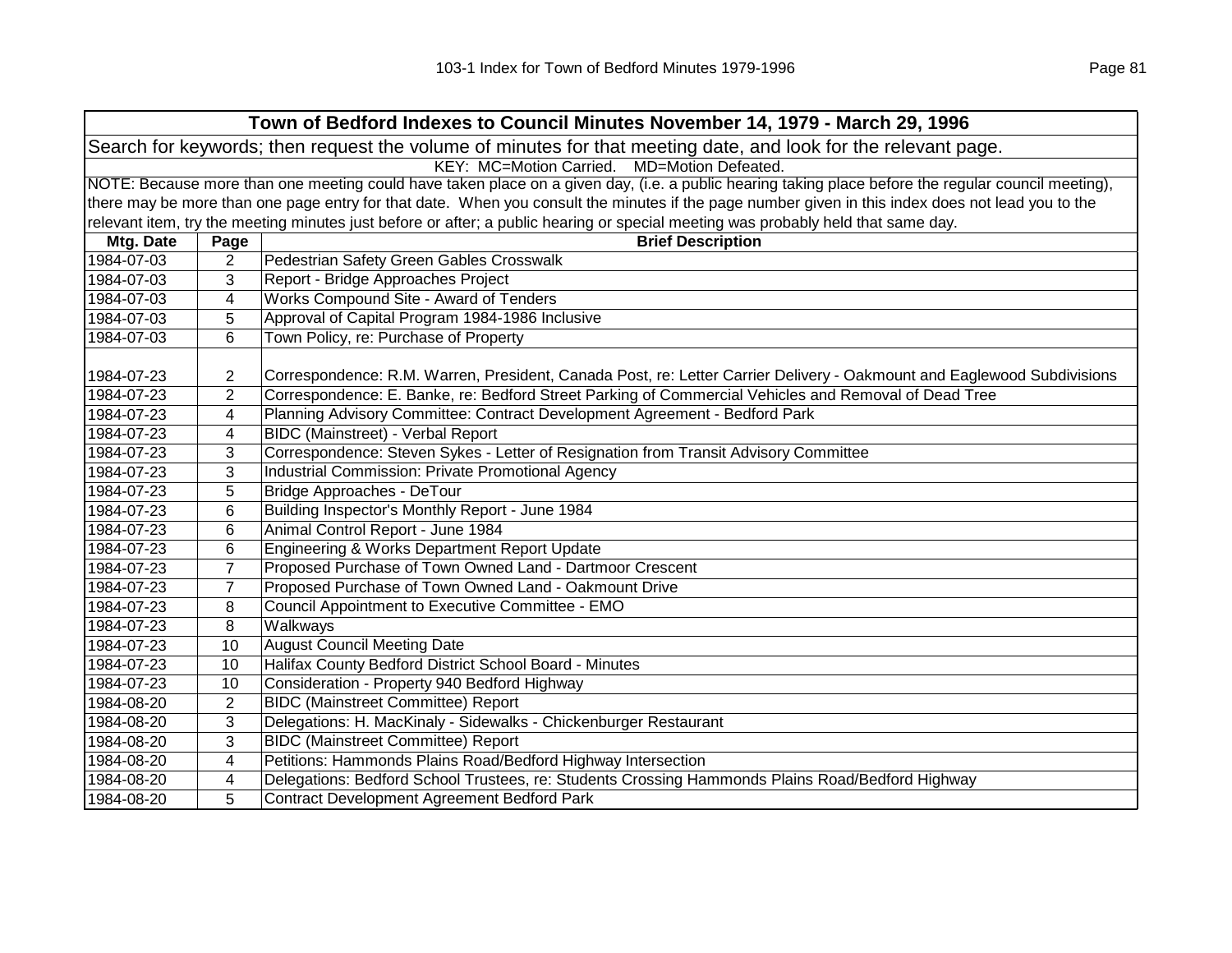| Town of Bedford Indexes to Council Minutes November 14, 1979 - March 29, 1996                                  |                                                                                                                                                     |                                                                                                                                                   |  |  |
|----------------------------------------------------------------------------------------------------------------|-----------------------------------------------------------------------------------------------------------------------------------------------------|---------------------------------------------------------------------------------------------------------------------------------------------------|--|--|
| Search for keywords; then request the volume of minutes for that meeting date, and look for the relevant page. |                                                                                                                                                     |                                                                                                                                                   |  |  |
|                                                                                                                | KEY: MC=Motion Carried. MD=Motion Defeated.                                                                                                         |                                                                                                                                                   |  |  |
|                                                                                                                | NOTE: Because more than one meeting could have taken place on a given day, (i.e. a public hearing taking place before the regular council meeting), |                                                                                                                                                   |  |  |
|                                                                                                                |                                                                                                                                                     | there may be more than one page entry for that date. When you consult the minutes if the page number given in this index does not lead you to the |  |  |
|                                                                                                                |                                                                                                                                                     | relevant item, try the meeting minutes just before or after; a public hearing or special meeting was probably held that same day.                 |  |  |
| Mtg. Date                                                                                                      | Page                                                                                                                                                | <b>Brief Description</b>                                                                                                                          |  |  |
|                                                                                                                |                                                                                                                                                     | Correspondence: Minister, Department of Transportation, re: Bedford Appointment to Halifax Dartmouth Port Development                             |  |  |
| 1984-08-20                                                                                                     | 6                                                                                                                                                   | Commission                                                                                                                                        |  |  |
| 1984-08-20                                                                                                     | 6                                                                                                                                                   | Correspondence: Department of Municipal Affairs - Approval of Planning Act, Section Relating to Subdivisions                                      |  |  |
|                                                                                                                |                                                                                                                                                     |                                                                                                                                                   |  |  |
| 1984-08-20                                                                                                     | 6                                                                                                                                                   | Correspondence: Department of Social Services Amendment of "Manual of Program Standards for Municipal Social Services."                           |  |  |
|                                                                                                                |                                                                                                                                                     |                                                                                                                                                   |  |  |
| 1984-08-20                                                                                                     | 7                                                                                                                                                   | Correspondence: Warden Arthur MacKenzie, County of Halifax, re: Bedford Appointment to Tourism Steering Committee                                 |  |  |
| 1984-08-20                                                                                                     | $\overline{7}$                                                                                                                                      | <b>BIDC</b> (Mainstreet) Report                                                                                                                   |  |  |
| 1984-08-20                                                                                                     | $\overline{7}$                                                                                                                                      | Fire Chiefs Monthly Report - June 1984                                                                                                            |  |  |
| 1984-08-20                                                                                                     | $\overline{7}$                                                                                                                                      | Engineering Department Monthly Report - July 1984                                                                                                 |  |  |
| 1984-08-20                                                                                                     | 8                                                                                                                                                   | Report - 1984 Budget to Actual as at July 31, 1984                                                                                                |  |  |
| 1984-08-20                                                                                                     | 8                                                                                                                                                   | Approval: Award of Tender 84-05 Surface Treatment                                                                                                 |  |  |
| 1984-08-20                                                                                                     | 9                                                                                                                                                   | Appointment of Delegates - UNSM 79th Annual Conference                                                                                            |  |  |
| 1984-08-20                                                                                                     | 9                                                                                                                                                   | Salt Storage Contract - Town of Bedford - Wayne and Wendy Kelly                                                                                   |  |  |
| 1984-08-20                                                                                                     | 10                                                                                                                                                  | Police Building Renovation - Additional Façade Work                                                                                               |  |  |
| 1984-08-20                                                                                                     | 10                                                                                                                                                  | Appoint of Consultants - Proposed Legion Park                                                                                                     |  |  |
| 1984-08-20                                                                                                     | 11                                                                                                                                                  | Globe and Mail Vending Machines                                                                                                                   |  |  |
| 1984-08-20                                                                                                     | 11                                                                                                                                                  | Appeal - J. Tolson Minor Variance - Bedford Highway                                                                                               |  |  |
| 1984-08-20                                                                                                     | 11                                                                                                                                                  | Bridge Approaches - Detour                                                                                                                        |  |  |
|                                                                                                                |                                                                                                                                                     | Public Hearing: To give consideration to a proposed development agreement for a 14.9 acre site, located above Campbell                            |  |  |
| 1984-08-20                                                                                                     | 1                                                                                                                                                   | Drive, to allow for the development of 63 condominiums.                                                                                           |  |  |
| 1984-09-10                                                                                                     | $\overline{2}$                                                                                                                                      | Intersection Improvements - Hammonds Plains Road & Bedford Highway                                                                                |  |  |
| 1984-09-10                                                                                                     | 3                                                                                                                                                   | Contract Development - Bedford Park                                                                                                               |  |  |
| 1984-09-10                                                                                                     | 4                                                                                                                                                   | Request for Additional Funding - Cost Sharing on Debt Charges - County of Halifax                                                                 |  |  |
| 1984-09-10                                                                                                     | 5                                                                                                                                                   | Request for Additional Funding - Engineering Department \$15,000                                                                                  |  |  |
| 1984-09-10                                                                                                     | 5                                                                                                                                                   | Globe and Mail Vending Machines                                                                                                                   |  |  |
| 1984-09-10                                                                                                     | 6                                                                                                                                                   | Appeal - J. Tolson Minor Variance - Bedford Highway                                                                                               |  |  |
| 1984-09-10                                                                                                     | $\overline{7}$                                                                                                                                      | Contract Development - Bedford Park                                                                                                               |  |  |
| 1984-09-10                                                                                                     | 8                                                                                                                                                   | Correspondence: Joseph T. Foy, Chairman, Bedford Heritage '80, re: Bedford Teachery and Official "Bedford Historian"                              |  |  |
| 1984-09-10                                                                                                     | 8                                                                                                                                                   | Correspondence: Mr. Peter Drage, Resignation, Bedford Emergency Measures Organisation Planning Coordinator                                        |  |  |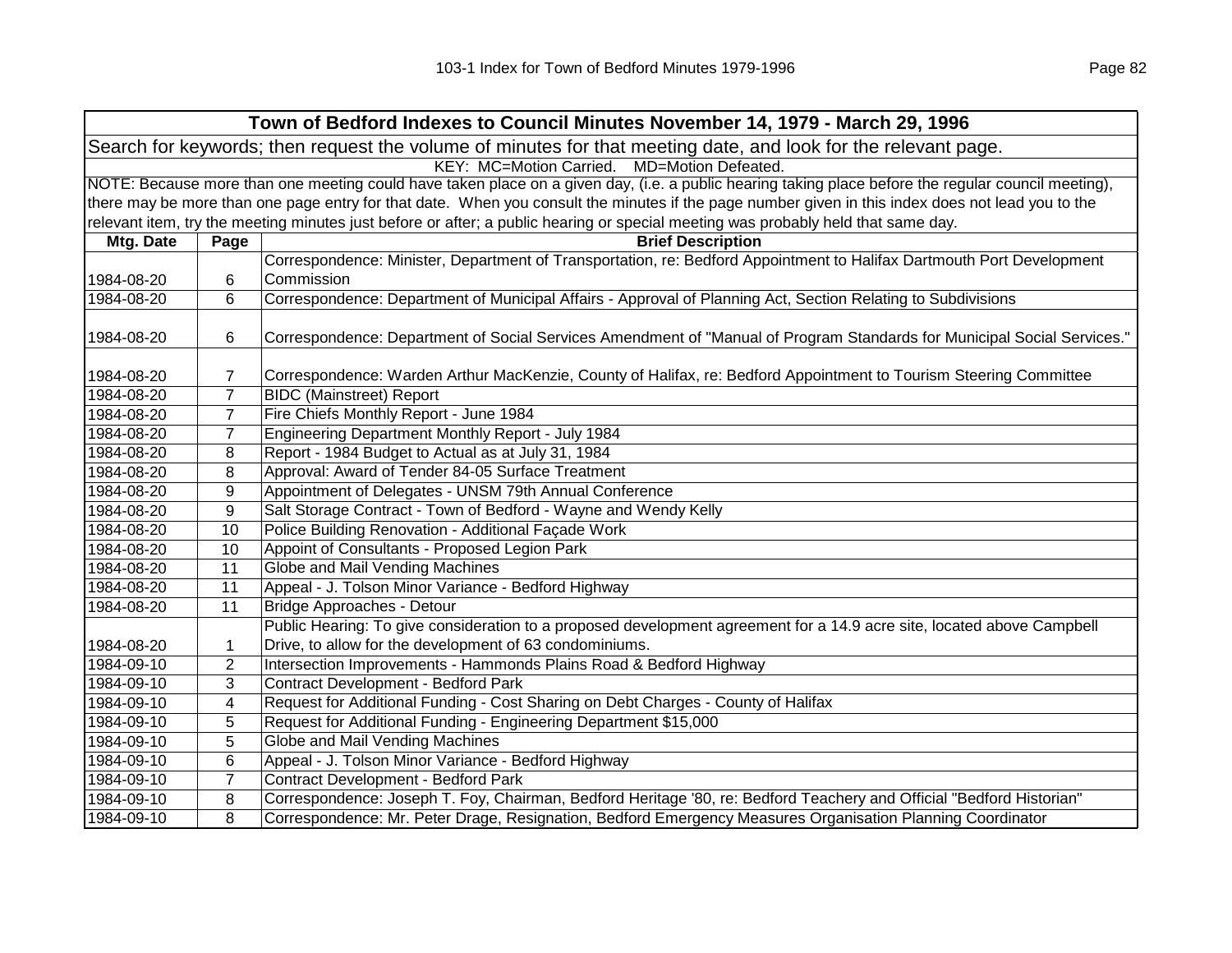| Town of Bedford Indexes to Council Minutes November 14, 1979 - March 29, 1996                                  |                                                |                                                                                                                                                     |  |  |  |
|----------------------------------------------------------------------------------------------------------------|------------------------------------------------|-----------------------------------------------------------------------------------------------------------------------------------------------------|--|--|--|
| Search for keywords; then request the volume of minutes for that meeting date, and look for the relevant page. |                                                |                                                                                                                                                     |  |  |  |
|                                                                                                                | KEY: MC=Motion Carried.<br>MD=Motion Defeated. |                                                                                                                                                     |  |  |  |
|                                                                                                                |                                                | NOTE: Because more than one meeting could have taken place on a given day, (i.e. a public hearing taking place before the regular council meeting), |  |  |  |
|                                                                                                                |                                                | there may be more than one page entry for that date. When you consult the minutes if the page number given in this index does not lead you to the   |  |  |  |
|                                                                                                                |                                                | relevant item, try the meeting minutes just before or after; a public hearing or special meeting was probably held that same day.                   |  |  |  |
| Mtg. Date                                                                                                      | Page                                           | <b>Brief Description</b>                                                                                                                            |  |  |  |
| 1984-09-10                                                                                                     | 8                                              | <b>Bedford Planning Advisory Committee</b>                                                                                                          |  |  |  |
| 1984-09-10                                                                                                     | 9                                              | Fire Chief's Monthly Report - July 1984                                                                                                             |  |  |  |
| 1984-09-10                                                                                                     | 9                                              | Building Inspector's Monthly Report - July, 1984                                                                                                    |  |  |  |
| 1984-09-10                                                                                                     | 9                                              | Tax Collection Report to August 31, 1984                                                                                                            |  |  |  |
| 1984-09-10                                                                                                     | 10                                             | <b>Tenders - Winter Snow Plowing Operations</b>                                                                                                     |  |  |  |
| 1984-09-10                                                                                                     | 10                                             | Proposed 1985 Budget Preparation Schedule                                                                                                           |  |  |  |
| 1984-09-24                                                                                                     | $\overline{2}$                                 | Mainstreet Program - Design of Surface Improvements Area of Chickenburger Restaurant                                                                |  |  |  |
| 1984-09-24                                                                                                     | $\overline{2}$                                 | Tenders - Winter Snow Plowing Operations                                                                                                            |  |  |  |
| 1984-09-24                                                                                                     | 3                                              | Police Building Renovations - Additional Façade Work                                                                                                |  |  |  |
| 1984-09-24                                                                                                     | 4                                              | <b>Contract Development Agreement Bedford Park</b>                                                                                                  |  |  |  |
| 1984-09-24                                                                                                     | 5                                              | Union Street - Contract Development Application                                                                                                     |  |  |  |
| 1984-09-24                                                                                                     | 5                                              | Declaration - Conflict of Interest                                                                                                                  |  |  |  |
| 1984-09-24                                                                                                     | 6                                              | Suspension of Rules of Order                                                                                                                        |  |  |  |
| 1984-09-24                                                                                                     | 6                                              | Industrial Commission: Promotional Agency Agreement                                                                                                 |  |  |  |
| 1984-09-24                                                                                                     | 6                                              | Correspondence: Eaglewood Residents Association - C.A. Cartmill, re: Communication with Council                                                     |  |  |  |
| 1984-09-24                                                                                                     | $\overline{7}$                                 | Wierske Gradstein, re: Transit Advisory Committee                                                                                                   |  |  |  |
| 1984-09-24                                                                                                     | $\overline{7}$                                 | Advertising - Vacancies - Town Committees                                                                                                           |  |  |  |
| 1984-09-24                                                                                                     | $\overline{7}$                                 | Recreation Commission - Teacher/Tennis Court Property Improvements                                                                                  |  |  |  |
| 1984-09-24                                                                                                     | 8                                              | Fire Chief's Monthly Report - August 1984                                                                                                           |  |  |  |
| 1984-09-24                                                                                                     | 8                                              | Animal Control Report - August 1984                                                                                                                 |  |  |  |
| 1984-09-24                                                                                                     | 8                                              | Building Inspection Monthly Report - August 1984                                                                                                    |  |  |  |
| 1984-09-24                                                                                                     | 8                                              | Planning Department Monthly Report - July, august, September 1984                                                                                   |  |  |  |
| 1984-09-24                                                                                                     | 8                                              | Bedford Board of Police Commissioners - Replacement of Police Vehicles                                                                              |  |  |  |
| 1984-09-24                                                                                                     | 9                                              | Proposed Policy, re: Accumulated Operation Surplus Account                                                                                          |  |  |  |
| 1984-09-24                                                                                                     | 10                                             | <b>Proposed Sidewalk Policy</b>                                                                                                                     |  |  |  |
| 1984-10-15                                                                                                     | $\overline{2}$                                 | Police Building Renovations - Additional Façade Work                                                                                                |  |  |  |
| 1984-10-15                                                                                                     | $\overline{2}$                                 | Proposed Sidewalk Policy - Notice of Motion Served by Councillor Short, September 24, 1984                                                          |  |  |  |
| 1984-10-15                                                                                                     | 3                                              | Correspondence: Ann Birdsall - Bedford School Trustees, re: Hammonds Plains Road/Bedford Highway Intersection                                       |  |  |  |
| 1984-10-15                                                                                                     | 3                                              | Halifax County - Bedford District School Board                                                                                                      |  |  |  |
| 1984-10-15                                                                                                     | 3                                              | Halifax County - Bedford District School Board Purchasing Policy and Procedures                                                                     |  |  |  |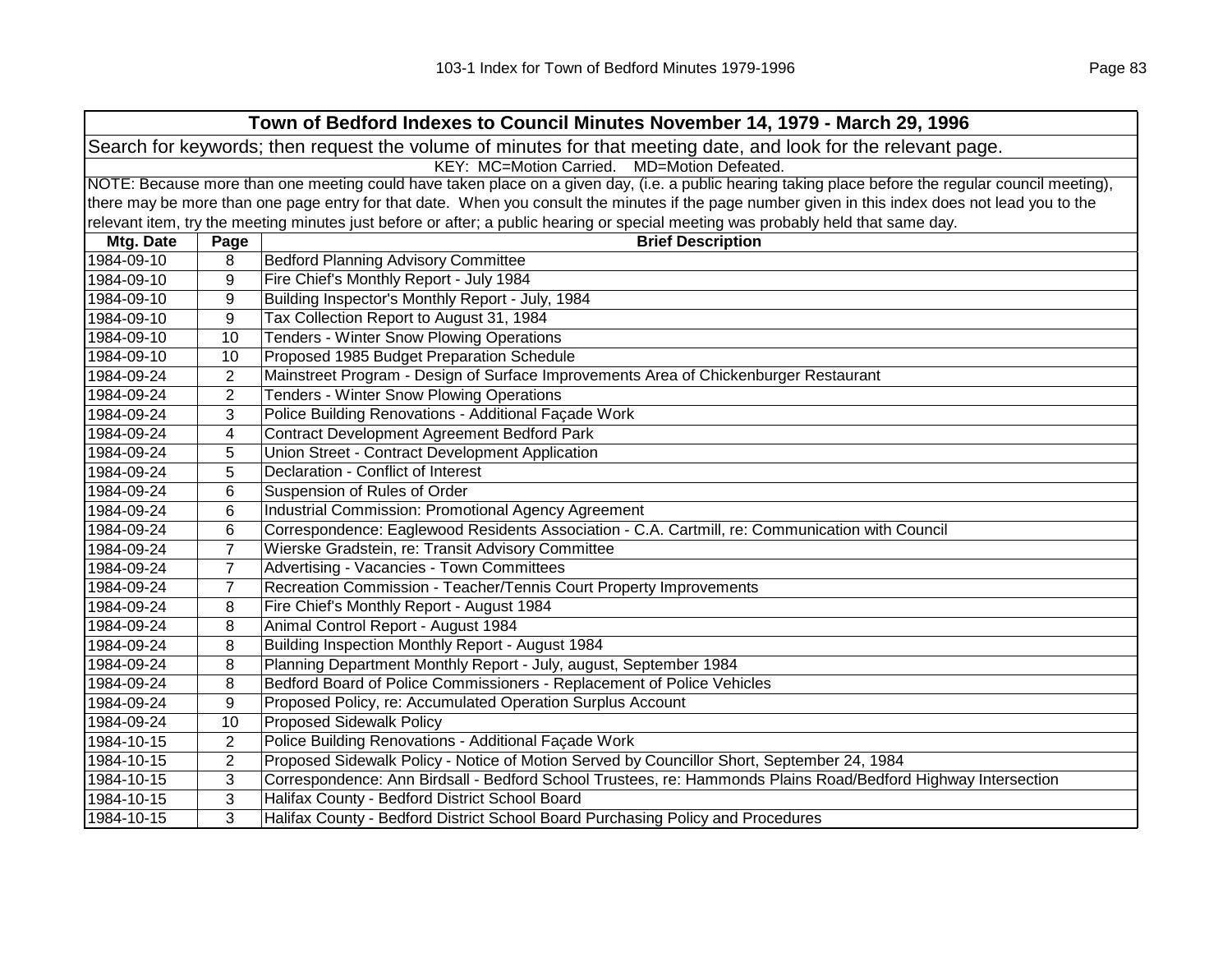| Town of Bedford Indexes to Council Minutes November 14, 1979 - March 29, 1996                                  |                                                                                                                                                     |                                                                                                                                                   |  |  |  |
|----------------------------------------------------------------------------------------------------------------|-----------------------------------------------------------------------------------------------------------------------------------------------------|---------------------------------------------------------------------------------------------------------------------------------------------------|--|--|--|
| Search for keywords; then request the volume of minutes for that meeting date, and look for the relevant page. |                                                                                                                                                     |                                                                                                                                                   |  |  |  |
|                                                                                                                | KEY: MC=Motion Carried. MD=Motion Defeated.                                                                                                         |                                                                                                                                                   |  |  |  |
|                                                                                                                | NOTE: Because more than one meeting could have taken place on a given day, (i.e. a public hearing taking place before the regular council meeting), |                                                                                                                                                   |  |  |  |
|                                                                                                                |                                                                                                                                                     | there may be more than one page entry for that date. When you consult the minutes if the page number given in this index does not lead you to the |  |  |  |
|                                                                                                                |                                                                                                                                                     | relevant item, try the meeting minutes just before or after; a public hearing or special meeting was probably held that same day.                 |  |  |  |
| Mtg. Date                                                                                                      | Page                                                                                                                                                | <b>Brief Description</b>                                                                                                                          |  |  |  |
| 1984-10-15                                                                                                     | 4                                                                                                                                                   | Building Inspectors Monthly Report - September, 1984                                                                                              |  |  |  |
| 1984-10-15                                                                                                     | 4                                                                                                                                                   | Animal Control Monthly Report - September 1984                                                                                                    |  |  |  |
| 1984-10-15                                                                                                     | 4                                                                                                                                                   | Tax Collection Monthly Report - September 30, 1984                                                                                                |  |  |  |
| 1984-10-15                                                                                                     | 4                                                                                                                                                   | Fire Chiefs Monthly Report - September 1984                                                                                                       |  |  |  |
| 1984-10-15                                                                                                     | 4                                                                                                                                                   | Fire Departmental Annual Reports Ending October 1984                                                                                              |  |  |  |
| 1984-10-15                                                                                                     | 4                                                                                                                                                   | Fire Department Annual Report, re: Election of Officers                                                                                           |  |  |  |
| 1984-10-15                                                                                                     | 4                                                                                                                                                   | Engineering & Works - Monthly Report                                                                                                              |  |  |  |
| 1984-10-15                                                                                                     | 5                                                                                                                                                   | Consideration of Tenders - Haulage of Road Salt                                                                                                   |  |  |  |
| 1984-10-15                                                                                                     | 6                                                                                                                                                   | Consideration of Resolution - Tax Exemptions 1985 for Certain Individuals                                                                         |  |  |  |
|                                                                                                                |                                                                                                                                                     |                                                                                                                                                   |  |  |  |
| 1984-10-15                                                                                                     | 7                                                                                                                                                   | Appointments to Town Negotiation Committee, re: Collective Agreement - Local 2715 International Association of Firefighters                       |  |  |  |
| 1984-10-15                                                                                                     | $\overline{7}$                                                                                                                                      | Semi-Annual Public Information Session                                                                                                            |  |  |  |
| 1984-10-15                                                                                                     | $\overline{7}$                                                                                                                                      | Proposed Schedule - Council/Staff Periodic Meetings                                                                                               |  |  |  |
| 1984-10-15                                                                                                     | 8                                                                                                                                                   | <b>Council Appointments Boards/Commissions/Committees</b>                                                                                         |  |  |  |
| 1984-10-15                                                                                                     | 8                                                                                                                                                   | Globe and Mail Vending Machines                                                                                                                   |  |  |  |
| 1984-10-15                                                                                                     | 8                                                                                                                                                   | <b>Status of Admiral Cove Park</b>                                                                                                                |  |  |  |
| 1984-10-15                                                                                                     | 8                                                                                                                                                   | <b>Speed Humps</b>                                                                                                                                |  |  |  |
| 1984-10-15                                                                                                     | 9                                                                                                                                                   | Notice of Motion to Repeal Certain Bylaws                                                                                                         |  |  |  |
| 1984-10-15                                                                                                     | 9                                                                                                                                                   | Notice of Motion to Amend Bylaw respecting Trade and Licensing                                                                                    |  |  |  |
|                                                                                                                |                                                                                                                                                     | Public Hearing: to consider and receive submissions pertaining to an application for a Contract Development Agreement for the                     |  |  |  |
| 1984-10-24                                                                                                     | 1                                                                                                                                                   | development of property located at civic number 26 Union Street                                                                                   |  |  |  |
| 1984-10-24                                                                                                     | 1                                                                                                                                                   | Consideration - Approval of Contract Development Proposal - 26 Union Street                                                                       |  |  |  |
| 1984-11-13                                                                                                     | $\overline{2}$                                                                                                                                      | Globe and Mail Vending Machines - Consideration of Approval of Various Locations                                                                  |  |  |  |
| 1984-11-13                                                                                                     | $\overline{2}$                                                                                                                                      | Quotations for Valleyview lift station                                                                                                            |  |  |  |
| 1984-11-13                                                                                                     | 3                                                                                                                                                   | Correspondence: Resignation - Councillor Tolson                                                                                                   |  |  |  |
| 1984-11-13                                                                                                     | 4                                                                                                                                                   | Correspondence: Town of Kentville - Municipal Grants Act                                                                                          |  |  |  |
| 1984-11-13                                                                                                     | 4                                                                                                                                                   | Correspondence: Bedford Park Residents Association - Right of Way - Douglas Drive/Meadowbrook Drive                                               |  |  |  |
| 1984-11-13                                                                                                     | 5                                                                                                                                                   | Recreation Commission - Legion Park Development                                                                                                   |  |  |  |
| 1984-11-13                                                                                                     | 6                                                                                                                                                   | <b>Bedford Planning Advisory Committee</b>                                                                                                        |  |  |  |
| 1984-11-13                                                                                                     | 6                                                                                                                                                   | <b>BID (Mainstreet) Committee</b>                                                                                                                 |  |  |  |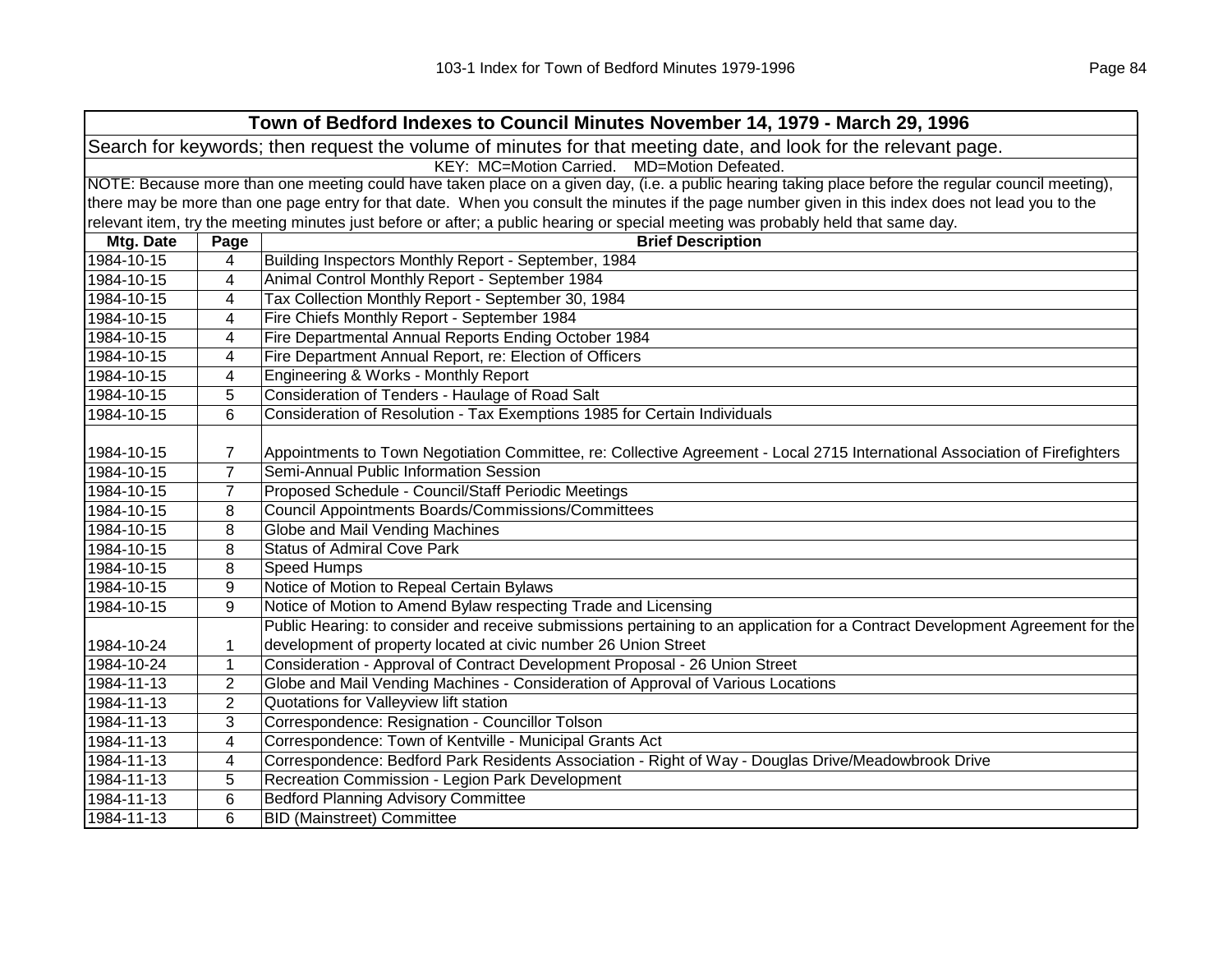|                                                                                                                |                                                | Town of Bedford Indexes to Council Minutes November 14, 1979 - March 29, 1996                                                                       |  |  |
|----------------------------------------------------------------------------------------------------------------|------------------------------------------------|-----------------------------------------------------------------------------------------------------------------------------------------------------|--|--|
| Search for keywords; then request the volume of minutes for that meeting date, and look for the relevant page. |                                                |                                                                                                                                                     |  |  |
|                                                                                                                | KEY: MC=Motion Carried.<br>MD=Motion Defeated. |                                                                                                                                                     |  |  |
|                                                                                                                |                                                | NOTE: Because more than one meeting could have taken place on a given day, (i.e. a public hearing taking place before the regular council meeting), |  |  |
|                                                                                                                |                                                | there may be more than one page entry for that date. When you consult the minutes if the page number given in this index does not lead you to the   |  |  |
|                                                                                                                |                                                | relevant item, try the meeting minutes just before or after; a public hearing or special meeting was probably held that same day.                   |  |  |
| Mtg. Date                                                                                                      | Page                                           | <b>Brief Description</b>                                                                                                                            |  |  |
| 1984-11-13                                                                                                     | $\overline{7}$                                 | Animal Control Report - October 1984                                                                                                                |  |  |
| 1984-11-13                                                                                                     | 7                                              | Tax Collection Report - October 31, 1984                                                                                                            |  |  |
| 1984-11-13                                                                                                     | $\overline{7}$                                 | Chief Building Inspector's Report - October 1984                                                                                                    |  |  |
| 1984-11-13                                                                                                     | $\overline{7}$                                 | Motions: Proposed Sidewalk Policy - Notice Served by Councillor Short - September, 1984                                                             |  |  |
| 1984-11-13                                                                                                     | 8                                              | <b>Sidewalk Construction Program</b>                                                                                                                |  |  |
| 1984-11-13                                                                                                     | 8                                              | Bylaw to Repeal Certain Bylaws - Notice Served by Councillor Lugar - October 15, 1984 - Second Reading                                              |  |  |
|                                                                                                                |                                                | Bylaw Amendments - Bylaw respecting Trade and Licensing Notice Served by Councillor Doyle - October 15, 1984 - Second                               |  |  |
| 1984-11-13                                                                                                     | 8                                              | Reading                                                                                                                                             |  |  |
| 1984-11-13                                                                                                     | 9                                              | Approval of Council Appointments to Boards/Commissions/Committees                                                                                   |  |  |
| 1984-11-13                                                                                                     | 9                                              | Approval of Non-Council Appointments to Boards/Commissions/Committees                                                                               |  |  |
| 1984-11-13                                                                                                     | 11                                             | Approval of Awarding of Insurance Requirements - 1985 Ray Fredericks Insurance Limited                                                              |  |  |
| 1984-11-13                                                                                                     | 11                                             | Ratification of Agreement - Town of Bedford/Petro Canada - Construction of Walkway                                                                  |  |  |
| 1984-11-13                                                                                                     | 11                                             | Proposal for Garbage Collection Services - 1985 - Extension of Contract 82-10 Suburban Waste and Disposal                                           |  |  |
| 1984-11-13                                                                                                     | 12                                             | <b>Signing Authority</b>                                                                                                                            |  |  |
| 1984-11-13                                                                                                     | 12                                             | Police Building Renovations - Additional Façade Work                                                                                                |  |  |
| 1984-11-13                                                                                                     | 13                                             | <b>Status of Admiral Cove Park</b>                                                                                                                  |  |  |
| 1984-11-26                                                                                                     | 2                                              | Globe and Mail Vending Machines                                                                                                                     |  |  |
| 1984-11-26                                                                                                     | 3                                              | Bedford Planning Advisory Committee Detailed Advisory Board - Policies                                                                              |  |  |
| 1984-11-26                                                                                                     | 3                                              | Fire Chief's Monthly Report - October 1984                                                                                                          |  |  |
| 1984-11-26                                                                                                     | 3                                              | Planning & Development Department (a) Minor Variance - 144 Shore Drive                                                                              |  |  |
| 1984-11-26                                                                                                     | 4                                              | Planning & Development Department (b) Bedford Park Development - Phase 1 - Contract                                                                 |  |  |
| 1984-11-26                                                                                                     | 5                                              | Appointment - Emergency Measures Coordinator                                                                                                        |  |  |
| 1984-11-26                                                                                                     | 6                                              | Parkers Brook Bridge                                                                                                                                |  |  |
| 1984-12-10                                                                                                     | $\overline{c}$                                 | Appointment Emergency Measures Coordinator                                                                                                          |  |  |
| 1984-12-10                                                                                                     | $\overline{2}$                                 | Delegations: Canadian Paraplegic Association - Access-A-Bus Funding                                                                                 |  |  |
| 1984-12-10                                                                                                     | 3                                              | <b>Tree Committee</b>                                                                                                                               |  |  |
| 1984-12-10                                                                                                     | 3                                              | <b>Recreation Commission</b>                                                                                                                        |  |  |
| 1984-12-10                                                                                                     | 3                                              | Tax Collection Report to November 30, 1984                                                                                                          |  |  |
| 1984-12-10                                                                                                     | 4                                              | Adjustments to Tax Receivables - 1984 and Prior                                                                                                     |  |  |
| 1984-12-10                                                                                                     | 4                                              | <b>Building Inspector's Monthly Report</b>                                                                                                          |  |  |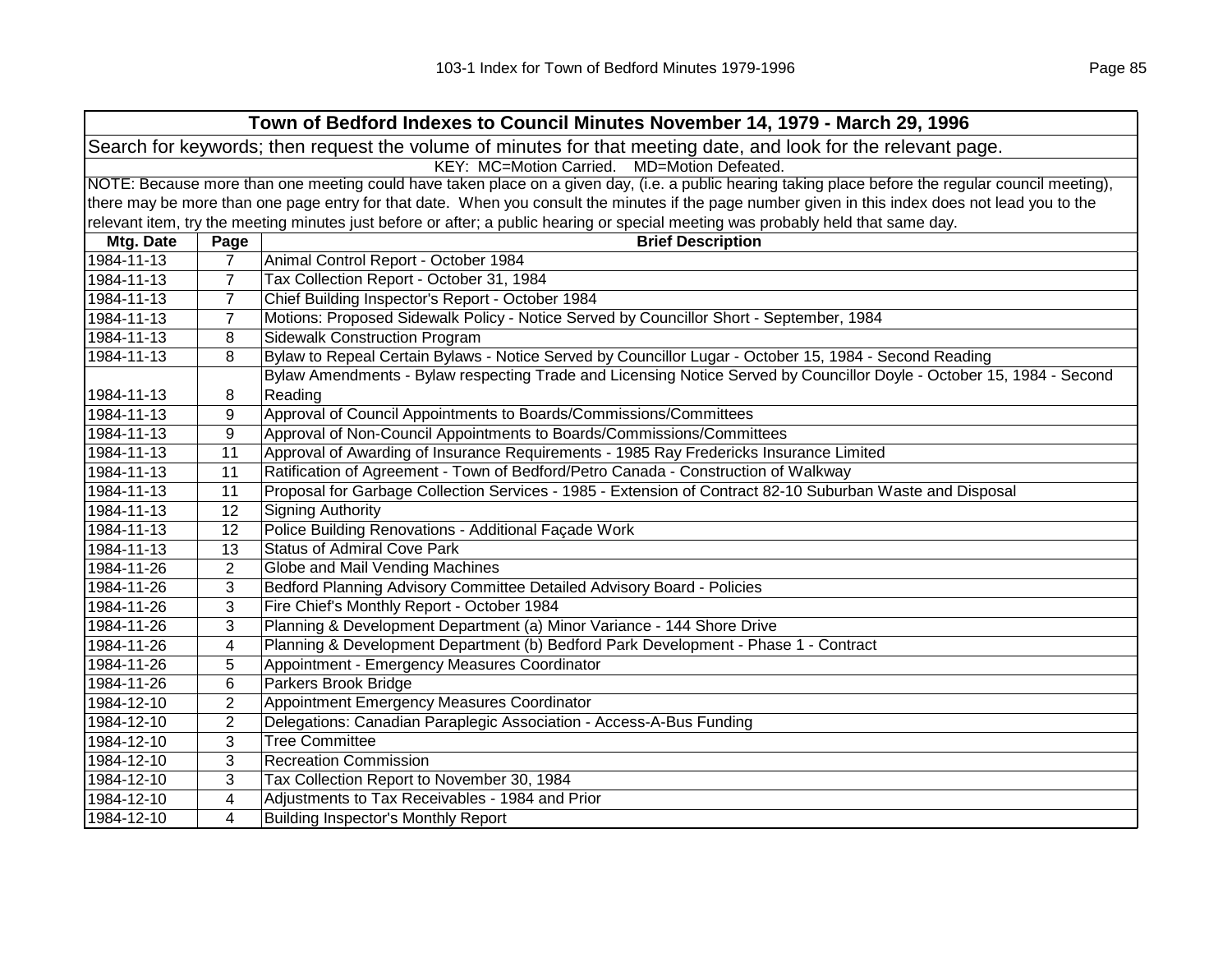| Town of Bedford Indexes to Council Minutes November 14, 1979 - March 29, 1996                                  |                                                                                                                                                     |                                                                                                                                                   |  |  |  |
|----------------------------------------------------------------------------------------------------------------|-----------------------------------------------------------------------------------------------------------------------------------------------------|---------------------------------------------------------------------------------------------------------------------------------------------------|--|--|--|
| Search for keywords; then request the volume of minutes for that meeting date, and look for the relevant page. |                                                                                                                                                     |                                                                                                                                                   |  |  |  |
|                                                                                                                | KEY: MC=Motion Carried. MD=Motion Defeated.                                                                                                         |                                                                                                                                                   |  |  |  |
|                                                                                                                | NOTE: Because more than one meeting could have taken place on a given day, (i.e. a public hearing taking place before the regular council meeting), |                                                                                                                                                   |  |  |  |
|                                                                                                                |                                                                                                                                                     | there may be more than one page entry for that date. When you consult the minutes if the page number given in this index does not lead you to the |  |  |  |
|                                                                                                                |                                                                                                                                                     | relevant item, try the meeting minutes just before or after; a public hearing or special meeting was probably held that same day.                 |  |  |  |
| Mtg. Date                                                                                                      | Page                                                                                                                                                | <b>Brief Description</b>                                                                                                                          |  |  |  |
| 1984-12-10                                                                                                     | 4                                                                                                                                                   | Engineering & Works Department - Update                                                                                                           |  |  |  |
| 1984-12-10                                                                                                     | 4                                                                                                                                                   | <b>Transit Advisory Committee</b>                                                                                                                 |  |  |  |
| 1984-12-10                                                                                                     | 5                                                                                                                                                   | Appointment to Board of Health                                                                                                                    |  |  |  |
| 1984-12-10                                                                                                     | 5                                                                                                                                                   | <b>Public Information Session</b>                                                                                                                 |  |  |  |
| 1984-12-10                                                                                                     | 6                                                                                                                                                   | Status Report Proposed 1985 Operating Budget                                                                                                      |  |  |  |
| 1984-12-10                                                                                                     | 6                                                                                                                                                   | Proposed Borrowing - Special Reserve Fund - 1984 Capital Program                                                                                  |  |  |  |
| 1984-12-10                                                                                                     | $\overline{7}$                                                                                                                                      | Proposed Meeting Schedule 1985                                                                                                                    |  |  |  |
| 1984-12-10                                                                                                     | $\overline{7}$                                                                                                                                      | Globe and Mail Vending Machines                                                                                                                   |  |  |  |
| 1984-12-10                                                                                                     | $\overline{7}$                                                                                                                                      | Parkers Brook Bridge                                                                                                                              |  |  |  |
| 1984-12-10                                                                                                     | $\overline{7}$                                                                                                                                      | Removal of Items from the Action Sheet                                                                                                            |  |  |  |
| 1985-01-14                                                                                                     | $\mathbf{1}$                                                                                                                                        | 1985 Preliminary Operating Budget - Town of Bedford                                                                                               |  |  |  |
| 1985-01-21                                                                                                     | $\overline{2}$                                                                                                                                      | Continuation - 1985 Budget Review - Environmental Development Services                                                                            |  |  |  |
| 1985-01-21                                                                                                     | 4                                                                                                                                                   | <b>Recreation Commission</b>                                                                                                                      |  |  |  |
| 1985-01-21                                                                                                     | 5                                                                                                                                                   | Mainstreet Committee                                                                                                                              |  |  |  |
| 1985-01-21                                                                                                     | 6                                                                                                                                                   | <b>Transit Advisory Committee</b>                                                                                                                 |  |  |  |
| 1985-01-21                                                                                                     | 6                                                                                                                                                   | Building Inspector's Report - December, 1984                                                                                                      |  |  |  |
| 1985-01-21                                                                                                     | $\overline{7}$                                                                                                                                      | Animal Control Reports - November & December 1984                                                                                                 |  |  |  |
| 1985-01-21                                                                                                     | $\overline{7}$                                                                                                                                      | Fire Chief's Monthly Reports - November & December, 1984                                                                                          |  |  |  |
| 1985-01-21                                                                                                     | $\overline{7}$                                                                                                                                      | Report - Business Occupancy Taxes                                                                                                                 |  |  |  |
| 1985-01-21                                                                                                     | 8                                                                                                                                                   | 1985 Assessment Roll                                                                                                                              |  |  |  |
| 1985-01-21                                                                                                     | 8                                                                                                                                                   | Tenders - 1985 Police Vehicles                                                                                                                    |  |  |  |
| 1985-01-21                                                                                                     | 8                                                                                                                                                   | <b>Extension of Time of Meeting</b>                                                                                                               |  |  |  |
| 1985-01-21                                                                                                     | 9                                                                                                                                                   | <b>Proposed Sewer Installation Policy</b>                                                                                                         |  |  |  |
| 1985-01-21                                                                                                     | 9                                                                                                                                                   | Tender Number 85-01, 1985 Salt/Dump Truck                                                                                                         |  |  |  |
| 1985-01-21                                                                                                     | 10                                                                                                                                                  | Notices of Motion: Amendments to Bylaw Respecting Dogs                                                                                            |  |  |  |
| 1985-01-21                                                                                                     | 10                                                                                                                                                  | Notices of Motion: Amendments to Bylaw Respecting Trade and Licensing                                                                             |  |  |  |
| 1985-01-28                                                                                                     | $\mathbf{1}$                                                                                                                                        | Continuation of 1985 Proposed Budget Review                                                                                                       |  |  |  |
| 1985-01-28                                                                                                     | $\mathbf{1}$                                                                                                                                        | Police Protection Estimates, 1985                                                                                                                 |  |  |  |
| 1985-01-28                                                                                                     | $\overline{2}$                                                                                                                                      | Engineering & Works Department                                                                                                                    |  |  |  |
| 1985-01-28                                                                                                     | $\overline{2}$                                                                                                                                      | Protective Inspection                                                                                                                             |  |  |  |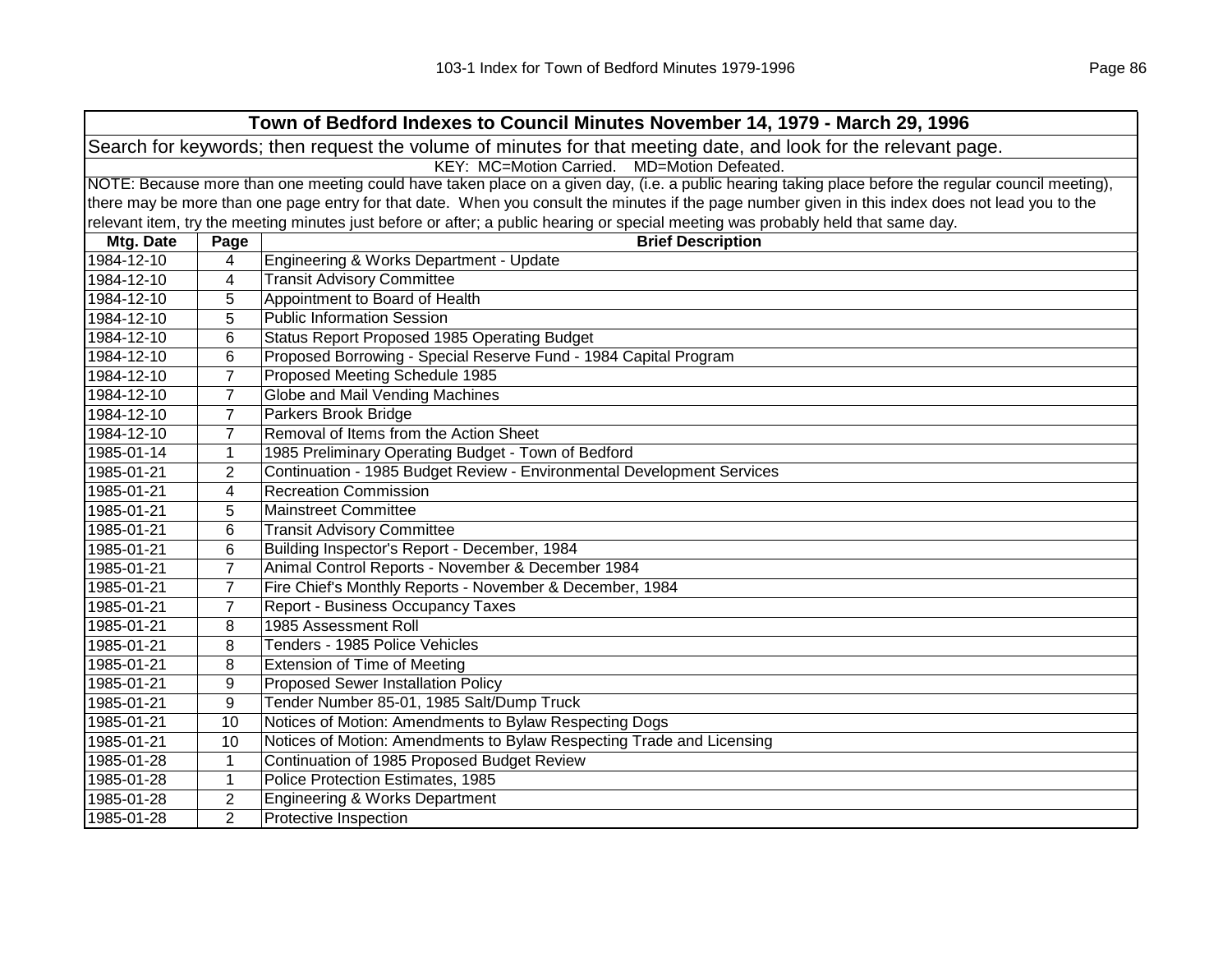|                                                                                                                | Town of Bedford Indexes to Council Minutes November 14, 1979 - March 29, 1996                                                                       |                                                                                                                                                   |  |  |
|----------------------------------------------------------------------------------------------------------------|-----------------------------------------------------------------------------------------------------------------------------------------------------|---------------------------------------------------------------------------------------------------------------------------------------------------|--|--|
| Search for keywords; then request the volume of minutes for that meeting date, and look for the relevant page. |                                                                                                                                                     |                                                                                                                                                   |  |  |
| KEY: MC=Motion Carried. MD=Motion Defeated.                                                                    |                                                                                                                                                     |                                                                                                                                                   |  |  |
|                                                                                                                | NOTE: Because more than one meeting could have taken place on a given day, (i.e. a public hearing taking place before the regular council meeting), |                                                                                                                                                   |  |  |
|                                                                                                                |                                                                                                                                                     | there may be more than one page entry for that date. When you consult the minutes if the page number given in this index does not lead you to the |  |  |
|                                                                                                                |                                                                                                                                                     | relevant item, try the meeting minutes just before or after; a public hearing or special meeting was probably held that same day.                 |  |  |
| Mtg. Date                                                                                                      | Page                                                                                                                                                | <b>Brief Description</b>                                                                                                                          |  |  |
| 1985-02-18                                                                                                     | 1                                                                                                                                                   | 1985 Budget - Preliminary Review                                                                                                                  |  |  |
| 1985-02-18                                                                                                     | 1                                                                                                                                                   | <b>Protective Services</b>                                                                                                                        |  |  |
| 1985-02-18                                                                                                     | $\mathbf 1$                                                                                                                                         | <b>Fire Protection Services</b>                                                                                                                   |  |  |
| 1985-02-18                                                                                                     | $\overline{2}$                                                                                                                                      | <b>Cultural Services</b>                                                                                                                          |  |  |
| 1985-02-18                                                                                                     | $\overline{2}$                                                                                                                                      | <b>Public Health &amp; Social Services</b>                                                                                                        |  |  |
| 1985-02-18                                                                                                     | $\overline{2}$                                                                                                                                      | <b>Fiscal Services</b>                                                                                                                            |  |  |
| 1985-02-18                                                                                                     | 3                                                                                                                                                   | <b>General Government Services</b>                                                                                                                |  |  |
| 1985-02-04                                                                                                     | 1                                                                                                                                                   | Tender Award - Façade Improvements - Police Station                                                                                               |  |  |
| 1985-02-25                                                                                                     | $\overline{2}$                                                                                                                                      | Appointment of Emergency Measures Coordinator                                                                                                     |  |  |
| 1985-02-25                                                                                                     | 3                                                                                                                                                   | Delegations: Bedford Business Improvement Corporation                                                                                             |  |  |
| 1985-02-25                                                                                                     | 3                                                                                                                                                   | Girl Guides (Leader Ms. Ann Rowden) In Attendance as Observers                                                                                    |  |  |
| 1985-02-25                                                                                                     | 4                                                                                                                                                   | Recreation Commission Report - February, 1985                                                                                                     |  |  |
| 1985-02-25                                                                                                     | 4                                                                                                                                                   | Fire Chief's Monthly Report - January, 1985                                                                                                       |  |  |
| 1985-02-25                                                                                                     | 4                                                                                                                                                   | Animal Control Monthly Report - January, 1985                                                                                                     |  |  |
| 1985-02-25                                                                                                     | 4                                                                                                                                                   | <b>Engineering and Works Update</b>                                                                                                               |  |  |
| 1985-02-25                                                                                                     | 4                                                                                                                                                   | <b>Planning Department Monthly Review</b>                                                                                                         |  |  |
| 1985-02-25                                                                                                     | 4                                                                                                                                                   | Building Inspectors Monthly Review - January, 1985                                                                                                |  |  |
|                                                                                                                |                                                                                                                                                     |                                                                                                                                                   |  |  |
| 1985-02-25                                                                                                     | 4                                                                                                                                                   | Motions: Amendments to Bylaw Respecting Dogs - Notice of Motion Served by Councillor Loncarevic, January 21, 1985                                 |  |  |
| 1985-02-25                                                                                                     | 5                                                                                                                                                   | Motions: Appointment of Special Constable/Dog Control Services                                                                                    |  |  |
|                                                                                                                |                                                                                                                                                     | Motions: Amendments to Bylaw Respecting Trade and Licensing Notice of Motion Served by Councillor Loncarevic January 21,                          |  |  |
| 1985-02-25                                                                                                     | 5                                                                                                                                                   | 1985 (Second Reading)                                                                                                                             |  |  |
|                                                                                                                |                                                                                                                                                     | Motions: Amendments to Bylaw Respecting Bedford Recreation Commission - Notice of Motion Served by Councillor                                     |  |  |
| 1985-02-25                                                                                                     | 6                                                                                                                                                   | Loncarevic - January 21, 1985 (Second Reading)                                                                                                    |  |  |
| 1985-02-25                                                                                                     | 6                                                                                                                                                   | <b>Proposed Land Acquisition Policy</b>                                                                                                           |  |  |
| 1985-02-25                                                                                                     | 6                                                                                                                                                   | Appointment of Fire Wards                                                                                                                         |  |  |
| 1985-02-25                                                                                                     | $\overline{7}$                                                                                                                                      | Consideration of Proposed Agreement Respecting Trunk Sewer System - Town of Bedford/County of Halifax                                             |  |  |
| 1985-02-25                                                                                                     | $\overline{7}$                                                                                                                                      | Status Report: Three Year Capital Budget, 1985-1987                                                                                               |  |  |
| 1985-02-25                                                                                                     | 8                                                                                                                                                   | <b>Bedford Park Development</b>                                                                                                                   |  |  |
| 1985-03-25                                                                                                     | $\overline{2}$                                                                                                                                      | Appointment of Bylaw Enforcement Officer - Dog Control                                                                                            |  |  |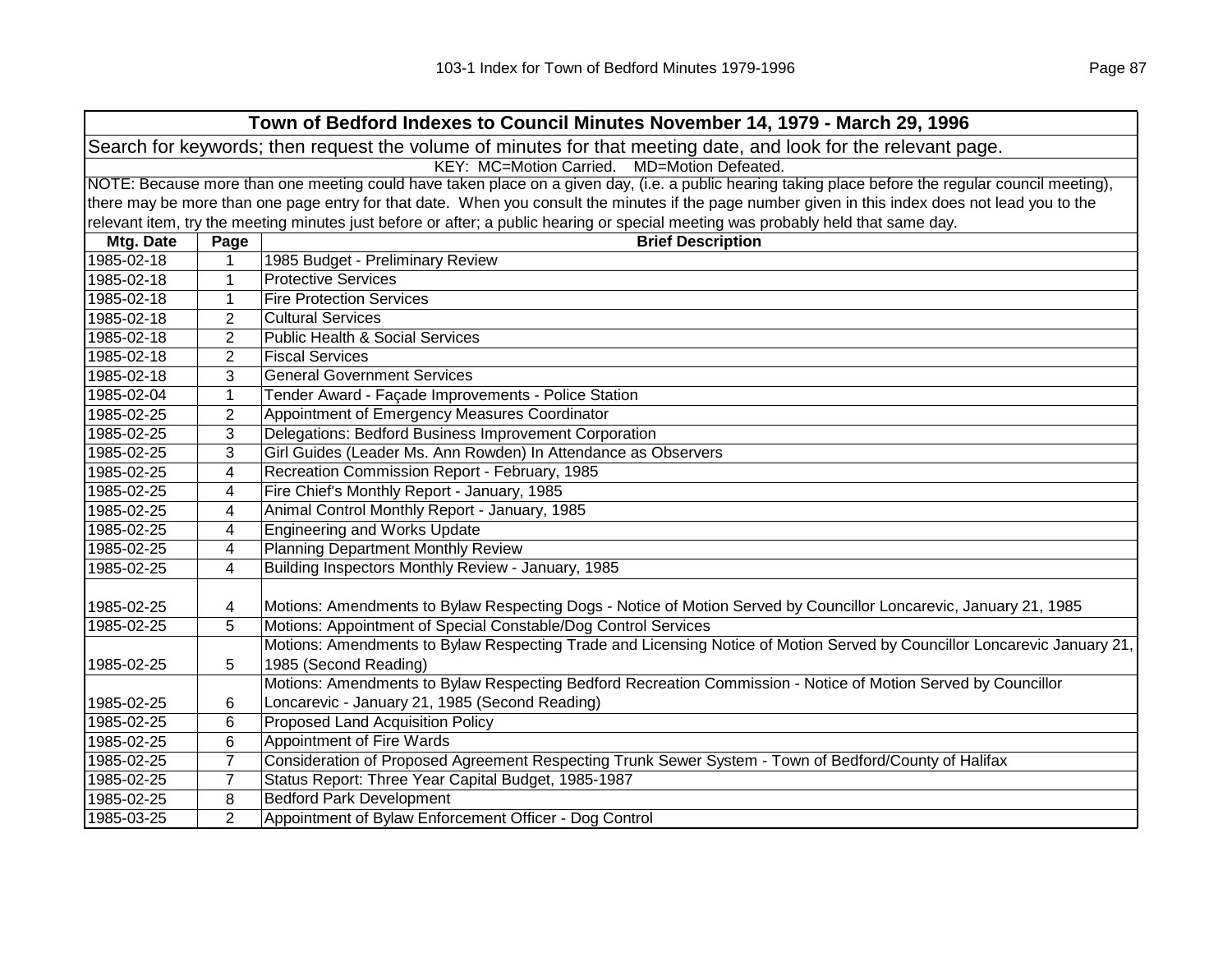| Town of Bedford Indexes to Council Minutes November 14, 1979 - March 29, 1996                                  |                                                                                                                                                   |                                                                                                                                                     |  |
|----------------------------------------------------------------------------------------------------------------|---------------------------------------------------------------------------------------------------------------------------------------------------|-----------------------------------------------------------------------------------------------------------------------------------------------------|--|
| Search for keywords; then request the volume of minutes for that meeting date, and look for the relevant page. |                                                                                                                                                   |                                                                                                                                                     |  |
| KEY: MC=Motion Carried. MD=Motion Defeated.                                                                    |                                                                                                                                                   |                                                                                                                                                     |  |
|                                                                                                                |                                                                                                                                                   | NOTE: Because more than one meeting could have taken place on a given day, (i.e. a public hearing taking place before the regular council meeting), |  |
|                                                                                                                | there may be more than one page entry for that date. When you consult the minutes if the page number given in this index does not lead you to the |                                                                                                                                                     |  |
|                                                                                                                |                                                                                                                                                   | relevant item, try the meeting minutes just before or after; a public hearing or special meeting was probably held that same day.                   |  |
| Mtg. Date                                                                                                      | Page                                                                                                                                              | <b>Brief Description</b>                                                                                                                            |  |
| 1985-03-25                                                                                                     | 2                                                                                                                                                 | Appointment of Fire wards                                                                                                                           |  |
| 1985-03-25                                                                                                     | $\overline{2}$                                                                                                                                    | Consideration of Proposed Agreement Respecting Trunk Sewer System                                                                                   |  |
| 1985-03-25                                                                                                     | 3                                                                                                                                                 | Correspondence: Department of Municipal Affairs, re: Municipal Awareness Week, May 13-19, 1985                                                      |  |
| 1985-03-25                                                                                                     | 4                                                                                                                                                 | Correspondence: Advisory Council Status of Women - Pornography                                                                                      |  |
| 1985-03-25                                                                                                     | 4                                                                                                                                                 | <b>Bedford Planning Advisory Committee</b>                                                                                                          |  |
| 1985-03-25                                                                                                     | 5                                                                                                                                                 | Street Names - Ridgevale Subdivision                                                                                                                |  |
| 1985-03-25                                                                                                     | 5                                                                                                                                                 | Rezoning - 1687 Bedford Highway                                                                                                                     |  |
| 1985-03-25                                                                                                     | 5                                                                                                                                                 | Fire Chiefs Monthly Report - February, 1985                                                                                                         |  |
| 1985-03-25                                                                                                     | 5                                                                                                                                                 | Animal Control Report - February, 1985                                                                                                              |  |
| 1985-03-25                                                                                                     | 5                                                                                                                                                 | Building Inspector's Monthly Report - February, 1985                                                                                                |  |
| 1985-03-25                                                                                                     | 6                                                                                                                                                 | Motions: Amendments to Bylaw Respecting Trade and Licensing - Third Reading                                                                         |  |
| 1985-03-25                                                                                                     | 6                                                                                                                                                 | Motions: Amendments to the Bylaw Respecting Dogs - Third Reading                                                                                    |  |
| 1985-03-25                                                                                                     | 6                                                                                                                                                 | Motions: Amendments to Bylaw Respecting Recreation Commission - Third Reading                                                                       |  |
| 1985-03-25                                                                                                     | 7                                                                                                                                                 | <b>District School Board Budget</b>                                                                                                                 |  |
| 1985-03-25                                                                                                     | 8                                                                                                                                                 | Consideration of Approval - Collective Agreement - Town of Bedford, Local 2715, IAFF                                                                |  |
| 1985-03-25                                                                                                     | 8                                                                                                                                                 | 1985 General Election                                                                                                                               |  |
| 1985-03-25                                                                                                     | 9                                                                                                                                                 | Town of Bedford - 1984 Audited Financial Statements                                                                                                 |  |
| 1985-03-25                                                                                                     | 9                                                                                                                                                 | <b>Action Sheet</b>                                                                                                                                 |  |
| 1985-04-17                                                                                                     | $\mathbf{1}$                                                                                                                                      | Presentation by Recreation Commission - Range Park Development Plans                                                                                |  |
| 1985-04-17                                                                                                     | $\overline{2}$                                                                                                                                    | Discussion with Recreation Commission Representatives Proposed Parks and Recreation Planning Strategy                                               |  |
| 1985-04-17                                                                                                     | $\overline{2}$                                                                                                                                    | Committee of the Whole                                                                                                                              |  |
| 1985-04-17                                                                                                     | $\overline{2}$                                                                                                                                    | Ratification - Town of Bedford - Appropriation - Halifax County - Bedford District School Board Budget                                              |  |
| 1985-04-17                                                                                                     | 4                                                                                                                                                 | Consideration and Approval - 1985 Operating Budget and Tax Rates                                                                                    |  |
| 1985-04-17                                                                                                     | 6                                                                                                                                                 | Proposed 1985 - 1987 Capital Program                                                                                                                |  |
| 1985-04-17                                                                                                     | 6                                                                                                                                                 | Date of Next Regular Council Session                                                                                                                |  |
| 1985-04-17                                                                                                     | 6                                                                                                                                                 | Property Acquisition - 940 Bedford Highway                                                                                                          |  |
| 1985-04-29                                                                                                     | $\overline{2}$                                                                                                                                    | Proposed Rezoning - 1687 Bedford Highway                                                                                                            |  |
| 1985-04-29                                                                                                     | $\overline{2}$                                                                                                                                    | <b>Municipal Awareness Week</b>                                                                                                                     |  |
| 1985-04-29                                                                                                     | 2                                                                                                                                                 | <b>Capital Budget Discussion</b>                                                                                                                    |  |
| 1985-04-29                                                                                                     | 3                                                                                                                                                 | Appointment to Joint Education Committee                                                                                                            |  |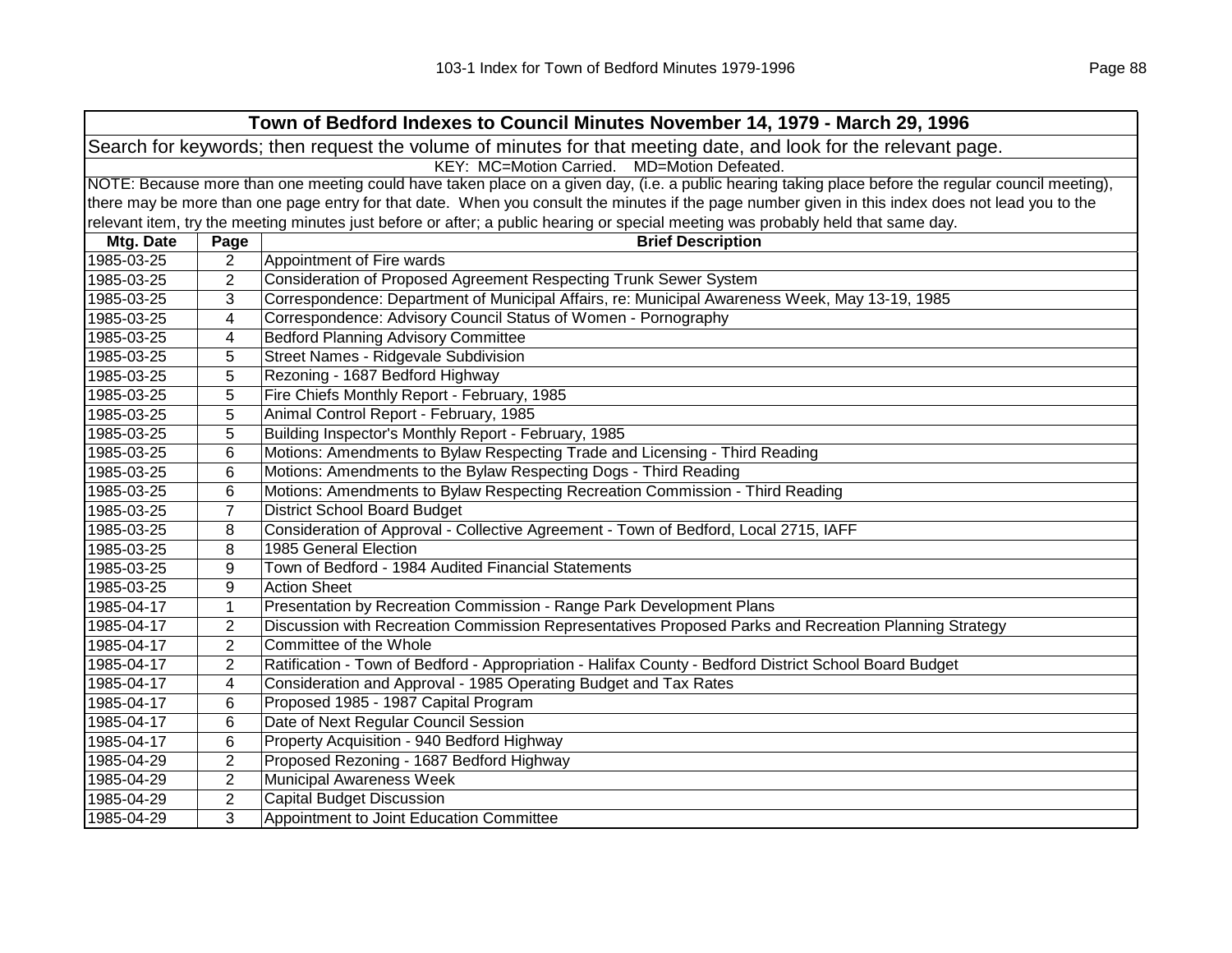|            | Town of Bedford Indexes to Council Minutes November 14, 1979 - March 29, 1996                                  |                                                                                                                                                     |  |  |
|------------|----------------------------------------------------------------------------------------------------------------|-----------------------------------------------------------------------------------------------------------------------------------------------------|--|--|
|            | Search for keywords; then request the volume of minutes for that meeting date, and look for the relevant page. |                                                                                                                                                     |  |  |
|            | KEY: MC=Motion Carried. MD=Motion Defeated.                                                                    |                                                                                                                                                     |  |  |
|            |                                                                                                                | NOTE: Because more than one meeting could have taken place on a given day, (i.e. a public hearing taking place before the regular council meeting), |  |  |
|            |                                                                                                                | there may be more than one page entry for that date. When you consult the minutes if the page number given in this index does not lead you to the   |  |  |
|            |                                                                                                                | relevant item, try the meeting minutes just before or after; a public hearing or special meeting was probably held that same day.                   |  |  |
| Mtg. Date  | Page                                                                                                           | <b>Brief Description</b>                                                                                                                            |  |  |
| 1985-04-29 | 4                                                                                                              | Correspondence: United Way Halifax Dartmouth Metro Area, re: Town of Bedford Nomination to Board of Directors for 1985                              |  |  |
|            |                                                                                                                |                                                                                                                                                     |  |  |
| 1985-04-29 | 4                                                                                                              | Correspondence: Lt. John Conway, re: Appointment to Management Labour Relations Committee, 1985- Local 2715 - IAFF                                  |  |  |
| 1985-04-29 | 5                                                                                                              | Correspondence: Union of Nova Scotia Municipalities, re: Social Services Dialogue - 1985 - Truro                                                    |  |  |
| 1985-04-29 | 5                                                                                                              | Correspondence: Dr. Lorne Verabioff - Chairman, Halifax County - Bedford District School Board                                                      |  |  |
| 1985-04-29 | 5                                                                                                              | Building Inspection Monthly Report, March 1985                                                                                                      |  |  |
| 1985-04-29 | 5                                                                                                              | Fire Chief's Monthly Report - March, 1985                                                                                                           |  |  |
| 1985-04-29 | 5                                                                                                              | Animal Control Report - March, 1985                                                                                                                 |  |  |
| 1985-04-29 | 5                                                                                                              | Engineering & Works Update                                                                                                                          |  |  |
| 1985-04-29 | 6                                                                                                              | Appointment Stipend Advisory Committee                                                                                                              |  |  |
| 1985-04-29 | 6                                                                                                              | Extension of Time of Meeting                                                                                                                        |  |  |
| 1985-04-29 | $\overline{2}$                                                                                                 | <b>Questions from Council</b>                                                                                                                       |  |  |
| 1985-04-29 | 2                                                                                                              | Motion to Open Hearing for Submissions from the Public                                                                                              |  |  |
| 1985-04-29 | 2                                                                                                              | Submissions in Favour of the Proposed Re-zoning                                                                                                     |  |  |
| 1985-04-29 | 3                                                                                                              | Mrs. Marion Howie                                                                                                                                   |  |  |
| 1985-04-29 | 3                                                                                                              | Mr. Ralph Miller                                                                                                                                    |  |  |
| 1985-04-29 | 3                                                                                                              | Dr. James Carson                                                                                                                                    |  |  |
| 1985-05-27 | $\overline{2}$                                                                                                 | 1985 Capital Budget - Consideration                                                                                                                 |  |  |
| 1985-05-27 | $\overline{2}$                                                                                                 | <b>Stipend Advisory Committee</b>                                                                                                                   |  |  |
|            |                                                                                                                | Application - Rezoning from R-1 (Residential) to C-1 (Commercial) Property Known as Civic Number 1687 Bedford Highway -                             |  |  |
| 1985-05-27 | 2                                                                                                              | <b>Public Hearing</b>                                                                                                                               |  |  |
| 1985-05-27 | 3                                                                                                              | Delegations: Councillor H. Machinery, County of Halifax, re: Report of Tourism Committee Forwarded to Minister of Tourism                           |  |  |
| 1985-05-27 | 4                                                                                                              | Correspondence: Mr. David Gorsline, re: Eaglewood Drive - Dartmouth Road                                                                            |  |  |
| 1985-05-27 | 5                                                                                                              | Tenders- Police Department - Installation Air Conditioning Heat Pump                                                                                |  |  |
| 1985-05-27 | 6                                                                                                              | Tenders - Engineering & Works Department Salt/Dump Truck                                                                                            |  |  |
| 1985-05-27 | 6                                                                                                              | Maintenance Vehicle                                                                                                                                 |  |  |
| 1985-05-27 | $\overline{7}$                                                                                                 | <b>Tenders - Recreation Department</b>                                                                                                              |  |  |
| 1985-05-27 | $\overline{7}$                                                                                                 | Installation of Lights - Range Park                                                                                                                 |  |  |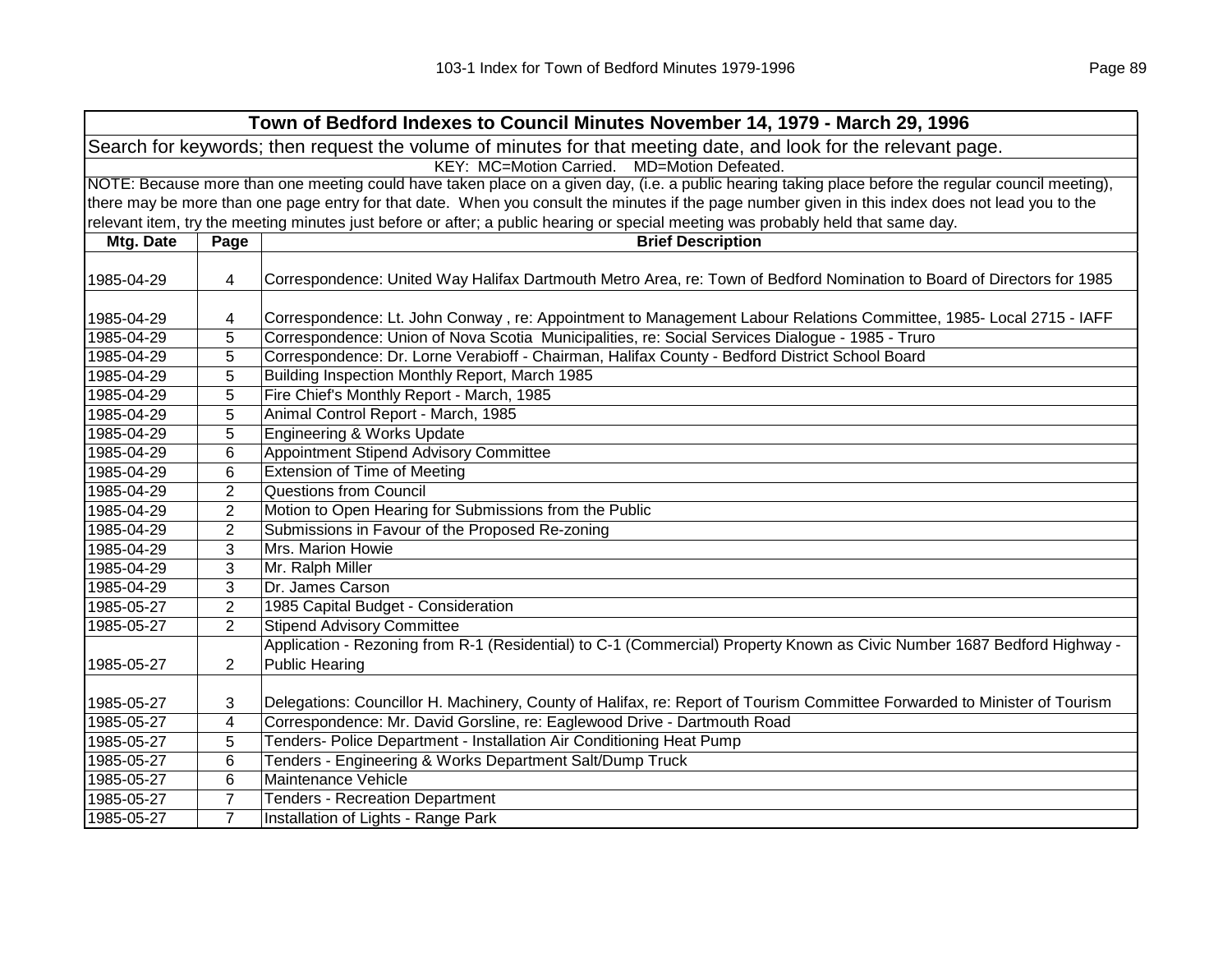|            | Town of Bedford Indexes to Council Minutes November 14, 1979 - March 29, 1996                                                                       |                                                                                                                                                   |  |  |
|------------|-----------------------------------------------------------------------------------------------------------------------------------------------------|---------------------------------------------------------------------------------------------------------------------------------------------------|--|--|
|            | Search for keywords; then request the volume of minutes for that meeting date, and look for the relevant page.                                      |                                                                                                                                                   |  |  |
|            | KEY: MC=Motion Carried. MD=Motion Defeated.                                                                                                         |                                                                                                                                                   |  |  |
|            | NOTE: Because more than one meeting could have taken place on a given day, (i.e. a public hearing taking place before the regular council meeting), |                                                                                                                                                   |  |  |
|            |                                                                                                                                                     | there may be more than one page entry for that date. When you consult the minutes if the page number given in this index does not lead you to the |  |  |
|            |                                                                                                                                                     | relevant item, try the meeting minutes just before or after; a public hearing or special meeting was probably held that same day.                 |  |  |
| Mtg. Date  | Page                                                                                                                                                | <b>Brief Description</b>                                                                                                                          |  |  |
| 1985-05-27 | 7                                                                                                                                                   | Purchase of Ice Conditioner                                                                                                                       |  |  |
| 1985-05-27 | 7                                                                                                                                                   | Proposed Land Purchases: Fish Hatchery Park                                                                                                       |  |  |
| 1985-05-27 | $\overline{7}$                                                                                                                                      | Proposed Land Purchases: 940 Bedford Highway                                                                                                      |  |  |
| 1985-05-27 | 10                                                                                                                                                  | Ratification - Disposal of Surplus Police Vehicle                                                                                                 |  |  |
| 1985-05-27 | 10                                                                                                                                                  | <b>Industrial Commission</b>                                                                                                                      |  |  |
| 1985-05-27 | 10                                                                                                                                                  | <b>Transit Advisory Committee</b>                                                                                                                 |  |  |
| 1985-05-27 | 11                                                                                                                                                  | <b>Recreation Commission Report</b>                                                                                                               |  |  |
| 1985-05-27 | 11                                                                                                                                                  | Animal Control Report - April 1985                                                                                                                |  |  |
| 1985-05-27 | 12                                                                                                                                                  | Fire Chief's Monthly Report - April, 1985                                                                                                         |  |  |
| 1985-05-27 | 12                                                                                                                                                  | Planning Department Monthly Report - April/May 1985                                                                                               |  |  |
| 1985-05-27 | 12                                                                                                                                                  | Easement Document - Sun Tower                                                                                                                     |  |  |
| 1985-05-27 | 13                                                                                                                                                  | Nelsons Landing Development Agreement                                                                                                             |  |  |
| 1985-05-29 | $\mathbf{1}$                                                                                                                                        | Proposed Land Purchase: 940 Bedford Highway                                                                                                       |  |  |
| 1985-05-29 | $\overline{2}$                                                                                                                                      | Proposed Easement Agreement - Sun Town - Town of Bedford                                                                                          |  |  |
| 1985-05-29 | 2                                                                                                                                                   | Tenders: Recreation Department - Ice Conditioner                                                                                                  |  |  |
| 1985-05-29 | 3                                                                                                                                                   | Renewal of Contract - 1985-1987 - Dog Control Services                                                                                            |  |  |
| 1985-05-29 | 3                                                                                                                                                   | Appointment - Registrar of Voters                                                                                                                 |  |  |
| 1985-05-29 | 3                                                                                                                                                   | 1985 Semi-Annual Public Information Session/Bedford Blueprint                                                                                     |  |  |
| 1985-05-29 | 3                                                                                                                                                   | Municipal Board Decision - Appeal 26 Union Street                                                                                                 |  |  |
| 1985-05-29 | 4                                                                                                                                                   | Date - Committee of the Whole - Commercial Development Study                                                                                      |  |  |
| 1985-05-29 | 4                                                                                                                                                   | Bedford Days - Rock Band Concert - Fish Hatchery Park                                                                                             |  |  |
| 1985-06-24 | 2                                                                                                                                                   | 1985 Capital Budget Progress                                                                                                                      |  |  |
|            |                                                                                                                                                     | Application - Rezoning from R-1 (Residential) to C-1 (Commercial) Property Known as Civic Number 1687 Bedford Highway -                           |  |  |
| 1985-06-24 | 2                                                                                                                                                   | <b>Public Hearing</b>                                                                                                                             |  |  |
| 1985-06-24 | 3                                                                                                                                                   | Renewal of Contract - 1985-1987 - Dog Control Services                                                                                            |  |  |
| 1985-06-24 | 4                                                                                                                                                   | Petition: Mr. & Mrs. Blair Meagher - Parking on Borden Street                                                                                     |  |  |
| 1985-06-24 | 5.                                                                                                                                                  | Delegation: Bedford Village                                                                                                                       |  |  |
| 1985-06-24 | 6                                                                                                                                                   | Bedford Planning Advisory Committee - Technifluids                                                                                                |  |  |
| 1985-06-24 | 6                                                                                                                                                   | Motions - BPAC Meeting - June 5, 1985 - Terms of Reference BPAC                                                                                   |  |  |
| 1985-06-24 | $\overline{7}$                                                                                                                                      | BIDC (Mainstreet) - Recommendation - Award of Tender Bedford Highway Surface Improvements                                                         |  |  |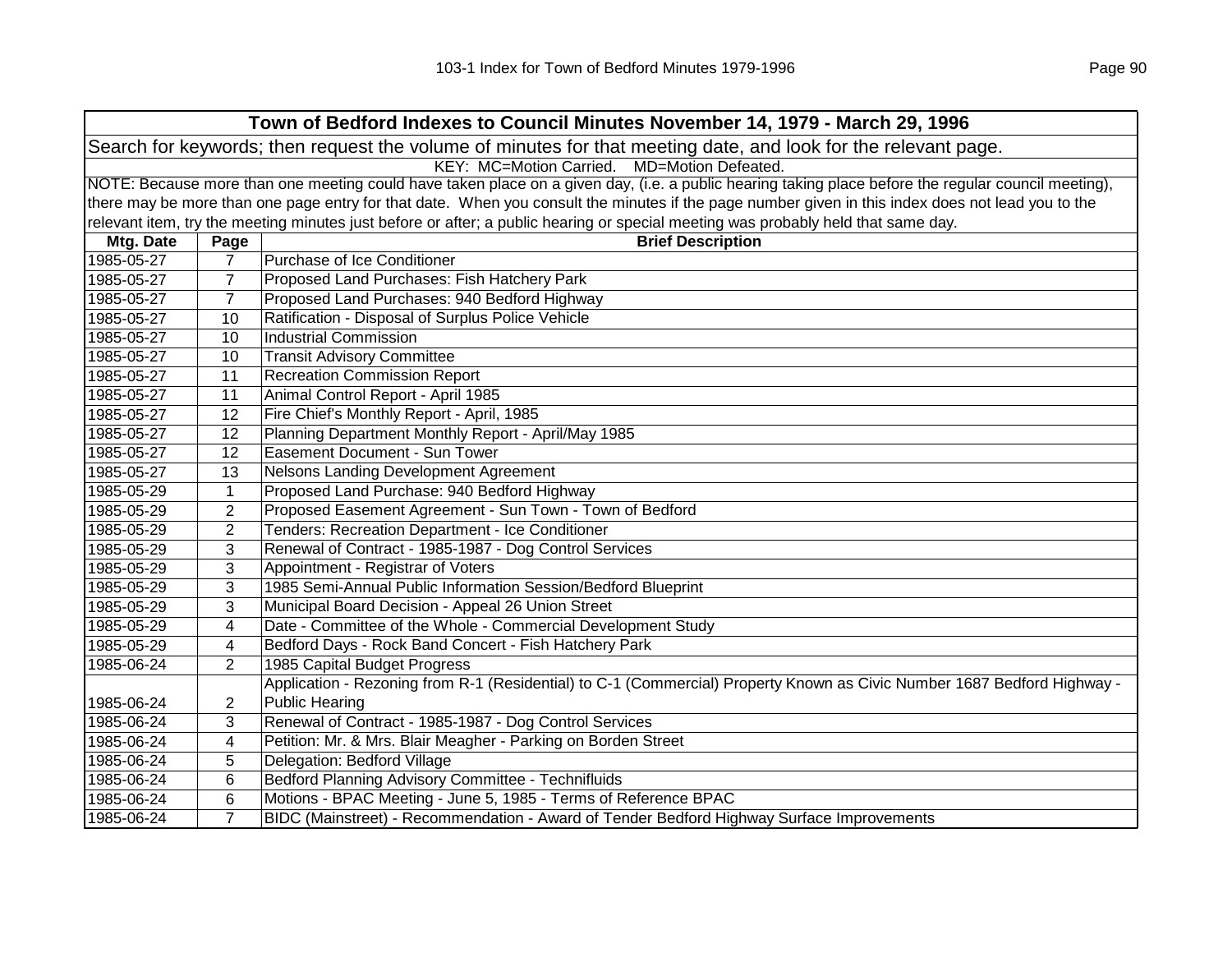| Town of Bedford Indexes to Council Minutes November 14, 1979 - March 29, 1996                                  |                                                                                                                                                     |                                                                                                                                                   |  |  |
|----------------------------------------------------------------------------------------------------------------|-----------------------------------------------------------------------------------------------------------------------------------------------------|---------------------------------------------------------------------------------------------------------------------------------------------------|--|--|
| Search for keywords; then request the volume of minutes for that meeting date, and look for the relevant page. |                                                                                                                                                     |                                                                                                                                                   |  |  |
|                                                                                                                | KEY: MC=Motion Carried.<br>MD=Motion Defeated.                                                                                                      |                                                                                                                                                   |  |  |
|                                                                                                                | NOTE: Because more than one meeting could have taken place on a given day, (i.e. a public hearing taking place before the regular council meeting), |                                                                                                                                                   |  |  |
|                                                                                                                |                                                                                                                                                     | there may be more than one page entry for that date. When you consult the minutes if the page number given in this index does not lead you to the |  |  |
|                                                                                                                |                                                                                                                                                     | relevant item, try the meeting minutes just before or after; a public hearing or special meeting was probably held that same day.                 |  |  |
| Mtg. Date                                                                                                      | Page                                                                                                                                                | <b>Brief Description</b>                                                                                                                          |  |  |
| 1985-06-24                                                                                                     | 8                                                                                                                                                   | Disposal of Surplus Vehicle - Fire Rescue Truck                                                                                                   |  |  |
| 1985-06-25                                                                                                     | 1                                                                                                                                                   | Fire Chief's Monthly Report - May 1985                                                                                                            |  |  |
| 1985-06-25                                                                                                     | 1                                                                                                                                                   | Building Inspection Monthly Report - May 1985                                                                                                     |  |  |
| 1985-06-25                                                                                                     | $\mathbf 1$                                                                                                                                         | Animal Control Report - May 1985                                                                                                                  |  |  |
| 1985-06-25                                                                                                     | $\mathbf{1}$                                                                                                                                        | Engineering & Works Update                                                                                                                        |  |  |
| 1985-06-25                                                                                                     | $\overline{2}$                                                                                                                                      | An Act Respecting A Uniform Closing Day for Retail Business                                                                                       |  |  |
| 1985-06-25                                                                                                     | $\overline{2}$                                                                                                                                      | Policy, re: Street Names                                                                                                                          |  |  |
| 1985-06-25                                                                                                     | 3                                                                                                                                                   | Tenders - Fire Department - Cascade Air Systems                                                                                                   |  |  |
| 1985-06-25                                                                                                     | 4                                                                                                                                                   | Tenders - Recreation Department - Legion Park Lights                                                                                              |  |  |
| 1985-06-25                                                                                                     | 5                                                                                                                                                   | Recommendation - Appointment - Town of Bedford Representative to Halifax West Housing Authority                                                   |  |  |
| 1985-06-25                                                                                                     | 5                                                                                                                                                   | Request for Grant - Cobequid Multi-Service Centre Expansion Fund Campaign                                                                         |  |  |
| 1985-06-25                                                                                                     | 5                                                                                                                                                   | Acquisition or Lease - DND Property (Admiral Cove Park Access)                                                                                    |  |  |
| 1985-06-25                                                                                                     | 5                                                                                                                                                   | Sewer Agreement - Town of Bedford - Halifax County                                                                                                |  |  |
| 1985-06-25                                                                                                     | 6                                                                                                                                                   | Notices of Motion: Amendment to Bylaw Respecting Trade and Licensing                                                                              |  |  |
| 1985-06-25                                                                                                     | 6                                                                                                                                                   | <b>Information Session for Potential Council Candidates</b>                                                                                       |  |  |
|                                                                                                                |                                                                                                                                                     | Public Hearing: to consider and receive submissions pertaining to an application for Contract Development Agreement for                           |  |  |
| 1985-07-15                                                                                                     | 1                                                                                                                                                   | "Nelsons Landing", a 28 acre site located between civic number 872 and 910 Bedford Highway.                                                       |  |  |
| 1985-07-15                                                                                                     | $\mathbf{1}$                                                                                                                                        | Questions/Discussion - Council                                                                                                                    |  |  |
| 1985-07-15                                                                                                     | 3                                                                                                                                                   | Submissions in Opposition to the Proposed Rezoning                                                                                                |  |  |
| 1985-07-22                                                                                                     | $\overline{2}$                                                                                                                                      | 1985-87 Capital Budget                                                                                                                            |  |  |
| 1985-07-22                                                                                                     | $\overline{2}$                                                                                                                                      | Ratification - Award of Tender - Legion Park Lighting                                                                                             |  |  |
| 1985-07-22                                                                                                     | 3                                                                                                                                                   | Proposed Amendment to Bylaw Respecting Trade and Licensing - Second Reading                                                                       |  |  |
| 1985-07-22                                                                                                     | 3                                                                                                                                                   | Proposed Information Session - Potential Council Candidate                                                                                        |  |  |
| 1985-07-22                                                                                                     | 3                                                                                                                                                   | Nelsons Landing Development Agreement                                                                                                             |  |  |
| 1985-07-22                                                                                                     | 4                                                                                                                                                   | Correspondence: Sewer Development Charges - Mr. Joseph Foy                                                                                        |  |  |
| 1985-07-22                                                                                                     | 4                                                                                                                                                   | Correspondence: Election - President, Canadian Institute of Planners                                                                              |  |  |
| 1985-07-22                                                                                                     | 5                                                                                                                                                   | Correspondence: Emergency Measures Organization - Funding for Emergency Vehicle - Jepp Program                                                    |  |  |
|                                                                                                                |                                                                                                                                                     | Correspondence: Port of Halifax - Re Expiry of Appointment - Captain Jack Bathurst to the Halifax Dartmouth Port                                  |  |  |
| 1985-07-22                                                                                                     | 5                                                                                                                                                   | Development Commission'                                                                                                                           |  |  |
| 1985-07-22                                                                                                     | 5                                                                                                                                                   | <b>BIDC - Mainstreet Committee</b>                                                                                                                |  |  |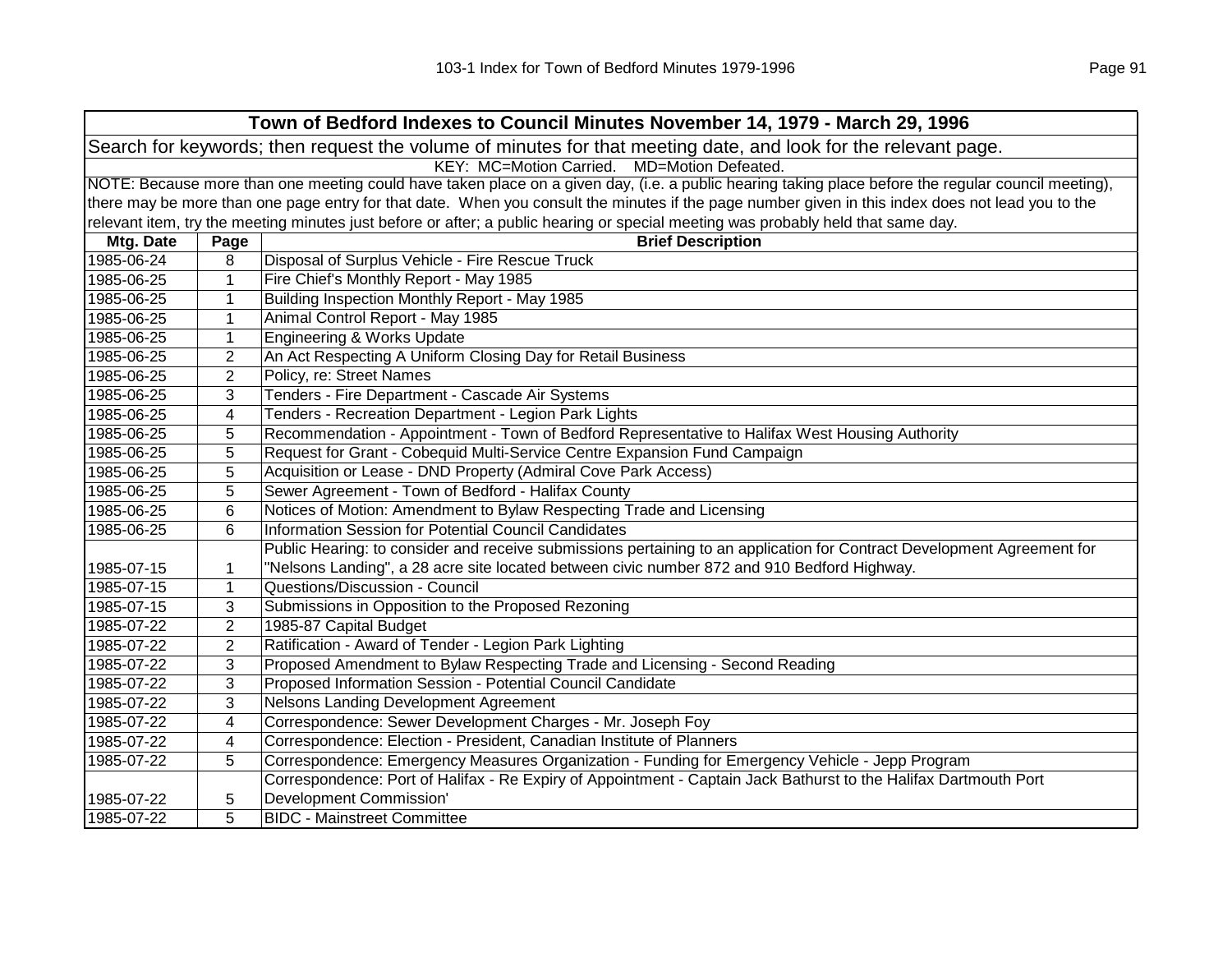|            |                                                                                                                                                     | Town of Bedford Indexes to Council Minutes November 14, 1979 - March 29, 1996                                                                     |  |  |  |
|------------|-----------------------------------------------------------------------------------------------------------------------------------------------------|---------------------------------------------------------------------------------------------------------------------------------------------------|--|--|--|
|            | Search for keywords; then request the volume of minutes for that meeting date, and look for the relevant page.                                      |                                                                                                                                                   |  |  |  |
|            | KEY: MC=Motion Carried. MD=Motion Defeated.                                                                                                         |                                                                                                                                                   |  |  |  |
|            | NOTE: Because more than one meeting could have taken place on a given day, (i.e. a public hearing taking place before the regular council meeting), |                                                                                                                                                   |  |  |  |
|            |                                                                                                                                                     | there may be more than one page entry for that date. When you consult the minutes if the page number given in this index does not lead you to the |  |  |  |
|            |                                                                                                                                                     | relevant item, try the meeting minutes just before or after; a public hearing or special meeting was probably held that same day.                 |  |  |  |
| Mtg. Date  | Page                                                                                                                                                | <b>Brief Description</b>                                                                                                                          |  |  |  |
| 1985-07-22 | 6                                                                                                                                                   | <b>Recreation Commission</b>                                                                                                                      |  |  |  |
| 1985-07-22 | 6                                                                                                                                                   | Building Inspector's Monthly Report - June 1985                                                                                                   |  |  |  |
| 1985-07-22 | 6                                                                                                                                                   | Social Services Monthly Report - May 1985                                                                                                         |  |  |  |
| 1985-07-22 | 6                                                                                                                                                   | Report - Public Information Session - June 19, 1985                                                                                               |  |  |  |
| 1985-07-22 | $\overline{7}$                                                                                                                                      | <b>Report - Tree Committee</b>                                                                                                                    |  |  |  |
| 1985-07-22 | $\overline{7}$                                                                                                                                      | Report - Ad Hoc School Budget Committee                                                                                                           |  |  |  |
| 1985-07-22 | $\overline{7}$                                                                                                                                      | Eaglewood Drive Extension                                                                                                                         |  |  |  |
| 1985-07-22 | 7                                                                                                                                                   | 1985 General Borrowing Resolution                                                                                                                 |  |  |  |
| 1985-07-22 | 8                                                                                                                                                   | <b>Proposed Municipal Servicing Specifications</b>                                                                                                |  |  |  |
| 1985-07-22 | 8                                                                                                                                                   | <b>Report - Tree Committee</b>                                                                                                                    |  |  |  |
| 1985-07-22 | 9                                                                                                                                                   | Proposed Coordination/Management - BBIC, BIDC, BIC                                                                                                |  |  |  |
| 1985-07-22 | 10                                                                                                                                                  | Proposed Purchase - Lands at Admiral Cove Park and Sandy Lake                                                                                     |  |  |  |
| 1985-07-22 | 11                                                                                                                                                  | Proposed Amendments, Additions/Deletions - Town Policies                                                                                          |  |  |  |
| 1985-07-22 | 11                                                                                                                                                  | Ratification - Award of Tender - Engineering and Works Vehicle                                                                                    |  |  |  |
| 1985-07-22 | 12                                                                                                                                                  | Appointment of Voting Delegates - UNSM Annual Conference September 11-14, 1985                                                                    |  |  |  |
| 1985-07-22 | 12                                                                                                                                                  | Nuisance Bylaw, re: Noise Pollution                                                                                                               |  |  |  |
| 1985-07-22 | 12                                                                                                                                                  | <b>General Liability</b>                                                                                                                          |  |  |  |
| 1985-07-22 | 12                                                                                                                                                  | 1985 Capital Consultant Projects                                                                                                                  |  |  |  |
| 1985-07-29 | $\mathbf{1}$                                                                                                                                        | <b>Eaglewood Drive Extension</b>                                                                                                                  |  |  |  |
| 1985-07-29 | 1                                                                                                                                                   | Delegation - Eaglewood Residents Association                                                                                                      |  |  |  |
| 1985-07-29 | 1                                                                                                                                                   | Mr. David Gorseline - Area Resident                                                                                                               |  |  |  |
| 1985-07-29 | $\overline{2}$                                                                                                                                      | Tenders - Engineering and Works Department                                                                                                        |  |  |  |
| 1985-07-29 | $\overline{2}$                                                                                                                                      | Panorama Lane - Paving and Curbing - Tender 85-07                                                                                                 |  |  |  |
| 1985-07-29 | $\overline{2}$                                                                                                                                      | Chip Sealing Project - Tender 85-08                                                                                                               |  |  |  |
| 1985-07-29 | 3                                                                                                                                                   | Meadowbrook Drive/Bedford Highway Intersection Analysis                                                                                           |  |  |  |
| 1985-07-29 | 4                                                                                                                                                   | Subdivision Bylaw - Date of Public Hearing                                                                                                        |  |  |  |
| 1985-07-29 | 4                                                                                                                                                   | Nelsons Landing - Contract Development Agreement                                                                                                  |  |  |  |
| 1985-07-29 | 4                                                                                                                                                   | Parkers Brook Bridge                                                                                                                              |  |  |  |
| 1985-08-26 | 2                                                                                                                                                   | Addition/Deletions to Order of Business                                                                                                           |  |  |  |
| 1985-08-26 | $\overline{2}$                                                                                                                                      | Approval of Order of Business                                                                                                                     |  |  |  |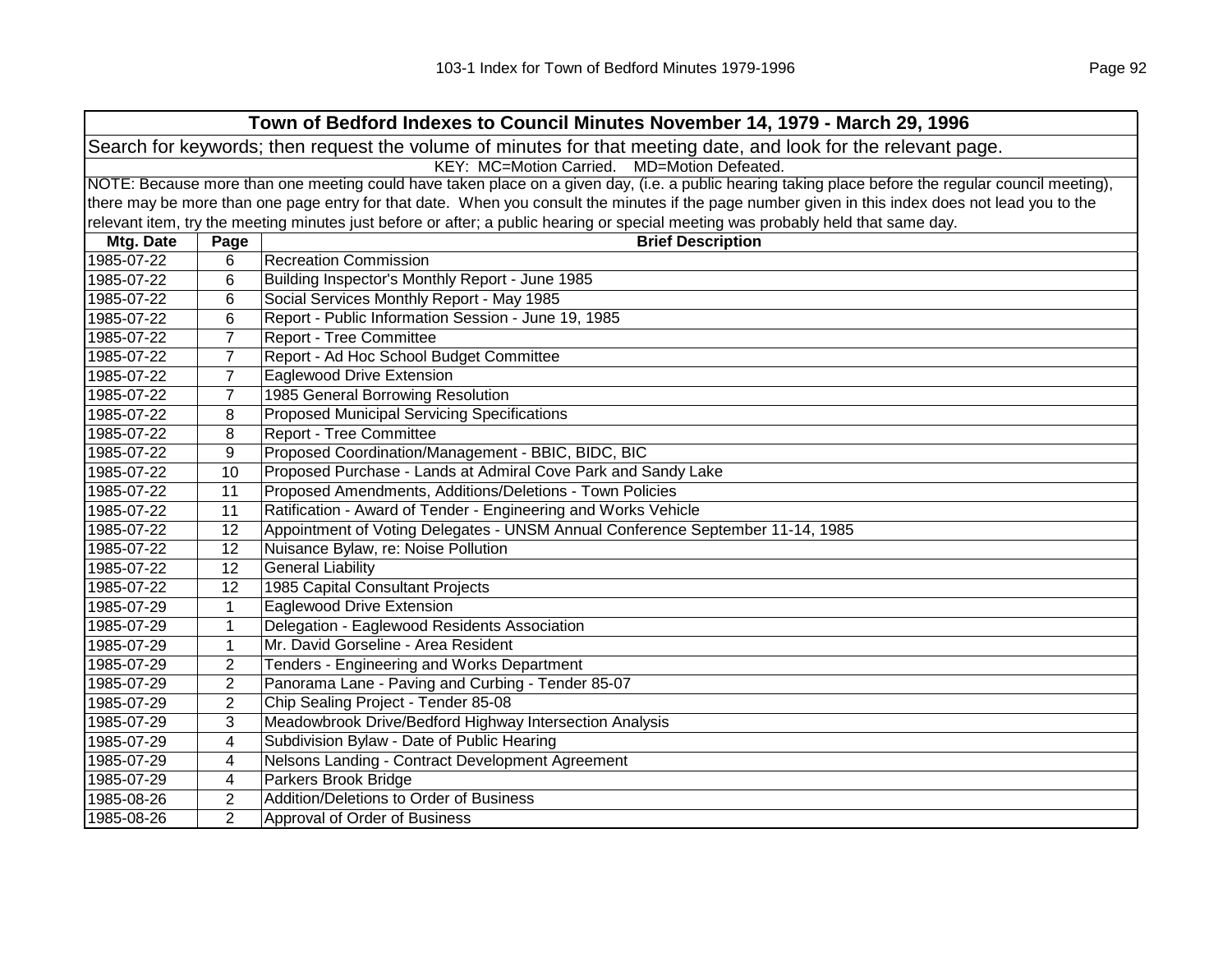| Town of Bedford Indexes to Council Minutes November 14, 1979 - March 29, 1996 |                                                                                                                                                     |                                                                                                                                                   |  |  |  |
|-------------------------------------------------------------------------------|-----------------------------------------------------------------------------------------------------------------------------------------------------|---------------------------------------------------------------------------------------------------------------------------------------------------|--|--|--|
|                                                                               | Search for keywords; then request the volume of minutes for that meeting date, and look for the relevant page.                                      |                                                                                                                                                   |  |  |  |
|                                                                               | KEY: MC=Motion Carried. MD=Motion Defeated.                                                                                                         |                                                                                                                                                   |  |  |  |
|                                                                               | NOTE: Because more than one meeting could have taken place on a given day, (i.e. a public hearing taking place before the regular council meeting), |                                                                                                                                                   |  |  |  |
|                                                                               |                                                                                                                                                     | there may be more than one page entry for that date. When you consult the minutes if the page number given in this index does not lead you to the |  |  |  |
|                                                                               |                                                                                                                                                     | relevant item, try the meeting minutes just before or after; a public hearing or special meeting was probably held that same day.                 |  |  |  |
| Mtg. Date                                                                     | Page                                                                                                                                                | <b>Brief Description</b>                                                                                                                          |  |  |  |
| 1985-08-26                                                                    | 2                                                                                                                                                   | Nelsons Landing - Contract Development Agreement                                                                                                  |  |  |  |
| 1985-08-26                                                                    | 5                                                                                                                                                   | Correspondence: Sue Buxton - Bedford Street - Tree Limbing                                                                                        |  |  |  |
| 1985-08-26                                                                    | 5                                                                                                                                                   | Correspondence: David Pember - Bedford Village Residents Association                                                                              |  |  |  |
| 1985-08-26                                                                    | 6                                                                                                                                                   | Bedford Board of Trade/Halifax Board of Trade, re: Metro Transportation Planning Conference                                                       |  |  |  |
| 1985-08-26                                                                    | 7                                                                                                                                                   | Delegation - Gold Links Road Intersection with Eaglewood Drive                                                                                    |  |  |  |
| 1985-08-26                                                                    | $\overline{7}$                                                                                                                                      | CHS Developments Ltd. - Contract Development Agreement                                                                                            |  |  |  |
| 1985-08-26                                                                    | 8                                                                                                                                                   | Bedford Village North - Proposed Rezoning                                                                                                         |  |  |  |
| 1985-08-26                                                                    | 9                                                                                                                                                   | Fire Chief's Monthly Report - June 1985                                                                                                           |  |  |  |
| 1985-08-26                                                                    | 9                                                                                                                                                   | Fire Chief's Monthly Report - July 1985                                                                                                           |  |  |  |
| 1985-08-26                                                                    | 9                                                                                                                                                   | Tax Collections Report to 31, July 1985                                                                                                           |  |  |  |
| 1985-08-26                                                                    | 9                                                                                                                                                   | Social Services Report - June 1985 (Homes for Special Care)                                                                                       |  |  |  |
| 1985-08-26                                                                    | 9                                                                                                                                                   | Engineering & Works Dept. Update - No. 4                                                                                                          |  |  |  |
| 1985-08-26                                                                    | $\boldsymbol{9}$                                                                                                                                    | Building Inspectors Monthly Report - July 1985                                                                                                    |  |  |  |
| 1985-08-26                                                                    | 9                                                                                                                                                   | Motions: Amendments to Bylaw Respecting Trade and Licensing - Third Reading                                                                       |  |  |  |
| 1985-08-26                                                                    | 10                                                                                                                                                  | Ratification - Supply of Lighting Fixtures, Etc. Mainstreet Program                                                                               |  |  |  |
| 1985-08-26                                                                    | 10                                                                                                                                                  | Ratification - Purchase of New Police Vehicle                                                                                                     |  |  |  |
| 1985-08-26                                                                    | 11                                                                                                                                                  | Proposed Amendments - Police Personnel Policy                                                                                                     |  |  |  |
| 1985-08-26                                                                    | 11                                                                                                                                                  | Tenders - Construction of Walkways (Tender 85-10)                                                                                                 |  |  |  |
| 1985-08-26                                                                    | 11                                                                                                                                                  | Joseph Howe Society - Proposal - Metro Area Festivals                                                                                             |  |  |  |
| 1985-08-26                                                                    | 12                                                                                                                                                  | Real Estate Signs on Public Property                                                                                                              |  |  |  |
| 1985-08-26                                                                    | 12                                                                                                                                                  | Proposed Amendments - Bylaw Respecting Nuisance, re: Noise Pollution (Second Reading)                                                             |  |  |  |
| 1985-08-26                                                                    | 12                                                                                                                                                  | <b>Bylaw Respecting Minimum Standards</b>                                                                                                         |  |  |  |
| 1985-09-10                                                                    | $\mathbf{1}$                                                                                                                                        | Consideration - Proposed Contract Development Agreement Nelsons Landing Project                                                                   |  |  |  |
| 1985-09-10                                                                    | $\overline{2}$                                                                                                                                      | Consideration - Proposed Amendments to MDP                                                                                                        |  |  |  |
| 1985-09-10                                                                    | 3                                                                                                                                                   | Procedure for Amending the MDP - Nova Scotia Planning Act                                                                                         |  |  |  |
| 1985-09-10                                                                    | 4                                                                                                                                                   | Consideration - Proposed Contract Development Agreement Nelsons Landing Project                                                                   |  |  |  |
| 1985-09-10                                                                    | 4                                                                                                                                                   | Review of Design and Proposal - Tender Call, re: Improvements to Hammonds Plains Intersection                                                     |  |  |  |
| 1985-09-10                                                                    | 4                                                                                                                                                   | Appointment/Replacement of BPAC Member                                                                                                            |  |  |  |
| 1985-09-10                                                                    | 5                                                                                                                                                   | Location of Public Hearings                                                                                                                       |  |  |  |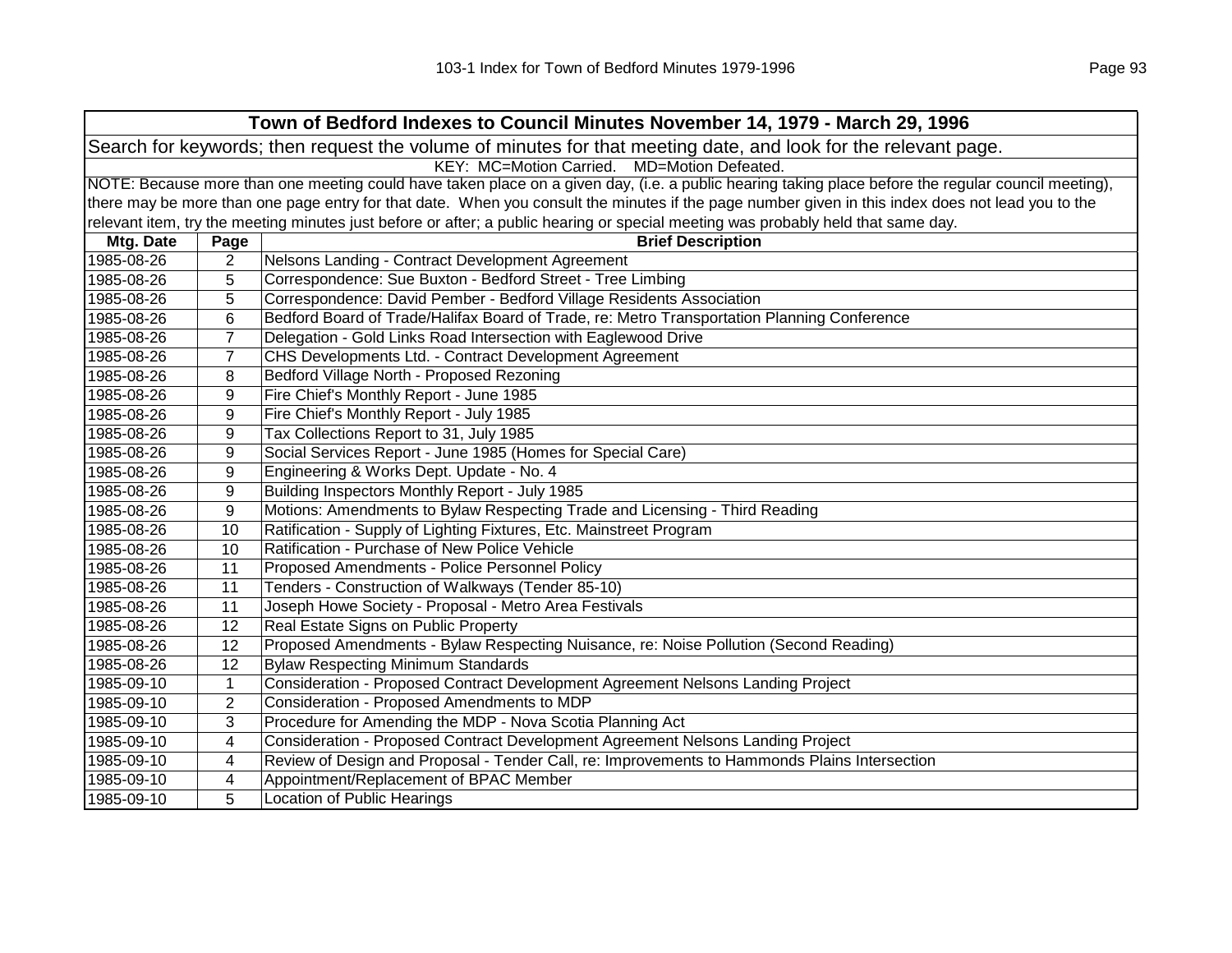|            |                | Town of Bedford Indexes to Council Minutes November 14, 1979 - March 29, 1996                                                                       |
|------------|----------------|-----------------------------------------------------------------------------------------------------------------------------------------------------|
|            |                | Search for keywords; then request the volume of minutes for that meeting date, and look for the relevant page.                                      |
|            |                | KEY: MC=Motion Carried. MD=Motion Defeated.                                                                                                         |
|            |                | NOTE: Because more than one meeting could have taken place on a given day, (i.e. a public hearing taking place before the regular council meeting), |
|            |                | there may be more than one page entry for that date. When you consult the minutes if the page number given in this index does not lead you to the   |
|            |                | relevant item, try the meeting minutes just before or after; a public hearing or special meeting was probably held that same day.                   |
| Mtg. Date  | Page           | <b>Brief Description</b>                                                                                                                            |
|            |                | Public Hearing - to receive and consider submissions pertaining to an application by Tri-Arm Development Ltd. To re-zone                            |
|            |                | portions of lands commonly known as Bedford Village North and located generally between Bedford Hills Road and Doyle                                |
| 1985-09-25 | 1              | Streets from R-1 (single family) to R-2 (two-family and R-4 (multiple family).                                                                      |
| 1985-09-25 | 3              | Mrs. Francine Cosman                                                                                                                                |
| 1985-09-25 | 3              | Mr. Will Apold                                                                                                                                      |
| 1985-09-25 | 3              | Mr. John Carrigan                                                                                                                                   |
| 1985-09-25 | 3              | Mrs. Ann Birdsall                                                                                                                                   |
| 1985-09-25 | 3              | David Ross                                                                                                                                          |
|            |                | Public Hearing - to receive and consider submissions on an application by C.H.S. Developments Ltd. To enter into a                                  |
|            |                | Development Agreement to allow the construction of 36 Apartments in one multi-family unit building and 18 townhouse units on                        |
|            |                | Block "D" between Rutledge Street and Meadowbrook and 26 apartments in one building and 22 Townhouse units on Block                                 |
| 1985-09-25 | 1              | "E", also between Rutledge Street and Meadowbrook Drive.                                                                                            |
| 1985-09-25 | 1              | Mr. Ted Wickwire                                                                                                                                    |
| 1985-09-25 | 2              | Mr. Bill Lydon                                                                                                                                      |
| 1985-09-25 | $\overline{2}$ | Mr. Ted Wickwire                                                                                                                                    |
| 1985-09-25 | $\overline{2}$ | Mr. Hugh MacPherson                                                                                                                                 |
| 1985-09-25 | 2              | Mrs. Lynda Mitchell                                                                                                                                 |
| 1985-09-25 | 3              | Mr. Sebastian Bell                                                                                                                                  |
| 1985-09-25 | 3              | Mr. Robert Kaufman                                                                                                                                  |
| 1985-09-25 | 3              | Mrs. Vivian McDougall                                                                                                                               |
| 1985-09-25 | 3              | Mr. Richard Wood                                                                                                                                    |
| 1985-09-25 | 3              | Mrs. Joan MacDonald                                                                                                                                 |
| 1985-09-25 | 3              | Mrs. Margaret Clairmont                                                                                                                             |
| 1985-09-25 | 4              | Mr. J. MacKay                                                                                                                                       |
| 1985-09-25 | 4              | Mr. Brian Charlton                                                                                                                                  |
| 1985-09-25 | 4              | Mrs. Rosanne Foy                                                                                                                                    |
| 1985-09-25 | 4              | Mrs. Francene Cosman                                                                                                                                |
| 1985-09-25 | 5              | Douglas Beatty                                                                                                                                      |
| 1985-09-25 | 5              | Mr. David Selig                                                                                                                                     |
| 1985-09-25 | 5              | Mrs. E. Berton                                                                                                                                      |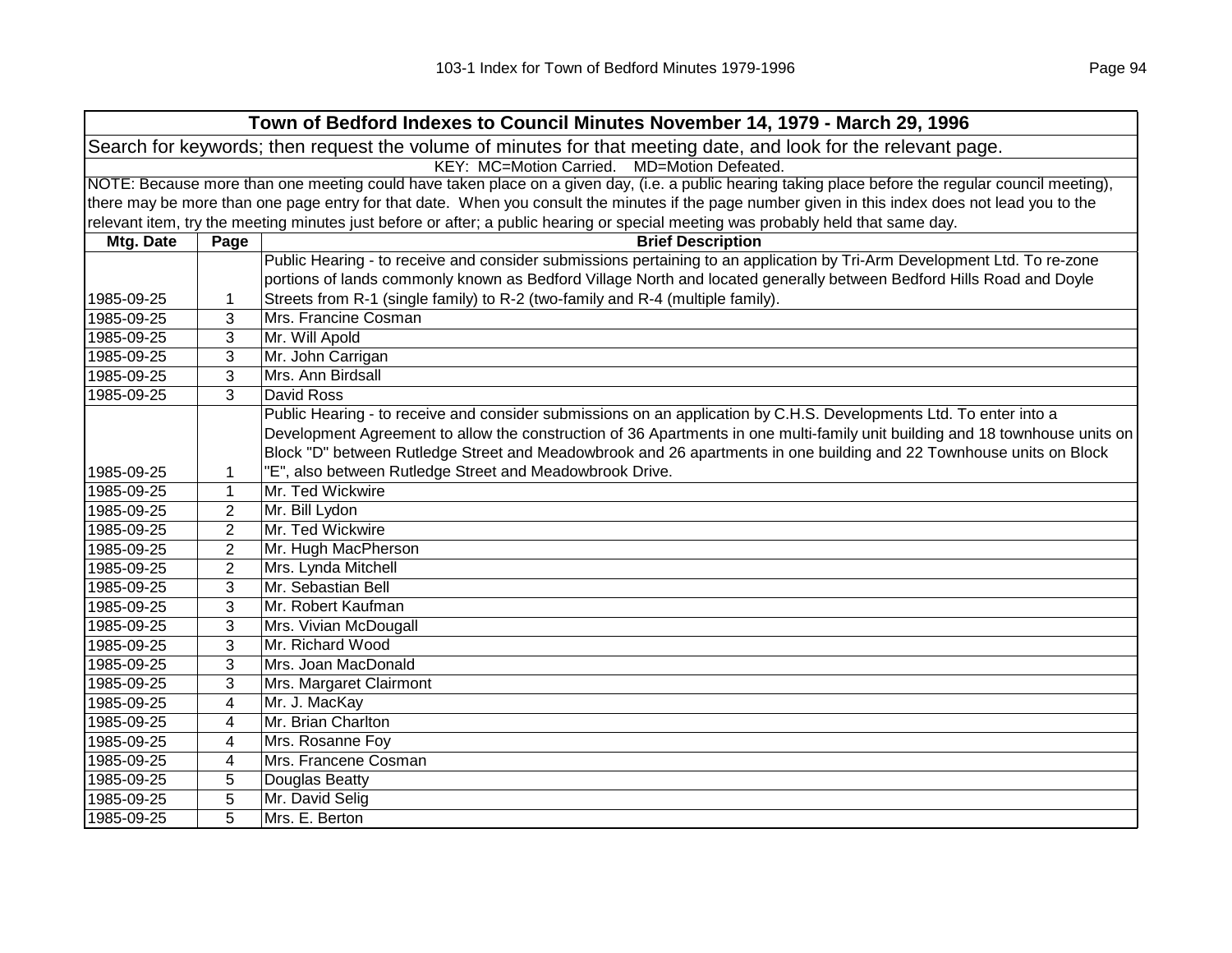| Town of Bedford Indexes to Council Minutes November 14, 1979 - March 29, 1996                                  |                                             |                                                                                                                                                     |  |  |
|----------------------------------------------------------------------------------------------------------------|---------------------------------------------|-----------------------------------------------------------------------------------------------------------------------------------------------------|--|--|
| Search for keywords; then request the volume of minutes for that meeting date, and look for the relevant page. |                                             |                                                                                                                                                     |  |  |
|                                                                                                                | KEY: MC=Motion Carried. MD=Motion Defeated. |                                                                                                                                                     |  |  |
|                                                                                                                |                                             | NOTE: Because more than one meeting could have taken place on a given day, (i.e. a public hearing taking place before the regular council meeting), |  |  |
|                                                                                                                |                                             | there may be more than one page entry for that date. When you consult the minutes if the page number given in this index does not lead you to the   |  |  |
|                                                                                                                |                                             | relevant item, try the meeting minutes just before or after; a public hearing or special meeting was probably held that same day.                   |  |  |
| Mtg. Date                                                                                                      | Page                                        | <b>Brief Description</b>                                                                                                                            |  |  |
| 1985-09-25                                                                                                     | 5                                           | Mr. Joe Foy                                                                                                                                         |  |  |
| 1985-09-25                                                                                                     | 6                                           | Mr. Lloyd Mitchell                                                                                                                                  |  |  |
| 1985-09-25                                                                                                     | 6                                           | Mr. Jor Seiler                                                                                                                                      |  |  |
| 1985-09-25                                                                                                     | 6                                           | Mr. Hugh MacPherson                                                                                                                                 |  |  |
| 1985-09-25                                                                                                     | $\overline{7}$                              | Mr. Joe Foy                                                                                                                                         |  |  |
| 1985-09-30                                                                                                     | $\overline{2}$                              | Proposed Amendments/Deletions/Additions to Town Policies                                                                                            |  |  |
| 1985-09-30                                                                                                     | $\overline{2}$                              | Proposed Bridge Replacement - Shore Drive                                                                                                           |  |  |
| 1985-09-30                                                                                                     | 3                                           | Municipal Servicing Specifications, re: Concrete Curbing                                                                                            |  |  |
| 1985-09-30                                                                                                     | 4                                           | Application for Rezoning - Bedford Village North                                                                                                    |  |  |
| 1985-09-30                                                                                                     | 6                                           | Correspondence: Mr. Eric Neilsen - Resignation from BPAC                                                                                            |  |  |
| 1985-09-30                                                                                                     | 7                                           | <b>Emergency Measures Organization Update Report</b>                                                                                                |  |  |
| 1985-09-30                                                                                                     | $\overline{7}$                              | Bedford Planning Advisory Committee - Amendment to Terms of Reference                                                                               |  |  |
| 1985-09-30                                                                                                     | $\overline{7}$                              | Recreation Commission Report - Joe Howe Festival                                                                                                    |  |  |
| 1985-09-30                                                                                                     | 8                                           | Mainstreet Tenders - Hammonds Plains Road/Bedford Highway Intersection                                                                              |  |  |
| 1985-09-30                                                                                                     | 9                                           | <b>Bus Shelters and Overhead Crosswalk Signs</b>                                                                                                    |  |  |
| 1985-09-30                                                                                                     | 10                                          | Stipend Committee Report                                                                                                                            |  |  |
| 1985-09-30                                                                                                     | 11                                          | Engineering & Works Department - Proposed Repairs to CN Bridge on Dartmouth Road, Bedford, N.S.                                                     |  |  |
| 1985-09-30                                                                                                     | 11                                          | Fire Chiefs Monthly Report - August 1985                                                                                                            |  |  |
| 1985-09-30                                                                                                     | 11                                          | Building Inspectors Monthly Report - August 1985                                                                                                    |  |  |
| 1985-09-30                                                                                                     | 11                                          | Animal Control Reports - July & August 1985                                                                                                         |  |  |
| 1985-09-30                                                                                                     | 11                                          | Planning Department Report - Ridgevale Sign Application                                                                                             |  |  |
| 1985-09-30                                                                                                     | 12                                          | Tender 85-11 Hauling of Bulk Salt 1985/86 Winter Season                                                                                             |  |  |
| 1985-09-30                                                                                                     | 12                                          | Contract 84-06 Extension of Contract 1985/86 Snow Removal Salting Operations                                                                        |  |  |
| 1985-09-30                                                                                                     | 13                                          | 1985 Municipal Election Dates                                                                                                                       |  |  |
| 1985-09-30                                                                                                     | 13                                          | <b>October Council Meeting Schedule</b>                                                                                                             |  |  |
| 1985-09-30                                                                                                     | 14                                          | Real Estate Signs Located on Public Rights of Way                                                                                                   |  |  |
| 1985-09-19                                                                                                     | $\mathbf{1}$                                | Report of Stipends Committee - Town of Bedford                                                                                                      |  |  |
|                                                                                                                |                                             | Public Hearing: to receive and consider submissions concerning three proposed amendments to the Municipal Development                               |  |  |
| 1985-10-10                                                                                                     | 1                                           | Plan                                                                                                                                                |  |  |
| 1985-10-10                                                                                                     | $\overline{2}$                              | Mr. Joseph Foy                                                                                                                                      |  |  |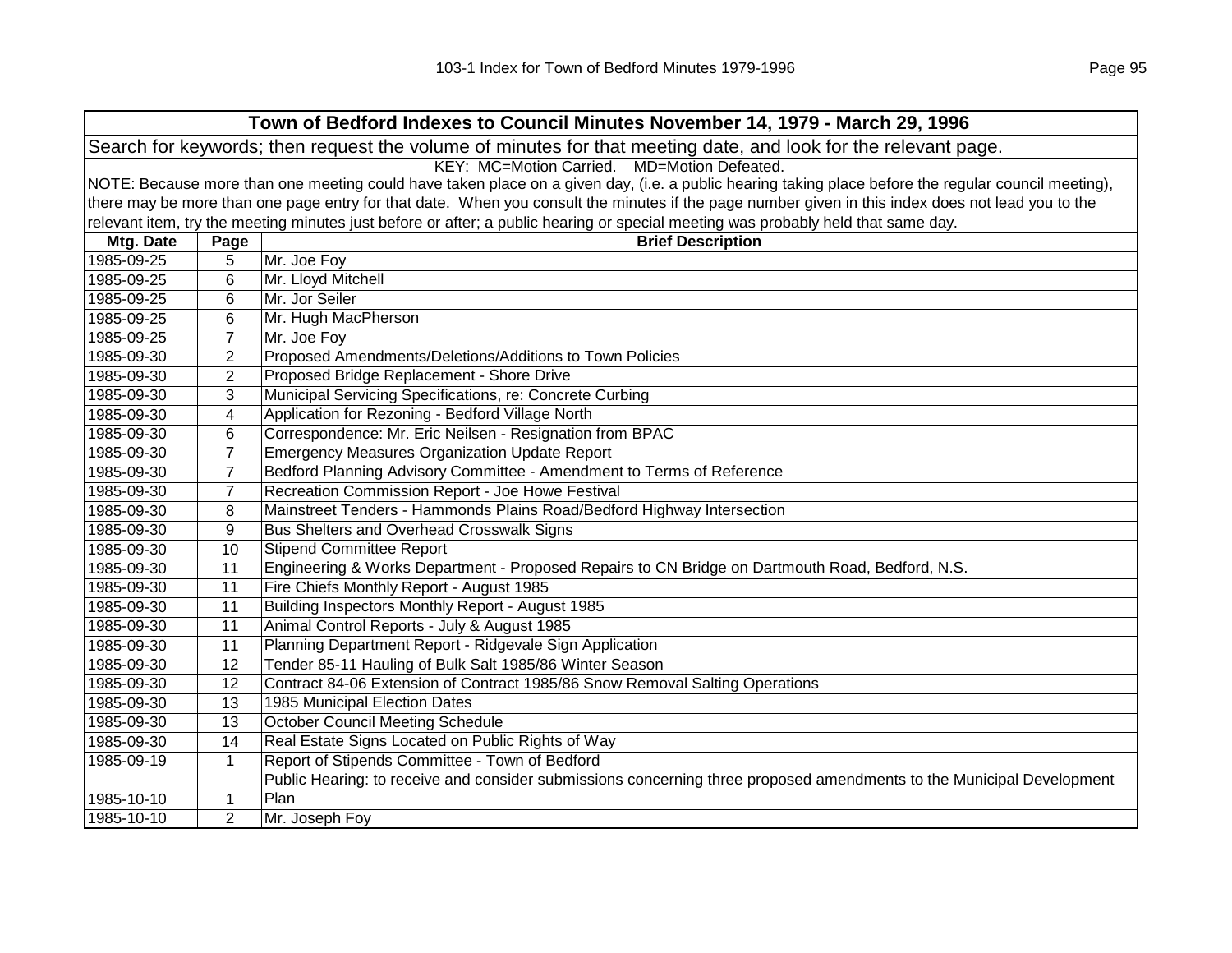|                                                                                                                |                                                                                                                                                     | Town of Bedford Indexes to Council Minutes November 14, 1979 - March 29, 1996                                                     |  |  |  |
|----------------------------------------------------------------------------------------------------------------|-----------------------------------------------------------------------------------------------------------------------------------------------------|-----------------------------------------------------------------------------------------------------------------------------------|--|--|--|
| Search for keywords; then request the volume of minutes for that meeting date, and look for the relevant page. |                                                                                                                                                     |                                                                                                                                   |  |  |  |
|                                                                                                                |                                                                                                                                                     | KEY: MC=Motion Carried.<br>MD=Motion Defeated.                                                                                    |  |  |  |
|                                                                                                                | NOTE: Because more than one meeting could have taken place on a given day, (i.e. a public hearing taking place before the regular council meeting), |                                                                                                                                   |  |  |  |
|                                                                                                                | there may be more than one page entry for that date. When you consult the minutes if the page number given in this index does not lead you to the   |                                                                                                                                   |  |  |  |
|                                                                                                                |                                                                                                                                                     | relevant item, try the meeting minutes just before or after; a public hearing or special meeting was probably held that same day. |  |  |  |
| Mtg. Date                                                                                                      | Page                                                                                                                                                | <b>Brief Description</b>                                                                                                          |  |  |  |
| 1985-10-10                                                                                                     | 3                                                                                                                                                   | Mr. David Pember                                                                                                                  |  |  |  |
| 1985-10-10                                                                                                     | 3                                                                                                                                                   | Mrs. Francine Cosman                                                                                                              |  |  |  |
| 1985-10-10                                                                                                     | 3                                                                                                                                                   | Mr. Robert Holligum                                                                                                               |  |  |  |
| 1985-10-10                                                                                                     | 3                                                                                                                                                   | Mrs. Helen Beaver                                                                                                                 |  |  |  |
| 1985-10-10                                                                                                     | 4                                                                                                                                                   | Mr. Joseph Foy                                                                                                                    |  |  |  |
| 1985-10-10                                                                                                     | 4                                                                                                                                                   | Mr. Aziz Mehdi                                                                                                                    |  |  |  |
| 1985-10-10                                                                                                     | 4                                                                                                                                                   | Mr. Lloyd Mitchell                                                                                                                |  |  |  |
| 1985-10-10                                                                                                     | 5                                                                                                                                                   | Mr. Gerald Hoganson                                                                                                               |  |  |  |
|                                                                                                                |                                                                                                                                                     | Amendment No. 2 - Replacement of the Generalized Future Land Use MAP with a more detailed map to Better Ascertain the             |  |  |  |
| 1985-10-10                                                                                                     | 5                                                                                                                                                   | location of certain land use designation                                                                                          |  |  |  |
| 1985-10-10                                                                                                     | 6                                                                                                                                                   | Mr. David Pember                                                                                                                  |  |  |  |
|                                                                                                                |                                                                                                                                                     |                                                                                                                                   |  |  |  |
|                                                                                                                |                                                                                                                                                     | Amendment No. 3 - Consideration of a change in the generalized future land use designation of civic No. 51 Rocky Lake Drive       |  |  |  |
| 1985-10-10                                                                                                     | 6                                                                                                                                                   | from institutional to commercial in order that council may consider a development agreement for a funeral home at this location   |  |  |  |
| 1985-10-10                                                                                                     | 7                                                                                                                                                   | Mr. John Thompson'                                                                                                                |  |  |  |
| 1985-10-10                                                                                                     | $\overline{7}$                                                                                                                                      | Mr. Tim Barnard and Mr. Ken Barnard                                                                                               |  |  |  |
| 1985-10-10                                                                                                     | $\overline{7}$                                                                                                                                      | Mrs. Diane Covey                                                                                                                  |  |  |  |
| 1985-10-10                                                                                                     | 8                                                                                                                                                   | Mr. Norman Fenerty                                                                                                                |  |  |  |
| 1985-10-10                                                                                                     | 8                                                                                                                                                   | Mrs. Sonja Verabioff                                                                                                              |  |  |  |
| 1985-10-10                                                                                                     | 8                                                                                                                                                   | <b>Other Residents</b>                                                                                                            |  |  |  |
| 1985-10-10                                                                                                     | 8                                                                                                                                                   | <b>Character Reference</b>                                                                                                        |  |  |  |
| 1985-10-10                                                                                                     | 8                                                                                                                                                   | Mr. Arthur Hardstaff                                                                                                              |  |  |  |
| 1985-10-10                                                                                                     | 9                                                                                                                                                   | Mr. Gerald Hoganson                                                                                                               |  |  |  |
| 1985-10-10                                                                                                     | 9                                                                                                                                                   | <b>Other Residents</b>                                                                                                            |  |  |  |
| 1985-10-10                                                                                                     | 9                                                                                                                                                   | Mr. Neil Boutilier                                                                                                                |  |  |  |
| 1985-10-10                                                                                                     | 9                                                                                                                                                   | Mrs. S. Barnard                                                                                                                   |  |  |  |
| 1985-10-10                                                                                                     | 9                                                                                                                                                   | Enquiry                                                                                                                           |  |  |  |
|                                                                                                                |                                                                                                                                                     | Public Hearing: to receive and consider submissions concerning an application for a proposed Contract Development                 |  |  |  |
| 1985-10-10                                                                                                     | 1                                                                                                                                                   | Agreement for a 28 acre site located between Civic No. 872 and Civic No. 910 Bedford Highway                                      |  |  |  |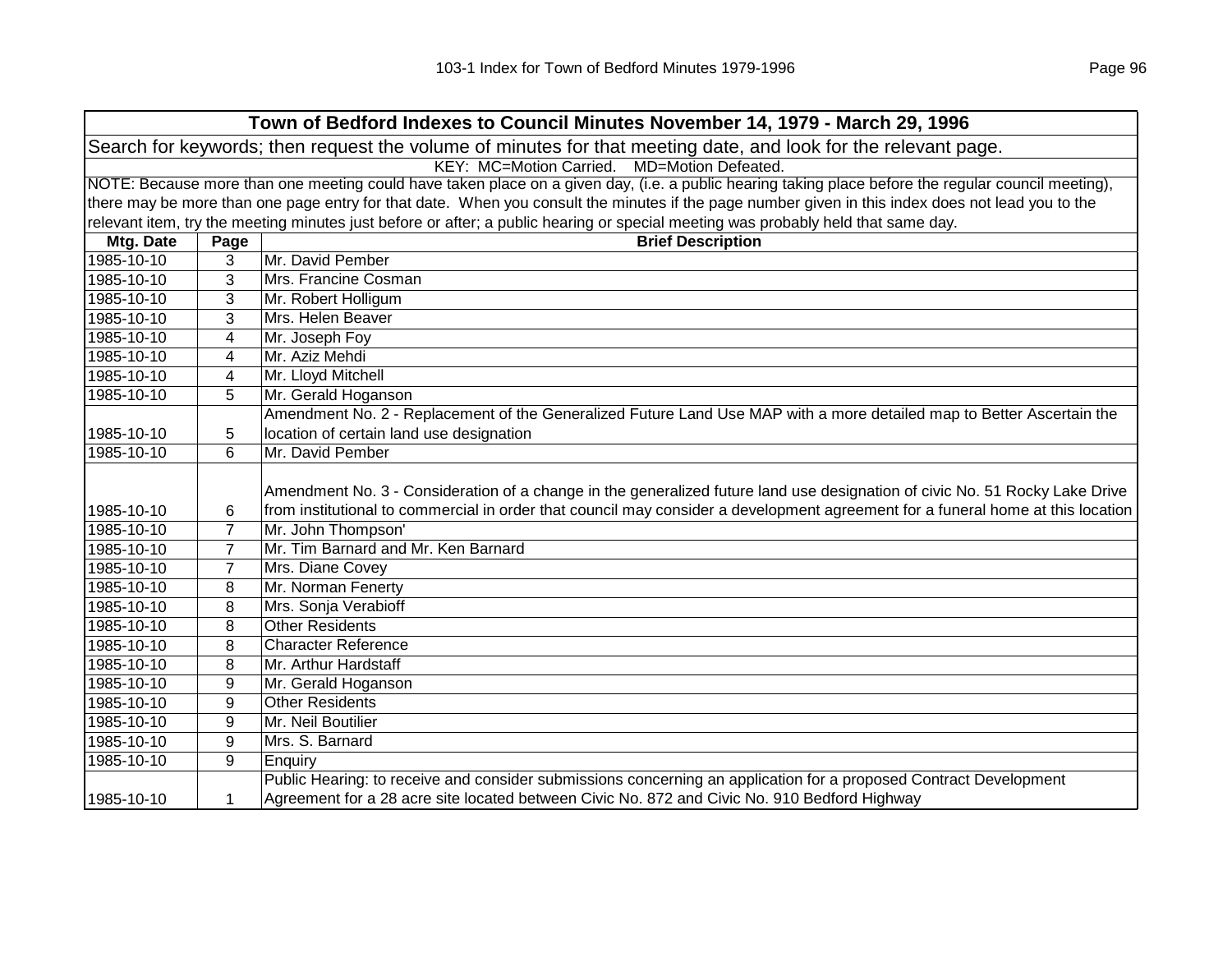|                                                                                                                |                                                                                                                                                     | Town of Bedford Indexes to Council Minutes November 14, 1979 - March 29, 1996                                                                     |  |  |  |
|----------------------------------------------------------------------------------------------------------------|-----------------------------------------------------------------------------------------------------------------------------------------------------|---------------------------------------------------------------------------------------------------------------------------------------------------|--|--|--|
| Search for keywords; then request the volume of minutes for that meeting date, and look for the relevant page. |                                                                                                                                                     |                                                                                                                                                   |  |  |  |
|                                                                                                                | KEY: MC=Motion Carried. MD=Motion Defeated.                                                                                                         |                                                                                                                                                   |  |  |  |
|                                                                                                                | NOTE: Because more than one meeting could have taken place on a given day, (i.e. a public hearing taking place before the regular council meeting), |                                                                                                                                                   |  |  |  |
|                                                                                                                |                                                                                                                                                     | there may be more than one page entry for that date. When you consult the minutes if the page number given in this index does not lead you to the |  |  |  |
|                                                                                                                |                                                                                                                                                     | relevant item, try the meeting minutes just before or after; a public hearing or special meeting was probably held that same day.                 |  |  |  |
| Mtg. Date                                                                                                      | Page                                                                                                                                                | <b>Brief Description</b>                                                                                                                          |  |  |  |
|                                                                                                                |                                                                                                                                                     | Consideration of Approval - Proposed Amendments to Municipal Development Plan (As Considered at a Public Hearing                                  |  |  |  |
| 1985-10-10                                                                                                     | 1                                                                                                                                                   | October 10, 1985)                                                                                                                                 |  |  |  |
| 1985-10-10                                                                                                     | 1                                                                                                                                                   | Proposed Amendment No. 1 - Addition to Policy Z-2 of the Municipal Development Plan                                                               |  |  |  |
|                                                                                                                |                                                                                                                                                     | Proposed Amendment No. 2 - Replacement of the Generalized Future land Use Map with a more detailed Map to better                                  |  |  |  |
| 1985-10-10                                                                                                     | $\overline{2}$                                                                                                                                      | ascertain the location of certain land use designations                                                                                           |  |  |  |
|                                                                                                                |                                                                                                                                                     | Proposed Amendment No. 3 - Consideration of a change in the generalized future land use designation of civic no. 51 Rocky                         |  |  |  |
|                                                                                                                |                                                                                                                                                     | Lake Drive From Institutional to Commercial in order that council may consider a development agreement for a funeral home at                      |  |  |  |
| 1985-10-10                                                                                                     | 3                                                                                                                                                   | this location                                                                                                                                     |  |  |  |
| 1985-10-15                                                                                                     | 1                                                                                                                                                   | Annual Report - Halifax Dartmouth Port Development                                                                                                |  |  |  |
| 1985-10-15                                                                                                     | 1                                                                                                                                                   | Bedford Volunteer Fire Department Election of Officers                                                                                            |  |  |  |
| 1985-10-15                                                                                                     | 2                                                                                                                                                   | Proposed Contract Development Agreement - CHS                                                                                                     |  |  |  |
| 1985-10-15                                                                                                     | $\overline{2}$                                                                                                                                      | Nelsons Landing - Contract Development Agreement - Authorization to Set Date for Public Hearing                                                   |  |  |  |
| 1985-10-15                                                                                                     | 4                                                                                                                                                   | <b>EMO Metro Mutual AID Agreement</b>                                                                                                             |  |  |  |
| 1985-10-15                                                                                                     | 4                                                                                                                                                   | <b>Public Street Closures</b>                                                                                                                     |  |  |  |
| 1985-10-15                                                                                                     | 4                                                                                                                                                   | Dartmoor Crescent - Upper Access to Dartmouth Rd.                                                                                                 |  |  |  |
| 1985-10-15                                                                                                     | 4                                                                                                                                                   | Old Hammonds Plains Rd - Intersection Bedford Highway                                                                                             |  |  |  |
| 1985-11-04                                                                                                     | 1                                                                                                                                                   | Swearing in of New Council                                                                                                                        |  |  |  |
| 1985-11-04                                                                                                     | 2                                                                                                                                                   | Bedford Village North - Storm Drainage into Paper Mill Lake (Delegation - Bedford Village Residents Association)                                  |  |  |  |
| 1985-11-04                                                                                                     | 4                                                                                                                                                   | Correspondence: Bedford Board of Trade - An Act Respecting Uniform Closing Day for Retail Business                                                |  |  |  |
| 1985-11-04                                                                                                     | 5                                                                                                                                                   | Correspondence: Local 2715 IAFF - Appointments to Negotiating Committee                                                                           |  |  |  |
| 1985-11-04                                                                                                     | 5                                                                                                                                                   | Correspondence: Transit Advisory Committee - Transit Bus Stop - Bedford Place Mall Property                                                       |  |  |  |
| 1985-11-04                                                                                                     | 6                                                                                                                                                   | Correspondence: Bedford Fire Department - Mutual Aid                                                                                              |  |  |  |
| 1985-11-04                                                                                                     | 6                                                                                                                                                   | Correspondence: Nova Scotia Society for Prevention of Cruelty - Control of Small Animals                                                          |  |  |  |
| 1985-11-04                                                                                                     | $\overline{7}$                                                                                                                                      | Correspondence: Dartmouth Transit Advisory Committee - Bedford/Dartmouth Trial Run                                                                |  |  |  |
| 1985-11-04                                                                                                     | $\overline{7}$                                                                                                                                      | Recreation Commission - Fire Arm Regulations - Town of Bedford                                                                                    |  |  |  |
| 1985-11-04                                                                                                     | 8                                                                                                                                                   | Engineering & Works Update Report No. 5                                                                                                           |  |  |  |
| 1985-11-04                                                                                                     | 9                                                                                                                                                   | Planning Department Update Report                                                                                                                 |  |  |  |
| 1985-11-04                                                                                                     | 9                                                                                                                                                   | Building Inspector's Monthly Report - September 1985                                                                                              |  |  |  |
| 1985-11-04                                                                                                     | 9                                                                                                                                                   | Animal Control Monthly Report - September 1985                                                                                                    |  |  |  |
| 1985-11-04                                                                                                     | 9                                                                                                                                                   | Fire Chief's Monthly Report - September 1985                                                                                                      |  |  |  |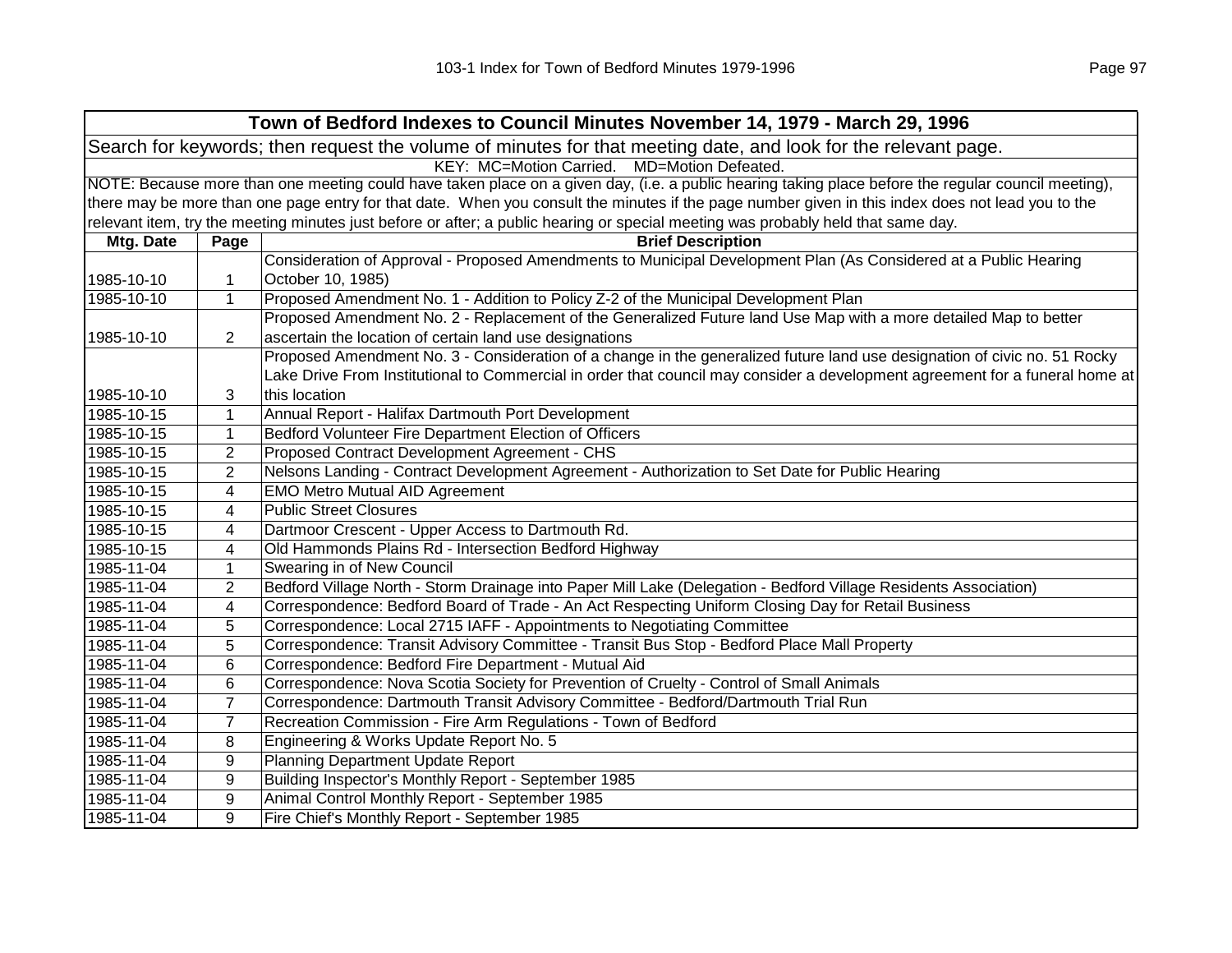|                                                                                                                | Town of Bedford Indexes to Council Minutes November 14, 1979 - March 29, 1996 |                                                                                                                                                     |  |  |  |
|----------------------------------------------------------------------------------------------------------------|-------------------------------------------------------------------------------|-----------------------------------------------------------------------------------------------------------------------------------------------------|--|--|--|
| Search for keywords; then request the volume of minutes for that meeting date, and look for the relevant page. |                                                                               |                                                                                                                                                     |  |  |  |
|                                                                                                                | KEY: MC=Motion Carried. MD=Motion Defeated.                                   |                                                                                                                                                     |  |  |  |
|                                                                                                                |                                                                               | NOTE: Because more than one meeting could have taken place on a given day, (i.e. a public hearing taking place before the regular council meeting), |  |  |  |
|                                                                                                                |                                                                               | there may be more than one page entry for that date. When you consult the minutes if the page number given in this index does not lead you to the   |  |  |  |
|                                                                                                                |                                                                               | relevant item, try the meeting minutes just before or after; a public hearing or special meeting was probably held that same day.                   |  |  |  |
| Mtg. Date                                                                                                      | Page                                                                          | <b>Brief Description</b>                                                                                                                            |  |  |  |
| 1985-11-04                                                                                                     | 9                                                                             | <b>Traffic Management Group</b>                                                                                                                     |  |  |  |
| 1985-11-04                                                                                                     | 9                                                                             | Parking Report                                                                                                                                      |  |  |  |
| 1985-11-04                                                                                                     | 10                                                                            | <b>Metro Transportation Seminar</b>                                                                                                                 |  |  |  |
| 1985-11-04                                                                                                     | 10                                                                            | Motions: Proposed Policy Respecting the Recording of Public Hearings                                                                                |  |  |  |
| 1985-11-04                                                                                                     | 10                                                                            | 1985 Municipal Election Results - Town of Bedford                                                                                                   |  |  |  |
| 1985-11-04                                                                                                     | 11                                                                            | Appointment of Deputy Mayor and Council Representative to District School Board                                                                     |  |  |  |
| 1985-11-04                                                                                                     | 12                                                                            | <b>Resolution - Signing Authority</b>                                                                                                               |  |  |  |
| 1985-11-04                                                                                                     | 12                                                                            | Policy re: Appointment - Members of the Community at Large to Boards/Committees/Commissions                                                         |  |  |  |
| 1985-11-04                                                                                                     | 13                                                                            | <b>Tenders for Garbage Collection Services</b>                                                                                                      |  |  |  |
| 1985-11-04                                                                                                     | 14                                                                            | Meadowbrook Drive - Bedford Highway Intersection Analysis                                                                                           |  |  |  |
| 1985-11-04                                                                                                     | 14                                                                            | <b>Water Utility Matters</b>                                                                                                                        |  |  |  |
| 1985-11-04                                                                                                     | 15                                                                            | Eaglewood Drive - Right of Way                                                                                                                      |  |  |  |
| 1985-11-04                                                                                                     | 15                                                                            | Proposed Timetable - 1986 Operating and Capital Budgets                                                                                             |  |  |  |
| 1985-11-04                                                                                                     | 16                                                                            | <b>Council Orientation Session</b>                                                                                                                  |  |  |  |
| 1985-11-04                                                                                                     | 16                                                                            | Proposed Amendments/Deletions/Additions to Town Policies                                                                                            |  |  |  |
| 1985-11-04                                                                                                     | 17                                                                            | Notices of Motion: Bylaw Respecting Rules of Order - Proposed Amendments                                                                            |  |  |  |
|                                                                                                                |                                                                               | Public Hearing: to consider and receive submissions pertaining to an application for a Contract Development Agreement for,                          |  |  |  |
| 1985-11-20                                                                                                     | 1                                                                             | "Nelsons Landing" a 28 acre site located between Civic No. 872 and 910 Bedford Highway.                                                             |  |  |  |
| 1985-11-20                                                                                                     | 3                                                                             | <b>Bedford Village Residents Association</b>                                                                                                        |  |  |  |
| 1985-11-20                                                                                                     | 4                                                                             | Mr. Robert Hollingum                                                                                                                                |  |  |  |
| 1985-11-20                                                                                                     | 4                                                                             | Dr. Zahiva Masood                                                                                                                                   |  |  |  |
| 1985-11-20                                                                                                     | 4                                                                             | Mr. Alan Wilcocks                                                                                                                                   |  |  |  |
| 1985-11-25                                                                                                     | 2                                                                             | Bedford Village North - Storm Drainage into Paper Mill Lake                                                                                         |  |  |  |
| 1985-11-25                                                                                                     | 2                                                                             | Proposed Amendments to Purchasing Policy                                                                                                            |  |  |  |
| 1985-11-25                                                                                                     | $\overline{2}$                                                                | Eaglewood Drive Right of Way                                                                                                                        |  |  |  |
| 1985-11-25                                                                                                     | 3                                                                             | Contract Development Agreement Proposal - Nelsons Landing                                                                                           |  |  |  |
| 1985-11-25                                                                                                     | 4                                                                             | Petitions: Residents of Main Street Requesting Town Take Over and Maintenance of Main Street                                                        |  |  |  |
| 1985-11-25                                                                                                     | 5                                                                             | Correspondence: Bedford Place Mall, re: Proposed Bylaw Respecting Uniform Closing Days for Retail Business                                          |  |  |  |
| 1985-11-25                                                                                                     | 5                                                                             | Proposed Bylaw Respecting Uniform Closing Days for Retail Business                                                                                  |  |  |  |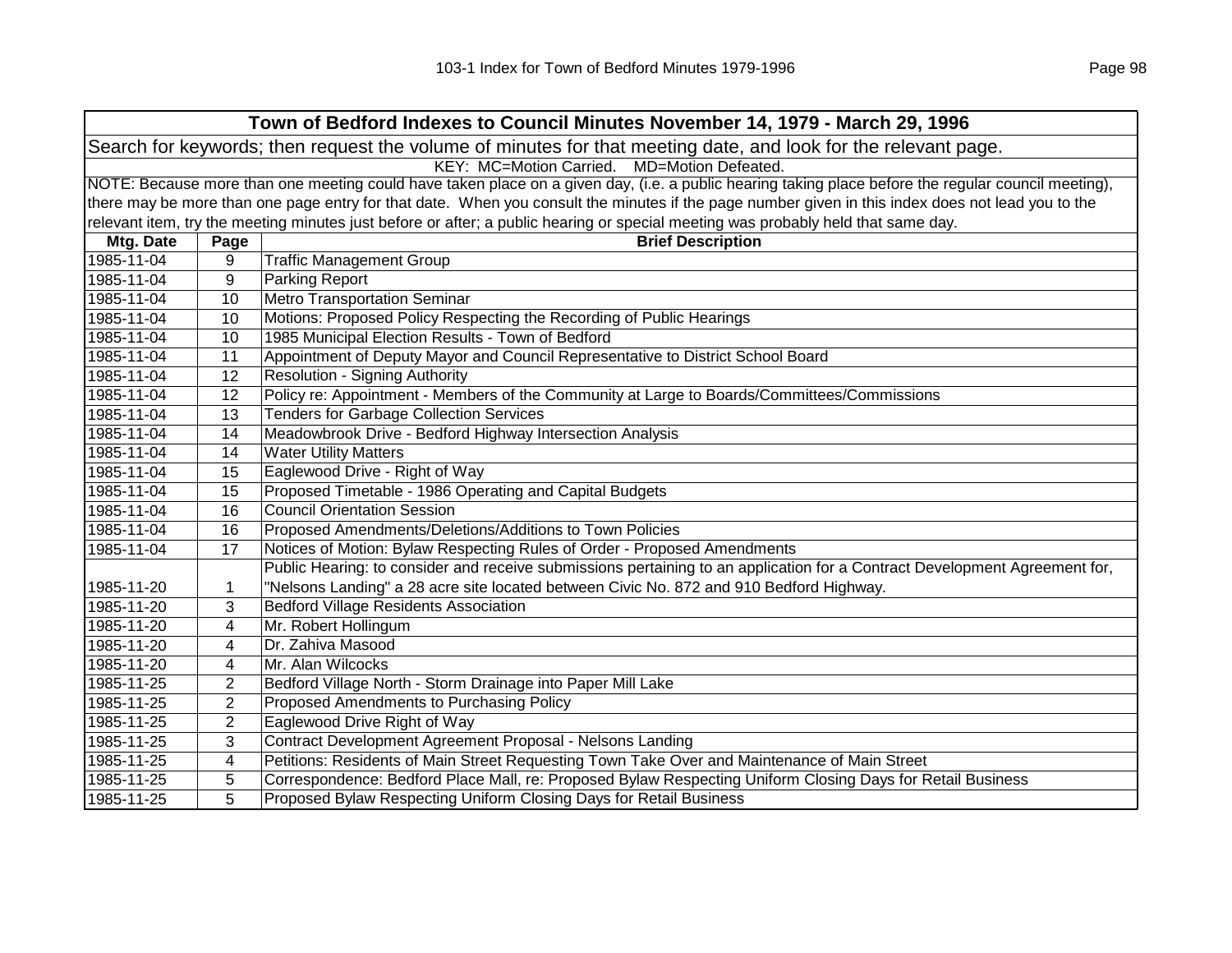| Town of Bedford Indexes to Council Minutes November 14, 1979 - March 29, 1996                                  |                                                                                                                                                     |                                                                                                                                                   |  |
|----------------------------------------------------------------------------------------------------------------|-----------------------------------------------------------------------------------------------------------------------------------------------------|---------------------------------------------------------------------------------------------------------------------------------------------------|--|
| Search for keywords; then request the volume of minutes for that meeting date, and look for the relevant page. |                                                                                                                                                     |                                                                                                                                                   |  |
|                                                                                                                |                                                                                                                                                     | KEY: MC=Motion Carried. MD=Motion Defeated.                                                                                                       |  |
|                                                                                                                | NOTE: Because more than one meeting could have taken place on a given day, (i.e. a public hearing taking place before the regular council meeting), |                                                                                                                                                   |  |
|                                                                                                                |                                                                                                                                                     | there may be more than one page entry for that date. When you consult the minutes if the page number given in this index does not lead you to the |  |
|                                                                                                                |                                                                                                                                                     | relevant item, try the meeting minutes just before or after; a public hearing or special meeting was probably held that same day.                 |  |
| Mtg. Date                                                                                                      | Page                                                                                                                                                | <b>Brief Description</b>                                                                                                                          |  |
|                                                                                                                |                                                                                                                                                     |                                                                                                                                                   |  |
| 1985-11-25                                                                                                     | 6                                                                                                                                                   | Correspondence: Port of Halifax - Halifax Dartmouth Port Development Commission, re: Amendments to Canada Shipping Act                            |  |
| 1985-11-25                                                                                                     | 6                                                                                                                                                   | Correspondence: Kenneth A. MacInnis, Town Solicitor, re: Mischief and Nuisances Bylaw                                                             |  |
|                                                                                                                |                                                                                                                                                     | Correspondence: Grant C. Walker - Civic Affairs Committee - Bedford Board of Trade, re: Attendance at a Council Orientation                       |  |
| 1985-11-25                                                                                                     | 7                                                                                                                                                   | Session                                                                                                                                           |  |
| 1985-11-25                                                                                                     | 7                                                                                                                                                   | <b>Bedford Planning Advisory Committee</b>                                                                                                        |  |
| 1985-11-25                                                                                                     | 8                                                                                                                                                   | Fire Chief's Monthly Report - October 1985                                                                                                        |  |
| 1985-11-25                                                                                                     | 8                                                                                                                                                   | Building Inspector's Monthly Report - October 1985                                                                                                |  |
| 1985-11-25                                                                                                     | 9                                                                                                                                                   | Motions: Amendments to Bylaw Respecting Rules of Order (Second Reading)                                                                           |  |
| 1985-11-25                                                                                                     | 9                                                                                                                                                   | Motions: Policy, re: Appointment of Members at Large to Boards/Committees/Commissions (Second Reading)                                            |  |
| 1985-11-25                                                                                                     | 9                                                                                                                                                   | Motions: Policy, re: Electronic Recording of Public Hearings (Third and Final Reading)                                                            |  |
| 1985-11-25                                                                                                     | 9                                                                                                                                                   | Appointments to Boards, Committees and Commissions                                                                                                |  |
| 1985-11-25                                                                                                     | 9                                                                                                                                                   | Appointments to Boards, Committees and Commissions: Council Appointments - November 1985                                                          |  |
|                                                                                                                |                                                                                                                                                     | Appointments to Boards, Committees and Commissions: Appointments of members of the Community at Large to Boards,                                  |  |
| 1985-11-25                                                                                                     | 9                                                                                                                                                   | <b>Committees and Commissions</b>                                                                                                                 |  |
| 1985-11-25                                                                                                     | 10                                                                                                                                                  | <b>Tree Committee</b>                                                                                                                             |  |
| 1985-11-25                                                                                                     | 10                                                                                                                                                  | <b>Other Appointments</b>                                                                                                                         |  |
| 1985-11-25                                                                                                     | 10                                                                                                                                                  | <b>Board of Health</b>                                                                                                                            |  |
| 1985-11-25                                                                                                     | 10                                                                                                                                                  | <b>Grants Advisory Committee</b>                                                                                                                  |  |
| 1985-11-25                                                                                                     | 10                                                                                                                                                  | <b>Recreations Commission</b>                                                                                                                     |  |
| 1985-11-25                                                                                                     | 10                                                                                                                                                  | <b>Police Commission</b>                                                                                                                          |  |
| 1985-11-25                                                                                                     | 10                                                                                                                                                  | <b>Bedford Industrial Commission</b>                                                                                                              |  |
| 1985-11-25                                                                                                     | 11                                                                                                                                                  | <b>Transit Advisory Committee</b>                                                                                                                 |  |
| 1985-11-25                                                                                                     | 11                                                                                                                                                  | Resolutions Financing - 1985 and 1984 Capital Projects                                                                                            |  |
| 1985-11-25                                                                                                     | 11                                                                                                                                                  | Proposed Town of Bedford Capital Program 1986 - 1988 Inclusive                                                                                    |  |
| 1985-11-25                                                                                                     | 11                                                                                                                                                  | Tax Exemptions Certain Individuals                                                                                                                |  |
| 1985-11-25                                                                                                     | 12                                                                                                                                                  | Proposed Settlement - Property Dispute                                                                                                            |  |
| 1985-11-25                                                                                                     | 13                                                                                                                                                  | Adjustments to Existing Sewer Easement - Lands of GHB Holdings Ltd.                                                                               |  |
| 1985-11-25                                                                                                     | 13                                                                                                                                                  | Appointment of Insurance Broker                                                                                                                   |  |
| 1985-11-25                                                                                                     | 14                                                                                                                                                  | Provincial Takeover of Correctional Centre                                                                                                        |  |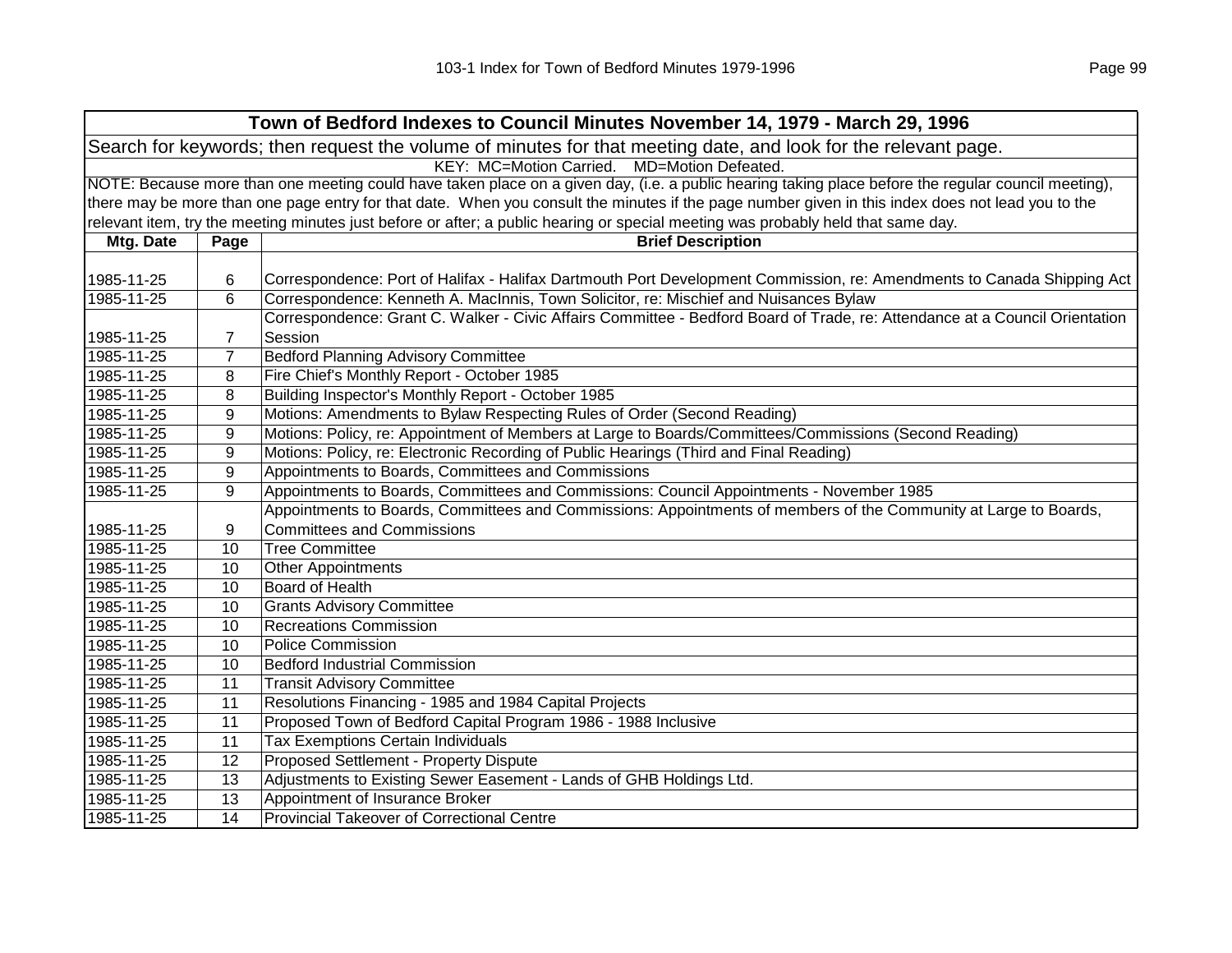| Town of Bedford Indexes to Council Minutes November 14, 1979 - March 29, 1996                                  |                                                                                                                                                     |                                                                                                                                                   |  |  |
|----------------------------------------------------------------------------------------------------------------|-----------------------------------------------------------------------------------------------------------------------------------------------------|---------------------------------------------------------------------------------------------------------------------------------------------------|--|--|
| Search for keywords; then request the volume of minutes for that meeting date, and look for the relevant page. |                                                                                                                                                     |                                                                                                                                                   |  |  |
| KEY: MC=Motion Carried. MD=Motion Defeated.                                                                    |                                                                                                                                                     |                                                                                                                                                   |  |  |
|                                                                                                                | NOTE: Because more than one meeting could have taken place on a given day, (i.e. a public hearing taking place before the regular council meeting), |                                                                                                                                                   |  |  |
|                                                                                                                |                                                                                                                                                     | there may be more than one page entry for that date. When you consult the minutes if the page number given in this index does not lead you to the |  |  |
|                                                                                                                |                                                                                                                                                     | relevant item, try the meeting minutes just before or after; a public hearing or special meeting was probably held that same day.                 |  |  |
| Mtg. Date                                                                                                      | Page                                                                                                                                                | <b>Brief Description</b>                                                                                                                          |  |  |
| 1985-11-25                                                                                                     | 14                                                                                                                                                  | <b>December Council Meetings</b>                                                                                                                  |  |  |
| 1985-11-25                                                                                                     | 14                                                                                                                                                  | Real Estate Signs - Public Property                                                                                                               |  |  |
| 1985-12-09                                                                                                     | 1                                                                                                                                                   | Consideration of Issuing Resolution - Debenture Issue - Municipal Finance Corporation - \$652,000                                                 |  |  |
| 1985-12-11                                                                                                     | $\mathbf{1}$                                                                                                                                        | Public Hearing: to hear and determine all written and verbal representations for or against the proposed street closures.                         |  |  |
| 1985-12-11                                                                                                     | $\mathbf{1}$                                                                                                                                        | Upper Portion of Dartmoor Crescent Access onto the Dartmouth Road                                                                                 |  |  |
| 1985-12-11                                                                                                     | $\overline{2}$                                                                                                                                      | Old Hammonds Plains Road Access onto Bedford Highway                                                                                              |  |  |
| 1985-12-16                                                                                                     | $\overline{2}$                                                                                                                                      | Proposed Amendments to Purchasing Policy                                                                                                          |  |  |
| 1985-12-16                                                                                                     | $\overline{2}$                                                                                                                                      | Renewal of Contract - Dog Control Services                                                                                                        |  |  |
| 1985-12-16                                                                                                     | 4                                                                                                                                                   | <b>Bedford Planning Advisory Committee</b>                                                                                                        |  |  |
| 1985-12-16                                                                                                     | 4                                                                                                                                                   | Fire Chief's Monthly Report                                                                                                                       |  |  |
|                                                                                                                |                                                                                                                                                     | Public Hearings and Motions Arising Thereform: Proposed Public Street Closures - Portions of Dartmoor Crescent and Old                            |  |  |
| 1985-12-16                                                                                                     | 3                                                                                                                                                   | Hammonds Plains Road                                                                                                                              |  |  |
| 1985-12-16                                                                                                     | 3                                                                                                                                                   | Correspondence: Irwin T. Burnett Request for CHIP Sealing of Certain Streets - Peerless Subdivision                                               |  |  |
| 1985-12-16                                                                                                     | 5                                                                                                                                                   | Building Inspector's Monthly Reports - October & November                                                                                         |  |  |
| 1985-12-16                                                                                                     | 5                                                                                                                                                   | <b>Tax Collection Report</b>                                                                                                                      |  |  |
| 1985-12-16                                                                                                     | 5                                                                                                                                                   | Proposed Tax Write Offs                                                                                                                           |  |  |
| 1985-12-16                                                                                                     | 5                                                                                                                                                   | Animal Control Monthly Report - November 1985                                                                                                     |  |  |
| 1985-12-16                                                                                                     | 5                                                                                                                                                   | Motions: Amendments to Bylaw Respecting Rules of Order                                                                                            |  |  |
| 1985-12-16                                                                                                     | 6                                                                                                                                                   | Policy Respecting Appointments of Members at Large to Boards, Commissions, Committees - Third and Final Reading                                   |  |  |
| 1985-12-16                                                                                                     | 6                                                                                                                                                   | Proposed Purchase - New Photocopier                                                                                                               |  |  |
| 1985-12-16                                                                                                     | $\overline{7}$                                                                                                                                      | Private Streets - Wyatt Road                                                                                                                      |  |  |
| 1985-12-16                                                                                                     | $\overline{7}$                                                                                                                                      | Town Capital Program 1986-1988                                                                                                                    |  |  |
| 1985-12-16                                                                                                     | $\overline{7}$                                                                                                                                      | Capital Budget - Administration Department                                                                                                        |  |  |
| 1985-12-16                                                                                                     | $\overline{7}$                                                                                                                                      | <b>Police Department</b>                                                                                                                          |  |  |
| 1985-12-16                                                                                                     | 8                                                                                                                                                   | <b>Fire Department Capital Budget</b>                                                                                                             |  |  |
| 1985-12-16                                                                                                     | 8                                                                                                                                                   | <b>Building Inspection</b>                                                                                                                        |  |  |
| 1985-12-16                                                                                                     | 8                                                                                                                                                   | <b>Emergency Measures Capital Budget</b>                                                                                                          |  |  |
| 1985-12-16                                                                                                     | 9                                                                                                                                                   | <b>Transportation Department Capital Budget</b>                                                                                                   |  |  |
| 1985-12-16                                                                                                     | 9                                                                                                                                                   | Real Estate Signs - Public Property                                                                                                               |  |  |
| 1986-01-13                                                                                                     | 1                                                                                                                                                   | Consideration of Tender - 1986 Police Vehicle                                                                                                     |  |  |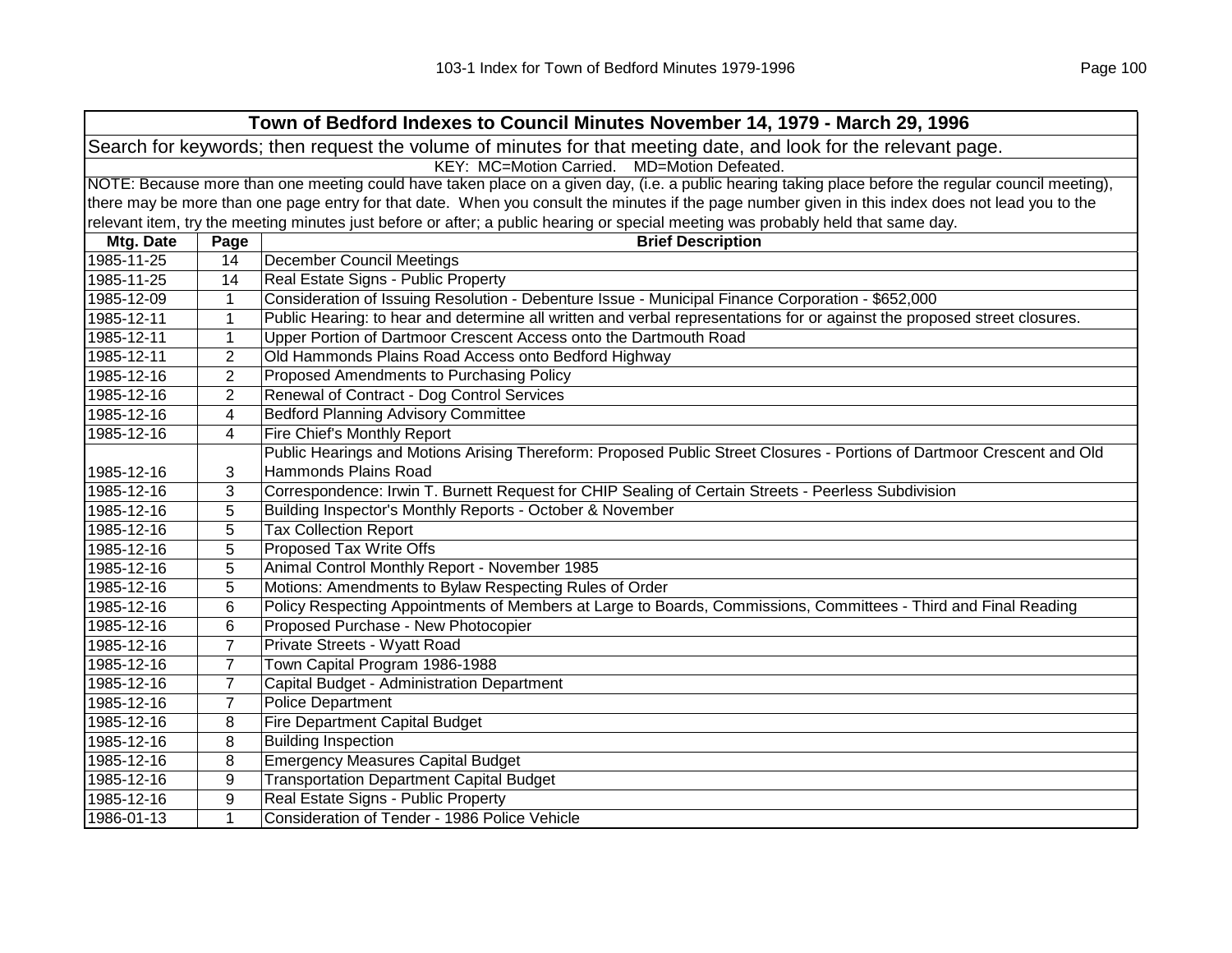| Town of Bedford Indexes to Council Minutes November 14, 1979 - March 29, 1996                                                                       |                |                                                                                                                                                   |  |  |
|-----------------------------------------------------------------------------------------------------------------------------------------------------|----------------|---------------------------------------------------------------------------------------------------------------------------------------------------|--|--|
| Search for keywords; then request the volume of minutes for that meeting date, and look for the relevant page.                                      |                |                                                                                                                                                   |  |  |
| KEY: MC=Motion Carried. MD=Motion Defeated.                                                                                                         |                |                                                                                                                                                   |  |  |
| NOTE: Because more than one meeting could have taken place on a given day, (i.e. a public hearing taking place before the regular council meeting), |                |                                                                                                                                                   |  |  |
|                                                                                                                                                     |                | there may be more than one page entry for that date. When you consult the minutes if the page number given in this index does not lead you to the |  |  |
|                                                                                                                                                     |                | relevant item, try the meeting minutes just before or after; a public hearing or special meeting was probably held that same day.                 |  |  |
| Mtg. Date                                                                                                                                           | Page           | <b>Brief Description</b>                                                                                                                          |  |  |
| 1986-01-13                                                                                                                                          | $\overline{2}$ | Continuing of Discussion - 1986 Capital Budget                                                                                                    |  |  |
| 1986-01-13                                                                                                                                          | $\overline{2}$ | Engineering & Works Department (Cont'd)                                                                                                           |  |  |
| 1986-01-13                                                                                                                                          | 2              | <b>Planning Department</b>                                                                                                                        |  |  |
| 1986-01-13                                                                                                                                          | 2              | Mainstreet Program                                                                                                                                |  |  |
| 1986-01-13                                                                                                                                          | 3              | <b>Recreation Department</b>                                                                                                                      |  |  |
| 1986-01-15                                                                                                                                          | 1              | Public Meeting - called in order to express opinions on a proposed Bylaw Respecting Uniform Closing Days                                          |  |  |
| 1986-01-15                                                                                                                                          | 2              | Macpherson, Hugh                                                                                                                                  |  |  |
| 1986-01-15                                                                                                                                          | 2              | Carson, Dr. James                                                                                                                                 |  |  |
| 1986-01-15                                                                                                                                          | $\overline{2}$ | Stringer, John                                                                                                                                    |  |  |
| 1986-01-15                                                                                                                                          | 3              | Campbell, Cameron                                                                                                                                 |  |  |
| 1986-01-15                                                                                                                                          | 3              | Heenan, Father Gregory                                                                                                                            |  |  |
| 1986-01-15                                                                                                                                          | 3              | Cosman, Mrs. Francene                                                                                                                             |  |  |
| 1986-01-15                                                                                                                                          | 4              | Bergman, Rev. Neil                                                                                                                                |  |  |
| 1986-01-15                                                                                                                                          | 4              | Crooks, Rev. James                                                                                                                                |  |  |
| 1986-01-15                                                                                                                                          | 4              | Cooper, Canon Rhodes                                                                                                                              |  |  |
| 1986-01-15                                                                                                                                          | 5              | Oliver, Mrs. Wendy                                                                                                                                |  |  |
| 1986-01-15                                                                                                                                          | 5              | Loncarevic, Mrs. Carol                                                                                                                            |  |  |
| 1986-01-15                                                                                                                                          | 6              | Foy, Mr. Joe.                                                                                                                                     |  |  |
| 1986-01-15                                                                                                                                          | 6              | Loncarevic, Dr. Bosko                                                                                                                             |  |  |
| 1986-01-15                                                                                                                                          | 6              | Shulman, Mengie                                                                                                                                   |  |  |
| 1986-01-15                                                                                                                                          | 6              | Godfrey, Mrs. Peggy                                                                                                                               |  |  |
| 1986-01-15                                                                                                                                          | $\overline{7}$ | Widmeyer, Mrs. Pam                                                                                                                                |  |  |
| 1986-01-15                                                                                                                                          | $\overline{7}$ | Richards, Bill                                                                                                                                    |  |  |
| 1986-01-15                                                                                                                                          | $\overline{7}$ | Lahey, Myles                                                                                                                                      |  |  |
| 1986-01-15                                                                                                                                          | $\overline{7}$ | Lugar, Mrs. Maizie                                                                                                                                |  |  |
| 1986-01-20                                                                                                                                          | $\overline{2}$ | 1986/1988 Capital Budget Program                                                                                                                  |  |  |
| 1986-01-20                                                                                                                                          | 3              | Renewal of Contract - Dog Control Services                                                                                                        |  |  |
| 1986-01-20                                                                                                                                          | 3              | Public Meeting Re Bylaw Respecting Uniform Closing Days                                                                                           |  |  |
| 1986-01-20                                                                                                                                          | 4              | Delegations: George Cottreau re Proposed Facility for French School Community Centre                                                              |  |  |
| 1986-01-20                                                                                                                                          | 4              | Ann David re, "Housing for People Coalition Group"                                                                                                |  |  |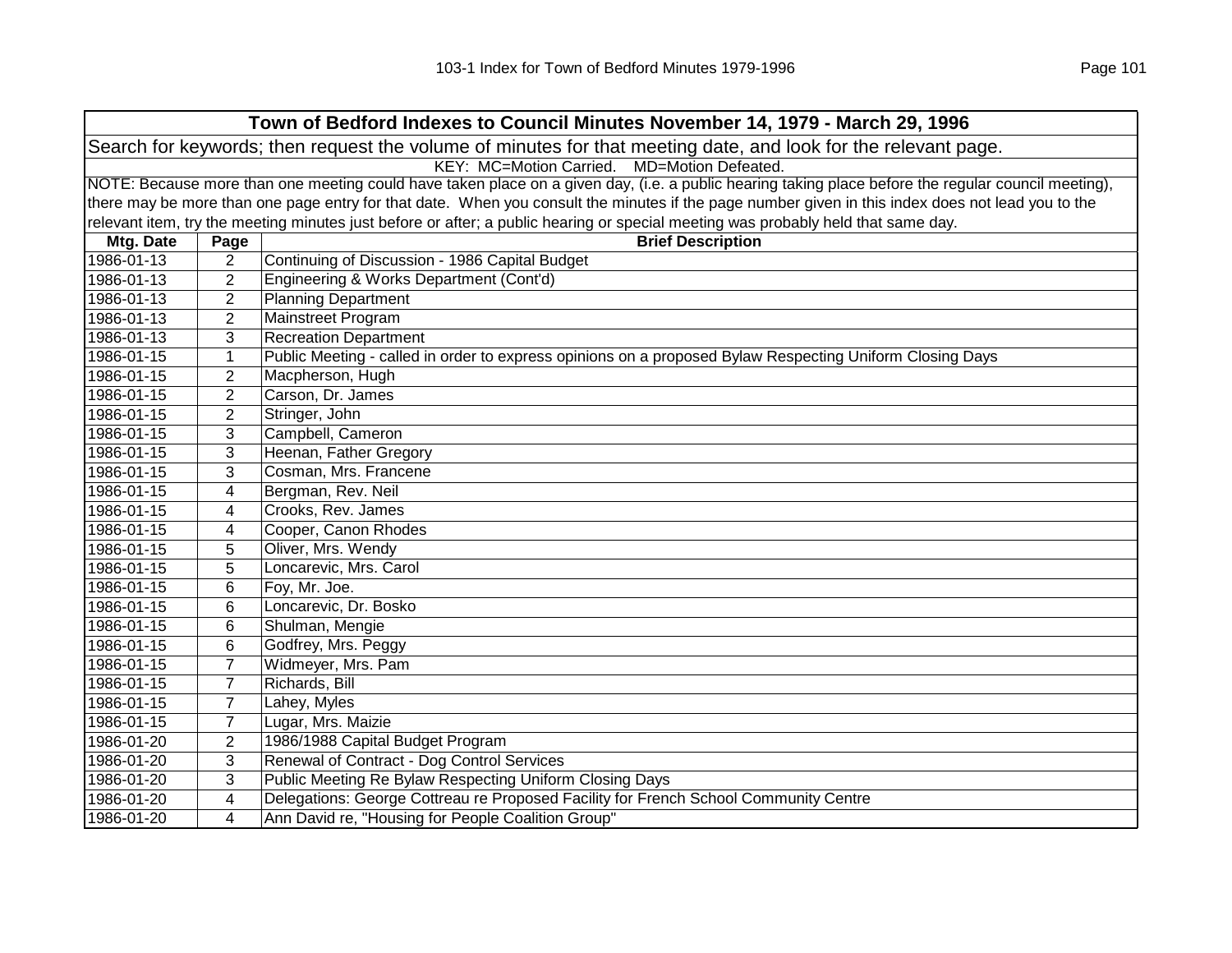|                                                                                                                | Town of Bedford Indexes to Council Minutes November 14, 1979 - March 29, 1996 |                                                                                                                                                     |  |  |
|----------------------------------------------------------------------------------------------------------------|-------------------------------------------------------------------------------|-----------------------------------------------------------------------------------------------------------------------------------------------------|--|--|
| Search for keywords; then request the volume of minutes for that meeting date, and look for the relevant page. |                                                                               |                                                                                                                                                     |  |  |
|                                                                                                                | KEY: MC=Motion Carried.<br>MD=Motion Defeated.                                |                                                                                                                                                     |  |  |
|                                                                                                                |                                                                               | NOTE: Because more than one meeting could have taken place on a given day, (i.e. a public hearing taking place before the regular council meeting), |  |  |
|                                                                                                                |                                                                               | there may be more than one page entry for that date. When you consult the minutes if the page number given in this index does not lead you to the   |  |  |
|                                                                                                                |                                                                               | relevant item, try the meeting minutes just before or after; a public hearing or special meeting was probably held that same day.                   |  |  |
| Mtg. Date                                                                                                      | Page                                                                          | <b>Brief Description</b>                                                                                                                            |  |  |
| 1986-01-20                                                                                                     | 5                                                                             | Motions: Bylaw Respecting Closure of Portion of Dartmoor Crescent                                                                                   |  |  |
| 1986-01-20                                                                                                     | 5                                                                             | Motions: Bylaw Respecting Closure of portion of Old Hammonds Plains Road                                                                            |  |  |
| 1986-01-20                                                                                                     | 6                                                                             | 1986 Property Assessment Roll - Information Report                                                                                                  |  |  |
| 1986-01-20                                                                                                     | 6                                                                             | Consideration of Renewal of Lease - Administrative Office Space Bedford Towers                                                                      |  |  |
| 1986-01-20                                                                                                     | $\overline{7}$                                                                | Proposed Bylaw Respecting Control of Noise                                                                                                          |  |  |
| 1986-01-20                                                                                                     | 8                                                                             | Provincial Take Over - Correctional Centre                                                                                                          |  |  |
| 1986-01-20                                                                                                     | 8                                                                             | Snow Plowing                                                                                                                                        |  |  |
| 1986-01-20                                                                                                     | 9                                                                             | Sewer Development Charge                                                                                                                            |  |  |
| 1986-01-20                                                                                                     | 9                                                                             | <b>Bylaw Respecting Minimum Standards</b>                                                                                                           |  |  |
| 1986-01-20                                                                                                     | 9                                                                             | Standing Committee Reports - Recreation Commission - Performing Arts Centre                                                                         |  |  |
| 1986-01-20                                                                                                     | 10                                                                            | <b>Recreation Commission Update</b>                                                                                                                 |  |  |
| 1986-01-20                                                                                                     | 11                                                                            | Dog Control Report - December 1985                                                                                                                  |  |  |
| 1986-01-20                                                                                                     | 11                                                                            | Building Inspectors Report - December 1985                                                                                                          |  |  |
| 1986-01-20                                                                                                     | 11                                                                            | Planning Department - Update Report                                                                                                                 |  |  |
| 1986-01-20                                                                                                     | 11                                                                            | Fire Chiefs Report - December, 1985                                                                                                                 |  |  |
| 1986-01-20                                                                                                     | 11                                                                            | Service Road - Bedford Place Mall                                                                                                                   |  |  |
| 1986-01-20                                                                                                     | 12                                                                            | Correspondence: Gordon Long re: C.P. Allen High School Band                                                                                         |  |  |
|                                                                                                                |                                                                               |                                                                                                                                                     |  |  |
| 1986-01-20                                                                                                     | 12                                                                            | Correspondence: Halifax County Municipality re: Halifax County West Water Utility Representation from Town of Bedford                               |  |  |
| 1986-01-20                                                                                                     | 13                                                                            | Correspondence: David and Doreen Sarty re: Amendment to Contract Respecting Dog Control                                                             |  |  |
| 1986-01-20                                                                                                     | 13                                                                            | Correspondence: Halifax Regional County Library re: Proposed Expansion                                                                              |  |  |
| 1986-01-20                                                                                                     | 13                                                                            | Correspondence: Sackville River Report                                                                                                              |  |  |
| 1986-01-20                                                                                                     | 14                                                                            | <b>Firearm Regulations</b>                                                                                                                          |  |  |
| 1986-01-20                                                                                                     | 14                                                                            | Meadowbrook Drive - Bedford Highway Intersection Analysis                                                                                           |  |  |
| 1986-01-20                                                                                                     | 15                                                                            | Added Items: Condition of Rink                                                                                                                      |  |  |
| 1986-01-20                                                                                                     | 15                                                                            | Added Items: Condition of Ice - Gerald J. LeBrun Recreation Centre                                                                                  |  |  |
| 1986-01-27                                                                                                     | $\mathbf 1$                                                                   | Presentation - Consultants analysis report - Bedford Highway/Meadowbrook Drive Intersection                                                         |  |  |
| 1986-01-27                                                                                                     | $\overline{2}$                                                                | Porter, Hugh                                                                                                                                        |  |  |
| 1986-01-27                                                                                                     | $\mathbf{2}$                                                                  | Isenor, Gerry                                                                                                                                       |  |  |
| 1986-01-27                                                                                                     | 3                                                                             | <b>Staff Comment</b>                                                                                                                                |  |  |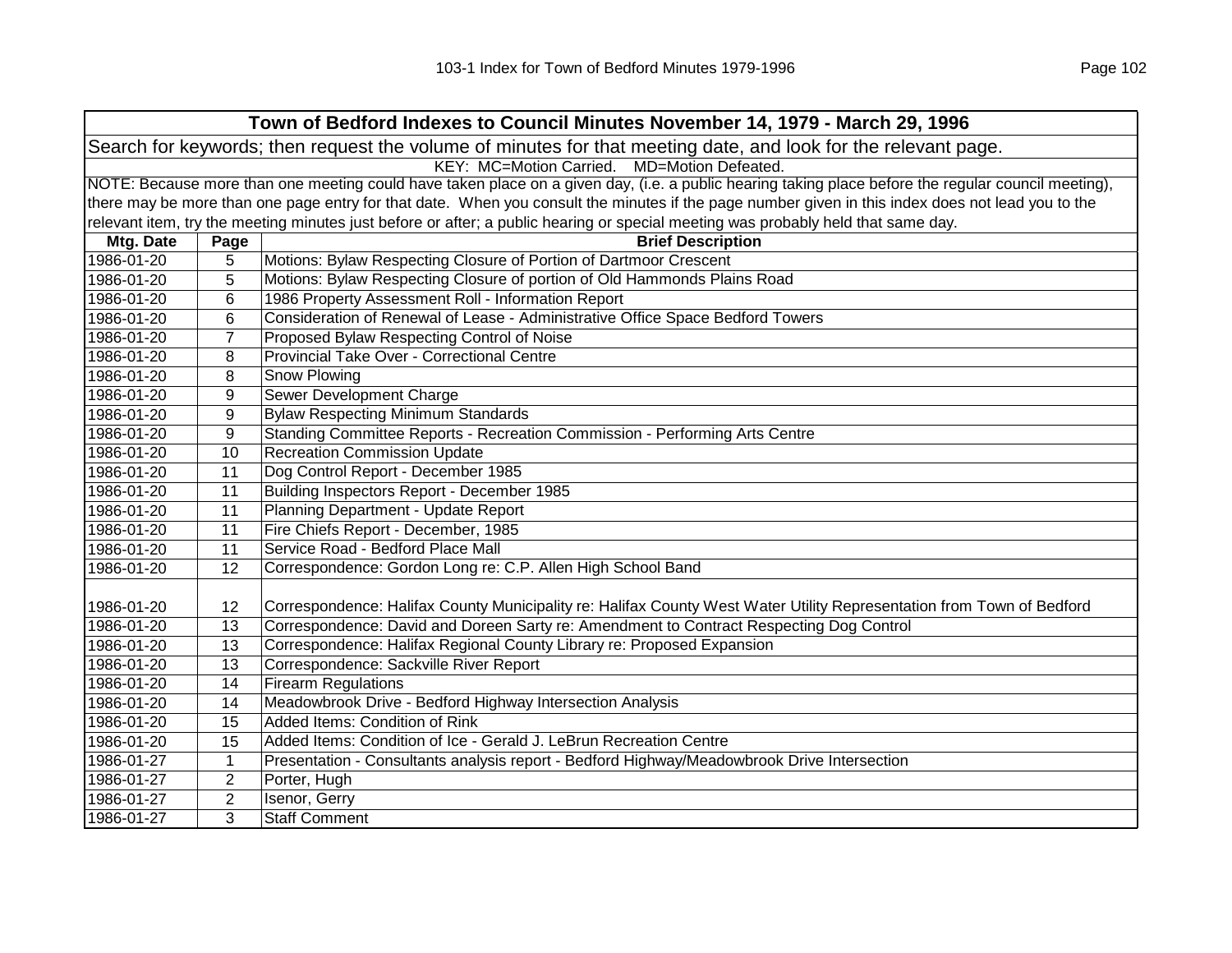| Town of Bedford Indexes to Council Minutes November 14, 1979 - March 29, 1996                                                                       |                                                                                                                                                   |                                                                                                                                   |  |
|-----------------------------------------------------------------------------------------------------------------------------------------------------|---------------------------------------------------------------------------------------------------------------------------------------------------|-----------------------------------------------------------------------------------------------------------------------------------|--|
| Search for keywords; then request the volume of minutes for that meeting date, and look for the relevant page.                                      |                                                                                                                                                   |                                                                                                                                   |  |
|                                                                                                                                                     |                                                                                                                                                   | KEY: MC=Motion Carried. MD=Motion Defeated.                                                                                       |  |
| NOTE: Because more than one meeting could have taken place on a given day, (i.e. a public hearing taking place before the regular council meeting), |                                                                                                                                                   |                                                                                                                                   |  |
|                                                                                                                                                     | there may be more than one page entry for that date. When you consult the minutes if the page number given in this index does not lead you to the |                                                                                                                                   |  |
|                                                                                                                                                     |                                                                                                                                                   | relevant item, try the meeting minutes just before or after; a public hearing or special meeting was probably held that same day. |  |
| Mtg. Date                                                                                                                                           | Page                                                                                                                                              | <b>Brief Description</b>                                                                                                          |  |
| 1986-02-03                                                                                                                                          | 1                                                                                                                                                 | Consideration - 1986 Capital Budget                                                                                               |  |
| 1986-02-03                                                                                                                                          | 1                                                                                                                                                 | Source Code 2 - (Special Reserve Fund Withdrawal)                                                                                 |  |
| 1986-02-03                                                                                                                                          | 1                                                                                                                                                 | Source Code 3 (Equipment Reserve Withdrawal)                                                                                      |  |
| 1986-02-03                                                                                                                                          | 2                                                                                                                                                 | Source Code 4 (Short Term Borrowing from Reserves                                                                                 |  |
| 1986-02-03                                                                                                                                          | $\overline{2}$                                                                                                                                    | <b>Fire Department</b>                                                                                                            |  |
| 1986-02-03                                                                                                                                          | $\overline{2}$                                                                                                                                    | <b>Transportation Services</b>                                                                                                    |  |
| 1986-02-03                                                                                                                                          | 2                                                                                                                                                 | Source Code 5 (External Borrowing)                                                                                                |  |
| 1986-02-03                                                                                                                                          | 3                                                                                                                                                 | Consideration - Renewal of Lease - Administrative Office Space                                                                    |  |
| 1986-02-03                                                                                                                                          | 3                                                                                                                                                 | Snow Removal - Sidewalk Blockage                                                                                                  |  |
| 1986-02-10                                                                                                                                          | $\mathbf 1$                                                                                                                                       | Continuation - Review and Discussion - 1986 Capital Budget - Draft No. 2                                                          |  |
| 1986-02-10                                                                                                                                          | $\overline{2}$                                                                                                                                    | Source 2 - Special Reserve Fund - Withdrawal                                                                                      |  |
| 1986-02-10                                                                                                                                          | $\overline{2}$                                                                                                                                    | Source 3 - Equipment Reserve Fund - Withdrawal                                                                                    |  |
| 1986-02-10                                                                                                                                          | $\overline{2}$                                                                                                                                    | Source 4 - Short Term Borrowing from Reserves                                                                                     |  |
| 1986-02-10                                                                                                                                          | $\overline{2}$                                                                                                                                    | Source 5 - External Borrowing                                                                                                     |  |
| 1986-02-17                                                                                                                                          | $\mathbf{1}$                                                                                                                                      | Approval of Minutes - Public Meeting (no. 9) January 15, 1986                                                                     |  |
| 1986-02-17                                                                                                                                          | 1                                                                                                                                                 | Approval of Minutes - Regular Session (no. 10) January 20, 1986                                                                   |  |
| 1986-02-17                                                                                                                                          | $\mathbf{1}$                                                                                                                                      | Approval of Minutes - Special Session (no. 11) January 27, 1986                                                                   |  |
| 1986-02-17                                                                                                                                          | $\mathbf{1}$                                                                                                                                      | Approval of Minutes - Special Session (no. 12) February 3, 1986                                                                   |  |
| 1986-02-17                                                                                                                                          | 1                                                                                                                                                 | Approval of Minutes - Special Session (no. 13) February 10, 1986                                                                  |  |
| 1986-02-17                                                                                                                                          | $\overline{2}$                                                                                                                                    | Renewal of Contract - Dog Control Services                                                                                        |  |
| 1986-02-17                                                                                                                                          | 3                                                                                                                                                 | <b>Proposed Revised Purchasing Policy</b>                                                                                         |  |
| 1986-02-17                                                                                                                                          | 3                                                                                                                                                 | Proposed Bylaw Respecting Noise                                                                                                   |  |
| 1986-02-17                                                                                                                                          | 4                                                                                                                                                 | Motions: Bylaw Respecting Closure of a Portion of Dartmoor Crescent (Third Reading)                                               |  |
| 1986-02-17                                                                                                                                          | 4                                                                                                                                                 | Motions: Bylaw Respecting Closure of a Portion of Old Hammonds Plain Road (Third Reading)                                         |  |
| 1986-02-17                                                                                                                                          | 4                                                                                                                                                 | Motions: Bylaw Respecting Minimum Standards for Existing Building and Housing Accommodations (Second Reading)                     |  |
| 1986-02-17                                                                                                                                          | 4                                                                                                                                                 | Proposed Policy - Engineering & Works - Equipment Reserve Fund                                                                    |  |
| 1986-02-17                                                                                                                                          | 5                                                                                                                                                 | Proposed Policy - Engineering & Works - Equipment Reserve Fund                                                                    |  |
| 1986-02-17                                                                                                                                          | 5                                                                                                                                                 | Proposed Capital Equipment Acquisition/Consultant                                                                                 |  |
| 1986-02-17                                                                                                                                          | 5                                                                                                                                                 | Planning & Development Micro Computer/Software Component                                                                          |  |
| 1986-02-17                                                                                                                                          | 6                                                                                                                                                 | <b>Bombardier Sidewalk Plow</b>                                                                                                   |  |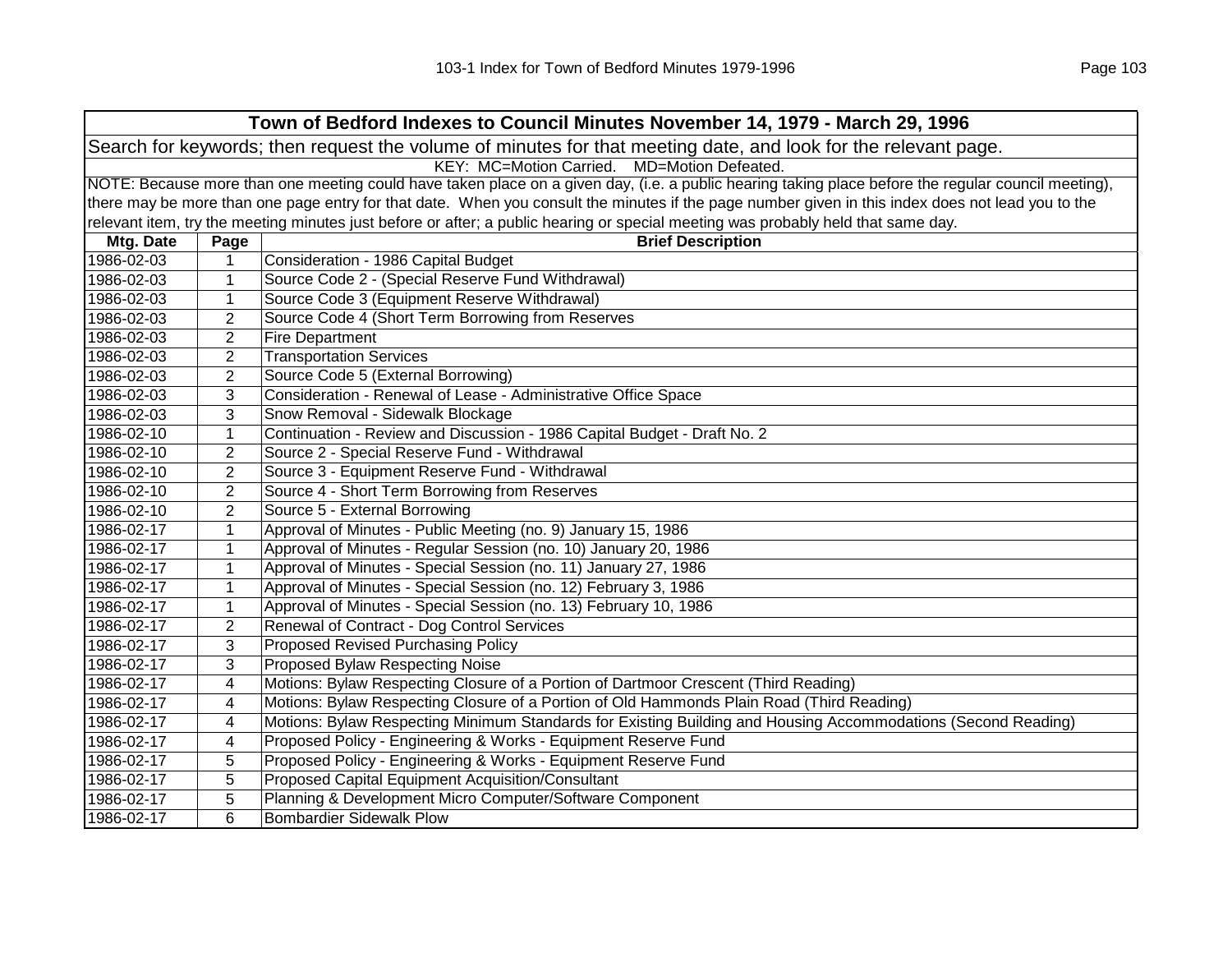|                                                                                                                | Town of Bedford Indexes to Council Minutes November 14, 1979 - March 29, 1996                                                                       |                                                                                                                                   |  |  |  |
|----------------------------------------------------------------------------------------------------------------|-----------------------------------------------------------------------------------------------------------------------------------------------------|-----------------------------------------------------------------------------------------------------------------------------------|--|--|--|
| Search for keywords; then request the volume of minutes for that meeting date, and look for the relevant page. |                                                                                                                                                     |                                                                                                                                   |  |  |  |
|                                                                                                                | KEY: MC=Motion Carried.<br>MD=Motion Defeated.                                                                                                      |                                                                                                                                   |  |  |  |
|                                                                                                                | NOTE: Because more than one meeting could have taken place on a given day, (i.e. a public hearing taking place before the regular council meeting), |                                                                                                                                   |  |  |  |
|                                                                                                                | there may be more than one page entry for that date. When you consult the minutes if the page number given in this index does not lead you to the   |                                                                                                                                   |  |  |  |
|                                                                                                                |                                                                                                                                                     | relevant item, try the meeting minutes just before or after; a public hearing or special meeting was probably held that same day. |  |  |  |
| Mtg. Date                                                                                                      | Page                                                                                                                                                | <b>Brief Description</b>                                                                                                          |  |  |  |
| 1986-02-17                                                                                                     | 6                                                                                                                                                   | Engineering & Works - Design Services - Meadowbrook Drive/Bedford Highway                                                         |  |  |  |
| 1986-02-17                                                                                                     | $\overline{7}$                                                                                                                                      | Proposed Cost Sharing Agreement - Storm Drainage System - Bedford Village North                                                   |  |  |  |
| 1986-02-17                                                                                                     | $\overline{7}$                                                                                                                                      | <b>Firearms Legislation</b>                                                                                                       |  |  |  |
| 1986-02-17                                                                                                     | 8                                                                                                                                                   | Municipal Boundaries & Representation Act                                                                                         |  |  |  |
| 1986-02-17                                                                                                     | 8                                                                                                                                                   | Resolution - Public Housing                                                                                                       |  |  |  |
| 1986-02-17                                                                                                     | 9                                                                                                                                                   | Proposed Amendments to Metropolitan Authority Act                                                                                 |  |  |  |
| 1986-02-17                                                                                                     | 9                                                                                                                                                   | Proposal - Metropolitan Transit Commission - Revised Cost sharing Formula                                                         |  |  |  |
| 1986-02-17                                                                                                     | 10                                                                                                                                                  | <b>Bedford Waters Advisory Committee</b>                                                                                          |  |  |  |
| 1986-02-17                                                                                                     | 10                                                                                                                                                  | Bedford Planning Advisory Committee - re Bedford Village North Rezoning                                                           |  |  |  |
| 1986-02-17                                                                                                     | 11                                                                                                                                                  | <b>Bylaw Respecting Uniform Closing Days</b>                                                                                      |  |  |  |
| 1986-02-17                                                                                                     | 11                                                                                                                                                  | Fire Chief's Monthly Report - January 1986                                                                                        |  |  |  |
| 1986-02-17                                                                                                     | 11                                                                                                                                                  | Building Inspector's Monthly Report - January 1986                                                                                |  |  |  |
| 1986-02-17                                                                                                     | 11                                                                                                                                                  | Dog Control Report - January 1986                                                                                                 |  |  |  |
| 1986-02-17                                                                                                     | 11                                                                                                                                                  | District School Board Report - January 1986                                                                                       |  |  |  |
| 1986-02-17                                                                                                     | 12                                                                                                                                                  | Correspondence: Tri Am Developments - Bedford Village North (Phase 3) Rezoning                                                    |  |  |  |
| 1986-02-17                                                                                                     | 12                                                                                                                                                  | Notices of Motion: Proposed Bylaw Respecting Sewer Development Charge                                                             |  |  |  |
| 1986-02-17                                                                                                     | 13                                                                                                                                                  | Eagle Drive                                                                                                                       |  |  |  |
| 1986-02-17                                                                                                     | 13                                                                                                                                                  | Status Report - Sidewalk Clearing                                                                                                 |  |  |  |
| 1986-02-24                                                                                                     | $\mathbf{1}$                                                                                                                                        | Proposed Cost-Sharing Agreement - Drainage System - Bedford Village North                                                         |  |  |  |
| 1986-02-24                                                                                                     | 2                                                                                                                                                   | Joint Tourism Steering Committee (County/Bedford)                                                                                 |  |  |  |
| 1986-02-24                                                                                                     | $\overline{2}$                                                                                                                                      | Continuation - Review and Discussion - 1986 Capital Budget - Draft No. 2                                                          |  |  |  |
| 1986-02-24                                                                                                     | 4                                                                                                                                                   | Purchase of Bombardier - Sidewalk Plow                                                                                            |  |  |  |
| 1986-03-24                                                                                                     | $\overline{2}$                                                                                                                                      | Proposed Amendment to Bylaw Respecting Nuisances                                                                                  |  |  |  |
| 1986-03-24                                                                                                     | $\overline{2}$                                                                                                                                      | Presentation - Mr. Don Farmer M.T.&T. - Proposed Changes to Telephone Network                                                     |  |  |  |
| 1986-03-24                                                                                                     | 4                                                                                                                                                   | Residents of Monarch Drive re: Mitchell Subdivision                                                                               |  |  |  |
| 1986-03-24                                                                                                     | 5                                                                                                                                                   | Anne Pember - Public Input - BPAC                                                                                                 |  |  |  |
| 1986-03-24                                                                                                     | 5                                                                                                                                                   | Mrs. MacCormack re: Public Input to BPAC Meetings                                                                                 |  |  |  |
| 1986-03-24                                                                                                     | 6                                                                                                                                                   | Suspension of Rules of Order                                                                                                      |  |  |  |
| 1986-03-24                                                                                                     | 6                                                                                                                                                   | Status Report - Bedford's Emergency Preparedness                                                                                  |  |  |  |
| 1986-03-24                                                                                                     | 6                                                                                                                                                   | Proposed Bylaw Respecting Trunk Sewer Levy (Second Reading)                                                                       |  |  |  |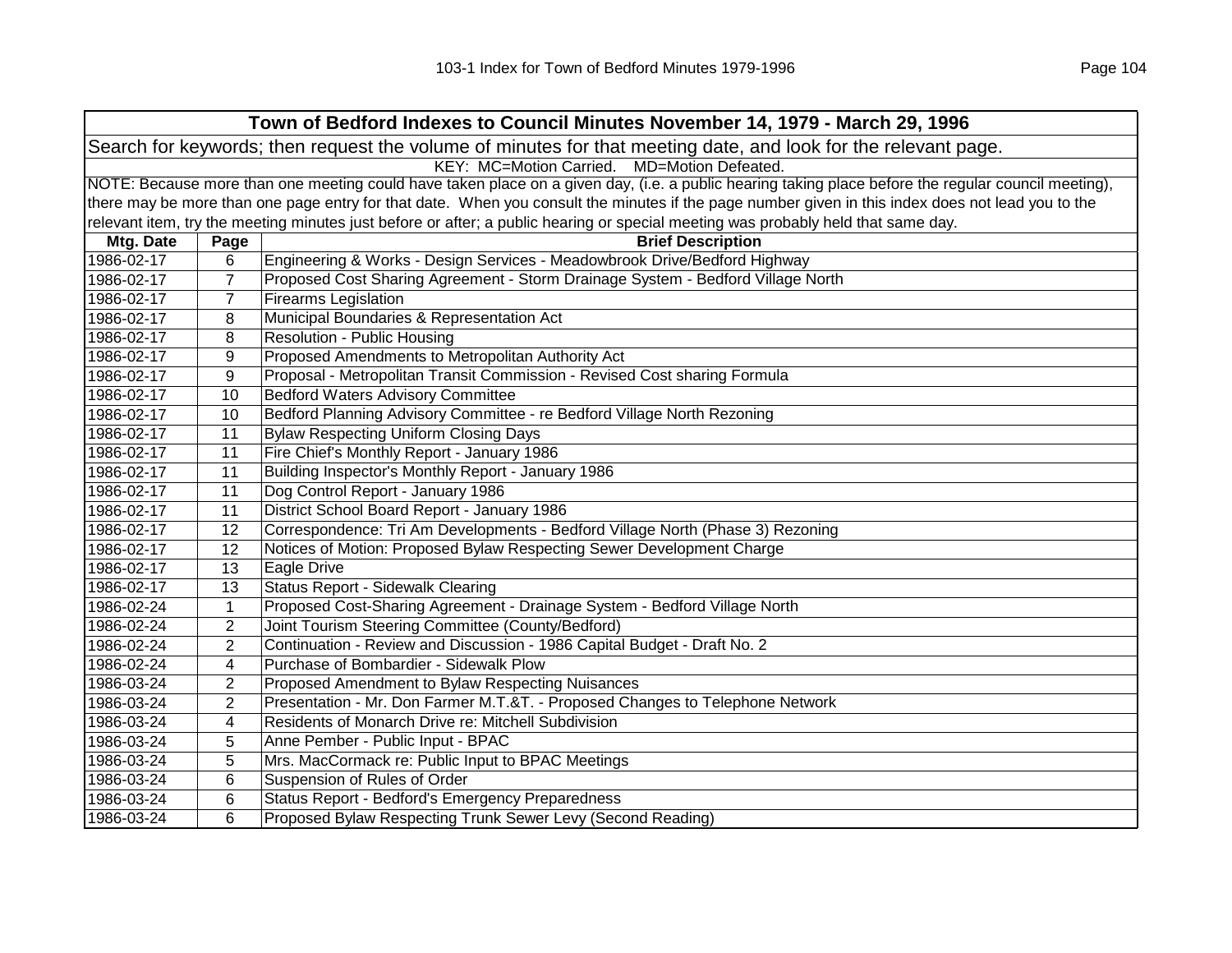| Town of Bedford Indexes to Council Minutes November 14, 1979 - March 29, 1996                                  |                                             |                                                                                                                                                     |  |  |  |
|----------------------------------------------------------------------------------------------------------------|---------------------------------------------|-----------------------------------------------------------------------------------------------------------------------------------------------------|--|--|--|
| Search for keywords; then request the volume of minutes for that meeting date, and look for the relevant page. |                                             |                                                                                                                                                     |  |  |  |
|                                                                                                                | KEY: MC=Motion Carried. MD=Motion Defeated. |                                                                                                                                                     |  |  |  |
|                                                                                                                |                                             | NOTE: Because more than one meeting could have taken place on a given day, (i.e. a public hearing taking place before the regular council meeting), |  |  |  |
|                                                                                                                |                                             | there may be more than one page entry for that date. When you consult the minutes if the page number given in this index does not lead you to the   |  |  |  |
|                                                                                                                |                                             | relevant item, try the meeting minutes just before or after; a public hearing or special meeting was probably held that same day.                   |  |  |  |
| Mtg. Date                                                                                                      | Page                                        | <b>Brief Description</b>                                                                                                                            |  |  |  |
| 1986-03-24                                                                                                     | $\overline{7}$                              | 1985 Audited Financial Statements                                                                                                                   |  |  |  |
| 1986-03-24                                                                                                     | 8                                           | <b>Operating Budget</b>                                                                                                                             |  |  |  |
| 1986-03-24                                                                                                     | 8                                           | Proposed Cost-Sharing Agreement - Storm Drainage System Bedford Village and Tall Tree Subdivision                                                   |  |  |  |
| 1986-03-24                                                                                                     | 8                                           | Tender 86-01-1986 -1 - Maintenance Truck (Engineering and Works)                                                                                    |  |  |  |
| 1986-03-24                                                                                                     | 9                                           | Bedford Planning Advisory Committee (Councillor Lugar)                                                                                              |  |  |  |
| 1986-03-24                                                                                                     | 9                                           | Proposed Contract Development Agreement - 26 Union St.                                                                                              |  |  |  |
| 1986-03-24                                                                                                     | 10                                          | Proposed Rezoning - (R-1 to C-1) 930 Bedford Highway                                                                                                |  |  |  |
| 1986-03-24                                                                                                     | 11                                          | Proposed Rezoning (R-1 to C-5) 1711 to 1717 Bedford Highway                                                                                         |  |  |  |
| 1986-03-24                                                                                                     | 11                                          | Proposed MDP Amendment - 51 Rocky Lake Drive                                                                                                        |  |  |  |
| 1986-03-24                                                                                                     | 12                                          | Lot J-3 Westgate Park Limited                                                                                                                       |  |  |  |
| 1986-03-24                                                                                                     | 12                                          | Status Report - Easement DND Lands Admiral's Cove                                                                                                   |  |  |  |
| 1986-03-24                                                                                                     | 13                                          | Building Inspector's Monthly Report - Feb. 1986                                                                                                     |  |  |  |
| 1986-03-24                                                                                                     | 13                                          | Fire Department Monthly Report - Feb. 1986                                                                                                          |  |  |  |
| 1986-03-24                                                                                                     | 13                                          | Animal Control Monthly Report - Feb. 1986                                                                                                           |  |  |  |
| 1986-03-24                                                                                                     | 13                                          | Status Report - Rutledge St. Area Study                                                                                                             |  |  |  |
| 1986-03-24                                                                                                     | 14                                          | Correspondence: Warden Arthur MacKenzie, Halifax Co. Municipality re: Sackville/Burnside Drive Expressway                                           |  |  |  |
| 1986-03-24                                                                                                     | 14                                          | Correspondence: Minister of Municipal Affairs - Municipal Awareness Week                                                                            |  |  |  |
|                                                                                                                |                                             | Correspondence: Angela Fraser, Chairman, Bedford Heritage '80 - Request for Recommendations from Bedford Heritage                                   |  |  |  |
| 1986-03-24                                                                                                     | 16                                          | <b>Advisory Committee</b>                                                                                                                           |  |  |  |
| 1986-03-24                                                                                                     | 16                                          | Correspondence: Nova Scotia Municipal Board re: Application by Certain Rate Payers of Waverley                                                      |  |  |  |
|                                                                                                                |                                             | Correspondence: Mr. Allan Shaw, United Way, Halifax - Dartmouth Metro Area re: Town's Nomination to United Way Board of                             |  |  |  |
| 1986-03-24                                                                                                     | 16                                          | <b>Directors</b>                                                                                                                                    |  |  |  |
| 1986-03-24                                                                                                     | 17                                          | Correspondence: Tri Am Developments - Lots Bedford Hills Subdivision                                                                                |  |  |  |
| 1986-03-24                                                                                                     | 17                                          | Correspondence: Mrs. A. MacCormack - Public Input to BPAC Meetings and Land Dedication - Admiral's Cove Estate                                      |  |  |  |
| 1986-03-24                                                                                                     | 18                                          | Correspondence: Metro Authority re: Metro Regional 911 System                                                                                       |  |  |  |
| 1986-04-07                                                                                                     | $\mathbf{1}$                                | Preliminary Review - Proposed 1986 Operating Budget and Tax Rates                                                                                   |  |  |  |
| 1986-04-07                                                                                                     | $\overline{2}$                              | <b>General Government Services</b>                                                                                                                  |  |  |  |
| 1986-04-07                                                                                                     | 3                                           | <b>Fiscal Services</b>                                                                                                                              |  |  |  |
| 1986-04-07                                                                                                     | 3                                           | <b>Recreation and Cultural Services</b>                                                                                                             |  |  |  |
| 1986-04-07                                                                                                     | 3                                           | <b>Industrial Commission</b>                                                                                                                        |  |  |  |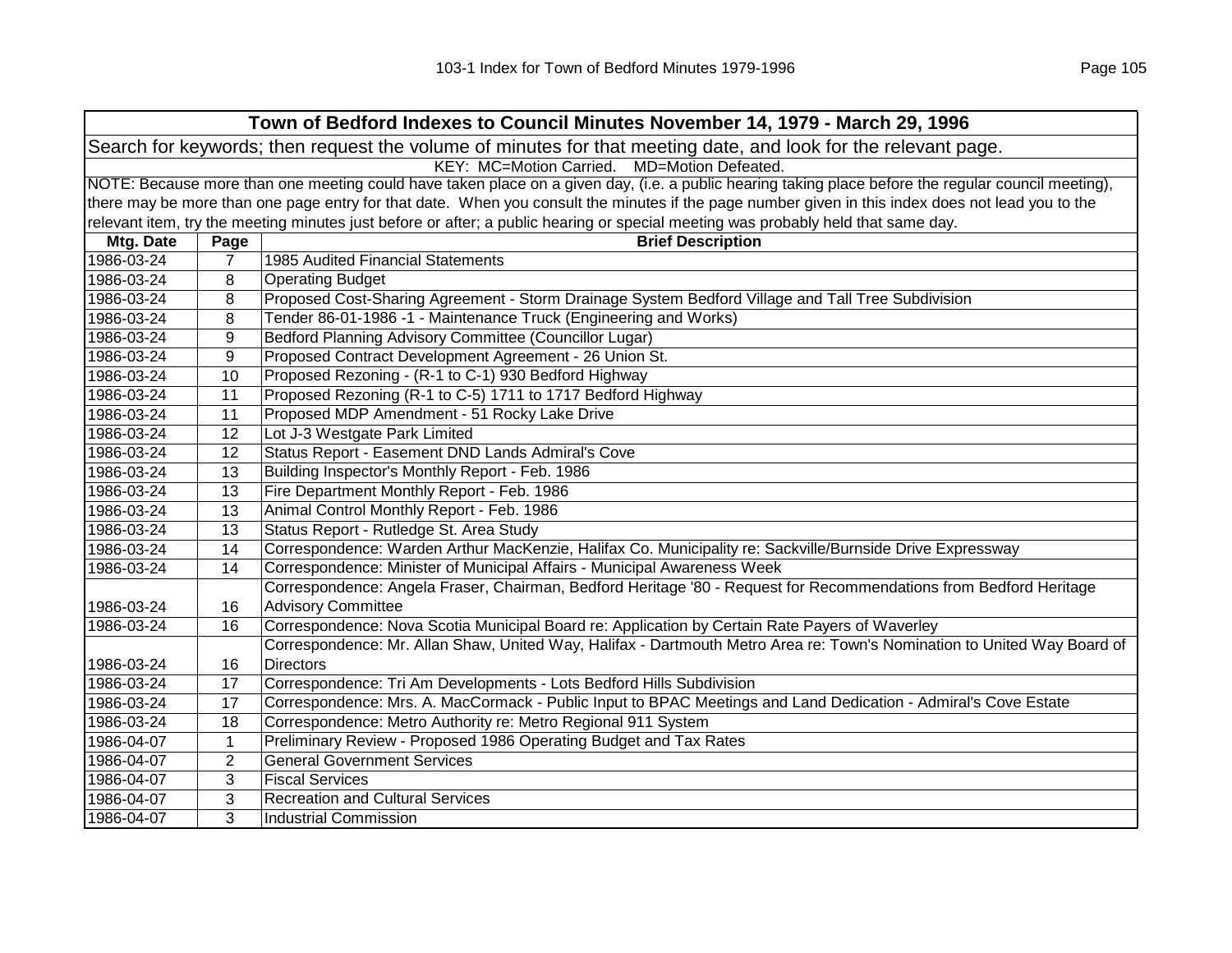| Town of Bedford Indexes to Council Minutes November 14, 1979 - March 29, 1996                                  |                                             |                                                                                                                                                     |  |  |
|----------------------------------------------------------------------------------------------------------------|---------------------------------------------|-----------------------------------------------------------------------------------------------------------------------------------------------------|--|--|
| Search for keywords; then request the volume of minutes for that meeting date, and look for the relevant page. |                                             |                                                                                                                                                     |  |  |
|                                                                                                                | KEY: MC=Motion Carried. MD=Motion Defeated. |                                                                                                                                                     |  |  |
|                                                                                                                |                                             | NOTE: Because more than one meeting could have taken place on a given day, (i.e. a public hearing taking place before the regular council meeting), |  |  |
|                                                                                                                |                                             | there may be more than one page entry for that date. When you consult the minutes if the page number given in this index does not lead you to the   |  |  |
|                                                                                                                |                                             | relevant item, try the meeting minutes just before or after; a public hearing or special meeting was probably held that same day.                   |  |  |
| Mtg. Date                                                                                                      | Page                                        | <b>Brief Description</b>                                                                                                                            |  |  |
| 1986-04-07                                                                                                     | 4                                           | <b>Public Health and Social Services</b>                                                                                                            |  |  |
| 1986-04-07                                                                                                     | 4                                           | <b>Environmental Health Services</b>                                                                                                                |  |  |
| 1986-04-07                                                                                                     | 4                                           | <b>Transportation Services</b>                                                                                                                      |  |  |
| 1986-04-07                                                                                                     | 4                                           | <b>Fire Protection</b>                                                                                                                              |  |  |
| 1986-04-07                                                                                                     | 5                                           | <b>Police Protection</b>                                                                                                                            |  |  |
| 1986-04-07                                                                                                     | 5                                           | Planning and Development Control                                                                                                                    |  |  |
| 1986-04-07                                                                                                     | 5                                           | Miscellaneous and Contingency Funds                                                                                                                 |  |  |
| 1986-04-07                                                                                                     | 5                                           | Crosswalk/Pathway Guards                                                                                                                            |  |  |
| 1986-04-11                                                                                                     | 1                                           | Presentation: Halifax County - Bedford District School Board - Proposed 1986 Operating Budget                                                       |  |  |
| 1986-04-11                                                                                                     | 4                                           | Presentation: Halifax County - Proposed 1986 Social Assistance Program                                                                              |  |  |
| 1986-04-21                                                                                                     | 2                                           | Westgate Park - Lot J-3 - Proposed Contract Development Agreement                                                                                   |  |  |
| 1986-04-21                                                                                                     | 4                                           | Motions: Proposed Bylaw Respecting Sewer Redevelopment Charge (Second Reading)                                                                      |  |  |
| 1986-04-21                                                                                                     | 5                                           | Proposed Bylaw Respecting Noise                                                                                                                     |  |  |
| 1986-04-21                                                                                                     | 5                                           | Correspondence: Mr. D. Sergeant re: Noise Bylaw                                                                                                     |  |  |
| 1986-04-21                                                                                                     | 5                                           | Appointment of Fire Wards                                                                                                                           |  |  |
| 1986-04-21                                                                                                     | 6                                           | Correspondence: Nova Scotia Housing Department - re: Demonstration Project                                                                          |  |  |
|                                                                                                                |                                             | Correspondence: Jack A. Innes (Chickenburger) versus Town of Bedford and the Attorney General of Nova Scotia                                        |  |  |
| 1986-04-21                                                                                                     | 6                                           | (Expropriation Compensation Act)                                                                                                                    |  |  |
| 1986-04-21                                                                                                     | $\overline{7}$                              | Correspondence: Admiral Cove Estates - 20 ft. Right-of-way - Golf Links Road                                                                        |  |  |
| 1986-04-21                                                                                                     | $\overline{7}$                              | Correspondence: Mrs. Aileen McCormick re: Admiral Cove Estates                                                                                      |  |  |
| 1986-04-21                                                                                                     | 9                                           | <b>Blasting Control (Councillor William Roy)</b>                                                                                                    |  |  |
| 1986-04-21                                                                                                     | 10                                          | South Collector Road re: Driveway Access: L.A. Anderson and J. Biddle                                                                               |  |  |
| 1986-04-21                                                                                                     | 10                                          | <b>Bus Shelters (Councillor Peter Kelly)</b>                                                                                                        |  |  |
| 1986-04-21                                                                                                     | 11                                          | <b>Bedford Planning Advisory Committee</b>                                                                                                          |  |  |
| 1986-04-21                                                                                                     | 11                                          | Board of Health - Annual Report                                                                                                                     |  |  |
| 1986-04-21                                                                                                     | 11                                          | Board of Health - 38 Sunnydale Crescent - Update                                                                                                    |  |  |
| 1986-04-21                                                                                                     | 12                                          | Planning and Development Control                                                                                                                    |  |  |
| 1986-04-21                                                                                                     | 12                                          | Building Inspector's Monthly Report - March 1986                                                                                                    |  |  |
| 1986-04-21                                                                                                     | 12                                          | Engineering and Works - 1986 Departmental Report #1                                                                                                 |  |  |
| 1986-04-21                                                                                                     | 13                                          | Correspondence: UNSM - Regional Meeting - Appointment of Voting Delegates                                                                           |  |  |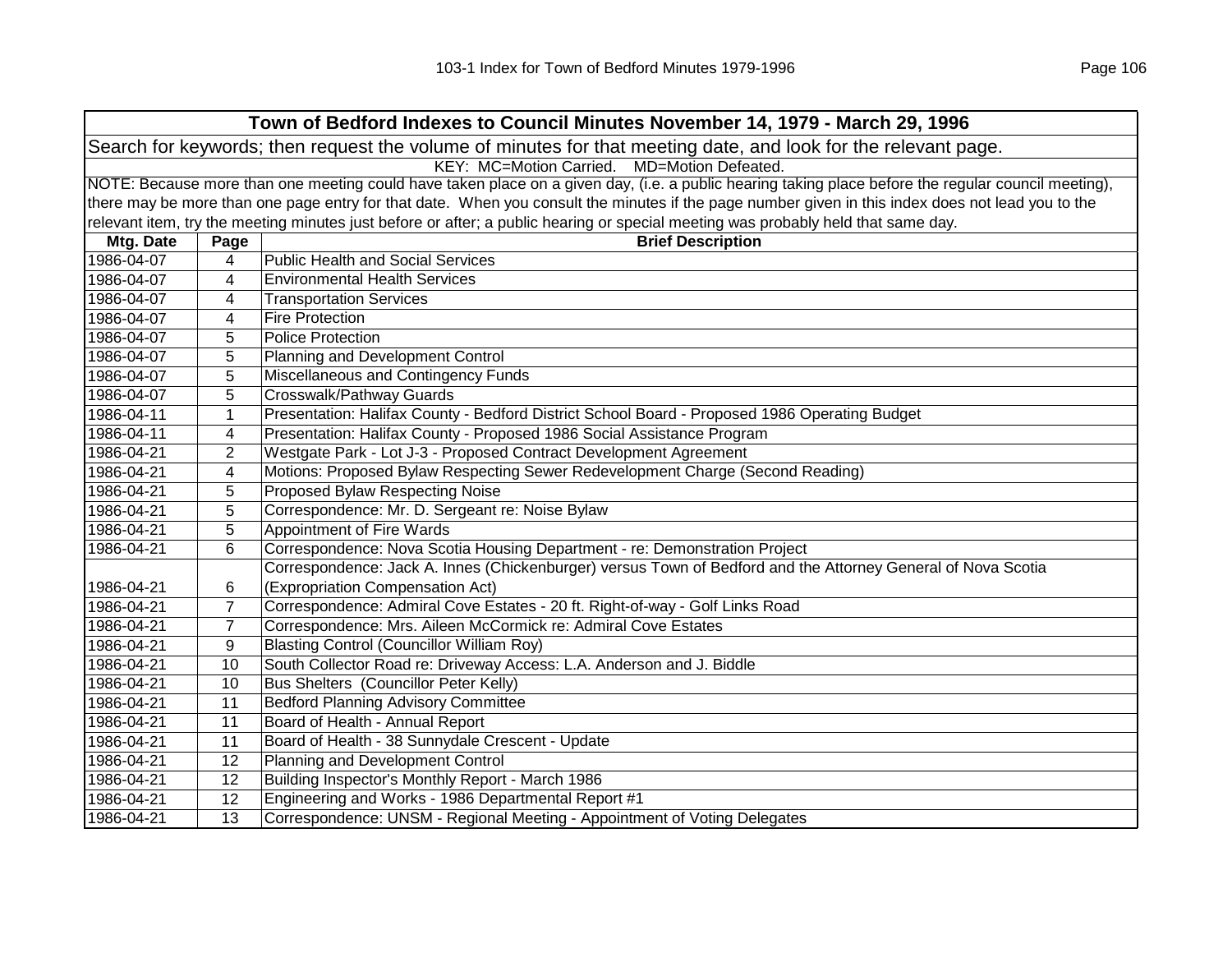|            |                | Town of Bedford Indexes to Council Minutes November 14, 1979 - March 29, 1996                                                                       |
|------------|----------------|-----------------------------------------------------------------------------------------------------------------------------------------------------|
|            |                | Search for keywords; then request the volume of minutes for that meeting date, and look for the relevant page.                                      |
|            |                | KEY: MC=Motion Carried. MD=Motion Defeated.                                                                                                         |
|            |                | NOTE: Because more than one meeting could have taken place on a given day, (i.e. a public hearing taking place before the regular council meeting), |
|            |                | there may be more than one page entry for that date. When you consult the minutes if the page number given in this index does not lead you to the   |
|            |                | relevant item, try the meeting minutes just before or after; a public hearing or special meeting was probably held that same day.                   |
| Mtg. Date  | Page           | <b>Brief Description</b>                                                                                                                            |
| 1986-04-21 | 13             | Correspondence: UNSM - Social Services Dialogue 1986 - Appointment of Representative                                                                |
| 1986-04-21 | 14             | <b>School Board Funding</b>                                                                                                                         |
|            |                | Public Hearing: to consider and receive submissions pertaining to an application for a Contract Development Agreement for the                       |
| 1986-05-01 | 1              | development of property located at Civic #26 Union Street                                                                                           |
| 1986-05-01 | 2              | Ruttenburg, Gary - J.W. Lindsay Ltd.                                                                                                                |
| 1986-05-01 | 2              | Innes, Jack - Solicitor                                                                                                                             |
| 1986-05-01 | 3              | Hall, Fred                                                                                                                                          |
| 1986-05-01 | 4              | Chapman, Margaret                                                                                                                                   |
| 1986-05-01 | 4              | Fowler, Jim                                                                                                                                         |
| 1986-05-01 | 4              | Towill, Shirley                                                                                                                                     |
| 1986-05-01 | 5              | Carnegan, John                                                                                                                                      |
| 1986-05-01 | 5              | Richards, William                                                                                                                                   |
| 1986-05-01 | 6              | Fraser, Graham                                                                                                                                      |
| 1986-05-01 | 6              | Lewis, Katherine                                                                                                                                    |
| 1986-05-01 | 6              | Foy, Joe                                                                                                                                            |
| 1986-05-01 | $\overline{7}$ | Burris, Gordon                                                                                                                                      |
| 1986-05-01 | $\overline{7}$ | Ward, Arthur                                                                                                                                        |
| 1986-05-01 | 7              | Wallace, Al                                                                                                                                         |
| 1986-05-01 | $\overline{7}$ | McCormick, Aileen                                                                                                                                   |
| 1986-05-01 | $\overline{7}$ | Boudreau, A.                                                                                                                                        |
| 1986-05-01 | $\overline{7}$ | Short, Councillor Robert                                                                                                                            |
| 1986-05-01 | 8              | Edmonds, Jim                                                                                                                                        |
| 1986-05-01 | 8              | Munroe, John                                                                                                                                        |
| 1986-05-01 | 8              | Banks, V.                                                                                                                                           |
| 1986-05-06 | 1              | Discussion: Proposed Subdivision - Admiral Cove Estates - 20 ft. Right-of-way (so-called)                                                           |
| 1986-05-06 | 3              | Outstanding Application from the Developer to Vary the right-of-way                                                                                 |
| 1986-05-06 | 3              | Tabling of Resolutions from Public Meeting                                                                                                          |
| 1986-05-12 | 1              | Consideration of 1986 Operating Estimates and Tax Rates                                                                                             |
| 1986-05-12 | 3              | Proposed Rock Crusher Operation - Waverly, N.S.                                                                                                     |
| 1986-05-12 | 4              | Bedford Lion's Club - Contribution of Passenger van to Bedford Recreation Commission                                                                |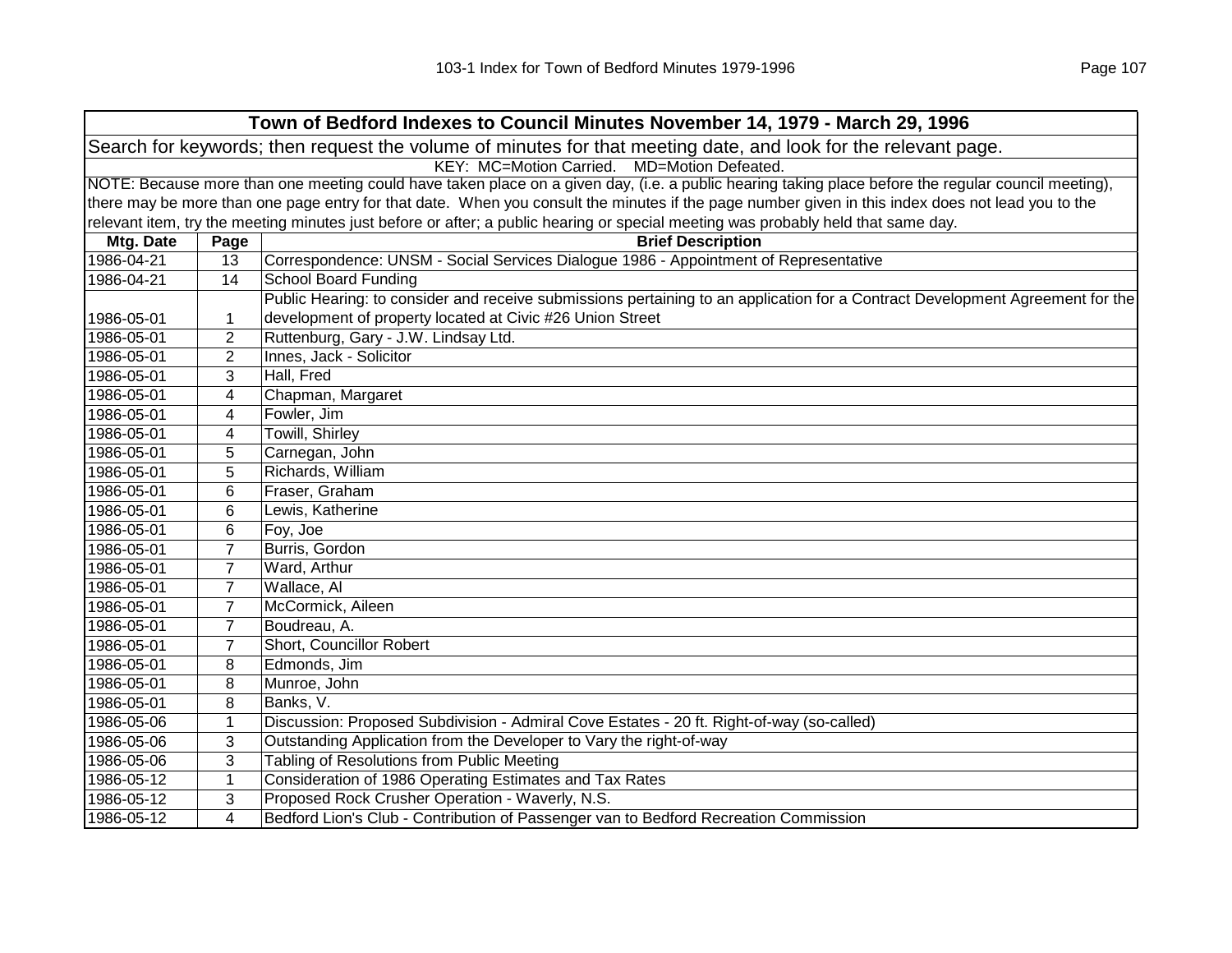| Town of Bedford Indexes to Council Minutes November 14, 1979 - March 29, 1996                                  |                                                                                                                                                     |                                                                                                                                                   |  |  |
|----------------------------------------------------------------------------------------------------------------|-----------------------------------------------------------------------------------------------------------------------------------------------------|---------------------------------------------------------------------------------------------------------------------------------------------------|--|--|
| Search for keywords; then request the volume of minutes for that meeting date, and look for the relevant page. |                                                                                                                                                     |                                                                                                                                                   |  |  |
| KEY: MC=Motion Carried. MD=Motion Defeated.                                                                    |                                                                                                                                                     |                                                                                                                                                   |  |  |
|                                                                                                                | NOTE: Because more than one meeting could have taken place on a given day, (i.e. a public hearing taking place before the regular council meeting), |                                                                                                                                                   |  |  |
|                                                                                                                |                                                                                                                                                     | there may be more than one page entry for that date. When you consult the minutes if the page number given in this index does not lead you to the |  |  |
|                                                                                                                |                                                                                                                                                     | relevant item, try the meeting minutes just before or after; a public hearing or special meeting was probably held that same day.                 |  |  |
| Mtg. Date                                                                                                      | Page                                                                                                                                                | <b>Brief Description</b>                                                                                                                          |  |  |
|                                                                                                                |                                                                                                                                                     |                                                                                                                                                   |  |  |
| 1986-05-12                                                                                                     | 4                                                                                                                                                   | Memorandum from Wayne Legere, Superintendent of Works re: Capital from Revenue Estimates - Transportation Services                                |  |  |
|                                                                                                                |                                                                                                                                                     | Public Hearing: to receive submissions from the general public concerning a Re-Zoning Application for Civic Nos. 1711, 1715                       |  |  |
| 1986-05-14                                                                                                     | 1                                                                                                                                                   | and 1717, Bedford Highway from R-1 to C-5                                                                                                         |  |  |
| 1986-05-14                                                                                                     | 1                                                                                                                                                   | Koryniowski, Mike                                                                                                                                 |  |  |
| 1986-05-14                                                                                                     | $\overline{c}$                                                                                                                                      | Bergman, Neil                                                                                                                                     |  |  |
| 1986-05-14                                                                                                     | 2                                                                                                                                                   | Verabioff, Sonya                                                                                                                                  |  |  |
| 1986-05-14                                                                                                     | 3                                                                                                                                                   | Crouse, May                                                                                                                                       |  |  |
| 1986-05-14                                                                                                     | 3                                                                                                                                                   | <b>Questions from Council</b>                                                                                                                     |  |  |
| 1986-05-14                                                                                                     | 3                                                                                                                                                   | Martin, J.                                                                                                                                        |  |  |
| 1986-05-14                                                                                                     | 4                                                                                                                                                   | Johnston, Joan                                                                                                                                    |  |  |
| 1986-05-14                                                                                                     | 4                                                                                                                                                   | Martin, Gary                                                                                                                                      |  |  |
| 1986-05-14                                                                                                     | 4                                                                                                                                                   | Bergman, Neil                                                                                                                                     |  |  |
|                                                                                                                |                                                                                                                                                     | Public Information Session re: request to vary the location of a 20ft. Right-of-way (so-called) running from Golf Links Road to                   |  |  |
| 1986-05-14                                                                                                     | 1                                                                                                                                                   | Town of Bedford Parkland - Reservation "G" - in the proposed Admiral Cove Estates Subdivision                                                     |  |  |
| 1986-05-14                                                                                                     | $\mathbf{1}$                                                                                                                                        | Public Information Session: Mayors Remarks                                                                                                        |  |  |
| 1986-05-14                                                                                                     | $\overline{c}$                                                                                                                                      | Public Information Session: Mr. John MacFarlane, Solicitor                                                                                        |  |  |
| 1986-05-14                                                                                                     | 3                                                                                                                                                   | Public Information Session: Mr. Kenneth MacInnis, Town Solicitor                                                                                  |  |  |
| 1986-05-014                                                                                                    | 3                                                                                                                                                   | Public Information Session: Mr. Rick Paynter, Town Engineer                                                                                       |  |  |
| 1986-05-14                                                                                                     | 4                                                                                                                                                   | Public Information Session: Mr. Robert Nauss, Director of Recreation                                                                              |  |  |
| 1986-05-14                                                                                                     | 4                                                                                                                                                   | Public Information Session: Mr. David Selig, Fire Chief                                                                                           |  |  |
| 1986-05-14                                                                                                     | 4                                                                                                                                                   | Public Information Session: Mr. H.A. MacKenzie, Chief of Police                                                                                   |  |  |
| 1986-05-14                                                                                                     | 5                                                                                                                                                   | Public Information Session: Mr. Barry Zwicker, Director of Planning and Development                                                               |  |  |
| 1986-05-14                                                                                                     | 6                                                                                                                                                   | Innis, Jack                                                                                                                                       |  |  |
| 1986-05-14                                                                                                     | 6                                                                                                                                                   | McCormick, Aileen                                                                                                                                 |  |  |
| 1986-05-14                                                                                                     | 6                                                                                                                                                   | Widmeyer, Gary                                                                                                                                    |  |  |
| 1986-05-14                                                                                                     | $\overline{7}$                                                                                                                                      | Liston, Mrs. Robert                                                                                                                               |  |  |
| 1986-05-14                                                                                                     | $\overline{7}$                                                                                                                                      | Carli, Mrs. Johnette                                                                                                                              |  |  |
| 1986-05-14                                                                                                     | 8                                                                                                                                                   | Walker, Grant                                                                                                                                     |  |  |
| 1986-05-14                                                                                                     | 8                                                                                                                                                   | Murrant, Robert                                                                                                                                   |  |  |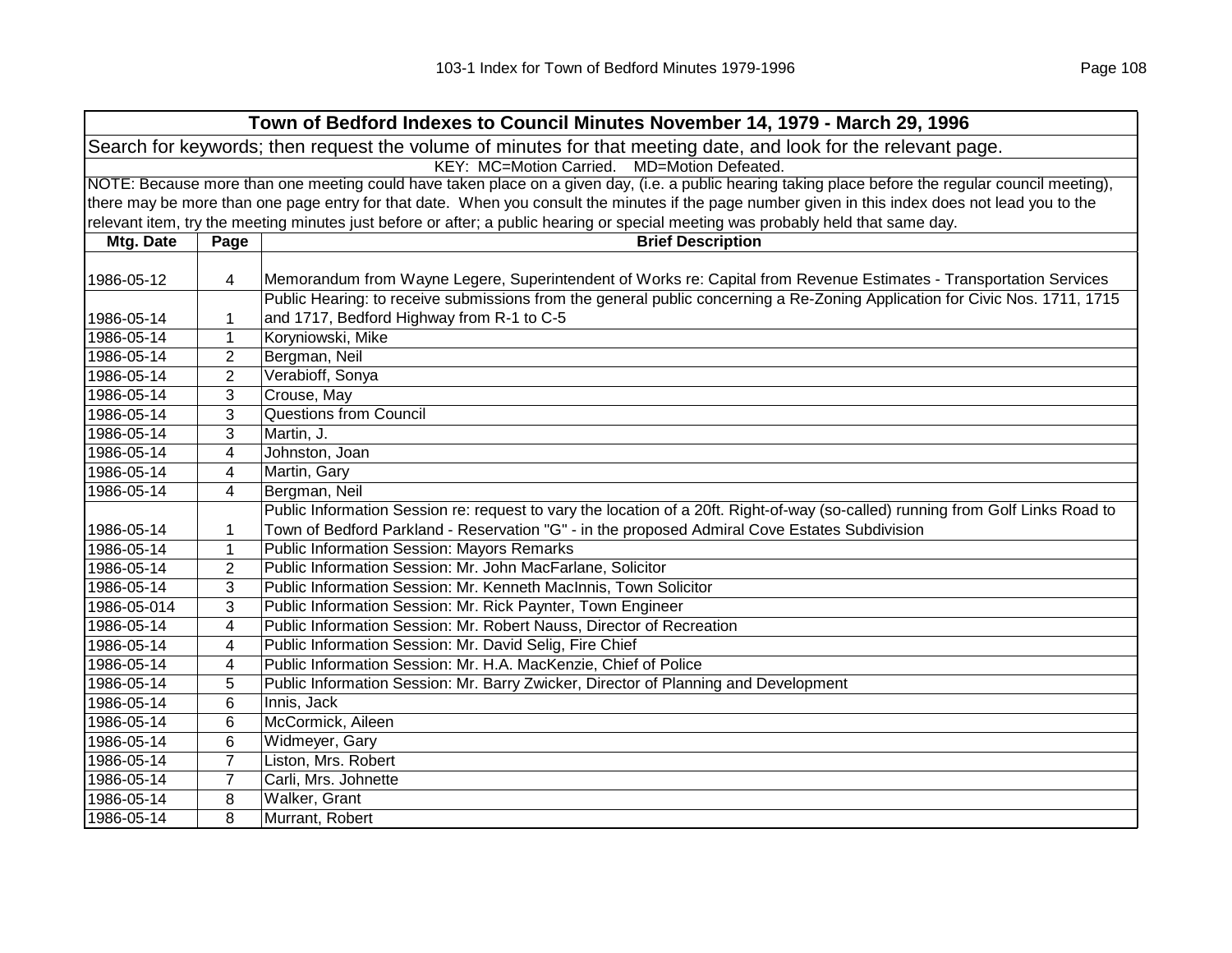| Town of Bedford Indexes to Council Minutes November 14, 1979 - March 29, 1996                                  |                                             |                                                                                                                                                     |  |  |
|----------------------------------------------------------------------------------------------------------------|---------------------------------------------|-----------------------------------------------------------------------------------------------------------------------------------------------------|--|--|
| Search for keywords; then request the volume of minutes for that meeting date, and look for the relevant page. |                                             |                                                                                                                                                     |  |  |
|                                                                                                                | KEY: MC=Motion Carried. MD=Motion Defeated. |                                                                                                                                                     |  |  |
|                                                                                                                |                                             | NOTE: Because more than one meeting could have taken place on a given day, (i.e. a public hearing taking place before the regular council meeting), |  |  |
|                                                                                                                |                                             | there may be more than one page entry for that date. When you consult the minutes if the page number given in this index does not lead you to the   |  |  |
|                                                                                                                |                                             | relevant item, try the meeting minutes just before or after; a public hearing or special meeting was probably held that same day.                   |  |  |
| Mtg. Date                                                                                                      | Page                                        | <b>Brief Description</b>                                                                                                                            |  |  |
| 1986-05-14                                                                                                     | 8                                           | Johnston, Stan                                                                                                                                      |  |  |
| 1986-05-14                                                                                                     | 8                                           | Pember, David                                                                                                                                       |  |  |
| 1986-05-14                                                                                                     | 8                                           | O'Brien, Richard                                                                                                                                    |  |  |
| 1986-05-14                                                                                                     | 9                                           | McCarron, Tom                                                                                                                                       |  |  |
| 1986-05-14                                                                                                     | 9                                           | Loncarevic, Dr. Bosko                                                                                                                               |  |  |
| 1986-05-14                                                                                                     | 10                                          | Widmeyer, Mrs. Pam                                                                                                                                  |  |  |
| 1986-05-14                                                                                                     | 10                                          | <b>Five Per Cent Dedication Fee</b>                                                                                                                 |  |  |
| 1986-05-14                                                                                                     | 10                                          | Shulman, Mengie                                                                                                                                     |  |  |
| 1986-05-14                                                                                                     | 10                                          | Loncarevic, Dr. Bosko                                                                                                                               |  |  |
| 1986-05-14                                                                                                     | 11                                          | Alexander, Chris                                                                                                                                    |  |  |
| 1986-05-14                                                                                                     | 11                                          | Gorseline, David                                                                                                                                    |  |  |
| 1986-05-14                                                                                                     | 11                                          | Read, Robert                                                                                                                                        |  |  |
| 1986-05-14                                                                                                     | 11                                          | Pember, Mrs. Anne                                                                                                                                   |  |  |
| 1986-05-20                                                                                                     | 3                                           | Housing Demonstration Project - Nova Scotia Department of Housing                                                                                   |  |  |
| 1986-05-20                                                                                                     | 4                                           | Admiral Cove Estates - Request for Variance - 20 ft. Right-of-way                                                                                   |  |  |
| 1986-05-20                                                                                                     | 4                                           | Bedford Area Residents Associations - Resolutions                                                                                                   |  |  |
| 1986-05-20                                                                                                     | $\overline{7}$                              | 26 Union Street - Contract Development Agreement                                                                                                    |  |  |
| 1986-05-20                                                                                                     | 9                                           | 1711 - 1717 Bedford Highway - Rezoning                                                                                                              |  |  |
| 1986-05-20                                                                                                     | 10                                          | Delegations: Mediacom Incorporated - Mr. George Findlay re: Mediacom Bus Shelters Presentation                                                      |  |  |
| 1986-05-20                                                                                                     | 11                                          | Motions: Proposed Bylaw Respecting Sewer Redevelopment Charge (Residential)                                                                         |  |  |
| 1986-05-20                                                                                                     | 11                                          | Motions: Proposed Bylaw Respecting Noise                                                                                                            |  |  |
| 1986-05-20                                                                                                     | 11                                          | Tender 86-03 CHIP Sealing - Consideration and Approval                                                                                              |  |  |
| 1986-05-20                                                                                                     | $\overline{12}$                             | Meadowbrook Drive/Bedford Highway Intersection Proposed Design Improvements                                                                         |  |  |
| 1986-05-20                                                                                                     | 13                                          | <b>Bedford Planning Advisory Committee</b>                                                                                                          |  |  |
| 1986-05-20                                                                                                     | 14                                          | B.I.D. (Mainstreet) Committee                                                                                                                       |  |  |
| 1986-05-20                                                                                                     | 14                                          | Correspondence: Bedford Tourist Bureau                                                                                                              |  |  |
| 1986-05-20                                                                                                     | 15                                          | Correspondence: Department of Social Services - Senior Citizens Week                                                                                |  |  |
| 1986-05-20                                                                                                     | 15                                          | Bedford Branch Library - Lease Agreement - Consideration and Approval                                                                               |  |  |
| 1986-05-20                                                                                                     | 16                                          | National Public Works Week                                                                                                                          |  |  |
| 1986-05-20                                                                                                     | 16                                          | Metropolitan Authority (Mayor Keith Roberts)                                                                                                        |  |  |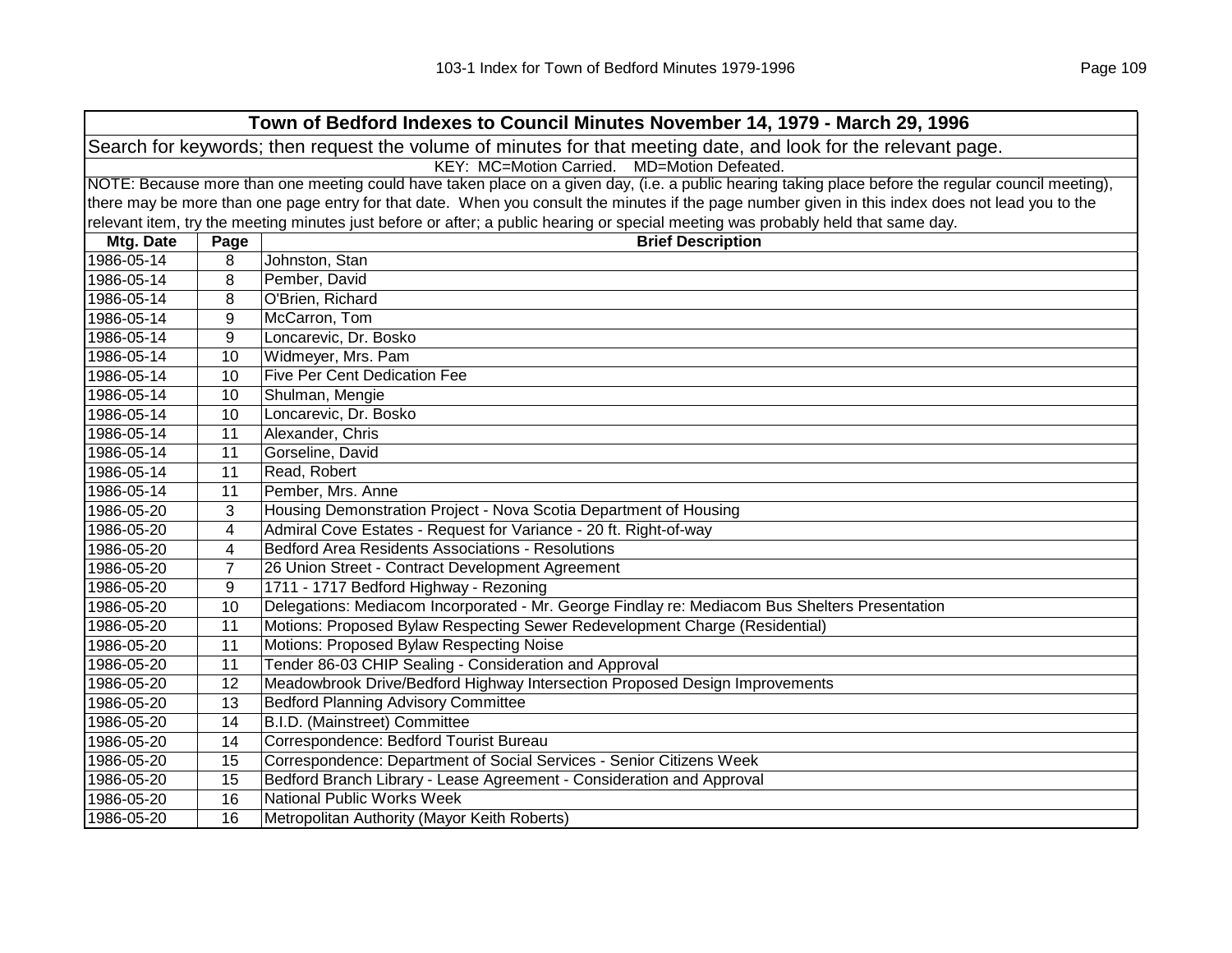| Town of Bedford Indexes to Council Minutes November 14, 1979 - March 29, 1996                                  |                                             |                                                                                                                                                     |  |  |
|----------------------------------------------------------------------------------------------------------------|---------------------------------------------|-----------------------------------------------------------------------------------------------------------------------------------------------------|--|--|
| Search for keywords; then request the volume of minutes for that meeting date, and look for the relevant page. |                                             |                                                                                                                                                     |  |  |
|                                                                                                                | KEY: MC=Motion Carried. MD=Motion Defeated. |                                                                                                                                                     |  |  |
|                                                                                                                |                                             | NOTE: Because more than one meeting could have taken place on a given day, (i.e. a public hearing taking place before the regular council meeting), |  |  |
|                                                                                                                |                                             | there may be more than one page entry for that date. When you consult the minutes if the page number given in this index does not lead you to the   |  |  |
|                                                                                                                |                                             | relevant item, try the meeting minutes just before or after; a public hearing or special meeting was probably held that same day.                   |  |  |
| Mtg. Date                                                                                                      | Page                                        | <b>Brief Description</b>                                                                                                                            |  |  |
| 1986-05-26                                                                                                     | 1                                           | Admiral Cove Estates - Request for Variance                                                                                                         |  |  |
| 1986-05-26                                                                                                     | 1                                           | <b>Proposed Bylaw Respecting Noise</b>                                                                                                              |  |  |
| 1986-05-26                                                                                                     | $\mathbf{1}$                                | B.I.D. (Mainstreet) Committee                                                                                                                       |  |  |
| 1986-05-26                                                                                                     | 3                                           | <b>Proposed Bylaw Respecting Noise</b>                                                                                                              |  |  |
| 1986-05-26                                                                                                     | 4                                           | Halifax County Housing Authorities - Proposed Amalgamation                                                                                          |  |  |
| 1986-05-26                                                                                                     | 4                                           | <b>UNSM - School Boards Composition Committees</b>                                                                                                  |  |  |
| 1986-05-26                                                                                                     | 5                                           | <b>General Borrowing Resolution</b>                                                                                                                 |  |  |
| 1986-05-26                                                                                                     | 5                                           | B.I.D. (Mainstreet) Committee                                                                                                                       |  |  |
| 1986-05-26                                                                                                     | $\overline{7}$                              | Establishment of Economic Development Commission                                                                                                    |  |  |
| 1986-05-26                                                                                                     | 8                                           | Fire Chief's Monthly Report - April, 1986                                                                                                           |  |  |
| 1986-05-26                                                                                                     | 8                                           | Dog Control Reports - March and April 1986                                                                                                          |  |  |
| 1986-05-26                                                                                                     | 9                                           | Engineering and Works Department - Blasting Operations - Town of Bedford                                                                            |  |  |
| 1986-05-26                                                                                                     | 10                                          | Engineering and Works Department - Monarch Drive - Turning Radius                                                                                   |  |  |
| 1986-05-26                                                                                                     | 10                                          | Planning and Development Control                                                                                                                    |  |  |
| 1986-05-26                                                                                                     | 11                                          | Right of Way Utilization - 1749 Bedford Highway                                                                                                     |  |  |
| 1986-05-26                                                                                                     | 11                                          | Correspondence: Mr. Micheel Towner - Future Town Hall Facility                                                                                      |  |  |
| 1986-05-26                                                                                                     | 12                                          | Correspondence: Tourist Bureau                                                                                                                      |  |  |
|                                                                                                                |                                             |                                                                                                                                                     |  |  |
| 1986-05-26                                                                                                     | 13                                          | Correspondence: Transportation Club of Halifax - Dartmouth Request for Motion of Support - 1989 Educational Congress                                |  |  |
| 1986-05-26                                                                                                     | 13                                          | Correspondence: Statistics Canada - Census Week (May 30 June 5, 1986)                                                                               |  |  |
| 1986-05-26                                                                                                     | 14                                          | Correspondence: Hon. Ken Streatch - Playing Field - C.P. Allen High School Sports Field                                                             |  |  |
| 1986-05-26                                                                                                     | 15                                          | Speed Zone Reduction Bedford Highway                                                                                                                |  |  |
| 1986-06-16                                                                                                     | $\overline{2}$                              | Delegations: Canada Post - Mail Delivery to New Subdivisions                                                                                        |  |  |
| 1986-06-16                                                                                                     | $\overline{2}$                              | Delegations: Bedford Bay Residents' Association                                                                                                     |  |  |
| 1986-06-16                                                                                                     | 4                                           | Housing Demonstration Project - Financing/Management/Ownership                                                                                      |  |  |
| 1986-06-16                                                                                                     | 5                                           | Admiral Cove Estates - 20 ft. Right-of-way                                                                                                          |  |  |
| 1986-06-16                                                                                                     | 5                                           | Tenders - Paving LeBrun Parking Lot (1986 Capital Program)                                                                                          |  |  |
| 1986-06-16                                                                                                     | 5                                           | Tenders - Hammonds Plains Road/Bedford Highway Intersection                                                                                         |  |  |
| 1986-06-16                                                                                                     | 6                                           | Social Services - Contract for Administration                                                                                                       |  |  |
| 1986-06-16                                                                                                     | $\overline{7}$                              | Greenman Property - Sandy Lake                                                                                                                      |  |  |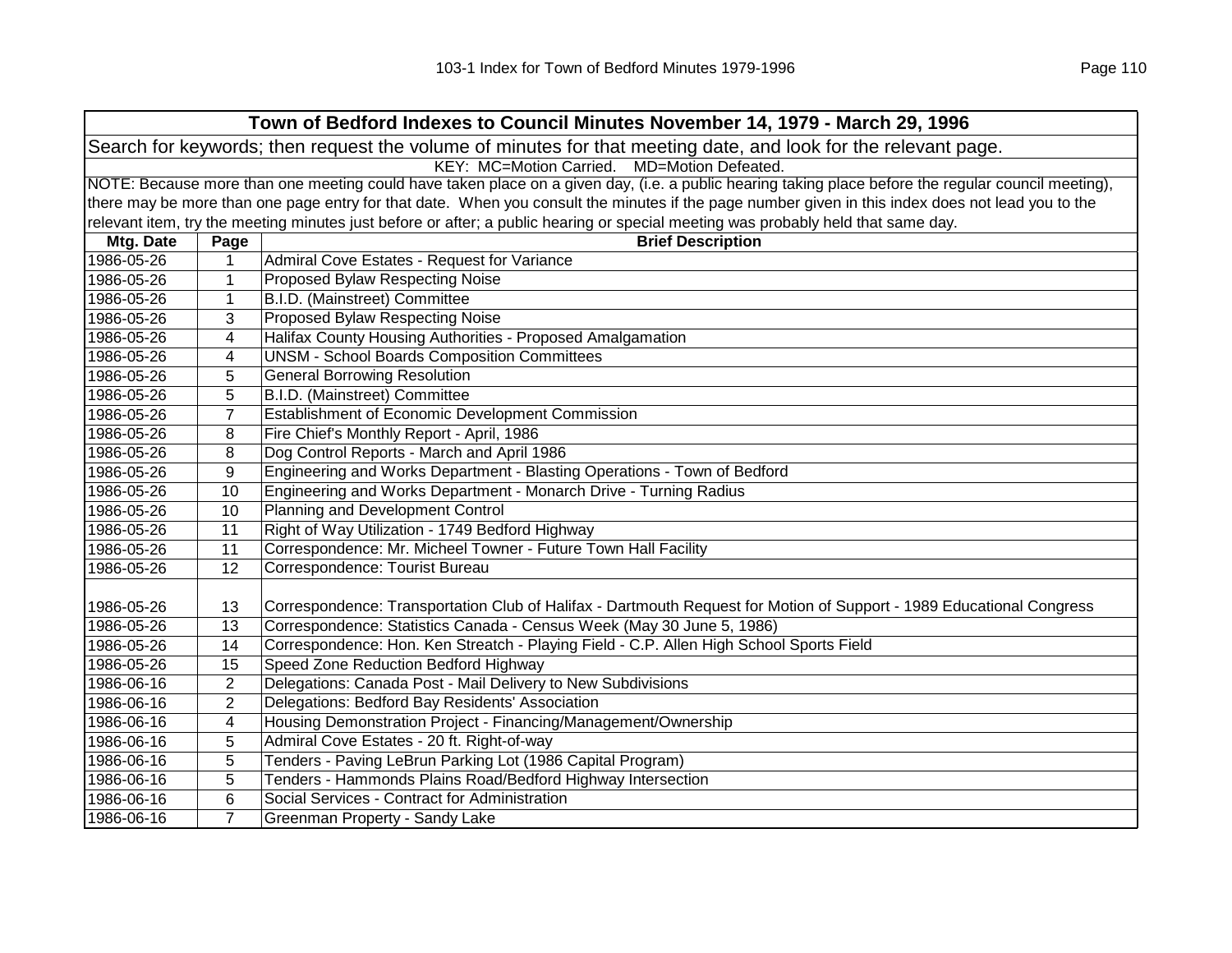|            | Town of Bedford Indexes to Council Minutes November 14, 1979 - March 29, 1996                                                                       |                                                                                                                                                   |  |  |
|------------|-----------------------------------------------------------------------------------------------------------------------------------------------------|---------------------------------------------------------------------------------------------------------------------------------------------------|--|--|
|            | Search for keywords; then request the volume of minutes for that meeting date, and look for the relevant page.                                      |                                                                                                                                                   |  |  |
|            | KEY: MC=Motion Carried. MD=Motion Defeated.                                                                                                         |                                                                                                                                                   |  |  |
|            | NOTE: Because more than one meeting could have taken place on a given day, (i.e. a public hearing taking place before the regular council meeting), |                                                                                                                                                   |  |  |
|            |                                                                                                                                                     | there may be more than one page entry for that date. When you consult the minutes if the page number given in this index does not lead you to the |  |  |
|            |                                                                                                                                                     | relevant item, try the meeting minutes just before or after; a public hearing or special meeting was probably held that same day.                 |  |  |
| Mtg. Date  | Page                                                                                                                                                | <b>Brief Description</b>                                                                                                                          |  |  |
| 1986-06-16 | $\overline{7}$                                                                                                                                      | Appeal - 26 Union Street - Nova Scotia Municipal Board                                                                                            |  |  |
| 1986-06-16 | 7                                                                                                                                                   | Lot-J-1A - Request for Public Hearing Date                                                                                                        |  |  |
| 1986-06-16 | 8                                                                                                                                                   | Proposed Amendment to Zoning By-law - Advertising within street right-of-way (bus shelters)                                                       |  |  |
| 1986-06-16 | 8                                                                                                                                                   | Recreation Commission: Land Acquisition - Peerless Subdivision                                                                                    |  |  |
| 1986-06-16 | 9                                                                                                                                                   | 1986 Capital Program - Playground Equipment                                                                                                       |  |  |
| 1986-06-16 | 10                                                                                                                                                  | <b>Bedford Days Committee</b>                                                                                                                     |  |  |
| 1986-06-16 | 10                                                                                                                                                  | School Board Site Selection Committee Report                                                                                                      |  |  |
| 1986-06-16 | 10                                                                                                                                                  | Fire Chief's Monthly Report - May 1986                                                                                                            |  |  |
| 1986-06-16 | 10                                                                                                                                                  | Animal Control Report - May 1986                                                                                                                  |  |  |
| 1986-06-16 | 10                                                                                                                                                  | Engineering and Works Department - Departmental Update #2                                                                                         |  |  |
| 1986-06-16 | 11                                                                                                                                                  | Planning and Development Control: Subdivision Approval Process                                                                                    |  |  |
| 1986-06-16 | 11                                                                                                                                                  | Implementation of Parkland Dedication                                                                                                             |  |  |
| 1986-06-23 | 1                                                                                                                                                   | Housing Demonstration Project - Financing/Management/Ownership                                                                                    |  |  |
| 1986-06-23 | 2                                                                                                                                                   | Admiral Cove Estates - 20 Foot Corridor - Report from Special Committee Tabled at June 16th Meeting                                               |  |  |
| 1986-06-23 | 3                                                                                                                                                   | Admiral Cove Estates: Instruction to Solicitor                                                                                                    |  |  |
| 1986-06-23 | 3                                                                                                                                                   | Tenders - Paving LeBrun Centre Parking Lot                                                                                                        |  |  |
| 1986-06-23 | 4                                                                                                                                                   | Proposed Amendment to Zoning Bylaw - Advertising Within Street Right of Way                                                                       |  |  |
| 1986-06-23 | 4                                                                                                                                                   | Engineering and Works Department - Update Number 2                                                                                                |  |  |
| 1986-06-23 | 5                                                                                                                                                   | Signs on Public Stairways and Walkways                                                                                                            |  |  |
| 1986-06-23 | 5                                                                                                                                                   | <b>Inspection Services - Municipal Works</b>                                                                                                      |  |  |
| 1986-06-23 | 5                                                                                                                                                   | Drainage Problem - Lively Property                                                                                                                |  |  |
| 1986-06-23 | 5                                                                                                                                                   | <b>Bus Shelters</b>                                                                                                                               |  |  |
| 1986-06-23 | 5                                                                                                                                                   | Monarch Drive - Turning Circle                                                                                                                    |  |  |
| 1986-06-23 | 6                                                                                                                                                   | <b>Extension of Time of Meeting</b>                                                                                                               |  |  |
| 1986-06-23 | 6                                                                                                                                                   | <b>Subdivision Approval Process</b>                                                                                                               |  |  |
| 1986-06-23 | 6                                                                                                                                                   | Implementation of Parkland Dedication                                                                                                             |  |  |
| 1986-06-23 | 6                                                                                                                                                   | <b>Building Inspectors Monthly Report</b>                                                                                                         |  |  |
| 1986-06-23 | 6                                                                                                                                                   | Admiral Cove Estates - Subdivision Approval Request                                                                                               |  |  |
| 1986-06-23 | 6                                                                                                                                                   | Correspondence: Howard Crosby, Q.C., M.P. - Access to Admiral Cove Park - DND Property                                                            |  |  |
| 1986-06-23 | 6                                                                                                                                                   | Correspondence: Harry S. Granter - Request for Approval of Public Road Sandy Lake Area                                                            |  |  |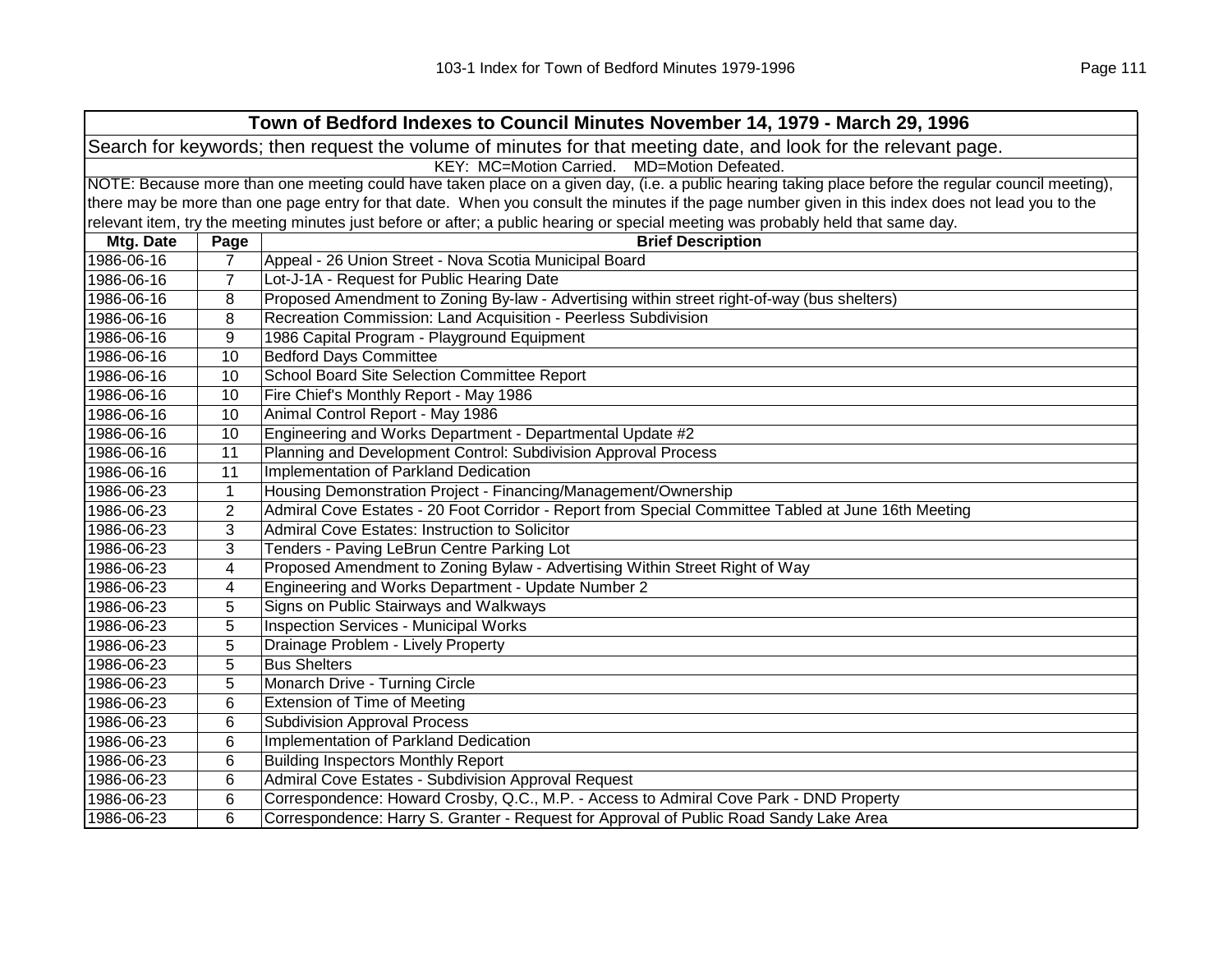|            | Town of Bedford Indexes to Council Minutes November 14, 1979 - March 29, 1996                                                                       |                                                                                                                                                   |  |
|------------|-----------------------------------------------------------------------------------------------------------------------------------------------------|---------------------------------------------------------------------------------------------------------------------------------------------------|--|
|            | Search for keywords; then request the volume of minutes for that meeting date, and look for the relevant page.                                      |                                                                                                                                                   |  |
|            | KEY: MC=Motion Carried. MD=Motion Defeated.                                                                                                         |                                                                                                                                                   |  |
|            | NOTE: Because more than one meeting could have taken place on a given day, (i.e. a public hearing taking place before the regular council meeting), |                                                                                                                                                   |  |
|            |                                                                                                                                                     | there may be more than one page entry for that date. When you consult the minutes if the page number given in this index does not lead you to the |  |
|            |                                                                                                                                                     | relevant item, try the meeting minutes just before or after; a public hearing or special meeting was probably held that same day.                 |  |
| Mtg. Date  | Page                                                                                                                                                | <b>Brief Description</b>                                                                                                                          |  |
| 1986-06-23 | 6                                                                                                                                                   | Correspondence: Bedford Park Residents Association - Acquisition of Parkland                                                                      |  |
| 1986-06-23 | 6                                                                                                                                                   | Correspondence: Tri Am Developments Ltd. - Purchase of Four Lots Bedford Village North                                                            |  |
| 1986-06-23 | 8                                                                                                                                                   | Correspondence: NS Department of Housing - Agreement to Cost Share Operating Deficit - Two Family Housing Units                                   |  |
| 1986-06-23 | 8                                                                                                                                                   | Correspondence: City of Halifax - Halifax/Dartmouth Regional Meeting UNSM                                                                         |  |
| 1986-06-23 | 9                                                                                                                                                   | Correspondence: Canadian Action for Youth - Katimavic II, Draft Resolution                                                                        |  |
| 1986-06-23 | 9                                                                                                                                                   | Correspondence: Anne Pember - Halifax/Dartmouth United Way                                                                                        |  |
| 1986-06-23 | 9                                                                                                                                                   | Correspondence: Aileen McCormick - Sports Filed, C.P. Allen High School                                                                           |  |
| 1986-06-23 | 9                                                                                                                                                   | Correspondence: Waverley Ratepayers Association - Proposed Crusher                                                                                |  |
| 1986-06-23 | 9                                                                                                                                                   | Correspondence: IWK Hospital for Children - Fun Raising                                                                                           |  |
| 1986-06-23 | 10                                                                                                                                                  | Correspondence: Approval of School Sites - Town of Bedford                                                                                        |  |
| 1986-06-23 | 10                                                                                                                                                  | <b>Bedford Days</b>                                                                                                                               |  |
|            |                                                                                                                                                     | Public Hearing: re: proposed amendment to change the Generalized Future Land Use Designation of Civic #51 Rocky Lake                              |  |
| 1986-06-26 | 1                                                                                                                                                   | Drive (Kingdom Hall) from institutional to residential                                                                                            |  |
| 1986-06-26 | $\overline{2}$                                                                                                                                      | Covey, Mrs. Diane, Sunnydale Crescent                                                                                                             |  |
|            |                                                                                                                                                     | Public Hearing: re: proposed Contract Development Agreement for the Construction of a one-storey commercial retail building                       |  |
| 1986-06-26 | 1                                                                                                                                                   | on property sited on the south-west corner of Hammonds Plains Road and Bedford Highway                                                            |  |
| 1986-06-26 | $\overline{2}$                                                                                                                                      | Emmet, John                                                                                                                                       |  |
| 1986-06-26 | $\overline{2}$                                                                                                                                      | Apold, Mr. Will                                                                                                                                   |  |
| 1986-06-26 | 2                                                                                                                                                   | MacCullum, Mrs. J                                                                                                                                 |  |
| 1986-06-26 | 2                                                                                                                                                   | Millen, David                                                                                                                                     |  |
| 1986-06-26 | 2                                                                                                                                                   | Carnaghan, John                                                                                                                                   |  |
| 1986-06-26 | 3                                                                                                                                                   | MacKinley, Howard                                                                                                                                 |  |
| 1986-06-26 | 4                                                                                                                                                   | Harley, Sheldon                                                                                                                                   |  |
|            |                                                                                                                                                     | Public Hearing: re: proposed Contract Development Agreement for the construction of three multiple family residential                             |  |
|            |                                                                                                                                                     | buildings, containing a total of 96 units with associated parking and recreational space located on a four acre parcel that fronts                |  |
| 1986-06-26 | 1                                                                                                                                                   | on Hammonds Plains Road west of the Bedford Highway/Hammonds Plains Road intersection                                                             |  |
| 1986-06-26 | $\overline{2}$                                                                                                                                      | Emmet, John                                                                                                                                       |  |
| 1986-06-26 | $\overline{2}$                                                                                                                                      | Beasy, John                                                                                                                                       |  |
| 1986-06-26 | $\overline{2}$                                                                                                                                      | Foy, Joseph                                                                                                                                       |  |
| 1986-06-26 | $\overline{2}$                                                                                                                                      | Carnaghan, John                                                                                                                                   |  |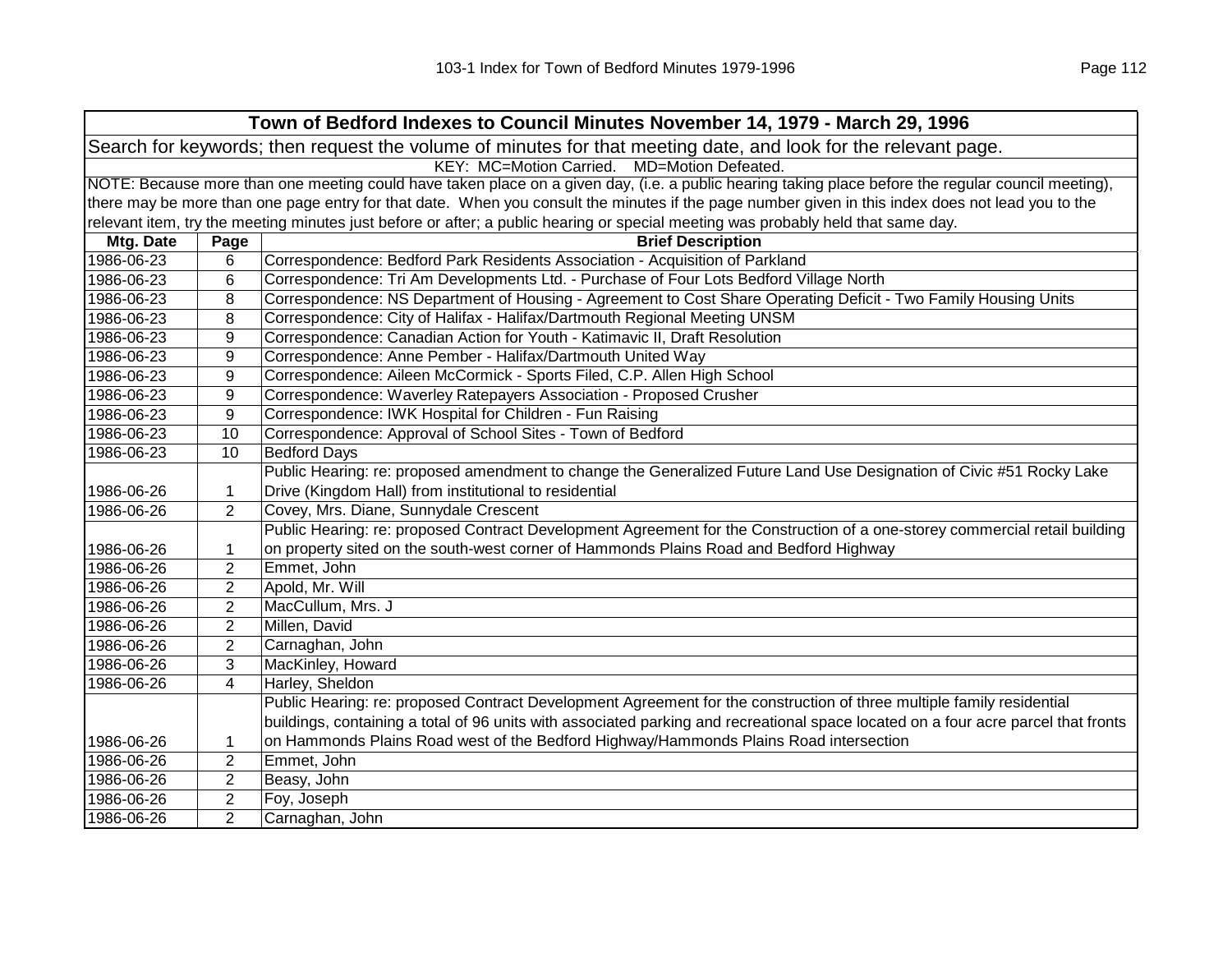| Town of Bedford Indexes to Council Minutes November 14, 1979 - March 29, 1996                                  |                                                                                                                                                     |                                                                                                                                                   |  |  |
|----------------------------------------------------------------------------------------------------------------|-----------------------------------------------------------------------------------------------------------------------------------------------------|---------------------------------------------------------------------------------------------------------------------------------------------------|--|--|
| Search for keywords; then request the volume of minutes for that meeting date, and look for the relevant page. |                                                                                                                                                     |                                                                                                                                                   |  |  |
|                                                                                                                | KEY: MC=Motion Carried. MD=Motion Defeated.                                                                                                         |                                                                                                                                                   |  |  |
|                                                                                                                | NOTE: Because more than one meeting could have taken place on a given day, (i.e. a public hearing taking place before the regular council meeting), |                                                                                                                                                   |  |  |
|                                                                                                                |                                                                                                                                                     | there may be more than one page entry for that date. When you consult the minutes if the page number given in this index does not lead you to the |  |  |
|                                                                                                                |                                                                                                                                                     | relevant item, try the meeting minutes just before or after; a public hearing or special meeting was probably held that same day.                 |  |  |
| Mtg. Date                                                                                                      | Page                                                                                                                                                | <b>Brief Description</b>                                                                                                                          |  |  |
| 1986-06-26                                                                                                     | 2                                                                                                                                                   | McKinley, Howard                                                                                                                                  |  |  |
| 1986-06-26                                                                                                     | 3                                                                                                                                                   | Millen, David                                                                                                                                     |  |  |
| 1986-06-26                                                                                                     | 3                                                                                                                                                   | Apold, Will                                                                                                                                       |  |  |
| 1986-06-26                                                                                                     | 3                                                                                                                                                   | Foy, Joseph                                                                                                                                       |  |  |
| 1986-06-26                                                                                                     | 3                                                                                                                                                   | McKinley, Howard                                                                                                                                  |  |  |
| 1986-06-26                                                                                                     | 4                                                                                                                                                   | Apold, Will                                                                                                                                       |  |  |
| 1986-07-08                                                                                                     | 1                                                                                                                                                   | Finalization of letter of intent, between the Town of Bedford and Guernsey Development Group Limited                                              |  |  |
|                                                                                                                |                                                                                                                                                     | Discussion: Decision of Judge Kelly re: Supreme Court Chambers Application - Town of Bedford Versus Guernsey                                      |  |  |
| 1986-07-14                                                                                                     | 1                                                                                                                                                   | Developments Limited (20' Corridor)                                                                                                               |  |  |
| 1986-07-14                                                                                                     | $\overline{2}$                                                                                                                                      | Direction to Development Officer                                                                                                                  |  |  |
| 1986-07-14                                                                                                     | $\overline{2}$                                                                                                                                      | Direction to Chief Administrative Officer re: Section 3.3 Under the Town Act                                                                      |  |  |
| 1986-07-21                                                                                                     | 3                                                                                                                                                   | Delegations: Mayor Harry Cook, Town of Bridgewater - Fundraising Campaign for Grace Maternity Hospital                                            |  |  |
| 1986-07-21                                                                                                     | 3                                                                                                                                                   | Construction Turning Circle - Monarch Drive (14.3b - May 26)                                                                                      |  |  |
|                                                                                                                |                                                                                                                                                     | Motions of Recession (Served by Deputy Mayor Nolan at June 23/86 Council Meeting with Respect to Motion Passed by Town                            |  |  |
| 1986-07-21                                                                                                     | 4                                                                                                                                                   | Council on May 6/86)                                                                                                                              |  |  |
| 1986-07-21                                                                                                     | 4                                                                                                                                                   | Public Hearing re Civic #51 Rocky Lake Drive (June 26/86)                                                                                         |  |  |
| 1986-07-21                                                                                                     | 5                                                                                                                                                   | Public Hearing re Commercial Proposal - Hammonds Plains Road/Bedford Highway (June 26/86)                                                         |  |  |
| 1986-07-21                                                                                                     | 6                                                                                                                                                   | Public Hearing re Residential Proposal - Hammonds Plains Road/Bedford Highway (June 26/86)                                                        |  |  |
| 1986-07-21                                                                                                     | $\overline{7}$                                                                                                                                      | Petitions: Chipman Park Area - Residents - Parking - Beech and Orchard                                                                            |  |  |
| 1986-07-21                                                                                                     | $\overline{7}$                                                                                                                                      | Motions: Proposed Bylaw Respecting Noise - 2nd Reading                                                                                            |  |  |
| 1986-07-21                                                                                                     | $\overline{7}$                                                                                                                                      | Appointment of Acting Development Officer                                                                                                         |  |  |
| 1986-07-21                                                                                                     | 8                                                                                                                                                   | Tenders - Meadowbrook Drive Widening                                                                                                              |  |  |
| 1986-07-21                                                                                                     | 9                                                                                                                                                   | Hammonds Plains Road/Bedford Highway Intersection Improvements                                                                                    |  |  |
| 1986-07-21                                                                                                     | 9                                                                                                                                                   | Nelson's Landing Project - Development Agreement - Phase 1                                                                                        |  |  |
| 1986-07-21                                                                                                     | 10                                                                                                                                                  | Bedford Junior High School - Extension of Fence                                                                                                   |  |  |
| 1986-07-21                                                                                                     | 10                                                                                                                                                  | Completion of Civil Portion - Underground Utilities - Mainstreet                                                                                  |  |  |
| 1986-07-21                                                                                                     | 11                                                                                                                                                  | <b>Bedford Planning Advisory Committee</b>                                                                                                        |  |  |
| 1986-07-21                                                                                                     | 11                                                                                                                                                  | <b>Recreation Commission Report</b>                                                                                                               |  |  |
| 1986-07-21                                                                                                     | 12                                                                                                                                                  | <b>BBIC Feasibility Study - Multi-use Municipal Office Complex</b>                                                                                |  |  |
| 1986-07-21                                                                                                     | 12                                                                                                                                                  | Fire Chief's Monthly Report June 1986                                                                                                             |  |  |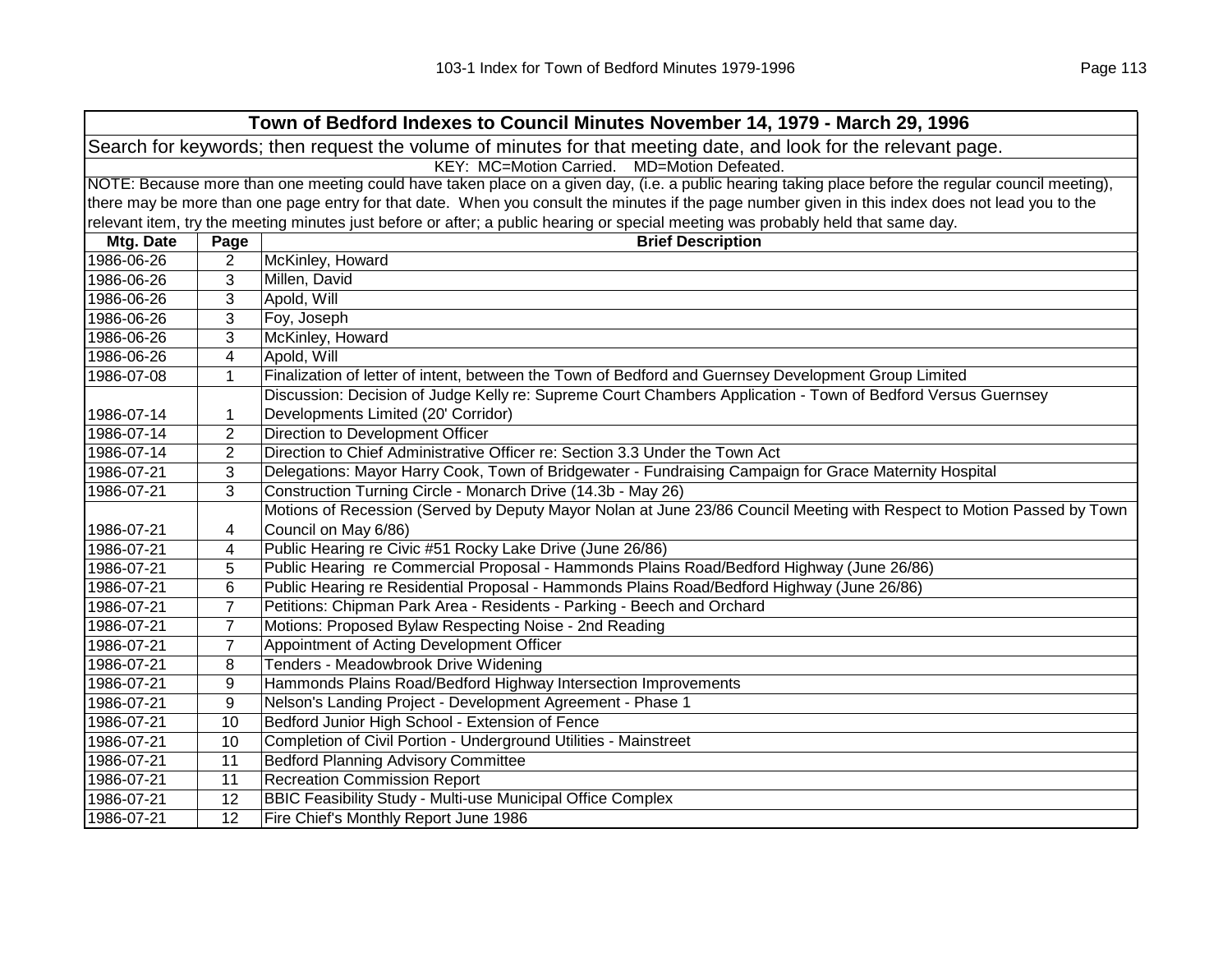|                                                                                                                | Town of Bedford Indexes to Council Minutes November 14, 1979 - March 29, 1996                                                                       |                                                                                                                                                   |  |  |
|----------------------------------------------------------------------------------------------------------------|-----------------------------------------------------------------------------------------------------------------------------------------------------|---------------------------------------------------------------------------------------------------------------------------------------------------|--|--|
| Search for keywords; then request the volume of minutes for that meeting date, and look for the relevant page. |                                                                                                                                                     |                                                                                                                                                   |  |  |
| KEY: MC=Motion Carried. MD=Motion Defeated.                                                                    |                                                                                                                                                     |                                                                                                                                                   |  |  |
|                                                                                                                | NOTE: Because more than one meeting could have taken place on a given day, (i.e. a public hearing taking place before the regular council meeting), |                                                                                                                                                   |  |  |
|                                                                                                                |                                                                                                                                                     | there may be more than one page entry for that date. When you consult the minutes if the page number given in this index does not lead you to the |  |  |
|                                                                                                                |                                                                                                                                                     | relevant item, try the meeting minutes just before or after; a public hearing or special meeting was probably held that same day.                 |  |  |
| Mtg. Date                                                                                                      | Page                                                                                                                                                | <b>Brief Description</b>                                                                                                                          |  |  |
| 1986-07-21                                                                                                     | 12                                                                                                                                                  | Animal Control Report - June 1986                                                                                                                 |  |  |
| 1986-07-21                                                                                                     | 12                                                                                                                                                  | Building Inspector's Report - June 1986                                                                                                           |  |  |
| 1986-07-21                                                                                                     | 12                                                                                                                                                  | Tax Collection Report - June 1986                                                                                                                 |  |  |
| 1986-07-21                                                                                                     | 12                                                                                                                                                  | Correspondence: Notice of Appeal - 1711, 1715, and 1717 Bedford Highway from R-1 to C-5                                                           |  |  |
| 1986-07-21                                                                                                     | 13                                                                                                                                                  | Correspondence: Dept. of Municipal Affairs - Act to Adopt and Implement Building Code for Province of N.S.                                        |  |  |
| 1986-07-21                                                                                                     | 13                                                                                                                                                  | Correspondence: Metro Festivals Association                                                                                                       |  |  |
| 1986-07-21                                                                                                     | 13                                                                                                                                                  | Correspondence: N.S. Dept. of Housing re Amalgamation - Halifax County Housing Authority                                                          |  |  |
| 1986-07-21                                                                                                     | 14                                                                                                                                                  | Notices of Motion: Bylaw respecting Firearms Legislation                                                                                          |  |  |
|                                                                                                                |                                                                                                                                                     | Notices of Motion: Bylaw Respecting Regional Solid Waste Management System and Bylaw Respecting Establishment,                                    |  |  |
| 1986-07-21                                                                                                     | 14                                                                                                                                                  | Operation and Maintenance of Regional Public Transit System                                                                                       |  |  |
| 1986-07-21                                                                                                     | 14                                                                                                                                                  | <b>Action Sheet</b>                                                                                                                               |  |  |
|                                                                                                                |                                                                                                                                                     |                                                                                                                                                   |  |  |
| 1986-07-24                                                                                                     | $\mathbf{1}$                                                                                                                                        | Proposed contract - Village Centre Property Incorporated Commercial Proposal - Hammonds Plains Road - Bedford Highway                             |  |  |
| 1986-07-24                                                                                                     | $\mathbf{1}$                                                                                                                                        | Hammonds Plains Road / Bedford Highway Intersection Improvements                                                                                  |  |  |
| 1986-07-24                                                                                                     | 2                                                                                                                                                   | Negotiations - Local 2715 IAFF and the Town of Bedford Collective Agreement                                                                       |  |  |
| 1986-08-05                                                                                                     | 1                                                                                                                                                   | Expropriation of Land - Meadowbrook Drive                                                                                                         |  |  |
| 1986-08-05                                                                                                     | $\overline{2}$                                                                                                                                      | Proposed Amendments to Agreement - Town of Bedford and Guernsey Developments Ltd.                                                                 |  |  |
| 1986-08-05                                                                                                     | 3                                                                                                                                                   | <b>Resignation of Town Solicitor</b>                                                                                                              |  |  |
| 1986-08-05                                                                                                     | 3                                                                                                                                                   | Lease Arrangements - Town of Bedford - A.J. Hustins Enterprises Ltd. - Suite 415 and Suite 202 Bedford Tower                                      |  |  |
| 1986-08-05                                                                                                     | 4                                                                                                                                                   | Fire Marshall's Requirements - LeBrun Centre                                                                                                      |  |  |
| 1986-08-05                                                                                                     | 5                                                                                                                                                   | Cost-Sharing Arrangements - C.P. Allen Playing Field                                                                                              |  |  |
| 1986-08-05                                                                                                     | 5                                                                                                                                                   | Tender 86-06 Union St. Sidewalk and Associated Works                                                                                              |  |  |
| 1986-08-18                                                                                                     | $\overline{2}$                                                                                                                                      | Delegations: Cobequid Multiservice Centre - Expansion - Request for Funding                                                                       |  |  |
| 1986-08-18                                                                                                     | 3                                                                                                                                                   | Motions of Reconsideration: Amendment to Zoning Bylaw - Advertising in Bus Shelters                                                               |  |  |
| 1986-08-18                                                                                                     | 4                                                                                                                                                   | Admiral Cove Estates - Report                                                                                                                     |  |  |
| 1986-08-18                                                                                                     | 5                                                                                                                                                   | Bedford Junior High School - Extension of Fence                                                                                                   |  |  |
| 1986-08-18                                                                                                     | 6                                                                                                                                                   | Motions: Bylaw Respecting Noise (Third Reading)                                                                                                   |  |  |
|                                                                                                                |                                                                                                                                                     | Motions: Metropolitan Authority Act - Bylaw Respecting the Design Construction and Operation of a Regional Solid Waste                            |  |  |
| 1986-08-18                                                                                                     | $\overline{7}$                                                                                                                                      | <b>Management System</b>                                                                                                                          |  |  |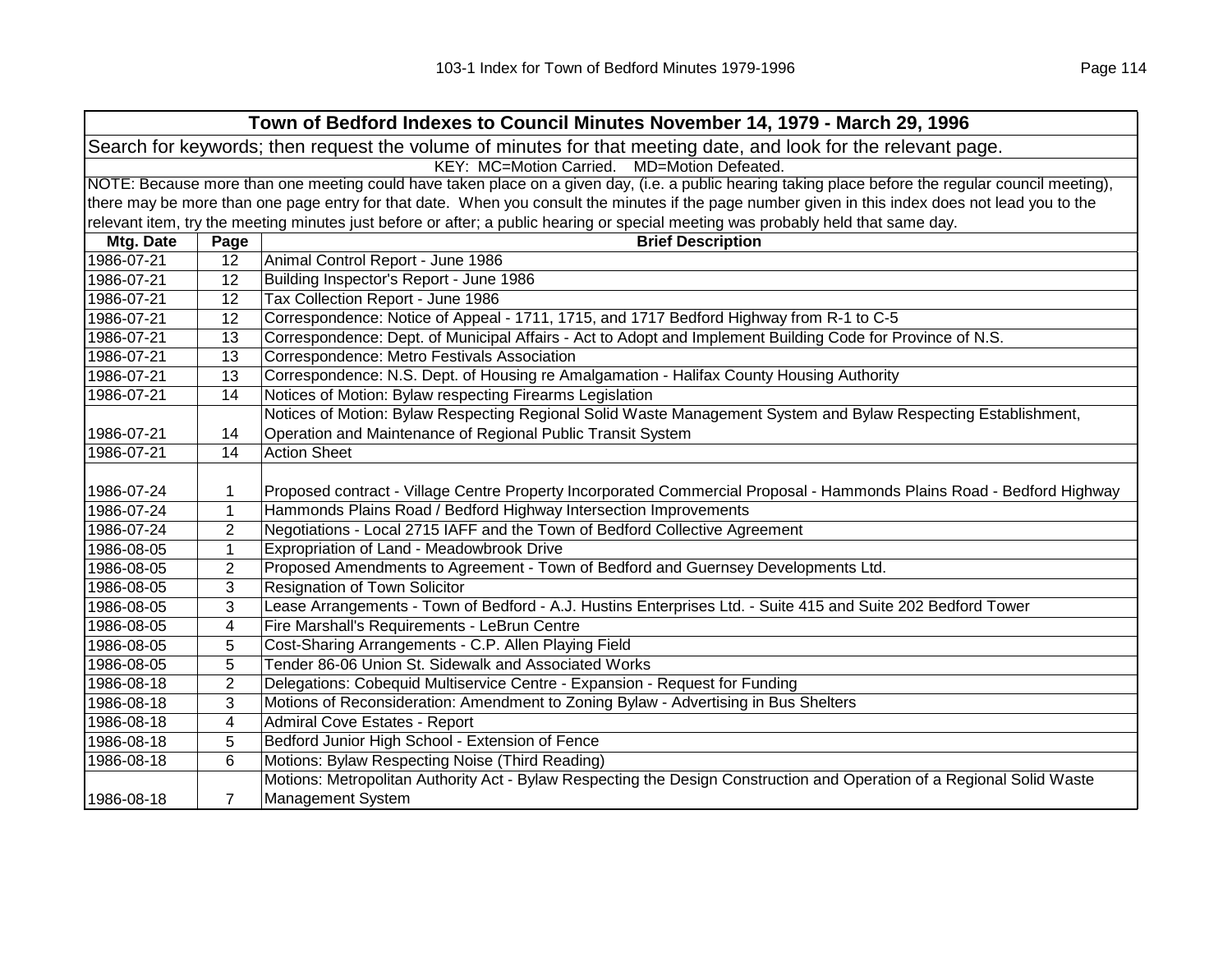| Town of Bedford Indexes to Council Minutes November 14, 1979 - March 29, 1996                                  |                                                                                                                                                     |                                                                                                                                                   |  |
|----------------------------------------------------------------------------------------------------------------|-----------------------------------------------------------------------------------------------------------------------------------------------------|---------------------------------------------------------------------------------------------------------------------------------------------------|--|
| Search for keywords; then request the volume of minutes for that meeting date, and look for the relevant page. |                                                                                                                                                     |                                                                                                                                                   |  |
|                                                                                                                | KEY: MC=Motion Carried. MD=Motion Defeated.                                                                                                         |                                                                                                                                                   |  |
|                                                                                                                | NOTE: Because more than one meeting could have taken place on a given day, (i.e. a public hearing taking place before the regular council meeting), |                                                                                                                                                   |  |
|                                                                                                                |                                                                                                                                                     | there may be more than one page entry for that date. When you consult the minutes if the page number given in this index does not lead you to the |  |
|                                                                                                                |                                                                                                                                                     | relevant item, try the meeting minutes just before or after; a public hearing or special meeting was probably held that same day.                 |  |
| Mtg. Date                                                                                                      | Page                                                                                                                                                | <b>Brief Description</b>                                                                                                                          |  |
|                                                                                                                |                                                                                                                                                     | Motions: Metropolitan Authority Act - Bylaw respecting the establishment, operation and maintenance of a regional public                          |  |
| 1986-08-18                                                                                                     | 7                                                                                                                                                   | transit system                                                                                                                                    |  |
| 1986-08-18                                                                                                     | 8                                                                                                                                                   | Metropolitan Authority - New Act                                                                                                                  |  |
| 1986-08-18                                                                                                     | 8                                                                                                                                                   | Collective Agreement - Town of Bedford Local 2715 IAFF                                                                                            |  |
| 1986-08-18                                                                                                     | 9                                                                                                                                                   | Consideration - Ward System - Town of Bedford                                                                                                     |  |
| 1986-08-18                                                                                                     | 10                                                                                                                                                  | <b>Crosswalk Guards</b>                                                                                                                           |  |
| 1986-08-18                                                                                                     | 11                                                                                                                                                  | Discount - Early Payment of Taxes                                                                                                                 |  |
| 1986-08-18                                                                                                     | 11                                                                                                                                                  | Traffic Control Devices - Tender - Hammond Plains Road                                                                                            |  |
| 1986-08-18                                                                                                     | 12                                                                                                                                                  | Fire Chief's Monthly Report - July 1986                                                                                                           |  |
| 1986-08-18                                                                                                     | 12                                                                                                                                                  | Animal Control Monthly Report - July 1986                                                                                                         |  |
| 1986-08-18                                                                                                     | 12                                                                                                                                                  | Tax Collection Report - July 1986                                                                                                                 |  |
| 1986-08-18                                                                                                     | 12                                                                                                                                                  | Correspondence: Letter of Resignation - K.A. MacInnis, Town Solicitor                                                                             |  |
|                                                                                                                |                                                                                                                                                     | Correspondence: Hon. Edmund Morris - Nomination to "Officials Committee-Service Development for Mentally Retarded                                 |  |
| 1986-08-18                                                                                                     | 12                                                                                                                                                  | Adults"                                                                                                                                           |  |
| 1986-08-18                                                                                                     | 13                                                                                                                                                  | <b>UNSM Annual Conference</b>                                                                                                                     |  |
|                                                                                                                |                                                                                                                                                     | Correspondence: K.C. Rowe Chairman Board of Police Commissioners City of Halifax - Request for Proposals Computer                                 |  |
| 1986-08-18                                                                                                     | 13                                                                                                                                                  | Requirement                                                                                                                                       |  |
| 1986-08-18                                                                                                     | 13                                                                                                                                                  | Correspondence: Municipal Board re: H. MacKinley - Appeal                                                                                         |  |
| 1986-08-18                                                                                                     | 14                                                                                                                                                  | Approval of School Site - Town of Bedford                                                                                                         |  |
|                                                                                                                |                                                                                                                                                     | Public Hearing: re application for a Control Development Agreement for the construction of two multiple family residential                        |  |
| 1986-09-08                                                                                                     | 1                                                                                                                                                   | buildings continuing 66 units.                                                                                                                    |  |
| 1986-09-08                                                                                                     | 3                                                                                                                                                   | Smith, Kenneth                                                                                                                                    |  |
| 1986-09-08                                                                                                     | 3                                                                                                                                                   | Hall, Fred                                                                                                                                        |  |
| 1986-09-08                                                                                                     | 4                                                                                                                                                   | Edmonds, Jim                                                                                                                                      |  |
| 1986-09-08                                                                                                     | 4                                                                                                                                                   | Towill, Shirley                                                                                                                                   |  |
| 1986-09-08                                                                                                     | 4                                                                                                                                                   | Burris, Gordon                                                                                                                                    |  |
|                                                                                                                |                                                                                                                                                     | Public Hearing: re application for a Control Development Agreement for the construction of one multiple family unit residential                   |  |
| 1986-09-08                                                                                                     | 1                                                                                                                                                   | building which will contain 31 units                                                                                                              |  |
| 1986-09-08                                                                                                     | 3                                                                                                                                                   | Chapman, Margaret                                                                                                                                 |  |
| 1986-09-08                                                                                                     | 4                                                                                                                                                   | Towill, Shirley                                                                                                                                   |  |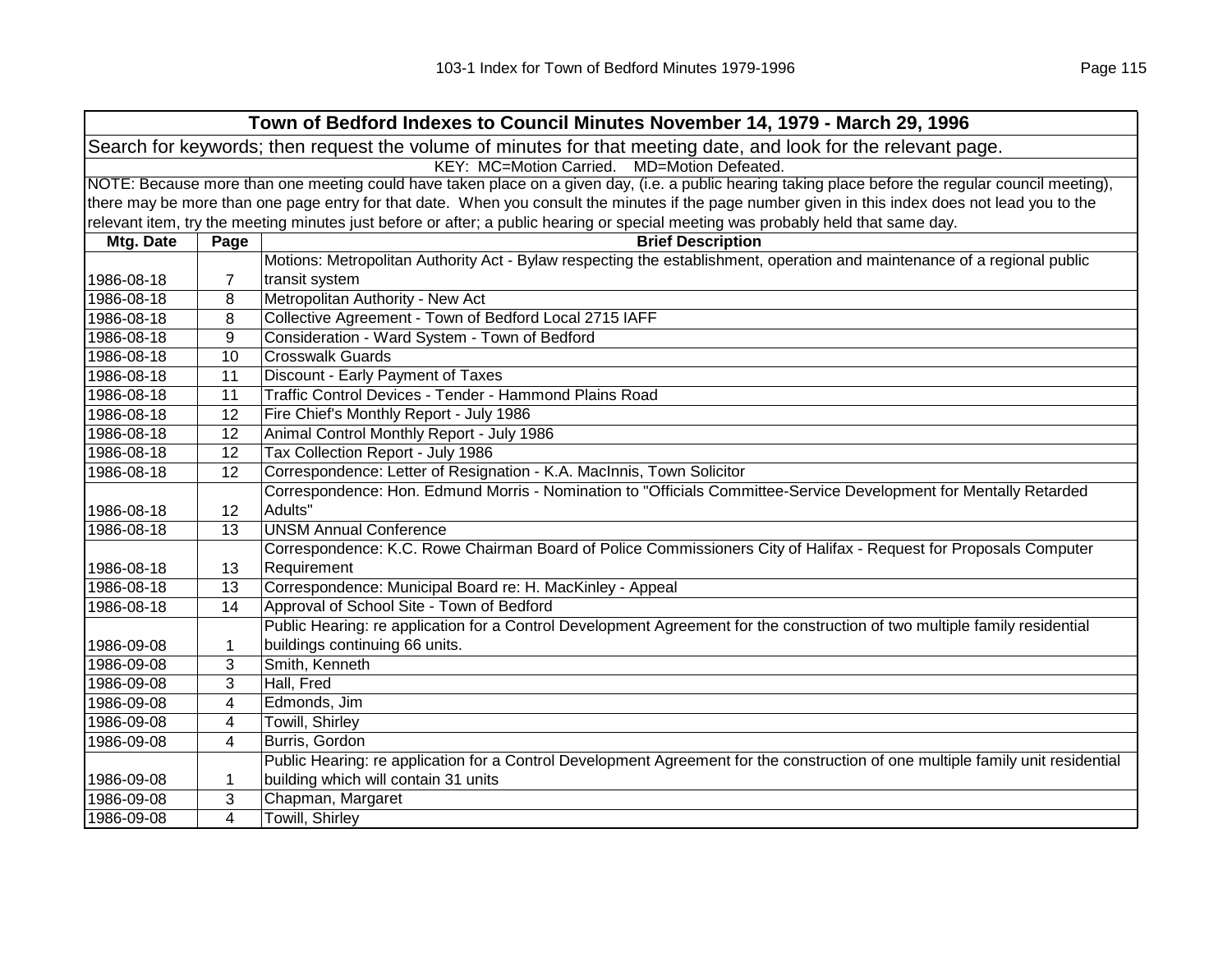|            | Town of Bedford Indexes to Council Minutes November 14, 1979 - March 29, 1996                                                                       |                                                                                                                                                   |  |  |
|------------|-----------------------------------------------------------------------------------------------------------------------------------------------------|---------------------------------------------------------------------------------------------------------------------------------------------------|--|--|
|            | Search for keywords; then request the volume of minutes for that meeting date, and look for the relevant page.                                      |                                                                                                                                                   |  |  |
|            | KEY: MC=Motion Carried. MD=Motion Defeated.                                                                                                         |                                                                                                                                                   |  |  |
|            | NOTE: Because more than one meeting could have taken place on a given day, (i.e. a public hearing taking place before the regular council meeting), |                                                                                                                                                   |  |  |
|            |                                                                                                                                                     | there may be more than one page entry for that date. When you consult the minutes if the page number given in this index does not lead you to the |  |  |
|            |                                                                                                                                                     | relevant item, try the meeting minutes just before or after; a public hearing or special meeting was probably held that same day.                 |  |  |
| Mtg. Date  | Page                                                                                                                                                | <b>Brief Description</b>                                                                                                                          |  |  |
| 1986-09-08 | 4                                                                                                                                                   | Hall, Fred                                                                                                                                        |  |  |
| 1986-09-08 | 4                                                                                                                                                   | Edmonds, Jim                                                                                                                                      |  |  |
| 1986-09-08 | 5                                                                                                                                                   | Smith, Kenneth                                                                                                                                    |  |  |
| 1986-09-08 | 5                                                                                                                                                   | Towill, Shirley                                                                                                                                   |  |  |
| 1986-09-22 | $\overline{2}$                                                                                                                                      | Bedford Branch Library - Rental Agreement (Sunnyside Mall)                                                                                        |  |  |
| 1986-09-22 | $\overline{2}$                                                                                                                                      | <b>Grants to Charitable Organizations</b>                                                                                                         |  |  |
| 1986-09-22 | $\overline{2}$                                                                                                                                      | <b>Grace Maternity Hospital</b>                                                                                                                   |  |  |
| 1986-09-22 | $\overline{2}$                                                                                                                                      | Cobequid Multi-Service Centre Expansion                                                                                                           |  |  |
| 1986-09-22 | 3                                                                                                                                                   | Proposal - Economic Development Commission                                                                                                        |  |  |
| 1986-09-22 | 3                                                                                                                                                   | School Crosswalk Guard Services - Hammonds Plains Road/Lake Drive                                                                                 |  |  |
| 1986-09-22 | 4                                                                                                                                                   | Public Hearings and Motions Arising Therefrom                                                                                                     |  |  |
|            |                                                                                                                                                     | Public Hearing - September 8, 1986: Contract Development Agreement - Multi Family Residential Proposal - Lot J-1 Westgate                         |  |  |
| 1986-09-22 | 4                                                                                                                                                   | Park Subdivision                                                                                                                                  |  |  |
|            |                                                                                                                                                     | Public Hearing - September 8, 1986: Contract Development Agreement - Multi Family Residential Proposal - Lot J-3 Westgate                         |  |  |
| 1986-09-22 | 4                                                                                                                                                   | Park Subdivision                                                                                                                                  |  |  |
| 1986-09-22 | 6                                                                                                                                                   | Mill Cove - Phase 2 Contract Development Agreement Detailed Plans                                                                                 |  |  |
| 1986-09-22 | 6                                                                                                                                                   | Presentation by Councillor Kelly - Air Canada - 50th Anniversary                                                                                  |  |  |
| 1986-09-22 | $\overline{7}$                                                                                                                                      | Motions: Constitution of Metro Transit as Line Department Under Metropolitan Authority                                                            |  |  |
| 1986-09-22 | $\overline{7}$                                                                                                                                      | Motions: Proposed Bylaw Respecting Firearm Legislation (2nd Reading)                                                                              |  |  |
|            |                                                                                                                                                     | Motions: Resolution - Construction Agreement B-3 Department of Transportation - Improvements to Intersection at Bedford                           |  |  |
| 1986-09-22 | 8                                                                                                                                                   | Highway/Hammonds Plains Road                                                                                                                      |  |  |
| 1986-09-22 | 9                                                                                                                                                   | Appointment of Replacement - Bedford Waters Advisory Board                                                                                        |  |  |
| 1986-09-22 | 9                                                                                                                                                   | Proposed Concept - Auxiliary Police (P. Kelly)                                                                                                    |  |  |
| 1986-09-22 | 9                                                                                                                                                   | Tender - 86-08 - Doyle Street Storm Sewer Extension                                                                                               |  |  |
| 1986-09-22 | 10                                                                                                                                                  | Tender - 86-09 Snow Removal Equipment                                                                                                             |  |  |
| 1986-09-22 | 10                                                                                                                                                  | Tender 86-10 Range Park                                                                                                                           |  |  |
| 1986-09-22 | 11                                                                                                                                                  | Acquisition of Lands - Meadowbrook Drive                                                                                                          |  |  |
| 1986-09-22 | 12                                                                                                                                                  | Provincial Remembrance Day Act                                                                                                                    |  |  |
| 1986-09-22 | 12                                                                                                                                                  | <b>Bedford Planning Advisory Committee</b>                                                                                                        |  |  |
| 1986-09-22 | 12                                                                                                                                                  | Proposed Policy re Parkland Dedication                                                                                                            |  |  |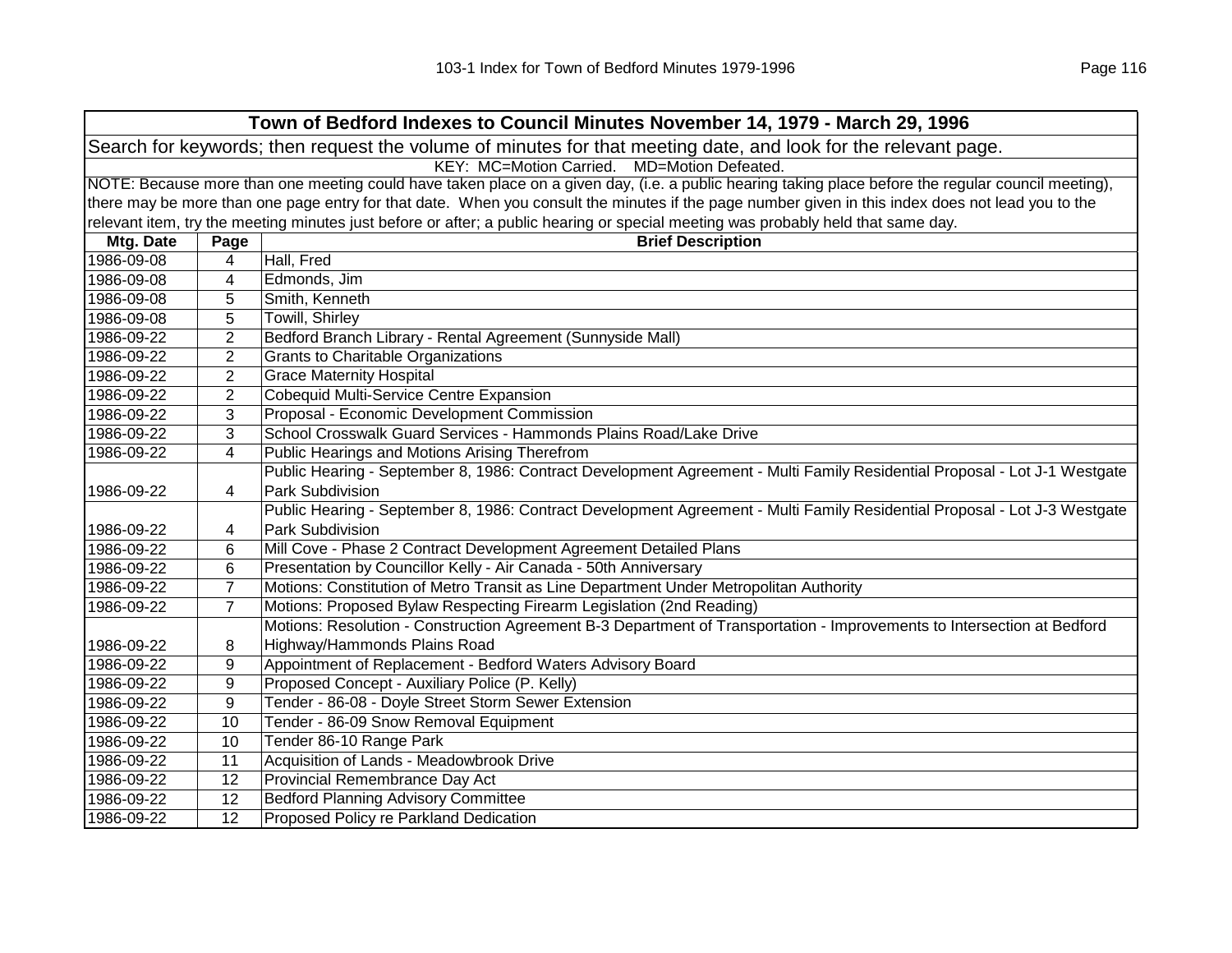|                                                                                                                | Town of Bedford Indexes to Council Minutes November 14, 1979 - March 29, 1996 |                                                                                                                                                     |  |  |
|----------------------------------------------------------------------------------------------------------------|-------------------------------------------------------------------------------|-----------------------------------------------------------------------------------------------------------------------------------------------------|--|--|
| Search for keywords; then request the volume of minutes for that meeting date, and look for the relevant page. |                                                                               |                                                                                                                                                     |  |  |
|                                                                                                                |                                                                               | KEY: MC=Motion Carried. MD=Motion Defeated.                                                                                                         |  |  |
|                                                                                                                |                                                                               | NOTE: Because more than one meeting could have taken place on a given day, (i.e. a public hearing taking place before the regular council meeting), |  |  |
|                                                                                                                |                                                                               | there may be more than one page entry for that date. When you consult the minutes if the page number given in this index does not lead you to the   |  |  |
|                                                                                                                |                                                                               | relevant item, try the meeting minutes just before or after; a public hearing or special meeting was probably held that same day.                   |  |  |
| Mtg. Date                                                                                                      | Page                                                                          | <b>Brief Description</b>                                                                                                                            |  |  |
| 1986-09-22                                                                                                     | 13                                                                            | Proposed Contract Development Agreement - 51 Rocky Lake Drive                                                                                       |  |  |
| 1986-09-22                                                                                                     | 13                                                                            | Fire Chief's Monthly Report - August 1986                                                                                                           |  |  |
| 1986-09-22                                                                                                     | 13                                                                            | Engineering and Works Department Report #3                                                                                                          |  |  |
| 1986-09-22                                                                                                     | 13                                                                            | Tax Collection Report to August 31, 1986                                                                                                            |  |  |
| 1986-09-22                                                                                                     | 13                                                                            | Planning and Development Control                                                                                                                    |  |  |
| 1986-09-22                                                                                                     | 14                                                                            | Building Inspector's Monthly Report - July 1986                                                                                                     |  |  |
| 1986-09-22                                                                                                     | 14                                                                            | Correspondence: John D. Carnaghan, Bedford Village Residents Association re Sound System - Council Chamber                                          |  |  |
| 1986-09-22                                                                                                     | 14                                                                            | Public Hearing - Advertising in Bus Shelters                                                                                                        |  |  |
| 1986-09-22                                                                                                     | 14                                                                            | Purchase of Four Lots - Bedford Village North                                                                                                       |  |  |
| 1986-09-22                                                                                                     | 14                                                                            | Parking on Sidewalks                                                                                                                                |  |  |
|                                                                                                                |                                                                               |                                                                                                                                                     |  |  |
| 1986-10-16                                                                                                     | 1                                                                             | Proposed Amendment to Zoning Bylaw Permitting the Location of Bus Shelters with Advertising within the streets right of way                         |  |  |
| 1986-10-16                                                                                                     | $\overline{2}$                                                                | Christopher, Mrs. Dorothy                                                                                                                           |  |  |
| 1986-10-16                                                                                                     | $\overline{2}$                                                                | Kulin, Ed                                                                                                                                           |  |  |
| 1986-10-16                                                                                                     | $\overline{2}$                                                                | MacVicar, Mrs. Anne                                                                                                                                 |  |  |
| 1986-10-16                                                                                                     | 3                                                                             | Kerr, Mrs. Mary Lou                                                                                                                                 |  |  |
|                                                                                                                |                                                                               | Amendment to Zoning Map, Re-zoning lots #260, 261, 262 and 272, Basinview Drive South, Bedford Hills Subdivision From P-                            |  |  |
| 1986-10-16                                                                                                     | 3                                                                             | 1, Park to R-1, Residential Single Family                                                                                                           |  |  |
| 1986-10-16                                                                                                     | 3                                                                             | MacVicar, Mrs. Anne                                                                                                                                 |  |  |
| 1986-10-20                                                                                                     | $\mathbf{1}$                                                                  | EMO - Mutual Aid Agreement - Ratification                                                                                                           |  |  |
| 1986-10-20                                                                                                     | $\overline{2}$                                                                | <b>Grants to Charitable Organizations</b>                                                                                                           |  |  |
| 1986-10-20                                                                                                     | $\overline{2}$                                                                | <b>Grace Maternity Hospital</b>                                                                                                                     |  |  |
| 1986-10-20                                                                                                     | $\overline{2}$                                                                | Cobequid Multi-Service Centre Expansion                                                                                                             |  |  |
| 1986-10-20                                                                                                     | 3                                                                             | Contract Development Agreement - Westgate Part, Lot J-1, Proposal for Multi-Family Residential Units                                                |  |  |
| 1986-10-20                                                                                                     | 3                                                                             | Contract Development Agreement - Westgate Park - Lot J-3, Proposal for Multiple Family Residential Units                                            |  |  |
| 1986-10-20                                                                                                     | 4                                                                             | <b>Contract Development Agreements - Format</b>                                                                                                     |  |  |
| 1986-10-20                                                                                                     | 4                                                                             | Contract Development Agreement - Mill Cove, Phase Three - Detail Plans                                                                              |  |  |
| 1986-10-20                                                                                                     | 4                                                                             | Parkland Dedication - Proposed Policy                                                                                                               |  |  |
| 1986-10-20                                                                                                     | 4                                                                             | Development Permit - Sandy Lake - Request From H. Granter                                                                                           |  |  |
| 1986-10-20                                                                                                     | 5                                                                             | Bus Shelter Advertising - Proposal to Amend Zoning Bylaw                                                                                            |  |  |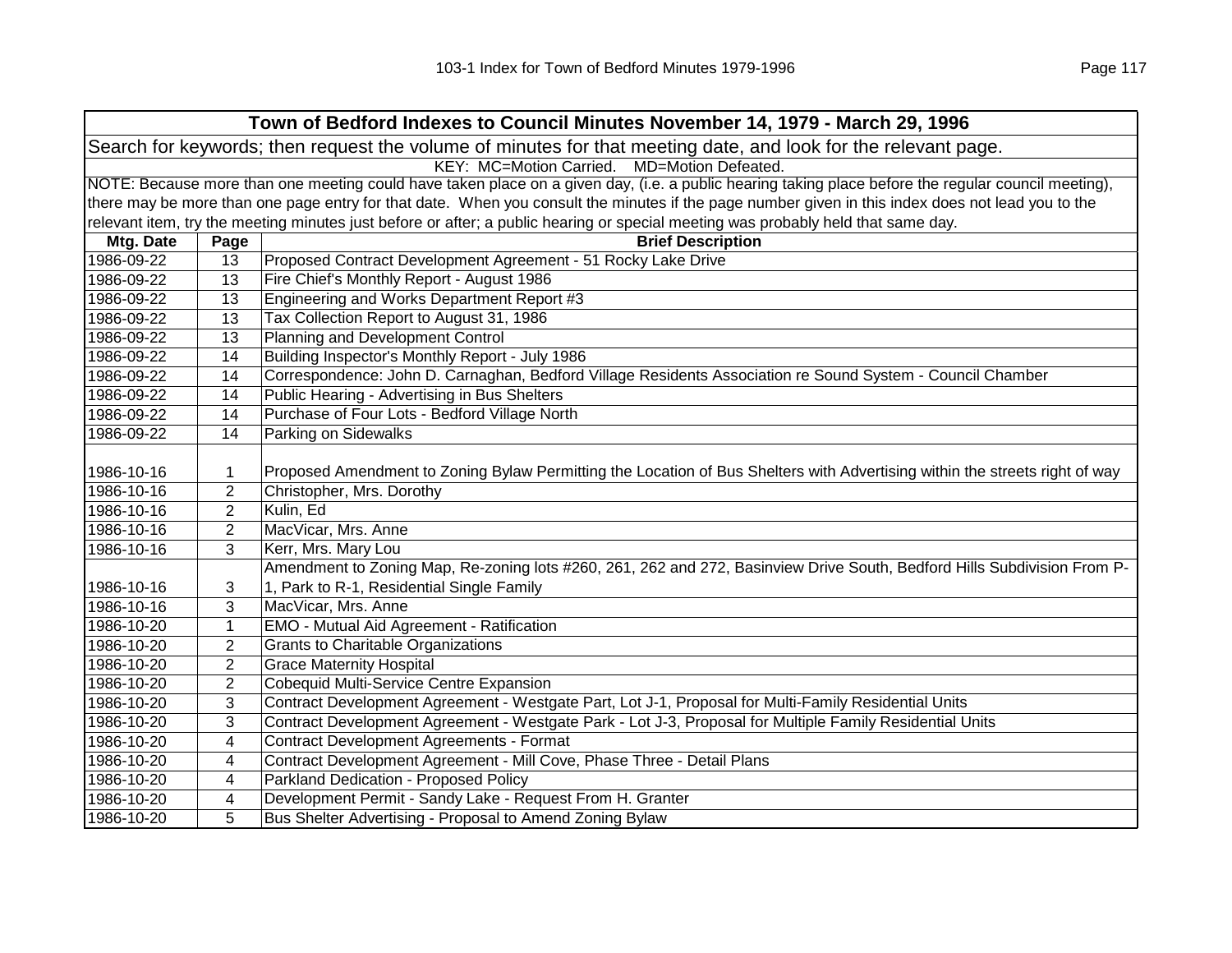|            | Town of Bedford Indexes to Council Minutes November 14, 1979 - March 29, 1996                                                                       |                                                                                                                                                   |  |  |
|------------|-----------------------------------------------------------------------------------------------------------------------------------------------------|---------------------------------------------------------------------------------------------------------------------------------------------------|--|--|
|            | Search for keywords; then request the volume of minutes for that meeting date, and look for the relevant page.                                      |                                                                                                                                                   |  |  |
|            | KEY: MC=Motion Carried. MD=Motion Defeated.                                                                                                         |                                                                                                                                                   |  |  |
|            | NOTE: Because more than one meeting could have taken place on a given day, (i.e. a public hearing taking place before the regular council meeting), |                                                                                                                                                   |  |  |
|            |                                                                                                                                                     | there may be more than one page entry for that date. When you consult the minutes if the page number given in this index does not lead you to the |  |  |
|            |                                                                                                                                                     | relevant item, try the meeting minutes just before or after; a public hearing or special meeting was probably held that same day.                 |  |  |
| Mtg. Date  | Page                                                                                                                                                | <b>Brief Description</b>                                                                                                                          |  |  |
| 1986-10-20 | 6                                                                                                                                                   | Bedford Village North - Proposal to Rezone Four Lots from Parkland to Residential Single Family                                                   |  |  |
| 1986-10-20 | $\overline{7}$                                                                                                                                      | Request to Purchase Town Owned Land - Dartmoor Crescent                                                                                           |  |  |
| 1986-10-20 | 8                                                                                                                                                   | Remembrance Day Act                                                                                                                               |  |  |
| 1986-10-20 | 8                                                                                                                                                   | Police Vehicle Replacement (1987) - Consideration - Award of Tender                                                                               |  |  |
| 1986-10-20 | 8                                                                                                                                                   | Salt Contract: Consideration - Award of Tender 86-10, Hauling of Bulk Salt                                                                        |  |  |
| 1986-10-20 | 9                                                                                                                                                   | Tax Certificates - Proposal for Increase in Fees                                                                                                  |  |  |
| 1986-10-20 | 9                                                                                                                                                   | Hammonds Plains Road/Bedford Highway Intersection Improvement Project - Ratification of Additional Funds                                          |  |  |
| 1986-10-20 | 9                                                                                                                                                   | Debenture Issue Resolution - 1986 Capital Projects Financing                                                                                      |  |  |
| 1986-10-20 | 10                                                                                                                                                  | Request to Purchase Town Owned Land - Dartmoor Crescent                                                                                           |  |  |
| 1986-10-20 | 10                                                                                                                                                  | <b>Bedford Planning Advisory Committee</b>                                                                                                        |  |  |
| 1986-10-20 | 10                                                                                                                                                  | Public Presentations at BPAC - Proposed Policy                                                                                                    |  |  |
| 1986-10-20 | 10                                                                                                                                                  | Bedford Waters Advisory Committee - Basinview Estates, Proposed Residential Development                                                           |  |  |
| 1986-10-20 | 11                                                                                                                                                  | Tax Collection Report to September 30, 1986                                                                                                       |  |  |
| 1986-10-20 | 11                                                                                                                                                  | Fire Chief's Monthly Report - September 1986                                                                                                      |  |  |
| 1986-10-20 | 11                                                                                                                                                  | Fire Department's Annual Election                                                                                                                 |  |  |
| 1986-10-20 | 11                                                                                                                                                  | Planning and Development Control                                                                                                                  |  |  |
| 1986-10-20 | 11                                                                                                                                                  | Building Inspector's Monthly Report - August 1986                                                                                                 |  |  |
| 1986-10-20 | 11                                                                                                                                                  | Building Inspector's Monthly Report - September 1986                                                                                              |  |  |
| 1986-10-20 | 11                                                                                                                                                  | Admiral Cove Estates - Status Report - Agreement Between Town and Developer                                                                       |  |  |
| 1986-10-20 | 12                                                                                                                                                  | Planning and Development Department Update Report                                                                                                 |  |  |
| 1986-10-20 | 12                                                                                                                                                  | Correspondence: Halifax-Dartmouth Real Estate Board - Real Estate Board Bylaw Respecting Signs                                                    |  |  |
| 1986-10-20 | 13                                                                                                                                                  | Bedford Junior High - Extension of Fencing                                                                                                        |  |  |
| 1986-10-20 | 13                                                                                                                                                  | Acquisition of School Site - Glen Moir Area                                                                                                       |  |  |
|            |                                                                                                                                                     | Public Hearing: re an application for a Contract Development Agreement between the Town of Bedford and Mardo                                      |  |  |
|            |                                                                                                                                                     | Construction Ltd. For the conversion of the former Jehovah's Witness Kingdom Hall, Rocky Lake Drive to a six-unit Apartment                       |  |  |
| 1986-11-03 | 1                                                                                                                                                   | Building.                                                                                                                                         |  |  |
| 1986-11-03 | 2                                                                                                                                                   | Thompson, Ms. Julie                                                                                                                               |  |  |
| 1986-11-17 | $\mathbf{1}$                                                                                                                                        | Public Hearing: re proposed closure of a portion of the Dartmoor Crescent right of way                                                            |  |  |
| 1986-11-17 | $\overline{2}$                                                                                                                                      | Bedford Economic Development Commission                                                                                                           |  |  |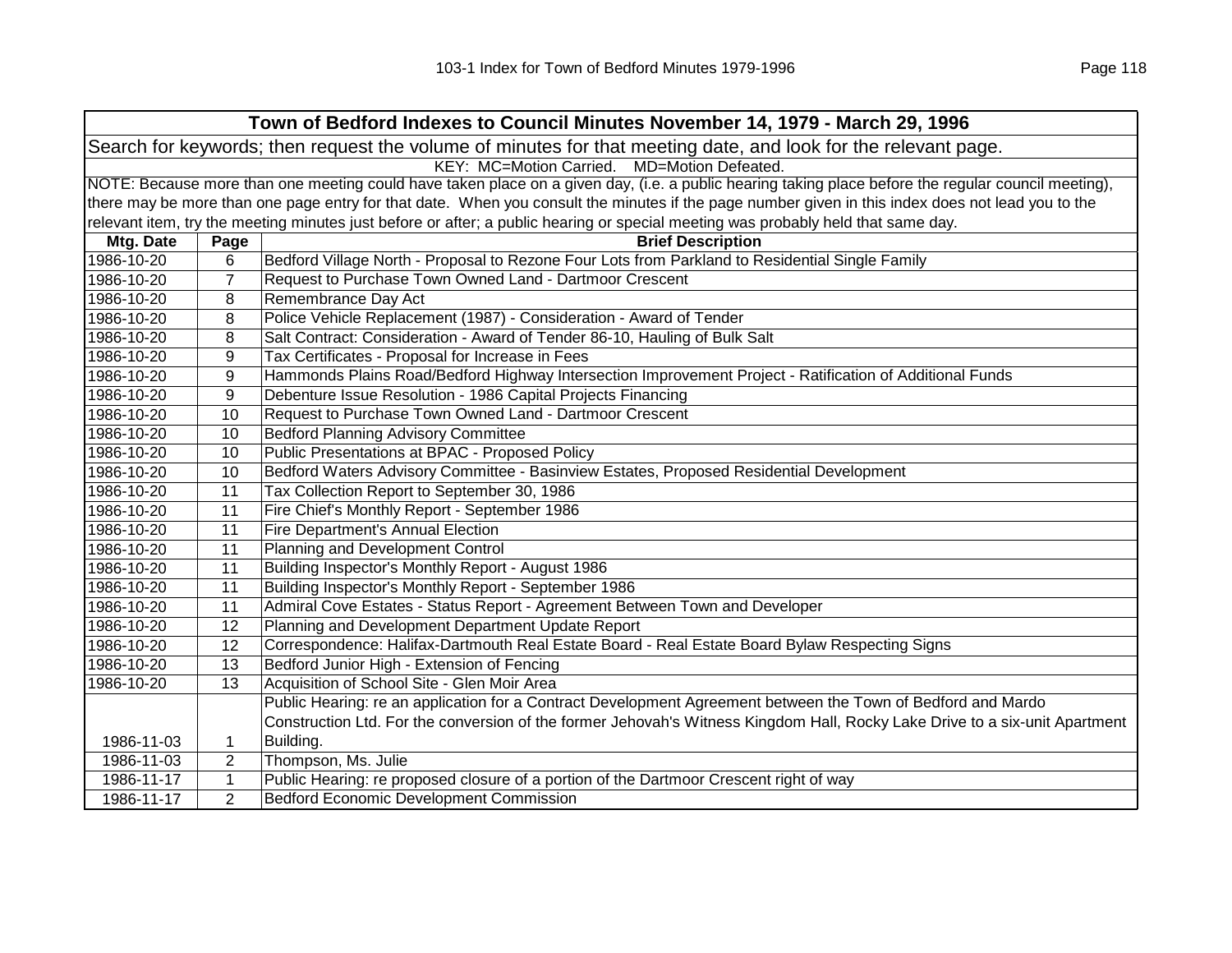|            | Town of Bedford Indexes to Council Minutes November 14, 1979 - March 29, 1996                                                                       |                                                                                                                                                   |  |  |
|------------|-----------------------------------------------------------------------------------------------------------------------------------------------------|---------------------------------------------------------------------------------------------------------------------------------------------------|--|--|
|            | Search for keywords; then request the volume of minutes for that meeting date, and look for the relevant page.                                      |                                                                                                                                                   |  |  |
|            | KEY: MC=Motion Carried. MD=Motion Defeated.                                                                                                         |                                                                                                                                                   |  |  |
|            | NOTE: Because more than one meeting could have taken place on a given day, (i.e. a public hearing taking place before the regular council meeting), |                                                                                                                                                   |  |  |
|            |                                                                                                                                                     | there may be more than one page entry for that date. When you consult the minutes if the page number given in this index does not lead you to the |  |  |
|            |                                                                                                                                                     | relevant item, try the meeting minutes just before or after; a public hearing or special meeting was probably held that same day.                 |  |  |
| Mtg. Date  | Page                                                                                                                                                | <b>Brief Description</b>                                                                                                                          |  |  |
|            |                                                                                                                                                     |                                                                                                                                                   |  |  |
| 1986-11-17 | $\overline{2}$                                                                                                                                      | Bus Shelters: Proposed Purchase by Mediacom Incorporated of Town Owned Bus-Shelters and Proposed Contract Agreement                               |  |  |
| 1986-11-17 | 3                                                                                                                                                   | Contract Development Agreement: 51 Rocky Lake Drive                                                                                               |  |  |
| 1986-11-17 | 4                                                                                                                                                   | <b>Street Closure - Portion of Dartmoor Crescent</b>                                                                                              |  |  |
| 1986-11-17 | 4                                                                                                                                                   | Social Services - Recommendation From Ad Hoc Committee                                                                                            |  |  |
| 1986-11-17 | 4                                                                                                                                                   | Resident's Tax Exemption - 1987                                                                                                                   |  |  |
| 1986-11-17 | 6                                                                                                                                                   | Council Appointments - Deputy Mayor                                                                                                               |  |  |
| 1986-11-17 | 6                                                                                                                                                   | Council Appointments - District School Board Representative                                                                                       |  |  |
| 1986-11-17 | $\overline{7}$                                                                                                                                      | Snow Clearing - Walkways - Level of Service                                                                                                       |  |  |
| 1986-11-17 | $\overline{7}$                                                                                                                                      | Municipal Services Inspector - Council Appeal of Position                                                                                         |  |  |
| 1986-11-17 | 8                                                                                                                                                   | Council Appointments to Boards/Committees/Commissions                                                                                             |  |  |
| 1986-11-17 | 8                                                                                                                                                   | Council Appointments - Citizens at Large to Boards/Committees/Commissions                                                                         |  |  |
| 1986-11-17 | 8                                                                                                                                                   | <b>Council Appointments: Recreation Commission</b>                                                                                                |  |  |
| 1986-11-17 | 8                                                                                                                                                   | <b>Council Appointments: Industrial Commission</b>                                                                                                |  |  |
| 1986-11-17 | 8                                                                                                                                                   | <b>Council Appointments: Police Commission</b>                                                                                                    |  |  |
| 1986-11-17 | 8                                                                                                                                                   | Council Appointments: Bedford Planning Advisory Committee                                                                                         |  |  |
| 1986-11-17 | 9                                                                                                                                                   | <b>Council Appointments: Grants Advisory Committee</b>                                                                                            |  |  |
| 1986-11-17 | 9                                                                                                                                                   | Council Appointments: Board of Health                                                                                                             |  |  |
| 1986-11-17 | 9                                                                                                                                                   | <b>Council Appointments: Tree Committee</b>                                                                                                       |  |  |
| 1986-11-17 | 9                                                                                                                                                   | <b>Council Appointments: Transit Advisory Committee</b>                                                                                           |  |  |
| 1986-11-17 | 9                                                                                                                                                   | <b>Bedford Planning Advisory Committee</b>                                                                                                        |  |  |
| 1986-11-17 | 9                                                                                                                                                   | Contract Development Agreement Proposal - Hammonds Plains Road                                                                                    |  |  |
| 1986-11-17 | 9                                                                                                                                                   | Contract Development Agreement - Proposal #930 Bedford Highway                                                                                    |  |  |
| 1986-11-17 | 10                                                                                                                                                  | MDP Plan Amendment - Public Participation Session                                                                                                 |  |  |
| 1986-11-17 | 10                                                                                                                                                  | Report - Steering Committee - Municipal Complex                                                                                                   |  |  |
| 1986-11-17 | 11                                                                                                                                                  | Building Inspector's Monthly Report - October 1986                                                                                                |  |  |
| 1986-11-17 | 11                                                                                                                                                  | Fire Chief's Monthly Report October 1986                                                                                                          |  |  |
| 1986-11-17 | 11                                                                                                                                                  | Dog Control Report - October 1986                                                                                                                 |  |  |
| 1986-11-17 | 11                                                                                                                                                  | Correspondence: Metro Area Transit Association - Request for 1987 Funding                                                                         |  |  |
| 1986-11-17 | 11                                                                                                                                                  | Correspondence: Mayor Ron Wallace - City of Halifax - Cost - Sharing - Metro Shelter for Homeless Men                                             |  |  |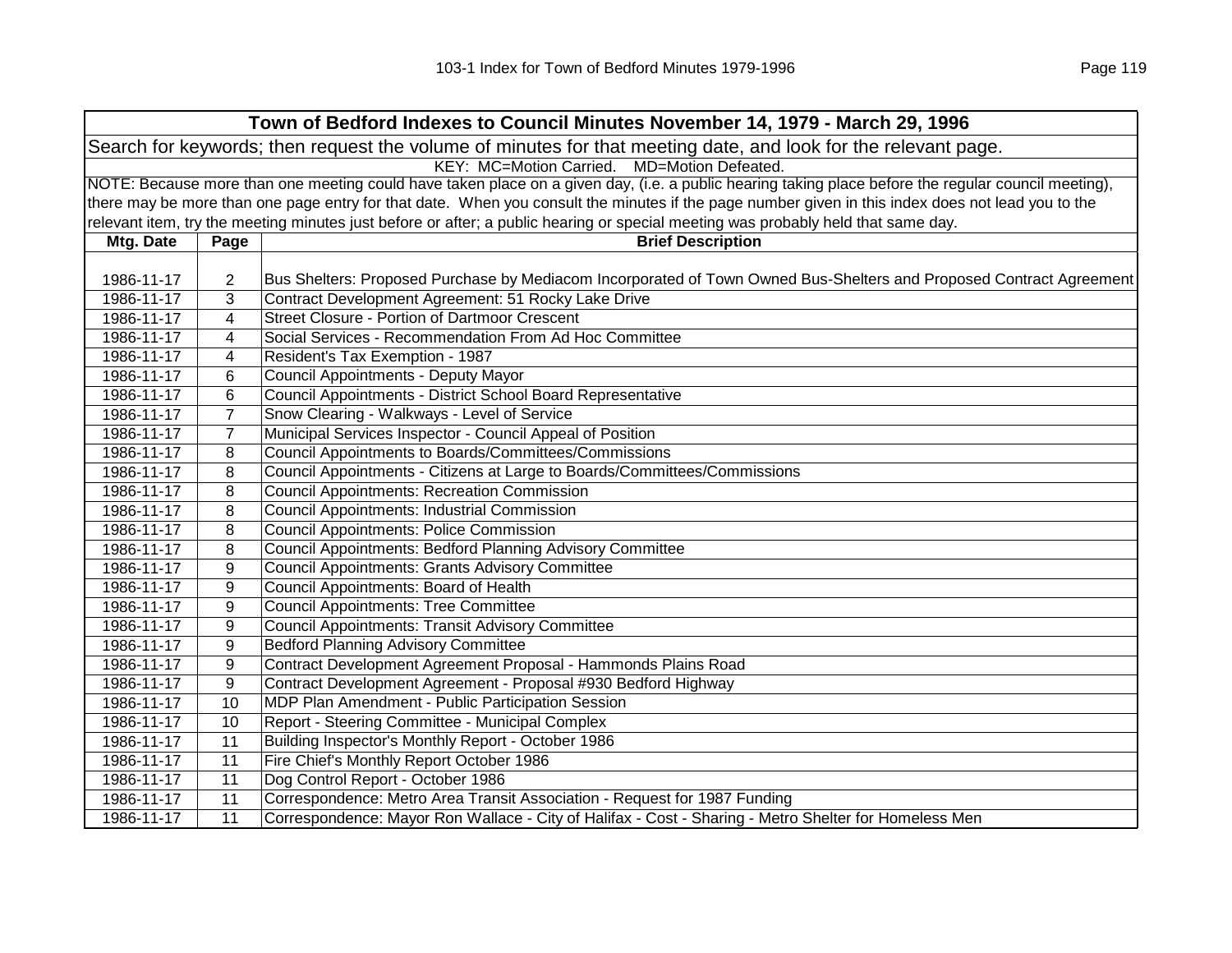|            | Town of Bedford Indexes to Council Minutes November 14, 1979 - March 29, 1996                                                                       |                                                                                                                                                   |  |  |
|------------|-----------------------------------------------------------------------------------------------------------------------------------------------------|---------------------------------------------------------------------------------------------------------------------------------------------------|--|--|
|            | Search for keywords; then request the volume of minutes for that meeting date, and look for the relevant page.                                      |                                                                                                                                                   |  |  |
|            | KEY: MC=Motion Carried. MD=Motion Defeated.                                                                                                         |                                                                                                                                                   |  |  |
|            | NOTE: Because more than one meeting could have taken place on a given day, (i.e. a public hearing taking place before the regular council meeting), |                                                                                                                                                   |  |  |
|            |                                                                                                                                                     | there may be more than one page entry for that date. When you consult the minutes if the page number given in this index does not lead you to the |  |  |
|            |                                                                                                                                                     | relevant item, try the meeting minutes just before or after; a public hearing or special meeting was probably held that same day.                 |  |  |
| Mtg. Date  | Page                                                                                                                                                | <b>Brief Description</b>                                                                                                                          |  |  |
| 1986-11-17 | 12                                                                                                                                                  | Correspondence: Tri Am Developments - Street Name - Bedford Hill Subdivision                                                                      |  |  |
| 1986-11-17 | 12                                                                                                                                                  | Heritage Advisory Committee                                                                                                                       |  |  |
| 1986-11-17 | 13                                                                                                                                                  | <b>Bylaw Respecting Sewer Development Charge</b>                                                                                                  |  |  |
| 1986-11-17 | 13                                                                                                                                                  | Ward System - Consideration                                                                                                                       |  |  |
| 1986-11-17 | 13                                                                                                                                                  | Noise Control - Construction - New Development                                                                                                    |  |  |
| 1986-12-15 | $\overline{2}$                                                                                                                                      | Appointments - From Community at Large to Boards/Committees/Commissions                                                                           |  |  |
| 1986-12-15 | 3                                                                                                                                                   | Contract Development Agreement - 51 Rocky Lake Drive: Consideration of Approval of Detailed Contract                                              |  |  |
| 1986-12-15 | $\overline{4}$                                                                                                                                      | Bedford Municipal Facilities - Feasibility Study - Terms of Reference                                                                             |  |  |
| 1986-12-15 | 5                                                                                                                                                   | Social Services - Administration - Report from Ad Hoc Committee                                                                                   |  |  |
| 1986-12-15 | 6                                                                                                                                                   | Motions: Proposed Resolution Respecting Heritage Advisory Committee                                                                               |  |  |
| 1986-12-15 | 6                                                                                                                                                   | 26 Union Street                                                                                                                                   |  |  |
| 1986-12-15 | $\overline{7}$                                                                                                                                      | Proposed By-law Respecting Sewer Redevelopment Charge                                                                                             |  |  |
| 1986-12-15 | 8                                                                                                                                                   | Notice of Motion - Bylaw Respecting Building - Town of Bedford                                                                                    |  |  |
| 1986-12-15 | 8                                                                                                                                                   | Preliminary 1987 Capital Budget Draft - Draft #1                                                                                                  |  |  |
| 1986-12-15 | 9                                                                                                                                                   | Organizational Structure (Revised) Town of Bedford                                                                                                |  |  |
| 1986-12-15 | 9                                                                                                                                                   | Ward System (Councillor Peter Kelly)                                                                                                              |  |  |
| 1986-12-15 | 9                                                                                                                                                   | <b>Bedford Planning Advisory Committee</b>                                                                                                        |  |  |
| 1986-12-15 | 10                                                                                                                                                  | 174-176 Rocky Lane Drive - Rezoning Application From C-5 to R-2                                                                                   |  |  |
| 1986-12-15 | 10                                                                                                                                                  | <b>Public Participation Program</b>                                                                                                               |  |  |
|            |                                                                                                                                                     | Bedford Board of Police Commissioners - Regionally Applied Police Information Delivery (Rapid) Consideration of Approval to                       |  |  |
| 1986-12-15 | 11                                                                                                                                                  | Enter Into Regional Agreement                                                                                                                     |  |  |
| 1986-12-15 | 12                                                                                                                                                  | School Site Selection - Report                                                                                                                    |  |  |
| 1986-12-15 | 13                                                                                                                                                  | Fire Chief's Monthly Report - November 1986                                                                                                       |  |  |
| 1986-12-15 | 13                                                                                                                                                  | Fire Chief's Annual Report, 1986                                                                                                                  |  |  |
| 1986-12-15 | 13                                                                                                                                                  | Animal Control Monthly Report November 1986                                                                                                       |  |  |
| 1986-12-15 | 13                                                                                                                                                  | Tax Collector's Report to December 30, 1986                                                                                                       |  |  |
| 1986-12-15 | 13                                                                                                                                                  | Tax Write Offs - Proposed                                                                                                                         |  |  |
| 1986-12-15 | 14                                                                                                                                                  | Request to Refund Portion of 1985 Taxes                                                                                                           |  |  |
| 1986-12-15 | 14                                                                                                                                                  | Building Inspector's Monthly Report - November 1986                                                                                               |  |  |
| 1986-12-15 | 14                                                                                                                                                  | Correspondence: Town of New Waterford - Resolution Respecting Remembrance Day                                                                     |  |  |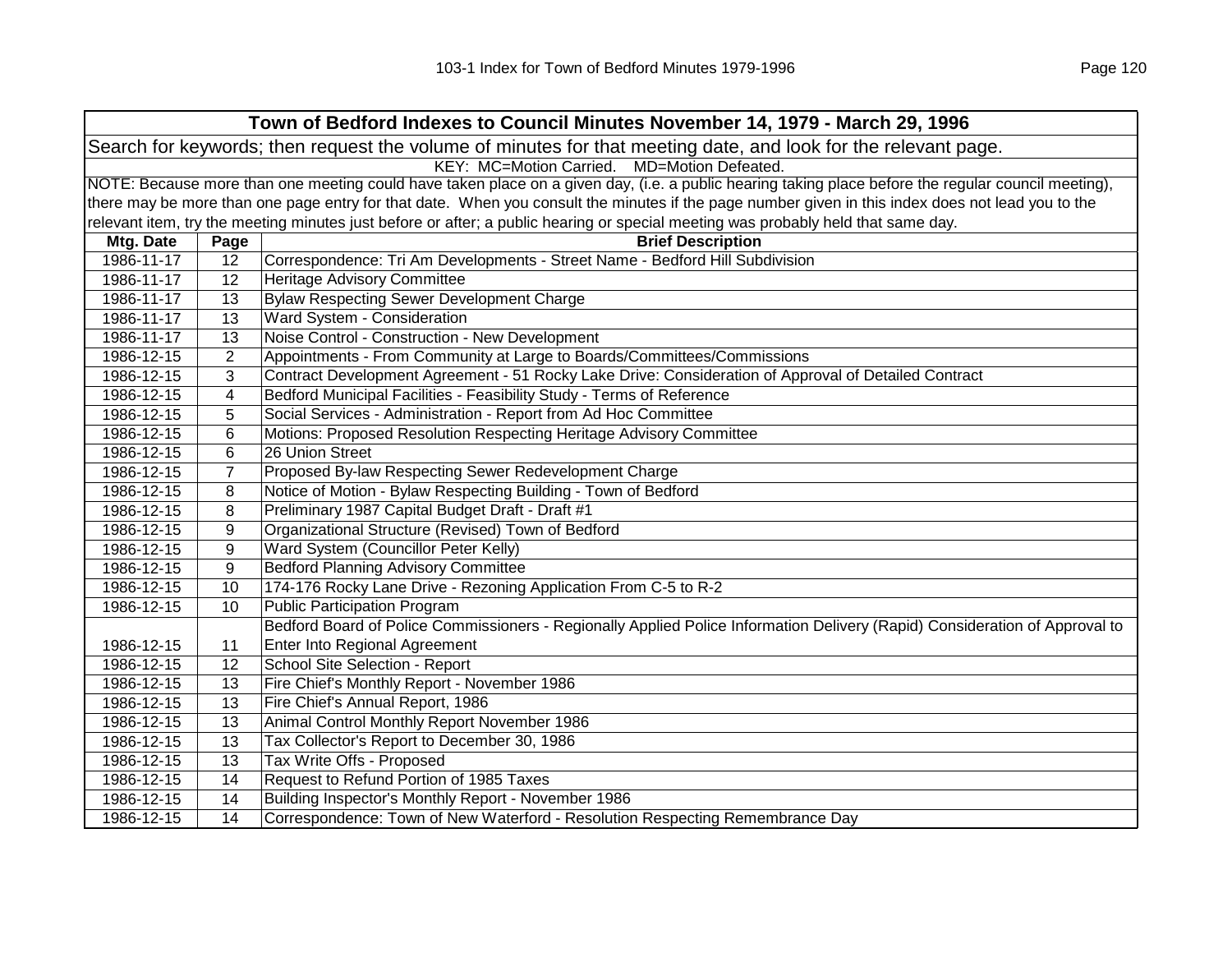| Town of Bedford Indexes to Council Minutes November 14, 1979 - March 29, 1996                                  |                                                                                                                                                     |                                                                                                                                                   |  |  |
|----------------------------------------------------------------------------------------------------------------|-----------------------------------------------------------------------------------------------------------------------------------------------------|---------------------------------------------------------------------------------------------------------------------------------------------------|--|--|
| Search for keywords; then request the volume of minutes for that meeting date, and look for the relevant page. |                                                                                                                                                     |                                                                                                                                                   |  |  |
|                                                                                                                |                                                                                                                                                     | KEY: MC=Motion Carried. MD=Motion Defeated.                                                                                                       |  |  |
|                                                                                                                | NOTE: Because more than one meeting could have taken place on a given day, (i.e. a public hearing taking place before the regular council meeting), |                                                                                                                                                   |  |  |
|                                                                                                                |                                                                                                                                                     | there may be more than one page entry for that date. When you consult the minutes if the page number given in this index does not lead you to the |  |  |
|                                                                                                                |                                                                                                                                                     | relevant item, try the meeting minutes just before or after; a public hearing or special meeting was probably held that same day.                 |  |  |
| Mtg. Date                                                                                                      | Page                                                                                                                                                | <b>Brief Description</b>                                                                                                                          |  |  |
| 1986-12-15                                                                                                     | 15                                                                                                                                                  | Correspondence: Jack Bathurst - Snow Removal for Senior Citizens                                                                                  |  |  |
| 1987-01-19                                                                                                     | $\mathbf 1$                                                                                                                                         | Lot Ab-4 Basinview Drive South/Hammonds Plains Road                                                                                               |  |  |
| 1987-01-19                                                                                                     | $\overline{2}$                                                                                                                                      | <b>Transit Advisory Committee</b>                                                                                                                 |  |  |
| 1987-01-19                                                                                                     | $\overline{2}$                                                                                                                                      | Heritage Advisory Committee                                                                                                                       |  |  |
| 1987-01-19                                                                                                     | 3                                                                                                                                                   | Organizational Structure (Revised) Town of Bedford                                                                                                |  |  |
| 1987-01-19                                                                                                     | 3                                                                                                                                                   | Economic Development Commission - Consideration of Revised Resolution                                                                             |  |  |
| 1987-01-19                                                                                                     | 4                                                                                                                                                   | Regionally Applied Police Information Delivery (Rapid) - Consideration of Approval - Amended Agreement                                            |  |  |
| 1987-01-19                                                                                                     | 5                                                                                                                                                   | Administration of Social Services                                                                                                                 |  |  |
| 1987-01-19                                                                                                     | 6                                                                                                                                                   | <b>Snow Removal for Senior Citizens</b>                                                                                                           |  |  |
| 1987-01-19                                                                                                     | $\overline{7}$                                                                                                                                      | Contract Development Agreement - 51 Rocky Lake Drive                                                                                              |  |  |
| 1987-01-19                                                                                                     | $\overline{7}$                                                                                                                                      | <b>Bylaw Respecting Building</b>                                                                                                                  |  |  |
| 1987-01-19                                                                                                     | 8                                                                                                                                                   | Bylaw Respecting Sewer Redevelopment Charge - Second Reading                                                                                      |  |  |
| 1987-01-19                                                                                                     | 8                                                                                                                                                   | Coat of Arms - Town of Bedford Policy                                                                                                             |  |  |
| 1987-01-19                                                                                                     | 9                                                                                                                                                   | 1987 Assessment Roll                                                                                                                              |  |  |
| 1987-01-19                                                                                                     | 10                                                                                                                                                  | Tax Exemptions for Disabled (Councillor Peter Kelly)                                                                                              |  |  |
| 1987-01-10                                                                                                     | 10                                                                                                                                                  | Ad Hoc Committee - Towns Act Legislation                                                                                                          |  |  |
| 1987-01-19                                                                                                     | 11                                                                                                                                                  | Crosswalk Guard - Intersection Ridgevale Drive/Dartmouth Highway                                                                                  |  |  |
| 1987-01-19                                                                                                     | 11                                                                                                                                                  | Bedford Planning and Advisory Committee                                                                                                           |  |  |
| 1987-01-19                                                                                                     | 12                                                                                                                                                  | Annual Report - Bedford Board of Health                                                                                                           |  |  |
| 1987-01-19                                                                                                     | 12                                                                                                                                                  | <b>Recreation Commission - Appointments</b>                                                                                                       |  |  |
| 1987-01-19                                                                                                     | 12                                                                                                                                                  | Animal Control Report - December 1986                                                                                                             |  |  |
| 1987-01-19                                                                                                     | 12                                                                                                                                                  | Planning and Development Control - Building Inspector's Monthly Report - December 1986                                                            |  |  |
| 1987-01-19                                                                                                     | 12                                                                                                                                                  | Fire Chief's Monthly Report - December 1986                                                                                                       |  |  |
| 1987-01-19                                                                                                     | 12                                                                                                                                                  | A Vote of Thanks                                                                                                                                  |  |  |
| 1987-01-19                                                                                                     | 13                                                                                                                                                  | Preliminary 1987 Capital Budget Draft 1- Presentations By Department Heads                                                                        |  |  |
| 1987-01-19                                                                                                     | 13                                                                                                                                                  | <b>Fire Department</b>                                                                                                                            |  |  |
| 1987-01-19                                                                                                     | 13                                                                                                                                                  | <b>Recreation Department</b>                                                                                                                      |  |  |
| 1987-01-19                                                                                                     | 13                                                                                                                                                  | Engineering and Works Department                                                                                                                  |  |  |
| 1987-01-19                                                                                                     | 14                                                                                                                                                  | Mainstreet Program                                                                                                                                |  |  |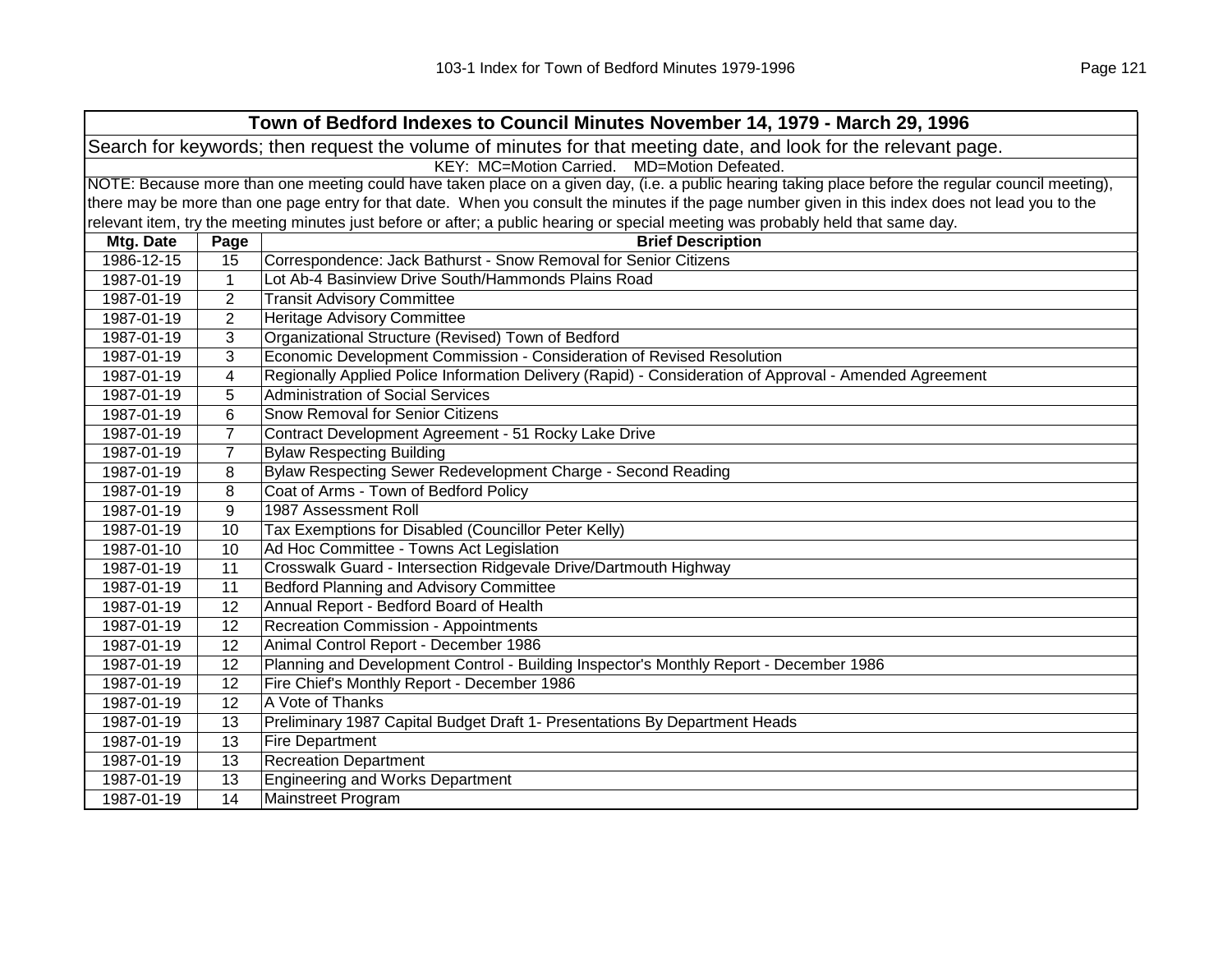| Town of Bedford Indexes to Council Minutes November 14, 1979 - March 29, 1996 |                                                                                                                |                                                                                                                                                     |  |  |
|-------------------------------------------------------------------------------|----------------------------------------------------------------------------------------------------------------|-----------------------------------------------------------------------------------------------------------------------------------------------------|--|--|
|                                                                               | Search for keywords; then request the volume of minutes for that meeting date, and look for the relevant page. |                                                                                                                                                     |  |  |
|                                                                               |                                                                                                                | KEY: MC=Motion Carried. MD=Motion Defeated.                                                                                                         |  |  |
|                                                                               |                                                                                                                | NOTE: Because more than one meeting could have taken place on a given day, (i.e. a public hearing taking place before the regular council meeting), |  |  |
|                                                                               |                                                                                                                | there may be more than one page entry for that date. When you consult the minutes if the page number given in this index does not lead you to the   |  |  |
|                                                                               |                                                                                                                | relevant item, try the meeting minutes just before or after; a public hearing or special meeting was probably held that same day.                   |  |  |
| Mtg. Date                                                                     | Page                                                                                                           | <b>Brief Description</b>                                                                                                                            |  |  |
|                                                                               |                                                                                                                |                                                                                                                                                     |  |  |
| 1987-02-11                                                                    | 1                                                                                                              | Public Hearing: re a proposal for a Contract Development Agreement for a mixed used building at civic #930 Bedford Highway                          |  |  |
| 1987-02-11                                                                    | $\overline{2}$                                                                                                 | MacKinley, Howard                                                                                                                                   |  |  |
| 1987-02-11                                                                    | $\overline{2}$                                                                                                 | Hepworth, George                                                                                                                                    |  |  |
| 1987-02-11                                                                    | 3                                                                                                              | Apold, Will                                                                                                                                         |  |  |
| 1987-02-11                                                                    | 3                                                                                                              | Cosman, Francene                                                                                                                                    |  |  |
| 1987-02-11                                                                    | 1                                                                                                              | Public Hearing: re an application to rezone 48 lots in Phase 2 and 3 of Bedford Hills Subdivision                                                   |  |  |
| 1987-02-11                                                                    | $\overline{2}$                                                                                                 | Ross, David                                                                                                                                         |  |  |
| 1987-02-11                                                                    | 3                                                                                                              | Bartkus, Ludwig                                                                                                                                     |  |  |
| 1987-02-11                                                                    | 3                                                                                                              | Hepworth, George                                                                                                                                    |  |  |
| 1987-02-11                                                                    | 3                                                                                                              | Cosman, Francene                                                                                                                                    |  |  |
| 1987-02-11                                                                    | 4                                                                                                              | Carnaghan, John                                                                                                                                     |  |  |
| 1987-02-11                                                                    | 4                                                                                                              | Pember, David                                                                                                                                       |  |  |
| 1987-02-11                                                                    | 5                                                                                                              | Zibara, Michael                                                                                                                                     |  |  |
| 1987-02-11                                                                    | 5                                                                                                              | Verabioff, Sonya                                                                                                                                    |  |  |
| 1987-02-11                                                                    | 5                                                                                                              | MacKinley, Howard                                                                                                                                   |  |  |
| 1987-02-11                                                                    | 5                                                                                                              | Pare, Mildred                                                                                                                                       |  |  |
| 1987-02-11                                                                    | 5                                                                                                              | Finley, Steve                                                                                                                                       |  |  |
| 1987-02-11                                                                    | 6                                                                                                              | Chapman, Margaret                                                                                                                                   |  |  |
| 1987-02-11                                                                    | 6                                                                                                              | MacCormack, Eileen                                                                                                                                  |  |  |
| 1987-02-11                                                                    | 6                                                                                                              | Saunders, Ian                                                                                                                                       |  |  |
| 1987-02-11                                                                    | 6                                                                                                              | Silver, Marvin                                                                                                                                      |  |  |
| 1987-02-11                                                                    | 6                                                                                                              | Isles, Kenneth                                                                                                                                      |  |  |
| 1987-02-11                                                                    | 6                                                                                                              | Drover, L.W.                                                                                                                                        |  |  |
| 1987-02-11                                                                    | 6                                                                                                              | McEvoy, Joseph                                                                                                                                      |  |  |
| 1987-02-11                                                                    | 6                                                                                                              | Farrell, Michael                                                                                                                                    |  |  |
| 1987-02-11                                                                    | 7                                                                                                              | Loncarevic, Bosko and Carol                                                                                                                         |  |  |
| 1987-02-16                                                                    | 1                                                                                                              | Public Hearing: re an application to rezone land located at civic numbers 174-176 Rocky Lake Drive, from C-5 to R-2                                 |  |  |
| 1987-02-16                                                                    | $\overline{2}$                                                                                                 | Appointments of Citizens to Town Boards/Committees/Commissions                                                                                      |  |  |
| 1987-02-16                                                                    | $\overline{2}$                                                                                                 | <b>Transit Advisory Committee</b>                                                                                                                   |  |  |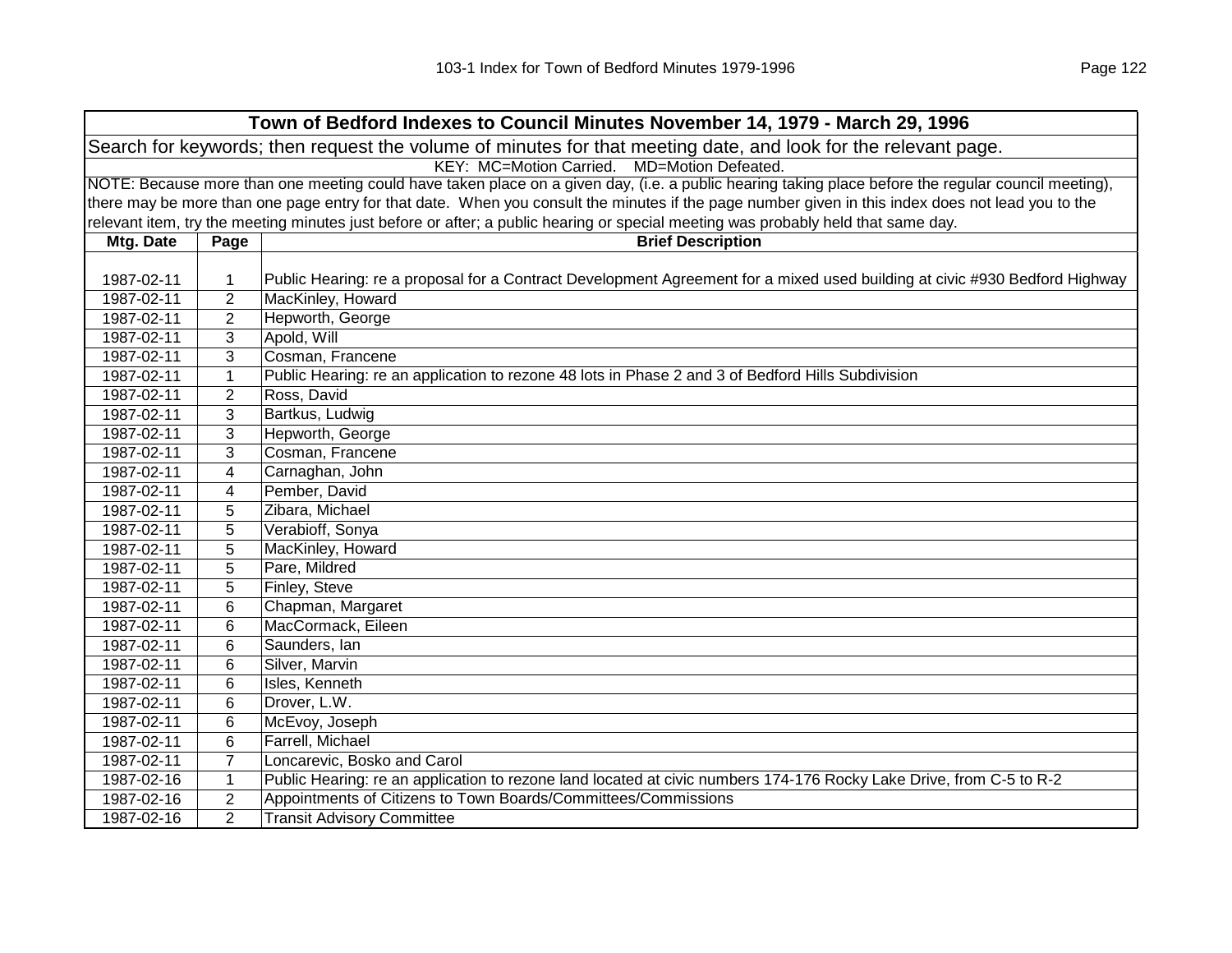| Town of Bedford Indexes to Council Minutes November 14, 1979 - March 29, 1996                                  |                  |                                                                                                                                                     |  |
|----------------------------------------------------------------------------------------------------------------|------------------|-----------------------------------------------------------------------------------------------------------------------------------------------------|--|
| Search for keywords; then request the volume of minutes for that meeting date, and look for the relevant page. |                  |                                                                                                                                                     |  |
| KEY: MC=Motion Carried. MD=Motion Defeated.                                                                    |                  |                                                                                                                                                     |  |
|                                                                                                                |                  | NOTE: Because more than one meeting could have taken place on a given day, (i.e. a public hearing taking place before the regular council meeting), |  |
|                                                                                                                |                  | there may be more than one page entry for that date. When you consult the minutes if the page number given in this index does not lead you to the   |  |
|                                                                                                                |                  | relevant item, try the meeting minutes just before or after; a public hearing or special meeting was probably held that same day.                   |  |
| Mtg. Date                                                                                                      | Page             | <b>Brief Description</b>                                                                                                                            |  |
| 1987-02-16                                                                                                     | $\overline{2}$   | <b>Heritage Advisory Committee</b>                                                                                                                  |  |
| 1987-02-16                                                                                                     | 3                | Regionally Applied Police Information Delivery (Rapid) Agreement                                                                                    |  |
| 1987-02-16                                                                                                     | 4                | 1987 Capital Budget                                                                                                                                 |  |
| 1987-02-16                                                                                                     | 4                | Sewer Redevelopment Charge Bylaw                                                                                                                    |  |
| 1987-02-16                                                                                                     | 5                | Contract Development Agreement - 930 Bedford Highway (Public Hearing - February 11, 1987)                                                           |  |
| 1987-02-16                                                                                                     | 6                | Rezoning Application - Lands in Bedford Hills S/D - (Public Hearing - February 11, 1987)                                                            |  |
| 1987-02-16                                                                                                     | $\overline{7}$   | Rezoning Application; 174 - 176 Rocky Lake Drive (Public Hearing February 16, 1987)                                                                 |  |
| 1987-02-16                                                                                                     | $\overline{7}$   | Motions: By Law Respecting Building (Third Reading)                                                                                                 |  |
| 1987-02-16                                                                                                     | 8                | United Way - Nomination to Board of Directors                                                                                                       |  |
| 1987-02-16                                                                                                     | 8                | District School Board Funding - Report of Ad Hoc Committee                                                                                          |  |
| 1987-02-16                                                                                                     | 8                | 1987 Operating Budget - Proposed                                                                                                                    |  |
|                                                                                                                |                  |                                                                                                                                                     |  |
| 1987-02-16                                                                                                     | 9                | Bedford Planning Advisory Committee (Rezoning Application - 1400, 1460, 1480 Bedford Highway C-2/C-5 to C-1/C-2/C05)                                |  |
| 1987-02-16                                                                                                     | 9                | Animal Control Monthly Report - January 19, 1987                                                                                                    |  |
| 1987-02-16                                                                                                     | 9                | Fire Chief's Monthly Report - January 1987                                                                                                          |  |
| 1987-02-16                                                                                                     | 9                | <b>Engineering and Works Department</b>                                                                                                             |  |
| 1987-02-16                                                                                                     | $\boldsymbol{9}$ | Sale of Town Owned Land - Dartmoor Crescent Right of Way                                                                                            |  |
| 1987-02-16                                                                                                     | 10               | Snow Removal - Locke Lane                                                                                                                           |  |
| 1987-02-16                                                                                                     | 11               | Planning and Development Control - Building Inspector's Monthly Report - January 1987                                                               |  |
| 1987-02-16                                                                                                     | 11               | Residential Contract Development Agreement - Hammonds Plains Road                                                                                   |  |
| 1987-02-16                                                                                                     | 12               | Correspondence: Department of Municipal Affairs - Extension of Daylight Saving Time                                                                 |  |
| 1987-02-16                                                                                                     | 12               | Correspondence: Municipality of the District of Lunenburg - Resolution - Oil and Gas Drilling on Georges Bank                                       |  |
| 1987-02-16                                                                                                     | 12               | Notices of Motion: Residents' Tax Exemption 1987                                                                                                    |  |
| 1987-02-16                                                                                                     | 13               | Sewage Treatment                                                                                                                                    |  |
| 1987-02-23                                                                                                     | $\mathbf{1}$     | Consideration of borrowing in the amount of \$476,000 - Bedford Industrial Commission - Purchase of Land (Tri Metro)                                |  |
|                                                                                                                |                  | Consideration of Proposed Agreement Between the Town of Bedford and the Bedford Industrial Commission - Purchase of Tri                             |  |
| 1987-02-23                                                                                                     | $\overline{2}$   | Metro Lands                                                                                                                                         |  |
| 1987-03-09                                                                                                     | $\mathbf{1}$     | Disposal of Surplus Town Owned Lands - Dartmoor Crescent                                                                                            |  |
| 1987-03-09                                                                                                     | $\overline{c}$   | Review - Draft #2 Proposed Capital Budget                                                                                                           |  |
| 1987-03-09                                                                                                     | 4                | <b>Borrowing Sources</b>                                                                                                                            |  |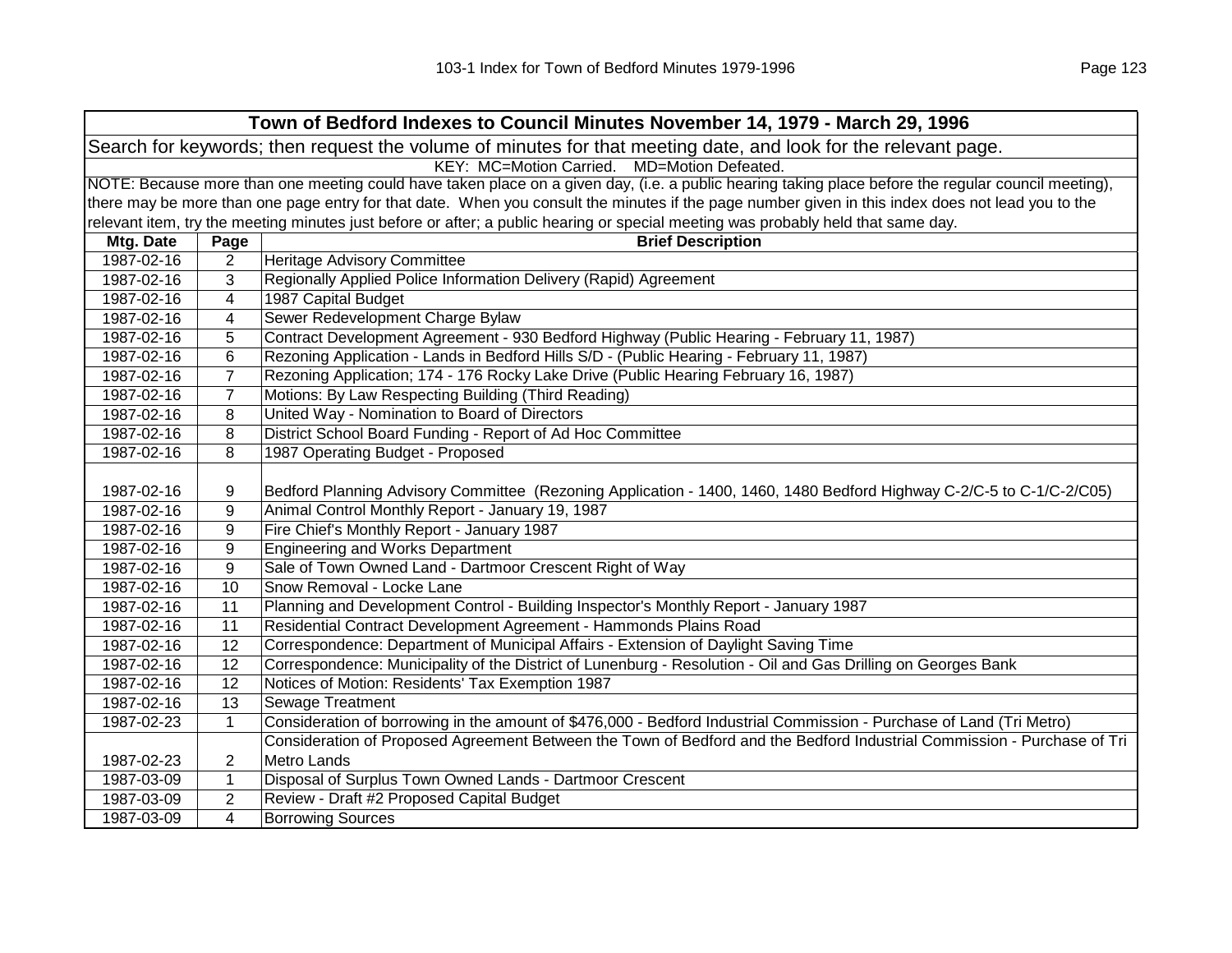| Town of Bedford Indexes to Council Minutes November 14, 1979 - March 29, 1996                                  |                                                                                                                                                     |                                                                                                                                                   |  |
|----------------------------------------------------------------------------------------------------------------|-----------------------------------------------------------------------------------------------------------------------------------------------------|---------------------------------------------------------------------------------------------------------------------------------------------------|--|
| Search for keywords; then request the volume of minutes for that meeting date, and look for the relevant page. |                                                                                                                                                     |                                                                                                                                                   |  |
| KEY: MC=Motion Carried. MD=Motion Defeated.                                                                    |                                                                                                                                                     |                                                                                                                                                   |  |
|                                                                                                                | NOTE: Because more than one meeting could have taken place on a given day, (i.e. a public hearing taking place before the regular council meeting), |                                                                                                                                                   |  |
|                                                                                                                |                                                                                                                                                     | there may be more than one page entry for that date. When you consult the minutes if the page number given in this index does not lead you to the |  |
|                                                                                                                |                                                                                                                                                     | relevant item, try the meeting minutes just before or after; a public hearing or special meeting was probably held that same day.                 |  |
| Mtg. Date                                                                                                      | Page                                                                                                                                                | <b>Brief Description</b>                                                                                                                          |  |
| 1987-03-09                                                                                                     | 4                                                                                                                                                   | Mill Cove Pumping Station                                                                                                                         |  |
| 1987-03-23                                                                                                     | 1                                                                                                                                                   | <b>Public Information Session</b>                                                                                                                 |  |
| 1987-03-23                                                                                                     | $\overline{2}$                                                                                                                                      | Kelly, Morton                                                                                                                                     |  |
| 1987-03-23                                                                                                     | 2                                                                                                                                                   | Burgess, Brian                                                                                                                                    |  |
| 1987-03-23                                                                                                     | 3                                                                                                                                                   | Walker, Grant                                                                                                                                     |  |
| 1987-03-23                                                                                                     | $\overline{2}$                                                                                                                                      | Appointment of Citizens at Large to Town Boards/Committees/Commissions - Transit Advisory Committee                                               |  |
| 1987-03-23                                                                                                     | $\overline{2}$                                                                                                                                      | <b>School Board Funding</b>                                                                                                                       |  |
| 1987-03-23                                                                                                     | 3                                                                                                                                                   | School Site Selection Committee - Report                                                                                                          |  |
| 1987-03-23                                                                                                     | 4                                                                                                                                                   | <b>Bylaw Respecting Building - Proposed Revision</b>                                                                                              |  |
| 1987-03-23                                                                                                     | 5                                                                                                                                                   | Provincial/Municipal Demonstration Housing Project - Proposed Agreement                                                                           |  |
| 1987-03-23                                                                                                     | 5                                                                                                                                                   | Tax Exemptions for Certain Individuals (Motion Served by Councillor Kelly, February 16, 1987 Item #16.1)                                          |  |
| 1987-03-23                                                                                                     | 5                                                                                                                                                   | <b>Young Alternative Society</b>                                                                                                                  |  |
| 1987-03-23                                                                                                     | 6                                                                                                                                                   | Proposed Minor Variance - Building Design, Lot J1A Westgate Park                                                                                  |  |
| 1987-03-23                                                                                                     | $\overline{7}$                                                                                                                                      | Motions: Proposed Bylaw Respecting Sewer Redevelopment Charge                                                                                     |  |
| 1987-03-23                                                                                                     | $\overline{7}$                                                                                                                                      | Temporary Borrowing Resolutions - 1986 Capital Budgets                                                                                            |  |
| 1987-03-23                                                                                                     | 8                                                                                                                                                   | 1986 Audited Financial Statements - Approval of Appointment of Auditors                                                                           |  |
| 1987-03-23                                                                                                     | 8                                                                                                                                                   | 1987 Preliminary Operating Estimates - Scheduling of Date for Special Meeting to Commence Discussions                                             |  |
| 1987-03-23                                                                                                     | 8                                                                                                                                                   | Fire Chief's Monthly Report - February 1                                                                                                          |  |
| 1987-03-23                                                                                                     | 9                                                                                                                                                   | Proposed Policy - Setting of Dates for Public Hearings                                                                                            |  |
| 1987-03-23                                                                                                     | 9                                                                                                                                                   | Proposed Policy - Civic Numbering of Properties                                                                                                   |  |
| 1987-03-23                                                                                                     | 10                                                                                                                                                  | Building Inspector's Monthly Report - February 1987                                                                                               |  |
| 1987-03-23                                                                                                     | 10                                                                                                                                                  | 1987 Departmental Report #1                                                                                                                       |  |
| 1987-03-23                                                                                                     | 10                                                                                                                                                  | Correspondence: Notice of Appeal - Armoyan Group - 48 Proposed Lots in Bedford Village North (R1 to R2                                            |  |
| 1987-03-23                                                                                                     | 11                                                                                                                                                  | Correspondence: Metropolitan Tourism Association - Bedford Tourist Bureau 1987                                                                    |  |
| 1987-03-23                                                                                                     | 11                                                                                                                                                  | Correspondence: CMHC - Residential Rehabilitation Assistance Program (RRAP)                                                                       |  |
| 1987-03-23                                                                                                     | 12                                                                                                                                                  | James R. Edmonds - Minor Baseball Association - Funding Request                                                                                   |  |
| 1987-03-23                                                                                                     | 12                                                                                                                                                  | Correspondence: W.E. Hebb, Town Clerk, Bridgewater - 1987 - Participation Challenge                                                               |  |
| 1987-03-23                                                                                                     | 12                                                                                                                                                  | Correspondence: John A. Cosgrove - Town Manager, Stony Plain, Alberta, 1987 Participation Challenge                                               |  |
| 1987-03-23                                                                                                     | 12                                                                                                                                                  | Notices of Motion: Proposed Bylaw Respecting Sewer Connection                                                                                     |  |
| 1987-03-23                                                                                                     | 13                                                                                                                                                  | Tentative Date - Semi-Annual Information Session                                                                                                  |  |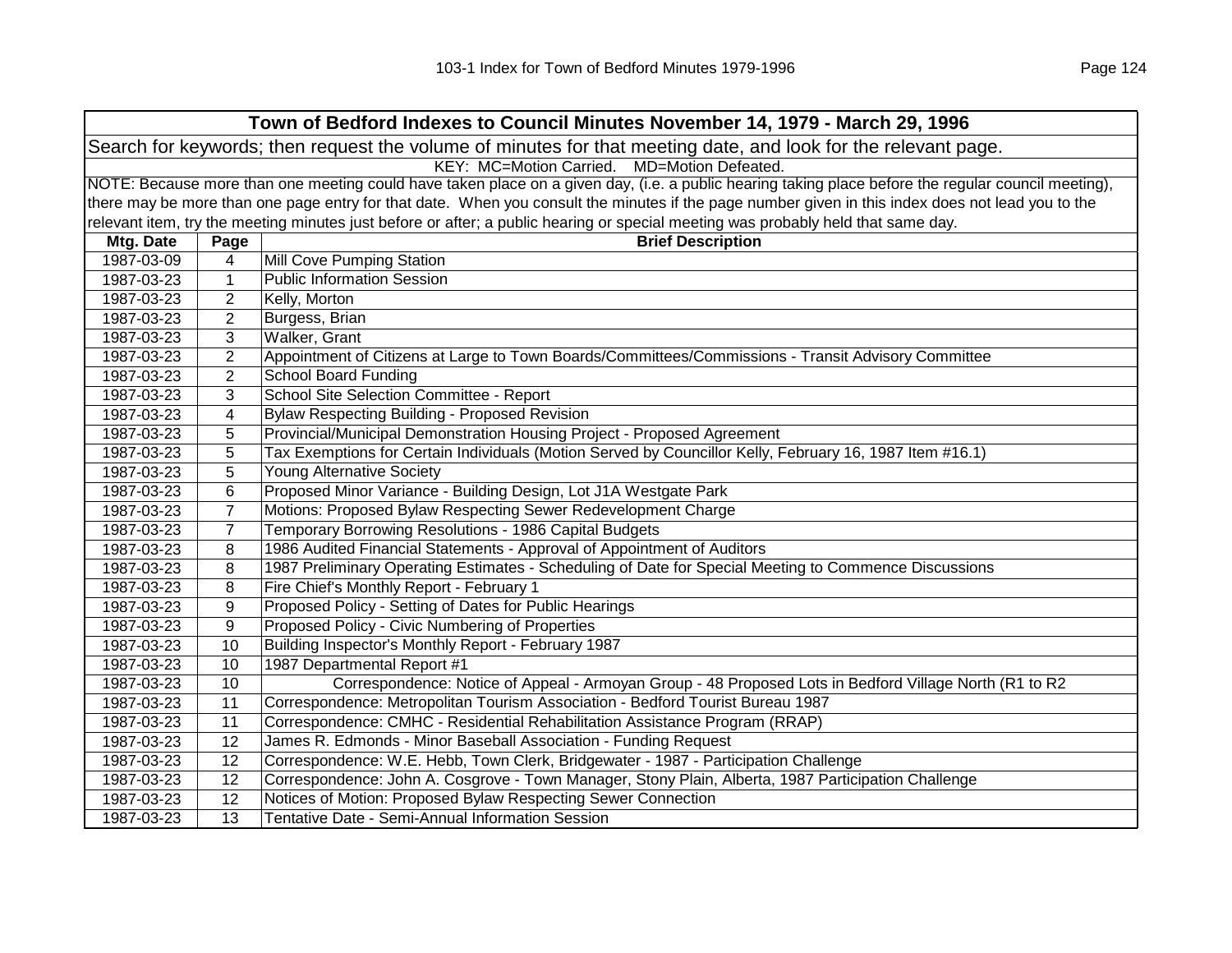|            | Town of Bedford Indexes to Council Minutes November 14, 1979 - March 29, 1996                                                                       |                                                                                                                                                   |  |  |  |
|------------|-----------------------------------------------------------------------------------------------------------------------------------------------------|---------------------------------------------------------------------------------------------------------------------------------------------------|--|--|--|
|            | Search for keywords; then request the volume of minutes for that meeting date, and look for the relevant page.                                      |                                                                                                                                                   |  |  |  |
|            | KEY: MC=Motion Carried. MD=Motion Defeated.                                                                                                         |                                                                                                                                                   |  |  |  |
|            | NOTE: Because more than one meeting could have taken place on a given day, (i.e. a public hearing taking place before the regular council meeting), |                                                                                                                                                   |  |  |  |
|            |                                                                                                                                                     | there may be more than one page entry for that date. When you consult the minutes if the page number given in this index does not lead you to the |  |  |  |
|            |                                                                                                                                                     | relevant item, try the meeting minutes just before or after; a public hearing or special meeting was probably held that same day.                 |  |  |  |
| Mtg. Date  | Page                                                                                                                                                | <b>Brief Description</b>                                                                                                                          |  |  |  |
|            |                                                                                                                                                     | Public Hearing #87-04 - Addition of C-1 Commercial (Local Business) Uses to List of Permitted Commercial Uses in C-2                              |  |  |  |
| 1987-03-30 | 1                                                                                                                                                   | <b>General Business Zone</b>                                                                                                                      |  |  |  |
| 1987-03-30 | $\overline{2}$                                                                                                                                      | Tolson, John                                                                                                                                      |  |  |  |
| 1987-03-30 | $\overline{2}$                                                                                                                                      | Motion arising from Public Hearing #87-04                                                                                                         |  |  |  |
|            |                                                                                                                                                     | Public Hearing #87-05 - Re-zoning Application Civic #666 Kearney Lake Road (Former Tri Metro Property) From C6 (Heavy                             |  |  |  |
| 1987-03-30 | 3                                                                                                                                                   | Commercial) to I1 (Industrial)                                                                                                                    |  |  |  |
| 1987-03-30 | 3                                                                                                                                                   | Pember, Jean                                                                                                                                      |  |  |  |
| 1987-03-30 | $\mathbf{3}$                                                                                                                                        | Motion Arising from Public Hearing \$87-05                                                                                                        |  |  |  |
| 1987-03-30 | $\overline{4}$                                                                                                                                      | Public Hearing #87-06 - Proposed Change to Lot Area Requirements of I1 (Industrial) Zone Standards                                                |  |  |  |
|            |                                                                                                                                                     | Public Hearing #87-07 - Proposed Amendment to Approved Development Agreement now in Effect - 84 Unit Residential                                  |  |  |  |
| 1987-03-30 | 5                                                                                                                                                   | Project, Civic Number 20, Hammonds Plains Road                                                                                                    |  |  |  |
| 1987-03-30 | 5                                                                                                                                                   | Developer's Submission: Mr. Ross Stinson, Solicitor                                                                                               |  |  |  |
| 1987-03-30 | 6                                                                                                                                                   | Goucher, L.T.                                                                                                                                     |  |  |  |
| 1987-03-30 | $\overline{7}$                                                                                                                                      | Apold, Will                                                                                                                                       |  |  |  |
| 1987-03-30 | 8                                                                                                                                                   | MacKinley, Howard                                                                                                                                 |  |  |  |
| 1987-03-30 | 9                                                                                                                                                   | Stinson, R.                                                                                                                                       |  |  |  |
| 1987-03-30 | 9                                                                                                                                                   | Thompson, George                                                                                                                                  |  |  |  |
| 1987-03-30 | 9                                                                                                                                                   | Flynn, Gloria                                                                                                                                     |  |  |  |
|            |                                                                                                                                                     | Public Hearing #87-07 - Proposed Amendment to Approved Development Agreement now in Effect - 84 Unit Residential                                  |  |  |  |
| 1987-04-06 | 1                                                                                                                                                   | Project, Civic Number 20, Hammonds Plains Road                                                                                                    |  |  |  |
| 1987-04-06 | 3                                                                                                                                                   | Town of Bedford - 1987 - Operating Estimates - Draft #1                                                                                           |  |  |  |
| 1987-04-06 | 4                                                                                                                                                   | <b>Fire Department</b>                                                                                                                            |  |  |  |
| 1987-04-06 | 5                                                                                                                                                   | <b>Police Department</b>                                                                                                                          |  |  |  |
| 1987-04-06 | 5                                                                                                                                                   | <b>Recreation Department</b>                                                                                                                      |  |  |  |
| 1987-04-06 | 6                                                                                                                                                   | <b>Transportation Services</b>                                                                                                                    |  |  |  |
| 1987-04-14 | 1                                                                                                                                                   | Street Sweeping Tender Call #87-01                                                                                                                |  |  |  |
| 1987-04-13 | $\overline{2}$                                                                                                                                      | <b>Condition of Water and Sewer Lines</b>                                                                                                         |  |  |  |
| 1987-04-14 | $\overline{2}$                                                                                                                                      | Proposed 1987 Operating Budget - Continuation of Review                                                                                           |  |  |  |
| 1987-04-14 | $\overline{c}$                                                                                                                                      | Police Protection                                                                                                                                 |  |  |  |
| 1987-04-14 | 3                                                                                                                                                   | <b>Recreation Services</b>                                                                                                                        |  |  |  |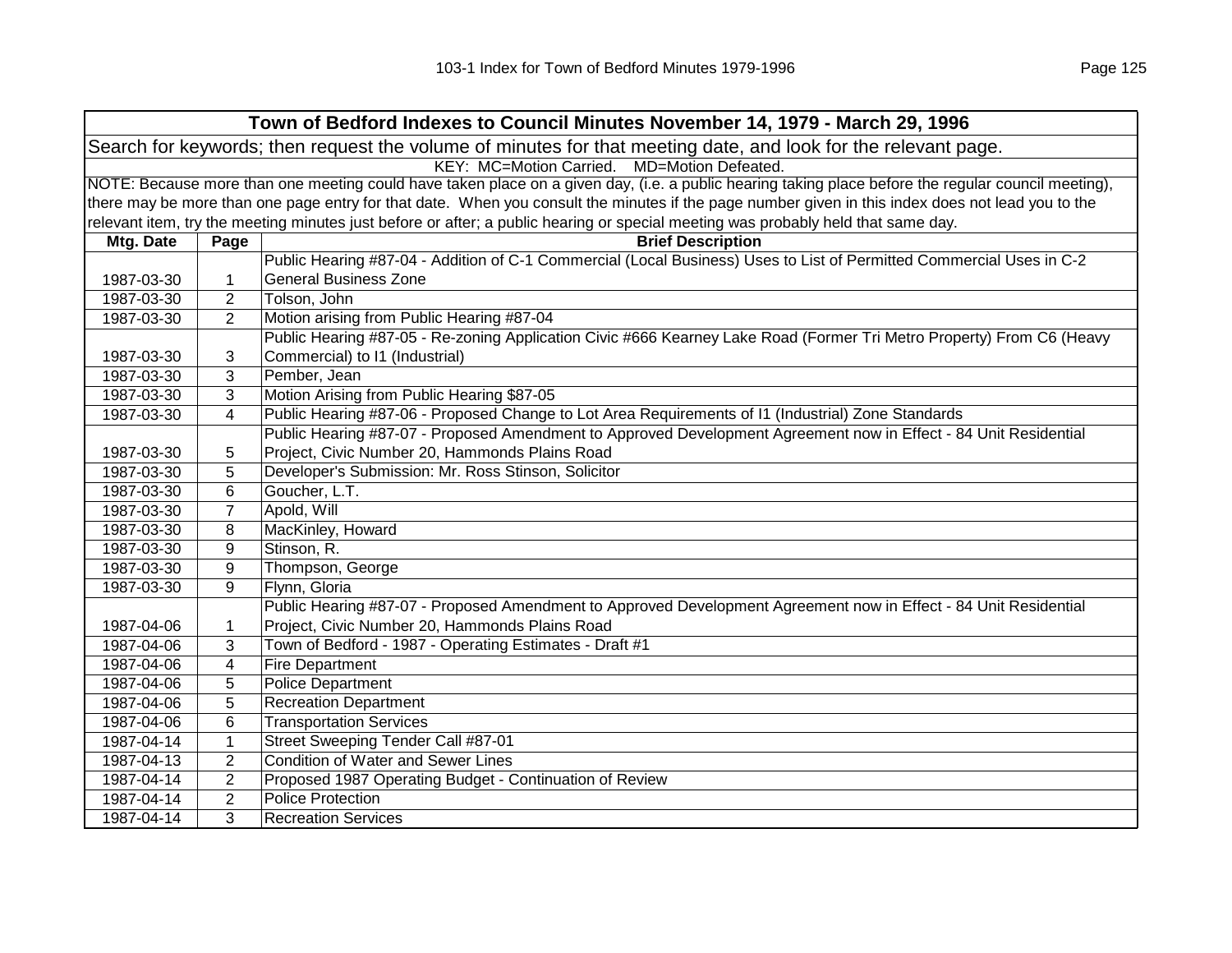| Town of Bedford Indexes to Council Minutes November 14, 1979 - March 29, 1996                                  |                                                                                                                                                     |                                                                                                                                   |  |
|----------------------------------------------------------------------------------------------------------------|-----------------------------------------------------------------------------------------------------------------------------------------------------|-----------------------------------------------------------------------------------------------------------------------------------|--|
| Search for keywords; then request the volume of minutes for that meeting date, and look for the relevant page. |                                                                                                                                                     |                                                                                                                                   |  |
| KEY: MC=Motion Carried. MD=Motion Defeated.                                                                    |                                                                                                                                                     |                                                                                                                                   |  |
|                                                                                                                | NOTE: Because more than one meeting could have taken place on a given day, (i.e. a public hearing taking place before the regular council meeting), |                                                                                                                                   |  |
|                                                                                                                | there may be more than one page entry for that date. When you consult the minutes if the page number given in this index does not lead you to the   |                                                                                                                                   |  |
|                                                                                                                |                                                                                                                                                     | relevant item, try the meeting minutes just before or after; a public hearing or special meeting was probably held that same day. |  |
| Mtg. Date                                                                                                      | Page                                                                                                                                                | <b>Brief Description</b>                                                                                                          |  |
| 1987-04-14                                                                                                     | 3                                                                                                                                                   | Planning and Development Control                                                                                                  |  |
| 1987-04-14                                                                                                     | 3                                                                                                                                                   | 1994 Commonwealth Games                                                                                                           |  |
| 1987-04-14                                                                                                     | 4                                                                                                                                                   | Proposed 1987 Operating Budget - Continuation of Review                                                                           |  |
| 1987-04-14                                                                                                     | 4                                                                                                                                                   | <b>Transportation Services - Environmental Health Services</b>                                                                    |  |
| 1987-04-14                                                                                                     | 4                                                                                                                                                   | <b>Fiscal Services</b>                                                                                                            |  |
| 1987-04-14                                                                                                     | 4                                                                                                                                                   | Transfer to Special Reserve (25% Deed Transfer Tax)                                                                               |  |
| 1987-04-14                                                                                                     | 5                                                                                                                                                   | Interest on Internal Debt                                                                                                         |  |
| 1987-04-14                                                                                                     | 5                                                                                                                                                   | Tax Levy                                                                                                                          |  |
| 1987-04-14                                                                                                     | 5                                                                                                                                                   | Insurance                                                                                                                         |  |
| 1987-04-27                                                                                                     | $\mathbf{1}$                                                                                                                                        | Review and Discussion - Draft #2 - Town of Bedford - 1987 Operating Estimates                                                     |  |
| 1987-04-27                                                                                                     | $\mathbf{1}$                                                                                                                                        | Public Hearing: re application for CDA for the property known as Civic Number 1388 Bedford Hwy                                    |  |
| 1987-04-27                                                                                                     | 2                                                                                                                                                   | Pearson, Graham                                                                                                                   |  |
| 1987-04-27                                                                                                     | $\overline{2}$                                                                                                                                      | Towill, Shirley                                                                                                                   |  |
| 1987-04-27                                                                                                     | $\mathbf{1}$                                                                                                                                        | Public Hearing: re CDA application for the property known as civic number 1550 Bedford Hwy                                        |  |
| 1987-04-27                                                                                                     | $\mathbf{1}$                                                                                                                                        | Appointment from Community at Large to Recreation Commission                                                                      |  |
| 1987-04-27                                                                                                     | $\overline{2}$                                                                                                                                      | Delegation: Mr. Harry McInroy - Provincial Assessment Department                                                                  |  |
| 1987-04-27                                                                                                     | $\overline{2}$                                                                                                                                      | CMHA - Residential Rehabilitation Assistance Program (RRAP)                                                                       |  |
| 1987-04-27                                                                                                     | 3                                                                                                                                                   | Public Hearing (#87-08) April 27, 1987 - Contract Development Agreement Application for Civic Number 1388 Bedford Hwy             |  |
|                                                                                                                |                                                                                                                                                     |                                                                                                                                   |  |
| 1987-04-27                                                                                                     | 4                                                                                                                                                   | Public Hearing (#87-10) April 27, 1987 - Contract Development Agreement Application for Civic Number 1550 Bedford Hwy             |  |
| 1987-04-27                                                                                                     | 5                                                                                                                                                   | Proposed Scoop Bylaw                                                                                                              |  |
| 1987-04-27                                                                                                     | 5                                                                                                                                                   | Motions: Bylaw Respecting Sewer Connection (Second Reading)                                                                       |  |
| 1987-04-27                                                                                                     | 5                                                                                                                                                   | Consideration of Approval - Town of Bedford 1987 Operating Estimates and Tax Rates                                                |  |
| 1987-04-27                                                                                                     | 5                                                                                                                                                   | 1987 Debenture Issue                                                                                                              |  |
| 1987-04-27                                                                                                     | 6                                                                                                                                                   | Adolescent Drug Treatment Centre - Scheduling of Date for Presentation by Councillor Lois Wiseman                                 |  |
| 1987-04-27                                                                                                     | 6                                                                                                                                                   | <b>Municipal Awareness Week</b>                                                                                                   |  |
| 1987-04-27                                                                                                     | $6\phantom{1}6$                                                                                                                                     | Appointment from community at large to Bedford Recreation Commissions                                                             |  |
| 1987-04-27                                                                                                     | $\overline{7}$                                                                                                                                      | Animal Report - February 1987                                                                                                     |  |
| 1987-04-27                                                                                                     | $\overline{7}$                                                                                                                                      | Animal Report - March 1987                                                                                                        |  |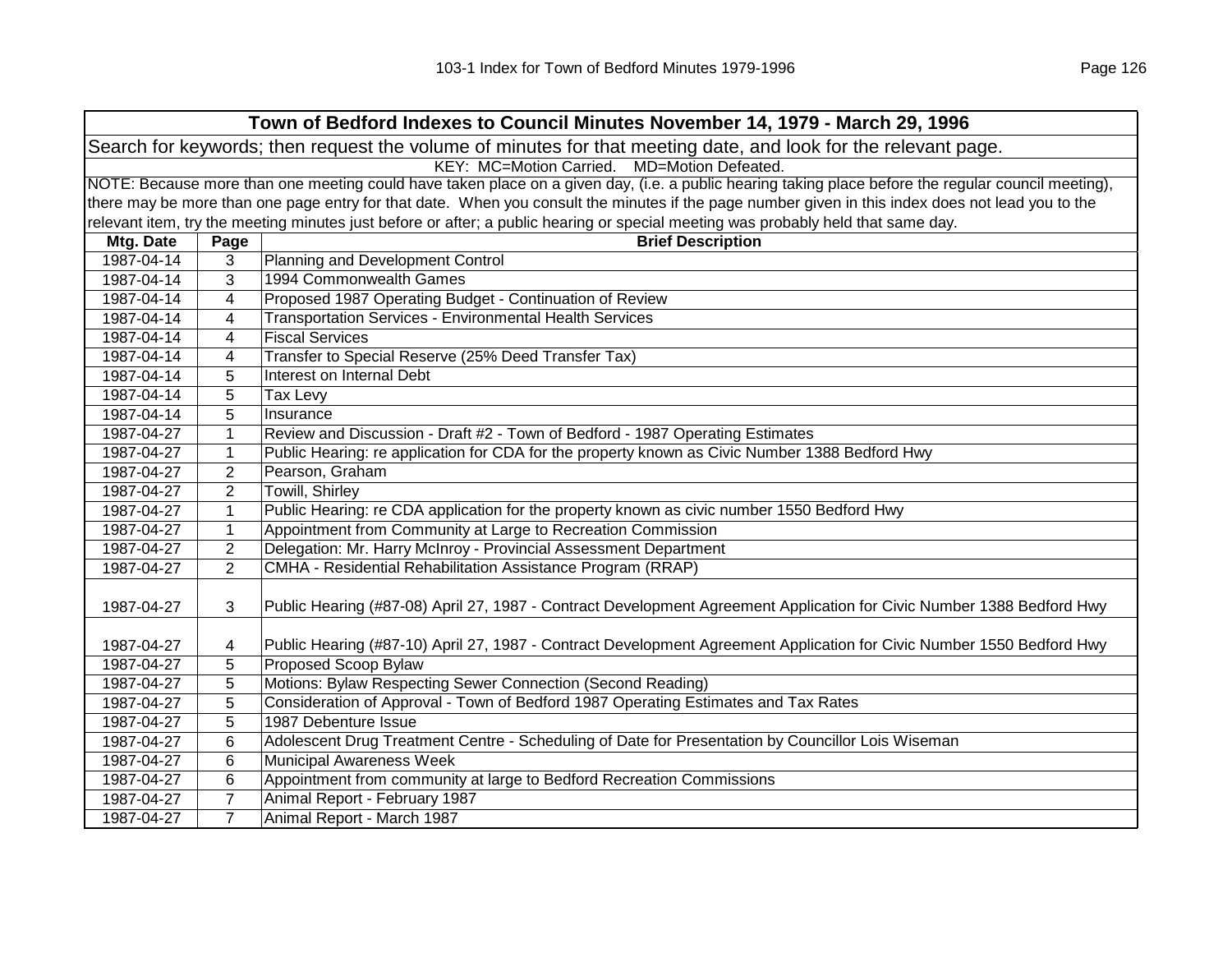| Town of Bedford Indexes to Council Minutes November 14, 1979 - March 29, 1996 |                                                                                                                |                                                                                                                                                     |  |
|-------------------------------------------------------------------------------|----------------------------------------------------------------------------------------------------------------|-----------------------------------------------------------------------------------------------------------------------------------------------------|--|
|                                                                               | Search for keywords; then request the volume of minutes for that meeting date, and look for the relevant page. |                                                                                                                                                     |  |
| KEY: MC=Motion Carried. MD=Motion Defeated.                                   |                                                                                                                |                                                                                                                                                     |  |
|                                                                               |                                                                                                                | NOTE: Because more than one meeting could have taken place on a given day, (i.e. a public hearing taking place before the regular council meeting), |  |
|                                                                               |                                                                                                                | there may be more than one page entry for that date. When you consult the minutes if the page number given in this index does not lead you to the   |  |
|                                                                               |                                                                                                                | relevant item, try the meeting minutes just before or after; a public hearing or special meeting was probably held that same day.                   |  |
| Mtg. Date                                                                     | Page                                                                                                           | <b>Brief Description</b>                                                                                                                            |  |
| 1987-04-27                                                                    | $\overline{7}$                                                                                                 | Fire Chief's Report - March 1987                                                                                                                    |  |
| 1987-04-27                                                                    | $\overline{7}$                                                                                                 | Building Inspector's Report - March 1987                                                                                                            |  |
| 1987-04-27                                                                    | $\overline{7}$                                                                                                 | Status Report - Contract Development Agreements Presently in Place                                                                                  |  |
| 1987-04-27                                                                    | 8                                                                                                              | Notice of Motion: Subdivision bylaw                                                                                                                 |  |
| 1987-04-27                                                                    | 8                                                                                                              | Consideration of Appeal - Town of Bedford 1987 Operating Estimates and Tax Rates                                                                    |  |
| 1987-04-27                                                                    | 10                                                                                                             | Correspondence: UNSM - Appointment of Voting Delegates                                                                                              |  |
| 1987-04-27                                                                    | 10                                                                                                             | Correspondence: Executive Council - Appointment of Councillor D. Lugar to Provincial Library Board                                                  |  |
| 1987-04-27                                                                    | 10                                                                                                             | Correspondence: Metropolitan Authority Borrowing Resolution                                                                                         |  |
| 1987-04-27                                                                    | 11                                                                                                             | Correspondence: Hon. Edmund Morris - Senior Citizens Week                                                                                           |  |
| 1987-04-27                                                                    | 11                                                                                                             | Correspondence: Mr. Wade Marshall - Shaw Cable - Video Taping of Council Sessions                                                                   |  |
| 1987-05-11                                                                    | $\mathbf{1}$                                                                                                   | Private Members Bill - Inherited Bylaws/Legislation                                                                                                 |  |
| 1987-05-11                                                                    | $\overline{2}$                                                                                                 | Metropolitan Authority - Guarantee Resolution - Debenture Issues                                                                                    |  |
| 1987-05-11                                                                    | $\overline{2}$                                                                                                 | Recreation Department - Purchase of Park Maintenance Equipment - 1987 Capital From Revenue                                                          |  |
| 1987-05-11                                                                    | 3                                                                                                              | Participation - Video Presentation                                                                                                                  |  |
| 1987-05-11                                                                    | 3                                                                                                              | Van Tour                                                                                                                                            |  |
| 1987-05-11                                                                    | 3                                                                                                              | <b>Council/Senior Staff Retreat Session</b>                                                                                                         |  |
| 1987-05-21                                                                    | $\mathbf{1}$                                                                                                   | Lot 118 Champlain Court                                                                                                                             |  |
| 1987-05-21                                                                    | $\mathbf{1}$                                                                                                   | Lot 162 Amber Crest Drive - Ridgevale                                                                                                               |  |
| 1987-05-25                                                                    | 2                                                                                                              | <b>Transit Advisory Committee</b>                                                                                                                   |  |
| 1987-05-25                                                                    | $\overline{2}$                                                                                                 | Petition: Peerless Subdivision                                                                                                                      |  |
|                                                                               |                                                                                                                | Motion of Reconsideration Served by Councillor Roy (April 27, 1987) with Respect to an Amendment to Contract Development                            |  |
| 1987-05-25                                                                    | 3                                                                                                              | Agreement - Village Centre                                                                                                                          |  |
| 1987-05-25                                                                    | 3                                                                                                              | Bylaw Respecting Sewer Redevelopment Charge - Second Reading                                                                                        |  |
| 1987-05-25                                                                    | 5                                                                                                              | <b>Bylaw Respecting Sewer Construction</b>                                                                                                          |  |
| 1987-05-25                                                                    | 5                                                                                                              | 1987 General Borrowing Resolution                                                                                                                   |  |
| 1987-05-25                                                                    | 5                                                                                                              | Main Street - Condition/Ownership                                                                                                                   |  |
| 1987-05-25                                                                    | 5                                                                                                              | <b>Grants Advisory Committee</b>                                                                                                                    |  |
| 1987-05-25                                                                    | 6                                                                                                              | Bedford Board of Police Commissioners - Auxiliary Police                                                                                            |  |
| 1987-05-25                                                                    | 6                                                                                                              | Animal Control Monthly Report - April 1987                                                                                                          |  |
| 1987-05-25                                                                    | 6                                                                                                              | Fire Chief's Monthly Report - April 1987                                                                                                            |  |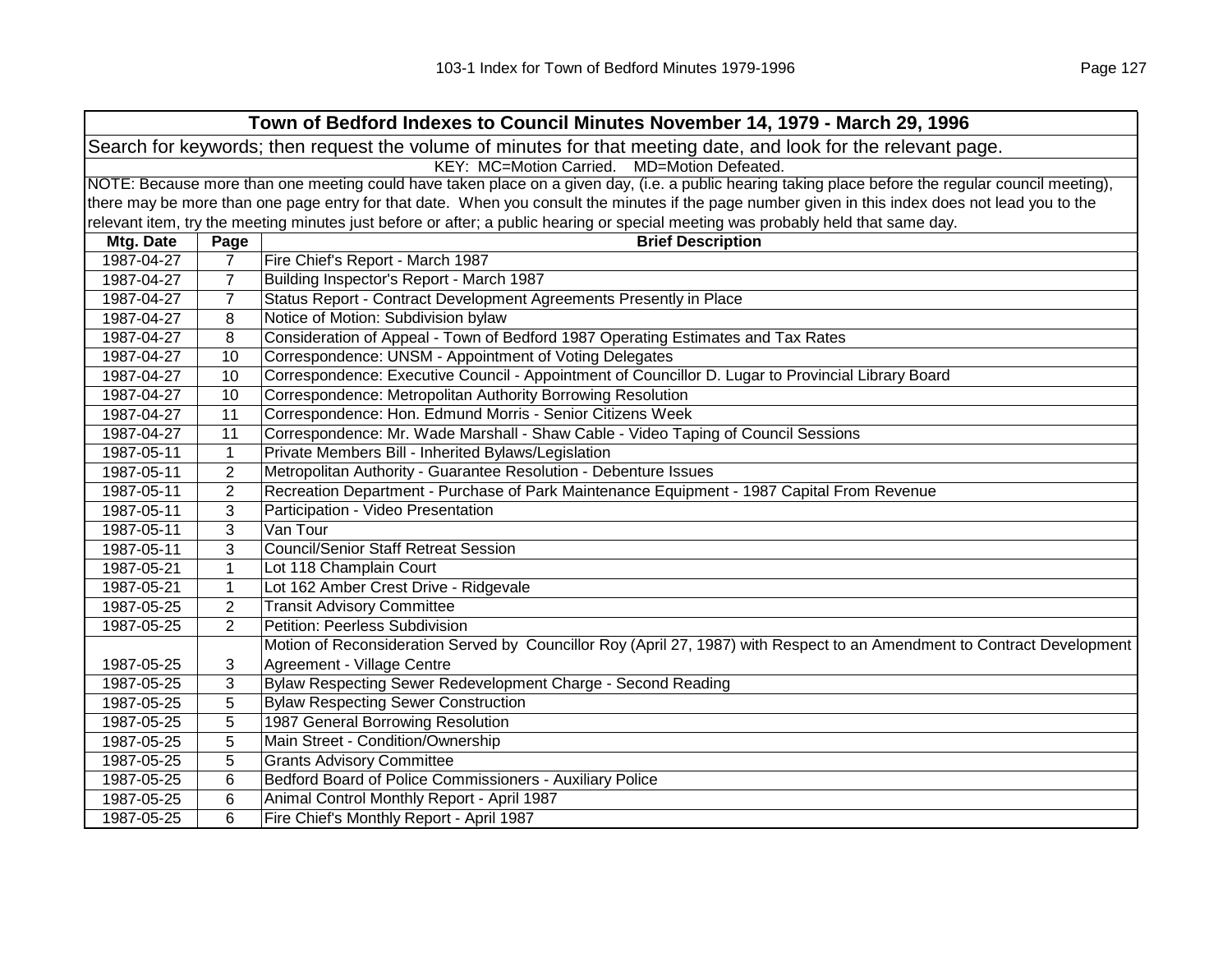|                                                                                                                |                                                                                                                                                     | Town of Bedford Indexes to Council Minutes November 14, 1979 - March 29, 1996                                                                     |  |  |
|----------------------------------------------------------------------------------------------------------------|-----------------------------------------------------------------------------------------------------------------------------------------------------|---------------------------------------------------------------------------------------------------------------------------------------------------|--|--|
| Search for keywords; then request the volume of minutes for that meeting date, and look for the relevant page. |                                                                                                                                                     |                                                                                                                                                   |  |  |
|                                                                                                                | KEY: MC=Motion Carried.<br>MD=Motion Defeated.                                                                                                      |                                                                                                                                                   |  |  |
|                                                                                                                | NOTE: Because more than one meeting could have taken place on a given day, (i.e. a public hearing taking place before the regular council meeting), |                                                                                                                                                   |  |  |
|                                                                                                                |                                                                                                                                                     | there may be more than one page entry for that date. When you consult the minutes if the page number given in this index does not lead you to the |  |  |
|                                                                                                                |                                                                                                                                                     | relevant item, try the meeting minutes just before or after; a public hearing or special meeting was probably held that same day.                 |  |  |
| Mtg. Date                                                                                                      | Page                                                                                                                                                | <b>Brief Description</b>                                                                                                                          |  |  |
| 1987-05-25                                                                                                     | 6                                                                                                                                                   | Building Inspector's Monthly Report - April 1987                                                                                                  |  |  |
| 1987-05-25                                                                                                     | 7                                                                                                                                                   | <b>Subdivision Entrance Signs</b>                                                                                                                 |  |  |
| 1987-05-25                                                                                                     | $\overline{7}$                                                                                                                                      | Bedford Highway/Mill Cove Bridge                                                                                                                  |  |  |
| 1987-05-25                                                                                                     | $\overline{7}$                                                                                                                                      | <b>By-law Respecting Streets - Violations</b>                                                                                                     |  |  |
| 1987-05-25                                                                                                     | 8                                                                                                                                                   | Correspondence: Mrs. A. McCormick, President - School Band Parents Association                                                                    |  |  |
| 1987-05-25                                                                                                     | 8                                                                                                                                                   | Correspondence: Mr. Grant Walker - Purchase of Town Owned Parkland - Snowy Owl Drive                                                              |  |  |
| 1987-05-25                                                                                                     | 8                                                                                                                                                   | Correspondence: Town of Middleton - Provincial Cost-Sharing - Social Assistance                                                                   |  |  |
| 1987-05-25                                                                                                     | 9                                                                                                                                                   | Notices of Motion: Bylaw Respecting Repeal of Certain Inherited County of Halifax Legislation (First Reading)                                     |  |  |
| 1987-05-25                                                                                                     | 9                                                                                                                                                   | <b>Traffic Count - Union Street</b>                                                                                                               |  |  |
| 1987-05-25                                                                                                     | 9                                                                                                                                                   | <b>Tourist Bureau</b>                                                                                                                             |  |  |
| 1987-05-25                                                                                                     | 10                                                                                                                                                  | Sanitary Facilities - Admiral Cove Estates                                                                                                        |  |  |
| 1987-05-25                                                                                                     | 10                                                                                                                                                  | Fencing of Property - Bedford Junior High                                                                                                         |  |  |
| 1987-05-25                                                                                                     | 10                                                                                                                                                  | Reflectors - Bedford By-pass                                                                                                                      |  |  |
| 1987-05-25                                                                                                     | 10                                                                                                                                                  | Recognition of a Former Bedford Student                                                                                                           |  |  |
| 1987-05-25                                                                                                     | 10                                                                                                                                                  | Eaglewood Drive Extension                                                                                                                         |  |  |
| 1987-05-25                                                                                                     | 11                                                                                                                                                  | Policy Respecting the Addition of Items to Council Agenda                                                                                         |  |  |
| 1987-06-15                                                                                                     | 2                                                                                                                                                   | Petition Residents, Oakridge Drive Area - Proposed Street Closure of Oakridge Drive                                                               |  |  |
| 1987-06-15                                                                                                     | $\overline{2}$                                                                                                                                      | Contract Development Agreement - Sun Tower - Consideration of Approval                                                                            |  |  |
| 1987-06-15                                                                                                     | 3                                                                                                                                                   | Private Members Bill - Certain Bedford Bylaws                                                                                                     |  |  |
| 1987-06-15                                                                                                     | 3                                                                                                                                                   | Motions: Bylaw Respecting Sewer Connection (Third and Final Reading)                                                                              |  |  |
| 1987-06-15                                                                                                     | 4                                                                                                                                                   | Motions: Bylaw Respecting Repeal of Certain Inherited County of Halifax Bylaws (Second Reading)                                                   |  |  |
| 1987-06-15                                                                                                     | 4                                                                                                                                                   | Bedford Days - Councillor Peter Kelly                                                                                                             |  |  |
|                                                                                                                |                                                                                                                                                     | Awards of Tender 87-02 - Surface Treatment; Tender 97-04 - Upgrading works to Orchard Drive and Monarch Drive; Tender                             |  |  |
| 1987-06-15                                                                                                     | 4                                                                                                                                                   | 87-07 - Spring Street Upgrading and Tender 87-08 - Oakmount Drive Walkway Works                                                                   |  |  |
|                                                                                                                |                                                                                                                                                     | Local 2715 International Association of Firefighters - Appointment of Town Representatives - Negotiating Team 1988 Collective                     |  |  |
| 1987-06-15                                                                                                     | 5                                                                                                                                                   | Agreement                                                                                                                                         |  |  |
| 1987-06-15                                                                                                     | 6                                                                                                                                                   | Borrowing Resolution - Approval - Restructuring of Internal Debt                                                                                  |  |  |
| 1987-06-15                                                                                                     | 6                                                                                                                                                   | Payment of Interest - Tax Refunds for Successful Assessment Appeals                                                                               |  |  |
| 1987-06-15                                                                                                     | $\overline{7}$                                                                                                                                      | Award of Tender - Fire Department, re Doors                                                                                                       |  |  |
| 1987-06-15                                                                                                     | $\overline{7}$                                                                                                                                      | Halifax County Regional Library Board - Request for Additional Funding                                                                            |  |  |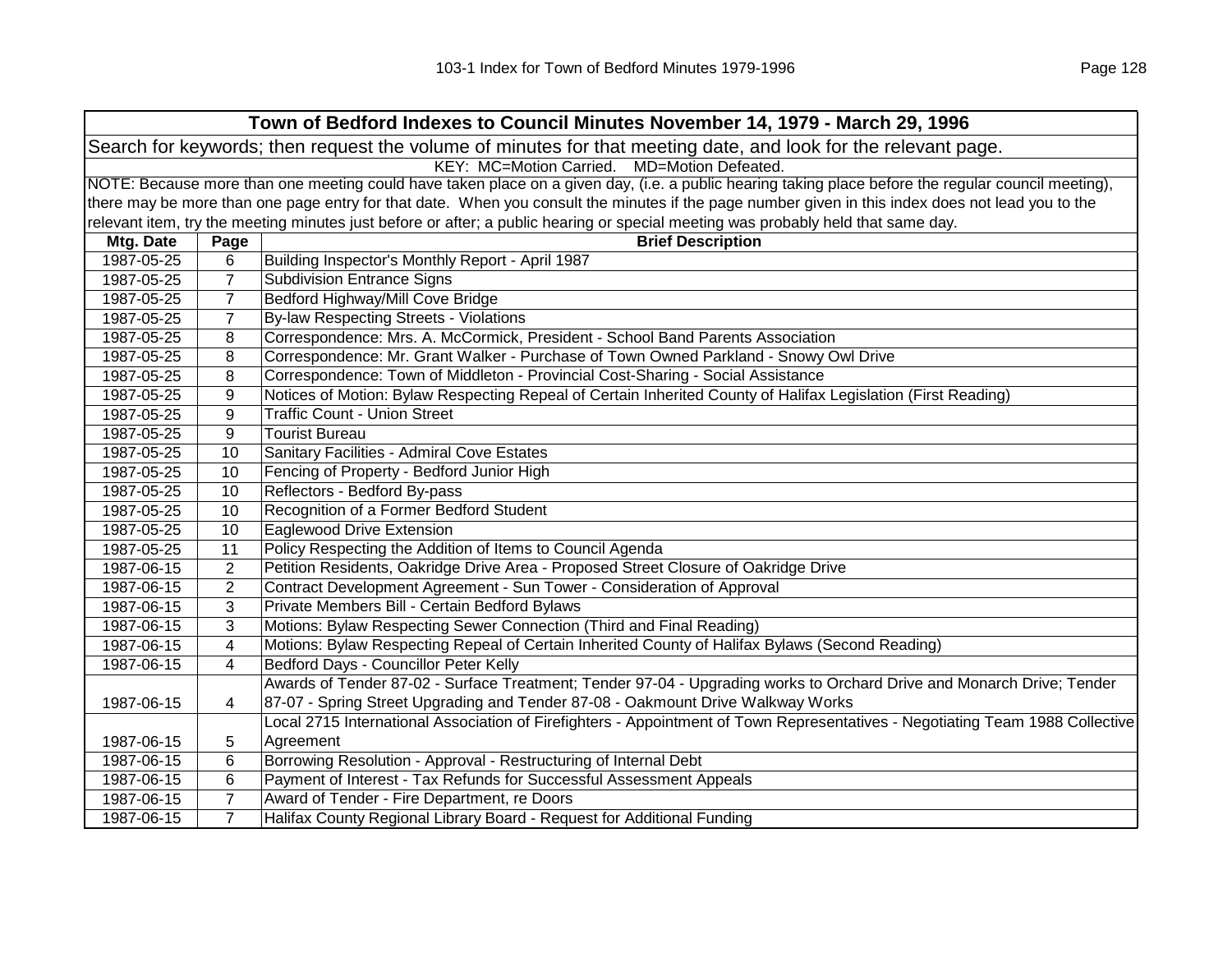|                                                                                                                |                                                                                                                                                     | Town of Bedford Indexes to Council Minutes November 14, 1979 - March 29, 1996                                                                     |  |  |
|----------------------------------------------------------------------------------------------------------------|-----------------------------------------------------------------------------------------------------------------------------------------------------|---------------------------------------------------------------------------------------------------------------------------------------------------|--|--|
| Search for keywords; then request the volume of minutes for that meeting date, and look for the relevant page. |                                                                                                                                                     |                                                                                                                                                   |  |  |
|                                                                                                                | KEY: MC=Motion Carried. MD=Motion Defeated.                                                                                                         |                                                                                                                                                   |  |  |
|                                                                                                                | NOTE: Because more than one meeting could have taken place on a given day, (i.e. a public hearing taking place before the regular council meeting), |                                                                                                                                                   |  |  |
|                                                                                                                |                                                                                                                                                     | there may be more than one page entry for that date. When you consult the minutes if the page number given in this index does not lead you to the |  |  |
|                                                                                                                |                                                                                                                                                     | relevant item, try the meeting minutes just before or after; a public hearing or special meeting was probably held that same day.                 |  |  |
| Mtg. Date                                                                                                      | Page                                                                                                                                                | <b>Brief Description</b>                                                                                                                          |  |  |
| 1987-06-15                                                                                                     | 8                                                                                                                                                   | <b>Bedford Planning Advisory Committee</b>                                                                                                        |  |  |
| 1987-06-15                                                                                                     | 8                                                                                                                                                   | Animal Control Monthly Report - May 1987                                                                                                          |  |  |
| 1987-06-15                                                                                                     | 8                                                                                                                                                   | Fire Chief's Monthly Report - May 1987                                                                                                            |  |  |
| 1987-06-15                                                                                                     | 9                                                                                                                                                   | Engineering and Works Department - 1987 Departmental Report #2                                                                                    |  |  |
| 1987-06-15                                                                                                     | 9                                                                                                                                                   | Union Street/Bedford Highway Intersection - Signalization Warrants                                                                                |  |  |
| 1987-06-15                                                                                                     | 9                                                                                                                                                   | Building Inspector's Monthly Report - May 1987                                                                                                    |  |  |
| 1987-06-15                                                                                                     | 10                                                                                                                                                  | <b>Street Naming</b>                                                                                                                              |  |  |
| 1987-06-15                                                                                                     | 10                                                                                                                                                  | Zoning Bylaw - Building Bylaw Violations                                                                                                          |  |  |
| 1987-06-15                                                                                                     | 10                                                                                                                                                  | <b>Extension of Time of Meeting</b>                                                                                                               |  |  |
| 1987-06-15                                                                                                     | 11                                                                                                                                                  | Correspondence: Dr. P. J. Woodyer, Clayton Park Veterinary Hospital                                                                               |  |  |
| 1987-06-15                                                                                                     | 11                                                                                                                                                  | Notices of Motion: Amendment to bylaw respecting dogs                                                                                             |  |  |
| 1987-06-15                                                                                                     | 11                                                                                                                                                  | Notices of Motion: Deed Transfer Tax Bylaw                                                                                                        |  |  |
| 1987-06-15                                                                                                     | 12                                                                                                                                                  | <b>Enforcement of Subdivision Covenants</b>                                                                                                       |  |  |
| 1987-06-27                                                                                                     | $\mathbf{1}$                                                                                                                                        | MAPC Report on Pollution Control for Halifax Harbour                                                                                              |  |  |
| 1987-06-27                                                                                                     | 3                                                                                                                                                   | Caterbury Group - Indemnification - fireworks display - Spruce Island                                                                             |  |  |
| 1987-06-27                                                                                                     | 3                                                                                                                                                   | Tender 87-03 - Mill Court Paving & Curbing; Glen Moir Terrace Paving & Curbing                                                                    |  |  |
| 1987-07-20                                                                                                     | $\mathbf{1}$                                                                                                                                        | Public Hearing: re Rezoning Application - 768 Bedford Highway                                                                                     |  |  |
| 1987-07-20                                                                                                     | $\overline{2}$                                                                                                                                      | Bowbridge, Donna                                                                                                                                  |  |  |
| 1987-07-20                                                                                                     | $\overline{2}$                                                                                                                                      | Doggett, Tom                                                                                                                                      |  |  |
| 1987-07-20                                                                                                     | $\mathbf 1$                                                                                                                                         | Public Hearing: re: Subdivision Bylaw                                                                                                             |  |  |
| 1987-0-20                                                                                                      | $\overline{2}$                                                                                                                                      | Pender, Mrs. Jean                                                                                                                                 |  |  |
| 1987-07-20                                                                                                     | $\overline{2}$                                                                                                                                      | Presentation - Parkland - Farmers Cooperative Dairy Limited                                                                                       |  |  |
| 1987-07-20                                                                                                     | 3                                                                                                                                                   | Olympic Torch Relay - Petrocan                                                                                                                    |  |  |
| 1987-07-20                                                                                                     | 3                                                                                                                                                   | Property - Bedford Highway/Cushing Hill                                                                                                           |  |  |
| 1987-07-20                                                                                                     | 4                                                                                                                                                   | Rezoning Application - 768 Bedford Highway                                                                                                        |  |  |
| 1987-07-20                                                                                                     | 5                                                                                                                                                   | Subdivision Bylaw                                                                                                                                 |  |  |
| 1987-07-20                                                                                                     | 5                                                                                                                                                   | Motions: Bylaw Respecting Repeal of Certain Inherited County of Halifax Legislation                                                               |  |  |
| 1987-07-20                                                                                                     | 6                                                                                                                                                   | Amendment of Bylaw Respecting Dogs (Second Reading)                                                                                               |  |  |
| 1987-07-20                                                                                                     | 6                                                                                                                                                   | Bylaw Respecting Deed Transfer Tax (Second Reading)                                                                                               |  |  |
| 1987-07-20                                                                                                     | 6                                                                                                                                                   | Municipal Boundaries and Representation Act                                                                                                       |  |  |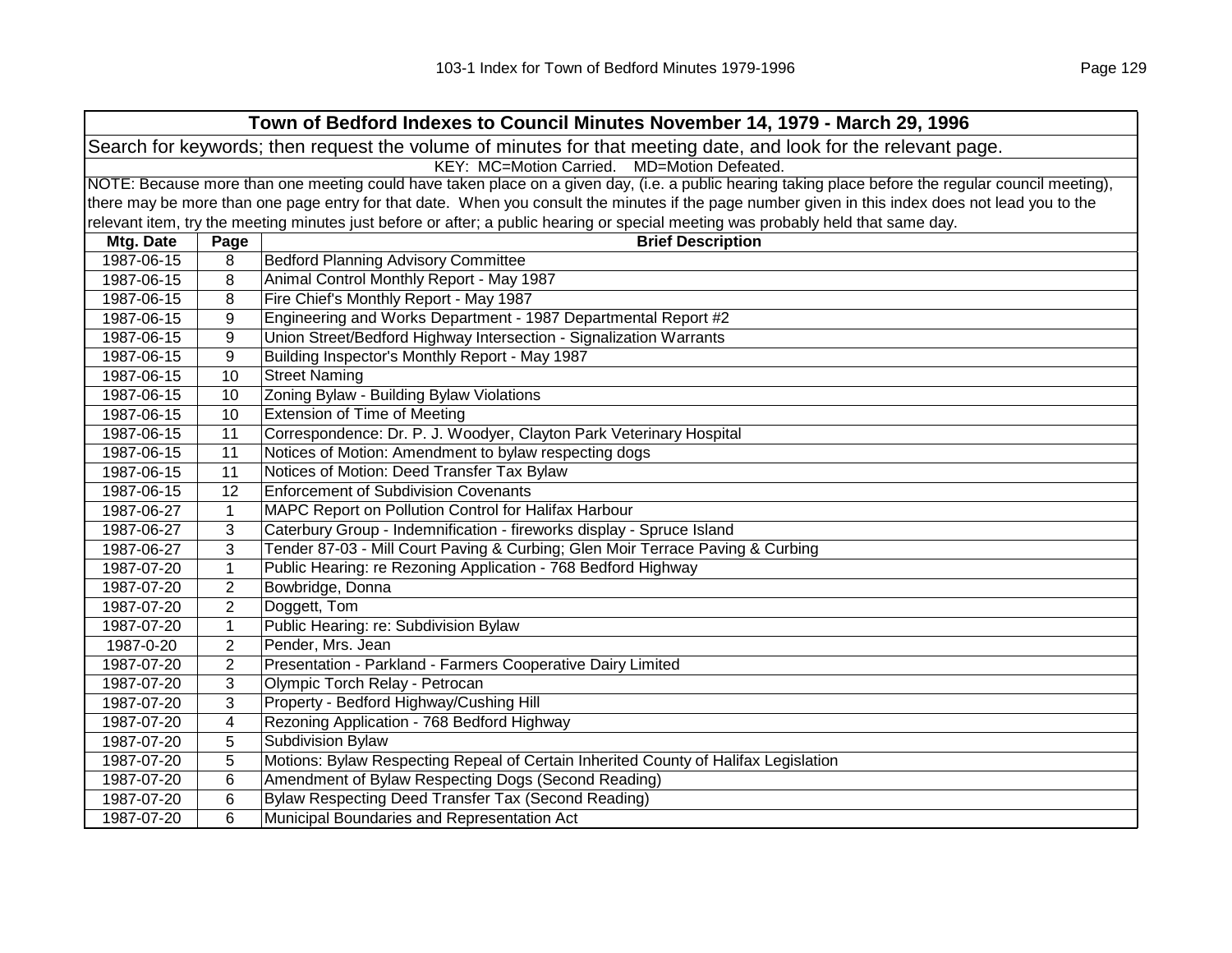| Town of Bedford Indexes to Council Minutes November 14, 1979 - March 29, 1996                                  |                                                                                                                                                     |                                                                                                                                                   |  |  |
|----------------------------------------------------------------------------------------------------------------|-----------------------------------------------------------------------------------------------------------------------------------------------------|---------------------------------------------------------------------------------------------------------------------------------------------------|--|--|
| Search for keywords; then request the volume of minutes for that meeting date, and look for the relevant page. |                                                                                                                                                     |                                                                                                                                                   |  |  |
|                                                                                                                | KEY: MC=Motion Carried.<br>MD=Motion Defeated.                                                                                                      |                                                                                                                                                   |  |  |
|                                                                                                                | NOTE: Because more than one meeting could have taken place on a given day, (i.e. a public hearing taking place before the regular council meeting), |                                                                                                                                                   |  |  |
|                                                                                                                |                                                                                                                                                     | there may be more than one page entry for that date. When you consult the minutes if the page number given in this index does not lead you to the |  |  |
|                                                                                                                |                                                                                                                                                     | relevant item, try the meeting minutes just before or after; a public hearing or special meeting was probably held that same day.                 |  |  |
| Mtg. Date                                                                                                      | Page                                                                                                                                                | <b>Brief Description</b>                                                                                                                          |  |  |
| 1987-07-20                                                                                                     | 8                                                                                                                                                   | Council Membership - Bedford Planning Advisory Committee                                                                                          |  |  |
| 1987-07-20                                                                                                     | 8                                                                                                                                                   | Subdivision Covenants - Lot B3 Admiral Cove Estates                                                                                               |  |  |
| 1987-07-20                                                                                                     | 9                                                                                                                                                   | Bedford War Memorial -Cenotaph                                                                                                                    |  |  |
| 1987-07-20                                                                                                     | 9                                                                                                                                                   | Range Park                                                                                                                                        |  |  |
| 1987-07-20                                                                                                     | 10                                                                                                                                                  | Ad Hoc Committee - Municipal Facilities Study                                                                                                     |  |  |
| 1987-07-20                                                                                                     | 10                                                                                                                                                  | MPS Review Committee - Progress Report                                                                                                            |  |  |
| 1987-07-20                                                                                                     | 10                                                                                                                                                  | Fire Chief's Monthly Report                                                                                                                       |  |  |
| 1987-07-20                                                                                                     | 10                                                                                                                                                  | Building Inspector's Monthly Report                                                                                                               |  |  |
| 1987-07-20                                                                                                     | 10                                                                                                                                                  | <b>Street Naming Policy</b>                                                                                                                       |  |  |
| 1987-07-20                                                                                                     | 11                                                                                                                                                  | Main Street - Acceptance as Town Street                                                                                                           |  |  |
| 1987-07-20                                                                                                     | 12                                                                                                                                                  | Operating Budget to Actual - June 30, 1987                                                                                                        |  |  |
| 1987-07-20                                                                                                     | 12                                                                                                                                                  | Correspondence: Geomarine Associates Ltd. - MAPC Sewage Report                                                                                    |  |  |
| 1987-07-20                                                                                                     | 12                                                                                                                                                  | Correspondence: Canadian Labour Congress, re: Canada Post                                                                                         |  |  |
| 1987-07-20                                                                                                     | 13                                                                                                                                                  | Correspondence: Metropolitan Authority - Regional Transit Advisory Committee                                                                      |  |  |
| 1987-07-20                                                                                                     | 13                                                                                                                                                  | Sidewalks - Hammonds Plains Road                                                                                                                  |  |  |
| 1987-07-30                                                                                                     | $\mathbf{1}$                                                                                                                                        | Consideration - Award of Tender 87-05 - Sidewalk Construction - Hammonds Plains Road                                                              |  |  |
| 1987-07-30                                                                                                     | $\overline{2}$                                                                                                                                      | <b>Development Activity Report</b>                                                                                                                |  |  |
| 1987-07-30                                                                                                     | 3                                                                                                                                                   | Basinview Estates Development - Collector Road                                                                                                    |  |  |
| 1987-07-30                                                                                                     | 3                                                                                                                                                   | Notices of Motion                                                                                                                                 |  |  |
| 1987-08-13                                                                                                     | $\mathbf{1}$                                                                                                                                        | Consideration - Award of Tender 87-06, Dartmouth Road Sidewalk Construction                                                                       |  |  |
| 1987-08-13                                                                                                     | $\overline{2}$                                                                                                                                      | Public Participaction Program - Waterfront Development Plan                                                                                       |  |  |
| 1987-08-13                                                                                                     | $\overline{2}$                                                                                                                                      | F.C.M. Conference - Halifax - 1988                                                                                                                |  |  |
| 1987-08-13                                                                                                     | 3                                                                                                                                                   | Stop Signs - Bedford Hills Road                                                                                                                   |  |  |
| 1987-08-24                                                                                                     | $\overline{2}$                                                                                                                                      | Cenotaph Repairs                                                                                                                                  |  |  |
| 1987-08-24                                                                                                     | $\overline{2}$                                                                                                                                      | Proposed Policy Respecting the use of Crosswalk Guards - Town of Bedford                                                                          |  |  |
| 1987-08-24                                                                                                     | 3                                                                                                                                                   | Proposed Policy - Provision of Information to Town Council Respecting Subdivision Activity                                                        |  |  |
| 1987-08-24                                                                                                     | 3                                                                                                                                                   | Proposed Plebiscite Respecting a Ward System vs. An at-Large System                                                                               |  |  |
| 1987-08-24                                                                                                     | 4                                                                                                                                                   | Subdivision Covenants - Legal Opinion Respecting Town's Position as an Aggrieved Party - Admiral Cove Estates                                     |  |  |
| 1987-08-24                                                                                                     | 5                                                                                                                                                   | Delegations: Coalition Against Apartheid                                                                                                          |  |  |
| 1987-08-24                                                                                                     | 6                                                                                                                                                   | Delegations: Messrs Elton Smith and Sheldon Hartling - Respecting Street Improvement Charges                                                      |  |  |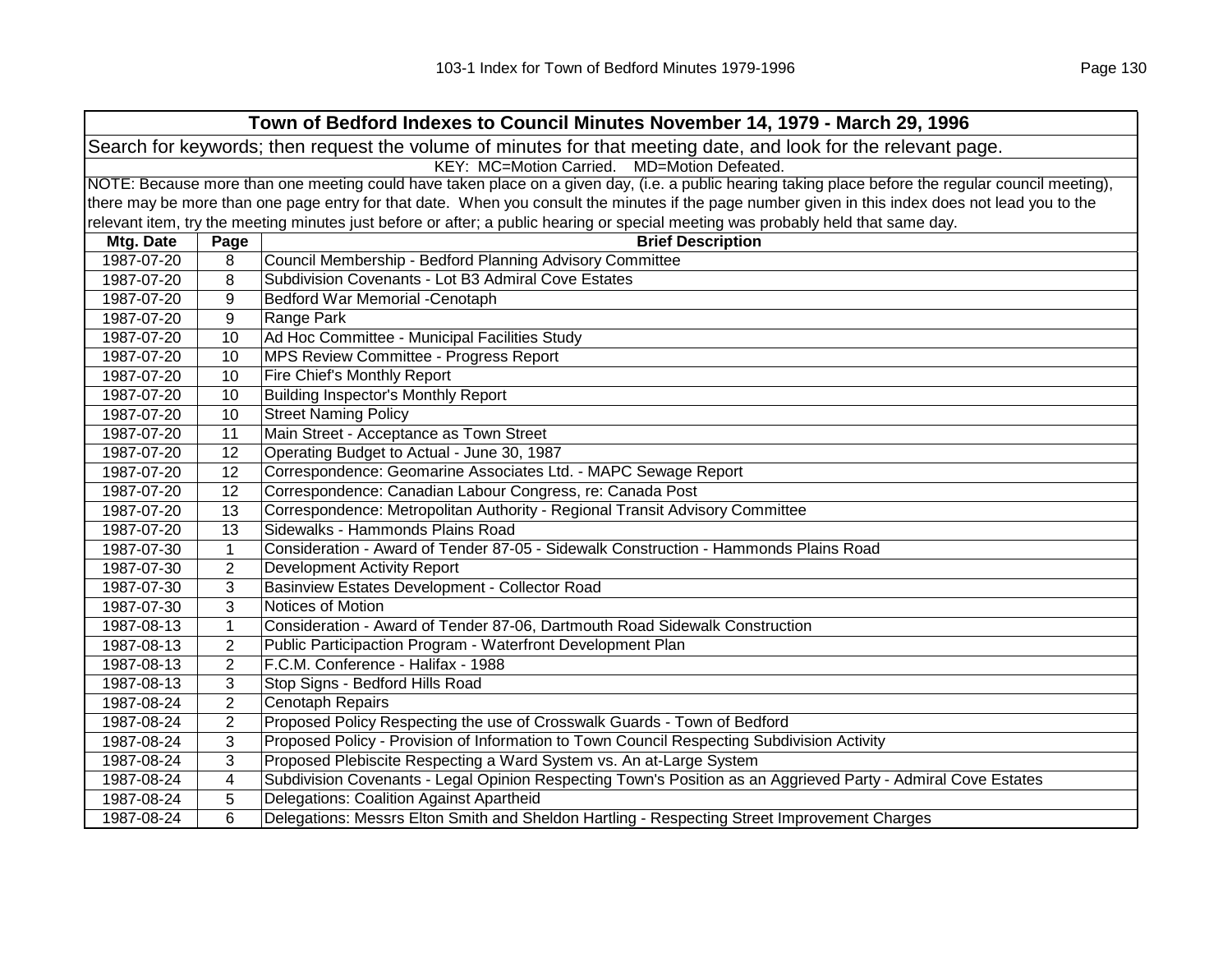| Town of Bedford Indexes to Council Minutes November 14, 1979 - March 29, 1996 |                                                                                                                                                     |                                                                                                                                                   |  |  |  |
|-------------------------------------------------------------------------------|-----------------------------------------------------------------------------------------------------------------------------------------------------|---------------------------------------------------------------------------------------------------------------------------------------------------|--|--|--|
|                                                                               | Search for keywords; then request the volume of minutes for that meeting date, and look for the relevant page.                                      |                                                                                                                                                   |  |  |  |
|                                                                               |                                                                                                                                                     | KEY: MC=Motion Carried. MD=Motion Defeated.                                                                                                       |  |  |  |
|                                                                               | NOTE: Because more than one meeting could have taken place on a given day, (i.e. a public hearing taking place before the regular council meeting), |                                                                                                                                                   |  |  |  |
|                                                                               |                                                                                                                                                     | there may be more than one page entry for that date. When you consult the minutes if the page number given in this index does not lead you to the |  |  |  |
|                                                                               |                                                                                                                                                     | relevant item, try the meeting minutes just before or after; a public hearing or special meeting was probably held that same day.                 |  |  |  |
| Mtg. Date                                                                     | Page                                                                                                                                                | <b>Brief Description</b>                                                                                                                          |  |  |  |
| 1987-08-24                                                                    | 6                                                                                                                                                   | Delegations: Engineering and Works Department - Peerless Subdivision Servicing                                                                    |  |  |  |
|                                                                               |                                                                                                                                                     |                                                                                                                                                   |  |  |  |
| 1987-08-24                                                                    | $\overline{7}$                                                                                                                                      | Motions: Proposed Rezoning of Land on Bedford Highway in Area of Cushing Hill, From Residential (R1) to Commercial                                |  |  |  |
| 1987-08-24                                                                    | $\overline{7}$                                                                                                                                      | Motions: Bylaw Respecting Deed Transfer Tax (Third and Final Reading)                                                                             |  |  |  |
| 1987-08-24                                                                    | 8                                                                                                                                                   | Proposed Process - Financial Forecasting                                                                                                          |  |  |  |
| 1987-08-24                                                                    | 9                                                                                                                                                   | Public Participation Program - Waterfront Development Plan                                                                                        |  |  |  |
| 1987-08-24                                                                    | 9                                                                                                                                                   | Interim Report - Ad Hoc Committee re Bylaws                                                                                                       |  |  |  |
| 1987-08-24                                                                    | 8                                                                                                                                                   | Motions: Amendments to Bylaw Respecting Dogs (Third and Final Reading)                                                                            |  |  |  |
| 1987-08-24                                                                    | 8                                                                                                                                                   | UNSM - Annual Conference - Appointment of Delegates                                                                                               |  |  |  |
| 1987-08-24                                                                    | 10                                                                                                                                                  | Bedford Waters Advisory Committee re Paper Mill Lake                                                                                              |  |  |  |
| 1987-08-24                                                                    | 11                                                                                                                                                  | Building Inspector's Monthly Report - July 1987                                                                                                   |  |  |  |
| 1987-08-24                                                                    | 11                                                                                                                                                  | Fire Chief's Monthly Report - July 1987                                                                                                           |  |  |  |
| 1987-08-24                                                                    | 11                                                                                                                                                  | Recreation Department: Award of Tender - Parking Lot Paving                                                                                       |  |  |  |
| 1987-08-24                                                                    | 11                                                                                                                                                  | Recreation Department: Olympic Torch Relay                                                                                                        |  |  |  |
| 1987-08-24                                                                    | 12                                                                                                                                                  | Recreation Department: Bedford Days                                                                                                               |  |  |  |
| 1987-08-24                                                                    | 12                                                                                                                                                  | Correspondence: Mr. Rob Eagle - Resignation from BPAC                                                                                             |  |  |  |
| 1987-08-24                                                                    | 12                                                                                                                                                  | Correspondence: Sport Nova Scotia - 1994 Commonwealth Games                                                                                       |  |  |  |
| 1987-08-24                                                                    | 12                                                                                                                                                  | Council Membership - BPAC                                                                                                                         |  |  |  |
| 1987-08-24                                                                    | 13                                                                                                                                                  | Sewer Redevelopment Charge                                                                                                                        |  |  |  |
| 1987-08-24                                                                    | 13                                                                                                                                                  | <b>School Site Selection</b>                                                                                                                      |  |  |  |
| 1987-09-27                                                                    | $\overline{2}$                                                                                                                                      | Delegations: Presentation - United Way Board (Anne Pember, Bedford Representative)                                                                |  |  |  |
| 1987-09-27                                                                    | $\overline{2}$                                                                                                                                      | Admiral Cove Estates - Subdivision Covenants                                                                                                      |  |  |  |
| 1987-09-27                                                                    | $\overline{2}$                                                                                                                                      | Peerless Subdivision - Survey Respecting on Site Sewage Disposal Systems                                                                          |  |  |  |
| 1987-09-27                                                                    | 4                                                                                                                                                   | Admiral Cove Estates - Subdivision Covenants                                                                                                      |  |  |  |
| 1987-09-27                                                                    | 5                                                                                                                                                   | Motions: Bylaws Respecting Noise                                                                                                                  |  |  |  |
| 1987-09-28                                                                    | 6                                                                                                                                                   | Motions: Amendment to Bylaw Respecting Firearms - Second Reading                                                                                  |  |  |  |
| 1987-09-28                                                                    | 6                                                                                                                                                   | Motions: Bylaw Respecting Deed Transfer Tax                                                                                                       |  |  |  |
| 1987-09-28                                                                    | $\overline{7}$                                                                                                                                      | Motions: Amendments to Bylaw Respecting Dogs                                                                                                      |  |  |  |
| 1987-09-28                                                                    | $\overline{7}$                                                                                                                                      | Social Services Administration - Agreement with Halifax County                                                                                    |  |  |  |
| 1987-09-28                                                                    | $\overline{7}$                                                                                                                                      | Temporary Borrowing Resolutions - 1988 Capital Budgets                                                                                            |  |  |  |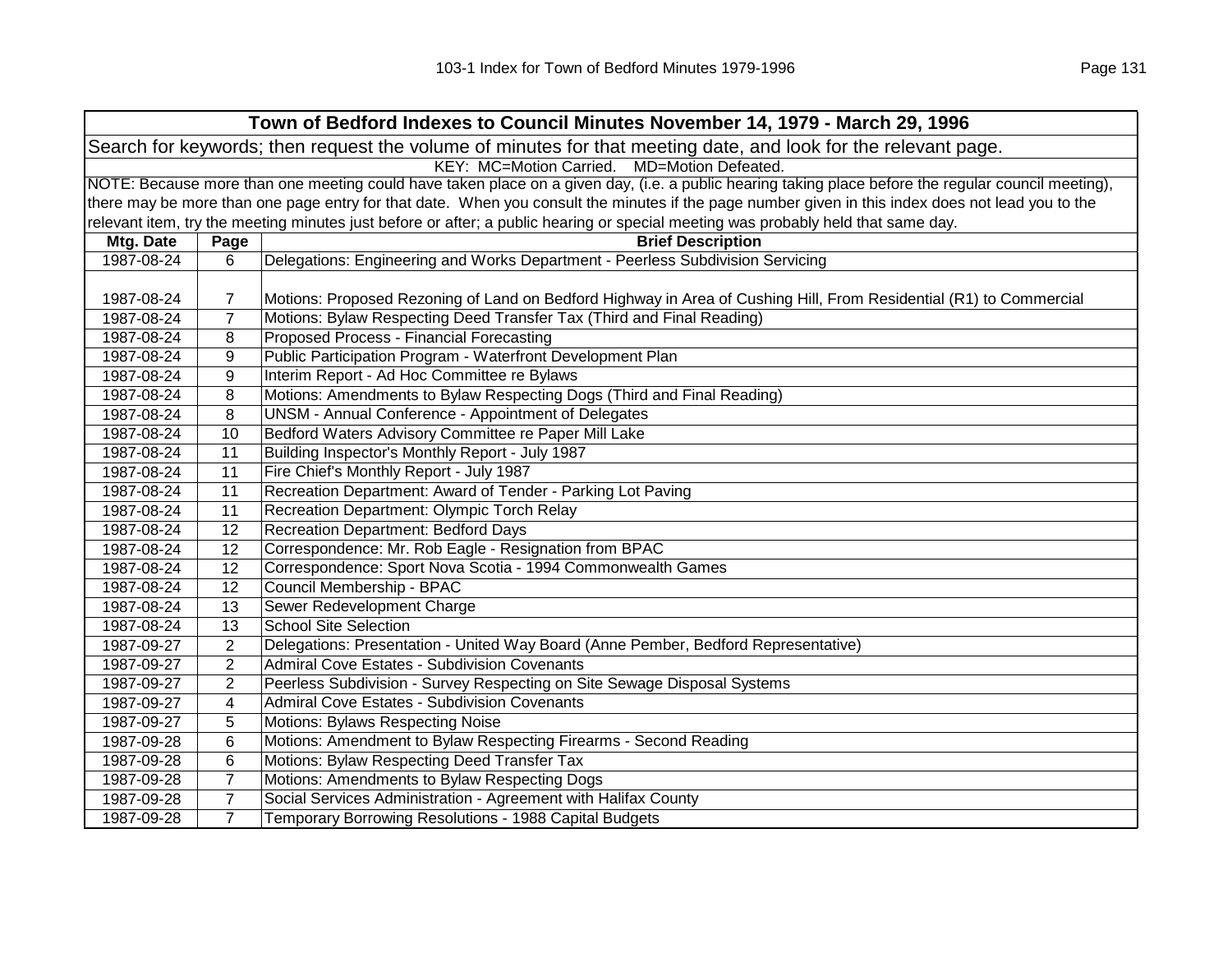| Town of Bedford Indexes to Council Minutes November 14, 1979 - March 29, 1996                                  |                                                                                                                                                     |                                                                                                                                   |  |  |  |
|----------------------------------------------------------------------------------------------------------------|-----------------------------------------------------------------------------------------------------------------------------------------------------|-----------------------------------------------------------------------------------------------------------------------------------|--|--|--|
| Search for keywords; then request the volume of minutes for that meeting date, and look for the relevant page. |                                                                                                                                                     |                                                                                                                                   |  |  |  |
|                                                                                                                | KEY: MC=Motion Carried. MD=Motion Defeated.                                                                                                         |                                                                                                                                   |  |  |  |
|                                                                                                                | NOTE: Because more than one meeting could have taken place on a given day, (i.e. a public hearing taking place before the regular council meeting), |                                                                                                                                   |  |  |  |
|                                                                                                                | there may be more than one page entry for that date. When you consult the minutes if the page number given in this index does not lead you to the   |                                                                                                                                   |  |  |  |
|                                                                                                                |                                                                                                                                                     | relevant item, try the meeting minutes just before or after; a public hearing or special meeting was probably held that same day. |  |  |  |
| Mtg. Date                                                                                                      | Page                                                                                                                                                | <b>Brief Description</b>                                                                                                          |  |  |  |
| 1987-09-28                                                                                                     | 8                                                                                                                                                   | <b>Bedford Planning Advisory Committee</b>                                                                                        |  |  |  |
| 1987-09-28                                                                                                     | 8                                                                                                                                                   | Bedford Recreation Commission - Disposal of Surplus Lands - Snowy Owl Drive                                                       |  |  |  |
| 1987-09-28                                                                                                     | 9                                                                                                                                                   | Bedford Recreation Commission - Moirs Generating House                                                                            |  |  |  |
| 1987-09-28                                                                                                     | 9                                                                                                                                                   | Fire Chief's Monthly Report - August 1987                                                                                         |  |  |  |
| 1987-09-28                                                                                                     | 9                                                                                                                                                   | <b>Subdivision Activity Report</b>                                                                                                |  |  |  |
| 1987-09-28                                                                                                     | 9                                                                                                                                                   | Building Inspector's Monthly Report - August 1987                                                                                 |  |  |  |
| 1987-09-28                                                                                                     | 10                                                                                                                                                  | 1987 Departmental Report #3                                                                                                       |  |  |  |
| 1987-09-28                                                                                                     | 10                                                                                                                                                  | Evaluation - Mill Cove Pumping Station and Twin Cities Pumping Station                                                            |  |  |  |
| 1987-09-28                                                                                                     | 10                                                                                                                                                  | Finance Department: Request for Additional 1987 Funding - Metro Transit                                                           |  |  |  |
| 1987-09-28                                                                                                     | 11                                                                                                                                                  | Notices of Motion: Bylaw Respecting Alteration of Grades - First Reading                                                          |  |  |  |
| 1987-09-28                                                                                                     | 11                                                                                                                                                  | Notices of Motion: Amendment to Building Bylaw - First Reading                                                                    |  |  |  |
| 1987-09-28                                                                                                     | 12                                                                                                                                                  | Eaglewood Drive Extension                                                                                                         |  |  |  |
| 1987-09-28                                                                                                     | 1                                                                                                                                                   | <b>Feasibility Study of Municipal Facilities</b>                                                                                  |  |  |  |
| 1987-09-28                                                                                                     | $\mathbf{1}$                                                                                                                                        | <b>Acting Development Officer</b>                                                                                                 |  |  |  |
| 1987-09-28                                                                                                     | 1                                                                                                                                                   | Proposed Town of Bedford Noise Bylaw - 2nd Reading                                                                                |  |  |  |
| 1987-09-28                                                                                                     | $\overline{2}$                                                                                                                                      | Award of Contract (Tender 87-09) - Eaglewood Drive Slope Reconstruction/Retaining Wall                                            |  |  |  |
| 1987-09-28                                                                                                     | 3                                                                                                                                                   | Proposed Cost Sharing Agreement - Town of Bedford - Waterfront Development Corporation                                            |  |  |  |
| 1987-10-19                                                                                                     | $\overline{2}$                                                                                                                                      | <b>Housing Demonstration Project</b>                                                                                              |  |  |  |
| 1987-10-19                                                                                                     | 3                                                                                                                                                   | Proposed Development Agreement - Nos. 1711, 1715 and 1717 Bedford Highway                                                         |  |  |  |
| 1987-10-19                                                                                                     | 4                                                                                                                                                   | Motions: Bylaw Respecting Noise - Second Reading - Draft #6                                                                       |  |  |  |
| 1987-10-19                                                                                                     | 5                                                                                                                                                   | Motions: Amendment to Bylaw Respecting Firearms - Third Reading                                                                   |  |  |  |
| 1987-10-19                                                                                                     | 5                                                                                                                                                   | Motions: Bylaw Respecting Alteration of Grades - Second Reading                                                                   |  |  |  |
| 1987-10-19                                                                                                     | 5                                                                                                                                                   | Motions: Amendment to Bylaw Respecting Building - Second Reading                                                                  |  |  |  |
| 1987-10-19                                                                                                     | 5                                                                                                                                                   | Motions: Disposal of Surplus Lands - Snowy Owl Drive - Deferred Motion                                                            |  |  |  |
| 1987-10-19                                                                                                     | 6                                                                                                                                                   | Appointments from Community-at-large to Boards/Committees/Commissions                                                             |  |  |  |
| 1987-10-19                                                                                                     | 6                                                                                                                                                   | 1994 Commonwealth Games - Request for Financial Assistance                                                                        |  |  |  |
| 1987-10-19                                                                                                     | 6                                                                                                                                                   | Semi-Annual Public Information Session: Establish Date and Agenda Topics                                                          |  |  |  |
| 1987-10-19                                                                                                     | $\overline{7}$                                                                                                                                      | Award Tender 87-10 - Hauling of Bulk Salt                                                                                         |  |  |  |
| 1987-10-19                                                                                                     | $\overline{7}$                                                                                                                                      | Seimac Limited vs. H.S. Wood and D.E. Wood and Mohammed L. Hamwi - Right of Way - Seimac Limited                                  |  |  |  |
| 1987-10-19                                                                                                     | 8                                                                                                                                                   | Village Centre Contract Development Agreement - Proposed Amendment                                                                |  |  |  |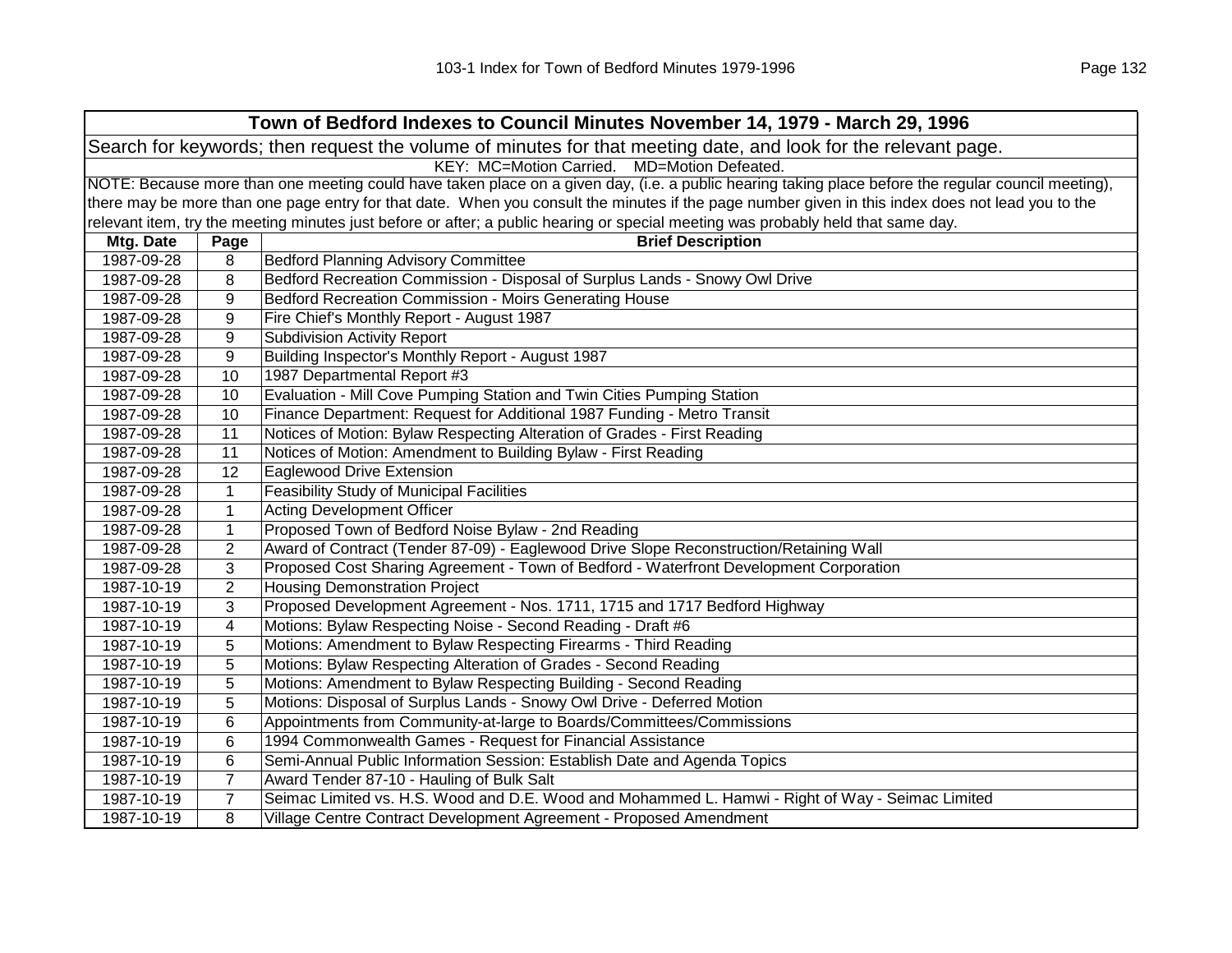|                                                                                                                |                                                                                                                                                     | Town of Bedford Indexes to Council Minutes November 14, 1979 - March 29, 1996                                                     |  |  |  |
|----------------------------------------------------------------------------------------------------------------|-----------------------------------------------------------------------------------------------------------------------------------------------------|-----------------------------------------------------------------------------------------------------------------------------------|--|--|--|
| Search for keywords; then request the volume of minutes for that meeting date, and look for the relevant page. |                                                                                                                                                     |                                                                                                                                   |  |  |  |
| KEY: MC=Motion Carried.<br>MD=Motion Defeated.                                                                 |                                                                                                                                                     |                                                                                                                                   |  |  |  |
|                                                                                                                | NOTE: Because more than one meeting could have taken place on a given day, (i.e. a public hearing taking place before the regular council meeting), |                                                                                                                                   |  |  |  |
|                                                                                                                | there may be more than one page entry for that date. When you consult the minutes if the page number given in this index does not lead you to the   |                                                                                                                                   |  |  |  |
|                                                                                                                |                                                                                                                                                     | relevant item, try the meeting minutes just before or after; a public hearing or special meeting was probably held that same day. |  |  |  |
| Mtg. Date                                                                                                      | Page                                                                                                                                                | <b>Brief Description</b>                                                                                                          |  |  |  |
| 1987-10-19                                                                                                     | 9                                                                                                                                                   | Remembrance Day Act                                                                                                               |  |  |  |
| 1987-10-19                                                                                                     | 10                                                                                                                                                  | <b>Bedford Planning Advisory Committee</b>                                                                                        |  |  |  |
| 1987-10-19                                                                                                     | 10                                                                                                                                                  | Bedford Planning Advisory Committee - Proposed Revised Terms of Reference                                                         |  |  |  |
| 1987-10-19                                                                                                     | 11                                                                                                                                                  | Fire Chief's Monthly Report - September 1987                                                                                      |  |  |  |
| 1987-10-19                                                                                                     | 11                                                                                                                                                  | Fire Department - Annual Elections                                                                                                |  |  |  |
| 1987-10-19                                                                                                     | 11                                                                                                                                                  | Building Inspector's Monthly Report - September 1987                                                                              |  |  |  |
| 1987-10-19                                                                                                     | 11                                                                                                                                                  | <b>Subdivision Activity Report</b>                                                                                                |  |  |  |
| 1987-10-19                                                                                                     | 11                                                                                                                                                  | Tax Collection Report to September 30, 1987                                                                                       |  |  |  |
| 1987-10-19                                                                                                     | 11                                                                                                                                                  | Seventy Day Adventist Proposal - Plan Amendment                                                                                   |  |  |  |
| 1987-10-19                                                                                                     | 12                                                                                                                                                  | Correspondence: Metropolitan Area Planning Commission - Proposed Model Sewer Discharge Bylaw                                      |  |  |  |
| 1987-10-19                                                                                                     | 13                                                                                                                                                  | Long Range Planning Committee for Bedford Fire Department                                                                         |  |  |  |
| 1987-10-19                                                                                                     | 13                                                                                                                                                  | <b>Bedford Blueprint</b>                                                                                                          |  |  |  |
| 1987-10-19                                                                                                     | 13                                                                                                                                                  | Carpet - Administrative Offices                                                                                                   |  |  |  |
| 1987-10-19                                                                                                     | 13                                                                                                                                                  | Proclamation - Drive with your Lights on                                                                                          |  |  |  |
|                                                                                                                |                                                                                                                                                     | Public Hearing: re: submission respecting a proposed Contract Development Agreement for property located at 1711, 1715            |  |  |  |
| 1987-10-19                                                                                                     | 1                                                                                                                                                   | and 1717 Bedford Highway                                                                                                          |  |  |  |
| 1987-10-26                                                                                                     | $\mathbf{1}$                                                                                                                                        | Donald Kelly - Draft Court Order                                                                                                  |  |  |  |
| 1987-10-26                                                                                                     | $\mathbf{1}$                                                                                                                                        | <b>Housing Demonstration Project</b>                                                                                              |  |  |  |
| 1987-10-26                                                                                                     | $\overline{c}$                                                                                                                                      | Eaglewood Drive Extension                                                                                                         |  |  |  |
| 1987-10-26                                                                                                     | $\overline{2}$                                                                                                                                      | Peerless Subdivision - Installation of Central Sewer and Water Service                                                            |  |  |  |
| 1987-11-16                                                                                                     | $\mathbf{1}$                                                                                                                                        | Proposed Amendments to Municipal Planning Strategy - Bedford Waterfront Development Project                                       |  |  |  |
| 1987-11-16                                                                                                     | $\overline{2}$                                                                                                                                      | Spence, Phyllis                                                                                                                   |  |  |  |
| 1987-11-16                                                                                                     | $\overline{c}$                                                                                                                                      | Lugar, Brian                                                                                                                      |  |  |  |
| 1987-11-16                                                                                                     | 2                                                                                                                                                   | Burnett, Irwin                                                                                                                    |  |  |  |
| 1987-11-16                                                                                                     | $\overline{2}$                                                                                                                                      | Peerless Subdivision - Department of Health Report - Sanitary Survey                                                              |  |  |  |
| 1987-11-16                                                                                                     | 4                                                                                                                                                   | Smith's Road Delegation                                                                                                           |  |  |  |
| 1987-11-16                                                                                                     | 5                                                                                                                                                   | Contract Development Agreement, 1711, 1715, 1717 Bedford Highway Approval of Contract                                             |  |  |  |
| 1987-11-16                                                                                                     | 6                                                                                                                                                   | Semi-Annual Public Information Session                                                                                            |  |  |  |
| 1987-11-16                                                                                                     | 6                                                                                                                                                   | Bedford Waterfront Development Project - Proposed Amendments to Municipal Planning Strategy                                       |  |  |  |
| 1987-11-16                                                                                                     | $\overline{7}$                                                                                                                                      | Nova West Properties - Proposed Amendment to Contract Development Agreement - Veterinary Hospital                                 |  |  |  |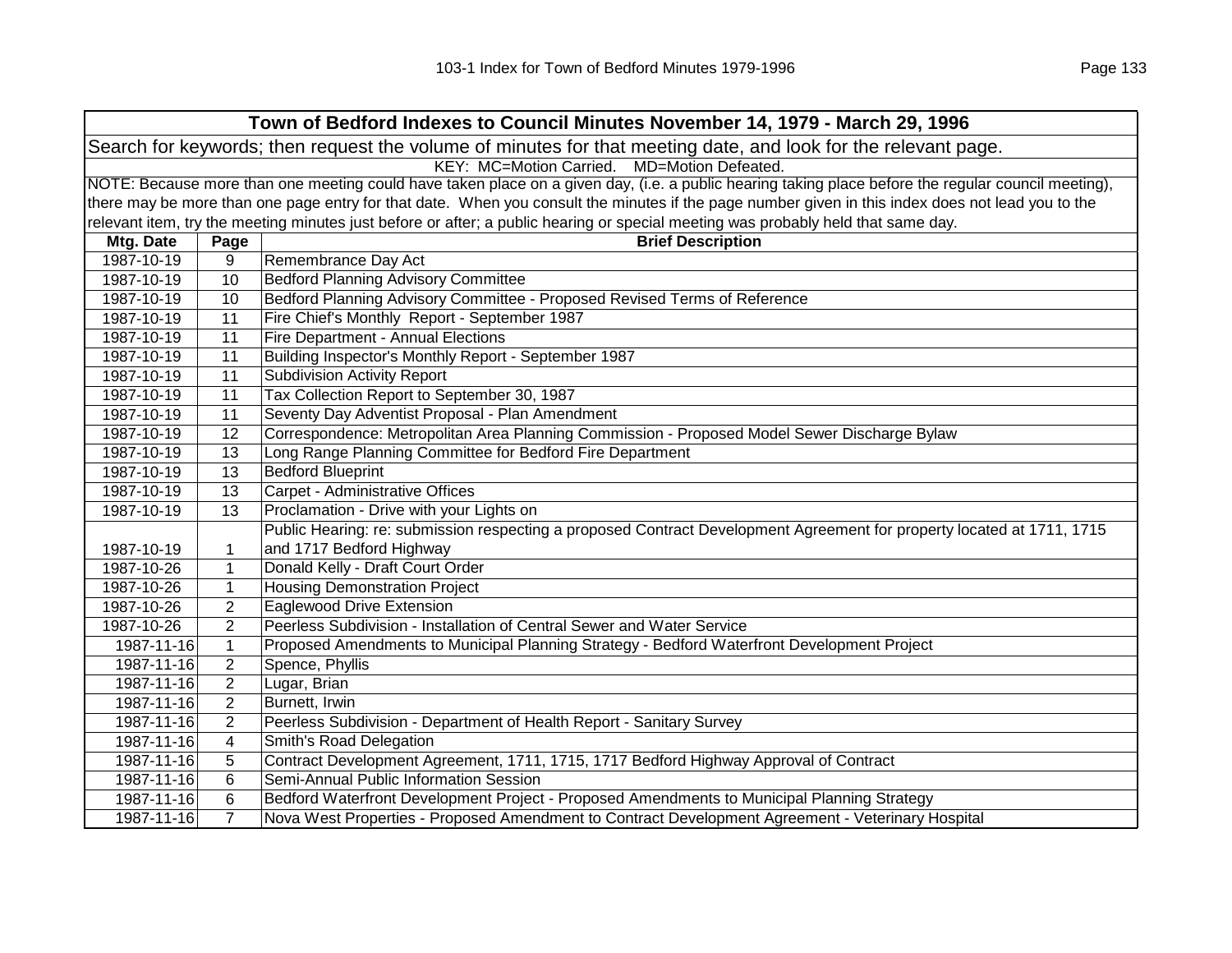|                                                                                                                | Town of Bedford Indexes to Council Minutes November 14, 1979 - March 29, 1996 |                                                                                                                                                     |  |  |
|----------------------------------------------------------------------------------------------------------------|-------------------------------------------------------------------------------|-----------------------------------------------------------------------------------------------------------------------------------------------------|--|--|
| Search for keywords; then request the volume of minutes for that meeting date, and look for the relevant page. |                                                                               |                                                                                                                                                     |  |  |
|                                                                                                                |                                                                               | KEY: MC=Motion Carried. MD=Motion Defeated.                                                                                                         |  |  |
|                                                                                                                |                                                                               | NOTE: Because more than one meeting could have taken place on a given day, (i.e. a public hearing taking place before the regular council meeting), |  |  |
|                                                                                                                |                                                                               | there may be more than one page entry for that date. When you consult the minutes if the page number given in this index does not lead you to the   |  |  |
|                                                                                                                |                                                                               | relevant item, try the meeting minutes just before or after; a public hearing or special meeting was probably held that same day.                   |  |  |
| Mtg. Date                                                                                                      | Page                                                                          | <b>Brief Description</b>                                                                                                                            |  |  |
| 1987-11-16                                                                                                     | 8                                                                             | Motions: Amendments to Bylaw Respecting Building (Third Reading)                                                                                    |  |  |
| 1987-11-16                                                                                                     | 8                                                                             | Appointment of Deputy Mayor                                                                                                                         |  |  |
| 1987-11-16                                                                                                     | 8                                                                             | Council Appointments to Town Boards/Committees/Commissions                                                                                          |  |  |
| 1987-11-16                                                                                                     | 8                                                                             | Council Appointments from Community - Town Boards/Committees/Commissions                                                                            |  |  |
| 1987-11-16                                                                                                     | 8                                                                             | <b>Bedford Board of Police Commissioners</b>                                                                                                        |  |  |
| 1987-11-16                                                                                                     | 9                                                                             | <b>Bedford Board of Health</b>                                                                                                                      |  |  |
| 1987-11-16                                                                                                     | 9                                                                             | <b>Grants Advisory Committee</b>                                                                                                                    |  |  |
| 1987-11-16                                                                                                     | 9                                                                             | <b>Transit Advisory Committee</b>                                                                                                                   |  |  |
| 1987-11-16                                                                                                     | 9                                                                             | <b>Tree Committee</b>                                                                                                                               |  |  |
| 1987-11-16                                                                                                     | 10                                                                            | <b>Stipend Advisory Committee</b>                                                                                                                   |  |  |
| 1987-11-16                                                                                                     | 10                                                                            | Residents' Tax Exemption - 1988                                                                                                                     |  |  |
| 1987-11-16                                                                                                     | 11                                                                            | Consideration - Extension of Contract (Tender 85-12) Garbage Collection                                                                             |  |  |
| 1987-11-16                                                                                                     | 11                                                                            | 1988 Police Vehicle - Award of Tender                                                                                                               |  |  |
| 1987-11-16                                                                                                     | 11                                                                            | <b>Council Meeting Days</b>                                                                                                                         |  |  |
| 1987-11-16                                                                                                     | 12                                                                            | <b>Bedford Waters Advisory Board Report</b>                                                                                                         |  |  |
| 1987-11-16                                                                                                     | 12                                                                            | Fire Chief's Monthly Report - October 1987                                                                                                          |  |  |
| 1987-11-16                                                                                                     | 12                                                                            | Building Inspector's Monthly Report - October 1987                                                                                                  |  |  |
| 1987-11-16                                                                                                     | 12                                                                            | Correspondence: Bedford Heritage '80 - Heritage Advisory Committee                                                                                  |  |  |
| 1987-11-16                                                                                                     | 13                                                                            | Senior Citizens Home Care Program                                                                                                                   |  |  |
| 1987-11-16                                                                                                     | $\mathbf{1}$                                                                  | Appendix to Council Minutes - Council Appointments November 1987                                                                                    |  |  |
| 1987-12-14                                                                                                     | $\mathbf{1}$                                                                  | Public Hearing: re: Contract Development Agreement for the property known as Civic no. 30, Dartmouth Road, Bedford                                  |  |  |
| 1987-12-14                                                                                                     | $\overline{2}$                                                                | Gardiner, David                                                                                                                                     |  |  |
| 1987-12-14                                                                                                     | $\overline{2}$                                                                | Cartmill, Charles                                                                                                                                   |  |  |
| 1987-12-14                                                                                                     | $\overline{2}$                                                                | Sarrloss, Rudi                                                                                                                                      |  |  |
| 1987-12-14                                                                                                     | $\overline{2}$                                                                | Cole, Winston                                                                                                                                       |  |  |
| 1987-12-14                                                                                                     | $\overline{2}$                                                                | Moore, Arthur                                                                                                                                       |  |  |
| 1987-12-14                                                                                                     | 2                                                                             | McCormick, Aileen                                                                                                                                   |  |  |
| 1987-12-14                                                                                                     | 2                                                                             | Loncarevic, Dr. Bosko                                                                                                                               |  |  |
| 1987-12-14                                                                                                     | 3                                                                             | Banks, Vernon                                                                                                                                       |  |  |
| 1987-12-14                                                                                                     | 3                                                                             | Gardiner, David                                                                                                                                     |  |  |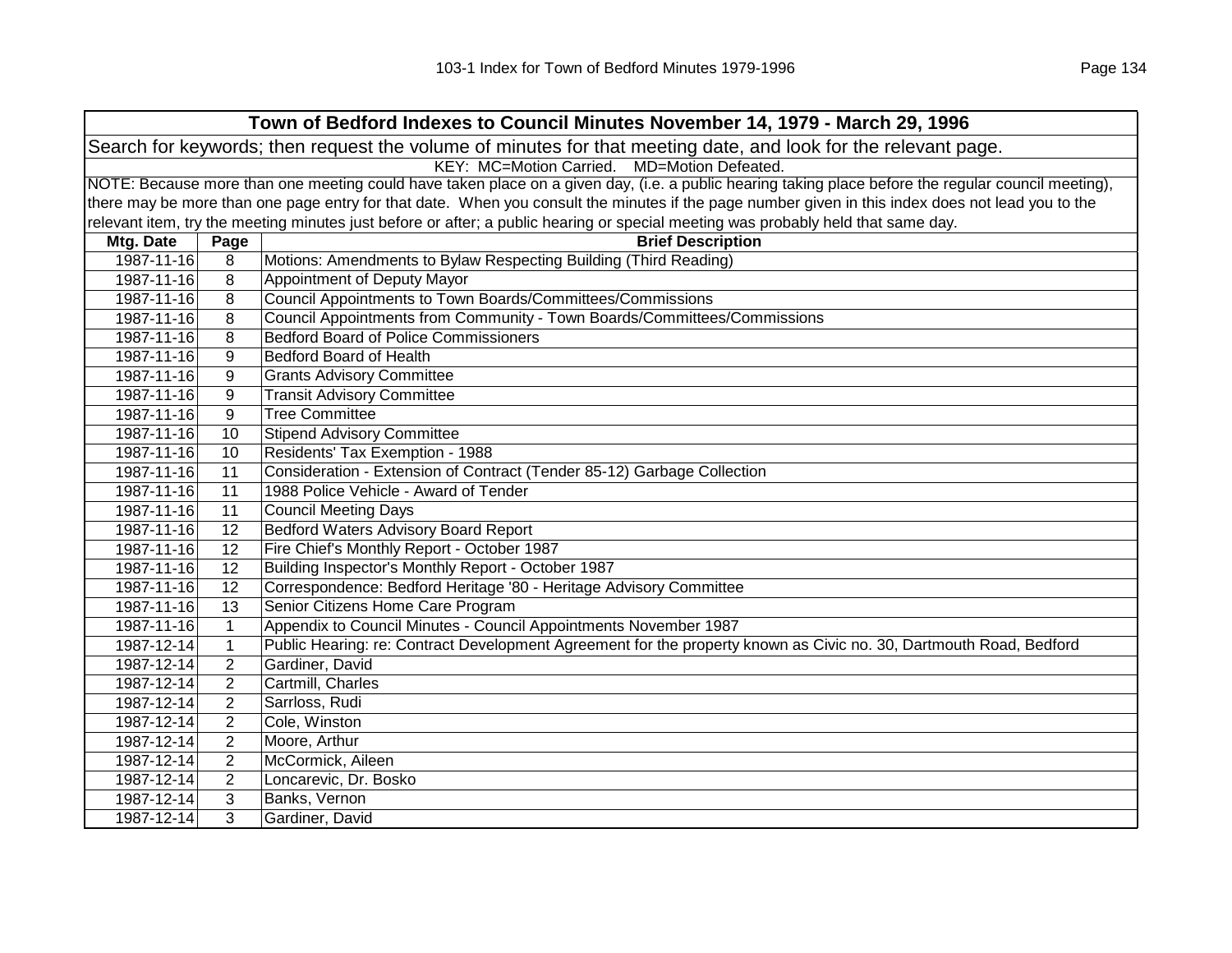|                                                                                                                | Town of Bedford Indexes to Council Minutes November 14, 1979 - March 29, 1996 |                                                                                                                                                     |  |  |  |
|----------------------------------------------------------------------------------------------------------------|-------------------------------------------------------------------------------|-----------------------------------------------------------------------------------------------------------------------------------------------------|--|--|--|
| Search for keywords; then request the volume of minutes for that meeting date, and look for the relevant page. |                                                                               |                                                                                                                                                     |  |  |  |
|                                                                                                                | KEY: MC=Motion Carried. MD=Motion Defeated.                                   |                                                                                                                                                     |  |  |  |
|                                                                                                                |                                                                               | NOTE: Because more than one meeting could have taken place on a given day, (i.e. a public hearing taking place before the regular council meeting), |  |  |  |
|                                                                                                                |                                                                               | there may be more than one page entry for that date. When you consult the minutes if the page number given in this index does not lead you to the   |  |  |  |
|                                                                                                                |                                                                               | relevant item, try the meeting minutes just before or after; a public hearing or special meeting was probably held that same day.                   |  |  |  |
| Mtg. Date                                                                                                      | Page                                                                          | <b>Brief Description</b>                                                                                                                            |  |  |  |
|                                                                                                                |                                                                               | Public Hearing: re: proposed amendment to the Town's Land Use Bylaw which would provide a definition of an Animal Clinic in                         |  |  |  |
| 1987-12-14                                                                                                     | 1                                                                             | Part 2-Definitions; and allow Animal Clinics as a permitted use in the C1 Business Zone                                                             |  |  |  |
| 1987-12-14                                                                                                     | $\mathbf{1}$                                                                  | Banks, Vernon                                                                                                                                       |  |  |  |
| 1987-12-14                                                                                                     | $\mathbf 1$                                                                   | Walker, Grant                                                                                                                                       |  |  |  |
| 1987-12-14                                                                                                     | $\mathbf{1}$                                                                  | Cole, Winston                                                                                                                                       |  |  |  |
| 1987-12-14                                                                                                     | 2                                                                             | Woodyer, Dr. Peter                                                                                                                                  |  |  |  |
| 1987-12-14                                                                                                     | 2                                                                             | Semi-Annual Public Information Session - Rescheduling of Date                                                                                       |  |  |  |
| 1987-12-14                                                                                                     | 2                                                                             | Bedford Waterfront Development Project - Proposed Amendments to Municipal Planning Strategy                                                         |  |  |  |
| 1987-12-14                                                                                                     | 2                                                                             | Conflict of Interest - Directors, Bedford Waterfront Development Corporation                                                                        |  |  |  |
| 1987-12-14                                                                                                     | 3                                                                             | Public Hearing (#87-16) Development Agreement, Civic No. 39 Dartmouth Road (Dec. 14, 1987, 7:00PM)                                                  |  |  |  |
| 1987-12-14                                                                                                     | 3                                                                             | Public Hearing (#87-17) Amendment to Land Use Bylaw (Dec. 14, 1987, 8:15PM)                                                                         |  |  |  |
| 1987-12-14                                                                                                     | 3                                                                             | Petition: Bedford Bay Residents Association - Closing of Isleview Lane Railway Crossing                                                             |  |  |  |
| 1987-12-14                                                                                                     | 4                                                                             | Texaco Service Station - Appeal - Minor Variance                                                                                                    |  |  |  |
| 1987-12-14                                                                                                     | 5                                                                             | Motions: Amendment to Bylaw Respecting Partial Tax Exemption                                                                                        |  |  |  |
| 1987-12-14                                                                                                     | 5                                                                             | Appointments From Community at Large to Boards/Committees/Commissions                                                                               |  |  |  |
| 1987-12-14                                                                                                     | 5                                                                             | <b>Bedford Recreation Commission</b>                                                                                                                |  |  |  |
| 1987-12-14                                                                                                     | 5                                                                             | <b>Bedford Waters Advisory Committee</b>                                                                                                            |  |  |  |
| 1987-12-14                                                                                                     | $\,6$                                                                         | Citizens-at-Large - BWAC                                                                                                                            |  |  |  |
| 1987-12-14                                                                                                     | 6                                                                             | <b>Bedford Tree Committee</b>                                                                                                                       |  |  |  |
| 1987-12-14                                                                                                     | 6                                                                             | <b>Stipend Advisory Committee</b>                                                                                                                   |  |  |  |
| 1987-12-14                                                                                                     | 6                                                                             | Proposed Tax Write-Off 1987                                                                                                                         |  |  |  |
| 1987-12-14                                                                                                     | $\overline{7}$                                                                | <b>Tender Respecting Banking Requirements</b>                                                                                                       |  |  |  |
| 1987-12-14                                                                                                     | $\overline{7}$                                                                | <b>Debenture Issuing Resolution</b>                                                                                                                 |  |  |  |
| 1987-12-14                                                                                                     | $\overline{7}$                                                                | Contract: Town of Bedford Dog Control Services - 1988/89                                                                                            |  |  |  |
| 1987-12-14                                                                                                     | 8                                                                             | Metropolitan Authority - Proposed Revision to Transit Deficit Cost-Sharing                                                                          |  |  |  |
| 1987-12-14                                                                                                     | 9                                                                             | Bedford Waters Advisory Board Position Paper - Bedford Waterfront Development Project                                                               |  |  |  |
| 1987-12-14                                                                                                     | 9                                                                             | Bedford Transit Advisory Committee - Transit Service - Cobequid MutilService Centre                                                                 |  |  |  |
| 1987-12-14                                                                                                     | 10                                                                            | <b>Bedford Planning Advisory Committee</b>                                                                                                          |  |  |  |
| 1987-12-14                                                                                                     | 10                                                                            | <b>Recreation Commission Report</b>                                                                                                                 |  |  |  |
| 1987-12-14                                                                                                     | 10                                                                            | Fire Chief's Monthly Report - November 1987                                                                                                         |  |  |  |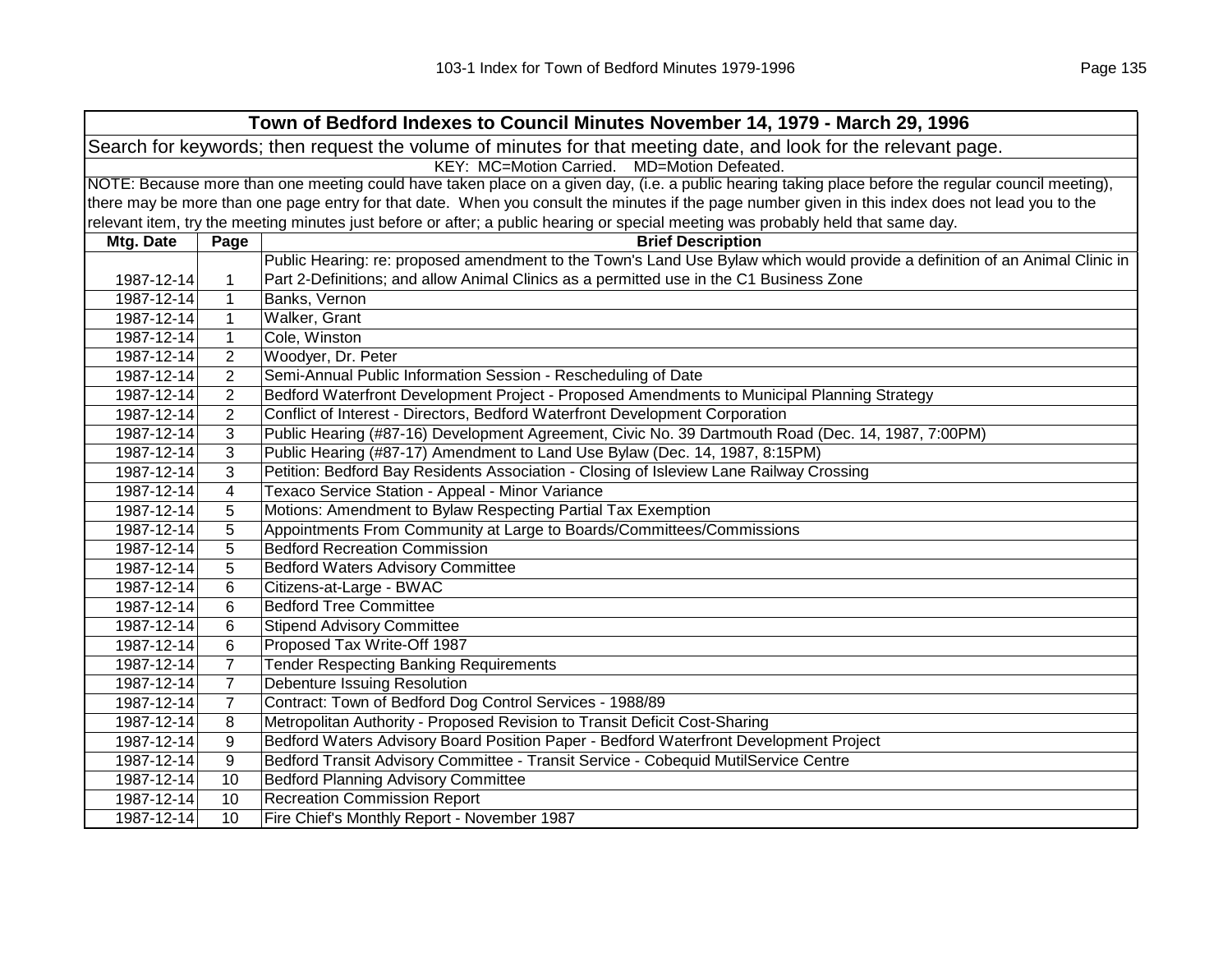| Town of Bedford Indexes to Council Minutes November 14, 1979 - March 29, 1996 |                                                                                                                |                                                                                                                                                     |  |  |
|-------------------------------------------------------------------------------|----------------------------------------------------------------------------------------------------------------|-----------------------------------------------------------------------------------------------------------------------------------------------------|--|--|
|                                                                               | Search for keywords; then request the volume of minutes for that meeting date, and look for the relevant page. |                                                                                                                                                     |  |  |
|                                                                               | KEY: MC=Motion Carried. MD=Motion Defeated.                                                                    |                                                                                                                                                     |  |  |
|                                                                               |                                                                                                                | NOTE: Because more than one meeting could have taken place on a given day, (i.e. a public hearing taking place before the regular council meeting), |  |  |
|                                                                               |                                                                                                                | there may be more than one page entry for that date. When you consult the minutes if the page number given in this index does not lead you to the   |  |  |
|                                                                               |                                                                                                                | relevant item, try the meeting minutes just before or after; a public hearing or special meeting was probably held that same day.                   |  |  |
| Mtg. Date                                                                     | Page                                                                                                           | <b>Brief Description</b>                                                                                                                            |  |  |
| 1987-12-14                                                                    | 10                                                                                                             | Building Inspector's Monthly Report - November 1987                                                                                                 |  |  |
| 1987-12-14                                                                    | 10                                                                                                             | Finance Department - Tax Collections Report                                                                                                         |  |  |
| 1987-12-14                                                                    | 10                                                                                                             | Planning and Development Control - Subdivision Activity Report #3                                                                                   |  |  |
| 1987-12-14                                                                    | 11                                                                                                             | Proposed Walkway - Bedford Highway and First Street (Seimac)                                                                                        |  |  |
| 1987-12-14                                                                    | 11                                                                                                             | Street Name - First Street/First Ave.                                                                                                               |  |  |
| 1987-12-14                                                                    | 11                                                                                                             | Engineering and Works Department - Proposed Policy - Sewer Maintenance and Repair - Building Service Laterals                                       |  |  |
| 1987-12-14                                                                    | 11                                                                                                             | Engineering and Works Department - Departmental Report #5                                                                                           |  |  |
| 1987-12-14                                                                    | 11                                                                                                             | Correspondence: F.C.M. Radio License Fees                                                                                                           |  |  |
| 1987-12-14                                                                    | 12                                                                                                             | Correspondence: Town of Bridgewater - Crownlife Participaction Challenge                                                                            |  |  |
| 1987-12-14                                                                    | 12                                                                                                             | Correspondence: Bedford Heritage '80 - Heritage Advisory Committee                                                                                  |  |  |
| 1987-12-14                                                                    | 12                                                                                                             | Correspondence: Metropolitan Area Tourism Association - Moirs Mill Pumphouse                                                                        |  |  |
| 1987-12-14                                                                    | 13                                                                                                             | Correspondence: Metropolitan Area Tourism Association - Request for Funding - 1988                                                                  |  |  |
| 1988-01-18                                                                    | $\overline{2}$                                                                                                 | Public Hearing (87-16) Development Agreement, Civic #39 Dartmouth Group (Public Hearing December 14/87)                                             |  |  |
| 1988-01-18                                                                    | 3                                                                                                              | Armoyan Group Appeal - Decision - Bedford Hills Rezoning                                                                                            |  |  |
| 1988-01-18                                                                    | $\overline{4}$                                                                                                 | Conflict of Interest - Directors, Bedford Waterfront Development Corporation                                                                        |  |  |
| 1988-01-18                                                                    | 5                                                                                                              | Bedford Waterfront Development Project - Proposed Amendments to Municipal Planning Strategy                                                         |  |  |
| 1988-01-18                                                                    | 6                                                                                                              | Banking Requirements - Award of Contract                                                                                                            |  |  |
| 1988-01-18                                                                    | $\,6$                                                                                                          | Dog Control Services - Award of Contract                                                                                                            |  |  |
| 1988-01-18                                                                    | $\overline{7}$                                                                                                 | Proposed Walkway - Bedford Highway and First Ave.                                                                                                   |  |  |
| 1988-01-18                                                                    | 8                                                                                                              | Amendment to Bylaw Respecting Commercial Tax Exemption                                                                                              |  |  |
| 1988-01-18                                                                    | 8                                                                                                              | Amendment to Bylaw Respecting Transit Deficit Cost Sharing                                                                                          |  |  |
| 1988-01-18                                                                    | 8                                                                                                              | Assessment Report - 1988                                                                                                                            |  |  |
| 1988-01-18                                                                    | 9                                                                                                              | Municipal Election - 1988 - Appointment of Returning Officer and Designation of Polling Location                                                    |  |  |
| 1988-01-18                                                                    | 9                                                                                                              | Housing Demonstration Project - Motion to Approve Transfer Two Lots to the Nova Scotia Housing Department                                           |  |  |
| 1988-01-18                                                                    | 9                                                                                                              | 1988 Capital Budget - Proposed Policy Respecting the Servicing of Previously Developed (Unservices) Areas                                           |  |  |
| 1988-01-18                                                                    | 10                                                                                                             | Board of Health (Annual Report)                                                                                                                     |  |  |
| 1988-01-18                                                                    | 11                                                                                                             | Recreation Commission - 1988 Appointments                                                                                                           |  |  |
| 1988-01-18                                                                    | 11                                                                                                             | Building Inspection - December 1987 Report                                                                                                          |  |  |
| 1988-01-18                                                                    | 11                                                                                                             | Snow Removal - Equipment Requirements                                                                                                               |  |  |
| 1988-01-18                                                                    | 12                                                                                                             | <b>Sidewalk Construction Program</b>                                                                                                                |  |  |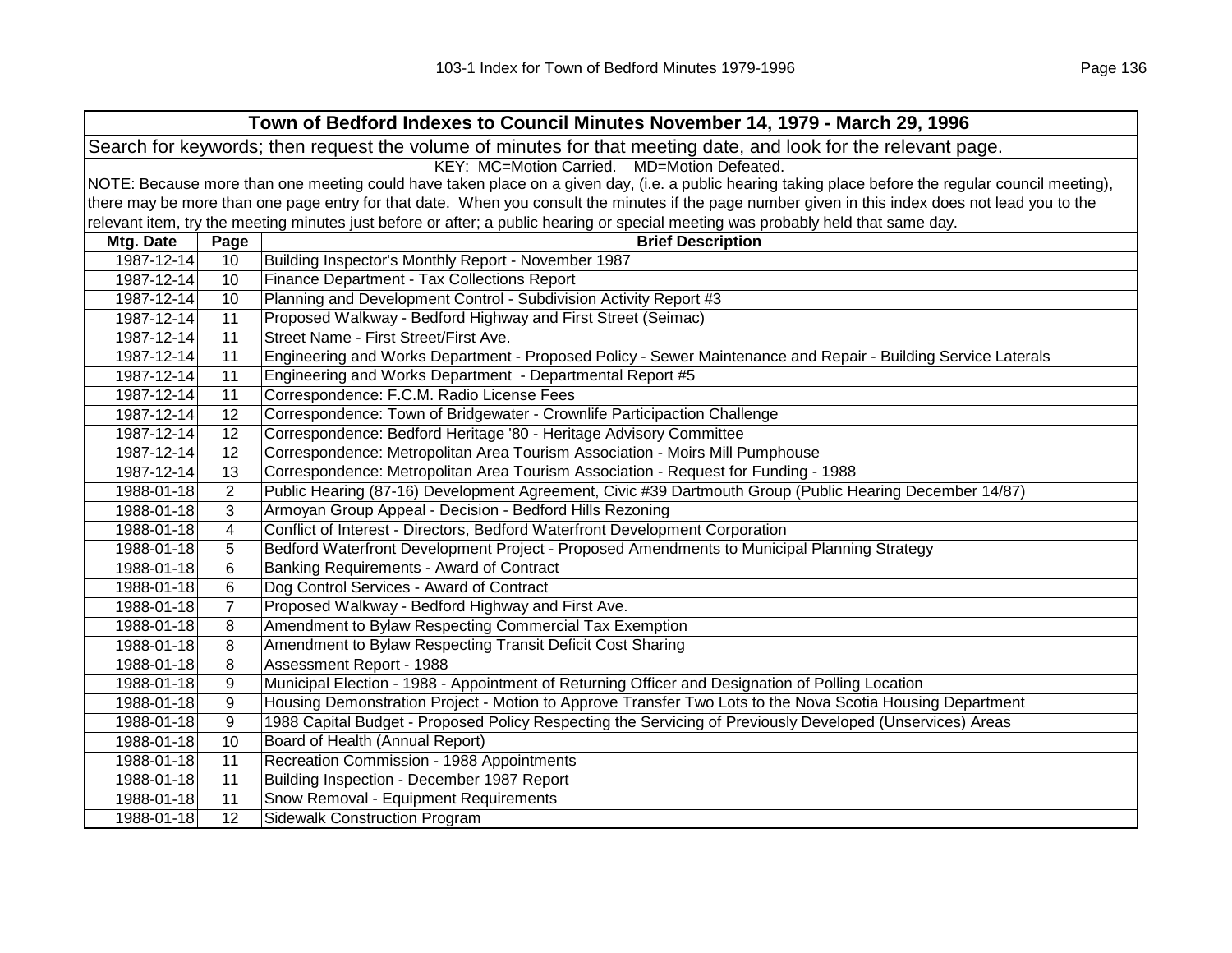| Town of Bedford Indexes to Council Minutes November 14, 1979 - March 29, 1996 |                                                                                                                |                                                                                                                                                     |  |  |  |
|-------------------------------------------------------------------------------|----------------------------------------------------------------------------------------------------------------|-----------------------------------------------------------------------------------------------------------------------------------------------------|--|--|--|
|                                                                               | Search for keywords; then request the volume of minutes for that meeting date, and look for the relevant page. |                                                                                                                                                     |  |  |  |
|                                                                               | KEY: MC=Motion Carried. MD=Motion Defeated.                                                                    |                                                                                                                                                     |  |  |  |
|                                                                               |                                                                                                                | NOTE: Because more than one meeting could have taken place on a given day, (i.e. a public hearing taking place before the regular council meeting), |  |  |  |
|                                                                               |                                                                                                                | there may be more than one page entry for that date. When you consult the minutes if the page number given in this index does not lead you to the   |  |  |  |
|                                                                               |                                                                                                                | relevant item, try the meeting minutes just before or after; a public hearing or special meeting was probably held that same day.                   |  |  |  |
| Mtg. Date                                                                     | Page                                                                                                           | <b>Brief Description</b>                                                                                                                            |  |  |  |
| 1988-01-18                                                                    | 14                                                                                                             | Coordinated Homecare Program                                                                                                                        |  |  |  |
| 1988-01-25                                                                    | $\mathbf{1}$                                                                                                   | Semi-Annual Public Information Session                                                                                                              |  |  |  |
| 1988-01-25                                                                    | $\overline{2}$                                                                                                 | Carnaghan, John                                                                                                                                     |  |  |  |
| 1988-01-25                                                                    | $\overline{2}$                                                                                                 | Gray, James                                                                                                                                         |  |  |  |
| 1988-01-25                                                                    | 3                                                                                                              | Hall, Fred                                                                                                                                          |  |  |  |
| 1988-01-25                                                                    | 3                                                                                                              | Chaisson, Al                                                                                                                                        |  |  |  |
| 1988-01-25                                                                    | 3                                                                                                              | <b>Towill, Shirley</b>                                                                                                                              |  |  |  |
| 1988-01-25                                                                    | 3                                                                                                              | MacKinlay, Hugh                                                                                                                                     |  |  |  |
| 1988-01-25                                                                    | 3                                                                                                              | Beady, Douglas                                                                                                                                      |  |  |  |
| 1988-01-25                                                                    | 3                                                                                                              | Murray, Nancy                                                                                                                                       |  |  |  |
| 1988-01-25                                                                    | 3                                                                                                              | Loncarevic, Carol                                                                                                                                   |  |  |  |
| 1988-01-25                                                                    | 3                                                                                                              | Yuill, Byron                                                                                                                                        |  |  |  |
| 1988-01-25                                                                    | 4                                                                                                              | Hayman, Alan                                                                                                                                        |  |  |  |
| 1988-01-25                                                                    | 4                                                                                                              | Walker, Grant                                                                                                                                       |  |  |  |
| 1988-01-25                                                                    | 4                                                                                                              | Kelly, Donald                                                                                                                                       |  |  |  |
| 1988-01-25                                                                    | 4                                                                                                              | Horne, Sharon                                                                                                                                       |  |  |  |
| 1988-01-25                                                                    | 4                                                                                                              | Verabioff, Lorne                                                                                                                                    |  |  |  |
| 1988-01-25                                                                    | 4                                                                                                              | Shulman, Mengie                                                                                                                                     |  |  |  |
| 1988-01-25                                                                    | 5                                                                                                              | Foster, Mary                                                                                                                                        |  |  |  |
| 1988-01-25                                                                    | 5                                                                                                              | Christie, Peter                                                                                                                                     |  |  |  |
| 1988-01-25                                                                    | 5                                                                                                              | Carnaghan, John                                                                                                                                     |  |  |  |
| 1988-01-25                                                                    | 5                                                                                                              | Walker, Grant                                                                                                                                       |  |  |  |
| 1988-01-25                                                                    | 5                                                                                                              | Innes, Jack                                                                                                                                         |  |  |  |
| 1988-01-25                                                                    | 5                                                                                                              | Kelly, Peter                                                                                                                                        |  |  |  |
| 1988-01-25                                                                    | 5                                                                                                              | Loncarevic, Carol                                                                                                                                   |  |  |  |
| 1988-01-25                                                                    | 5                                                                                                              | Verabioff, Lorne                                                                                                                                    |  |  |  |
| 1988-01-25                                                                    | 5                                                                                                              | <b>Towill, Shirley</b>                                                                                                                              |  |  |  |
| 1988-01-25                                                                    | 5                                                                                                              | Hall, Fred                                                                                                                                          |  |  |  |
| 1988-01-25                                                                    | 5                                                                                                              | Verabioff, Lorne                                                                                                                                    |  |  |  |
| 1988-01-25                                                                    | 6                                                                                                              | MacKinlay, Hugh                                                                                                                                     |  |  |  |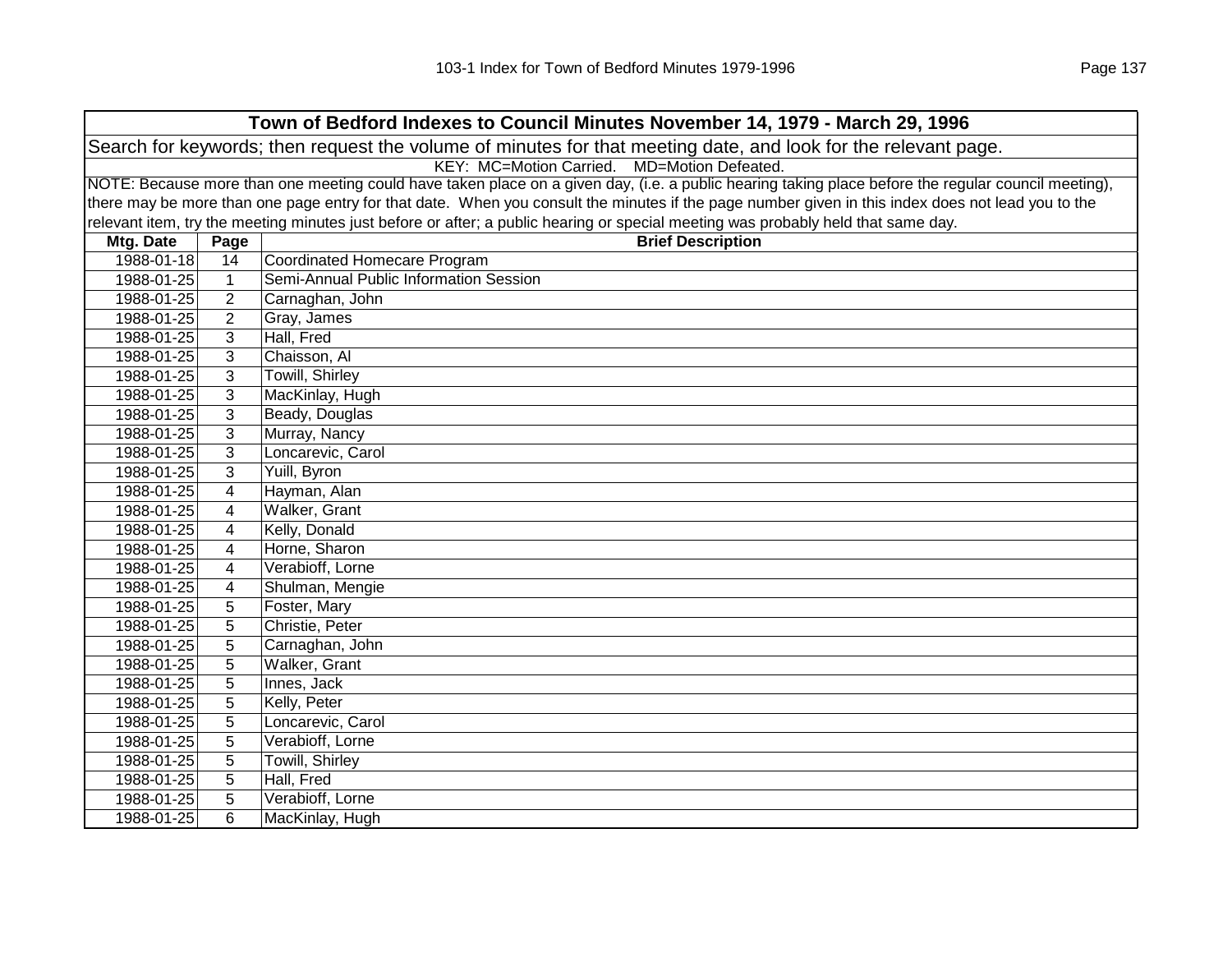| Town of Bedford Indexes to Council Minutes November 14, 1979 - March 29, 1996                                  |                                             |                                                                                                                                                     |  |  |  |
|----------------------------------------------------------------------------------------------------------------|---------------------------------------------|-----------------------------------------------------------------------------------------------------------------------------------------------------|--|--|--|
| Search for keywords; then request the volume of minutes for that meeting date, and look for the relevant page. |                                             |                                                                                                                                                     |  |  |  |
|                                                                                                                | KEY: MC=Motion Carried. MD=Motion Defeated. |                                                                                                                                                     |  |  |  |
|                                                                                                                |                                             | NOTE: Because more than one meeting could have taken place on a given day, (i.e. a public hearing taking place before the regular council meeting), |  |  |  |
|                                                                                                                |                                             | there may be more than one page entry for that date. When you consult the minutes if the page number given in this index does not lead you to the   |  |  |  |
|                                                                                                                |                                             | relevant item, try the meeting minutes just before or after; a public hearing or special meeting was probably held that same day.                   |  |  |  |
| Mtg. Date                                                                                                      | Page                                        | <b>Brief Description</b>                                                                                                                            |  |  |  |
| 1988-01-25                                                                                                     | $\overline{7}$                              | McCormick, Aileen                                                                                                                                   |  |  |  |
| 1988-01-25                                                                                                     | $\overline{7}$                              | MacKinlay, Hugh                                                                                                                                     |  |  |  |
| 1988-01-25                                                                                                     | $\mathbf{1}$                                | <b>Emergency Council Session</b>                                                                                                                    |  |  |  |
|                                                                                                                |                                             | Public Hearing: re proposed CDA which would allow internal conversion of a single family dwelling at 1388 Bedford Highway to                        |  |  |  |
| 1988-02-01                                                                                                     | 1                                           | permit the construction of a second unit on the top floor of the house                                                                              |  |  |  |
| 1988-02-01                                                                                                     | $\overline{2}$                              | Jerram, Shirley                                                                                                                                     |  |  |  |
| 1988-02-01                                                                                                     | $\overline{2}$                              | Mangalam, Dr. J.J.                                                                                                                                  |  |  |  |
| 1988-02-01                                                                                                     | $\overline{2}$                              | Beattie, David                                                                                                                                      |  |  |  |
| 1988-02-01                                                                                                     | $\overline{2}$                              | Wallace, Daniel                                                                                                                                     |  |  |  |
|                                                                                                                |                                             | Public Hearing - 87-18 - re Future Land Use Designation from R to C for civic numbers 1763, 1779, 1785 and 1789 Bedford                             |  |  |  |
| 1988-02-01-                                                                                                    | 1                                           | <b>Hwy</b>                                                                                                                                          |  |  |  |
| 1988-02-01                                                                                                     | $\mathbf{1}$                                | Cushing, Bruce                                                                                                                                      |  |  |  |
| 1988-02-01                                                                                                     | $\overline{2}$                              | Bergman, Rev. Neil                                                                                                                                  |  |  |  |
| 1988-02-01                                                                                                     | $\overline{2}$                              | Jay, Robert                                                                                                                                         |  |  |  |
| 1988-02-01                                                                                                     | $\overline{2}$                              | Verabioff, Sonja                                                                                                                                    |  |  |  |
| 1988-02-01                                                                                                     | $\overline{2}$                              | Sears, Lloyd                                                                                                                                        |  |  |  |
| 1988-02-01                                                                                                     | $\mathbf{1}$                                | Public Hearing - 87-19 - re a proposed amendment to the Town's Land Use Bylaw                                                                       |  |  |  |
| 1988-02-01                                                                                                     | $\overline{2}$                              | Bowridge, Donna                                                                                                                                     |  |  |  |
| 1988-02-01                                                                                                     | $\overline{2}$                              | Owner of 768 Bedford Highway                                                                                                                        |  |  |  |
| 1988-02-01                                                                                                     | $\overline{2}$                              | Goldberg, Victor                                                                                                                                    |  |  |  |
| 1988-02-01                                                                                                     | $\overline{2}$                              | Babcock, Frank                                                                                                                                      |  |  |  |
| 1988-02-22                                                                                                     | $\mathbf{1}$                                | Town of Bedford vs. Armoyan Rezoning - 48 Lots - Bedford Hills Subdivision From R1 to R2                                                            |  |  |  |
| 1988-02-22                                                                                                     | $\overline{2}$                              | 1988 Capital Budget (Previously Circulated) - Draft #1                                                                                              |  |  |  |
| 1988-02-29                                                                                                     | $\overline{2}$                              | MPS Plan Amendment - 7th Day Adventist Lands (Sandy Lake) Resolution - Public Participation Session                                                 |  |  |  |
| 1988-02-29                                                                                                     | $\overline{2}$                              | Dog Control Contract - Review - Level of Service Requirements                                                                                       |  |  |  |
| 1988-02-29                                                                                                     | 3                                           | Public Hearing 87-15, February 1, 1988, Proposed Contract Development Agreement - 1388 Bedford Highway                                              |  |  |  |
| 1988-02-29                                                                                                     | 3                                           | Public Hearing 87-19, February 1, 1988 - Proposed Amendment to Generalized Future Land Use Map                                                      |  |  |  |
| 1988-02-29                                                                                                     | 4                                           | Public Hearing #87-19, February 1, 1988 - Proposed Amendment to Land Use Bylaw                                                                      |  |  |  |
| 1988-02-29                                                                                                     | 4                                           | B. Hubbard - 189 Rocky Lake Drive - Flooding                                                                                                        |  |  |  |
| 1988-02-29                                                                                                     | 4                                           | Mrs. J. Sanford - 1 Camden Street - Flooding                                                                                                        |  |  |  |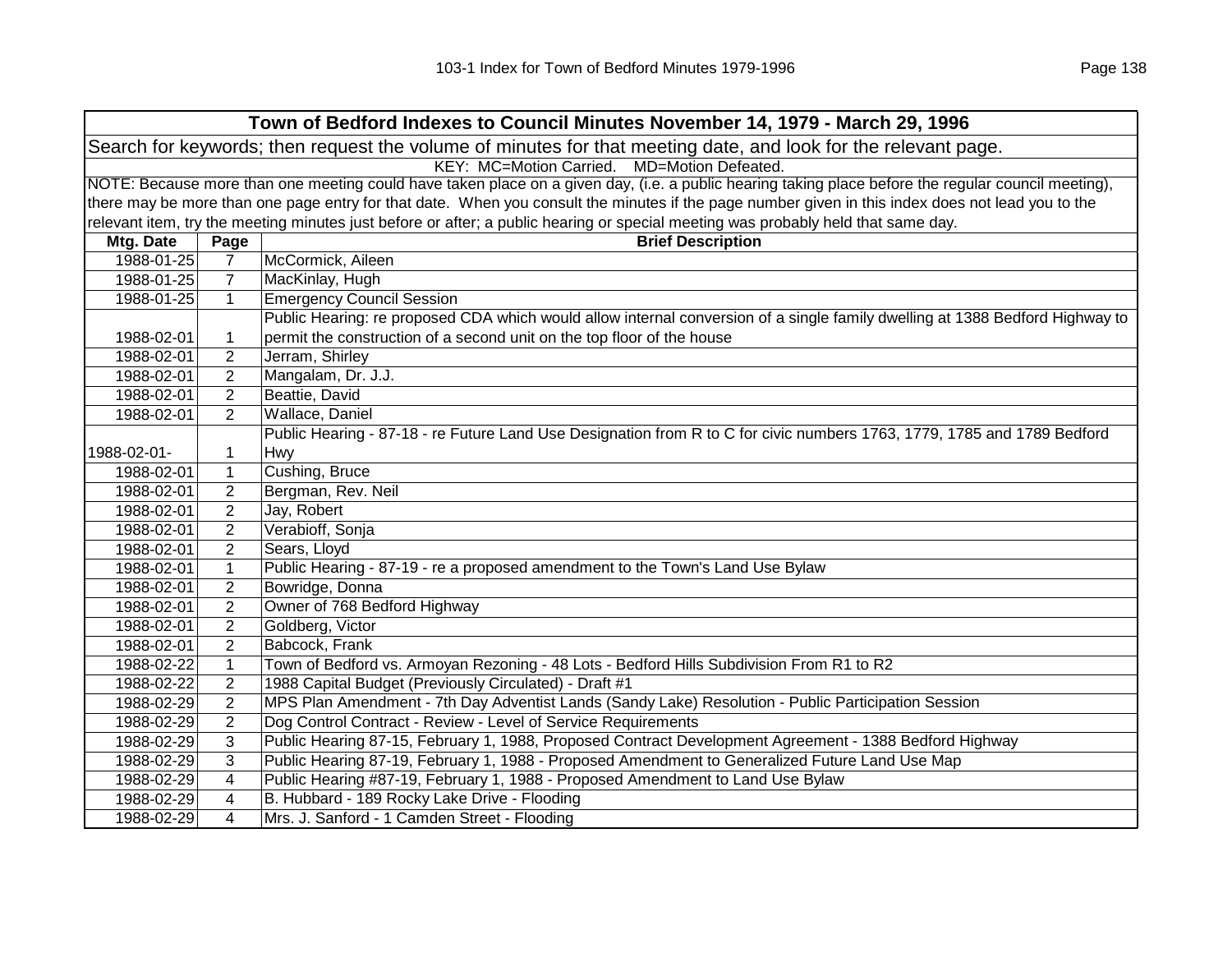| Town of Bedford Indexes to Council Minutes November 14, 1979 - March 29, 1996 |                                                                                                                |                                                                                                                                                     |  |  |
|-------------------------------------------------------------------------------|----------------------------------------------------------------------------------------------------------------|-----------------------------------------------------------------------------------------------------------------------------------------------------|--|--|
|                                                                               | Search for keywords; then request the volume of minutes for that meeting date, and look for the relevant page. |                                                                                                                                                     |  |  |
|                                                                               | KEY: MC=Motion Carried. MD=Motion Defeated.                                                                    |                                                                                                                                                     |  |  |
|                                                                               |                                                                                                                | NOTE: Because more than one meeting could have taken place on a given day, (i.e. a public hearing taking place before the regular council meeting), |  |  |
|                                                                               |                                                                                                                | there may be more than one page entry for that date. When you consult the minutes if the page number given in this index does not lead you to the   |  |  |
|                                                                               |                                                                                                                | relevant item, try the meeting minutes just before or after; a public hearing or special meeting was probably held that same day.                   |  |  |
| Mtg. Date                                                                     | Page                                                                                                           | <b>Brief Description</b>                                                                                                                            |  |  |
| 1988-02-29                                                                    | 5                                                                                                              | J. MacKay, Doyle Street/Doyle Court, Petition for Road Improvements                                                                                 |  |  |
| 1988-02-29                                                                    | 5                                                                                                              | Ward System - Petition                                                                                                                              |  |  |
| 1988-02-29                                                                    | 6                                                                                                              | D. Walsh - 78 Rocky Lake Drive - Flooding                                                                                                           |  |  |
| 1988-02-29                                                                    | 6                                                                                                              | Motions: Amendment to Bylaw Respecting Commercial Tax Exemption (Third Reading)                                                                     |  |  |
| 1988-02-29                                                                    | 6                                                                                                              | Motions: Proposed Bylaw Respecting Noise (Third Reading)                                                                                            |  |  |
| 1988-02-29                                                                    | $\overline{7}$                                                                                                 | Proposed Amendments to Police Personnel Policy                                                                                                      |  |  |
| 1988-02-29                                                                    | $\overline{7}$                                                                                                 | 1988 Operating Budget - Establishment of Meeting Date                                                                                               |  |  |
| 1988-02-29                                                                    | $\overline{7}$                                                                                                 | Proposed Tax Exemption - Disabled Individuals - Amendment to Towns Act                                                                              |  |  |
| 1988-02-29                                                                    | 8                                                                                                              | Nominations to Board of Directors - United Way - Halifax Dartmouth Metro Area                                                                       |  |  |
| 1988-02-29                                                                    | 8                                                                                                              | Proposed "No Smoking" Policy - Town Council Chambers - Peter Kelly                                                                                  |  |  |
| 1988-02-29                                                                    | 9                                                                                                              | BPAC - Resignation - W. Apold                                                                                                                       |  |  |
| 1988-02-29                                                                    | 9                                                                                                              | BPAC Minutes - February 3, 1988                                                                                                                     |  |  |
| 1988-02-29                                                                    | 9                                                                                                              | Fire Chief's Monthly Report - January 1988                                                                                                          |  |  |
| 1988-02-29                                                                    | 9                                                                                                              | Engineering and Works Department - Mill Cove and Twin Cities Pumping Stations Evaluation                                                            |  |  |
| 1988-02-29                                                                    | 10                                                                                                             | <b>Subdivision Activity Report</b>                                                                                                                  |  |  |
| 1988-02-29                                                                    | 10                                                                                                             | Building Inspector's Monthly Report - January 1988                                                                                                  |  |  |
| 1988-02-29                                                                    | 10                                                                                                             | Correspondence: Metropolitan Authority - Metro Transit - Monthly Pass System                                                                        |  |  |
| 1988-02-29                                                                    | 11                                                                                                             | Correspondence: Municipal Awareness Week                                                                                                            |  |  |
| 1988-02-29                                                                    | 11                                                                                                             | Letter from Department of Municipal Affairs - Peerless Subdivision                                                                                  |  |  |
| 1988-02-29                                                                    | 11                                                                                                             | Sand Deposits - C.N. Bridge                                                                                                                         |  |  |
| 1988-03-14                                                                    | $\mathbf{1}$                                                                                                   | Proposed 1988 Operating Budget                                                                                                                      |  |  |
| 1988-03-21                                                                    | $\mathbf{1}$                                                                                                   | Public Hearing: re Bylaw Respecting Land Use - Waterfront Development Project                                                                       |  |  |
| 1988-03-21                                                                    | $\overline{2}$                                                                                                 | Towill, Shirley                                                                                                                                     |  |  |
| 1988-03-21                                                                    | $\mathbf{1}$                                                                                                   | Municipal Planning Strategy Amendments                                                                                                              |  |  |
| 1988-03-21                                                                    | $\overline{c}$                                                                                                 | Proposed 1988 Capital Budget - Draft #2                                                                                                             |  |  |
| 1988-03-21                                                                    | 3                                                                                                              | Proposed 1988 Operating Budget - Continuation of Discussions                                                                                        |  |  |
| 1988-03-21                                                                    | 4                                                                                                              | Reduction of Required Tax Levy                                                                                                                      |  |  |
| 1988-03-21                                                                    | $\overline{2}$                                                                                                 | Presentation of Petition - Peerless Subdivision                                                                                                     |  |  |
| 1988-03-28                                                                    | $\overline{2}$                                                                                                 | United Way - Board of Directors - Nomination                                                                                                        |  |  |
| 1988-03-28                                                                    | $\overline{2}$                                                                                                 | <b>BPAC - Membership Clarification</b>                                                                                                              |  |  |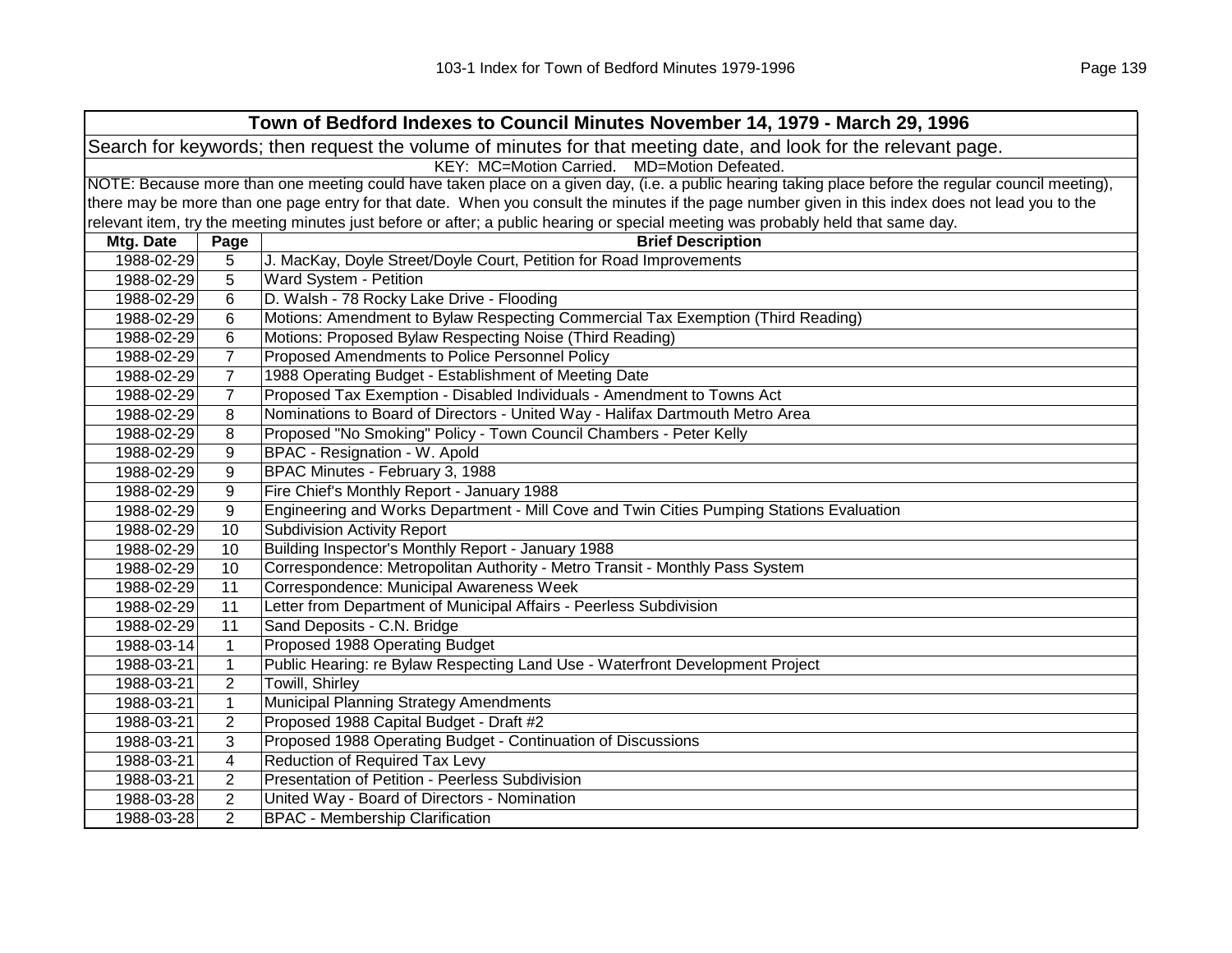| Town of Bedford Indexes to Council Minutes November 14, 1979 - March 29, 1996 |                                                                                                                                                     |                                                                                                                                                   |  |  |  |
|-------------------------------------------------------------------------------|-----------------------------------------------------------------------------------------------------------------------------------------------------|---------------------------------------------------------------------------------------------------------------------------------------------------|--|--|--|
|                                                                               | Search for keywords; then request the volume of minutes for that meeting date, and look for the relevant page.                                      |                                                                                                                                                   |  |  |  |
|                                                                               | KEY: MC=Motion Carried. MD=Motion Defeated.                                                                                                         |                                                                                                                                                   |  |  |  |
|                                                                               | NOTE: Because more than one meeting could have taken place on a given day, (i.e. a public hearing taking place before the regular council meeting), |                                                                                                                                                   |  |  |  |
|                                                                               |                                                                                                                                                     | there may be more than one page entry for that date. When you consult the minutes if the page number given in this index does not lead you to the |  |  |  |
|                                                                               |                                                                                                                                                     | relevant item, try the meeting minutes just before or after; a public hearing or special meeting was probably held that same day.                 |  |  |  |
| Mtg. Date                                                                     | Page                                                                                                                                                | <b>Brief Description</b>                                                                                                                          |  |  |  |
| 1988-03-28                                                                    | 3                                                                                                                                                   | <b>Operating Budget Tax Rates - Formal Resolution</b>                                                                                             |  |  |  |
| 1988-03-28                                                                    | 5                                                                                                                                                   | Public Hearings and Motions Arising Therefrom                                                                                                     |  |  |  |
| 1988-03-28                                                                    | 5                                                                                                                                                   | Public Hearing - November 16, 1987 - Adoption of the MPS Amendments (re Waterfront Development)                                                   |  |  |  |
| 1988-03-28                                                                    | 5                                                                                                                                                   | Public Hearing - November 16, 1987 - Amendments to Generalized Land Use Map (Re Waterfront Development)                                           |  |  |  |
| 1988-03-28                                                                    | 5                                                                                                                                                   | Public Hearing - March 21, 1988 - Amendments to Bylaw Respecting Land Use (re Waterfront Development                                              |  |  |  |
| 1988-03-28                                                                    | 6                                                                                                                                                   | Public Hearing - March 21, 1988 - Amendments to Schedule "A" of Land Use Bylaw (re Waterfront Development)                                        |  |  |  |
| 1988-03-28                                                                    | $\overline{7}$                                                                                                                                      | Re Flooding - 78 Rocky Lake Drive - Captain David Walsh                                                                                           |  |  |  |
| 1988-03-28                                                                    | 8                                                                                                                                                   | Motions: Bylaw Respecting Partial Tax Exemption for Certain Properties (Third Reading)                                                            |  |  |  |
| 1988-03-28                                                                    | 8                                                                                                                                                   | Motions: By Respecting Noise (Third Reading)                                                                                                      |  |  |  |
| 1988-03-28                                                                    | 10                                                                                                                                                  | Ratification - Nominations to Board of Waterfront Development Corporation                                                                         |  |  |  |
| 1988-03-28                                                                    | 10                                                                                                                                                  | Purchase of Land - Bedford Industrial Park (Works Compound Site)                                                                                  |  |  |  |
| 1988-03-28                                                                    | 11                                                                                                                                                  | Pavement Evaluation Report - Approval of Update                                                                                                   |  |  |  |
| 1988-03-28                                                                    | 12                                                                                                                                                  | <b>Engineering Services - Peerless Subdivision</b>                                                                                                |  |  |  |
| 1988-03-28                                                                    | 13                                                                                                                                                  | Audited Financial Statements - December 31, 1987                                                                                                  |  |  |  |
| 1988-03-28                                                                    | 14                                                                                                                                                  | Metropolitan Authority - Temporary Borrowing Resolution                                                                                           |  |  |  |
| 1988-03-28                                                                    | 14                                                                                                                                                  | 1988 Crownline Participaction Challenge - Council Appointment                                                                                     |  |  |  |
| 1988-03-28                                                                    | 15                                                                                                                                                  | Fire Department - February 1988                                                                                                                   |  |  |  |
| 1988-03-28                                                                    | 15                                                                                                                                                  | Contract Development Agreement Phase 2 - Mill Cove                                                                                                |  |  |  |
| 1988-03-28                                                                    | 16                                                                                                                                                  | Building Inspection Report - February 1988                                                                                                        |  |  |  |
| 1988-03-28                                                                    | 16                                                                                                                                                  | <b>AIDS Policy</b>                                                                                                                                |  |  |  |
| 1988-04-18                                                                    | 2                                                                                                                                                   | Certificate of Appreciation - RCAF - 11 Mic Mac Wings - Mr. Oakley                                                                                |  |  |  |
| 1988-04-18                                                                    | $\overline{2}$                                                                                                                                      | Application for Minor Variance - Reduction in Setback - 1189 Bedford Highway                                                                      |  |  |  |
| 1988-04-18                                                                    | 3                                                                                                                                                   | Engineering Analysis and Planning - Trunk Water Supply Network and Storage Requirements - Bedford South Area                                      |  |  |  |
| 1988-04-18                                                                    | 4                                                                                                                                                   | <b>Bylaw Respecting Minimum Standards</b>                                                                                                         |  |  |  |
| 1988-04-18                                                                    | 4                                                                                                                                                   | Stipends Advisory Committee - Request for Reconsiderations                                                                                        |  |  |  |
| 1988-04-18                                                                    | 6                                                                                                                                                   | Bedford Waterfront Development Corporation/Town of Bedford - Approval of Lease Agreement                                                          |  |  |  |
| 1988-04-18                                                                    | 6                                                                                                                                                   | Financing Arrangements - 1987 Capital Budget                                                                                                      |  |  |  |
| 1988-04-18                                                                    | 6                                                                                                                                                   | Consideration Approval - Resolution - Debenture Issue - Municipal Finance Corporation - \$744,000                                                 |  |  |  |
| 1988-04-18                                                                    | $\overline{7}$                                                                                                                                      | Consideration of Approval - Withdrawal from Special Reserve Fun \$114,658                                                                         |  |  |  |
| 1988-04-18                                                                    | $\overline{7}$                                                                                                                                      | Moirs Mill Generating Station - Designation as Tourist Bureau                                                                                     |  |  |  |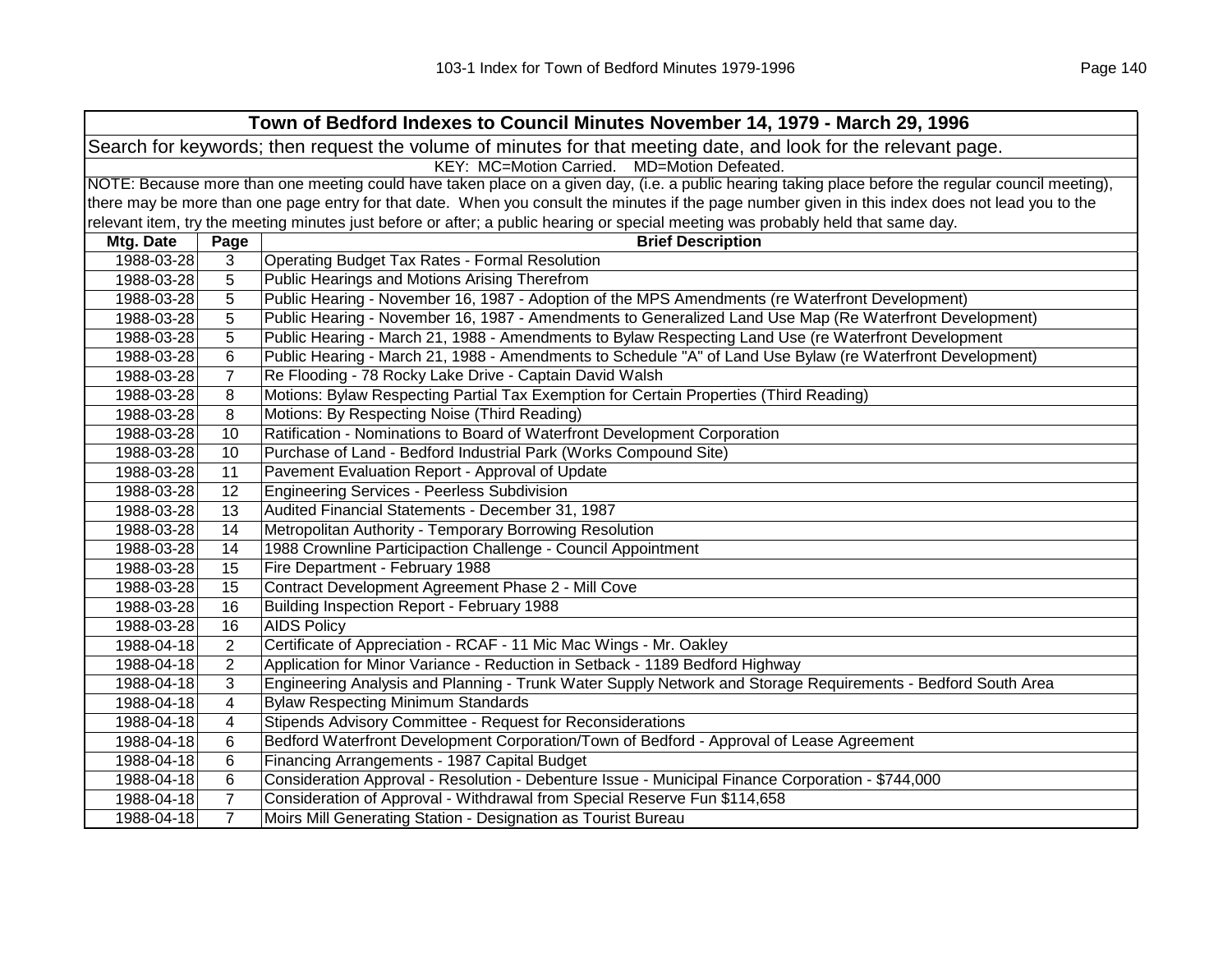| Town of Bedford Indexes to Council Minutes November 14, 1979 - March 29, 1996                                  |                                                                                                                                                     |                                                                                                                                                   |  |  |
|----------------------------------------------------------------------------------------------------------------|-----------------------------------------------------------------------------------------------------------------------------------------------------|---------------------------------------------------------------------------------------------------------------------------------------------------|--|--|
| Search for keywords; then request the volume of minutes for that meeting date, and look for the relevant page. |                                                                                                                                                     |                                                                                                                                                   |  |  |
| KEY: MC=Motion Carried. MD=Motion Defeated.                                                                    |                                                                                                                                                     |                                                                                                                                                   |  |  |
|                                                                                                                | NOTE: Because more than one meeting could have taken place on a given day, (i.e. a public hearing taking place before the regular council meeting), |                                                                                                                                                   |  |  |
|                                                                                                                |                                                                                                                                                     | there may be more than one page entry for that date. When you consult the minutes if the page number given in this index does not lead you to the |  |  |
|                                                                                                                |                                                                                                                                                     | relevant item, try the meeting minutes just before or after; a public hearing or special meeting was probably held that same day.                 |  |  |
| Mtg. Date                                                                                                      | Page                                                                                                                                                | <b>Brief Description</b>                                                                                                                          |  |  |
| 1988-04-18                                                                                                     | $\overline{7}$                                                                                                                                      | Awarding of Tender - Lion's Playground Renovations                                                                                                |  |  |
| 1988-04-18                                                                                                     | 8                                                                                                                                                   | Sewer Redevelopment Fund - Contributions from Operating Budget                                                                                    |  |  |
| 1988-04-18                                                                                                     | 8                                                                                                                                                   | Dog Control Contract                                                                                                                              |  |  |
| 1988-04-18                                                                                                     | 8                                                                                                                                                   | Engineering and Works - Departmental Report                                                                                                       |  |  |
| 1988-04-18                                                                                                     | 9                                                                                                                                                   | Engineering and Works - Proposed Amendment - Grant of Easement - Bedford Hills Subdivision                                                        |  |  |
| 1988-04-18                                                                                                     | 10                                                                                                                                                  | <b>Building Inspection Report</b>                                                                                                                 |  |  |
| 1988-04-18                                                                                                     | 10                                                                                                                                                  | Appointment of Acting Development Officer                                                                                                         |  |  |
| 1988-04-18                                                                                                     | 10                                                                                                                                                  | Ratification of Consultant - re Tender Documentation - Range Park                                                                                 |  |  |
| 1988-04-18                                                                                                     | 10                                                                                                                                                  | Preliminary Review - Proposed Bedford Highway Improvements - Mainstreet Program                                                                   |  |  |
| 1988-04-18                                                                                                     | 11                                                                                                                                                  | Fire Department - Monthly Report - March 1988                                                                                                     |  |  |
| 1988-04-18                                                                                                     | 11                                                                                                                                                  | Correspondence: Halifax County Bedford District School Board re Area School Rates                                                                 |  |  |
| 1988-04-18                                                                                                     | 11                                                                                                                                                  | Correspondence: Mr. Austin MacDougall - Halifax County Housing Authority                                                                          |  |  |
| 1988-04-18                                                                                                     | 12                                                                                                                                                  | <b>Insurance Claims</b>                                                                                                                           |  |  |
|                                                                                                                |                                                                                                                                                     | Consideration of Proposed Easement Agreement between the Town of Bedford and the B.W.D.C. re Sewage Treatment Plant                               |  |  |
| 1988-05-09                                                                                                     | $\mathbf{1}$                                                                                                                                        | Lands                                                                                                                                             |  |  |
| 1988-05-09                                                                                                     | $\mathbf{1}$                                                                                                                                        | Requests from Councillor Kelly re Amendment to Motion Passed February 29, 1988                                                                    |  |  |
|                                                                                                                |                                                                                                                                                     | Public Hearing: re: to discuss a Contract Development Agreement Application #88-03 for property commonly known as 1696                            |  |  |
| 1988-05-09                                                                                                     | $\mathbf{1}$                                                                                                                                        | <b>Bedford Highway</b>                                                                                                                            |  |  |
| 1988-05-09                                                                                                     | $\overline{2}$                                                                                                                                      | Loncarevic, Dr. Bosko                                                                                                                             |  |  |
|                                                                                                                |                                                                                                                                                     | Public Hearing: re: amendment to Town's Municipal Planning Strategy and Land Use Bylaw to change the Generalized Future                           |  |  |
| 1988-05-09                                                                                                     | $\mathbf{1}$                                                                                                                                        | Land Use Designation for the lands owned by the Seventh Day Adventist Church                                                                      |  |  |
| 1988-05-16                                                                                                     | $\overline{2}$                                                                                                                                      | Application for Minor Variance - Reduction in Setback - 1189 Bedford Highway (Deferred from Session #97 - Item 10.2)                              |  |  |
|                                                                                                                |                                                                                                                                                     | Public Hearing #87-12, May 9, 1988 - Amendments to Change of Generalized Future Land Use - Lands of Seventh Day                                   |  |  |
| 1988-05-16                                                                                                     | $\overline{\mathbf{c}}$                                                                                                                             | Adventist Church - Sandy Lake                                                                                                                     |  |  |
| 1988-05-16                                                                                                     | 3                                                                                                                                                   | Public Hearing #88-03 - May 9, 1988 Contract Development Agreement - Texaco Canada Ltd. - 1696 Bedford Highway                                    |  |  |
|                                                                                                                |                                                                                                                                                     | Motions: Bylaw Respecting the Movement of Topsoil, The Movement of Earth and the Alteration of the Grade of Land (Second                          |  |  |
| 1988-05-16                                                                                                     | 4                                                                                                                                                   | Reading)                                                                                                                                          |  |  |
| 1988-05-16                                                                                                     | 4                                                                                                                                                   | Proposed Policy - Processing of Insurance Claims                                                                                                  |  |  |
| 1988-05-16                                                                                                     | 5                                                                                                                                                   | Approval of Tender - Partial Roof Replacement - Bedford Fire Hall                                                                                 |  |  |
| 1988-05-16                                                                                                     | 5                                                                                                                                                   | Public Information Session - Spring - Setting of Date                                                                                             |  |  |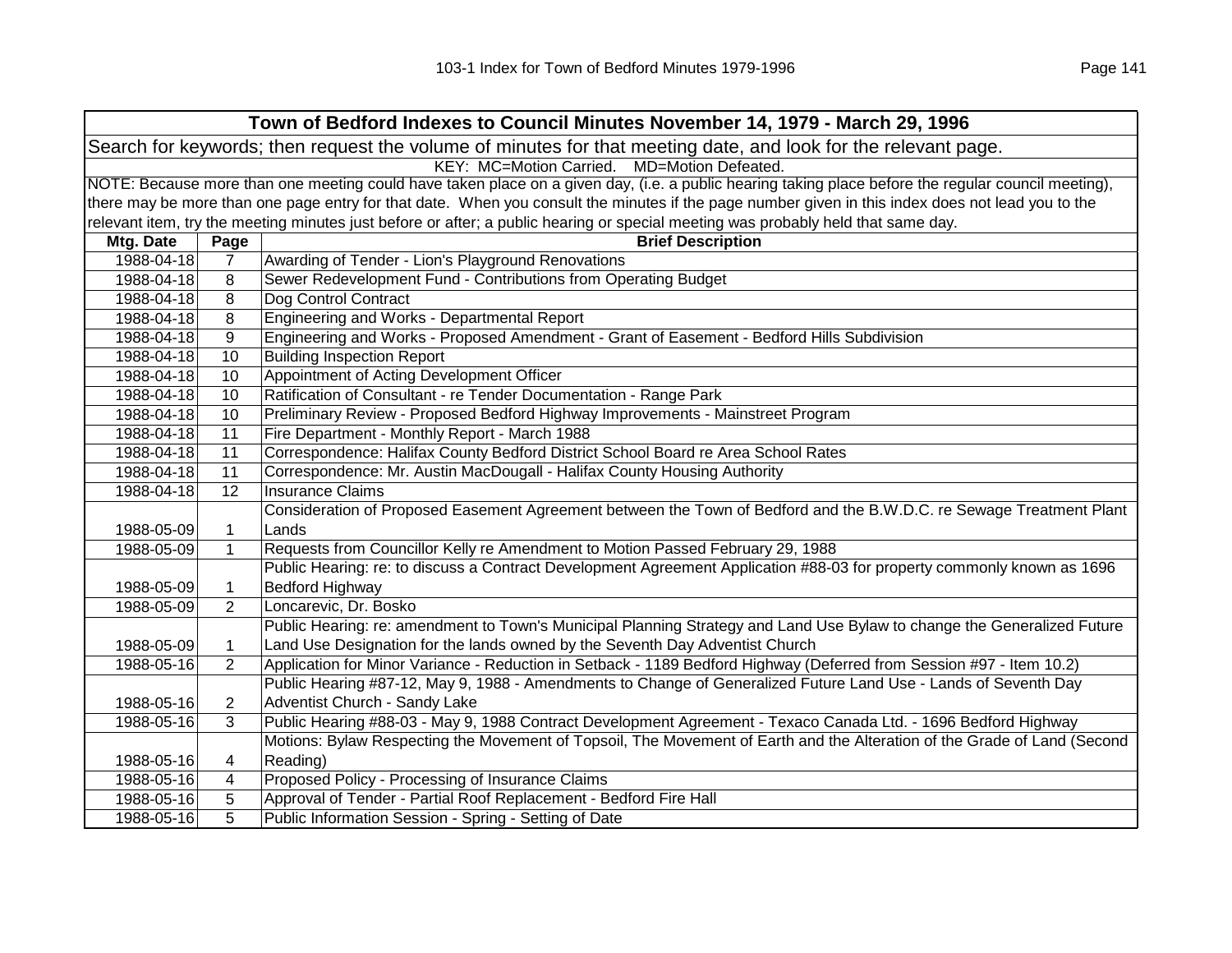|                                                                                                                | Town of Bedford Indexes to Council Minutes November 14, 1979 - March 29, 1996                                                                       |                                                                                                                                                   |  |  |
|----------------------------------------------------------------------------------------------------------------|-----------------------------------------------------------------------------------------------------------------------------------------------------|---------------------------------------------------------------------------------------------------------------------------------------------------|--|--|
| Search for keywords; then request the volume of minutes for that meeting date, and look for the relevant page. |                                                                                                                                                     |                                                                                                                                                   |  |  |
|                                                                                                                | KEY: MC=Motion Carried. MD=Motion Defeated.                                                                                                         |                                                                                                                                                   |  |  |
|                                                                                                                | NOTE: Because more than one meeting could have taken place on a given day, (i.e. a public hearing taking place before the regular council meeting), |                                                                                                                                                   |  |  |
|                                                                                                                |                                                                                                                                                     | there may be more than one page entry for that date. When you consult the minutes if the page number given in this index does not lead you to the |  |  |
|                                                                                                                |                                                                                                                                                     | relevant item, try the meeting minutes just before or after; a public hearing or special meeting was probably held that same day.                 |  |  |
| Mtg. Date                                                                                                      | Page                                                                                                                                                | <b>Brief Description</b>                                                                                                                          |  |  |
| 1988-05-16                                                                                                     | 5                                                                                                                                                   | Legal Action - 357 Kearney Lake Road                                                                                                              |  |  |
| 1988-05-16                                                                                                     | 6                                                                                                                                                   | U.N.S.M. Regional Meeting - June 23, 1988 - Appointment of Voting Delegates                                                                       |  |  |
| 1988-05-16                                                                                                     | 6                                                                                                                                                   | Bedford Highway Upgrading - Hammonds Plains Road to City of Halifax Limits                                                                        |  |  |
| 1988-05-16                                                                                                     | $\overline{7}$                                                                                                                                      | Grants Advisory Committee - Report/Recommendations                                                                                                |  |  |
| 1988-05-16                                                                                                     | $\overline{7}$                                                                                                                                      | Engineering and Works Department - Award of Tenders                                                                                               |  |  |
| 1988-05-16                                                                                                     | $\overline{7}$                                                                                                                                      | Tender 88-01 Surface Treatment                                                                                                                    |  |  |
| 1988-05-16                                                                                                     | $\overline{7}$                                                                                                                                      | Tender 88-02 - Storm Drain Improvements                                                                                                           |  |  |
| 1988-05-16                                                                                                     | 8                                                                                                                                                   | Tender 88-03 - New Sidewalk Construction                                                                                                          |  |  |
| 1988-05-16                                                                                                     | 8                                                                                                                                                   | Fire Chief's Monthly Report - April, 1988                                                                                                         |  |  |
| 1988-05-16                                                                                                     | 8                                                                                                                                                   | For Sackville Manor Property - Resignation as Heritage Property                                                                                   |  |  |
| 1988-05-16                                                                                                     | 9                                                                                                                                                   | <b>Isleview Land - Railway Crossing</b>                                                                                                           |  |  |
| 1988-05-16                                                                                                     | 9                                                                                                                                                   | <b>Bylaw Respecting Noise</b>                                                                                                                     |  |  |
|                                                                                                                |                                                                                                                                                     |                                                                                                                                                   |  |  |
| 1988-05-20                                                                                                     | 1                                                                                                                                                   | Proposed Agreements - Town of Bedford/Bedford Waterfront Development Corporation re Sewage Treatment Plant Lands                                  |  |  |
| 1988-06-14                                                                                                     | $\mathbf{1}$                                                                                                                                        | Planning Controls - Potential Legal Scale Commercial Rock Extraction Operation                                                                    |  |  |
| 1988-06-14                                                                                                     | $\overline{2}$                                                                                                                                      | Truck Traffic - Waterfront Land Reclamation Project                                                                                               |  |  |
|                                                                                                                |                                                                                                                                                     |                                                                                                                                                   |  |  |
| 1988-06-20                                                                                                     | $\mathbf 1$                                                                                                                                         | Public Hearing: re to consider a proposed amendment to the general project development agreement for the Mill Cove Project                        |  |  |
| 1988-06-20                                                                                                     | 2                                                                                                                                                   | Taxation Exemption - Disabled Persons - Bill No. 57, Province of Nova Scotia                                                                      |  |  |
| 1988-06-20                                                                                                     | $\overline{2}$                                                                                                                                      | 1989 Capital Budget re Temporary Financing Arrangements - Acquisition of Fire Department Pumper/Tanker                                            |  |  |
| 1988-06-20                                                                                                     | 3                                                                                                                                                   | Public Hearing #88-04 - June 20, 1988 - Mill Cove Project                                                                                         |  |  |
|                                                                                                                |                                                                                                                                                     |                                                                                                                                                   |  |  |
| 1988-06-20                                                                                                     | 4                                                                                                                                                   | Motions: Fort Sackville Manor - Designation as Heritage Property (Motion Served by Deputy Mayor P. Christie, May 16, 1988)                        |  |  |
| 1988-06-20                                                                                                     | 4                                                                                                                                                   | Tender 88-04 Main Street Upgrading - Award                                                                                                        |  |  |
| 1988-06-20                                                                                                     | 4                                                                                                                                                   | General Borrowing Resolution - 1988                                                                                                               |  |  |
| 1988-06-20                                                                                                     | 5                                                                                                                                                   | Recreation Department - Award of Tenders - Range Park and Tennis Court                                                                            |  |  |
| 1988-06-20                                                                                                     | 5                                                                                                                                                   | Award of Tender - Range Park                                                                                                                      |  |  |
| 1988-06-20                                                                                                     | 6                                                                                                                                                   | Tennis Court - Award of Tender                                                                                                                    |  |  |
| 1988-06-20                                                                                                     | 6                                                                                                                                                   | 1988 Library Board Funding                                                                                                                        |  |  |
| 1988-06-20                                                                                                     | $\overline{7}$                                                                                                                                      | B.P.A.C. - Resolution re Proposed Public Input Process - Potential Quarry Operation                                                               |  |  |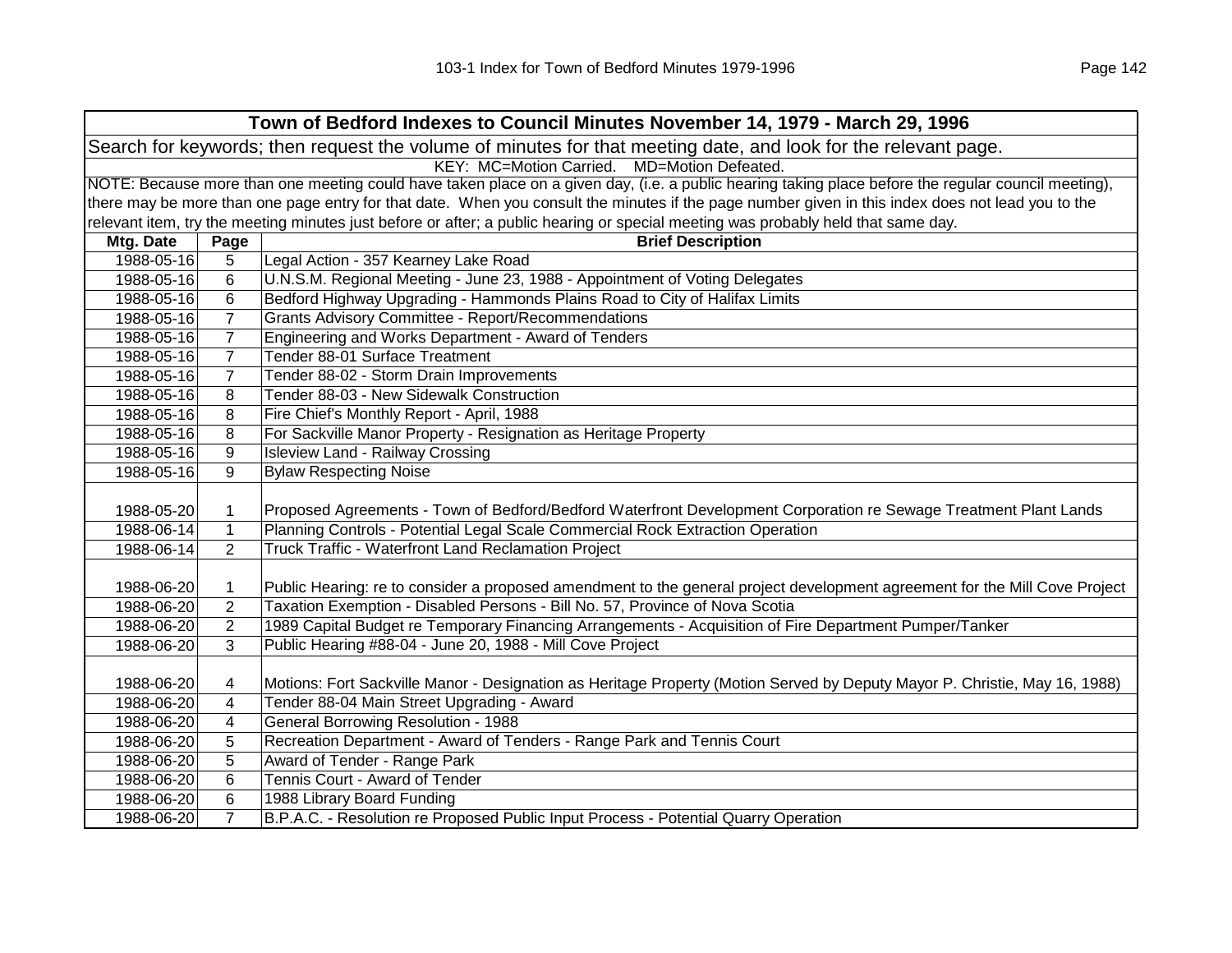| Town of Bedford Indexes to Council Minutes November 14, 1979 - March 29, 1996 |                                                                                                                |                                                                                                                                                     |  |  |
|-------------------------------------------------------------------------------|----------------------------------------------------------------------------------------------------------------|-----------------------------------------------------------------------------------------------------------------------------------------------------|--|--|
|                                                                               | Search for keywords; then request the volume of minutes for that meeting date, and look for the relevant page. |                                                                                                                                                     |  |  |
|                                                                               |                                                                                                                | KEY: MC=Motion Carried. MD=Motion Defeated.                                                                                                         |  |  |
|                                                                               |                                                                                                                | NOTE: Because more than one meeting could have taken place on a given day, (i.e. a public hearing taking place before the regular council meeting), |  |  |
|                                                                               |                                                                                                                | there may be more than one page entry for that date. When you consult the minutes if the page number given in this index does not lead you to the   |  |  |
|                                                                               |                                                                                                                | relevant item, try the meeting minutes just before or after; a public hearing or special meeting was probably held that same day.                   |  |  |
| Mtg. Date                                                                     | Page                                                                                                           | <b>Brief Description</b>                                                                                                                            |  |  |
| 1988-06-20                                                                    | 8                                                                                                              | Mainstreet Committee Report - Recommendation re Award of Tender - Mainstreet Lighting Supply                                                        |  |  |
| 1988-06-20                                                                    | 8                                                                                                              | Recreation Commission - Report                                                                                                                      |  |  |
| 1988-06-20                                                                    | 9                                                                                                              | Smith's Road Delegation                                                                                                                             |  |  |
| 1988-06-20                                                                    | 9                                                                                                              | Ad Hoc Bylaw Committee - Report                                                                                                                     |  |  |
| 1988-06-20                                                                    | 9                                                                                                              | Delegations: For Sackville Foundation - Allan Duffus                                                                                                |  |  |
| 1988-06-20                                                                    | 10                                                                                                             | Heritage Advisory Committee - Update                                                                                                                |  |  |
| 1988-06-20                                                                    | 10                                                                                                             | Building Inspector's Report - April and May, 1988                                                                                                   |  |  |
| 1988-06-20                                                                    | 10                                                                                                             | <b>Engineering and Works Department</b>                                                                                                             |  |  |
| 1988-06-20                                                                    | 10                                                                                                             | 1988 Capital Program - Status                                                                                                                       |  |  |
| 1988-06-20                                                                    | 11                                                                                                             | Status Report - Design Work Peerless Subdivision                                                                                                    |  |  |
| 1988-06-20                                                                    | 11                                                                                                             | Mill Cove Pumping Station - Modifications                                                                                                           |  |  |
| 1988-06-20                                                                    | 11                                                                                                             | Mainstreet - Trees                                                                                                                                  |  |  |
| 1988-06-20                                                                    | 12                                                                                                             | Correspondence: Department of Housing - Hon. M.C. Pickings - Appointment to Housing Authority Board                                                 |  |  |
| 1988-06-20                                                                    | 12                                                                                                             | Traffic Problems - Hammonds Plains Road                                                                                                             |  |  |
| 1988-07-11                                                                    | $\mathbf{1}$                                                                                                   | Appeal - Request for Minor Variance - 1170 Bedford Highway                                                                                          |  |  |
| 1988-07-11                                                                    | $\mathbf{1}$                                                                                                   | Appeal - B-20 - Fleet Court - Admiral Cove Estates                                                                                                  |  |  |
| 1988-07-11                                                                    | $\mathbf{1}$                                                                                                   | Public Hearing: Proposed Amendment - Town of Bedford - Land Use Bylaw                                                                               |  |  |
| 1988-07-11                                                                    | $\mathbf{1}$                                                                                                   | Grant, Robert                                                                                                                                       |  |  |
| 1988-07-11                                                                    | 1                                                                                                              | Chaisson, Al                                                                                                                                        |  |  |
| 1988-07-11                                                                    | 2                                                                                                              | Zwicker, Barry                                                                                                                                      |  |  |
| 1988-07-11                                                                    | 2                                                                                                              | Lowther, Gloria                                                                                                                                     |  |  |
| 1988-07-11                                                                    | $\overline{2}$                                                                                                 | Bayrd, Bob                                                                                                                                          |  |  |
| 1988-07-11                                                                    | $\overline{2}$                                                                                                 | Loncarevic, Dr. Bosko                                                                                                                               |  |  |
| 1988-07-11                                                                    | $\overline{2}$                                                                                                 | Colter, Bob                                                                                                                                         |  |  |
| 1988-07-18                                                                    | $\overline{c}$                                                                                                 | Taxation Exemption - Disabled Persons - Implementation                                                                                              |  |  |
| 1988-07-18                                                                    | $\overline{c}$                                                                                                 | Public Hearing #107 - Proposed Amendment to Land Use Bylaw re Definition - Extractive Industry                                                      |  |  |
| 1988-07-18                                                                    | 3                                                                                                              | Delegations: Ecology Action Centre re Special Disposal Day October 22, 1988                                                                         |  |  |
| 1988-07-18                                                                    | 3                                                                                                              | Crimstoppers - Request for Town of Bedford Funding                                                                                                  |  |  |
| 1988-07-18                                                                    | 4                                                                                                              | Engineering and Works - Contract Award Main Street Upgrading                                                                                        |  |  |
| 1988-07-18                                                                    | 5                                                                                                              | Appointment of New Emergency Measures Organization Coordinator                                                                                      |  |  |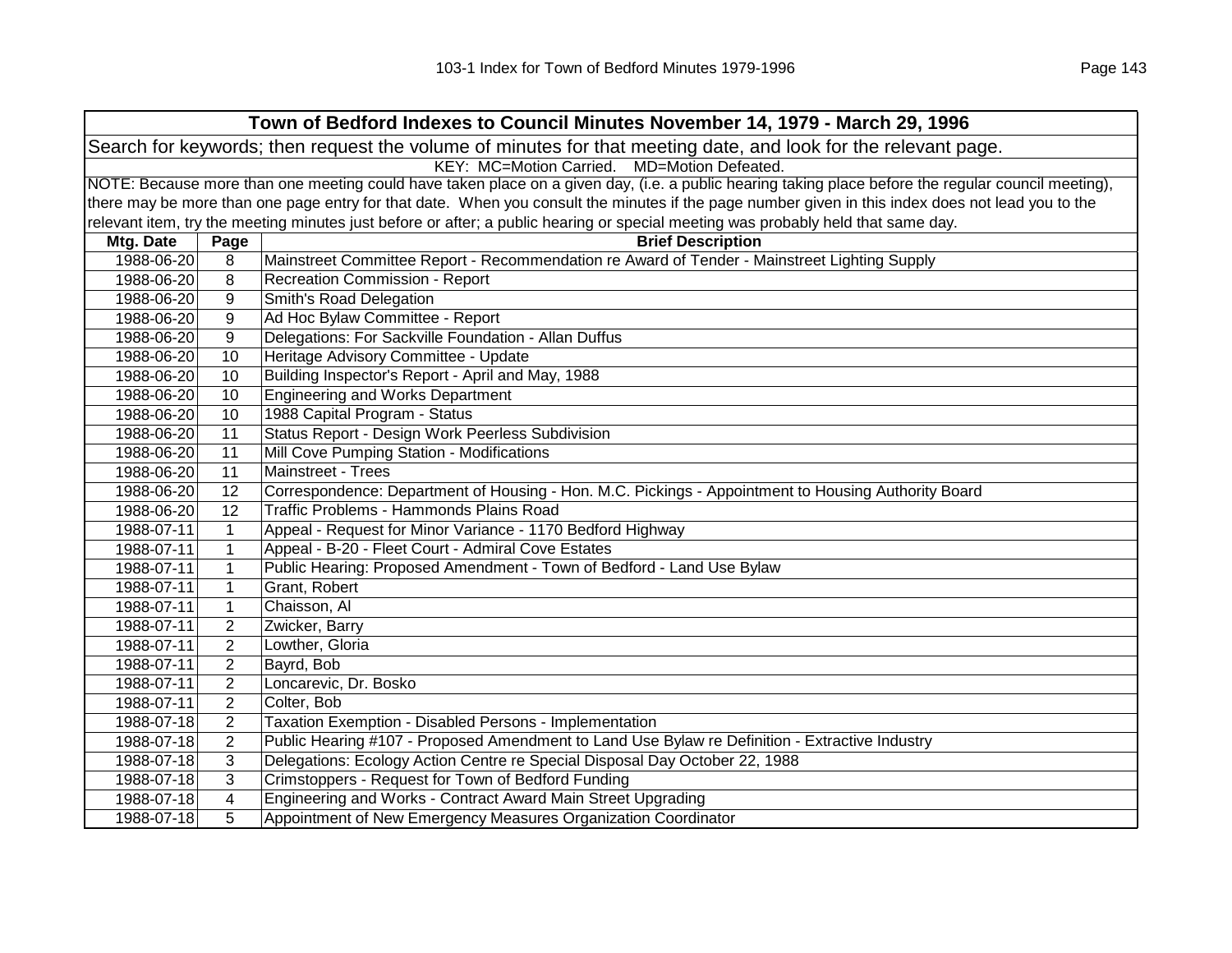| Town of Bedford Indexes to Council Minutes November 14, 1979 - March 29, 1996 |                                                                                                                |                                                                                                                                                     |  |  |  |
|-------------------------------------------------------------------------------|----------------------------------------------------------------------------------------------------------------|-----------------------------------------------------------------------------------------------------------------------------------------------------|--|--|--|
|                                                                               | Search for keywords; then request the volume of minutes for that meeting date, and look for the relevant page. |                                                                                                                                                     |  |  |  |
|                                                                               | KEY: MC=Motion Carried. MD=Motion Defeated.                                                                    |                                                                                                                                                     |  |  |  |
|                                                                               |                                                                                                                | NOTE: Because more than one meeting could have taken place on a given day, (i.e. a public hearing taking place before the regular council meeting), |  |  |  |
|                                                                               |                                                                                                                | there may be more than one page entry for that date. When you consult the minutes if the page number given in this index does not lead you to the   |  |  |  |
|                                                                               |                                                                                                                | relevant item, try the meeting minutes just before or after; a public hearing or special meeting was probably held that same day.                   |  |  |  |
| Mtg. Date                                                                     | Page                                                                                                           | <b>Brief Description</b>                                                                                                                            |  |  |  |
| 1988-07-18                                                                    | 6                                                                                                              | <b>B.P.A.C. - Various Matters</b>                                                                                                                   |  |  |  |
| 1988-07-18                                                                    | 6                                                                                                              | Tim Horton Application for Development Agreement                                                                                                    |  |  |  |
| 1988-07-18                                                                    | $\overline{7}$                                                                                                 | C-2A Commercial Zone                                                                                                                                |  |  |  |
| 1988-07-18                                                                    | $\overline{7}$                                                                                                 | Application of C-2A Zone to Areas Described in Minutes on Dartmouth Road and Bedford Highway                                                        |  |  |  |
| 1988-07-18                                                                    | 8                                                                                                              | <b>School Enrolment</b>                                                                                                                             |  |  |  |
| 1988-07-18                                                                    | 8                                                                                                              | Public Input Process re Blasting and Quarrying                                                                                                      |  |  |  |
| 1988-07-18                                                                    | 9                                                                                                              | Motion Respecting Lands Adjacent B.W.D.C. Project                                                                                                   |  |  |  |
| 1988-07-18                                                                    | 9                                                                                                              | <b>Tree Committee Report</b>                                                                                                                        |  |  |  |
| 1988-07-18                                                                    | 10                                                                                                             | <b>Guests</b>                                                                                                                                       |  |  |  |
| 1988-07-18                                                                    | 10                                                                                                             | B.E.D.C. - Tenders for Masonry Wall Portion of Highway Improvements Project                                                                         |  |  |  |
| 1988-07-18                                                                    | 11                                                                                                             | Moirs Mill Generating Station - Recommendation re: Funding                                                                                          |  |  |  |
| 1988-07-18                                                                    | 11                                                                                                             | Recreation Commission - Tender - Dehumidifier                                                                                                       |  |  |  |
| 1988-07-18                                                                    | 12                                                                                                             | Returning Officer - 1988 Municipal Election - Status Report                                                                                         |  |  |  |
| 1988-07-18                                                                    | 13                                                                                                             | Engineering and Works - Departmental Report                                                                                                         |  |  |  |
| 1988-07-18                                                                    | 13                                                                                                             | Engineering and Works - Contract Award Traffic Controller - Bedford Highway                                                                         |  |  |  |
| 1988-07-18                                                                    | 13                                                                                                             | Correspondence: Halifax-Dartmouth Port Development Commission                                                                                       |  |  |  |
| 1988-08-03                                                                    | $\mathbf{1}$                                                                                                   | Awarding of Contract - Dehumidifier/Arena                                                                                                           |  |  |  |
| 1988-08-03                                                                    | $\overline{2}$                                                                                                 | Awarding of Contract - Ridgevale Subdivision Parkland Improvements                                                                                  |  |  |  |
| 1988-08-03                                                                    | $\overline{2}$                                                                                                 | Ratification of Funding Agreement- Province of Nova Scotia and Town of Bedford                                                                      |  |  |  |
| 1988-08-03                                                                    | 3                                                                                                              | Funding Agreement - Town of Bedford/Bedford Waterfront Development Corporation                                                                      |  |  |  |
| 1988-08-03                                                                    | 3                                                                                                              | Appointment of Acting Development Officer                                                                                                           |  |  |  |
| 1988-08-03                                                                    | 4                                                                                                              | Awarding of Mainstreet Program Tender                                                                                                               |  |  |  |
| 1988-08-15                                                                    | $\mathbf{1}$                                                                                                   | Public Hearing - 88-05 - Application for a Development Agreement - 930 Bedford Highway - Tim Horton Donut Shop                                      |  |  |  |
| 1988-08-15                                                                    | $\mathbf{1}$                                                                                                   | Svazas, Henry                                                                                                                                       |  |  |  |
| 1988-08-15                                                                    | $\mathbf{1}$                                                                                                   | Birdsall, Ann                                                                                                                                       |  |  |  |
| 1988-08-15                                                                    | $\overline{2}$                                                                                                 | MacVicar, Ann                                                                                                                                       |  |  |  |
| 1988-08-15                                                                    | $\overline{2}$                                                                                                 | Davies, Donna                                                                                                                                       |  |  |  |
| 1988-08-15                                                                    | $\overline{2}$                                                                                                 | Carnaghan, John                                                                                                                                     |  |  |  |
| 1988-08-15                                                                    | $\overline{2}$                                                                                                 | Doggett, Tom                                                                                                                                        |  |  |  |
| 1988-08-15                                                                    | $\mathbf{1}$                                                                                                   | Public Hearing - 88-06 - Proposed Amendments to the Town's Land Use Bylaw                                                                           |  |  |  |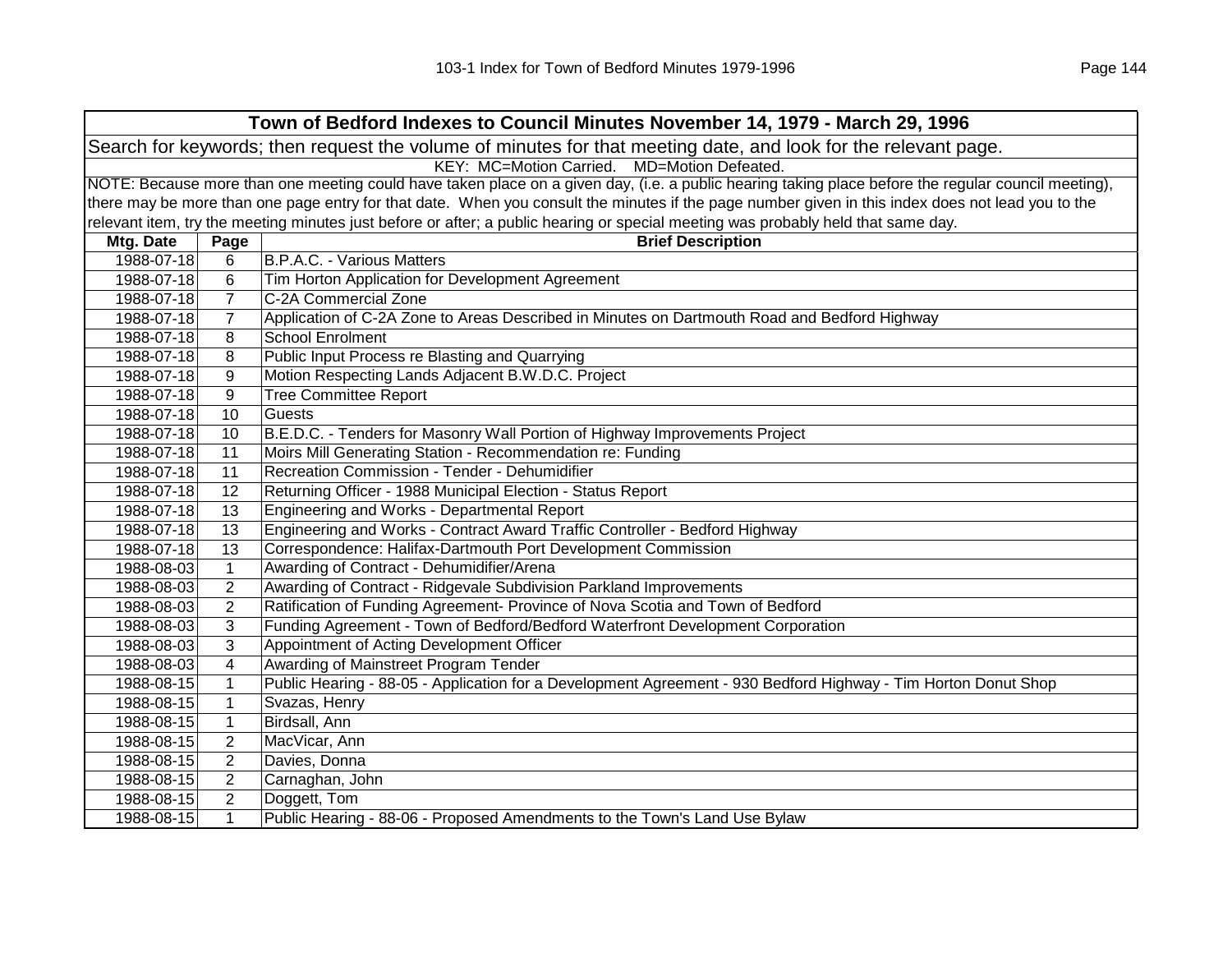| Town of Bedford Indexes to Council Minutes November 14, 1979 - March 29, 1996 |                                                                                                                                                     |                                                                                                                                                   |  |
|-------------------------------------------------------------------------------|-----------------------------------------------------------------------------------------------------------------------------------------------------|---------------------------------------------------------------------------------------------------------------------------------------------------|--|
|                                                                               | Search for keywords; then request the volume of minutes for that meeting date, and look for the relevant page.                                      |                                                                                                                                                   |  |
| KEY: MC=Motion Carried. MD=Motion Defeated.                                   |                                                                                                                                                     |                                                                                                                                                   |  |
|                                                                               | NOTE: Because more than one meeting could have taken place on a given day, (i.e. a public hearing taking place before the regular council meeting), |                                                                                                                                                   |  |
|                                                                               |                                                                                                                                                     | there may be more than one page entry for that date. When you consult the minutes if the page number given in this index does not lead you to the |  |
|                                                                               |                                                                                                                                                     | relevant item, try the meeting minutes just before or after; a public hearing or special meeting was probably held that same day.                 |  |
| Mtg. Date                                                                     | Page                                                                                                                                                | <b>Brief Description</b>                                                                                                                          |  |
| 1988-08-15                                                                    | $\mathbf 1$                                                                                                                                         | Hustins, A.J. Jr.                                                                                                                                 |  |
| 1988-08-15                                                                    | $\overline{2}$                                                                                                                                      | McCormick, Aileen                                                                                                                                 |  |
| 1988-08-15                                                                    | $\overline{2}$                                                                                                                                      | Towill, Shirley                                                                                                                                   |  |
| 1988-08-15                                                                    | 2                                                                                                                                                   | Main Street Upgrading - Consideration - Awarding of Contract                                                                                      |  |
| 1988-08-15                                                                    | 2                                                                                                                                                   | Proposed Land Use Bylaw Amendment - Definition - Extractive Industry                                                                              |  |
| 1988-08-15                                                                    | 3                                                                                                                                                   | For Sackville - Designation as Heritage Property - Notice of Recommendation                                                                       |  |
| 1988-08-15                                                                    | 3                                                                                                                                                   | <b>Stipends Advisory Committee Report</b>                                                                                                         |  |
| 1988-08-15                                                                    | 4                                                                                                                                                   | Public Hearing - 88-05 - Application for a Development Agreement - 930 Bedford Highway - Tim Horton Donut Shop                                    |  |
| 1988-08-15                                                                    | 4                                                                                                                                                   | Notice of Motion of Reconsideration                                                                                                               |  |
| 1988-08-15                                                                    | 4                                                                                                                                                   | Public Hearing - 88-06 - Proposed Amendments to the Town's Land Use Bylaw                                                                         |  |
| 1988-08-15                                                                    | 5                                                                                                                                                   | Consideration of approval of 1988 Temporary Borrowing Resolutions                                                                                 |  |
| 1988-08-15                                                                    | 5                                                                                                                                                   | Proposed Engineering Works Compound                                                                                                               |  |
| 1988-08-15                                                                    | 5                                                                                                                                                   | Town's Burning Bylaw                                                                                                                              |  |
| 1988-08-15                                                                    | 5                                                                                                                                                   | Tender 88-07 - Upgrading Works - Oakmount Drive                                                                                                   |  |
| 1988-08-15                                                                    | 6                                                                                                                                                   | Mill Cove Pumping Station - Award of Contract                                                                                                     |  |
| 1988-08-15                                                                    | 6                                                                                                                                                   | Appointment of Delegates - Annual Conference of UNSM                                                                                              |  |
| 1988-08-15                                                                    | 6                                                                                                                                                   | Status Report - 1988 Capital Program - D.O.T. - Cost Sharing                                                                                      |  |
| 1988-08-15                                                                    | 6                                                                                                                                                   | Council Meeting Dates - September to October, 1988                                                                                                |  |
| 1988-08-15                                                                    | $\overline{7}$                                                                                                                                      | Correspondence: Sewage Treatment - Halifax Harbour                                                                                                |  |
|                                                                               |                                                                                                                                                     | Public Hearing: re: proposed Contract Development Agreement Application for the property commonly known as Seventh Day                            |  |
| 1988-09-19                                                                    | 1                                                                                                                                                   | Adventist Lands/Sandy Lake                                                                                                                        |  |
| 1988-09-19                                                                    | $\overline{c}$                                                                                                                                      | Broome, Carolyn                                                                                                                                   |  |
| 1988-09-19                                                                    | $\overline{2}$                                                                                                                                      | McCann, Bill                                                                                                                                      |  |
| 1988-09-19                                                                    | $\overline{2}$                                                                                                                                      | Contract Development Agreement - 930 Bedford Highway                                                                                              |  |
| 1988-09-19                                                                    | 4                                                                                                                                                   | Financial Processing System - Consideration of Proposed Acquisition                                                                               |  |
| 1988-09-19                                                                    | 4                                                                                                                                                   | Main Street Upgrading Works - Awarding of Contract                                                                                                |  |
| 1988-09-19                                                                    | 4                                                                                                                                                   | Proposed Bylaw Respecting Sewer Extension                                                                                                         |  |
| 1988-09-19                                                                    | 5                                                                                                                                                   | Proposed Servicing Project - Peerless Subdivision                                                                                                 |  |
| 1988-09-19                                                                    | 6                                                                                                                                                   | Oakmount Drive - Upgrading Works - Consideration - Awarding of Tenders                                                                            |  |
| 1988-09-19                                                                    | 6                                                                                                                                                   | Land Use Bylaw Amendment - C2A Zone                                                                                                               |  |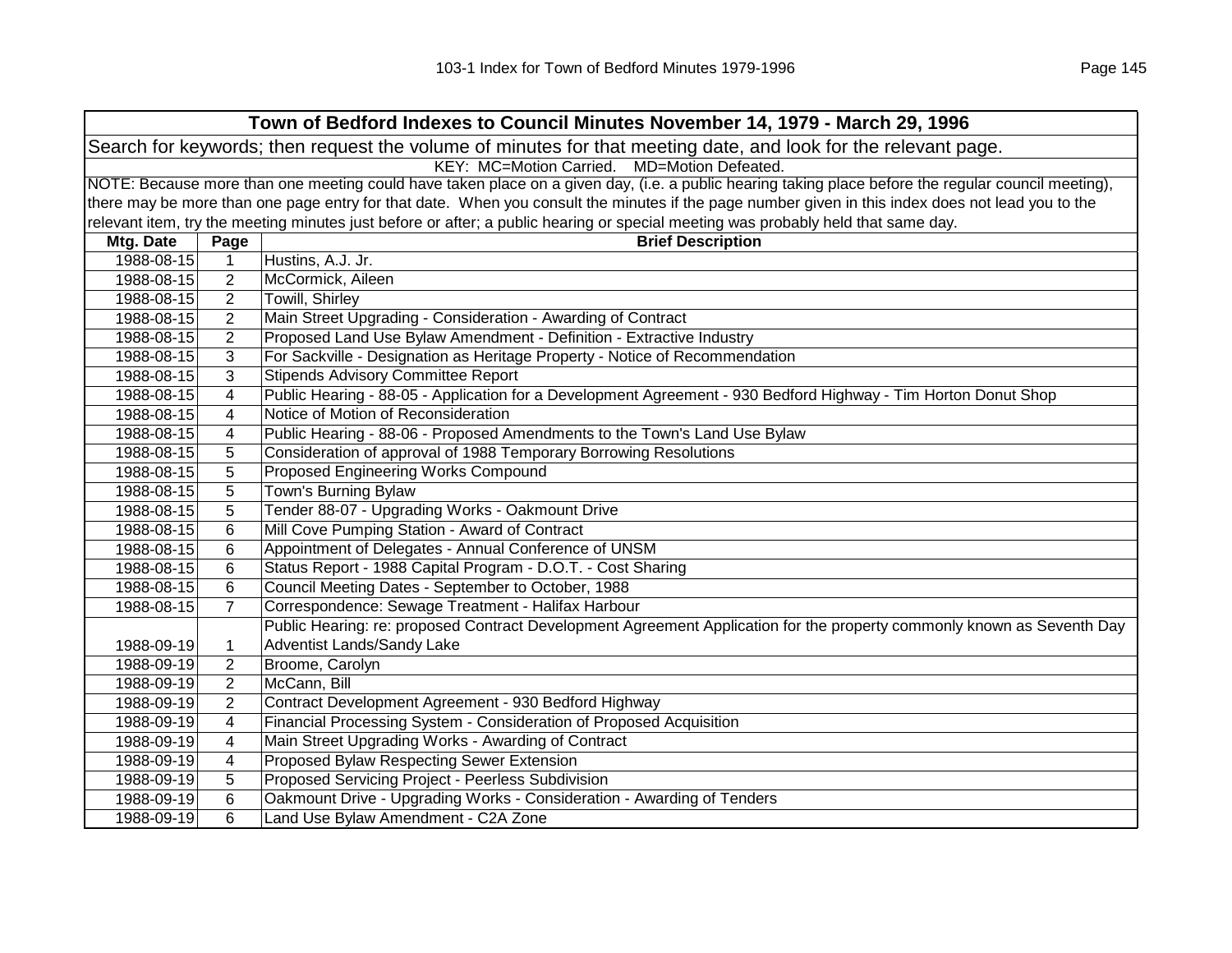|            |                                                                                                                | Town of Bedford Indexes to Council Minutes November 14, 1979 - March 29, 1996                                                                       |  |
|------------|----------------------------------------------------------------------------------------------------------------|-----------------------------------------------------------------------------------------------------------------------------------------------------|--|
|            | Search for keywords; then request the volume of minutes for that meeting date, and look for the relevant page. |                                                                                                                                                     |  |
|            |                                                                                                                | KEY: MC=Motion Carried. MD=Motion Defeated.                                                                                                         |  |
|            |                                                                                                                | NOTE: Because more than one meeting could have taken place on a given day, (i.e. a public hearing taking place before the regular council meeting), |  |
|            |                                                                                                                | there may be more than one page entry for that date. When you consult the minutes if the page number given in this index does not lead you to the   |  |
|            |                                                                                                                | relevant item, try the meeting minutes just before or after; a public hearing or special meeting was probably held that same day.                   |  |
| Mtg. Date  | Page                                                                                                           | <b>Brief Description</b>                                                                                                                            |  |
| 1988-09-19 | $\overline{7}$                                                                                                 | Public Hearing - 88-07 - Application for Development Agreement - Lands of Seventh Day Adventist Church                                              |  |
| 1988-09-19 | 8                                                                                                              | Bedford Village - Day Care - Petition                                                                                                               |  |
| 1988-09-19 | 8                                                                                                              | Motions: Bylaw Respecting Grade Alteration - Third Reading                                                                                          |  |
| 1988-09-19 | 9                                                                                                              | Consideration - Ratification - Collective Agreement - Local 2715 IAFF/Town of Bedford                                                               |  |
| 1988-09-19 | 9                                                                                                              | Proposed Policy Capital Borrowing and Debt Charges                                                                                                  |  |
| 1988-09-19 | 10                                                                                                             | 1988 Municipal Elections, October 15, 1988                                                                                                          |  |
| 1988-09-19 | 10                                                                                                             | Storm Drainage Improvements - Golf Links Road                                                                                                       |  |
| 1988-09-19 | 10                                                                                                             | Consideration - Award of Contract - Tender 88-05 - Arterial Road Upgrading - Kearney Lake Road                                                      |  |
| 1988-09-19 | 11                                                                                                             | Appointment of Fire Wards                                                                                                                           |  |
| 1988-09-19 | 11                                                                                                             | Approval of Lease - Annapolis Basin Pulp and Power Company and Town of Bedford                                                                      |  |
| 1988-09-19 | 11                                                                                                             | Board of Police Commissioners - Request for Variance from Policy - Replacement of Police Vehicles                                                   |  |
| 1988-09-19 | 12                                                                                                             | Heritage Advisory Committee                                                                                                                         |  |
| 1988-09-19 | 12                                                                                                             | Fire Chief's Monthly Report - Months of July and August 1988                                                                                        |  |
| 1988-09-19 | 12                                                                                                             | Building Inspector's Report - Month of August, 1988                                                                                                 |  |
| 1988-09-19 | 12                                                                                                             | Engineering and Works - Departmental Report                                                                                                         |  |
| 1988-09-19 | 12                                                                                                             | Correspondence: Metropolitan Authority re Route 86: Bedford - Dartmouth                                                                             |  |
| 1988-09-19 | $\overline{13}$                                                                                                | Correspondence: Appeal - Proposed Amendment - Bylaw Respecting Land Use - Definition - Extractive Industry                                          |  |
|            |                                                                                                                |                                                                                                                                                     |  |
| 1988-09-19 | 13                                                                                                             | Correspondence: Municipality of the County of Halifax - re: Representation from Town of Bedford - Halifax County Water Utility                      |  |
|            |                                                                                                                | Correspondence: UNSM - Proposed Agreement Between the Province of Nova Scotia and Town of Bedford re Hospital                                       |  |
| 1988-09-19 | 14                                                                                                             | Overstays                                                                                                                                           |  |
| 1988-09-19 | 14                                                                                                             | Correspondence re Chemical Storage                                                                                                                  |  |
| 1988-09-19 | 15                                                                                                             | Correspondence: Department of Housing                                                                                                               |  |
| 1988-09-19 | 15                                                                                                             | <b>Bylaw Respecting Exotic Pets</b>                                                                                                                 |  |
| 1988-09-19 | 15                                                                                                             | Proposed Amendment to Bylaw Respecting Street Improvement                                                                                           |  |
| 1988-09-26 | $\mathbf{1}$                                                                                                   | Dates of Advance Polls                                                                                                                              |  |
| 1988-09-26 | 2                                                                                                              | Proposed Grade Alteration Bylaw - Third and Final Reading                                                                                           |  |
| 1988-09-26 | $\overline{2}$                                                                                                 | Proposed Bylaw Amendments - Second Readings                                                                                                         |  |
| 1988-09-26 | $\overline{2}$                                                                                                 | <b>Exotic Pets Bylaw</b>                                                                                                                            |  |
| 1988-09-26 | 3                                                                                                              | <b>Street Improvements Bylaw</b>                                                                                                                    |  |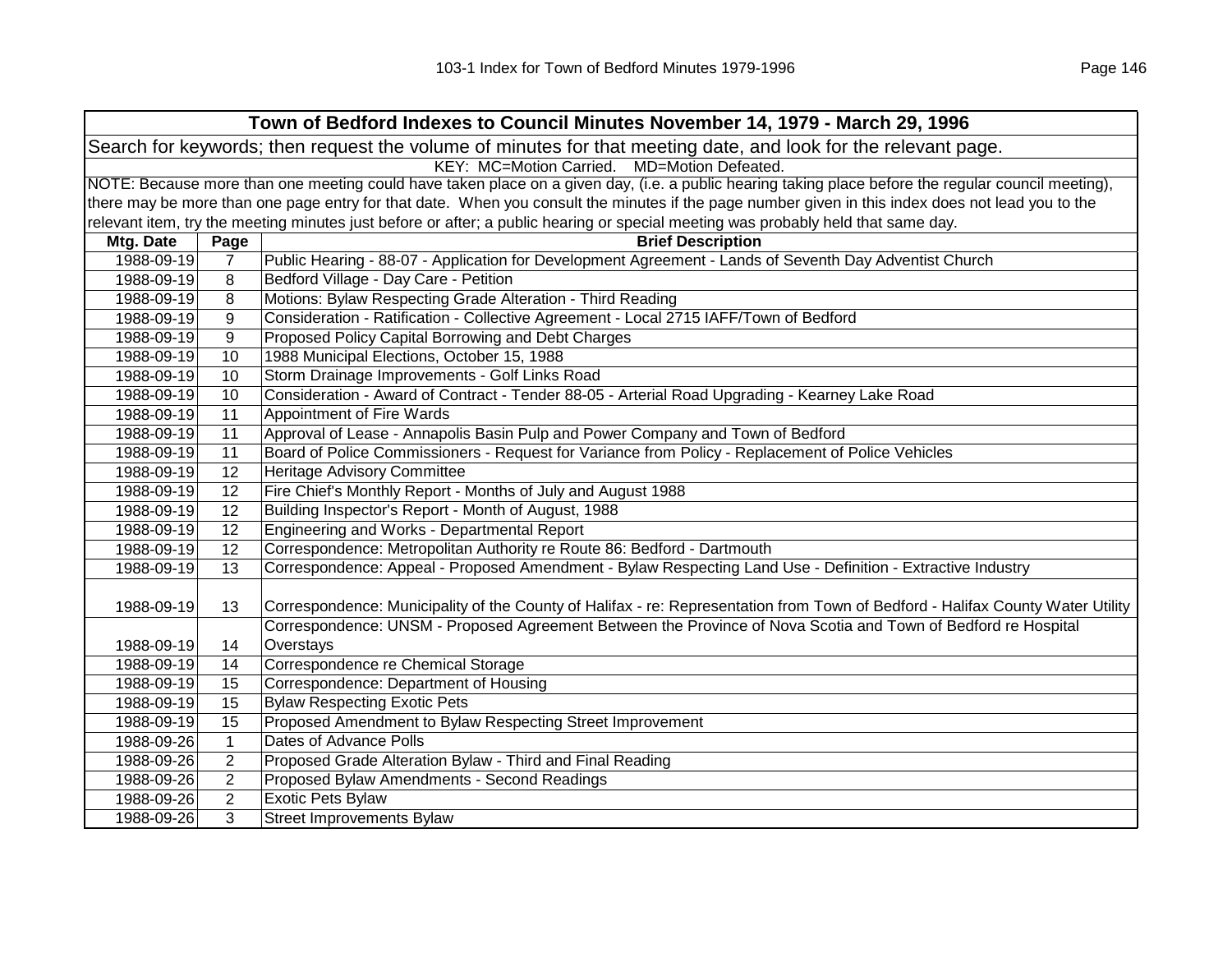| Town of Bedford Indexes to Council Minutes November 14, 1979 - March 29, 1996 |                                                                                                                                                     |                                                                                                                                                   |  |
|-------------------------------------------------------------------------------|-----------------------------------------------------------------------------------------------------------------------------------------------------|---------------------------------------------------------------------------------------------------------------------------------------------------|--|
|                                                                               | Search for keywords; then request the volume of minutes for that meeting date, and look for the relevant page.                                      |                                                                                                                                                   |  |
| KEY: MC=Motion Carried. MD=Motion Defeated.                                   |                                                                                                                                                     |                                                                                                                                                   |  |
|                                                                               | NOTE: Because more than one meeting could have taken place on a given day, (i.e. a public hearing taking place before the regular council meeting), |                                                                                                                                                   |  |
|                                                                               |                                                                                                                                                     | there may be more than one page entry for that date. When you consult the minutes if the page number given in this index does not lead you to the |  |
|                                                                               |                                                                                                                                                     | relevant item, try the meeting minutes just before or after; a public hearing or special meeting was probably held that same day.                 |  |
| Mtg. Date                                                                     | Page                                                                                                                                                | <b>Brief Description</b>                                                                                                                          |  |
| 1988-09-26                                                                    | 3                                                                                                                                                   | Proposed Policy - Culvert installation                                                                                                            |  |
| 1988-09-26                                                                    | 4                                                                                                                                                   | Proposed Variance - Policy re: Police Vehicle Replacement                                                                                         |  |
| 1988-09-26                                                                    | 4                                                                                                                                                   | Welcome to Candidates - Municipal Election                                                                                                        |  |
| 1988-09-26                                                                    | 4                                                                                                                                                   | Fort Sackville Property Proposal                                                                                                                  |  |
| 1988-09-26                                                                    | 5                                                                                                                                                   | Consideration - Proposed Agreement of Purchase and Sale - Acquisition of Future School Site                                                       |  |
| 1988-09-26                                                                    | 5                                                                                                                                                   | Consideration - Adoption - Town of Bedford Corporate Goals and Objectives                                                                         |  |
| 1988-09-26                                                                    | 6                                                                                                                                                   | <b>Proposed Sewer Use Bylaw</b>                                                                                                                   |  |
| 1988-09-26                                                                    | 6                                                                                                                                                   | Fencing for Ridgevale Parkland                                                                                                                    |  |
| 1988-10-12                                                                    | $\mathbf{1}$                                                                                                                                        | Consideration of Approval - Proposed Agreement of Purchase and Sale - For Sackville Manor Property                                                |  |
| 1988-10-12                                                                    | $\overline{2}$                                                                                                                                      | Consideration of Approval - Award o Tender - Restoration of Moirs Mill Generating Station                                                         |  |
| 1988-10-17                                                                    | $\overline{2}$                                                                                                                                      | Police Vehicle Purchase - Consideration of Tenders                                                                                                |  |
| 1988-10-17                                                                    | $\overline{2}$                                                                                                                                      | Moirs Mill Generating Station Property - Designation as Heritage Site                                                                             |  |
| 1988-10-17                                                                    | 3                                                                                                                                                   | Seventh Day Adventist Church - Contract Development Agreement                                                                                     |  |
| 1988-10-17                                                                    | 3                                                                                                                                                   | Fort Sackville Manor Property - Proposed Purchase                                                                                                 |  |
| 1988-10-17                                                                    | 4                                                                                                                                                   | Ms. Colleen Fogarty and Ms. Hazel Potter - Re: Sponsorship of Training Programs                                                                   |  |
| 1988-10-17                                                                    | 5                                                                                                                                                   | Debenture Issue - \$1,000,000 - Consideration of Resolution - 1988 Capital Financing                                                              |  |
| 1988-10-17                                                                    | 5                                                                                                                                                   | Bylaw Review Committee - Proposed Terms of Reference                                                                                              |  |
| 1988-10-17                                                                    | 6                                                                                                                                                   | Recreation Commission - Ridgevale Subdivision - Parkland Fencing                                                                                  |  |
| 1988-10-17                                                                    | 6                                                                                                                                                   | <b>Bedford Planning Advisory Committee</b>                                                                                                        |  |
| 1988-10-17                                                                    | $\overline{7}$                                                                                                                                      | <b>Terms of Reference</b>                                                                                                                         |  |
| 1988-10-17                                                                    | $\overline{7}$                                                                                                                                      | Bedford Planning Advisory Committee Membership                                                                                                    |  |
| 1988-10-17                                                                    | 8                                                                                                                                                   | Resolution Respecting Infilling - Shores of Bedford Basin                                                                                         |  |
| 1988-10-17                                                                    | 8                                                                                                                                                   | Building Inspector's Report - September 1988                                                                                                      |  |
| 1988-10-17                                                                    | 9                                                                                                                                                   | Fire Department's Report - September 1988                                                                                                         |  |
| 1988-10-17                                                                    | 9                                                                                                                                                   | Tenders - Hauling of Bulk Salt (Tender 88-10)                                                                                                     |  |
| 1988-10-17                                                                    | 9                                                                                                                                                   | Tenders - Contract Of Snow Removal and Salting Equipment                                                                                          |  |
| 1988-10-17                                                                    | 10                                                                                                                                                  | Correspondence: Notice of Appeal - Tim Donut Limited                                                                                              |  |
| 1988-10-17                                                                    | 10                                                                                                                                                  | Household Hazardous Waste Disposal Day                                                                                                            |  |
| 1988-11-07                                                                    | $\mathbf{1}$                                                                                                                                        | Swearing in ceremony/oaths of Office Conducted by Judge Patrick Curran                                                                            |  |
| 1988-11-07                                                                    | $\overline{2}$                                                                                                                                      | Remarks/Judge Patrick Curran                                                                                                                      |  |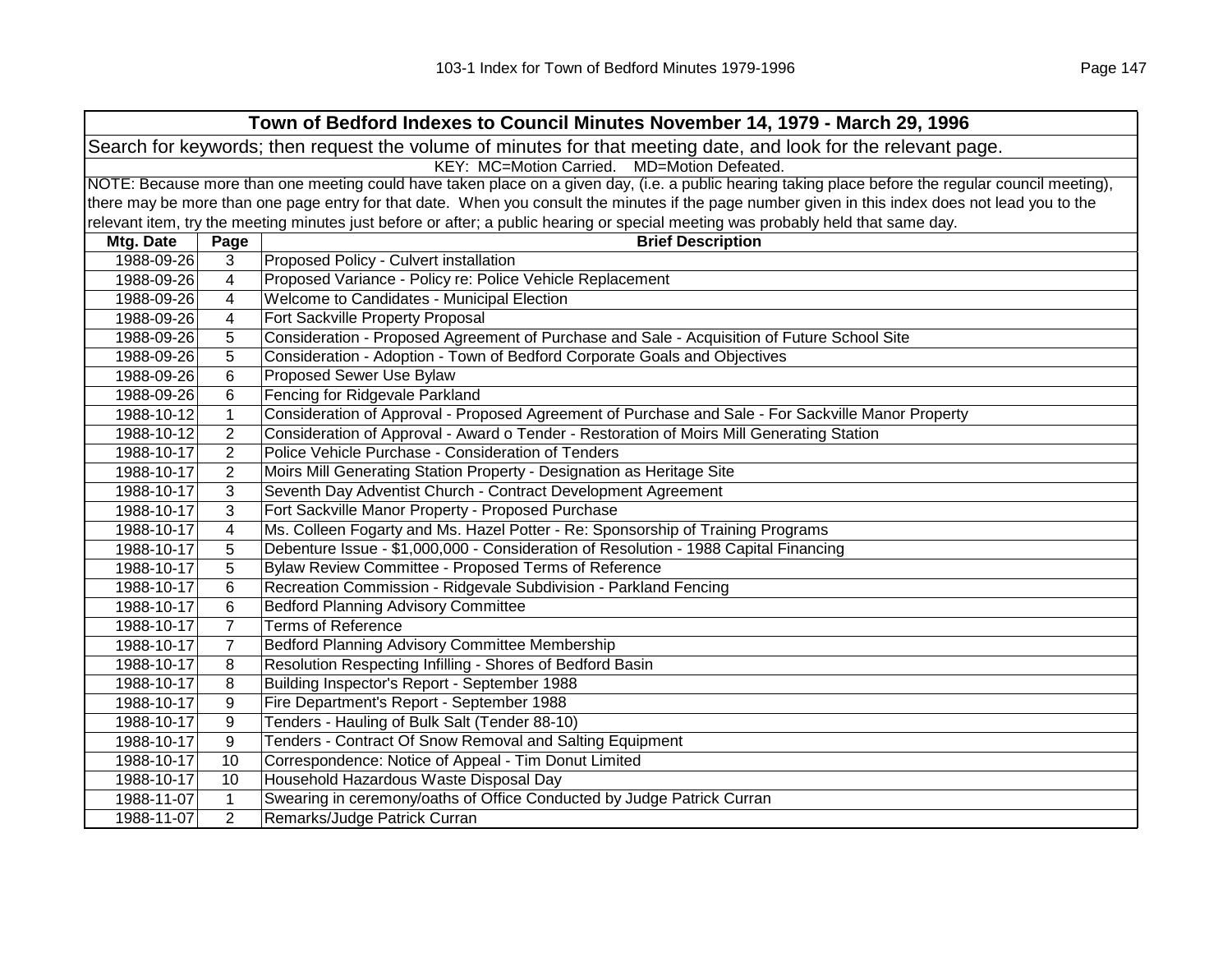| Town of Bedford Indexes to Council Minutes November 14, 1979 - March 29, 1996 |                                                                                                                                                     |                                                                                                                                                   |  |  |
|-------------------------------------------------------------------------------|-----------------------------------------------------------------------------------------------------------------------------------------------------|---------------------------------------------------------------------------------------------------------------------------------------------------|--|--|
|                                                                               | Search for keywords; then request the volume of minutes for that meeting date, and look for the relevant page.                                      |                                                                                                                                                   |  |  |
|                                                                               | KEY: MC=Motion Carried. MD=Motion Defeated.                                                                                                         |                                                                                                                                                   |  |  |
|                                                                               | NOTE: Because more than one meeting could have taken place on a given day, (i.e. a public hearing taking place before the regular council meeting), |                                                                                                                                                   |  |  |
|                                                                               |                                                                                                                                                     | there may be more than one page entry for that date. When you consult the minutes if the page number given in this index does not lead you to the |  |  |
|                                                                               |                                                                                                                                                     | relevant item, try the meeting minutes just before or after; a public hearing or special meeting was probably held that same day.                 |  |  |
| Mtg. Date                                                                     | Page                                                                                                                                                | <b>Brief Description</b>                                                                                                                          |  |  |
| 1988-11-07                                                                    | $\overline{2}$                                                                                                                                      | 1988 Municipal Election Results - Town of Bedford                                                                                                 |  |  |
| 1988-11-07                                                                    | 3                                                                                                                                                   | Appointment of Deputy Mayor - Peter Kelly                                                                                                         |  |  |
| 1988-11-07                                                                    | 3                                                                                                                                                   | Appointment of Halifax County-Bedford District School Board Representative - Don Huntington                                                       |  |  |
| 1988-11-07                                                                    | 4                                                                                                                                                   | <b>Resolution re Signing Authorities</b>                                                                                                          |  |  |
| 1988-11-08                                                                    | $\mathbf{1}$                                                                                                                                        | Delegation from Halifax Port Corporation re Request by Town for a Moratorium on In-filling                                                        |  |  |
| 1988-11-08                                                                    | $\overline{2}$                                                                                                                                      | Requests from Chairman of B.P.A.C. re Tim Donut Limited Proposal                                                                                  |  |  |
| 1988-11-08                                                                    | 3                                                                                                                                                   | Recreation Commission re Recommendation for Awarding of Contract - Oakmount Parkland Project                                                      |  |  |
| 1988-11-08                                                                    | 4                                                                                                                                                   | Report - Bedford Waters Advisory Committee re Environmental Controls - Basinview Estates Subdivision                                              |  |  |
| 1988-11-08                                                                    | 5                                                                                                                                                   | Proposal to Expand McDonald's Restaurant Parking Lot                                                                                              |  |  |
| 1988-11-21                                                                    | $\overline{2}$                                                                                                                                      | Ridgevale Subdivision - Parkland Fencing                                                                                                          |  |  |
| 1988-11-21                                                                    | 3                                                                                                                                                   | Request for Support of Town re Training Programs                                                                                                  |  |  |
| 1988-11-21                                                                    | 3                                                                                                                                                   | McDonald's Restraint Proposal - Expansion of Parking Area                                                                                         |  |  |
| 1988-11-21                                                                    | 4                                                                                                                                                   | <b>Peerless Subdivision Servicing</b>                                                                                                             |  |  |
| 1988-11-21                                                                    | 6                                                                                                                                                   | Appointments from Council to Boards, Committees, and Commissions                                                                                  |  |  |
| 1988-11-21                                                                    | 6                                                                                                                                                   | Appointments from Community at Large to Boards, Committees, and Commissions                                                                       |  |  |
| 1988-11-21                                                                    | 6                                                                                                                                                   | Board of Health                                                                                                                                   |  |  |
| 1988-11-21                                                                    | 6                                                                                                                                                   | <b>Bylaw Review Committee</b>                                                                                                                     |  |  |
| 1988-11-21                                                                    | 6                                                                                                                                                   | <b>Planning Advisory Committee</b>                                                                                                                |  |  |
| 1988-11-21                                                                    | $\overline{7}$                                                                                                                                      | <b>Grants Advisory Committee</b>                                                                                                                  |  |  |
| 1988-11-21                                                                    | $\overline{7}$                                                                                                                                      | <b>Police Commission</b>                                                                                                                          |  |  |
| 1988-11-21                                                                    | $\overline{7}$                                                                                                                                      | <b>Recreation Commission</b>                                                                                                                      |  |  |
| 1988-11-21                                                                    | $\overline{7}$                                                                                                                                      | <b>Tree Committee</b>                                                                                                                             |  |  |
| 1988-11-21                                                                    | $\overline{7}$                                                                                                                                      | <b>Transit Advisory Committee</b>                                                                                                                 |  |  |
| 1988-11-21                                                                    | 8                                                                                                                                                   | Residents' Tax Exemption Proposal - 1989                                                                                                          |  |  |
| 1988-11-21                                                                    | 9                                                                                                                                                   | Lease Agreement: Town of Bedford/CN Real Estate - re Railway Station Property                                                                     |  |  |
| 1988-11-21                                                                    | 10                                                                                                                                                  | Expropriation Board Decision: Anderson/Biddle Versus Town of Bedford                                                                              |  |  |
| 1988-11-21                                                                    | 10                                                                                                                                                  | Peerless Subdivision Servicing: Tender 88-11 (Previously Considered Under Item 10.1)                                                              |  |  |
| 1988-11-21                                                                    | 11                                                                                                                                                  | Storm Drainage - Gold Links Road/Parkers Brook                                                                                                    |  |  |
| 1988-11-21                                                                    | 12                                                                                                                                                  | Tender Call #88-12 Garbage Collection                                                                                                             |  |  |
| 1988-11-21                                                                    | 13                                                                                                                                                  | 1988/89 Winter Season - Level of Service - Walkway Clearing                                                                                       |  |  |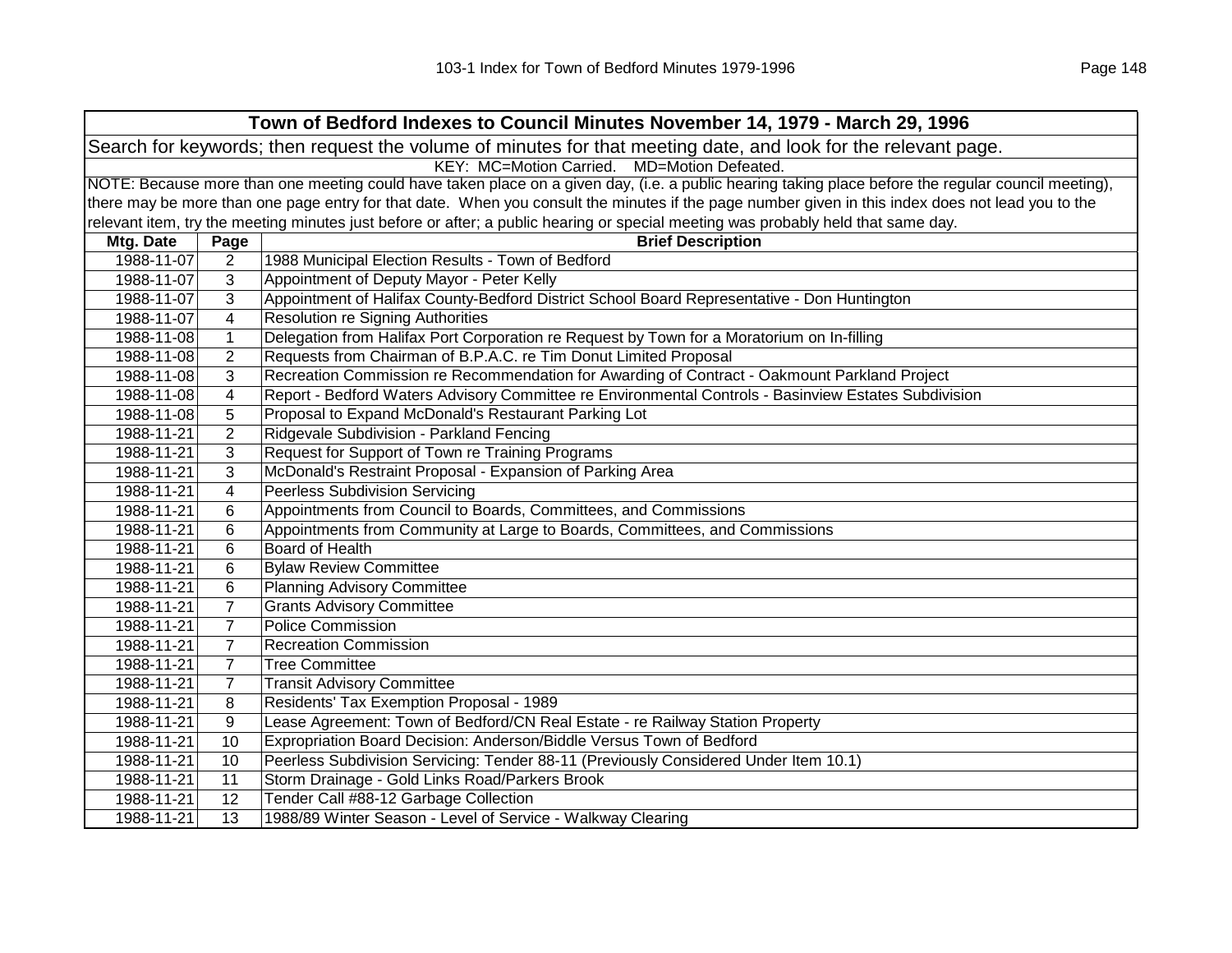| Town of Bedford Indexes to Council Minutes November 14, 1979 - March 29, 1996 |                                                                                                                                                     |                                                                                                                                   |  |  |  |
|-------------------------------------------------------------------------------|-----------------------------------------------------------------------------------------------------------------------------------------------------|-----------------------------------------------------------------------------------------------------------------------------------|--|--|--|
|                                                                               | Search for keywords; then request the volume of minutes for that meeting date, and look for the relevant page.                                      |                                                                                                                                   |  |  |  |
| KEY: MC=Motion Carried. MD=Motion Defeated.                                   |                                                                                                                                                     |                                                                                                                                   |  |  |  |
|                                                                               | NOTE: Because more than one meeting could have taken place on a given day, (i.e. a public hearing taking place before the regular council meeting), |                                                                                                                                   |  |  |  |
|                                                                               | there may be more than one page entry for that date. When you consult the minutes if the page number given in this index does not lead you to the   |                                                                                                                                   |  |  |  |
|                                                                               |                                                                                                                                                     | relevant item, try the meeting minutes just before or after; a public hearing or special meeting was probably held that same day. |  |  |  |
| Mtg. Date                                                                     | Page                                                                                                                                                | <b>Brief Description</b>                                                                                                          |  |  |  |
| 1988-11-21                                                                    | 13                                                                                                                                                  | Planning and Development Control Department                                                                                       |  |  |  |
| 1988-11-21                                                                    | 13                                                                                                                                                  | Building Inspectors Monthly Report - October 1988                                                                                 |  |  |  |
| 1988-11-21                                                                    | 14                                                                                                                                                  | <b>Development Activity Report</b>                                                                                                |  |  |  |
| 1988-11-21                                                                    | 14                                                                                                                                                  | Street Numbering - Rutledge Street                                                                                                |  |  |  |
| 1988-11-21                                                                    | 14                                                                                                                                                  | Fire Department Monthly Report - October 1988                                                                                     |  |  |  |
| 1988-11-21                                                                    | 15                                                                                                                                                  | Correspondence: Bedford Professional Firefighters, Local 2715 IAFF                                                                |  |  |  |
| 1988-11-21                                                                    | 15                                                                                                                                                  | Halifax County - Bedford District School Board                                                                                    |  |  |  |
| 1988-12-12                                                                    | $\mathbf{1}$                                                                                                                                        | Public Hearing - 88-08 - re: proposed amendments to the Town of Bedford's Land Use Bylaws                                         |  |  |  |
| 1988-12-12                                                                    | $\mathbf{1}$                                                                                                                                        | Towill, Shirley                                                                                                                   |  |  |  |
|                                                                               |                                                                                                                                                     |                                                                                                                                   |  |  |  |
| 1988-12-12                                                                    | 1                                                                                                                                                   | Public Hearing - 88-10 - re: Development Agreement Application respecting 930 Bedford Highway - Tim Horton Donut Limited          |  |  |  |
| 1988-12-12                                                                    | $\overline{2}$                                                                                                                                      | McDonough, Peter                                                                                                                  |  |  |  |
| 1988-12-12                                                                    | $\overline{2}$                                                                                                                                      | MacDonald, Craig                                                                                                                  |  |  |  |
| 1988-12-12                                                                    | 3                                                                                                                                                   | Saarloos, Rudi                                                                                                                    |  |  |  |
| 1988-12-12-                                                                   | 3                                                                                                                                                   | Nicholls, Nadine                                                                                                                  |  |  |  |
| 1988-12-12                                                                    | 3                                                                                                                                                   | Thorpe, Mrs.                                                                                                                      |  |  |  |
| 1988-12-12                                                                    | 3                                                                                                                                                   | Johnston, David                                                                                                                   |  |  |  |
| 1988-12-12                                                                    | 3                                                                                                                                                   | Smith, Ken                                                                                                                        |  |  |  |
| 1988-12-12                                                                    | $\overline{\mathbf{4}}$                                                                                                                             | Lyons, David                                                                                                                      |  |  |  |
| 1988-12-12                                                                    | 4                                                                                                                                                   | Hutt, Warren                                                                                                                      |  |  |  |
| 1988-12-12                                                                    | $\overline{\mathbf{4}}$                                                                                                                             | Hatton, Rick                                                                                                                      |  |  |  |
| 1988-12-12                                                                    | $\overline{\mathbf{4}}$                                                                                                                             | Shanks, Doug                                                                                                                      |  |  |  |
| 1988-12-12                                                                    | $\overline{\mathbf{4}}$                                                                                                                             | Chiasson, AL                                                                                                                      |  |  |  |
| 1988-12-12                                                                    | $\overline{4}$                                                                                                                                      | Thorpe, John                                                                                                                      |  |  |  |
| 1988-12-12                                                                    | 4                                                                                                                                                   | McDonough, Peter                                                                                                                  |  |  |  |
|                                                                               |                                                                                                                                                     | Public Hearing - 88-09 - re Development Agreement Application respecting a parcel of land located on the south side of Moirs      |  |  |  |
| 1988-12-12                                                                    | $\mathbf 1$                                                                                                                                         | Mill Road                                                                                                                         |  |  |  |
| 1988-12-12                                                                    | 3                                                                                                                                                   | Hepworth, George                                                                                                                  |  |  |  |
| 1988-12-12                                                                    | 3                                                                                                                                                   | Foote, Peter                                                                                                                      |  |  |  |
| 1988-12-12                                                                    | 3                                                                                                                                                   | Saarloos, Rudi                                                                                                                    |  |  |  |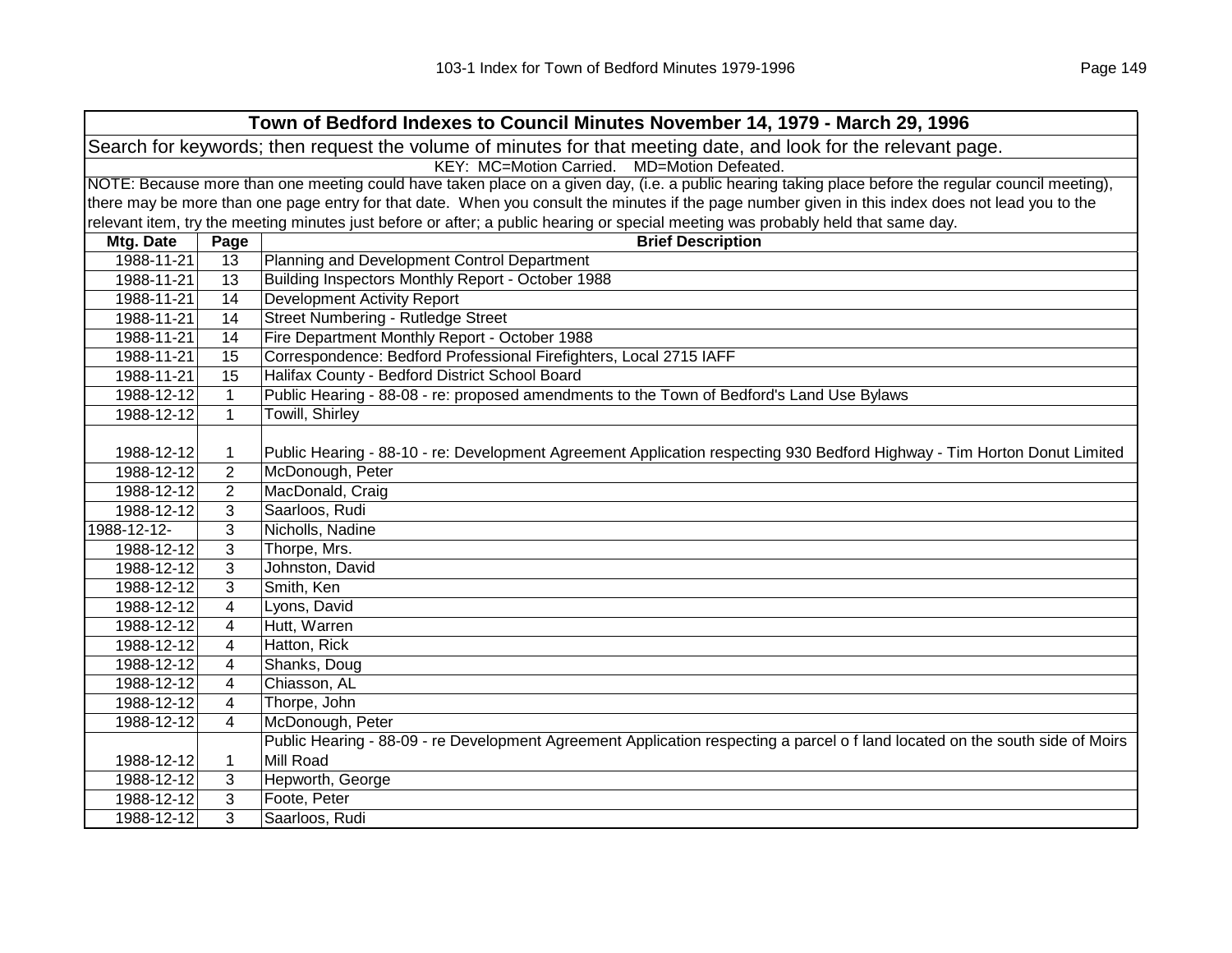| Town of Bedford Indexes to Council Minutes November 14, 1979 - March 29, 1996                                  |                |                                                                                                                                                     |  |  |
|----------------------------------------------------------------------------------------------------------------|----------------|-----------------------------------------------------------------------------------------------------------------------------------------------------|--|--|
| Search for keywords; then request the volume of minutes for that meeting date, and look for the relevant page. |                |                                                                                                                                                     |  |  |
| KEY: MC=Motion Carried. MD=Motion Defeated.                                                                    |                |                                                                                                                                                     |  |  |
|                                                                                                                |                | NOTE: Because more than one meeting could have taken place on a given day, (i.e. a public hearing taking place before the regular council meeting), |  |  |
|                                                                                                                |                | there may be more than one page entry for that date. When you consult the minutes if the page number given in this index does not lead you to the   |  |  |
|                                                                                                                |                | relevant item, try the meeting minutes just before or after; a public hearing or special meeting was probably held that same day.                   |  |  |
| Mtg. Date                                                                                                      | Page           | <b>Brief Description</b>                                                                                                                            |  |  |
| 1988-12-12                                                                                                     | 3              | Gero, Jan                                                                                                                                           |  |  |
| 1988-12-12                                                                                                     | 3              | Longley, Walter                                                                                                                                     |  |  |
| 1988-12-12                                                                                                     | 3              | Stewart, Neil                                                                                                                                       |  |  |
| 1988-12-12                                                                                                     | 3              | Apold, Will                                                                                                                                         |  |  |
| 1988-12-12                                                                                                     | $\overline{4}$ | Young, Sally                                                                                                                                        |  |  |
| 1988-12-12                                                                                                     | 4              | Hutt, Warren                                                                                                                                        |  |  |
| 1988-12-12                                                                                                     | 4              | Hepworth, George                                                                                                                                    |  |  |
| 1988-12-12                                                                                                     | 4              | Chiasson, AL                                                                                                                                        |  |  |
| 1988-12-12                                                                                                     | 5              | Shanks, Doug                                                                                                                                        |  |  |
| 1988-12-19                                                                                                     | 2              | BPAC Membership - Extension of Expired Terms re MPS Review                                                                                          |  |  |
| 1988-12-19                                                                                                     | 3              | Appeal/Nova Scotia Supreme Court - Expropriation Decision - Anderson and Biddle                                                                     |  |  |
| 1988-12-19                                                                                                     | 4              | Public Hearing #88-08 re Proposed Amendments to The Town of Bedford Land Use Bylaw                                                                  |  |  |
| 1988-12-19                                                                                                     | 4              | Public Hearing #88-09 re Contract Development Agreement Application - Land Located South Side of Moirs Mill Road                                    |  |  |
| 1988-12-19                                                                                                     | 5              | Public Hearing #88-10 re Contract Development Application - 930 Bedford Highway - Tim Horton Donut Limited                                          |  |  |
| 1988-12-19                                                                                                     | 6              | Delegation - Doyle Street and Doyle Court Delegation                                                                                                |  |  |
| 1988-12-19                                                                                                     | 6              | Motions: Bylaw and Policy Respecting Street Improvements Projects (1st Reading)                                                                     |  |  |
| 1988-12-19                                                                                                     | $\overline{7}$ | Bylaw and Policy Respecting Sewer Extension Projects (2nd Reading)                                                                                  |  |  |
| 1988-12-19                                                                                                     | $\overline{7}$ | Proposed Amendments to Grade Alteration Bylaw                                                                                                       |  |  |
| 1988-12-19                                                                                                     | 8              | Projected 1988 Financial Results - Operating Budget                                                                                                 |  |  |
| 1988-12-19                                                                                                     | 9              | Proposed 1988 Tax Write Offs                                                                                                                        |  |  |
| 1988-12-19                                                                                                     | 9              | Proposed 1989-1991 Capital Program                                                                                                                  |  |  |
| 1988-12-19                                                                                                     | 10             | Provision of Dog Control Services - Town of Bedford - Options for 1989                                                                              |  |  |
| 1988-12-19                                                                                                     | 11             | Request for Report - Proposed Closure - Redbank Road at Oakmount Drive                                                                              |  |  |
| 1988-12-19                                                                                                     | 11             | Planning and Development Control Department                                                                                                         |  |  |
| 1988-12-19                                                                                                     | 11             | Building Inspectors Report - Month of November 1988                                                                                                 |  |  |
| 1988-12-19                                                                                                     | 11             | Fire Department Report - Month of November 1988                                                                                                     |  |  |
| 1988-12-19                                                                                                     | 12             | Storm Drainage - Golf Links Road/Parkers Brook                                                                                                      |  |  |
| 1988-12-19                                                                                                     | 13             | Storm Drainage - Meadowbrook Drive                                                                                                                  |  |  |
| 1988-12-19                                                                                                     | 13             | Mill Cove Pumping Station - Upgrading Works Report                                                                                                  |  |  |
| 1988-12-19                                                                                                     | 14             | Engineering and Works Department Report #4                                                                                                          |  |  |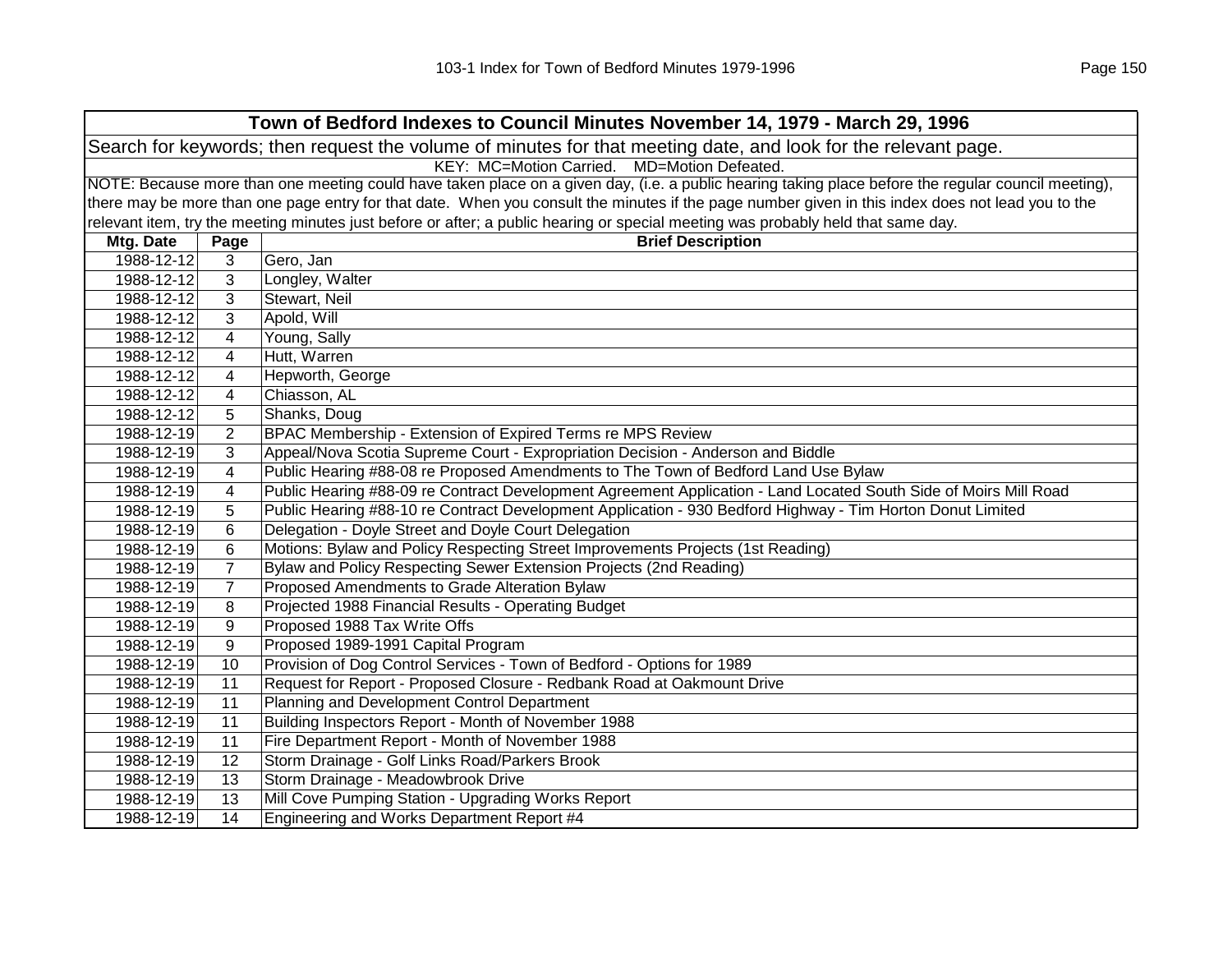| Town of Bedford Indexes to Council Minutes November 14, 1979 - March 29, 1996 |                                                                                                                                                     |                                                                                                                                                   |  |  |
|-------------------------------------------------------------------------------|-----------------------------------------------------------------------------------------------------------------------------------------------------|---------------------------------------------------------------------------------------------------------------------------------------------------|--|--|
|                                                                               | Search for keywords; then request the volume of minutes for that meeting date, and look for the relevant page.                                      |                                                                                                                                                   |  |  |
|                                                                               | KEY: MC=Motion Carried. MD=Motion Defeated.                                                                                                         |                                                                                                                                                   |  |  |
|                                                                               | NOTE: Because more than one meeting could have taken place on a given day, (i.e. a public hearing taking place before the regular council meeting), |                                                                                                                                                   |  |  |
|                                                                               |                                                                                                                                                     | there may be more than one page entry for that date. When you consult the minutes if the page number given in this index does not lead you to the |  |  |
|                                                                               |                                                                                                                                                     | relevant item, try the meeting minutes just before or after; a public hearing or special meeting was probably held that same day.                 |  |  |
| Mtg. Date                                                                     | Page                                                                                                                                                | <b>Brief Description</b>                                                                                                                          |  |  |
| 1988-12-19                                                                    | 15                                                                                                                                                  | Correspondence: UNSM - Appointed Day for Municipal Elections                                                                                      |  |  |
| 1988-12-19                                                                    | 15                                                                                                                                                  | Proposed Changes - Bylaw Respecting Recreation Commission                                                                                         |  |  |
|                                                                               |                                                                                                                                                     | Public Hearing - 88-09 - re Development Agreement Application respecting a parcel of land located on the south side of Moirs                      |  |  |
| 1989-01-16                                                                    | $\overline{2}$                                                                                                                                      | Mill Road                                                                                                                                         |  |  |
| 1989-01-16                                                                    | 5                                                                                                                                                   | Proposed Terms of Reference - Proposal Call - Provision of Dog Control and Courier Services                                                       |  |  |
| 1989-01-16                                                                    | 6                                                                                                                                                   | Proposed Bylaw and Policy Respecting Street Improvement Projects - 1st Reading                                                                    |  |  |
| 1989-01-16                                                                    | $\overline{7}$                                                                                                                                      | Proposed Bylaw and Policy Respecting Sewer Extension Projects - 3rd Reading                                                                       |  |  |
|                                                                               |                                                                                                                                                     |                                                                                                                                                   |  |  |
| 1989-01-16                                                                    | $\overline{7}$                                                                                                                                      | Proposed Amendment to Bylaw Respecting Recreation Commission - Notice of Motion Served by Councillor D. Huntington                                |  |  |
| 1989-01-16                                                                    | 9                                                                                                                                                   | 1989 Property Assessment Roll                                                                                                                     |  |  |
| 1989-01-16                                                                    | 9                                                                                                                                                   | <b>Department Goals</b>                                                                                                                           |  |  |
| 1989-01-16                                                                    | 11                                                                                                                                                  | Proposed Meeting Schedule - 1989                                                                                                                  |  |  |
| 1989-01-16                                                                    | 11                                                                                                                                                  | Moirs Mill Generating Station - Proposed Official Name                                                                                            |  |  |
|                                                                               |                                                                                                                                                     | Recommendation - 1988 Stipends Advisory Committee Report Regarding Reduction of Council Membership on Various                                     |  |  |
| 1989-01-16                                                                    | 12                                                                                                                                                  | Committees/Boards/Commissions                                                                                                                     |  |  |
| 1989-01-16                                                                    | 12                                                                                                                                                  | Proposed Fencing - Ridgevale Parkland                                                                                                             |  |  |
| 1989-01-16                                                                    | 13                                                                                                                                                  | Notice of Reconsideration                                                                                                                         |  |  |
| 1989-01-16                                                                    | 13                                                                                                                                                  | Motion of Support for Proposed Sub Radio - FM Station - Town of Bedford                                                                           |  |  |
| 1989-01-16                                                                    | 14                                                                                                                                                  | <b>Recreation Commission</b>                                                                                                                      |  |  |
| 1989-01-16                                                                    | 14                                                                                                                                                  | Appointment of Chairman                                                                                                                           |  |  |
| 1989-01-16                                                                    | 14                                                                                                                                                  | Appointment of C0-Chair - Bedford Days                                                                                                            |  |  |
| 1989-01-16                                                                    | 15                                                                                                                                                  | <b>Bedford Planning Advisory Committee</b>                                                                                                        |  |  |
| 1989-01-16                                                                    | 15                                                                                                                                                  | Proposed Amendments to Terms of Reference                                                                                                         |  |  |
| 1989-01-16                                                                    | 16                                                                                                                                                  | Report of January 12, 1989 BPAC Meeting                                                                                                           |  |  |
| 1989-01-16                                                                    | 16                                                                                                                                                  | Bedford Volunteer Fire Department - Election of Officers                                                                                          |  |  |
| 1989-01-16                                                                    | 16                                                                                                                                                  | Fire Chief's Monthly Report - Bedford Fire Department                                                                                             |  |  |
| 1989-01-16                                                                    | 17                                                                                                                                                  | Planning and Development Control Year End Review                                                                                                  |  |  |
| 1989-01-16                                                                    | 17                                                                                                                                                  | Building Inspector's Year End Review                                                                                                              |  |  |
| 1989-01-16                                                                    | 17                                                                                                                                                  | Correspondence: Mr. Don Bower - Resignation as Co-coordinator/Chairman - E.M.O.                                                                   |  |  |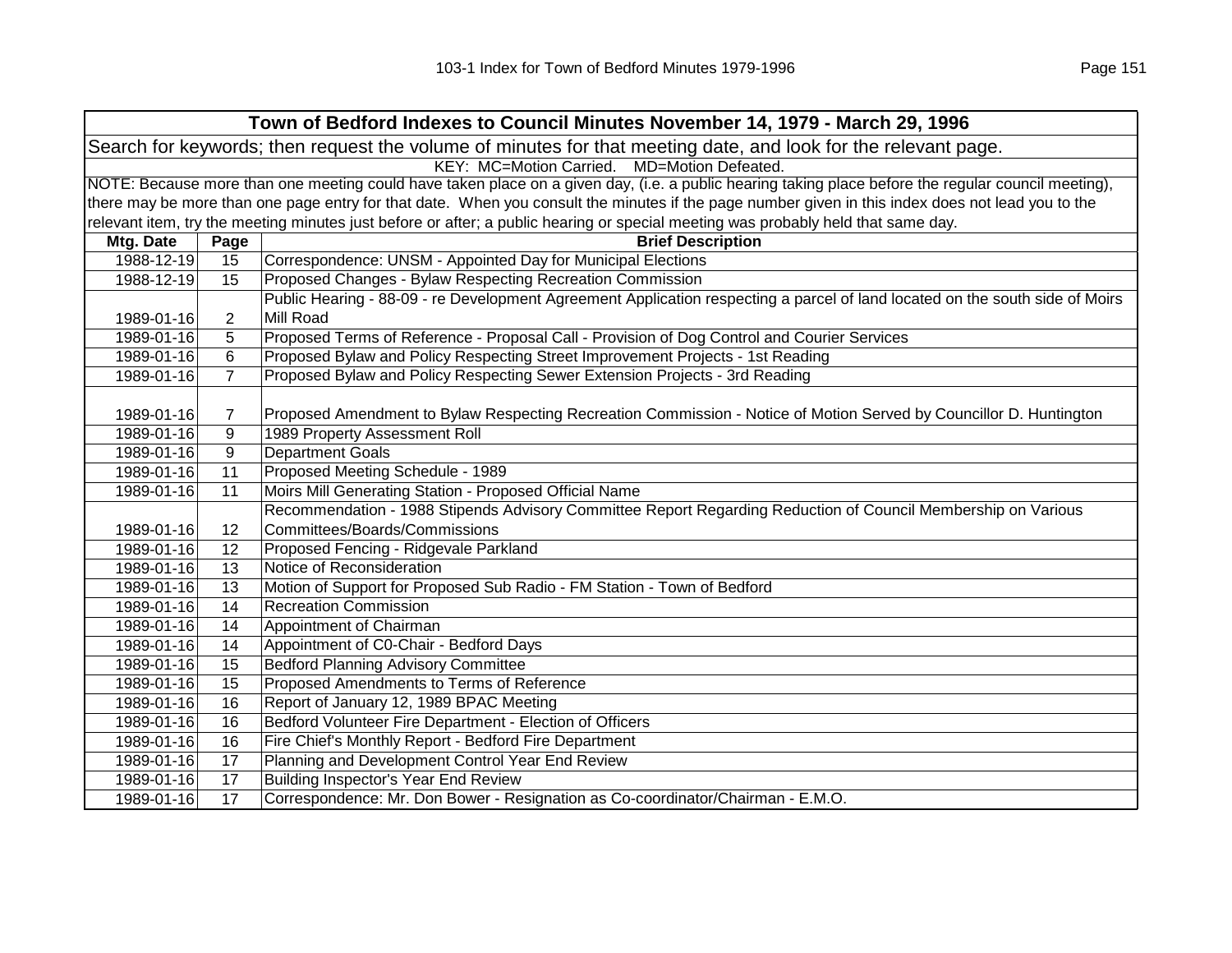|            | Town of Bedford Indexes to Council Minutes November 14, 1979 - March 29, 1996                                  |                                                                                                                                                     |  |
|------------|----------------------------------------------------------------------------------------------------------------|-----------------------------------------------------------------------------------------------------------------------------------------------------|--|
|            | Search for keywords; then request the volume of minutes for that meeting date, and look for the relevant page. |                                                                                                                                                     |  |
|            | KEY: MC=Motion Carried. MD=Motion Defeated.                                                                    |                                                                                                                                                     |  |
|            |                                                                                                                | NOTE: Because more than one meeting could have taken place on a given day, (i.e. a public hearing taking place before the regular council meeting), |  |
|            |                                                                                                                | there may be more than one page entry for that date. When you consult the minutes if the page number given in this index does not lead you to the   |  |
|            |                                                                                                                | relevant item, try the meeting minutes just before or after; a public hearing or special meeting was probably held that same day.                   |  |
| Mtg. Date  | Page                                                                                                           | <b>Brief Description</b>                                                                                                                            |  |
|            |                                                                                                                | Public Hearing - 89-01 - re proposed Contract Development Agreement between Redden Brothers Development Limited and                                 |  |
| 1989-02-13 | 1                                                                                                              | the Town of Bedford                                                                                                                                 |  |
| 1989-02-13 | 4                                                                                                              | Goodman, David                                                                                                                                      |  |
| 1989-02-13 | 4                                                                                                              | Blake, Ivan                                                                                                                                         |  |
| 1989-02-13 | 4                                                                                                              | Beard, Robert                                                                                                                                       |  |
| 1989-02-13 | 4                                                                                                              | McCormick, Aileen                                                                                                                                   |  |
| 1989-02-13 | 5                                                                                                              | Bethune, David                                                                                                                                      |  |
| 1989-02-13 | 5                                                                                                              | Stalker, Ellie                                                                                                                                      |  |
| 1989-02-13 | 5                                                                                                              | McDonough, Peter                                                                                                                                    |  |
| 1989-02-13 | 5                                                                                                              | Blake, Ivan                                                                                                                                         |  |
| 1989-02-13 | 5                                                                                                              | Verabioff, Sonya                                                                                                                                    |  |
| 1989-02-13 | 6                                                                                                              | Merrick, John                                                                                                                                       |  |
| 1989-02-13 | 6                                                                                                              | Palmer, Ian                                                                                                                                         |  |
| 1989-02-13 | 6                                                                                                              | MacRae, Jim                                                                                                                                         |  |
| 1989-02-13 | 6                                                                                                              | Chaisson, Al                                                                                                                                        |  |
| 1989-02-13 | 6                                                                                                              | Bethune, David                                                                                                                                      |  |
| 1989-02-13 | 6                                                                                                              | Jones, Arnold                                                                                                                                       |  |
| 1989-02-13 | 6                                                                                                              | McCormick, Aileen                                                                                                                                   |  |
|            |                                                                                                                | Notice of Reconsideration Served by Councillor Walker Respecting Motion Approved January 16, 1989 Relative to Approval of                           |  |
| 1989-02-13 | $\overline{2}$                                                                                                 | Contract Development Agreement Between Town of Bedford and Bedford Village Properties Limited                                                       |  |
|            |                                                                                                                | Notice of Reconsideration Served by Deputy Mayor Kelly Respecting Motion Relative to Cost-Sharing of Fencing Between Tot                            |  |
| 1989-02-13 | 4                                                                                                              | Lot and Abutting Property in Ridgevale Subdivision                                                                                                  |  |
| 1989-02-13 | 6                                                                                                              | Animal Control and Courier Services - Consideration of Award of Contract                                                                            |  |
| 1989-02-13 | $\overline{7}$                                                                                                 | Moirs Mill Generating Station - Proposed Official Name                                                                                              |  |
| 1989-02-13 | $\overline{7}$                                                                                                 | Proposed Fencing - Ridgevale Parkland                                                                                                               |  |
| 1989-02-13 | $\overline{7}$                                                                                                 | E.M.O. Appointment of Coordinator and Completion of Plan                                                                                            |  |
| 1989-02-13 | 8                                                                                                              | Motions: Policy and Bylaw Respecting Street Improvement Projects - Second Reading                                                                   |  |
| 1989-02-13 | 9                                                                                                              | Expropriation Compensation Board - Decision - Jack A. Innes Limited v. Town of Bedford                                                              |  |
| 1989-02-13 | 9                                                                                                              | Proposed Crosswalk Installations - Hammonds Plains Road                                                                                             |  |
| 1989-02-13 | 10                                                                                                             | Proposed Reduction in Speed Limits - Kearney Lake Road and Hammongs Plains Road                                                                     |  |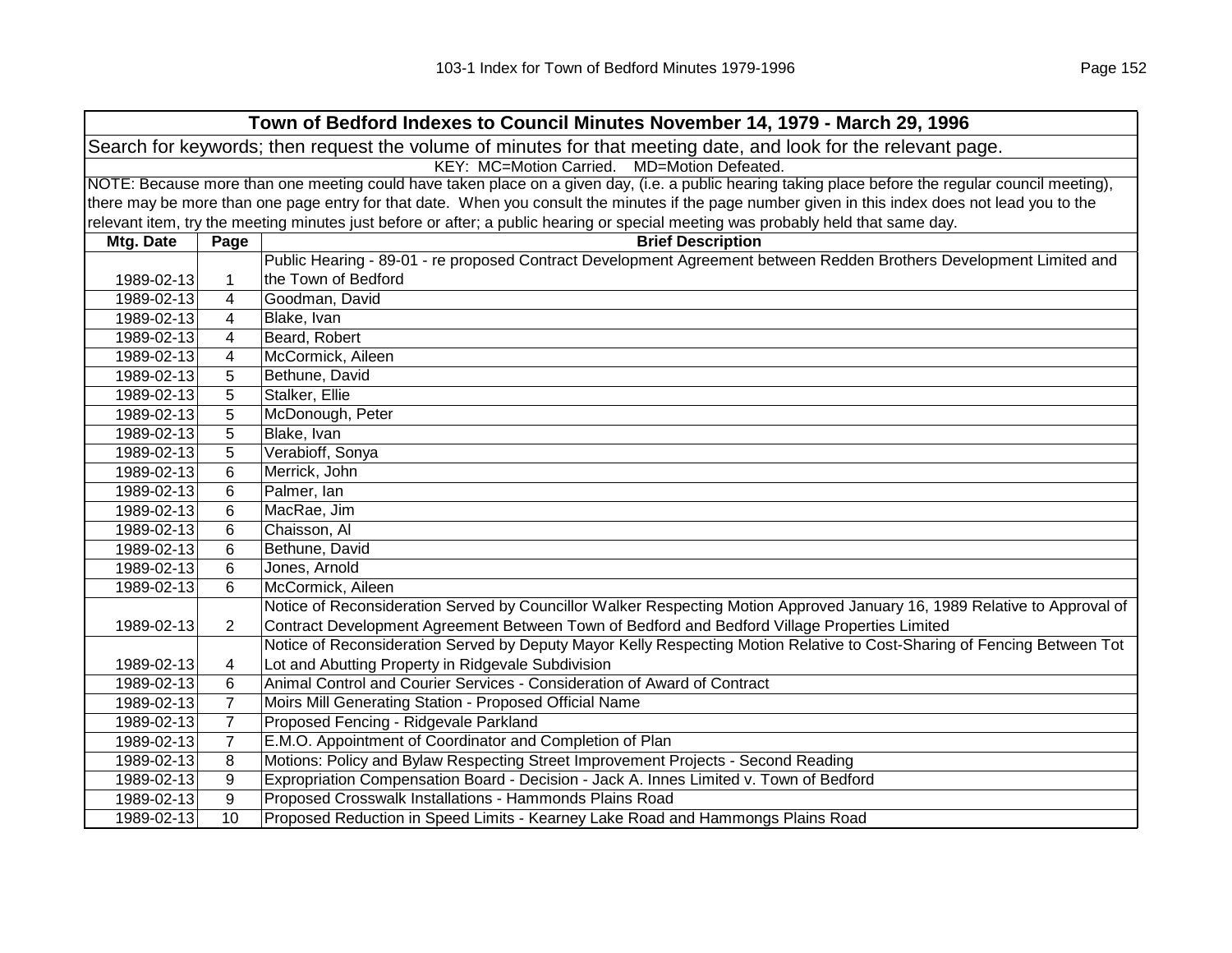| Town of Bedford Indexes to Council Minutes November 14, 1979 - March 29, 1996 |                                                                                                                                                     |                                                                                                                                                   |  |
|-------------------------------------------------------------------------------|-----------------------------------------------------------------------------------------------------------------------------------------------------|---------------------------------------------------------------------------------------------------------------------------------------------------|--|
|                                                                               | Search for keywords; then request the volume of minutes for that meeting date, and look for the relevant page.                                      |                                                                                                                                                   |  |
|                                                                               |                                                                                                                                                     | KEY: MC=Motion Carried. MD=Motion Defeated.                                                                                                       |  |
|                                                                               | NOTE: Because more than one meeting could have taken place on a given day, (i.e. a public hearing taking place before the regular council meeting), |                                                                                                                                                   |  |
|                                                                               |                                                                                                                                                     | there may be more than one page entry for that date. When you consult the minutes if the page number given in this index does not lead you to the |  |
|                                                                               |                                                                                                                                                     | relevant item, try the meeting minutes just before or after; a public hearing or special meeting was probably held that same day.                 |  |
| Mtg. Date                                                                     | Page                                                                                                                                                | <b>Brief Description</b>                                                                                                                          |  |
| 1989-02-13                                                                    | 11                                                                                                                                                  | Grants Advisory Committee - Recommendation re Grants to Charitable Organizations 1989                                                             |  |
| 1989-02-13                                                                    | 12                                                                                                                                                  | Heritage Advisory Committee - Street Naming Policy                                                                                                |  |
| 1989-02-13                                                                    | 12                                                                                                                                                  | Board of Health Annual Report                                                                                                                     |  |
| 1989-02-13                                                                    | 13                                                                                                                                                  | Planning and Development Control Department                                                                                                       |  |
| 1989-02-13                                                                    | 13                                                                                                                                                  | Development Activity Report - 5 Year Comparison                                                                                                   |  |
| 1989-02-13                                                                    | 13                                                                                                                                                  | <b>Engineering and Works Department</b>                                                                                                           |  |
| 1989-02-13                                                                    | 13                                                                                                                                                  | <b>Recycling Proposal</b>                                                                                                                         |  |
| 1989-02-13                                                                    | 14                                                                                                                                                  | Traffic Report - Redbank Road                                                                                                                     |  |
| 1989-02-13                                                                    | 16                                                                                                                                                  | Finance Department - Status of Operating and Capital Budgets                                                                                      |  |
| 1989-02-13                                                                    | 17                                                                                                                                                  | <b>Bylaw Respecting Rules of Order</b>                                                                                                            |  |
| 1989-02-13                                                                    | 17                                                                                                                                                  | Declaration of International Day for the Elimination of Discrimination                                                                            |  |
| 1989-03-02                                                                    | $\overline{2}$                                                                                                                                      | <b>Budget Terminology and Process</b>                                                                                                             |  |
| 1989-03-02                                                                    | $\overline{2}$                                                                                                                                      | Moirs Mill Bridge                                                                                                                                 |  |
| 1989-03-02                                                                    | 4                                                                                                                                                   | <b>Departmental Capital Budget Requests</b>                                                                                                       |  |
| 1989-03-02                                                                    | 4                                                                                                                                                   | <b>Police Department</b>                                                                                                                          |  |
| 1989-03-02                                                                    | 4                                                                                                                                                   | <b>Fire Department</b>                                                                                                                            |  |
| 1989-03-02                                                                    | 5                                                                                                                                                   | <b>Transportation Services</b>                                                                                                                    |  |
| 1989-03-02                                                                    | 5                                                                                                                                                   | <b>Works Compound Building</b>                                                                                                                    |  |
| 1989-03-02                                                                    | 5                                                                                                                                                   | Meadowbrook Drive Intersection                                                                                                                    |  |
| 1989-03-02                                                                    | 6                                                                                                                                                   | <b>Arterial Road Upgrading</b>                                                                                                                    |  |
| 1989-03-02                                                                    | 6                                                                                                                                                   | <b>Storm Drainage Improvements</b>                                                                                                                |  |
| 1989-03-02                                                                    | 6                                                                                                                                                   | Walkway Upgrading - Sidewalk Works                                                                                                                |  |
| 1989-03-02                                                                    | 6                                                                                                                                                   | New Works Vehicle - Front-End Loader                                                                                                              |  |
| 1989-03-02                                                                    | $\overline{7}$                                                                                                                                      | Doyle Street Paving Petition                                                                                                                      |  |
| 1989-03-02                                                                    | $\overline{7}$                                                                                                                                      | Rocky Lake Drive Intersection                                                                                                                     |  |
| 1989-03-02                                                                    | $\overline{7}$                                                                                                                                      | <b>Environmental Health</b>                                                                                                                       |  |
| 1989-03-02                                                                    | $\overline{7}$                                                                                                                                      | <b>Sanitary Sewer Upgrading</b>                                                                                                                   |  |
| 1989-03-02                                                                    | $\overline{7}$                                                                                                                                      | <b>Fish Hatchery Pumping Station</b>                                                                                                              |  |
| 1989-03-02                                                                    | 8                                                                                                                                                   | Mainstreet Program                                                                                                                                |  |
| 1989-03-02                                                                    | 8                                                                                                                                                   | <b>Recreation Commission</b>                                                                                                                      |  |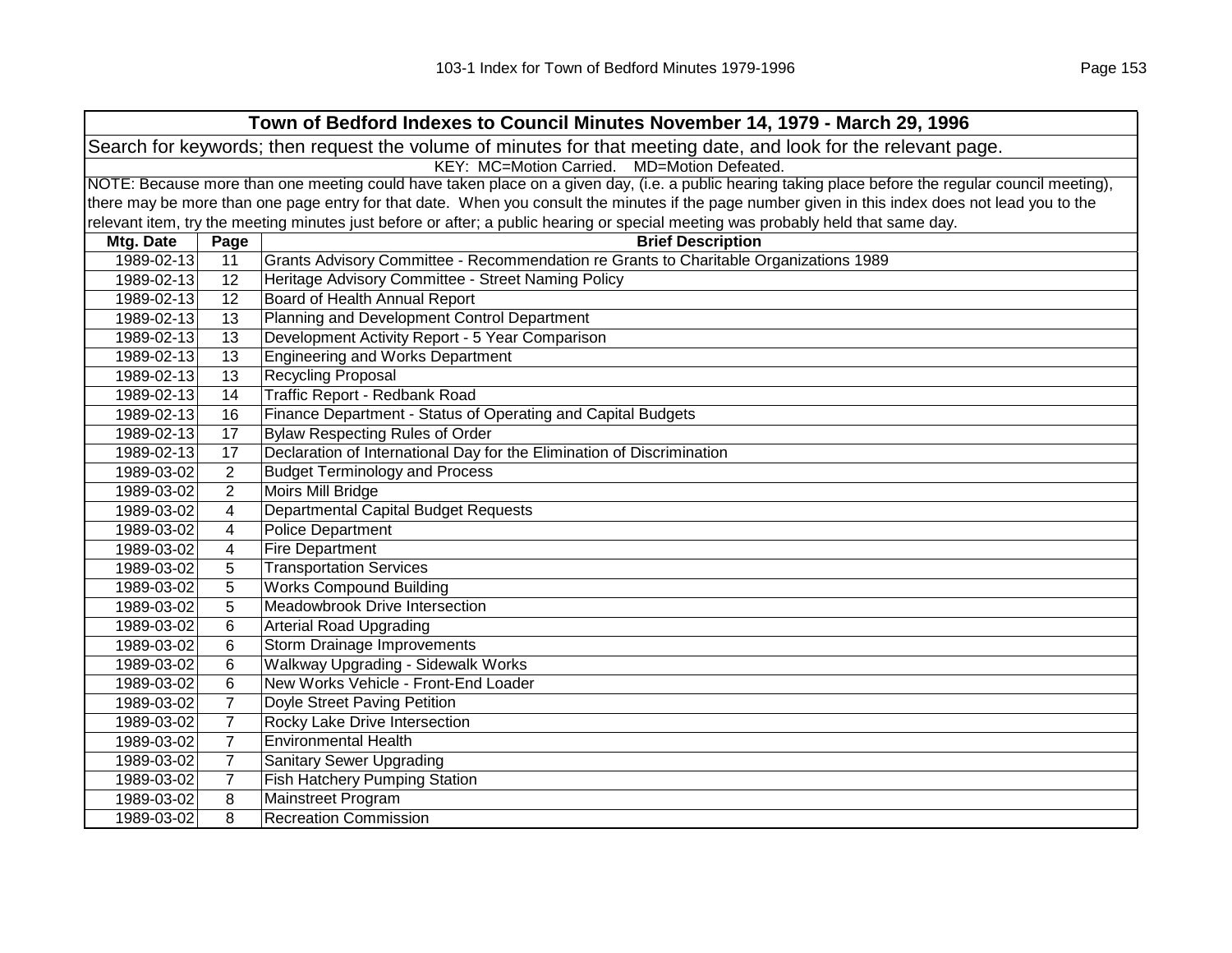|            | Town of Bedford Indexes to Council Minutes November 14, 1979 - March 29, 1996                                                                       |                                                                                                                                                   |  |  |
|------------|-----------------------------------------------------------------------------------------------------------------------------------------------------|---------------------------------------------------------------------------------------------------------------------------------------------------|--|--|
|            | Search for keywords; then request the volume of minutes for that meeting date, and look for the relevant page.                                      |                                                                                                                                                   |  |  |
|            | KEY: MC=Motion Carried. MD=Motion Defeated.                                                                                                         |                                                                                                                                                   |  |  |
|            | NOTE: Because more than one meeting could have taken place on a given day, (i.e. a public hearing taking place before the regular council meeting), |                                                                                                                                                   |  |  |
|            |                                                                                                                                                     | there may be more than one page entry for that date. When you consult the minutes if the page number given in this index does not lead you to the |  |  |
|            |                                                                                                                                                     | relevant item, try the meeting minutes just before or after; a public hearing or special meeting was probably held that same day.                 |  |  |
| Mtg. Date  | Page                                                                                                                                                | <b>Brief Description</b>                                                                                                                          |  |  |
| 1989-03-02 | 8                                                                                                                                                   | Range Park Phase IV                                                                                                                               |  |  |
| 1989-03-02 | 8                                                                                                                                                   | Parkland Development - Peerless Subdivision                                                                                                       |  |  |
| 1989-03-02 | 9                                                                                                                                                   | <b>LeBrun Centre Renovations</b>                                                                                                                  |  |  |
| 1989-03-02 | 9                                                                                                                                                   | Admiral's Cove Concept Plan                                                                                                                       |  |  |
| 1989-03-02 | 9                                                                                                                                                   | Oakmount Parkland Development                                                                                                                     |  |  |
| 1989-03-02 | 9                                                                                                                                                   | General Discussion - Funding 1989 Capital Budget                                                                                                  |  |  |
| 1989-03-02 | 10                                                                                                                                                  | Capital Project Approval                                                                                                                          |  |  |
| 1989-03-02 | 10                                                                                                                                                  | <b>Recreation Department</b>                                                                                                                      |  |  |
| 1989-03-02 | 10                                                                                                                                                  | <b>Police Department</b>                                                                                                                          |  |  |
| 1989-03-02 | 11                                                                                                                                                  | <b>Transportation Services</b>                                                                                                                    |  |  |
| 1989-03-02 | 12                                                                                                                                                  | Proposed Fort Sackville Property Acquisition                                                                                                      |  |  |
| 1989-03-02 | 13                                                                                                                                                  | Proposed 1983 Operating Budget                                                                                                                    |  |  |
| 1989-03-09 | $\mathbf{1}$                                                                                                                                        | Special Session - Operating Budget                                                                                                                |  |  |
| 1989-03-09 | $\mathbf{1}$                                                                                                                                        | Commencement of Review and Discussion of Proposed 1989 Operating Budget                                                                           |  |  |
| 1989-03-09 | $\mathbf{1}$                                                                                                                                        | <b>Police Department</b>                                                                                                                          |  |  |
| 1989-03-09 | $\overline{2}$                                                                                                                                      | <b>Recreation Department</b>                                                                                                                      |  |  |
| 1989-03-09 | $\overline{2}$                                                                                                                                      | <b>Engineering and Works Department</b>                                                                                                           |  |  |
| 1989-03-09 | 3                                                                                                                                                   | <b>Other Business</b>                                                                                                                             |  |  |
| 1989-03-13 | $\overline{2}$                                                                                                                                      | Ridgevale Subdivision - Cost-Sharing of Erection of Fence Between Tot Lot and Abutting Property                                                   |  |  |
|            |                                                                                                                                                     | 1989 Capital Budget - Status, Report and Consideration of Award of Tenders: One-tone Works Vehicle - Tender #89-06; Storm                         |  |  |
| 1989-03-13 | 3                                                                                                                                                   | Drainage Works - Golf Links Road - Tender #89-03; Range Park Development - Phase IV - Tender #89-02                                               |  |  |
| 1989-03-13 | $\overline{7}$                                                                                                                                      | <b>Street Naming Policy - Current Status</b>                                                                                                      |  |  |
|            |                                                                                                                                                     | Public Hearing No. 89-01 re Contract Development Agreement Application - Redden Brothers Development Limited -                                    |  |  |
| 1989-03-13 | 8                                                                                                                                                   | Oakbridge Subdivision                                                                                                                             |  |  |
| 1989-03-13 | 10                                                                                                                                                  | Motions: Bylaw and Policy Respecting Street Improvement Projects - Consideration of Third and Final Reading                                       |  |  |
| 1989-03-13 | 10                                                                                                                                                  | Motions: Bylaw Respecting Sewer Use - First Reading                                                                                               |  |  |
| 1989-03-13 | 10                                                                                                                                                  | Motions: Bylaw Respecting Swimming Pools - First Reading                                                                                          |  |  |
| 1989-03-13 | 10                                                                                                                                                  | Motions: Bylaw Respecting Grade Alteration (Revised) - First and Final Reading                                                                    |  |  |
| 1989-03-13 | 12                                                                                                                                                  | Mrs. Aileen McCormick - Report on Band Success                                                                                                    |  |  |
| 1989-03-13 | 13                                                                                                                                                  | Cobequid Multi-Service Centre - Board of Directors - Nomination of Representative - Town of Bedford                                               |  |  |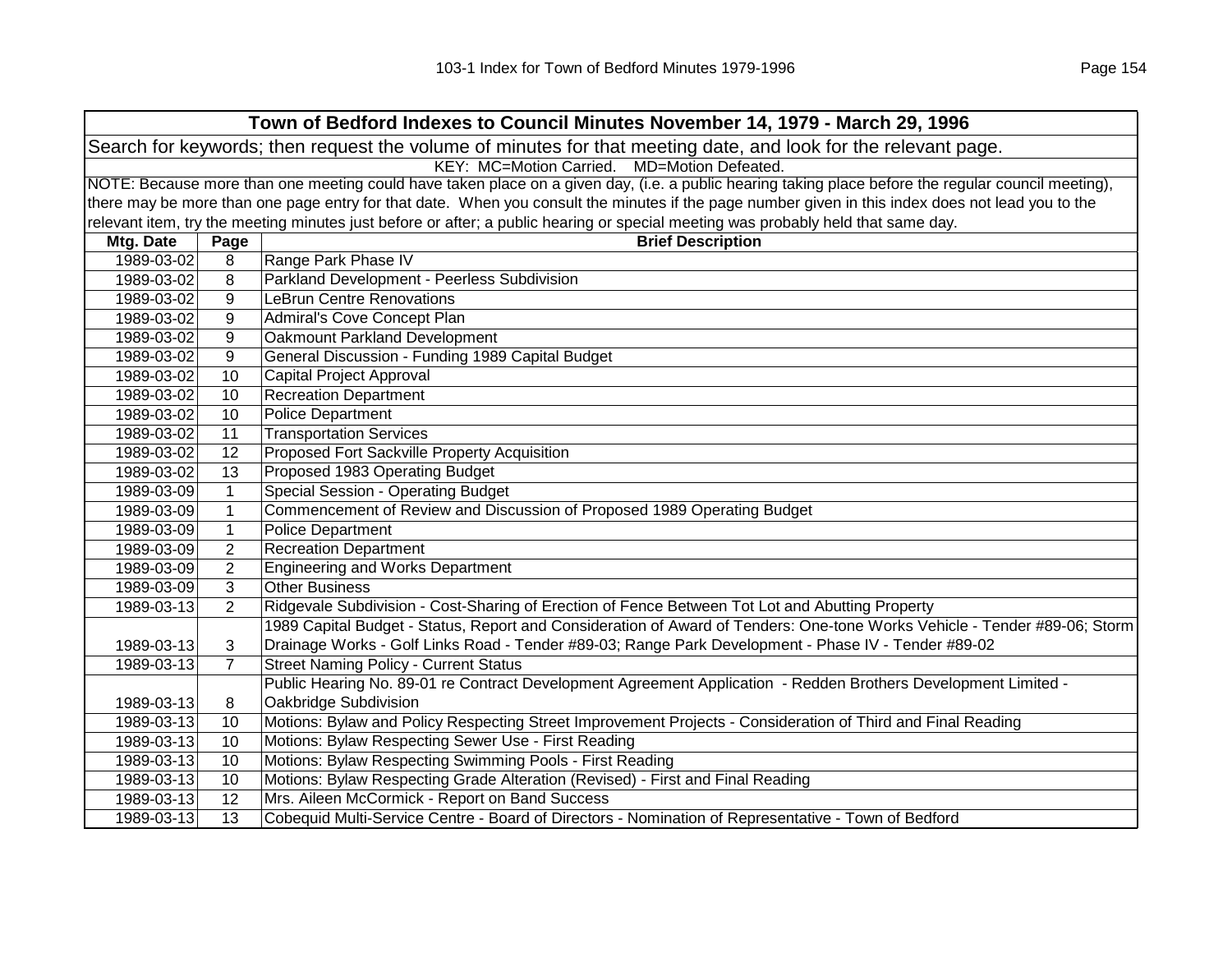|                                                                                                                | Town of Bedford Indexes to Council Minutes November 14, 1979 - March 29, 1996                                                                       |                                                                                                                                   |  |  |
|----------------------------------------------------------------------------------------------------------------|-----------------------------------------------------------------------------------------------------------------------------------------------------|-----------------------------------------------------------------------------------------------------------------------------------|--|--|
| Search for keywords; then request the volume of minutes for that meeting date, and look for the relevant page. |                                                                                                                                                     |                                                                                                                                   |  |  |
|                                                                                                                | KEY: MC=Motion Carried. MD=Motion Defeated.                                                                                                         |                                                                                                                                   |  |  |
|                                                                                                                | NOTE: Because more than one meeting could have taken place on a given day, (i.e. a public hearing taking place before the regular council meeting), |                                                                                                                                   |  |  |
|                                                                                                                | there may be more than one page entry for that date. When you consult the minutes if the page number given in this index does not lead you to the   |                                                                                                                                   |  |  |
|                                                                                                                |                                                                                                                                                     | relevant item, try the meeting minutes just before or after; a public hearing or special meeting was probably held that same day. |  |  |
| Mtg. Date                                                                                                      | Page                                                                                                                                                | <b>Brief Description</b>                                                                                                          |  |  |
| 1989-03-13                                                                                                     | 13                                                                                                                                                  | Recreation Commission - Approval of Appointment to Fill Vacancy of Unexpired Term                                                 |  |  |
| 1989-03-13                                                                                                     | 14                                                                                                                                                  | Municipal Facilities - Selection of Date for Joint Council/Committee Meeting                                                      |  |  |
| 1989-03-13                                                                                                     | 14                                                                                                                                                  | <b>Bedford Economic Development Commission</b>                                                                                    |  |  |
| 1989-03-13                                                                                                     | 15                                                                                                                                                  | <b>Heritage Advisory Committee</b>                                                                                                |  |  |
| 1989-03-13                                                                                                     | 16                                                                                                                                                  | Board of Health - Notice of Approval of On-site Sewage Disposal System - Pursuant to Section 38(A) Health Act                     |  |  |
| 1989-03-13                                                                                                     | 16                                                                                                                                                  | School Board Report - (Verbal) Councillor Huntington                                                                              |  |  |
| 1989-03-13                                                                                                     | 17                                                                                                                                                  | <b>Bylaw Review Committee: Special Legislation</b>                                                                                |  |  |
| 1989-03-13                                                                                                     | 18                                                                                                                                                  | <b>Unsightly Premises</b>                                                                                                         |  |  |
| 1989-03-13                                                                                                     | 18                                                                                                                                                  | Board of Police Commissioners - Police Personnel Policy - Proposed Amendments                                                     |  |  |
| 1989-03-13                                                                                                     | 19                                                                                                                                                  | Finance Department - Proposed Temporary Borrowing Resolution re 1989 Capital Program                                              |  |  |
| 1989-03-13                                                                                                     | 19                                                                                                                                                  | Proposed Adjustment - Valuation Allowance                                                                                         |  |  |
| 1989-03-13                                                                                                     | 20                                                                                                                                                  | Rocky Lake Drive Intersection Improvements                                                                                        |  |  |
| 1989-03-13                                                                                                     | 20                                                                                                                                                  | Fire Chief's Monthly Report                                                                                                       |  |  |
| 1989-03-13                                                                                                     | 20                                                                                                                                                  | Planning and Development Control Department                                                                                       |  |  |
| 1989-03-13                                                                                                     | 20                                                                                                                                                  | Appointment of Acting Development Officer                                                                                         |  |  |
| 1989-03-13                                                                                                     | 20                                                                                                                                                  | Building Inspector's Monthly Report - February 1989                                                                               |  |  |
|                                                                                                                |                                                                                                                                                     | Correspondence: Nova Scotia Municipal Board - re Richard Hattin Appeal - Contract Development Agreement - Moirs Mill              |  |  |
| 1989-03-13                                                                                                     | 21                                                                                                                                                  | Road                                                                                                                              |  |  |
| 1989-03-15                                                                                                     | $\mathbf{1}$                                                                                                                                        | Proposed 1989 Budget Review (Continued)                                                                                           |  |  |
| 1989-03-15                                                                                                     | $\mathbf{1}$                                                                                                                                        | Planning and Development Control Department                                                                                       |  |  |
| 1989-03-15                                                                                                     | 2                                                                                                                                                   | <b>Bedford Industrial Commission</b>                                                                                              |  |  |
| 1989-03-15                                                                                                     | 3                                                                                                                                                   | <b>Computer Demonstration</b>                                                                                                     |  |  |
| 1989-03-15                                                                                                     | 3                                                                                                                                                   | <b>Fire Department</b>                                                                                                            |  |  |
| 1989-03-15                                                                                                     | $\overline{\mathbf{4}}$                                                                                                                             | <b>Social Services</b>                                                                                                            |  |  |
| 1989-03-15                                                                                                     | $\overline{4}$                                                                                                                                      | Town Owned Land Inventory                                                                                                         |  |  |
| 1989-03-22                                                                                                     | 1                                                                                                                                                   | Review and Consideration - Agreement - Town of Bedford County of Halifax and Province of Nova Scotia                              |  |  |
| 1989-03-22                                                                                                     | 4                                                                                                                                                   | 1989 Operating Estimates - Fiscal Services                                                                                        |  |  |
| 1989-03-22                                                                                                     | 5                                                                                                                                                   | <b>General Government Services</b>                                                                                                |  |  |
| 1989-03-22                                                                                                     | 6                                                                                                                                                   | <b>General Discussions - Street Lighting</b>                                                                                      |  |  |
| 1989-03-22                                                                                                     | 6                                                                                                                                                   | Revenue                                                                                                                           |  |  |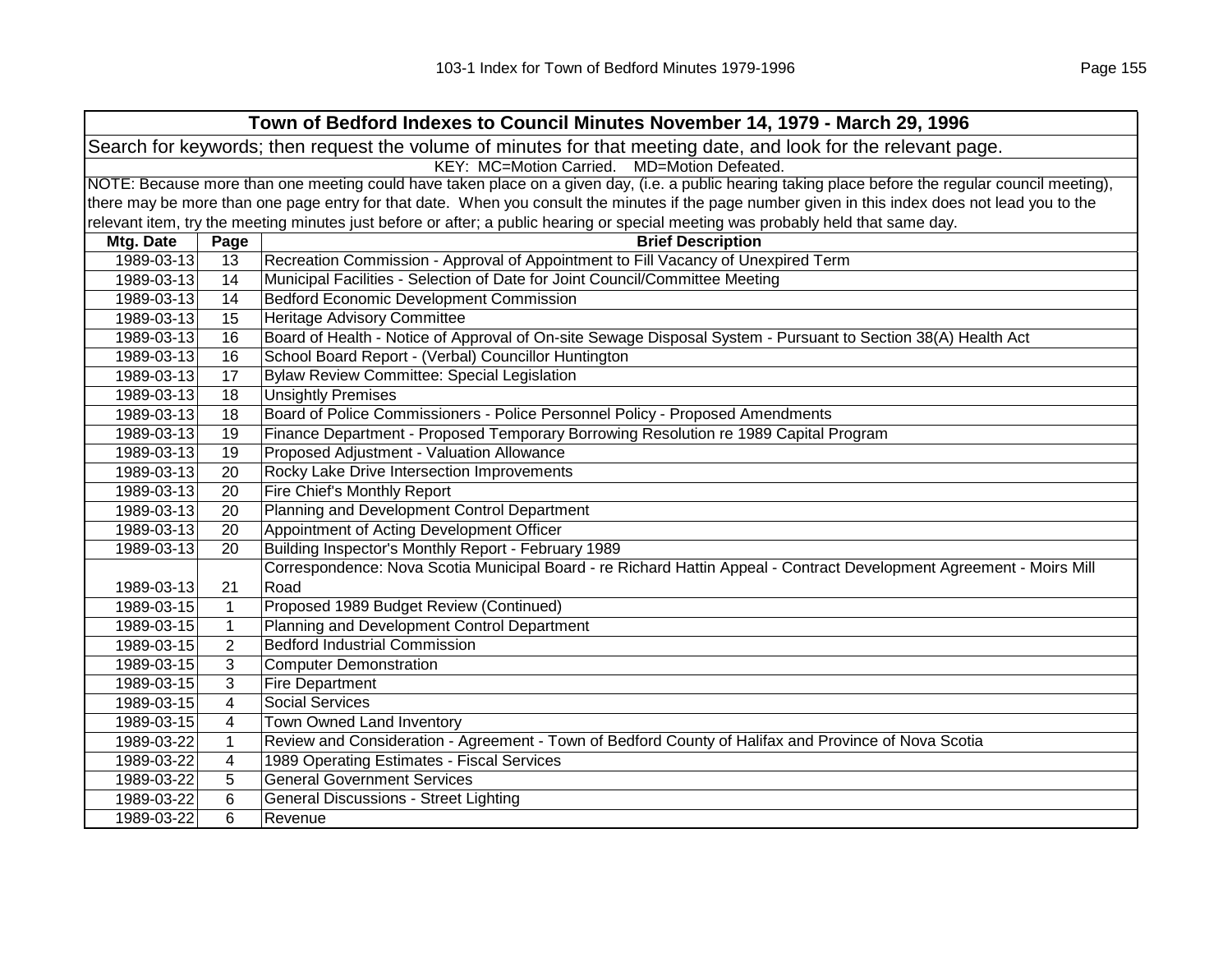| Town of Bedford Indexes to Council Minutes November 14, 1979 - March 29, 1996 |                                                                                                                                                     |                                                                                                                                                   |  |  |
|-------------------------------------------------------------------------------|-----------------------------------------------------------------------------------------------------------------------------------------------------|---------------------------------------------------------------------------------------------------------------------------------------------------|--|--|
|                                                                               | Search for keywords; then request the volume of minutes for that meeting date, and look for the relevant page.                                      |                                                                                                                                                   |  |  |
|                                                                               | KEY: MC=Motion Carried.<br>MD=Motion Defeated.                                                                                                      |                                                                                                                                                   |  |  |
|                                                                               | NOTE: Because more than one meeting could have taken place on a given day, (i.e. a public hearing taking place before the regular council meeting), |                                                                                                                                                   |  |  |
|                                                                               |                                                                                                                                                     | there may be more than one page entry for that date. When you consult the minutes if the page number given in this index does not lead you to the |  |  |
|                                                                               |                                                                                                                                                     | relevant item, try the meeting minutes just before or after; a public hearing or special meeting was probably held that same day.                 |  |  |
| Mtg. Date                                                                     | Page                                                                                                                                                | <b>Brief Description</b>                                                                                                                          |  |  |
| 1989-03-22                                                                    | 6                                                                                                                                                   | <b>General Overview</b>                                                                                                                           |  |  |
| 1989-04-10                                                                    | $\mathbf{1}$                                                                                                                                        | Debenture Issues 89-01 (\$600,000) - 1989 Capital Program (Committed Funds)                                                                       |  |  |
| 1989-04-10                                                                    | $\overline{2}$                                                                                                                                      | Mill Cove Sewage Treatment Plant - Operations                                                                                                     |  |  |
|                                                                               |                                                                                                                                                     |                                                                                                                                                   |  |  |
| 1989-04-10                                                                    | 2                                                                                                                                                   | Notice of Reconsideration - Motion - Agreement - Town of Bedford, County of Halifax, Province of Nova Scotia - STP Lands                          |  |  |
| 1989-04-17                                                                    | $\mathbf{1}$                                                                                                                                        | Joint Council Session re, Supplementary School Board Funding                                                                                      |  |  |
| 1989-04-17                                                                    | 2                                                                                                                                                   | Appointment to Bedford Recreation Commission                                                                                                      |  |  |
| 1989-04-17                                                                    | $\overline{2}$                                                                                                                                      | Award of Tender - Range Park Development                                                                                                          |  |  |
| 1989-04-17                                                                    | $\overline{4}$                                                                                                                                      | Proposed Storm Sewer Improvement Works, Golf Links Road/Parkers Brook Area                                                                        |  |  |
| 1989-04-17                                                                    | 4                                                                                                                                                   | Reduction of Speed Limits - Legal Opinion                                                                                                         |  |  |
| 1989-04-17                                                                    | 5                                                                                                                                                   | Moirs Mill Bridge Replacement Project                                                                                                             |  |  |
| 1989-04-17                                                                    | 5                                                                                                                                                   | Proposed Solid Waste Recycling Program - Town of Bedford                                                                                          |  |  |
|                                                                               |                                                                                                                                                     | Notice of Rescission re Approval of Contract Development Agreement Moirs Mill Road Development - Served by Councillor                             |  |  |
| 1989-04-17                                                                    | 6                                                                                                                                                   | Goucher - February 13, 1989                                                                                                                       |  |  |
| 1989-04-17                                                                    | 8                                                                                                                                                   | Bedford Hills Road Residents - Janice Wholey re Traffic - Bedford Hills Road                                                                      |  |  |
| 1989-04-17                                                                    | 9                                                                                                                                                   | Bedford School Trustees - Mrs. Joan Sargeant re: Concerns Respecting School Board Budget Process                                                  |  |  |
| 1989-04-17                                                                    | 10                                                                                                                                                  | Motions: Bylaw - Respecting Sewer and Water Extension (Revised) - First and Final Reading/Approval                                                |  |  |
| 1989-04-17                                                                    | 11                                                                                                                                                  | Motions: Bylaw Respecting Local Street Improvements (Revised) - First and Final Reading/Approval                                                  |  |  |
| 1989-04-17                                                                    | 11                                                                                                                                                  | Bylaw Respecting Sewer Use - Second Reading                                                                                                       |  |  |
| 1989-04-17                                                                    | 12                                                                                                                                                  | Bylaw Respecting Swimming Pools - Second Reading                                                                                                  |  |  |
| 1989-04-17                                                                    | 12                                                                                                                                                  | Consideration of Approval - 1988 Audited Financial Statements and Approval of Reappointment of Auditors                                           |  |  |
| 1989-04-17                                                                    | 13                                                                                                                                                  | Approval of 1989 Operating Budget and Tax Rates                                                                                                   |  |  |
| 1989-04-17                                                                    | 19                                                                                                                                                  | Notice of Reconsideration                                                                                                                         |  |  |
| 1989-04-17                                                                    | 19                                                                                                                                                  | Deed Transfer Tax                                                                                                                                 |  |  |
| 1989-04-17                                                                    | 20                                                                                                                                                  | Consideration of Approval - Award of Invited Tender - Supply of Asphalt Curb Machine                                                              |  |  |
| 1989-04-17                                                                    | 20                                                                                                                                                  | Appointments to Bedford Waters Advisory Committee                                                                                                 |  |  |
| 1989-04-17                                                                    | 21                                                                                                                                                  | Approval of Utility Easement - MT&T                                                                                                               |  |  |
| 1989-04-17                                                                    | 21                                                                                                                                                  | Approval of Service Easements - Peerless Subdivision                                                                                              |  |  |
|                                                                               |                                                                                                                                                     | Motion of Rescission - Motion Respecting Contract Development Agreement - Town of Bedford/Bedford Village Properties Ltd.                         |  |  |
| 1989-04-24                                                                    | 1                                                                                                                                                   | South Side Moirs Mill Road                                                                                                                        |  |  |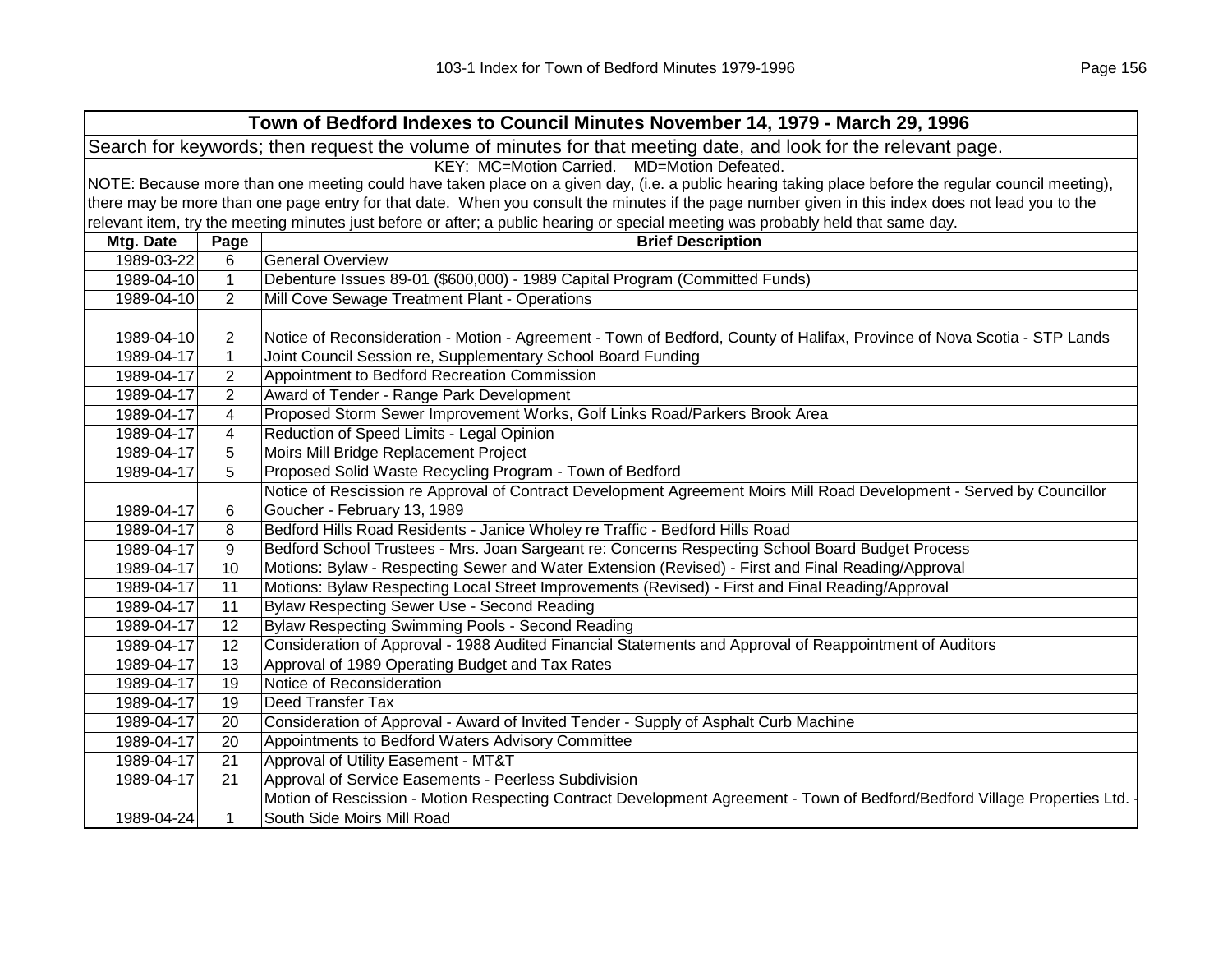| Town of Bedford Indexes to Council Minutes November 14, 1979 - March 29, 1996                                  |                                                                                                                                                     |                                                                                                                                                   |  |  |
|----------------------------------------------------------------------------------------------------------------|-----------------------------------------------------------------------------------------------------------------------------------------------------|---------------------------------------------------------------------------------------------------------------------------------------------------|--|--|
| Search for keywords; then request the volume of minutes for that meeting date, and look for the relevant page. |                                                                                                                                                     |                                                                                                                                                   |  |  |
| KEY: MC=Motion Carried. MD=Motion Defeated.                                                                    |                                                                                                                                                     |                                                                                                                                                   |  |  |
|                                                                                                                | NOTE: Because more than one meeting could have taken place on a given day, (i.e. a public hearing taking place before the regular council meeting), |                                                                                                                                                   |  |  |
|                                                                                                                |                                                                                                                                                     | there may be more than one page entry for that date. When you consult the minutes if the page number given in this index does not lead you to the |  |  |
|                                                                                                                |                                                                                                                                                     | relevant item, try the meeting minutes just before or after; a public hearing or special meeting was probably held that same day.                 |  |  |
| Mtg. Date                                                                                                      | Page                                                                                                                                                | <b>Brief Description</b>                                                                                                                          |  |  |
| 1989-04-24                                                                                                     | 2                                                                                                                                                   | Metropolitan Authority - re: Solid Waste User Fees                                                                                                |  |  |
| 1989-04-24                                                                                                     | 3                                                                                                                                                   | Bedford Branch Library - Renewal of Lease                                                                                                         |  |  |
| 1989-04-24                                                                                                     | 4                                                                                                                                                   | Bedford Waters Advisory Committee: Report re BWDC Environmental Measures                                                                          |  |  |
| 1989-04-24                                                                                                     | 4                                                                                                                                                   | Fire Chief's Monthly Report - February 1989                                                                                                       |  |  |
| 1989-04-24                                                                                                     | 4                                                                                                                                                   | Planning and Development Control Department                                                                                                       |  |  |
| 1989-04-24                                                                                                     | 4                                                                                                                                                   | Building Inspectors Monthly Report - March 1989                                                                                                   |  |  |
| 1989-04-24                                                                                                     | 4                                                                                                                                                   | <b>Engineering and Works Department</b>                                                                                                           |  |  |
| 1989-04-24                                                                                                     | 4                                                                                                                                                   | 1989 Departmental Report #1                                                                                                                       |  |  |
| 1989-04-24                                                                                                     | 5                                                                                                                                                   | Tender #89-05 Sanitary Sewer Rehabilitation - Redbank Road and Golf Links Road                                                                    |  |  |
| 1989-04-24                                                                                                     | 5                                                                                                                                                   | Correspondence: Town of Truro - PG Gilroy, Town Clerk and Treasurer - re Great Canadian Participaction Challenge                                  |  |  |
| 1989-04-24                                                                                                     | 6                                                                                                                                                   | Correspondence: Department of Municipal Affairs - re Municipal Awareness Week                                                                     |  |  |
| 1989-04-24                                                                                                     | 6                                                                                                                                                   | Correspondence: Ecology Action Centre re Halifax Harbour Clean up                                                                                 |  |  |
| 1989-04-24                                                                                                     | 6                                                                                                                                                   | Correspondence: Regional Meeting - UNSM - Scheduling of Date                                                                                      |  |  |
| 1989-04-24                                                                                                     | $\overline{7}$                                                                                                                                      | Notice of Appeal - Redden Brothers - CHA Oakridge                                                                                                 |  |  |
| 1989-04-24                                                                                                     | $\mathbf{1}$                                                                                                                                        | Consideration of Approval - Lease/Purchase Agreement - Proposed Land Based Information System                                                     |  |  |
| 1989-04-24                                                                                                     | $\overline{2}$                                                                                                                                      | Traffic Concerns - Bedford Hills Road and Basinview Drive/Orchard Drive Intersection                                                              |  |  |
| 1989-04-24                                                                                                     | 3                                                                                                                                                   | <b>Proposed Skateboard Facility</b>                                                                                                               |  |  |
| 1989-04-24                                                                                                     | 4                                                                                                                                                   | Request for Support of Town re Proposed Legislative Amendments to the NS Library's Act                                                            |  |  |
| 1989-04-26                                                                                                     | $\mathbf{1}$                                                                                                                                        | Notice of Reconsideration - Rescission Motion - Moirs Mill Development Agreement                                                                  |  |  |
|                                                                                                                |                                                                                                                                                     |                                                                                                                                                   |  |  |
| 1989-04-26                                                                                                     | 6                                                                                                                                                   | Review and Discussion: Design Proposals - Meadowbrook Drive Intersection Project and Moirs Mill Bridge Replacement                                |  |  |
| 1989-04-26                                                                                                     | 6                                                                                                                                                   | Meadowbrooks Drive/Bedford Highway Intersection Improvements                                                                                      |  |  |
| 1989-04-26                                                                                                     | $\overline{7}$                                                                                                                                      | Moirs Mill Bridge Replacement                                                                                                                     |  |  |
| 1989-04-26                                                                                                     | 8                                                                                                                                                   | Approval of Tender - Main Street Upgrading Program                                                                                                |  |  |
| 1989-04-26                                                                                                     | $\boldsymbol{9}$                                                                                                                                    | Correspondence re John Tolson - Excavation on Bedford Highway                                                                                     |  |  |
| 1989-04-26                                                                                                     | $\boldsymbol{9}$                                                                                                                                    | Motion re Deed Transfer Tax - Deferred From Regular Session - April 17, 1989                                                                      |  |  |
| 1989-04-26                                                                                                     | 11                                                                                                                                                  | Request for Support of Town Council re: Proposed Legislative Amendments to the NS Libraries Act                                                   |  |  |
| 1989-04-26                                                                                                     | 11                                                                                                                                                  | <b>UNSM Regional Meeting - Rescheduling of Meeting Date</b>                                                                                       |  |  |
| 1989-05-08                                                                                                     | 1                                                                                                                                                   | Joint Town Council and Municipal Facilities Committee Meeting                                                                                     |  |  |
| 1989-05-08                                                                                                     | $\mathbf{1}$                                                                                                                                        | Joint Meeting Bedford Town Council and Bedford Economic Development Commission                                                                    |  |  |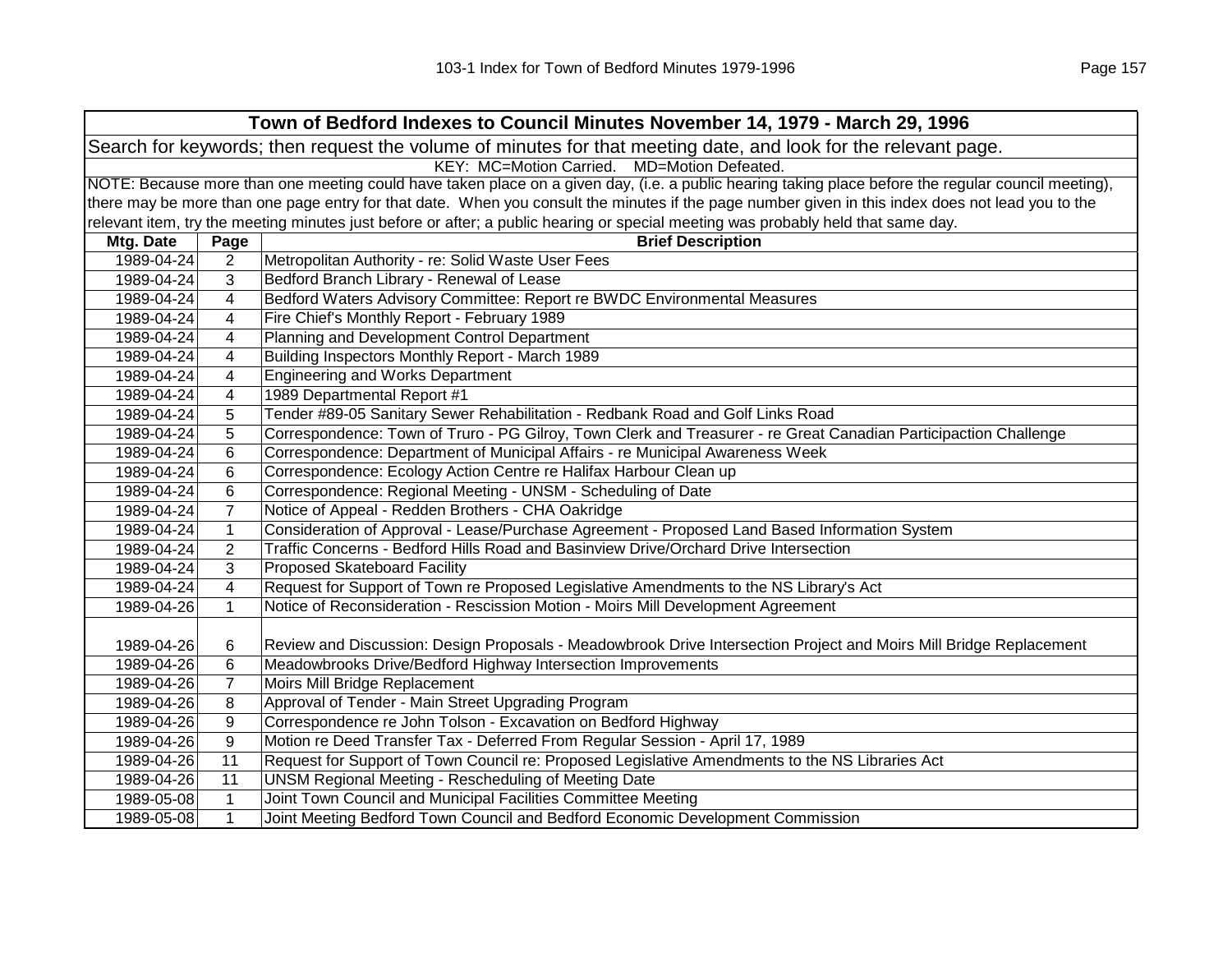|                                                                                                                | Town of Bedford Indexes to Council Minutes November 14, 1979 - March 29, 1996                                                                       |                                                                                                                                                   |  |  |
|----------------------------------------------------------------------------------------------------------------|-----------------------------------------------------------------------------------------------------------------------------------------------------|---------------------------------------------------------------------------------------------------------------------------------------------------|--|--|
| Search for keywords; then request the volume of minutes for that meeting date, and look for the relevant page. |                                                                                                                                                     |                                                                                                                                                   |  |  |
| KEY: MC=Motion Carried. MD=Motion Defeated.                                                                    |                                                                                                                                                     |                                                                                                                                                   |  |  |
|                                                                                                                | NOTE: Because more than one meeting could have taken place on a given day, (i.e. a public hearing taking place before the regular council meeting), |                                                                                                                                                   |  |  |
|                                                                                                                |                                                                                                                                                     | there may be more than one page entry for that date. When you consult the minutes if the page number given in this index does not lead you to the |  |  |
|                                                                                                                |                                                                                                                                                     | relevant item, try the meeting minutes just before or after; a public hearing or special meeting was probably held that same day.                 |  |  |
| Mtg. Date                                                                                                      | Page                                                                                                                                                | <b>Brief Description</b>                                                                                                                          |  |  |
|                                                                                                                |                                                                                                                                                     | Consideration of Approval - Contract Development Agreement - Tim Horton's Donut Ltd. /Town of Bedford - Civic No. 930                             |  |  |
| 1989-05-15                                                                                                     | 3                                                                                                                                                   | <b>Bedford Highway</b>                                                                                                                            |  |  |
| 1989-05-15                                                                                                     | 4                                                                                                                                                   | Skateboard Facility - Deferred from Special Session - April 24, 1989                                                                              |  |  |
| 1989-05-15                                                                                                     | 5                                                                                                                                                   | "Participaction" Update                                                                                                                           |  |  |
| 1989-05-15                                                                                                     | 5                                                                                                                                                   | Environment Week - Bedford Waters Advisory Committee Project                                                                                      |  |  |
| 1989-05-15                                                                                                     | 6                                                                                                                                                   | Halifax County Bedford District School Board Report                                                                                               |  |  |
| 1989-05-15                                                                                                     | 8                                                                                                                                                   | Meeting with Minister of Education                                                                                                                |  |  |
| 1989-05-15                                                                                                     | 8                                                                                                                                                   | Range Park Development - Phase IV: Approval of Award of Tender                                                                                    |  |  |
| 1989-05-15                                                                                                     | 9                                                                                                                                                   | Motions: Bylaw Respecting Swimming Pools - Third Reading                                                                                          |  |  |
| 1989-05-15                                                                                                     | 10                                                                                                                                                  | Motions: Proposed Resolution - UNSM Regional Meeting                                                                                              |  |  |
| 1989-05-15                                                                                                     | 12                                                                                                                                                  | <b>General Borrowing Resolution</b>                                                                                                               |  |  |
| 1989-05-15                                                                                                     | 12                                                                                                                                                  | Bedford Visitor Information Centre - Future Use/Management                                                                                        |  |  |
| 1989-05-15                                                                                                     | 14                                                                                                                                                  | Bedford Visitor Information Centre - Phase II Renovations                                                                                         |  |  |
| 1989-05-15                                                                                                     | 16                                                                                                                                                  | Fire Chief's Monthly Report - March 1989                                                                                                          |  |  |
| 1989-05-15                                                                                                     | 16                                                                                                                                                  | Planning and Development Control Department                                                                                                       |  |  |
| 1989-05-15                                                                                                     | 16                                                                                                                                                  | Building Inspector's Report - April 1989                                                                                                          |  |  |
| 1989-05-15                                                                                                     | 16                                                                                                                                                  | Correspondence: County of Halifax re Mill Cove Treatment Plant Operations                                                                         |  |  |
|                                                                                                                |                                                                                                                                                     |                                                                                                                                                   |  |  |
| 1989-05-29                                                                                                     | $\mathbf 1$                                                                                                                                         | Motion to Approve Proposed Act to Amend Chapter 58 of the Acts of 1989 The Bedford Bylaws Act (Special Legislation)                               |  |  |
|                                                                                                                |                                                                                                                                                     | Public Hearing: re application from Karen Holdings Ltd. For a Contract Development Agreement with the Town of Bedford                             |  |  |
| 1989-06-12                                                                                                     | 1                                                                                                                                                   | relative to property located at 1368 Bedford Highway                                                                                              |  |  |
| 1989-06-19                                                                                                     | $\overline{2}$                                                                                                                                      | Bedford Visitor Information Centre - Trustees - Proposed Terms of Reference                                                                       |  |  |
| 1989-06-19                                                                                                     | 3                                                                                                                                                   | Bedford Visitor Information Centre - Consideration - Award of Tender                                                                              |  |  |
| 1989-06-19                                                                                                     | 4                                                                                                                                                   | Ridgevale Playground                                                                                                                              |  |  |
| 1989-06-19                                                                                                     | 6                                                                                                                                                   | Main Street - Proposal re Renaming                                                                                                                |  |  |
| 1989-06-19                                                                                                     | 6                                                                                                                                                   | Oakmount Subdivision - Traffic Flow                                                                                                               |  |  |
|                                                                                                                |                                                                                                                                                     | Nova Scotia Municipal Board - Decision re R. Hatting Appeal - Contract Development Agreement - Bedford Village Properties                         |  |  |
| 1989-06-19                                                                                                     | 8                                                                                                                                                   | Limited (Moirs Mill Road)                                                                                                                         |  |  |
| 1989-06-19                                                                                                     | 8                                                                                                                                                   | Contract Development Agreement - Moirs Mil Road - Consideration of Ratification                                                                   |  |  |
| 1989-06-19                                                                                                     | 9                                                                                                                                                   | Contract Development Agreement #89-02 - 1368 Bedford Highway - Consideration                                                                      |  |  |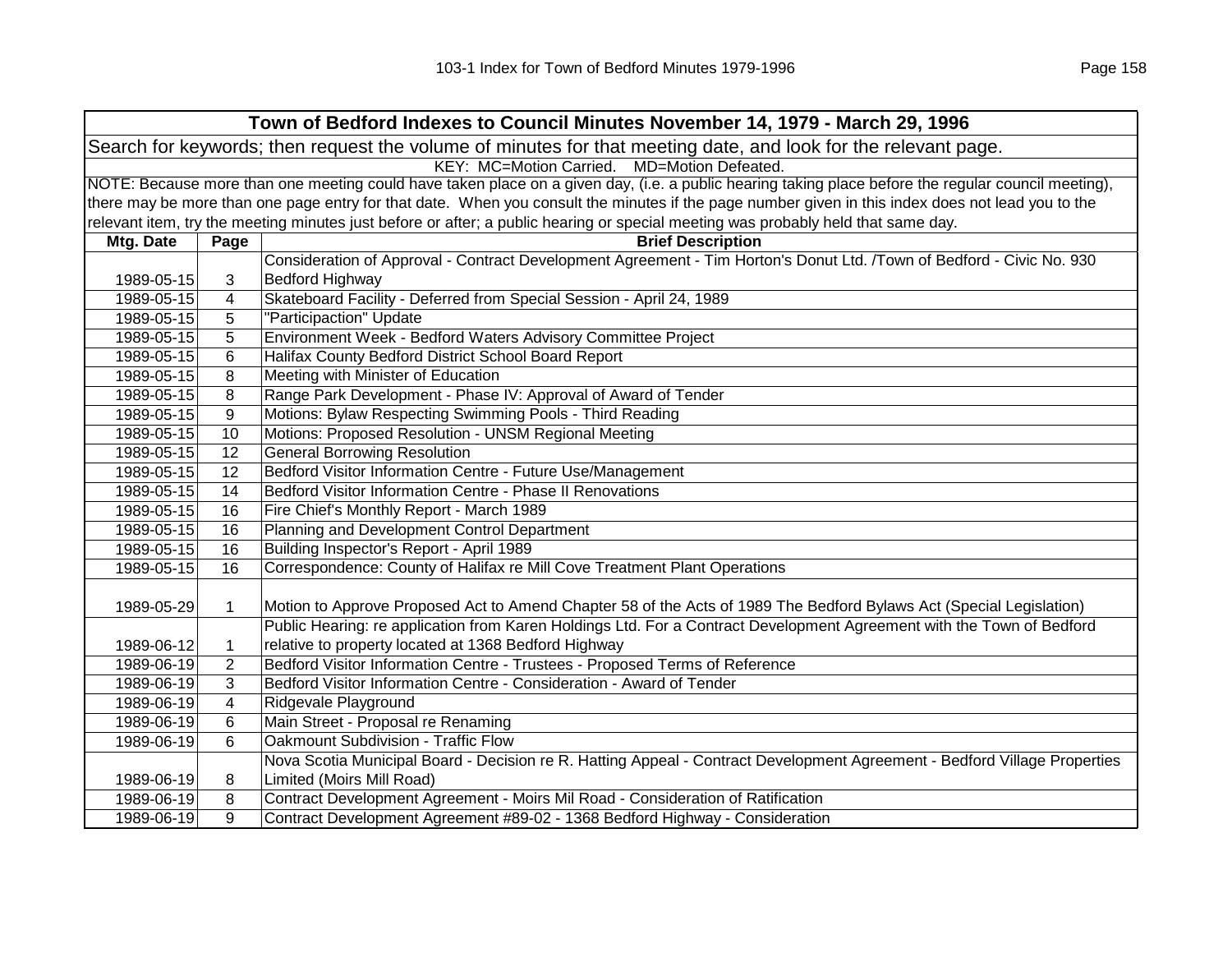| Town of Bedford Indexes to Council Minutes November 14, 1979 - March 29, 1996                                  |              |                                                                                                                                                     |  |
|----------------------------------------------------------------------------------------------------------------|--------------|-----------------------------------------------------------------------------------------------------------------------------------------------------|--|
| Search for keywords; then request the volume of minutes for that meeting date, and look for the relevant page. |              |                                                                                                                                                     |  |
| KEY: MC=Motion Carried. MD=Motion Defeated.                                                                    |              |                                                                                                                                                     |  |
|                                                                                                                |              | NOTE: Because more than one meeting could have taken place on a given day, (i.e. a public hearing taking place before the regular council meeting), |  |
|                                                                                                                |              | there may be more than one page entry for that date. When you consult the minutes if the page number given in this index does not lead you to the   |  |
|                                                                                                                |              | relevant item, try the meeting minutes just before or after; a public hearing or special meeting was probably held that same day.                   |  |
| Mtg. Date                                                                                                      | Page         | <b>Brief Description</b>                                                                                                                            |  |
| 1989-06-19                                                                                                     | 11           | Motions: Bylaw Respecting Sewer Use - Consideration of Third and Final Reading                                                                      |  |
| 1989-06-19                                                                                                     | 12           | Motions: Proposed Amendments to Deed Transfer Tax Bylaw re: Provincial Bill No. 90                                                                  |  |
| 1989-06-19                                                                                                     | 13           | Consideration of Lease Renewal - Suite 400 - Bedford Tower                                                                                          |  |
| 1989-06-19                                                                                                     | 14           | Truck Traffic - Hammonds Plains Road - Bi Hi To Bedford Highway                                                                                     |  |
| 1989-06-19                                                                                                     | 15           | Noise Bylaw (re Recreation Centre)                                                                                                                  |  |
| 1989-06-19                                                                                                     | 16           | Metropolitan Authority - Temporary Borrowing - Guarantee Resolutions                                                                                |  |
| 1989-06-19                                                                                                     | 16           | Proposed Bedford Recreation Committee - Consideration of Proposed Terms of Reference                                                                |  |
| 1989-06-19                                                                                                     | 17           | Bedford Highway Upgrading Standards                                                                                                                 |  |
| 1989-06-19                                                                                                     | 18           | Sidewalk Construction - Bedford Highway At Bedford Place Mall                                                                                       |  |
| 1989-06-19                                                                                                     | 19           | Proposed Establishment - Committee - 10th Anniversary Celebrations                                                                                  |  |
| 1989-06-19                                                                                                     | 19           | Sackville River Clean Up                                                                                                                            |  |
| 1989-06-19                                                                                                     | 19           | Eastco Used Car Sales Ltd.                                                                                                                          |  |
| 1989-06-19                                                                                                     | 19           | Storage of Construction Materials - D. Roy Property                                                                                                 |  |
| 1989-06-19                                                                                                     | 20           | Issuance of Tax Certificates/Deed Transfer Tax                                                                                                      |  |
| 1989-06-19                                                                                                     | 20           | Grants Advisory Committee - Request for Grant - Bedford Community Singers                                                                           |  |
| 1989-06-19                                                                                                     | 20           | <b>Bedford Planning Advisory Committee</b>                                                                                                          |  |
| 1989-06-19                                                                                                     | 20           | Membership and Expression of Appreciation                                                                                                           |  |
| 1989-06-19                                                                                                     | 20           | MPS Review Committee - Expression of Appreciation                                                                                                   |  |
| 1989-06-19                                                                                                     | 21           | Bedford Recreation Commission - Tenders - Upgrading Works - LeBrun Centre                                                                           |  |
| 1989-06-19                                                                                                     | 22           | Bedford Recreation Commission - Tenders - Lions Park                                                                                                |  |
| 1989-06-19                                                                                                     | 23           | Fire Chief's Monthly Report - May 1989                                                                                                              |  |
| 1989-06-19                                                                                                     | 23           | Planning and Development Control Department                                                                                                         |  |
| 1989-06-19                                                                                                     | 23           | Building Inspector's Monthly Report May 1989                                                                                                        |  |
| 1989-06-19                                                                                                     | 24           | <b>Town Owned Lands</b>                                                                                                                             |  |
| 1989-06-19                                                                                                     | 24           | Correspondence: Mata - re Jazz East Atlantic Jazz Festival                                                                                          |  |
| 1989-06-19                                                                                                     | 25           | Correspondence: Department of Transportation - re: cost-sharing 1989 Capital Program                                                                |  |
| 1989-07-10                                                                                                     | $\mathbf{1}$ | Public Hearing - 88-03 - application relative to the rezoning of civic #1105 Bedford Highway                                                        |  |
|                                                                                                                |              | Public Hearing - 88-04 - re: Development Agreement Application from Bedford Village Properties Limited for a 16.4 acre site,                        |  |

 $1989-07-10$  1 south of Moirs Mill Road

1989-07-17 2Proposed Bedford Visitors Information Centre - Trustee Committee - Terms of Reference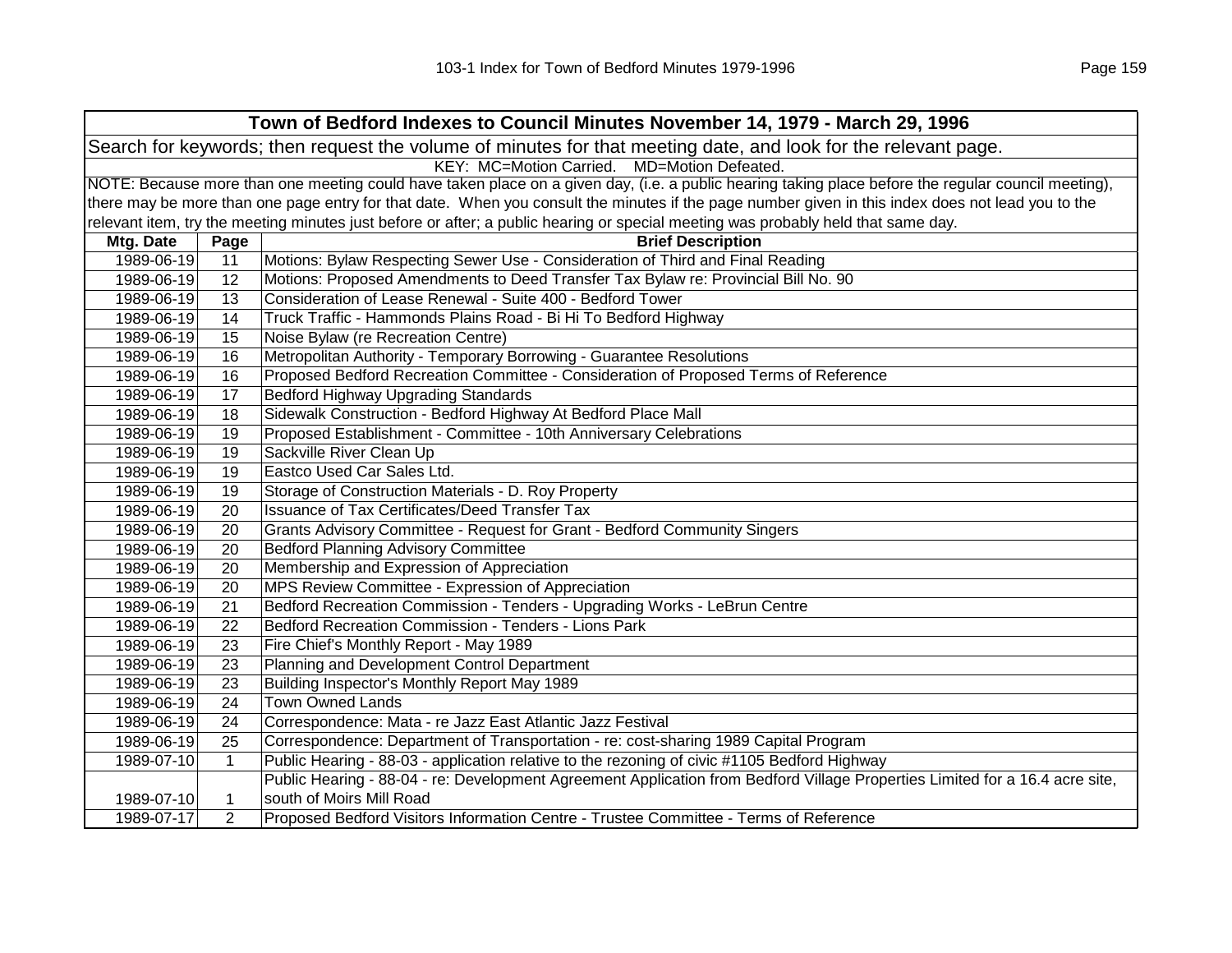| Town of Bedford Indexes to Council Minutes November 14, 1979 - March 29, 1996                                  |                                                                                                                                                     |                                                                                                                                                   |  |  |
|----------------------------------------------------------------------------------------------------------------|-----------------------------------------------------------------------------------------------------------------------------------------------------|---------------------------------------------------------------------------------------------------------------------------------------------------|--|--|
| Search for keywords; then request the volume of minutes for that meeting date, and look for the relevant page. |                                                                                                                                                     |                                                                                                                                                   |  |  |
|                                                                                                                | KEY: MC=Motion Carried. MD=Motion Defeated.                                                                                                         |                                                                                                                                                   |  |  |
|                                                                                                                | NOTE: Because more than one meeting could have taken place on a given day, (i.e. a public hearing taking place before the regular council meeting), |                                                                                                                                                   |  |  |
|                                                                                                                |                                                                                                                                                     | there may be more than one page entry for that date. When you consult the minutes if the page number given in this index does not lead you to the |  |  |
|                                                                                                                |                                                                                                                                                     | relevant item, try the meeting minutes just before or after; a public hearing or special meeting was probably held that same day.                 |  |  |
| Mtg. Date                                                                                                      | Page                                                                                                                                                | <b>Brief Description</b>                                                                                                                          |  |  |
|                                                                                                                |                                                                                                                                                     | Bedford Recreation Advisory Committee - Proposed Terms of Reference and Proposed Repeat Bylaw Respecting Bedford                                  |  |  |
| 1989-07-17                                                                                                     | 2                                                                                                                                                   | <b>Recreation Commission</b>                                                                                                                      |  |  |
| 1989-07-17                                                                                                     | 4                                                                                                                                                   | Bedford Highway Upgrading Standards                                                                                                               |  |  |
| 1989-07-17                                                                                                     | 6                                                                                                                                                   | 10th Anniversary - Proposed Establishment of Committee                                                                                            |  |  |
| 1989-07-17                                                                                                     | 6                                                                                                                                                   | Ratification of Development Agreement - 1368 Bedford Highway                                                                                      |  |  |
| 1989-07-17                                                                                                     | $\overline{7}$                                                                                                                                      | Redbank Road - Update                                                                                                                             |  |  |
| 1989-07-17                                                                                                     | $\overline{7}$                                                                                                                                      | Fencing - Ridgevale Subdivision                                                                                                                   |  |  |
| 1989-07-17                                                                                                     | 8                                                                                                                                                   | Public Hearing - 89-03 - July 10, 1989 - Rezoning Application - 1105 Bedford Highway                                                              |  |  |
|                                                                                                                |                                                                                                                                                     | Public Hearing - 89-04 - Development Agreement - 16.4 Acres, South of Moirs Mill Road (Adult Lifestyle Single Family Units on                     |  |  |
| 1989-07-17                                                                                                     | 8                                                                                                                                                   | Small Lots)                                                                                                                                       |  |  |
| 1989-07-17                                                                                                     | 9                                                                                                                                                   | Motions: Proposed Amendments - Grade Alteration Bylaw                                                                                             |  |  |
| 1989-07-17                                                                                                     | 9                                                                                                                                                   | Tolson Property - 1749 Bedford Highway                                                                                                            |  |  |
| 1989-07-17                                                                                                     | 10                                                                                                                                                  | Town of Bedford - Proposed Charter                                                                                                                |  |  |
| 1989-07-17                                                                                                     | 11                                                                                                                                                  | Proposed Temporary Borrowing Resolution - Purchase of Land                                                                                        |  |  |
| 1989-07-17                                                                                                     | 11                                                                                                                                                  | Establishment of Special Meeting Date re Tenders - Bedford Highway - Rutledge to Fourth St.                                                       |  |  |
| 1989-07-17                                                                                                     | 11                                                                                                                                                  | <b>Metropolitan Authority</b>                                                                                                                     |  |  |
| 1989-07-17                                                                                                     | 11                                                                                                                                                  | Waste Management Advisory Committee                                                                                                               |  |  |
| 1989-07-17                                                                                                     | 12                                                                                                                                                  | <b>Tipping Fees - Introduction</b>                                                                                                                |  |  |
| 1989-07-17                                                                                                     | 13                                                                                                                                                  | <b>Mainstreet Committee</b>                                                                                                                       |  |  |
| 1989-07-17                                                                                                     | 13                                                                                                                                                  | Planning and Development Control                                                                                                                  |  |  |
| 1989-07-17                                                                                                     | 13                                                                                                                                                  | Building Inspector's Monthly Report - Month of June 1989                                                                                          |  |  |
| 1989-07-17                                                                                                     | 14                                                                                                                                                  | Appointment of Acting Development Officer                                                                                                         |  |  |
| 1989-07-17                                                                                                     | 14                                                                                                                                                  | <b>Engineering and Works Department</b>                                                                                                           |  |  |
| 1989-07-17                                                                                                     | 14                                                                                                                                                  | Golf Links Road Storm Sewer Upgrading - Update                                                                                                    |  |  |
| 1989-07-17                                                                                                     | 14                                                                                                                                                  | Establishment of Committee for Long Range Planning - Engineering and Works Department                                                             |  |  |
|                                                                                                                |                                                                                                                                                     | Correspondence: Municipality of the County of Halifax re Mill Cove Sewage Treatment Plant - Joint Halifax County/Town of                          |  |  |
| 1989-07-17                                                                                                     | 15                                                                                                                                                  | <b>Bedford Committee</b>                                                                                                                          |  |  |
| 1989-07-17                                                                                                     | 15                                                                                                                                                  | Correspondence: Bedford Volunteer Fire Department - Request for Exemption Noise Bylaw re Parade - September 17, 1989                              |  |  |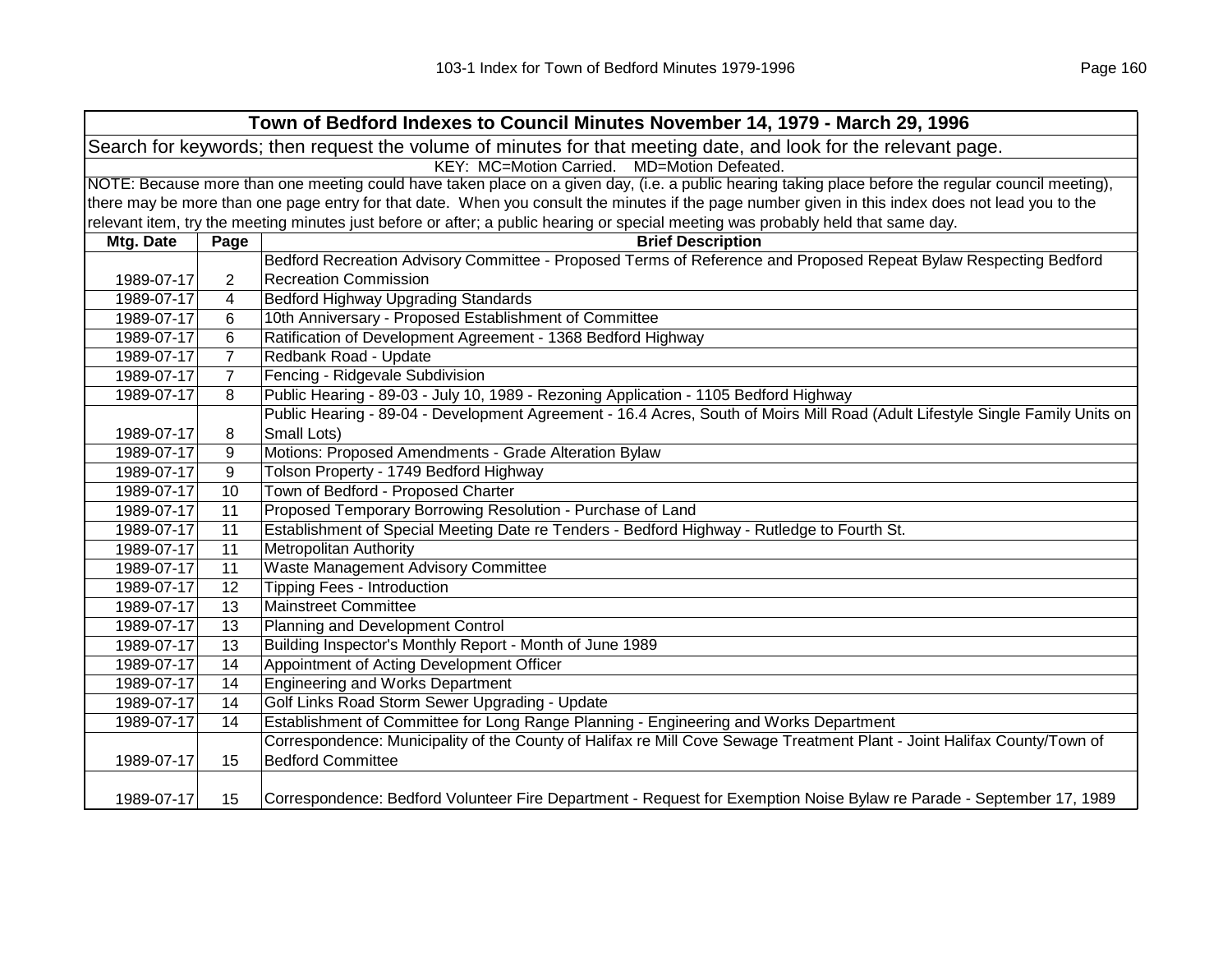| Town of Bedford Indexes to Council Minutes November 14, 1979 - March 29, 1996 |                                                                                                                                                     |                                                                                                                                                   |  |
|-------------------------------------------------------------------------------|-----------------------------------------------------------------------------------------------------------------------------------------------------|---------------------------------------------------------------------------------------------------------------------------------------------------|--|
|                                                                               | Search for keywords; then request the volume of minutes for that meeting date, and look for the relevant page.                                      |                                                                                                                                                   |  |
| KEY: MC=Motion Carried. MD=Motion Defeated.                                   |                                                                                                                                                     |                                                                                                                                                   |  |
|                                                                               | NOTE: Because more than one meeting could have taken place on a given day, (i.e. a public hearing taking place before the regular council meeting), |                                                                                                                                                   |  |
|                                                                               |                                                                                                                                                     | there may be more than one page entry for that date. When you consult the minutes if the page number given in this index does not lead you to the |  |
|                                                                               |                                                                                                                                                     | relevant item, try the meeting minutes just before or after; a public hearing or special meeting was probably held that same day.                 |  |
| Mtg. Date                                                                     | Page                                                                                                                                                | <b>Brief Description</b>                                                                                                                          |  |
|                                                                               |                                                                                                                                                     | Correspondence: Bedford Waterfront Development Corporation - Request for Exemption - Noise Bylaw re 24 Hour Dredging                              |  |
| 1989-07-17                                                                    | 16                                                                                                                                                  | Operation                                                                                                                                         |  |
| 1989-07-17                                                                    | 16                                                                                                                                                  | Department of Planning and Development Control - Notice                                                                                           |  |
| 1989-07-17                                                                    | 17                                                                                                                                                  | Proposal - Economic Development Commission                                                                                                        |  |
| 1989-08-08                                                                    | $\mathbf{1}$                                                                                                                                        | Consideration of Tender Award - Tender #89-10 - Arterial Road Upgrading                                                                           |  |
| 1989-08-14                                                                    | 2                                                                                                                                                   | Application for Exemption from Provisions of Noise Control Bylaw - Bedford Waterfront Development Corporation                                     |  |
| 1989-08-14                                                                    | 3                                                                                                                                                   | Short, Robert                                                                                                                                     |  |
| 1989-08-14                                                                    | 4                                                                                                                                                   | Smith, John                                                                                                                                       |  |
| 1989-08-14                                                                    | 4                                                                                                                                                   | Mallett, Garth                                                                                                                                    |  |
| 1989-08-14                                                                    | 5                                                                                                                                                   | Beattie, Douglas                                                                                                                                  |  |
| 1989-08-14                                                                    | 5                                                                                                                                                   | Roper, Chris                                                                                                                                      |  |
| 1989-08-14                                                                    | 6                                                                                                                                                   | Wide, Marcus                                                                                                                                      |  |
| 1989-08-14                                                                    | 6                                                                                                                                                   | Cummings, Gordon                                                                                                                                  |  |
| 1989-08-14                                                                    | 6                                                                                                                                                   | Barrett, Peter                                                                                                                                    |  |
| 1989-08-14                                                                    | $\overline{7}$                                                                                                                                      | Heenan, Father Gregory                                                                                                                            |  |
| 1989-08-14                                                                    | $\overline{7}$                                                                                                                                      | McIver, Alan                                                                                                                                      |  |
| 1989-08-14                                                                    | $\overline{7}$                                                                                                                                      | Findlay, Colin                                                                                                                                    |  |
| 1989-08-14                                                                    | $\overline{7}$                                                                                                                                      | Barrett, Keith                                                                                                                                    |  |
| 1989-08-14                                                                    | $\overline{7}$                                                                                                                                      | McCormick, Aileen                                                                                                                                 |  |
| 1989-08-14                                                                    | 8                                                                                                                                                   | Lugar, Brian                                                                                                                                      |  |
| 1989-08-14                                                                    | 8                                                                                                                                                   | Helvoort, Betsy                                                                                                                                   |  |
| 1989-08-14                                                                    | 8                                                                                                                                                   | Shupe, Anna                                                                                                                                       |  |
| 1989-08-14                                                                    | 8                                                                                                                                                   | Cummings, Gordon                                                                                                                                  |  |
| 1989-08-14                                                                    | 8                                                                                                                                                   | Gale, Jack                                                                                                                                        |  |
| 1989-08-14                                                                    | 9                                                                                                                                                   | Ryan, W.L.                                                                                                                                        |  |
| 1989-08-14                                                                    | 9                                                                                                                                                   | Clarke, Debbie                                                                                                                                    |  |
| 1989-08-14                                                                    | 9                                                                                                                                                   | Loncarevic, Bosco                                                                                                                                 |  |
|                                                                               |                                                                                                                                                     | Motion Respecting Approval of Terms of Reference - Establishment of Bedford Recreation Advisory Committee - Repeal of                             |  |
| 1989-08-14                                                                    | 11                                                                                                                                                  | Bylaw Respecting Bedford Recreation Commission Served by Councillor Draper                                                                        |  |
| 1989-08-14                                                                    | 13                                                                                                                                                  | <b>Bedford Recycling Program</b>                                                                                                                  |  |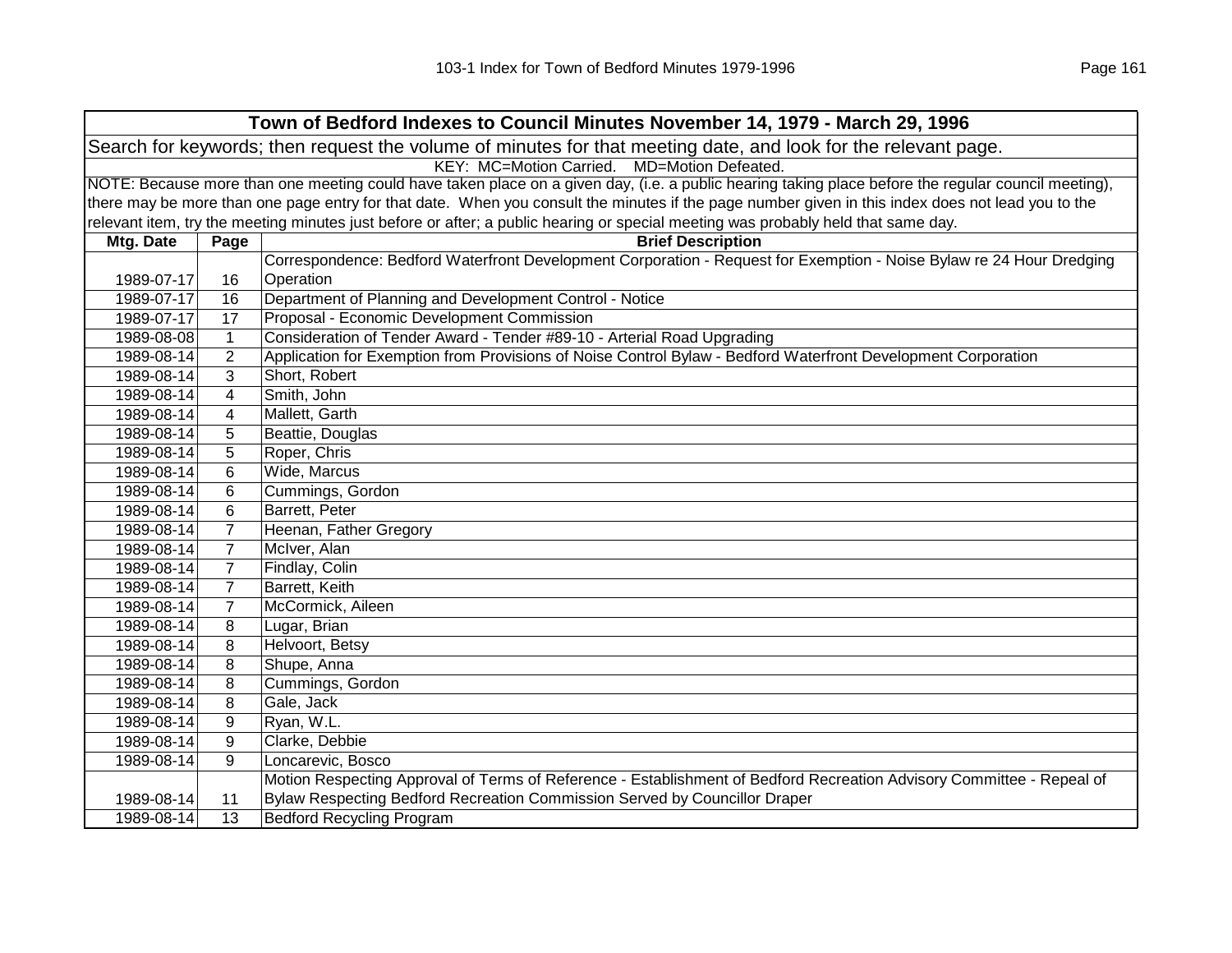|                                             | Town of Bedford Indexes to Council Minutes November 14, 1979 - March 29, 1996                                                                       |                                                                                                                                   |  |
|---------------------------------------------|-----------------------------------------------------------------------------------------------------------------------------------------------------|-----------------------------------------------------------------------------------------------------------------------------------|--|
|                                             | Search for keywords; then request the volume of minutes for that meeting date, and look for the relevant page.                                      |                                                                                                                                   |  |
| KEY: MC=Motion Carried. MD=Motion Defeated. |                                                                                                                                                     |                                                                                                                                   |  |
|                                             | NOTE: Because more than one meeting could have taken place on a given day, (i.e. a public hearing taking place before the regular council meeting), |                                                                                                                                   |  |
|                                             | there may be more than one page entry for that date. When you consult the minutes if the page number given in this index does not lead you to the   |                                                                                                                                   |  |
|                                             |                                                                                                                                                     | relevant item, try the meeting minutes just before or after; a public hearing or special meeting was probably held that same day. |  |
| Mtg. Date                                   | Page                                                                                                                                                | <b>Brief Description</b>                                                                                                          |  |
| 1989-08-14                                  | 13                                                                                                                                                  | Policy re Bus Bays - Bedford Highway                                                                                              |  |
| 1989-08-14                                  | 14                                                                                                                                                  | Decision - Nova Scotia Municipal Board - re Proposed Contract Development Agreement - Oakridge Subdivision                        |  |
| 1989-08-14                                  | 14                                                                                                                                                  | Proposed Contract Development Agreement - Oakridge Subdivision                                                                    |  |
| 1989-08-14                                  | 15                                                                                                                                                  | Motions: Bylaw Respecting Grade Alteration - Proposed Amendments                                                                  |  |
| 1989-08-14                                  | 15                                                                                                                                                  | Award of Tender 89-07 - Bedford Highway/Meadowbrook Drive Intersection Upgrading                                                  |  |
| 1989-08-14                                  | 16                                                                                                                                                  | Application for a Minor Variance - Civic #43 Acadia Mill Drive                                                                    |  |
| 1989-08-14                                  | 17                                                                                                                                                  | <b>BPAC - MPS Review Process</b>                                                                                                  |  |
| 1989-08-14                                  | 18                                                                                                                                                  | Sanitary Sewer Infiltration/Flow Gauging Study: Report On Proposal Call - Engineering Services                                    |  |
| 1989-08-14                                  | 20                                                                                                                                                  | Notice of Reconsideration - At the Next Regular Session of Council                                                                |  |
| 1989-08-21                                  | $\mathbf{1}$                                                                                                                                        | Proposed Policy re Fencing of Parkland/Play Areas within Residential Subdivision                                                  |  |
| 1989-08-21                                  | $\overline{2}$                                                                                                                                      | Proposed Bedford Visitor Information Centre - Trustees/Committee = Terms of Reference                                             |  |
| 1989-08-21                                  | 3                                                                                                                                                   | Decision - Supreme Court of Nova Scotia - Anderson & Biddle/Town of Bedford                                                       |  |
| 1989-08-21                                  | 3                                                                                                                                                   | Proposed Terms of Reference - Establishment of Ad Hoc Engineering and Works Planning Committee                                    |  |
| 1989-08-21                                  | 3                                                                                                                                                   | Mandate                                                                                                                           |  |
| 1989-08-21                                  | 3                                                                                                                                                   | <b>Committee Composition</b>                                                                                                      |  |
| 1989-08-21                                  | 4                                                                                                                                                   | Goals/Objectives                                                                                                                  |  |
| 1989-08-21                                  | 4                                                                                                                                                   | Metropolitan Authority/Griffths-Muecke Associates re Public Consultation Strategy for Solid Waste Management                      |  |
| 1989-08-21                                  | 6                                                                                                                                                   | Waste Management Advisory Committee - Appointee Recommendations                                                                   |  |
| 1989-08-21                                  | 6                                                                                                                                                   | Introduction of Waste Disposal Tipping Fees - Establishment of Date for Public Meeting                                            |  |
| 1989-08-21                                  | $\overline{7}$                                                                                                                                      | Proposed Development Agreement - Oakridge Subdivision as Referred to Council by a Nova Scotia Municipal Board                     |  |
| 1989-08-21                                  | $\overline{7}$                                                                                                                                      | Dr. Bosco Loncarevic, Chairman, Fort Sackville Foundation re Proposed Purchase Fort Sackville Property                            |  |
| 1989-08-21                                  | 8                                                                                                                                                   | <b>Camden Street</b>                                                                                                              |  |
| 1989-08-21                                  | 9                                                                                                                                                   | Social Legislation - Authority to Declare First Monday in August as Civic Holiday                                                 |  |
| 1989-08-21                                  | 10                                                                                                                                                  | Meeting with Minister of Education                                                                                                |  |
| 1989-08-21                                  | 10                                                                                                                                                  | Halifax/Dartmouth Port Development Commission - Annual Report                                                                     |  |
| 1989-08-21                                  | 11                                                                                                                                                  | Fire Chief's Monthly Report - June 1989                                                                                           |  |
| 1989-08-21                                  | 11                                                                                                                                                  | Departmental Report - Engineering and Works Department                                                                            |  |
| 1989-08-21                                  | 12                                                                                                                                                  | Building Inspector's Report - Month of July 1989                                                                                  |  |
| 1989-08-21                                  | 12                                                                                                                                                  | Correspondence: Municipality of the County of Halifax Support for Maintenance of Reasonable Interest Rates                        |  |
| 1989-08-21                                  | 13                                                                                                                                                  | <b>Location of New Municipal Facilities</b>                                                                                       |  |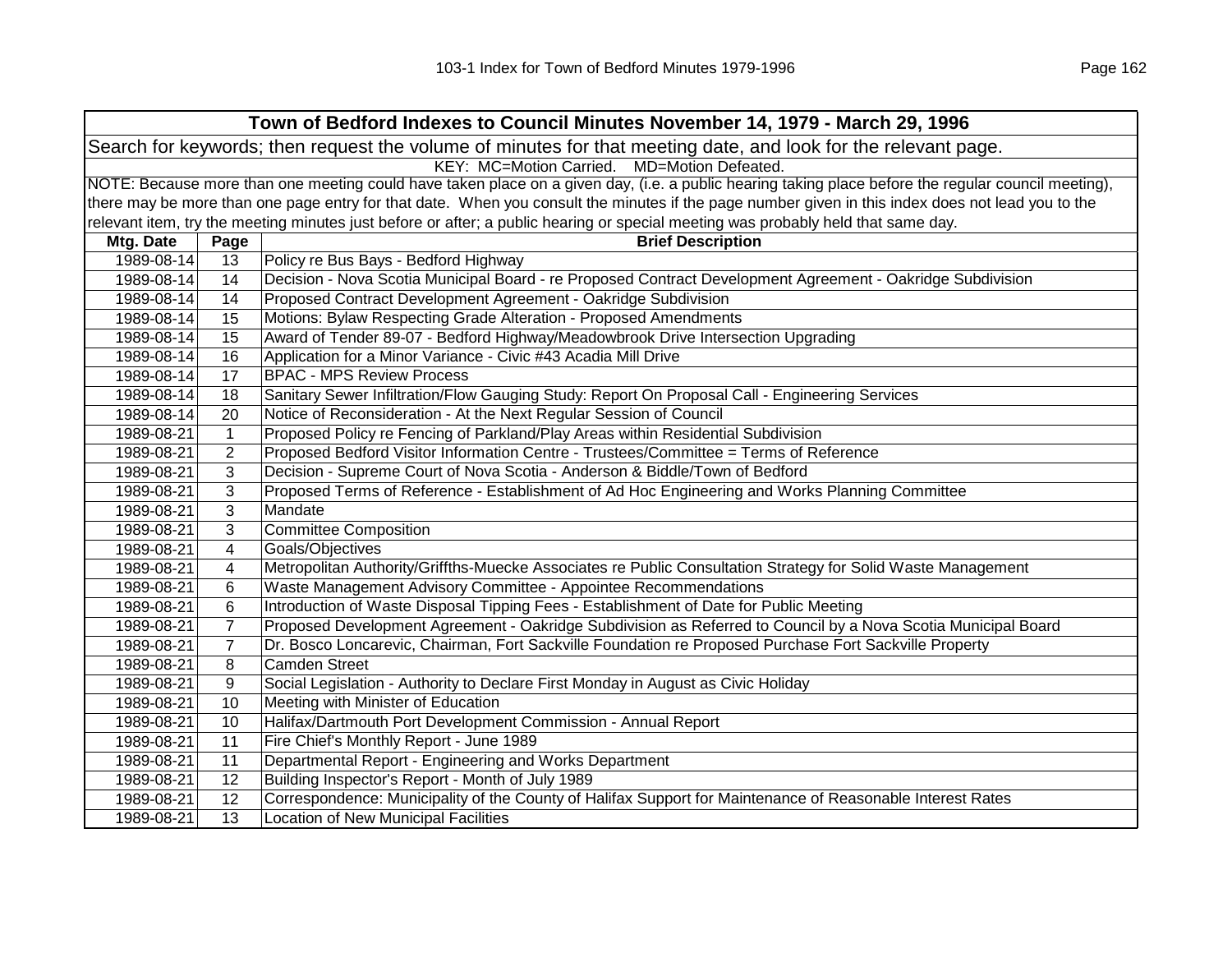| Town of Bedford Indexes to Council Minutes November 14, 1979 - March 29, 1996                                  |                                                                                                                                                     |                                                                                                                                                   |  |  |  |
|----------------------------------------------------------------------------------------------------------------|-----------------------------------------------------------------------------------------------------------------------------------------------------|---------------------------------------------------------------------------------------------------------------------------------------------------|--|--|--|
| Search for keywords; then request the volume of minutes for that meeting date, and look for the relevant page. |                                                                                                                                                     |                                                                                                                                                   |  |  |  |
| KEY: MC=Motion Carried. MD=Motion Defeated.                                                                    |                                                                                                                                                     |                                                                                                                                                   |  |  |  |
|                                                                                                                | NOTE: Because more than one meeting could have taken place on a given day, (i.e. a public hearing taking place before the regular council meeting), |                                                                                                                                                   |  |  |  |
|                                                                                                                |                                                                                                                                                     | there may be more than one page entry for that date. When you consult the minutes if the page number given in this index does not lead you to the |  |  |  |
|                                                                                                                |                                                                                                                                                     | relevant item, try the meeting minutes just before or after; a public hearing or special meeting was probably held that same day.                 |  |  |  |
| Mtg. Date                                                                                                      | Page                                                                                                                                                | <b>Brief Description</b>                                                                                                                          |  |  |  |
| 1989-08-21                                                                                                     | 13                                                                                                                                                  | 10th Anniversary Celebrations - Appointment of Committee                                                                                          |  |  |  |
| 1989-08-21                                                                                                     | 14                                                                                                                                                  | Tolson Property - 1749 Bedford Highway                                                                                                            |  |  |  |
| 1989-08-21                                                                                                     | 14                                                                                                                                                  | Award of Tender - Sanitary Sewer Flow Gauging Study                                                                                               |  |  |  |
| 1989-08-21                                                                                                     | 14                                                                                                                                                  | Canada Games - Local Medal Winners                                                                                                                |  |  |  |
| 1989-08-21                                                                                                     | 15                                                                                                                                                  | UNSM - Motion of Support for Priorities and Objectives                                                                                            |  |  |  |
| 1989-08-28                                                                                                     | $\mathbf{1}$                                                                                                                                        | Consideration - Ratification of Development Agreement - Adult Lifestyle Project - Bedford Village Properties                                      |  |  |  |
| 1989-08-28                                                                                                     | $\mathbf{1}$                                                                                                                                        | Council Appointments to Engineering and Works Ad Hoc Long Term Planning Committee                                                                 |  |  |  |
| 1989-08-28                                                                                                     | $\overline{2}$                                                                                                                                      | Consideration - Proposed Development Agreement - Town of Bedford - Oakridge Subdivision                                                           |  |  |  |
| 1989-08-28                                                                                                     | $\overline{2}$                                                                                                                                      | Consideration - Ratification of Development Agreement - Adult Lifestyle Project - Bedford Village Properties                                      |  |  |  |
| 1989-08-28                                                                                                     | 3                                                                                                                                                   | Council Appointment to 10th Anniversary Committee                                                                                                 |  |  |  |
| 1989-08-28                                                                                                     | 3                                                                                                                                                   | Presentation - Twin City Bottle and Metal Exchange re Recycling - Town of Bedford                                                                 |  |  |  |
|                                                                                                                |                                                                                                                                                     |                                                                                                                                                   |  |  |  |
| 1989-08-28                                                                                                     | 4                                                                                                                                                   | Resignation of Dr. David R. MacLean, Director, Atlantic/Lunenburg - Queens Health Units - Nova Scotia Department of Health                        |  |  |  |
| 1989-09-18                                                                                                     | $\overline{2}$                                                                                                                                      | Oakridge Subdivision - Contract Development Agreement                                                                                             |  |  |  |
| 1989-09-18                                                                                                     | 3                                                                                                                                                   | Duck Derby for Diabetes - Councillor Cosgrove                                                                                                     |  |  |  |
| 1989-09-18                                                                                                     | 3                                                                                                                                                   | Arterial Road Upgrading - Locke Street to Landsburg Road                                                                                          |  |  |  |
| 1989-09-18                                                                                                     | 4                                                                                                                                                   | Crosswalk Signalization - Shore Avenue/Bedford Highway                                                                                            |  |  |  |
| 1989-09-18                                                                                                     | 4                                                                                                                                                   | Anderson and Biddle v. Town of Bedford - Notice of Appeal                                                                                         |  |  |  |
| 1989-09-18                                                                                                     | 4                                                                                                                                                   | Appointments to Fort Sackville Committee                                                                                                          |  |  |  |
| 1989-09-18                                                                                                     | 5                                                                                                                                                   | Appointments to Joint Committee re Mill Cove Treatment Plant Agreement                                                                            |  |  |  |
| 1989-09-18                                                                                                     | 6                                                                                                                                                   | Spiritual Assembly of the Baha'is of Bedford - Mr. Bruce Moore - re Proclaiming of Peace Week                                                     |  |  |  |
| 1989-09-18                                                                                                     | 6                                                                                                                                                   | Award of Tender - Street Lighting Supplies - Meadowbrook Drive Project - Mainstreet Program                                                       |  |  |  |
| 1989-09-18                                                                                                     | $\overline{7}$                                                                                                                                      | Province of Nova Scotia - Purchase of Lots 3 & 4 - Sewage Treatment Plant - Mill Cove                                                             |  |  |  |
| 1989-09-18                                                                                                     | $\overline{7}$                                                                                                                                      | Proposed Review - Rules of Procedure Bylaw                                                                                                        |  |  |  |
| 1989-09-18                                                                                                     | 8                                                                                                                                                   | 1989 Capital Program re Temporary Borrowing Resolutions and Withdrawal from Special Reserve Fund                                                  |  |  |  |
| 1989-09-18                                                                                                     | 9                                                                                                                                                   | Establishment of Safety Committee - Town of Bedford                                                                                               |  |  |  |
| 1989-09-18                                                                                                     | 10                                                                                                                                                  | Traffic Management Group - Bedford Traffic Study                                                                                                  |  |  |  |
| 1989-09-18                                                                                                     | 11                                                                                                                                                  | Board of Health - Housing Situation: Mrs. Rose and Mr. Ron Zwicker                                                                                |  |  |  |
| 1989-09-18                                                                                                     | 12                                                                                                                                                  | Fire Chief's Monthly Report - July and August 1989                                                                                                |  |  |  |
| 1989-09-18                                                                                                     | 12                                                                                                                                                  | <b>Peerless Subdivision Servicing Contract</b>                                                                                                    |  |  |  |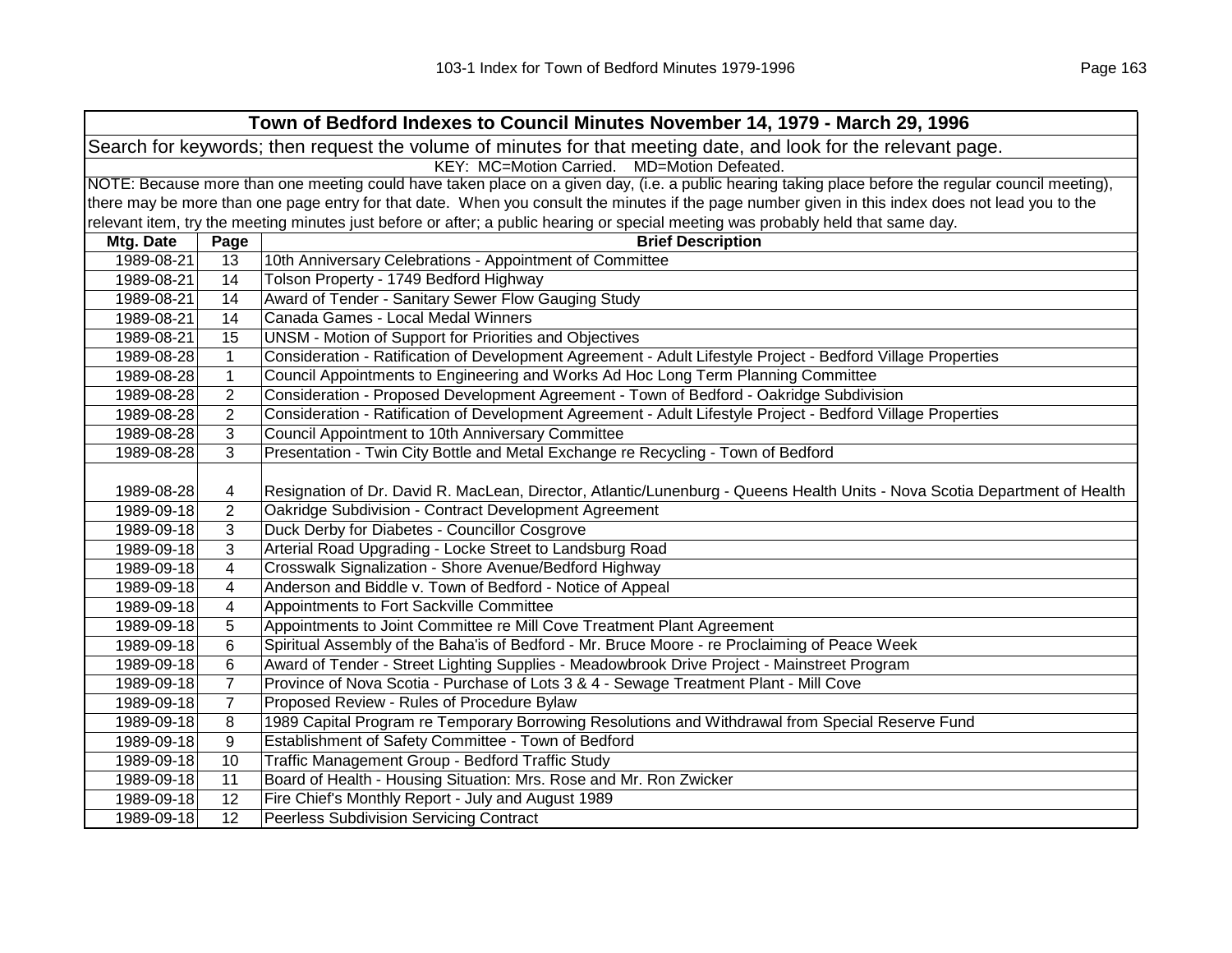| Town of Bedford Indexes to Council Minutes November 14, 1979 - March 29, 1996                                  |                                                                                                                                                     |                                                                                                                                                   |  |  |  |
|----------------------------------------------------------------------------------------------------------------|-----------------------------------------------------------------------------------------------------------------------------------------------------|---------------------------------------------------------------------------------------------------------------------------------------------------|--|--|--|
| Search for keywords; then request the volume of minutes for that meeting date, and look for the relevant page. |                                                                                                                                                     |                                                                                                                                                   |  |  |  |
| KEY: MC=Motion Carried. MD=Motion Defeated.                                                                    |                                                                                                                                                     |                                                                                                                                                   |  |  |  |
|                                                                                                                | NOTE: Because more than one meeting could have taken place on a given day, (i.e. a public hearing taking place before the regular council meeting), |                                                                                                                                                   |  |  |  |
|                                                                                                                |                                                                                                                                                     | there may be more than one page entry for that date. When you consult the minutes if the page number given in this index does not lead you to the |  |  |  |
|                                                                                                                |                                                                                                                                                     | relevant item, try the meeting minutes just before or after; a public hearing or special meeting was probably held that same day.                 |  |  |  |
| Mtg. Date                                                                                                      | Page                                                                                                                                                | <b>Brief Description</b>                                                                                                                          |  |  |  |
| 1989-09-18                                                                                                     | 13                                                                                                                                                  | Front End Loader                                                                                                                                  |  |  |  |
| 1989-09-18                                                                                                     | 13                                                                                                                                                  | Building Inspector's Report - August 1989                                                                                                         |  |  |  |
| 1989-09-18                                                                                                     | 13                                                                                                                                                  | Bylaw Respecting Noise Control - Amendments - First Reading                                                                                       |  |  |  |
| 1989-09-18                                                                                                     | 14                                                                                                                                                  | <b>Building Permit Process</b>                                                                                                                    |  |  |  |
| 1989-09-18                                                                                                     | 14                                                                                                                                                  | Recycling Issue                                                                                                                                   |  |  |  |
| 1989-09-18                                                                                                     | 14                                                                                                                                                  | <b>Expression of Sympathy</b>                                                                                                                     |  |  |  |
| 1989-09-25                                                                                                     | $\mathbf{1}$                                                                                                                                        | Consideration - Ratification of Development Agreement - Redden Brothers/Town of Bedford re Oakridge Subdivision                                   |  |  |  |
|                                                                                                                |                                                                                                                                                     | Bedford Recreation Committee - Approval of Terms of Reference and Repeal of Bylaw Respecting Bedford Recreation                                   |  |  |  |
| 1989-10-16                                                                                                     | 3                                                                                                                                                   | Commission                                                                                                                                        |  |  |  |
|                                                                                                                |                                                                                                                                                     | Proposed Trust Agreement: Town of Bedford and County of Halifax - Administration Funds - Sale of Parcels 3 & 4 Mill Cove                          |  |  |  |
| 1989-10-16                                                                                                     | 4                                                                                                                                                   | <b>Sewage Treatment Plant</b>                                                                                                                     |  |  |  |
| 1989-10-16                                                                                                     | 5                                                                                                                                                   | Bylaw Respecting Noise Control - Amendments - Second Reading                                                                                      |  |  |  |
| 1989-10-16                                                                                                     | 6                                                                                                                                                   | Correspondence: Peter Dwyer - re: Closing of Isleview Lane                                                                                        |  |  |  |
| 1989-10-16                                                                                                     | $\overline{7}$                                                                                                                                      | Lease: Lot #2 Mill Cove Sewage Treatment Plant Lands - BWDC/Town of Bedford/Municipality of the County of Halifax                                 |  |  |  |
| 1989-10-16                                                                                                     | 8                                                                                                                                                   | Approval of Debenture Issue                                                                                                                       |  |  |  |
| 1989-10-16                                                                                                     | 9                                                                                                                                                   | Request Halifax County/Bedford District School Board re: Proposed Solid Waste Tipping Fees                                                        |  |  |  |
| 1989-10-16                                                                                                     | 9                                                                                                                                                   | Peerless Subdivision - Entrance Signs                                                                                                             |  |  |  |
| 1989-10-16                                                                                                     | 11                                                                                                                                                  | Building/Zoning Bylaw Violation (Prosecution)                                                                                                     |  |  |  |
| 1989-10-16                                                                                                     | $\overline{12}$                                                                                                                                     | Proposed Purchase of Front-End Loader                                                                                                             |  |  |  |
| 1989-10-16                                                                                                     | 13                                                                                                                                                  | <b>Millview Avenue</b>                                                                                                                            |  |  |  |
| 1989-10-16                                                                                                     | 13                                                                                                                                                  | Hauling of Bulk Salt - Award of Tender                                                                                                            |  |  |  |
| 1989-10-16                                                                                                     | 14                                                                                                                                                  | Line Painting - Bedford Highway                                                                                                                   |  |  |  |
| 1989-10-16                                                                                                     | 14                                                                                                                                                  | Notice of Motion of Rescission                                                                                                                    |  |  |  |
| 1989-10-16                                                                                                     | 14                                                                                                                                                  | Approval of Tender - Industrial Park Signage                                                                                                      |  |  |  |
|                                                                                                                |                                                                                                                                                     | Correspondence: Councillor Frank Sutherland - Municipality of the County of Halifax re Appointment to Committee to Discuss                        |  |  |  |
| 1989-10-16                                                                                                     | 15                                                                                                                                                  | Funding Sackville - Bedford Development Centre                                                                                                    |  |  |  |
|                                                                                                                |                                                                                                                                                     | Correspondence: Peerless Subdivision and Area Residents' Association re Possible Quarry Operation Adjacent to Former Tri -                        |  |  |  |
| 1989-10-16                                                                                                     | 15                                                                                                                                                  | Metro Lands                                                                                                                                       |  |  |  |
|                                                                                                                |                                                                                                                                                     | Correspondence: Peerless Subdivision and Area Residents Association re Adjustment in Residential Cost-sharing - Provision                         |  |  |  |
| 1989-10-16                                                                                                     | 16                                                                                                                                                  | of Sewer and Water Service                                                                                                                        |  |  |  |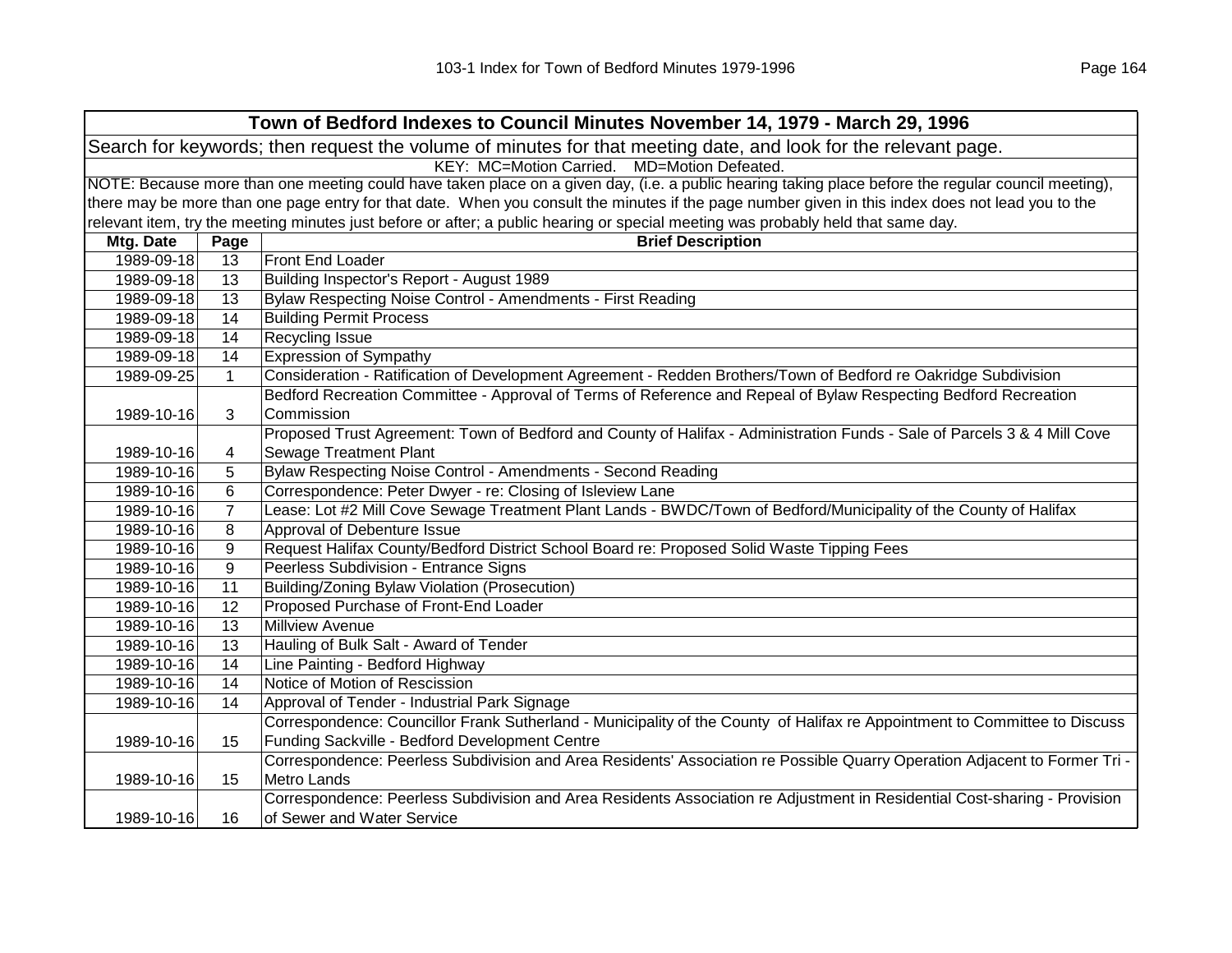|            | Town of Bedford Indexes to Council Minutes November 14, 1979 - March 29, 1996                                  |                                                                                                                                                                                                                                                          |  |  |
|------------|----------------------------------------------------------------------------------------------------------------|----------------------------------------------------------------------------------------------------------------------------------------------------------------------------------------------------------------------------------------------------------|--|--|
|            | Search for keywords; then request the volume of minutes for that meeting date, and look for the relevant page. |                                                                                                                                                                                                                                                          |  |  |
|            | KEY: MC=Motion Carried. MD=Motion Defeated.                                                                    |                                                                                                                                                                                                                                                          |  |  |
|            |                                                                                                                | NOTE: Because more than one meeting could have taken place on a given day, (i.e. a public hearing taking place before the regular council meeting),                                                                                                      |  |  |
|            |                                                                                                                | there may be more than one page entry for that date. When you consult the minutes if the page number given in this index does not lead you to the                                                                                                        |  |  |
|            |                                                                                                                | relevant item, try the meeting minutes just before or after; a public hearing or special meeting was probably held that same day.                                                                                                                        |  |  |
| Mtg. Date  | Page                                                                                                           | <b>Brief Description</b>                                                                                                                                                                                                                                 |  |  |
| 1989-10-16 | 17                                                                                                             | <b>Fort Sackville Committee</b>                                                                                                                                                                                                                          |  |  |
| 1989-10-16 | 17                                                                                                             | Board of Trustees Area Rate Meetings                                                                                                                                                                                                                     |  |  |
| 1989-11-14 | $\mathbf{1}$                                                                                                   | Election of Deputy Mayor - 1989/1990                                                                                                                                                                                                                     |  |  |
| 1989-11-14 | $\overline{2}$                                                                                                 | Election of District School Board Representative - 1989-1990                                                                                                                                                                                             |  |  |
| 1989-11-14 | $\overline{2}$                                                                                                 | Proposed Resolution re: Signing Officers - 1989/1990                                                                                                                                                                                                     |  |  |
| 1989-11-14 | 3                                                                                                              | B.W.D.C. - Application for Extension of Noise Bylaw - Exemption re: Dredging                                                                                                                                                                             |  |  |
| 1989-11-14 | 4                                                                                                              | Proposed 1990 Capital Budget                                                                                                                                                                                                                             |  |  |
| 1989-11-27 | $\mathbf{1}$                                                                                                   | <b>Engineering and Works Department</b>                                                                                                                                                                                                                  |  |  |
| 1989-11-27 | $\mathbf{1}$                                                                                                   | <b>Transportation Services</b>                                                                                                                                                                                                                           |  |  |
| 1989-11-27 | $\mathbf{1}$                                                                                                   | <b>Works Compound Facility</b>                                                                                                                                                                                                                           |  |  |
| 1989-11-27 | 3                                                                                                              | <b>Further Capital Budget Discussion</b>                                                                                                                                                                                                                 |  |  |
| 1989-11-27 | 3                                                                                                              | <b>Environmental Health Services</b>                                                                                                                                                                                                                     |  |  |
| 1989-11-27 | 3                                                                                                              | <b>Recreation Services</b>                                                                                                                                                                                                                               |  |  |
| 1989-11-27 | $\overline{2}$                                                                                                 | Expression of Sympathy re: the Death of Mayor Christie's Mother-in-law                                                                                                                                                                                   |  |  |
| 1989-11-27 | 3                                                                                                              | Peerless Subdivision Entrance Sign - Motion Respecting Approval of Cost-Sharing Contribution for Subdivision Entrance Sign<br>Proposed Trust Agreement: Town of Bedford and County of Halifax - Administration of Funds - Sale of Parcels Three and Four |  |  |
| 1989-11-27 | 3                                                                                                              | Mill Cove Sewage Treatment Plant                                                                                                                                                                                                                         |  |  |
| 1989-11-27 | 3                                                                                                              | <b>Isleview Lane - Closing</b>                                                                                                                                                                                                                           |  |  |
| 1989-11-27 | 4                                                                                                              | Report - Redbank Road Traffic Study                                                                                                                                                                                                                      |  |  |
| 1989-11-27 | 5                                                                                                              | Motion Respecting Bedford Highway Upgrading Standards - Approved July 17, 1989                                                                                                                                                                           |  |  |
| 1989-11-27 | 6                                                                                                              | Delegation - Canadian Christian Festival - August 16, 1990                                                                                                                                                                                               |  |  |
| 1989-11-27 | $\overline{7}$                                                                                                 | Petition: Mr. Youssef (On Behalf of Residents of Crosby Street - Millview Ave.) Petition re: Paving/Chip sealing                                                                                                                                         |  |  |
| 1989-11-27 | $\overline{7}$                                                                                                 | Motions: Bylaw Respecting Noise Control - Amendment - Third and Final Reading                                                                                                                                                                            |  |  |
| 1989-11-27 | 8                                                                                                              | Motions: Bylaw Respecting Grade Alteration - Amendment - Third and Final Reading                                                                                                                                                                         |  |  |
| 1989-11-27 | 8                                                                                                              | Proposed Change in Traffic Authority Appointment                                                                                                                                                                                                         |  |  |
| 1989-11-27 | 9                                                                                                              | <b>Council Regular Sessions - Revised Schedule</b>                                                                                                                                                                                                       |  |  |
| 1989-11-27 | 9                                                                                                              | Council Appointments to Boards/Committees/Commissions                                                                                                                                                                                                    |  |  |
| 1989-11-27 | 10                                                                                                             | <b>Stipends Advisory Committee</b>                                                                                                                                                                                                                       |  |  |
| 1989-11-27 | 11                                                                                                             | Appointments From the Community At Large to Boards/Committees and Commissions                                                                                                                                                                            |  |  |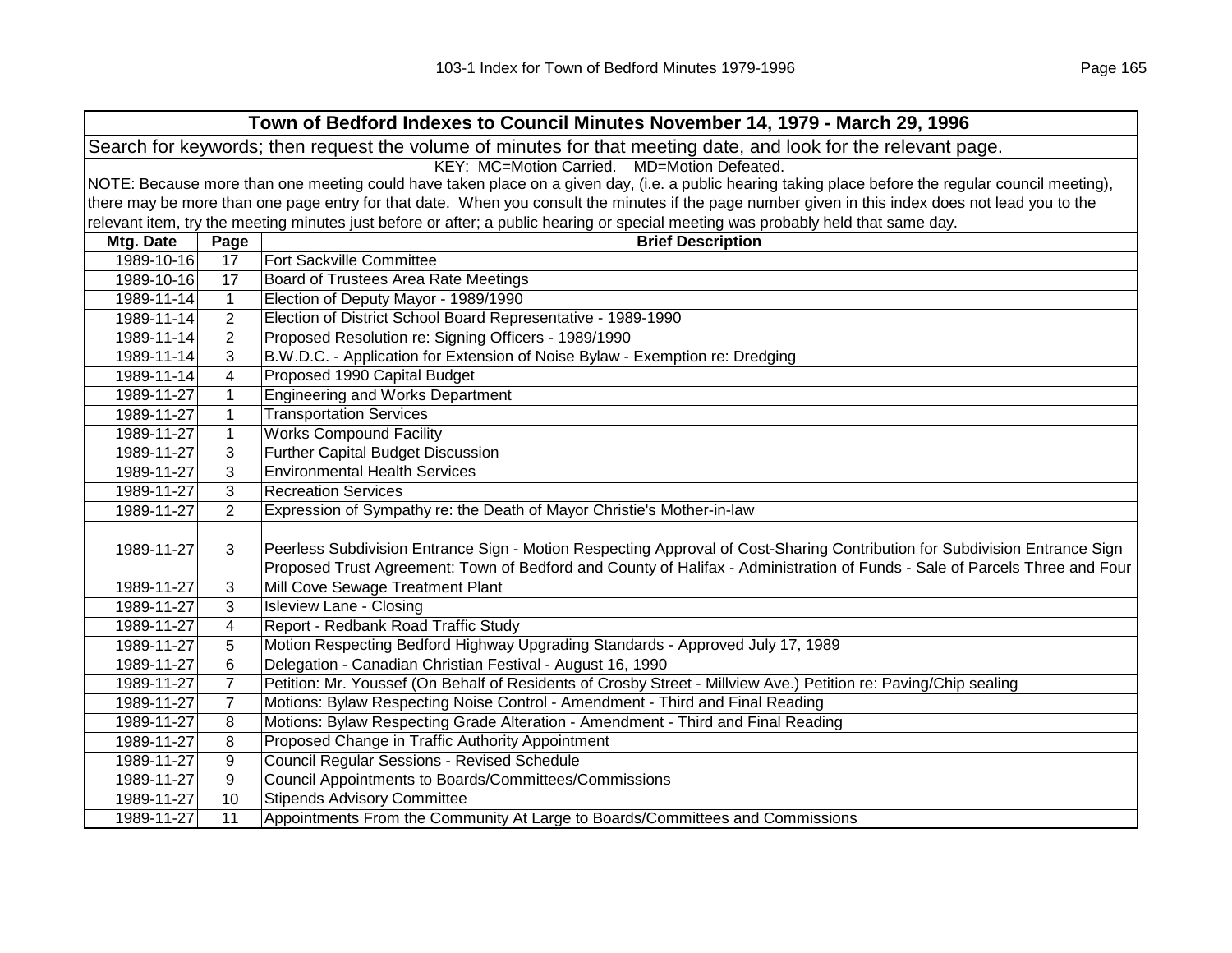| Town of Bedford Indexes to Council Minutes November 14, 1979 - March 29, 1996 |                                             |                                                                                                                                                     |  |  |  |
|-------------------------------------------------------------------------------|---------------------------------------------|-----------------------------------------------------------------------------------------------------------------------------------------------------|--|--|--|
|                                                                               |                                             | Search for keywords; then request the volume of minutes for that meeting date, and look for the relevant page.                                      |  |  |  |
|                                                                               | KEY: MC=Motion Carried. MD=Motion Defeated. |                                                                                                                                                     |  |  |  |
|                                                                               |                                             | NOTE: Because more than one meeting could have taken place on a given day, (i.e. a public hearing taking place before the regular council meeting), |  |  |  |
|                                                                               |                                             | there may be more than one page entry for that date. When you consult the minutes if the page number given in this index does not lead you to the   |  |  |  |
|                                                                               |                                             | relevant item, try the meeting minutes just before or after; a public hearing or special meeting was probably held that same day.                   |  |  |  |
| Mtg. Date                                                                     | Page                                        | <b>Brief Description</b>                                                                                                                            |  |  |  |
| 1989-11-28                                                                    | 13                                          | <b>Isleview Lane - Closing</b>                                                                                                                      |  |  |  |
| 1989-11-28                                                                    | 14                                          | Police Vehicle Replacement - 1990 - Consideration of Purchase                                                                                       |  |  |  |
| 1989-11-28                                                                    | 15                                          | Proposed Resolution - Resident Tax Exemption - 1990                                                                                                 |  |  |  |
| 1989-11-28                                                                    | 16                                          | Proposed Policy Respecting Council Expenses - Seminars, Conference, Etc. (Councillor Kelly)                                                         |  |  |  |
| 1989-11-28                                                                    | 16                                          | Bylaw Respecting Committee of the Whole Meetings (Councillor Kelly)                                                                                 |  |  |  |
| 1989-11-28                                                                    | 16                                          | Report and Recommendations - Bylaw Advisory Committee                                                                                               |  |  |  |
| 1989-11-28                                                                    | 17                                          | Repeal of Certain Town of Bedford Bylaws                                                                                                            |  |  |  |
| 1989-11-28                                                                    | 17                                          | Terms of Reference: Advisory Committee Respecting Trees                                                                                             |  |  |  |
| 1989-11-28                                                                    | 17                                          | Proposed Prosecution Under Unsightly Premises Bylaw - 48 Condor Road                                                                                |  |  |  |
| 1989-11-28                                                                    | 19                                          | Report and Recommendations - Bylaw Advisory Committee                                                                                               |  |  |  |
| 1989-11-28                                                                    | 19                                          | Repeal of Certain Town of Bedford Bylaws                                                                                                            |  |  |  |
| 1989-11-28                                                                    | 19                                          | Council Regular Session - Revised Schedule - Consideration                                                                                          |  |  |  |
| 1989-11-28                                                                    | 20                                          | Reinstatement of Rules of Order                                                                                                                     |  |  |  |
| 1989-11-28                                                                    | 20                                          | EMO Executive Committee re: Proposed Contract - Emergency Planning Consultant                                                                       |  |  |  |
| 1989-11-28                                                                    | 20                                          | BPAC - Re: Recommendations from Session of November 9, 1989                                                                                         |  |  |  |
| 1989-11-28                                                                    | 20                                          | Extension of Terms of Non Council Appointees to BPAC                                                                                                |  |  |  |
| 1989-11-28                                                                    | 21                                          | <b>MPS Review Committee</b>                                                                                                                         |  |  |  |
| 1989-11-28                                                                    | 21                                          | Joint Intertidal Committee                                                                                                                          |  |  |  |
| 1989-11-28                                                                    | 21                                          | Motion of Reconsideration                                                                                                                           |  |  |  |
| 1989-11-28                                                                    | 22                                          | <b>Transit Advisory Committee</b>                                                                                                                   |  |  |  |
| 1989-11-28                                                                    | 22                                          | Fort Sackville Committee                                                                                                                            |  |  |  |
| 1989-11-28                                                                    | 22                                          | Report - 10th Anniversary Committee                                                                                                                 |  |  |  |
| 1989-11-28                                                                    | 23                                          | <b>Engineering and Works Department</b>                                                                                                             |  |  |  |
| 1989-11-28                                                                    | 23                                          | Proposed Amendment - Level of Service - Ice Control - Kearney Lake Road                                                                             |  |  |  |
| 1989-11-28                                                                    | 24                                          | Discussion - Recycling Options - Town of Bedford                                                                                                    |  |  |  |
| 1989-11-28                                                                    | 24                                          | Parks and Recreation Department                                                                                                                     |  |  |  |
| 1989-11-28                                                                    | 25                                          | Lions Park Seawall Renovations - Approval of Contract                                                                                               |  |  |  |
| 1989-11-28                                                                    | 25                                          | Fire Chief's Monthly Reports - September and October 1989                                                                                           |  |  |  |
| 1989-11-28                                                                    | 26                                          | Planning and Development Control Department                                                                                                         |  |  |  |
| 1989-11-28                                                                    | 26                                          | Building Inspector's Monthly Reports - September and October 1989                                                                                   |  |  |  |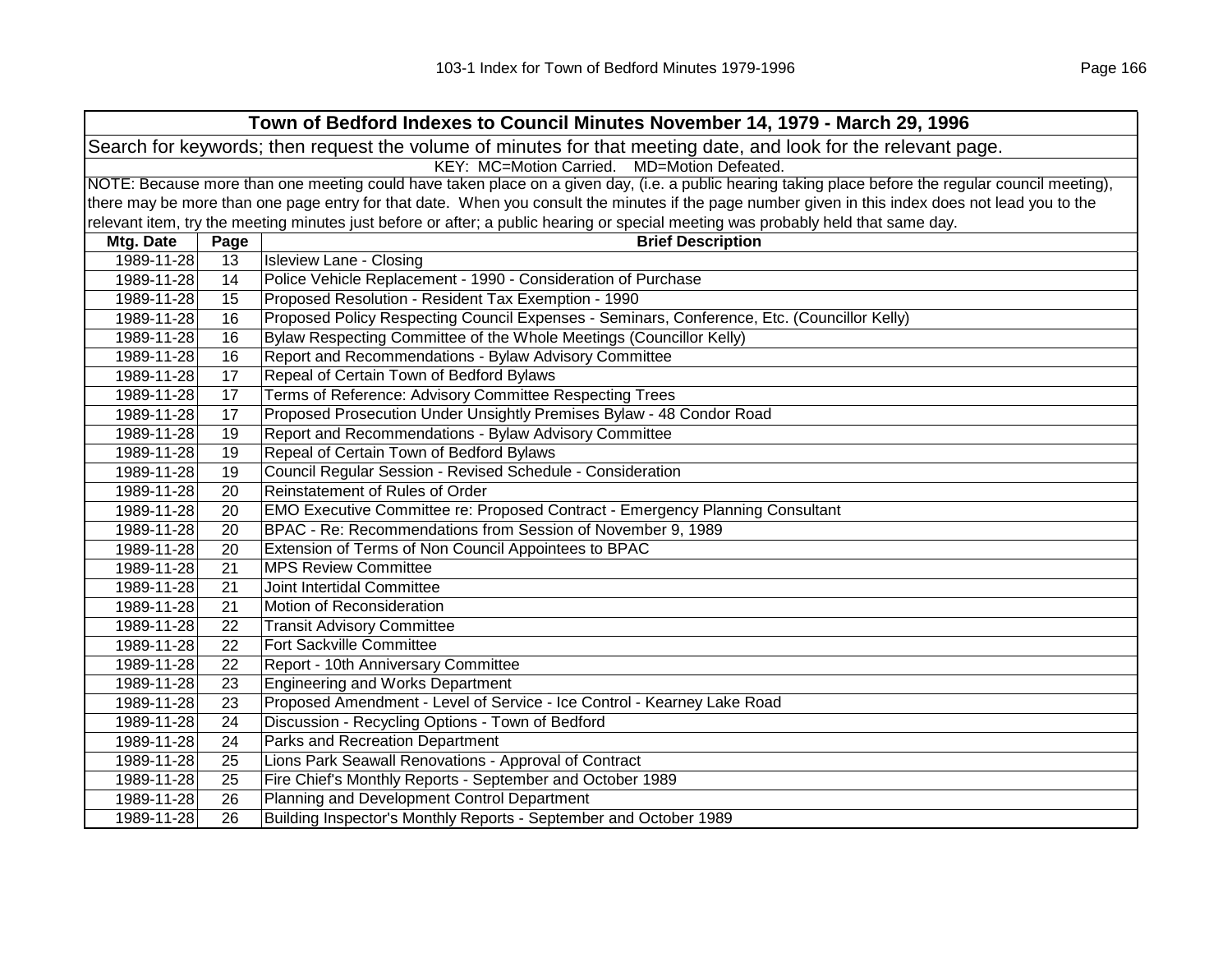|                                                                                                                                                     | Town of Bedford Indexes to Council Minutes November 14, 1979 - March 29, 1996 |                                                                                                                                                   |  |  |  |
|-----------------------------------------------------------------------------------------------------------------------------------------------------|-------------------------------------------------------------------------------|---------------------------------------------------------------------------------------------------------------------------------------------------|--|--|--|
| Search for keywords; then request the volume of minutes for that meeting date, and look for the relevant page.                                      |                                                                               |                                                                                                                                                   |  |  |  |
|                                                                                                                                                     | KEY: MC=Motion Carried. MD=Motion Defeated.                                   |                                                                                                                                                   |  |  |  |
| NOTE: Because more than one meeting could have taken place on a given day, (i.e. a public hearing taking place before the regular council meeting), |                                                                               |                                                                                                                                                   |  |  |  |
|                                                                                                                                                     |                                                                               | there may be more than one page entry for that date. When you consult the minutes if the page number given in this index does not lead you to the |  |  |  |
|                                                                                                                                                     |                                                                               | relevant item, try the meeting minutes just before or after; a public hearing or special meeting was probably held that same day.                 |  |  |  |
| Mtg. Date                                                                                                                                           | Page                                                                          | <b>Brief Description</b>                                                                                                                          |  |  |  |
| 1989-11-28                                                                                                                                          | 26                                                                            | Proposed Amendment - CDA - Village Centre re: Signage                                                                                             |  |  |  |
| 1989-11-28                                                                                                                                          | 26                                                                            | Proposed Renumbering - Madison Drive                                                                                                              |  |  |  |
| 1989-11-28                                                                                                                                          | 27                                                                            | Correspondence: UNSM - re Resolution Respecting Disclosure of Source of Campaign Contribution                                                     |  |  |  |
| 1989-11-28                                                                                                                                          | 27                                                                            | Council Packages - Two-Sided Copying                                                                                                              |  |  |  |
| 1989-12-04                                                                                                                                          | $\mathbf{1}$                                                                  | Continuation of Review and Discussion Respecting Proposed Capital Budget - 1990                                                                   |  |  |  |
| 1989-12-04                                                                                                                                          | $\mathbf{1}$                                                                  | <b>Economic Development Commission</b>                                                                                                            |  |  |  |
| 1989-12-04                                                                                                                                          | 3                                                                             | Appeal by Councillor Kelly re: Point of Order Respecting Motion Approved November 28, 1989 - Item 12.3                                            |  |  |  |
| 1989-12-04                                                                                                                                          | 5                                                                             | Expression of Condolences - re: death of Mengie Shulman                                                                                           |  |  |  |
| 1989-12-11                                                                                                                                          | $\mathbf{1}$                                                                  | Continuation of Review and Discussion - Proposed 1990 Capital Program                                                                             |  |  |  |
| 1989-12-11                                                                                                                                          | $\overline{2}$                                                                | Discussion re Capital Projects Proposed to be Funded by Borrowing                                                                                 |  |  |  |
| 1989-12-11                                                                                                                                          | $\overline{2}$                                                                | <b>Police Department</b>                                                                                                                          |  |  |  |
| 1989-12-11                                                                                                                                          | 2                                                                             | <b>Transportation Services</b>                                                                                                                    |  |  |  |
| 1989-12-11                                                                                                                                          | $\overline{2}$                                                                | Mainstreet Program                                                                                                                                |  |  |  |
| 1989-12-11                                                                                                                                          | 3                                                                             | <b>Recreation Services</b>                                                                                                                        |  |  |  |
| 1989-12-11                                                                                                                                          | 3                                                                             | Mainstreet Program                                                                                                                                |  |  |  |
| 1989-12-11                                                                                                                                          | 3                                                                             | <b>Property Acquisition'</b>                                                                                                                      |  |  |  |
| 1989-12-11                                                                                                                                          | 4                                                                             | <b>Transportation Services</b>                                                                                                                    |  |  |  |
| 1989-12-11                                                                                                                                          | 5                                                                             | Projects Proposed to be Funded by Withdrawal from Operating Reserve                                                                               |  |  |  |
| 1989-12-11                                                                                                                                          | 6                                                                             | <b>Recreation Services</b>                                                                                                                        |  |  |  |
| 1989-12-11                                                                                                                                          | 6                                                                             | <b>Property Acquisition'</b>                                                                                                                      |  |  |  |
| 1989-12-11                                                                                                                                          | 6                                                                             | Appointment from Community at Large to Bedford Board of Police Commission                                                                         |  |  |  |
| 1989-12-11                                                                                                                                          | $\overline{7}$                                                                | Report from Town's 10th Anniversary Committee re: Proposed Budget                                                                                 |  |  |  |
| 1989-12-18                                                                                                                                          | $\overline{2}$                                                                | Department of Municipal Affairs - H.J. McInroy - re 1990 Assessment                                                                               |  |  |  |
|                                                                                                                                                     |                                                                               | Notice of Reconsideration: Peerless Subdivision Entrance Sign - Motion Respecting Approval of Cost-Sharing Contribution for                       |  |  |  |
| 1989-12-18                                                                                                                                          | 3                                                                             | <b>Subdivision Entrance Sign</b>                                                                                                                  |  |  |  |
| 1989-12-18                                                                                                                                          | 3                                                                             | 10th Anniversary Celebrations - Report re Planned Schedule - Request for Operating Budget Approval                                                |  |  |  |
| 1989-12-18                                                                                                                                          | $\overline{4}$                                                                | Petition: Submitted by Councillor Goucher                                                                                                         |  |  |  |
| 1989-12-18                                                                                                                                          | $\overline{\mathcal{A}}$                                                      | Consideration of Award of Contract - Topographic and Alignment Survey - Proposed Roadway                                                          |  |  |  |
| 1989-12-18                                                                                                                                          | 5                                                                             | Consideration of Requested Contracted Price Adjustment - Residential Garbage Collection - 1990                                                    |  |  |  |
| 1989-12-18                                                                                                                                          | 6                                                                             | Recycling Program                                                                                                                                 |  |  |  |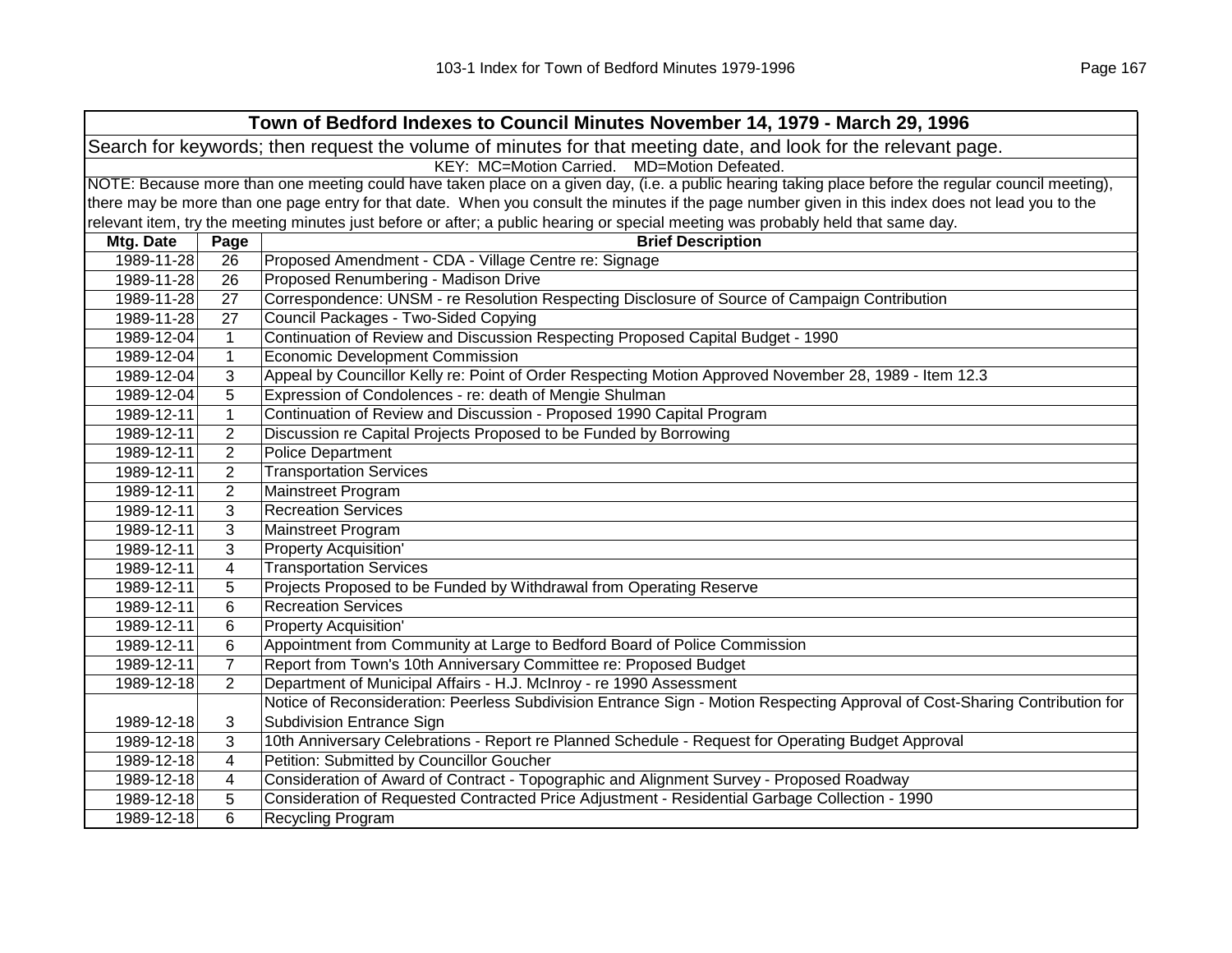|            | Town of Bedford Indexes to Council Minutes November 14, 1979 - March 29, 1996                                                                       |                                                                                                                                                   |  |  |
|------------|-----------------------------------------------------------------------------------------------------------------------------------------------------|---------------------------------------------------------------------------------------------------------------------------------------------------|--|--|
|            | Search for keywords; then request the volume of minutes for that meeting date, and look for the relevant page.                                      |                                                                                                                                                   |  |  |
|            | KEY: MC=Motion Carried. MD=Motion Defeated.                                                                                                         |                                                                                                                                                   |  |  |
|            | NOTE: Because more than one meeting could have taken place on a given day, (i.e. a public hearing taking place before the regular council meeting), |                                                                                                                                                   |  |  |
|            |                                                                                                                                                     | there may be more than one page entry for that date. When you consult the minutes if the page number given in this index does not lead you to the |  |  |
|            |                                                                                                                                                     | relevant item, try the meeting minutes just before or after; a public hearing or special meeting was probably held that same day.                 |  |  |
| Mtg. Date  | Page                                                                                                                                                | <b>Brief Description</b>                                                                                                                          |  |  |
| 1989-12-18 | 6                                                                                                                                                   | Request from Waterfront Development Corporation to Extend Current Exemption from Noise Bylaw                                                      |  |  |
| 1989-12-18 | $\overline{7}$                                                                                                                                      | Planning and Development Control Department                                                                                                       |  |  |
| 1989-12-18 | $\overline{7}$                                                                                                                                      | Building Inspector's Monthly Report - November 1989                                                                                               |  |  |
| 1989-12-18 | $\overline{7}$                                                                                                                                      | <b>Engineering and Works Department</b>                                                                                                           |  |  |
| 1989-12-18 | $\overline{7}$                                                                                                                                      | Request for Approval of Additional Contracted Truck Unit - re: Sand Applications                                                                  |  |  |
| 1989-12-18 | 8                                                                                                                                                   | Resignation of Chief David Selig                                                                                                                  |  |  |
| 1989-12-18 | 9                                                                                                                                                   | <b>Finance Department</b>                                                                                                                         |  |  |
| 1989-12-18 | 9                                                                                                                                                   | Request for 1989 Tax Rebate - 7th Day Adventist Church                                                                                            |  |  |
| 1989-12-18 | 9                                                                                                                                                   | Proposed Property Tax Write Offs                                                                                                                  |  |  |
| 1989-12-18 | 10                                                                                                                                                  | Request for Authorization of Budget Over-Expenditure re: Computer Networking Plan                                                                 |  |  |
| 1989-12-18 | 11                                                                                                                                                  | Motion Respecting Smoke-Free Town Facilities - Councillor Grant Walker                                                                            |  |  |
| 1989-12-18 | 11                                                                                                                                                  | <b>Bonus Payments</b>                                                                                                                             |  |  |
| 1989-12-18 | 11                                                                                                                                                  | <b>Fencing Policy</b>                                                                                                                             |  |  |
| 1989-12-18 | 11                                                                                                                                                  | Contract Between J.M. Towner and Associates/Town of Bedford                                                                                       |  |  |
| 1989-12-18 | 12                                                                                                                                                  | Canadian Homebuilding Association                                                                                                                 |  |  |
| 1989-12-18 | 12                                                                                                                                                  | <b>Construction Problems - Moirs Mill Road</b>                                                                                                    |  |  |
| 1989-12-18 | 12                                                                                                                                                  | <b>Insurance Tender - 1990 Requirements</b>                                                                                                       |  |  |
| 1989-12-18 | 13                                                                                                                                                  | <b>Council Meeting Schedule Changes</b>                                                                                                           |  |  |
|            |                                                                                                                                                     |                                                                                                                                                   |  |  |
| 1990-01-08 | $\mathbf 1$                                                                                                                                         | Presentation by Representatives Halifax County Regional Library Board - Proposed Library Boards 1990 Budget Estimates                             |  |  |
| 1990-01-08 | 3                                                                                                                                                   | Presentation by Metro Transit Representatives re: Proposed Metro Transit Route Changes                                                            |  |  |
| 1990-01-08 | 4                                                                                                                                                   | Information Report - 1990 Assessment                                                                                                              |  |  |
| 1990-01-08 | 4                                                                                                                                                   | Proposal re BPAC Terms of Reference - Possible Change in Composition                                                                              |  |  |
| 1990-01-08 | 5                                                                                                                                                   | Update - Bedford Recycling                                                                                                                        |  |  |
| 1990-01-08 | 5                                                                                                                                                   | Discussion re Town Works Department Response to Freezing Rain Storm - December 26, 1989                                                           |  |  |
| 1990-01-15 | $\mathbf{1}$                                                                                                                                        | Public Hearing: re: rezoning application to change the zoning of Civic #83 High Street from R1 to R2                                              |  |  |
| 1990-01-15 | $\overline{2}$                                                                                                                                      | Lindsey, Ernie                                                                                                                                    |  |  |
|            |                                                                                                                                                     |                                                                                                                                                   |  |  |
| 1990-01-15 | 1                                                                                                                                                   | Public Hearing: re: Proposed Contract Development Agreement between Southwest Properties Ltd. And the Town of Bedford                             |  |  |
| 1990-01-15 | $\overline{2}$                                                                                                                                      | Spatz, Simon                                                                                                                                      |  |  |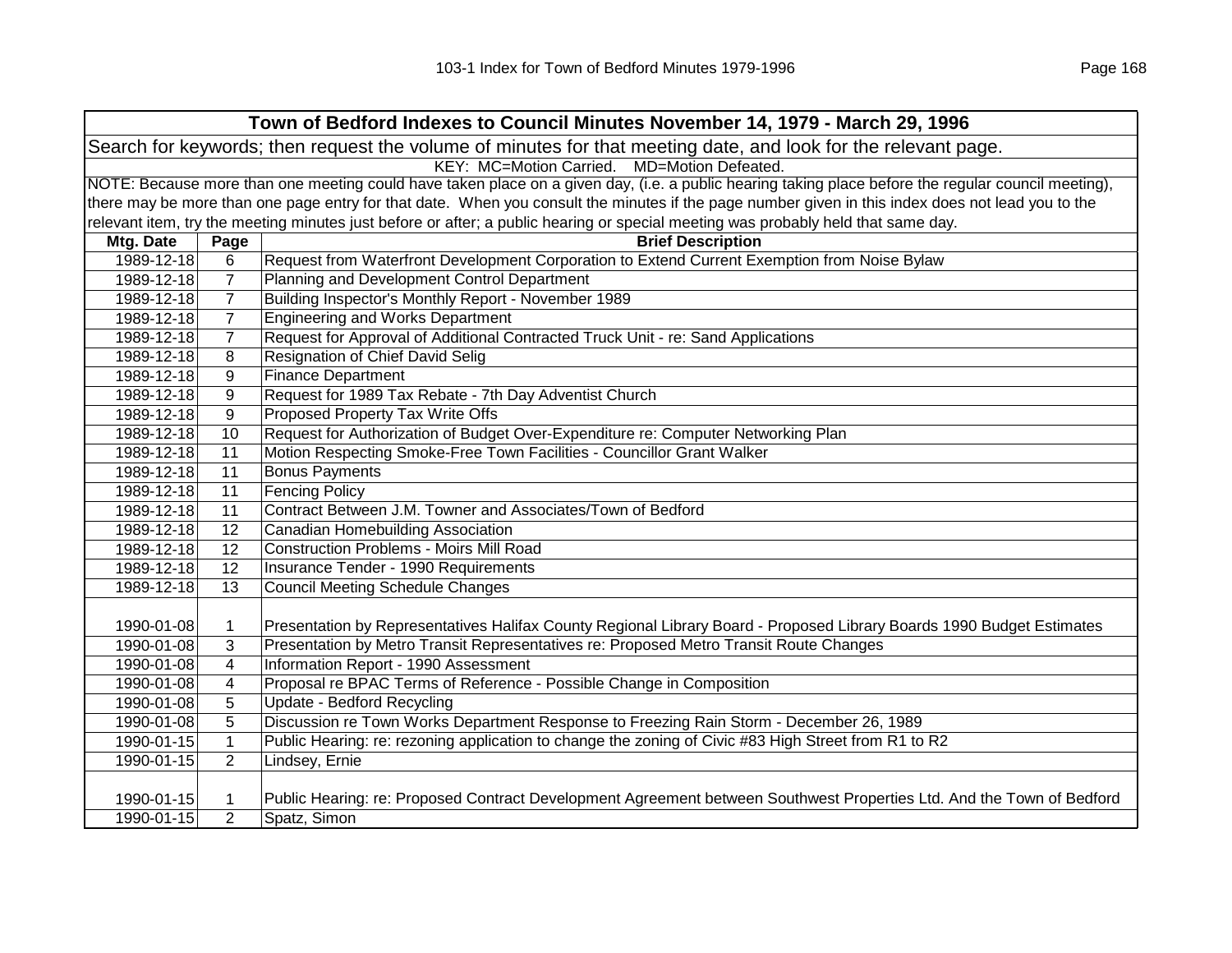| Town of Bedford Indexes to Council Minutes November 14, 1979 - March 29, 1996 |                                                                                                                |                                                                                                                                                     |  |  |  |
|-------------------------------------------------------------------------------|----------------------------------------------------------------------------------------------------------------|-----------------------------------------------------------------------------------------------------------------------------------------------------|--|--|--|
|                                                                               | Search for keywords; then request the volume of minutes for that meeting date, and look for the relevant page. |                                                                                                                                                     |  |  |  |
|                                                                               | KEY: MC=Motion Carried. MD=Motion Defeated.                                                                    |                                                                                                                                                     |  |  |  |
|                                                                               |                                                                                                                | NOTE: Because more than one meeting could have taken place on a given day, (i.e. a public hearing taking place before the regular council meeting), |  |  |  |
|                                                                               |                                                                                                                | there may be more than one page entry for that date. When you consult the minutes if the page number given in this index does not lead you to the   |  |  |  |
|                                                                               |                                                                                                                | relevant item, try the meeting minutes just before or after; a public hearing or special meeting was probably held that same day.                   |  |  |  |
| Mtg. Date                                                                     | Page                                                                                                           | <b>Brief Description</b>                                                                                                                            |  |  |  |
| 1990-01-15                                                                    | 3                                                                                                              | Spatz, Jim                                                                                                                                          |  |  |  |
| 1990-01-15                                                                    | 3                                                                                                              | Lynch, Andy                                                                                                                                         |  |  |  |
| 1990-01-15                                                                    | 3                                                                                                              | Portilli, John                                                                                                                                      |  |  |  |
| 1990-01-15                                                                    | $\overline{4}$                                                                                                 | Goddard, Peter                                                                                                                                      |  |  |  |
| 1990-01-15                                                                    | 4                                                                                                              | Roy, William S.                                                                                                                                     |  |  |  |
| 1990-01-15                                                                    | $\mathbf{1}$                                                                                                   | Public Hearing: re: closure of Iselview Lane as a Public Street                                                                                     |  |  |  |
| 1990-01-15                                                                    | $\overline{2}$                                                                                                 | Dwyer, Peter                                                                                                                                        |  |  |  |
| 1990-01-15                                                                    | 3                                                                                                              | MacDonald, Wayne                                                                                                                                    |  |  |  |
| 1990-01-15                                                                    | 3                                                                                                              | MacCulloch, Bruce                                                                                                                                   |  |  |  |
| 1990-01-15                                                                    | 3                                                                                                              | Boutilier, Bob                                                                                                                                      |  |  |  |
| 1990-01-15                                                                    | 3                                                                                                              | Roper, Fiona                                                                                                                                        |  |  |  |
| 1990-01-15                                                                    | 3                                                                                                              | Dwyer, Serene                                                                                                                                       |  |  |  |
| 1990-01-15                                                                    | 3                                                                                                              | O'Hagan, James                                                                                                                                      |  |  |  |
| 1990-01-15                                                                    | 3                                                                                                              | Gale, Anne                                                                                                                                          |  |  |  |
| 1990-01-15                                                                    | 4                                                                                                              | Stringer, John                                                                                                                                      |  |  |  |
| 1990-01-15                                                                    | 4                                                                                                              | McCormick, Aileen                                                                                                                                   |  |  |  |
| 1990-01-15                                                                    | 4                                                                                                              | Gale, Jack                                                                                                                                          |  |  |  |
| 1990-01-15                                                                    | 4                                                                                                              | Finlay, Elaine                                                                                                                                      |  |  |  |
| 1990-01-15                                                                    | 5                                                                                                              | MacKinley, Hugh                                                                                                                                     |  |  |  |
| 1990-01-15                                                                    | 5                                                                                                              | Dickinson, Peter, Fire Chief, Bedford Volunteer Fire Dept.                                                                                          |  |  |  |
| 1990-01-15                                                                    | 5                                                                                                              | Selig, David                                                                                                                                        |  |  |  |
| 1990-01-15                                                                    | 5                                                                                                              | McCarthy, Don, Deputy Fire Chief, Bedford Volunteer Fire Department                                                                                 |  |  |  |
| 1990-01-15                                                                    | $6\phantom{1}6$                                                                                                | Long, Gordon                                                                                                                                        |  |  |  |
| 1990-01-15                                                                    | 6                                                                                                              | Cole, Winston                                                                                                                                       |  |  |  |
| 1990-01-15                                                                    | 6                                                                                                              | Gale, Anne                                                                                                                                          |  |  |  |
| 1990-01-15                                                                    | $6\phantom{1}6$                                                                                                | Dwyer, Peter                                                                                                                                        |  |  |  |
| 1990-01-15                                                                    | 6                                                                                                              | Towill, Shirley                                                                                                                                     |  |  |  |
| 1990-01-15                                                                    | 3                                                                                                              | Motion Served by Councillor Goucher re Motion Respecting Terms of Reference - BPAC Appointees                                                       |  |  |  |
| 1990-01-15                                                                    | 5                                                                                                              | <b>Recycling Depot</b>                                                                                                                              |  |  |  |
| 1990-01-15                                                                    | 5                                                                                                              | Solicitation of Legal Advice                                                                                                                        |  |  |  |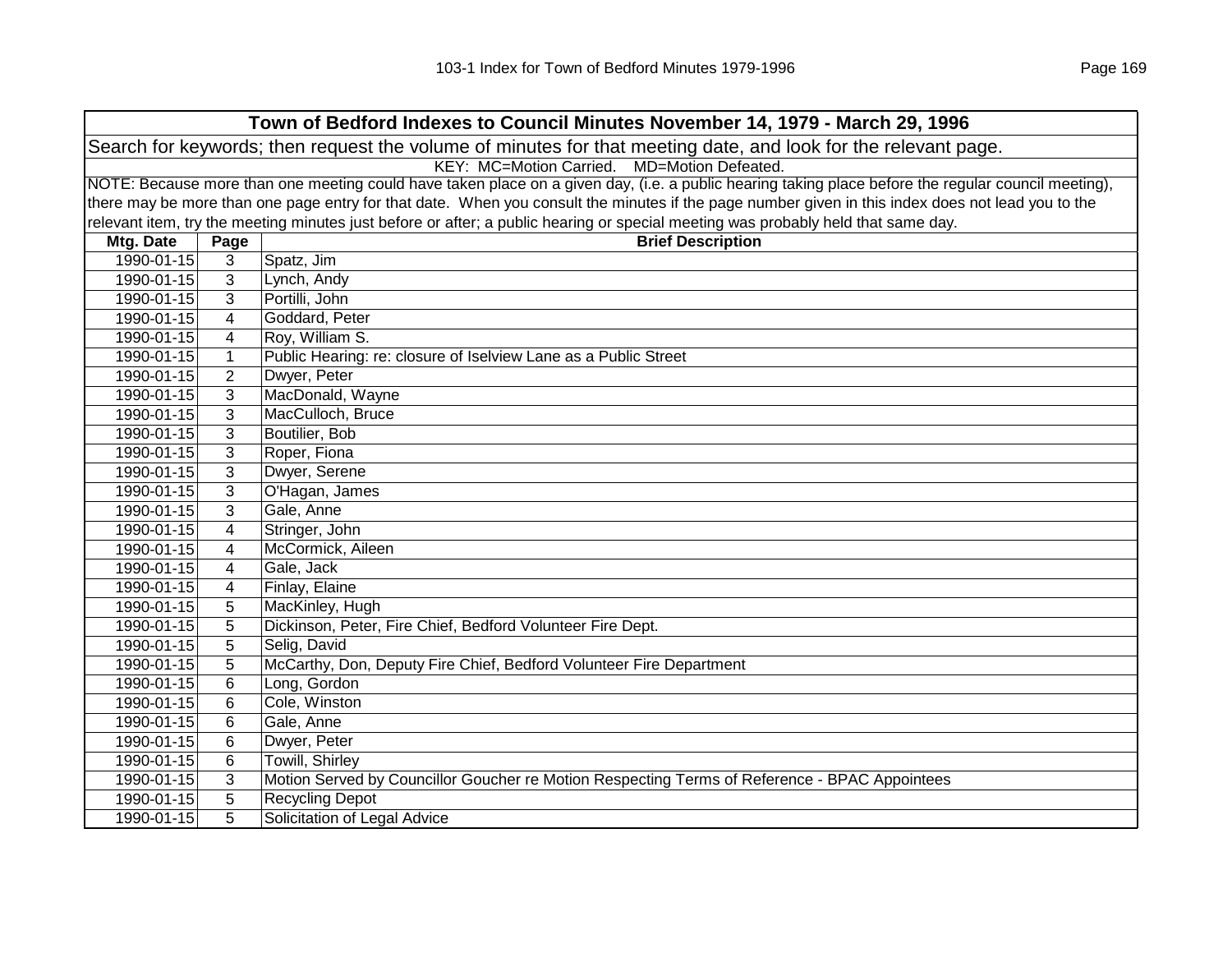|                                                                                                                | Town of Bedford Indexes to Council Minutes November 14, 1979 - March 29, 1996                                                                       |                                                                                                                                   |  |  |  |
|----------------------------------------------------------------------------------------------------------------|-----------------------------------------------------------------------------------------------------------------------------------------------------|-----------------------------------------------------------------------------------------------------------------------------------|--|--|--|
| Search for keywords; then request the volume of minutes for that meeting date, and look for the relevant page. |                                                                                                                                                     |                                                                                                                                   |  |  |  |
|                                                                                                                | KEY: MC=Motion Carried. MD=Motion Defeated.                                                                                                         |                                                                                                                                   |  |  |  |
|                                                                                                                | NOTE: Because more than one meeting could have taken place on a given day, (i.e. a public hearing taking place before the regular council meeting), |                                                                                                                                   |  |  |  |
|                                                                                                                | there may be more than one page entry for that date. When you consult the minutes if the page number given in this index does not lead you to the   |                                                                                                                                   |  |  |  |
|                                                                                                                |                                                                                                                                                     | relevant item, try the meeting minutes just before or after; a public hearing or special meeting was probably held that same day. |  |  |  |
| Mtg. Date                                                                                                      | Page                                                                                                                                                | <b>Brief Description</b>                                                                                                          |  |  |  |
| 1990-01-15                                                                                                     | 6                                                                                                                                                   | Consideration - Award of Tender - LeBrun Centre - Spectator Heaters                                                               |  |  |  |
| 1990-01-15                                                                                                     | 6                                                                                                                                                   | <b>Engineering and Works Department</b>                                                                                           |  |  |  |
| 1990-01-15                                                                                                     | 6                                                                                                                                                   | Engineering Design Services - Bedford Highway Improvements - Mill Cove Area                                                       |  |  |  |
| 1990-01-15                                                                                                     | 8                                                                                                                                                   | Development Agreement Application - Sunnyside Mall                                                                                |  |  |  |
| 1990-01-22                                                                                                     | $\mathbf{1}$                                                                                                                                        | Rezoning of 83 High Street - R1 to R2                                                                                             |  |  |  |
| 1990-01-22                                                                                                     | 2                                                                                                                                                   | Isleview Lane - Consideration of Closure as a Public Street                                                                       |  |  |  |
|                                                                                                                |                                                                                                                                                     | Motions: Proposed Amendments to Bylaw Respecting Dogs Whereby the Cost of Annual Dog Licenses Will Be Increased                   |  |  |  |
| 1990-01-22                                                                                                     | 5                                                                                                                                                   | (First and Final Reading)                                                                                                         |  |  |  |
|                                                                                                                |                                                                                                                                                     | Motion Served by Councillor Grant Walker, December 18/89 Whereby all Town Owned/Occupied Facilities be Declared Smoke-            |  |  |  |
| 1990-01-22                                                                                                     | 5                                                                                                                                                   | Free Effective July 1, 1990                                                                                                       |  |  |  |
| 1990-01-22                                                                                                     | 6                                                                                                                                                   | Consideration - Proposed Collective Agreement Revisions - Local 2715 - Bedford Firemen and Town of Bedford                        |  |  |  |
| 1990-01-22                                                                                                     | 9                                                                                                                                                   | Council Ratification - Election of Bedford Volunteer Fire Department Chief                                                        |  |  |  |
| 1990-01-22                                                                                                     | 9                                                                                                                                                   | Proposed Moratorium - Building of Residential Properties - Town of Bedford                                                        |  |  |  |
| 1990-01-22                                                                                                     | 9                                                                                                                                                   | Proposed Policy Respecting the Engaging of Legal Services                                                                         |  |  |  |
| 1990-01-22                                                                                                     | 11                                                                                                                                                  | Waste Management Committee - Replacement for Keith Roberts                                                                        |  |  |  |
| 1990-01-22                                                                                                     | 11                                                                                                                                                  | Recreation Advisory Committees - Chairman Appointment                                                                             |  |  |  |
| 1990-01-22                                                                                                     | 11                                                                                                                                                  | <b>School Board Report</b>                                                                                                        |  |  |  |
| 1990-01-22                                                                                                     | 12                                                                                                                                                  | Recommendation from BWAC re Infiltration                                                                                          |  |  |  |
| 1990-01-22                                                                                                     | 12                                                                                                                                                  | Fire Chief's Monthly Reports - September and October 1989                                                                         |  |  |  |
| 1990-01-22                                                                                                     | 12                                                                                                                                                  | Planning and Development Control Department                                                                                       |  |  |  |
| 1990-01-22                                                                                                     | 12                                                                                                                                                  | Building Inspector's Monthly Report                                                                                               |  |  |  |
| 1990-01-22                                                                                                     | 12                                                                                                                                                  | <b>Blue Mountain Resources Quarry Application</b>                                                                                 |  |  |  |
| 1990-01-22                                                                                                     | 13                                                                                                                                                  | <b>Engineering and Works Department</b>                                                                                           |  |  |  |
| 1990-01-22                                                                                                     | 13                                                                                                                                                  | 1990 Capital Budget Clarification                                                                                                 |  |  |  |
| 1990-01-29                                                                                                     | $\mathbf{1}$                                                                                                                                        | Contracting of Additional Equipment - Winter Sanding Operations                                                                   |  |  |  |
| 1990-01-29                                                                                                     | 2                                                                                                                                                   | Proposed Prosecution - Zoning Violation Civic #1079 Bedford Highway                                                               |  |  |  |
| 1990-01-29                                                                                                     | 3                                                                                                                                                   | Presentation and Preliminary Discussion - Proposed 1990 Operating Budget and Tax Rates                                            |  |  |  |
| 1990-01-29                                                                                                     | 6                                                                                                                                                   | Suspension of Rules of Order                                                                                                      |  |  |  |
| 1990-01-29                                                                                                     | 6                                                                                                                                                   | Agreement Local 2715 IAFF/Town of Bedford                                                                                         |  |  |  |
| 1990-02-12                                                                                                     | 1                                                                                                                                                   | Suggested Modifications to Transit Route Changes                                                                                  |  |  |  |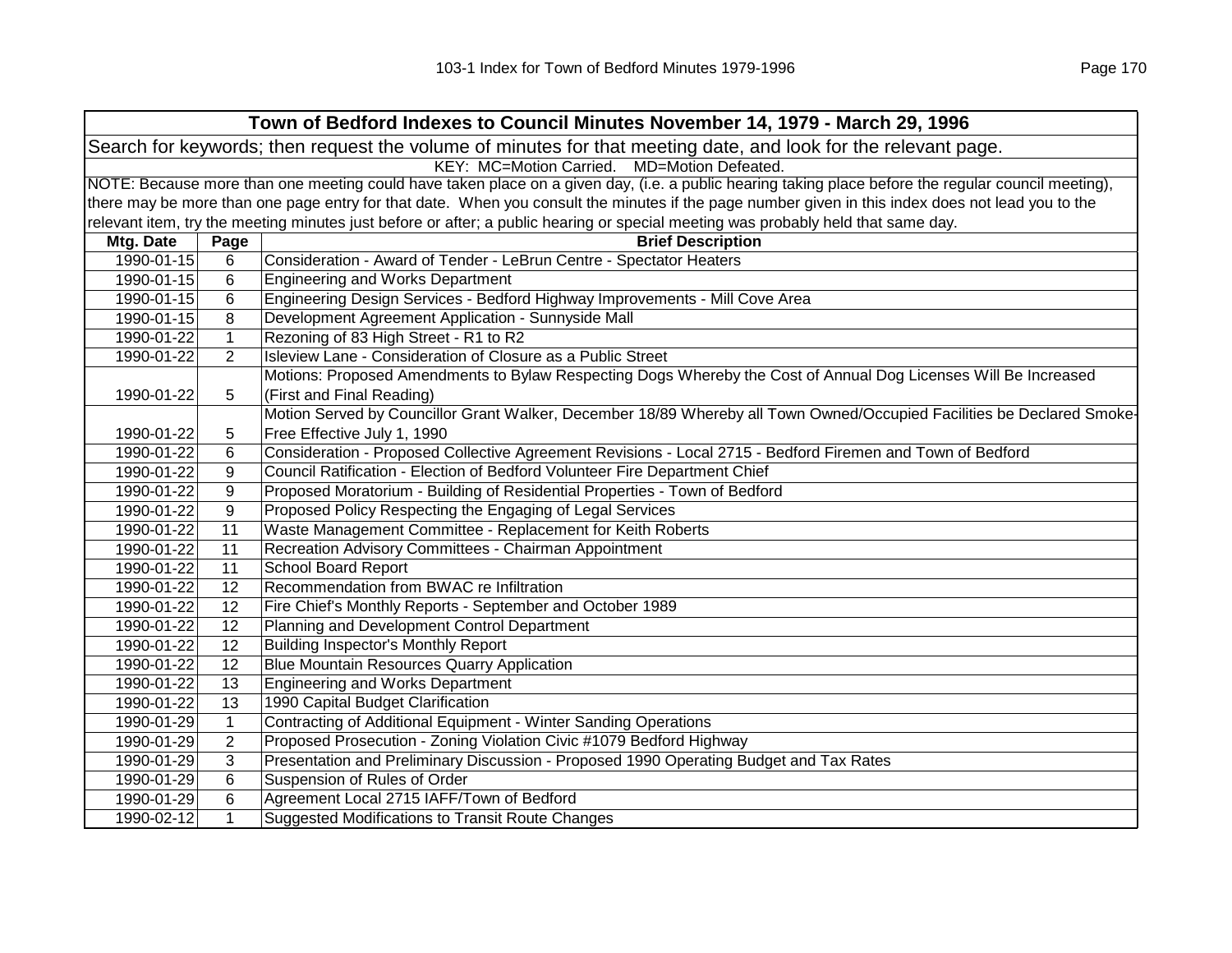| Town of Bedford Indexes to Council Minutes November 14, 1979 - March 29, 1996                                  |                                                                                                                                                     |                                                                                                                                                   |  |  |  |
|----------------------------------------------------------------------------------------------------------------|-----------------------------------------------------------------------------------------------------------------------------------------------------|---------------------------------------------------------------------------------------------------------------------------------------------------|--|--|--|
| Search for keywords; then request the volume of minutes for that meeting date, and look for the relevant page. |                                                                                                                                                     |                                                                                                                                                   |  |  |  |
|                                                                                                                | KEY: MC=Motion Carried. MD=Motion Defeated.                                                                                                         |                                                                                                                                                   |  |  |  |
|                                                                                                                | NOTE: Because more than one meeting could have taken place on a given day, (i.e. a public hearing taking place before the regular council meeting), |                                                                                                                                                   |  |  |  |
|                                                                                                                |                                                                                                                                                     | there may be more than one page entry for that date. When you consult the minutes if the page number given in this index does not lead you to the |  |  |  |
|                                                                                                                |                                                                                                                                                     | relevant item, try the meeting minutes just before or after; a public hearing or special meeting was probably held that same day.                 |  |  |  |
| Mtg. Date                                                                                                      | Page                                                                                                                                                | <b>Brief Description</b>                                                                                                                          |  |  |  |
| 1990-02-12                                                                                                     | 3                                                                                                                                                   | Discussion re: Proposal from Metro Authority re Revised Deficit Cost-Sharing Formula                                                              |  |  |  |
| 1990-02-12                                                                                                     | 4                                                                                                                                                   | Application for Noise Bylaw exemption - Construction Activity - Sunnyside Mall                                                                    |  |  |  |
| 1990-02-12                                                                                                     | 5                                                                                                                                                   | Departmental Presentations - Proposed 1990 Operating Budget                                                                                       |  |  |  |
| 1990-02-12                                                                                                     | 5                                                                                                                                                   | <b>Engineering and Works Department</b>                                                                                                           |  |  |  |
| 1990-02-12                                                                                                     | 6                                                                                                                                                   | <b>Fire Department</b>                                                                                                                            |  |  |  |
| 1990-02-12                                                                                                     | $\overline{7}$                                                                                                                                      | Planning and Development Control Department                                                                                                       |  |  |  |
| 1990-02-19                                                                                                     | 2                                                                                                                                                   | Notice of Reconsideration - Development Agreement - Sunnyside Mall                                                                                |  |  |  |
| 1990-02-19                                                                                                     | $\overline{2}$                                                                                                                                      | Noise Bylaw - Application for Exemption - Sunnyside Mall Construction                                                                             |  |  |  |
| 1990-02-19                                                                                                     | 3                                                                                                                                                   | Tiller, Lewis                                                                                                                                     |  |  |  |
| 1990-02-19                                                                                                     | 3                                                                                                                                                   | Spatz, Jim                                                                                                                                        |  |  |  |
| 1990-02-19                                                                                                     | 3                                                                                                                                                   | Goddard, Peter                                                                                                                                    |  |  |  |
| 1990-02-19                                                                                                     | 4                                                                                                                                                   | Portilli, John                                                                                                                                    |  |  |  |
| 1990-02-19                                                                                                     | $\overline{4}$                                                                                                                                      | Proposed Policy re No Smoking                                                                                                                     |  |  |  |
| 1990-02-19                                                                                                     | 5                                                                                                                                                   | Implementation                                                                                                                                    |  |  |  |
| 1990-02-19                                                                                                     | 6                                                                                                                                                   | Policy Respecting the Engaging of Legal Services - Second Reading                                                                                 |  |  |  |
| 1990-02-19                                                                                                     | 6                                                                                                                                                   | Metro Transit Proposal re Deficit Cost-Sharing                                                                                                    |  |  |  |
| 1990-02-19                                                                                                     | $\overline{7}$                                                                                                                                      | Metro Transit - Proposed Transit Route Changes - Direction to be Provided to Metro Authority Representatives                                      |  |  |  |
| 1990-02-19                                                                                                     | 8                                                                                                                                                   | Proposed Lease - Town of Bedford/County of Halifax to B.W.D.C re Lot #2 Mill Cove STP                                                             |  |  |  |
| 1990-02-19                                                                                                     | 9                                                                                                                                                   | Request from Peerless Subdivision re: Waiver of Maintenance Deposit Requirement - Subdivision Entrance Sign                                       |  |  |  |
| 1990-02-19                                                                                                     | 10                                                                                                                                                  | Mrs. Shirley Towill - re: Location: Recycling Depot                                                                                               |  |  |  |
| 1990-02-19                                                                                                     | 11                                                                                                                                                  | Planning and Development Control Department                                                                                                       |  |  |  |
| 1990-02-19                                                                                                     | 11                                                                                                                                                  | Unsightly Properties - Hammonds Plains Road                                                                                                       |  |  |  |
| 1990-02-19                                                                                                     | 12                                                                                                                                                  | Bedford Visitor Centre Advisory Committee - Ratification of Appointments                                                                          |  |  |  |
| 1990-02-19                                                                                                     | 13                                                                                                                                                  | Heritage Advisory Committee - Ratification of Appointment                                                                                         |  |  |  |
| 1990-02-19                                                                                                     | 13                                                                                                                                                  | Bedford Waters Advisory Committee - Ratification of Appointment                                                                                   |  |  |  |
| 1990-02-19                                                                                                     | 13                                                                                                                                                  | Bedford Visitor Information Centre - Consideration of Tenders - Phase 3                                                                           |  |  |  |
| 1990-02-19                                                                                                     | 14                                                                                                                                                  | Moirs Mill Steering Committee - Proposed Policy re Donations                                                                                      |  |  |  |
| 1990-02-19                                                                                                     | 14                                                                                                                                                  | Stipends Advisory Committee - Report                                                                                                              |  |  |  |
| 1990-02-19                                                                                                     | 14                                                                                                                                                  | <b>School Board Report</b>                                                                                                                        |  |  |  |
| 1990-02-19                                                                                                     | 15                                                                                                                                                  | <b>Engineering and Works Department</b>                                                                                                           |  |  |  |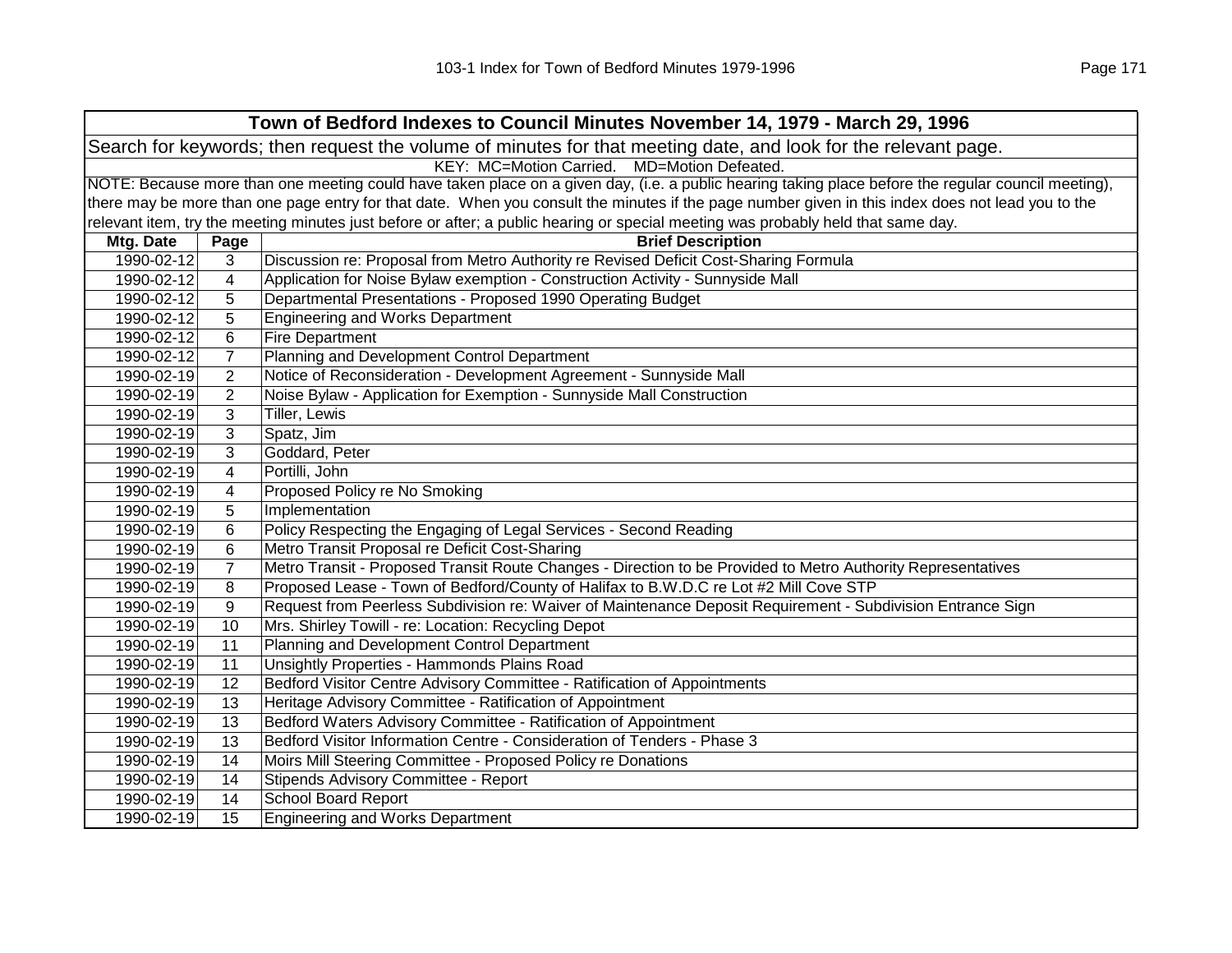| Town of Bedford Indexes to Council Minutes November 14, 1979 - March 29, 1996 |                                                                                                                |                                                                                                                                                     |  |  |
|-------------------------------------------------------------------------------|----------------------------------------------------------------------------------------------------------------|-----------------------------------------------------------------------------------------------------------------------------------------------------|--|--|
|                                                                               | Search for keywords; then request the volume of minutes for that meeting date, and look for the relevant page. |                                                                                                                                                     |  |  |
| KEY: MC=Motion Carried. MD=Motion Defeated.                                   |                                                                                                                |                                                                                                                                                     |  |  |
|                                                                               |                                                                                                                | NOTE: Because more than one meeting could have taken place on a given day, (i.e. a public hearing taking place before the regular council meeting), |  |  |
|                                                                               |                                                                                                                | there may be more than one page entry for that date. When you consult the minutes if the page number given in this index does not lead you to the   |  |  |
|                                                                               |                                                                                                                | relevant item, try the meeting minutes just before or after; a public hearing or special meeting was probably held that same day.                   |  |  |
| Mtg. Date                                                                     | Page                                                                                                           | <b>Brief Description</b>                                                                                                                            |  |  |
| 1990-02-19                                                                    | 15                                                                                                             | <b>Update - Recycling Initiatives</b>                                                                                                               |  |  |
| 1990-02-19                                                                    | 16                                                                                                             | Tenders - 1990 Capital Program - One Tonne Vehicle and Backhoe                                                                                      |  |  |
| 1990-02-19                                                                    | 16                                                                                                             | Backhoe - Tender #90-02                                                                                                                             |  |  |
| 1990-02-19                                                                    | 17                                                                                                             | Tender #99-03 - One Tonne Maintenance Truck (Cab and Chassis Only)                                                                                  |  |  |
| 1990-02-19                                                                    | 18                                                                                                             | Meadowview Drive - Report on Storm Drainage System                                                                                                  |  |  |
| 1990-02-19                                                                    | 19                                                                                                             | Traffic Lights Controller - Bedford Highway/Rocky Lake Drive Intersection - Proposed Replacement                                                    |  |  |
| 1990-02-19                                                                    | 19                                                                                                             | Council Contact with Town Personnel - Snow Removal Operations                                                                                       |  |  |
| 1990-02-19                                                                    | 21                                                                                                             | Bedford Volunteer Fire Department - Monthly Report - January 1990                                                                                   |  |  |
| 1990-02-19                                                                    | 21                                                                                                             | Municipal Board re Notice of Appeal - Sunnyside Mall Development Agreement                                                                          |  |  |
| 1990-02-20                                                                    | $\mathbf{1}$                                                                                                   | Town of Bedford and Department of Transportation Officials Meeting                                                                                  |  |  |
| 1990-02-20                                                                    | $\mathbf{1}$                                                                                                   | Arterial Road Maintenance - D.O.T. Funding Gap                                                                                                      |  |  |
| 1990-02-20                                                                    | $\mathbf{1}$                                                                                                   | Funding for 1990 Capital Program - Timing of Tender Calls                                                                                           |  |  |
| 1990-02-20                                                                    | $\mathbf{1}$                                                                                                   | Dartmouth Road - Magazine Hill - Lighting/lane Line Painting                                                                                        |  |  |
| 1990-02-20                                                                    | $\mathbf{1}$                                                                                                   | Truck Traffic Restrictions - Hammonds Plains Road                                                                                                   |  |  |
| 1990-02-20                                                                    | $\mathbf{1}$                                                                                                   | Transfer of D.O.T. Surplus Lands to Town of Bedford                                                                                                 |  |  |
| 1990-02-20                                                                    | $\overline{2}$                                                                                                 | <b>Burnside Drive Extension</b>                                                                                                                     |  |  |
| 1990-02-20                                                                    | $\overline{2}$                                                                                                 | Moirs Mill Bridge                                                                                                                                   |  |  |
| 1990-02-26                                                                    | $\mathbf{1}$                                                                                                   | <b>Storm Drainage Projects</b>                                                                                                                      |  |  |
| 1990-02-26                                                                    | 4                                                                                                              | <b>Transit Cost-Sharing (Revised Proposal)</b>                                                                                                      |  |  |
| 1990-02-26                                                                    | 5                                                                                                              | Recommendations re: School Facilities                                                                                                               |  |  |
| 1990-02-26                                                                    | 6                                                                                                              | Announcement - Bedford's Volunteer of the Decade                                                                                                    |  |  |
| 1990-02-26                                                                    | 6                                                                                                              | Proposed Future Expansion - Mill Cove S.T.P.                                                                                                        |  |  |
| 1990-03-05                                                                    | $\mathbf{1}$                                                                                                   | <b>Budget Presentation</b>                                                                                                                          |  |  |
| 1990-03-05                                                                    | $\overline{2}$                                                                                                 | <b>Police Department</b>                                                                                                                            |  |  |
| 1990-03-05                                                                    | 3                                                                                                              | <b>Social Services</b>                                                                                                                              |  |  |
| 1990-03-05                                                                    | 3                                                                                                              | <b>Economic Development Commission</b>                                                                                                              |  |  |
| 1990-03-05                                                                    | $\overline{\mathbf{4}}$                                                                                        | Recreation                                                                                                                                          |  |  |
| 1990-03-05                                                                    | $\overline{\mathbf{4}}$                                                                                        | Legislative Section of General Government Services                                                                                                  |  |  |
| 1990-03-05                                                                    | 5                                                                                                              | Administration                                                                                                                                      |  |  |
| 1990-03-05                                                                    | 6                                                                                                              | <b>Fiscal Services</b>                                                                                                                              |  |  |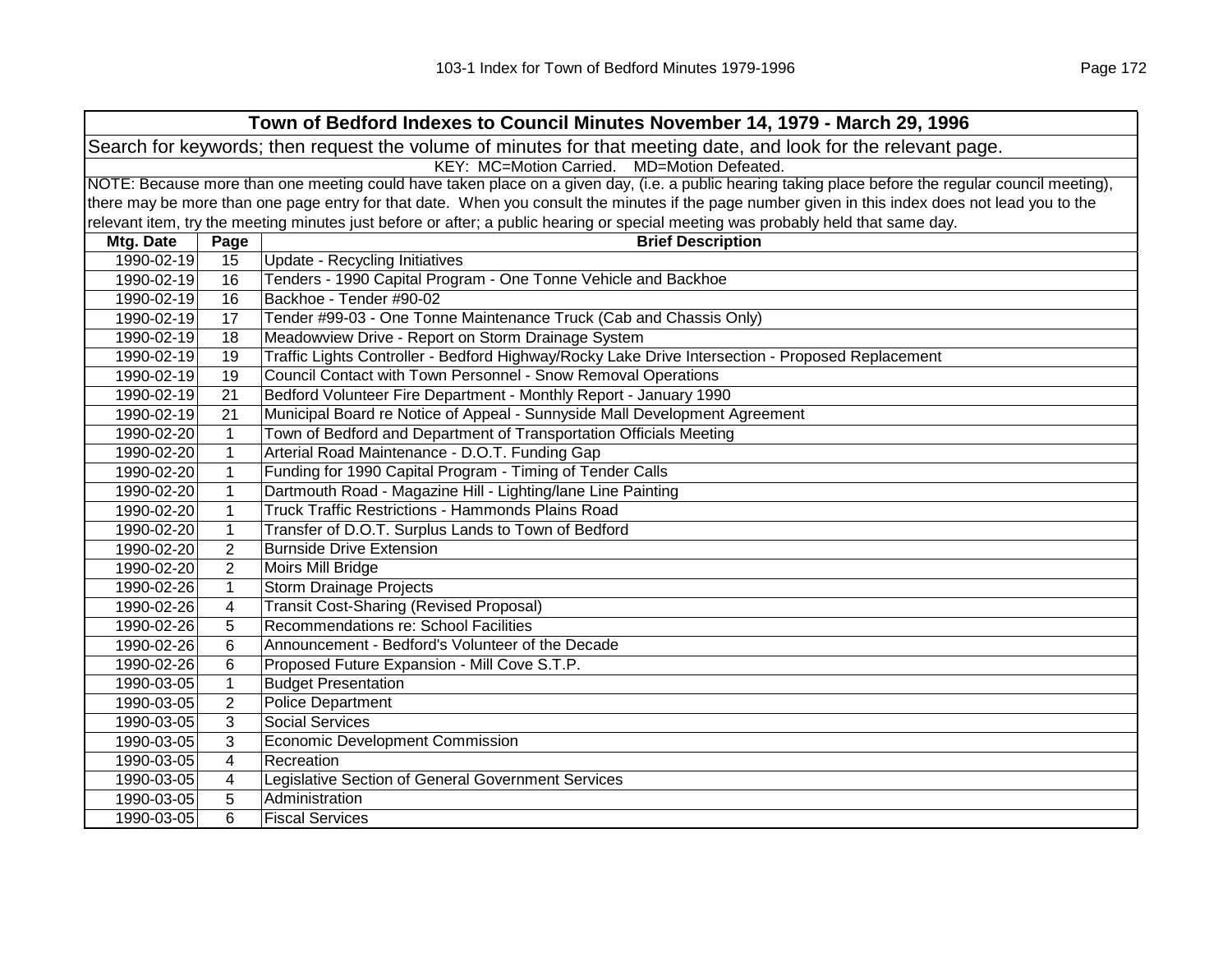| Town of Bedford Indexes to Council Minutes November 14, 1979 - March 29, 1996                                  |                                             |                                                                                                                                                     |  |  |
|----------------------------------------------------------------------------------------------------------------|---------------------------------------------|-----------------------------------------------------------------------------------------------------------------------------------------------------|--|--|
| Search for keywords; then request the volume of minutes for that meeting date, and look for the relevant page. |                                             |                                                                                                                                                     |  |  |
|                                                                                                                | KEY: MC=Motion Carried. MD=Motion Defeated. |                                                                                                                                                     |  |  |
|                                                                                                                |                                             | NOTE: Because more than one meeting could have taken place on a given day, (i.e. a public hearing taking place before the regular council meeting), |  |  |
|                                                                                                                |                                             | there may be more than one page entry for that date. When you consult the minutes if the page number given in this index does not lead you to the   |  |  |
|                                                                                                                |                                             | relevant item, try the meeting minutes just before or after; a public hearing or special meeting was probably held that same day.                   |  |  |
| Mtg. Date                                                                                                      | Page                                        | <b>Brief Description</b>                                                                                                                            |  |  |
| 1990-03-05                                                                                                     | 6                                           | Consideration - Tender Award - Phase 3 Moirs Mill                                                                                                   |  |  |
| 1990-03-05                                                                                                     | 1                                           | Public Hearing - 90-03                                                                                                                              |  |  |
| 1990-03-19                                                                                                     | $\mathbf{1}$                                | Presentation to Former Fire Chief David Selig                                                                                                       |  |  |
|                                                                                                                |                                             | Motion Approved March 5, 1990, Rejecting the Recommendations of the 1990 Stipends Advisory Committee Report (Serviced                               |  |  |
| 1990-03-19                                                                                                     | $\overline{2}$                              | by Councillor Goucher)                                                                                                                              |  |  |
| 1990-03-19                                                                                                     | 4                                           | Revised Proposal - Transit Cost-Sharing by Assessment                                                                                               |  |  |
| 1990-03-19                                                                                                     | 5                                           | Engineering and Works Department - Furniture/Equipment Requirements - Works Compound Building                                                       |  |  |
| 1990-03-19                                                                                                     | 6                                           | Public Hearing - 90-03 - Contract Development Agreement - Nelson's Landing Boulevard                                                                |  |  |
| 1990-03-19                                                                                                     | $\overline{7}$                              | Motions: Policy Respecting the Engaging of Legal Services - Third and Final Reading                                                                 |  |  |
|                                                                                                                |                                             |                                                                                                                                                     |  |  |
| 1990-03-19                                                                                                     | $\overline{7}$                              | Temporary Borrowing Resolution re 1990 Capital Program - Waterfront Development Corporation Contribution - \$219,000                                |  |  |
| 1990-03-19                                                                                                     | $\overline{7}$                              | Sanitary Sewer System - Proposed 1990 Capital Operating Program                                                                                     |  |  |
| 1990-03-19                                                                                                     | 8                                           | Proposed Mutual Aid Agreement City of Dartmouth, City of Halifax and Department of National Defence                                                 |  |  |
| 1990-03-19                                                                                                     | 8                                           | Board of Health                                                                                                                                     |  |  |
| 1990-03-19                                                                                                     | 8                                           | Recommendations Relative to Consideration of Bylaw Respecting Solid Waste Collection and Disposal                                                   |  |  |
| 1990-03-19                                                                                                     | 9                                           | Annual Report - Board of Health - 1989                                                                                                              |  |  |
| 1990-03-19                                                                                                     | 9                                           | <b>Bedford Economic Development Commission</b>                                                                                                      |  |  |
| 1990-03-19                                                                                                     | $\boldsymbol{9}$                            | <b>BEDC Ratification of Appointments</b>                                                                                                            |  |  |
| 1990-03-19                                                                                                     | $\boldsymbol{9}$                            | Town Flag Judging Committee - Results of Flag Competition                                                                                           |  |  |
| 1990-03-19                                                                                                     | 10                                          | <b>Bedford Planning Advisory Committee</b>                                                                                                          |  |  |
| 1990-03-19                                                                                                     | 10                                          | Presentation of Draft Municipal Planning Strategy and Land Use Bylaw                                                                                |  |  |
| 1990-03-19                                                                                                     | 10                                          | Proposed Revisions to BPAC Terms of Reference re Membership                                                                                         |  |  |
| 1990-03-19                                                                                                     | 12                                          | Recycling Depot - Location - Bedford Place Mall                                                                                                     |  |  |
| 1990-03-19                                                                                                     | 12                                          | Grants Advisory Committee - 1990 Recommendations                                                                                                    |  |  |
| 1990-03-19                                                                                                     | 13                                          | School Board Report - Councillor Draper                                                                                                             |  |  |
| 1990-03-19                                                                                                     | 14                                          | Planning and Development Control Department                                                                                                         |  |  |
| 1990-03-19                                                                                                     | 14                                          | Building Inspector's Report - January and February 1990                                                                                             |  |  |
| 1990-03-19                                                                                                     | 14                                          | <b>Fire Department</b>                                                                                                                              |  |  |
| 1990-03-19                                                                                                     | 14                                          | Fire Chief's Report - February 1990                                                                                                                 |  |  |
| 1990-03-19                                                                                                     | 14                                          | <b>Finance Department</b>                                                                                                                           |  |  |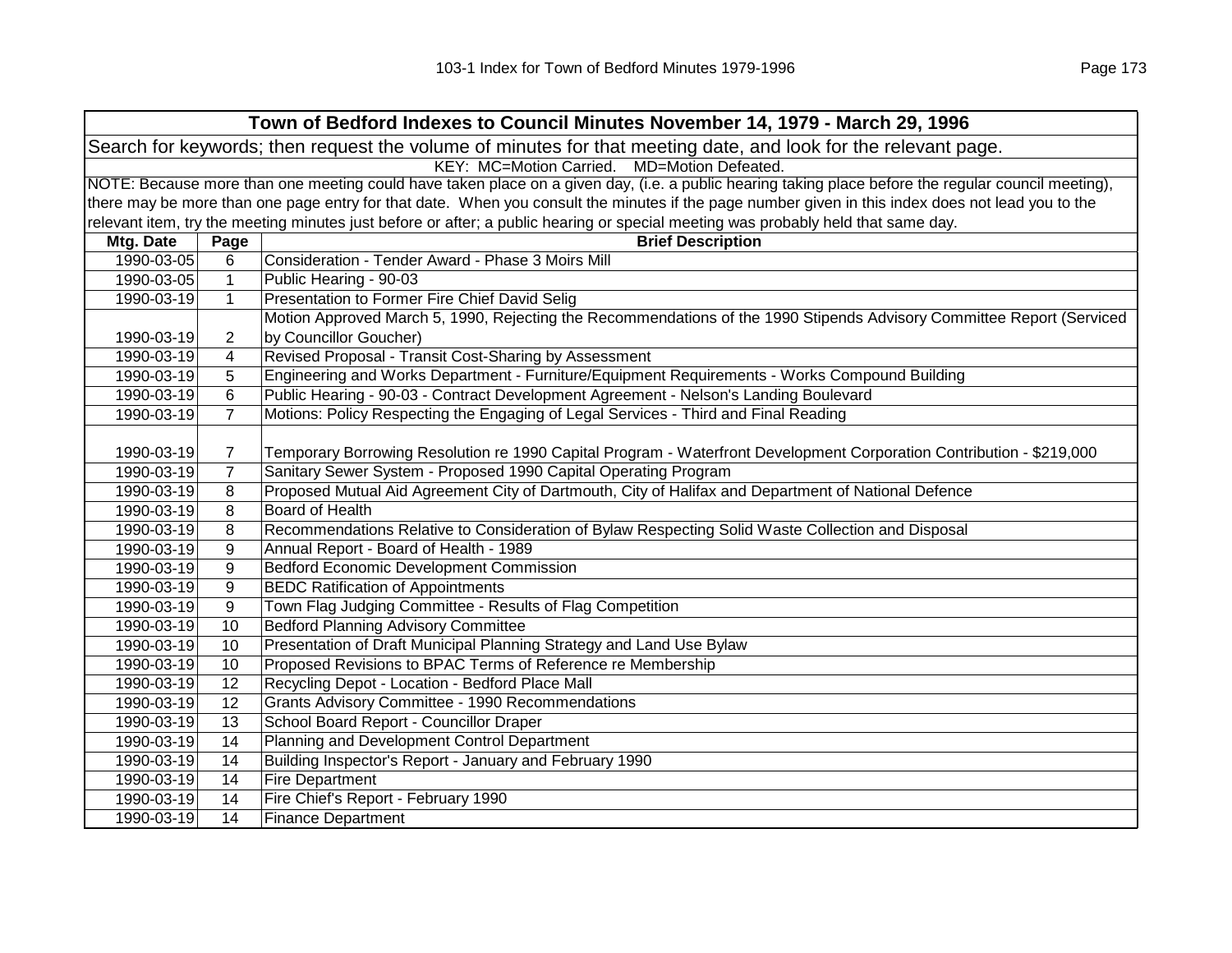| Town of Bedford Indexes to Council Minutes November 14, 1979 - March 29, 1996                                  |                                                                                                                                                     |                                                                                                                                                   |  |  |
|----------------------------------------------------------------------------------------------------------------|-----------------------------------------------------------------------------------------------------------------------------------------------------|---------------------------------------------------------------------------------------------------------------------------------------------------|--|--|
| Search for keywords; then request the volume of minutes for that meeting date, and look for the relevant page. |                                                                                                                                                     |                                                                                                                                                   |  |  |
|                                                                                                                | KEY: MC=Motion Carried. MD=Motion Defeated.                                                                                                         |                                                                                                                                                   |  |  |
|                                                                                                                | NOTE: Because more than one meeting could have taken place on a given day, (i.e. a public hearing taking place before the regular council meeting), |                                                                                                                                                   |  |  |
|                                                                                                                |                                                                                                                                                     | there may be more than one page entry for that date. When you consult the minutes if the page number given in this index does not lead you to the |  |  |
|                                                                                                                |                                                                                                                                                     | relevant item, try the meeting minutes just before or after; a public hearing or special meeting was probably held that same day.                 |  |  |
| Mtg. Date                                                                                                      | Page                                                                                                                                                | <b>Brief Description</b>                                                                                                                          |  |  |
| 1990-03-19                                                                                                     | 14                                                                                                                                                  | Status Report - 1990 Operating Report                                                                                                             |  |  |
| 1990-03-19                                                                                                     | 15                                                                                                                                                  | Information Report - 1990 Assessment Appeals                                                                                                      |  |  |
| 1990-03-19                                                                                                     | 16                                                                                                                                                  | <b>Bylaw Respecting Burning</b>                                                                                                                   |  |  |
| 1990-03-19                                                                                                     | 16                                                                                                                                                  | Policy Respecting Procedures for Future Fencing of Neighbourhood Parkland                                                                         |  |  |
| 1990-03-26                                                                                                     | $\mathbf{1}$                                                                                                                                        | Presentation - UMA Engineering Limited Report - Town of Bedford - Sanitary Sewage Flow Gauging Study                                              |  |  |
| 1990-03-26                                                                                                     | 3                                                                                                                                                   | 1989 Audited Financial Statements                                                                                                                 |  |  |
| 1990-03-26                                                                                                     | 4                                                                                                                                                   | Town of Bedford Design Competition                                                                                                                |  |  |
| 1990-03-26                                                                                                     | 5                                                                                                                                                   | Engineering and Works Department - Furniture/Equipment Requirements - Works Compound Building                                                     |  |  |
| 1990-03-26                                                                                                     | 5                                                                                                                                                   | Consideration of Award of Quotation - Closed Circuit Television Inspection and Cleaning                                                           |  |  |
| 1990-03-26                                                                                                     | 6                                                                                                                                                   | Proposed Special Legislation - False Alarm Control                                                                                                |  |  |
| 1990-03-26                                                                                                     | 6                                                                                                                                                   | <b>Municipal Awareness Week</b>                                                                                                                   |  |  |
| 1990-03-26                                                                                                     | $\overline{7}$                                                                                                                                      | <b>Participaction Challenge</b>                                                                                                                   |  |  |
| 1990-03-26                                                                                                     | $\overline{7}$                                                                                                                                      | Town of Bedford - Model Volunteer Community                                                                                                       |  |  |
| 1990-03-26                                                                                                     | 8                                                                                                                                                   | Correspondence to Air Canada                                                                                                                      |  |  |
| 1990-03-26                                                                                                     | 8                                                                                                                                                   | Location of Branch Library                                                                                                                        |  |  |
| 1990-03-26                                                                                                     | 8                                                                                                                                                   | <b>BPAC Reception</b>                                                                                                                             |  |  |
|                                                                                                                |                                                                                                                                                     |                                                                                                                                                   |  |  |
| 1990-04-07                                                                                                     | $\mathbf 1$                                                                                                                                         | Review and Discussion - Draft Municipal Planning Strategy and Land Use Bylaw AS Received from BPAC on March 19, 1990                              |  |  |
| 1990-04-07                                                                                                     | $\overline{2}$                                                                                                                                      | Municipal Planning Strategy                                                                                                                       |  |  |
| 1990-04-07                                                                                                     | $\overline{2}$                                                                                                                                      | <b>Community Participation</b>                                                                                                                    |  |  |
| 1990-04-07                                                                                                     | $\overline{2}$                                                                                                                                      | Heritage and Commercial Development                                                                                                               |  |  |
| 1990-04-07                                                                                                     | 3                                                                                                                                                   | Residential                                                                                                                                       |  |  |
| 1990-04-07                                                                                                     | 9                                                                                                                                                   | Transportation                                                                                                                                    |  |  |
| 1990-04-07                                                                                                     | 10                                                                                                                                                  | Commercial                                                                                                                                        |  |  |
| 1990-04-07                                                                                                     | 11                                                                                                                                                  | Waterfront                                                                                                                                        |  |  |
| 1990-04-07                                                                                                     | 13                                                                                                                                                  | Industrial                                                                                                                                        |  |  |
| 1990-04-07                                                                                                     | 13                                                                                                                                                  | Parks and Recreation                                                                                                                              |  |  |
| 1990-04-07                                                                                                     | 14                                                                                                                                                  | Environment                                                                                                                                       |  |  |
| 1990-04-07                                                                                                     | 15                                                                                                                                                  | Implementation                                                                                                                                    |  |  |
| 1990-04-09                                                                                                     | $\mathbf{1}$                                                                                                                                        | Discussion - Town Flag                                                                                                                            |  |  |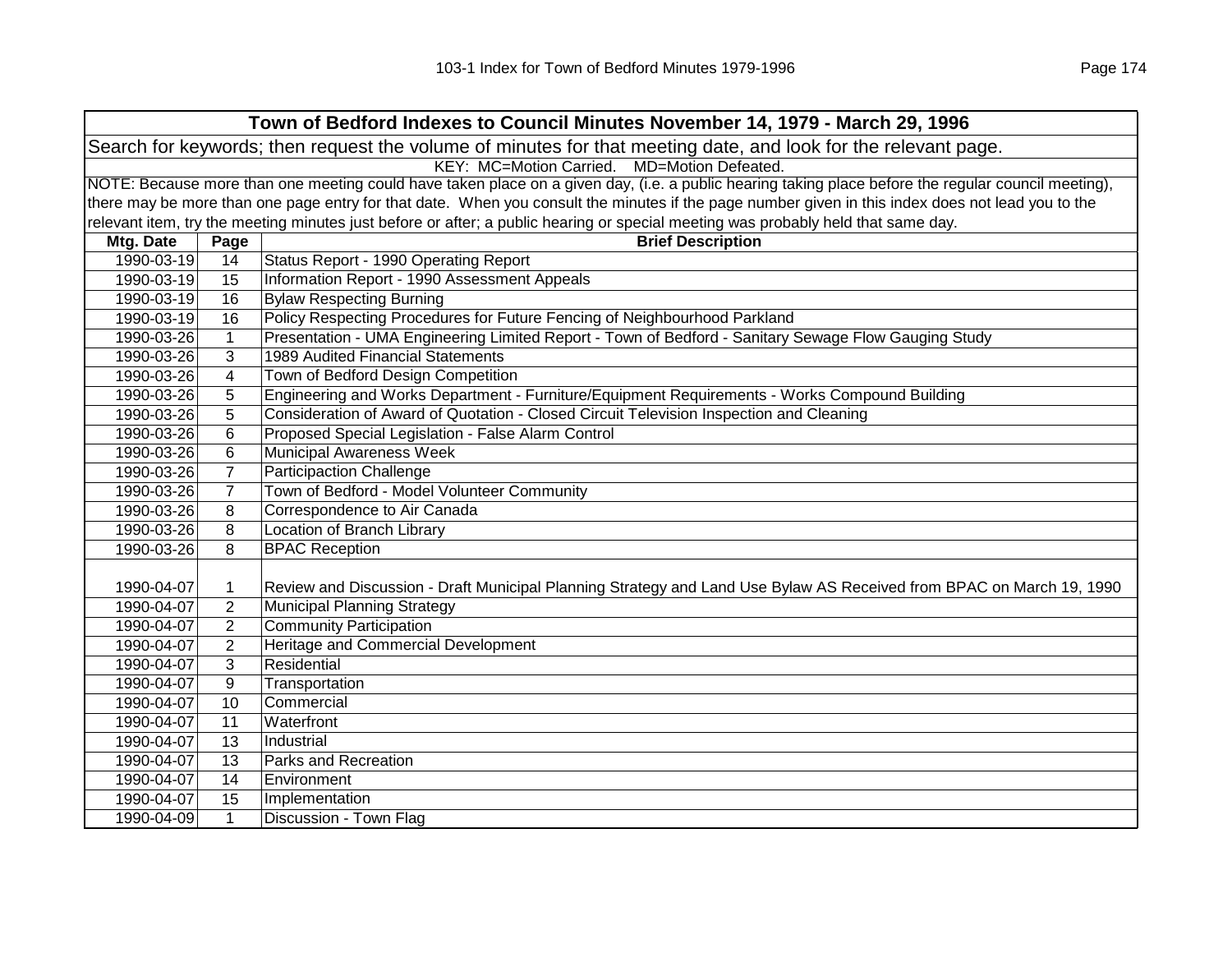| Town of Bedford Indexes to Council Minutes November 14, 1979 - March 29, 1996                                  |                                                                                                                                                     |                                                                                                                                                   |  |
|----------------------------------------------------------------------------------------------------------------|-----------------------------------------------------------------------------------------------------------------------------------------------------|---------------------------------------------------------------------------------------------------------------------------------------------------|--|
| Search for keywords; then request the volume of minutes for that meeting date, and look for the relevant page. |                                                                                                                                                     |                                                                                                                                                   |  |
| KEY: MC=Motion Carried.<br>MD=Motion Defeated.                                                                 |                                                                                                                                                     |                                                                                                                                                   |  |
|                                                                                                                | NOTE: Because more than one meeting could have taken place on a given day, (i.e. a public hearing taking place before the regular council meeting), |                                                                                                                                                   |  |
|                                                                                                                |                                                                                                                                                     | there may be more than one page entry for that date. When you consult the minutes if the page number given in this index does not lead you to the |  |
|                                                                                                                |                                                                                                                                                     | relevant item, try the meeting minutes just before or after; a public hearing or special meeting was probably held that same day.                 |  |
| Mtg. Date                                                                                                      | Page                                                                                                                                                | <b>Brief Description</b>                                                                                                                          |  |
| 1990-04-09                                                                                                     | $\overline{2}$                                                                                                                                      | Consideration of Resolution - Proposed Quarry                                                                                                     |  |
| 1990-04-09                                                                                                     | 3                                                                                                                                                   | Preliminary Design Plans - Bedford Highway Improvements                                                                                           |  |
| 1990-04-09                                                                                                     | 5                                                                                                                                                   | Provincial 1990 Capital Grant - Disposition                                                                                                       |  |
| 1990-04-09                                                                                                     | 6                                                                                                                                                   | BPAC Request re Proposed Development Agreement Application - Clairmont Property - 1394 Bedford Highway                                            |  |
| 1990-04-09                                                                                                     | $\overline{7}$                                                                                                                                      | <b>Expression of Appreciation</b>                                                                                                                 |  |
|                                                                                                                |                                                                                                                                                     |                                                                                                                                                   |  |
| 1990-04-09                                                                                                     | $\overline{7}$                                                                                                                                      | Peerless Subdivision Entrance Sign - Motion Respecting Approval of Cost-Sharing Contribution for Subdivision Entrance Sign                        |  |
| 1990-04-09                                                                                                     | $\overline{7}$                                                                                                                                      | Preliminary Design Plans - Bedford Highway Improvements                                                                                           |  |
| 1990-04-09                                                                                                     | 8                                                                                                                                                   | Status - 1990 Budget                                                                                                                              |  |
| 1990-04-17                                                                                                     | $\mathbf{1}$                                                                                                                                        | Presentation                                                                                                                                      |  |
| 1990-04-17                                                                                                     | $\mathbf{1}$                                                                                                                                        | Attendance                                                                                                                                        |  |
|                                                                                                                |                                                                                                                                                     | Notice Served by Councillor Draper Respecting a Motion Approved at a Special Session Held on April 9, 1990, Accepting a                           |  |
| 1990-04-17                                                                                                     | 3                                                                                                                                                   | Design for a Town Flag                                                                                                                            |  |
| 1990-04-17                                                                                                     | 4                                                                                                                                                   | Application - Development Agreement - Clairmont House                                                                                             |  |
| 1990-04-17                                                                                                     | 5                                                                                                                                                   | Policy re: Subdivision Entrance Signs - Maintenance Deposit Requirement                                                                           |  |
|                                                                                                                |                                                                                                                                                     |                                                                                                                                                   |  |
| 1990-04-17                                                                                                     | 6                                                                                                                                                   | Proposed Project - Intersection Holland Avenue/Bedford Highway - Discussion with Waterfront Development Corporation                               |  |
| 1990-04-17                                                                                                     | $\overline{7}$                                                                                                                                      | Minor Variance Application Appeal - Lot 313 Anahid Court                                                                                          |  |
| 1990-04-17                                                                                                     | 8                                                                                                                                                   | Bhuchar, Sunil                                                                                                                                    |  |
| 1990-04-17                                                                                                     | 8                                                                                                                                                   | Hiltz, Ron                                                                                                                                        |  |
| 1990-04-17                                                                                                     | 8                                                                                                                                                   | Hutt, Gordon                                                                                                                                      |  |
| 1990-04-17                                                                                                     | 8                                                                                                                                                   | Clearer, Stephen                                                                                                                                  |  |
| 1990-04-17                                                                                                     | 8                                                                                                                                                   | Dalton, Bill                                                                                                                                      |  |
| 1990-04-17                                                                                                     | 8                                                                                                                                                   | Richards, Kim                                                                                                                                     |  |
| 1990-04-17                                                                                                     | 9                                                                                                                                                   | Library Lease Agreement - Response to Proposal Call                                                                                               |  |
| 1990-04-17                                                                                                     | 10                                                                                                                                                  | <b>Extension of Time of Meeting</b>                                                                                                               |  |
| 1990-04-17                                                                                                     | 11                                                                                                                                                  | Skate Board Facility - Capital Funding                                                                                                            |  |
|                                                                                                                |                                                                                                                                                     | Review and Discussion (Continued) - Draft Municipal Planning and Strategy and Land Use Bylaw As Received from BPAC on                             |  |
| 1990-04-17                                                                                                     | 12                                                                                                                                                  | March 19, 1990                                                                                                                                    |  |
| 1990-04-17                                                                                                     | 14                                                                                                                                                  | Land Use Bylaw                                                                                                                                    |  |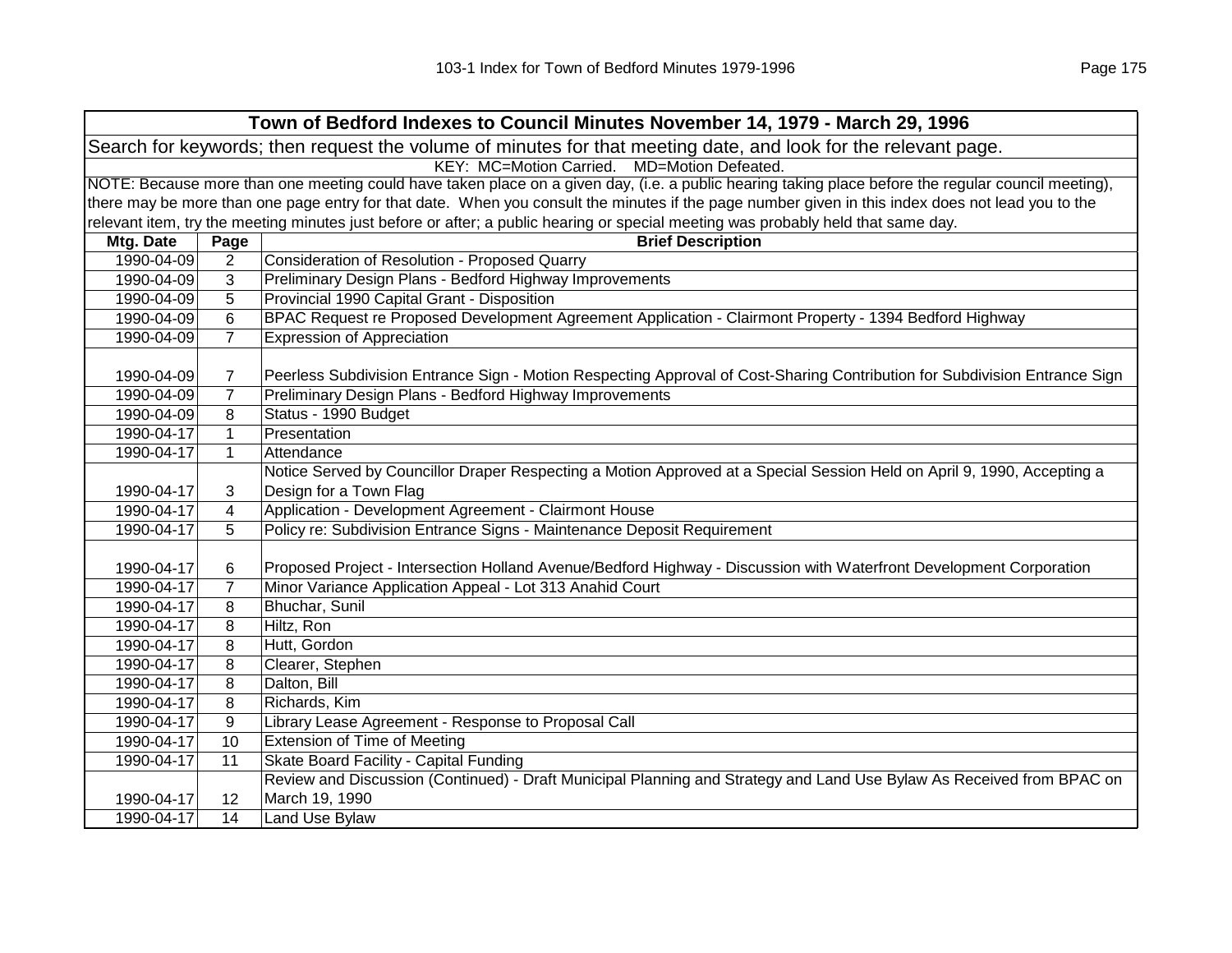|            |                | Town of Bedford Indexes to Council Minutes November 14, 1979 - March 29, 1996                                                                                                                                                                                                                 |
|------------|----------------|-----------------------------------------------------------------------------------------------------------------------------------------------------------------------------------------------------------------------------------------------------------------------------------------------|
|            |                | Search for keywords; then request the volume of minutes for that meeting date, and look for the relevant page.                                                                                                                                                                                |
|            |                | KEY: MC=Motion Carried.<br>MD=Motion Defeated.                                                                                                                                                                                                                                                |
|            |                | NOTE: Because more than one meeting could have taken place on a given day, (i.e. a public hearing taking place before the regular council meeting),                                                                                                                                           |
|            |                | there may be more than one page entry for that date. When you consult the minutes if the page number given in this index does not lead you to the                                                                                                                                             |
|            |                | relevant item, try the meeting minutes just before or after; a public hearing or special meeting was probably held that same day.                                                                                                                                                             |
| Mtg. Date  | Page           | <b>Brief Description</b>                                                                                                                                                                                                                                                                      |
| 1990-04-23 |                | Proposed Amendment re Previously Approved Lease Agreement WDC and Town of Bedford/County of Halifax                                                                                                                                                                                           |
| 1990-04-23 | $\overline{2}$ | Proposed Special Provincial Legislation - False Alarm Control                                                                                                                                                                                                                                 |
| 1990-04-23 | $\overline{2}$ | Motions: Policy Respecting Procedures for Future Fencing of Neighbourhood Parkland (Second Reading)                                                                                                                                                                                           |
| 1990-04-23 | $\overline{2}$ | Temporary Borrowing Resolution - Metropolitan Authority                                                                                                                                                                                                                                       |
| 1990-04-23 | 3              | Establishment of Special Meeting - Consideration of Approval - 1990 Budget and Tax Rates                                                                                                                                                                                                      |
| 1990-04-23 | 3              | <b>Bastion Properties - Development Application</b>                                                                                                                                                                                                                                           |
| 1990-04-23 | 4              | <b>Recreation Advisory Committee</b>                                                                                                                                                                                                                                                          |
| 1990-04-23 | 4              | Report Respecting Lake Drive Park/Beach Area - Papermill Lake                                                                                                                                                                                                                                 |
| 1990-04-23 | 5              | Sandy Lake Watershed Area - Request for Environmental Study                                                                                                                                                                                                                                   |
| 1990-04-23 | 5              | Heritage Advisory Committee                                                                                                                                                                                                                                                                   |
| 1990-04-23 | 5              | Process/Criteria For Heritage Recommendations                                                                                                                                                                                                                                                 |
| 1990-04-23 | 5              | <b>School Board Report</b>                                                                                                                                                                                                                                                                    |
| 1990-04-23 | 6              | <b>Engineering and Works Department</b>                                                                                                                                                                                                                                                       |
| 1990-04-23 | 6              | Request for Approval of Purchase of Sewer Meter/Monitoring Device                                                                                                                                                                                                                             |
| 1990-04-23 | 6              | Departmental Report                                                                                                                                                                                                                                                                           |
| 1990-04-23 | $\overline{7}$ | Fire Chief's Monthly Report - March 1990                                                                                                                                                                                                                                                      |
| 1990-04-23 | 8              | Building Inspector's Report - March 1990                                                                                                                                                                                                                                                      |
| 1990-04-23 | 8              | Correspondence: Clean Nova Scotia Foundation - re "Trash Busters"                                                                                                                                                                                                                             |
| 1990-04-23 | 8              | Correspondence: UNSM re: 1990 Regional Meeting                                                                                                                                                                                                                                                |
| 1990-04-23 | 9              | Committee of the Whole Bylaw (Replacement - First Reading)                                                                                                                                                                                                                                    |
| 1990-04-23 | 9              | Rules of Order Bylaw - Amendment - First Reading                                                                                                                                                                                                                                              |
| 100000100  | $\sqrt{2}$     | $\mathsf{D}$ and $\mathsf{D}$ and $\mathsf{D}$ and $\mathsf{D}$ and $\mathsf{D}$ are associated by $\mathsf{D}$ and $\mathsf{D}$ and $\mathsf{D}$ and $\mathsf{D}$ and $\mathsf{D}$ and $\mathsf{D}$ and $\mathsf{D}$ and $\mathsf{D}$ and $\mathsf{D}$ and $\mathsf{D}$ and $\mathsf{D}$ and |

1990-04-23 10 Proposed Policy - Attendance of Councillors at Conferences, Seminars, Etc. 1990-04-23 10 Status Sheet - April 17, 1990 1990-04-23 10 Enquiry Respecting Dredging - Parkers Brook Cove 1990-04-23 1 Presentation - Representatives - Halifax County - Bedford District School Board - Municipal Funding Requirements - 1990 1990-04-26 1 Presentation - Representatives - Halifax County - Bedford District School Board - Municipal Funding Requirements - 1990 1990-04-23 1 Proposed Development Agreement Application and Public Participation Process - Civic #1394 Bedford Highway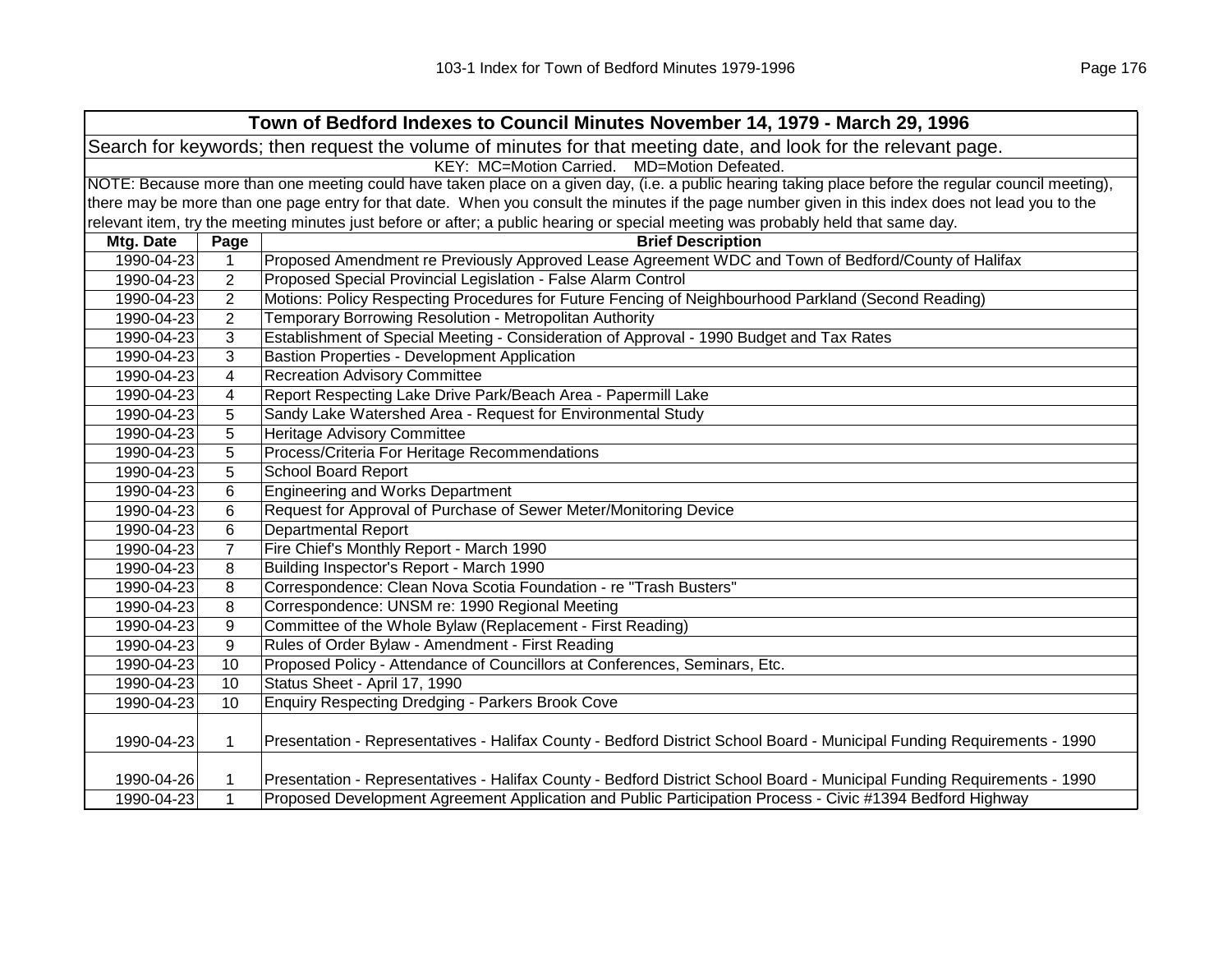|                                                                                                                | Town of Bedford Indexes to Council Minutes November 14, 1979 - March 29, 1996 |                                                                                                                                                     |  |  |  |
|----------------------------------------------------------------------------------------------------------------|-------------------------------------------------------------------------------|-----------------------------------------------------------------------------------------------------------------------------------------------------|--|--|--|
| Search for keywords; then request the volume of minutes for that meeting date, and look for the relevant page. |                                                                               |                                                                                                                                                     |  |  |  |
|                                                                                                                | KEY: MC=Motion Carried. MD=Motion Defeated.                                   |                                                                                                                                                     |  |  |  |
|                                                                                                                |                                                                               | NOTE: Because more than one meeting could have taken place on a given day, (i.e. a public hearing taking place before the regular council meeting), |  |  |  |
|                                                                                                                |                                                                               | there may be more than one page entry for that date. When you consult the minutes if the page number given in this index does not lead you to the   |  |  |  |
|                                                                                                                |                                                                               | relevant item, try the meeting minutes just before or after; a public hearing or special meeting was probably held that same day.                   |  |  |  |
| Mtg. Date                                                                                                      | Page                                                                          | <b>Brief Description</b>                                                                                                                            |  |  |  |
|                                                                                                                |                                                                               | Notice Served by Councillor Walker Respecting a Motion Approved at the Regular Meeting of April 17, 1990, Relative to                               |  |  |  |
| 1990-04-23                                                                                                     | $\overline{2}$                                                                | Council Over-Ruling the Development Officer's Granting of a minor Variance for Lot 313 Anahid Court                                                 |  |  |  |
|                                                                                                                |                                                                               | Notice Served by Councillor Kelly Respecting a Motion Approved at the Regular Meeting of April 17, 1990 Relative to the                             |  |  |  |
| 1990-04-23                                                                                                     | 3                                                                             | <b>Library Lease Agreement</b>                                                                                                                      |  |  |  |
|                                                                                                                |                                                                               | Notice of Served by Councillor Cosgrove Respecting a Motion Approved at a Regular Meeting Held on April 17, 1990, Relative                          |  |  |  |
| 1990-04-23                                                                                                     | 3                                                                             | to a Flag Design for the Town of Bedford                                                                                                            |  |  |  |
| 1990-05-08                                                                                                     | $\mathbf{1}$                                                                  | Presentation - Jon O'Brien                                                                                                                          |  |  |  |
| 1990-05-08                                                                                                     | 2                                                                             | Arbor Day                                                                                                                                           |  |  |  |
|                                                                                                                |                                                                               | Notice of Reconsideration Served by Councillor Peter Kelly Respecting a Motion Approved on April 17, 1990, Relative to the                          |  |  |  |
| 1990-05-08                                                                                                     | $\overline{2}$                                                                | <b>Library Lease Agreement</b>                                                                                                                      |  |  |  |
| 1990-05-08                                                                                                     | $\overline{2}$                                                                | Joint Meeting - Halifax County and Town of Bedford Councils                                                                                         |  |  |  |
| 1990-05-08                                                                                                     | 3                                                                             | Consideration of Approval of 1990 Operating Budget and Tax Rates                                                                                    |  |  |  |
| 1990-05-08                                                                                                     | 5                                                                             | Training, Conference & Education                                                                                                                    |  |  |  |
| 1990-05-08                                                                                                     | 6                                                                             | <b>Transfer From Surplus</b>                                                                                                                        |  |  |  |
| 1990-05-08                                                                                                     | $\overline{7}$                                                                | <b>Sidewalk Snow Clearing</b>                                                                                                                       |  |  |  |
| 1990-05-08                                                                                                     | 8                                                                             | <b>Internal Borrowing</b>                                                                                                                           |  |  |  |
| 1990-05-08                                                                                                     | 8                                                                             | <b>Equipment Maintainer</b>                                                                                                                         |  |  |  |
| 1990-05-08                                                                                                     | 8                                                                             | <b>Staff Engineer</b>                                                                                                                               |  |  |  |
| 1990-05-08                                                                                                     | 9                                                                             | <b>Police Constables</b>                                                                                                                            |  |  |  |
| 1990-05-08                                                                                                     | 9                                                                             | Firefighter                                                                                                                                         |  |  |  |
| 1990-05-08                                                                                                     | 9                                                                             | <b>Regional Library Funding</b>                                                                                                                     |  |  |  |
| 1990-05-08                                                                                                     | 10                                                                            | <b>Travel and Conference Allowance</b>                                                                                                              |  |  |  |
| 1990-05-08                                                                                                     | 10                                                                            | Special Reserve Fund - Equipment Section                                                                                                            |  |  |  |
| 1990-05-08                                                                                                     | 10                                                                            | <b>District School Board Funding</b>                                                                                                                |  |  |  |
| 1990-05-08                                                                                                     | 10                                                                            | <b>Capital From Revenue Expenditures</b>                                                                                                            |  |  |  |
| 1990-05-08                                                                                                     | 11                                                                            | Lake Drive Park - Security                                                                                                                          |  |  |  |
| 1990-05-08                                                                                                     | 12                                                                            | <b>1990 Operating Estimates</b>                                                                                                                     |  |  |  |
| 1990-05-08                                                                                                     | 12                                                                            | Tabling of Final 1990 Operating Estimates                                                                                                           |  |  |  |
| 1990-05-08                                                                                                     | $\mathbf{1}$                                                                  | Joint Council Session, Town of Bedford and Halifax County                                                                                           |  |  |  |
| 1990-05-15                                                                                                     | $\mathbf{1}$                                                                  | Joint Council Session, Town of Bedford and Halifax County                                                                                           |  |  |  |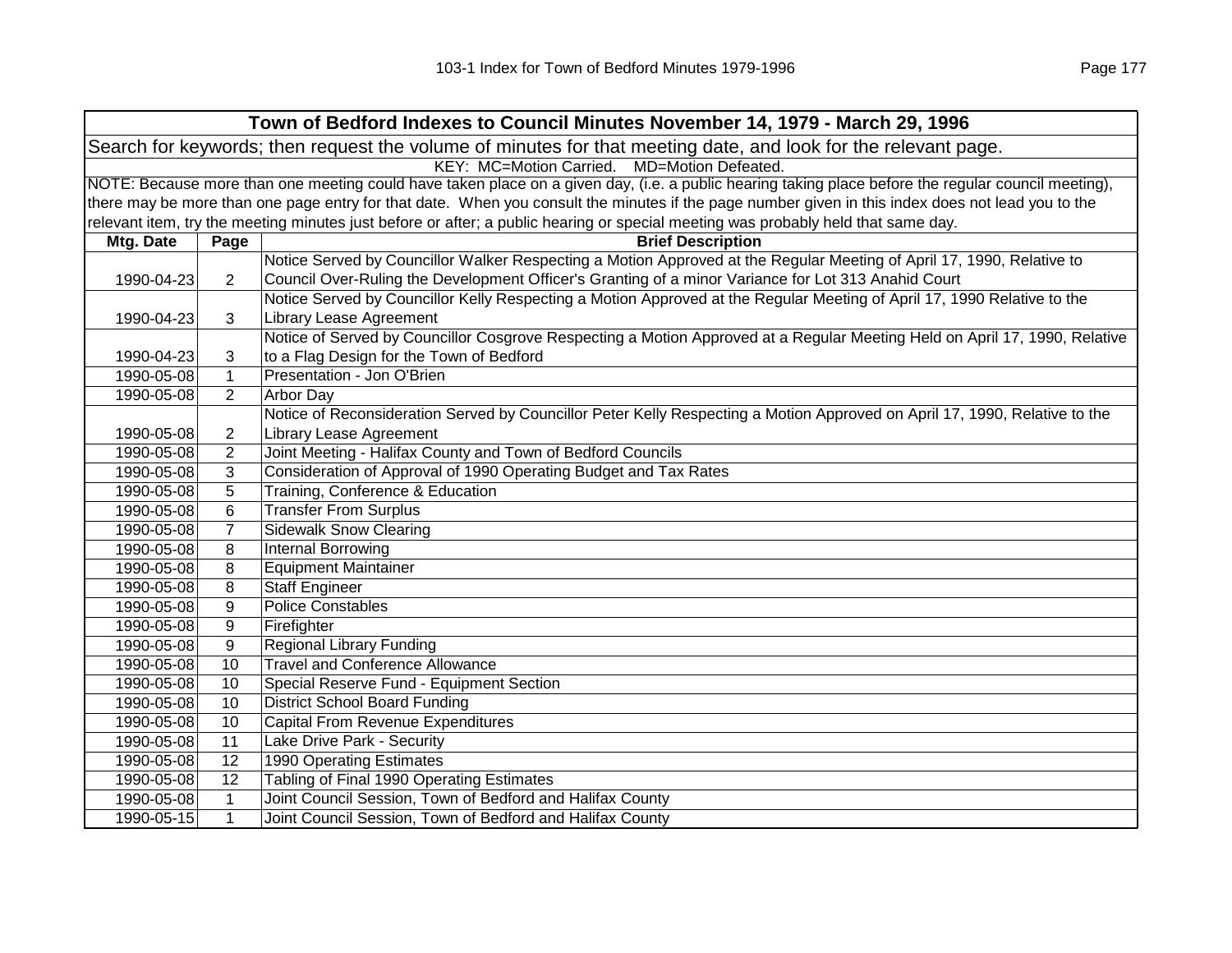| Town of Bedford Indexes to Council Minutes November 14, 1979 - March 29, 1996                                  |                                             |                                                                                                                                                     |  |  |
|----------------------------------------------------------------------------------------------------------------|---------------------------------------------|-----------------------------------------------------------------------------------------------------------------------------------------------------|--|--|
| Search for keywords; then request the volume of minutes for that meeting date, and look for the relevant page. |                                             |                                                                                                                                                     |  |  |
|                                                                                                                | KEY: MC=Motion Carried. MD=Motion Defeated. |                                                                                                                                                     |  |  |
|                                                                                                                |                                             | NOTE: Because more than one meeting could have taken place on a given day, (i.e. a public hearing taking place before the regular council meeting), |  |  |
|                                                                                                                |                                             | there may be more than one page entry for that date. When you consult the minutes if the page number given in this index does not lead you to the   |  |  |
|                                                                                                                |                                             | relevant item, try the meeting minutes just before or after; a public hearing or special meeting was probably held that same day.                   |  |  |
| Mtg. Date                                                                                                      | Page                                        | <b>Brief Description</b>                                                                                                                            |  |  |
| 1990-05-15                                                                                                     | $\overline{2}$                              | Proposal from Bedford Legion to Relocate Cenotaph                                                                                                   |  |  |
|                                                                                                                |                                             | Notice of Reconsideration Served by Councillor Peter Kelly Respecting a Motion Approved on April 17, 1990, Relative to the                          |  |  |
| 1990-05-15                                                                                                     | 4                                           | <b>Library Lease Agreement</b>                                                                                                                      |  |  |
| 1990-05-15                                                                                                     | 6                                           | Madison Drive - Water Pressure Problems                                                                                                             |  |  |
| 1990-05-15                                                                                                     | 8                                           | <b>Water Situation of Monarch Drive</b>                                                                                                             |  |  |
| 1990-05-15                                                                                                     | 8                                           | Motions: Policy re Procedures for Future Fencing of Neighbourhood Parkland - Third and Final Reading                                                |  |  |
| 1990-05-15                                                                                                     | 9                                           | Motions: Policy re Subdivision Entrance Signs - Maintenance Deposit - Second Reading                                                                |  |  |
| 1990-05-15                                                                                                     | 9                                           | Motions: Policy re: Process/Criteria for Heritage Property Recommendations - Second Reading                                                         |  |  |
| 1990-05-15                                                                                                     | 9                                           | Motions: Bylaw Respecting Committee of Whole - Second Reading                                                                                       |  |  |
| 1990-05-15                                                                                                     | 10                                          | Motions: Amendments - Bylaw Respecting Rules of Order - Second Reading                                                                              |  |  |
| 1990-05-15                                                                                                     | 12                                          | Motions: Policy re: Attendance at Conference, Seminars, Etc. - Second Reading                                                                       |  |  |
| 1990-05-15                                                                                                     | 13                                          | Consideration of Proposed Special Legislation re August Municipal Holiday                                                                           |  |  |
| 1990-05-15                                                                                                     | 13                                          | Storm Drainage Improvement Works - Monarch Drive - Consideration - Award of Tender                                                                  |  |  |
| 1990-05-15                                                                                                     | 14                                          | Proposed Installation of Bulk Fuel Storage Tanks - Works Compound                                                                                   |  |  |
| 1990-05-15                                                                                                     | 14                                          | Retail Business Uniform Closing Day Act                                                                                                             |  |  |
| 1990-05-15                                                                                                     | 15                                          | Personnel Policy - Consideration of Approval of Amendments                                                                                          |  |  |
| 1990-05-15                                                                                                     | 15                                          | Proposed Policy re Court Prosecutions and Actions                                                                                                   |  |  |
| 1990-05-15                                                                                                     | 16                                          | Traffic Lights - Dartmouth Road/Ridgevale Drive                                                                                                     |  |  |
| 1990-05-15                                                                                                     | 16                                          | Proposed Procedures Respecting MPS Public Hearings                                                                                                  |  |  |
| 1990-05-15                                                                                                     | 17                                          | Parks and Recreation Implementation Strategy - Consideration of Adoption                                                                            |  |  |
| 1990-05-15                                                                                                     | 17                                          | <b>School Board Report</b>                                                                                                                          |  |  |
| 1990-05-15                                                                                                     | 20                                          | School Bus Stop: Hammonds Plains Road/Lewis Drive                                                                                                   |  |  |
| 1990-05-15                                                                                                     | 20                                          | Fire Chief's Monthly Report - April 1990                                                                                                            |  |  |
| 1990-05-15                                                                                                     | 21                                          | Noise Bylaw                                                                                                                                         |  |  |
| 1990-05-15                                                                                                     | 21                                          | Unsightly Properties - Hammonds Plains Road                                                                                                         |  |  |
| 1990-05-22                                                                                                     | $\mathbf{1}$                                | Public Hearing: Proposed Municipal Planning Strategy                                                                                                |  |  |
| 1990-05-22                                                                                                     | $\overline{2}$                              | Roughneen, Michael                                                                                                                                  |  |  |
| 1990-05-22                                                                                                     | 3                                           | Knockwood, Noel                                                                                                                                     |  |  |
| 1990-05-22                                                                                                     | 3                                           | Roughneen, Michael                                                                                                                                  |  |  |
| 1990-05-22                                                                                                     | $\overline{4}$                              | Nolan, Chris                                                                                                                                        |  |  |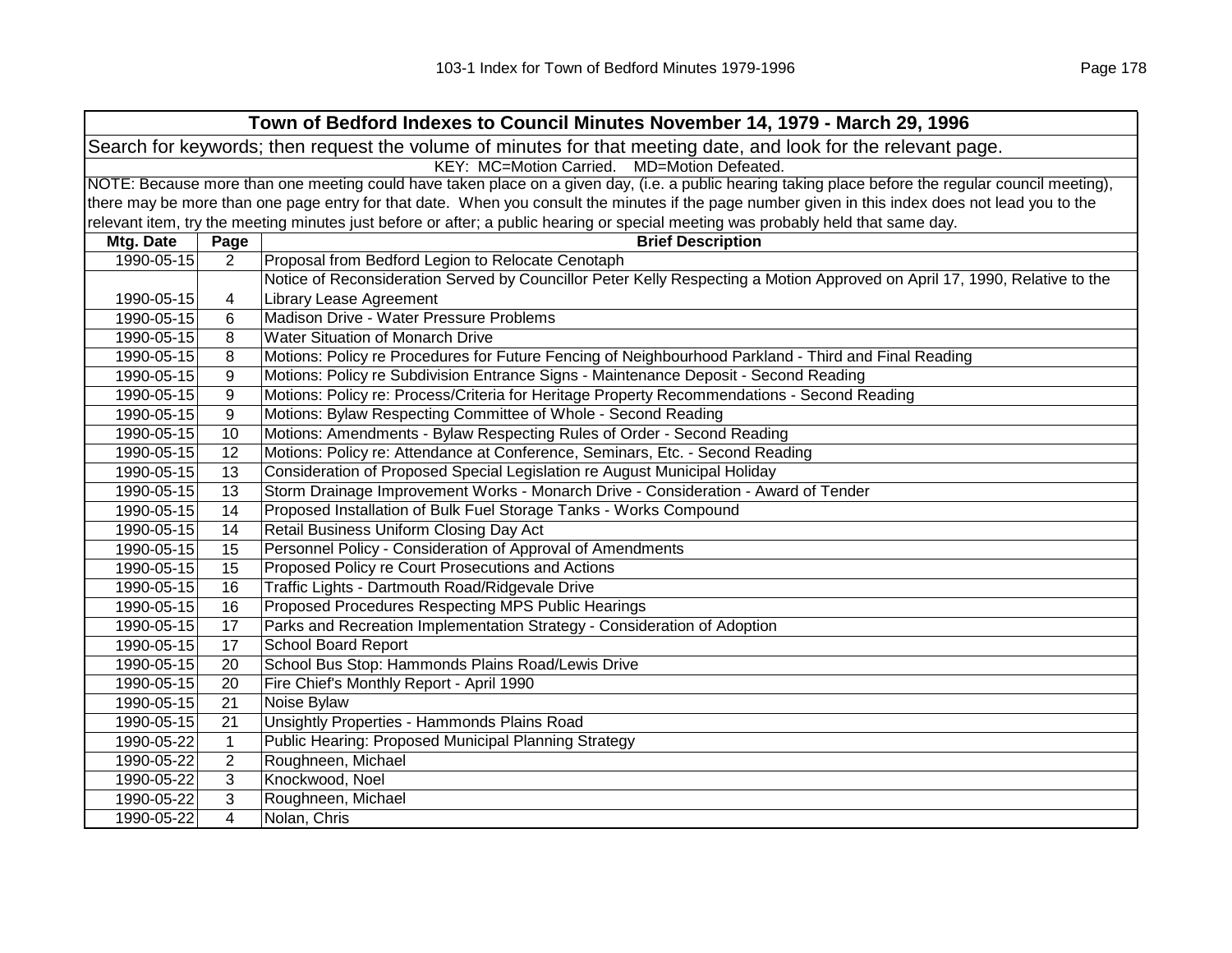| Town of Bedford Indexes to Council Minutes November 14, 1979 - March 29, 1996                                  |                                                                                                                                                     |                                                                                                                                                   |  |  |  |
|----------------------------------------------------------------------------------------------------------------|-----------------------------------------------------------------------------------------------------------------------------------------------------|---------------------------------------------------------------------------------------------------------------------------------------------------|--|--|--|
| Search for keywords; then request the volume of minutes for that meeting date, and look for the relevant page. |                                                                                                                                                     |                                                                                                                                                   |  |  |  |
|                                                                                                                | KEY: MC=Motion Carried. MD=Motion Defeated.                                                                                                         |                                                                                                                                                   |  |  |  |
|                                                                                                                | NOTE: Because more than one meeting could have taken place on a given day, (i.e. a public hearing taking place before the regular council meeting), |                                                                                                                                                   |  |  |  |
|                                                                                                                |                                                                                                                                                     | there may be more than one page entry for that date. When you consult the minutes if the page number given in this index does not lead you to the |  |  |  |
|                                                                                                                |                                                                                                                                                     | relevant item, try the meeting minutes just before or after; a public hearing or special meeting was probably held that same day.                 |  |  |  |
| Mtg. Date                                                                                                      | Page                                                                                                                                                | <b>Brief Description</b>                                                                                                                          |  |  |  |
| 1990-05-22                                                                                                     | 4                                                                                                                                                   | Jerram, Shirley                                                                                                                                   |  |  |  |
| 1990-05-22                                                                                                     | $\overline{4}$                                                                                                                                      | Mangalam, Sylvia                                                                                                                                  |  |  |  |
| 1990-05-22                                                                                                     | 5                                                                                                                                                   | Van Helvoort, Betsy                                                                                                                               |  |  |  |
| 1990-05-22                                                                                                     | 5                                                                                                                                                   | Kopernaes, Johan                                                                                                                                  |  |  |  |
| 1990-05-22                                                                                                     | 6                                                                                                                                                   | Lowther, Gloria                                                                                                                                   |  |  |  |
| 1990-05-22                                                                                                     | $\overline{7}$                                                                                                                                      | Edward, Tony                                                                                                                                      |  |  |  |
| 1990-05-22                                                                                                     | $\overline{7}$                                                                                                                                      | <b>Towill, Shirley</b>                                                                                                                            |  |  |  |
| 1990-05-22                                                                                                     | 8                                                                                                                                                   | McCormick, Aileen                                                                                                                                 |  |  |  |
| 1990-05-22                                                                                                     | 8                                                                                                                                                   | Stone, Mr.                                                                                                                                        |  |  |  |
| 1990-05-22                                                                                                     | 9                                                                                                                                                   | MacDonald, Tom                                                                                                                                    |  |  |  |
| 1990-05-22                                                                                                     | 9                                                                                                                                                   | Godfrey, Peggy                                                                                                                                    |  |  |  |
| 1990-05-22                                                                                                     | 10                                                                                                                                                  | Bergman, Rev. Neil                                                                                                                                |  |  |  |
| 1990-05-23                                                                                                     | 11                                                                                                                                                  | Apold, William                                                                                                                                    |  |  |  |
| 1990-05-23                                                                                                     | 12                                                                                                                                                  | Pender, Jean                                                                                                                                      |  |  |  |
| 1990-05-23                                                                                                     | $\overline{12}$                                                                                                                                     | Nolan, Chris                                                                                                                                      |  |  |  |
| 1990-05-23                                                                                                     | 13                                                                                                                                                  | Oickle, Stephen                                                                                                                                   |  |  |  |
| 1990-05-23                                                                                                     | $\overline{13}$                                                                                                                                     | Kulin, Betty                                                                                                                                      |  |  |  |
| 1990-05-23                                                                                                     | $\overline{13}$                                                                                                                                     | Sutherland, Fraser                                                                                                                                |  |  |  |
| 1990-05-23                                                                                                     | 14                                                                                                                                                  | Phillips, Jane                                                                                                                                    |  |  |  |
| 1990-05-23                                                                                                     | 14                                                                                                                                                  | Hattin, Rick                                                                                                                                      |  |  |  |
| 1990-05-23                                                                                                     | 15                                                                                                                                                  | MacInnis, Kenneth                                                                                                                                 |  |  |  |
| 1990-05-23                                                                                                     | 15                                                                                                                                                  | Regan, Geoff                                                                                                                                      |  |  |  |
| 1990-05-23                                                                                                     | 15                                                                                                                                                  | Innes, Jack                                                                                                                                       |  |  |  |
| 1990-05-23                                                                                                     | 16                                                                                                                                                  | Broome, Carol-Ann                                                                                                                                 |  |  |  |
| 1990-05-23                                                                                                     | 17                                                                                                                                                  | Fennerty, Norman                                                                                                                                  |  |  |  |
| 1990-05-23                                                                                                     | 17                                                                                                                                                  | Nickerson, Sharon                                                                                                                                 |  |  |  |
| 1990-05-23                                                                                                     | 17                                                                                                                                                  | Sampson, Dr. Rosemary                                                                                                                             |  |  |  |
| 1990-05-23                                                                                                     | 17                                                                                                                                                  | Hiltz, Ron                                                                                                                                        |  |  |  |
| 1990-05-23                                                                                                     | 18                                                                                                                                                  | Towill, Shirley                                                                                                                                   |  |  |  |
| 1990-05-23                                                                                                     | 18                                                                                                                                                  | Hayman, Allan                                                                                                                                     |  |  |  |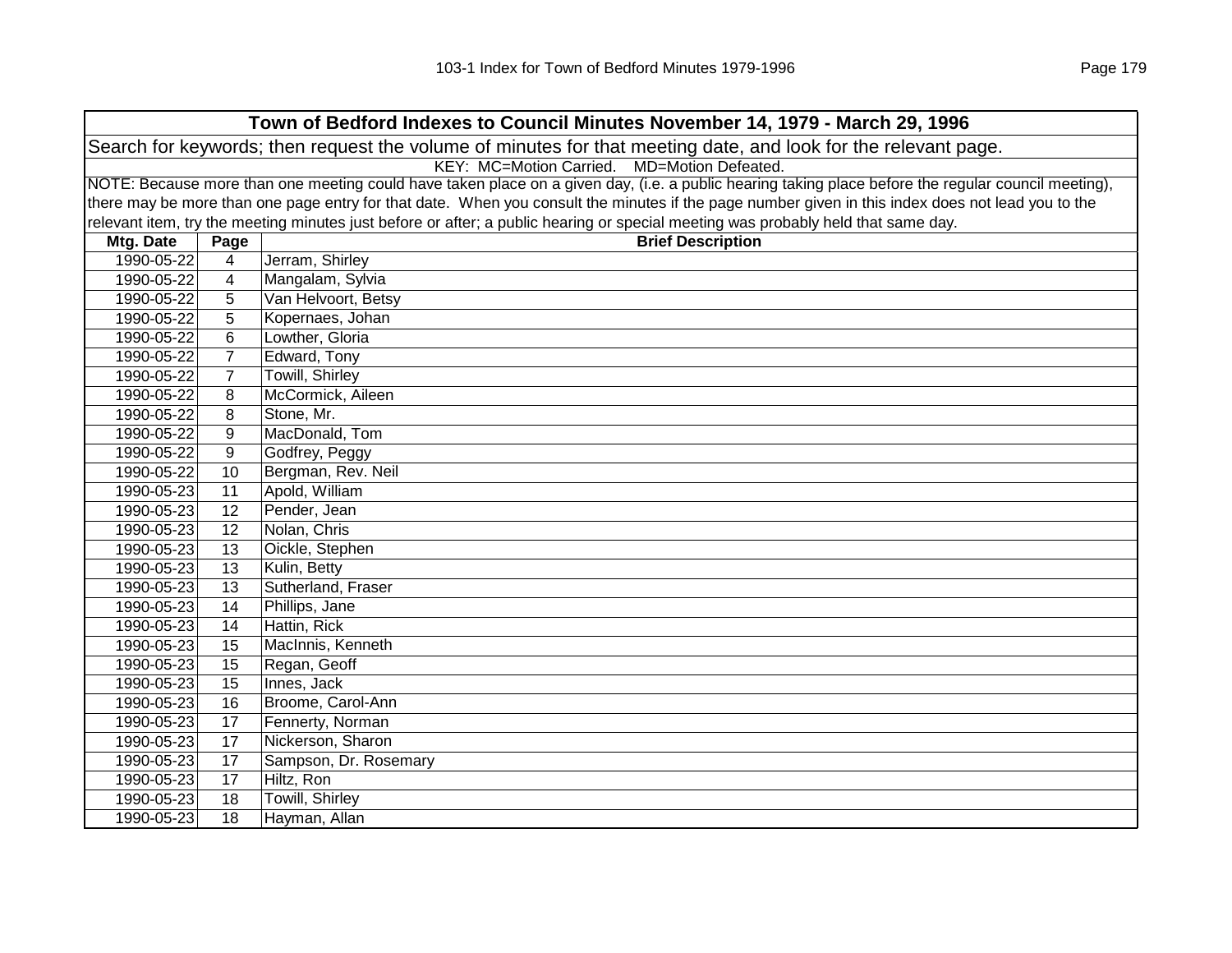| Town of Bedford Indexes to Council Minutes November 14, 1979 - March 29, 1996                                  |                                                                                                                                                     |                                                                                                                                                   |  |  |  |
|----------------------------------------------------------------------------------------------------------------|-----------------------------------------------------------------------------------------------------------------------------------------------------|---------------------------------------------------------------------------------------------------------------------------------------------------|--|--|--|
| Search for keywords; then request the volume of minutes for that meeting date, and look for the relevant page. |                                                                                                                                                     |                                                                                                                                                   |  |  |  |
| KEY: MC=Motion Carried. MD=Motion Defeated.                                                                    |                                                                                                                                                     |                                                                                                                                                   |  |  |  |
|                                                                                                                | NOTE: Because more than one meeting could have taken place on a given day, (i.e. a public hearing taking place before the regular council meeting), |                                                                                                                                                   |  |  |  |
|                                                                                                                |                                                                                                                                                     | there may be more than one page entry for that date. When you consult the minutes if the page number given in this index does not lead you to the |  |  |  |
|                                                                                                                |                                                                                                                                                     | relevant item, try the meeting minutes just before or after; a public hearing or special meeting was probably held that same day.                 |  |  |  |
| Mtg. Date                                                                                                      | Page                                                                                                                                                | <b>Brief Description</b>                                                                                                                          |  |  |  |
| 1990-05-23                                                                                                     | 18                                                                                                                                                  | Foy, Joseph                                                                                                                                       |  |  |  |
| 1990-05-23                                                                                                     | 19                                                                                                                                                  | Cosman, Francene                                                                                                                                  |  |  |  |
| 1990-05-24                                                                                                     | 21                                                                                                                                                  | Kennedy, Michael                                                                                                                                  |  |  |  |
| 1990-05-24                                                                                                     | 22                                                                                                                                                  | Martin, Cathy and Kevin Christmas                                                                                                                 |  |  |  |
| 1990-05-29                                                                                                     | 23                                                                                                                                                  | Langley, Bonnie                                                                                                                                   |  |  |  |
| 1990-05-24                                                                                                     | $\mathbf{1}$                                                                                                                                        | Towill, Shirley                                                                                                                                   |  |  |  |
| 1990-05-24                                                                                                     | $\overline{2}$                                                                                                                                      | Lowther, Gloria                                                                                                                                   |  |  |  |
| 1990-05-24                                                                                                     | 3                                                                                                                                                   | Van Helvoort, Betsy                                                                                                                               |  |  |  |
| 1990-05-24                                                                                                     | 3                                                                                                                                                   | Foster, Barry                                                                                                                                     |  |  |  |
| 1990-05-24                                                                                                     | 4                                                                                                                                                   | McCormick, Aileen                                                                                                                                 |  |  |  |
| 1990-05-24                                                                                                     | 5                                                                                                                                                   | Nolan, Chris                                                                                                                                      |  |  |  |
| 1990-05-24                                                                                                     | 5                                                                                                                                                   | Eblaghi, Nosrat                                                                                                                                   |  |  |  |
| 1990-05-24                                                                                                     | 5                                                                                                                                                   | Horton, Greg                                                                                                                                      |  |  |  |
| 1990-05-24                                                                                                     | 6                                                                                                                                                   | Peiker, George                                                                                                                                    |  |  |  |
| 1990-05-24                                                                                                     | 6                                                                                                                                                   | Sangster, Dan                                                                                                                                     |  |  |  |
| 1990-05-24                                                                                                     | $\overline{7}$                                                                                                                                      | Chaisson, Al                                                                                                                                      |  |  |  |
| 1990-05-24                                                                                                     | 8                                                                                                                                                   | Richards, Bill                                                                                                                                    |  |  |  |
| 1990-05-24                                                                                                     | 8                                                                                                                                                   | McCarthy, Don                                                                                                                                     |  |  |  |
| 1990-05-24                                                                                                     | 9                                                                                                                                                   | Stalker, Ellie                                                                                                                                    |  |  |  |
| 1990-05-29                                                                                                     | 10                                                                                                                                                  | Public Hearing - Proposed Land Use Bylaw                                                                                                          |  |  |  |
| 1990-05-29                                                                                                     | 10                                                                                                                                                  | Scott, Charles                                                                                                                                    |  |  |  |
| 1990-05-29                                                                                                     | 10                                                                                                                                                  | Burns, Phil                                                                                                                                       |  |  |  |
| 1990-05-29                                                                                                     | 11                                                                                                                                                  | Kopernaes, Johan                                                                                                                                  |  |  |  |
| 1990-05-29                                                                                                     | 11                                                                                                                                                  | Dockrill, Bernie                                                                                                                                  |  |  |  |
| 1990-05-29                                                                                                     | 11                                                                                                                                                  | Alexander, Chris                                                                                                                                  |  |  |  |
| 1990-05-29                                                                                                     | 12                                                                                                                                                  | Hill, Mr.                                                                                                                                         |  |  |  |
| 1990-05-29                                                                                                     | 12                                                                                                                                                  | Hollingum, Bob                                                                                                                                    |  |  |  |
| 1990-05-29                                                                                                     | 12                                                                                                                                                  | Koppernaes, Johan                                                                                                                                 |  |  |  |
| 1990-05-29                                                                                                     | 12                                                                                                                                                  | Dockrill, Bernie                                                                                                                                  |  |  |  |
| 1990-05-29                                                                                                     | 12                                                                                                                                                  | Innes, Tom                                                                                                                                        |  |  |  |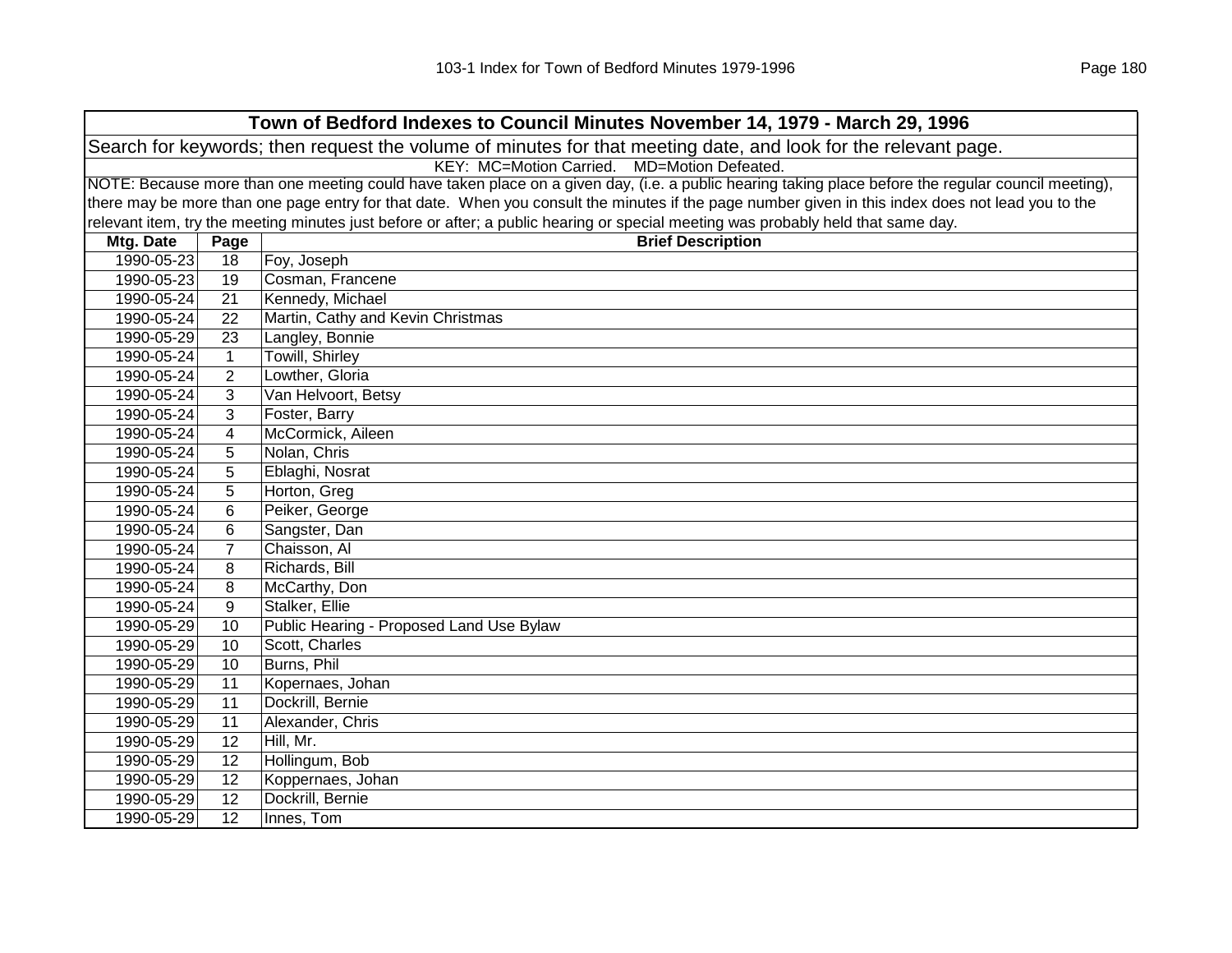|            | Town of Bedford Indexes to Council Minutes November 14, 1979 - March 29, 1996                                  |                                                                                                                                                     |  |  |
|------------|----------------------------------------------------------------------------------------------------------------|-----------------------------------------------------------------------------------------------------------------------------------------------------|--|--|
|            | Search for keywords; then request the volume of minutes for that meeting date, and look for the relevant page. |                                                                                                                                                     |  |  |
|            |                                                                                                                | KEY: MC=Motion Carried. MD=Motion Defeated.                                                                                                         |  |  |
|            |                                                                                                                | NOTE: Because more than one meeting could have taken place on a given day, (i.e. a public hearing taking place before the regular council meeting), |  |  |
|            |                                                                                                                | there may be more than one page entry for that date. When you consult the minutes if the page number given in this index does not lead you to the   |  |  |
|            |                                                                                                                | relevant item, try the meeting minutes just before or after; a public hearing or special meeting was probably held that same day.                   |  |  |
| Mtg. Date  | Page                                                                                                           | <b>Brief Description</b>                                                                                                                            |  |  |
| 1990-05-29 | 13                                                                                                             | Blandford, Gary                                                                                                                                     |  |  |
| 1990-05-29 | 13                                                                                                             | Maloney, Bill                                                                                                                                       |  |  |
| 1990-05-29 | 13                                                                                                             | Alexander, Chris                                                                                                                                    |  |  |
| 1990-05-29 | 13                                                                                                             | Sorenson, Ivan                                                                                                                                      |  |  |
| 1990-05-28 | $\overline{2}$                                                                                                 | Announcement - re: Michael Parsons of C.P. Allen High School winning gold medal in Canada Wide Science Fair                                         |  |  |
| 1990-05-28 | $\overline{2}$                                                                                                 | 1990 Capital Budget                                                                                                                                 |  |  |
| 1990-05-28 | 4                                                                                                              | <b>Branch Library Lease</b>                                                                                                                         |  |  |
| 1990-05-28 | 6                                                                                                              | Proposed Resolution - Debenture Issue - Municipal Finance Corporation                                                                               |  |  |
| 1990-05-28 | 6                                                                                                              | Proposed Relocation of Cenotaph                                                                                                                     |  |  |
| 1990-05-28 | $\overline{7}$                                                                                                 | Proposed Contract re Grass Mowing                                                                                                                   |  |  |
| 1990-05-28 | 8                                                                                                              | 1990 Departmental Goals and Levels of Service Documents                                                                                             |  |  |
|            |                                                                                                                | Establishment of Date - Meeting Between Town Council, Bedford Recreation Advisory Committee and Bedford Village                                     |  |  |
| 1990-05-28 | 8                                                                                                              | Residents' Association re Papermill Lake Beach Areas                                                                                                |  |  |
| 1990-05-28 | 9                                                                                                              | <b>UNSM Regional Meeting/Town of Bedford's Resolutions</b>                                                                                          |  |  |
| 1990-05-28 | 9                                                                                                              | <b>Isleview Lane Sidewalks</b>                                                                                                                      |  |  |
| 1990-05-28 | 10                                                                                                             | Proposed Bylaw/Policy Review Committee Meeting with Town Council                                                                                    |  |  |
| 1990-05-28 | 10                                                                                                             | Revision of Final Date for Submission of Written Briefs re Municipal Planning Strategy                                                              |  |  |
| 1990-06-12 | $\mathbf{1}$                                                                                                   | Proposed Municipal Planning Strategy and Land Use Bylaw                                                                                             |  |  |
| 1990-06-12 | 3                                                                                                              | <b>Madison Drive Water Situation</b>                                                                                                                |  |  |
| 1990-06-19 | $\overline{2}$                                                                                                 | Consideration - Award of Tender - Recreation Department Project                                                                                     |  |  |
| 1990-06-19 | $\overline{2}$                                                                                                 | Bedford Village - Mill Run                                                                                                                          |  |  |
| 1990-06-19 | 4                                                                                                              | Papermill Lake - Beach Area                                                                                                                         |  |  |
| 1990-06-19 | 5                                                                                                              | Planning Department Update Respecting Negotiations - Alternate Beach Site(s)                                                                        |  |  |
| 1990-06-19 | 5                                                                                                              | Traffic Management Group Report Respecting Signage                                                                                                  |  |  |
| 1990-06-19 | 6                                                                                                              | Policy Respecting Subdivision Entrance Signs - 3rd and Final Reading                                                                                |  |  |
| 1990-06-19 | $\overline{7}$                                                                                                 | Policy Respecting Process/Criteria for Heritage Property Recommendations - Third and Final Reading                                                  |  |  |
| 1990-06-19 | 8                                                                                                              | Bylaw Respecting Committee of the Whole - Third and Final Reading                                                                                   |  |  |
| 1990-06-19 | 8                                                                                                              | Bylaw Respecting Rules of Order of Town Council - Third and Final Reading                                                                           |  |  |
| 1990-06-19 | 10                                                                                                             | Policy Respecting Attendance of Councillors at Conferences, Seminars, Etc., - Third and Final Reading                                               |  |  |
| 1990-06-19 | 11                                                                                                             | Bylaw Respecting Noise - Amendment re Concrete Finishing - Second Reading                                                                           |  |  |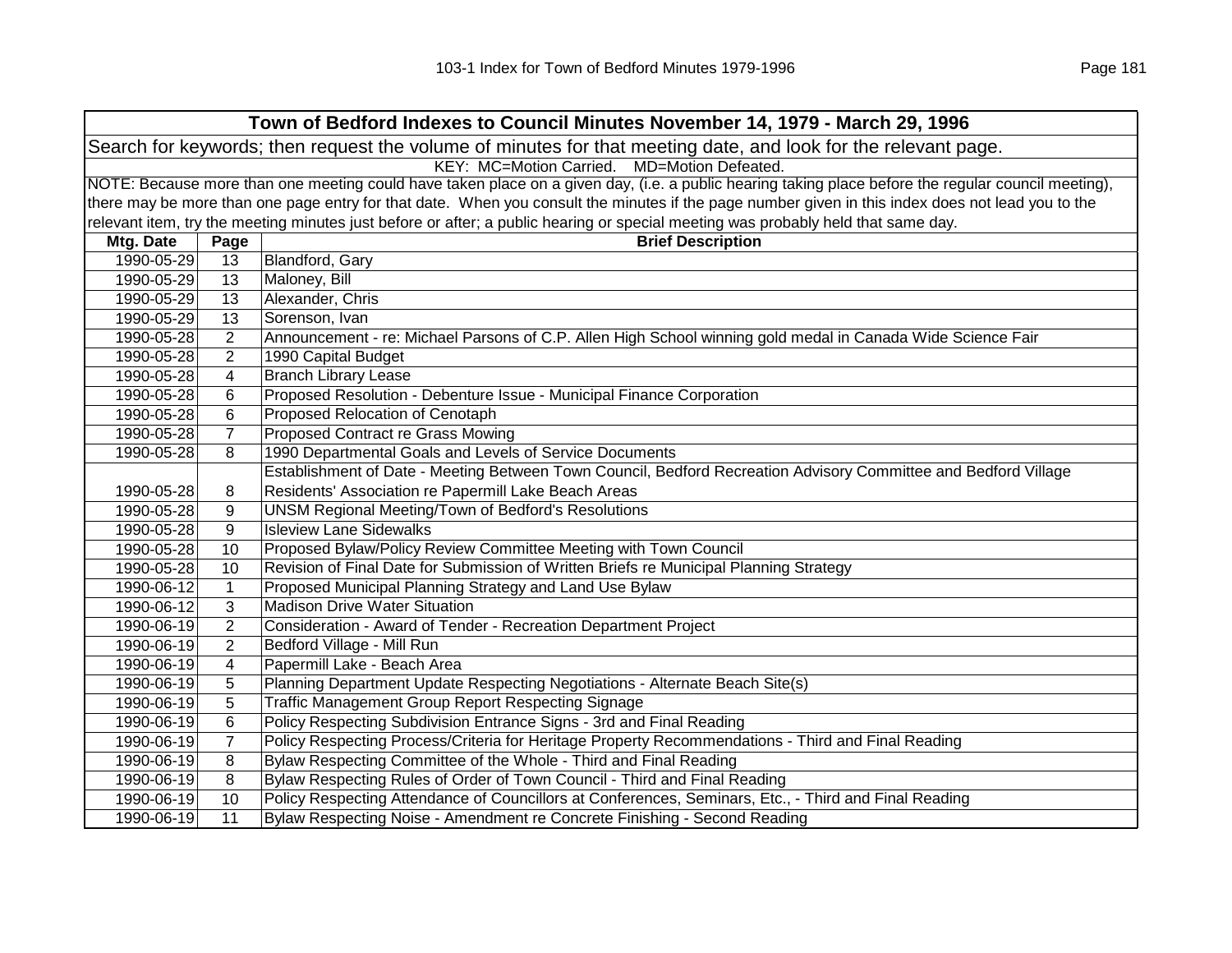| Town of Bedford Indexes to Council Minutes November 14, 1979 - March 29, 1996                                  |                                                                                                                                                     |                                                                                                                                                   |  |  |
|----------------------------------------------------------------------------------------------------------------|-----------------------------------------------------------------------------------------------------------------------------------------------------|---------------------------------------------------------------------------------------------------------------------------------------------------|--|--|
| Search for keywords; then request the volume of minutes for that meeting date, and look for the relevant page. |                                                                                                                                                     |                                                                                                                                                   |  |  |
|                                                                                                                | KEY: MC=Motion Carried. MD=Motion Defeated.                                                                                                         |                                                                                                                                                   |  |  |
|                                                                                                                | NOTE: Because more than one meeting could have taken place on a given day, (i.e. a public hearing taking place before the regular council meeting), |                                                                                                                                                   |  |  |
|                                                                                                                |                                                                                                                                                     | there may be more than one page entry for that date. When you consult the minutes if the page number given in this index does not lead you to the |  |  |
|                                                                                                                |                                                                                                                                                     | relevant item, try the meeting minutes just before or after; a public hearing or special meeting was probably held that same day.                 |  |  |
| Mtg. Date                                                                                                      | Page                                                                                                                                                | <b>Brief Description</b>                                                                                                                          |  |  |
| 1990-06-19                                                                                                     | 12 <sup>2</sup>                                                                                                                                     | Bylaw Respecting Burning - Second Reading                                                                                                         |  |  |
| 1990-06-19                                                                                                     | 12                                                                                                                                                  | Bylaw Respecting Blasting - First Reading                                                                                                         |  |  |
| 1990-06-19                                                                                                     | 12                                                                                                                                                  | Policy Respecting Streets - First Reading                                                                                                         |  |  |
| 1990-06-19                                                                                                     | 13                                                                                                                                                  | Policy Respecting Court Prosecution and Actions - First Reading                                                                                   |  |  |
| 1990-06-19                                                                                                     | 13                                                                                                                                                  | Lion's Park                                                                                                                                       |  |  |
| 1990-06-19                                                                                                     | 14                                                                                                                                                  | Consideration - Award of Tenders - Engineering and Works Department                                                                               |  |  |
| 1990-06-19                                                                                                     | 14                                                                                                                                                  | Tender 90-05 - Walkway Construction                                                                                                               |  |  |
| 1990-06-19                                                                                                     | 14                                                                                                                                                  | Tender 90-04 - Street Line Painting                                                                                                               |  |  |
| 1990-06-19                                                                                                     | 15                                                                                                                                                  | Tender 90-11 - Street Upgrading                                                                                                                   |  |  |
| 1990-06-19                                                                                                     | 15                                                                                                                                                  | Information Report - Expropriation Compensation Board Decision - Jack A. Innes Limited vs. Town of Bedford                                        |  |  |
| 1990-06-19                                                                                                     | 16                                                                                                                                                  | July/August Meeting Dates - Consideration                                                                                                         |  |  |
| 1990-06-19                                                                                                     | 16                                                                                                                                                  | Parks and Recreation Implementation Strategy - Consideration of Adoption                                                                          |  |  |
| 1990-06-19                                                                                                     | 16                                                                                                                                                  | 10th Anniversary Schedule and Revised Budget                                                                                                      |  |  |
| 1990-06-19                                                                                                     | 16                                                                                                                                                  | Planning and Development Control Department                                                                                                       |  |  |
| 1990-06-19                                                                                                     | 17                                                                                                                                                  | <b>Motions Respecting Unsightly Premises</b>                                                                                                      |  |  |
| 1990-06-19                                                                                                     | 18                                                                                                                                                  | Building Inspection Report - May 1990                                                                                                             |  |  |
| 1990-06-19                                                                                                     | 18                                                                                                                                                  | Proposed Development Application - The Tolson Estate                                                                                              |  |  |
| 1990-06-19                                                                                                     | 18                                                                                                                                                  | Fire Chief's Monthly Report - May 1990                                                                                                            |  |  |
| 1990-06-19                                                                                                     | 18                                                                                                                                                  | Correspondence: Guild of Town Criers - re 1991 Nova Scotia Provincial Town Criers Championship                                                    |  |  |
| 1990-06-19                                                                                                     | 19                                                                                                                                                  | <b>Recycling Depot</b>                                                                                                                            |  |  |
| 1990-06-19                                                                                                     | 19                                                                                                                                                  | <b>School Board Study</b>                                                                                                                         |  |  |
| 1990-06-19                                                                                                     | 19                                                                                                                                                  | <b>Cenotaph Relocation</b>                                                                                                                        |  |  |
| 1990-07-17                                                                                                     | $\mathbf{1}$                                                                                                                                        | Update - Petroglyph Study (Verbal)                                                                                                                |  |  |
| 1990-07-17                                                                                                     | $\overline{2}$                                                                                                                                      | Proposed Terms of Reference - Petroglyph Advisory Committee                                                                                       |  |  |
| 1990-07-17                                                                                                     | 3                                                                                                                                                   | Consideration - Declaration of Town of Bedford Civic Holiday                                                                                      |  |  |
| 1990-07-17                                                                                                     | 3                                                                                                                                                   | Appointment of Consultant - Municipal Facilities Project                                                                                          |  |  |
| 1990-07-17                                                                                                     | 4                                                                                                                                                   | Public Participation Program - Clairmont Property                                                                                                 |  |  |
| 1990-07-17                                                                                                     | 4                                                                                                                                                   | Proposed Cenotaph Relocation                                                                                                                      |  |  |
| 1990-07-17                                                                                                     | 4                                                                                                                                                   | Proposed Contract - Mill Cove Sewage Treatment Plant Study                                                                                        |  |  |
| 1990-07-17                                                                                                     | 5                                                                                                                                                   | Proposed Tenders re 1990 Capital Budget                                                                                                           |  |  |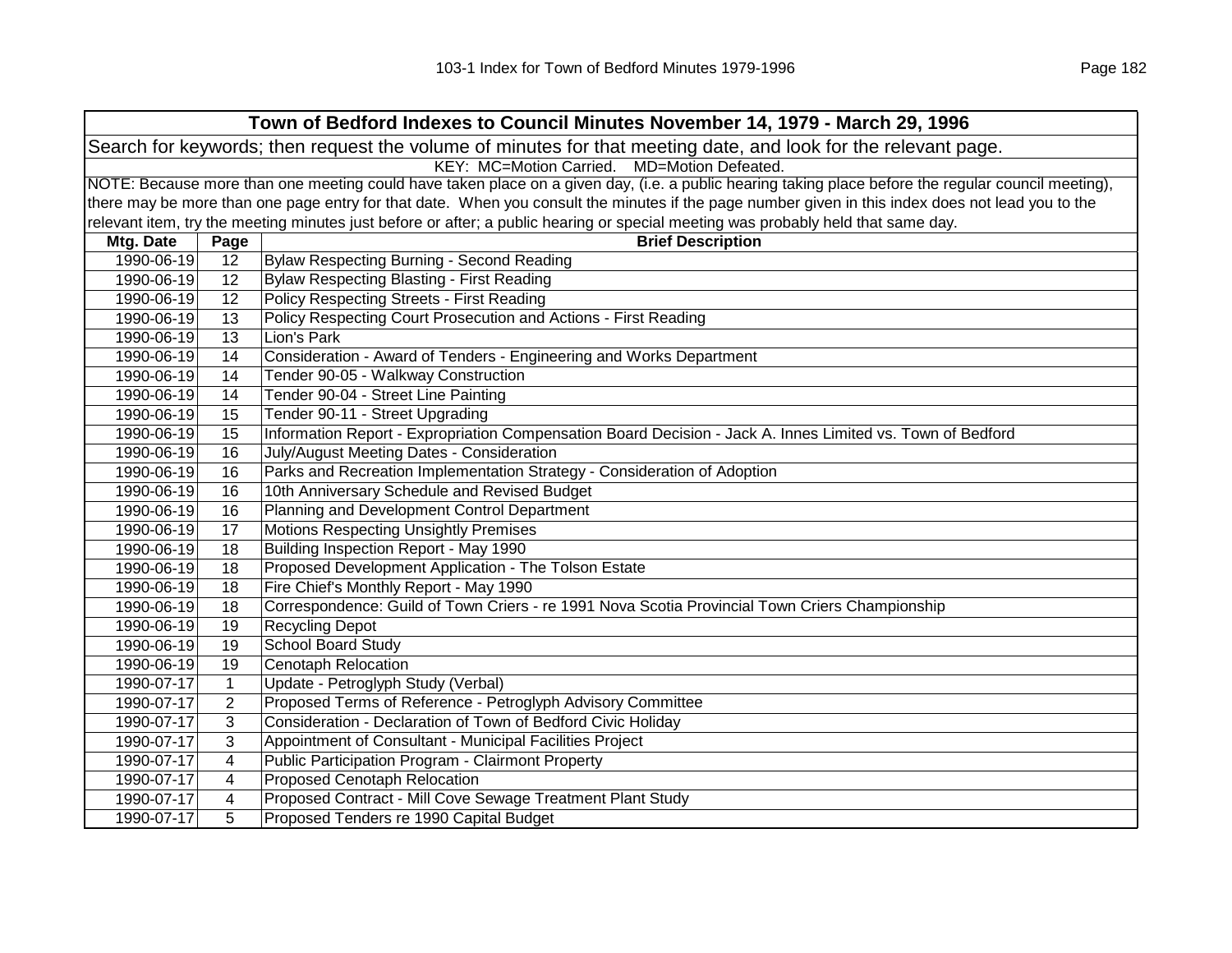| Town of Bedford Indexes to Council Minutes November 14, 1979 - March 29, 1996 |                                                                                                                |                                                                                                                                                     |  |  |
|-------------------------------------------------------------------------------|----------------------------------------------------------------------------------------------------------------|-----------------------------------------------------------------------------------------------------------------------------------------------------|--|--|
|                                                                               | Search for keywords; then request the volume of minutes for that meeting date, and look for the relevant page. |                                                                                                                                                     |  |  |
|                                                                               | KEY: MC=Motion Carried. MD=Motion Defeated.                                                                    |                                                                                                                                                     |  |  |
|                                                                               |                                                                                                                | NOTE: Because more than one meeting could have taken place on a given day, (i.e. a public hearing taking place before the regular council meeting), |  |  |
|                                                                               |                                                                                                                | there may be more than one page entry for that date. When you consult the minutes if the page number given in this index does not lead you to the   |  |  |
|                                                                               |                                                                                                                | relevant item, try the meeting minutes just before or after; a public hearing or special meeting was probably held that same day.                   |  |  |
| Mtg. Date                                                                     | Page                                                                                                           | <b>Brief Description</b>                                                                                                                            |  |  |
| 1990-07-17                                                                    | 6                                                                                                              | <b>Engineering and Works Department</b>                                                                                                             |  |  |
| 1990-07-17                                                                    | 6                                                                                                              | Works Compound Building - Storage Bay Facility and Contract Contingency Allowance                                                                   |  |  |
| 1990-07-17                                                                    | $\overline{7}$                                                                                                 | Tenders 90-08 and 90-09 - Capital Sidewalk Construction                                                                                             |  |  |
| 1990-07-17                                                                    | 8                                                                                                              | Tender 90-10 - 1990 Chip Sealing Program                                                                                                            |  |  |
| 1990-07-17                                                                    | 9                                                                                                              | Tender 90-13 - Camden Street Sewer Upgrading                                                                                                        |  |  |
| 1990-07-17                                                                    | 9                                                                                                              | <b>Recreation Department</b>                                                                                                                        |  |  |
| 1990-07-17                                                                    | 9                                                                                                              | Oakmount Park                                                                                                                                       |  |  |
| 1990-07-17                                                                    | 10                                                                                                             | <b>LeBrun Centre Renovations</b>                                                                                                                    |  |  |
| 1990-07-17                                                                    | 10                                                                                                             | Range Park Development                                                                                                                              |  |  |
| 1990-07-17                                                                    | 10                                                                                                             | Discussion re Holland Avenue Project (Verbal)                                                                                                       |  |  |
| 1990-07-17                                                                    | 11                                                                                                             | Engineering and Works Department Report - Recycling (Verbal)                                                                                        |  |  |
| 1990-07-17                                                                    | 12                                                                                                             | Appointments to Bedford Planning Advisory Committee                                                                                                 |  |  |
| 1990-07-17                                                                    | 13                                                                                                             | Department of Housing re Town's Appointment of Halifax County Regional Housing Authority                                                            |  |  |
| 1990-08-07                                                                    | $\mathbf{1}$                                                                                                   | Presentation - Proposed Design Plans - Holland Ave. Intersection Project                                                                            |  |  |
| 1990-08-07                                                                    | $\overline{2}$                                                                                                 | <b>Proposed Cenotaph Relocation</b>                                                                                                                 |  |  |
| 1990-08-07                                                                    | 3                                                                                                              | Recreation Department - Range Park                                                                                                                  |  |  |
| 1990-08-07                                                                    | 4                                                                                                              | <b>Contract Contingency Allowances</b>                                                                                                              |  |  |
| 1990-08-07                                                                    | $\mathbf{1}$                                                                                                   | Public Hearing 90-06: Development Agreement Application Lot K-13 Bluewater Rd. Atlantic Acres                                                       |  |  |
| 1990-08-07                                                                    | $\overline{2}$                                                                                                 | Forgeron, Earl                                                                                                                                      |  |  |
| 1990-08-07                                                                    | $\mathbf{1}$                                                                                                   | Public Hearing 90-07: Development Agreement Application Douglas Miller, Tolson Estates                                                              |  |  |
| 1990-08-07                                                                    | $\overline{2}$                                                                                                 | Miller, Douglas                                                                                                                                     |  |  |
| 1990-08-07                                                                    | 3                                                                                                              | Tolson, John                                                                                                                                        |  |  |
| 1990-08-07                                                                    | 4                                                                                                              | Loomis, Mr.                                                                                                                                         |  |  |
| 1990-08-07                                                                    | 4                                                                                                              | Pacey, E.                                                                                                                                           |  |  |
| 1990-08-07                                                                    | 5                                                                                                              | MacEachern, Mr.                                                                                                                                     |  |  |
| 1990-08-07                                                                    | 5                                                                                                              | Wide, Marcus                                                                                                                                        |  |  |
| 1990-08-07                                                                    | 5                                                                                                              | Mayo, Frank                                                                                                                                         |  |  |
| 1990-08-07                                                                    | 6                                                                                                              | McCormick, Aileen                                                                                                                                   |  |  |
| 1990-08-07                                                                    | 6                                                                                                              | Edwards, Tony                                                                                                                                       |  |  |
| 1990-08-07                                                                    | 6                                                                                                              | Byrd, Jean                                                                                                                                          |  |  |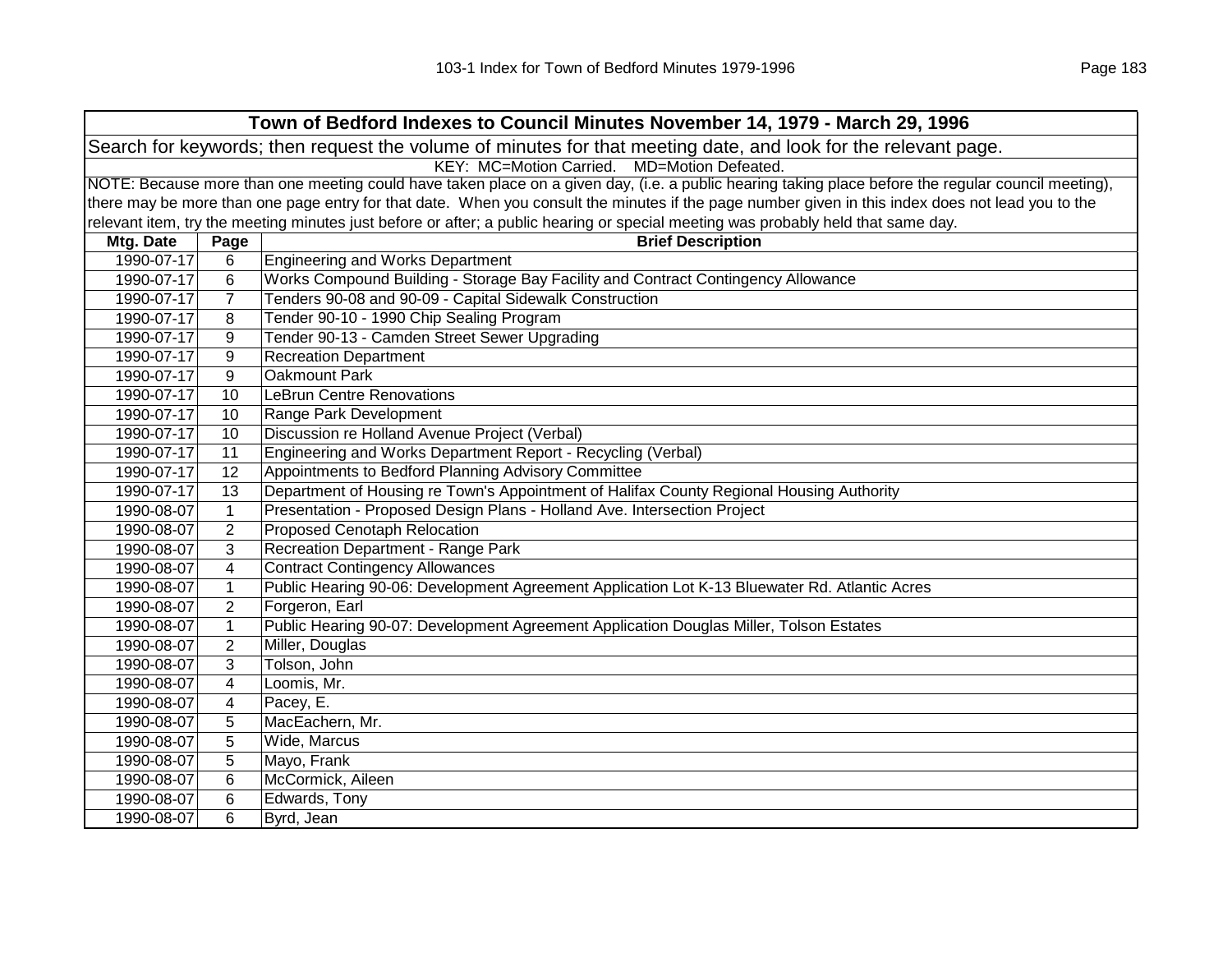| Town of Bedford Indexes to Council Minutes November 14, 1979 - March 29, 1996 |                                                                                                                |                                                                                                                                                     |  |  |
|-------------------------------------------------------------------------------|----------------------------------------------------------------------------------------------------------------|-----------------------------------------------------------------------------------------------------------------------------------------------------|--|--|
|                                                                               | Search for keywords; then request the volume of minutes for that meeting date, and look for the relevant page. |                                                                                                                                                     |  |  |
|                                                                               |                                                                                                                | KEY: MC=Motion Carried. MD=Motion Defeated.                                                                                                         |  |  |
|                                                                               |                                                                                                                | NOTE: Because more than one meeting could have taken place on a given day, (i.e. a public hearing taking place before the regular council meeting), |  |  |
|                                                                               |                                                                                                                | there may be more than one page entry for that date. When you consult the minutes if the page number given in this index does not lead you to the   |  |  |
|                                                                               |                                                                                                                | relevant item, try the meeting minutes just before or after; a public hearing or special meeting was probably held that same day.                   |  |  |
| Mtg. Date                                                                     | Page                                                                                                           | <b>Brief Description</b>                                                                                                                            |  |  |
| 1990-08-07                                                                    | 6                                                                                                              | Hayman, Allan                                                                                                                                       |  |  |
| 1990-08-07                                                                    | $\overline{7}$                                                                                                 | MacAdam, Garth                                                                                                                                      |  |  |
| 1990-08-07                                                                    | 7                                                                                                              | Short, Gerry                                                                                                                                        |  |  |
| 1990-08-07                                                                    | $\overline{7}$                                                                                                 | Howell, Don                                                                                                                                         |  |  |
| 1990-08-07                                                                    | $\overline{7}$                                                                                                 | Boyd, Russ                                                                                                                                          |  |  |
| 1990-08-07                                                                    | 8                                                                                                              | Beattie, Doug                                                                                                                                       |  |  |
| 1990-08-07                                                                    | 8                                                                                                              | Blackburn, Nelson                                                                                                                                   |  |  |
| 1990-08-07                                                                    | 8                                                                                                              | Loncarevic, Dr. Bosco                                                                                                                               |  |  |
| 1990-08-07                                                                    | 8                                                                                                              | Towill, Shirley                                                                                                                                     |  |  |
| 1990-08-07                                                                    | 9                                                                                                              | Locke, Shirley                                                                                                                                      |  |  |
| 1990-08-07                                                                    | 9                                                                                                              | Sargeant, Dan                                                                                                                                       |  |  |
| 1990-08-07                                                                    | 9                                                                                                              | Ryan, W.                                                                                                                                            |  |  |
| 1990-08-07                                                                    | 9                                                                                                              | Resident, 172 Shore Drive                                                                                                                           |  |  |
| 1990-08-07                                                                    | 9                                                                                                              | MacKay, R.                                                                                                                                          |  |  |
| 1990-08-07                                                                    | 9                                                                                                              | Grant, Hilary                                                                                                                                       |  |  |
| 1990-08-07                                                                    | 9                                                                                                              | Braca, Santino                                                                                                                                      |  |  |
| 1990-08-07                                                                    | 9                                                                                                              | Landry, E.                                                                                                                                          |  |  |
| 1990-08-07                                                                    | 9                                                                                                              | Horabin, A.                                                                                                                                         |  |  |
| 1990-08-14                                                                    | $\overline{2}$                                                                                                 | Bedford Petroglyphs Advisory Committee - Appointments                                                                                               |  |  |
| 1990-08-14                                                                    | 3                                                                                                              | Bedford Planning Advisory Committee - Appointments                                                                                                  |  |  |
| 1990-08-14                                                                    | 4                                                                                                              | Bedford Heritage Advisory Committee - Criteria/Process Heritage Designation                                                                         |  |  |
| 1990-08-14                                                                    | 4                                                                                                              | Public Hearing 90-06: Development Agreement Application Lot K-13 Bluewater Rd. Atlantic Acres                                                       |  |  |
| 1990-08-14                                                                    | 4                                                                                                              | Public Hearing 90-07: Development Agreement Application Douglas Miller, Tolson Estates                                                              |  |  |
| 1990-08-14                                                                    | 5                                                                                                              | Petition: Street Name Change (Fort Sackville to Stone Court)                                                                                        |  |  |
| 1990-08-14                                                                    | 6                                                                                                              | Correspondence: Sandy Lake Residents Association - Potential Environmental Problems                                                                 |  |  |
| 1990-08-14                                                                    | 6                                                                                                              | Burning Bylaws - Third and Final Reading                                                                                                            |  |  |
| 1990-08-14                                                                    | 8                                                                                                              | <b>Bylaw Respecting Blasting - Second Reading</b>                                                                                                   |  |  |
| 1990-08-14                                                                    | 9                                                                                                              | <b>Policy Respecting Streets - Second Reading</b>                                                                                                   |  |  |
| 1990-08-14                                                                    | 9                                                                                                              | Policies Respecting Court Prosecution and Actions - Second Reading                                                                                  |  |  |
| 1990-08-14                                                                    | 10                                                                                                             | 1990 Capital Budget - Update and D.O.T. Project Cost-Sharing                                                                                        |  |  |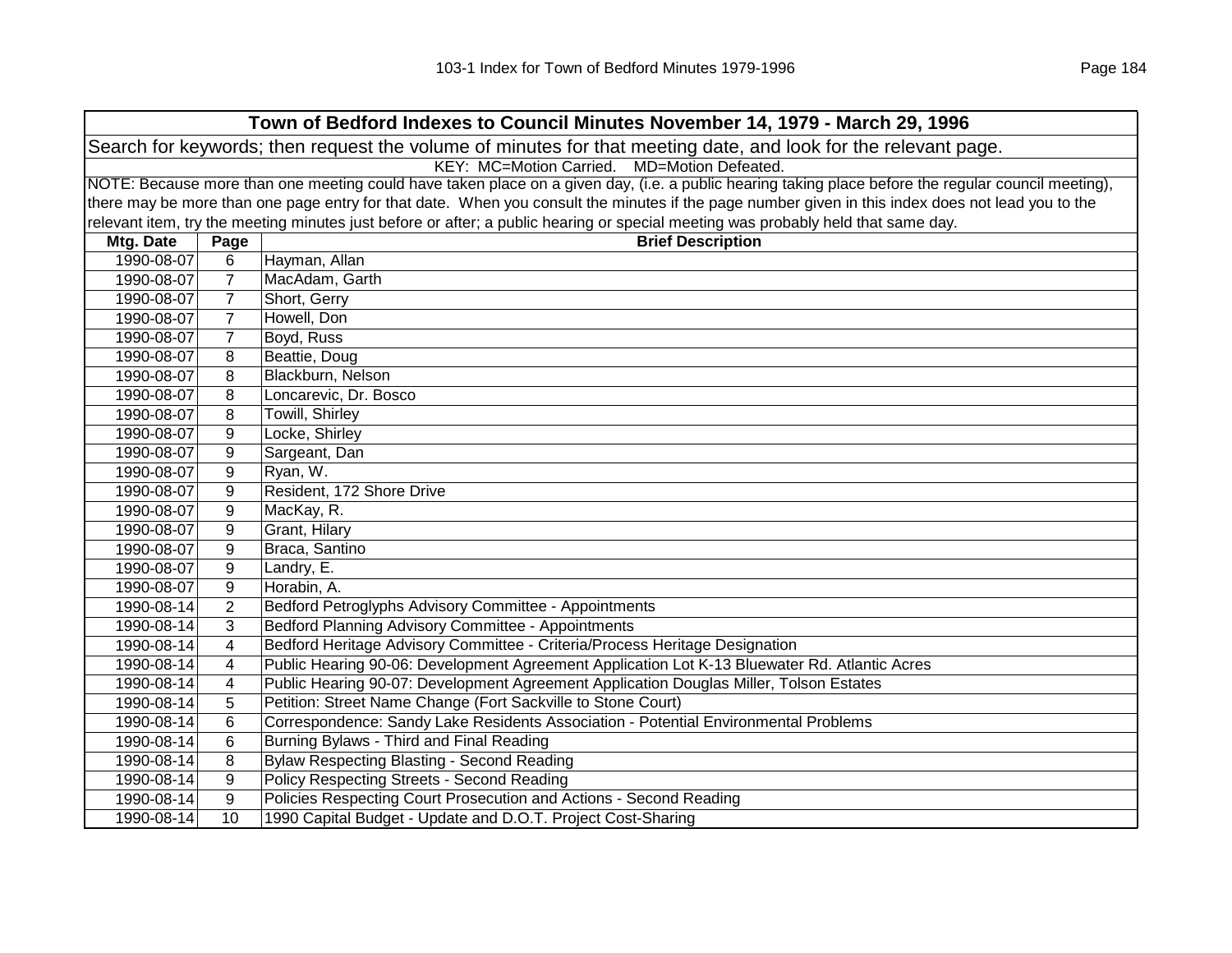| Town of Bedford Indexes to Council Minutes November 14, 1979 - March 29, 1996 |                                                                                                                                                     |                                                                                                                                                   |  |  |
|-------------------------------------------------------------------------------|-----------------------------------------------------------------------------------------------------------------------------------------------------|---------------------------------------------------------------------------------------------------------------------------------------------------|--|--|
|                                                                               | Search for keywords; then request the volume of minutes for that meeting date, and look for the relevant page.                                      |                                                                                                                                                   |  |  |
|                                                                               |                                                                                                                                                     | KEY: MC=Motion Carried. MD=Motion Defeated.                                                                                                       |  |  |
|                                                                               | NOTE: Because more than one meeting could have taken place on a given day, (i.e. a public hearing taking place before the regular council meeting), |                                                                                                                                                   |  |  |
|                                                                               |                                                                                                                                                     | there may be more than one page entry for that date. When you consult the minutes if the page number given in this index does not lead you to the |  |  |
|                                                                               |                                                                                                                                                     | relevant item, try the meeting minutes just before or after; a public hearing or special meeting was probably held that same day.                 |  |  |
| Mtg. Date                                                                     | Page                                                                                                                                                | <b>Brief Description</b>                                                                                                                          |  |  |
| 1990-08-14                                                                    | 11                                                                                                                                                  | Report on Contingencies - Deferred Motion                                                                                                         |  |  |
| 1990-08-14                                                                    | 12                                                                                                                                                  | No Parking Signs on Lake Drive                                                                                                                    |  |  |
| 1990-08-14                                                                    | 13                                                                                                                                                  | Tender 90-17 - Storm Drainage Works                                                                                                               |  |  |
| 1990-08-14                                                                    | 13                                                                                                                                                  | Signage - Works Compound Building                                                                                                                 |  |  |
| 1990-08-14                                                                    | 14                                                                                                                                                  | Solid Waste Management Master Plan Report (Presentation to Council) _ Setting of Meeting Date                                                     |  |  |
| 1990-08-14                                                                    | 14                                                                                                                                                  | <b>UNSM - Appointment of Five Voting Delegates</b>                                                                                                |  |  |
| 1990-08-14                                                                    | 14                                                                                                                                                  | FCM - Appointment of Bedford Councillors to National Task Forces                                                                                  |  |  |
| 1990-08-14                                                                    | 15                                                                                                                                                  | Bedford Heritage Advisory Committee Street Naming re B.W.D.C Project                                                                              |  |  |
| 1990-08-14                                                                    | 15                                                                                                                                                  | Fire Chief's Monthly Report June 1990                                                                                                             |  |  |
| 1990-08-14                                                                    | 15                                                                                                                                                  | Chief Building Inspector's Report June/July 1990                                                                                                  |  |  |
| 1990-09-11                                                                    | $\overline{c}$                                                                                                                                      | Report #3 - Contingencies re: Capital Contract Awards                                                                                             |  |  |
| 1990-09-11                                                                    | $\overline{2}$                                                                                                                                      | Ridgevale Drive/Dartmouth Road Signalization                                                                                                      |  |  |
| 1990-09-11                                                                    | 4                                                                                                                                                   | Change in Street Name - Stone Court                                                                                                               |  |  |
| 1990-09-11                                                                    | 4                                                                                                                                                   | Presentation - Solid Waste Management Master Plan Report (verbal)                                                                                 |  |  |
| 1990-09-11                                                                    | 5                                                                                                                                                   | Motions: Proposed Blasting Bylaw (Third and Final Reading)                                                                                        |  |  |
| 1990-09-11                                                                    | 5                                                                                                                                                   | Motions: Proposed Policy Respecting Streets (Third and Final Reading)                                                                             |  |  |
| 1990-09-11                                                                    | 5                                                                                                                                                   | Motions: Proposed Policy Respecting Court Prosecution and Actions (Third and Final Reading)                                                       |  |  |
| 1990-09-11                                                                    | 6                                                                                                                                                   | Parkland Tenders - Eaglewood                                                                                                                      |  |  |
| 1990-09-11                                                                    | 7                                                                                                                                                   | Town Entrance Signage                                                                                                                             |  |  |
| 1990-09-11                                                                    | $\overline{7}$                                                                                                                                      | C.N. Lease - Works Compound Land                                                                                                                  |  |  |
| 1990-09-11                                                                    | 8                                                                                                                                                   | Tender 90-16 - Bedford Hwy. Reconstruction (Shore Ave. to Landsburg)                                                                              |  |  |
| 1990-09-11                                                                    | 9                                                                                                                                                   | Tender 90-18 - T.V. Inspection and Cleaning (Storm and Sanitary Sewer System).                                                                    |  |  |
| 1990-09-11                                                                    | 9                                                                                                                                                   | Tender 90-19 - Mann St. Pumping Station Improvements                                                                                              |  |  |
| 1990-09-11                                                                    | 10                                                                                                                                                  | Proposed Resolution - Alleged Zoning Violation, Recycling Depot (Councillor Kelly)                                                                |  |  |
| 1990-09-11                                                                    | 11                                                                                                                                                  | Consideration of Approval - Cleaning Maintenance Contract                                                                                         |  |  |
| 1990-09-11                                                                    | 11                                                                                                                                                  | Building Inspector's Report (August 1990)                                                                                                         |  |  |
| 1990-09-11                                                                    | 12                                                                                                                                                  | Fire Chief's Report (July 1990)                                                                                                                   |  |  |
| 1990-09-11                                                                    | 12                                                                                                                                                  | Finance Department (Tax Collection and Assessment Appeal Status)                                                                                  |  |  |
| 1990-09-11                                                                    | 12                                                                                                                                                  | Status on Proposed Relocation of Recycling Depot                                                                                                  |  |  |
| 1990-09-11                                                                    | 13                                                                                                                                                  | Clarification 1990 Walkway Construction Program                                                                                                   |  |  |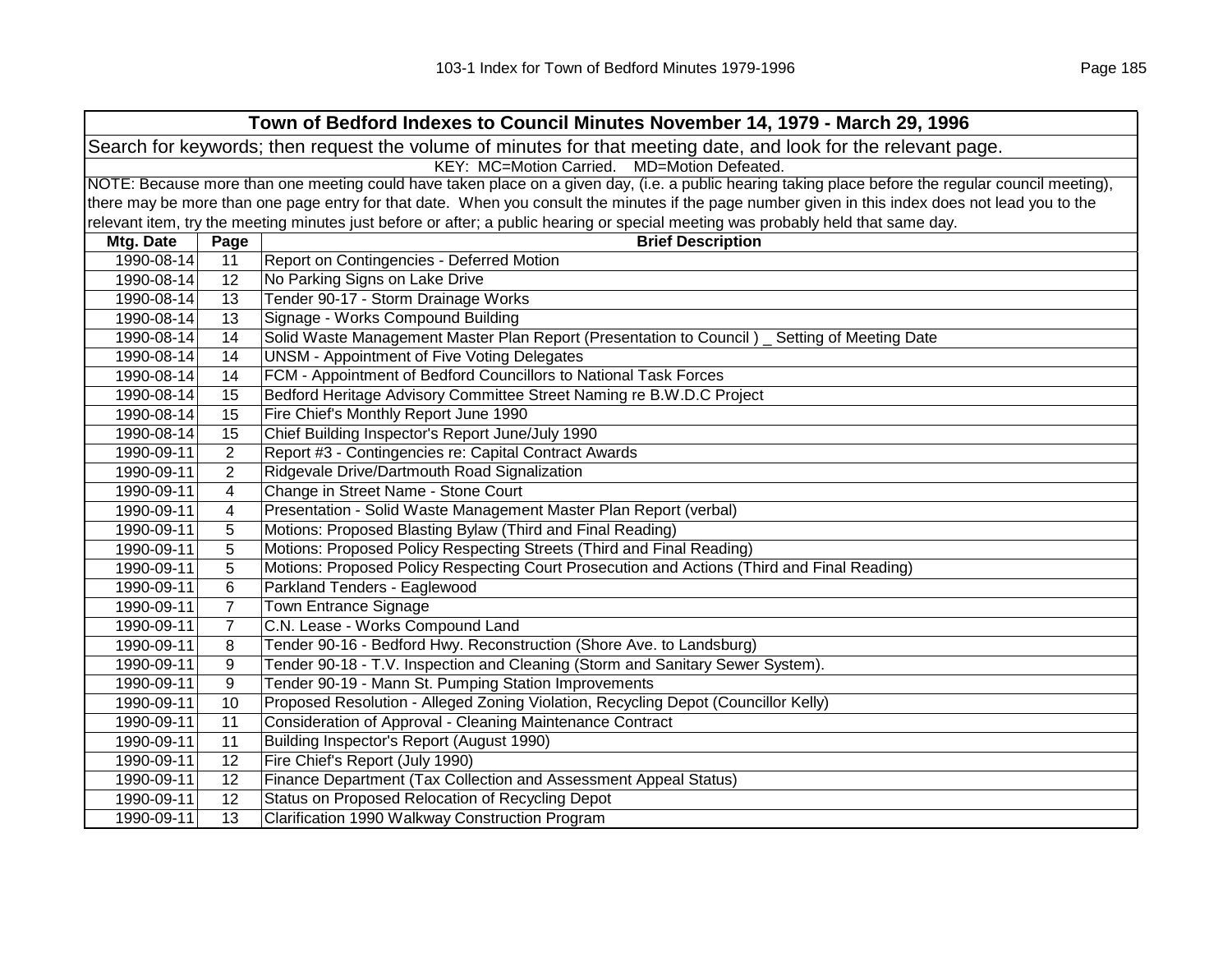|                                                                                                                | Town of Bedford Indexes to Council Minutes November 14, 1979 - March 29, 1996                                                                       |                                                                                                                                                   |  |  |  |
|----------------------------------------------------------------------------------------------------------------|-----------------------------------------------------------------------------------------------------------------------------------------------------|---------------------------------------------------------------------------------------------------------------------------------------------------|--|--|--|
| Search for keywords; then request the volume of minutes for that meeting date, and look for the relevant page. |                                                                                                                                                     |                                                                                                                                                   |  |  |  |
|                                                                                                                |                                                                                                                                                     | KEY: MC=Motion Carried. MD=Motion Defeated.                                                                                                       |  |  |  |
|                                                                                                                | NOTE: Because more than one meeting could have taken place on a given day, (i.e. a public hearing taking place before the regular council meeting), |                                                                                                                                                   |  |  |  |
|                                                                                                                |                                                                                                                                                     | there may be more than one page entry for that date. When you consult the minutes if the page number given in this index does not lead you to the |  |  |  |
|                                                                                                                |                                                                                                                                                     | relevant item, try the meeting minutes just before or after; a public hearing or special meeting was probably held that same day.                 |  |  |  |
| Mtg. Date                                                                                                      | Page                                                                                                                                                | <b>Brief Description</b>                                                                                                                          |  |  |  |
| 1990-09-11                                                                                                     | 13                                                                                                                                                  | Request for Town Endorsement of MAPC Goals                                                                                                        |  |  |  |
| 1990-09-11                                                                                                     | 13                                                                                                                                                  | Joint Expenditure Unit Committee - Appointment of Town Representatives (2)                                                                        |  |  |  |
| 1990-09-11                                                                                                     | 14                                                                                                                                                  | Spiritual Assembly of Baha'is of Bedford - Planting of Peace Tree - Fisher Hatchery Park                                                          |  |  |  |
| 1990-09-11                                                                                                     | 14                                                                                                                                                  | Town Sponsorship - Annual Tree Planting Ceremony Aids Awareness Week                                                                              |  |  |  |
| 1990-09-11                                                                                                     | 15                                                                                                                                                  | <b>MPS Information Sessions</b>                                                                                                                   |  |  |  |
| 1990-09-11                                                                                                     | 15                                                                                                                                                  | <b>Good Wishes</b>                                                                                                                                |  |  |  |
| 1990-09-18                                                                                                     | $\mathbf{1}$                                                                                                                                        | Public Hearing #90-08                                                                                                                             |  |  |  |
| 1990-09-18                                                                                                     | 2                                                                                                                                                   | McCulloch, Jim                                                                                                                                    |  |  |  |
| 1990-09-18                                                                                                     | 3                                                                                                                                                   | McInnis, Ken                                                                                                                                      |  |  |  |
| 1990-09-18                                                                                                     | 3                                                                                                                                                   | Mangalam, Mr.                                                                                                                                     |  |  |  |
| 1990-09-18                                                                                                     | 3                                                                                                                                                   | Hall, Mr.                                                                                                                                         |  |  |  |
| 1990-09-18                                                                                                     | $\mathbf{1}$                                                                                                                                        | Public Hearing #90-09                                                                                                                             |  |  |  |
| 1990-09-18                                                                                                     | $\overline{2}$                                                                                                                                      | Kent, Stephen                                                                                                                                     |  |  |  |
| 1990-09-18                                                                                                     | 2                                                                                                                                                   | Dauphinee, L.                                                                                                                                     |  |  |  |
| 1990-09-18                                                                                                     | 2                                                                                                                                                   | Mangalam, Dr.                                                                                                                                     |  |  |  |
| 1990-09-18                                                                                                     | 3                                                                                                                                                   | Roughneen, Michael                                                                                                                                |  |  |  |
| 1990-09-18                                                                                                     | 4                                                                                                                                                   | Mangalam, Sylvia                                                                                                                                  |  |  |  |
| 1990-09-18                                                                                                     | 4                                                                                                                                                   | Edward, Tony                                                                                                                                      |  |  |  |
| 1990-09-18                                                                                                     | 4                                                                                                                                                   | Mangalam, Dr.                                                                                                                                     |  |  |  |
| 1990-09-18                                                                                                     | 4                                                                                                                                                   | Roy, Mr.                                                                                                                                          |  |  |  |
| 1990-09-18                                                                                                     | $\mathbf 1$                                                                                                                                         | Public Hearing #90-10                                                                                                                             |  |  |  |
| 1990-10-02                                                                                                     | $\overline{2}$                                                                                                                                      | Proposed Amendment - Nelsons Landing Development Agreement (Public Hearing #90-08)                                                                |  |  |  |
| 1990-10-02                                                                                                     | 3                                                                                                                                                   | Proposed Plan Amendment - 1394 Bedford Highway (Public Hearing #90-09)                                                                            |  |  |  |
| 1990-10-02                                                                                                     | 4                                                                                                                                                   | Consideration - Award of Tender 90-06 (Mill Cove)                                                                                                 |  |  |  |
| 1990-10-02                                                                                                     | 4                                                                                                                                                   | Consideration - Award of Tender 90-21 (Equipment Rental - Snow Removal)                                                                           |  |  |  |
| 1990-10-02                                                                                                     | 4                                                                                                                                                   | Consideration - Award of Tender 90-19 (Mann Street Pumping Station)                                                                               |  |  |  |
| 1990-10-02                                                                                                     | 5                                                                                                                                                   | <b>Revitalized MAPC Proposal</b>                                                                                                                  |  |  |  |
| 1990-10-02                                                                                                     | 5                                                                                                                                                   | Establishment of Date - Further Presentation - Solid Waste Management Master Plan Report                                                          |  |  |  |
| 1990-10-22                                                                                                     | 1                                                                                                                                                   | Proposal Call Results - Operation of Recycling Depot                                                                                              |  |  |  |
| 1990-10-22                                                                                                     | 3                                                                                                                                                   | Consideration of Approval - Capital Borrowing (\$1,500,000)                                                                                       |  |  |  |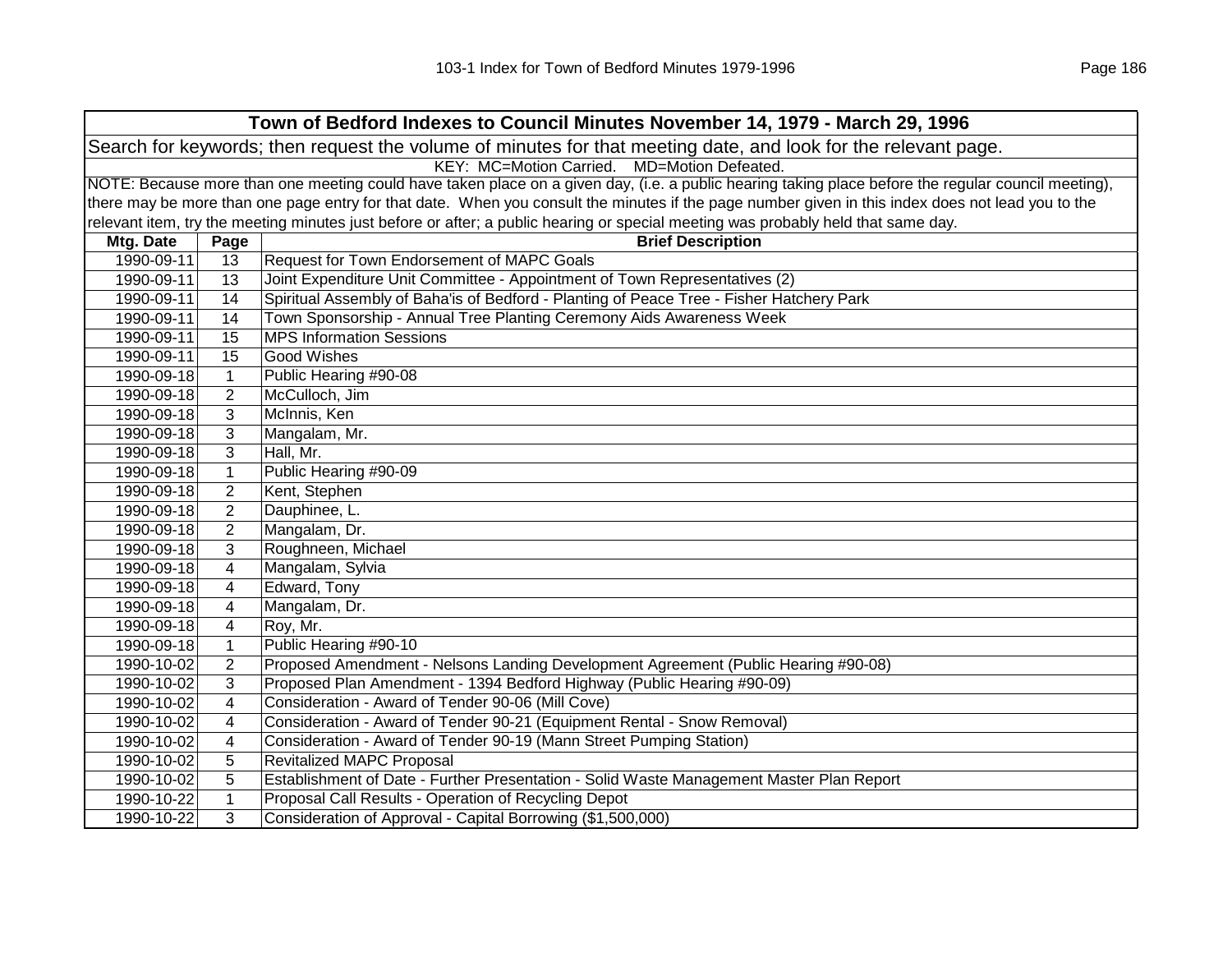|                                                                                                                |                                                | Town of Bedford Indexes to Council Minutes November 14, 1979 - March 29, 1996                                                                       |  |  |
|----------------------------------------------------------------------------------------------------------------|------------------------------------------------|-----------------------------------------------------------------------------------------------------------------------------------------------------|--|--|
| Search for keywords; then request the volume of minutes for that meeting date, and look for the relevant page. |                                                |                                                                                                                                                     |  |  |
|                                                                                                                | KEY: MC=Motion Carried.<br>MD=Motion Defeated. |                                                                                                                                                     |  |  |
|                                                                                                                |                                                | NOTE: Because more than one meeting could have taken place on a given day, (i.e. a public hearing taking place before the regular council meeting), |  |  |
|                                                                                                                |                                                | there may be more than one page entry for that date. When you consult the minutes if the page number given in this index does not lead you to the   |  |  |
|                                                                                                                |                                                | relevant item, try the meeting minutes just before or after; a public hearing or special meeting was probably held that same day.                   |  |  |
| Mtg. Date                                                                                                      | Page                                           | <b>Brief Description</b>                                                                                                                            |  |  |
| 1990-10-22                                                                                                     | 4                                              | Consideration - Award of Tender - Engineering Department, Fuelling Facility                                                                         |  |  |
| 1990-10-22                                                                                                     | 5                                              | Consideration - Award of Tender - Engineering Department, Hauling of Bulk Salt                                                                      |  |  |
| 1990-10-22                                                                                                     | 5                                              | Consideration - Approval of Withdrawal - Equipment Reserve - Fire Department - 1991 Crew Cab Pickup                                                 |  |  |
| 1990-10-22                                                                                                     | 6                                              | Consideration - Referrals to Bylaw/Policy Advisory Committee                                                                                        |  |  |
| 1990-10-22                                                                                                     | 6                                              | Senior Housing Demand (Councillor Goucher)                                                                                                          |  |  |
| 1990-10-22                                                                                                     | 8                                              | Heritage Advisory Committee - Provided Evaluation Criteria                                                                                          |  |  |
| 1990-10-22                                                                                                     | 8                                              | Transit Advisory Committee - Recommendation - Provision of Public Transit to Atlantic Acres                                                         |  |  |
| 1990-10-22                                                                                                     | 9                                              | Building Inspector's Report (September 1990)                                                                                                        |  |  |
| 1990-10-22                                                                                                     | 9                                              | Fire Department's Report (August 1990)                                                                                                              |  |  |
| 1990-10-16                                                                                                     | $\overline{2}$                                 | Deferred Motion (Ridgevale Drive/Dartmouth Road Signalization)                                                                                      |  |  |
| 1990-10-16                                                                                                     | 3                                              | Deferred Motion - Consideration of Lease Agreement with CN Respecting Lot T-6 Bedford Industrial Park                                               |  |  |
| 1990-10-16                                                                                                     | 4                                              | <b>Town Entrance Signage</b>                                                                                                                        |  |  |
| 1990-10-16                                                                                                     | 4                                              | <b>Cleaning Maintenance Contract</b>                                                                                                                |  |  |
| 1990-10-16                                                                                                     | 5                                              | Proposed Blasting Bylaw (Third and Final Reading)                                                                                                   |  |  |
| 1990-10-16                                                                                                     | 6                                              | Eaglewood Residents Association - Golflinks Park                                                                                                    |  |  |
| 1990-10-16                                                                                                     | $\overline{7}$                                 | Lions Den Noise Control                                                                                                                             |  |  |
| 1990-10-16                                                                                                     | 9                                              | Recycling Depot - Shirley Towill                                                                                                                    |  |  |
| 1990-10-22                                                                                                     | $\mathbf{1}$                                   | <b>Special Session of Council</b>                                                                                                                   |  |  |
| 1990-10-22                                                                                                     | $\overline{2}$                                 | Density                                                                                                                                             |  |  |
| 1990-10-22                                                                                                     | $\overline{2}$                                 | Secondary Development Area                                                                                                                          |  |  |
| 1990-10-22                                                                                                     | 4                                              | <b>Heritage Commercial</b>                                                                                                                          |  |  |
| 1990-10-22                                                                                                     | 6                                              | <b>Itertidal Zone</b>                                                                                                                               |  |  |
| 1990-10-30                                                                                                     | $\overline{2}$                                 | Solid Waste Plan Presentation - Griffith Muecke (Verbal)                                                                                            |  |  |
| 1990-10-30                                                                                                     | $\overline{2}$                                 | Review of cost Estimates - Proposed Ventilation/Air Condition - LeBrun Centre                                                                       |  |  |
| 1990-10-30                                                                                                     | 3                                              | Appointment of Replacement for Solid Waste Committee                                                                                                |  |  |
| 1990-10-30                                                                                                     | 4                                              | Proposed Terms of Contract - Operator of Recycling Depot                                                                                            |  |  |
| 1990-10-30                                                                                                     | 6                                              | Report from Planning Department on Recycling Depot                                                                                                  |  |  |
| 1990-10-30                                                                                                     | $\overline{7}$                                 | Appointment of Deputy Mayor and School Board Representatives (1990-91)                                                                              |  |  |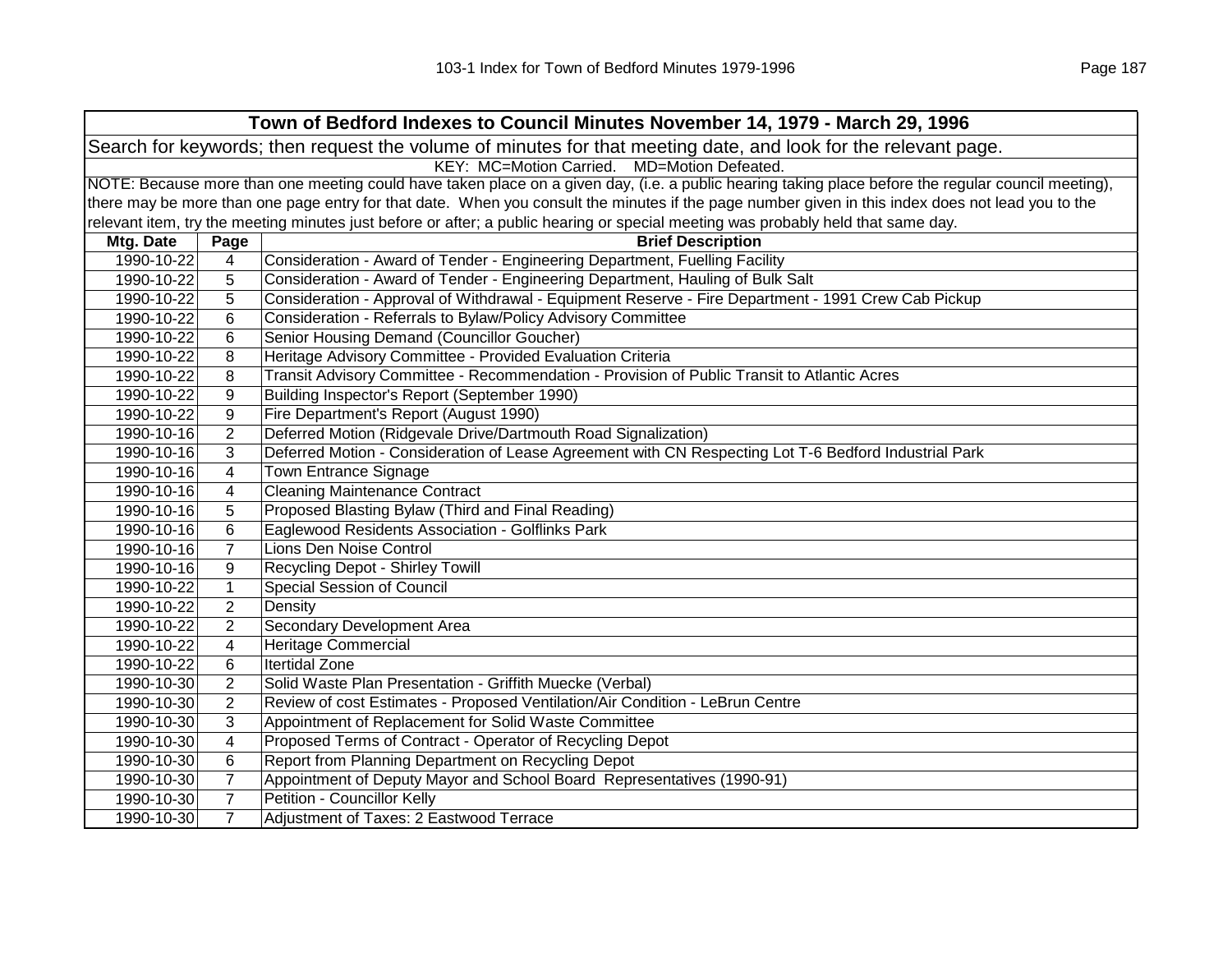|                                                                                                                | Town of Bedford Indexes to Council Minutes November 14, 1979 - March 29, 1996 |                                                                                                                                                     |  |  |
|----------------------------------------------------------------------------------------------------------------|-------------------------------------------------------------------------------|-----------------------------------------------------------------------------------------------------------------------------------------------------|--|--|
| Search for keywords; then request the volume of minutes for that meeting date, and look for the relevant page. |                                                                               |                                                                                                                                                     |  |  |
| KEY: MC=Motion Carried. MD=Motion Defeated.                                                                    |                                                                               |                                                                                                                                                     |  |  |
|                                                                                                                |                                                                               | NOTE: Because more than one meeting could have taken place on a given day, (i.e. a public hearing taking place before the regular council meeting), |  |  |
|                                                                                                                |                                                                               | there may be more than one page entry for that date. When you consult the minutes if the page number given in this index does not lead you to the   |  |  |
|                                                                                                                |                                                                               | relevant item, try the meeting minutes just before or after; a public hearing or special meeting was probably held that same day.                   |  |  |
| Mtg. Date                                                                                                      | Page                                                                          | <b>Brief Description</b>                                                                                                                            |  |  |
| 1990-11-06                                                                                                     | $\overline{c}$                                                                | Materials Recovery Facility (MRF)                                                                                                                   |  |  |
| 1990-11-06                                                                                                     | $\overline{2}$                                                                | Continuation of Review of Proposed Municipal Planning Strategy                                                                                      |  |  |
| 1990-11-06                                                                                                     | 3                                                                             | <b>Community Participation</b>                                                                                                                      |  |  |
| 1990-11-06                                                                                                     | 4                                                                             | Heritage and Community Development                                                                                                                  |  |  |
| 1990-11-06                                                                                                     | 4                                                                             | Residential                                                                                                                                         |  |  |
| 1990-11-06                                                                                                     | 12                                                                            | Appointment of Replacement - Solid Waste Management Committee                                                                                       |  |  |
| 1990-11-13                                                                                                     | $\mathbf 1$                                                                   | <b>Special Session</b>                                                                                                                              |  |  |
| 1990-11-14                                                                                                     | $\mathbf{1}$                                                                  | Public Information Meeting - re: proposed development of the park and to receive public input                                                       |  |  |
| 1990-11-14                                                                                                     | $\overline{2}$                                                                | Landers, Ross                                                                                                                                       |  |  |
| 1990-11-14                                                                                                     | 3                                                                             | Starratt, Graham                                                                                                                                    |  |  |
| 1990-11-14                                                                                                     | 3                                                                             | Campbell, Doug                                                                                                                                      |  |  |
| 1990-11-14                                                                                                     | 3                                                                             | Verabioff, Mrs.                                                                                                                                     |  |  |
| 1990-11-14                                                                                                     | 3                                                                             | Toogood, Debbie                                                                                                                                     |  |  |
| 1990-11-14                                                                                                     | 3                                                                             | Nauss, Bob                                                                                                                                          |  |  |
| 1990-11-14                                                                                                     | 3                                                                             | Stanfield, Joanna                                                                                                                                   |  |  |
| 1990-11-14                                                                                                     | 3                                                                             | Mills, Jean                                                                                                                                         |  |  |
| 1990-11-14                                                                                                     | 4                                                                             | Gross, Judy                                                                                                                                         |  |  |
| 1990-11-14                                                                                                     | 4                                                                             | Starratt, Graham                                                                                                                                    |  |  |
| 1990-11-14                                                                                                     | 4                                                                             | MacDonald, John                                                                                                                                     |  |  |
| 1990-11-14                                                                                                     | 5                                                                             | McCormick, Aileen                                                                                                                                   |  |  |
| 1990-11-14                                                                                                     | 5                                                                             | Chan, Amelia                                                                                                                                        |  |  |
| 1990-11-14                                                                                                     | 5                                                                             | Melnick, Martin                                                                                                                                     |  |  |
| 1990-11-14                                                                                                     | 5                                                                             | Mills, Jean                                                                                                                                         |  |  |
| 1990-11-14                                                                                                     | 5                                                                             | Cartmill, Chuck                                                                                                                                     |  |  |
| 1990-11-14                                                                                                     | 6                                                                             | Oickle, Steve                                                                                                                                       |  |  |
| 1990-11-14                                                                                                     | 6                                                                             | Campbell, Mr.                                                                                                                                       |  |  |
| 1990-11-14                                                                                                     | 6                                                                             | Stanfield, Craig                                                                                                                                    |  |  |
| 1990-11-14                                                                                                     | 6                                                                             | Todd, Mr.                                                                                                                                           |  |  |
| 1990-11-14                                                                                                     | 6                                                                             | Isnor, Paula                                                                                                                                        |  |  |
| 1990-11-19                                                                                                     | $\mathbf{1}$                                                                  | Municipal Planning Strategy                                                                                                                         |  |  |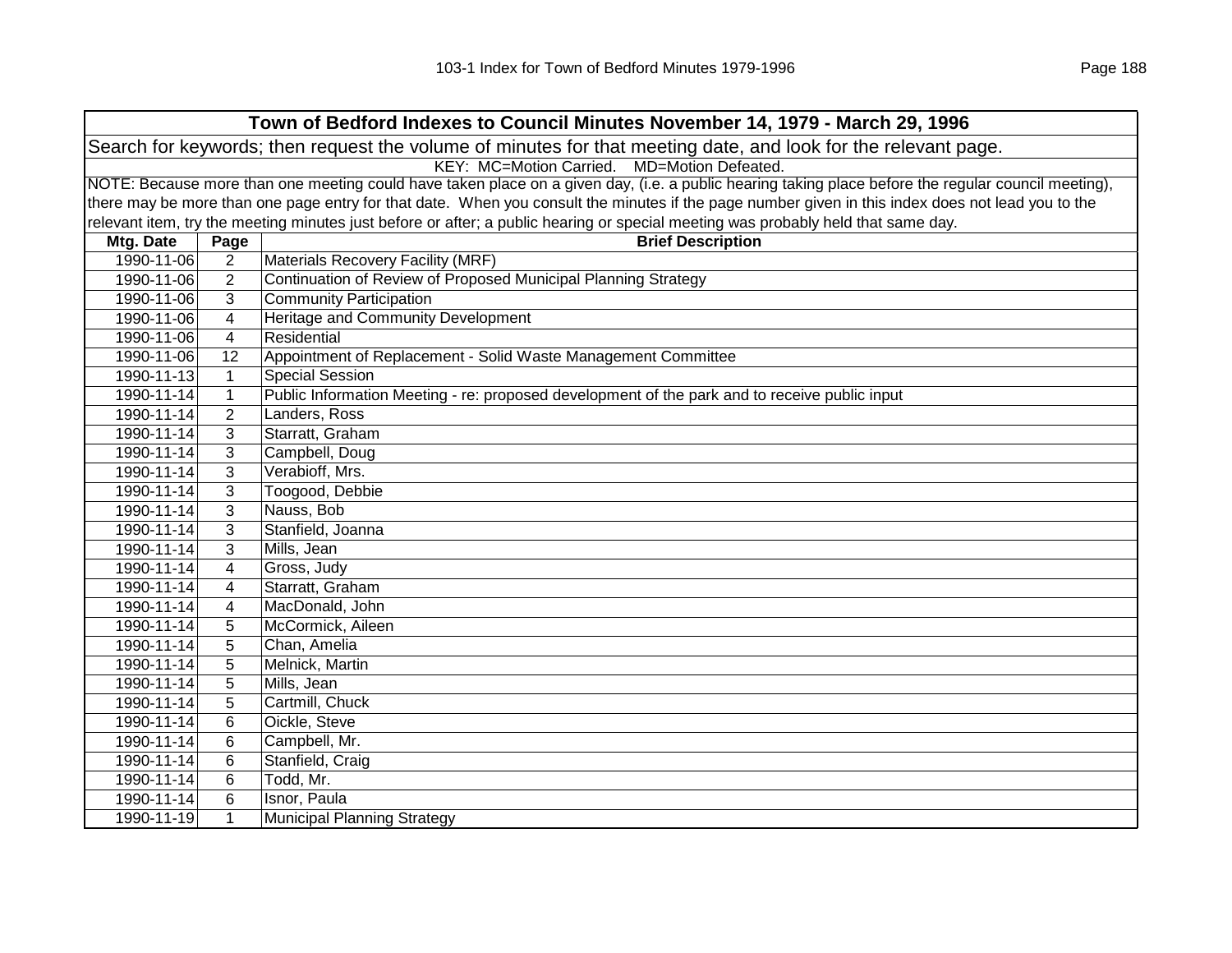| Town of Bedford Indexes to Council Minutes November 14, 1979 - March 29, 1996 |                                                                                                                |                                                                                                                                                     |  |  |
|-------------------------------------------------------------------------------|----------------------------------------------------------------------------------------------------------------|-----------------------------------------------------------------------------------------------------------------------------------------------------|--|--|
|                                                                               | Search for keywords; then request the volume of minutes for that meeting date, and look for the relevant page. |                                                                                                                                                     |  |  |
|                                                                               | KEY: MC=Motion Carried. MD=Motion Defeated.                                                                    |                                                                                                                                                     |  |  |
|                                                                               |                                                                                                                | NOTE: Because more than one meeting could have taken place on a given day, (i.e. a public hearing taking place before the regular council meeting), |  |  |
|                                                                               |                                                                                                                | there may be more than one page entry for that date. When you consult the minutes if the page number given in this index does not lead you to the   |  |  |
|                                                                               |                                                                                                                | relevant item, try the meeting minutes just before or after; a public hearing or special meeting was probably held that same day.                   |  |  |
| Mtg. Date                                                                     | Page                                                                                                           | <b>Brief Description</b>                                                                                                                            |  |  |
| 1990-11-19                                                                    | $\mathbf{1}$                                                                                                   | Transportation                                                                                                                                      |  |  |
| 1990-11-19                                                                    | 3                                                                                                              | Commercial                                                                                                                                          |  |  |
| 1990-11-19                                                                    | 6                                                                                                              | <b>Waterfront Development</b>                                                                                                                       |  |  |
| 1990-11-20                                                                    | $\mathbf{1}$                                                                                                   | Public Hearing - 90-11 - DAA #1460A Bedford Highway                                                                                                 |  |  |
| 1990-11-20                                                                    | $\mathbf{1}$                                                                                                   | <b>Update School Board Activities</b>                                                                                                               |  |  |
| 1990-11-20                                                                    | 3                                                                                                              | Recycling Depot (S. Towill)                                                                                                                         |  |  |
| 1990-11-20                                                                    | 3                                                                                                              | Proposed Bedford Tennis & Swim Club (Duncan/Trites)                                                                                                 |  |  |
| 1990-11-20                                                                    | 4                                                                                                              | Proposed Parking Facilities (Proposed Bedford Tennis & Swim Club)                                                                                   |  |  |
| 1990-11-20                                                                    | 4                                                                                                              | Ice Control - Glenmont Ave. (Mr. Whynot)                                                                                                            |  |  |
| 1990-11-20                                                                    | 4                                                                                                              | Eaglewood Residents Association (Mr. Chuck Cartmill)                                                                                                |  |  |
| 1990-11-20                                                                    | 5                                                                                                              | Ridgevale Drive/Dartmouth Road Signalization                                                                                                        |  |  |
| 1990-11-20                                                                    | 6                                                                                                              | <b>Golflinks Park</b>                                                                                                                               |  |  |
| 1990-11-20                                                                    | $\overline{7}$                                                                                                 | Proposed Contract - Recycling Depot                                                                                                                 |  |  |
| 1990-11-20                                                                    | 10                                                                                                             | <b>Refuelling Depot</b>                                                                                                                             |  |  |
| 1990-11-20                                                                    | 10                                                                                                             | Consideration of Approval - Development Agreement Application for #1460A Bedford Highway                                                            |  |  |
| 1990-11-20                                                                    | 11                                                                                                             | Proposed Changes Tree Committee Membership                                                                                                          |  |  |
| 1990-11-20                                                                    | 11                                                                                                             | Council Appointments to Various Committees/Commissions/Boards                                                                                       |  |  |
| 1990-11-20                                                                    | 12                                                                                                             | Council Appointments to Various Committees/Commissions/Boards                                                                                       |  |  |
| 1990-11-20                                                                    | 13                                                                                                             | Proposed Town of Bedford Revised Emergency Response Plan                                                                                            |  |  |
| 1990-11-26                                                                    | 3                                                                                                              | <b>Citizen Appointments to BPAC</b>                                                                                                                 |  |  |
| 1990-11-26                                                                    | 3                                                                                                              | Proposed Parkland Development - Peerless Subdivision                                                                                                |  |  |
| 1990-11-26                                                                    | 4                                                                                                              | Proposed Parking Lot Development - Smiths Road                                                                                                      |  |  |
| 1990-11-26                                                                    | 5                                                                                                              | Proposed Residents Tax Exemption - 1991                                                                                                             |  |  |
| 1990-11-26                                                                    | 6                                                                                                              | Rules of Procedure Bylaw - Councillor Kelly (verbal)'                                                                                               |  |  |
| 1990-11-26                                                                    | $\overline{7}$                                                                                                 | Proposal re 91/92 Tax Billing Cycle Due to Fiscal Year End Change                                                                                   |  |  |
| 1990-11-26                                                                    | 8                                                                                                              | Proposed Amendment - Trade and Licensing Bylaw #15100                                                                                               |  |  |
| 1990-11-26                                                                    | 8                                                                                                              | <b>Building Inspectors Report</b>                                                                                                                   |  |  |
| 1990-11-26                                                                    | 9                                                                                                              | Fire Chief's Report                                                                                                                                 |  |  |
| 1990-11-26                                                                    | 9                                                                                                              | Engineering and Works - Report on Winter Snow & Ice Control Operations                                                                              |  |  |
| 1990-11-26                                                                    | 10                                                                                                             | Motions of Reconsideration                                                                                                                          |  |  |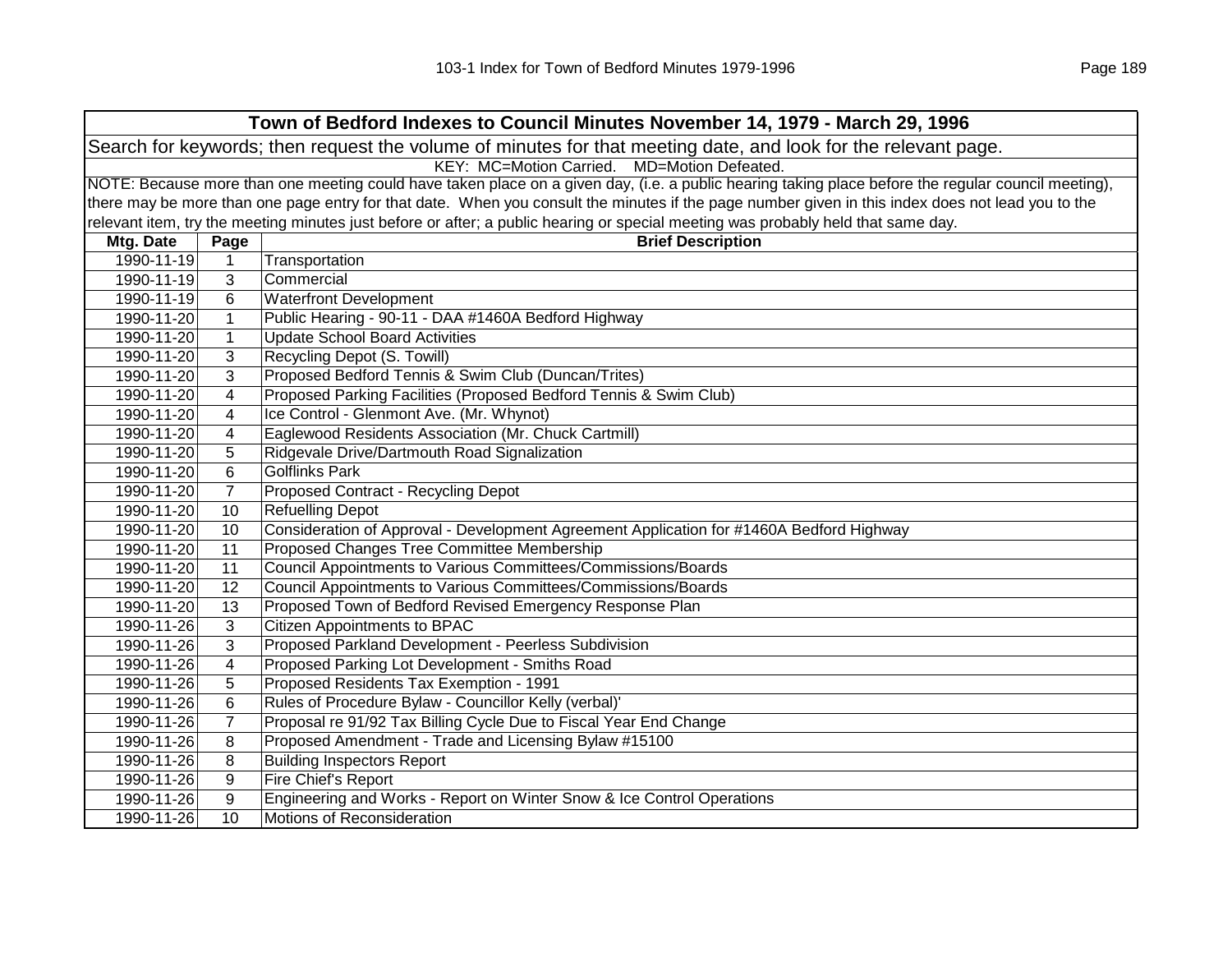| Town of Bedford Indexes to Council Minutes November 14, 1979 - March 29, 1996 |                                             |                                                                                                                                                     |  |  |
|-------------------------------------------------------------------------------|---------------------------------------------|-----------------------------------------------------------------------------------------------------------------------------------------------------|--|--|
|                                                                               |                                             | Search for keywords; then request the volume of minutes for that meeting date, and look for the relevant page.                                      |  |  |
|                                                                               | KEY: MC=Motion Carried. MD=Motion Defeated. |                                                                                                                                                     |  |  |
|                                                                               |                                             | NOTE: Because more than one meeting could have taken place on a given day, (i.e. a public hearing taking place before the regular council meeting), |  |  |
|                                                                               |                                             | there may be more than one page entry for that date. When you consult the minutes if the page number given in this index does not lead you to the   |  |  |
|                                                                               |                                             | relevant item, try the meeting minutes just before or after; a public hearing or special meeting was probably held that same day.                   |  |  |
| Mtg. Date                                                                     | Page                                        | <b>Brief Description</b>                                                                                                                            |  |  |
| 1990-11-26                                                                    | $\mathbf{1}$                                | <b>Special Session</b>                                                                                                                              |  |  |
| 1990-11-26                                                                    | $\overline{2}$                              | Notice of Reconsideration - Councillor Kelly                                                                                                        |  |  |
| 1990-11-26                                                                    | $\overline{2}$                              | Provision of Bus Shelters                                                                                                                           |  |  |
| 1990-11-26                                                                    | $\overline{2}$                              | Motion of Rescission - Recycling Depot (Councillor Goucher)                                                                                         |  |  |
| 1990-11-26                                                                    | 4                                           | Point of Privilege (Councillor Kelly)                                                                                                               |  |  |
| 1990-11-26                                                                    | 5                                           | Motion of Reconsideration _ Fuel Depot (Councillor Walker)                                                                                          |  |  |
| 1990-11-26                                                                    | 5                                           | Use of Coat of Arms (Councillor Goucher                                                                                                             |  |  |
| 1990-11-26                                                                    | 6                                           | Continuation of Review of Draft M.P.S.                                                                                                              |  |  |
| 1990-11-26                                                                    | $\overline{7}$                              | Institutional                                                                                                                                       |  |  |
| 1990-11-26                                                                    | $\overline{7}$                              | Parks & Recreation                                                                                                                                  |  |  |
| 1990-12-11                                                                    | $\overline{2}$                              | Continuation of Review of Municipal Planning Strategy                                                                                               |  |  |
| 1990-12-11                                                                    | 4                                           | Implementation                                                                                                                                      |  |  |
| 1990-12-11                                                                    | 5                                           | <b>GLUM</b>                                                                                                                                         |  |  |
| 1990-12-11                                                                    | 5                                           | <b>Land Use Bylaw</b>                                                                                                                               |  |  |
| 1990-12-11                                                                    | $\overline{7}$                              | Landscape Screen                                                                                                                                    |  |  |
| 1990-12-11                                                                    | $\overline{7}$                              | <b>Buffer/Landscape Screen Definitions</b>                                                                                                          |  |  |
| 1990-12-11                                                                    | $\overline{7}$                              | Neighbourhood Convenience Store Definition                                                                                                          |  |  |
| 1990-12-11                                                                    | 8                                           | <b>Office Town Definition</b>                                                                                                                       |  |  |
| 1990-12-11                                                                    | 8                                           | Persons Per Unit                                                                                                                                    |  |  |
| 1990-12-11                                                                    | 8                                           | <b>Recycling Depot Definition</b>                                                                                                                   |  |  |
| 1990-12-17                                                                    | $\mathbf{1}$                                | Information Meeting: Solid Waste Management Master Plan                                                                                             |  |  |
| 1990-12-17                                                                    | $\overline{2}$                              | Proposed Drainage System Falcon Run                                                                                                                 |  |  |
| 1990-12-17                                                                    | 4                                           | Smiths Road Parking Lot                                                                                                                             |  |  |
| 1990-12-17                                                                    | 5                                           | Proposed Sidewalk Clearing - Winter Operations                                                                                                      |  |  |
| 1990-12-17                                                                    | 6                                           | Membership - Waters Advisory Committee                                                                                                              |  |  |
| 1990-12-17                                                                    | 6                                           | Membership - Heritage Advisory Committee                                                                                                            |  |  |
| 1990-12-17                                                                    | $\overline{7}$                              | Award of Tender - 1991 Insurance Requirements                                                                                                       |  |  |
| 1990-12-17                                                                    | 8                                           | MOU - Waverley Ground Search & Rescue Team                                                                                                          |  |  |
| 1990-12-17                                                                    | 8                                           | Request from BWAC re Terms of Reference - Blue Mountain Resources Quarry                                                                            |  |  |
| 1990-12-17                                                                    | 9                                           | After Hours Contact - Snow Operations                                                                                                               |  |  |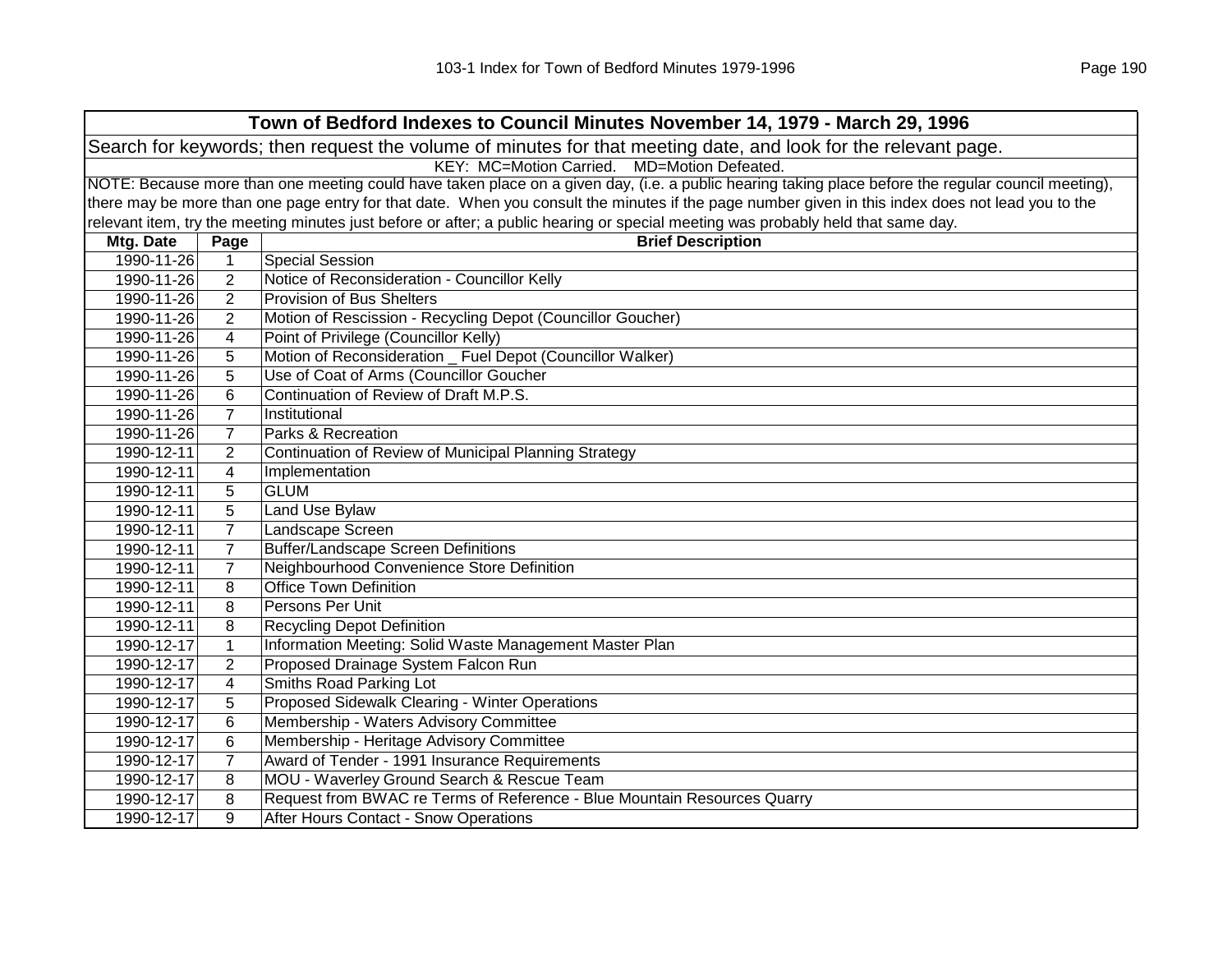| Town of Bedford Indexes to Council Minutes November 14, 1979 - March 29, 1996 |                                                                                                                                                     |                                                                                                                                                   |  |  |
|-------------------------------------------------------------------------------|-----------------------------------------------------------------------------------------------------------------------------------------------------|---------------------------------------------------------------------------------------------------------------------------------------------------|--|--|
|                                                                               |                                                                                                                                                     | Search for keywords; then request the volume of minutes for that meeting date, and look for the relevant page.                                    |  |  |
|                                                                               |                                                                                                                                                     | KEY: MC=Motion Carried. MD=Motion Defeated.                                                                                                       |  |  |
|                                                                               | NOTE: Because more than one meeting could have taken place on a given day, (i.e. a public hearing taking place before the regular council meeting), |                                                                                                                                                   |  |  |
|                                                                               |                                                                                                                                                     | there may be more than one page entry for that date. When you consult the minutes if the page number given in this index does not lead you to the |  |  |
|                                                                               |                                                                                                                                                     | relevant item, try the meeting minutes just before or after; a public hearing or special meeting was probably held that same day.                 |  |  |
| Mtg. Date                                                                     | Page                                                                                                                                                | <b>Brief Description</b>                                                                                                                          |  |  |
| 1990-12-17                                                                    | 10                                                                                                                                                  | Proposal for Price Adjustment - Garbage Collection Contract '91                                                                                   |  |  |
| 1990-12-17                                                                    | 10                                                                                                                                                  | Appointment - New Executive Director, Economic Development Commission                                                                             |  |  |
| 1990-12-17                                                                    | 11                                                                                                                                                  | <b>Bylaw/Policy Advisory Committee</b>                                                                                                            |  |  |
| 1990-12-17                                                                    | 11                                                                                                                                                  | Proposed Amendment - Rules of Procedure Bylaw                                                                                                     |  |  |
| 1990-12-17                                                                    | 12                                                                                                                                                  | Proposed Bylaw - Solid Waste Collection and Disposal - First Reading                                                                              |  |  |
| 1990-12-17                                                                    | 13                                                                                                                                                  | Heritage Advisory Committee - Annual Report                                                                                                       |  |  |
| 1990-12-17                                                                    | 13                                                                                                                                                  | Building Inspectors Report - November 1990                                                                                                        |  |  |
| 1990-12-17                                                                    | 14                                                                                                                                                  | Finance Department - Update GST                                                                                                                   |  |  |
| 1990-12-17                                                                    | 14                                                                                                                                                  | Finance Department - Update - Town's Finances                                                                                                     |  |  |
| 1990-12-17                                                                    | 14                                                                                                                                                  | Planning Department - Proposed Revisions Building Bylaw                                                                                           |  |  |
| 1990-12-18                                                                    | $\mathbf{1}$                                                                                                                                        | Public Hearing - 90-12 - DAA for Civic No. 16 Oakmount Drive, Bedford                                                                             |  |  |
| 1990-12-18                                                                    | 3                                                                                                                                                   | Bergman, Mr.                                                                                                                                      |  |  |
| 1990-12-18                                                                    | 3                                                                                                                                                   | Krause, Mary                                                                                                                                      |  |  |
| 1990-12-18                                                                    | 4                                                                                                                                                   | Palmer, Chris                                                                                                                                     |  |  |
| 1990-12-18                                                                    | 4                                                                                                                                                   | Verabioff, Sonia                                                                                                                                  |  |  |
| 1990-12-18                                                                    | 4                                                                                                                                                   | Coates, Jack                                                                                                                                      |  |  |
| 1990-12-18                                                                    | 4                                                                                                                                                   | Chafee, Bill                                                                                                                                      |  |  |
| 1990-12-18                                                                    | 5                                                                                                                                                   | Sears, Lloyd                                                                                                                                      |  |  |
| 1990-12-18                                                                    | 5                                                                                                                                                   | Curry, Don                                                                                                                                        |  |  |
| 1991-01-14                                                                    | $\mathbf{1}$                                                                                                                                        | Solid Waste Disposal Alternatives                                                                                                                 |  |  |
| 1991-01-14                                                                    | 3                                                                                                                                                   | <b>Landfill Siting Criteria</b>                                                                                                                   |  |  |
| 1991-01-14                                                                    | 3                                                                                                                                                   | Continuation - Review of Proposed Municipal Planning Strategy                                                                                     |  |  |
| 1991-01-14                                                                    | 4                                                                                                                                                   | <b>Land Use Bylaw</b>                                                                                                                             |  |  |
| 1991-01-14                                                                    | 4                                                                                                                                                   | Non-Conforming Uses                                                                                                                               |  |  |
| 1991-01-14                                                                    | 4                                                                                                                                                   | <b>Daycare Facilities</b>                                                                                                                         |  |  |
| 1991-01-14                                                                    | 4                                                                                                                                                   | <b>Abutting Zone Requirements</b>                                                                                                                 |  |  |
| 1991-01-14                                                                    | 5                                                                                                                                                   | Signs                                                                                                                                             |  |  |
| 1991-01-14                                                                    | 5                                                                                                                                                   | Illumination                                                                                                                                      |  |  |
| 1991-01-14                                                                    | 5                                                                                                                                                   | Secondary Development Area (now called Residential Reserve Area)                                                                                  |  |  |
| 1991-01-14                                                                    | 5                                                                                                                                                   | Shopping Centre (CSC) Zone                                                                                                                        |  |  |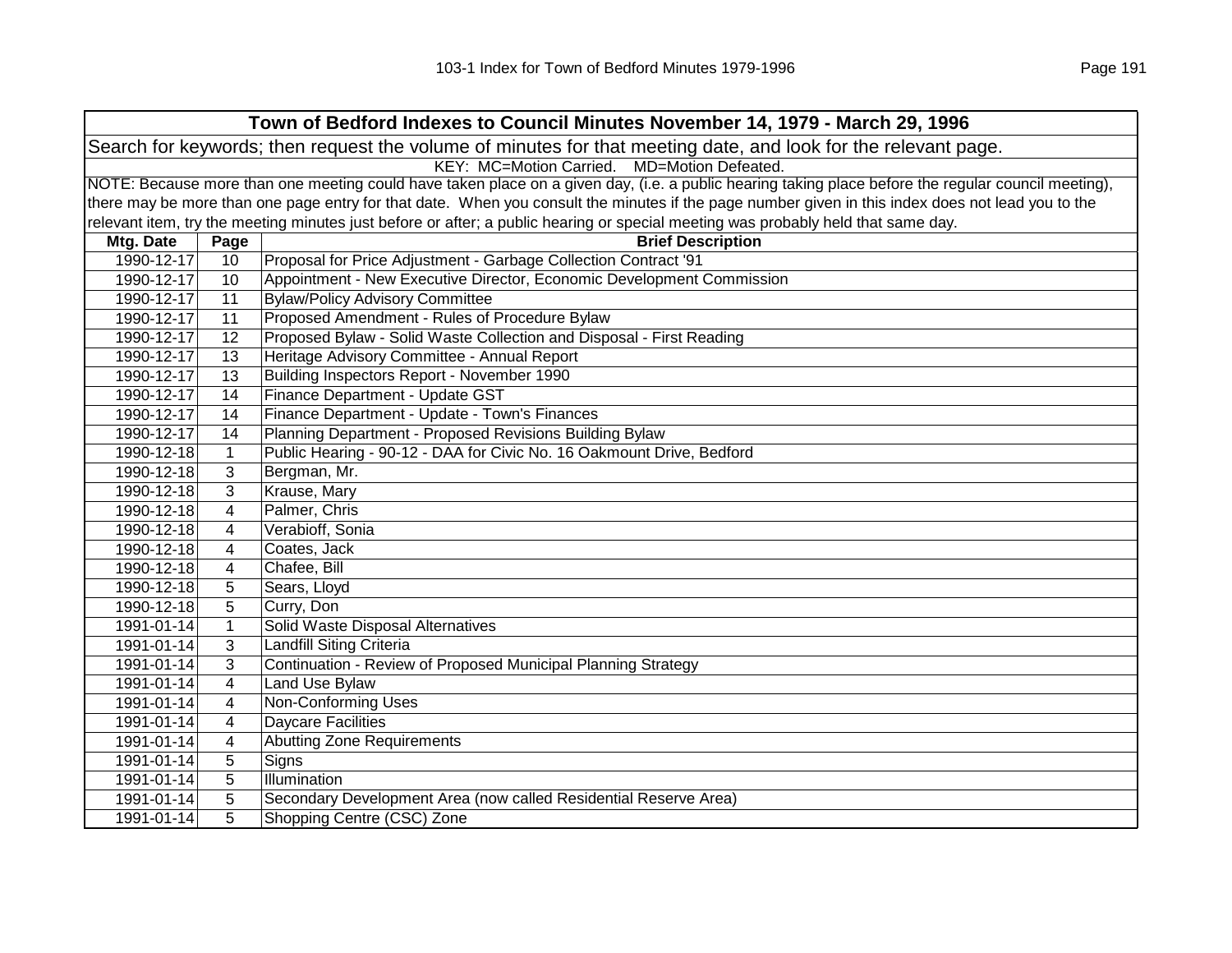| Town of Bedford Indexes to Council Minutes November 14, 1979 - March 29, 1996                                  |                                             |                                                                                                                                                     |  |  |
|----------------------------------------------------------------------------------------------------------------|---------------------------------------------|-----------------------------------------------------------------------------------------------------------------------------------------------------|--|--|
| Search for keywords; then request the volume of minutes for that meeting date, and look for the relevant page. |                                             |                                                                                                                                                     |  |  |
|                                                                                                                | KEY: MC=Motion Carried. MD=Motion Defeated. |                                                                                                                                                     |  |  |
|                                                                                                                |                                             | NOTE: Because more than one meeting could have taken place on a given day, (i.e. a public hearing taking place before the regular council meeting), |  |  |
|                                                                                                                |                                             | there may be more than one page entry for that date. When you consult the minutes if the page number given in this index does not lead you to the   |  |  |
|                                                                                                                |                                             | relevant item, try the meeting minutes just before or after; a public hearing or special meeting was probably held that same day.                   |  |  |
| Mtg. Date                                                                                                      | Page                                        | <b>Brief Description</b>                                                                                                                            |  |  |
| 1991-01-14                                                                                                     | 6                                           | Highway Oriented Commercial (CHWY) Zone                                                                                                             |  |  |
| 1991-01-14                                                                                                     | 6                                           | Light Industrial (ILI) Zone                                                                                                                         |  |  |
| 1991-01-14                                                                                                     | 6                                           | Park Open Space (POS) Zone                                                                                                                          |  |  |
| 1991-01-14                                                                                                     | 7                                           | Intertidal Area Management (IAM) Zone                                                                                                               |  |  |
| 1991-01-14                                                                                                     | $\overline{7}$                              | <b>Zoning Map</b>                                                                                                                                   |  |  |
| 1991-01-14                                                                                                     | 8                                           | Miscellaneous                                                                                                                                       |  |  |
| 1991-01-22                                                                                                     | $\overline{2}$                              | Presentation re Environment (Mr. S.M. Mandaville)                                                                                                   |  |  |
| 1991-01-22                                                                                                     | 3                                           | <b>Fiduciary Duties</b>                                                                                                                             |  |  |
| 1991-01-22                                                                                                     | 3                                           | Golf Links Road Drainage Proposal                                                                                                                   |  |  |
| 1991-01-22                                                                                                     | 3                                           | Motion of Reconsideration, Solution to Storm Drainage Problem                                                                                       |  |  |
| 1991-01-22                                                                                                     | 5                                           | Public Hearing #90-12 -- Development Agreement Application - 16 Oakmount Drive                                                                      |  |  |
| 1991-01-22                                                                                                     | 6                                           | Proposed Bylaw Respecting Blasting - Third and Final Reading                                                                                        |  |  |
| 1991-01-22                                                                                                     | 8                                           | Proposed Vehicle Purchase - Police Department                                                                                                       |  |  |
| 1991-01-22                                                                                                     | 8                                           | Status Report - Infiltration/Inflow Reduction Program Sanitary Sewer System                                                                         |  |  |
| 1991-01-22                                                                                                     | 9                                           | Status Report - 1991 Capital and Operating Budget (verbal)                                                                                          |  |  |
| 1991-01-22                                                                                                     | 9                                           | Proposed 1990 Tax Write Offs                                                                                                                        |  |  |
| 1991-01-22                                                                                                     | 10                                          | Consideration of Approval - Development Agreement Amendment - Mill Cove Development Area                                                            |  |  |
| 1991-01-22                                                                                                     | 10                                          | Solid Waste Disposal Alternatives (verbal)                                                                                                          |  |  |
| 1991-01-22                                                                                                     | 11                                          | Consideration of Resolution - Air Transportation Policy                                                                                             |  |  |
| 1991-01-22                                                                                                     | 11                                          | Review Policy - Sewer Maintenance & Repair - Building Service Lateral                                                                               |  |  |
| 1991-01-22                                                                                                     | 11                                          | <b>Recreation Advisory Committee</b>                                                                                                                |  |  |
| 1991-01-22                                                                                                     | 12                                          | Bedford Days Co-Chairman                                                                                                                            |  |  |
| 1991-01-22                                                                                                     | 12                                          | <b>BRAC Report to Town Council</b>                                                                                                                  |  |  |
| 1991-01-22                                                                                                     | 12                                          | Proposed Pool/Tennis Facility                                                                                                                       |  |  |
| 1991-01-22                                                                                                     | 13                                          | Petroglyph/Barrens Parkland                                                                                                                         |  |  |
| 1991-01-22                                                                                                     | 13                                          | Board of Health Annual Report                                                                                                                       |  |  |
| 1991-01-22                                                                                                     | 14                                          | Petroglyph Advisory Committee - Barrens Study                                                                                                       |  |  |
| 1991-01-29                                                                                                     | $\mathbf{1}$                                | Consideration of Resolution - Air Transportation Policy                                                                                             |  |  |
| 1991-01-29                                                                                                     | 3                                           | <b>Transit Advisory</b>                                                                                                                             |  |  |
| 1991-01-29                                                                                                     | 3                                           | Route 86 Alternatives                                                                                                                               |  |  |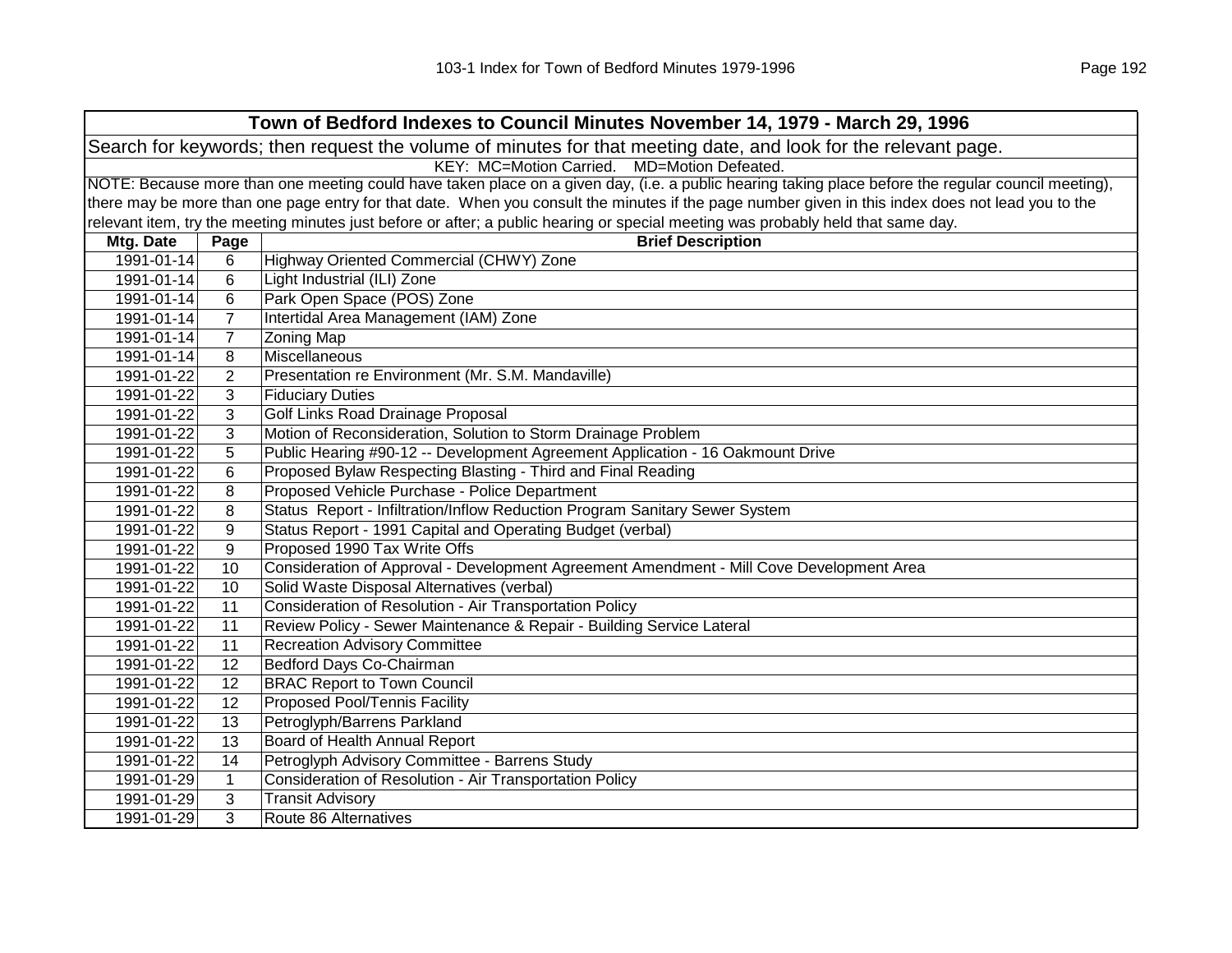| Town of Bedford Indexes to Council Minutes November 14, 1979 - March 29, 1996 |                                                                                                                |                                                                                                                                                     |  |
|-------------------------------------------------------------------------------|----------------------------------------------------------------------------------------------------------------|-----------------------------------------------------------------------------------------------------------------------------------------------------|--|
|                                                                               | Search for keywords; then request the volume of minutes for that meeting date, and look for the relevant page. |                                                                                                                                                     |  |
|                                                                               |                                                                                                                | KEY: MC=Motion Carried. MD=Motion Defeated.                                                                                                         |  |
|                                                                               |                                                                                                                | NOTE: Because more than one meeting could have taken place on a given day, (i.e. a public hearing taking place before the regular council meeting), |  |
|                                                                               |                                                                                                                | there may be more than one page entry for that date. When you consult the minutes if the page number given in this index does not lead you to the   |  |
|                                                                               |                                                                                                                | relevant item, try the meeting minutes just before or after; a public hearing or special meeting was probably held that same day.                   |  |
| Mtg. Date                                                                     | Page                                                                                                           | <b>Brief Description</b>                                                                                                                            |  |
| 1991-01-29                                                                    | 3                                                                                                              | Planning Advisory Committee - Appointment                                                                                                           |  |
| 1991-01-29                                                                    | 3                                                                                                              | <b>Building Inspectors Monthly Report</b>                                                                                                           |  |
| 1991-01-29                                                                    | 4                                                                                                              | Fire Departments Monthly Report (November & December 1990)                                                                                          |  |
| 1991-01-29                                                                    | 4                                                                                                              | Fire Department Executive 1991                                                                                                                      |  |
| 1991-01-29                                                                    | 4                                                                                                              | Finance Department - 1991 Assessment Roll                                                                                                           |  |
| 1991-01-29                                                                    | 4                                                                                                              | Correspondence: Mr. High MacKinlay - Reopening Isleview Lane                                                                                        |  |
| 1991-01-29                                                                    | 5                                                                                                              | <b>Bylaw Respecting Regulation of Dogs</b>                                                                                                          |  |
| 1991-01-29                                                                    | 6                                                                                                              | Skating on Paper Mill Lake                                                                                                                          |  |
| 1991-01-29                                                                    | 6                                                                                                              | Heritage Advisory Committee - Appointments                                                                                                          |  |
| 1991-01-29                                                                    | $\mathbf{1}$                                                                                                   | Special Session - Community Education Policy Review                                                                                                 |  |
| 1991-01-29                                                                    | 2                                                                                                              | Special Session - Drainage Proposal - Golf Links Park/Falcon Run                                                                                    |  |
| 1991-01-29                                                                    | 3                                                                                                              | Recommendation From Petroglyph Advisory Committee - Proposed Consultants Study                                                                      |  |
| 1991-01-29                                                                    | 6                                                                                                              | Planning Advisory Committee Recommendation - Tolson Estate - Municipal Heritage Designation                                                         |  |
| 1991-02-05                                                                    | $\overline{2}$                                                                                                 | Presentation - Dr. B. Cuthbertson, re Heritage Property Act                                                                                         |  |
| 1991-02-05                                                                    | $\overline{2}$                                                                                                 | Solid Waste Disposal                                                                                                                                |  |
| 1991-02-05                                                                    | 3                                                                                                              | Continuation - Review of Proposed Municipal Planning Strategy                                                                                       |  |
| 1991-02-05                                                                    | 4                                                                                                              | Motions of Reconsideration/Defer/Rescind re MPS                                                                                                     |  |
| 1991-02-05                                                                    | 4                                                                                                              | Policy C-3                                                                                                                                          |  |
| 1991-02-05                                                                    | 6                                                                                                              | Policy R-5                                                                                                                                          |  |
| 1991-02-05                                                                    | $\overline{7}$                                                                                                 | Flag Lots                                                                                                                                           |  |
| 1991-02-05                                                                    | 8                                                                                                              | Review of MPS Report dated January 30, 1991                                                                                                         |  |
| 1991-02-05                                                                    | 11                                                                                                             | Review of Commercial Designation                                                                                                                    |  |
| 1991-02-19                                                                    | $\overline{2}$                                                                                                 | Proposed Bylaw Respecting Blasting - Third and Final Reading                                                                                        |  |
| 1991-02-19                                                                    | 3                                                                                                              | Proposed Bylaw Respecting Solid Waste - Third and Final Reading                                                                                     |  |
| 1991-02-19                                                                    | 3                                                                                                              | Proposed Bedford Tennis and Swim Facility                                                                                                           |  |
| 1991-02-19                                                                    | 4                                                                                                              | Petroglyph Advisory Committee (PAC) - Status BRAC Appointment                                                                                       |  |
| 1991-02-19                                                                    | 4                                                                                                              | Heritage Advisory Committee - Membership                                                                                                            |  |
| 1991-02-19                                                                    | 5                                                                                                              | Engineering Department - Update - Recycling Depot                                                                                                   |  |
| 1991-02-19                                                                    | 6                                                                                                              | Peter Dwyer - Reopening - Isleview Lane                                                                                                             |  |
| 1991-02-19                                                                    | 6                                                                                                              | Reopening Isleview Lane                                                                                                                             |  |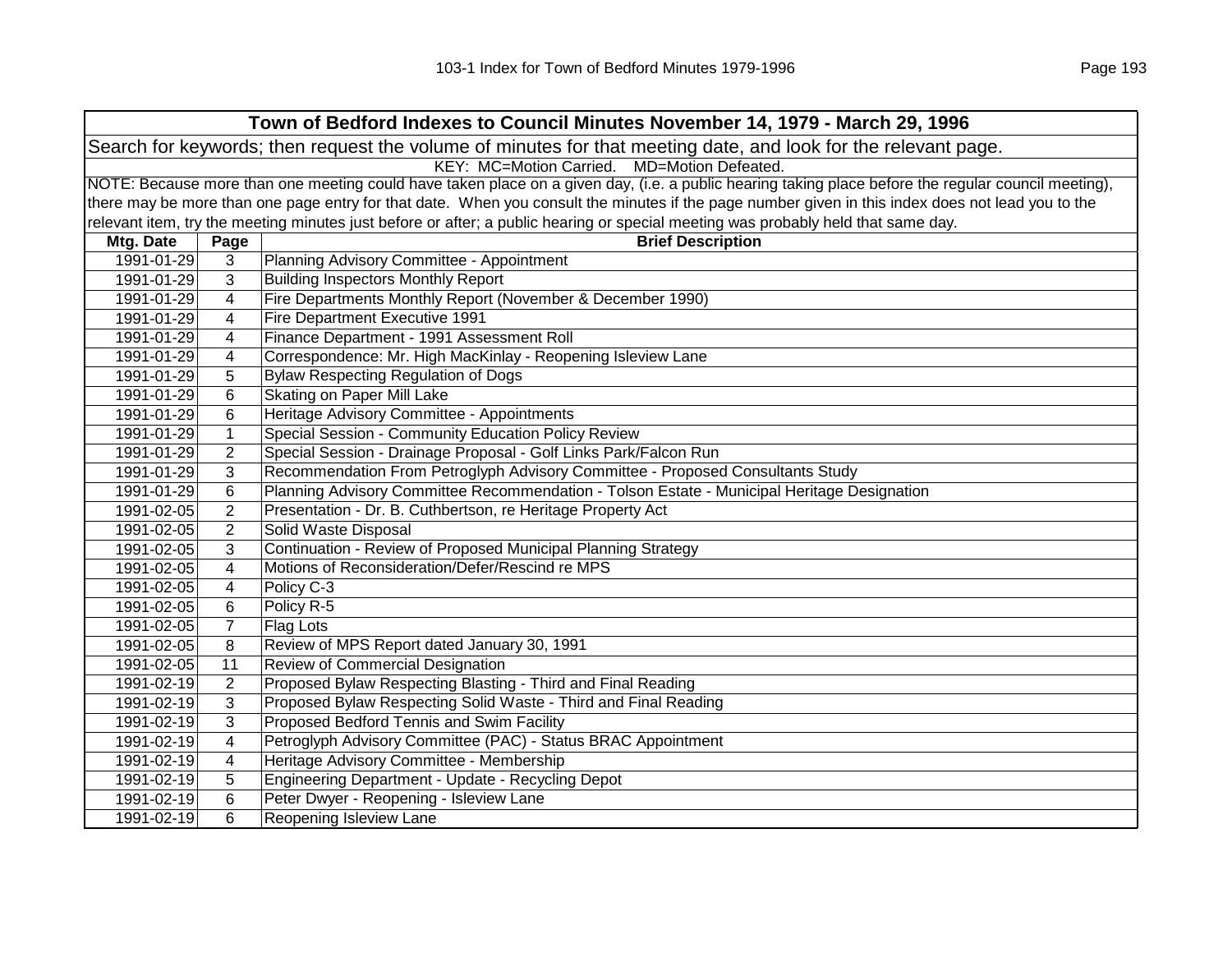| Town of Bedford Indexes to Council Minutes November 14, 1979 - March 29, 1996                                  |                                                                                                                                                     |                                                                                                                                                   |  |  |  |
|----------------------------------------------------------------------------------------------------------------|-----------------------------------------------------------------------------------------------------------------------------------------------------|---------------------------------------------------------------------------------------------------------------------------------------------------|--|--|--|
| Search for keywords; then request the volume of minutes for that meeting date, and look for the relevant page. |                                                                                                                                                     |                                                                                                                                                   |  |  |  |
|                                                                                                                | KEY: MC=Motion Carried. MD=Motion Defeated.                                                                                                         |                                                                                                                                                   |  |  |  |
|                                                                                                                | NOTE: Because more than one meeting could have taken place on a given day, (i.e. a public hearing taking place before the regular council meeting), |                                                                                                                                                   |  |  |  |
|                                                                                                                |                                                                                                                                                     | there may be more than one page entry for that date. When you consult the minutes if the page number given in this index does not lead you to the |  |  |  |
|                                                                                                                |                                                                                                                                                     | relevant item, try the meeting minutes just before or after; a public hearing or special meeting was probably held that same day.                 |  |  |  |
| Mtg. Date                                                                                                      | Page                                                                                                                                                | <b>Brief Description</b>                                                                                                                          |  |  |  |
| 1991-02-19                                                                                                     | 6                                                                                                                                                   | Consideration - Appointment - Additional Member to Planning Advisory Committed                                                                    |  |  |  |
| 1991-02-19                                                                                                     | 8                                                                                                                                                   | Proposed Street Closure - Portion of Bedford Highway                                                                                              |  |  |  |
| 1991-02-19                                                                                                     | 10                                                                                                                                                  | Proposed Amendment to BPAC Terms of Reference                                                                                                     |  |  |  |
| 1991-02-19                                                                                                     | 10                                                                                                                                                  | Renaming of Bedford Highway                                                                                                                       |  |  |  |
| 1991-02-19                                                                                                     | 11                                                                                                                                                  | Proposed Initiatives re Protection and Control - Sackville River Ducks                                                                            |  |  |  |
| 1991-02-19                                                                                                     | 11                                                                                                                                                  | Town of Bedford EMO - JEPP Funding - Communications Equipment & Generator                                                                         |  |  |  |
| 1991-02-19                                                                                                     | 12                                                                                                                                                  | Proposed UNSM Resolution - Policing & Community Services Costs                                                                                    |  |  |  |
| 1991-02-19                                                                                                     | 13                                                                                                                                                  | Proposed Policy on Town-Owned Housing                                                                                                             |  |  |  |
| 1991-02-19                                                                                                     | 13                                                                                                                                                  | Flooding - Union Street Area                                                                                                                      |  |  |  |
| 1991-02-19                                                                                                     | 13                                                                                                                                                  | <b>Waters Advisory Committee</b>                                                                                                                  |  |  |  |
| 1991-02-19                                                                                                     | 13                                                                                                                                                  | Building Inspector's Report - January 1991                                                                                                        |  |  |  |
| 1991-02-19                                                                                                     | 14                                                                                                                                                  | Fire Department's Report - January 1991                                                                                                           |  |  |  |
| 1991-02-19                                                                                                     | 14                                                                                                                                                  | Department of Transportation and Communication re Town Utilization of DOT Depot Facility                                                          |  |  |  |
| 1991-02-19                                                                                                     | 14                                                                                                                                                  | Glen Moir Parent - Teacher Association                                                                                                            |  |  |  |
| 1991-03-05                                                                                                     | $\overline{2}$                                                                                                                                      | Presentation and Preliminary Review - Proposed 1991 Operating Budget (Draft #1)                                                                   |  |  |  |
| 1991-03-05                                                                                                     | $\overline{2}$                                                                                                                                      | Tax Rate Increases                                                                                                                                |  |  |  |
| 1991-03-05                                                                                                     | 3                                                                                                                                                   | <b>Education Appropriation</b>                                                                                                                    |  |  |  |
| 1991-03-05                                                                                                     | 3                                                                                                                                                   | <b>Library Funding</b>                                                                                                                            |  |  |  |
| 1991-03-05                                                                                                     | 3                                                                                                                                                   | <b>Metro Transit</b>                                                                                                                              |  |  |  |
| 1991-03-05                                                                                                     | 3                                                                                                                                                   | <b>Tax Arrears Interest</b>                                                                                                                       |  |  |  |
| 1991-03-05                                                                                                     | 3                                                                                                                                                   | <b>Tax Certificate Charge</b>                                                                                                                     |  |  |  |
| 1991-03-05                                                                                                     | $\overline{4}$                                                                                                                                      | Non-Tax Revenue/User Fees                                                                                                                         |  |  |  |
| 1991-03-05                                                                                                     | 4                                                                                                                                                   | <b>Transfer to Reserves</b>                                                                                                                       |  |  |  |
| 1991-03-05                                                                                                     | 4                                                                                                                                                   | <b>Water Utility Surcharge</b>                                                                                                                    |  |  |  |
| 1991-03-19                                                                                                     | $\mathbf{1}$                                                                                                                                        | Public Hearing: re deregistration of 15 Fort Sackville Road as a Municipal Heritage Property                                                      |  |  |  |
| 1991-03-19                                                                                                     | $\overline{2}$                                                                                                                                      | Miller, Doug                                                                                                                                      |  |  |  |
| 1991-03-19                                                                                                     | 3                                                                                                                                                   | Loncarevic, Dr.                                                                                                                                   |  |  |  |
| 1991-03-19                                                                                                     | 3                                                                                                                                                   | Bird, Mrs. Kean                                                                                                                                   |  |  |  |
| 1991-03-19                                                                                                     | 4                                                                                                                                                   | Edwards, Anthony                                                                                                                                  |  |  |  |
| 1991-03-19                                                                                                     | 4                                                                                                                                                   | MacCormick, Anne                                                                                                                                  |  |  |  |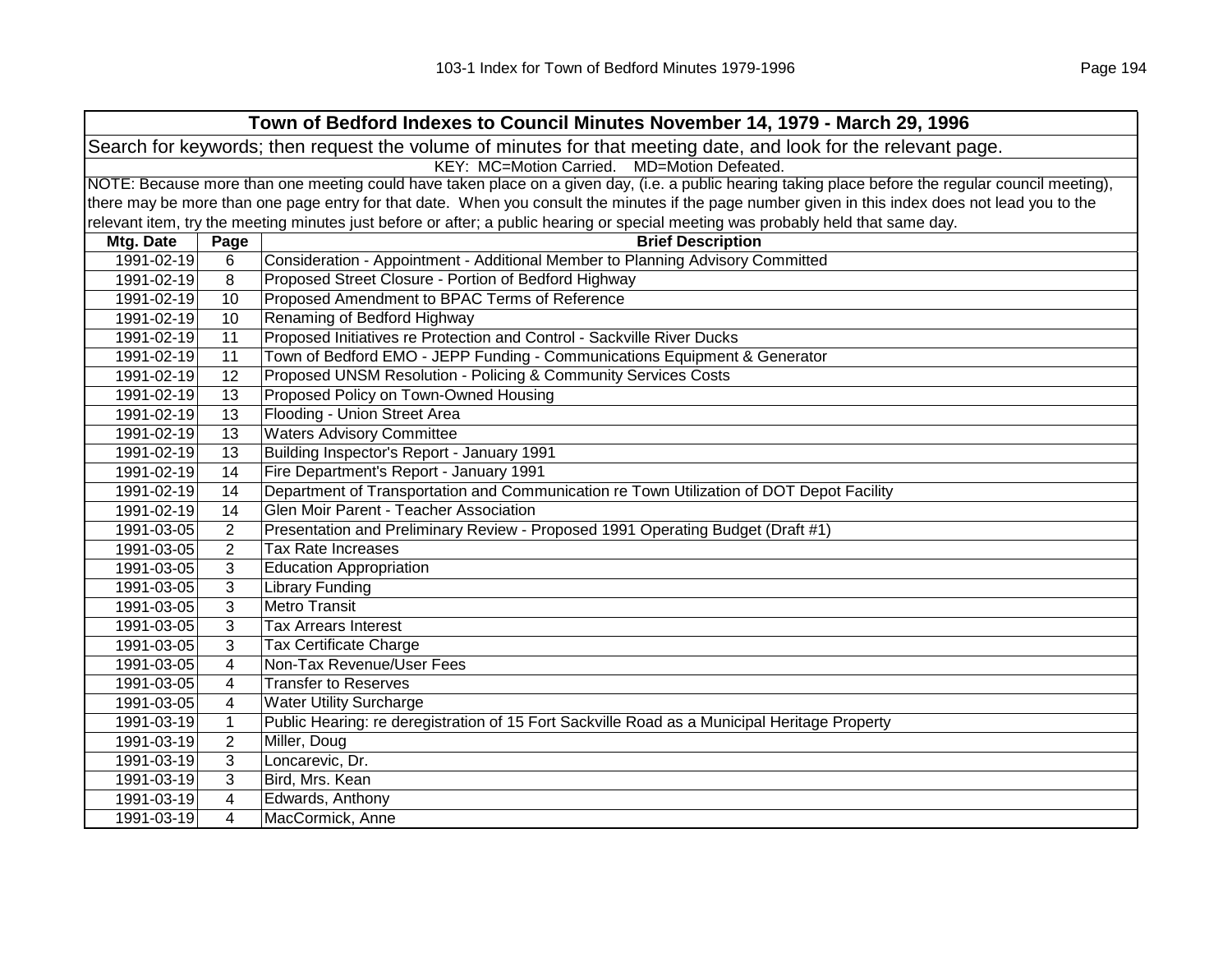| Town of Bedford Indexes to Council Minutes November 14, 1979 - March 29, 1996 |                                                                                                                |                                                                                                                                                     |  |  |  |
|-------------------------------------------------------------------------------|----------------------------------------------------------------------------------------------------------------|-----------------------------------------------------------------------------------------------------------------------------------------------------|--|--|--|
|                                                                               | Search for keywords; then request the volume of minutes for that meeting date, and look for the relevant page. |                                                                                                                                                     |  |  |  |
|                                                                               | KEY: MC=Motion Carried. MD=Motion Defeated.                                                                    |                                                                                                                                                     |  |  |  |
|                                                                               |                                                                                                                | NOTE: Because more than one meeting could have taken place on a given day, (i.e. a public hearing taking place before the regular council meeting), |  |  |  |
|                                                                               |                                                                                                                | there may be more than one page entry for that date. When you consult the minutes if the page number given in this index does not lead you to the   |  |  |  |
|                                                                               |                                                                                                                | relevant item, try the meeting minutes just before or after; a public hearing or special meeting was probably held that same day.                   |  |  |  |
| Mtg. Date                                                                     | Page                                                                                                           | <b>Brief Description</b>                                                                                                                            |  |  |  |
| 1991-03-19                                                                    | 4                                                                                                              | Pacey, Ms. E.                                                                                                                                       |  |  |  |
| 1991-03-19                                                                    | 5                                                                                                              | Wide, Marcus                                                                                                                                        |  |  |  |
| 1991-03-19                                                                    | 5                                                                                                              | Boyd, Russell                                                                                                                                       |  |  |  |
| 1991-03-19                                                                    | 5                                                                                                              | Stewart, Neil                                                                                                                                       |  |  |  |
| 1991-03-19                                                                    | 5                                                                                                              | Towill, Mrs. S.                                                                                                                                     |  |  |  |
| 1991-03-19                                                                    | 5                                                                                                              | Phillips, Jim                                                                                                                                       |  |  |  |
| 1991-03-19                                                                    | 5                                                                                                              | Howell, D.                                                                                                                                          |  |  |  |
| 1991-03-19                                                                    | 6                                                                                                              | Miller, Mr.                                                                                                                                         |  |  |  |
| 1991-03-19                                                                    | 6                                                                                                              | Tolson, Mr.                                                                                                                                         |  |  |  |
| 1991-03-19                                                                    | $\overline{2}$                                                                                                 | Presentation - Mr. L. Gillis, Halifax County-Bedford District School Board 1991-1992 Proposed Operating Budget                                      |  |  |  |
| 1991-03-26                                                                    | $\overline{2}$                                                                                                 | Discussion -1991/92 Operating Budget - Draft #2                                                                                                     |  |  |  |
| 1991-03-26                                                                    | $\overline{2}$                                                                                                 | <b>Fire Department</b>                                                                                                                              |  |  |  |
| 1991-03-26                                                                    | 3                                                                                                              | <b>Police Department</b>                                                                                                                            |  |  |  |
| 1991-03-26                                                                    | 3                                                                                                              | <b>Economic Development</b>                                                                                                                         |  |  |  |
| 1991-03-26                                                                    | 4                                                                                                              | <b>Recreation Department</b>                                                                                                                        |  |  |  |
| 1991-03-26                                                                    | 4                                                                                                              | <b>Planning Department</b>                                                                                                                          |  |  |  |
| 1991-03-26                                                                    | 2                                                                                                              | Consideration - Appointment - Additional Member to Planning Advisory Committee                                                                      |  |  |  |
| 1991-03-26                                                                    | $\overline{2}$                                                                                                 | Report - Flooding - Union Street Area                                                                                                               |  |  |  |
| 1991-03-26                                                                    | 3                                                                                                              | Report and Recommendation - Recycling Depot                                                                                                         |  |  |  |
| 1991-03-26                                                                    | 4                                                                                                              | Redmond, W.                                                                                                                                         |  |  |  |
| 1991-03-26                                                                    | 4                                                                                                              | Towill, Mrs. S.                                                                                                                                     |  |  |  |
| 1991-03-26                                                                    | 6                                                                                                              | Cost Sharing Agreement with D.O.T. - Award of Tender 90-06 Mill Cove                                                                                |  |  |  |
| 1991-03-26                                                                    | 6                                                                                                              | Glen Moir Parent - Teacher Association                                                                                                              |  |  |  |
| 1991-03-26                                                                    | $\overline{7}$                                                                                                 | Proposed Terms of Reference for Consultants Study (Bedford Tennis and Swim Club Facility)                                                           |  |  |  |
| 1991-03-26                                                                    | 8                                                                                                              | Tolson, Mr.                                                                                                                                         |  |  |  |
| 1991-03-26                                                                    | 9                                                                                                              | Proposed Deregistration of Municipal Heritage Property - 15 Fort Sackville Road                                                                     |  |  |  |
| 1991-03-26                                                                    | 10                                                                                                             | Stephen Oickle - Daycares within Town                                                                                                               |  |  |  |
| 1991-04-02                                                                    | $\mathbf{1}$                                                                                                   | Public Hearing: re Contract Development Agreement, Shore Drive, Fort Sackville Road, Stone Terrace and the railroad                                 |  |  |  |
| 1991-04-02                                                                    | 4                                                                                                              | Kidd, Wayne and Janice                                                                                                                              |  |  |  |
| 1991-04-02                                                                    | 4                                                                                                              | Tolson, Mrs., E.                                                                                                                                    |  |  |  |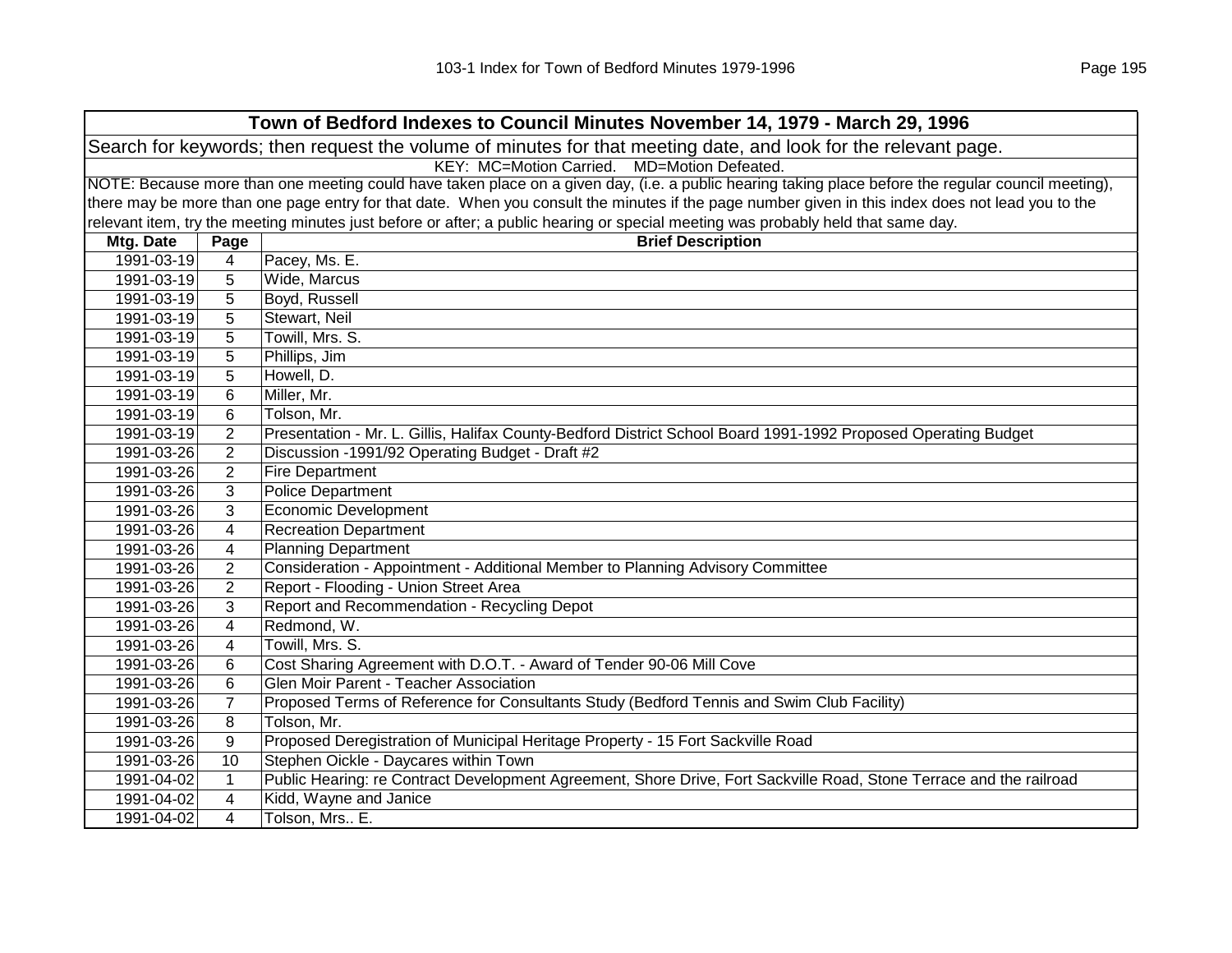| Town of Bedford Indexes to Council Minutes November 14, 1979 - March 29, 1996                                  |                                             |                                                                                                                                                     |  |  |
|----------------------------------------------------------------------------------------------------------------|---------------------------------------------|-----------------------------------------------------------------------------------------------------------------------------------------------------|--|--|
| Search for keywords; then request the volume of minutes for that meeting date, and look for the relevant page. |                                             |                                                                                                                                                     |  |  |
|                                                                                                                | KEY: MC=Motion Carried. MD=Motion Defeated. |                                                                                                                                                     |  |  |
|                                                                                                                |                                             | NOTE: Because more than one meeting could have taken place on a given day, (i.e. a public hearing taking place before the regular council meeting), |  |  |
|                                                                                                                |                                             | there may be more than one page entry for that date. When you consult the minutes if the page number given in this index does not lead you to the   |  |  |
|                                                                                                                |                                             | relevant item, try the meeting minutes just before or after; a public hearing or special meeting was probably held that same day.                   |  |  |
| Mtg. Date                                                                                                      | Page                                        | <b>Brief Description</b>                                                                                                                            |  |  |
| 1991-04-02                                                                                                     | 5                                           | Bird, Mrs. J.                                                                                                                                       |  |  |
| 1991-04-02                                                                                                     | 5                                           | Lugar, Brian                                                                                                                                        |  |  |
| 1991-04-02                                                                                                     | 5                                           | Edwards, Tony                                                                                                                                       |  |  |
| 1991-04-02                                                                                                     | 5                                           | Pacey, Ms. E.                                                                                                                                       |  |  |
| 1991-04-02                                                                                                     | 6                                           | MacCormick, Anne                                                                                                                                    |  |  |
| 1991-04-02                                                                                                     | 6                                           | Cartmill, Chuck                                                                                                                                     |  |  |
| 1991-04-02                                                                                                     | 6                                           | Patterson, Mary                                                                                                                                     |  |  |
| 1991-04-02                                                                                                     | $\overline{7}$                              | Nolan, Chris                                                                                                                                        |  |  |
| 1991-04-02                                                                                                     | $\overline{7}$                              | van Helvoort, Betsy                                                                                                                                 |  |  |
| 1991-04-02                                                                                                     | $\overline{7}$                              | Howell, D.                                                                                                                                          |  |  |
| 1991-04-02                                                                                                     | $\overline{7}$                              | Mayo, Frank                                                                                                                                         |  |  |
| 1991-04-02                                                                                                     | $\overline{7}$                              | Tolson, John                                                                                                                                        |  |  |
| 1991-04-02                                                                                                     | 8                                           | <b>Towill, Shirley</b>                                                                                                                              |  |  |
| 1991-04-02                                                                                                     | 8                                           | Hayman, Mr.                                                                                                                                         |  |  |
| 1991-04-02                                                                                                     | 8                                           | Wide, Marcus                                                                                                                                        |  |  |
| 1991-04-02                                                                                                     | 8                                           | Loomis, Gordon                                                                                                                                      |  |  |
| 1991-04-02                                                                                                     | 8                                           | Napier, Judy                                                                                                                                        |  |  |
| 1991-04-02                                                                                                     | 9                                           | Boyd, Mr.                                                                                                                                           |  |  |
| 1991-04-02                                                                                                     | 9                                           | McAdam, Garth                                                                                                                                       |  |  |
| 1991-04-02                                                                                                     | 9                                           | Tolson, Sarah                                                                                                                                       |  |  |
| 1991-04-02                                                                                                     | 9                                           | Howell, D.                                                                                                                                          |  |  |
| 1991-04-02                                                                                                     | 9                                           | Short, Robert                                                                                                                                       |  |  |
| 1991-04-04                                                                                                     | $\mathbf{1}$                                | Report #1 - 1991 General Election                                                                                                                   |  |  |
| 1991-04-04                                                                                                     | $\overline{2}$                              | Report - UNSM - Municipal Campaign Expenses                                                                                                         |  |  |
| 1991-04-04                                                                                                     | $\overline{2}$                              | Waters Advisory Committee Minutes - Feb 27, 1991                                                                                                    |  |  |
| 1991-04-04                                                                                                     | $\overline{2}$                              | Heritage Advisory Committee - Substantial Alteration Definition                                                                                     |  |  |
| 1991-04-04                                                                                                     | 3                                           | Tree Committee - 1991/92 Funding Allocation                                                                                                         |  |  |
| 1991-04-04                                                                                                     | $\overline{4}$                              | <b>Transit Advisory Committee</b>                                                                                                                   |  |  |
| 1991-04-04                                                                                                     | 4                                           | Building Inspector's Monthly Report - February 1991                                                                                                 |  |  |
| 1991-04-04                                                                                                     | 5                                           | Fire Department's Monthly Report - February 1991                                                                                                    |  |  |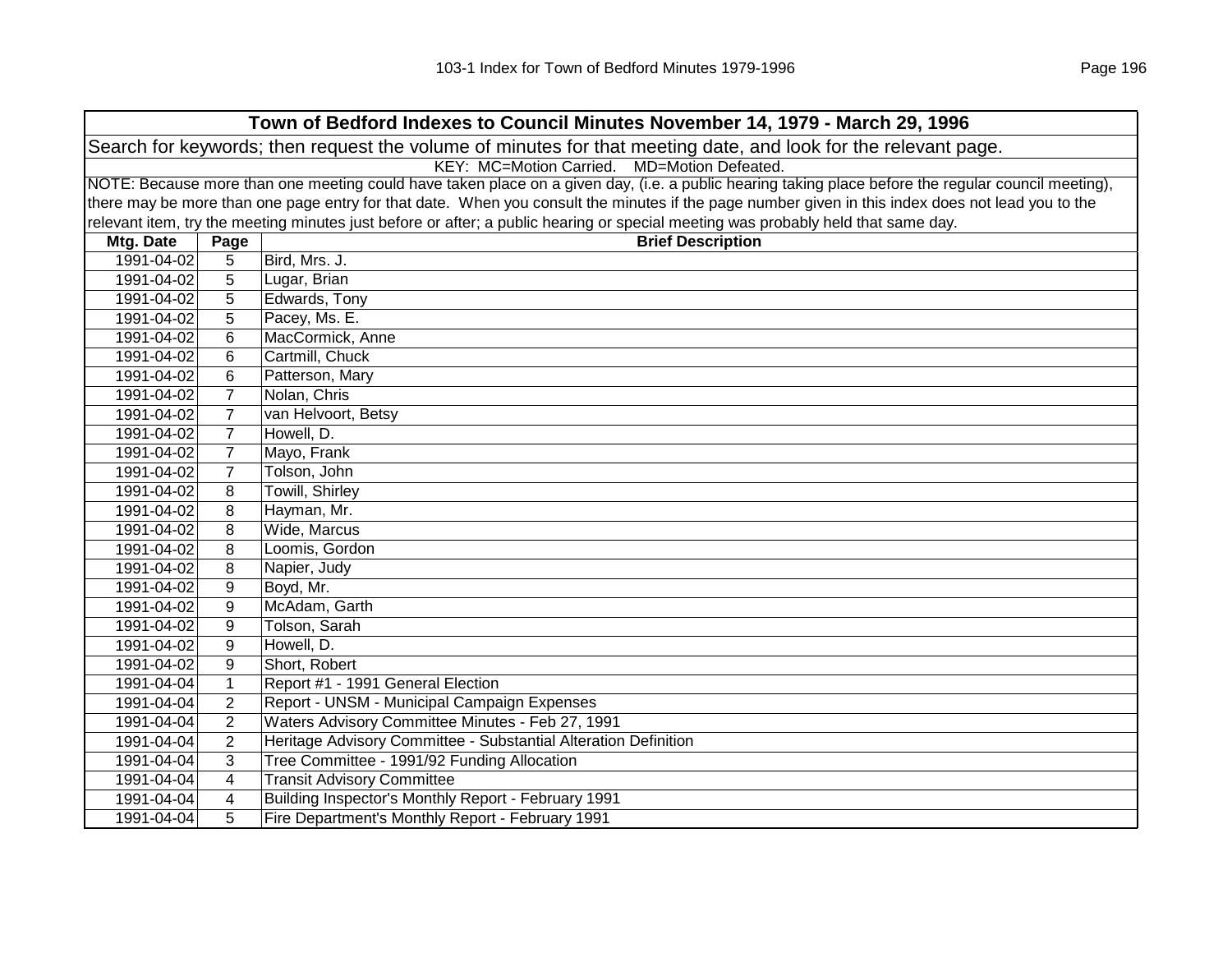| Town of Bedford Indexes to Council Minutes November 14, 1979 - March 29, 1996                                  |                |                                                                                                                                                     |  |  |
|----------------------------------------------------------------------------------------------------------------|----------------|-----------------------------------------------------------------------------------------------------------------------------------------------------|--|--|
| Search for keywords; then request the volume of minutes for that meeting date, and look for the relevant page. |                |                                                                                                                                                     |  |  |
| KEY: MC=Motion Carried. MD=Motion Defeated.                                                                    |                |                                                                                                                                                     |  |  |
|                                                                                                                |                | NOTE: Because more than one meeting could have taken place on a given day, (i.e. a public hearing taking place before the regular council meeting), |  |  |
|                                                                                                                |                | there may be more than one page entry for that date. When you consult the minutes if the page number given in this index does not lead you to the   |  |  |
|                                                                                                                |                | relevant item, try the meeting minutes just before or after; a public hearing or special meeting was probably held that same day.                   |  |  |
| Mtg. Date                                                                                                      | Page           | <b>Brief Description</b>                                                                                                                            |  |  |
| 1991-04-04                                                                                                     | 5              | Correspondence: Neptune Theatre - Request for Funding                                                                                               |  |  |
| 1991-04-04                                                                                                     | $\mathbf{1}$   | <b>Special Session</b>                                                                                                                              |  |  |
| 1991-04-04                                                                                                     | $\overline{2}$ | Engineering and Works Department (Transportation & Environmental Services)                                                                          |  |  |
| 1991-04-04                                                                                                     | 3              | Legislative and Administration                                                                                                                      |  |  |
| 1991-04-04                                                                                                     | 3              | <b>Social Services</b>                                                                                                                              |  |  |
| 1991-04-04                                                                                                     | 3              | <b>Fiscal Services</b>                                                                                                                              |  |  |
| 1991-04-04                                                                                                     | 4              | Revenues                                                                                                                                            |  |  |
| 1991-04-04                                                                                                     | $\overline{4}$ | General                                                                                                                                             |  |  |
| 1991-04-08                                                                                                     | $\mathbf{1}$   | Continuation of Review and Discussion - Proposed Municipal Planning Strategy                                                                        |  |  |
| 1991-04-08                                                                                                     | $\overline{2}$ | Policy R-22                                                                                                                                         |  |  |
| 1991-04-08                                                                                                     | 4              | Policy R-27                                                                                                                                         |  |  |
| 1991-04-08                                                                                                     | 4              | Commercial Designation                                                                                                                              |  |  |
| 1991-04-08                                                                                                     | 5              | Policy S-7                                                                                                                                          |  |  |
| 1991-04-08                                                                                                     | 5              | Environmental                                                                                                                                       |  |  |
| 1991-04-08                                                                                                     | 6              | Policy E-35                                                                                                                                         |  |  |
| 1991-04-08                                                                                                     | 6              | Parks and Recreation                                                                                                                                |  |  |
| 1991-04-08                                                                                                     | $\overline{7}$ | Implementation                                                                                                                                      |  |  |
| 1991-04-08                                                                                                     | 7              | Policy Z-12a                                                                                                                                        |  |  |
| 1991-04-08                                                                                                     | $\overline{7}$ | Policy Z-14a                                                                                                                                        |  |  |
| 1991-04-08                                                                                                     | $\overline{7}$ | Policy Z-14b                                                                                                                                        |  |  |
| 1991-04-08                                                                                                     | 8              | Policy C-35 and C-36                                                                                                                                |  |  |
| 1991-04-08                                                                                                     | 8              | Land Use Bylaw                                                                                                                                      |  |  |
| 1991-04-08                                                                                                     | 8              | <b>Buffer</b>                                                                                                                                       |  |  |
| 1991-04-08                                                                                                     | 8              | <b>Recycling Depot</b>                                                                                                                              |  |  |
| 1991-04-08                                                                                                     | 8              | RSU Zone                                                                                                                                            |  |  |
| 1991-04-08                                                                                                     | 8              | <b>CGB Zone</b>                                                                                                                                     |  |  |
| 1991-04-08                                                                                                     | 8              | <b>Industrial Zone</b>                                                                                                                              |  |  |
| 1991-04-08                                                                                                     | 10             | Policy R-15                                                                                                                                         |  |  |
| 1991-04-16                                                                                                     | 2              | Presentation - Mr. Ed Mason - Halifax County Social Services 1991/92 Social Services Budget (verbal)                                                |  |  |
| 1991-04-16                                                                                                     | 3              | Mrs. Aileen McCormick - MPS                                                                                                                         |  |  |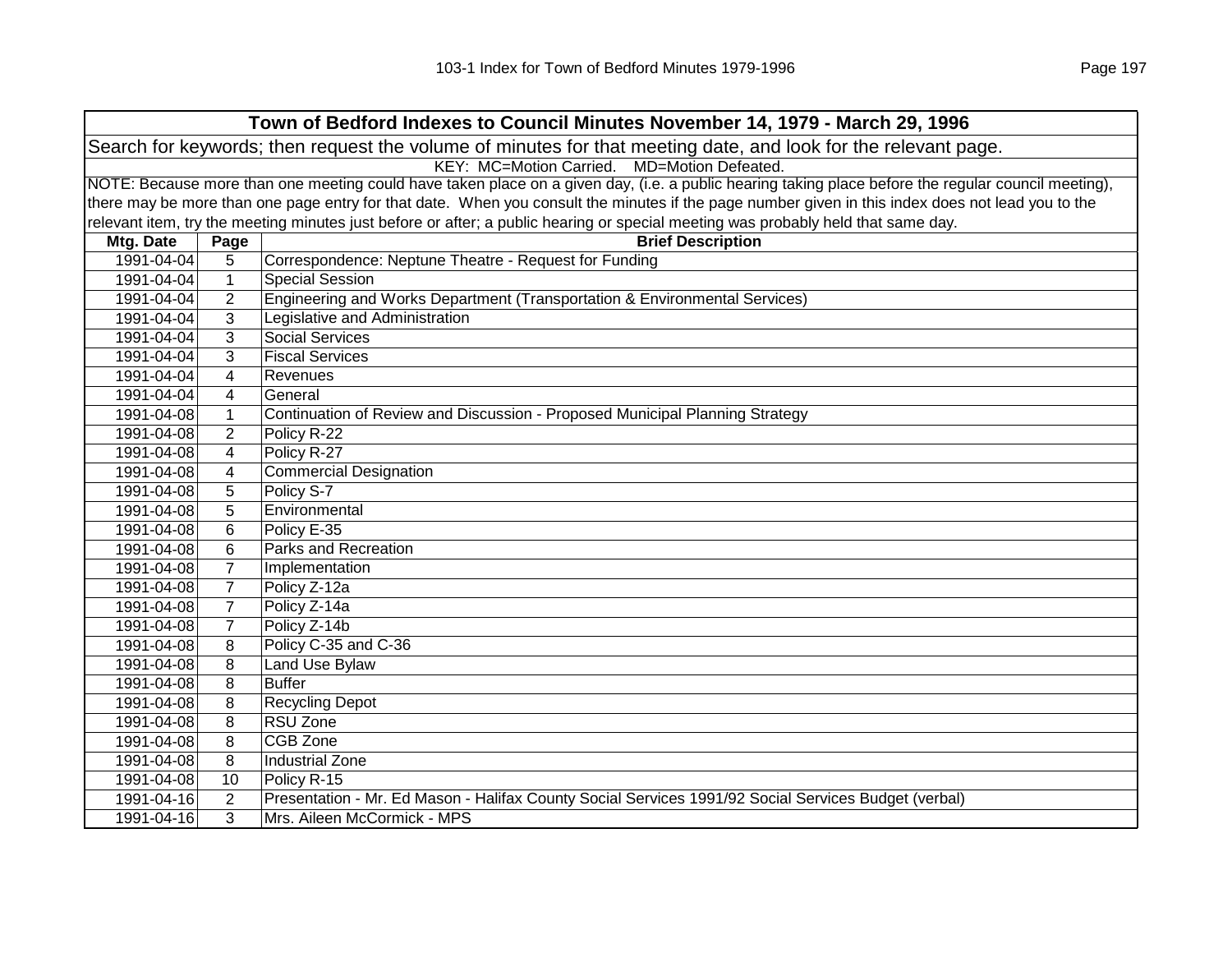|                                                                                                                | Town of Bedford Indexes to Council Minutes November 14, 1979 - March 29, 1996                                                                       |                                                                                                                                                   |  |  |
|----------------------------------------------------------------------------------------------------------------|-----------------------------------------------------------------------------------------------------------------------------------------------------|---------------------------------------------------------------------------------------------------------------------------------------------------|--|--|
| Search for keywords; then request the volume of minutes for that meeting date, and look for the relevant page. |                                                                                                                                                     |                                                                                                                                                   |  |  |
|                                                                                                                | KEY: MC=Motion Carried. MD=Motion Defeated.                                                                                                         |                                                                                                                                                   |  |  |
|                                                                                                                | NOTE: Because more than one meeting could have taken place on a given day, (i.e. a public hearing taking place before the regular council meeting), |                                                                                                                                                   |  |  |
|                                                                                                                |                                                                                                                                                     | there may be more than one page entry for that date. When you consult the minutes if the page number given in this index does not lead you to the |  |  |
|                                                                                                                |                                                                                                                                                     | relevant item, try the meeting minutes just before or after; a public hearing or special meeting was probably held that same day.                 |  |  |
| Mtg. Date                                                                                                      | Page                                                                                                                                                | <b>Brief Description</b>                                                                                                                          |  |  |
| 1991-04-16                                                                                                     | $\overline{4}$                                                                                                                                      | Consideration - Award of Tender - Development Peerless Playground                                                                                 |  |  |
| 1991-04-16                                                                                                     | 5                                                                                                                                                   | Proposed Renaming of Bedford Highway                                                                                                              |  |  |
| 1991-04-16                                                                                                     | 5                                                                                                                                                   | Proposed Amendments to Trade and Licensing Bylaw                                                                                                  |  |  |
| 1991-04-16                                                                                                     | 6                                                                                                                                                   | Proposed Contract Development Agreement - Fort Sackville Estates                                                                                  |  |  |
| 1991-04-16                                                                                                     | 9                                                                                                                                                   | Siting Criteria - Landfill and MRF Facilities                                                                                                     |  |  |
| 1991-04-16                                                                                                     | 9                                                                                                                                                   | Mill Cove Expansion Plans                                                                                                                         |  |  |
| 1991-04-16                                                                                                     | 10                                                                                                                                                  | UNSM Regional Meeting - Selection of Five Voting Delegates/Resolutions                                                                            |  |  |
| 1991-04-16                                                                                                     | 10                                                                                                                                                  | Bylaw/Policy Advisory Committee - Report & Recommendations                                                                                        |  |  |
| 1991-04-16                                                                                                     | 10                                                                                                                                                  | Review of Policy P-24202 - Sewer Maintenance and Repair - Building Service Laterals                                                               |  |  |
| 1991-04-16                                                                                                     | 10                                                                                                                                                  | Proposed bylaw respecting waterfowl                                                                                                               |  |  |
| 1991-04-16                                                                                                     | 10                                                                                                                                                  | <b>Proposed Public Hearing Procedures</b>                                                                                                         |  |  |
| 1991-04-16                                                                                                     | 11                                                                                                                                                  | Proposed Policy - Rental of Town owned Housing                                                                                                    |  |  |
| 1991-04-16                                                                                                     | 11                                                                                                                                                  | Building Inspection Monthly Report - March 1991                                                                                                   |  |  |
| 1991-04-16                                                                                                     | 11                                                                                                                                                  | Fire Department - Fire Chief's Monthly Report - March 1991                                                                                        |  |  |
| 1991-04-16                                                                                                     | 11                                                                                                                                                  | Correspondence: Chris Nolan - Resignation from BPAC                                                                                               |  |  |
| 1991-04-16                                                                                                     | 12                                                                                                                                                  | Councillor Walker - Proposed Deregistration of #315 Fort Sackville Road                                                                           |  |  |
| 1991-04-16                                                                                                     | 12                                                                                                                                                  | Proposed Amendment C-3 Zone (Recycling Depots) - Councillor Walker                                                                                |  |  |
| 1991-04-25                                                                                                     | $\mathbf{1}$                                                                                                                                        | Special Meeting - Validity of Vote - Motion Approved by Council April 16, 1991                                                                    |  |  |
| 1991-05-07                                                                                                     | 2                                                                                                                                                   | Town of Bedford Recycling Depot Operation - Presentation by W. Redmond and Report from Director of Engineering                                    |  |  |
| 1991-05-07                                                                                                     | $\overline{4}$                                                                                                                                      | Consideration of Approval - 1990 Audited Financial Statements                                                                                     |  |  |
|                                                                                                                |                                                                                                                                                     |                                                                                                                                                   |  |  |
| 1991-05-07                                                                                                     | 5                                                                                                                                                   | Review and Consideration of Approval - MPS (draft of proposed MPS/LUB circulated April 30/91 and attached BWAC minutes)                           |  |  |
| 1991-05-13                                                                                                     | $\overline{2}$                                                                                                                                      | Proposed Change - Terms of Reference - Petroglyph Advisory Committee                                                                              |  |  |
| 1991-05-13                                                                                                     | 2                                                                                                                                                   | Continuation of Review - Proposed MPS (May 7, 1991 Draft)                                                                                         |  |  |
| 1991-05-13                                                                                                     | 4                                                                                                                                                   | Motion of Reconsideration - Councillor Cosgrove - Policies E15 and E16                                                                            |  |  |
| 1991-05-13                                                                                                     | $\overline{4}$                                                                                                                                      | Proposed Plan Amendment - Crestview Properties                                                                                                    |  |  |
| 1991-05-14                                                                                                     | $\overline{2}$                                                                                                                                      | 1990 Audited Financial Statement - Presentation from Casey MacLean, Chartered Accountants                                                         |  |  |
| 1991-05-14                                                                                                     | 3                                                                                                                                                   | Continuation - Review - Proposed 1991/92 Operating Budget Draft #3                                                                                |  |  |
| 1991-05-21                                                                                                     | $\mathbf{1}$                                                                                                                                        | Public Hearing #91-2                                                                                                                              |  |  |
| 1991-05-21                                                                                                     | $\overline{2}$                                                                                                                                      | Bird, Mrs. J.                                                                                                                                     |  |  |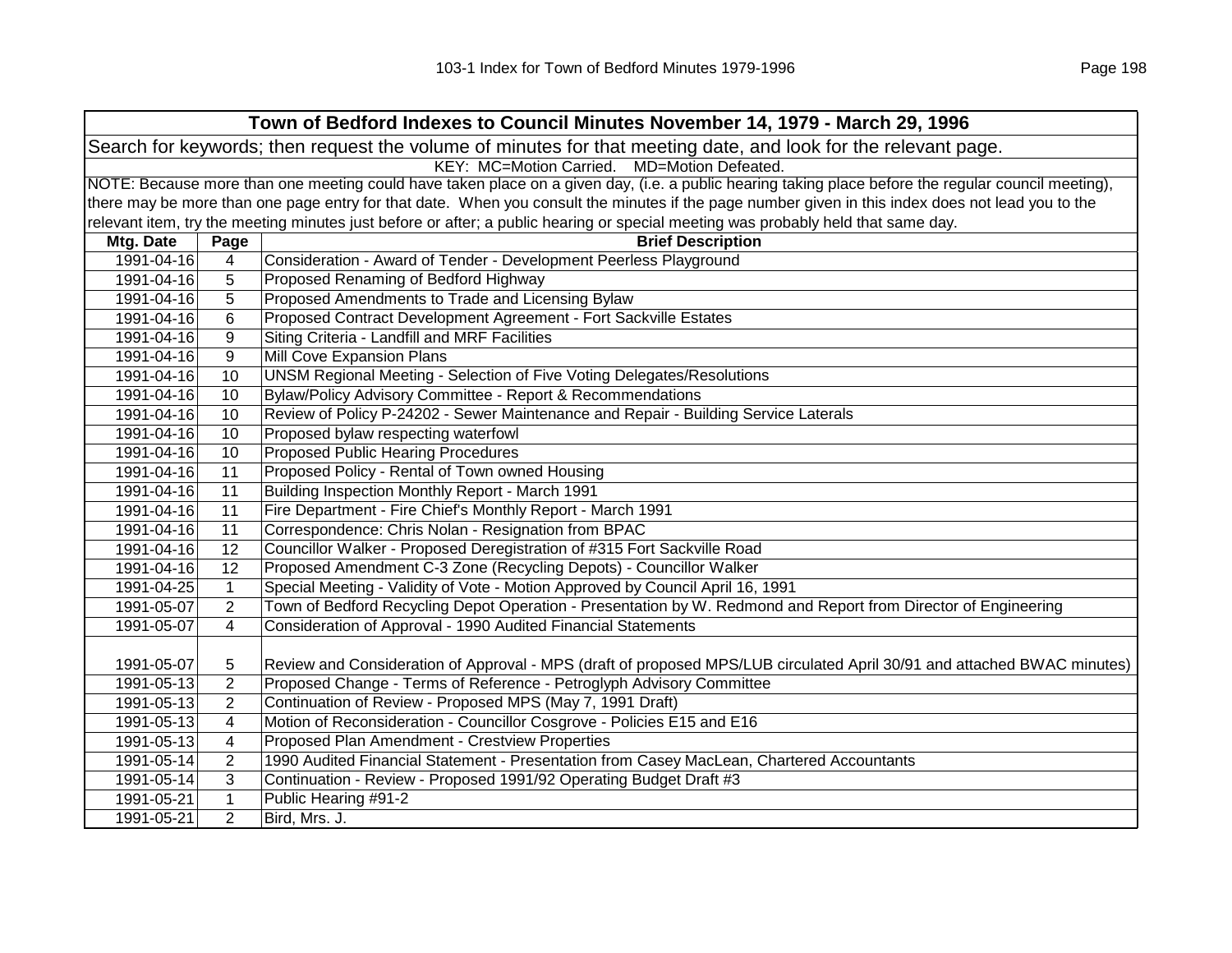| Town of Bedford Indexes to Council Minutes November 14, 1979 - March 29, 1996                                  |                                             |                                                                                                                                                     |  |  |
|----------------------------------------------------------------------------------------------------------------|---------------------------------------------|-----------------------------------------------------------------------------------------------------------------------------------------------------|--|--|
| Search for keywords; then request the volume of minutes for that meeting date, and look for the relevant page. |                                             |                                                                                                                                                     |  |  |
|                                                                                                                | KEY: MC=Motion Carried. MD=Motion Defeated. |                                                                                                                                                     |  |  |
|                                                                                                                |                                             | NOTE: Because more than one meeting could have taken place on a given day, (i.e. a public hearing taking place before the regular council meeting), |  |  |
|                                                                                                                |                                             | there may be more than one page entry for that date. When you consult the minutes if the page number given in this index does not lead you to the   |  |  |
|                                                                                                                |                                             | relevant item, try the meeting minutes just before or after; a public hearing or special meeting was probably held that same day.                   |  |  |
| Mtg. Date                                                                                                      | Page                                        | <b>Brief Description</b>                                                                                                                            |  |  |
| 1991-05-21                                                                                                     | 3                                           | Pacey, Ms. E.                                                                                                                                       |  |  |
| 1991-05-21                                                                                                     | 3                                           | MacCormick, Anne                                                                                                                                    |  |  |
| 1991-05-21                                                                                                     | 3                                           | Edwards, Anthony                                                                                                                                    |  |  |
| 1991-05-21                                                                                                     | 4                                           | Mayo, Frank                                                                                                                                         |  |  |
| 1991-05-21                                                                                                     | 4                                           | Howell, D.                                                                                                                                          |  |  |
| 1991-05-21                                                                                                     | 4                                           | MacAdam, Garth                                                                                                                                      |  |  |
| 1991-05-21                                                                                                     | 4                                           | Kidd, Jackie                                                                                                                                        |  |  |
| 1991-05-21                                                                                                     | 4                                           | Hayman, Mr.                                                                                                                                         |  |  |
| 1991-05-21                                                                                                     | 5                                           | Loncarevic, Dr.                                                                                                                                     |  |  |
| 1991-05-21                                                                                                     | $\overline{2}$                              | Presentation - Porter Dillon and Griffiths Muecke - Metro Authority's Landfill Siting Process                                                       |  |  |
| 1991-05-21                                                                                                     | 3                                           | Councillor Kelly - Budget Amendment - Community Education Expense                                                                                   |  |  |
| 1991-05-21                                                                                                     | 5                                           | Proposed 1991/92 Operating Budget and Tax Rates                                                                                                     |  |  |
| 1991-05-28                                                                                                     | 2                                           | Council Consideration - Bill No. 147 - Proposed Fully Elected School Boards                                                                         |  |  |
| 1991-05-28                                                                                                     | $\overline{2}$                              | Review of Councillor Walker's Written Comments - MPS                                                                                                |  |  |
| 1991-05-28                                                                                                     | 3                                           | CMHC/Nova Scotia Department of Housing - Jack Lake Lands                                                                                            |  |  |
| 1991-05-28                                                                                                     | $\overline{7}$                              | MacLeod Group - Inclusion of Institutional Uses within General Business Zone                                                                        |  |  |
|                                                                                                                |                                             |                                                                                                                                                     |  |  |
| 1991-05-28                                                                                                     | 8                                           | Notice of Reconsideration to include Crestview Properties within the Residential Development Boundary - Councillor Kelly                            |  |  |
| 1991-05-28                                                                                                     | 10                                          | Notices of Motion - To amend Policy T-9 to refer to Development of a Boulevard Concept - Deputy Mayor Huntington                                    |  |  |
| 1991-05-28                                                                                                     | 10                                          | LUB - Fence Control                                                                                                                                 |  |  |
| 1991-05-28                                                                                                     | 11                                          | <b>Establishment of MPS Dates</b>                                                                                                                   |  |  |
| 1991-05-28                                                                                                     | 11                                          | Bedford Planning Advisory Committee - Motion, April 10, 1991                                                                                        |  |  |
| 1991-05-28                                                                                                     | 12                                          | Council Consideration of Tolson Development Agreement Application                                                                                   |  |  |
| 1991-06-04                                                                                                     | 2                                           | Proposed Policy - Public Hearing Procedures (2nd Reading)                                                                                           |  |  |
| 1991-06-04                                                                                                     | $\overline{2}$                              | Proposed Policy - Rental - Town-owned Housing (2nd Reading)                                                                                         |  |  |
| 1991-06-04                                                                                                     | 3                                           | Proposed Bedford Highway Improvements (Oakmount Dr. - Bicentennial Interchange)                                                                     |  |  |
| 1991-06-04                                                                                                     | 3                                           | Request for Funding - Motel Association - re Signage                                                                                                |  |  |
| 1991-06-04                                                                                                     | 4                                           | Consideration - Award of Tender 91-01 - Street Line Painting                                                                                        |  |  |
| 1991-06-04                                                                                                     | 5                                           | Consideration - Award of Tender 92-02 - Sewer TV Inspection Cleaning                                                                                |  |  |
| 1991-06-04                                                                                                     | 5                                           | Bedford Days Committee (verbal)                                                                                                                     |  |  |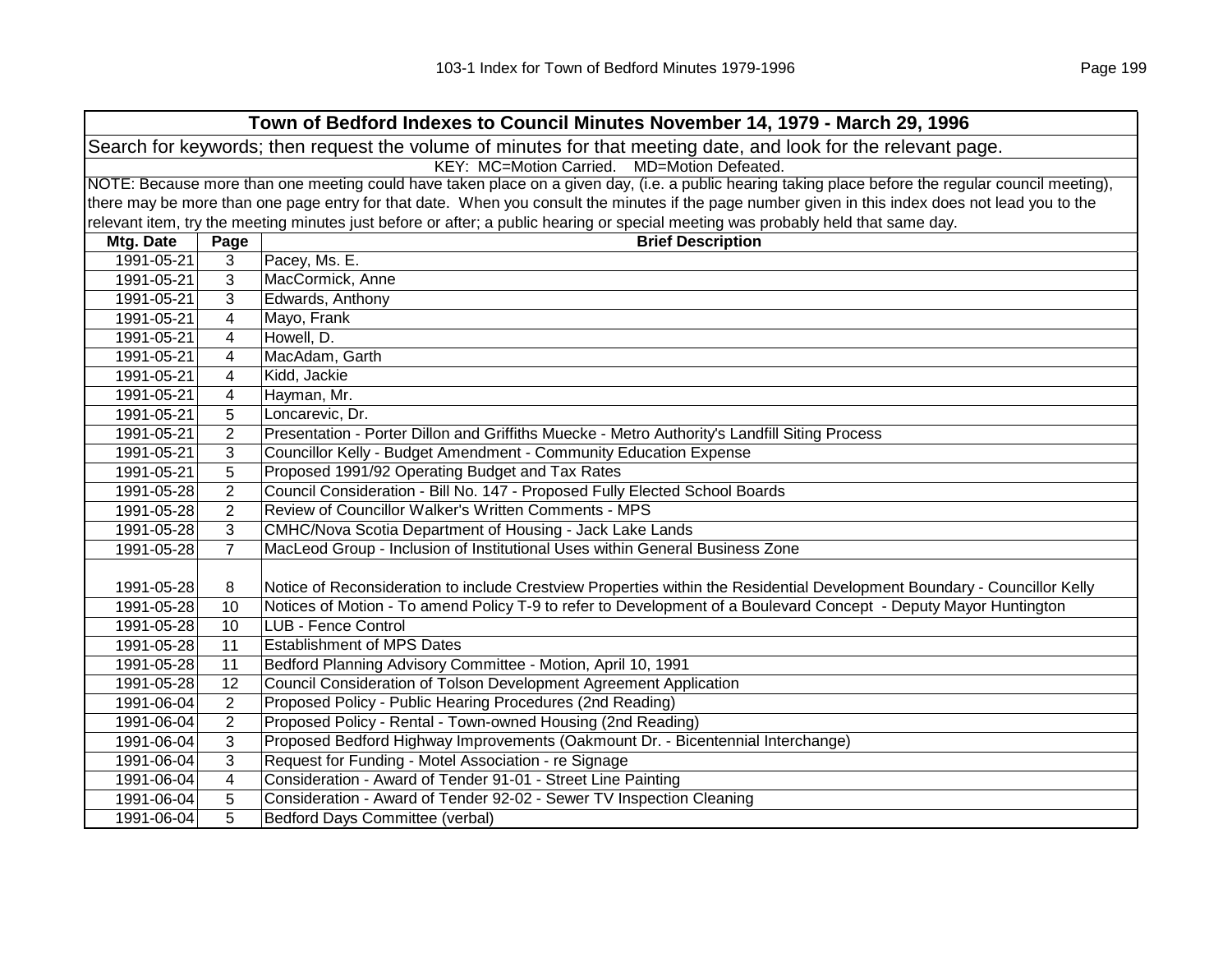| Town of Bedford Indexes to Council Minutes November 14, 1979 - March 29, 1996                                  |                                             |                                                                                                                                                     |  |  |  |
|----------------------------------------------------------------------------------------------------------------|---------------------------------------------|-----------------------------------------------------------------------------------------------------------------------------------------------------|--|--|--|
| Search for keywords; then request the volume of minutes for that meeting date, and look for the relevant page. |                                             |                                                                                                                                                     |  |  |  |
|                                                                                                                | KEY: MC=Motion Carried. MD=Motion Defeated. |                                                                                                                                                     |  |  |  |
|                                                                                                                |                                             | NOTE: Because more than one meeting could have taken place on a given day, (i.e. a public hearing taking place before the regular council meeting), |  |  |  |
|                                                                                                                |                                             | there may be more than one page entry for that date. When you consult the minutes if the page number given in this index does not lead you to the   |  |  |  |
|                                                                                                                |                                             | relevant item, try the meeting minutes just before or after; a public hearing or special meeting was probably held that same day.                   |  |  |  |
| Mtg. Date                                                                                                      | Page                                        | <b>Brief Description</b>                                                                                                                            |  |  |  |
| 1991-06-04                                                                                                     | 5                                           | <b>Grants Advisory Committee Report</b>                                                                                                             |  |  |  |
| 1991-06-04                                                                                                     | 6                                           | Planning Advisory Committee - Membership                                                                                                            |  |  |  |
| 1991-06-04                                                                                                     | 6                                           | Fire Department - Fire Chief's Report - April 1991                                                                                                  |  |  |  |
| 1991-06-04                                                                                                     | $\overline{7}$                              | Planning Department - Ratification of Development Agreement - 1368 Bedford Highway - Karon Holdings                                                 |  |  |  |
| 1991-06-04                                                                                                     | 7                                           | Building Inspection Department - Monthly Report                                                                                                     |  |  |  |
| 1991-06-04                                                                                                     | 8                                           | Mrs. Shirley Rogers - Permission to use Town Crest                                                                                                  |  |  |  |
| 1991-06-04                                                                                                     | 8                                           | Inclusion of Crestview Properties within the Residential Development Boundary, Councillor Kelly                                                     |  |  |  |
| 1991-06-04                                                                                                     | 9                                           | Establishment of Dates for MPS Public Hearings                                                                                                      |  |  |  |
| 1991-06-18                                                                                                     | 2                                           | Falcon Run Drainage Proposal                                                                                                                        |  |  |  |
| 1991-06-18                                                                                                     | 2                                           | Proposed Tennis & Swim Club Facility                                                                                                                |  |  |  |
| 1991-06-18                                                                                                     | 3                                           | Substantial Alterations - Heritage Designation                                                                                                      |  |  |  |
| 1991-06-18                                                                                                     | 3                                           | <b>Community Education Concept Demonstration Project</b>                                                                                            |  |  |  |
| 1991-06-18                                                                                                     | 5                                           | <b>Grants Advisory Committee Report</b>                                                                                                             |  |  |  |
| 1991-06-18                                                                                                     | 6                                           | <b>Motions: Blasting Bylaw</b>                                                                                                                      |  |  |  |
| 1991-06-18                                                                                                     | 6                                           | Proposed Policy - Rental of Town Owned Housing                                                                                                      |  |  |  |
| 1991-06-18                                                                                                     | $\overline{7}$                              | Proposed Policy - Public Hearing Procedures                                                                                                         |  |  |  |
| 1991-06-18                                                                                                     | $\overline{7}$                              | Proposed 1991/92 Capital Budget                                                                                                                     |  |  |  |
| 1991-06-18                                                                                                     | 8                                           | Capital From Revenue - Source #1                                                                                                                    |  |  |  |
| 1991-06-18                                                                                                     | 8                                           | Proposed Renovations - Police Department Facility                                                                                                   |  |  |  |
| 1991-06-18                                                                                                     | 8                                           | <b>Council Chambers Sound System</b>                                                                                                                |  |  |  |
| 1991-06-18                                                                                                     | 8                                           | <b>Bedford Branch Library</b>                                                                                                                       |  |  |  |
| 1991-06-18                                                                                                     | 9                                           | Leisure Club                                                                                                                                        |  |  |  |
| 1991-06-18                                                                                                     | 9                                           | Equipment Reserve - Source #3                                                                                                                       |  |  |  |
| 1991-06-18                                                                                                     | 9                                           | <b>Asphalt Roller</b>                                                                                                                               |  |  |  |
| 1991-06-18                                                                                                     | 9                                           | <b>Truck Replacement</b>                                                                                                                            |  |  |  |
| 1991-06-18                                                                                                     | 10                                          | <b>Operating Reserve Source #4</b>                                                                                                                  |  |  |  |
| 1991-06-18                                                                                                     | 10                                          | Scada Monitoring System - Sewer Redevelopment Fund                                                                                                  |  |  |  |
| 1991-06-18                                                                                                     | 10                                          | Capital Projects Proposed to be funded by Borrowing - Source #5                                                                                     |  |  |  |
| 1991-06-18                                                                                                     | 11                                          | <b>Fire Department Pumper</b>                                                                                                                       |  |  |  |
| 1991-06-18                                                                                                     | 12                                          | Meadowbrook Ballfield                                                                                                                               |  |  |  |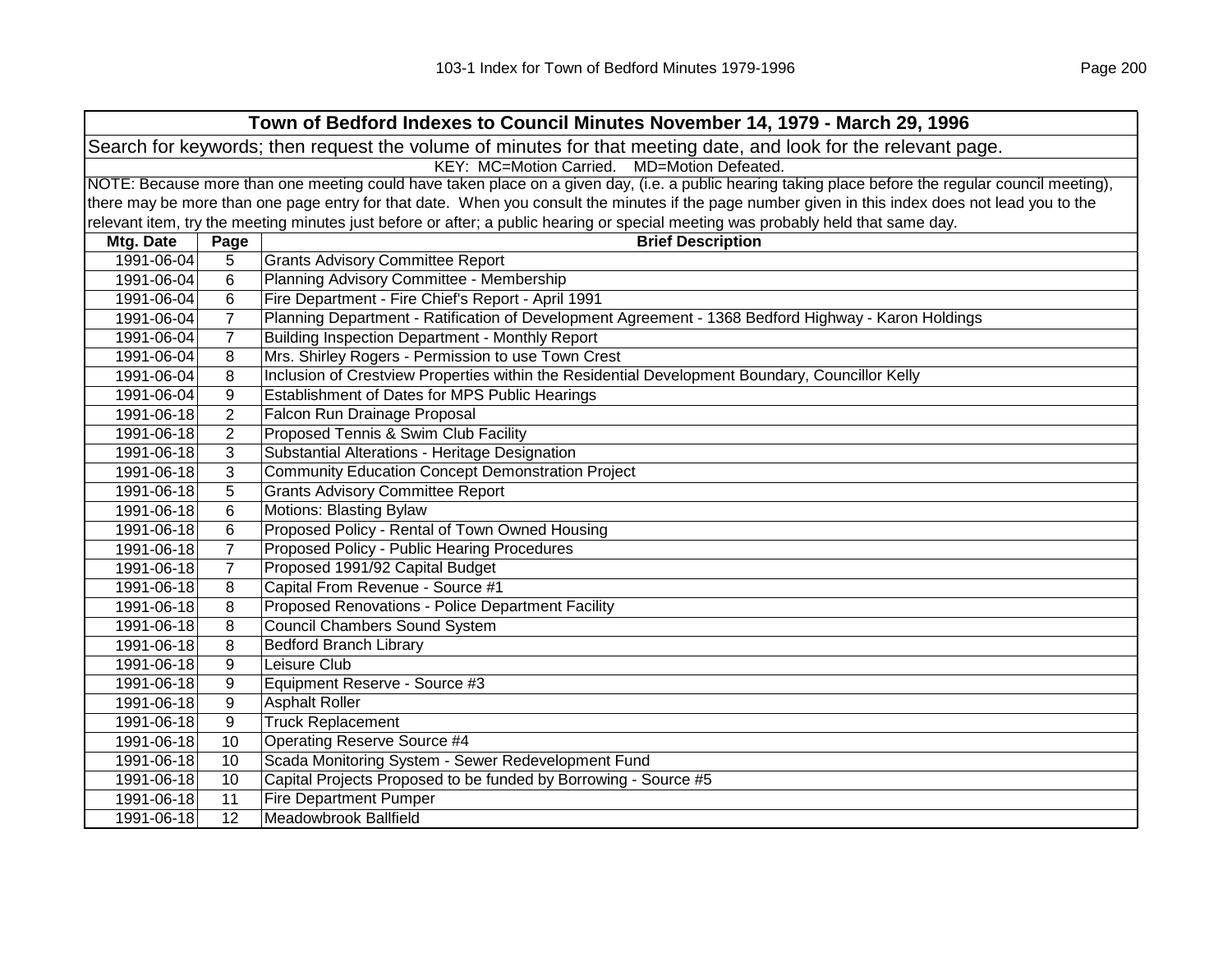|            | Town of Bedford Indexes to Council Minutes November 14, 1979 - March 29, 1996                                  |                                                                                                                                                     |  |  |  |
|------------|----------------------------------------------------------------------------------------------------------------|-----------------------------------------------------------------------------------------------------------------------------------------------------|--|--|--|
|            | Search for keywords; then request the volume of minutes for that meeting date, and look for the relevant page. |                                                                                                                                                     |  |  |  |
|            | KEY: MC=Motion Carried. MD=Motion Defeated.                                                                    |                                                                                                                                                     |  |  |  |
|            |                                                                                                                | NOTE: Because more than one meeting could have taken place on a given day, (i.e. a public hearing taking place before the regular council meeting), |  |  |  |
|            |                                                                                                                | there may be more than one page entry for that date. When you consult the minutes if the page number given in this index does not lead you to the   |  |  |  |
|            |                                                                                                                | relevant item, try the meeting minutes just before or after; a public hearing or special meeting was probably held that same day.                   |  |  |  |
| Mtg. Date  | Page                                                                                                           | <b>Brief Description</b>                                                                                                                            |  |  |  |
| 1991-07-02 | $\overline{2}$                                                                                                 | Infilling of Ditch - Bedford Place Mall                                                                                                             |  |  |  |
| 1991-07-02 | $\overline{2}$                                                                                                 | Petroglyph Advisory Committee - Membership                                                                                                          |  |  |  |
| 1991-07-02 | 3                                                                                                              | Town Policy #24201 (Sewer Installation) - Lateral Extensions to Vacant Lots                                                                         |  |  |  |
| 1991-07-02 | 5                                                                                                              | Fencing Between C.P. Allen Senior High School & Rocky Lake Drive Resident Properties (Councillor Kelly - verbal)                                    |  |  |  |
| 1991-07-02 | 6                                                                                                              | <b>Tolson Estate Appeal Notices</b>                                                                                                                 |  |  |  |
| 1991-07-03 | $\mathbf{1}$                                                                                                   | Public Hearing - 91-03 - re: Draft MPS?LUB                                                                                                          |  |  |  |
| 1991-07-03 | $\overline{2}$                                                                                                 | McInnis, Ken                                                                                                                                        |  |  |  |
| 1991-07-03 | $\overline{2}$                                                                                                 | Bathurst, Jack                                                                                                                                      |  |  |  |
| 1991-07-03 | $\overline{2}$                                                                                                 | Roughneen, G.                                                                                                                                       |  |  |  |
| 1991-07-03 | 3                                                                                                              | Mangalam, Dr. J.J.                                                                                                                                  |  |  |  |
| 1991-07-03 | 3                                                                                                              | <b>Bush, Christine</b>                                                                                                                              |  |  |  |
| 1991-07-03 | 4                                                                                                              | Leaman, Gus                                                                                                                                         |  |  |  |
| 1991-07-03 | 4                                                                                                              | Lowther, Gloria                                                                                                                                     |  |  |  |
| 1991-07-03 | 5                                                                                                              | Phillips, Jim                                                                                                                                       |  |  |  |
| 1991-07-03 | 5                                                                                                              | Ross, Mr.                                                                                                                                           |  |  |  |
| 1991-07-03 | 6                                                                                                              | Mangalam, Mrs.                                                                                                                                      |  |  |  |
| 1991-07-03 | 6                                                                                                              | Thibodeau, Mr.                                                                                                                                      |  |  |  |
| 1991-07-03 | 6                                                                                                              | Roughneen, Michael                                                                                                                                  |  |  |  |
| 1991-07-03 | $\overline{7}$                                                                                                 | Sangster, Dan                                                                                                                                       |  |  |  |
| 1991-07-03 | $\overline{7}$                                                                                                 | Towill, Shirley                                                                                                                                     |  |  |  |
| 1991-07-03 | 8                                                                                                              | MacDonald, T.                                                                                                                                       |  |  |  |
| 1991-07-03 | 8                                                                                                              | Fraser, Mr.                                                                                                                                         |  |  |  |
| 1991-07-03 | 9                                                                                                              | Aucoin, Paul                                                                                                                                        |  |  |  |
| 1991-07-03 | 9                                                                                                              | Hall, Fred                                                                                                                                          |  |  |  |
| 1991-07-03 | 9                                                                                                              | Chaisson, Al                                                                                                                                        |  |  |  |
| 1991-07-03 | 10                                                                                                             | Tolson, John                                                                                                                                        |  |  |  |
| 1991-07-04 | $\mathbf{1}$                                                                                                   | Public Hearing 91-03 - Reconvened                                                                                                                   |  |  |  |
| 1991-07-04 | $\mathbf{1}$                                                                                                   | van Helvoort, Betsy                                                                                                                                 |  |  |  |
| 1991-07-04 | 3                                                                                                              | Hughes, Jim & Faith                                                                                                                                 |  |  |  |
| 1991-07-04 | 3                                                                                                              | McCormick, Aileen                                                                                                                                   |  |  |  |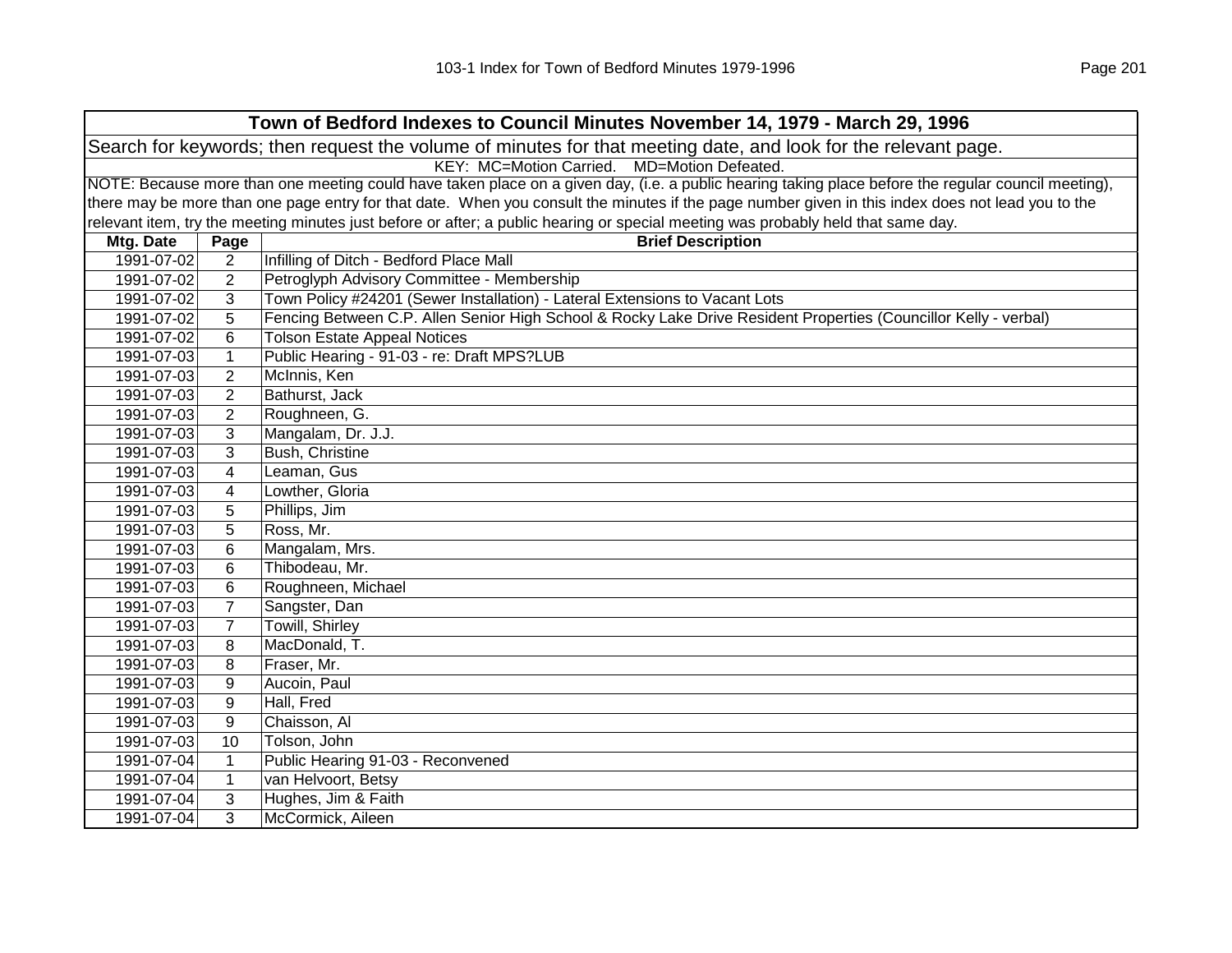| Town of Bedford Indexes to Council Minutes November 14, 1979 - March 29, 1996 |                                                                                                                |                                                                                                                                                     |  |  |  |
|-------------------------------------------------------------------------------|----------------------------------------------------------------------------------------------------------------|-----------------------------------------------------------------------------------------------------------------------------------------------------|--|--|--|
|                                                                               | Search for keywords; then request the volume of minutes for that meeting date, and look for the relevant page. |                                                                                                                                                     |  |  |  |
|                                                                               | KEY: MC=Motion Carried. MD=Motion Defeated.                                                                    |                                                                                                                                                     |  |  |  |
|                                                                               |                                                                                                                | NOTE: Because more than one meeting could have taken place on a given day, (i.e. a public hearing taking place before the regular council meeting), |  |  |  |
|                                                                               |                                                                                                                | there may be more than one page entry for that date. When you consult the minutes if the page number given in this index does not lead you to the   |  |  |  |
|                                                                               |                                                                                                                | relevant item, try the meeting minutes just before or after; a public hearing or special meeting was probably held that same day.                   |  |  |  |
| Mtg. Date                                                                     | Page                                                                                                           | <b>Brief Description</b>                                                                                                                            |  |  |  |
| 1991-07-04                                                                    | 5                                                                                                              | Collins, Rick                                                                                                                                       |  |  |  |
| 1991-07-04                                                                    | 5                                                                                                              | Broome, Carolyn                                                                                                                                     |  |  |  |
| 1991-07-04                                                                    | 5                                                                                                              | Pender, Jean                                                                                                                                        |  |  |  |
| 1991-07-04                                                                    | 6                                                                                                              | Edwards, Tony                                                                                                                                       |  |  |  |
| 1991-07-04                                                                    | $\overline{7}$                                                                                                 | Hattin, Rick                                                                                                                                        |  |  |  |
| 1991-07-04                                                                    | 8                                                                                                              | Koppernaes, J.D.                                                                                                                                    |  |  |  |
| 1991-07-04                                                                    | 8                                                                                                              | Martin, Kathy                                                                                                                                       |  |  |  |
| 1991-07-04                                                                    | 8                                                                                                              | Tolson-Winters, S.                                                                                                                                  |  |  |  |
| 1991-07-04                                                                    | 9                                                                                                              | Patton, Phyllis                                                                                                                                     |  |  |  |
| 1991-07-04                                                                    | 9                                                                                                              | Towill, S.                                                                                                                                          |  |  |  |
| 1991-07-04                                                                    | 9                                                                                                              | Roughneen, Michael                                                                                                                                  |  |  |  |
| 1991-07-04                                                                    | 10                                                                                                             | McCormick, Aileen                                                                                                                                   |  |  |  |
| 1991-07-16                                                                    | 1                                                                                                              | Proposed Bulk Fuel Depot Facility                                                                                                                   |  |  |  |
| 1991-07-16                                                                    | $\overline{2}$                                                                                                 | Temporary Borrowing Resolution - Metro Transit/Solid Waste                                                                                          |  |  |  |
| 1991-07-16                                                                    | $\overline{2}$                                                                                                 | Town of Bedford Tax Certificate Charge                                                                                                              |  |  |  |
| 1991-07-16                                                                    | $\overline{2}$                                                                                                 | Proposal to Service Smith's Road                                                                                                                    |  |  |  |
| 1991-07-16                                                                    | 3                                                                                                              | Correspondence from BPAC re Non-Council Vacancy on BPAC                                                                                             |  |  |  |
| 1991-07-16                                                                    | 3                                                                                                              | BWAC Minutes - May 29/91 and Annual Report                                                                                                          |  |  |  |
| 1991-07-16                                                                    | 3                                                                                                              | Fire Chief's Monthly Report - June 1991                                                                                                             |  |  |  |
| 1991-07-16                                                                    | 4                                                                                                              | Request for Amendment - Extension to Development Agreement with Westgate Park                                                                       |  |  |  |
| 1991-07-16                                                                    | 4                                                                                                              | Building Inspector's Monthly Report - May 1991                                                                                                      |  |  |  |
| 1991-07-16                                                                    | 5                                                                                                              | <b>Recycling Depot</b>                                                                                                                              |  |  |  |
| 1991-07-16                                                                    | $\mathbf{1}$                                                                                                   | Public Hearing 91-04 re Proposed DAA 41 Moirs Mill Road                                                                                             |  |  |  |
| 1991-07-16                                                                    | $\overline{2}$                                                                                                 | Status Report - Metro Authority Solid Waste Management Strategy                                                                                     |  |  |  |
| 1991-07-16                                                                    | 3                                                                                                              | Public Hearing 91-04 July 16/91                                                                                                                     |  |  |  |
| 1991-07-16                                                                    | 3                                                                                                              | 1991 Capital Storm Drainage and Sanitary Sewer Upgrading Projects                                                                                   |  |  |  |
| 1991-07-16                                                                    | $\overline{\mathbf{4}}$                                                                                        | <b>Storm Drainage</b>                                                                                                                               |  |  |  |
| 1991-07-16                                                                    | 5                                                                                                              | Civic #1129 Bedford Highway - Potential Safety Hazard                                                                                               |  |  |  |
| 1991-07-16                                                                    | 5                                                                                                              | Civic #8 Sunnydale Crescent - Unsightly Premises                                                                                                    |  |  |  |
| 1991-07-16                                                                    | 5                                                                                                              | Proposed Procedures Respecting Elimination of Train Whistling at Level Crossing                                                                     |  |  |  |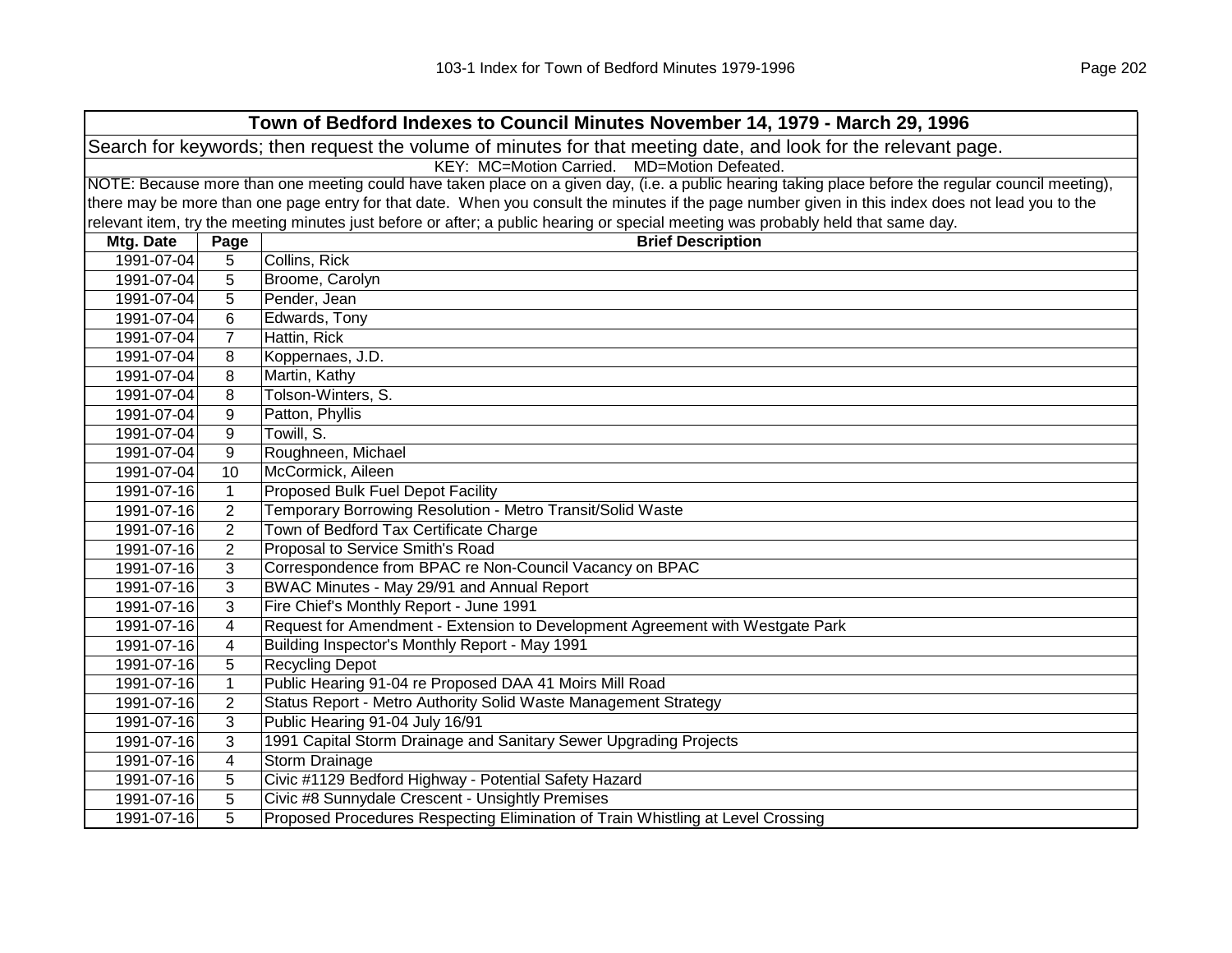| Town of Bedford Indexes to Council Minutes November 14, 1979 - March 29, 1996                                                                       |                         |                                                                                                                                                   |  |  |
|-----------------------------------------------------------------------------------------------------------------------------------------------------|-------------------------|---------------------------------------------------------------------------------------------------------------------------------------------------|--|--|
| Search for keywords; then request the volume of minutes for that meeting date, and look for the relevant page.                                      |                         |                                                                                                                                                   |  |  |
| KEY: MC=Motion Carried. MD=Motion Defeated.                                                                                                         |                         |                                                                                                                                                   |  |  |
| NOTE: Because more than one meeting could have taken place on a given day, (i.e. a public hearing taking place before the regular council meeting), |                         |                                                                                                                                                   |  |  |
|                                                                                                                                                     |                         | there may be more than one page entry for that date. When you consult the minutes if the page number given in this index does not lead you to the |  |  |
|                                                                                                                                                     |                         | relevant item, try the meeting minutes just before or after; a public hearing or special meeting was probably held that same day.                 |  |  |
| Mtg. Date                                                                                                                                           | Page                    | <b>Brief Description</b>                                                                                                                          |  |  |
| 1991-07-16                                                                                                                                          | 6                       | Paper Mill Lake                                                                                                                                   |  |  |
| 1991-07-16                                                                                                                                          | 6                       | Storm Drainage Ditch - D.O.T. Garage - Oakmount Drive                                                                                             |  |  |
| 1991-07-16                                                                                                                                          | $\overline{7}$          | 1658 Bedford Highway South Shore Ready Mix                                                                                                        |  |  |
| 1991-07-16                                                                                                                                          | 8                       | Policy #24201 (Sewer Installation) - Lateral Extensions to Vacant Lots                                                                            |  |  |
| 1991-07-23                                                                                                                                          | $\mathbf{1}$            | Civic #1129 Bedford Highway - Potential Safety Hazard                                                                                             |  |  |
| 1991-07-23                                                                                                                                          | $\mathbf{1}$            | 1658 Bedford Highway South Shore Ready Mix                                                                                                        |  |  |
| 1991-07-23                                                                                                                                          | 2                       | Building Inspectors Report - June 1991                                                                                                            |  |  |
| 1991-07-23                                                                                                                                          | 3                       | Correspondence from UNSM - Municipal Boundaries                                                                                                   |  |  |
| 1991-07-23                                                                                                                                          | 3                       | Town of Bedford Tax Certificate Charge                                                                                                            |  |  |
| 1991-07-23                                                                                                                                          | $\mathbf{1}$            | Special Session: MPS Discussion                                                                                                                   |  |  |
| 1991-07-30                                                                                                                                          | $\mathbf{1}$            | Continuation - Review and Consideration of Approval - Proposed Municipal Planning Strategy and Land Use Bylaw                                     |  |  |
| 1991-07-30                                                                                                                                          | 2                       | Clarification - Voting Status - Councillor Draper - Proposed Change Tax Certificate Charge                                                        |  |  |
| 1991-07-30                                                                                                                                          | 3                       | UNSM - Bill 200 The School Boards Act - Councillor Cosgrove                                                                                       |  |  |
| 1991-07-30                                                                                                                                          | 3                       | Inter-Municipal Cooperation as A Strategy for the Provision of Recreation Services - Councillor Cosgrove                                          |  |  |
| 1991-08-20                                                                                                                                          | $\overline{2}$          | Proposed Purchase - Fire Department Pumper - 91/92 Capital Budget                                                                                 |  |  |
| 1991-08-20                                                                                                                                          | 3                       | Report - Joint Steering Committee - Community Education Proposal                                                                                  |  |  |
| 1991-08-20                                                                                                                                          | 3                       | Public Hearings and Motions Arising Therefrom                                                                                                     |  |  |
| 1991-08-20                                                                                                                                          | 3                       | Appeal Hearing - Refusal - Minor Variance - Civic #230 Shore Drive                                                                                |  |  |
| 1991-08-20                                                                                                                                          | 4                       | Appeal Hearing - Approval of Minor Variance Lot 13D Olive Ave.                                                                                    |  |  |
| 1991-08-30                                                                                                                                          | $\overline{\mathbf{4}}$ | Martell, Mr.                                                                                                                                      |  |  |
| 1991-08-30                                                                                                                                          | 5                       | Parsons, Randy                                                                                                                                    |  |  |
| 1991-08-30                                                                                                                                          | 5                       | Tolson, John                                                                                                                                      |  |  |
| 1991-08-30                                                                                                                                          | 5                       | MacLean, Mrs.                                                                                                                                     |  |  |
| 1991-08-30                                                                                                                                          | 5                       | McCormick, Aileen                                                                                                                                 |  |  |
| 1991-08-30                                                                                                                                          | 5                       | MacLean, Mr.                                                                                                                                      |  |  |
| 1991-08-30                                                                                                                                          | 5                       | Gingras, Mr.                                                                                                                                      |  |  |
| 1991-08-30                                                                                                                                          | $\,6$                   | Nickerson, Diane                                                                                                                                  |  |  |
| 1991-08-30                                                                                                                                          | $\overline{7}$          | Election Report #2                                                                                                                                |  |  |
| 1991-08-30                                                                                                                                          | $\overline{7}$          | Peerless Neighbourhood Park - Request for Additional Playground Equipment Funding                                                                 |  |  |
| 1991-08-30                                                                                                                                          | 8                       | Proposed Amendment - Sunnyside Development Agreement                                                                                              |  |  |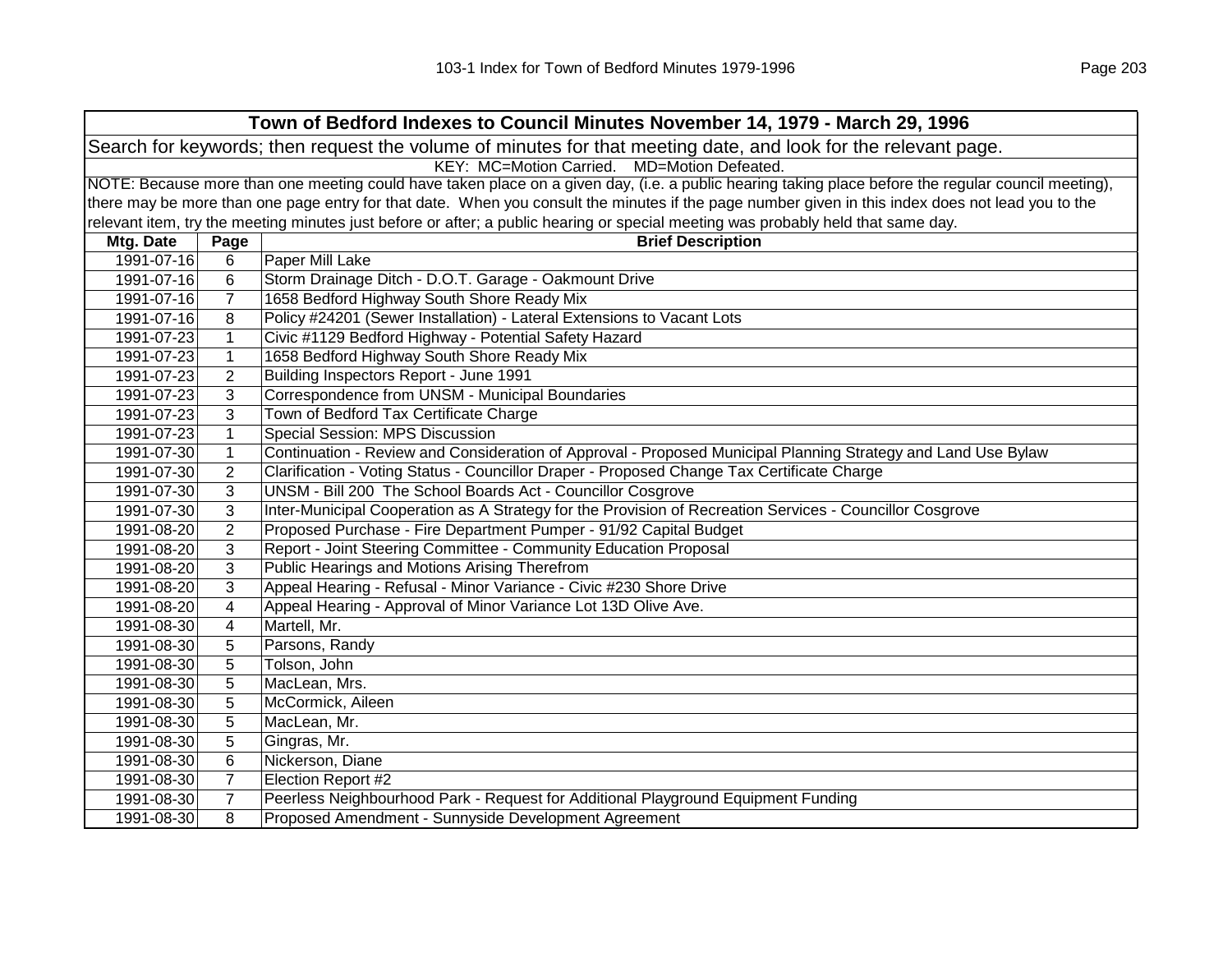| Town of Bedford Indexes to Council Minutes November 14, 1979 - March 29, 1996 |                                                                                                                                                     |                                                                                                                                                   |  |  |
|-------------------------------------------------------------------------------|-----------------------------------------------------------------------------------------------------------------------------------------------------|---------------------------------------------------------------------------------------------------------------------------------------------------|--|--|
|                                                                               | Search for keywords; then request the volume of minutes for that meeting date, and look for the relevant page.                                      |                                                                                                                                                   |  |  |
|                                                                               | KEY: MC=Motion Carried. MD=Motion Defeated.                                                                                                         |                                                                                                                                                   |  |  |
|                                                                               | NOTE: Because more than one meeting could have taken place on a given day, (i.e. a public hearing taking place before the regular council meeting), |                                                                                                                                                   |  |  |
|                                                                               |                                                                                                                                                     | there may be more than one page entry for that date. When you consult the minutes if the page number given in this index does not lead you to the |  |  |
|                                                                               |                                                                                                                                                     | relevant item, try the meeting minutes just before or after; a public hearing or special meeting was probably held that same day.                 |  |  |
| Mtg. Date                                                                     | Page                                                                                                                                                | <b>Brief Description</b>                                                                                                                          |  |  |
| 1991-08-30                                                                    | 8                                                                                                                                                   | Town of Bedford Appointment - Halifax-Dartmouth Port Development Commission                                                                       |  |  |
| 1991-08-30                                                                    | 8                                                                                                                                                   | Proposed Blue Mountain Quarry - Environmental Impact Assessment Report/Hearing                                                                    |  |  |
| 1991-08-30                                                                    | 9                                                                                                                                                   | Unsafe Conditions - Walkway to LeBrun Center                                                                                                      |  |  |
| 1991-08-30                                                                    | 10                                                                                                                                                  | Litter Abatement                                                                                                                                  |  |  |
| 1991-08-30                                                                    | 11                                                                                                                                                  | Heritage Advisory Committee - Application to Demolish                                                                                             |  |  |
| 1991-08-30                                                                    | 11                                                                                                                                                  | Heritage Advisory Committee - Application to Substantially Alter                                                                                  |  |  |
| 1991-08-30                                                                    | 12                                                                                                                                                  | Fire Chief's Monthly Report - July 1991                                                                                                           |  |  |
| 1991-08-30                                                                    | 12                                                                                                                                                  | Planning and Development Control                                                                                                                  |  |  |
| 1991-08-30                                                                    | 12                                                                                                                                                  | Building Inspector's Monthly Report - July 1991                                                                                                   |  |  |
| 1991-08-30                                                                    | 13                                                                                                                                                  | Councillor Kelly - Sewer Installation Policy #24201 - Lateral Extensions to Vacant Lots                                                           |  |  |
| 1991-08-30                                                                    | 13                                                                                                                                                  | <b>Draft Resolution to UNSM</b>                                                                                                                   |  |  |
| 1991-08-30                                                                    | 14                                                                                                                                                  | Bluewater Road - Bedford Ready-Mix Concrete Plant                                                                                                 |  |  |
| 1991-08-30                                                                    | 15                                                                                                                                                  | Award of Tender 91-05 Bulk Fuel Facility                                                                                                          |  |  |
| 1991-08-30                                                                    | 16                                                                                                                                                  | Award of Tender 91-07 Arterial Road Upgrading                                                                                                     |  |  |
| 1991-08-30                                                                    | 16                                                                                                                                                  | <b>Bedford Recycling Depot</b>                                                                                                                    |  |  |
| 1991-08-30                                                                    | 16                                                                                                                                                  | Status Report - Rocky Lake Drive Intersection Project                                                                                             |  |  |
| 1991-08-30                                                                    | 17                                                                                                                                                  | Status Report - Oakmount Drive/Bedford Highway Project                                                                                            |  |  |
| 1991-08-30                                                                    | 17                                                                                                                                                  | Councillor Goucher - BPAC Non-Council Vacancy                                                                                                     |  |  |
| 1991-08-30                                                                    | 18                                                                                                                                                  | Councillor Draper - Tax Certificate Charge                                                                                                        |  |  |
| 1991-08-30                                                                    | 19                                                                                                                                                  | Presentation - Planning Department - Report/Analysis - Development Activity                                                                       |  |  |
| 1991-09-10                                                                    | 2                                                                                                                                                   | Mr. Dennis Boudreau - 116 Rocky Lake Drive re Fencing - C.P. Allen High School                                                                    |  |  |
| 1991-09-10                                                                    | 3                                                                                                                                                   | Metropolitan Authority Update                                                                                                                     |  |  |
| 1991-09-10                                                                    | 4                                                                                                                                                   | Proposed Bedford Highway Improvements - Oakmount Dr. - Bicentennial Interchange                                                                   |  |  |
| 1991-09-10                                                                    | 5                                                                                                                                                   | Peerless Parkland Equipment                                                                                                                       |  |  |
| 1991-09-10                                                                    | 6                                                                                                                                                   | Town of Bedford Appointment - Halifax-Dartmouth Port Development Commission                                                                       |  |  |
| 1991-09-10                                                                    | 6                                                                                                                                                   | Unsafe Conditions - Walkways to LeBrun Centre                                                                                                     |  |  |
| 1991-09-10                                                                    | $\overline{7}$                                                                                                                                      | Application for Substantial Alteration - Fort Sackville Lands                                                                                     |  |  |
| 1991-09-10                                                                    | 8                                                                                                                                                   | <b>Bedford Recycling Depot - Financial Report</b>                                                                                                 |  |  |
| 1991-09-10                                                                    | 8                                                                                                                                                   | Point of Order - Motion re Tax Certificate Charge                                                                                                 |  |  |
| 1991-09-10                                                                    | 9                                                                                                                                                   | <b>Police Facility</b>                                                                                                                            |  |  |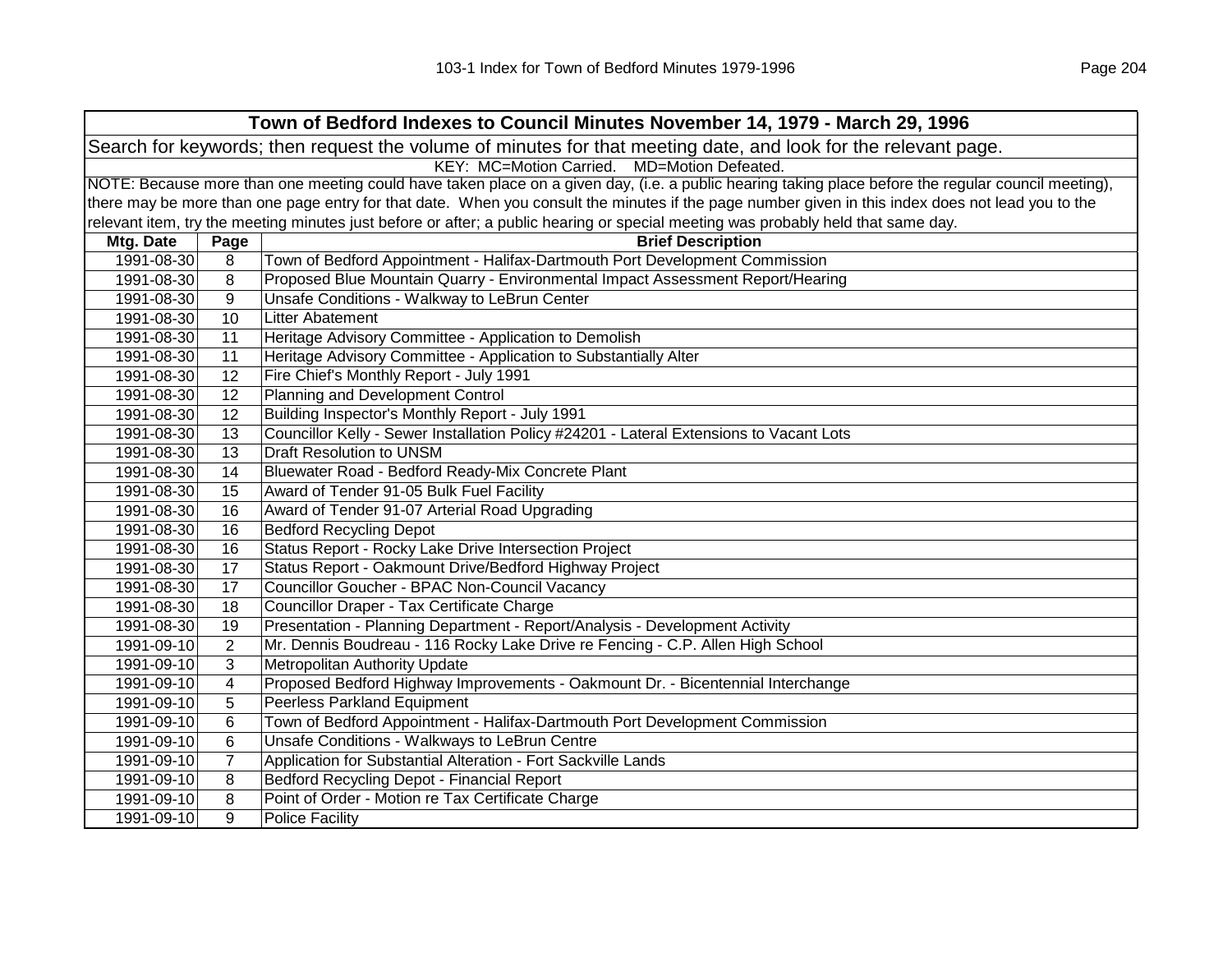|            |                 | Town of Bedford Indexes to Council Minutes November 14, 1979 - March 29, 1996                                                                       |
|------------|-----------------|-----------------------------------------------------------------------------------------------------------------------------------------------------|
|            |                 | Search for keywords; then request the volume of minutes for that meeting date, and look for the relevant page.                                      |
|            |                 | KEY: MC=Motion Carried. MD=Motion Defeated.                                                                                                         |
|            |                 | NOTE: Because more than one meeting could have taken place on a given day, (i.e. a public hearing taking place before the regular council meeting), |
|            |                 | there may be more than one page entry for that date. When you consult the minutes if the page number given in this index does not lead you to the   |
|            |                 | relevant item, try the meeting minutes just before or after; a public hearing or special meeting was probably held that same day.                   |
| Mtg. Date  | Page            | <b>Brief Description</b>                                                                                                                            |
| 1991-09-10 | 10 <sup>1</sup> | Consideration - Award of Tender 91-08 - Storm Drainage Improvements                                                                                 |
| 1991-09-10 | 10              | Consideration - Award of Tender 91-09 - Sanitary Sewer System Improvements                                                                          |
| 1991-09-10 | 10              | Consideration - Award of Tender 91-10 - Contracted Winter Equipment Plowing/Salting                                                                 |
| 1991-09-10 | 11              | Consideration - Award of Tender 91-11 - Contracted Winter Equipment (Rubber Tired Loaders)                                                          |
| 1991-09-10 | 11              | Consideration of Award - Town of Bedford Animal Control Contract 1991-1994                                                                          |
| 1991-09-10 | 12              | Policy re Election Campaign Signage                                                                                                                 |
| 1991-09-10 | 13              | Town-Owned Right of Way - Bedford Highway to First Avenue                                                                                           |
| 1991-09-10 | 13              | Terry Fox Run/Walk                                                                                                                                  |
| 1991-09-10 | 13              | <b>Bylaw/Policy Advisory Committee</b>                                                                                                              |
| 1991-09-10 | 14              | <b>School Board Report</b>                                                                                                                          |
| 1991-09-10 | 15              | Fire Department - Medical Response Report                                                                                                           |
| 1991-09-10 | 15              | Building Inspector's Monthly Report (August)                                                                                                        |

|  | 1991-09-10 11 Consideration of Award - Town of Bedford Animal Control Contract 1991-1994 |
|--|------------------------------------------------------------------------------------------|
|  | 1991-09-10 12 Policy re Election Campaign Signage                                        |

| 1991-09-10 | 12             | Policy re Election Campaign Signage                                                                                    |
|------------|----------------|------------------------------------------------------------------------------------------------------------------------|
| 1991-09-10 | 13             | Town-Owned Right of Way - Bedford Highway to First Avenue                                                              |
| 1991-09-10 | 13             | Terry Fox Run/Walk                                                                                                     |
| 1991-09-10 | 13             | <b>Bylaw/Policy Advisory Committee</b>                                                                                 |
| 1991-09-10 | 14             | <b>School Board Report</b>                                                                                             |
| 1991-09-10 | 15             | Fire Department - Medical Response Report                                                                              |
| 1991-09-10 | 15             | Building Inspector's Monthly Report (August)                                                                           |
| 1991-09-10 | 15             | Report/Analysis Development Authority                                                                                  |
| 1991-09-10 | 16             | Information Report - 1992/1993 Residential Garbage Collection Tender                                                   |
| 1991-09-17 | 1              | Adjacent to Civic No. 873 Bedford Highway                                                                              |
| 1991-09-17 | $\overline{2}$ | Speakers in Favour/In opposition                                                                                       |
| 1991-09-17 | 2              | Portion of Old Hammonds Plains Road                                                                                    |
| 1991-09-17 | 3              | Speakers in Favour/In opposition                                                                                       |
| 1991-09-17 | $\overline{2}$ | Town of Bedford Appointment - Halifax-Dartmouth Port Development Commission                                            |
| 1991-09-17 | $\overline{2}$ | Public Hearing - September 17, 1991 - Closure of Public Streets                                                        |
| 1991-09-17 | 3              | Mr. G. Mike Kelly - Awarding of Snow Removal Contracts 1991/92                                                         |
| 1991-09-17 | 4              | Mr. Tom Nolan - Award of Snow Removal Contracts 1991/92                                                                |
| 1991-09-17 | 4              | Mr. John Vincent - Awarding of Snow Removal Contracts - 1991/92                                                        |
| 1991-09-17 | 6              | Consideration - Expansion Alternative - Mill Cove Treatment Plant                                                      |
| 1991-09-17 | 6              | Snow and Ice Control - Keaney Lake Road                                                                                |
| 1991-09-17 | $\overline{7}$ | Select Committee Hearing - School Board Taxing Powers (verbal)                                                         |
|            |                |                                                                                                                        |
| 1991-09-17 | 7              | Bedford Planning Advisory Committee - Proposal to Hold Public Meeting on Planning Issues for Candidates - Election '91 |
| 1991-09-17 | 8              | Motion of Reconsideration - Tax Certificate Charge                                                                     |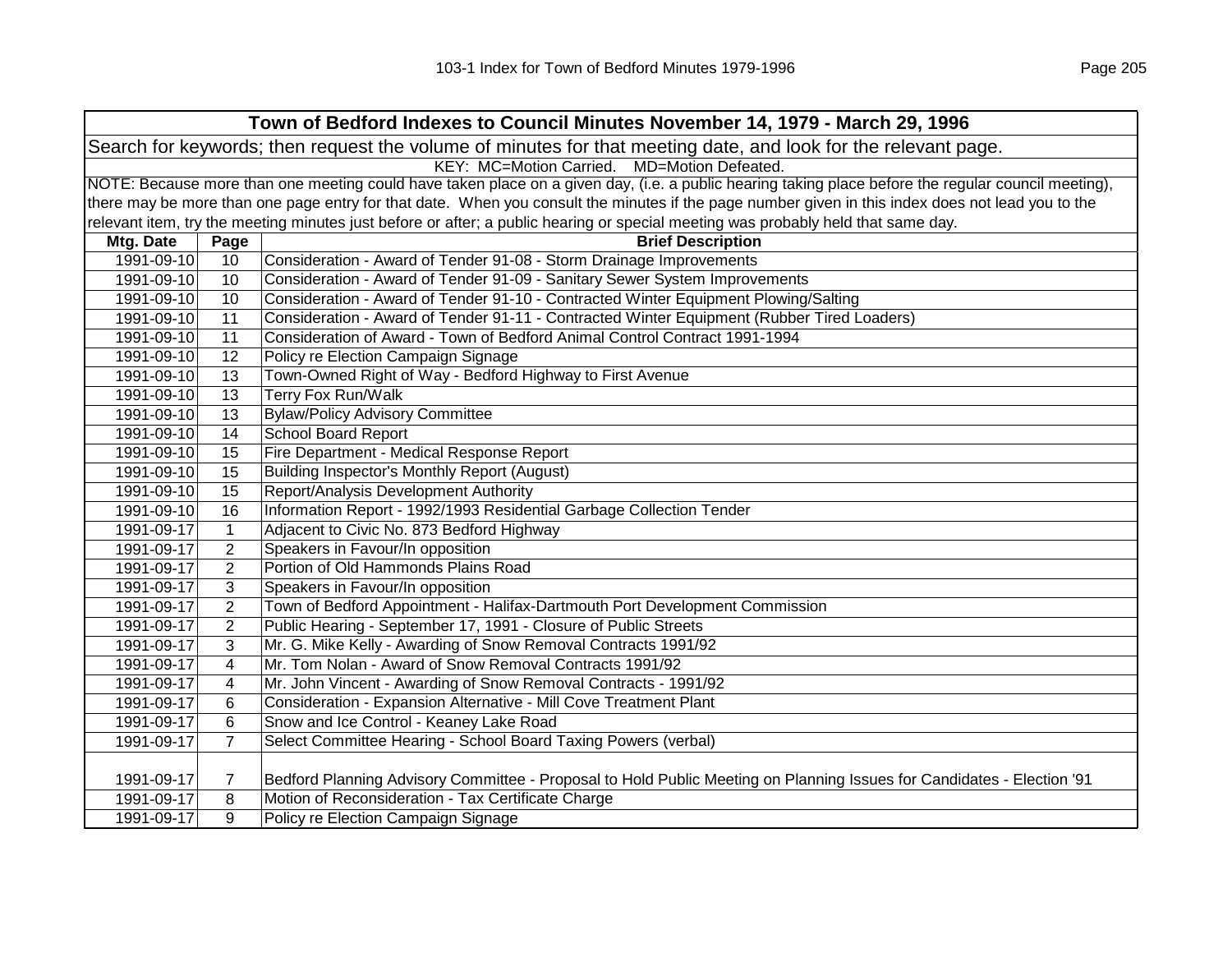| Town of Bedford Indexes to Council Minutes November 14, 1979 - March 29, 1996                                                                       |                                             |                                                                                                                                                   |  |  |  |
|-----------------------------------------------------------------------------------------------------------------------------------------------------|---------------------------------------------|---------------------------------------------------------------------------------------------------------------------------------------------------|--|--|--|
| Search for keywords; then request the volume of minutes for that meeting date, and look for the relevant page.                                      |                                             |                                                                                                                                                   |  |  |  |
|                                                                                                                                                     | KEY: MC=Motion Carried. MD=Motion Defeated. |                                                                                                                                                   |  |  |  |
| NOTE: Because more than one meeting could have taken place on a given day, (i.e. a public hearing taking place before the regular council meeting), |                                             |                                                                                                                                                   |  |  |  |
|                                                                                                                                                     |                                             | there may be more than one page entry for that date. When you consult the minutes if the page number given in this index does not lead you to the |  |  |  |
|                                                                                                                                                     |                                             | relevant item, try the meeting minutes just before or after; a public hearing or special meeting was probably held that same day.                 |  |  |  |
| Mtg. Date                                                                                                                                           | Page                                        | <b>Brief Description</b>                                                                                                                          |  |  |  |
| 1991-10-08                                                                                                                                          | $\overline{2}$                              | <b>Proposed New School</b>                                                                                                                        |  |  |  |
| 1991-10-08                                                                                                                                          | 2                                           | Snow and Ice Control - Keaney Lake Road                                                                                                           |  |  |  |
| 1991-10-08                                                                                                                                          | 4                                           | Consideration - Reward of Tender - Hauling of Bulk Salt                                                                                           |  |  |  |
| 1991-10-08                                                                                                                                          | 4                                           | Consideration - Awarding of Tender - Sidewalk Snow Plowing                                                                                        |  |  |  |
| 1991-10-08                                                                                                                                          | 4                                           | Consideration - Awarding of Tender - Fire Pumper                                                                                                  |  |  |  |
| 1991-10-08                                                                                                                                          | 5                                           | Sale of Police Station and Lease Agreement - Southwest Apartments                                                                                 |  |  |  |
| 1991-10-08                                                                                                                                          | 6                                           | Arena Refrigeration System                                                                                                                        |  |  |  |
| 1991-10-08                                                                                                                                          | $\overline{7}$                              | 1991 Debenture Issue and Temporary Borrowing Resolutions (\$839,000)                                                                              |  |  |  |
| 1991-10-15                                                                                                                                          | $\mathbf{1}$                                | Public Hearing #91-05                                                                                                                             |  |  |  |
| 1991-10-15                                                                                                                                          | $\mathbf{1}$                                | Public Hearing #91-06                                                                                                                             |  |  |  |
| 1991-10-15                                                                                                                                          | 4                                           | Shuman, Fred                                                                                                                                      |  |  |  |
| 1991-10-15                                                                                                                                          | 4                                           | Schwartz, Marilyn                                                                                                                                 |  |  |  |
| 1991-10-15                                                                                                                                          | 4                                           | Tolson, John                                                                                                                                      |  |  |  |
| 1991-10-15                                                                                                                                          | 5                                           | Mayo, Frank                                                                                                                                       |  |  |  |
| 1991-10-15                                                                                                                                          | 5                                           | Shuman, Fred                                                                                                                                      |  |  |  |
| 1991-10-15                                                                                                                                          | 5                                           | Lowther, Gloria                                                                                                                                   |  |  |  |
| 1991-10-15                                                                                                                                          | 5                                           | Bird, Jean                                                                                                                                        |  |  |  |
| 1991-10-15                                                                                                                                          | 5                                           | Howell, Don                                                                                                                                       |  |  |  |
| 1991-10-15                                                                                                                                          | 5                                           | Shuman, Claudette                                                                                                                                 |  |  |  |
| 1991-10-15                                                                                                                                          | 6                                           | Tolson, John                                                                                                                                      |  |  |  |
| 1991-10-15                                                                                                                                          | $\overline{2}$                              | Police Station - Proposed Agreement of Purchase and Sale                                                                                          |  |  |  |
| 1991-10-15                                                                                                                                          | 3                                           | Snow and Ice Control - Kearney Lake Road                                                                                                          |  |  |  |
| 1991-10-15                                                                                                                                          | 3                                           | Proposed Extension - Garbage Collection Contract                                                                                                  |  |  |  |
| 1991-10-15                                                                                                                                          | 5                                           | Municipal Planning Strategy (MPS) Approval                                                                                                        |  |  |  |
| 1991-10-15                                                                                                                                          | 5                                           | Public Hearing #91-06 - Application for Development Agreement (Bedford Waterfront Development Corporation)                                        |  |  |  |
| 1991-10-15                                                                                                                                          | 6                                           | Second and Final Reading - Proposed Loitering Bylaw                                                                                               |  |  |  |
| 1991-10-15                                                                                                                                          | 6                                           | Proposed Change in Structure/Composition - Bedford Economic Development Commission                                                                |  |  |  |
| 1991-10-15                                                                                                                                          | 7                                           | Proposed Cost Sharing Arrangements - Retaining Wall - Basinview Drive                                                                             |  |  |  |
| 1991-10-15                                                                                                                                          | 8                                           | Request to Prepare Cost Estimates re Extension of Water Main - Kearney Lake Road                                                                  |  |  |  |
| 1991-10-15                                                                                                                                          | 8                                           | <b>Proposed Women's Correctional Facility</b>                                                                                                     |  |  |  |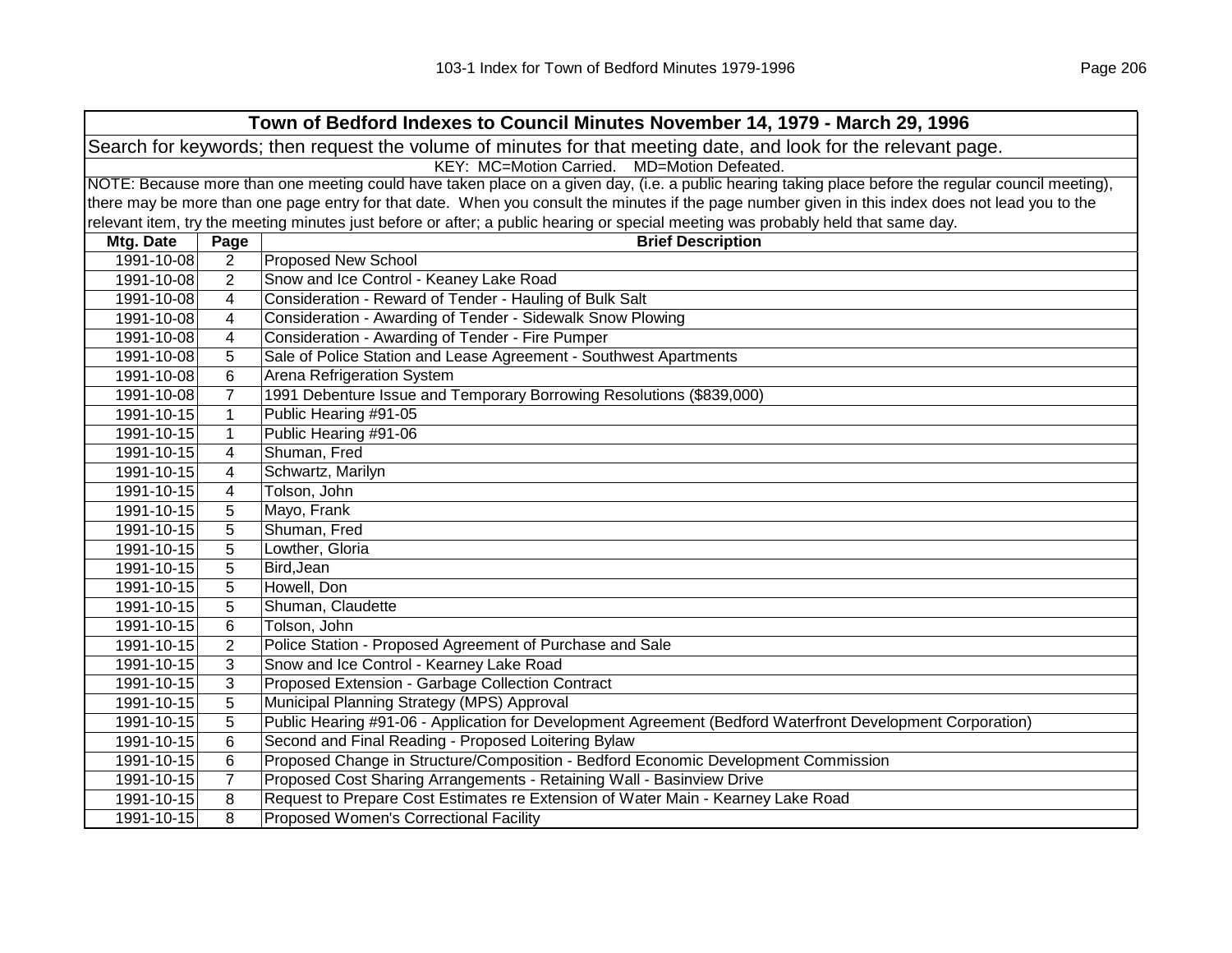|            | Town of Bedford Indexes to Council Minutes November 14, 1979 - March 29, 1996                                                                       |                                                                                                                                                   |  |  |  |
|------------|-----------------------------------------------------------------------------------------------------------------------------------------------------|---------------------------------------------------------------------------------------------------------------------------------------------------|--|--|--|
|            | Search for keywords; then request the volume of minutes for that meeting date, and look for the relevant page.                                      |                                                                                                                                                   |  |  |  |
|            | KEY: MC=Motion Carried. MD=Motion Defeated.                                                                                                         |                                                                                                                                                   |  |  |  |
|            | NOTE: Because more than one meeting could have taken place on a given day, (i.e. a public hearing taking place before the regular council meeting), |                                                                                                                                                   |  |  |  |
|            |                                                                                                                                                     | there may be more than one page entry for that date. When you consult the minutes if the page number given in this index does not lead you to the |  |  |  |
|            |                                                                                                                                                     | relevant item, try the meeting minutes just before or after; a public hearing or special meeting was probably held that same day.                 |  |  |  |
| Mtg. Date  | Page                                                                                                                                                | <b>Brief Description</b>                                                                                                                          |  |  |  |
| 1991-10-15 | 9                                                                                                                                                   | Rocky Lake Drive - Paving Contract Extension (Councillor Kelly - verbal)                                                                          |  |  |  |
| 1991-10-15 | 9                                                                                                                                                   | Proposed Purchase - Tolson Manor House                                                                                                            |  |  |  |
| 1991-10-15 | 11                                                                                                                                                  | Recreation Advisory Committee - Town Surplus Land Review                                                                                          |  |  |  |
| 1991-10-15 | 12                                                                                                                                                  | Recreation Advisory Committee - Peerless Park Project                                                                                             |  |  |  |
| 1991-10-15 | 12                                                                                                                                                  | Recreation Advisory Committee - Department After School Program                                                                                   |  |  |  |
| 1991-10-28 | $\mathbf{1}$                                                                                                                                        | Joint Council Session Halifax County Municipality and Town of Bedford                                                                             |  |  |  |
| 1991-10-29 | $\mathbf{1}$                                                                                                                                        | <b>Community Education Committee - Presentation</b>                                                                                               |  |  |  |
| 1991-10-29 | 2                                                                                                                                                   | Deferred Motion - Retaining Wall - Basinview Drive - Results of Tenders                                                                           |  |  |  |
| 1991-10-29 | 3                                                                                                                                                   | Blue Mountain Resources - Environmental Control Council Submission                                                                                |  |  |  |
| 1991-10-29 | 4                                                                                                                                                   | 1991/92 School Board Budget - Adjustment due to Provincial Wage Freeze                                                                            |  |  |  |
| 1991-10-29 | 5                                                                                                                                                   | Ratification - Contract Award - Replacement of Arena Chiller                                                                                      |  |  |  |
| 1991-10-29 | 5                                                                                                                                                   | Consideration of Award - Tender #91-16 - System Control and Data Acquisition (SCADA)                                                              |  |  |  |
| 1991-10-29 | 5                                                                                                                                                   | Consideration of Award - Tender #91-03 - Rocky Lake Drive Intersection                                                                            |  |  |  |
| 1991-10-29 | 6                                                                                                                                                   | Tolson Manor House - Proposed Revised Agreement of Purchase and Sale                                                                              |  |  |  |
| 1991-10-29 | $\overline{7}$                                                                                                                                      | Motion Arising From Public Hearing - Proposed BWDC Contract Development Agreement                                                                 |  |  |  |
| 1991-10-29 | 9                                                                                                                                                   | Development Opportunity - Town-Owned Land - Bedford Highway and Hammonds Plains Road                                                              |  |  |  |
| 1991-10-29 | $\mathbf{1}$                                                                                                                                        | Building Inspector's Report - September 1991                                                                                                      |  |  |  |
| 1991-10-29 | 2                                                                                                                                                   | <b>BWAC Minutes - September 25/91</b>                                                                                                             |  |  |  |
| 1991-10-29 | 2                                                                                                                                                   | Correspondence: Placement of Billboard Sign on Highway 102                                                                                        |  |  |  |
| 1991-10-29 | $\mathfrak{B}$                                                                                                                                      | Meeting with Minister of Education                                                                                                                |  |  |  |
| 1991-10-29 | $\mathbf{3}$                                                                                                                                        | Miss Nova Scotia Congratulations                                                                                                                  |  |  |  |
| 1991-11-05 | $\mathbf{1}$                                                                                                                                        | 1991 Town of Bedford Election Results                                                                                                             |  |  |  |
| 1991-11-05 | $\mathbf{1}$                                                                                                                                        | Appointment of Deputy Mayor - Anne Cosgrove                                                                                                       |  |  |  |
| 1991-11-05 | 2                                                                                                                                                   | Appointment of Metro Authority Representative                                                                                                     |  |  |  |
| 1991-11-05 | 2                                                                                                                                                   | <b>Resolution re Signing Authorities</b>                                                                                                          |  |  |  |
| 1991-11-19 | $\overline{2}$                                                                                                                                      | Presentation - Results - Phase 1 Study - Market Feasibility                                                                                       |  |  |  |
| 1991-11-19 | 4                                                                                                                                                   | Town Owned Right of Way - Bedford Highway to First Avenue                                                                                         |  |  |  |
| 1991-11-19 | 5                                                                                                                                                   | Consideration of Award - Tender 91-03 - Rocky Lake Drive Intersection                                                                             |  |  |  |
| 1991-11-19 | 6                                                                                                                                                   | Proposed Establishment of Citizens Advisory Committee                                                                                             |  |  |  |
| 1991-11-19 | 6                                                                                                                                                   | Council Appointments to Committees/Commissions/Boards                                                                                             |  |  |  |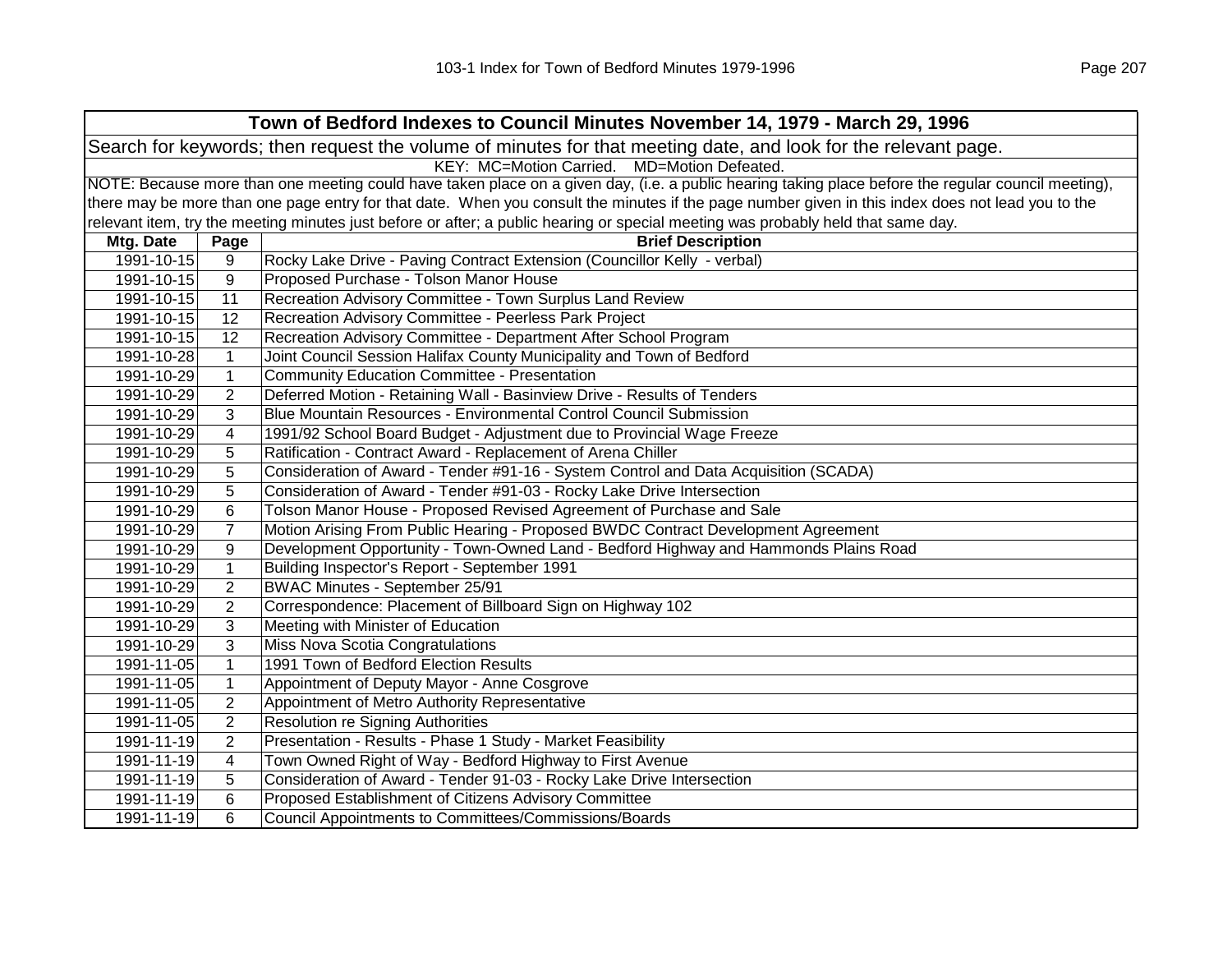|                                                                                                                | Town of Bedford Indexes to Council Minutes November 14, 1979 - March 29, 1996                                                                       |                                                                                                                                   |  |  |
|----------------------------------------------------------------------------------------------------------------|-----------------------------------------------------------------------------------------------------------------------------------------------------|-----------------------------------------------------------------------------------------------------------------------------------|--|--|
| Search for keywords; then request the volume of minutes for that meeting date, and look for the relevant page. |                                                                                                                                                     |                                                                                                                                   |  |  |
| KEY: MC=Motion Carried. MD=Motion Defeated.                                                                    |                                                                                                                                                     |                                                                                                                                   |  |  |
|                                                                                                                | NOTE: Because more than one meeting could have taken place on a given day, (i.e. a public hearing taking place before the regular council meeting), |                                                                                                                                   |  |  |
|                                                                                                                | there may be more than one page entry for that date. When you consult the minutes if the page number given in this index does not lead you to the   |                                                                                                                                   |  |  |
|                                                                                                                |                                                                                                                                                     | relevant item, try the meeting minutes just before or after; a public hearing or special meeting was probably held that same day. |  |  |
| Mtg. Date                                                                                                      | Page                                                                                                                                                | <b>Brief Description</b>                                                                                                          |  |  |
| 1991-11-19                                                                                                     | $\overline{7}$                                                                                                                                      | Citizen Appointments to Various Committees/Commissions/Boards                                                                     |  |  |
| 1991-11-19                                                                                                     | 9                                                                                                                                                   | Establishment of Dates and Times - Regular Council Sessions                                                                       |  |  |
| 1991-11-19                                                                                                     | 9                                                                                                                                                   | Proposed License Agreement - CNR to Town of Bedford/County of Halifax                                                             |  |  |
| 1991-11-19                                                                                                     | 10                                                                                                                                                  | Bedford Board of Police Commission - Request to Purchase Two Police Vehicles                                                      |  |  |
| 1991-11-19                                                                                                     | 11                                                                                                                                                  | Building Inspector's Report - October 1991                                                                                        |  |  |
| 1991-11-19                                                                                                     | 11                                                                                                                                                  | Fire Chief's Report - October 1991                                                                                                |  |  |
| 1991-11-19                                                                                                     | 11                                                                                                                                                  | Correspondence - Mrs. Sarah Jerram - Driveway - 38 Union Street                                                                   |  |  |
| 1991-11-19                                                                                                     | 13                                                                                                                                                  | Correspondence - Mr. Stew MacMillan - Reconfirmation of Town Crier Appointment                                                    |  |  |
| 1991-11-19                                                                                                     | 14                                                                                                                                                  | Notice of Motion re Proposed Purchasing Bylaw                                                                                     |  |  |
| 1991-11-19                                                                                                     | 14                                                                                                                                                  | Heritage Advisory Committee - Terms of Reference                                                                                  |  |  |
| 1991-12-10                                                                                                     | $\mathbf{1}$                                                                                                                                        | <b>Special Session</b>                                                                                                            |  |  |
| 1991-12-10                                                                                                     | $\overline{2}$                                                                                                                                      | Presentation - Griffiths/Muecke - Siting Criteria                                                                                 |  |  |
| 1991-12-10                                                                                                     | 3                                                                                                                                                   | Presentation - Halifax County - Bedford District School Board - Community Education Concept                                       |  |  |
| 1991-12-17                                                                                                     | $\overline{2}$                                                                                                                                      | Resolution - Need and Demand Study - Senior Citizen and Family Housing Units - Town of Bedford                                    |  |  |
| 1991-12-17                                                                                                     | 3                                                                                                                                                   | Ratification - Public Participation Committee - Paper Mill Lake - RCDD                                                            |  |  |
| 1991-12-17                                                                                                     | 4                                                                                                                                                   | Proposed Rebate - Bedford Presbyterian Church - 1990-1991                                                                         |  |  |
| 1991-12-17                                                                                                     | 4                                                                                                                                                   | Building Inspector's Report - November 1991                                                                                       |  |  |
| 1991-12-17                                                                                                     | 5                                                                                                                                                   | Fire Chief's Report - November 1991                                                                                               |  |  |
| 1991-12-17                                                                                                     | 5                                                                                                                                                   | Heritage Designation - Bedford "Teachery"                                                                                         |  |  |
| 1991-12-17                                                                                                     | 5                                                                                                                                                   | Committee Membership - Recreation Advisory Committee                                                                              |  |  |
| 1991-12-17                                                                                                     | 5                                                                                                                                                   | Committee Membership - Heritage Advisory Committee                                                                                |  |  |
| 1991-12-17                                                                                                     | 6                                                                                                                                                   | Proposed Solid Waste Management Strategy                                                                                          |  |  |
| 1991-12-17                                                                                                     | $\overline{7}$                                                                                                                                      | Falcon Run Drainage Proposal - Councillor Len Goucher                                                                             |  |  |
| 1991-12-17                                                                                                     | 8                                                                                                                                                   | Proposed Definition - Substantial Alterations - Heritage Designation                                                              |  |  |
| 1991-12-17                                                                                                     | 9                                                                                                                                                   | Tax Certificate Charge - Request for Rebates                                                                                      |  |  |
| 1991-12-17                                                                                                     | 9                                                                                                                                                   | Consideration of Award - Tender 91-16 - System Control and Data Acquisition (SCADA)                                               |  |  |
| 1991-12-17                                                                                                     | 10                                                                                                                                                  | Community Education Demonstration Project - Town of Bedford - Councillor Len Goucher                                              |  |  |
| 1992-01-14                                                                                                     | $\overline{2}$                                                                                                                                      | Falcon Run Drainage Proposal                                                                                                      |  |  |
| 1992-01-14                                                                                                     | $\overline{2}$                                                                                                                                      | Petition - Request for Water Services - End of Shore Drive - Mr. Gary Blandford                                                   |  |  |
| 1992-01-14                                                                                                     | 3                                                                                                                                                   | Presentation - Art Hustins, Jr. on behalf of Grace Maternity Hospital - Funding Request - Furniture and Equipment                 |  |  |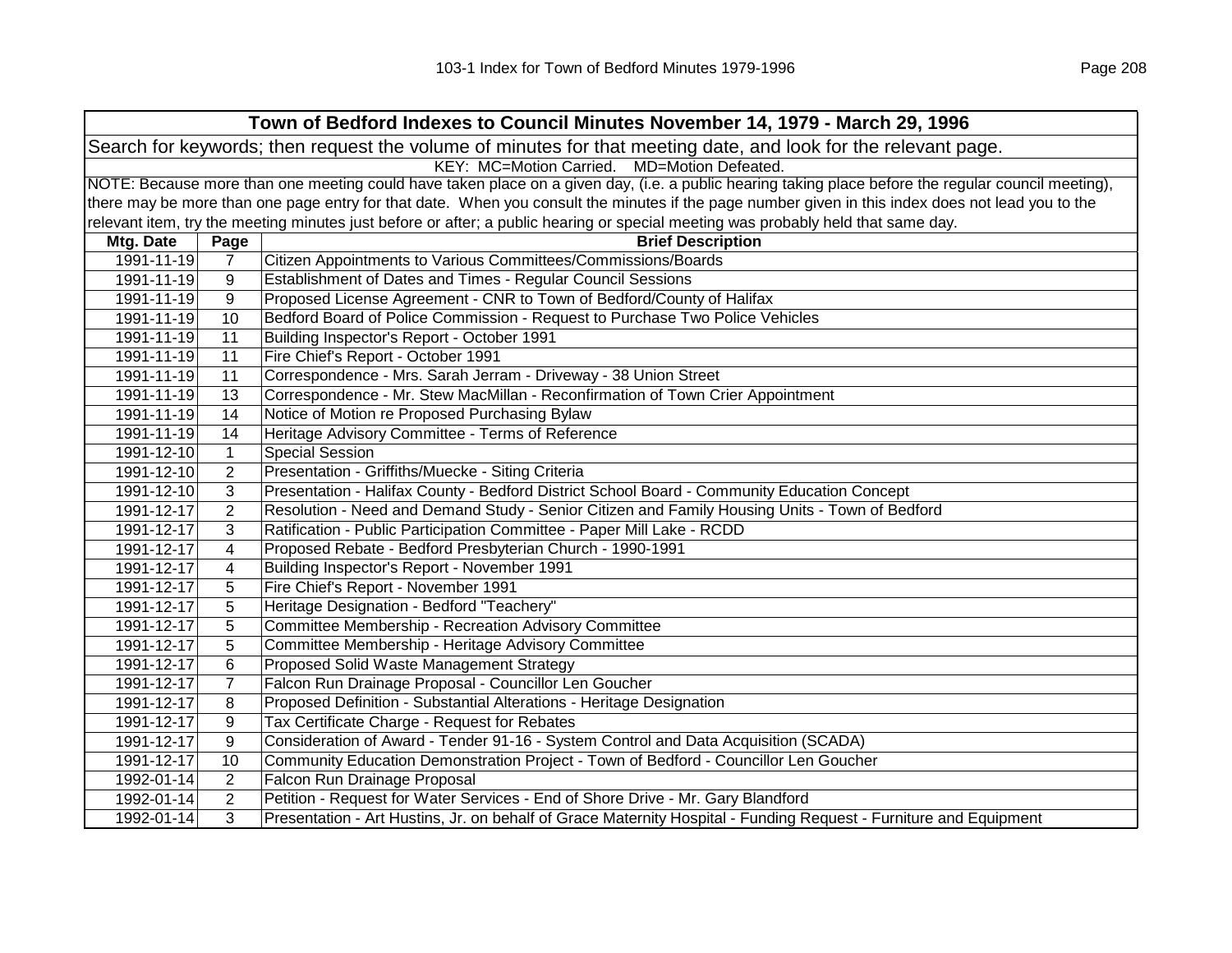| Town of Bedford Indexes to Council Minutes November 14, 1979 - March 29, 1996                                  |                                                                                                                                                     |                                                                                                                                                   |  |  |  |
|----------------------------------------------------------------------------------------------------------------|-----------------------------------------------------------------------------------------------------------------------------------------------------|---------------------------------------------------------------------------------------------------------------------------------------------------|--|--|--|
| Search for keywords; then request the volume of minutes for that meeting date, and look for the relevant page. |                                                                                                                                                     |                                                                                                                                                   |  |  |  |
|                                                                                                                | KEY: MC=Motion Carried. MD=Motion Defeated.                                                                                                         |                                                                                                                                                   |  |  |  |
|                                                                                                                | NOTE: Because more than one meeting could have taken place on a given day, (i.e. a public hearing taking place before the regular council meeting), |                                                                                                                                                   |  |  |  |
|                                                                                                                |                                                                                                                                                     | there may be more than one page entry for that date. When you consult the minutes if the page number given in this index does not lead you to the |  |  |  |
|                                                                                                                |                                                                                                                                                     | relevant item, try the meeting minutes just before or after; a public hearing or special meeting was probably held that same day.                 |  |  |  |
| Mtg. Date                                                                                                      | Page                                                                                                                                                | <b>Brief Description</b>                                                                                                                          |  |  |  |
| 1992-01-14                                                                                                     | 4                                                                                                                                                   | Presentations - Community Education Project                                                                                                       |  |  |  |
| 1992-01-14                                                                                                     | 4                                                                                                                                                   | Chomick, Dave                                                                                                                                     |  |  |  |
| 1992-01-14                                                                                                     | 4                                                                                                                                                   | Mrs. Norma Kennedy, Chairman - Halifax County-Bedford District School Board                                                                       |  |  |  |
| 1992-01-14                                                                                                     | 5                                                                                                                                                   | Mr. Jim Spatz                                                                                                                                     |  |  |  |
| 1992-01-14                                                                                                     | 6                                                                                                                                                   | Community Education Demonstration Project - Councillor Goucher                                                                                    |  |  |  |
| 1992-01-14                                                                                                     | 9                                                                                                                                                   | Appointment of Town Historian                                                                                                                     |  |  |  |
| 1992-01-14                                                                                                     | 9                                                                                                                                                   | Appointment to the Bedford Visitor Advisory Committee                                                                                             |  |  |  |
| 1992-01-14                                                                                                     | 9                                                                                                                                                   | Approval of new street names - BWDC                                                                                                               |  |  |  |
| 1992-01-14                                                                                                     | 10                                                                                                                                                  | Metropolitan Authority - Councillor Goucher                                                                                                       |  |  |  |
| 1992-01-14                                                                                                     | 11                                                                                                                                                  | Recreation Department - Report - Recreation Advisory Committee                                                                                    |  |  |  |
| 1992-01-14                                                                                                     | 11                                                                                                                                                  | Engineering Department - Proposal - Extension of Water Services - Kearney Lake Road                                                               |  |  |  |
| 1992-01-14                                                                                                     | 11                                                                                                                                                  | Halifax County - Bedford District School Board re Community Education Project                                                                     |  |  |  |
| 1992-01-14                                                                                                     | 12                                                                                                                                                  | B. Joan Pryde re Community Education Project                                                                                                      |  |  |  |
| 1992-01-14                                                                                                     | $\overline{12}$                                                                                                                                     | <b>Tax Certificate Charge</b>                                                                                                                     |  |  |  |
| 1992-01-28                                                                                                     | $\mathbf{1}$                                                                                                                                        | Public Hearing - Proposed Street Closure - First Ave./Bedford Highway                                                                             |  |  |  |
| 1992-01-28                                                                                                     | 3                                                                                                                                                   | MacLeod, Don                                                                                                                                      |  |  |  |
| 1922-01-28                                                                                                     | 3                                                                                                                                                   | Wood, Mr.                                                                                                                                         |  |  |  |
| 1992-01-28                                                                                                     | 3                                                                                                                                                   | Phillips, Jim                                                                                                                                     |  |  |  |
| 1992-01-28                                                                                                     | 3                                                                                                                                                   | Landry, Peter                                                                                                                                     |  |  |  |
| 1992-01-28                                                                                                     | 3                                                                                                                                                   | Molton, Cathy                                                                                                                                     |  |  |  |
| 1992-01-28                                                                                                     | 3                                                                                                                                                   | Jerram, Shirley                                                                                                                                   |  |  |  |
| 1992-01-28                                                                                                     | 4                                                                                                                                                   | Landry, Peter                                                                                                                                     |  |  |  |
| 1992-01-28                                                                                                     | $\overline{2}$                                                                                                                                      | Proposed Street Closure - First Ave/Bedford Highway                                                                                               |  |  |  |
| 1992-01-28                                                                                                     | $\overline{2}$                                                                                                                                      | Wyatt Redmond - Recycling within the Town of Bedford                                                                                              |  |  |  |
| 1992-01-28                                                                                                     | 3                                                                                                                                                   | Griffiths Muecke - Landfill Site Selection                                                                                                        |  |  |  |
| 1992-01-28                                                                                                     | 4                                                                                                                                                   | Town of Bedford Re-Appointment - Dartmouth/Halifax Housing Authority Representative                                                               |  |  |  |
| 1992-01-28                                                                                                     | 4                                                                                                                                                   | FCM Task Force on Housing - Resolution                                                                                                            |  |  |  |
| 1992-01-28                                                                                                     | 5                                                                                                                                                   | Sale of 1970 Fire Pumper                                                                                                                          |  |  |  |
| 1992-01-28                                                                                                     | 5                                                                                                                                                   | Canada 125 - Appointment of Council Representative                                                                                                |  |  |  |
| 1992-01-28                                                                                                     | 5                                                                                                                                                   | 1992-1995 Proposed Capital Budget                                                                                                                 |  |  |  |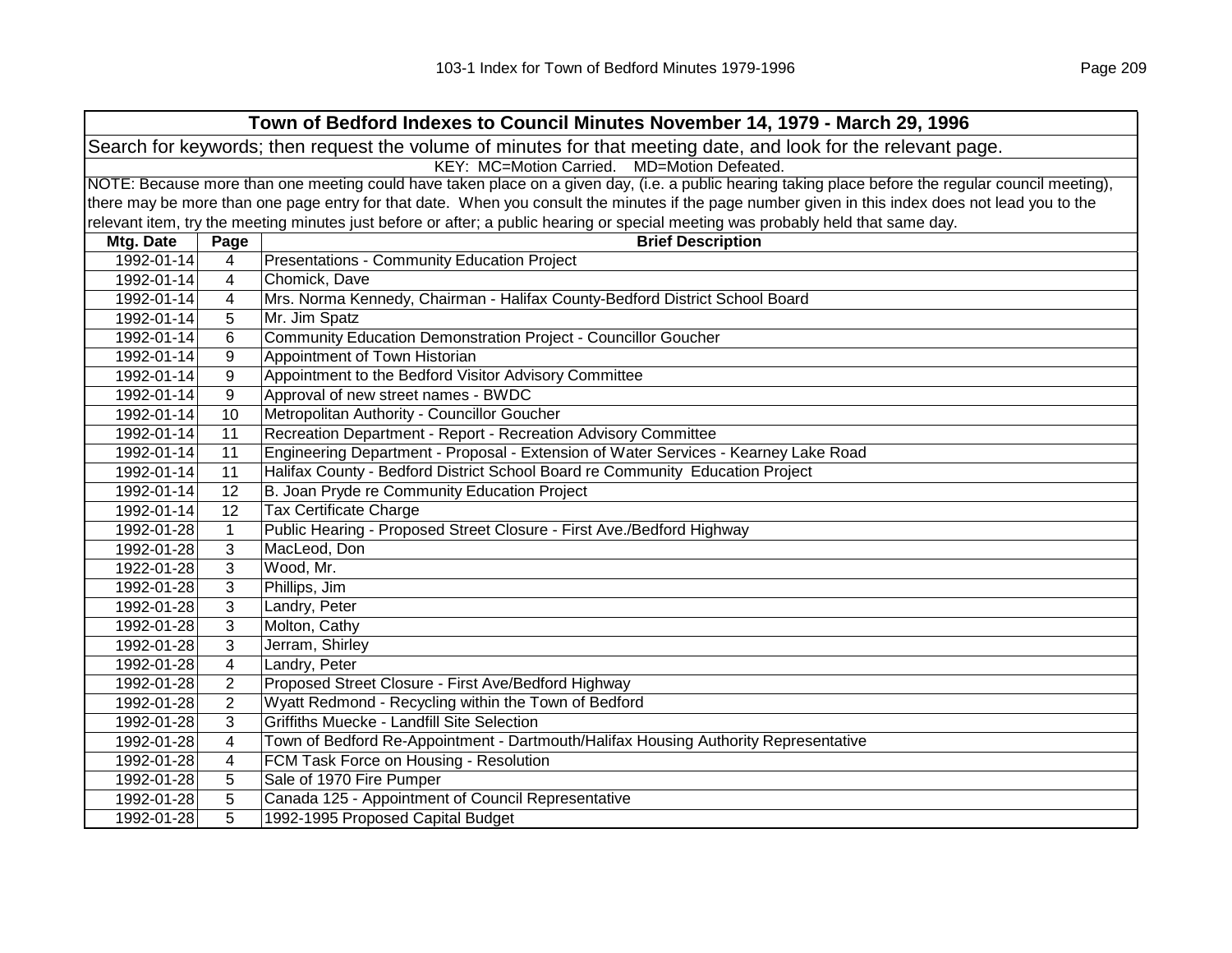| Town of Bedford Indexes to Council Minutes November 14, 1979 - March 29, 1996                                  |                                             |                                                                                                                                                     |  |  |
|----------------------------------------------------------------------------------------------------------------|---------------------------------------------|-----------------------------------------------------------------------------------------------------------------------------------------------------|--|--|
| Search for keywords; then request the volume of minutes for that meeting date, and look for the relevant page. |                                             |                                                                                                                                                     |  |  |
|                                                                                                                | KEY: MC=Motion Carried. MD=Motion Defeated. |                                                                                                                                                     |  |  |
|                                                                                                                |                                             | NOTE: Because more than one meeting could have taken place on a given day, (i.e. a public hearing taking place before the regular council meeting), |  |  |
|                                                                                                                |                                             | there may be more than one page entry for that date. When you consult the minutes if the page number given in this index does not lead you to the   |  |  |
|                                                                                                                |                                             | relevant item, try the meeting minutes just before or after; a public hearing or special meeting was probably held that same day.                   |  |  |
| Mtg. Date                                                                                                      | Page                                        | <b>Brief Description</b>                                                                                                                            |  |  |
| 1992-01-28                                                                                                     | 5                                           | <b>Bedford Post Office</b>                                                                                                                          |  |  |
| 1992-01-28                                                                                                     | 6                                           | Moving and Furnishing Costs - Bedford Police Department                                                                                             |  |  |
| 1992-01-28                                                                                                     | 6                                           | Heritage Advisory Committee - The Teachery Heritage Designation Ceremony                                                                            |  |  |
| 1992-01-28                                                                                                     | $\overline{7}$                              | Board of Health - Annual Report                                                                                                                     |  |  |
| 1992-01-28                                                                                                     | $\overline{7}$                              | Proposed Amendments - Rules of Order by Law                                                                                                         |  |  |
| 1992-01-28                                                                                                     | $\overline{7}$                              | Proposed Revised Solid Waste Bylaw                                                                                                                  |  |  |
| 1992-01-28                                                                                                     | 8                                           | Planning Department - Paper Mill Lake Public Participation Committee Membership                                                                     |  |  |
| 1992-01-28                                                                                                     | 8                                           | Planning Department - Proposed Amendment (Non-Substantial) Development Agreement - Oakridge                                                         |  |  |
| 1992-01-28                                                                                                     | 9                                           | Correspondence: Liberalization of Alcohol Control                                                                                                   |  |  |
| 1992-01-28                                                                                                     | 9                                           | Planning Department - Chief Building Inspector's Monthly Report - December 1991                                                                     |  |  |
| 1992-01-28                                                                                                     | 9                                           | Finance Department - 1992 Assessment Roll                                                                                                           |  |  |
| 1992-01-28                                                                                                     | 9                                           | Fire Department - Fire Chief's Monthly Report - December 1991                                                                                       |  |  |
| 1992-02-04                                                                                                     | $\mathbf 1$                                 | Special Session - Presentation and Preliminary Review - Proposed 1992.93 Capital Budget (Draft #1)                                                  |  |  |
| 1992-02-04                                                                                                     | 3                                           | Capital Program By Department                                                                                                                       |  |  |
| 1992-02-11                                                                                                     | $\mathbf{1}$                                | Public Hearing #92-01 - Rezoning Application for #1405 Bedford Highway (Town Police Station)                                                        |  |  |
| 1992-02-11                                                                                                     | $\overline{c}$                              | Public Hearing 92-01 - Rezoning Application - #1405 Bedford Highway                                                                                 |  |  |
| 1992-02-11                                                                                                     | 2                                           | Mr. G. Royce Hefler - Flood and Water Control                                                                                                       |  |  |
| 1992-02-11                                                                                                     | 4                                           | Tender 92-01 - Resident Garbage Collection/Condominium Garbage Collection/Curbside Recycling                                                        |  |  |
| 1992-02-11                                                                                                     | 6                                           | Town of Bedford Re-Appointment - Dartmouth/Halifax Housing Authority Representative                                                                 |  |  |
| 1992-02-11                                                                                                     | 6                                           | Street Names - Bedford Waterfront Project                                                                                                           |  |  |
| 1992-02-11                                                                                                     | $\overline{7}$                              | National Heritage Week                                                                                                                              |  |  |
| 1992-02-11                                                                                                     | 8                                           | <b>Street Naming Policy</b>                                                                                                                         |  |  |
| 1992-02-11                                                                                                     | 8                                           | Fire Department - Motion of Ratification - Election of Officers - 1992                                                                              |  |  |
| 1992-02-11                                                                                                     | 8                                           | Finance Department - Proposed 1992/93 Residential Tax Exemption                                                                                     |  |  |
| 1992-02-11                                                                                                     | 9                                           | Engineering and Works Department - Snow Removal /Ice Control Operations - 1991/92 Winter Season                                                     |  |  |
| 1992-02-11                                                                                                     | 10                                          | Planning Department - Activity Report                                                                                                               |  |  |
| 1992-02-25                                                                                                     | 2                                           | <b>Funding Request - Grace Maternity Hospital</b>                                                                                                   |  |  |
| 1992-02-25                                                                                                     | $\overline{2}$                              | Proposed Citizen's Advisory Committee                                                                                                               |  |  |
| 1992-02-25                                                                                                     | 4                                           | Temporary Borrowing Resolution - Metropolitan Authority - Solid Waste                                                                               |  |  |
| 1992-02-25                                                                                                     | 5                                           | Proposal - Radio Communication System Upgrade - Bedford Fire Department                                                                             |  |  |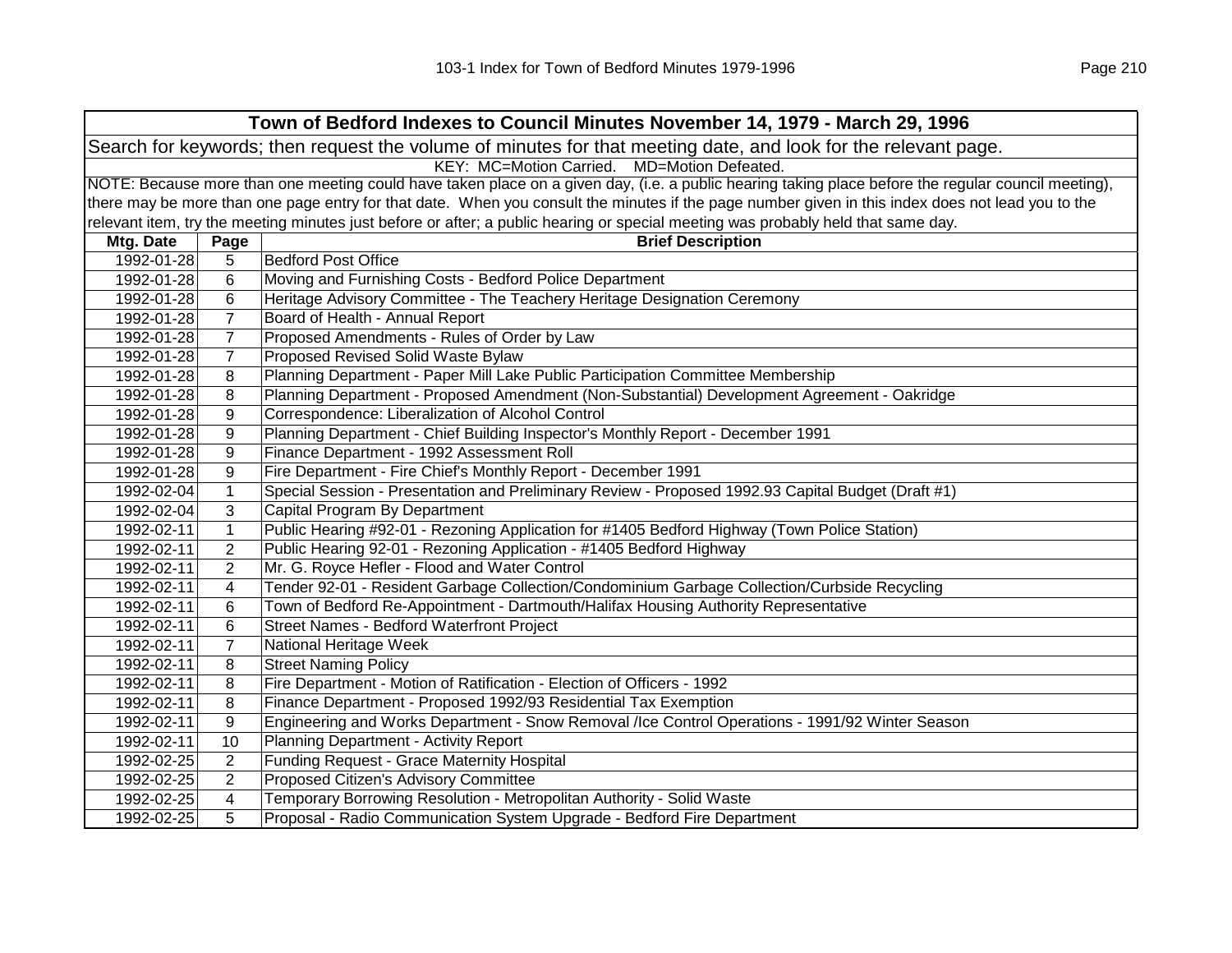| Town of Bedford Indexes to Council Minutes November 14, 1979 - March 29, 1996                                  |                                                                                                                                                     |                                                                                                                                                   |  |  |
|----------------------------------------------------------------------------------------------------------------|-----------------------------------------------------------------------------------------------------------------------------------------------------|---------------------------------------------------------------------------------------------------------------------------------------------------|--|--|
| Search for keywords; then request the volume of minutes for that meeting date, and look for the relevant page. |                                                                                                                                                     |                                                                                                                                                   |  |  |
| KEY: MC=Motion Carried. MD=Motion Defeated.                                                                    |                                                                                                                                                     |                                                                                                                                                   |  |  |
|                                                                                                                | NOTE: Because more than one meeting could have taken place on a given day, (i.e. a public hearing taking place before the regular council meeting), |                                                                                                                                                   |  |  |
|                                                                                                                |                                                                                                                                                     | there may be more than one page entry for that date. When you consult the minutes if the page number given in this index does not lead you to the |  |  |
|                                                                                                                |                                                                                                                                                     | relevant item, try the meeting minutes just before or after; a public hearing or special meeting was probably held that same day.                 |  |  |
| Mtg. Date                                                                                                      | Page                                                                                                                                                | <b>Brief Description</b>                                                                                                                          |  |  |
| 1992-02-25                                                                                                     | 5                                                                                                                                                   | Resolution - CN Underground License Agreement                                                                                                     |  |  |
| 1992-02-25                                                                                                     | 6                                                                                                                                                   | Redress Report - Highway 101 Landfill Closeout Committee                                                                                          |  |  |
| 1992-02-25                                                                                                     | $\overline{7}$                                                                                                                                      | Recreation Advisory Committee - Membership Vacancy                                                                                                |  |  |
| 1992-02-25                                                                                                     | $\overline{7}$                                                                                                                                      | Planning and Department - Torrington Place - Amendment to Development Agreement                                                                   |  |  |
| 1992-02-25                                                                                                     | 9                                                                                                                                                   | Planning Department - Bastion Properties - Proposed Land Exchange with Province                                                                   |  |  |
| 1992-02-25                                                                                                     | 10                                                                                                                                                  | Fire Chief's Monthly Report - January 1992                                                                                                        |  |  |
| 1992-02-25                                                                                                     | 10                                                                                                                                                  | Building Inspector's Monthly Report - January 1992                                                                                                |  |  |
| 1992-02-25                                                                                                     | 10                                                                                                                                                  | Slides of Camden Incinerator                                                                                                                      |  |  |
| 1992-02-25                                                                                                     | 11                                                                                                                                                  | Proposed 1992/93 Operating Budget (Preliminary Draft)                                                                                             |  |  |
| 1992-03-03                                                                                                     | $\mathbf{1}$                                                                                                                                        | Proposed Bedford Location - Metropolitan Authority to Energy Facility                                                                             |  |  |
| 1992-03-24                                                                                                     | $\mathbf{1}$                                                                                                                                        | Public Hearing - 92-02 - Amendment - Development Agreement - Adult Lifestyle Project                                                              |  |  |
| 1992-03-24                                                                                                     | 2                                                                                                                                                   | Sackville Hydro Power Corporation Inc. - Mr. G. Royce Hefler                                                                                      |  |  |
| 1992-03-24                                                                                                     | 3                                                                                                                                                   | Public Hearing - 92-02 - Amendment - Development Agreement - Adult Lifestyle Project                                                              |  |  |
| 1992-03-24                                                                                                     | 4                                                                                                                                                   | Access-a-bus - Mr. Yvon LeBlanc                                                                                                                   |  |  |
| 1992-03-24                                                                                                     | 6                                                                                                                                                   | Sackville River - Mr. Don Ambler                                                                                                                  |  |  |
| 1992-03-24                                                                                                     | 7                                                                                                                                                   | Provincial Task Force - Municipal Reform                                                                                                          |  |  |
| 1992-03-24                                                                                                     | $\overline{7}$                                                                                                                                      | <b>Proposed Strategic Planning Process</b>                                                                                                        |  |  |
| 1992-03-24                                                                                                     | 8                                                                                                                                                   | <b>BPAC - Activity Report</b>                                                                                                                     |  |  |
| 1992-03-24                                                                                                     | 8                                                                                                                                                   | Motions re Future Development agreement Applications                                                                                              |  |  |
| 1992-03-24                                                                                                     | 9                                                                                                                                                   | Correspondence: Funding Request - Nova Scotia Town Criers Championships - August 1992                                                             |  |  |
| 1992-03-24                                                                                                     | 10                                                                                                                                                  | Proposed Bedford Location - Waste to Energy Facility - Councillor Goucher                                                                         |  |  |
| 1992-03-24                                                                                                     | 11                                                                                                                                                  | Fire Chief's Monthly Report - February 1992                                                                                                       |  |  |
| 1992-03-24                                                                                                     | 11                                                                                                                                                  | Building Inspector's Monthly Report - February 1992                                                                                               |  |  |
| 1992-03-24                                                                                                     | 11                                                                                                                                                  | <b>Budget for Bedford Heritage Advisory Committee</b>                                                                                             |  |  |
| 1992-03-31                                                                                                     | 1                                                                                                                                                   | Special Session - Discussion Proposed 1992/93 Operating Budget                                                                                    |  |  |
| 1992-03-31                                                                                                     | $\mathbf{1}$                                                                                                                                        | Halifax County Social Services - Ed Mason                                                                                                         |  |  |
| 1992-03-31                                                                                                     | 3                                                                                                                                                   | Halifax County Regional Library - Mary Gillis                                                                                                     |  |  |
| 1992-03-31                                                                                                     | 4                                                                                                                                                   | <b>Metropolitan Authority</b>                                                                                                                     |  |  |
| 1992-03-31                                                                                                     | 5                                                                                                                                                   | Halifax County/Bedford District School Board                                                                                                      |  |  |
| 1992-03-31                                                                                                     | 5                                                                                                                                                   | Discussion - Waste to Energy Incinerator                                                                                                          |  |  |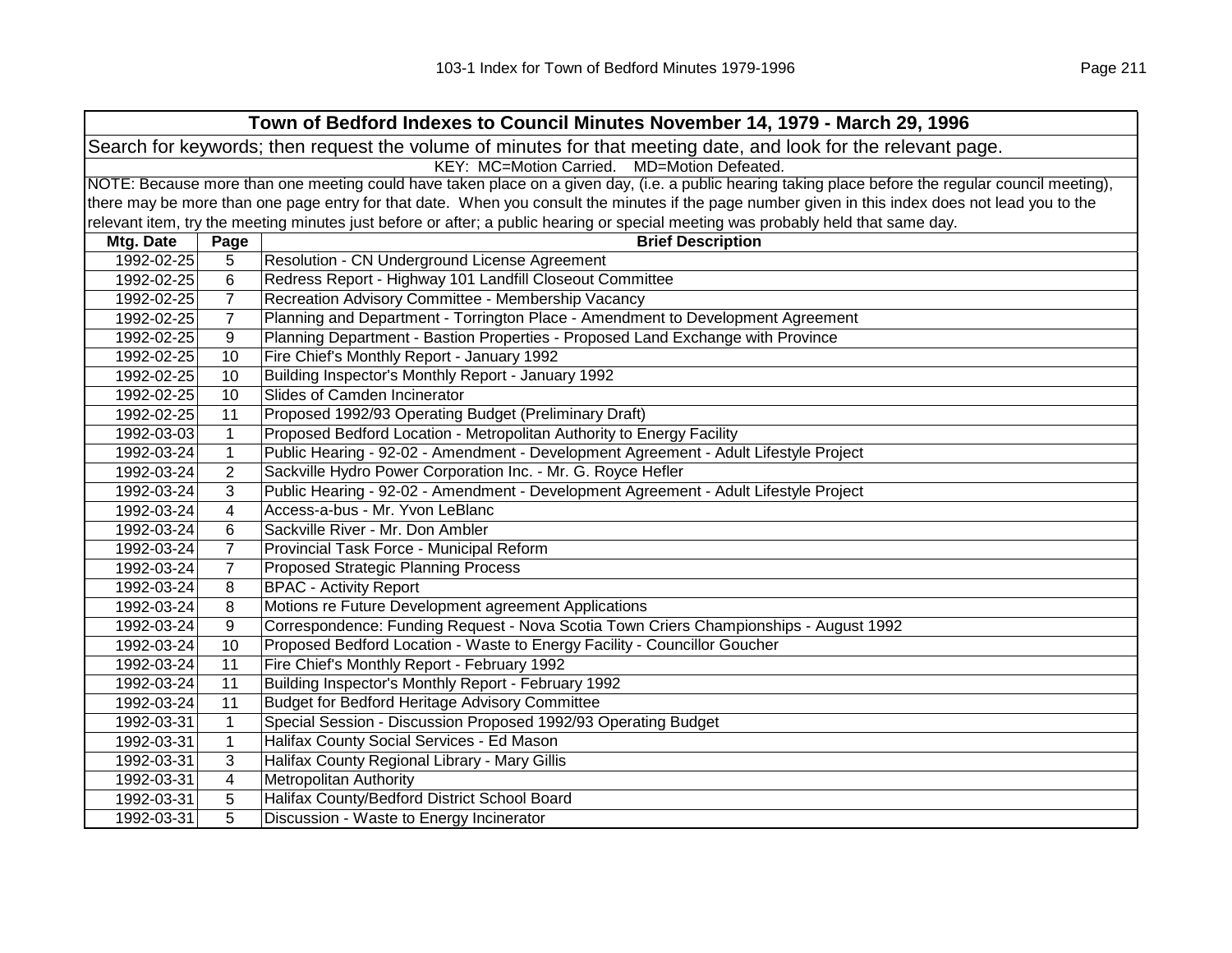| Town of Bedford Indexes to Council Minutes November 14, 1979 - March 29, 1996                                  |                                                                                                                                                     |                                                                                                                                                   |  |
|----------------------------------------------------------------------------------------------------------------|-----------------------------------------------------------------------------------------------------------------------------------------------------|---------------------------------------------------------------------------------------------------------------------------------------------------|--|
| Search for keywords; then request the volume of minutes for that meeting date, and look for the relevant page. |                                                                                                                                                     |                                                                                                                                                   |  |
| KEY: MC=Motion Carried. MD=Motion Defeated.                                                                    |                                                                                                                                                     |                                                                                                                                                   |  |
|                                                                                                                | NOTE: Because more than one meeting could have taken place on a given day, (i.e. a public hearing taking place before the regular council meeting), |                                                                                                                                                   |  |
|                                                                                                                |                                                                                                                                                     | there may be more than one page entry for that date. When you consult the minutes if the page number given in this index does not lead you to the |  |
|                                                                                                                |                                                                                                                                                     | relevant item, try the meeting minutes just before or after; a public hearing or special meeting was probably held that same day.                 |  |
| Mtg. Date                                                                                                      | Page                                                                                                                                                | <b>Brief Description</b>                                                                                                                          |  |
| 1992-04-14                                                                                                     | $\mathbf 1$                                                                                                                                         | Town of Bedford Staff- 10 Year Plaque Presentations - Mayor Kelly                                                                                 |  |
| 1992-04-14                                                                                                     | $\mathbf 1$                                                                                                                                         | Official Picture Hanging - Former Mayor Peter Christie                                                                                            |  |
| 1992-04-14                                                                                                     | $\mathbf{1}$                                                                                                                                        | Reading of Proclamation - Parkinson Awareness Week - Mayor Kelly                                                                                  |  |
| 1992-04-14                                                                                                     | 3                                                                                                                                                   | <b>Consideration - Proposed Revised Purchasing Policy</b>                                                                                         |  |
| 1992-04-14                                                                                                     | 5                                                                                                                                                   | Consideration - Proposed Terms of Reference - Heritage Advisory Committee                                                                         |  |
| 1992-04-14                                                                                                     | 5                                                                                                                                                   | Sackville River Power Project - Legal Opinion                                                                                                     |  |
| 1992-04-14                                                                                                     | 6                                                                                                                                                   | Task Force - Municipal Reform                                                                                                                     |  |
| 1992-04-14                                                                                                     | $\overline{7}$                                                                                                                                      | 1992/93 Operating Budget - Departmental Presentations                                                                                             |  |
| 1992-04-14                                                                                                     | 8                                                                                                                                                   | Bedford Police Department (Proposed Operating Budget)                                                                                             |  |
| 1992-04-14                                                                                                     | 8                                                                                                                                                   | Bedford Fire Department (Proposed Operating Budget)                                                                                               |  |
| 1992-04-14                                                                                                     | 9                                                                                                                                                   | Proposed Public Plebiscite - Waste to Energy Facility - Mayor Peter Kelly                                                                         |  |
| 1992-04-14                                                                                                     | 10                                                                                                                                                  | Tolson Manor House Purchase - Funding - Subcommittee Report                                                                                       |  |
|                                                                                                                |                                                                                                                                                     | Proposed Agreement of Purchase and Sale - Kiel Developments Ltd. - Town Owned Property - Corner of Hammonds Plains                                |  |
| 1992-04-14                                                                                                     | 12                                                                                                                                                  | Road/Bedford Highway                                                                                                                              |  |
| 1992-04-14                                                                                                     | 13                                                                                                                                                  | Proposed Replacement - Radio Communications System - Police Department                                                                            |  |
| 1992-04-14                                                                                                     | 13                                                                                                                                                  | Consideration - Proposed Terms of Reference - Audit Committee                                                                                     |  |
| 1992-04-14                                                                                                     | 14                                                                                                                                                  | UNSM - Appointment of Five Voting Bedford Delegates - Regional Meeting                                                                            |  |
| 1992-04-14                                                                                                     | 14                                                                                                                                                  | Bedford Water Advisory Committee - 1991 Annual Report                                                                                             |  |
| 1992-04-14                                                                                                     | 14                                                                                                                                                  | Heritage Advisory - Goals and Objectives and Terms of Reference                                                                                   |  |
| 1992-04-14                                                                                                     | 15                                                                                                                                                  | Engineering and Planning Department - Discussion Paper - Flexible Street Design Standards                                                         |  |
| 1992-04-14                                                                                                     | 15                                                                                                                                                  | Correspondence: UNSM - Report - Establishment of Education Supplementary Funding Committee                                                        |  |
| 1992-04-14                                                                                                     | 16                                                                                                                                                  | Building Inspector's Monthly Report - March 1992                                                                                                  |  |
| 1992-04-14                                                                                                     | 16                                                                                                                                                  | Hugh McKinley - Former Chairman Bedford Service Commission - Death                                                                                |  |
| 1992-04-21                                                                                                     | 2                                                                                                                                                   | Discussion - Proposed 1992/1993 Operating Budget                                                                                                  |  |
| 1992-04-21                                                                                                     | $\overline{2}$                                                                                                                                      | <b>Transportation Services</b>                                                                                                                    |  |
| 1992-04-21                                                                                                     | 3                                                                                                                                                   | <b>Environmental Health</b>                                                                                                                       |  |
| 1992-04-21                                                                                                     | 4                                                                                                                                                   | Planning and Development Control                                                                                                                  |  |
| 1992-04-21                                                                                                     | 4                                                                                                                                                   | <b>Economic Development</b>                                                                                                                       |  |
| 1992-04-21                                                                                                     | 5                                                                                                                                                   | <b>Recreation Department</b>                                                                                                                      |  |
| 1992-04-21                                                                                                     | 6                                                                                                                                                   | <b>Fiscal Services</b>                                                                                                                            |  |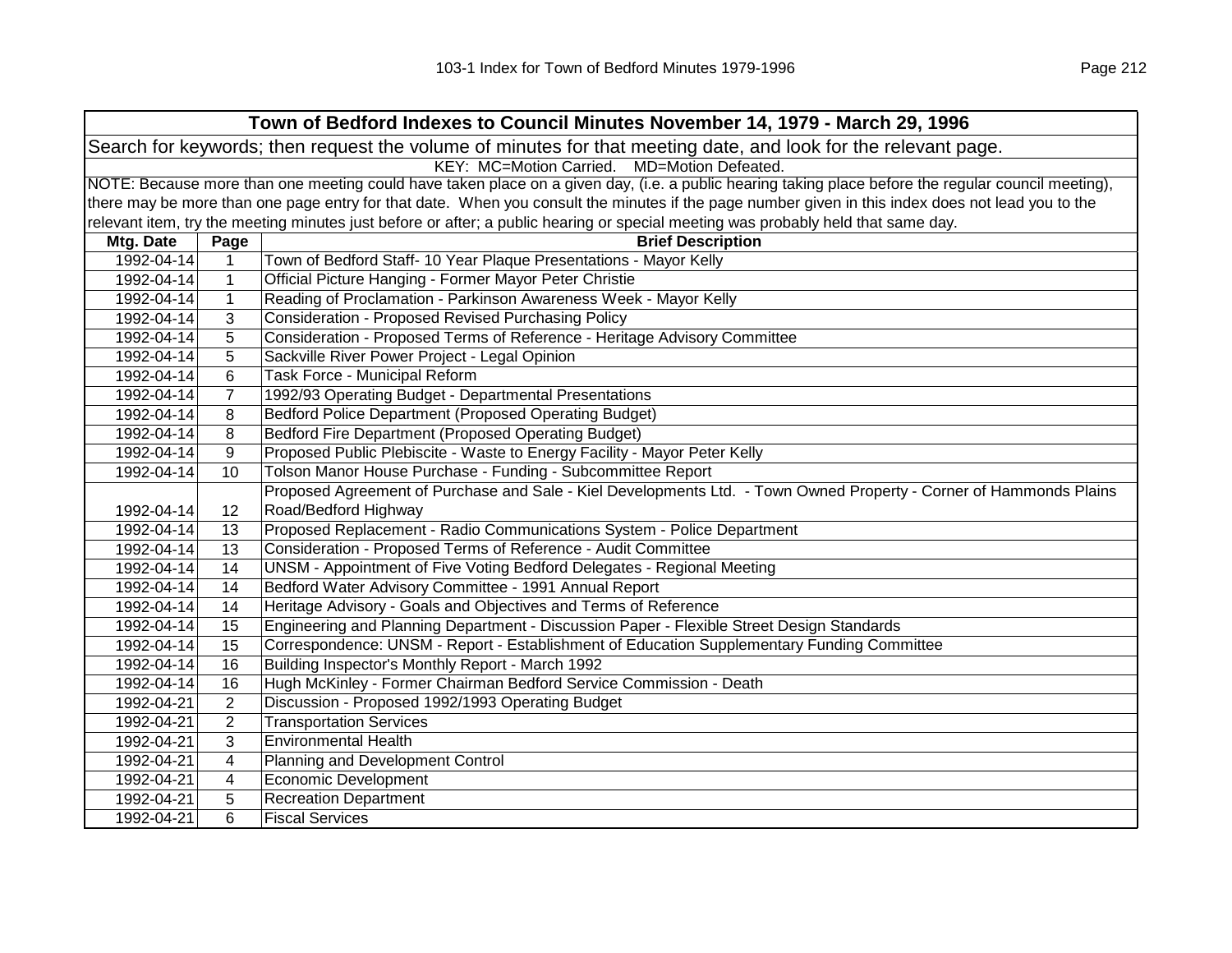| Town of Bedford Indexes to Council Minutes November 14, 1979 - March 29, 1996 |                                                                                                                                                     |                                                                                                                                                   |  |  |  |
|-------------------------------------------------------------------------------|-----------------------------------------------------------------------------------------------------------------------------------------------------|---------------------------------------------------------------------------------------------------------------------------------------------------|--|--|--|
|                                                                               | Search for keywords; then request the volume of minutes for that meeting date, and look for the relevant page.                                      |                                                                                                                                                   |  |  |  |
| KEY: MC=Motion Carried. MD=Motion Defeated.                                   |                                                                                                                                                     |                                                                                                                                                   |  |  |  |
|                                                                               | NOTE: Because more than one meeting could have taken place on a given day, (i.e. a public hearing taking place before the regular council meeting), |                                                                                                                                                   |  |  |  |
|                                                                               |                                                                                                                                                     | there may be more than one page entry for that date. When you consult the minutes if the page number given in this index does not lead you to the |  |  |  |
|                                                                               |                                                                                                                                                     | relevant item, try the meeting minutes just before or after; a public hearing or special meeting was probably held that same day.                 |  |  |  |
| Mtg. Date                                                                     | Page                                                                                                                                                | <b>Brief Description</b>                                                                                                                          |  |  |  |
| 1992-04-21                                                                    | $\overline{7}$                                                                                                                                      | Halifax County - Water Utility                                                                                                                    |  |  |  |
| 1992-04-28                                                                    | 2                                                                                                                                                   | <b>Proposed Revised Purchasing Policy</b>                                                                                                         |  |  |  |
| 1992-04-28                                                                    | 4                                                                                                                                                   | <b>Citizens' Advisory Forums</b>                                                                                                                  |  |  |  |
| 1992-04-28                                                                    | 5                                                                                                                                                   | Proposed Terms of Reference - Special Committee - Municipal Reform                                                                                |  |  |  |
| 1992-04-28                                                                    | 5                                                                                                                                                   | Proposed 1992/93 Operating Budget and Tax Rates - Draft 2                                                                                         |  |  |  |
| 1992-04-28                                                                    | 6                                                                                                                                                   | Consideration - Award of Tender 92-02 - Sanitary Sewer Television Cleaning and Inspection                                                         |  |  |  |
| 1992-04-28                                                                    | 6                                                                                                                                                   | Consideration - Award of Tender - 92-03 - Roadway Grading and Shouldering                                                                         |  |  |  |
| 1992-04-28                                                                    | 6                                                                                                                                                   | Consideration - Award of Tender 92-04 - Supply and Planting of Street Trees                                                                       |  |  |  |
| 1992-04-28                                                                    | 6                                                                                                                                                   | Year End Actual Results (unaudited) 1991/1992                                                                                                     |  |  |  |
| 1992-04-28                                                                    | $\overline{7}$                                                                                                                                      | Correspondence - Bedford Central School                                                                                                           |  |  |  |
| 1992-04-28                                                                    | $\overline{7}$                                                                                                                                      | Proclamation - Canadian Labour Council                                                                                                            |  |  |  |
| 1992-04-28                                                                    | $\overline{7}$                                                                                                                                      | Activity Report - Bedford Planning Advisory Committee                                                                                             |  |  |  |
| 1992-04-28                                                                    | 8                                                                                                                                                   | Tolson Manor House Purchase - Councillor Len Goucher                                                                                              |  |  |  |
| 1992-04-28                                                                    | 9                                                                                                                                                   | Proposed 1992/1993 Operating Budget and Tax Rates - Draft 2                                                                                       |  |  |  |
| 1992-05-12                                                                    | $\mathbf{1}$                                                                                                                                        | Public Hearing 92-03 - Amendment - Development Agreement - 51 Rocky Lake Drive                                                                    |  |  |  |
| 1992-05-12                                                                    | 3                                                                                                                                                   | Covey, Diane                                                                                                                                      |  |  |  |
| 1992-05-12                                                                    | 4                                                                                                                                                   | Covey, Jim                                                                                                                                        |  |  |  |
| 1992-05-12                                                                    | 4                                                                                                                                                   | Morrison, Richard                                                                                                                                 |  |  |  |
| 1992-05-12                                                                    | 4                                                                                                                                                   | Covey, Diane                                                                                                                                      |  |  |  |
| 1992-05-12                                                                    | $\mathbf{1}$                                                                                                                                        | Capital from Revenue Budget                                                                                                                       |  |  |  |
| 1992-05-12                                                                    | 5                                                                                                                                                   | Tolson Manor House Property - Future Use                                                                                                          |  |  |  |
| 1992-05-12                                                                    | 6                                                                                                                                                   | Public Hearing 92-03 - Amendment - Development Agreement - 51 Rocky Lake Drive                                                                    |  |  |  |
| 1992-05-12                                                                    | 6                                                                                                                                                   | Discussion - Spring Street Traffic Problem                                                                                                        |  |  |  |
| 1992-05-12                                                                    | 6                                                                                                                                                   | Kiel Developments - Development Agreement                                                                                                         |  |  |  |
| 1992-05-12                                                                    | $\overline{7}$                                                                                                                                      | Discussion - Halifax County School Board funding crisis                                                                                           |  |  |  |
| 1992-05-12                                                                    | $\overline{7}$                                                                                                                                      | Consideration - Award of Tender 92-05 - Street Line Painting                                                                                      |  |  |  |
| 1992-05-12                                                                    | $\overline{7}$                                                                                                                                      | <b>UNSM Regional Meeting - Town of Bedford Resolution</b>                                                                                         |  |  |  |
| 1992-05-12                                                                    | 8                                                                                                                                                   | Request for Tax Rebate - Chebucto Track and Field Club                                                                                            |  |  |  |
| 1992-05-12                                                                    | 9                                                                                                                                                   | Valuation Allowance - Outstanding Taxes                                                                                                           |  |  |  |
| 1992-05-12                                                                    | 9                                                                                                                                                   | Proposed Tax Write Offs                                                                                                                           |  |  |  |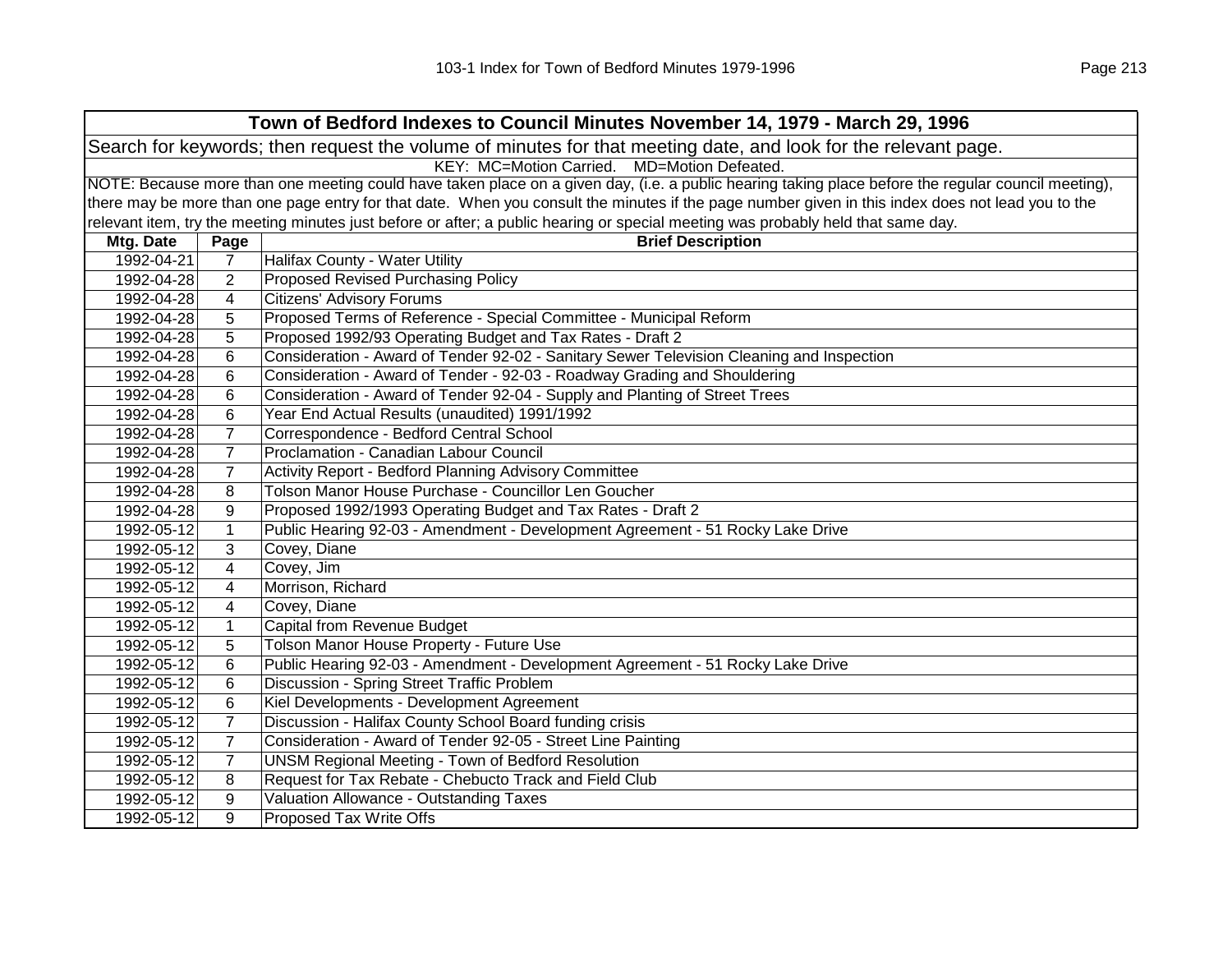| Town of Bedford Indexes to Council Minutes November 14, 1979 - March 29, 1996 |                                                                                                                                                     |                                                                                                                                                   |  |  |
|-------------------------------------------------------------------------------|-----------------------------------------------------------------------------------------------------------------------------------------------------|---------------------------------------------------------------------------------------------------------------------------------------------------|--|--|
|                                                                               | Search for keywords; then request the volume of minutes for that meeting date, and look for the relevant page.                                      |                                                                                                                                                   |  |  |
| KEY: MC=Motion Carried. MD=Motion Defeated.                                   |                                                                                                                                                     |                                                                                                                                                   |  |  |
|                                                                               | NOTE: Because more than one meeting could have taken place on a given day, (i.e. a public hearing taking place before the regular council meeting), |                                                                                                                                                   |  |  |
|                                                                               |                                                                                                                                                     | there may be more than one page entry for that date. When you consult the minutes if the page number given in this index does not lead you to the |  |  |
|                                                                               |                                                                                                                                                     | relevant item, try the meeting minutes just before or after; a public hearing or special meeting was probably held that same day.                 |  |  |
| Mtg. Date                                                                     | Page                                                                                                                                                | <b>Brief Description</b>                                                                                                                          |  |  |
| 1992-05-12                                                                    | 9                                                                                                                                                   | Activity Report - Bedford Planning Advisory Committee                                                                                             |  |  |
| 1992-05-12                                                                    | 10                                                                                                                                                  | Building Inspector's Monthly Report - April 1992                                                                                                  |  |  |
| 1992-05-12                                                                    | 10                                                                                                                                                  | <b>Town Historian</b>                                                                                                                             |  |  |
| 1992-05-26                                                                    | $\overline{2}$                                                                                                                                      | City of Halifax Bid - Pan American Games - Chairman Murray Doehler and Deputy Mayor Bill Stone                                                    |  |  |
| 1992-05-26                                                                    | 3                                                                                                                                                   | Amendment to Development Agreement - 51 Rocky Lake Drive                                                                                          |  |  |
| 1992-05-26                                                                    | 5                                                                                                                                                   | Mr. George Hepworth - Proposed Sale of Lots - Basinview Drive                                                                                     |  |  |
| 1992-05-26                                                                    | 6                                                                                                                                                   | Development Agreement - Approval of Detailed Plans - BWDC                                                                                         |  |  |
| 1992-05-26                                                                    | 6                                                                                                                                                   | Consideration of Award of Tender - Child Care - Recreation Department                                                                             |  |  |
| 1992-05-26                                                                    | $\overline{7}$                                                                                                                                      | Proposed Information Meeting - Kiel Developments Ltd. Development Proposal                                                                        |  |  |
| 1992-05-26                                                                    | $\overline{7}$                                                                                                                                      | Public Participation Committee - Paper Mill Lake - RCDD                                                                                           |  |  |
| 1992-05-26                                                                    | 8                                                                                                                                                   | Summer Traffic and Parking Concerns - Mill Court Area                                                                                             |  |  |
| 1992-05-26                                                                    | 11                                                                                                                                                  | <b>BRAC Motion - Recycling Depot</b>                                                                                                              |  |  |
| 1992-05-26                                                                    | 12                                                                                                                                                  | Bedford Board of Police Commissioners' Membership Recommendation                                                                                  |  |  |
| 1992-06-09                                                                    | $\overline{2}$                                                                                                                                      | Citizen's Advisory Forum - Update                                                                                                                 |  |  |
| 1992-06-09                                                                    | $\overline{2}$                                                                                                                                      | Appointments to Municipal Reform Advisory Committee                                                                                               |  |  |
| 1992-06-09                                                                    | 4                                                                                                                                                   | Traffic Control - Lake Drive, Forest Lake and Mill Court                                                                                          |  |  |
| 1992-06-09                                                                    | 4                                                                                                                                                   | Development Agreement - 51 Rocky Lake Drive                                                                                                       |  |  |
| 1992-06-09                                                                    | 5                                                                                                                                                   | Bedford Village Resident's Association - Relocation of Former Recycling Depot                                                                     |  |  |
| 1992-06-09                                                                    | 6                                                                                                                                                   | Former Recycling Building - Councillor Len Goucher                                                                                                |  |  |
|                                                                               |                                                                                                                                                     | Consideration - Metropolitan Authority Resolution - Withdrawal of City of Halifax from Metro Authority - re Solid Waste                           |  |  |
| 1992-06-09                                                                    | 8                                                                                                                                                   | Management                                                                                                                                        |  |  |
| 1992-06-09                                                                    | 9                                                                                                                                                   | Proposed Development Agreement - Parcel M-1, Hammonds Plains Road                                                                                 |  |  |
| 1992-06-09                                                                    | 9                                                                                                                                                   | <b>Halifax County Regional Library Funding</b>                                                                                                    |  |  |
| 1992-06-09                                                                    | 10                                                                                                                                                  | Audit Committee - Consolidated Financial Statements                                                                                               |  |  |
| 1992-06-09                                                                    | 10                                                                                                                                                  | <b>BPAC - Activity Report</b>                                                                                                                     |  |  |
| 1992-06-09                                                                    | 11                                                                                                                                                  | Fire Chief's Monthly Report - May 1992                                                                                                            |  |  |
| 1992-06-09                                                                    | 11                                                                                                                                                  | Building Inspector's Monthly Report - May 1992                                                                                                    |  |  |
| 1992-06-09                                                                    | 11                                                                                                                                                  | Billboard Sign on Highway 102                                                                                                                     |  |  |
| 1992-06-09                                                                    | 11                                                                                                                                                  | Town Sign                                                                                                                                         |  |  |
| 1992-06-16                                                                    | $\mathbf{1}$                                                                                                                                        | Public Hearing - 92-04                                                                                                                            |  |  |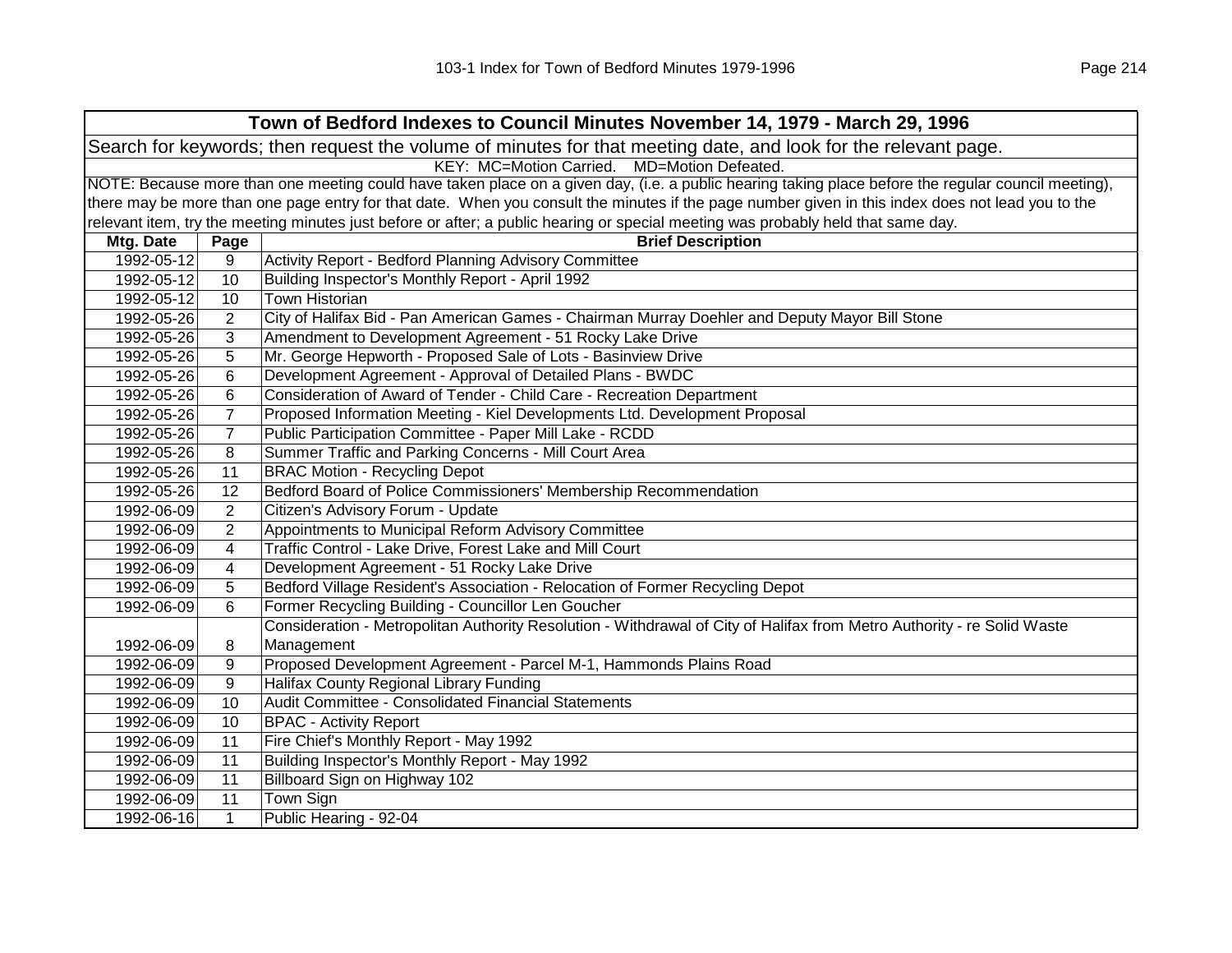| Town of Bedford Indexes to Council Minutes November 14, 1979 - March 29, 1996                                                                       |                 |                          |  |  |
|-----------------------------------------------------------------------------------------------------------------------------------------------------|-----------------|--------------------------|--|--|
| Search for keywords; then request the volume of minutes for that meeting date, and look for the relevant page.                                      |                 |                          |  |  |
| KEY: MC=Motion Carried. MD=Motion Defeated.                                                                                                         |                 |                          |  |  |
| NOTE: Because more than one meeting could have taken place on a given day, (i.e. a public hearing taking place before the regular council meeting), |                 |                          |  |  |
| there may be more than one page entry for that date. When you consult the minutes if the page number given in this index does not lead you to the   |                 |                          |  |  |
| relevant item, try the meeting minutes just before or after; a public hearing or special meeting was probably held that same day.                   |                 |                          |  |  |
| Mtg. Date                                                                                                                                           | Page            | <b>Brief Description</b> |  |  |
| 1992-06-16                                                                                                                                          | 3               | Millen, David            |  |  |
| 1992-06-16                                                                                                                                          | $\overline{4}$  | Millen, David            |  |  |
| 1992-06-16                                                                                                                                          | $\overline{4}$  | O'Boyle, Susan           |  |  |
| 1992-06-16                                                                                                                                          | 5               | Wright, Ken              |  |  |
| 1992-06-16                                                                                                                                          | 5               | Baldwin, Greg            |  |  |
| 1992-06-16                                                                                                                                          | 5               | Regan, Geoff             |  |  |
| 1992-06-16                                                                                                                                          | 5               | Howell, Don              |  |  |
| 1992-06-16                                                                                                                                          | 6               | Sangster, Dan            |  |  |
| 1992-06-16                                                                                                                                          | 6               | O'Boyle, Susan           |  |  |
| 1992-06-16                                                                                                                                          | 6               | Walker, Grant            |  |  |
| 1992-06-16                                                                                                                                          | $\overline{7}$  | MacCormick, Aileen       |  |  |
| 1992-06-16                                                                                                                                          | $\overline{7}$  | MacDonald, Greg          |  |  |
| 1992-06-16                                                                                                                                          | $\overline{7}$  | Howell, Don              |  |  |
| 1992-06-16                                                                                                                                          | 8               | Tooke, Judy              |  |  |
| 1992-06-16                                                                                                                                          | 8               | Johnston, Dave           |  |  |
| 1992-06-16                                                                                                                                          | 8               | Draper, Peggy            |  |  |
| 1992-06-16                                                                                                                                          | 9               | Stockton, Al             |  |  |
| 1992-06-16                                                                                                                                          | 9               | Thomase, Carol           |  |  |
| 1992-06-16                                                                                                                                          | 9               | O'Boyle, Bob             |  |  |
| 1992-06-16                                                                                                                                          | 9               | Miller, Doug             |  |  |
| 1992-06-16                                                                                                                                          | $\overline{10}$ | MacDonald, Greg          |  |  |
| 1992-06-16                                                                                                                                          | 10              | Miller, Doug             |  |  |
| 1992-06-16                                                                                                                                          | 10              | Tooke, Judy              |  |  |
| 1992-06-16                                                                                                                                          | 10              | Horowitz, Harold         |  |  |
| 1992-06-16                                                                                                                                          | 10              | Millen, David            |  |  |
| 1992-06-16                                                                                                                                          | 10              | Zwicker, Barry           |  |  |
| 1992-06-16                                                                                                                                          | 10              | MacCormick, Aileen       |  |  |
| 1992-06-16                                                                                                                                          | 11              | Gibson, Mrs.             |  |  |
| 1992-06-16                                                                                                                                          | 11              | Wallace, Stephen         |  |  |
| 1992-06-16                                                                                                                                          | 11              | Gibson, Norman           |  |  |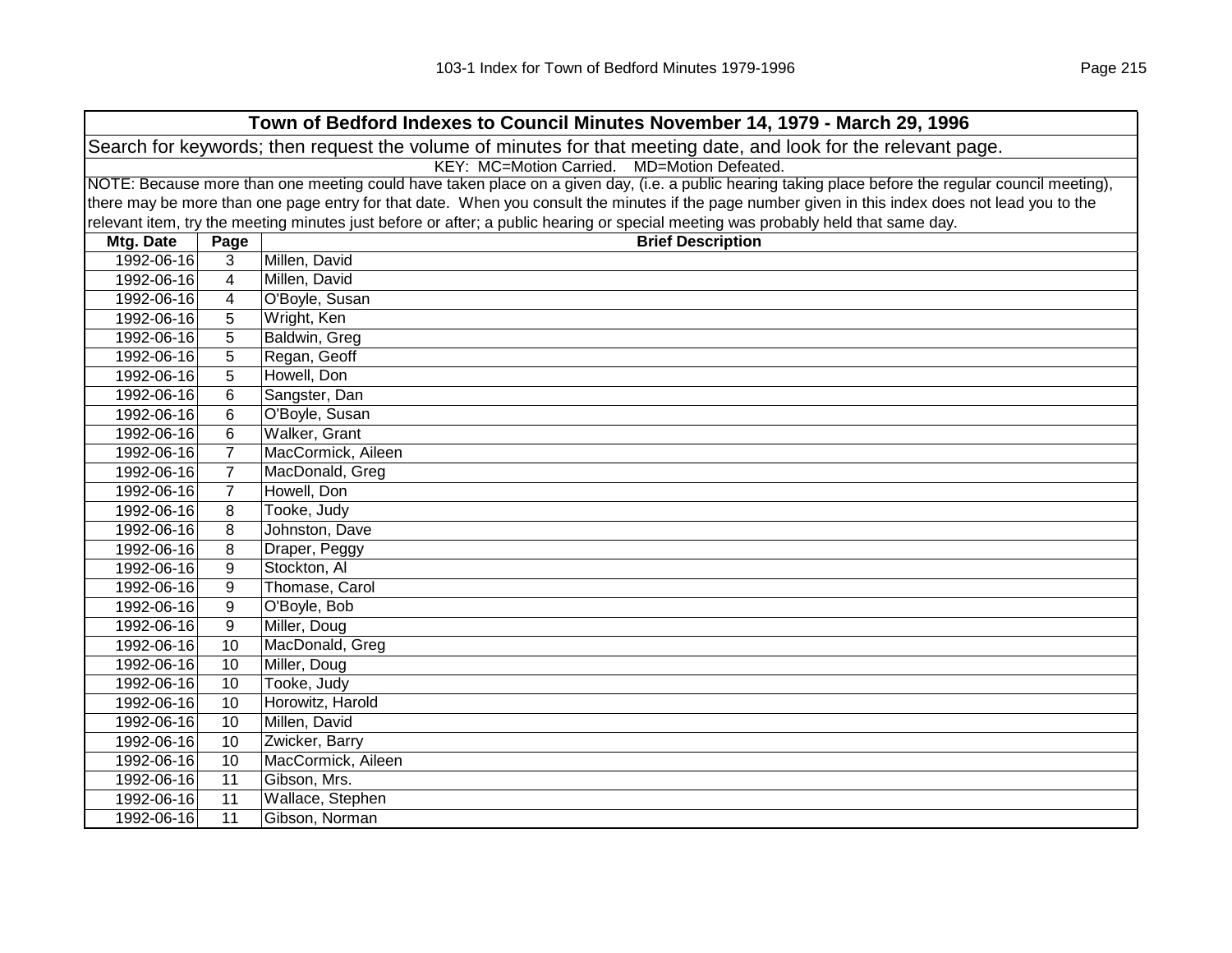| Town of Bedford Indexes to Council Minutes November 14, 1979 - March 29, 1996                                                                       |                       |                                                                                                                      |  |  |
|-----------------------------------------------------------------------------------------------------------------------------------------------------|-----------------------|----------------------------------------------------------------------------------------------------------------------|--|--|
| Search for keywords; then request the volume of minutes for that meeting date, and look for the relevant page.                                      |                       |                                                                                                                      |  |  |
| KEY: MC=Motion Carried. MD=Motion Defeated.                                                                                                         |                       |                                                                                                                      |  |  |
| NOTE: Because more than one meeting could have taken place on a given day, (i.e. a public hearing taking place before the regular council meeting), |                       |                                                                                                                      |  |  |
| there may be more than one page entry for that date. When you consult the minutes if the page number given in this index does not lead you to the   |                       |                                                                                                                      |  |  |
| relevant item, try the meeting minutes just before or after; a public hearing or special meeting was probably held that same day.                   |                       |                                                                                                                      |  |  |
| Mtg. Date                                                                                                                                           | Page                  | <b>Brief Description</b>                                                                                             |  |  |
| 1992-06-16                                                                                                                                          | 11                    | Sanford, Mr.                                                                                                         |  |  |
| 1992-06-16                                                                                                                                          | 12                    | Gillette, Cheryl                                                                                                     |  |  |
| 1992-06-16                                                                                                                                          | 12                    | MacDonald, Greg                                                                                                      |  |  |
| 1992-06-16                                                                                                                                          | 12                    | Lively, Margaret                                                                                                     |  |  |
| 1992-06-16                                                                                                                                          | 12                    | Monteith, Chris                                                                                                      |  |  |
| 1992-06-17                                                                                                                                          | $\mathbf{1}$          | <b>Emergency Session</b>                                                                                             |  |  |
|                                                                                                                                                     |                       | Consideration - Resolution - Proposal from Provincial Government to Undertake Arbitration/Mediation in Metropolitan  |  |  |
| 1992-06-17                                                                                                                                          | 1                     | Authority's Solid Waste Management Impasse                                                                           |  |  |
| 1992-06-17                                                                                                                                          | 3                     | Establishment of Alternate Date - Strategic Planning Process - One Day Workshop                                      |  |  |
| 1992-06-17                                                                                                                                          | 3                     | Request from Halifax County-Bedford District School Board - Joint Meeting - Additional Funding                       |  |  |
| 1992-06-23                                                                                                                                          | 2                     | Mr. Dave Millen - Address to Council                                                                                 |  |  |
| 1992-06-23                                                                                                                                          | 3                     | Consideration - Contract Development Agreement - Kiel Developments Ltd. - Hammonds Plains Road/Bedford Highway       |  |  |
| 1992-06-23                                                                                                                                          | 6                     | Bylaw Committee Report - Proposed Amendment - Board of Police Commissioners Bylaw                                    |  |  |
| 1992-06-23                                                                                                                                          | $\overline{7}$        | Report - Citizens' Advisory Forum                                                                                    |  |  |
| 1992-06-23                                                                                                                                          | 8                     | Ratification - Bedford Board of Trade Nominees - Municipal Reform Advisory Committee                                 |  |  |
| 1992-06-23                                                                                                                                          | 8                     | Regional Library Board Funding                                                                                       |  |  |
| 1992-06-23                                                                                                                                          | 9                     | <b>New Elementary School</b>                                                                                         |  |  |
| 1992-06-23                                                                                                                                          | 9                     | District School Board Funding - Joint Meeting Date - July 13, 1992                                                   |  |  |
|                                                                                                                                                     |                       | Motion of June 23, 1992 re Contract Development Agreement - Kiel Developments Limited - Hammonds Plains Road/Bedford |  |  |
| 1992-07-14                                                                                                                                          | $\overline{c}$        | Highway - Deputy Mayor Cosgrove                                                                                      |  |  |
| 1992-07-14                                                                                                                                          | 3                     | Proposed Amendment - Board of Police Commissioners Bylaw                                                             |  |  |
| 1992-07-14                                                                                                                                          | 4                     | External Communication - Notice Signs/Council Chambers Sound System                                                  |  |  |
| 1992-07-14                                                                                                                                          | 5                     | <b>Municipal Planning Strategy</b>                                                                                   |  |  |
| 1992-07-14                                                                                                                                          | 11                    | <b>Library Funding</b>                                                                                               |  |  |
| 1992-07-14                                                                                                                                          | 13                    | Consideration - Development Agreement - Town of Bedford/BWDC                                                         |  |  |
| 1992-07-14                                                                                                                                          | 13                    | Activity Report - Bedford Planning Advisory Committee                                                                |  |  |
| 1992-07-14                                                                                                                                          | 14                    | Motel Association of Suburban Halifax - Bedford Signage - Highway 102                                                |  |  |
| 1992-07-14                                                                                                                                          | 16                    | Appointment to Cobequid Multi-Service Centre                                                                         |  |  |
|                                                                                                                                                     |                       | Presentation & Discussion - Mr. Bill Hayward and Ms. Susan Holtz - Mediators - Waste Disposal Management Mediation   |  |  |
| 1992-07-23                                                                                                                                          | $\mathbf{2}^{\prime}$ | Committee                                                                                                            |  |  |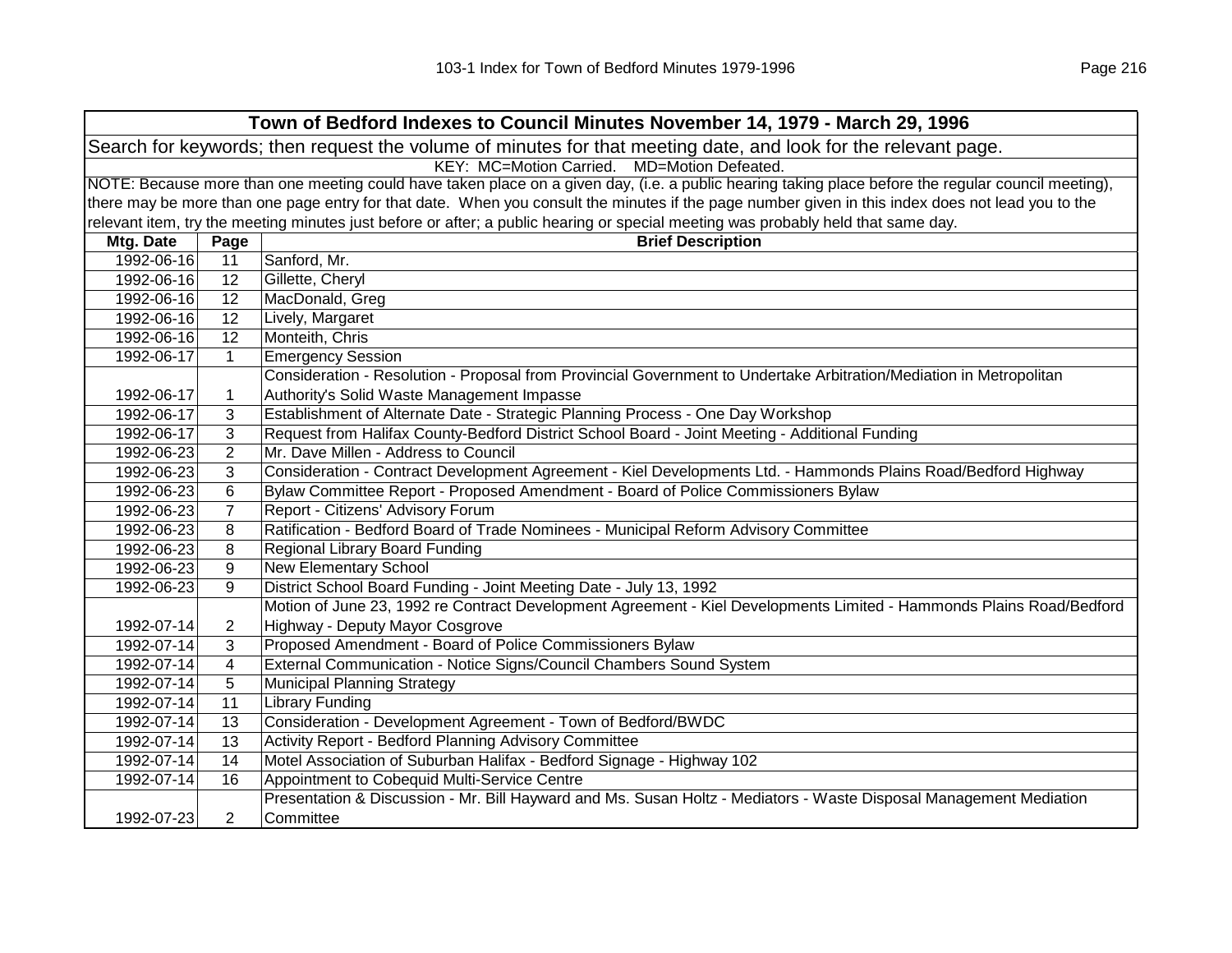| Town of Bedford Indexes to Council Minutes November 14, 1979 - March 29, 1996                                  |                                                                                                                                                     |                                                                                                                                                   |  |  |  |
|----------------------------------------------------------------------------------------------------------------|-----------------------------------------------------------------------------------------------------------------------------------------------------|---------------------------------------------------------------------------------------------------------------------------------------------------|--|--|--|
| Search for keywords; then request the volume of minutes for that meeting date, and look for the relevant page. |                                                                                                                                                     |                                                                                                                                                   |  |  |  |
|                                                                                                                | KEY: MC=Motion Carried. MD=Motion Defeated.                                                                                                         |                                                                                                                                                   |  |  |  |
|                                                                                                                | NOTE: Because more than one meeting could have taken place on a given day, (i.e. a public hearing taking place before the regular council meeting), |                                                                                                                                                   |  |  |  |
|                                                                                                                |                                                                                                                                                     | there may be more than one page entry for that date. When you consult the minutes if the page number given in this index does not lead you to the |  |  |  |
|                                                                                                                |                                                                                                                                                     | relevant item, try the meeting minutes just before or after; a public hearing or special meeting was probably held that same day.                 |  |  |  |
| Mtg. Date                                                                                                      | Page                                                                                                                                                | <b>Brief Description</b>                                                                                                                          |  |  |  |
| 1992-07-23                                                                                                     | 4                                                                                                                                                   | Replacement of Public Works Field Truck - #65                                                                                                     |  |  |  |
|                                                                                                                |                                                                                                                                                     | Consideration - Resolution - Approval of Accord as Proposed by Mediation Committee on Solid Waste Management -                                    |  |  |  |
| 1992-08-04                                                                                                     | 1                                                                                                                                                   | <b>Metropolitan Authority</b>                                                                                                                     |  |  |  |
| 1992-08-11                                                                                                     | $\mathbf{1}$                                                                                                                                        | Public Hearing - 92-06 - Amendment - Generalized Future Land Use Map -#34 Wardour Street                                                          |  |  |  |
| 1992-08-11                                                                                                     | 2                                                                                                                                                   | Towell, Mrs.                                                                                                                                      |  |  |  |
| 1992-08-11                                                                                                     | 3                                                                                                                                                   | Fredericks, Debbie                                                                                                                                |  |  |  |
| 1992-08-11                                                                                                     | 3                                                                                                                                                   | McKay, Ross                                                                                                                                       |  |  |  |
| 1992-08-11                                                                                                     | 3                                                                                                                                                   | Kempster, John                                                                                                                                    |  |  |  |
| 1992-08-11                                                                                                     | 3                                                                                                                                                   | Hustins, Mr.                                                                                                                                      |  |  |  |
| 1992-08-05                                                                                                     | $\mathbf{1}$                                                                                                                                        | Joint Committee Meeting - County of Halifax/Town of Bedford                                                                                       |  |  |  |
| 1992-08-05                                                                                                     | $\mathbf{1}$                                                                                                                                        | Presentation - Porter Dillon Limited (Pat Wright) - Preliminary Design Report - Mill Cove Treatment Plant Expansion                               |  |  |  |
| 1992-08-11                                                                                                     | 1                                                                                                                                                   | Public Hearing 92-07 - Development Agreement Application - 34 Wardour Street                                                                      |  |  |  |
| 1992-08-11                                                                                                     | $\overline{2}$                                                                                                                                      | MPS Amendment & Development Agreement Request - 34 Wardour Street                                                                                 |  |  |  |
| 1992-08-11                                                                                                     | $\overline{2}$                                                                                                                                      | "Canadian Pensioners Concerned" - Presentation Rosanne Foy                                                                                        |  |  |  |
| 1992-08-11                                                                                                     | 4                                                                                                                                                   | Petroglyph Advisory Committee - Presentation of Final Report                                                                                      |  |  |  |
| 1992-08-11                                                                                                     | 5                                                                                                                                                   | Metro Waste Disposal Management Accord (deferred from August 4, 1992)                                                                             |  |  |  |
| 1992-08-11                                                                                                     | 8                                                                                                                                                   | Recommendation - Joint Committee Sewage Treatment Plant Expansion                                                                                 |  |  |  |
| 1992-08-11                                                                                                     | 9                                                                                                                                                   | Waterfront Park - Name (Councillor MacLean)                                                                                                       |  |  |  |
| 1992-08-11                                                                                                     | 9                                                                                                                                                   | Minro Baseball (Councillor MacLean)                                                                                                               |  |  |  |
| 1992-08-11                                                                                                     | 9                                                                                                                                                   | Appointment to Municipal Reform Advisory Committee                                                                                                |  |  |  |
| 1992-08-11                                                                                                     | 10                                                                                                                                                  | Appeal - Kiel Developments - Development Agreement                                                                                                |  |  |  |
| 1992-08-11                                                                                                     | 10                                                                                                                                                  | Proposed Plan Amendment - CCDD (Parcel M-1)                                                                                                       |  |  |  |
| 1992-08-11                                                                                                     | 11                                                                                                                                                  | Resolution from Village of Belcarra, B.C.                                                                                                         |  |  |  |
| 1992-08-11                                                                                                     | 11                                                                                                                                                  | Fire Chief's Monthly Report                                                                                                                       |  |  |  |
| 1992-08-11                                                                                                     | 11                                                                                                                                                  | Building Inspector's Monthly Report - July 1992                                                                                                   |  |  |  |
| 1992-08-25                                                                                                     | $\overline{2}$                                                                                                                                      | Consideration of Ratification - Reimbursement for Lateral Costs - Lot 33 Meadowview                                                               |  |  |  |
| 1992-08-25                                                                                                     | 3                                                                                                                                                   | Proposed Plan Amendment - CCDD (Parcel M-1)                                                                                                       |  |  |  |
| 1992-08-25                                                                                                     | 6                                                                                                                                                   | Consideration - Approval - Detailed Plans - BWDC Project - Sites 3.2 and 4.4                                                                      |  |  |  |
| 1992-08-25                                                                                                     | $\overline{7}$                                                                                                                                      | Consideration of Approval - Naming of Park - Bedford Waterfront                                                                                   |  |  |  |
| 1992-08-25                                                                                                     | $\overline{7}$                                                                                                                                      | Bedford Elementary School - Community/Recreation Facilities - Mr. John Dobbs                                                                      |  |  |  |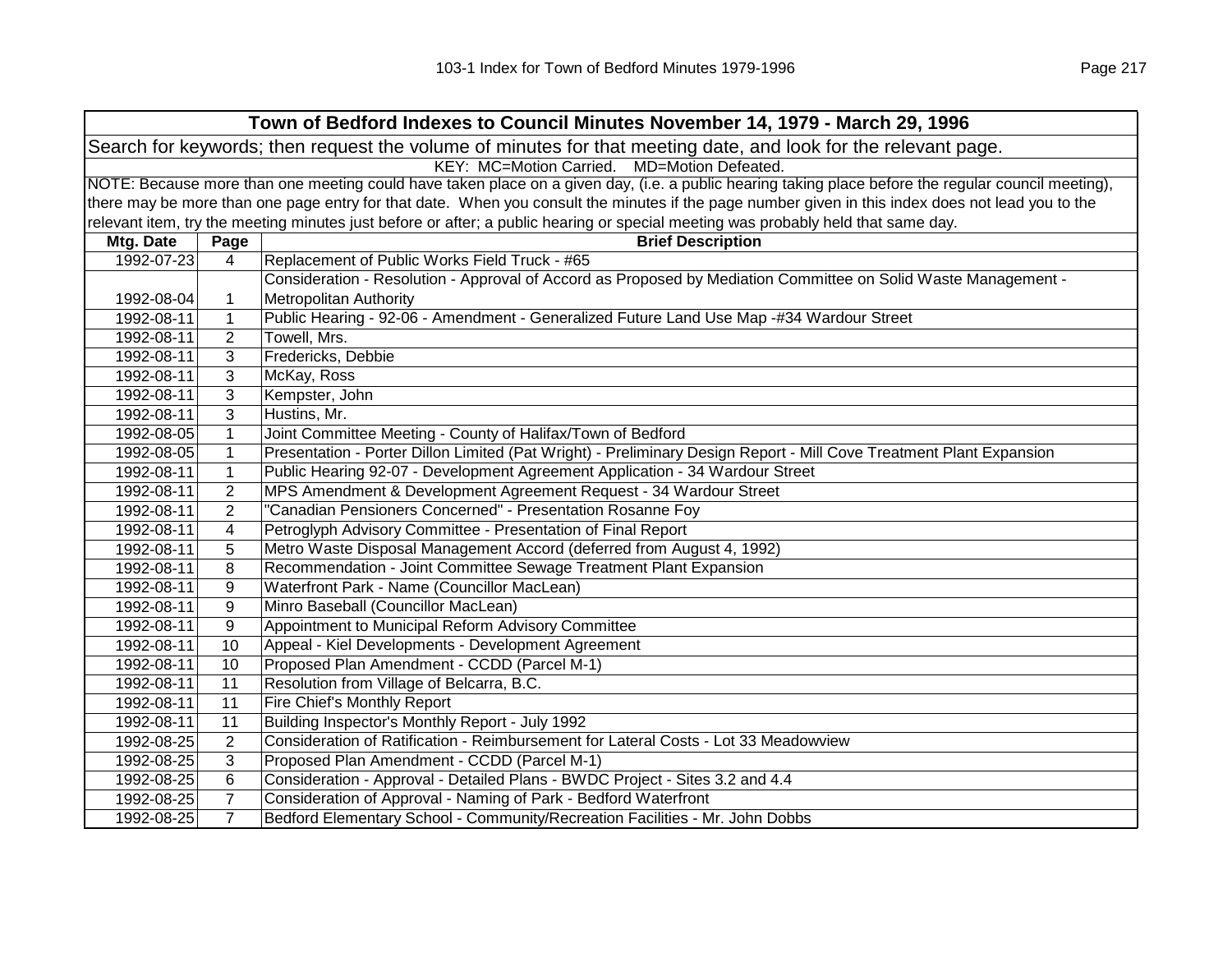| Town of Bedford Indexes to Council Minutes November 14, 1979 - March 29, 1996 |                                                                                                                |                                                                                                                                                     |  |  |  |
|-------------------------------------------------------------------------------|----------------------------------------------------------------------------------------------------------------|-----------------------------------------------------------------------------------------------------------------------------------------------------|--|--|--|
|                                                                               | Search for keywords; then request the volume of minutes for that meeting date, and look for the relevant page. |                                                                                                                                                     |  |  |  |
|                                                                               | KEY: MC=Motion Carried. MD=Motion Defeated.                                                                    |                                                                                                                                                     |  |  |  |
|                                                                               |                                                                                                                | NOTE: Because more than one meeting could have taken place on a given day, (i.e. a public hearing taking place before the regular council meeting), |  |  |  |
|                                                                               |                                                                                                                | there may be more than one page entry for that date. When you consult the minutes if the page number given in this index does not lead you to the   |  |  |  |
|                                                                               |                                                                                                                | relevant item, try the meeting minutes just before or after; a public hearing or special meeting was probably held that same day.                   |  |  |  |
| Mtg. Date                                                                     | Page                                                                                                           | <b>Brief Description</b>                                                                                                                            |  |  |  |
| 1992-08-25                                                                    | 9                                                                                                              | Consideration of Award of Tender - 92-11 - Asphalt Patching - Arterials                                                                             |  |  |  |
| 1992-08-25                                                                    | 9                                                                                                              | Consideration of Award of Tender - Air Conditioning Unit - Lions Den                                                                                |  |  |  |
| 1992-08-25                                                                    | 10                                                                                                             | Proposed Plan Amendments and Rezoning Request - Blackie Property - Bedford Highway                                                                  |  |  |  |
| 1992-08-25                                                                    | 10                                                                                                             | Consideration - Unsightly and Dangerous Property - Oakmount Drive                                                                                   |  |  |  |
| 1992-08-25                                                                    | 11                                                                                                             | Consideration - Ditch Infilling Works - Doyle Street                                                                                                |  |  |  |
| 1992-08-25                                                                    | 12                                                                                                             | Committees Terms of Reference - Councillor Oickle                                                                                                   |  |  |  |
| 1992-08-25                                                                    | 12                                                                                                             | <b>BPAC Information Report</b>                                                                                                                      |  |  |  |
|                                                                               |                                                                                                                | Motion to Rescind Motion of July 14, 1992 to Rezone from Commercial to RSU Residual Lands - Bedford Highway/Hammonds                                |  |  |  |
| 1992-08-25                                                                    | 13                                                                                                             | Plains Road                                                                                                                                         |  |  |  |
| 1992-08-25                                                                    | 14                                                                                                             | <b>Waste Disposal Accord</b>                                                                                                                        |  |  |  |
| 1992-09-08                                                                    | $\mathbf{1}$                                                                                                   | Mr. Owen Hertzman - Citizen's Task Force on Solid Waste Management                                                                                  |  |  |  |
| 1992-09-08                                                                    | 3                                                                                                              | Request for Ditch Infilling Works - 32 Doyle St.                                                                                                    |  |  |  |
| 1992-09-08                                                                    | 5                                                                                                              | Request from County of Halifax to Opt Out of Metro Authority Solid Waste Management                                                                 |  |  |  |
| 1992-09-15                                                                    | 2                                                                                                              | Spring Street (Central School) Traffic Control                                                                                                      |  |  |  |
| 1992-09-15                                                                    | $\overline{2}$                                                                                                 | Request from County of Halifax to Opt Out of Metro Authority Solid Waste Management                                                                 |  |  |  |
| 1992-09-15                                                                    | 2                                                                                                              | Update - Sewer Lateral Installation Costs - Lot 33 - Meadowview Drive                                                                               |  |  |  |
| 1992-09-15                                                                    | 3                                                                                                              | Mr. Smith Jr., Lot 33 - Meadowview Drive                                                                                                            |  |  |  |
| 1992-09-15                                                                    | 4                                                                                                              | <b>Community School Concept</b>                                                                                                                     |  |  |  |
| 1992-09-15                                                                    | 6                                                                                                              | Request - Drainage Corrective Works - Mr. Bill Stapleton, DeWolfe Court                                                                             |  |  |  |
| 1992-09-15                                                                    | 8                                                                                                              | Additional Requested Roadside Improvement Works                                                                                                     |  |  |  |
| 1992-09-15                                                                    | 9                                                                                                              | Request for Drainage Corrective Works - Civic 75 Ridgevale Drive                                                                                    |  |  |  |
| 1992-09-15                                                                    | 10                                                                                                             | Consideration of Approval - Temporary Borrowing Resolution - Metro Transit                                                                          |  |  |  |
| 1992-09-15                                                                    | 10                                                                                                             | Public Hearing - September 22, 1992                                                                                                                 |  |  |  |
| 1992-09-15                                                                    | 12                                                                                                             | Request from County of Halifax to Opt Out of Metro Authority Solid Waste Management                                                                 |  |  |  |
| 1992-09-15                                                                    | 12                                                                                                             | Fire Chief's Monthly Report - July and August 1992                                                                                                  |  |  |  |
| 1992-09-15                                                                    | 12                                                                                                             | Building Inspector's Monthly Report - August 1992                                                                                                   |  |  |  |
| 1992-09-22                                                                    | $\mathbf{1}$                                                                                                   | Public Hearings 92-08 and 92-09                                                                                                                     |  |  |  |
|                                                                               |                                                                                                                | Public Hearing 92-08 - Amendment - Generalized Future Land Use Map - 37 and 38 Peregrine Crescent Zoning Change - 37                                |  |  |  |
| 1992-09-22                                                                    | 1                                                                                                              | and 38 Peregrine Crescent                                                                                                                           |  |  |  |
| 1992-09-22                                                                    | $\overline{2}$                                                                                                 | Isenor, Greg                                                                                                                                        |  |  |  |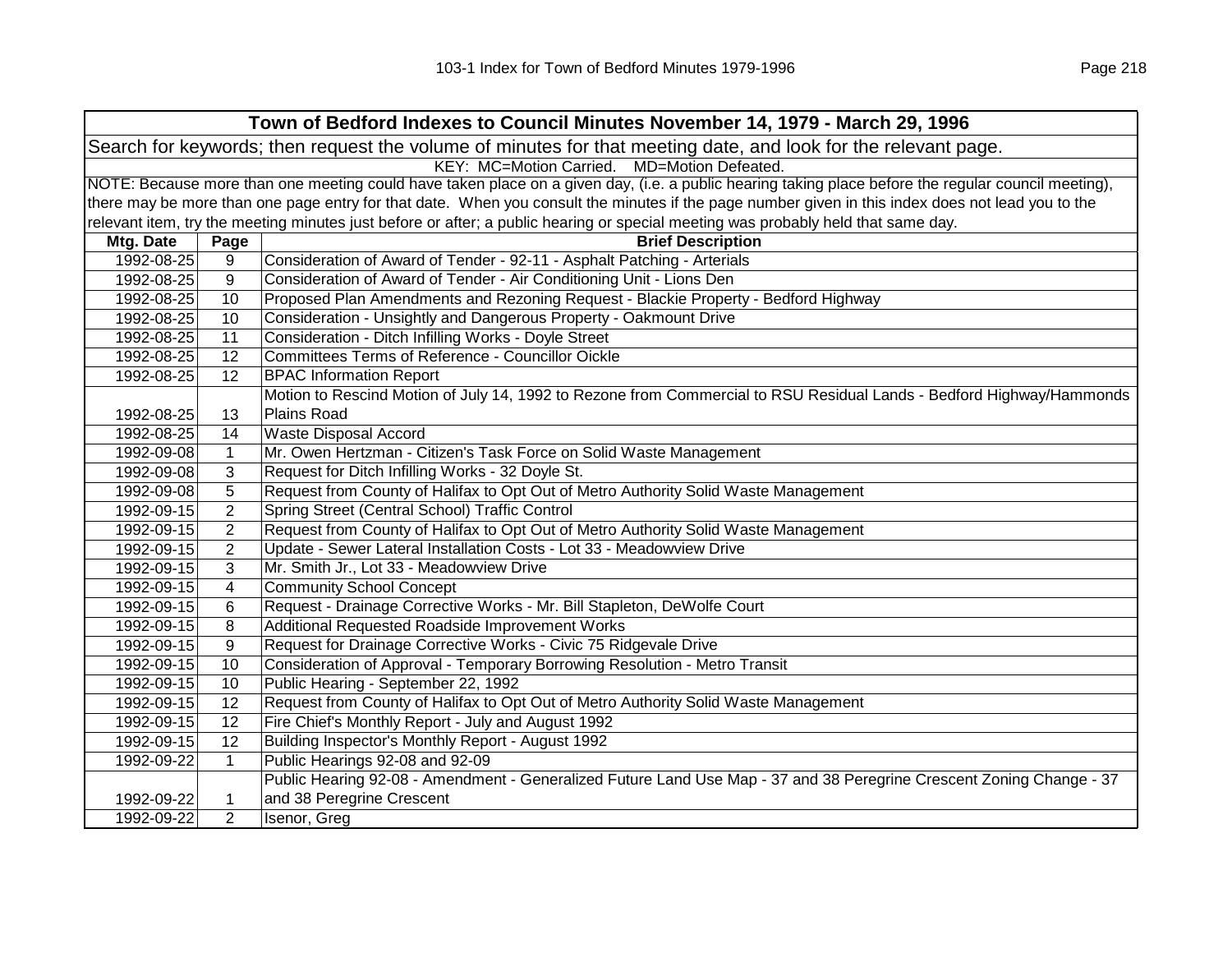|                                                                                                                | Town of Bedford Indexes to Council Minutes November 14, 1979 - March 29, 1996 |                                                                                                                                                     |  |  |  |
|----------------------------------------------------------------------------------------------------------------|-------------------------------------------------------------------------------|-----------------------------------------------------------------------------------------------------------------------------------------------------|--|--|--|
| Search for keywords; then request the volume of minutes for that meeting date, and look for the relevant page. |                                                                               |                                                                                                                                                     |  |  |  |
|                                                                                                                | KEY: MC=Motion Carried. MD=Motion Defeated.                                   |                                                                                                                                                     |  |  |  |
|                                                                                                                |                                                                               | NOTE: Because more than one meeting could have taken place on a given day, (i.e. a public hearing taking place before the regular council meeting), |  |  |  |
|                                                                                                                |                                                                               | there may be more than one page entry for that date. When you consult the minutes if the page number given in this index does not lead you to the   |  |  |  |
|                                                                                                                |                                                                               | relevant item, try the meeting minutes just before or after; a public hearing or special meeting was probably held that same day.                   |  |  |  |
| Mtg. Date                                                                                                      | Page                                                                          | <b>Brief Description</b>                                                                                                                            |  |  |  |
| 1992-09-22                                                                                                     | 3                                                                             | Melnyck, Mr.                                                                                                                                        |  |  |  |
| 1992-09-22                                                                                                     | 4                                                                             | Howell, Don                                                                                                                                         |  |  |  |
| 1992-09-22                                                                                                     | 4                                                                             | Tomy, Brian                                                                                                                                         |  |  |  |
|                                                                                                                |                                                                               | Public Hearing 92-10 and 92-11 Amendment - Municipal Planning Strategy - Text Amendment - Land Use Bylaw to include                                 |  |  |  |
| 1992-09-22                                                                                                     | 1                                                                             | "single residential units" as permitted use in the Commercial Comprehensive Development District (CCDD) Zone                                        |  |  |  |
| 1992-09-22                                                                                                     | $\overline{c}$                                                                | Stuart, Neil                                                                                                                                        |  |  |  |
| 1992-09-22                                                                                                     | $\overline{2}$                                                                | McCallum, Rick                                                                                                                                      |  |  |  |
| 1992-09-22                                                                                                     | $\overline{2}$                                                                | Edward, Tony                                                                                                                                        |  |  |  |
| 1992-09-22                                                                                                     | $\overline{2}$                                                                | Yeo, Bruce                                                                                                                                          |  |  |  |
| 1992-09-22                                                                                                     | $\overline{2}$                                                                | Howell, Don                                                                                                                                         |  |  |  |
| 1992-09-22                                                                                                     | 3                                                                             | Roughneen, Michael                                                                                                                                  |  |  |  |
| 1992-09-22                                                                                                     | 4                                                                             | Phillips, Jim                                                                                                                                       |  |  |  |
| 1992-09-22                                                                                                     | 4                                                                             | Starr, Lee                                                                                                                                          |  |  |  |
| 1992-09-22                                                                                                     | 4                                                                             | Davies, Ray                                                                                                                                         |  |  |  |
| 1992-09-22                                                                                                     | 4                                                                             | McCallum, Beryl                                                                                                                                     |  |  |  |
| 1992-09-22                                                                                                     | 4                                                                             | Tomy, Brian                                                                                                                                         |  |  |  |
| 1992-09-22                                                                                                     | 4                                                                             | Miller, Doug                                                                                                                                        |  |  |  |
| 1992-09-22                                                                                                     | 5                                                                             | Tomy, Brian                                                                                                                                         |  |  |  |
| 1992-09-22                                                                                                     | 5                                                                             | Edward, Tony                                                                                                                                        |  |  |  |
| 1992-09-22                                                                                                     | $\overline{2}$                                                                | Consideration of Awarding of Tender - Range Park                                                                                                    |  |  |  |
| 1992-09-22                                                                                                     | 2                                                                             | Appointment of Cobequid Multi-Service Centre Board                                                                                                  |  |  |  |
|                                                                                                                |                                                                               |                                                                                                                                                     |  |  |  |
| 1992-09-29                                                                                                     | $\mathbf{1}$                                                                  | Public Hearing 92-14 - Development Agreement Application - Civic #171 Hammonds Plains Road - Parcel M-1 Bedford Village                             |  |  |  |
| 1992-09-29                                                                                                     | 5                                                                             | Hooey, Ted                                                                                                                                          |  |  |  |
| 1992-09-29                                                                                                     | 6                                                                             | Stewart, Marion                                                                                                                                     |  |  |  |
| 1992-09-29                                                                                                     | 6                                                                             | Howell, Don                                                                                                                                         |  |  |  |
| 1992-09-29                                                                                                     | 6                                                                             | Matchowsky, Bruce                                                                                                                                   |  |  |  |
| 1992-09-29                                                                                                     | $\overline{7}$                                                                | Quigley, Karen                                                                                                                                      |  |  |  |
| 1992-09-29                                                                                                     | 8                                                                             | Cruickshank, Janice                                                                                                                                 |  |  |  |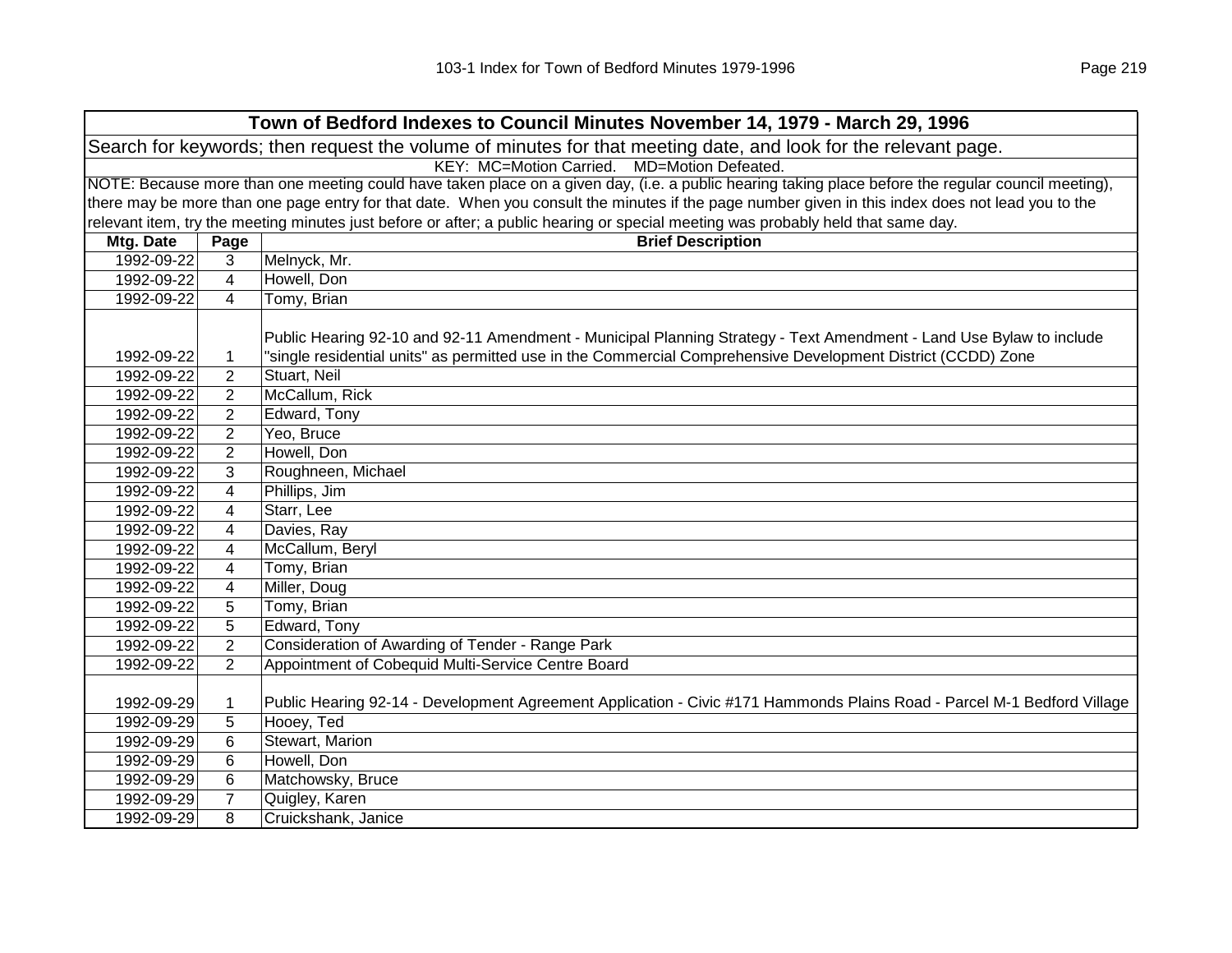|                                                                                                                |                                                                                                                                                     | Town of Bedford Indexes to Council Minutes November 14, 1979 - March 29, 1996                                                                     |  |  |  |
|----------------------------------------------------------------------------------------------------------------|-----------------------------------------------------------------------------------------------------------------------------------------------------|---------------------------------------------------------------------------------------------------------------------------------------------------|--|--|--|
| Search for keywords; then request the volume of minutes for that meeting date, and look for the relevant page. |                                                                                                                                                     |                                                                                                                                                   |  |  |  |
|                                                                                                                | KEY: MC=Motion Carried. MD=Motion Defeated.                                                                                                         |                                                                                                                                                   |  |  |  |
|                                                                                                                | NOTE: Because more than one meeting could have taken place on a given day, (i.e. a public hearing taking place before the regular council meeting), |                                                                                                                                                   |  |  |  |
|                                                                                                                |                                                                                                                                                     | there may be more than one page entry for that date. When you consult the minutes if the page number given in this index does not lead you to the |  |  |  |
|                                                                                                                |                                                                                                                                                     | relevant item, try the meeting minutes just before or after; a public hearing or special meeting was probably held that same day.                 |  |  |  |
| Mtg. Date                                                                                                      | Page                                                                                                                                                | <b>Brief Description</b>                                                                                                                          |  |  |  |
| 1992-09-29                                                                                                     | 8                                                                                                                                                   | Silver, Marvin                                                                                                                                    |  |  |  |
| 1992-09-29                                                                                                     | 8                                                                                                                                                   | Horwich, Michael                                                                                                                                  |  |  |  |
| 1992-09-29                                                                                                     | 9                                                                                                                                                   | Raymond, Cathy                                                                                                                                    |  |  |  |
| 1992-09-29                                                                                                     | 9                                                                                                                                                   | Lowther, Gloria                                                                                                                                   |  |  |  |
| 1992-09-29                                                                                                     | 10                                                                                                                                                  | Cosman, Francine                                                                                                                                  |  |  |  |
| 1992-09-29                                                                                                     | 11                                                                                                                                                  | McEvoy, Joe                                                                                                                                       |  |  |  |
| 1992-09-29                                                                                                     | 11                                                                                                                                                  | Yeo, Bruce                                                                                                                                        |  |  |  |
| 1992-09-29                                                                                                     | 12                                                                                                                                                  | Davies, Ray                                                                                                                                       |  |  |  |
| 1992-09-29                                                                                                     | 12                                                                                                                                                  | McCallum, Rick                                                                                                                                    |  |  |  |
| 1992-09-29                                                                                                     | 13                                                                                                                                                  | Stark, Lee                                                                                                                                        |  |  |  |
| 1992-09-29                                                                                                     | 13                                                                                                                                                  | Hilliard, Al                                                                                                                                      |  |  |  |
| 1992-09-29                                                                                                     | 13                                                                                                                                                  | Hays, Maria                                                                                                                                       |  |  |  |
| 1992-09-29                                                                                                     | 14                                                                                                                                                  | Tomie, Brian                                                                                                                                      |  |  |  |
| 1992-09-29                                                                                                     | 14                                                                                                                                                  | Hamilton, George                                                                                                                                  |  |  |  |
| 1992-09-29                                                                                                     | 14                                                                                                                                                  | Casey, Stephanie                                                                                                                                  |  |  |  |
| 1992-09-29                                                                                                     | 15                                                                                                                                                  | Stark, Stephanie                                                                                                                                  |  |  |  |
| 1992-10-06                                                                                                     | $\mathbf{1}$                                                                                                                                        | <b>Presentation - Mainstreet Study</b>                                                                                                            |  |  |  |
| 1992-10-06                                                                                                     | $\,6$                                                                                                                                               | <b>Consideration of Approval - Temporary Borrowing Resolutions</b>                                                                                |  |  |  |
| 1992-10-06                                                                                                     | $\,6$                                                                                                                                               | Consideration of Approval - 1991/1992 Financial Statements                                                                                        |  |  |  |
| 1992-10-13                                                                                                     | $\overline{2}$                                                                                                                                      | Committees Composition/Membership Increase - Police Commission                                                                                    |  |  |  |
| 1992-10-13                                                                                                     | 3                                                                                                                                                   | County of Halifax's Request to Opt Out of Solid Waste Management                                                                                  |  |  |  |
|                                                                                                                |                                                                                                                                                     | Public Hearing 92-08 (September 22/92) - Amendment to MPS to change GFLUM from Park and Recreation to Residential                                 |  |  |  |
| 1992-10-13                                                                                                     | 4                                                                                                                                                   | Lots 7 and 38 Peregrine                                                                                                                           |  |  |  |
|                                                                                                                |                                                                                                                                                     |                                                                                                                                                   |  |  |  |
| 1992-10-13                                                                                                     | 4                                                                                                                                                   | Public Hearing 92-09 (September 22/92) - Proposal to Rezone from Park to Residential Single Unit - Lots 37 and 38 Peregrine                       |  |  |  |
| 1992-10-13                                                                                                     | 5                                                                                                                                                   | Public Hearing 92-10 (September 22/92) - Amendments to MPS - Text Amendment to CCDD - Land Use Bylaw                                              |  |  |  |
|                                                                                                                |                                                                                                                                                     | Public Hearing 92-11 (September 22/92) - Proposed Text Amendment to Land Use Bylaw to include "Single Residential Units"                          |  |  |  |
| 1992-10-13                                                                                                     | 5                                                                                                                                                   | as permitted use in the CCDD Zone                                                                                                                 |  |  |  |
|                                                                                                                |                                                                                                                                                     | Public Hearing 92-14 (September 22/92) - Proposed Development Agreement Application - Civic 17 - Hammonds Plains Road -                           |  |  |  |
| 1992-10-13                                                                                                     | 6                                                                                                                                                   | Parcel M-1                                                                                                                                        |  |  |  |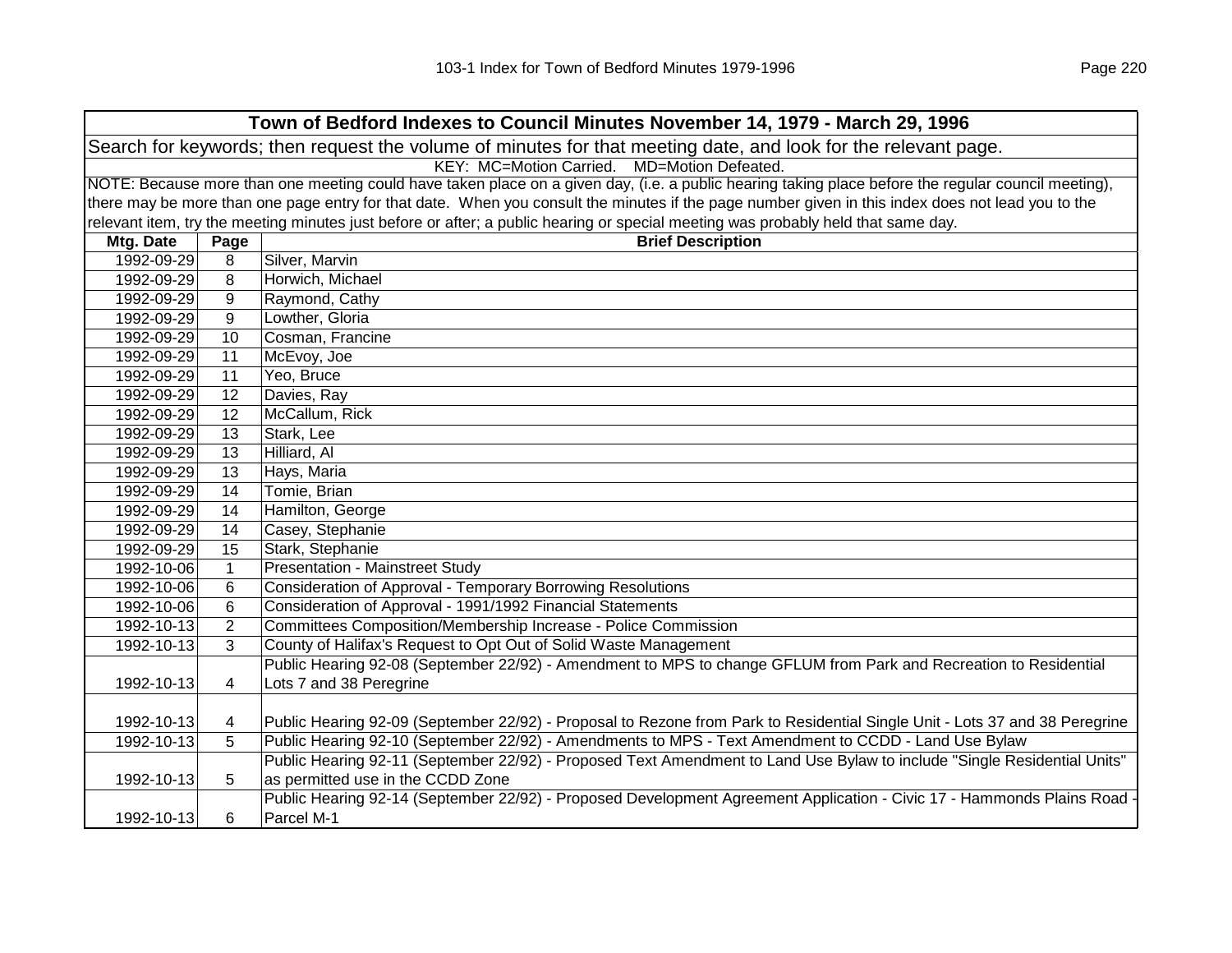|                                                                                                                | Town of Bedford Indexes to Council Minutes November 14, 1979 - March 29, 1996 |                                                                                                                                                     |  |  |
|----------------------------------------------------------------------------------------------------------------|-------------------------------------------------------------------------------|-----------------------------------------------------------------------------------------------------------------------------------------------------|--|--|
| Search for keywords; then request the volume of minutes for that meeting date, and look for the relevant page. |                                                                               |                                                                                                                                                     |  |  |
|                                                                                                                |                                                                               | KEY: MC=Motion Carried. MD=Motion Defeated.                                                                                                         |  |  |
|                                                                                                                |                                                                               | NOTE: Because more than one meeting could have taken place on a given day, (i.e. a public hearing taking place before the regular council meeting), |  |  |
|                                                                                                                |                                                                               | there may be more than one page entry for that date. When you consult the minutes if the page number given in this index does not lead you to the   |  |  |
|                                                                                                                |                                                                               | relevant item, try the meeting minutes just before or after; a public hearing or special meeting was probably held that same day.                   |  |  |
| Mtg. Date                                                                                                      | Page                                                                          | <b>Brief Description</b>                                                                                                                            |  |  |
| 1992-10-13                                                                                                     | 10                                                                            | Consideration of Approval - Tender - 92-13 - Hauling of Bulk Salt                                                                                   |  |  |
| 1992-10-13                                                                                                     | 11                                                                            | Consideration of Approval - Guarantee Resolution - Solid Waste \$8,370,000                                                                          |  |  |
| 1992-10-13                                                                                                     | 12                                                                            | <b>Bridge Commission Fare Increase/Truck Traffic</b>                                                                                                |  |  |
| 1992-10-13                                                                                                     | 13                                                                            | Sewer Installation Policy No. 24201                                                                                                                 |  |  |
| 1992-10-13                                                                                                     | 13                                                                            | <b>Garbage Collection Regulations</b>                                                                                                               |  |  |
| 1992-10-13                                                                                                     | 14                                                                            | Metropolitan Authority Update - Mayor Kelly                                                                                                         |  |  |
| 1992-10-13                                                                                                     | 15                                                                            | Discussion - Adonis Bakery Fire                                                                                                                     |  |  |
| 1992-10-13                                                                                                     | 15                                                                            | Correspondence: Brook St. Drainage                                                                                                                  |  |  |
| 1992-10-13                                                                                                     | 16                                                                            | Fire Chief's Monthly Report - September 1992                                                                                                        |  |  |
| 1992-10-13                                                                                                     | 16                                                                            | Building Inspector's Monthly Report - September 1992                                                                                                |  |  |
| 1992-10-20                                                                                                     | $\overline{2}$                                                                | Halifax County/Bedford Regional Library Board - Presentation - Capital Funding - Proposed Automation                                                |  |  |
| 1992-10-27                                                                                                     | $\overline{2}$                                                                | Mr. Gary Blandford - Extension of Water Service to End of Shore Drive                                                                               |  |  |
| 1992-10-27                                                                                                     | 4                                                                             | Mr. Brian Tomie - Proposed M1 Development                                                                                                           |  |  |
| 1992-10-27                                                                                                     | 4                                                                             | Petition - Traffic Concerns - Bedford Highway (Arby's Restaurant)                                                                                   |  |  |
| 1992-10-27                                                                                                     | 6                                                                             | M1 Development Agreement - Councillor S. Oickle                                                                                                     |  |  |
| 1992-10-27                                                                                                     | 11                                                                            | Drainage Corrective Work - DeWolfe Court and 75 Ridgevale Drive                                                                                     |  |  |
| 1992-10-27                                                                                                     | 13                                                                            | Library Board Capital Funding - Proposed Automation                                                                                                 |  |  |
| 1992-10-27                                                                                                     | 13                                                                            | Bridge Commission Fare Increase/Truck Traffic                                                                                                       |  |  |
| 1992-10-27                                                                                                     | 14                                                                            | <b>Adonis Bakery Fire</b>                                                                                                                           |  |  |
| 1992-10-27                                                                                                     | 14                                                                            | Metropolitan Authority - Update                                                                                                                     |  |  |
| 1992-10-27                                                                                                     | 15                                                                            | Consideration of Approval - Tender - 92-14 - Sidewalk Snowclearing                                                                                  |  |  |
| 1992-10-27                                                                                                     | 16                                                                            | Consideration of Approval - Animal Control Contract                                                                                                 |  |  |
| 1992-10-27                                                                                                     | 16                                                                            | Signage at Hammonds Plains Road                                                                                                                     |  |  |
| 1992-10-27                                                                                                     | 17                                                                            | <b>Regular Session Meeting Dates</b>                                                                                                                |  |  |
| 1992-10-27                                                                                                     | 17                                                                            | Planning Advisory Committee - BPAC Activities                                                                                                       |  |  |
| 1992-10-27                                                                                                     | 18                                                                            | Correspondence: Department of Housing re Development Boundary - Jack Lake Lands                                                                     |  |  |
| 1992-10-27                                                                                                     | 18                                                                            | Bedford Board of School Trustee - New Elementary School/Community School                                                                            |  |  |
| 1992-11-02                                                                                                     | $\overline{2}$                                                                | Consideration - Awarding of Tender 92-14 - Sidewalk Snowclearing                                                                                    |  |  |
| 1992-11-02                                                                                                     | 3                                                                             | Proposed Water Service Extension - Shore Drive                                                                                                      |  |  |
| 1992-11-02                                                                                                     | 6                                                                             | Appointment of Deputy Mayor                                                                                                                         |  |  |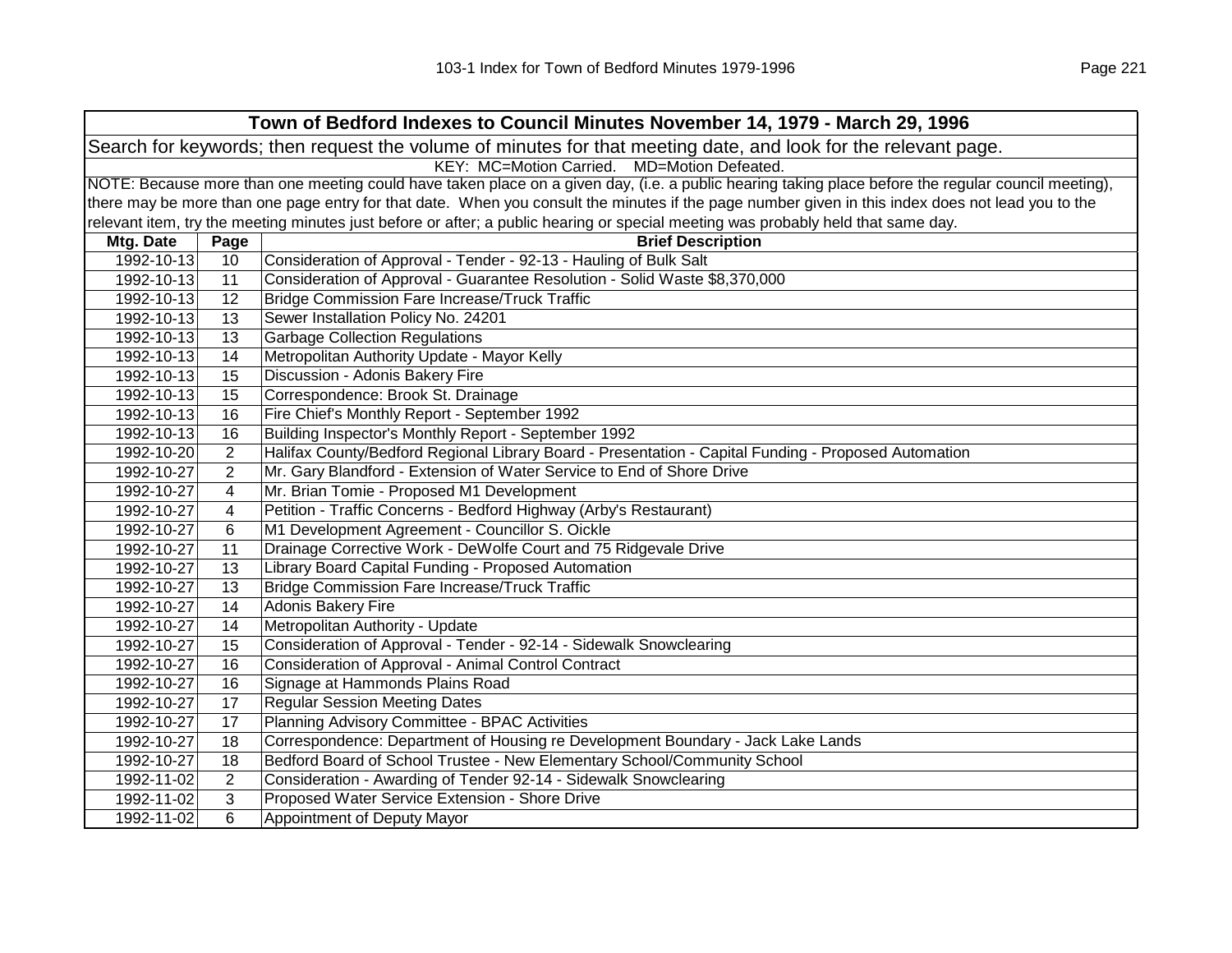| Town of Bedford Indexes to Council Minutes November 14, 1979 - March 29, 1996 |                                                                                                                |                                                                                                                                                     |  |  |
|-------------------------------------------------------------------------------|----------------------------------------------------------------------------------------------------------------|-----------------------------------------------------------------------------------------------------------------------------------------------------|--|--|
|                                                                               | Search for keywords; then request the volume of minutes for that meeting date, and look for the relevant page. |                                                                                                                                                     |  |  |
|                                                                               |                                                                                                                | KEY: MC=Motion Carried. MD=Motion Defeated.                                                                                                         |  |  |
|                                                                               |                                                                                                                | NOTE: Because more than one meeting could have taken place on a given day, (i.e. a public hearing taking place before the regular council meeting), |  |  |
|                                                                               |                                                                                                                | there may be more than one page entry for that date. When you consult the minutes if the page number given in this index does not lead you to the   |  |  |
|                                                                               |                                                                                                                | relevant item, try the meeting minutes just before or after; a public hearing or special meeting was probably held that same day.                   |  |  |
| Mtg. Date                                                                     | Page                                                                                                           | <b>Brief Description</b>                                                                                                                            |  |  |
| 1992-11-02                                                                    | 6                                                                                                              | Update - Strategic Planning Session - November 20/92                                                                                                |  |  |
| 1992-11-02                                                                    | 6                                                                                                              | <b>Provincial Electoral Boundaries</b>                                                                                                              |  |  |
| 1992-11-02                                                                    | $\overline{7}$                                                                                                 | <b>Remembrance Day Services</b>                                                                                                                     |  |  |
| 1992-11-03                                                                    | $\mathbf 1$                                                                                                    | <b>Council Expenses</b>                                                                                                                             |  |  |
| 1992-11-03                                                                    | $\mathbf{1}$                                                                                                   | Waste to energy siting, Bedford Proposal                                                                                                            |  |  |
| 1992-11-24                                                                    | $\overline{2}$                                                                                                 | Public Opinion Survey Presentation - Mr. George Buckrell, Chair, EDC                                                                                |  |  |
| 1992-11-24                                                                    | 3                                                                                                              | <b>Proposed Metro Marketing Alliance</b>                                                                                                            |  |  |
| 1992-11-24                                                                    | 4                                                                                                              | Mr. Bill Stapleton - Drainage Corrective Works - DeWolfe Court                                                                                      |  |  |
| 1992-11-24                                                                    | 5                                                                                                              | Mr. Alfred Brown - Drainage Corrective Works - 75 Ridgevale Drive                                                                                   |  |  |
| 1992-11-24                                                                    | 6                                                                                                              | Mr. J.J. Mangalam - Lack of Land Use Bylaw Enforcement - re 1394 Bedford Highway                                                                    |  |  |
| 1992-11-24                                                                    | $\overline{7}$                                                                                                 | Ms. Mary Clair Blue - Request for Crosswalk Guard                                                                                                   |  |  |
| 1992-11-24                                                                    | 9                                                                                                              | Council Appointments - Committees/Commissions/Boards - 1992-1993                                                                                    |  |  |
| 1992-11-24                                                                    | 11                                                                                                             | Citizen's Appointments - Committees/Commissions/Boards - 1992-1993                                                                                  |  |  |
| 1992-11-24                                                                    | 12                                                                                                             | Consideration - Debenture Issue - \$430,000                                                                                                         |  |  |
| 1992-11-30                                                                    | $\overline{2}$                                                                                                 | Council Appointments to Metro Authority - 1992/1993                                                                                                 |  |  |
| 1992-11-30                                                                    | 6                                                                                                              | Discussion - M-1 Public Hearing, December 9, 1992                                                                                                   |  |  |
| 1992-11-30                                                                    | $\overline{7}$                                                                                                 | Council Appointment to Metropolitan Authority - 1992/1993                                                                                           |  |  |
| 1992-11-30                                                                    | $\overline{7}$                                                                                                 | Crosswalk Proposal - Rutledge St./Pleasant Street Intersection                                                                                      |  |  |
| 1992-11-30                                                                    | 9                                                                                                              | Appointment of Two Council Representatives to Bedford Board of Trade Special Committee re Development Process                                       |  |  |
| 1992-11-30                                                                    | 9                                                                                                              | Proposed Increase in Staffing Complement - Bedford Police Department                                                                                |  |  |
| 1992-11-30                                                                    | 10                                                                                                             | <b>Recreation Advisory Committee</b>                                                                                                                |  |  |
| 1992-11-30                                                                    | 11                                                                                                             | Proposed Local Airport Authority (LAA)                                                                                                              |  |  |
| 1992-12-08                                                                    | $\overline{2}$                                                                                                 | Crosswalk Proposal - Rutledge St./Pleasant Street Intersection                                                                                      |  |  |
| 1992-12-08                                                                    | 4                                                                                                              | Proposed Increase in Staffin Complement - Police Department                                                                                         |  |  |
| 1992-12-08                                                                    | 5                                                                                                              | Appointment - Council Representative - Metropolitan Authority - December 1992                                                                       |  |  |
| 1992-12-08                                                                    | 6                                                                                                              | Petroglyph Advisory Committee - Final Report - Update - Staff Report                                                                                |  |  |
| 1992-12-08                                                                    | 6                                                                                                              | Ms. Susan Warman - Proposed Crosswalk Guard - Meadowbrook /Pleasant                                                                                 |  |  |
| 1992-12-08                                                                    | 6                                                                                                              | Proposed Renewal - Bedford Park Development Agreement                                                                                               |  |  |
| 1992-12-08                                                                    | 6                                                                                                              | Public Information Session - WTE Facility - Bedford Location                                                                                        |  |  |
| 1992-12-08                                                                    | $\overline{7}$                                                                                                 | Discussion - Snowplowing and Salting                                                                                                                |  |  |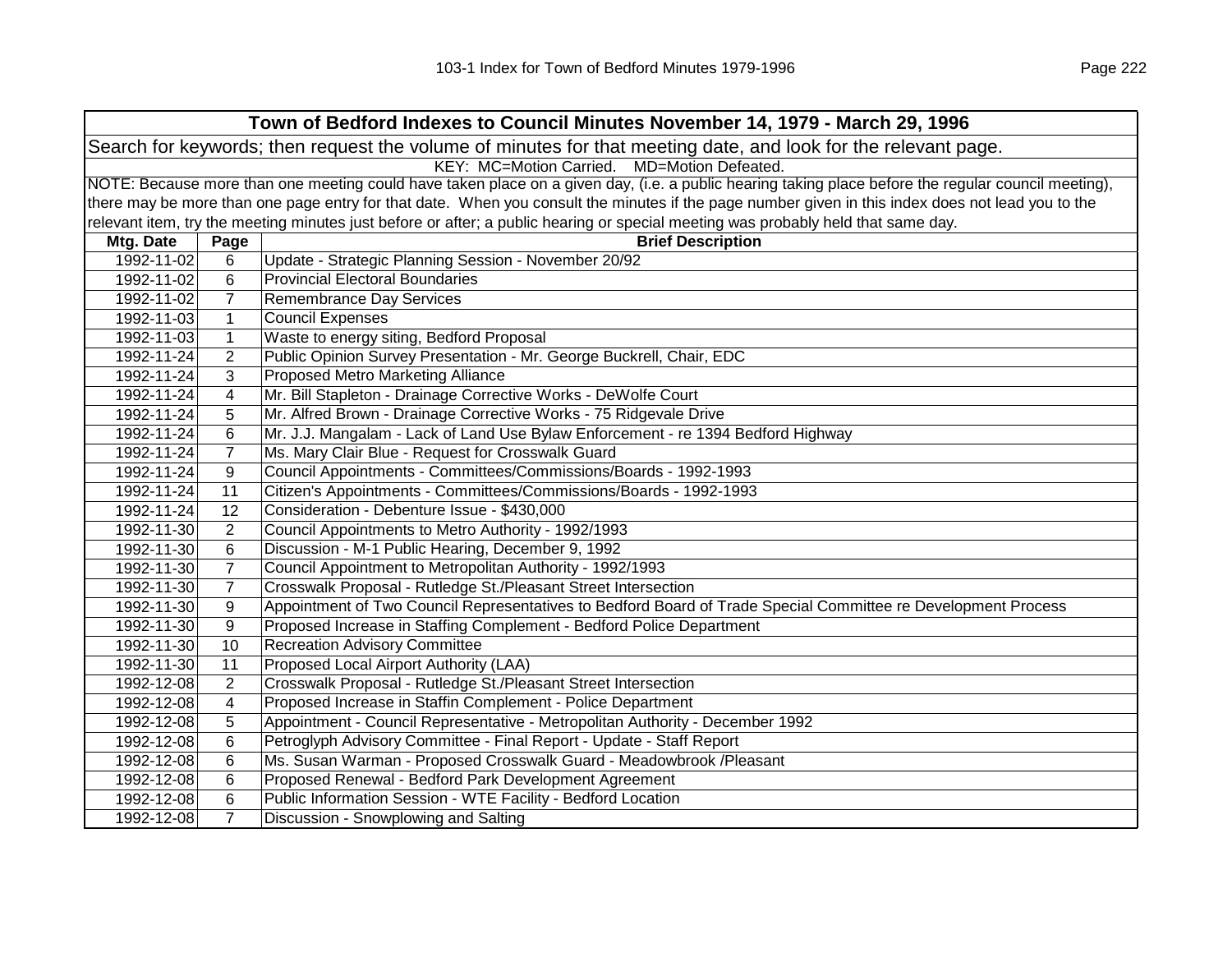| Town of Bedford Indexes to Council Minutes November 14, 1979 - March 29, 1996                                  |                                                                                                                                                     |                                                                                                                                                   |  |  |  |
|----------------------------------------------------------------------------------------------------------------|-----------------------------------------------------------------------------------------------------------------------------------------------------|---------------------------------------------------------------------------------------------------------------------------------------------------|--|--|--|
| Search for keywords; then request the volume of minutes for that meeting date, and look for the relevant page. |                                                                                                                                                     |                                                                                                                                                   |  |  |  |
|                                                                                                                | KEY: MC=Motion Carried. MD=Motion Defeated.                                                                                                         |                                                                                                                                                   |  |  |  |
|                                                                                                                | NOTE: Because more than one meeting could have taken place on a given day, (i.e. a public hearing taking place before the regular council meeting), |                                                                                                                                                   |  |  |  |
|                                                                                                                |                                                                                                                                                     | there may be more than one page entry for that date. When you consult the minutes if the page number given in this index does not lead you to the |  |  |  |
|                                                                                                                |                                                                                                                                                     | relevant item, try the meeting minutes just before or after; a public hearing or special meeting was probably held that same day.                 |  |  |  |
| Mtg. Date                                                                                                      | Page                                                                                                                                                | <b>Brief Description</b>                                                                                                                          |  |  |  |
| 1992-12-08                                                                                                     | $\overline{7}$                                                                                                                                      | Drainage Corrective Works - DeWolfe Court - Councillor Davies                                                                                     |  |  |  |
| 1992-12-08                                                                                                     | 9                                                                                                                                                   | Appointment of Deputy Mayor - 1992/1993                                                                                                           |  |  |  |
| 1992-12-08                                                                                                     | 9                                                                                                                                                   | Fire Chief's Monthly Report - October 1992                                                                                                        |  |  |  |
| 1992-12-08                                                                                                     | 10                                                                                                                                                  | Building Inspector's Monthly Report - October 1992                                                                                                |  |  |  |
| 1992-12-15                                                                                                     | $\mathbf{1}$                                                                                                                                        | Public Hearing 92-16 - Development Agreement Application #29 Central Street and #2 Balsam Street                                                  |  |  |  |
| 1992-12-15                                                                                                     | $\overline{2}$                                                                                                                                      | Marshall, John                                                                                                                                    |  |  |  |
| 1992-12-15                                                                                                     | $\mathbf{1}$                                                                                                                                        | Public Hearing 92-17 - Amendment to Development Agreement Application - Waterfront Development Project - Site 3.2                                 |  |  |  |
|                                                                                                                |                                                                                                                                                     |                                                                                                                                                   |  |  |  |
| 1993-01-06                                                                                                     | 1                                                                                                                                                   | Public Hearing 91-18 - Development Agreement Application Civic 71 Hammonds Plains Road - Parcel M-1 Bedford Village                               |  |  |  |
| 1993-01-06                                                                                                     | 6                                                                                                                                                   | Horwich, Mike                                                                                                                                     |  |  |  |
| 1993-01-06                                                                                                     | $\overline{7}$                                                                                                                                      | Stuart, Neil                                                                                                                                      |  |  |  |
| 1993-01-06                                                                                                     | 8                                                                                                                                                   | Cosman, Francene                                                                                                                                  |  |  |  |
| 1993-01-06                                                                                                     | 9                                                                                                                                                   | Hooey, Ted                                                                                                                                        |  |  |  |
| 1993-01-06                                                                                                     | 10                                                                                                                                                  | Stark, Lee                                                                                                                                        |  |  |  |
| 1993-01-06                                                                                                     | 10                                                                                                                                                  | Farrell, Mike                                                                                                                                     |  |  |  |
| 1993-01-06                                                                                                     | 11                                                                                                                                                  | Yeo, Bruce                                                                                                                                        |  |  |  |
| 1993-01-06                                                                                                     | 11                                                                                                                                                  | Tomie, Brian                                                                                                                                      |  |  |  |
| 1993-01-06                                                                                                     | 11                                                                                                                                                  | Silver, Marvin                                                                                                                                    |  |  |  |
| 1993-01-06                                                                                                     | 11                                                                                                                                                  | McEvoy, Joe                                                                                                                                       |  |  |  |
| 1993-01-06                                                                                                     | $\overline{12}$                                                                                                                                     | Moget, Mrs.                                                                                                                                       |  |  |  |
| 1993-01-06                                                                                                     | 12                                                                                                                                                  | Davies, Ray                                                                                                                                       |  |  |  |
| 1993-01-06                                                                                                     | 12                                                                                                                                                  | Stark, Stefanie                                                                                                                                   |  |  |  |
| 1993-01-06                                                                                                     | 12                                                                                                                                                  | Edwards, Tony                                                                                                                                     |  |  |  |
| 1993-01-06                                                                                                     | 12                                                                                                                                                  | Stark, Lee                                                                                                                                        |  |  |  |
| 1993-01-06                                                                                                     | 13                                                                                                                                                  | Lowther, Gloria                                                                                                                                   |  |  |  |
| 1993-01-06                                                                                                     | 13                                                                                                                                                  | Miles, Donna                                                                                                                                      |  |  |  |
| 1993-01-06                                                                                                     | 13                                                                                                                                                  | Miles, Ray                                                                                                                                        |  |  |  |
| 1993-01-06                                                                                                     | 13                                                                                                                                                  | Roberts, Peggy                                                                                                                                    |  |  |  |
| 1993-01-12                                                                                                     | 2                                                                                                                                                   | Public Hearing - December 15/92 - #92-06 - Development Agreement Application - 29 Central Street/2 Balsam Street                                  |  |  |  |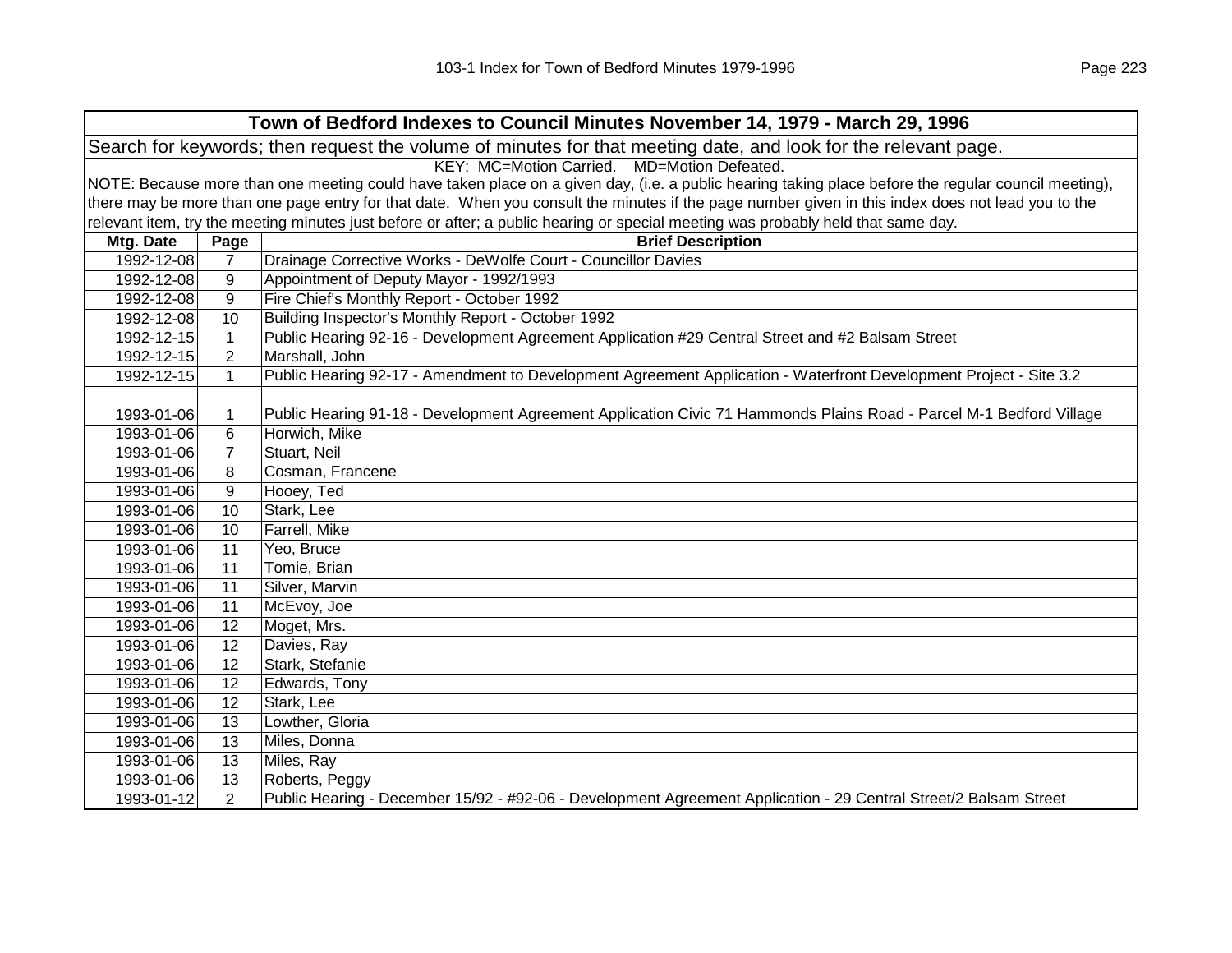| Town of Bedford Indexes to Council Minutes November 14, 1979 - March 29, 1996 |                                                                                                                |                                                                                                                                                     |  |
|-------------------------------------------------------------------------------|----------------------------------------------------------------------------------------------------------------|-----------------------------------------------------------------------------------------------------------------------------------------------------|--|
|                                                                               | Search for keywords; then request the volume of minutes for that meeting date, and look for the relevant page. |                                                                                                                                                     |  |
|                                                                               |                                                                                                                | KEY: MC=Motion Carried. MD=Motion Defeated.                                                                                                         |  |
|                                                                               |                                                                                                                | NOTE: Because more than one meeting could have taken place on a given day, (i.e. a public hearing taking place before the regular council meeting), |  |
|                                                                               |                                                                                                                | there may be more than one page entry for that date. When you consult the minutes if the page number given in this index does not lead you to the   |  |
|                                                                               |                                                                                                                | relevant item, try the meeting minutes just before or after; a public hearing or special meeting was probably held that same day.                   |  |
| Mtg. Date                                                                     | Page                                                                                                           | <b>Brief Description</b>                                                                                                                            |  |
|                                                                               |                                                                                                                |                                                                                                                                                     |  |
| 1993-01-12                                                                    | 3                                                                                                              | Public Hearing - December 15/92 - 92-17 - Development Agreement Application - Site 3.2. - Waterfront Development Project                            |  |
| 1993-01-12                                                                    | 3                                                                                                              | Public Hearing - Jan 6/93 - 92-18 - Development Agreement Application - Parcel M-1 - Bedford Village                                                |  |
| 1993-01-12                                                                    | 10                                                                                                             | Mr. Greg Isenor - Proposed Sale of Peregrine Lots                                                                                                   |  |
| 1993-01-12                                                                    | 10                                                                                                             | Bedford Board of School Trustees - Community School Facilities                                                                                      |  |
| 1993-01-12                                                                    | 11                                                                                                             | Ms. Susan Warman - Proposed Crosswalk Guard - Meadowbrook/Pleasant                                                                                  |  |
| 1993-01-12                                                                    | 12                                                                                                             | Pleasant Street Residents - One Way Street Designation                                                                                              |  |
| 1993-01-12                                                                    | 13                                                                                                             | Mr. and Mrs. Blue re - One Way Street Designation                                                                                                   |  |
| 1993-01-12                                                                    | 13                                                                                                             | Citizen Advisory Forum - Establishment of Date and Topics                                                                                           |  |
| 1993-01-12                                                                    | 14                                                                                                             | Proposed Change in Signage - 102 Highway                                                                                                            |  |
| 1993-01-12                                                                    | 15                                                                                                             | Snow Removal/Salting Operation                                                                                                                      |  |
| 1993-01-12                                                                    | 15                                                                                                             | Citizen's Advisory Committee on Recycling - Councillor MacLean                                                                                      |  |
| 1993-01-12                                                                    | 16                                                                                                             | Heritage Advisory Committee - Annual Report                                                                                                         |  |
| 1993-01-12                                                                    | 16                                                                                                             | Heritage Advisory Committee - Street Naming Policy                                                                                                  |  |
| 1993-01-12                                                                    | 16                                                                                                             | Heritage Advisory Committee - Town Historian                                                                                                        |  |
| 1993-01-12                                                                    | 17                                                                                                             | Correspondence: Request for Funding - Environmental Partners Fund Program - Mr. Kaufmann                                                            |  |
| 1993-01-26                                                                    | $\overline{c}$                                                                                                 | Rescission - Community School Enhancement - Deputy Mayor Oickle                                                                                     |  |
| 1993-01-26                                                                    | $\overline{2}$                                                                                                 | Bedford School Trustees re Enhanced Elementary School                                                                                               |  |
| 1993-01-26                                                                    | 3                                                                                                              | Jack Lake Development Boundary Issue                                                                                                                |  |
| 1993-01-26                                                                    | 5                                                                                                              | Petroglyph Advisory Report                                                                                                                          |  |
| 1993-01-26                                                                    | 5                                                                                                              | <b>UNSM Goals and Strategy - Councillor Cosgrove</b>                                                                                                |  |
| 1993-01-26                                                                    | 6                                                                                                              | Proposed Crosswalk Guard - Meadowbrook/Pleasant                                                                                                     |  |
| 1993-01-26                                                                    | 6                                                                                                              | Ratification - Town Appointment to Metropolitan Authority - Citizen's Committee on Recycling                                                        |  |
| 1993-01-26                                                                    | $\overline{7}$                                                                                                 | Mr. Fred Hall - Citizens Against Incineration - Request for Funding                                                                                 |  |
| 1993-01-26                                                                    | 8                                                                                                              | Mr. Warren Hutt - One-Way Designation - Pleasant St.                                                                                                |  |
| 1993-01-26                                                                    | 8                                                                                                              | Mrs. Marie-Claire Blue - OneWay Designation - Pleasant Street                                                                                       |  |
| 1993-01-26                                                                    | 9                                                                                                              | Rescission - One-Way Street Designation - Pleasant Street - Councillor John Davies                                                                  |  |
| 1993-01-26                                                                    | 10                                                                                                             | Pleasant Street - One Way Street Designation                                                                                                        |  |
| 1993-01-26                                                                    | 10                                                                                                             | Consideration - Resident 1993/1994 Tax Exemption                                                                                                    |  |
| 1993-01-26                                                                    | 11                                                                                                             | Status Report - 1993/1994 Operating and Capital Budgets                                                                                             |  |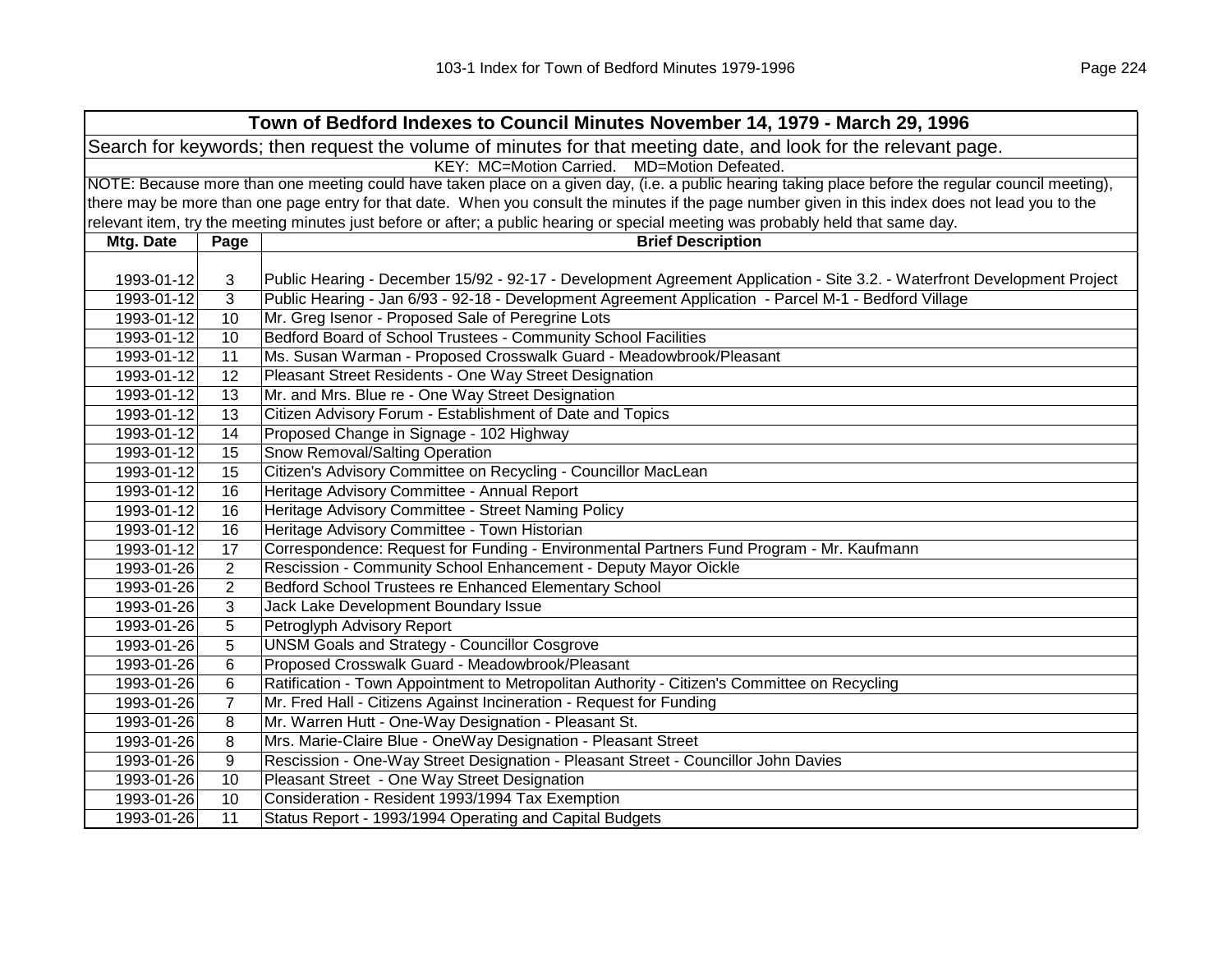| Town of Bedford Indexes to Council Minutes November 14, 1979 - March 29, 1996                                  |                |                                                                                                                                                     |  |
|----------------------------------------------------------------------------------------------------------------|----------------|-----------------------------------------------------------------------------------------------------------------------------------------------------|--|
| Search for keywords; then request the volume of minutes for that meeting date, and look for the relevant page. |                |                                                                                                                                                     |  |
|                                                                                                                |                | KEY: MC=Motion Carried. MD=Motion Defeated.                                                                                                         |  |
|                                                                                                                |                | NOTE: Because more than one meeting could have taken place on a given day, (i.e. a public hearing taking place before the regular council meeting), |  |
|                                                                                                                |                | there may be more than one page entry for that date. When you consult the minutes if the page number given in this index does not lead you to the   |  |
|                                                                                                                |                | relevant item, try the meeting minutes just before or after; a public hearing or special meeting was probably held that same day.                   |  |
| Mtg. Date                                                                                                      | Page           | <b>Brief Description</b>                                                                                                                            |  |
| 1993-01-26                                                                                                     | 11             | <b>MPS Review</b>                                                                                                                                   |  |
| 1993-01-26                                                                                                     | 12             | <b>BPAC Information Report</b>                                                                                                                      |  |
| 1993-01-26                                                                                                     | 12             | <b>Bedford Park Development Agreement</b>                                                                                                           |  |
| 1993-01-26                                                                                                     | 12             | <b>Bylaw/Policy Advisory Committee</b>                                                                                                              |  |
| 1993-01-26                                                                                                     | 14             | <b>Bedford Board of Health</b>                                                                                                                      |  |
| 1993-01-26                                                                                                     | 14             | <b>Transit Advisory Committee</b>                                                                                                                   |  |
| 1993-01-26                                                                                                     | 15             | Finance Report - Information Item - 1993 Assessment Roll                                                                                            |  |
| 1993-01-26                                                                                                     | 15             | Correspondence: Citizens Against Incineration - Proposed Metropolitan Waste to Energy Facility                                                      |  |
| 1993-01-26                                                                                                     | 15             | Correspondence: Request for Support - UNSM - RCMP Cost Recoveries and Grants in Lieu                                                                |  |
| 1993-01-26                                                                                                     | 15             | Development Agreement Application - Parcel M-1 - Bedford Village - Councillor Len Goucher                                                           |  |
|                                                                                                                |                | Consideration - Proposed Lease to Purchase Agreement - Municipal Facilities Boardwalk Development Ltd. Re Bedford                                   |  |
| 1993-02-09                                                                                                     | 2              | Waterfront                                                                                                                                          |  |
| 1993-02-09                                                                                                     | 7              | Sale of Peregrine Lots                                                                                                                              |  |
| 1993-02-09                                                                                                     | 8              | Consideration - Funding Request - Citizens Against Incineration                                                                                     |  |
| 1993-02-09                                                                                                     | 10             | Proposed Siting and Enhancement - New Elementary School                                                                                             |  |
| 1993-02-09                                                                                                     | 13             | Change in Date - Citizens Advisory Forum - March 24, 1993                                                                                           |  |
| 1993-02-16                                                                                                     | $\overline{2}$ | Discussion - Endhance School Facility - Energy Efficiency - Councillor Cosgrove                                                                     |  |
| 1993-02-16                                                                                                     | $\overline{2}$ | Discussion - Metropolitan Authority - Incinerator Siting - Deputy Mayor Oickle                                                                      |  |
| 1993-02-16                                                                                                     | 4              | Request for Public Information Session - New Town Facility (Deputy Mayor Oickle Verbal)                                                             |  |
| 1993-02-16                                                                                                     | 6              | 1993-1996 Capital Budget                                                                                                                            |  |
| 1993-02-23                                                                                                     | $\mathbf 1$    | Reconvened Session of February 9, 1993                                                                                                              |  |
| 1993-02-23                                                                                                     | $\mathbf 1$    | <b>MPS Review</b>                                                                                                                                   |  |
| 1993-02-23                                                                                                     | $\overline{2}$ | Mr. Earl Forgeron re Item 10.1 (previously circulated and attached)                                                                                 |  |
| 1993-02-23                                                                                                     | 3              | Walkway - Admiral's Cove Estates - lots B42 and B43 - Mr. Earl Forgeron                                                                             |  |
| 1993-02-23                                                                                                     | 3              | Establishment of Meeting Date - Town Council/Municipal Reform Advisory Committee                                                                    |  |
| 1993-02-23                                                                                                     | 4              | Correspondence: Mayor Gloria McCluskey - Sale of .5% Alcohol Beer                                                                                   |  |
| 1993-02-23                                                                                                     | 4              | Fire Chief's Monthly Report - Nov/Dec 1992                                                                                                          |  |
| 1993-02-23                                                                                                     | 5              | Fire Department - Annual Report 1992                                                                                                                |  |
| 1993-02-23                                                                                                     | 5              | Building Inspector's Monthly Report - Nov/Dec 1992                                                                                                  |  |
| 1993-02-23                                                                                                     | $\overline{2}$ | Mr. James Aitken - Proposal - Upgrading of Lion's Pool                                                                                              |  |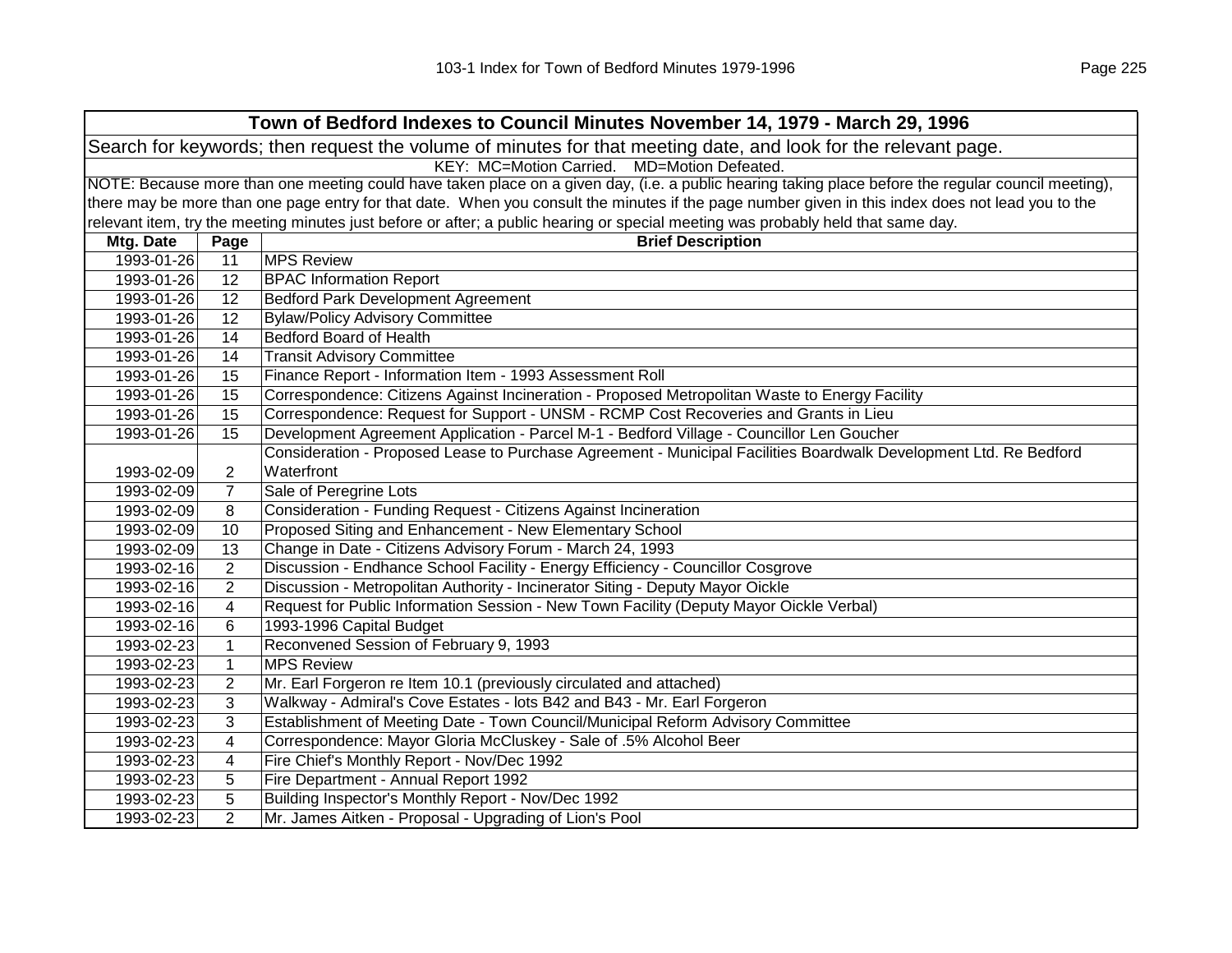| Town of Bedford Indexes to Council Minutes November 14, 1979 - March 29, 1996                                  |                                             |                                                                                                                                                     |  |  |
|----------------------------------------------------------------------------------------------------------------|---------------------------------------------|-----------------------------------------------------------------------------------------------------------------------------------------------------|--|--|
| Search for keywords; then request the volume of minutes for that meeting date, and look for the relevant page. |                                             |                                                                                                                                                     |  |  |
|                                                                                                                | KEY: MC=Motion Carried. MD=Motion Defeated. |                                                                                                                                                     |  |  |
|                                                                                                                |                                             | NOTE: Because more than one meeting could have taken place on a given day, (i.e. a public hearing taking place before the regular council meeting), |  |  |
|                                                                                                                |                                             | there may be more than one page entry for that date. When you consult the minutes if the page number given in this index does not lead you to the   |  |  |
|                                                                                                                |                                             | relevant item, try the meeting minutes just before or after; a public hearing or special meeting was probably held that same day.                   |  |  |
| Mtg. Date                                                                                                      | Page                                        | <b>Brief Description</b>                                                                                                                            |  |  |
| 1993-02-23                                                                                                     | 3                                           | Mr. Jab Grude - Shore Drive Water Services                                                                                                          |  |  |
| 1993-02-23                                                                                                     | $\overline{\mathbf{4}}$                     | Mr. Drummond Brown - Wardour Street re Flooding Problems, February 17, 1993                                                                         |  |  |
| 1993-02-23                                                                                                     | 5                                           | Storm Drainage Report                                                                                                                               |  |  |
| 1993-02-23                                                                                                     | 6                                           | Resignation - Mr. Barry Zwicker, Director of Planning and Development Control                                                                       |  |  |
| 1993-02-23                                                                                                     | 6                                           | Bowl for Millions - Councillor Harris Hutt                                                                                                          |  |  |
| 1993-02-23                                                                                                     | $\overline{7}$                              | Appointment of Solicitor - M1 Development Appeal                                                                                                    |  |  |
| 1993-02-23                                                                                                     | $\overline{7}$                              | Rules of Order By-Law - Reference to Kerr & King re Point of Privilege                                                                              |  |  |
| 1993-02-23                                                                                                     | 8                                           | Fire Department - Ratification of Annual Appointments                                                                                               |  |  |
| 1993-02-23                                                                                                     | 8                                           | Correspondence: UNSM - Policy Regarding Employment Related Sexual Harassment for Municipal Units                                                    |  |  |
| 1993-02-23                                                                                                     | 8                                           | Mrs. Gloria Lowther - Electoral Boundaries Decision                                                                                                 |  |  |
|                                                                                                                |                                             | Consideration - Proposed Lease to Purchase Agreement - Municipal Facilities Boardwalk Development Ltd. Re Bedford                                   |  |  |
| 1993-02-23                                                                                                     | 9                                           | Waterfront                                                                                                                                          |  |  |
| 1993-02-23                                                                                                     | 10                                          | Fire Chief's Monthly Report - January 1993                                                                                                          |  |  |
| 1993-02-23                                                                                                     | 10                                          | Building Inspector's Monthly Report - January 1993                                                                                                  |  |  |
| 1993-03-02                                                                                                     | $\overline{2}$                              | Possible Supreme Court Appeal - Electoral Boundaries                                                                                                |  |  |
| 1993-03-02                                                                                                     | 3                                           | Presentation - 1993/1994 Operating Budget - Draft #1                                                                                                |  |  |
| 1993-03-02                                                                                                     | 4                                           | Continuation of Review 1993/1996 Capital Budget                                                                                                     |  |  |
| 1993-03-02                                                                                                     | 6                                           | Volunteer of the Year Award                                                                                                                         |  |  |
| 1993-03-02                                                                                                     | 6                                           | Bedford Central School - Update - Mayor Kelly                                                                                                       |  |  |
| 1993-03-09                                                                                                     | $\overline{2}$                              | Presentation - Metro Coalition for Harbour Cleanup                                                                                                  |  |  |
| 1993-03-09                                                                                                     | 3                                           | Continuation of Discussion - Capital and Operating Budget                                                                                           |  |  |
| 1993-03-09                                                                                                     | 9                                           | Proposed Amendment - Bylaw #24236 -Sewer and Water Extension By-Law                                                                                 |  |  |
| 1993-03-09                                                                                                     | 10                                          | Appointment of Replacement - Planning Advisory Committee                                                                                            |  |  |
| 1993-03-09                                                                                                     | 10                                          | Sale of Peregrine Lots                                                                                                                              |  |  |
| 1993-03-09                                                                                                     | 11                                          | Building Inspector's Monthly Report - February 1993                                                                                                 |  |  |
| 1993-03-09                                                                                                     | $\mathbf{1}$                                | Public Hearing 93-01 - Development Agreement Application - Crestview Properties                                                                     |  |  |
| 1993-03-09                                                                                                     | 3                                           | Towill, Shirley                                                                                                                                     |  |  |
| 1993-03-09                                                                                                     | 3                                           | Romkey, Barry                                                                                                                                       |  |  |
| 1993-03-09                                                                                                     | 3                                           | Stuart, Neil                                                                                                                                        |  |  |
| 1993-03-30                                                                                                     | $\overline{2}$                              | Proposal - Upgrading of Lions Pool                                                                                                                  |  |  |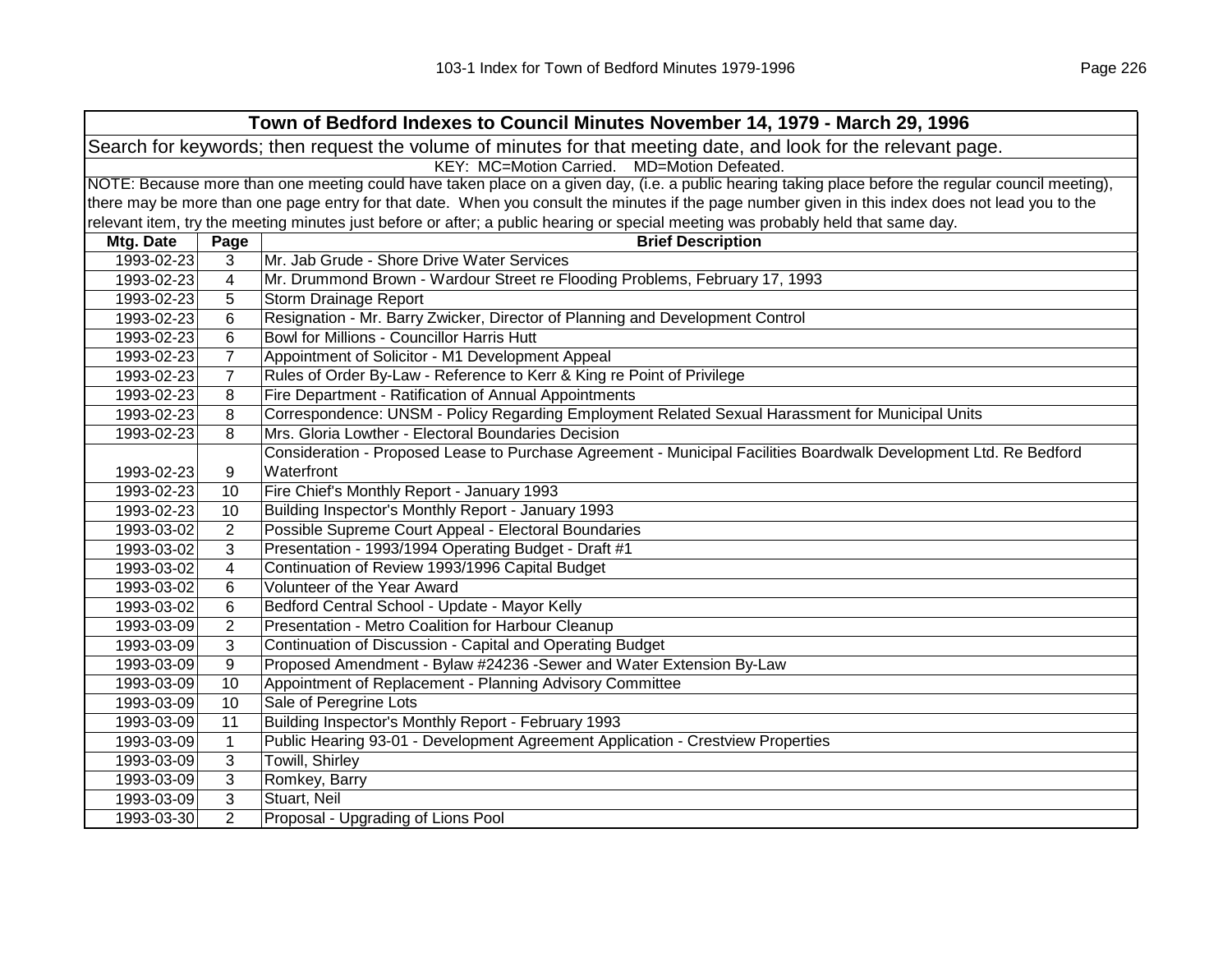| Town of Bedford Indexes to Council Minutes November 14, 1979 - March 29, 1996 |                                                                                                                |                                                                                                                                                     |  |  |
|-------------------------------------------------------------------------------|----------------------------------------------------------------------------------------------------------------|-----------------------------------------------------------------------------------------------------------------------------------------------------|--|--|
|                                                                               | Search for keywords; then request the volume of minutes for that meeting date, and look for the relevant page. |                                                                                                                                                     |  |  |
|                                                                               | KEY: MC=Motion Carried. MD=Motion Defeated.                                                                    |                                                                                                                                                     |  |  |
|                                                                               |                                                                                                                | NOTE: Because more than one meeting could have taken place on a given day, (i.e. a public hearing taking place before the regular council meeting), |  |  |
|                                                                               |                                                                                                                | there may be more than one page entry for that date. When you consult the minutes if the page number given in this index does not lead you to the   |  |  |
|                                                                               |                                                                                                                | relevant item, try the meeting minutes just before or after; a public hearing or special meeting was probably held that same day.                   |  |  |
| Mtg. Date                                                                     | Page                                                                                                           | <b>Brief Description</b>                                                                                                                            |  |  |
| 1993-03-30                                                                    | 3                                                                                                              | Peter Mitchell - A.P.E.N.S.                                                                                                                         |  |  |
| 1993-03-30                                                                    | 4                                                                                                              | Peter Sheehan - Lease to Purchase Agreement - Municipal Facilities                                                                                  |  |  |
| 1993-03-30                                                                    | 4                                                                                                              | Proposed Signage - Highway 102                                                                                                                      |  |  |
| 1993-03-30                                                                    | 5                                                                                                              | Walkway - Admiral's Cove Estate                                                                                                                     |  |  |
| 1993-03-30                                                                    | 6                                                                                                              | <b>Shore Drive Water Extension</b>                                                                                                                  |  |  |
| 1993-03-30                                                                    | 6                                                                                                              | Nova Scotia Utility and Review Board - Kiel Development Agreement                                                                                   |  |  |
| 1993-03-30                                                                    | 6                                                                                                              | Public Hearing 93-01- Development Agreement Application - Crestview Properties                                                                      |  |  |
| 1993-03-30                                                                    | $\overline{7}$                                                                                                 | Consideration - Tender 93-01 - Condo Garbage Collection                                                                                             |  |  |
| 1993-03-30                                                                    | $\overline{7}$                                                                                                 | Consideration - Tender 93-02 - Roadway Grading and Shouldering Works                                                                                |  |  |
| 1993-03-30                                                                    | $\overline{7}$                                                                                                 | Consideration - Legislation - Waste Flow Guarantees                                                                                                 |  |  |
| 1993-03-30                                                                    | 9                                                                                                              | <b>Personnel Policy Changes</b>                                                                                                                     |  |  |
| 1993-03-30                                                                    | 9                                                                                                              | Notices and Motions of Reconsideration                                                                                                              |  |  |
| 1993-03-30                                                                    | 10                                                                                                             | Status of fire at Adonis Bakery                                                                                                                     |  |  |
| 1993-03-30                                                                    | 10                                                                                                             | Bus Service for Bluewater Road/Peerless Subdivision                                                                                                 |  |  |
| 1993-03-30                                                                    | 10                                                                                                             | Composting Facility and Halifax/Dartmouth Ferry Service                                                                                             |  |  |
| 1993-03-30                                                                    | 11                                                                                                             | Correspondence: C.N. Atlantic re Procedure to Eliminate Train Whistling                                                                             |  |  |
| 1993-03-30                                                                    | 12                                                                                                             | Fire Chief's Monthly Report - February 1993                                                                                                         |  |  |
| 1993-04-13                                                                    | $\overline{2}$                                                                                                 | Recommendation - Board of Trade - Developers' Forum                                                                                                 |  |  |
| 1993-04-13                                                                    | 4                                                                                                              | Consideration - Proposed Changes - Terms of Reference - BPAC                                                                                        |  |  |
| 1993-04-13                                                                    | 5                                                                                                              | Notices of Motions of Reconsideration - Second Reading                                                                                              |  |  |
| 1993-04-13                                                                    | 6                                                                                                              | Purchase of Police Vehicle                                                                                                                          |  |  |
| 1993-04-13                                                                    | 6                                                                                                              | Reports re Citizens Advisory Forum - March 24, 1993                                                                                                 |  |  |
| 1993-04-13                                                                    | $\overline{7}$                                                                                                 | Consideration - Tender 93-04 - Street Line Painting                                                                                                 |  |  |
| 1993-04-13                                                                    | 9                                                                                                              | Update - Metropolitan Authority                                                                                                                     |  |  |
| 1993-04-13                                                                    | 9                                                                                                              | Information Report re Proposed Extension - Servicing - Bedford Highway                                                                              |  |  |
| 1993-04-13                                                                    | 10                                                                                                             | Consideration - Proposed Amendments - Subdivision - Bylaw                                                                                           |  |  |
| 1993-04-13                                                                    | 10                                                                                                             | Consideration - Proposed Establishment - Public Participation Committee - Bedford Village Properties                                                |  |  |
| 1993-04-13                                                                    | 11                                                                                                             | Warden Robert Anthony - Municipality of the District of Yarmouth - Municipal Reform                                                                 |  |  |
| 1993-04-13                                                                    | 11                                                                                                             | Consideration - Establishment of Fire Commission                                                                                                    |  |  |
| 1993-04-13                                                                    | 11                                                                                                             | Alzheimer Society of N.S. - Request for Council Representation                                                                                      |  |  |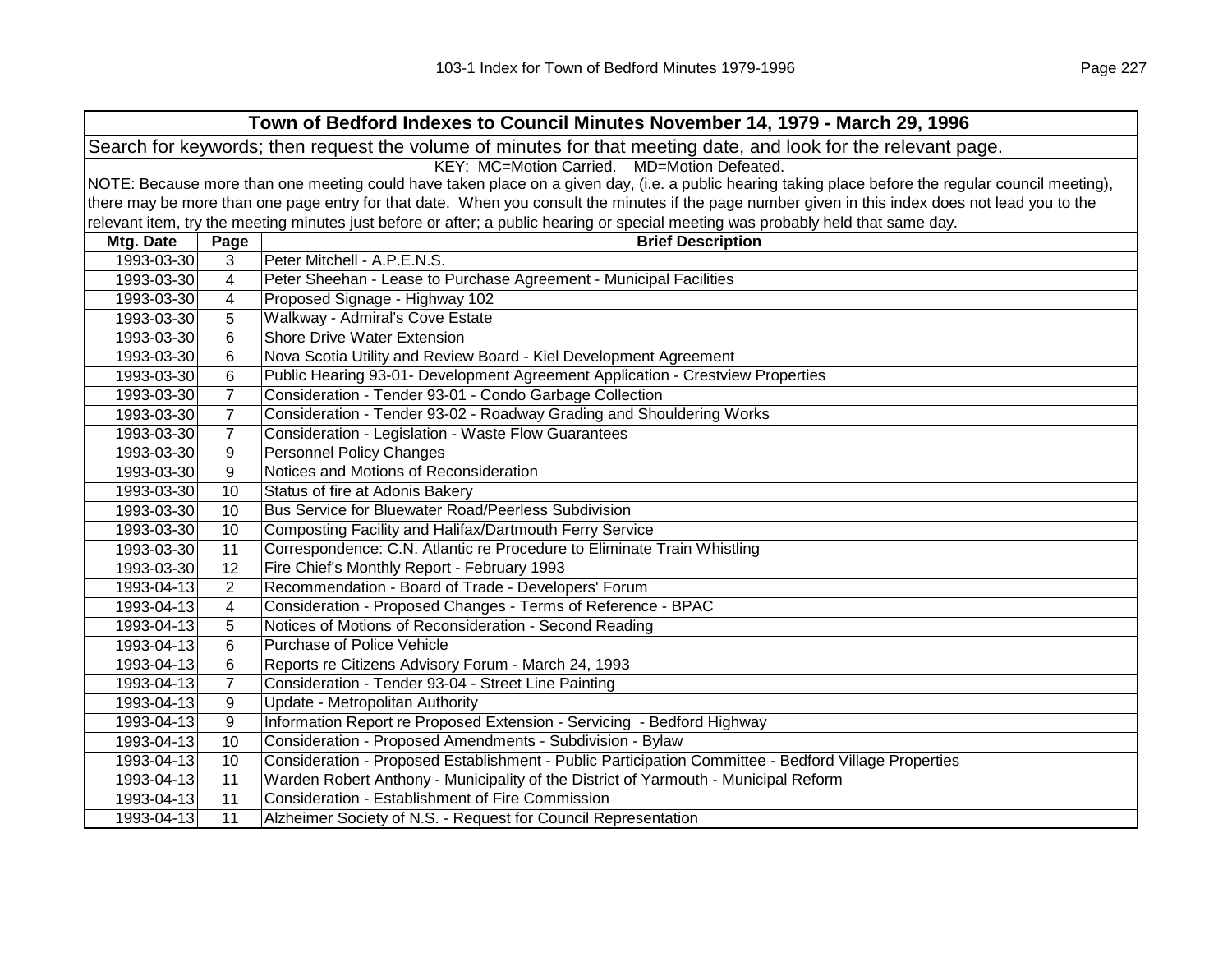| Town of Bedford Indexes to Council Minutes November 14, 1979 - March 29, 1996                                  |                                                                                                                                                     |                                                                                                                                                   |  |  |  |
|----------------------------------------------------------------------------------------------------------------|-----------------------------------------------------------------------------------------------------------------------------------------------------|---------------------------------------------------------------------------------------------------------------------------------------------------|--|--|--|
| Search for keywords; then request the volume of minutes for that meeting date, and look for the relevant page. |                                                                                                                                                     |                                                                                                                                                   |  |  |  |
|                                                                                                                | KEY: MC=Motion Carried. MD=Motion Defeated.                                                                                                         |                                                                                                                                                   |  |  |  |
|                                                                                                                | NOTE: Because more than one meeting could have taken place on a given day, (i.e. a public hearing taking place before the regular council meeting), |                                                                                                                                                   |  |  |  |
|                                                                                                                |                                                                                                                                                     | there may be more than one page entry for that date. When you consult the minutes if the page number given in this index does not lead you to the |  |  |  |
|                                                                                                                |                                                                                                                                                     | relevant item, try the meeting minutes just before or after; a public hearing or special meeting was probably held that same day.                 |  |  |  |
| Mtg. Date                                                                                                      | Page                                                                                                                                                | <b>Brief Description</b>                                                                                                                          |  |  |  |
| 1993-04-13                                                                                                     | 12                                                                                                                                                  | Update - Adonis Bakery Fire                                                                                                                       |  |  |  |
| 1993-04-27                                                                                                     | 2                                                                                                                                                   | Tenders - Sale of Peregrine Lot                                                                                                                   |  |  |  |
| 1993-04-27                                                                                                     | 3                                                                                                                                                   | Consideration - Proposed Changes - Terms of Reference - BPAC                                                                                      |  |  |  |
| 1993-04-27                                                                                                     | 4                                                                                                                                                   | Notices/Motions of Reconsideration - Second Reading                                                                                               |  |  |  |
| 1993-04-27                                                                                                     | 4                                                                                                                                                   | Consideration - Replacement Appointment - Recreation Advisory Committee                                                                           |  |  |  |
| 1993-04-27                                                                                                     | 4                                                                                                                                                   | Consideration - Awarding of Tender 93-03 - Grass Mowing                                                                                           |  |  |  |
| 1993-04-27                                                                                                     | 5                                                                                                                                                   | Appointment of Voting Delegates (5) - UNSM Regional Meeting - May 5/93                                                                            |  |  |  |
| 1993-04-27                                                                                                     | 6                                                                                                                                                   | <b>Consideration - May Meeting Dates</b>                                                                                                          |  |  |  |
| 1993-04-27                                                                                                     | 6                                                                                                                                                   | Activity Report - Planning Advisory Report                                                                                                        |  |  |  |
| 1993-04-27                                                                                                     | 6                                                                                                                                                   | Resignation - Board of Health                                                                                                                     |  |  |  |
| 1993-04-27                                                                                                     | 6                                                                                                                                                   | Unsightly Premises Report - Civic 1127 - 29 Bedford Highway                                                                                       |  |  |  |
| 1993-04-27                                                                                                     | $\overline{7}$                                                                                                                                      | Fire Chief's Monthly Report - March 1993                                                                                                          |  |  |  |
| 1993-05-04                                                                                                     | $\mathbf{1}$                                                                                                                                        | <b>Electoral Boundaries Appeal</b>                                                                                                                |  |  |  |
|                                                                                                                |                                                                                                                                                     |                                                                                                                                                   |  |  |  |
| 1993-05-11                                                                                                     | 1                                                                                                                                                   | Presentation - Town Works Division and Recreation Field Works Personnel - Mayor Peter Kelly (National Public Works Week)                          |  |  |  |
| 1993-05-11                                                                                                     | 3                                                                                                                                                   | Consideration - Amendment (Non-Substantial) Development Agreement - Lot J3 (Riverlane)                                                            |  |  |  |
| 1993-05-11                                                                                                     | 4                                                                                                                                                   | Consideration - Policy Regarding Employment Related Sexual Harassment                                                                             |  |  |  |
| 1993-05-11                                                                                                     | 4                                                                                                                                                   | Consideration - Recommendation - Bedford Board of Trade Developer's Forum                                                                         |  |  |  |
| 1993-05-11                                                                                                     | 5                                                                                                                                                   | Consideration - Engineering Design Services - Shore Drive Water Extension                                                                         |  |  |  |
| 1993-05-11                                                                                                     | 5                                                                                                                                                   | Consideration of Appointments - Public Participation Committee - Paper Mill Lake RCDD                                                             |  |  |  |
| 1993-05-11                                                                                                     | 5                                                                                                                                                   | Presentation - Air Canada Employee Political Action Committee                                                                                     |  |  |  |
| 1993-05-11                                                                                                     | 6                                                                                                                                                   | Notices/Motion of Reconsideration -3rd Reading                                                                                                    |  |  |  |
| 1993-05-11                                                                                                     | $\overline{7}$                                                                                                                                      | Consideration of Appointment - Bedford Board of Health                                                                                            |  |  |  |
| 1993-05-11                                                                                                     | $\overline{7}$                                                                                                                                      | Proposed Tax Write Offs                                                                                                                           |  |  |  |
| 1993-05-11                                                                                                     | 8                                                                                                                                                   | <b>Bedford West Electoral Boundaries Issue</b>                                                                                                    |  |  |  |
| 1993-05-11                                                                                                     | 8                                                                                                                                                   | Replacement of Truck 66 Engineering and Works Department                                                                                          |  |  |  |
| 1993-05-11                                                                                                     | 9                                                                                                                                                   | Tender 93-07 - Range Park Ballfield Lighting                                                                                                      |  |  |  |
| 1993-05-11                                                                                                     | 9                                                                                                                                                   | Clarification - Correspondence - Enviro Town                                                                                                      |  |  |  |
| 1993-05-11                                                                                                     | 9                                                                                                                                                   | 41 Union Street - Mr. John Robertson, Chief Building Inspector                                                                                    |  |  |  |
| 1993-05-11                                                                                                     | 10                                                                                                                                                  | Metropolitan Authority - Report                                                                                                                   |  |  |  |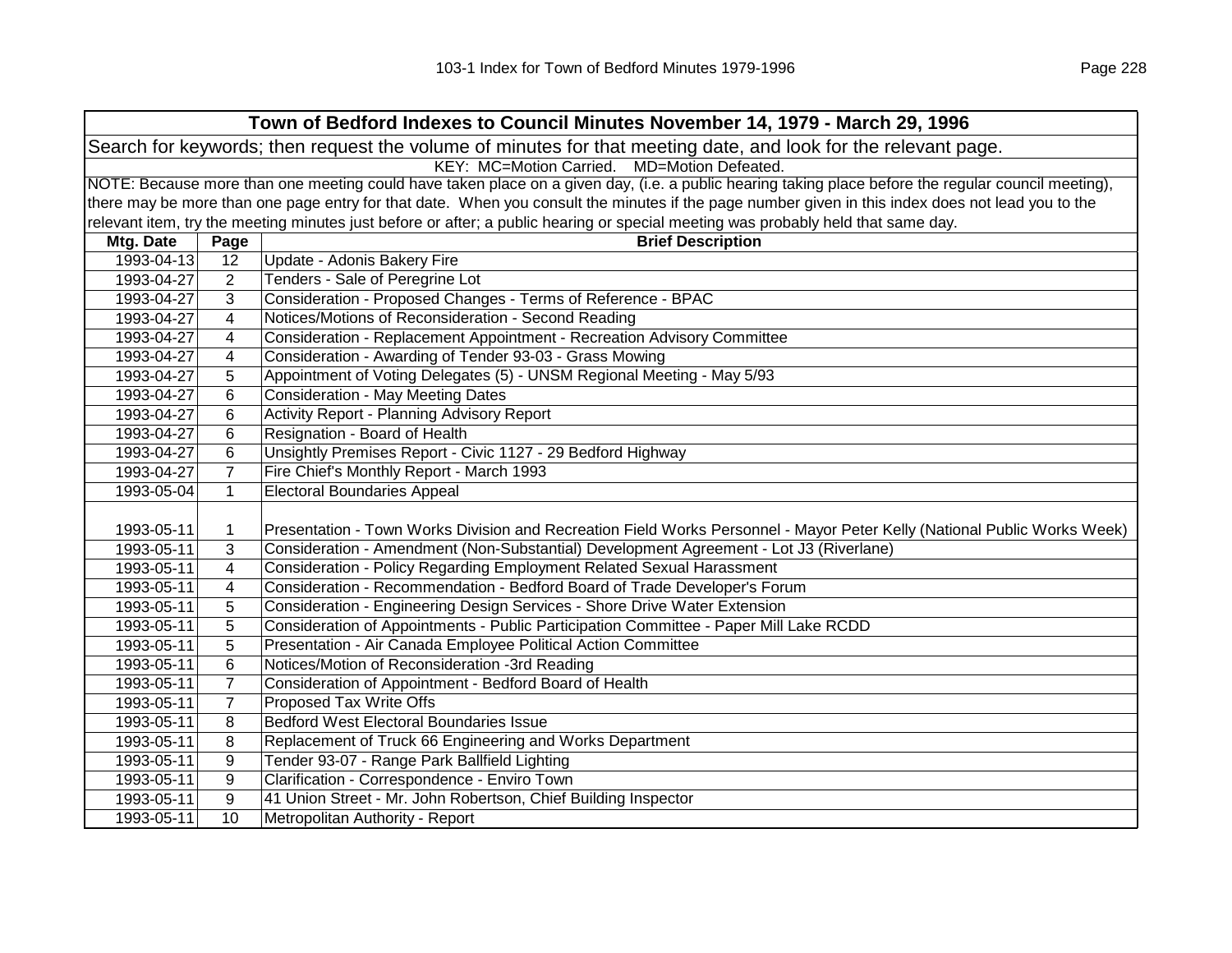|            | Town of Bedford Indexes to Council Minutes November 14, 1979 - March 29, 1996                                                                       |                                                                                                                                                   |  |  |
|------------|-----------------------------------------------------------------------------------------------------------------------------------------------------|---------------------------------------------------------------------------------------------------------------------------------------------------|--|--|
|            | Search for keywords; then request the volume of minutes for that meeting date, and look for the relevant page.                                      |                                                                                                                                                   |  |  |
|            |                                                                                                                                                     | KEY: MC=Motion Carried. MD=Motion Defeated.                                                                                                       |  |  |
|            | NOTE: Because more than one meeting could have taken place on a given day, (i.e. a public hearing taking place before the regular council meeting), |                                                                                                                                                   |  |  |
|            |                                                                                                                                                     | there may be more than one page entry for that date. When you consult the minutes if the page number given in this index does not lead you to the |  |  |
|            |                                                                                                                                                     | relevant item, try the meeting minutes just before or after; a public hearing or special meeting was probably held that same day.                 |  |  |
| Mtg. Date  | Page                                                                                                                                                | <b>Brief Description</b>                                                                                                                          |  |  |
| 1993-05-11 | 11                                                                                                                                                  | Engineering Department - Status Report - Bedford Highway - Water and Sewer Extension Proposal                                                     |  |  |
| 1993-05-11 | 11                                                                                                                                                  | Marilyn Alexander - Wimbledon Road                                                                                                                |  |  |
| 1993-05-11 | 11                                                                                                                                                  | S.S. Sodi - 910 Bedford Highway - Red Barn Property                                                                                               |  |  |
| 1993-05-11 | 11                                                                                                                                                  | Tenders - Sale of Peregrine Lot - Councillor Hutt                                                                                                 |  |  |
| 1993-05-11 | 12                                                                                                                                                  | Building Inspector's Monthly - April 1993                                                                                                         |  |  |
| 1993-06-08 | $\mathbf{1}$                                                                                                                                        | Public Hearing - 93-02 - Amendment to Development Agreement Application - 84-01/02 - Bedford Park Development                                     |  |  |
| 1993-06-08 | $\overline{2}$                                                                                                                                      | Draper, Peggy                                                                                                                                     |  |  |
| 1993-06-08 | 3                                                                                                                                                   | <b>Bradley, Margaret</b>                                                                                                                          |  |  |
| 1993-06-08 | 3                                                                                                                                                   | Pratt, Rick - President, Bedford Park Resident's Association                                                                                      |  |  |
| 1993-06-08 | 3                                                                                                                                                   | Albert, Ron                                                                                                                                       |  |  |
| 1993-06-08 | 4                                                                                                                                                   | Schraeder, Mrs.                                                                                                                                   |  |  |
| 1993-06-08 | 4                                                                                                                                                   | Bradley, Margaret                                                                                                                                 |  |  |
| 1993-06-08 | 4                                                                                                                                                   | Newcombe, Anne                                                                                                                                    |  |  |
| 1993-06-08 | 5                                                                                                                                                   | Duffus, Graeme                                                                                                                                    |  |  |
| 1993-06-08 | $\mathbf{1}$                                                                                                                                        | Economic Instruments Presentation                                                                                                                 |  |  |
| 1993-06-08 | 3                                                                                                                                                   | Mr. Geoff Keddy - re Lot A1 - Dartmouth Road                                                                                                      |  |  |
| 1993-06-08 | 3                                                                                                                                                   | Update - Sackville River Walkway - Don Ambler                                                                                                     |  |  |
| 1993-06-15 | $\mathbf{1}$                                                                                                                                        | Public Information Meeting - Municipal Facilities - Waterfront Site                                                                               |  |  |
| 1993-06-22 | $\mathbf{1}$                                                                                                                                        | Consideration - Envirotown Program                                                                                                                |  |  |
| 1993-06-22 | 2                                                                                                                                                   | Presentation - Mary Gillis - Halifax Co. Regional Library                                                                                         |  |  |
| 1993-06-22 | 2                                                                                                                                                   | Consideration - Awarding Tender 93-09 - Symonds Road                                                                                              |  |  |
| 1993-06-22 | 3                                                                                                                                                   | Parking - Paper Mill Lake                                                                                                                         |  |  |
| 1993-06-22 | 4                                                                                                                                                   | <b>New Elementary School Traffic Projections</b>                                                                                                  |  |  |
| 1993-06-22 | 5                                                                                                                                                   | Consideration of Approval - Sexual Harassment Policy                                                                                              |  |  |
| 1993-06-22 | 5                                                                                                                                                   | 41 Union Street - Mr. David Munro                                                                                                                 |  |  |
| 1993-06-22 | 5                                                                                                                                                   | Proposed Sale of Town-owned Property - Peregrine Crescent                                                                                         |  |  |
| 1993-06-22 | 6                                                                                                                                                   | Public Hearing - 93-02 - Bedford Park Development                                                                                                 |  |  |
| 1993-06-22 | $\overline{7}$                                                                                                                                      | Ratification - Dr. James Carson - Dartmouth/Halifax County Housing Authority                                                                      |  |  |
| 1993-06-22 | $\overline{7}$                                                                                                                                      | Consideration - Awarding of Contract - Breathing Air Compressor                                                                                   |  |  |
| 1993-06-22 | 8                                                                                                                                                   | Consideration - Awarding of Contract - Security - Paper Mill Lake                                                                                 |  |  |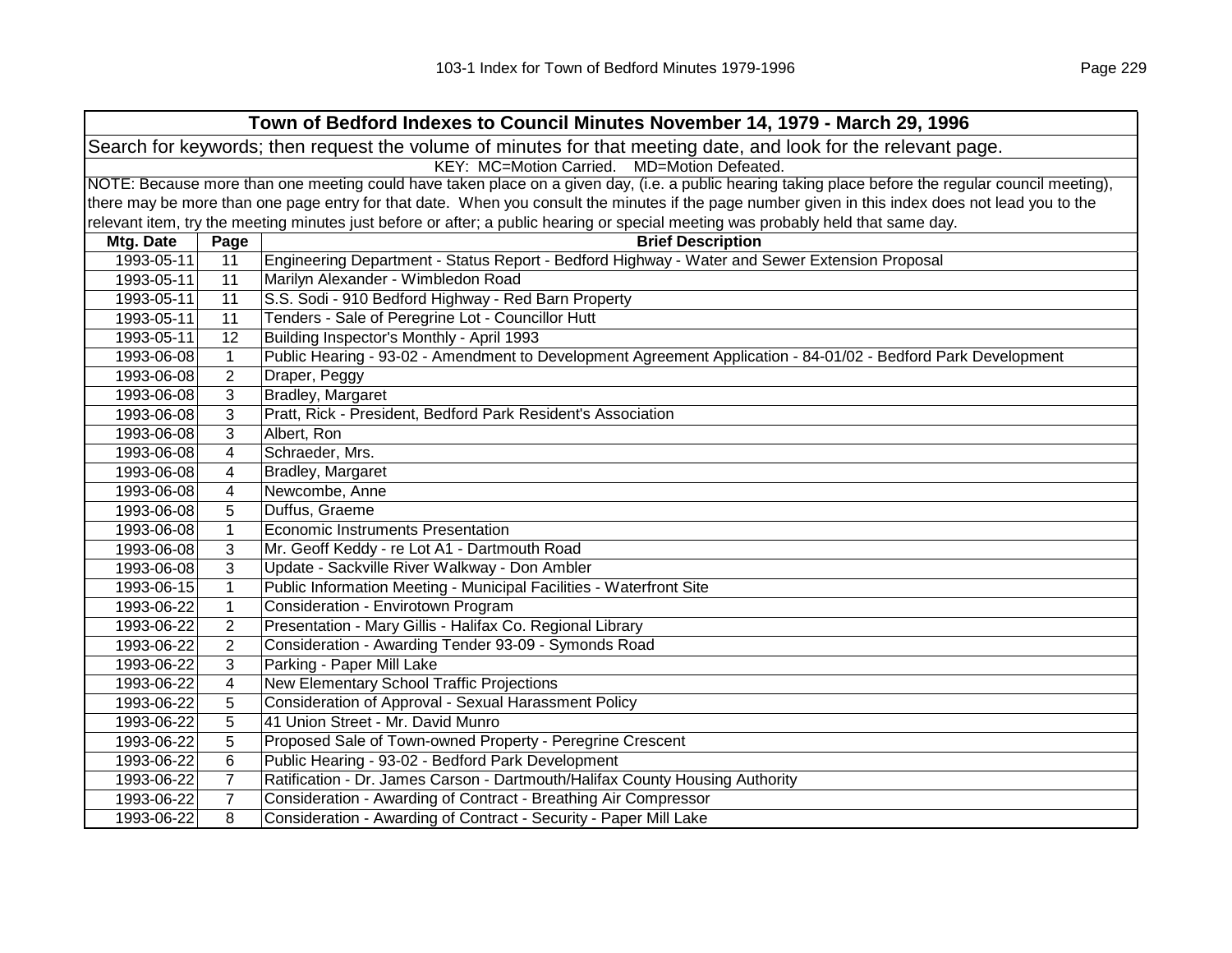| Town of Bedford Indexes to Council Minutes November 14, 1979 - March 29, 1996                                  |                                                                                                                                                     |                                                                                                                                                   |  |  |
|----------------------------------------------------------------------------------------------------------------|-----------------------------------------------------------------------------------------------------------------------------------------------------|---------------------------------------------------------------------------------------------------------------------------------------------------|--|--|
| Search for keywords; then request the volume of minutes for that meeting date, and look for the relevant page. |                                                                                                                                                     |                                                                                                                                                   |  |  |
|                                                                                                                | KEY: MC=Motion Carried. MD=Motion Defeated.                                                                                                         |                                                                                                                                                   |  |  |
|                                                                                                                | NOTE: Because more than one meeting could have taken place on a given day, (i.e. a public hearing taking place before the regular council meeting), |                                                                                                                                                   |  |  |
|                                                                                                                |                                                                                                                                                     | there may be more than one page entry for that date. When you consult the minutes if the page number given in this index does not lead you to the |  |  |
|                                                                                                                |                                                                                                                                                     | relevant item, try the meeting minutes just before or after; a public hearing or special meeting was probably held that same day.                 |  |  |
| Mtg. Date                                                                                                      | Page                                                                                                                                                | <b>Brief Description</b>                                                                                                                          |  |  |
| 1993-06-22                                                                                                     | 8                                                                                                                                                   | Consideration of Appointments - Bedford Waters Advisory Committee (BWAC)                                                                          |  |  |
| 1993-06-22                                                                                                     | 8                                                                                                                                                   | Consideration of Approval - Proposed Changes - Police Personnel Policy                                                                            |  |  |
| 1993-06-22                                                                                                     | 8                                                                                                                                                   | For Sackville Foundation - Terms of Reference                                                                                                     |  |  |
| 1993-06-22                                                                                                     | 9                                                                                                                                                   | Bedford Planning Advisory Committee (BPAC) Activity Report                                                                                        |  |  |
| 1993-06-22                                                                                                     | 9                                                                                                                                                   | Metropolitan Authority Report - Councillor MacLean                                                                                                |  |  |
| 1993-06-22                                                                                                     | 9                                                                                                                                                   | Planning - (A) Review of CCDD                                                                                                                     |  |  |
| 1993-06-22                                                                                                     | 10                                                                                                                                                  | Finance - Information - Proposed Computer System Upgrade                                                                                          |  |  |
| 1993-06-22                                                                                                     | 10                                                                                                                                                  | Correspondence: Economic Development Commission (E.D.C.) - CCDD                                                                                   |  |  |
| 1993-06-22                                                                                                     | 11                                                                                                                                                  | Mr. Malcolm Murray re May 18, 1993 - Brush Fire - Admiral Cove Park                                                                               |  |  |
| 1993-06-22                                                                                                     | 11                                                                                                                                                  | Fire Chief's Monthly Report - May 1993                                                                                                            |  |  |
| 1993-06-22                                                                                                     | 11                                                                                                                                                  | Building Inspector's Monthly Report - May 1993                                                                                                    |  |  |
| 1993-06-29                                                                                                     | $\overline{2}$                                                                                                                                      | Municipal Facilities - Presentation of Coopers and Lybrand Financial Analysis Report                                                              |  |  |
| 1993-07-06                                                                                                     | $\mathbf{1}$                                                                                                                                        | Consideration - Reinitiating of Strategic Planning Process                                                                                        |  |  |
| 1993-07-06                                                                                                     | $\mathbf{1}$                                                                                                                                        | Proposed Establishment - Fire Commission                                                                                                          |  |  |
| 1993-07-06                                                                                                     | $\overline{2}$                                                                                                                                      | Consideration - Air Canada Employee Political Action Committee                                                                                    |  |  |
| 1993-07-06                                                                                                     | $\overline{2}$                                                                                                                                      | Proposed Elementary School - Traffic Projections                                                                                                  |  |  |
| 1993-07-06                                                                                                     | 4                                                                                                                                                   | New Elementary School - Joint Use Agreement                                                                                                       |  |  |
| 1993-07-06                                                                                                     | 4                                                                                                                                                   | <b>Grass Mowing/Weeding Control Regulation</b>                                                                                                    |  |  |
| 1993-07-06                                                                                                     | 3                                                                                                                                                   | Director of Planning and Development - Vacancy - Appointment of Acting Director                                                                   |  |  |
| 1993-07-06                                                                                                     | 3                                                                                                                                                   | Bedford "Skippers"                                                                                                                                |  |  |
| 1993-07-06                                                                                                     | $\mathbf{3}$                                                                                                                                        | Consideration - Staff Pension Plan - Proposed Revisions                                                                                           |  |  |
| 1993-07-06                                                                                                     | 5                                                                                                                                                   | July and August Council Meeting Dates                                                                                                             |  |  |
| 1993-07-06                                                                                                     | 5                                                                                                                                                   | Confederacy of Mainland Micmacs - Highway 102-Signage                                                                                             |  |  |
| 1993-07-06                                                                                                     | 6                                                                                                                                                   | Fire Chief's Monthly Report - May 1993                                                                                                            |  |  |
| 1993-07-06                                                                                                     | 6                                                                                                                                                   | Engineering Department - Solid Waste Collection Program                                                                                           |  |  |
| 1993-07-13                                                                                                     | $\overline{2}$                                                                                                                                      | Interim Strategy Report - Sanitary Sewer Volume Controls                                                                                          |  |  |
| 1993-07-13                                                                                                     | 3                                                                                                                                                   | Bedford Elementary School - Additional Costs Associated with Community/Recreation Facilities                                                      |  |  |
| 1993-07-13                                                                                                     | 4                                                                                                                                                   | Consideration - Air Canada Employee Political Action Committee and Council of Canadian Airlines Employees                                         |  |  |
| 1993-07-13                                                                                                     | 4                                                                                                                                                   | Economic Instruments Study - Environmental Controls                                                                                               |  |  |
| 1993-07-13                                                                                                     | 4                                                                                                                                                   | Deferred Motion July 6, 1993 - Proposed Contribution - Soccer Nova Scotia (Deputy Mayor Oickle)                                                   |  |  |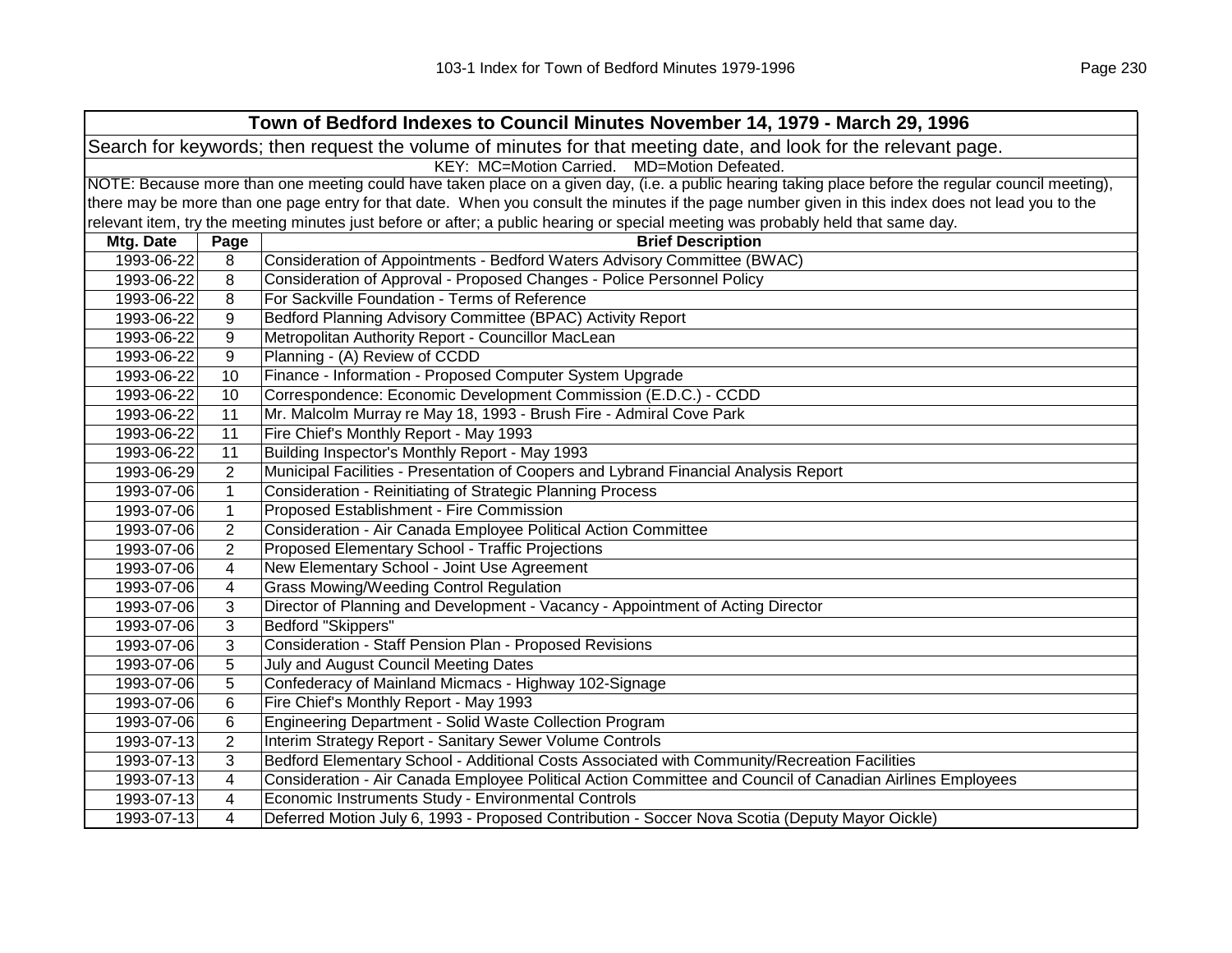|            | Town of Bedford Indexes to Council Minutes November 14, 1979 - March 29, 1996                                  |                                                                                                                                                     |  |  |  |
|------------|----------------------------------------------------------------------------------------------------------------|-----------------------------------------------------------------------------------------------------------------------------------------------------|--|--|--|
|            | Search for keywords; then request the volume of minutes for that meeting date, and look for the relevant page. |                                                                                                                                                     |  |  |  |
|            | KEY: MC=Motion Carried. MD=Motion Defeated.                                                                    |                                                                                                                                                     |  |  |  |
|            |                                                                                                                | NOTE: Because more than one meeting could have taken place on a given day, (i.e. a public hearing taking place before the regular council meeting), |  |  |  |
|            |                                                                                                                | there may be more than one page entry for that date. When you consult the minutes if the page number given in this index does not lead you to the   |  |  |  |
|            |                                                                                                                | relevant item, try the meeting minutes just before or after; a public hearing or special meeting was probably held that same day.                   |  |  |  |
| Mtg. Date  | Page                                                                                                           | <b>Brief Description</b>                                                                                                                            |  |  |  |
| 1993-07-13 | 5                                                                                                              | Presentation - Cycling Helmets (Dr. G. Robert LaRoche)                                                                                              |  |  |  |
| 1993-07-13 | 5                                                                                                              | Recommend Traffic Movement Improvements - Meadowbrook Drive Intersection                                                                            |  |  |  |
| 1993-07-13 | 6                                                                                                              | <b>Brush Burning Operations - Crestview Subdivision Project</b>                                                                                     |  |  |  |
| 1993-07-13 | $\overline{7}$                                                                                                 | Amalgamation of Dartmouth Ferry and Metro Transit                                                                                                   |  |  |  |
| 1993-07-13 | $\overline{7}$                                                                                                 | Consideration - Awarding of Tender 93-10 - Rockmanor Drive Sanitary Sewer Replacement                                                               |  |  |  |
| 1993-07-13 | $\overline{7}$                                                                                                 | Violation of Solid Waste Bylaw - 148 Rutledge Street                                                                                                |  |  |  |
| 1993-07-13 | 8                                                                                                              | Resignation - BPAC Vacancy                                                                                                                          |  |  |  |
| 1993-07-13 | 8                                                                                                              | Wallace MacDonald and Lively - Redden RCDD Lands - Union Street Area Highway                                                                        |  |  |  |
| 1993-07-13 | 9                                                                                                              | Fire Chief's Monthly Report - June 1993                                                                                                             |  |  |  |
| 1993-07-13 | 9                                                                                                              | Report - Armament Storage Facility - Verbal - Deputy Mayor Oickle                                                                                   |  |  |  |
| 1993-08-17 | 2                                                                                                              | Tim Edwards - Technical University of Nova Scotia - Proposed Bedford Ferry Service                                                                  |  |  |  |
| 1993-08-17 | 3                                                                                                              | Don Huntington - Bedford Board of Trade Representative - Halifax Board of Trade Economic Summit                                                     |  |  |  |
| 1993-08-17 | 3                                                                                                              | Mr. Leil/Ms. MacDonald - Service Lateral - 120 Dartmouth Road                                                                                       |  |  |  |
| 1993-08-17 | 5                                                                                                              | Repairs - Replacement - Parkers Brook Bridge                                                                                                        |  |  |  |
|            |                                                                                                                |                                                                                                                                                     |  |  |  |
| 1993-08-17 | 5                                                                                                              | Proposed Extension of Trunk Water and Sewer Services - Bedford Highway South Joint Planning and Engineering Report                                  |  |  |  |
| 1993-08-17 | 6                                                                                                              | Sale of Peregrine Lots                                                                                                                              |  |  |  |
| 1993-08-17 | $\overline{7}$                                                                                                 | Youth Issues                                                                                                                                        |  |  |  |
| 1993-08-17 | 8                                                                                                              | Discussion - Public Hearings scheduled for August 24                                                                                                |  |  |  |
| 1993-08-17 | 9                                                                                                              | Consideration - Awarding Tender 93-11 - Street Upgrading Works - Chop Sealing                                                                       |  |  |  |
|            |                                                                                                                | Consideration - Awarding of Tenders - 93-14 and 93-15 - Storm Drainage Improvements Works - Hammonds Plains Road and                                |  |  |  |
| 1993-08-17 | 9                                                                                                              | Wardour/Brook Street Areas                                                                                                                          |  |  |  |
| 1993-08-17 | 9                                                                                                              | Engineering Design Services - Bedford Highway Upgrading - Oakmount Drive to Canadian Legion                                                         |  |  |  |
| 1993-08-31 | $\mathbf{1}$                                                                                                   | Management Proposal - Fort Sackville Foundation                                                                                                     |  |  |  |
| 1993-08-31 | $\mathbf{1}$                                                                                                   | Review of CCDD (Cushing Hill and Town Owned Lands - Hammond Center)                                                                                 |  |  |  |
| 1993-08-31 | $\overline{2}$                                                                                                 | Proposed Computer System Upgrade                                                                                                                    |  |  |  |
| 1993-08-31 | 3                                                                                                              | Amalgamation - Dartmouth Ferry/Metro Transit                                                                                                        |  |  |  |
| 1993-08-31 | 5                                                                                                              | Service Lateral Maintenance Policy - Civic #120 Dartmouth Road                                                                                      |  |  |  |
| 1993-08-31 | $\overline{7}$                                                                                                 | Mike Spurns - LeBrun Centre                                                                                                                         |  |  |  |
| 1993-08-31 | 8                                                                                                              | Consideration of Appointment - Planning Advisory Committee                                                                                          |  |  |  |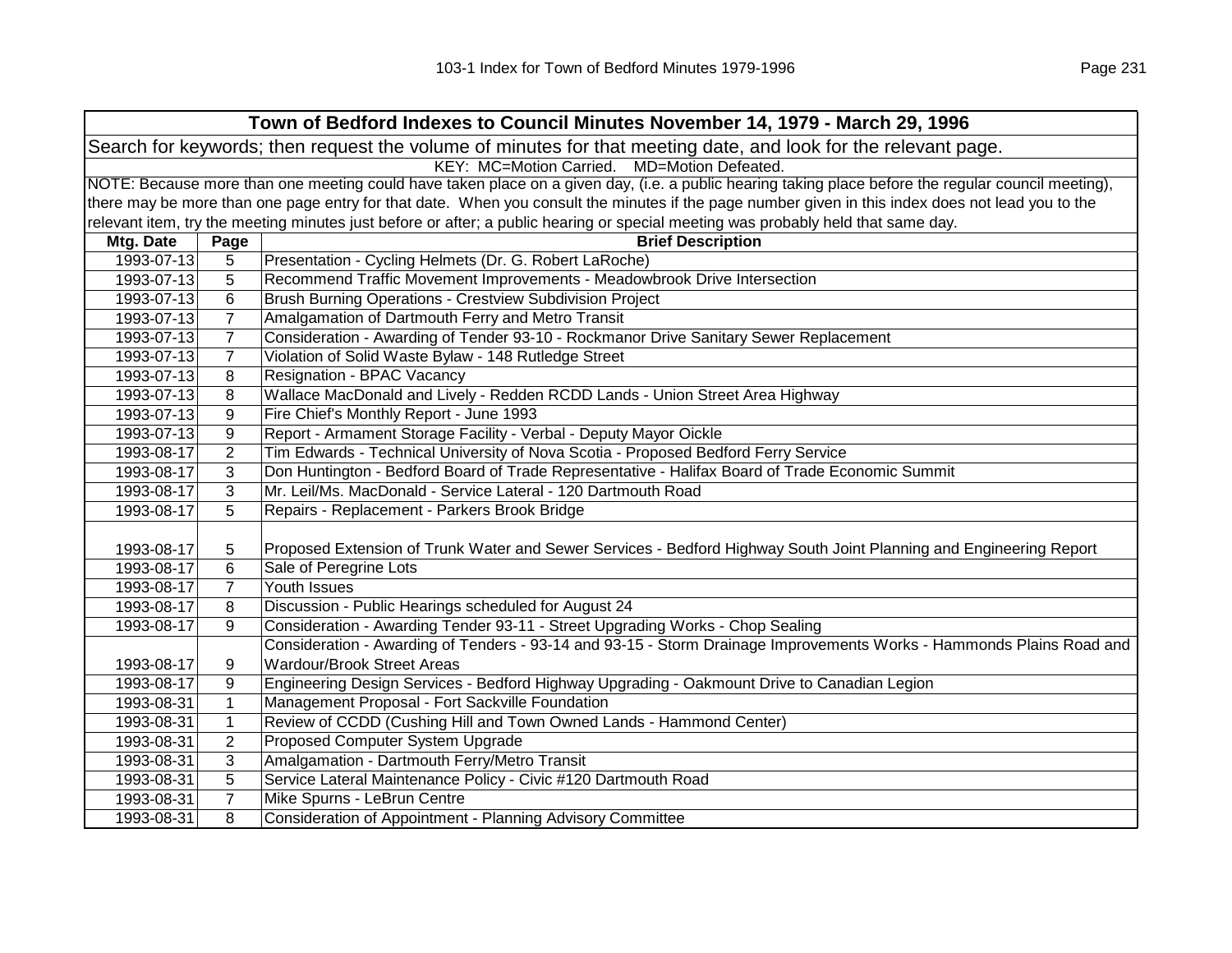|            | Town of Bedford Indexes to Council Minutes November 14, 1979 - March 29, 1996                                  |                                                                                                                                                     |  |
|------------|----------------------------------------------------------------------------------------------------------------|-----------------------------------------------------------------------------------------------------------------------------------------------------|--|
|            | Search for keywords; then request the volume of minutes for that meeting date, and look for the relevant page. |                                                                                                                                                     |  |
|            |                                                                                                                | KEY: MC=Motion Carried. MD=Motion Defeated.                                                                                                         |  |
|            |                                                                                                                | NOTE: Because more than one meeting could have taken place on a given day, (i.e. a public hearing taking place before the regular council meeting), |  |
|            |                                                                                                                | there may be more than one page entry for that date. When you consult the minutes if the page number given in this index does not lead you to the   |  |
|            |                                                                                                                | relevant item, try the meeting minutes just before or after; a public hearing or special meeting was probably held that same day.                   |  |
| Mtg. Date  | Page                                                                                                           | <b>Brief Description</b>                                                                                                                            |  |
|            |                                                                                                                | Public Hearing - 93-03 - Amendment to Development Agreement Application - Adult Lifestyle Project - Bedford Village                                 |  |
| 1993-08-24 | 1                                                                                                              | Properties                                                                                                                                          |  |
| 1993-09-07 | 2                                                                                                              | <b>Proposed Organizational Review</b>                                                                                                               |  |
| 1993-09-07 | 3                                                                                                              | RCDD Public Participation Committee - Redden Brothers                                                                                               |  |
| 1993-09-07 | 3                                                                                                              | Ratification - Awarding of Tender - Recreation Van                                                                                                  |  |
| 1993-09-07 | 3                                                                                                              | Right of Way - Lots 426-433 - Snowy Owl Drive                                                                                                       |  |
| 1993-09-07 | 4                                                                                                              | <b>Burning Permits</b>                                                                                                                              |  |
| 1993-09-07 | 4                                                                                                              | <b>BPAC Activity Report</b>                                                                                                                         |  |
| 1993-09-07 | 5                                                                                                              | <b>Parkland Dedication</b>                                                                                                                          |  |
| 1993-09-07 | 5                                                                                                              | Lot Exchange Proposal - Lot A1 (Cox Lands) - Dartmouth Road                                                                                         |  |
| 1993-09-07 | 5                                                                                                              | <b>Electoral Boundaries</b>                                                                                                                         |  |
| 1993-09-07 | 6                                                                                                              | <b>Building Inspector's Report</b>                                                                                                                  |  |
| 1993-08-24 | $\mathbf{1}$                                                                                                   | Public Hearing - 93-04 - Amendment to the Municipal Planning Strategy                                                                               |  |
| 1993-08-24 | $\mathbf 1$                                                                                                    | Public Hearing - 93-05 - Amendment to the Municipal Planning Strategy                                                                               |  |
| 1993-09-14 | $\overline{2}$                                                                                                 | Motion of Rescission - Sale of Peregrine Lots - Councillor Anne Cosgrove                                                                            |  |
| 1993-09-14 | 3                                                                                                              | Confederacy of Mainland Micmacs - Highway 102-Signage                                                                                               |  |
| 1993-09-14 | 3                                                                                                              | <b>Clarification - BPAC Appointment</b>                                                                                                             |  |
| 1993-09-14 | 4                                                                                                              | Presentation - Nova Scotia Persons with AIDS - Ms. Marianne Kobus-Matthews                                                                          |  |
| 1993-09-14 | 4                                                                                                              | Presentation - Camp Hill Medical Centre Building Campaign - Mr. John Risley                                                                         |  |
|            |                                                                                                                | Public Hearing - 93-03 - Amendment to Development Agreement Application - Adult Lifestyle Project - Bedford Village                                 |  |
| 1993-09-14 | 5                                                                                                              | Properties                                                                                                                                          |  |
| 1993-09-14 | 5                                                                                                              | Public Hearing - 93-04 - Amendment to the Municipal Planning Strategy                                                                               |  |
| 1993-09-14 | 5                                                                                                              | Public Hearing 93-05 - Amendment to Town's LUB                                                                                                      |  |
| 1993-09-14 | 6                                                                                                              | <b>Outstanding Claim - Housing Demonstration Units</b>                                                                                              |  |
| 1993-09-14 | 6                                                                                                              | Call for Special Election - One School Board Member                                                                                                 |  |
| 1993-09-14 | 6                                                                                                              | <b>Consideration - Truck Body Components Purchase</b>                                                                                               |  |
| 1993-09-14 | $\overline{7}$                                                                                                 | Application for Minor Variance #622 Basinview Drive                                                                                                 |  |
| 1993-09-14 | 8                                                                                                              | Building Inspectors Monthly Report - July and August 1993                                                                                           |  |
| 1993-09-14 | 8                                                                                                              | Fire Chief's Monthly Report July and August 1993                                                                                                    |  |
| 1993-09-28 | $\overline{2}$                                                                                                 | Parcel M-1 - Development Agreement Application - Nova Scotia Utility and Review Board Decision                                                      |  |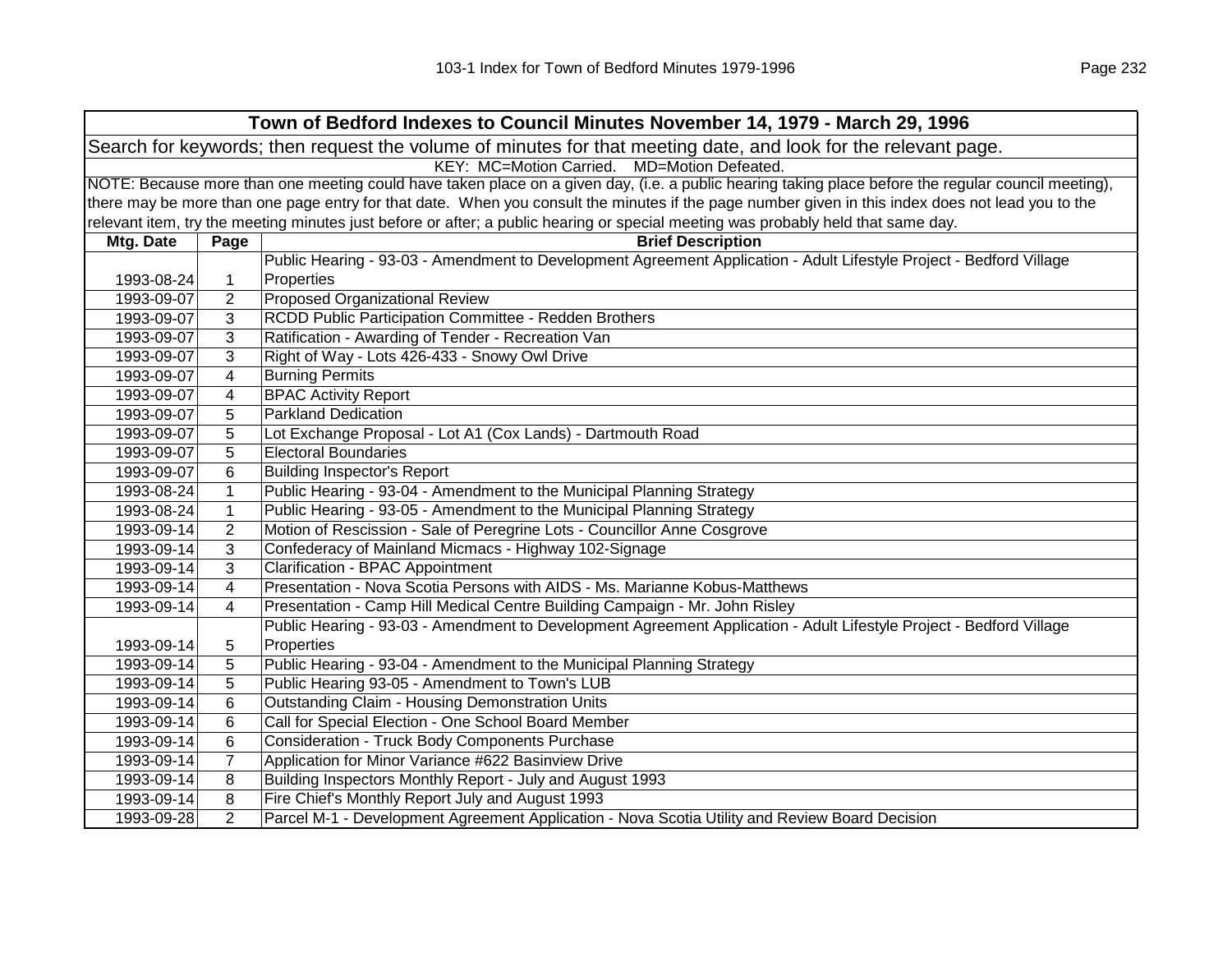| Town of Bedford Indexes to Council Minutes November 14, 1979 - March 29, 1996 |                                                                                                                                                     |                                                                                                                                                   |  |  |  |
|-------------------------------------------------------------------------------|-----------------------------------------------------------------------------------------------------------------------------------------------------|---------------------------------------------------------------------------------------------------------------------------------------------------|--|--|--|
|                                                                               | Search for keywords; then request the volume of minutes for that meeting date, and look for the relevant page.                                      |                                                                                                                                                   |  |  |  |
|                                                                               |                                                                                                                                                     | KEY: MC=Motion Carried. MD=Motion Defeated.                                                                                                       |  |  |  |
|                                                                               | NOTE: Because more than one meeting could have taken place on a given day, (i.e. a public hearing taking place before the regular council meeting), |                                                                                                                                                   |  |  |  |
|                                                                               |                                                                                                                                                     | there may be more than one page entry for that date. When you consult the minutes if the page number given in this index does not lead you to the |  |  |  |
|                                                                               |                                                                                                                                                     | relevant item, try the meeting minutes just before or after; a public hearing or special meeting was probably held that same day.                 |  |  |  |
| Mtg. Date                                                                     | Page                                                                                                                                                | <b>Brief Description</b>                                                                                                                          |  |  |  |
| 1993-09-28                                                                    | 4                                                                                                                                                   | Petroglyph Advisory Committee Report                                                                                                              |  |  |  |
| 1993-09-28                                                                    | 4                                                                                                                                                   | Amalgamation - Dartmouth Ferry/Metro Transit System                                                                                               |  |  |  |
| 1993-09-28                                                                    | 5                                                                                                                                                   | Right of Way - Snowy Owl Drive                                                                                                                    |  |  |  |
| 1993-09-28                                                                    | 5                                                                                                                                                   | <b>RCDD Redden Brothers</b>                                                                                                                       |  |  |  |
| 1993-09-28                                                                    | 6                                                                                                                                                   | Ratification - Siting - Select Waste Composting Facility                                                                                          |  |  |  |
| 1993-09-28                                                                    | 6                                                                                                                                                   | Call for Special Election - One School Board Member                                                                                               |  |  |  |
| 1993-09-28                                                                    | 6                                                                                                                                                   | Appointment - Deputy Mayor - 1993/1994                                                                                                            |  |  |  |
| 1993-09-28                                                                    | 7                                                                                                                                                   | Consideration - Awarding of Tender 93-16 - Shore Drive Watermain Extension                                                                        |  |  |  |
| 1993-09-28                                                                    | 8                                                                                                                                                   | Consideration of Approval - Awarding of Tender 93-07 - Closed Circuit TV Inspection and Cleaning                                                  |  |  |  |
| 1993-09-28                                                                    | 8                                                                                                                                                   | (A) Consideration - Awarding of Tender 93-19 - Rental Equipment - Salt/Sand Spreading - Snow Plowing                                              |  |  |  |
|                                                                               |                                                                                                                                                     | Consideration - Proposal Call - Engineering Design Services/Sanitary & Water System Extension Project - Bedford Highway                           |  |  |  |
| 1993-09-28                                                                    | 9                                                                                                                                                   | South                                                                                                                                             |  |  |  |
| 1993-09-28                                                                    | 9                                                                                                                                                   | Request for Extension - Development Agreement - 51 Rocky Lake Drive                                                                               |  |  |  |
| 1993-09-28                                                                    | 10                                                                                                                                                  | <b>BPAC Activity Report</b>                                                                                                                       |  |  |  |
| 1993-10-12                                                                    | 2                                                                                                                                                   | Consideration of Tender 93-13 - Replacement - Parkers Brook Bridge Contract                                                                       |  |  |  |
| 1993-10-12                                                                    | $\overline{2}$                                                                                                                                      | Proposed Organizational Review/Study                                                                                                              |  |  |  |
| 1993-10-12                                                                    | 3                                                                                                                                                   | Sale of Town Owned Land - Peregrine Lots                                                                                                          |  |  |  |
| 1993-10-12                                                                    | 3                                                                                                                                                   | Town Owned Land - Doyle St.                                                                                                                       |  |  |  |
| 1993-10-12                                                                    | 3                                                                                                                                                   | Petition - Students of Millwood High School                                                                                                       |  |  |  |
| 1993-10-12                                                                    | 4                                                                                                                                                   | Francis Mackenzie, Director, BEDC - Town of Bedford Opinion Survey                                                                                |  |  |  |
| 1993-10-12                                                                    | 4                                                                                                                                                   | Special Election - November 6/93 - Appointment of Returning Officer                                                                               |  |  |  |
| 1993-10-12                                                                    | 4                                                                                                                                                   | Consideration of Approval - Temporary Borrowing Resolution - 1993/94 - Capital \$766,000                                                          |  |  |  |
| 1993-10-12                                                                    | 5                                                                                                                                                   | Consideration - Proposed Engineering Study - Fire Station                                                                                         |  |  |  |
| 1993-10-12                                                                    | 5                                                                                                                                                   | Lots 1 - 10 - River Lane - Legal Access                                                                                                           |  |  |  |
| 1993-10-12                                                                    | 6                                                                                                                                                   | Consideration - Awarding of Tender 93-20 - Hauling of Bulk Salt                                                                                   |  |  |  |
| 1993-10-12                                                                    | 6                                                                                                                                                   | Consideration - Awarding of Tender 93-21 - Sidewalk Plowing                                                                                       |  |  |  |
| 1993-10-12                                                                    | 6                                                                                                                                                   | Proposals - Fort Sackville Foundation - Christmas Season                                                                                          |  |  |  |
| 1993-10-12                                                                    | $\overline{7}$                                                                                                                                      | Award of Tender 93-22 - Machine Asphalt Patching                                                                                                  |  |  |  |
| 1993-10-12                                                                    | $\overline{7}$                                                                                                                                      | Update - Metro Authority - Landfill Site Selection                                                                                                |  |  |  |
| 1993-10-12                                                                    | 8                                                                                                                                                   | Recreation Department - Lion's Pool Project                                                                                                       |  |  |  |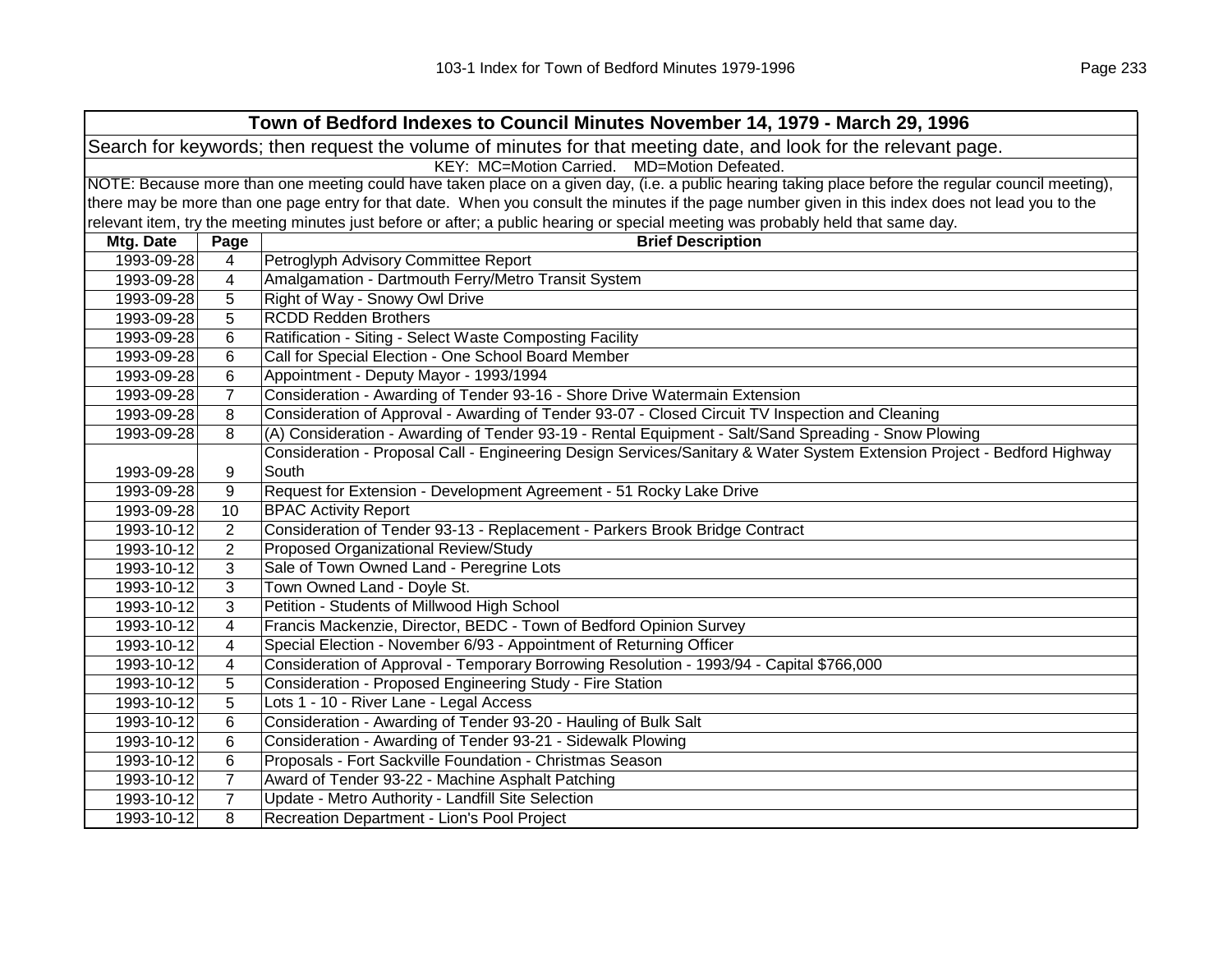| Town of Bedford Indexes to Council Minutes November 14, 1979 - March 29, 1996                                  |                                                                                                                                                     |                                                                                                                                                   |  |
|----------------------------------------------------------------------------------------------------------------|-----------------------------------------------------------------------------------------------------------------------------------------------------|---------------------------------------------------------------------------------------------------------------------------------------------------|--|
| Search for keywords; then request the volume of minutes for that meeting date, and look for the relevant page. |                                                                                                                                                     |                                                                                                                                                   |  |
| KEY: MC=Motion Carried. MD=Motion Defeated.                                                                    |                                                                                                                                                     |                                                                                                                                                   |  |
|                                                                                                                | NOTE: Because more than one meeting could have taken place on a given day, (i.e. a public hearing taking place before the regular council meeting), |                                                                                                                                                   |  |
|                                                                                                                |                                                                                                                                                     | there may be more than one page entry for that date. When you consult the minutes if the page number given in this index does not lead you to the |  |
|                                                                                                                |                                                                                                                                                     | relevant item, try the meeting minutes just before or after; a public hearing or special meeting was probably held that same day.                 |  |
| Mtg. Date                                                                                                      | Page                                                                                                                                                | <b>Brief Description</b>                                                                                                                          |  |
| 1993-10-12                                                                                                     | 8                                                                                                                                                   | Barry Ward, Solicitor - Electoral Boundaries Issue                                                                                                |  |
| 1993-10-12                                                                                                     | 8                                                                                                                                                   | Fire Chief's Monthly Report - September 1993                                                                                                      |  |
| 1993-10-12                                                                                                     | 8                                                                                                                                                   | Building Inspector's Monthly Report - September 1993                                                                                              |  |
| 1993-10-26                                                                                                     | $\overline{2}$                                                                                                                                      | Proposed Regional Library Funding                                                                                                                 |  |
| 1993-10-26                                                                                                     | 2                                                                                                                                                   | Amalgamation - Dartmouth Ferry/Metro Transit - Supplementary Bylaw                                                                                |  |
|                                                                                                                |                                                                                                                                                     | Storm Drainage - Problems - Ambercrest and Snowy Owl Request to extend Capital Storm Drainage Program re 389/393                                  |  |
| 1993-10-26                                                                                                     | 3                                                                                                                                                   | <b>Hammonds Plains Road</b>                                                                                                                       |  |
| 1993-10-26                                                                                                     | 4                                                                                                                                                   | Petroglyph Advisory Report                                                                                                                        |  |
| 1993-10-26                                                                                                     | 4                                                                                                                                                   | Councillor Harris Hutt - RCDD - Union Street - Redden Brothers                                                                                    |  |
| 1993-10-26                                                                                                     | 6                                                                                                                                                   | Mr. Greg Isenor - Peregrine Crescent                                                                                                              |  |
| 1993-10-26                                                                                                     | 6                                                                                                                                                   | Proposed Sale - Peregrine Lots                                                                                                                    |  |
| 1993-10-26                                                                                                     | $\overline{7}$                                                                                                                                      | Manor House - New Years Levee                                                                                                                     |  |
| 1993-10-26                                                                                                     | $\overline{7}$                                                                                                                                      | Provincial Legislation - An Act Respecting Mandatory Unpaid Leave in the Public Sector                                                            |  |
| 1993-10-26                                                                                                     | 8                                                                                                                                                   | Consideration of Approval - Proposed Engineering Study - Fire Station                                                                             |  |
| 1993-10-26                                                                                                     | 8                                                                                                                                                   | Consideration - Town of Bedford 1992/93 Audited Financial Statements                                                                              |  |
| 1993-10-26                                                                                                     | 10                                                                                                                                                  | Legal Opinion - Stipend Advances                                                                                                                  |  |
| 1993-10-26                                                                                                     | 10                                                                                                                                                  | Councillor Davies seconded the Motion                                                                                                             |  |
| 1993-10-26                                                                                                     | 11                                                                                                                                                  | Request for Citizen Appointment from Bedford to Citizens Committee on Recycling                                                                   |  |
| 1993-10-26                                                                                                     | 11                                                                                                                                                  | Future Administration of Waterfront Development Project                                                                                           |  |
| 1993-10-26                                                                                                     | 13                                                                                                                                                  | Recreation Department t- Ratification - Terms of Reference - Youth Council/Appointment of Officers                                                |  |
| 1993-10-26                                                                                                     | 13                                                                                                                                                  | Recreation Department - Update - Public Forum - Youth Issues                                                                                      |  |
| 1993-10-26                                                                                                     | 13                                                                                                                                                  | Engineering Department - Amendment to Grade Alteration Bylaw                                                                                      |  |
| 1993-11-09a                                                                                                    | $\mathbf{1}$                                                                                                                                        | Public Hearing - 93-06                                                                                                                            |  |
| 1993-11-09a                                                                                                    | $\mathbf 1$                                                                                                                                         | Introduction - Development Agreement Application - Civic #37 Division St., Bedford                                                                |  |
| 1993-11-09b                                                                                                    | 1                                                                                                                                                   | Public Hearing - 93-07                                                                                                                            |  |
| 1993-11-09b                                                                                                    | 1                                                                                                                                                   | Introduction - Proposed Amendment to Development Agreement #89-03 - Townhouse Site - Moirs Mill Road                                              |  |
| 1993-11-09                                                                                                     | $\mathbf{1}$                                                                                                                                        | <b>Councillor Anne Cosgrove</b>                                                                                                                   |  |
| 1993-11-09                                                                                                     | 2                                                                                                                                                   | Proposed Organizational Review/Study                                                                                                              |  |
| 1993-11-09                                                                                                     | 2                                                                                                                                                   | Bylaw to Amalgamate - Ferry/Metro Transit                                                                                                         |  |
| 1993-11-09                                                                                                     | $\overline{2}$                                                                                                                                      | Consideration Appointment - Metropolitan Authority's Citizens Committee on Recycling                                                              |  |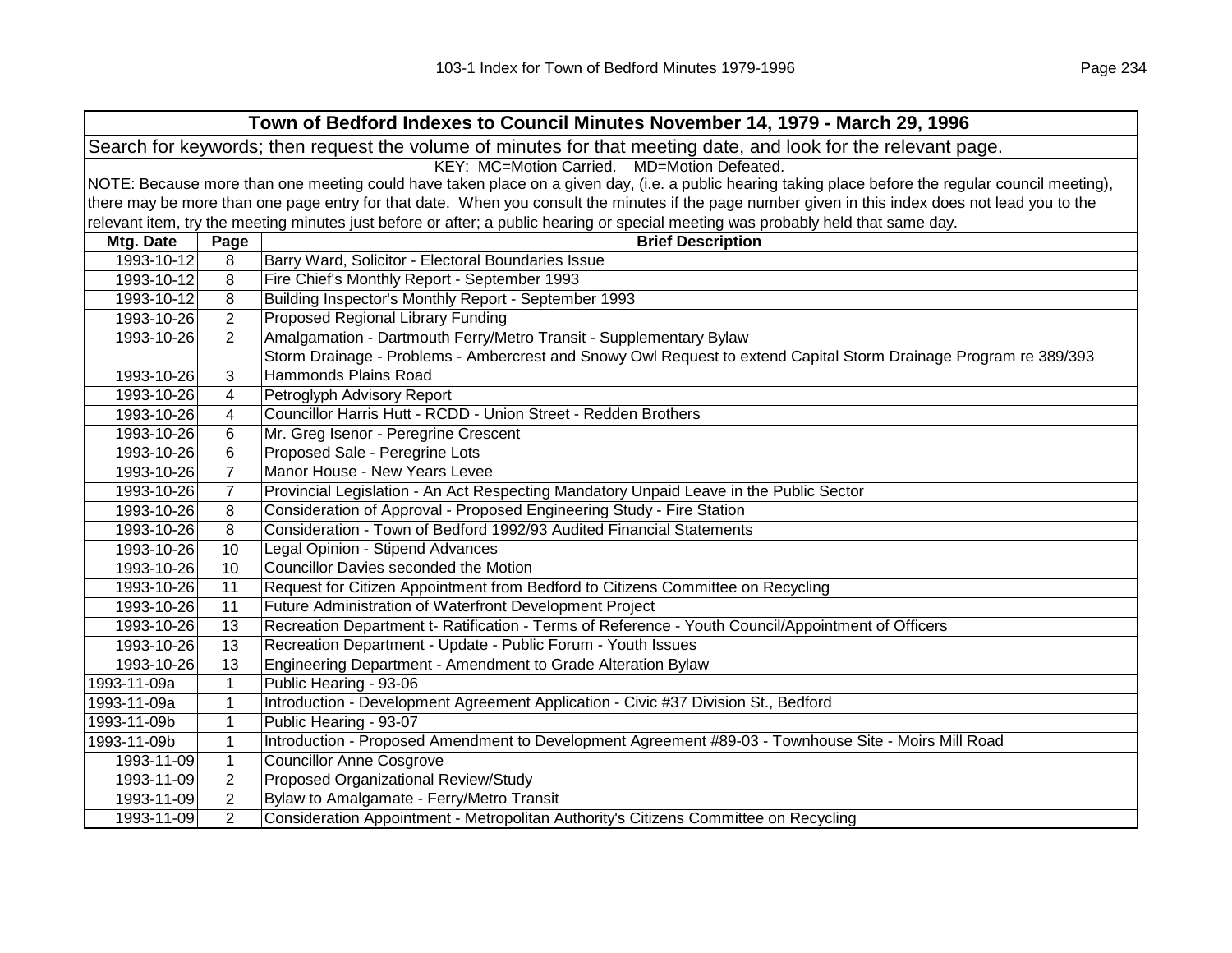|            |                | Town of Bedford Indexes to Council Minutes November 14, 1979 - March 29, 1996                                                                       |
|------------|----------------|-----------------------------------------------------------------------------------------------------------------------------------------------------|
|            |                | Search for keywords; then request the volume of minutes for that meeting date, and look for the relevant page.                                      |
|            |                | KEY: MC=Motion Carried. MD=Motion Defeated.                                                                                                         |
|            |                | NOTE: Because more than one meeting could have taken place on a given day, (i.e. a public hearing taking place before the regular council meeting), |
|            |                | there may be more than one page entry for that date. When you consult the minutes if the page number given in this index does not lead you to the   |
|            |                | relevant item, try the meeting minutes just before or after; a public hearing or special meeting was probably held that same day.                   |
| Mtg. Date  | Page           | <b>Brief Description</b>                                                                                                                            |
| 1993-11-09 | 2              | Establishment of Date - Second Public Forum - Youth Issues                                                                                          |
| 1993-11-09 | 3              | Consideration of Approval - Resolution - Debenture Issue - Municipal Finance Corporation -\$766,000                                                 |
| 1993-11-09 | 3              | Consideration - Amendment - Terms of Reference - Waters Advisory Committee                                                                          |
| 1993-11-09 | $\overline{4}$ | Consideration - Council Representation - Metro Authority                                                                                            |
| 1993-11-09 | $\overline{4}$ | <b>School Board Election Results</b>                                                                                                                |
| 1993-11-09 | 5              | <b>BPAC Activity Report</b>                                                                                                                         |
| 1993-11-09 | 5              | Proposed Amendment to Terms of Reference - Recreation Advisory Committee                                                                            |
| 1993-11-09 | 5              | Correspondence - Chairman Robert Harvey, Chair, Sackville Community Council                                                                         |
| 1993-11-09 | 6              | Consideration - Council Representation - Metro Authority - Continued                                                                                |
| 1993-11-30 | $\mathbf{1}$   | Public Hearing #93-08                                                                                                                               |
| 1993-11-30 | $\mathbf{1}$   | Proposed Amendment to the M.P.S. affecting Mainstreet Commercial Designation and Zone                                                               |
| 1993-11-23 | $\overline{2}$ | Storm Drainage Problems - Ambercrest and Snowy Owl                                                                                                  |
| 1993-11-23 | 5              | Request to extend Capital Storm Drainage Program re 389/393 Hammonds Plains Road                                                                    |
| 1993-11-23 | 5              | Public Hearing #93-06 Development Agreement Application - Civic #37 - Division                                                                      |
| 1993-11-23 | 6              | Public Hearing #93-07 - Proposed Amendment - Development Agreement #89-04 - Townhouse Site - Moirs Mill Road                                        |
| 1993-11-23 | 6              | Consideration - Appointments from community to Commissions/Committees/Boards                                                                        |
| 1993-11-23 | $\overline{7}$ | Consideration - Appointments from Council to Commissions/Committees/Boards                                                                          |
| 1993-11-23 | $\overline{7}$ | Easement Agreement - Nelson Landing                                                                                                                 |
| 1993-11-23 | $\overline{7}$ | Easement Agreement - Kiel Developments - Parcel K-D                                                                                                 |
| 1993-11-23 | 8              | Consideration - Proposed Amendments - Burning Bylaw                                                                                                 |
| 1993-11-23 | 8              | Consideration - Proposed Policy - Stipend Advances                                                                                                  |
| 1993-11-23 | 9              | Metropolitan Authority - Report - Deputy Mayor MacLean                                                                                              |
| 1993-11-23 | 10             | By-Law to Amalgamate - Ferry/Metro Transit - Councillor Goucher                                                                                     |
| 1993-11-23 | 11             | Fire Chief's Monthly Report - October 1993                                                                                                          |
| 1993-11-23 | 11             | Building Inspector's Monthly Report - October 1993                                                                                                  |
|            |                |                                                                                                                                                     |
| 1993-11-30 | 1              | Public Hearing 93-09 - Proposed Amendment to the Land Use Bylaw affecting Mainstreet Commercial Designation and Zone                                |
| 1993-11-30 | $\mathbf{1}$   | Public Hearing 93-10 Development Agreement Application 10- Meadowbrook Drive/1254 Bedford Highway                                                   |
| 1993-12-14 | $\mathbf{1}$   | Storm Drainage Problems - Ambercrest and Snowy Owl                                                                                                  |
| 1993-12-14 | 5              | Appointment of Staff Pension Plan Carrier                                                                                                           |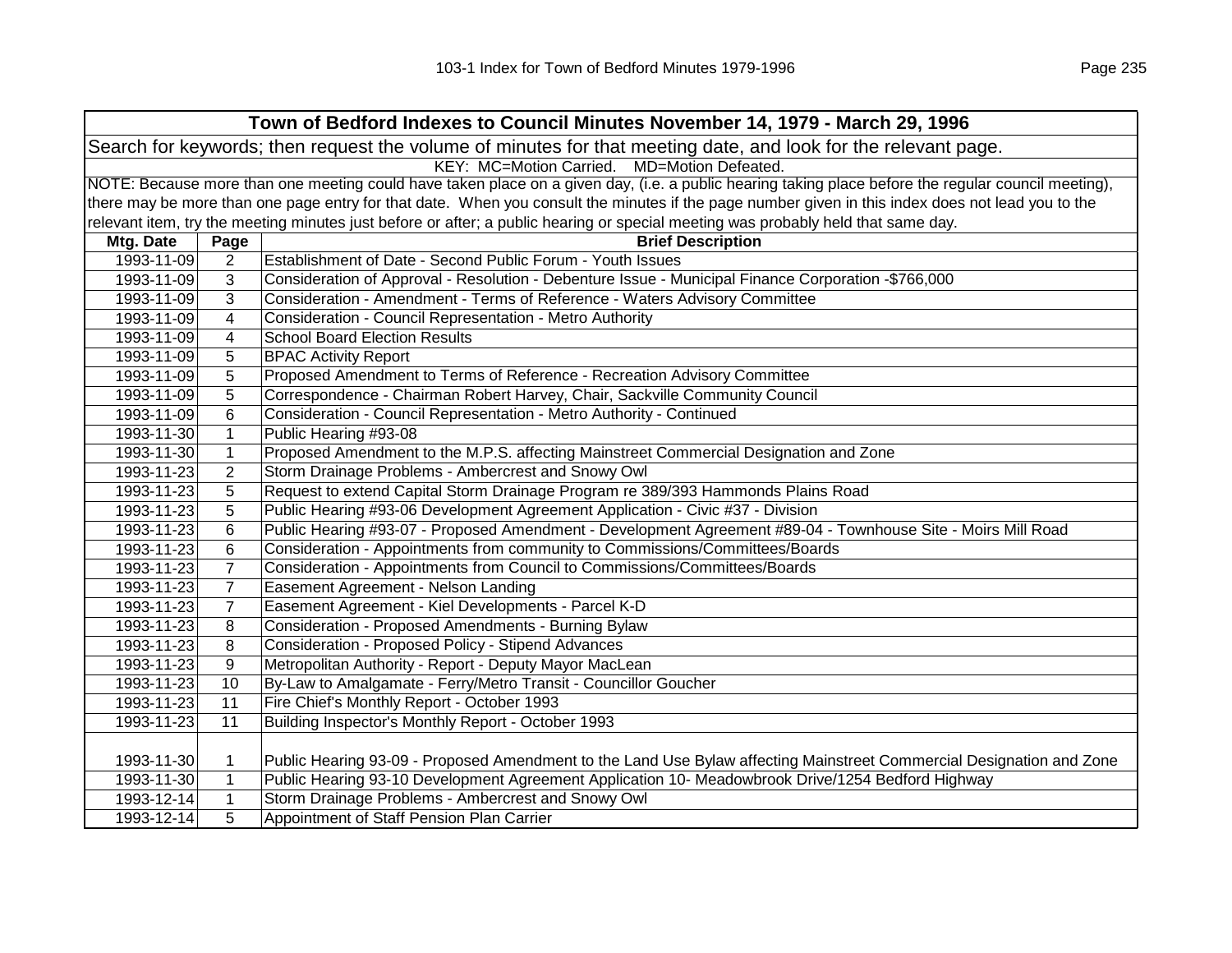| Town of Bedford Indexes to Council Minutes November 14, 1979 - March 29, 1996                                  |                                             |                                                                                                                                                     |  |  |
|----------------------------------------------------------------------------------------------------------------|---------------------------------------------|-----------------------------------------------------------------------------------------------------------------------------------------------------|--|--|
| Search for keywords; then request the volume of minutes for that meeting date, and look for the relevant page. |                                             |                                                                                                                                                     |  |  |
|                                                                                                                | KEY: MC=Motion Carried. MD=Motion Defeated. |                                                                                                                                                     |  |  |
|                                                                                                                |                                             | NOTE: Because more than one meeting could have taken place on a given day, (i.e. a public hearing taking place before the regular council meeting), |  |  |
|                                                                                                                |                                             | there may be more than one page entry for that date. When you consult the minutes if the page number given in this index does not lead you to the   |  |  |
|                                                                                                                |                                             | relevant item, try the meeting minutes just before or after; a public hearing or special meeting was probably held that same day.                   |  |  |
| Mtg. Date                                                                                                      | Page                                        | <b>Brief Description</b>                                                                                                                            |  |  |
| 1993-12-14                                                                                                     | 6                                           | <b>Regional Library Funding</b>                                                                                                                     |  |  |
|                                                                                                                |                                             | Consideration - Development Agreement- 1254 Bedford Highway/10 Meadowbrook Drive - Transmission Shop Re-                                            |  |  |
| 1993-12-14                                                                                                     | 6                                           | Development                                                                                                                                         |  |  |
| 1993-12-14                                                                                                     | $\overline{7}$                              | Mr. Michael Spearns - Petition - Use of LeBrun Centre                                                                                               |  |  |
| 1993-12-14                                                                                                     | $\overline{7}$                              | Request for Sidewalk - Eaglewood Drive - Ms. Deborah Toogood                                                                                        |  |  |
| 1993-12-14                                                                                                     | 8                                           | Ratification - Appointments to Transit Advisory Committee                                                                                           |  |  |
| 1993-12-14                                                                                                     | 8                                           | Ratification - Appointments to Union Street RCDD                                                                                                    |  |  |
| 1993-12-14                                                                                                     | 9                                           | Update on School                                                                                                                                    |  |  |
| 1993-12-14                                                                                                     | 9                                           | Municipal Infrastructure Program                                                                                                                    |  |  |
| 1993-12-14                                                                                                     | 9                                           | Update - Metropolitan Authority                                                                                                                     |  |  |
| 1993-12-14                                                                                                     | 9                                           | <b>School Board Boundaries</b>                                                                                                                      |  |  |
| 1993-12-14                                                                                                     | 10                                          | <b>BPAC Activity Report</b>                                                                                                                         |  |  |
| 1993-12-14                                                                                                     | 10                                          | Proposed Extension of Services - Hammonds Plains Road                                                                                               |  |  |
| 1993-12-14                                                                                                     | 10                                          | Department of Economic Development - Future Administration of BWDC                                                                                  |  |  |
| 1993-12-14                                                                                                     | 11                                          | Fire Chief's Monthly Report - November 1993                                                                                                         |  |  |
| 1993-12-14                                                                                                     | 11                                          | Building Inspector's Monthly Report - November 1993                                                                                                 |  |  |
| 1994-01-11                                                                                                     | 2                                           | Proposed Upgrading - Lions Pool - Mr. Jim Aitken                                                                                                    |  |  |
| 1994-01-11                                                                                                     | $\overline{2}$                              | Mr. Alexander Walker - 50 Meadowbrook Drive                                                                                                         |  |  |
| 1994-01-11                                                                                                     | 3                                           | <b>Electoral Boundaries Issue</b>                                                                                                                   |  |  |
| 1994-01-11                                                                                                     | 3                                           | Ratification - Storm Drainage Corrective Works - Ridgevale                                                                                          |  |  |
| 1994-01-11                                                                                                     | 4                                           | Consideration of Tender Award - Extension of Capital Storm Drainage - 389/393 Hammonds Plains Road                                                  |  |  |
| 1994-01-11                                                                                                     | 4                                           | Extension of Trunk Services - Hammonds Plains Road                                                                                                  |  |  |
| 1994-01-11                                                                                                     | 6                                           | Update - Municipal Facilities Relocation - Bedford Waterfront                                                                                       |  |  |
| 1994-01-11                                                                                                     | 6                                           | Revised Bylaw - Burning - Tired and Final Reading                                                                                                   |  |  |
| 1994-01-11                                                                                                     | 6                                           | 1994 Assessment Roll                                                                                                                                |  |  |
| 1994-01-11                                                                                                     | 6                                           | <b>Banking Services - Proposal Call</b>                                                                                                             |  |  |
| 1994-01-11                                                                                                     | $\overline{7}$                              | Update - New School Construction                                                                                                                    |  |  |
| 1994-01-11                                                                                                     | 8                                           | <b>Metro Authority</b>                                                                                                                              |  |  |
| 1994-01-11                                                                                                     | 8                                           | Extend a Care Facility - Sackville Drive                                                                                                            |  |  |
| 1994-01-11                                                                                                     | 8                                           | Minister of Transportation - Meeting with Mayor                                                                                                     |  |  |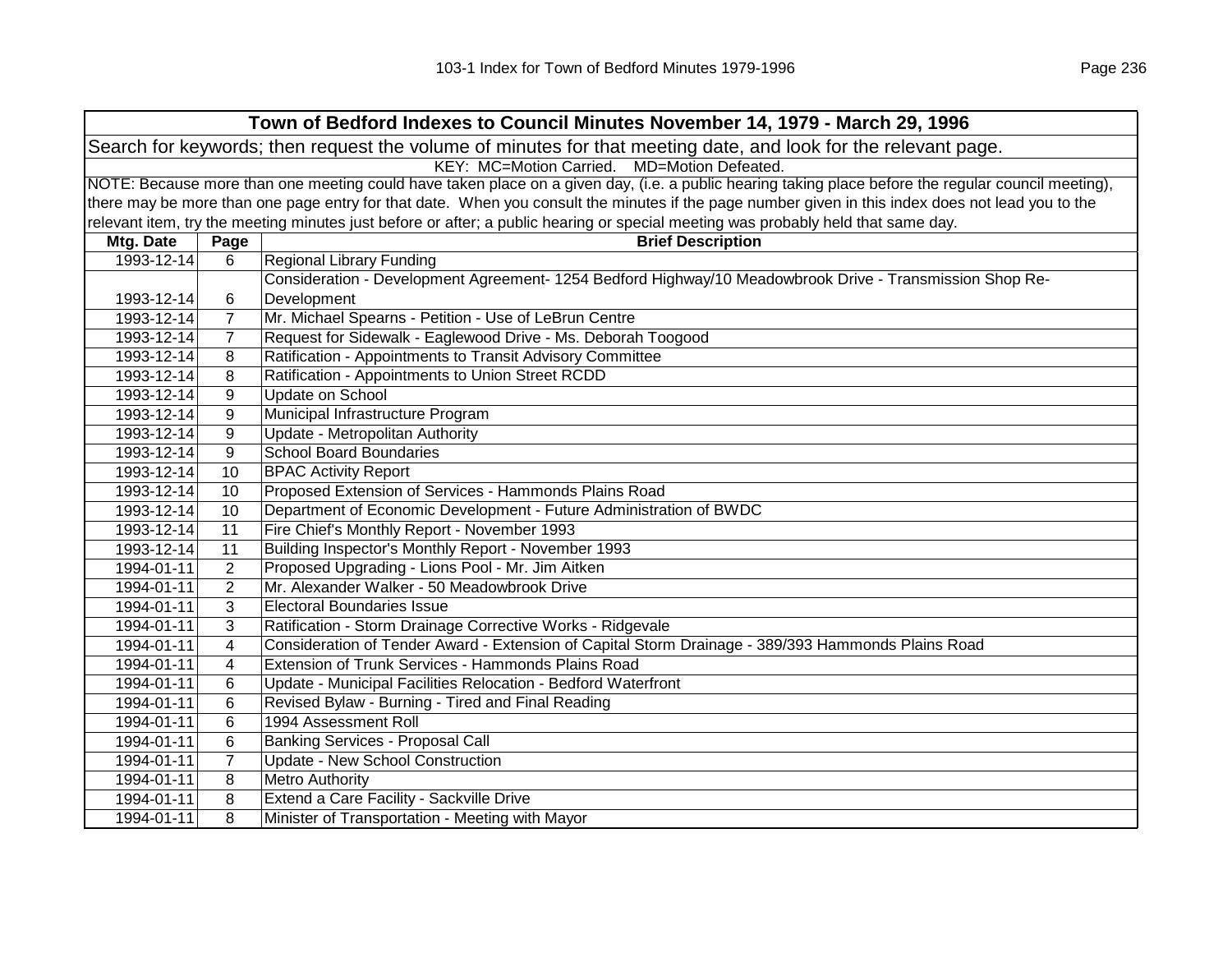| Town of Bedford Indexes to Council Minutes November 14, 1979 - March 29, 1996                                  |                                                                                                                                                     |                                                                                                                                                   |  |  |  |
|----------------------------------------------------------------------------------------------------------------|-----------------------------------------------------------------------------------------------------------------------------------------------------|---------------------------------------------------------------------------------------------------------------------------------------------------|--|--|--|
| Search for keywords; then request the volume of minutes for that meeting date, and look for the relevant page. |                                                                                                                                                     |                                                                                                                                                   |  |  |  |
|                                                                                                                | KEY: MC=Motion Carried. MD=Motion Defeated.                                                                                                         |                                                                                                                                                   |  |  |  |
|                                                                                                                | NOTE: Because more than one meeting could have taken place on a given day, (i.e. a public hearing taking place before the regular council meeting), |                                                                                                                                                   |  |  |  |
|                                                                                                                |                                                                                                                                                     | there may be more than one page entry for that date. When you consult the minutes if the page number given in this index does not lead you to the |  |  |  |
|                                                                                                                |                                                                                                                                                     | relevant item, try the meeting minutes just before or after; a public hearing or special meeting was probably held that same day.                 |  |  |  |
| Mtg. Date                                                                                                      | Page                                                                                                                                                | <b>Brief Description</b>                                                                                                                          |  |  |  |
| 1994-01-11                                                                                                     | 9                                                                                                                                                   | Provincial Discussion Paper - Service Exchange                                                                                                    |  |  |  |
| 1994-01-11                                                                                                     | 9                                                                                                                                                   | Correspondence: Mayor Litchter - District School Board Funding                                                                                    |  |  |  |
| 1994-02-08                                                                                                     | $\mathbf{1}$                                                                                                                                        | Public Hearing 94-01 - Amendment to Development Agreement #86-05 Nelson's Landing Development                                                     |  |  |  |
| 1994-02-08                                                                                                     | $\overline{2}$                                                                                                                                      | Councillor Jack Brill - Halifax County - Proposed Seniors Extended Care Facility, Lr. Sackville                                                   |  |  |  |
| 1994-02-08                                                                                                     | 3                                                                                                                                                   | Consideration of Approval - False Alarm Bylaw                                                                                                     |  |  |  |
| 1994-02-08                                                                                                     | 3                                                                                                                                                   | Ratification - Appointment - Metro Authority Citizens' Committee on Recycling                                                                     |  |  |  |
| 1994-02-08                                                                                                     | 5                                                                                                                                                   | Consideration of Approval - amalgamation - Metropolitan Transit/Dartmouth Ferry                                                                   |  |  |  |
| 1994-02-08                                                                                                     | 5                                                                                                                                                   | Ratification - Appointments to Union Street RCDD Public Participation Committee                                                                   |  |  |  |
| 1994-02-08                                                                                                     | 6                                                                                                                                                   | <b>Electoral Boundaries Issue</b>                                                                                                                 |  |  |  |
| 1994-02-08                                                                                                     | 6                                                                                                                                                   | Update - Municipal Facilities Relocation - Bedford Waterfront                                                                                     |  |  |  |
| 1994-02-08                                                                                                     | 9                                                                                                                                                   | <b>Library Funding Update</b>                                                                                                                     |  |  |  |
| 1994-02-22                                                                                                     | $\overline{2}$                                                                                                                                      | Public Hearing 94-01 - Amendment to Development Agreement #86-05 Nelson's Landing Development                                                     |  |  |  |
| 1994-02-22                                                                                                     | 3                                                                                                                                                   | Consideration of Approval - Second Reading - False Alarm Bylaw                                                                                    |  |  |  |
| 1994-02-22                                                                                                     | 3                                                                                                                                                   | Consideration - Tax Rebates to Certain Individuals                                                                                                |  |  |  |
| 1994-02-22                                                                                                     | 4                                                                                                                                                   | Ratification - Election of Bedford Volunteer Fire Department Officers                                                                             |  |  |  |
| 1994-02-22                                                                                                     | 4                                                                                                                                                   | Consideration - Application - Canada/Nova Scotia Infrastructure Program                                                                           |  |  |  |
| 1994-02-22                                                                                                     | 5                                                                                                                                                   | Consideration - Award of Contract - Fire Hall Structural Repairs                                                                                  |  |  |  |
| 1994-02-22                                                                                                     | 5                                                                                                                                                   | Request to initiate MPS Amendment - Mainstreet Commercial - Councillor Stephen Oickle                                                             |  |  |  |
| 1994-02-22                                                                                                     | 6                                                                                                                                                   | <b>Transit Report Committee - Bus Shelters</b>                                                                                                    |  |  |  |
| 1994-02-22                                                                                                     | 6                                                                                                                                                   | Transit Report Committee - Route 88                                                                                                               |  |  |  |
| 1994-02-22                                                                                                     | 6                                                                                                                                                   | Transit Report Committee - Accessible Taxis                                                                                                       |  |  |  |
| 1994-02-22                                                                                                     | $\overline{7}$                                                                                                                                      | Board of Health - Consideration of Approval - 1993 Annual Report                                                                                  |  |  |  |
| 1994-02-22                                                                                                     | $\overline{7}$                                                                                                                                      | Planning Advisory Committee - Activity Report                                                                                                     |  |  |  |
| 1994-02-22                                                                                                     | $\overline{7}$                                                                                                                                      | Correspondence: Bedford Heritage '80 - Proposed Name - New Elementary School                                                                      |  |  |  |
| 1994-02-22                                                                                                     | 8                                                                                                                                                   | Fire Chief's Monthly Report - January 1994                                                                                                        |  |  |  |
| 1994-02-22                                                                                                     | 8                                                                                                                                                   | Building Inspector's Monthly Report - December 1993 and January 1994                                                                              |  |  |  |
| 1994-02-22                                                                                                     | 8                                                                                                                                                   | Leisure Club Expansion                                                                                                                            |  |  |  |
| 1994-02-22                                                                                                     | 9                                                                                                                                                   | Proposed 1994 Capital Budget                                                                                                                      |  |  |  |
| 1994-03-08                                                                                                     | $\overline{2}$                                                                                                                                      | Basinview Neighbourhood - Proposed Sale of Basinview Lots                                                                                         |  |  |  |
| 1994-03-08                                                                                                     | $\overline{2}$                                                                                                                                      | Millview, Crosby, Glenmount Residents Association - Proposed Sewer and Water Extension                                                            |  |  |  |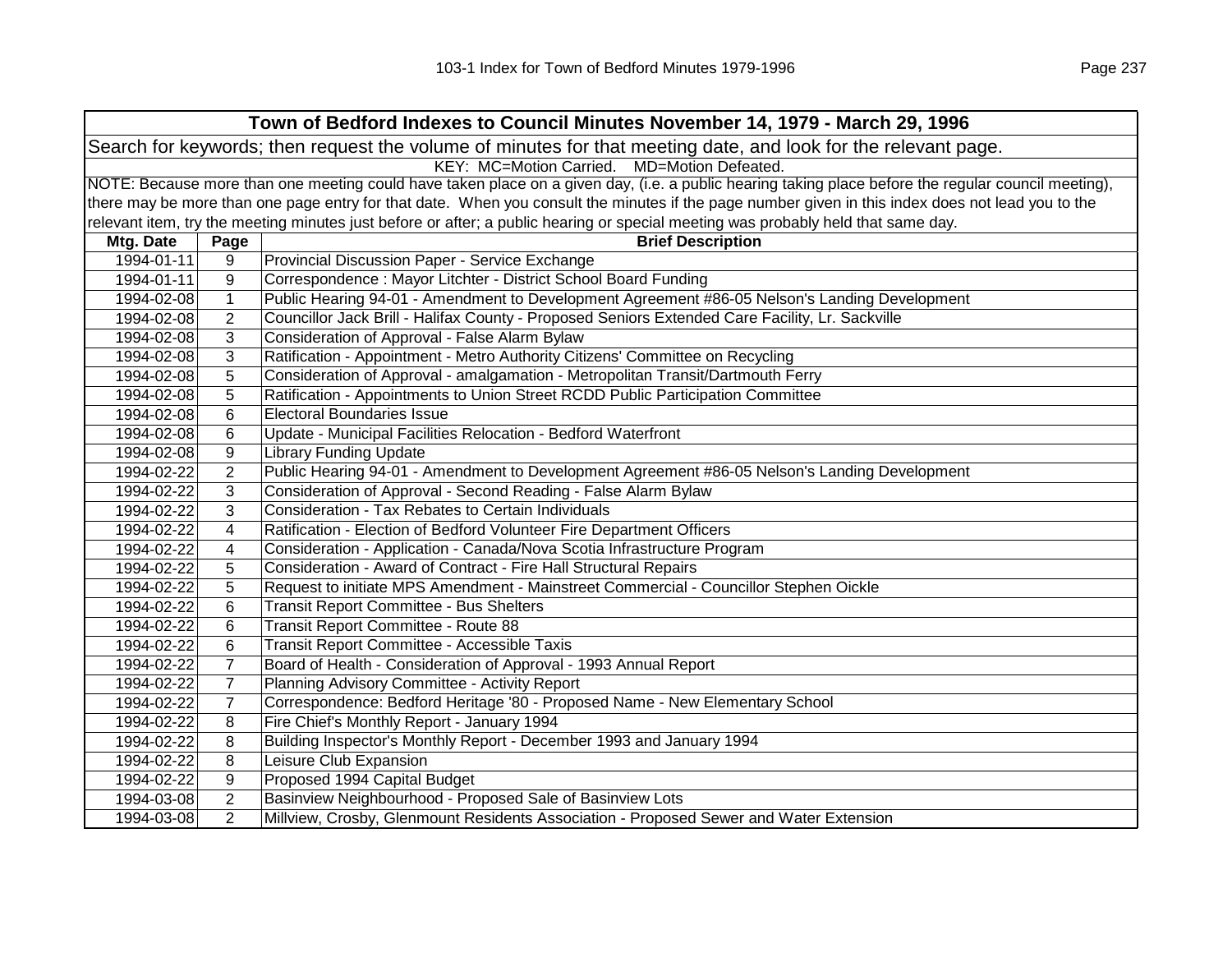| Town of Bedford Indexes to Council Minutes November 14, 1979 - March 29, 1996 |                                                                                                                                                     |                                                                                                                                                   |  |  |
|-------------------------------------------------------------------------------|-----------------------------------------------------------------------------------------------------------------------------------------------------|---------------------------------------------------------------------------------------------------------------------------------------------------|--|--|
|                                                                               | Search for keywords; then request the volume of minutes for that meeting date, and look for the relevant page.                                      |                                                                                                                                                   |  |  |
|                                                                               | KEY: MC=Motion Carried. MD=Motion Defeated.                                                                                                         |                                                                                                                                                   |  |  |
|                                                                               | NOTE: Because more than one meeting could have taken place on a given day, (i.e. a public hearing taking place before the regular council meeting), |                                                                                                                                                   |  |  |
|                                                                               |                                                                                                                                                     | there may be more than one page entry for that date. When you consult the minutes if the page number given in this index does not lead you to the |  |  |
|                                                                               |                                                                                                                                                     | relevant item, try the meeting minutes just before or after; a public hearing or special meeting was probably held that same day.                 |  |  |
| Mtg. Date                                                                     | Page                                                                                                                                                | <b>Brief Description</b>                                                                                                                          |  |  |
| 1994-03-08                                                                    | 4                                                                                                                                                   | Consideration - Survey - Possible Sale of Basinview Lots                                                                                          |  |  |
| 1994-03-08                                                                    | 5                                                                                                                                                   | Consideration of Approval - Third Reading - False Alarm Bylaw                                                                                     |  |  |
| 1994-03-08                                                                    | 5                                                                                                                                                   | Consideration - Awarding of Tender - Banking Services                                                                                             |  |  |
| 1994-03-08                                                                    | 6                                                                                                                                                   | Recreation Advisory Committee - Volunteer of the Year                                                                                             |  |  |
| 1994-03-08                                                                    | 6                                                                                                                                                   | Continuation - Review of 1994 Capital Budget                                                                                                      |  |  |
| 1994-03-22                                                                    | $\overline{2}$                                                                                                                                      | Proposed Consultant's Study - Possible Metro Police Amalgamation                                                                                  |  |  |
| 1994-03-22                                                                    | 3                                                                                                                                                   | Ridgevale Homeowners Association - Park and Recreation Facilities                                                                                 |  |  |
| 1994-03-22                                                                    | 3                                                                                                                                                   | Mr. Ron Leitch - Bedford Highway/Oakmount Drive Improvements                                                                                      |  |  |
|                                                                               |                                                                                                                                                     | Bedford Highway South, Millview, Crosby and Glenmount Residents Association - Proposed Sewer and Water Extension -                                |  |  |
| 1994-03-22                                                                    | 4                                                                                                                                                   | <b>Bedford Highway</b>                                                                                                                            |  |  |
| 1994-03-22                                                                    | 4                                                                                                                                                   | Amalgamation - Dartmouth Ferry/Metro Transit                                                                                                      |  |  |
| 1994-03-22                                                                    | 5                                                                                                                                                   | Proposed By-Law Pollution Control Surcharge                                                                                                       |  |  |
| 1994-03-22                                                                    | 6                                                                                                                                                   | <b>Municipal Facilities</b>                                                                                                                       |  |  |
| 1994-03-22                                                                    | 9                                                                                                                                                   | Deferred Motion - Survey - Possible Sale of Basinview Lots                                                                                        |  |  |
| 1994-03-22                                                                    | 9                                                                                                                                                   | Consideration of Appointment - Planning Advisory Committee                                                                                        |  |  |
| 1994-03-22                                                                    | 10                                                                                                                                                  | Consideration of Nomination - Appointments to the Bedford Waterfront Development Corporation                                                      |  |  |
| 1994-03-22                                                                    | 10                                                                                                                                                  | Proposed Minor Amendment - Crestview Properties Ltd. Development Agreement                                                                        |  |  |
| 1994-03-29                                                                    | $\mathbf{1}$                                                                                                                                        | Notice of Rescission - Motions from February 22, 1994 Respecting Capital Budget                                                                   |  |  |
| 1994-03-29                                                                    | $\mathbf{1}$                                                                                                                                        | Continuation - Discussion 1994/1995 Capital Program                                                                                               |  |  |
| 1994-03-29                                                                    | 6                                                                                                                                                   | <b>Office Space Tender</b>                                                                                                                        |  |  |
| 1994-04-12                                                                    | 2                                                                                                                                                   | <b>Bedford Electoral Boundaries</b>                                                                                                               |  |  |
| 1994-04-12                                                                    | 3                                                                                                                                                   | Proposed MPS Amendment - Mainstreet Commercial                                                                                                    |  |  |
| 1994-04-12                                                                    | 4                                                                                                                                                   | Petroglyph Advisory Report                                                                                                                        |  |  |
| 1994-04-12                                                                    | 4                                                                                                                                                   | Proposed By-Law - Amalgamation - Dartmouth Ferry/Metro Transit - Final Reading                                                                    |  |  |
| 1994-04-12                                                                    | 4                                                                                                                                                   | Proposed Bylaw Pollution Control Surcharge Second Reading                                                                                         |  |  |
| 1994-04-12                                                                    | 5                                                                                                                                                   | Appointments to the Bedford Waterfront Development Corporation                                                                                    |  |  |
| 1994-04-12                                                                    | 5                                                                                                                                                   | Angela Fraser - Future Plans for Municipal Facilities                                                                                             |  |  |
|                                                                               |                                                                                                                                                     |                                                                                                                                                   |  |  |
| 1994-04-12                                                                    | 6                                                                                                                                                   | Presentation - Cobequid Multi Service Centre re Request for Town of Bedford Contribution to Capital Expansion Program                             |  |  |
| 1994-04-12                                                                    | 6                                                                                                                                                   | Consideration - Award of Tender - 93-26 - Contracted Grass Mowing                                                                                 |  |  |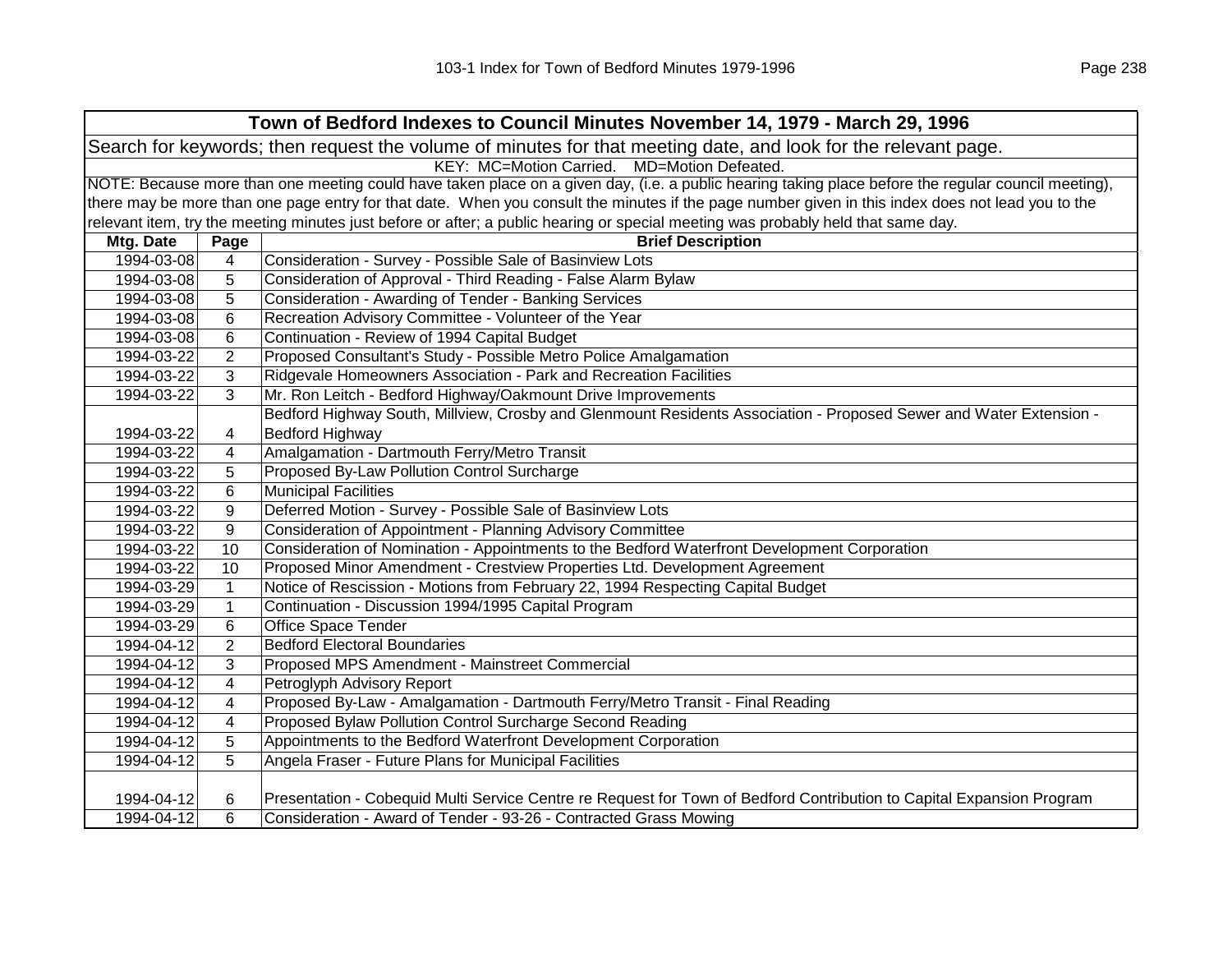| Town of Bedford Indexes to Council Minutes November 14, 1979 - March 29, 1996                                  |                                             |                                                                                                                                                     |  |  |  |
|----------------------------------------------------------------------------------------------------------------|---------------------------------------------|-----------------------------------------------------------------------------------------------------------------------------------------------------|--|--|--|
| Search for keywords; then request the volume of minutes for that meeting date, and look for the relevant page. |                                             |                                                                                                                                                     |  |  |  |
|                                                                                                                | KEY: MC=Motion Carried. MD=Motion Defeated. |                                                                                                                                                     |  |  |  |
|                                                                                                                |                                             | NOTE: Because more than one meeting could have taken place on a given day, (i.e. a public hearing taking place before the regular council meeting), |  |  |  |
|                                                                                                                |                                             | there may be more than one page entry for that date. When you consult the minutes if the page number given in this index does not lead you to the   |  |  |  |
|                                                                                                                |                                             | relevant item, try the meeting minutes just before or after; a public hearing or special meeting was probably held that same day.                   |  |  |  |
| Mtg. Date                                                                                                      | Page                                        | <b>Brief Description</b>                                                                                                                            |  |  |  |
| 1994-04-12                                                                                                     | $\overline{7}$                              | Status Report 1994/1995 Operating Budget                                                                                                            |  |  |  |
| 1994-04-12                                                                                                     | 7                                           | Kelly Companies v. Town of Bedford - Resolution                                                                                                     |  |  |  |
| 1994-04-12                                                                                                     | 7                                           | Development Practices with Regard to Tree Cutting                                                                                                   |  |  |  |
| 1994-04-12                                                                                                     | $\overline{7}$                              | Discussion - Skateboard Facilities at LeBrun Centre                                                                                                 |  |  |  |
| 1994-04-12                                                                                                     | 8                                           | Heritage Advisory                                                                                                                                   |  |  |  |
| 1994-04-12                                                                                                     | 8                                           | Update - Metropolitan Authority                                                                                                                     |  |  |  |
| 1994-04-12                                                                                                     | 8                                           | Robert Grant, Solicitor - Appeal - Nelson's Landing Development Agreement                                                                           |  |  |  |
| 1994-04-12                                                                                                     | 9                                           | David W. Fisher, Solicitor, Police Association of Nova Scotia - Notice to Commence Collective Bargaining                                            |  |  |  |
| 1994-04-12                                                                                                     | 11                                          | Fire chief's Monthly Report - February 1994                                                                                                         |  |  |  |
| 1994-04-12                                                                                                     | 11                                          | Building Inspector's Monthly Report - February 1994                                                                                                 |  |  |  |
| 1994-04-26                                                                                                     | $\overline{2}$                              | Consideration of Recommendations - Youth Issues                                                                                                     |  |  |  |
| 1994-04-26                                                                                                     | 3                                           | N.S. Firefighters School - Mr. Ed Reese                                                                                                             |  |  |  |
| 1994-04-26                                                                                                     | 4                                           | Consideration - Town Council Position - Petroglyph Report Recommendations                                                                           |  |  |  |
| 1994-04-26                                                                                                     | 5                                           | Consideration - Award of Tender - #93-36 - Contracted Grass Mowing                                                                                  |  |  |  |
| 1994-04-26                                                                                                     | 6                                           | Mr. Eric Burgess - Eaglewood Subdivision Water Pressure                                                                                             |  |  |  |
| 1994-04-26                                                                                                     | $\overline{7}$                              | Halifax County Regional Library - Funding Formula Review                                                                                            |  |  |  |
| 1994-04-26                                                                                                     | $\overline{7}$                              | Appointment of Returning Officer - 1994 Municipal Election                                                                                          |  |  |  |
| 1994-04-26                                                                                                     | $\overline{7}$                              | Consideration - Unsightly and Dangerous Property - 57 Orchard Drive                                                                                 |  |  |  |
| 1994-04-26                                                                                                     | $\overline{7}$                              | Overview - Backyard Composting Program for 1994                                                                                                     |  |  |  |
| 1994-04-26                                                                                                     | 8                                           | Reserve Funds Committee Report                                                                                                                      |  |  |  |
| 1994-04-26                                                                                                     | 8                                           | Correspondence: Proposed Municipal Services Exchange                                                                                                |  |  |  |
| 1994-04-26                                                                                                     | 8                                           | Bedford Board of Trade Economic Development Committee - M. Ingram                                                                                   |  |  |  |
| 1994-04-26                                                                                                     | 8                                           | Proposed Lot Levy Concept - Councillor Len Goucher                                                                                                  |  |  |  |
| 1994-04-26                                                                                                     | 8                                           | Fire Chief's Monthly Report- March 1994                                                                                                             |  |  |  |
| 1994-04-26                                                                                                     | 9                                           | Chief Building Inspector's Monthly Report - March 1994                                                                                              |  |  |  |
| 1994-05-03                                                                                                     | 1                                           | Reading of Proclamation - Red Cross Day, May 8, 1994                                                                                                |  |  |  |
| 1994-05-03                                                                                                     | $\mathbf{1}$                                | Proposal Call Results - Leased Office Accommodations - Municipal Facilities                                                                         |  |  |  |
| 1994-05-03                                                                                                     | 3                                           | Proposed Addition to the Lions Pool - Youth Facility                                                                                                |  |  |  |
| 1994-05-03                                                                                                     | 5                                           | Environmental Report - M1 Development Agreement                                                                                                     |  |  |  |
| 1994-05-03                                                                                                     | 5                                           | Council Representation to 1994 Bedford Days Committee                                                                                               |  |  |  |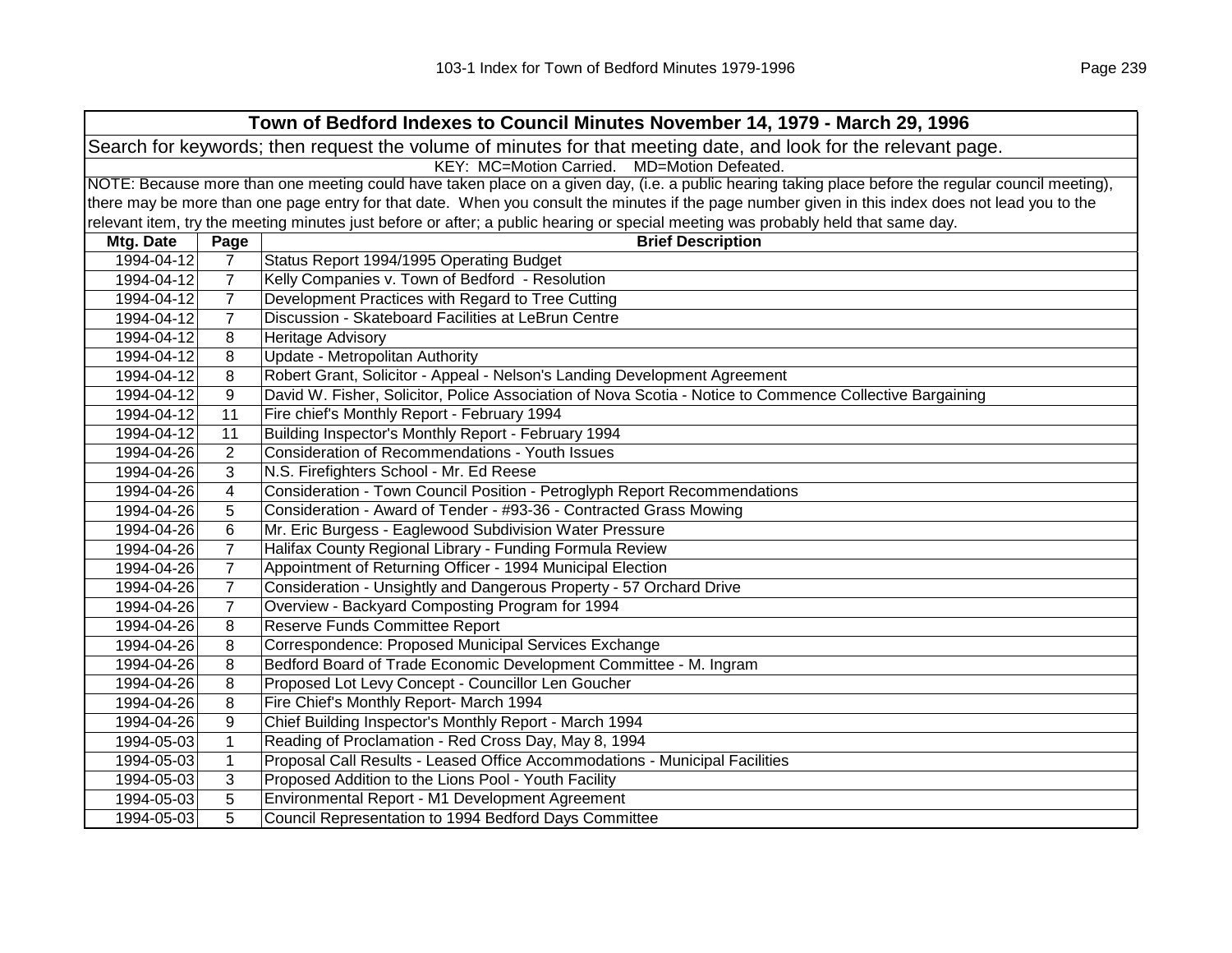|            | Town of Bedford Indexes to Council Minutes November 14, 1979 - March 29, 1996                                                                       |                                                                                                                                                   |  |  |
|------------|-----------------------------------------------------------------------------------------------------------------------------------------------------|---------------------------------------------------------------------------------------------------------------------------------------------------|--|--|
|            | Search for keywords; then request the volume of minutes for that meeting date, and look for the relevant page.                                      |                                                                                                                                                   |  |  |
|            | KEY: MC=Motion Carried. MD=Motion Defeated.                                                                                                         |                                                                                                                                                   |  |  |
|            | NOTE: Because more than one meeting could have taken place on a given day, (i.e. a public hearing taking place before the regular council meeting), |                                                                                                                                                   |  |  |
|            |                                                                                                                                                     | there may be more than one page entry for that date. When you consult the minutes if the page number given in this index does not lead you to the |  |  |
|            |                                                                                                                                                     | relevant item, try the meeting minutes just before or after; a public hearing or special meeting was probably held that same day.                 |  |  |
| Mtg. Date  | Page                                                                                                                                                | <b>Brief Description</b>                                                                                                                          |  |  |
| 1994-05-10 | $\overline{2}$                                                                                                                                      | Proposed By-Law Pollution Control Surcharge (Waste Water Disposal Charge) - Third and Final Reading                                               |  |  |
| 1994-05-10 | 3                                                                                                                                                   | Proposed Lot Levy Concept                                                                                                                         |  |  |
| 1994-05-10 | 4                                                                                                                                                   | Consideration - Financial Assistance - Bedford Skippers                                                                                           |  |  |
| 1994-05-10 | 5                                                                                                                                                   | Proposed Sewer Infiltration Reduction Program                                                                                                     |  |  |
| 1994-04-10 | 5                                                                                                                                                   | Appointments to the Bedford Waterfront Development Corporation                                                                                    |  |  |
| 1994-04-10 | 6                                                                                                                                                   | Proposed Youth Facility - Councillor Harris Hutt                                                                                                  |  |  |
| 1994-04-10 | $\overline{7}$                                                                                                                                      | Consideration of Approval - Tender 94-08 - Roadway Grading                                                                                        |  |  |
| 1994-04-10 | $\overline{7}$                                                                                                                                      | Consideration of Approval - Tender 94-09 - 1 Ton Diesel 4x4 Truck Cab and Chassis                                                                 |  |  |
| 1994-04-10 | 8                                                                                                                                                   | Consideration of Approval - Tender 94-10 - Skid-Steer Loader                                                                                      |  |  |
| 1994-04-10 | 8                                                                                                                                                   | Consideration - Polling Station(s) - General Municipal Election - October, 1994                                                                   |  |  |
| 1994-04-10 | 8                                                                                                                                                   | Consideration - Tax Write-Offs - 1994/94                                                                                                          |  |  |
| 1994-04-10 | 8                                                                                                                                                   | Consideration - Extension Development Agreement - 86-05 - Nelson's Landing Development Ltd.                                                       |  |  |
| 1994-04-10 | 9                                                                                                                                                   | Appointments to the Bedford Waterfront Development Corporation                                                                                    |  |  |
| 1994-04-10 | 10                                                                                                                                                  | Fire Chief's Monthly Report - April 1994                                                                                                          |  |  |
|            |                                                                                                                                                     | Public Information Meeting on the issue of reviewing a proposal to extend water and sewer services to the Bedford South area,                     |  |  |
| 1994-04-17 | 1                                                                                                                                                   | including Glenmont Subdivision                                                                                                                    |  |  |
| 1994-04-18 | $\mathbf{1}$                                                                                                                                        | Public Information Meeting on a proposal to locate the Youth Facility at the Lions Pool                                                           |  |  |
| 1994-05-24 | $\overline{2}$                                                                                                                                      | Tender Results - 1994 Capital Program - Projects to be Funded Through Reserves - Source 4                                                         |  |  |
| 1994-05-24 | $\overline{2}$                                                                                                                                      | Proposed 1994/1995 Operating Budget and Tax Rates                                                                                                 |  |  |
| 1994-05-24 | 5                                                                                                                                                   | <b>Status - Proposed Youth Facility</b>                                                                                                           |  |  |
| 1994-05-24 | 6                                                                                                                                                   | 1994 Capital Budget                                                                                                                               |  |  |
| 1994-05-24 | 8                                                                                                                                                   | <b>Turf Maintenance Tractor</b>                                                                                                                   |  |  |
| 1994-05-24 | 8                                                                                                                                                   | Proposed Sewer Infiltration Reduction Program                                                                                                     |  |  |
| 1994-05-24 | 9                                                                                                                                                   | Proposed By-Law - Waste Water Disposal Charge - Third and Final Reading                                                                           |  |  |
| 1994-05-24 | 9                                                                                                                                                   | Act Respecting Relief from Liability Act - Town of Bedford                                                                                        |  |  |
| 1994-05-24 | 9                                                                                                                                                   | Consideration - Public Compensation Act                                                                                                           |  |  |
| 1994-05-24 | 9                                                                                                                                                   | Consideration - MPS Amendment - Dry Cleaning Establishments                                                                                       |  |  |
| 1994-05-24 | 10                                                                                                                                                  | Building Inspector's Monthly Report - April 1994                                                                                                  |  |  |
|            |                                                                                                                                                     | Public Information Meeting to continue discussion regarding the proposed rezoning of the Town Owned Lands located at the                          |  |  |
| 1994-06-13 | 1                                                                                                                                                   | corner of Doyle Street and Old Hammonds Plains Road.                                                                                              |  |  |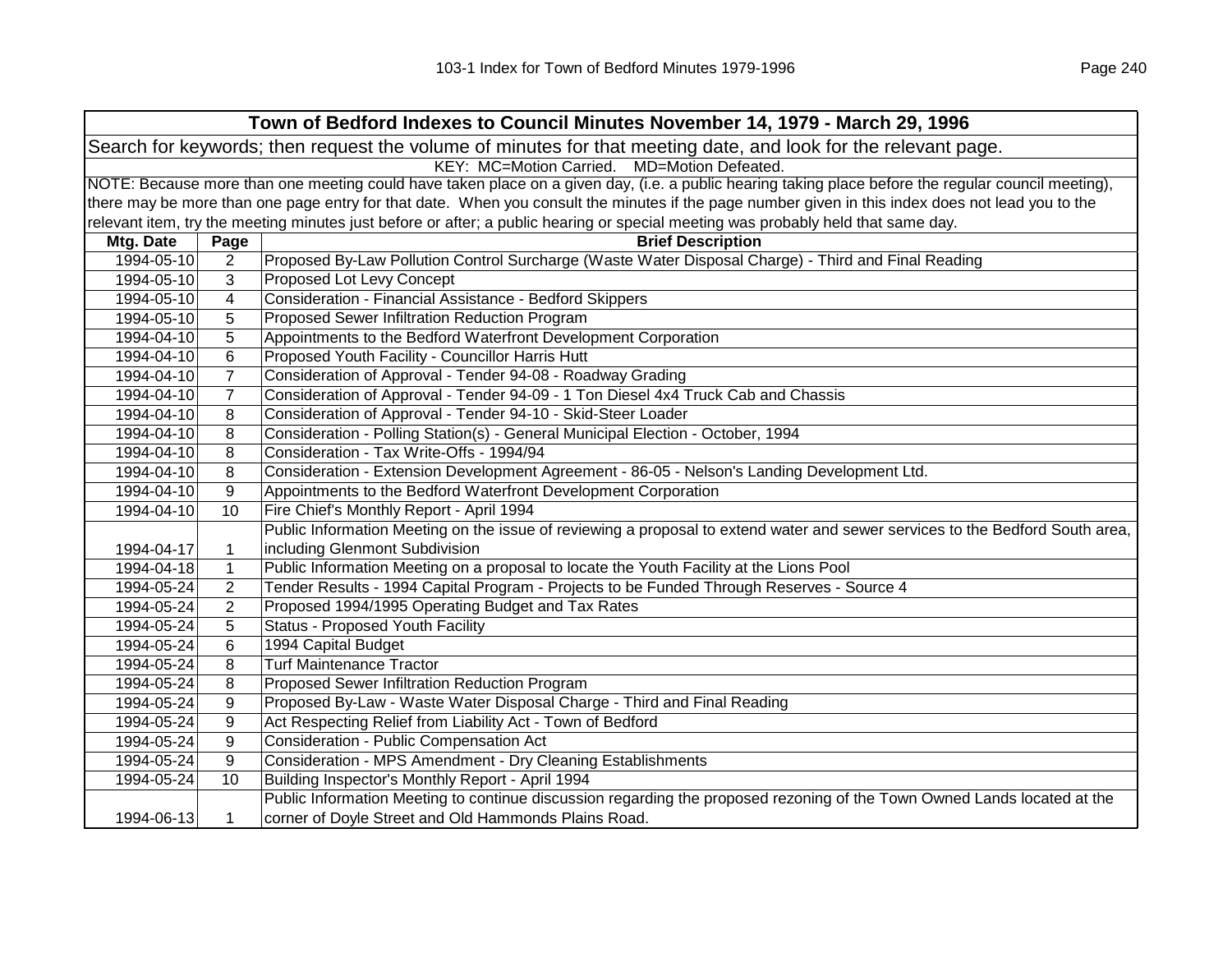| Town of Bedford Indexes to Council Minutes November 14, 1979 - March 29, 1996                                  |                                                                                                                                                     |                                                                                                                                                   |  |  |  |
|----------------------------------------------------------------------------------------------------------------|-----------------------------------------------------------------------------------------------------------------------------------------------------|---------------------------------------------------------------------------------------------------------------------------------------------------|--|--|--|
| Search for keywords; then request the volume of minutes for that meeting date, and look for the relevant page. |                                                                                                                                                     |                                                                                                                                                   |  |  |  |
|                                                                                                                | KEY: MC=Motion Carried. MD=Motion Defeated.                                                                                                         |                                                                                                                                                   |  |  |  |
|                                                                                                                | NOTE: Because more than one meeting could have taken place on a given day, (i.e. a public hearing taking place before the regular council meeting), |                                                                                                                                                   |  |  |  |
|                                                                                                                |                                                                                                                                                     | there may be more than one page entry for that date. When you consult the minutes if the page number given in this index does not lead you to the |  |  |  |
|                                                                                                                |                                                                                                                                                     | relevant item, try the meeting minutes just before or after; a public hearing or special meeting was probably held that same day.                 |  |  |  |
| Mtg. Date                                                                                                      | Page                                                                                                                                                | <b>Brief Description</b>                                                                                                                          |  |  |  |
| 1994-06-14                                                                                                     | $\mathbf{1}$                                                                                                                                        | Proposed Revised Infiltration Reduction Program                                                                                                   |  |  |  |
| 1994-06-14                                                                                                     | 3                                                                                                                                                   | Act Respecting Relief from Liability Act - Town of Bedford - Second and Final Reading                                                             |  |  |  |
| 1994-06-14                                                                                                     | 3                                                                                                                                                   | Heritage Issues - Mr. Allan Duffus                                                                                                                |  |  |  |
| 1994-06-14                                                                                                     | $\overline{\mathbf{4}}$                                                                                                                             | Bedford EnviroTowns Committee - Presentation of Annual Report - Mr. Mark Coffin                                                                   |  |  |  |
| 1994-06-14                                                                                                     | 5                                                                                                                                                   | Reserve Funds Committee Report                                                                                                                    |  |  |  |
| 1994-06-14                                                                                                     | 5                                                                                                                                                   | Consideration - Awarding of Tender 94-11 - Storm Drainage Improvement Works - Kearney Lake Road                                                   |  |  |  |
| 1994-06-14                                                                                                     | 5                                                                                                                                                   | Traffic Signals - Bedford Highway/Meadowbrooks Drive and Bedford Highway/Rocky Lake Drive                                                         |  |  |  |
| 1994-06-14                                                                                                     | 6                                                                                                                                                   | Consideration of Approval - Expropriation Proceeding - Easement - Storm Drainage Improvements - Olive/Bernard St.                                 |  |  |  |
| 1994-06-14                                                                                                     | 6                                                                                                                                                   | Drainage Problem - Peerless Subdivision                                                                                                           |  |  |  |
| 1994-06-14                                                                                                     | $\overline{7}$                                                                                                                                      | Consideration - Extension Development Agreement - 51 Rocky Lake Drive                                                                             |  |  |  |
| 1994-06-14                                                                                                     | $\overline{7}$                                                                                                                                      | Consideration - Request to use Town Crest - Bedford Seniors - Senior Games                                                                        |  |  |  |
| 1994-06-14                                                                                                     | $\overline{7}$                                                                                                                                      | Pedestrian Walkway Upgrading - Hammonds Plains Road/Bedford Hills Road                                                                            |  |  |  |
| 1994-06-14                                                                                                     | 8                                                                                                                                                   | Fire Chief's Monthly Report - May 1994                                                                                                            |  |  |  |
| 1994-06-14                                                                                                     | 8                                                                                                                                                   | Building Inspector's Monthly Report - May 1994                                                                                                    |  |  |  |
| 1994-06-14                                                                                                     | $\mathbf{1}$                                                                                                                                        | Public Information Meeting respecting proposed landscaping/playground equipment for the Granville Street Parkland                                 |  |  |  |
|                                                                                                                |                                                                                                                                                     | Public Hearing - 94-02 - proposed Development Agreement with Annapolis Basin Pulp and Power Company Ltd. - RCDD                                   |  |  |  |
| 1994-06-21                                                                                                     | $\mathbf 1$                                                                                                                                         | Development Agreement Application Paper Mill lake                                                                                                 |  |  |  |
|                                                                                                                |                                                                                                                                                     | Public Information Meeting - Discussion of the Proposed Amendments to Bedford MPS with respect to a High Tech Research                            |  |  |  |
|                                                                                                                |                                                                                                                                                     | & Development Park adjacent to the west quadrant of the intersection of the Bi-Centennial Highway and Hammonds Plains                             |  |  |  |
| 1994-07-11                                                                                                     | $\mathbf{1}$                                                                                                                                        | Road                                                                                                                                              |  |  |  |
|                                                                                                                |                                                                                                                                                     | Public Information Meeting - Discussion of the disposal of Town-owned lands known as the Bedford Leisure Club, 77 Rutledge                        |  |  |  |
| 1994-07-12                                                                                                     | 1                                                                                                                                                   | St., Bedford                                                                                                                                      |  |  |  |
| 1994-07-12                                                                                                     | $\overline{2}$                                                                                                                                      | Town Owned Land (Parkland) - Doyle St.                                                                                                            |  |  |  |
| 1994-07-12                                                                                                     | 3                                                                                                                                                   | Electoral Boundaries - Update                                                                                                                     |  |  |  |
| 1994-07-12                                                                                                     | 3                                                                                                                                                   | Residential Backyard Composting Units - Status Report                                                                                             |  |  |  |
| 1994-07-12                                                                                                     | $\overline{\mathbf{4}}$                                                                                                                             | Drainage Problem - Peerless Subdivision                                                                                                           |  |  |  |
| 1994-07-12                                                                                                     | 5                                                                                                                                                   | <b>Proposed Granville Street Parkland</b>                                                                                                         |  |  |  |
| 1994-07-12                                                                                                     | 5                                                                                                                                                   | Road Conditions - Hammonds Plains Road/Kearney Lake Road                                                                                          |  |  |  |
| 1994-07-12                                                                                                     | 5                                                                                                                                                   | Ratification - Extension to Lawn Bowling Facility as Leisure Club                                                                                 |  |  |  |
| 1994-07-12                                                                                                     | 6                                                                                                                                                   | Ratification - Minor Amendment - Site 4.4 Waterfront Development Agreement                                                                        |  |  |  |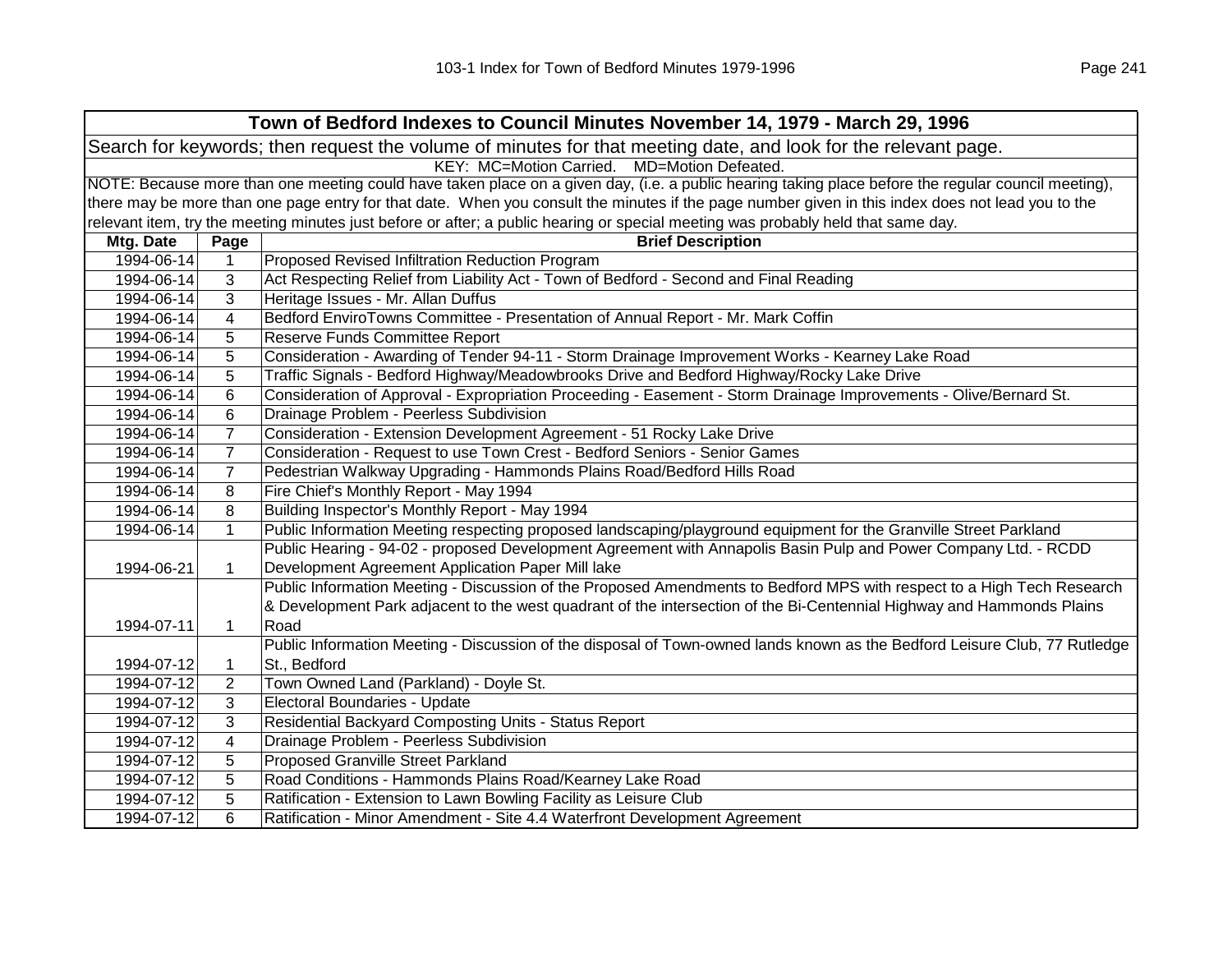| Town of Bedford Indexes to Council Minutes November 14, 1979 - March 29, 1996 |                                                                                                                |                                                                                                                                                     |  |  |
|-------------------------------------------------------------------------------|----------------------------------------------------------------------------------------------------------------|-----------------------------------------------------------------------------------------------------------------------------------------------------|--|--|
|                                                                               | Search for keywords; then request the volume of minutes for that meeting date, and look for the relevant page. |                                                                                                                                                     |  |  |
|                                                                               |                                                                                                                | KEY: MC=Motion Carried. MD=Motion Defeated.                                                                                                         |  |  |
|                                                                               |                                                                                                                | NOTE: Because more than one meeting could have taken place on a given day, (i.e. a public hearing taking place before the regular council meeting), |  |  |
|                                                                               |                                                                                                                | there may be more than one page entry for that date. When you consult the minutes if the page number given in this index does not lead you to the   |  |  |
|                                                                               |                                                                                                                | relevant item, try the meeting minutes just before or after; a public hearing or special meeting was probably held that same day.                   |  |  |
| Mtg. Date                                                                     | Page                                                                                                           | <b>Brief Description</b>                                                                                                                            |  |  |
| 1994-07-12                                                                    | 6                                                                                                              | <b>Turf Maintenance</b>                                                                                                                             |  |  |
| 1994-07-12                                                                    | 6                                                                                                              | Update - M1                                                                                                                                         |  |  |
| 1994-07-12                                                                    | 8                                                                                                              | Update - Paper Mill Lake RCDD                                                                                                                       |  |  |
| 1994-07-12                                                                    | 8                                                                                                              | Discussion - Spring Street Drainage                                                                                                                 |  |  |
| 1994-07-26                                                                    | $\overline{2}$                                                                                                 | Proposed Surplus Lands - Leisure Club/Rutledge St.                                                                                                  |  |  |
| 1994-07-26                                                                    | 2                                                                                                              | Spring Street Drainage Report                                                                                                                       |  |  |
| 1994-07-26                                                                    | 3                                                                                                              | Update - Backyard Composting Program                                                                                                                |  |  |
| 1994-07-26                                                                    | 3                                                                                                              | Kearney Lake Road Asphalt Maintenance                                                                                                               |  |  |
| 1994-07-26                                                                    | 3                                                                                                              | Consideration - Proposed Development Agreement - Papermill Lake RCDD                                                                                |  |  |
| 1994-07-26                                                                    | $\overline{7}$                                                                                                 | Municipal Election '94 - Report #2                                                                                                                  |  |  |
| 1994-07-26                                                                    | $\overline{7}$                                                                                                 | Review of Noise Bylaw                                                                                                                               |  |  |
| 1994-07-26                                                                    | $\overline{7}$                                                                                                 | Lake Drive/Bedford Hills Road/Hammonds Plains Road Intersection - Recommended Upgrading Works                                                       |  |  |
| 1994-07-26                                                                    | 8                                                                                                              | Appointment to Board of Directors - Halifax/Dartmouth Port Development Commission                                                                   |  |  |
| 1994-07-26                                                                    | 8                                                                                                              | Lake Drive Security - Councillor Len Goucher                                                                                                        |  |  |
| 1994-07-26                                                                    | 8                                                                                                              | Eaglewood Sidewalk Project - Mr. Rick Paynter                                                                                                       |  |  |
| 1994-07-26                                                                    | 8                                                                                                              | Resignation - Janet Ogden Calder - Bedford Planning Advisory Committee                                                                              |  |  |
| 1994-07-26                                                                    | 9                                                                                                              | Planning Department - Building Inspection Monthly Report - June 1994                                                                                |  |  |
| 1994-07-26                                                                    | 9                                                                                                              | Fire Department - Fire Chief Monthly Report - June 1994                                                                                             |  |  |
| 1994-08-29                                                                    | 2                                                                                                              | Bill Hayward - Commissioner Regional Policiing Initiative (verbal)                                                                                  |  |  |
| 1994-08-29                                                                    | $\overline{2}$                                                                                                 | Proposed Amendment - Sewer Redevelopment Charge Bylaw                                                                                               |  |  |
| 1994-08-29                                                                    | 3                                                                                                              | Update - Backyard Composting Program                                                                                                                |  |  |
| 1994-08-29                                                                    | 3                                                                                                              | <b>Spring Street Drainage</b>                                                                                                                       |  |  |
| 1994-08-29                                                                    | 3                                                                                                              | <b>Clarification - BPAC Vacancy</b>                                                                                                                 |  |  |
| 1994-08-29                                                                    | 3                                                                                                              | <b>Electoral Boundaries Issue</b>                                                                                                                   |  |  |
| 1994-08-29                                                                    | 4                                                                                                              | Consideration of Tender 94-12 Contract Award - Rocky Lake Drive Storm Drainage Works                                                                |  |  |
| 1994-08-29                                                                    | 4                                                                                                              | Department of Transportation and Communication re Additional Approval Capital Cost-Sharing Projects                                                 |  |  |
| 1994-08-29                                                                    | 5                                                                                                              | Ratification - Town's Costs re Fencing for Bedford Elementary School                                                                                |  |  |
| 1994-08-29                                                                    | 5                                                                                                              | Storm Drainage - DeWolfe Court                                                                                                                      |  |  |
| 1994-08-29                                                                    | 5                                                                                                              | Recreational Parkland - Ridgevale Subdivison                                                                                                        |  |  |
| 1994-08-29                                                                    | 5                                                                                                              | Consideration - Proposed By-Law Respecting Costs                                                                                                    |  |  |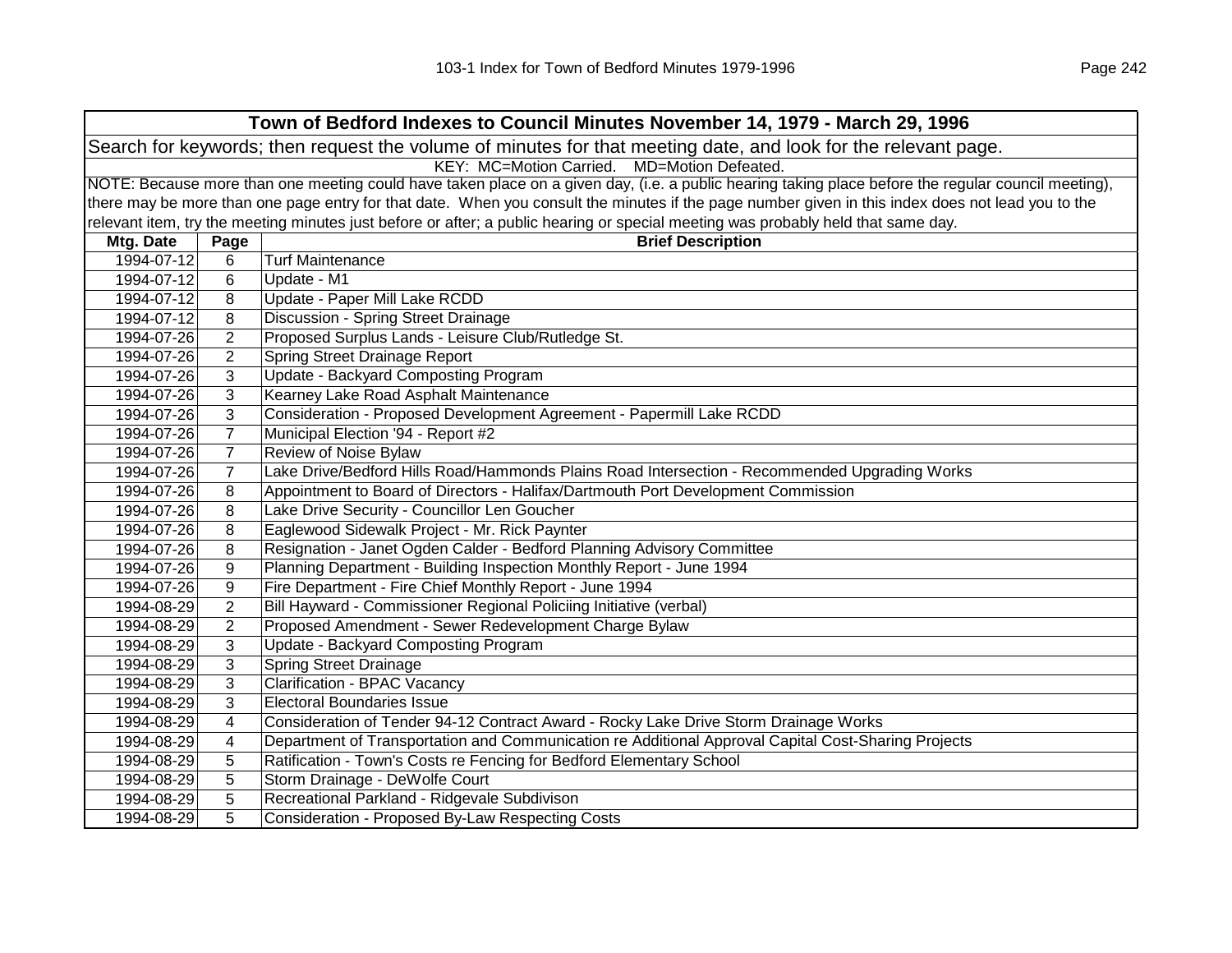| Town of Bedford Indexes to Council Minutes November 14, 1979 - March 29, 1996                                  |                                             |                                                                                                                                                     |  |  |
|----------------------------------------------------------------------------------------------------------------|---------------------------------------------|-----------------------------------------------------------------------------------------------------------------------------------------------------|--|--|
| Search for keywords; then request the volume of minutes for that meeting date, and look for the relevant page. |                                             |                                                                                                                                                     |  |  |
|                                                                                                                | KEY: MC=Motion Carried. MD=Motion Defeated. |                                                                                                                                                     |  |  |
|                                                                                                                |                                             | NOTE: Because more than one meeting could have taken place on a given day, (i.e. a public hearing taking place before the regular council meeting), |  |  |
|                                                                                                                |                                             | there may be more than one page entry for that date. When you consult the minutes if the page number given in this index does not lead you to the   |  |  |
|                                                                                                                |                                             | relevant item, try the meeting minutes just before or after; a public hearing or special meeting was probably held that same day.                   |  |  |
| Mtg. Date                                                                                                      | Page                                        | <b>Brief Description</b>                                                                                                                            |  |  |
| 1994-08-30                                                                                                     | $\mathbf{1}$                                | Mr. Larry Thomas - Envirotown Committee - Turf Maintenance                                                                                          |  |  |
| 1994-08-30                                                                                                     | 3                                           | Mr. Bob Kerr - Possible Expansion - Paper Mill Lake RCDD                                                                                            |  |  |
| 1994-09-13                                                                                                     | $\overline{2}$                              | <b>Electoral Boundaries</b>                                                                                                                         |  |  |
| 1994-09-13                                                                                                     | $\overline{2}$                              | Presentation by Halifax County - Proposed Takeover - Solid Waste Management                                                                         |  |  |
| 1994-09-13                                                                                                     | $\overline{7}$                              | Proposed Development Agreement - Paper Mill Lake RCDD - Councillor Len Goucher                                                                      |  |  |
| 1994-09-13                                                                                                     | $\overline{7}$                              | Independent Environment Study - Paper Mill Lake RCDD - Councillor Len Goucher                                                                       |  |  |
| 1994-09-13                                                                                                     | 9                                           | Consideration - Awarding of Tender - Recreation Five-Year Review/Facility Needs Assessment                                                          |  |  |
| 1994-09-13                                                                                                     | 10                                          | Recreation Department - Youth Centre Concept                                                                                                        |  |  |
| 1994-09-13                                                                                                     | 10                                          | Consideration - Proposed Referendum - Regionalization of Policing Services                                                                          |  |  |
| 1994-09-13                                                                                                     | 11                                          | Possible Establishment of a Travel Fund                                                                                                             |  |  |
| 1994-09-13                                                                                                     | 11                                          | Fire Chief's Report - July and August 1994                                                                                                          |  |  |
| 1994-09-15                                                                                                     | $\mathbf{1}$                                | Consideration - Proposed Police Regionalization                                                                                                     |  |  |
|                                                                                                                |                                             | Public Hearings - 94-03 - re: Proposed Amendments to MPS and Generalized Future Land Use MaP relating to the proposed                               |  |  |
| 1994-09-26                                                                                                     | 1                                           | creation o f an Information, Technology, and Research Generalized Future Land Use Designation and Zone                                              |  |  |
|                                                                                                                |                                             | Public Hearings - 94-04 - re: Amendments to the Land Use By-Law and Zoning Map relating to the proposed Information,                                |  |  |
| 1994-09-26                                                                                                     | $\mathbf{1}$                                | Technology, and Research Zone                                                                                                                       |  |  |
|                                                                                                                |                                             | Public Hearing 94-05 - re: Development Agreement with Redden Brothers Development Ltd. Regarding RCDD lands in the                                  |  |  |
| 1994-09-26                                                                                                     | 1                                           | Union Street area                                                                                                                                   |  |  |
| 1994-09-27                                                                                                     | $\mathbf{1}$                                | Presentation - Halifax County Bedford District School Board - Request for Additional Funding                                                        |  |  |
| 1994-09-27                                                                                                     | 5                                           | Consideration - Nomination - Bedford Representative to Halifax-Dartmouth Port Development Commission                                                |  |  |
| 1994-09-27                                                                                                     | 5                                           | <b>Status Report - Backyard Composting</b>                                                                                                          |  |  |
| 1994-09-27                                                                                                     | 6                                           | Recreational Parkland - Ridgevale Subdivison                                                                                                        |  |  |
| 1994-09-27                                                                                                     | 6                                           | Environmental Protection Plan - Paper Mill Lake RCDD                                                                                                |  |  |
| 1994-09-27                                                                                                     | 8                                           | Update - Regional Policing                                                                                                                          |  |  |
| 1994-09-27                                                                                                     | 8                                           | Consideration - Minor Variance - 30 Wimbledon Road                                                                                                  |  |  |
| 1994-09-27                                                                                                     | 10                                          | Chief Building Inspector's Report - August 1994                                                                                                     |  |  |
| 1994-09-27                                                                                                     | 10                                          | Update - Metro Authority - Mayor Peter Kelly                                                                                                        |  |  |
| 1994-10-04                                                                                                     | $\mathbf{1}$                                | Public Hearing - 94-06                                                                                                                              |  |  |
| 1994-10-04                                                                                                     | $\mathbf{1}$                                | Public Hearing - 94-07                                                                                                                              |  |  |
| 1994-10-04                                                                                                     | $\overline{2}$                              | Update - Solid Waste Management                                                                                                                     |  |  |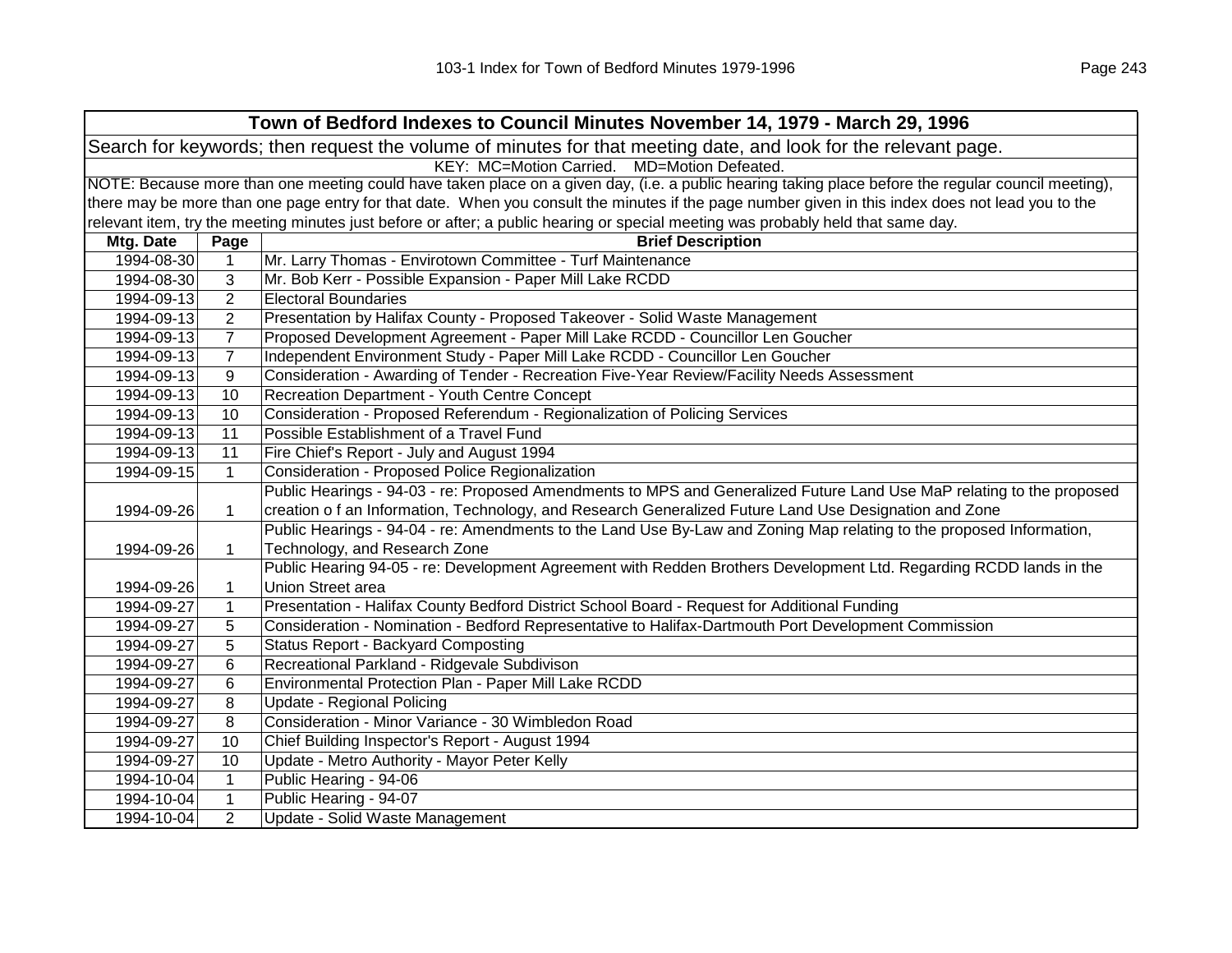|            | Town of Bedford Indexes to Council Minutes November 14, 1979 - March 29, 1996                                  |                                                                                                                                                     |  |  |
|------------|----------------------------------------------------------------------------------------------------------------|-----------------------------------------------------------------------------------------------------------------------------------------------------|--|--|
|            | Search for keywords; then request the volume of minutes for that meeting date, and look for the relevant page. |                                                                                                                                                     |  |  |
|            |                                                                                                                | KEY: MC=Motion Carried. MD=Motion Defeated.                                                                                                         |  |  |
|            |                                                                                                                | NOTE: Because more than one meeting could have taken place on a given day, (i.e. a public hearing taking place before the regular council meeting), |  |  |
|            |                                                                                                                | there may be more than one page entry for that date. When you consult the minutes if the page number given in this index does not lead you to the   |  |  |
|            |                                                                                                                | relevant item, try the meeting minutes just before or after; a public hearing or special meeting was probably held that same day.                   |  |  |
| Mtg. Date  | Page                                                                                                           | <b>Brief Description</b>                                                                                                                            |  |  |
|            |                                                                                                                | Public Hearing 94-03 and 94-04 - Amendments to Municipal Planning Strategy and Generalized Future Land Use Map, and                                 |  |  |
| 1994-10-04 | $\overline{2}$                                                                                                 | Amendment to the Land Use By-law and Zoning Map                                                                                                     |  |  |
| 1994-10-04 | 6                                                                                                              | Consideration - Awarding of Tender - Tender 94-19 - Bulk Salt Hauling                                                                               |  |  |
| 1994-10-04 | 6                                                                                                              | Consideration - Awarding of Tender - Tender 94-20 - Snow Plowing and Rental Equipment                                                               |  |  |
| 1994-10-04 | 6                                                                                                              | Consideration - Awarding of Tender - Tender 94-21 - Machne Asphalt Patching                                                                         |  |  |
| 1994-10-11 | $\overline{2}$                                                                                                 | Update - Proposed Plan - Solid Waste Management                                                                                                     |  |  |
|            |                                                                                                                |                                                                                                                                                     |  |  |
|            |                                                                                                                | Public Hearing 94-03 - Amendments to Municipal Planning Strategy and Generalized Future Land Use Map Relating to the                                |  |  |
| 1994-10-11 | $\overline{2}$                                                                                                 | Proposed Creation of an Information, Technology, and Research Generalized Future Land Use Designatin and Lane Zone                                  |  |  |
|            |                                                                                                                | Public Hearing 94-04 - Amendment to the Land Use Bylaw and Zoning Map Relating to the Proposed Information, Technology                              |  |  |
| 1994-10-11 | 2                                                                                                              | and Reserch Zone                                                                                                                                    |  |  |
| 1994-10-11 | $\overline{\mathbf{4}}$                                                                                        | Correspondence - David Shea - Basinview Drive Elementary School                                                                                     |  |  |
| 1994-10-11 | 4                                                                                                              | Strategic Planning for Municipal Reform - Metro CAOs Report                                                                                         |  |  |
| 1994-10-11 | 8                                                                                                              | Consideration - Award of Tender - Lions Pool Expansion                                                                                              |  |  |
| 1994-10-11 | 9                                                                                                              | Consideration - Awarding of Tender 94-18 - Dartmouth Road Retaining Wall                                                                            |  |  |
| 1994-10-11 | 9                                                                                                              | Consideration - Awarding of Tender 94-23 - Manhole Adjustments - Dartmouth Road                                                                     |  |  |
| 1994-10-11 | 9                                                                                                              | Consideration - Resolution - Green Streets Canada Application                                                                                       |  |  |
| 1994-10-11 | 10                                                                                                             | Proposed Dissolution of MAPC                                                                                                                        |  |  |
| 1994-10-11 | 10                                                                                                             | Chief Building Inspector's Report - September 1994                                                                                                  |  |  |
| 1994-10-18 | 2                                                                                                              | Town of Bedford 1993/1994 Audited Financial Statements and Appointment of Auditors                                                                  |  |  |
| 1994-10-18 | 3                                                                                                              | Public Hearing 94-05 - RCDD Development Agreement Application - Union Street Area                                                                   |  |  |
| 1994-11-01 | $\mathbf{1}$                                                                                                   | 1994 Bedford Official Election Results                                                                                                              |  |  |
| 1994-11-01 | 2                                                                                                              | Appointment of Deputy Mayor                                                                                                                         |  |  |
| 1994-11-01 | $\overline{2}$                                                                                                 | Council Appointments to Committees, Commissions, Boards                                                                                             |  |  |
| 1994-11-01 | $\overline{2}$                                                                                                 | <b>Resolution re Signing Authorities</b>                                                                                                            |  |  |
| 1994-11-08 | $\mathbf{1}$                                                                                                   | <b>Bedford Hills Road Traffic Report</b>                                                                                                            |  |  |
| 1994-11-08 | 3                                                                                                              | Primary Program - Halifax County-Bedford District School Board                                                                                      |  |  |
| 1994-11-08 | 3                                                                                                              | Public Opinion Survey Results - Mr. George Buckrell, Chairman, Economic Development Commission                                                      |  |  |
| 1994-11-08 | 5                                                                                                              | Consideration - Joint Use Agreement - Basinview Drive Community School                                                                              |  |  |
| 1994-11-08 | $\overline{7}$                                                                                                 | Informatin Report - Municipal Reform                                                                                                                |  |  |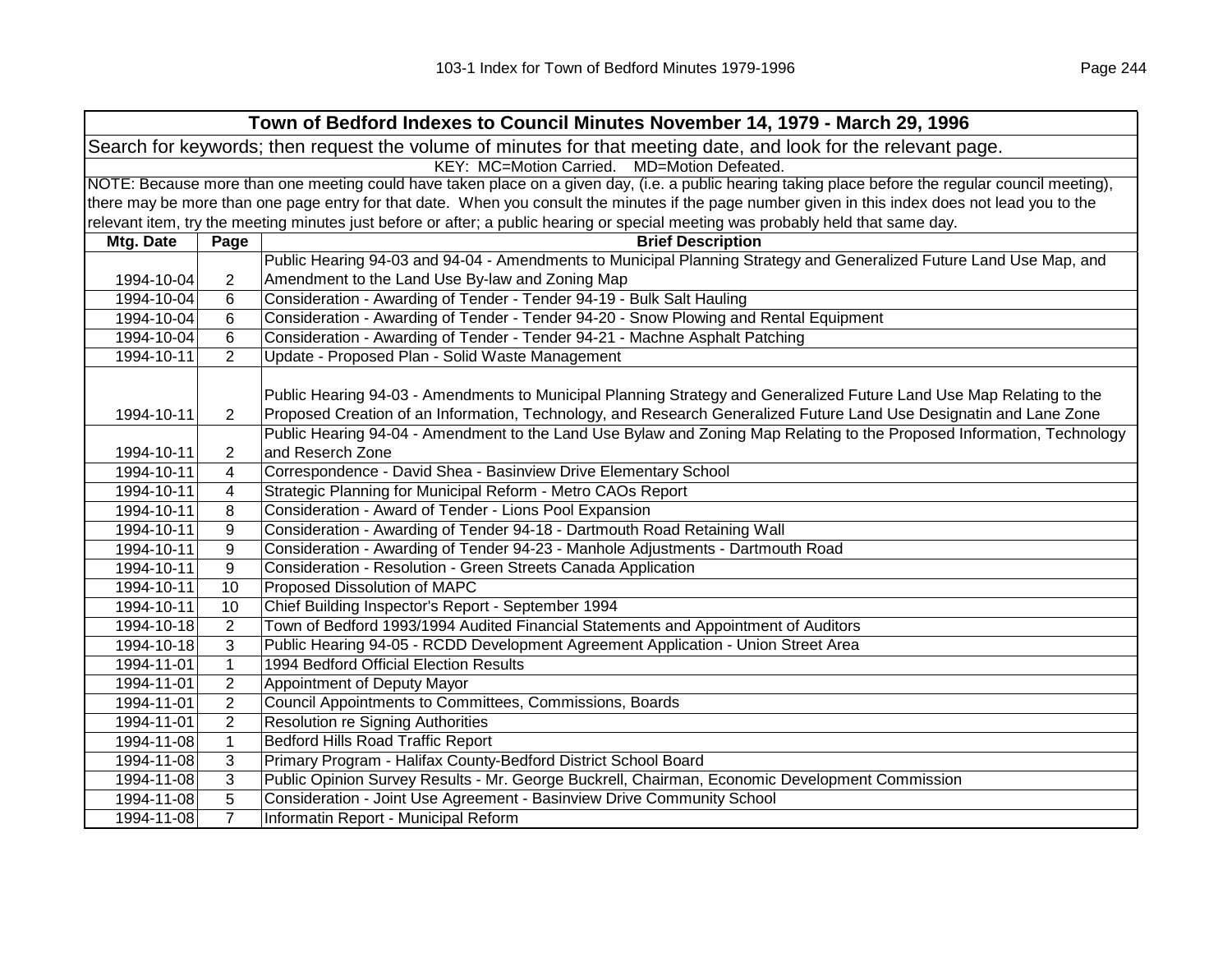|            |                | Town of Bedford Indexes to Council Minutes November 14, 1979 - March 29, 1996                                                                       |
|------------|----------------|-----------------------------------------------------------------------------------------------------------------------------------------------------|
|            |                | Search for keywords; then request the volume of minutes for that meeting date, and look for the relevant page.                                      |
|            |                | KEY: MC=Motion Carried. MD=Motion Defeated.                                                                                                         |
|            |                | NOTE: Because more than one meeting could have taken place on a given day, (i.e. a public hearing taking place before the regular council meeting), |
|            |                | there may be more than one page entry for that date. When you consult the minutes if the page number given in this index does not lead you to the   |
|            |                | relevant item, try the meeting minutes just before or after; a public hearing or special meeting was probably held that same day.                   |
| Mtg. Date  | Page           | <b>Brief Description</b>                                                                                                                            |
| 1994-11-08 | 9              | Consideration - Proposed By-Law Amendment - By-Law Respecting Ferry Service                                                                         |
| 1994-11-08 | 10             | Consideration - Temporary Borrowing Resolutions - 1994/1995 Capital \$903,000                                                                       |
| 1994-11-08 | 10             | Consideration - Clearwater Fine Foods Water Servicing                                                                                               |
| 1994-11-08 | 11             | <b>Future Town Council Meeting Dates</b>                                                                                                            |
| 1994-11-08 | 12             | Consideration - Non-Substantial Amendment - Nelson's Landing Development Agreement - Bedford Basin Estates                                          |
| 1994-11-08 | 13             | Consideration - Metro Authority Citizens Advisory Committee on Recycling - Bedford Representative                                                   |
| 1994-11-08 | 14             | Update - Parkland parcel M-1                                                                                                                        |
| 1994-11-08 | 14             | Consideration - Award of Tender #94-24 - TV Inspection and Cleaning Works - Sewer System                                                            |
| 1994-11-08 | 15             | Fire Chief's Report - October, 1994                                                                                                                 |
| 1994-11-22 | $\overline{2}$ | Consideration - Drainage Problems - Snowy Owl Drive                                                                                                 |
| 1994-11-22 | 3              | Consideration - Building Service Maintenance - 25 Landsburg Road                                                                                    |
| 1994-11-22 | 4              | Consideration - Building Service Maintenance - 25 Landsburg Road                                                                                    |
| 1994-11-22 | 4              | <b>Electoral Boundaries Issue</b>                                                                                                                   |
| 1994-11-22 | 5              | Verbal Updates - Strategic Planning - Dan English                                                                                                   |
| 1994-11-22 | 6              | Verbal Updates - MPS Review - Donna Davis-Lohnes                                                                                                    |
| 1994-11-22 | $\overline{7}$ | Verbal Updates - Lot Levies - Donna Davis-Lohnes                                                                                                    |
| 1994-11-22 | $\overline{7}$ | Verbal Updates - Smith's Road Survey Pertaining to Sandy Lake Park - Rick Paynter                                                                   |
| 1994-11-22 | 8              | <b>Consideration - Economic Development Commission Membership</b>                                                                                   |
| 1994-11-22 | 8              | Consideration - Citizen Appointments - Committees/Commissions and Boards                                                                            |
| 1994-11-22 | 9              | <b>Organizational Review</b>                                                                                                                        |
| 1994-11-22 | 9              | Consideration - Awarding of Tender #94-25 - Spring St., Phase 1                                                                                     |
| 1994-11-22 | 9              | Federal Government Infrastructure Program - Deputy Mayor Peter Christie                                                                             |
| 1994-11-22 | 10             | Social Services Closure of Youth Facilities - Deputy Mayor Peter Christie                                                                           |
| 1994-11-22 | 10             | Request to Proceed with Prosecution - 86 Nelson's Landing Boulevard - 48 Unit                                                                       |
| 1994-11-22 | 11             | Apartment Building - Caxton Developments Ltd.                                                                                                       |
| 1994-11-22 | 11             | Chief Building Inspector's Report - October 4, 1994                                                                                                 |
| 1994-12-13 | $\overline{2}$ | Consideration - Awarding of Tender - Lions Pool Expansion                                                                                           |
| 1994-12-13 | 3              | Proposed Ferry Service By-Law Amendment - Mayor Peter Kelly                                                                                         |
| 1994-12-13 | 4              | Opening of New Elementary School - School Crosswalk Guards                                                                                          |
| 1994-12-13 | 6              | <b>Consideration - Joint Use Community School Agreement</b>                                                                                         |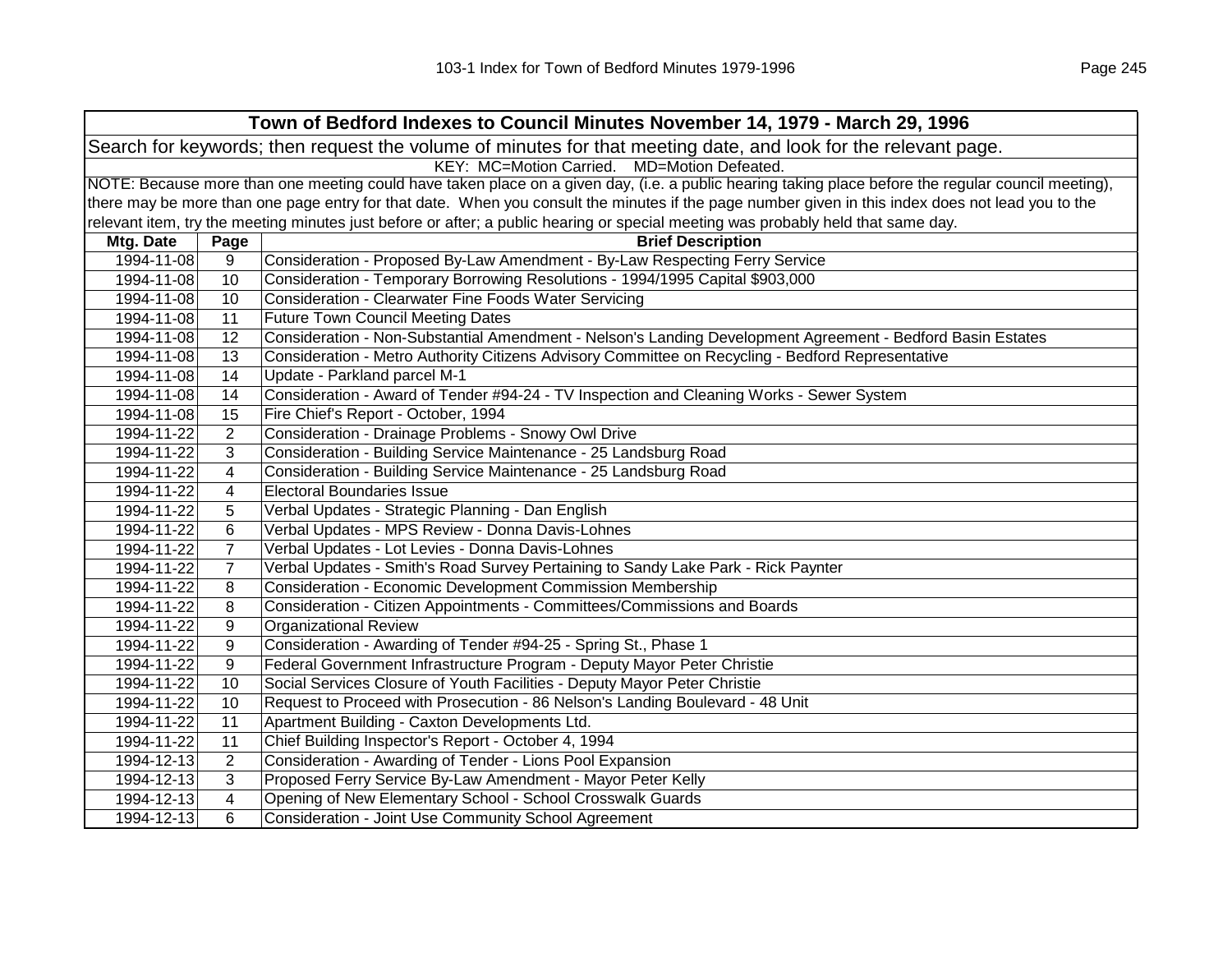| Town of Bedford Indexes to Council Minutes November 14, 1979 - March 29, 1996                                  |                                                                                                                                                     |                                                                                                                                                   |  |  |  |
|----------------------------------------------------------------------------------------------------------------|-----------------------------------------------------------------------------------------------------------------------------------------------------|---------------------------------------------------------------------------------------------------------------------------------------------------|--|--|--|
| Search for keywords; then request the volume of minutes for that meeting date, and look for the relevant page. |                                                                                                                                                     |                                                                                                                                                   |  |  |  |
|                                                                                                                |                                                                                                                                                     | KEY: MC=Motion Carried. MD=Motion Defeated.                                                                                                       |  |  |  |
|                                                                                                                | NOTE: Because more than one meeting could have taken place on a given day, (i.e. a public hearing taking place before the regular council meeting), |                                                                                                                                                   |  |  |  |
|                                                                                                                |                                                                                                                                                     | there may be more than one page entry for that date. When you consult the minutes if the page number given in this index does not lead you to the |  |  |  |
|                                                                                                                |                                                                                                                                                     | relevant item, try the meeting minutes just before or after; a public hearing or special meeting was probably held that same day.                 |  |  |  |
| Mtg. Date                                                                                                      | Page                                                                                                                                                | <b>Brief Description</b>                                                                                                                          |  |  |  |
| 1994-12-13                                                                                                     | $\overline{7}$                                                                                                                                      | Update - Metro Amalgamation                                                                                                                       |  |  |  |
| 1994-12-13                                                                                                     | 8                                                                                                                                                   | Appointment of Transit Advisory Committee                                                                                                         |  |  |  |
| 1994-12-13                                                                                                     | 8                                                                                                                                                   | Electoral Boundaries Issue - Estimate of Court Costs                                                                                              |  |  |  |
| 1994-12-13                                                                                                     | 9                                                                                                                                                   | Ratification of Agreement between Canadian Red Cross Fractionation Corporation and the Town of Bedford                                            |  |  |  |
| 1994-12-13                                                                                                     | 9                                                                                                                                                   | Subdivision Entrance Sign - Brookshire Court                                                                                                      |  |  |  |
| 1994-12-13                                                                                                     | 10                                                                                                                                                  | Request for Staff Report - 221 Basinview Drive - Councillor Stephen Oickle                                                                        |  |  |  |
| 1994-12-13                                                                                                     | 10                                                                                                                                                  | Proposed Extension - Development Agreement #94-05 - 1254 Bedford Highway/10 Meadowbrook Drive                                                     |  |  |  |
|                                                                                                                |                                                                                                                                                     | Appointment of Town of Bedford Representative to Project Steering Committee on the Halifax County Solid Waste                                     |  |  |  |
| 1994-12-13                                                                                                     | 11                                                                                                                                                  | <b>Management Project</b>                                                                                                                         |  |  |  |
| 1994-12-13                                                                                                     | 11                                                                                                                                                  | Update - Metro Authority - Mayor Peter Kelly                                                                                                      |  |  |  |
| 1994-12-13                                                                                                     | 11                                                                                                                                                  | Overcrowding of Schools - Councillor Len Goucher                                                                                                  |  |  |  |
| 1995-01-24                                                                                                     | $\mathbf{1}$                                                                                                                                        | Legal Representation - Planning Appeals                                                                                                           |  |  |  |
| 1995-01-24                                                                                                     | 3                                                                                                                                                   | <b>Electoral Boundaries Issue</b>                                                                                                                 |  |  |  |
| 1995-01-24                                                                                                     | 3                                                                                                                                                   | Staff Report - 221 Basinview Dr.                                                                                                                  |  |  |  |
| 1995-01-24                                                                                                     | 4                                                                                                                                                   | Proposed Ferry Service By-Law Amendment                                                                                                           |  |  |  |
| 1995-01-24                                                                                                     | 4                                                                                                                                                   | Amalgamation Update                                                                                                                               |  |  |  |
| 1995-01-24                                                                                                     | 5                                                                                                                                                   | Bedford Toy Library - Ms. Catherine Hofer                                                                                                         |  |  |  |
| 1995-01-24                                                                                                     | 5                                                                                                                                                   | Discussion - Crossing Guard - Meadowbrook                                                                                                         |  |  |  |
| 1995-01-24                                                                                                     | 6                                                                                                                                                   | Councillor's Responsibility - Councillor Pryde                                                                                                    |  |  |  |
| 1995-01-24                                                                                                     | 6                                                                                                                                                   | 1995 Assessment Roll                                                                                                                              |  |  |  |
| 1995-01-24                                                                                                     | 6                                                                                                                                                   | Consideration - Confirmation - Bedford Town Crier                                                                                                 |  |  |  |
| 1995-01-24                                                                                                     | 6                                                                                                                                                   | Wastewater Disposal Charge - 1995/96 Operating Budget                                                                                             |  |  |  |
| 1995-01-24                                                                                                     | $\overline{7}$                                                                                                                                      | Correspondence - Consideration - Request for Change of Sinage Wording - Highway 102                                                               |  |  |  |
| 1995-01-24                                                                                                     | $\overline{7}$                                                                                                                                      | Preliminaries on Transportation Links for Proposed Science Park in Bedford                                                                        |  |  |  |
| 1995-01-24                                                                                                     | $\overline{7}$                                                                                                                                      | Consideration - Town of Bedford 15th Anniversary Logo                                                                                             |  |  |  |
| 1995-01-24                                                                                                     | $\overline{7}$                                                                                                                                      | Non-Substantial Amendment to Crestview Development Agreement - Crestview Properties Ltd.                                                          |  |  |  |
| 1995-01-24                                                                                                     | 8                                                                                                                                                   | Consideration - Proposed 1995 Capital Budget - Deferred                                                                                           |  |  |  |
| 1995-01-26                                                                                                     | $\mathbf{1}$                                                                                                                                        | Public Information Meeting - Proposed Closure - Bedford Hills Road                                                                                |  |  |  |
| 1995-01-31                                                                                                     | $\mathbf{1}$                                                                                                                                        | Public Hearing - #95-01                                                                                                                           |  |  |  |
| 1995-02-13                                                                                                     | $\overline{2}$                                                                                                                                      | Deferred Motion - Electoral Boundaries Issue                                                                                                      |  |  |  |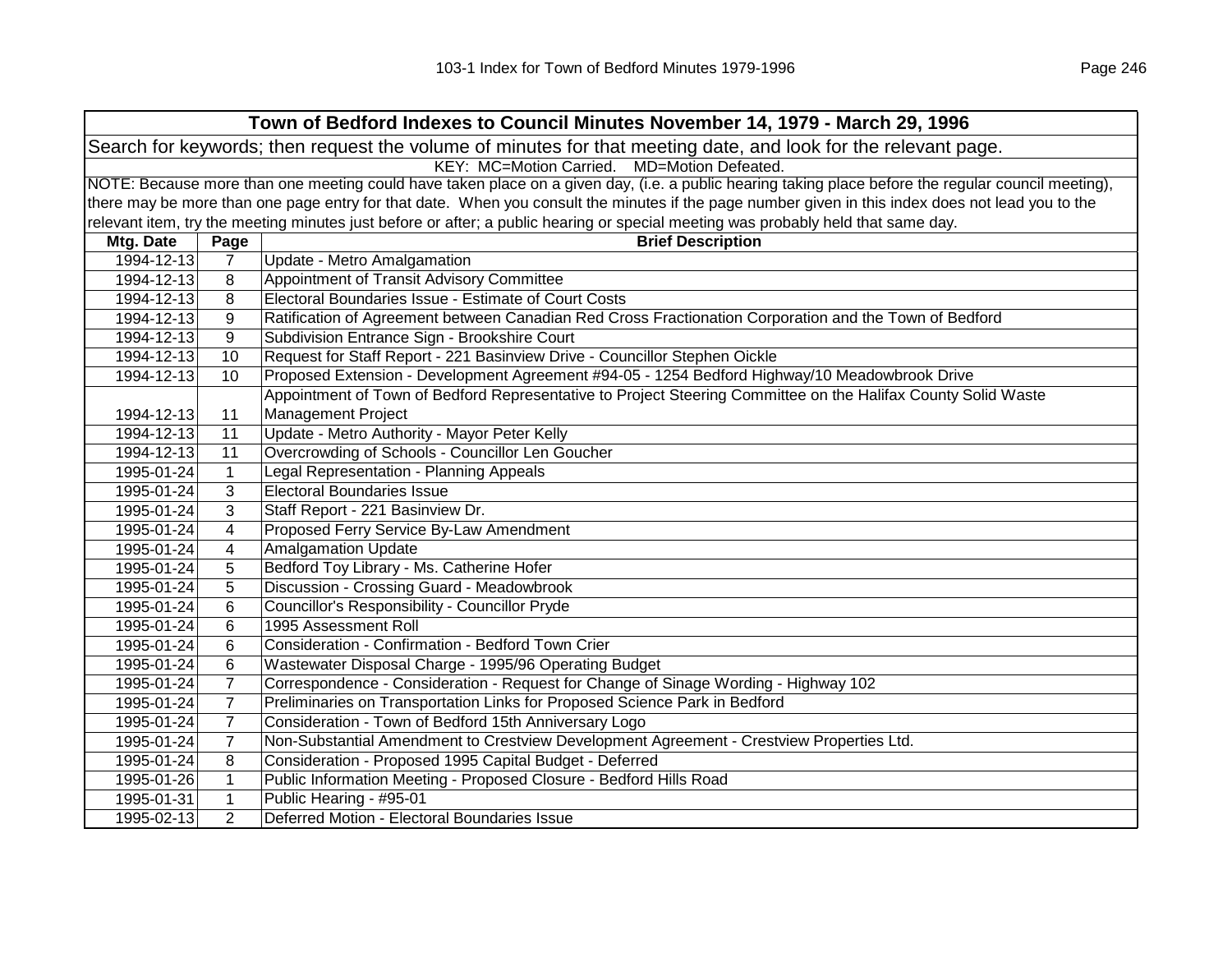| Town of Bedford Indexes to Council Minutes November 14, 1979 - March 29, 1996                                  |                |                                                                                                                                                     |  |
|----------------------------------------------------------------------------------------------------------------|----------------|-----------------------------------------------------------------------------------------------------------------------------------------------------|--|
| Search for keywords; then request the volume of minutes for that meeting date, and look for the relevant page. |                |                                                                                                                                                     |  |
|                                                                                                                |                | KEY: MC=Motion Carried. MD=Motion Defeated.                                                                                                         |  |
|                                                                                                                |                | NOTE: Because more than one meeting could have taken place on a given day, (i.e. a public hearing taking place before the regular council meeting), |  |
|                                                                                                                |                | there may be more than one page entry for that date. When you consult the minutes if the page number given in this index does not lead you to the   |  |
|                                                                                                                |                | relevant item, try the meeting minutes just before or after; a public hearing or special meeting was probably held that same day.                   |  |
| Mtg. Date                                                                                                      | Page           | <b>Brief Description</b>                                                                                                                            |  |
| 1995-02-13                                                                                                     | $\overline{4}$ | Proposed Closure - Bedford Hills Road                                                                                                               |  |
| 1995-02-13                                                                                                     | 5              | Consideration - Reorganization - Heritage Advisory Committee                                                                                        |  |
|                                                                                                                |                |                                                                                                                                                     |  |
| 1995-02-13                                                                                                     | 6              | Consideration - Four-Way Stop - Basinview Drive/Meadowbrook Drive and Three-Way Stop - Meadowbrook Drive/Sunrise Hill                               |  |
| 1995-02-13                                                                                                     | $\overline{7}$ | Proposed Renaming of Millrun Park                                                                                                                   |  |
| 1995-02-13                                                                                                     | $\overline{7}$ | Consideration - Request for Change in Signage - Highway 102                                                                                         |  |
| 1995-02-13                                                                                                     | 8              | Mr. Bill Stapleton - 15 DeWolfe Court - #15 and #19 Water Run-Off                                                                                   |  |
| 1995-02-13                                                                                                     | 8              | Amalgamation Update #3                                                                                                                              |  |
| 1995-02-13                                                                                                     | 9              | Consideration - Nomination from Bedford - Metropolitan Housing Authority                                                                            |  |
| 1995-02-13                                                                                                     | 9              | Magazine Article re Bedford - Deputy Mayor Christie                                                                                                 |  |
| 1995-02-13                                                                                                     | 9              | Consideration - Signage for Community Events - Councillor Len Goucher                                                                               |  |
| 1995-02-13                                                                                                     | 9              | Information Report - Rick Paynter - Project Steering Committee - Halifax County Solid Waste Management Project                                      |  |
| 1995-02-13                                                                                                     | 9              | Bedford Volunteer Fire Department 1995 Election Results - Ratification by Council and Appointment of Fire Wards                                     |  |
| 1995-02-13                                                                                                     | 10             | Correspondence - Consideration - Metropolitan Halifax Chamber of Commerce re Community Rail Service                                                 |  |
| 1995-02-13                                                                                                     | 10             | Seniors Housing Project - Deputy Mayor Peter Christie                                                                                               |  |
| 1995-02-13                                                                                                     | 10             | Fire Chief's Report - November 1994                                                                                                                 |  |
| 1995-02-13                                                                                                     | 10             | Chief Building Inspector's Report - November and December 1994                                                                                      |  |
| 1995-02-13                                                                                                     | 11             | Vehicle Replacement (2) - Bedford Police Department                                                                                                 |  |
| 1995-02-13                                                                                                     | 11             | Proposed Three Year Capital Budget (1995-97)                                                                                                        |  |
| 1995-02-28                                                                                                     | 2              | Request for Parkland Infiling #221 Basinview Drive                                                                                                  |  |
| 1995-02-28                                                                                                     | 3              | <b>Electoral Boundaries Issue</b>                                                                                                                   |  |
| 1995-02-28                                                                                                     | 3              | Mr. Bill Stapleton - Water Run-Off                                                                                                                  |  |
| 1995-02-28                                                                                                     | 4              | Update #4 Metro Amalgamation                                                                                                                        |  |
| 1995-02-28                                                                                                     | 5              | Non-Substantial Amendment - Crestview Phase 1                                                                                                       |  |
| 1995-02-28                                                                                                     | 5              | Public Hearings 95-01 Amendment - Nelson's Landing Development Agreement 85-05 - January 31, 1995                                                   |  |
| 1995-02-28                                                                                                     | $\overline{7}$ | <b>Senior Housing Services</b>                                                                                                                      |  |
| 1995-02-28                                                                                                     | 8              | First Reading - Proposed Amendment - Solid Waste Management ByLaw                                                                                   |  |
| 1995-02-28                                                                                                     | 8              | Proposed Non-Substantial Amendment - Torrington Place                                                                                               |  |
| 1995-02-28                                                                                                     | 9              | Consideration - Proposed Establishment - Greater Halifax Economic Development Partnership                                                           |  |
| 1995-02-28                                                                                                     | 10             | Consideration - 1994 Tax Exemption Resolution                                                                                                       |  |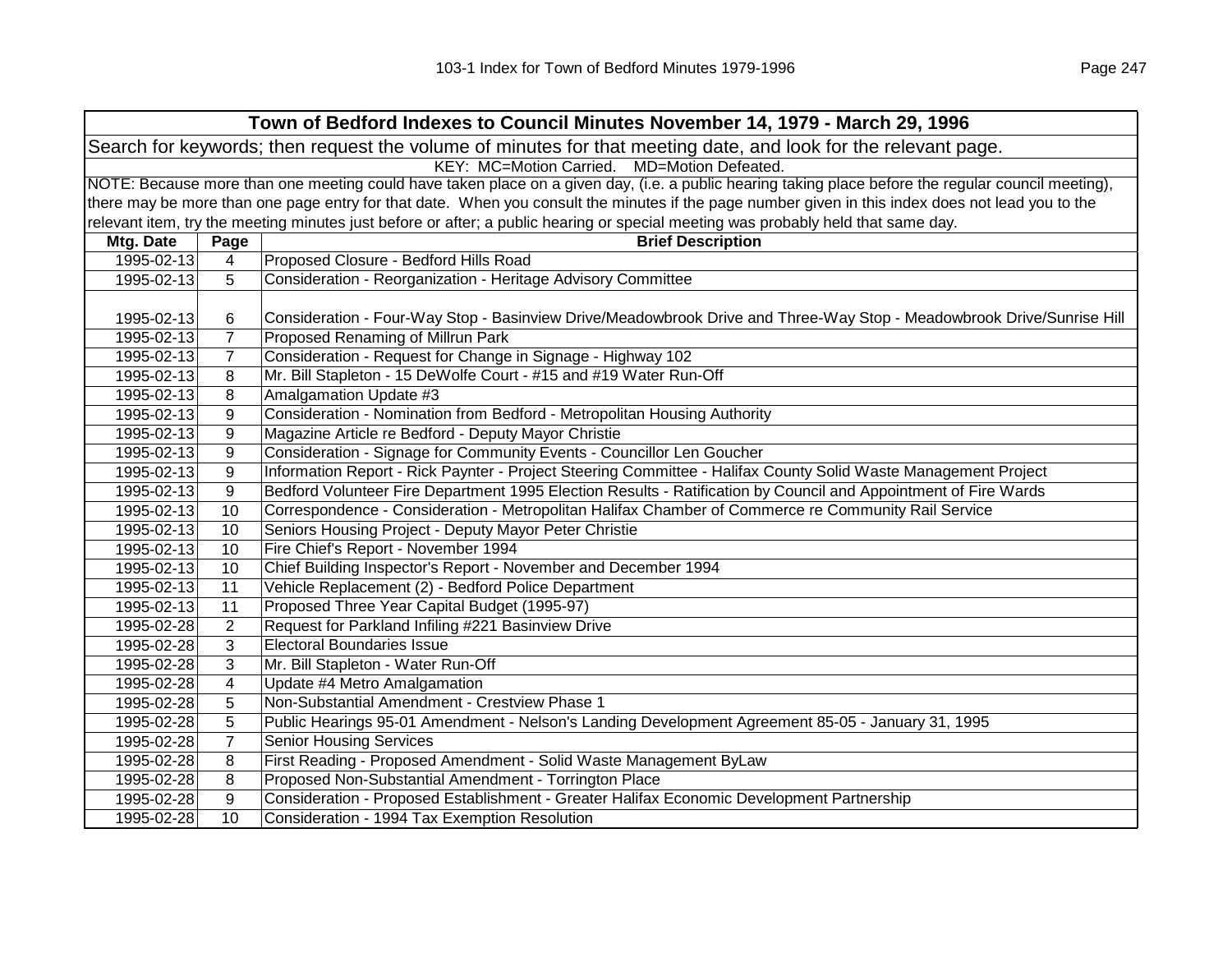| Town of Bedford Indexes to Council Minutes November 14, 1979 - March 29, 1996 |                                                                                                                |                                                                                                                                                     |  |  |
|-------------------------------------------------------------------------------|----------------------------------------------------------------------------------------------------------------|-----------------------------------------------------------------------------------------------------------------------------------------------------|--|--|
|                                                                               | Search for keywords; then request the volume of minutes for that meeting date, and look for the relevant page. |                                                                                                                                                     |  |  |
| KEY: MC=Motion Carried. MD=Motion Defeated.                                   |                                                                                                                |                                                                                                                                                     |  |  |
|                                                                               |                                                                                                                | NOTE: Because more than one meeting could have taken place on a given day, (i.e. a public hearing taking place before the regular council meeting), |  |  |
|                                                                               |                                                                                                                | there may be more than one page entry for that date. When you consult the minutes if the page number given in this index does not lead you to the   |  |  |
|                                                                               |                                                                                                                | relevant item, try the meeting minutes just before or after; a public hearing or special meeting was probably held that same day.                   |  |  |
| Mtg. Date                                                                     | Page                                                                                                           | <b>Brief Description</b>                                                                                                                            |  |  |
| 1995-02-28                                                                    | 10                                                                                                             | Consideration - Southwest Properties Limited - Minor Variance - #90 Bluewater Road                                                                  |  |  |
| 1995-02-28                                                                    | 11                                                                                                             | Consideration - Award of Tender #95-01 Residential/Condominium Waste and Recyclable Collection                                                      |  |  |
| 1995-02-28                                                                    | 11                                                                                                             | Consideration - Award of Tender 94-26 - Grass Mowing Operation                                                                                      |  |  |
| 1995-02-28                                                                    | 11                                                                                                             | <b>Consideration - Extension of Animal Control Contract</b>                                                                                         |  |  |
| 1995-02-28                                                                    | 12                                                                                                             | Appointment of Development Officer                                                                                                                  |  |  |
| 1995-02-28                                                                    | 12                                                                                                             | Correspondence - Minister of Canadian Heritage - Bedford Petroglyphs                                                                                |  |  |
| 1995-02-28                                                                    | 12                                                                                                             | Correspondence - Consideration - Proposal - Establishment of a Bedford Petroglyph Advisory Commission                                               |  |  |
| 1995-02-28                                                                    | 12                                                                                                             | Chief Building Inspector's Report - January 1995                                                                                                    |  |  |
| 1995-03-14                                                                    | $\overline{2}$                                                                                                 | Halifax County - Bedford District School Board                                                                                                      |  |  |
| 1995-03-14                                                                    | 4                                                                                                              | Sackville River Walkway Committee - Mr. Don Ambler                                                                                                  |  |  |
| 1995-03-14                                                                    | 5                                                                                                              | Symphony Nova Scotia - Request for Funding                                                                                                          |  |  |
| 1995-03-14                                                                    | 5                                                                                                              | Consideration - Sale of Town Owned Property - 77 Rutledge St. - Proposal to Purchase                                                                |  |  |
| 1995-03-14                                                                    | 6                                                                                                              | Consideration - Awarding of Grass Mowing Contract                                                                                                   |  |  |
| 1995-03-14                                                                    | 8                                                                                                              | Presentation - Public Opinion Survey Results - Metro Amalgamation                                                                                   |  |  |
| 1995-03-14                                                                    | 12                                                                                                             | Proposal - Establishment of a Bedford Petroglyph Advisory Commission - Councillor Marvin Silver                                                     |  |  |
| 1995-03-14                                                                    | 13                                                                                                             | Ratification - Purchase of Property - Lot 3 - Dartmouth Road                                                                                        |  |  |
| 1995-03-14                                                                    | 13                                                                                                             | Consideration - Halfiax Harbour Cleanup Motion                                                                                                      |  |  |
| 1995-03-14                                                                    | 14                                                                                                             | Halifax County - Bedford District School Board re School Trustee Rates                                                                              |  |  |
| 1995-03-14                                                                    | 14                                                                                                             | Notice of Rescission - Metro Wide Opinion Survey                                                                                                    |  |  |
| 1995-03-15                                                                    | $\mathbf{1}$                                                                                                   | Consideration - Proposed 1995/1996 Operating Budget and Tax Rates                                                                                   |  |  |
| 1995-03-28                                                                    | $\mathbf{1}$                                                                                                   | Dr. Ron Loucks - Halifax Harbour Stewardship Program                                                                                                |  |  |
| 1995-03-28                                                                    | 3                                                                                                              | <b>MPS Review - Verbal Update</b>                                                                                                                   |  |  |
| 1995-03-28                                                                    | 3                                                                                                              | Proposed Sidewalk Construction - Bedford Hills Road                                                                                                 |  |  |
| 1995-03-28                                                                    | 5                                                                                                              | Update #6 - Amalgamation                                                                                                                            |  |  |
| 1995-03-28                                                                    | 8                                                                                                              | Consideration - First Reading - Waste Water Disposal Charge ByLaw                                                                                   |  |  |
| 1995-03-28                                                                    | 8                                                                                                              | Proposed Resurfacing - Union Street - Councillor Stephen Oickle                                                                                     |  |  |
| 1995-03-28                                                                    | 9                                                                                                              | <b>Police Chief Retirement</b>                                                                                                                      |  |  |
| 1995-03-28                                                                    | 9                                                                                                              | Parkland - Admiral Cove - Councillor Len Goucher                                                                                                    |  |  |
| 1995-03-28                                                                    | 9                                                                                                              | Fire Chief's Monthly Report - December 1994 and January and February 1995                                                                           |  |  |
| 1995-03-28                                                                    | 10                                                                                                             | Update - Bedford Planning Advisory Committee                                                                                                        |  |  |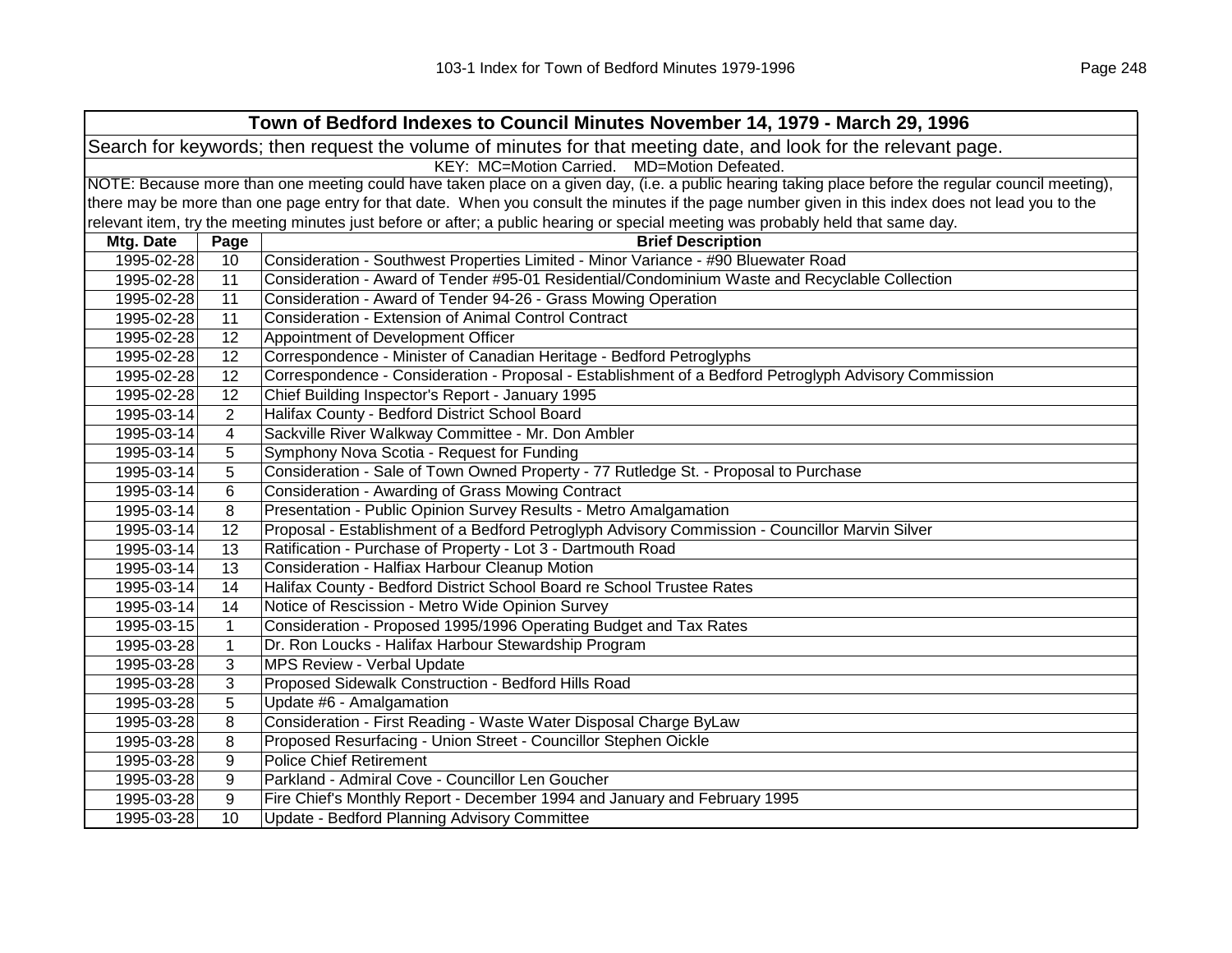| Town of Bedford Indexes to Council Minutes November 14, 1979 - March 29, 1996 |                                                                                                                |                                                                                                                                                     |  |
|-------------------------------------------------------------------------------|----------------------------------------------------------------------------------------------------------------|-----------------------------------------------------------------------------------------------------------------------------------------------------|--|
|                                                                               | Search for keywords; then request the volume of minutes for that meeting date, and look for the relevant page. |                                                                                                                                                     |  |
|                                                                               |                                                                                                                | KEY: MC=Motion Carried. MD=Motion Defeated.                                                                                                         |  |
|                                                                               |                                                                                                                | NOTE: Because more than one meeting could have taken place on a given day, (i.e. a public hearing taking place before the regular council meeting), |  |
|                                                                               |                                                                                                                | there may be more than one page entry for that date. When you consult the minutes if the page number given in this index does not lead you to the   |  |
|                                                                               |                                                                                                                | relevant item, try the meeting minutes just before or after; a public hearing or special meeting was probably held that same day.                   |  |
| Mtg. Date                                                                     | Page                                                                                                           | <b>Brief Description</b>                                                                                                                            |  |
| 1995-03-28                                                                    | 10 <sup>°</sup>                                                                                                | Proposed Three Year Capital Budget                                                                                                                  |  |
| 1995-04-11                                                                    | 2                                                                                                              | <b>Consideration - Crestview Phase II</b>                                                                                                           |  |
| 1995-04-11                                                                    | 3                                                                                                              | <b>Amalgamation Update</b>                                                                                                                          |  |
| 1995-04-11                                                                    | 10                                                                                                             | Consideration - Award of Tender 95-02 - Roadway Grading                                                                                             |  |
| 1995-04-11                                                                    | 10                                                                                                             | Crosswalk Update - Meadowbrook Drive                                                                                                                |  |
| 1995-04-11                                                                    | 11                                                                                                             | Award of Tender - Proposed Boundary and Topographic Survey Works - Sandy Lake Park Development                                                      |  |
| 1995-04-11                                                                    | 11                                                                                                             | Heritage By-Law and Heritage Advisory Committee Terms of Reference                                                                                  |  |
| 1995-04-11                                                                    | 13                                                                                                             | 1994 Tax Exemption                                                                                                                                  |  |
| 1995-04-25                                                                    | 2                                                                                                              | Bedford Local Committee on Drug Awareness - Ms. Carol Anne Currie                                                                                   |  |
| 1995-04-25                                                                    | 3                                                                                                              | Millwood High School - Mr. Fred Hall                                                                                                                |  |
| 1995-04-25                                                                    | 4                                                                                                              | Regional Municipality Amalgamation                                                                                                                  |  |
| 1995-04-25                                                                    | 4                                                                                                              | Bill Hayward - Amalgamation Co-ordinator - Electoral Districts                                                                                      |  |
| 1995-04-25                                                                    | 8                                                                                                              | Graham Walker, Legal Counsel - Legislation                                                                                                          |  |
| 1995-04-25                                                                    | 8                                                                                                              | <b>UMA/Doane Raymond Report</b>                                                                                                                     |  |
| 1995-04-25                                                                    | 8                                                                                                              | <b>MLA's Advisory Committee Report</b>                                                                                                              |  |
| 1995-04-25                                                                    | 8                                                                                                              | News Release - Francene Cosman, MLA                                                                                                                 |  |
| 1995-04-25                                                                    | 11                                                                                                             | Councillor Stephen Oickle - Approval of Motion re Bedford's Opposition to Amalgmation                                                               |  |
| 1995-04-27                                                                    | $\mathbf{1}$                                                                                                   | Proposed legislation                                                                                                                                |  |
| 1995-04-27                                                                    | $\mathbf{1}$                                                                                                   | Petition                                                                                                                                            |  |
| 1995-04-27                                                                    | 2                                                                                                              | Lions Pool                                                                                                                                          |  |
| 1995-04-27                                                                    | $\overline{2}$                                                                                                 | Lions Den                                                                                                                                           |  |
| 1995-05-02                                                                    | $\overline{2}$                                                                                                 | Oakmount Drive - Dot Property - Illegal Dumping                                                                                                     |  |
| 1995-05-02                                                                    | 3                                                                                                              | Presentation - Bill Burke - Pris Document - Needs Assessment Study                                                                                  |  |
| 1995-05-02                                                                    | 4                                                                                                              | <b>Plebiscite Results</b>                                                                                                                           |  |
| 1995-05-02                                                                    | 4                                                                                                              | Update - Water Pressure - Eaglewood Subdivision - Mayor Kelly                                                                                       |  |
| 1995-05-02                                                                    | 5                                                                                                              | <b>School Board Funding</b>                                                                                                                         |  |
| 1995-05-02                                                                    | 5                                                                                                              | Consideration - Request for Funding - Millwood High School                                                                                          |  |
| 1995-05-02                                                                    | 5                                                                                                              | Consideration - Second Reading - Sewer Redevelopment Charge                                                                                         |  |
| 1995-05-02                                                                    | 6                                                                                                              | Consideration - Second and Third Reading - Wastewater Disposal Charge Bylaw                                                                         |  |
| 1995-05-02                                                                    | 6                                                                                                              | Consideration - Motion re Expanded Eligibility For Tax Exemption                                                                                    |  |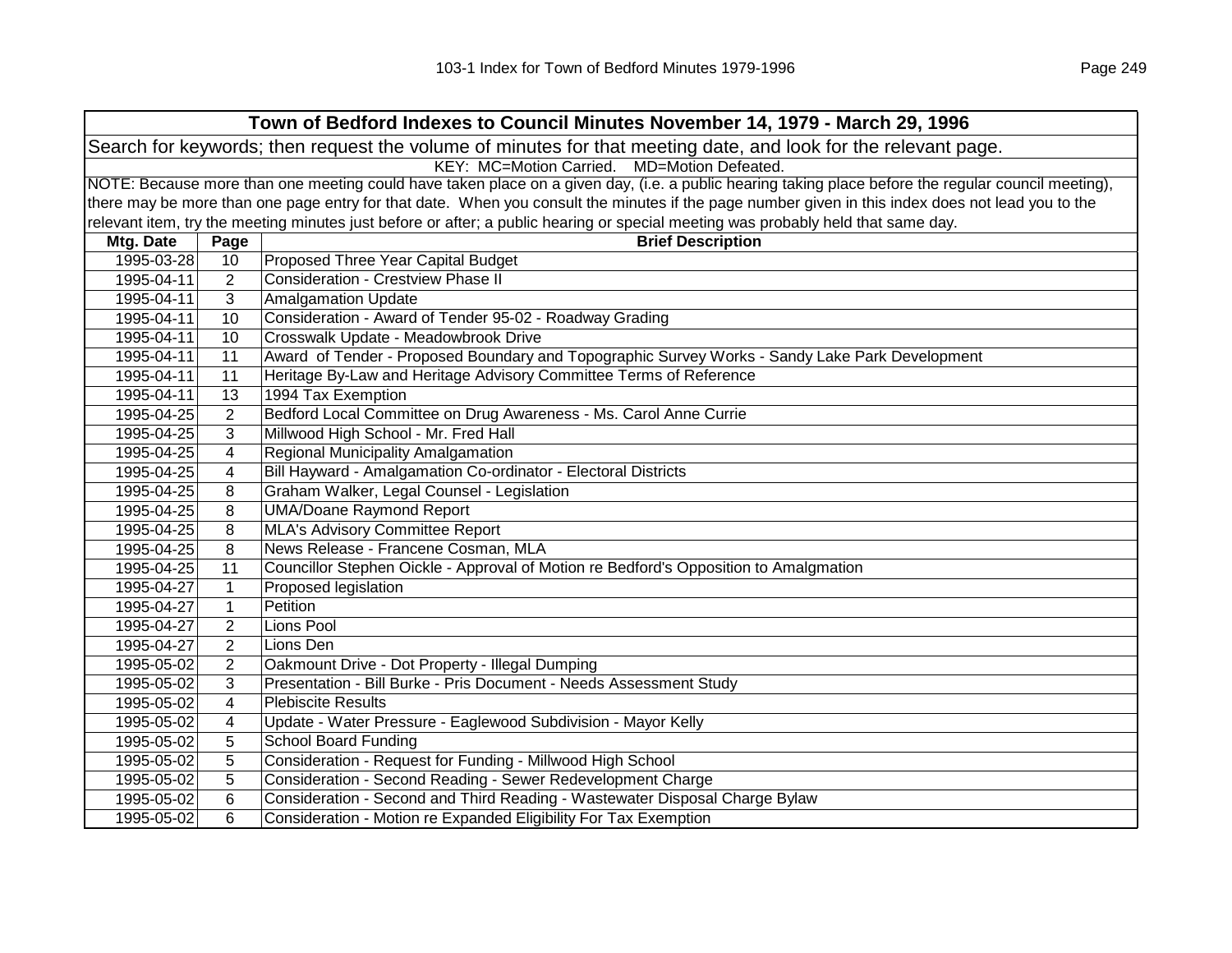| Town of Bedford Indexes to Council Minutes November 14, 1979 - March 29, 1996                                  |                                                                                                                                                     |                                                                                                                                                   |  |  |  |
|----------------------------------------------------------------------------------------------------------------|-----------------------------------------------------------------------------------------------------------------------------------------------------|---------------------------------------------------------------------------------------------------------------------------------------------------|--|--|--|
| Search for keywords; then request the volume of minutes for that meeting date, and look for the relevant page. |                                                                                                                                                     |                                                                                                                                                   |  |  |  |
|                                                                                                                |                                                                                                                                                     | KEY: MC=Motion Carried. MD=Motion Defeated.                                                                                                       |  |  |  |
|                                                                                                                | NOTE: Because more than one meeting could have taken place on a given day, (i.e. a public hearing taking place before the regular council meeting), |                                                                                                                                                   |  |  |  |
|                                                                                                                |                                                                                                                                                     | there may be more than one page entry for that date. When you consult the minutes if the page number given in this index does not lead you to the |  |  |  |
|                                                                                                                |                                                                                                                                                     | relevant item, try the meeting minutes just before or after; a public hearing or special meeting was probably held that same day.                 |  |  |  |
| Mtg. Date                                                                                                      | Page                                                                                                                                                | <b>Brief Description</b>                                                                                                                          |  |  |  |
| 1995-05-02                                                                                                     | $\overline{7}$                                                                                                                                      | Consideration - 1994/1995 Tax Write Offs                                                                                                          |  |  |  |
| 1995-05-02                                                                                                     | 8                                                                                                                                                   | Consideration - Award of Tender 95-03 - Sanitary Sewer Main Repairs - Trenchless Technology I/I Program Project #1                                |  |  |  |
| 1995-05-02                                                                                                     | 8                                                                                                                                                   | Consideration - Award of Tender 95-05 - Greenstreets Canada                                                                                       |  |  |  |
| 1995-05-02                                                                                                     | 8                                                                                                                                                   | Consideration - Award of Tender 95-105 - One Ton Truck                                                                                            |  |  |  |
| 1995-05-02                                                                                                     | 9                                                                                                                                                   | Formal Acknowledgement - Bedford Board of Health                                                                                                  |  |  |  |
| 1995-05-02                                                                                                     | 9                                                                                                                                                   | Proposed Project - Former Thu Do Restraunt Property - Capital Budget                                                                              |  |  |  |
| 1995-05-02                                                                                                     | 10                                                                                                                                                  | Retaining Wall - Second Street                                                                                                                    |  |  |  |
| 1995-05-02                                                                                                     | 10                                                                                                                                                  | Fire Chief's Monthly Report - March 1995                                                                                                          |  |  |  |
| 1995-05-16                                                                                                     | $\mathbf{1}$                                                                                                                                        | Public Hearing 95-02 - Development Agreement for Clearwater Atlantic Seafoods Inc., owner of 757 Bedford Highway                                  |  |  |  |
| 1995-05-16                                                                                                     | $\mathbf 1$                                                                                                                                         | Deferred Motion - Amalgamation - Electoral Districts                                                                                              |  |  |  |
| 1995-05-16                                                                                                     | 3                                                                                                                                                   | Proposed Project - Former Thu Do Restraunt Property - Capital Budget                                                                              |  |  |  |
| 1995-05-16                                                                                                     | 3                                                                                                                                                   | Retaining Wall - Second Street                                                                                                                    |  |  |  |
| 1995-05-16                                                                                                     | $\overline{\mathbf{4}}$                                                                                                                             | Electoral Boundaries Issue - Premier's Response                                                                                                   |  |  |  |
| 1995-05-16                                                                                                     | 5                                                                                                                                                   | Consideration - Additional Funding Lions Pool, Phase 1 Extension Rock Removal                                                                     |  |  |  |
| 1995-05-16                                                                                                     | 5                                                                                                                                                   | Refrigeratin Trucks - Bedford Place Mall - Mr. Fred Hall                                                                                          |  |  |  |
| 1995-05-16                                                                                                     | 6                                                                                                                                                   | Reconstruction and Paving - First Ave.                                                                                                            |  |  |  |
| 1995-05-16                                                                                                     | $\overline{7}$                                                                                                                                      | 1995 UNSM Regional Meeting                                                                                                                        |  |  |  |
| 1995-05-16                                                                                                     | $\overline{7}$                                                                                                                                      | Consideration - Resolution Approved Proposed Integrated Waste Management Strategy                                                                 |  |  |  |
| 1995-05-16                                                                                                     | $\overline{7}$                                                                                                                                      | Halifax Water Utility - Proposed Rate Increase                                                                                                    |  |  |  |
| 1995-05-16                                                                                                     | 8                                                                                                                                                   | Correspondence: Consideration - Proposeal from Mediacom Inc. - Advertising Space - Bus Shelters                                                   |  |  |  |
| 1995-05-16                                                                                                     | 8                                                                                                                                                   | Fire Chief's Monthly Report - April 1995                                                                                                          |  |  |  |
| 1995-05-16                                                                                                     | 8                                                                                                                                                   | Chief Building Inspector's Report, April1 995                                                                                                     |  |  |  |
| 1995-05-30                                                                                                     | $\overline{2}$                                                                                                                                      | Presentation - 7th Bedford Scout Troup - World Conservation Badge - Ron Hiltz                                                                     |  |  |  |
| 1995-05-30                                                                                                     | $\overline{2}$                                                                                                                                      | Presentation - N.S. Home Builders Association - Proposed Amendments to Sewer Redevelopment Charge Bylaw                                           |  |  |  |
| 1995-05-30                                                                                                     | 3                                                                                                                                                   | Consideration - Approval In Principle - Resolution - Local Airport Authority - Steve Wallace                                                      |  |  |  |
| 1995-05-30                                                                                                     | 3                                                                                                                                                   | Update - Bedford Days Co-Chairs - Theresa Conway and Lucie Goucher                                                                                |  |  |  |
| 1995-05-30                                                                                                     | 4                                                                                                                                                   | Consideration - Development Agreement - Clearwater Atlantic Seafood Inc. - Civic #757 Bedford Highway                                             |  |  |  |
| 1995-05-30                                                                                                     | 5                                                                                                                                                   | Proposed Elimintatin of Train Whistling                                                                                                           |  |  |  |
| 1995-05-30                                                                                                     | 6                                                                                                                                                   | Seniors' Housing - Identification of Sites                                                                                                        |  |  |  |
| 1995-05-30                                                                                                     | $\overline{7}$                                                                                                                                      | Consideration - Admiral Cove Parkland - Special Site                                                                                              |  |  |  |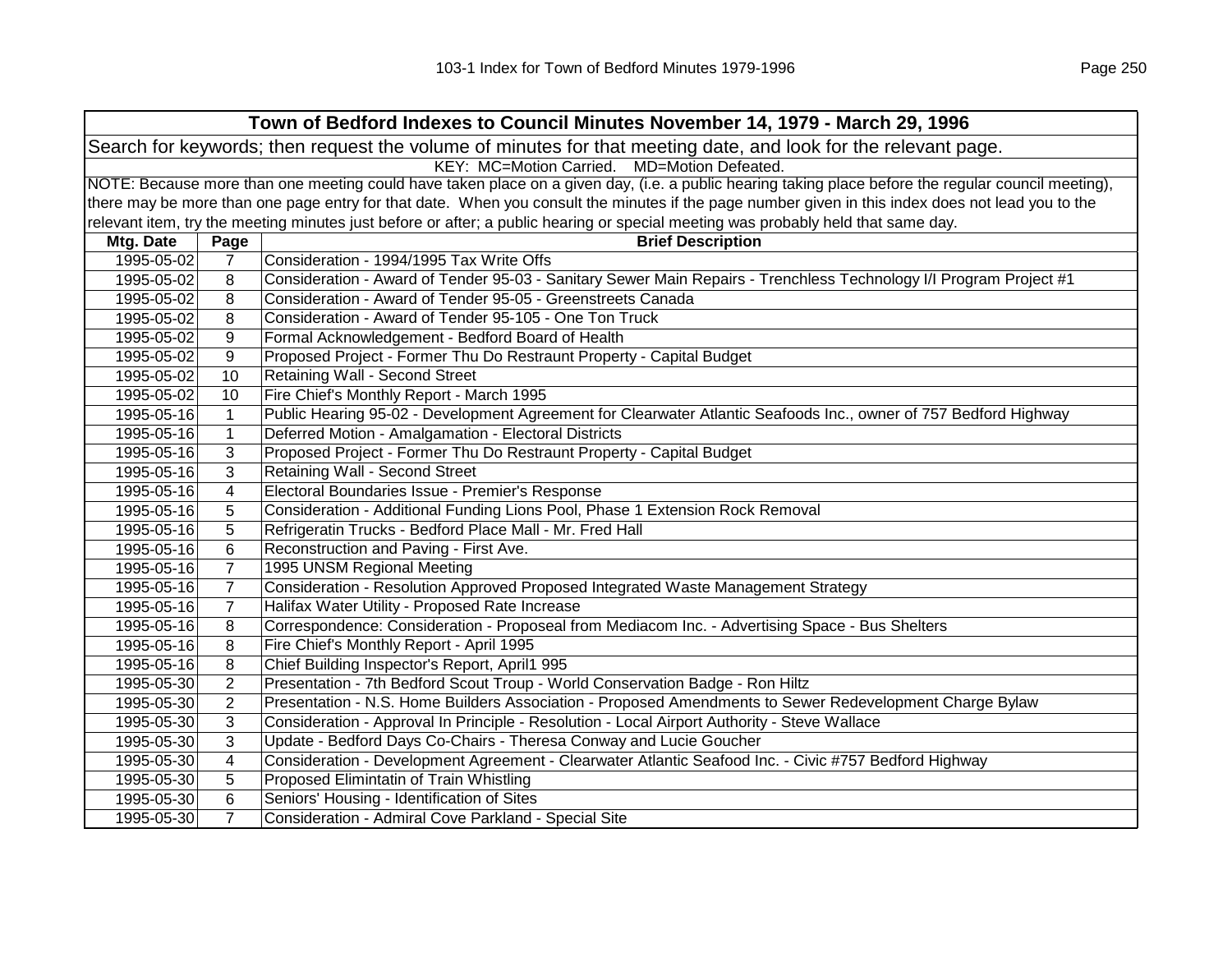|            | Town of Bedford Indexes to Council Minutes November 14, 1979 - March 29, 1996                                                                       |                                                                                                                                                   |  |  |  |
|------------|-----------------------------------------------------------------------------------------------------------------------------------------------------|---------------------------------------------------------------------------------------------------------------------------------------------------|--|--|--|
|            | Search for keywords; then request the volume of minutes for that meeting date, and look for the relevant page.                                      |                                                                                                                                                   |  |  |  |
|            | KEY: MC=Motion Carried. MD=Motion Defeated.                                                                                                         |                                                                                                                                                   |  |  |  |
|            | NOTE: Because more than one meeting could have taken place on a given day, (i.e. a public hearing taking place before the regular council meeting), |                                                                                                                                                   |  |  |  |
|            |                                                                                                                                                     | there may be more than one page entry for that date. When you consult the minutes if the page number given in this index does not lead you to the |  |  |  |
|            |                                                                                                                                                     | relevant item, try the meeting minutes just before or after; a public hearing or special meeting was probably held that same day.                 |  |  |  |
| Mtg. Date  | Page                                                                                                                                                | <b>Brief Description</b>                                                                                                                          |  |  |  |
| 1995-05-30 | 8                                                                                                                                                   | Propsoed Amendments to Heritage Bylaw and Heritage Advisory Committee Term of Reference                                                           |  |  |  |
| 1995-05-30 | 8                                                                                                                                                   | Consideration - Additional School Board Funding                                                                                                   |  |  |  |
| 1995-05-30 | 8                                                                                                                                                   | Deferred Motion - Electoral Districts                                                                                                             |  |  |  |
| 1995-05-30 | 9                                                                                                                                                   | Consideration - Proposed Noise Bylaw Infraction - Bedford Place Mall                                                                              |  |  |  |
| 1995-05-30 | 9                                                                                                                                                   | Dr. Laroche - Proposal - Bicycle Safety                                                                                                           |  |  |  |
| 1995-05-30 | 10                                                                                                                                                  | Consideration - Third and Final Reading - Proposed Amendments - Sewer Redevelopment Charge                                                        |  |  |  |
| 1995-05-30 | 10                                                                                                                                                  | <b>Three BWAC Motions</b>                                                                                                                         |  |  |  |
| 1995-05-30 | 11                                                                                                                                                  | Consideration - Awarding of Tender 95-04 - Infiltration Reduction Program - Point Repairs                                                         |  |  |  |
| 1995-05-30 | 11                                                                                                                                                  | Consideration - Development Agreement - Clearwater Atlantic Seafood Inc. - Civic #757 Bedford Highway                                             |  |  |  |
| 1995-05-30 | 11                                                                                                                                                  | Consideration - Five-Year Extension of Library Lease for Wardour Centre                                                                           |  |  |  |
| 1995-05-30 | 12                                                                                                                                                  | Consideration - Recommendation - Proposed Sergeants Working Agreement                                                                             |  |  |  |
| 1995-05-30 | 12                                                                                                                                                  | Consideration - Resolution - Single Entry Point Assessment Procedures                                                                             |  |  |  |
| 1995-05-30 | 12                                                                                                                                                  | Information Item - Utility and Review Board Appeal - Bedford Basin Estates                                                                        |  |  |  |
| 1995-05-30 | 12                                                                                                                                                  | Correspondence: Sub-Committee - Race and Community Policy - Alderman Jerry Blumenthal                                                             |  |  |  |
| 1995-06-13 | 2                                                                                                                                                   | UNMB Residents Association - Ms. Joyce Pitcher, President                                                                                         |  |  |  |
| 1995-06-13 | $\overline{2}$                                                                                                                                      | Economic Instruments Study - Adi Nolan David Ltd. And Boyne Clarke                                                                                |  |  |  |
| 1995-06-13 | $\overline{2}$                                                                                                                                      | Fort Sackville Foundation - Proposed Acquisition by Town of Additional Lots - Allan Duffus                                                        |  |  |  |
| 1995-06-13 | 3                                                                                                                                                   | Presentation to Dan English, Chief Administrative Officer                                                                                         |  |  |  |
| 1995-06-13 | 3                                                                                                                                                   | Redden Brothers RCDD Appeal - N.S. Utility & Review Board Decision                                                                                |  |  |  |
| 1995-06-13 | 4                                                                                                                                                   | Update - Propsoed Petroglyph Advisory Commission                                                                                                  |  |  |  |
| 1995-06-13 | 4                                                                                                                                                   | Redden Brothers RCDD Appeal - N.S. Utility & Review Board Decision                                                                                |  |  |  |
| 1995-06-13 | 5                                                                                                                                                   | Consideration - Proposed Amendments to BWAC Terms of Reference                                                                                    |  |  |  |
| 1995-06-13 | 5                                                                                                                                                   | Consideration - Awarding of Tender - Lebrun Centre                                                                                                |  |  |  |
| 1995-06-13 | 6                                                                                                                                                   | Consideration - Awarding of Tender - Millview Park                                                                                                |  |  |  |
| 1995-06-13 | 6                                                                                                                                                   | Consideration - Awarding of Tender - Bedford Hills Playground                                                                                     |  |  |  |
| 1995-06-13 | 6                                                                                                                                                   | Consideration - Awarding of Tender 95-06 - Eaglewood Drive Sidewalk                                                                               |  |  |  |
| 1995-06-13 | 6                                                                                                                                                   | Consideration - Development Agreement - Clearwater Atlantic Seafood Inc. - Civic #757 Bedford Highway                                             |  |  |  |
| 1995-06-13 | 8                                                                                                                                                   | BPAC (A) MPS Update/Density CAP - Councillor Len Goucher                                                                                          |  |  |  |
| 1995-06-13 | 8                                                                                                                                                   | BPAC (B) Report by BPAC Chairman                                                                                                                  |  |  |  |
| 1995-06-13 | 9                                                                                                                                                   | <b>Summer Meeting Dates</b>                                                                                                                       |  |  |  |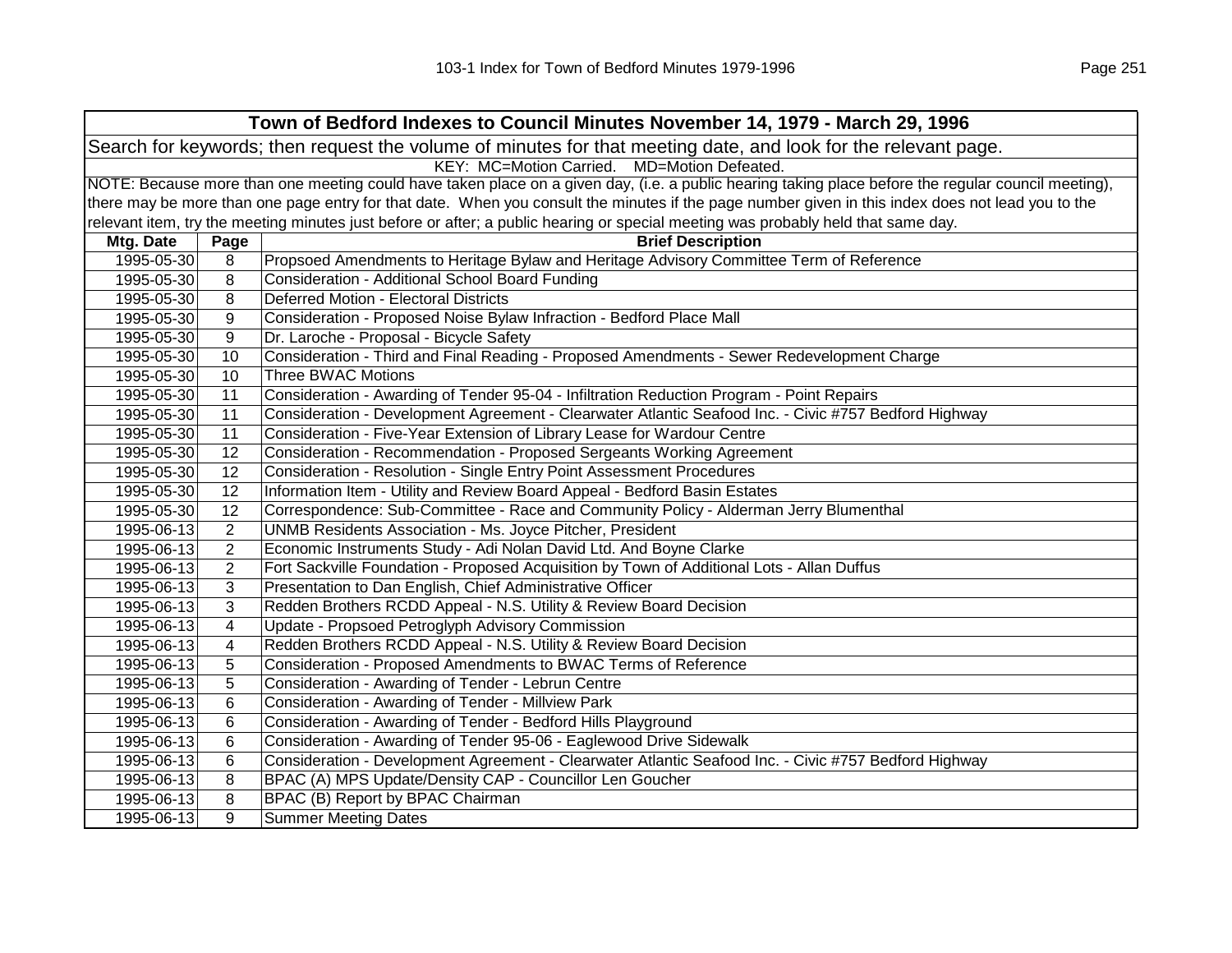|            | Town of Bedford Indexes to Council Minutes November 14, 1979 - March 29, 1996                                                                       |                                                                                                                                                   |  |  |  |
|------------|-----------------------------------------------------------------------------------------------------------------------------------------------------|---------------------------------------------------------------------------------------------------------------------------------------------------|--|--|--|
|            | Search for keywords; then request the volume of minutes for that meeting date, and look for the relevant page.                                      |                                                                                                                                                   |  |  |  |
|            | KEY: MC=Motion Carried. MD=Motion Defeated.                                                                                                         |                                                                                                                                                   |  |  |  |
|            | NOTE: Because more than one meeting could have taken place on a given day, (i.e. a public hearing taking place before the regular council meeting), |                                                                                                                                                   |  |  |  |
|            |                                                                                                                                                     | there may be more than one page entry for that date. When you consult the minutes if the page number given in this index does not lead you to the |  |  |  |
|            |                                                                                                                                                     | relevant item, try the meeting minutes just before or after; a public hearing or special meeting was probably held that same day.                 |  |  |  |
| Mtg. Date  | Page                                                                                                                                                | <b>Brief Description</b>                                                                                                                          |  |  |  |
| 1995-06-13 | 9                                                                                                                                                   | Consideration of Approval "In Principle" - Pedestrian Bridge - Sackville River                                                                    |  |  |  |
| 1995-06-13 | 10                                                                                                                                                  | Update - Regional Electoral Districts - Deputy Mayor Peter Christie                                                                               |  |  |  |
| 1995-06-13 | 10                                                                                                                                                  | Correspondence - Halifax-Dartmouth and Distrcit Labour Council CLC                                                                                |  |  |  |
| 1995-06-13 | 10                                                                                                                                                  | Electoral Boundaries Issue - Bedford West                                                                                                         |  |  |  |
| 1995-06-13 | 11                                                                                                                                                  | Update - Proposed Three Year Capital Budget                                                                                                       |  |  |  |
| 1995-07-04 | $\mathbf{1}$                                                                                                                                        | Electoral District Issue - Town of Bedford                                                                                                        |  |  |  |
| 1995-07-04 | 3                                                                                                                                                   | 1995 Capital Project Tenders                                                                                                                      |  |  |  |
| 1995-07-04 | $\overline{4}$                                                                                                                                      | Consideration - Awarding of Tender 95-10 - Rocky Lake Drive Storm Drainage Improvements                                                           |  |  |  |
| 1995-07-04 | $\overline{4}$                                                                                                                                      | Consideration - Awarding of Tender 95-07 - Storm Drainage Improvements - Meadowbrook Drive                                                        |  |  |  |
| 1995-07-04 | 4                                                                                                                                                   | Oil Tank Removal/Replacement - Bedford Fire Hall                                                                                                  |  |  |  |
| 1995-07-04 | 5                                                                                                                                                   | Rocky Lake Drive Resurfacing                                                                                                                      |  |  |  |
| 1995-07-04 | $\mathbf{1}$                                                                                                                                        | Presentation - 10 Year Plaque/15 Year Plaque                                                                                                      |  |  |  |
| 1995-07-04 | $\mathbf{1}$                                                                                                                                        | Presentation - Bedford Days Co-Chairs                                                                                                             |  |  |  |
| 1995-07-04 | $\mathbf{1}$                                                                                                                                        | Presentation - Formal Council Photograph                                                                                                          |  |  |  |
| 1995-07-04 | 2                                                                                                                                                   | Consideration - Resolution - Execution of Agreement for Purchase of Site Respecting New First Hall                                                |  |  |  |
| 1995-07-04 | 3                                                                                                                                                   | Ratification of Appointments to Fort Sackville Committee                                                                                          |  |  |  |
| 1995-07-04 | 3                                                                                                                                                   | Consideration - Award of Tender - Recreation Maintenance Vehicle                                                                                  |  |  |  |
| 1995-07-04 | $\overline{\mathbf{4}}$                                                                                                                             | Consideration - Award of Tender 95-14 - Asphalt Patching                                                                                          |  |  |  |
| 1995-07-04 | 4                                                                                                                                                   | Consideration - Award of Tender 95-15 - Chip Sealing                                                                                              |  |  |  |
| 1995-07-04 | 5                                                                                                                                                   | Consideration - Award of Tender 95-17 - Stormwater Culvert Replacement Hammonds Plains Road                                                       |  |  |  |
| 1995-07-04 | 5                                                                                                                                                   | Consideration - Contract Extension - Tender 95-03 - Samson Industrial Ltd.                                                                        |  |  |  |
| 1995-07-04 | 5                                                                                                                                                   | Consideration - proposed Disposal of Service Right-of-Way - Peregrine Crescent to Armoyan Court                                                   |  |  |  |
| 1995-07-04 | 6                                                                                                                                                   | Consideration - Request for Tax Refund - Kel-Ann Enterprises Ltd.                                                                                 |  |  |  |
| 1995-07-04 | 6                                                                                                                                                   | Consideration - Special Event - Citizens' Appreciation Day                                                                                        |  |  |  |
| 1995-07-04 | $\overline{7}$                                                                                                                                      | Consideration - Award of Tender 95-13 - Ornamental Stone Wall Reconstruction - Second Street                                                      |  |  |  |
| 1995-07-04 | $\overline{7}$                                                                                                                                      | Halifax International Airport Planning Group Inc.                                                                                                 |  |  |  |
| 1995-07-04 | 8                                                                                                                                                   | MPS Review - Councillor Len Goucher                                                                                                               |  |  |  |
| 1995-07-04 | 8                                                                                                                                                   | Fire Chief's Monthly Report, May 1995                                                                                                             |  |  |  |
| 1995-07-04 | 8                                                                                                                                                   | Chief Building Inspector's Report, May 1995                                                                                                       |  |  |  |
| 1995-08-02 | $\mathbf{1}$                                                                                                                                        | Public Hearing 95-03 - Development Agreement Application with Crestview Properties Ltd.                                                           |  |  |  |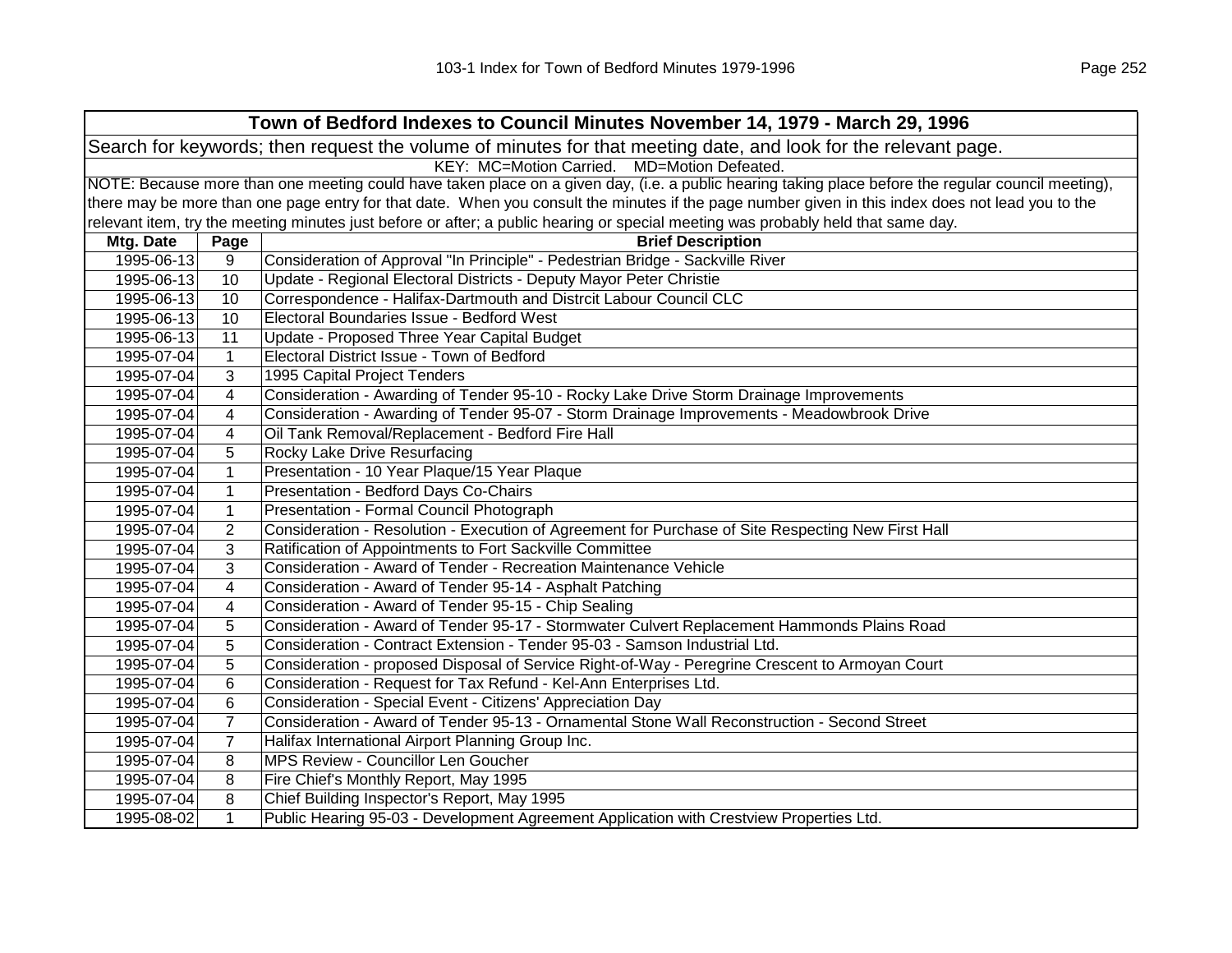| Town of Bedford Indexes to Council Minutes November 14, 1979 - March 29, 1996                                                                       |                |                                                                                                                                   |
|-----------------------------------------------------------------------------------------------------------------------------------------------------|----------------|-----------------------------------------------------------------------------------------------------------------------------------|
| Search for keywords; then request the volume of minutes for that meeting date, and look for the relevant page.                                      |                |                                                                                                                                   |
|                                                                                                                                                     |                | KEY: MC=Motion Carried. MD=Motion Defeated.                                                                                       |
| NOTE: Because more than one meeting could have taken place on a given day, (i.e. a public hearing taking place before the regular council meeting), |                |                                                                                                                                   |
| there may be more than one page entry for that date. When you consult the minutes if the page number given in this index does not lead you to the   |                |                                                                                                                                   |
|                                                                                                                                                     |                | relevant item, try the meeting minutes just before or after; a public hearing or special meeting was probably held that same day. |
| Mtg. Date                                                                                                                                           | Page           | <b>Brief Description</b>                                                                                                          |
| 1995-08-02                                                                                                                                          | 3              | Mediacom Inc. - Additional Bus Shelters                                                                                           |
| 1995-08-02                                                                                                                                          | 3              | Environmental Checklist - Crestview Phase 11: Minimum Waster Triplicate Sampling Program : CCME Guidelines                        |
| 1995-08-02                                                                                                                                          | 5              | Decision of Utility and Review Board re Electoral Districts                                                                       |
| 1995-08-02                                                                                                                                          | 6              | Public Hearing 95-03 - Development Agreement Application with Crestview Properties Ltd.                                           |
| 1995-08-02                                                                                                                                          | 8              | Consideration - Ratification - Borrowing Resolutions - 1995 Capital Program                                                       |
| 1995-08-02                                                                                                                                          | 10             | Consideration - Award of Tender 95-09 - Storm Drainage Corrective Works - Basinview Drive                                         |
| 1995-08-02                                                                                                                                          | 10             | Consideration - Award of Tender 95-16 - Wardour Street Sidewalk                                                                   |
| 1995-08-02                                                                                                                                          | 10             | Consideration - Award of Tender 95-19 - Dartmouth Road Sidewalk                                                                   |
| 1995-08-02                                                                                                                                          | 10             | Consideration - Award of Tender 95-20 - 1225 Bedford Highway Improvements - Fourth St. to Sullivan's Hill                         |
| 1995-08-02                                                                                                                                          | 10             | Proposed Financing - Town's Sanitary Sewer Infiltration Reduction Program                                                         |
| 1995-08-02                                                                                                                                          | 12             | Noise By Law - Mayor Peter Kelly                                                                                                  |
| 1995-08-02                                                                                                                                          | 12             | Development Agreement Violation - 175 River Lane                                                                                  |
| 1995-08-02                                                                                                                                          | 12             | Admiral DeWolf Park - Proposed Power Service Hookup                                                                               |
| 1995-08-02                                                                                                                                          | 13             | Fire Chief's Monthly Report - July, 1995                                                                                          |
| 1995-08-02                                                                                                                                          | 13             | Chief Building Inspector's Report - July, 1995                                                                                    |
| 1995-08-02                                                                                                                                          | $\mathbf{1}$   | Public Hearing 95-04 - Amendment to DA 86-05                                                                                      |
| 1995-09-12                                                                                                                                          | 2              | Consideration - Proposal to Purchase Portion of Dartmouth Road Right of Way                                                       |
| 1995-09-12                                                                                                                                          | $\overline{2}$ | Reconsideration - School Board Request - Additional Funding                                                                       |
| 1995-09-12                                                                                                                                          | $\overline{4}$ | Electrical Supply Upgrade - Admiral DeWolf Park                                                                                   |
|                                                                                                                                                     |                |                                                                                                                                   |
| 1995-09-12                                                                                                                                          | 5              | Public Hearing 95-04 - Consideration - Amendment to Development Agreement 86-05 by Bedford Basin Estates Limited                  |
| 1995-09-12                                                                                                                                          | 6              | Mr. Michael MacDonald, PhD - Greater Halifax Economic Development Partnership                                                     |
| 1995-09-12                                                                                                                                          | $\overline{7}$ | Consideration - Awarding of Tender 95-22 - Bedford Highway Blvd. Project                                                          |
| 1995-09-12                                                                                                                                          | $\overline{7}$ | Consideration - Awarding of Tender 95-23 - Sackville River Pedestrian Foot Bridge                                                 |
| 1995-09-12                                                                                                                                          | 8              | Consideration - Awarding of Tender 95-08 - Bluewater Road Improvements                                                            |
| 1995-09-12                                                                                                                                          | 8              | Consideration - Awarding of Tender 95-25 - Manhole Adjustments                                                                    |
| 1995-09-12                                                                                                                                          | 8              | Consideration - Awarding of Contract - Snow Plow and Two-Way Dump Body                                                            |
| 1995-09-12                                                                                                                                          | 8              | Consideration - Unsightly and Dangerous Property - Civic #764 Bedford Highway                                                     |
| 1995-09-12                                                                                                                                          | 9              | Consideration - Unsightly and Dangerous Property - Civic #822B - Bedford Highway                                                  |
| 1995-09-12                                                                                                                                          | 9              | UNSM Conference - Consideration - Resolution re Cape Breton Regional Municipality Voting Delegates                                |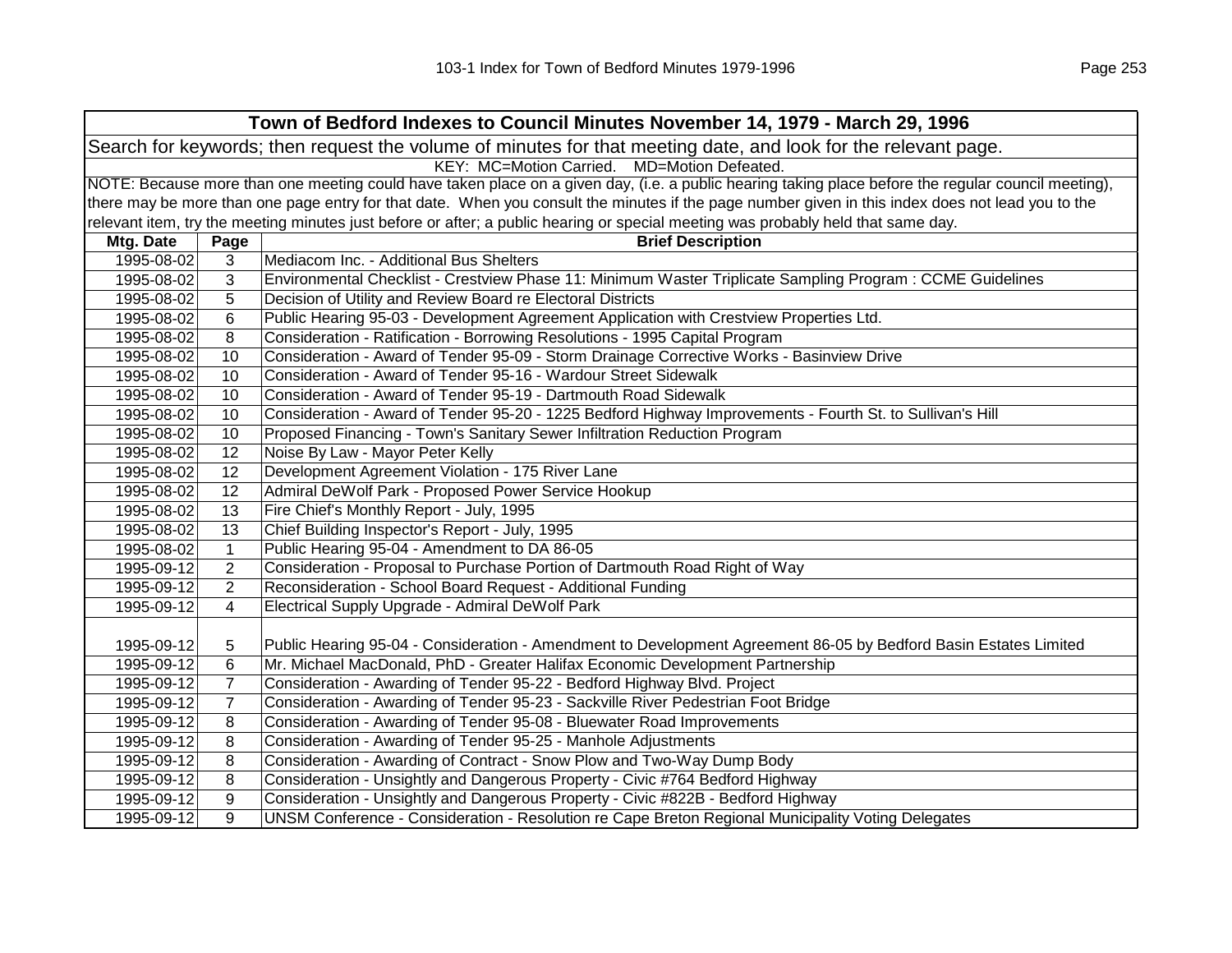| Town of Bedford Indexes to Council Minutes November 14, 1979 - March 29, 1996                                                                       |                |                                                                                                                                   |
|-----------------------------------------------------------------------------------------------------------------------------------------------------|----------------|-----------------------------------------------------------------------------------------------------------------------------------|
|                                                                                                                                                     |                | Search for keywords; then request the volume of minutes for that meeting date, and look for the relevant page.                    |
|                                                                                                                                                     |                | KEY: MC=Motion Carried. MD=Motion Defeated.                                                                                       |
| NOTE: Because more than one meeting could have taken place on a given day, (i.e. a public hearing taking place before the regular council meeting), |                |                                                                                                                                   |
| there may be more than one page entry for that date. When you consult the minutes if the page number given in this index does not lead you to the   |                |                                                                                                                                   |
|                                                                                                                                                     |                | relevant item, try the meeting minutes just before or after; a public hearing or special meeting was probably held that same day. |
| Mtg. Date                                                                                                                                           | Page           | <b>Brief Description</b>                                                                                                          |
| 1995-09-12                                                                                                                                          | 10             | Consideration - Extended Term - Town Committees, Commissions and Boards                                                           |
| 1995-09-12                                                                                                                                          | 10             | Consideration - Proposed Revision to Bylaw Respecting Burning                                                                     |
| 1995-09-12                                                                                                                                          | 11             | Consideration - Award of Tender 95-21 - Union Street Upgrading                                                                    |
| 1995-09-12                                                                                                                                          | 12             | Consideration - Award of Tender 95-25 - Concrete Curb & Gutter                                                                    |
| 1995-09-12                                                                                                                                          | 13             | Consideration - Award of Tender 95-26 - Gabion Wall Construction - Campbell Drive Sanitary Sewer Easement                         |
| 1995-09-12                                                                                                                                          | 13             | Pathway System                                                                                                                    |
| 1995-09-12                                                                                                                                          | 13             | Fire Chief's Monthly Report - July, 1995                                                                                          |
| 1995-09-12                                                                                                                                          | 14             | Chief Building Inspector's Report - July, 1995                                                                                    |
|                                                                                                                                                     |                | Consideration - Recommendation from the Bedford Board of Police Commissioners - Proposed Collective Agreement - Town              |
| 1995-09-28                                                                                                                                          | 1              | of Bedford/PANS Local 239                                                                                                         |
| 1995-10-05                                                                                                                                          | 1              | Public Hearing - 95-07 -                                                                                                          |
| 1995-10-05                                                                                                                                          | $\mathbf{1}$   | Public Hearing - 95-05                                                                                                            |
| 1995-10-10                                                                                                                                          | $\mathbf{1}$   | Public Hearing 95-06                                                                                                              |
|                                                                                                                                                     |                | Environmental Checklist - Crestview Phase 11: Minimum Waster Triplicate Sampling Program : CCME Guidelines - Councillor           |
| 1995-10-10                                                                                                                                          | $\overline{2}$ | <b>Marvin Silver</b>                                                                                                              |
| 1995-10-10                                                                                                                                          | 3              | Results - Fifth Annaul Public Opinion Survey - Mr. George Buckrell                                                                |
| 1995-10-10                                                                                                                                          | 4              | Proposed Sidewalks - Bedford Hills Road - Mr. Brian Tomie                                                                         |
| 1995-10-10                                                                                                                                          | 4              | Infilling and Development Activity - Camden Street Area - Ms. Jessie Sanford                                                      |
| 1995-10-10                                                                                                                                          | 5              | Ratification - Purchase of Bus Shelters                                                                                           |
| 1995-10-10                                                                                                                                          | 5              | Noise By-Law Review                                                                                                               |
| 1995-10-10                                                                                                                                          | 5              | Capital Budget Status Report and Possble Reallocation                                                                             |
| 1995-10-10                                                                                                                                          | 6              | Operating Budget Status - Septemebr 30, 1995                                                                                      |
| 1995-10-10                                                                                                                                          | 6              | Consideration - Award of Tender - Electrical Supply Upgrade - Admiral DeWolf Park                                                 |
| 1995-10-10                                                                                                                                          | $\overline{7}$ | Consideration - Dangerous and Unsightly Premises - 764 Bedford Highway                                                            |
| 1995-10-10                                                                                                                                          | $\overline{7}$ | Consideration - Dangerous and Unsightly Premises - 822B Bedford Highway                                                           |
| 1995-10-10                                                                                                                                          | $\overline{7}$ | Public Hearing 95-07 - Amendment to Development Agreement 83-02                                                                   |
| 1995-10-10                                                                                                                                          | 8              | Public Hearing 95-05 - MPS Amendment - Block TB Doyle St.                                                                         |
| 1995-10-10                                                                                                                                          | 8              | Public Hearing 95-05 - LUB Amendment - Block TB Doyle St.                                                                         |
| 1995-10-10                                                                                                                                          | 10             | Consideration - Award of Tender - Meadowbrook Ball Park                                                                           |
| 1995-10-10                                                                                                                                          | 10             | Consideration - Award of Tender 95-11 - Smith Road Upgrading                                                                      |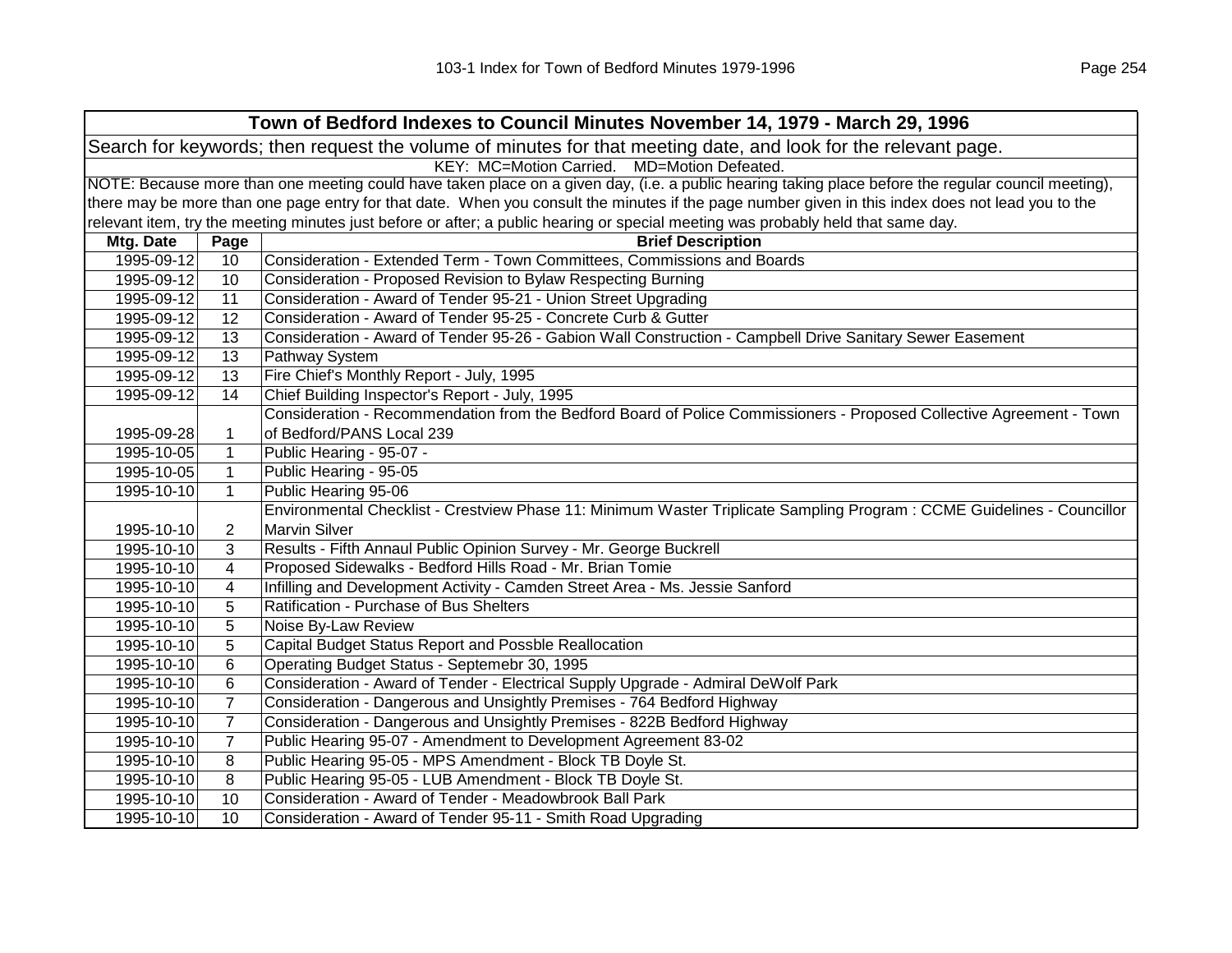| Town of Bedford Indexes to Council Minutes November 14, 1979 - March 29, 1996 |                |                                                                                                                                                     |
|-------------------------------------------------------------------------------|----------------|-----------------------------------------------------------------------------------------------------------------------------------------------------|
|                                                                               |                | Search for keywords; then request the volume of minutes for that meeting date, and look for the relevant page.                                      |
|                                                                               |                | KEY: MC=Motion Carried. MD=Motion Defeated.                                                                                                         |
|                                                                               |                | NOTE: Because more than one meeting could have taken place on a given day, (i.e. a public hearing taking place before the regular council meeting), |
|                                                                               |                | there may be more than one page entry for that date. When you consult the minutes if the page number given in this index does not lead you to the   |
|                                                                               |                | relevant item, try the meeting minutes just before or after; a public hearing or special meeting was probably held that same day.                   |
| Mtg. Date                                                                     | Page           | <b>Brief Description</b>                                                                                                                            |
| 1995-10-10                                                                    | 10             | Consideration - Awarding of Tender - Snow Plowing Rental Equipment                                                                                  |
| 1995-10-10                                                                    | 11             | Consideration - Awarding of Tender 95-28 - Hauling of Bulk Salt                                                                                     |
| 1995-10-10                                                                    | 11             | Fire Hall Site and Appointment of Architects                                                                                                        |
| 1995-10-10                                                                    | 11             | Letter of Resignation - Appointment of Acting Chief Administration Officer                                                                          |
| 1995-10-10                                                                    | 12             | Amalgamation Process - Deputy Mayor Peter Christie                                                                                                  |
| 1995-10-10                                                                    | 12             | Consideration - Award of Tender 95-30 - CRC Site Access Road & Servicing                                                                            |
| 1995-10-10                                                                    | 13             | Chief Building Inspector's Report - August, 1995                                                                                                    |
| 1995-10-24                                                                    | $\mathbf{1}$   | Public Hearing - Disposal of a portion of the Dartmouth Road Right of Way                                                                           |
| 1995-10-24                                                                    | $\overline{2}$ | Infilling and Development Activity - Camden Street Area - Ms. Jessie Sanford                                                                        |
| 1995-10-24                                                                    | $\overline{2}$ | <b>Basinview School Community Appointments</b>                                                                                                      |
| 1995-10-24                                                                    | 3              | Public Hearing - Oct 24/95 - Disposal of Portion of Dartmouth Road Right of Way                                                                     |
| 1995-10-24                                                                    | 3              | Information Item - Siltation of Beaver Pond in Paper Mill Lake                                                                                      |
| 1995-10-24                                                                    | 3              | Consideration - Award of Tender - Electrical Supply Upgrade - Admiral DeWolf Park                                                                   |
| 1995-10-24                                                                    | 4              | Consideration - Award of Tender - Meadowbrook Ball Park                                                                                             |
| 1995-10-24                                                                    | 4              | Consideration - Award of Tender 95-11 - Smith Road Upgrading                                                                                        |
| 1995-10-24                                                                    | 5              | Fire Hall Site and Appointment of Architects                                                                                                        |
| 1995-10-24                                                                    | 6              | <b>Basinview School Community Appointments</b>                                                                                                      |
| 1995-10-24                                                                    | 6              | Consideration - Approval of Temporary Borrowing Resolutions - \$308,611                                                                             |
| 1995-10-24                                                                    | $\overline{7}$ | <b>Traffic Advisory Proposal - Hammonds Plains Road</b>                                                                                             |
| 1995-10-24                                                                    | 8              | Consideration - Conveyance of Traffic Authority Responsibility                                                                                      |
| 1995-10-24                                                                    | 8              | Non-Substantial Amendment - Bedford Basin Estates                                                                                                   |
| 1995-10-24                                                                    | 9              | Update - MPS Review                                                                                                                                 |
| 1995-10-24                                                                    | 9              | Consideration - Proposal by Mediacom                                                                                                                |
| 1995-10-24                                                                    | 9              | Expression of Friendship with Quebec                                                                                                                |
| 1995-10-24                                                                    | 9              | Fire Chief's Monthly Report, September 1995                                                                                                         |
| 1995-10-24                                                                    | 10             | Chief Building Inspector's Report, September 1995                                                                                                   |
| 1995-11-14                                                                    | 2              | Waste Management Strategy - Mr. Geoffrey Elder                                                                                                      |
| 1995-11-14                                                                    | 5              | Update - Storm Drainage Concerns - Union Street Upgrading Project                                                                                   |
| 1995-11-14                                                                    | 8              | Consideration - Proposal by Mediacom                                                                                                                |
| 1995-11-14                                                                    | 8              | Amalgamation Process - Deputy Mayor Peter Christie                                                                                                  |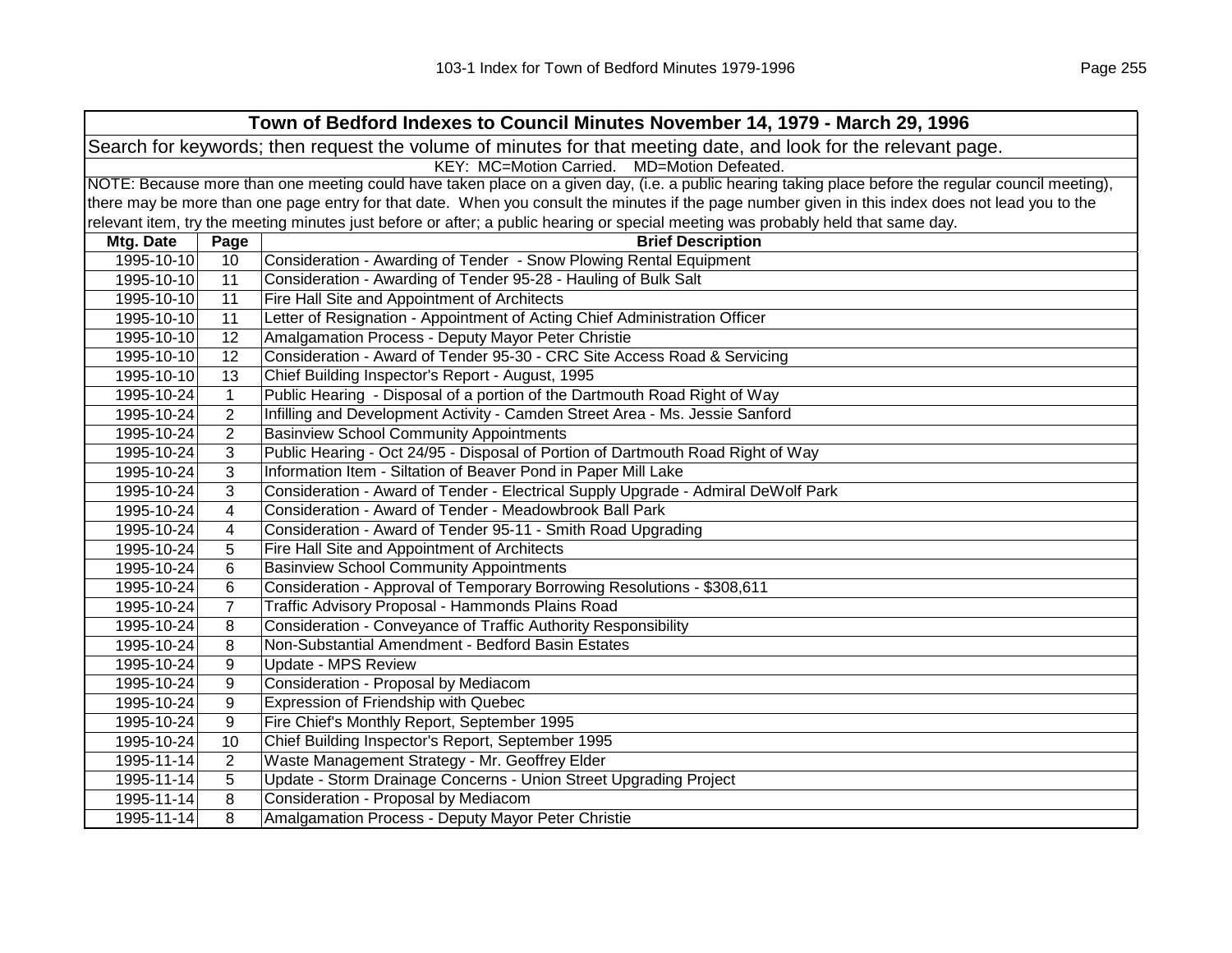| Town of Bedford Indexes to Council Minutes November 14, 1979 - March 29, 1996                                                                       |                |                                                                                                                                   |
|-----------------------------------------------------------------------------------------------------------------------------------------------------|----------------|-----------------------------------------------------------------------------------------------------------------------------------|
| Search for keywords; then request the volume of minutes for that meeting date, and look for the relevant page.                                      |                |                                                                                                                                   |
|                                                                                                                                                     |                | KEY: MC=Motion Carried. MD=Motion Defeated.                                                                                       |
| NOTE: Because more than one meeting could have taken place on a given day, (i.e. a public hearing taking place before the regular council meeting), |                |                                                                                                                                   |
| there may be more than one page entry for that date. When you consult the minutes if the page number given in this index does not lead you to the   |                |                                                                                                                                   |
|                                                                                                                                                     |                | relevant item, try the meeting minutes just before or after; a public hearing or special meeting was probably held that same day. |
| Mtg. Date                                                                                                                                           | Page           | <b>Brief Description</b>                                                                                                          |
| 1995-11-14                                                                                                                                          | 11             | Consideration - Appointment of Deputy Mayor                                                                                       |
| 1995-11-14                                                                                                                                          | 12             | Manor House Provincial Designation                                                                                                |
| 1995-11-14                                                                                                                                          | 12             | Ratification - Award of Tender 95-31 - Left Turn Lane - Hammonds Plains Road @ Symonds Road                                       |
| 1995-11-14                                                                                                                                          | 12             | Consideration - Request for Funding - Lions Club                                                                                  |
| 1995-11-14                                                                                                                                          | 12             | Consideration - Takeover by the Town of Private Streets - Mayor Peter Kelly                                                       |
| 1995-11-14                                                                                                                                          | 12             | Consideration - Wastewater Charges - Mill Cove Treatment Plant                                                                    |
| 1995-11-14                                                                                                                                          | 13             | Consideration - Amendment - By-Law Respecting the Discharge of Firearms                                                           |
| 1995-11-14                                                                                                                                          | 14             | Fire Chief's Monthly Report - October, 1995                                                                                       |
| 1995-11-14                                                                                                                                          | 14             | Chief Building Inspector's Report - September 1995                                                                                |
| 1995-10-30                                                                                                                                          | $\mathbf{1}$   | Consideration - Award of Tender 95-11 - Smiths Road Upgrading                                                                     |
| 1995-12-05                                                                                                                                          | $\mathbf{1}$   | Amalgamation Process - Deputy Mayor Peter Christie                                                                                |
| 1995-12-05                                                                                                                                          | $\overline{2}$ | Verbal Overview of Winter Snow Plowing Arrangements Under Contract to Halifax County Municipality                                 |
| 1995-12-05                                                                                                                                          | $\overline{2}$ | Consideration - Funding Request - Metro United Way                                                                                |
| 1995-12-05                                                                                                                                          | 3              | Information Report - Town of Bedford Backyard Composting Program                                                                  |
| 1995-12-05                                                                                                                                          | 3              | Consideration - Ronald F. Harris Refund of Taxes                                                                                  |
| 1995-12-05                                                                                                                                          | $\mathbf{3}$   | Heritage Project                                                                                                                  |
| 1995-12-05                                                                                                                                          | $\overline{2}$ | <b>Union Street Update</b>                                                                                                        |
| 1995-12-05                                                                                                                                          | 2              | Consideration - Proposed Amendment - Burning Bylaw                                                                                |
|                                                                                                                                                     |                | Update - Proposed Sidewalks - Bedford Hills Road; Camden Street Flooding Corrective Work; Bedford Highway Signalization;          |
| 1995-12-05                                                                                                                                          | $\overline{2}$ | Hatchery Lane; Union St; Land Purchase-Lots Adjacent to Scott Manor House                                                         |
| 1995-12-05                                                                                                                                          | 3              | Lower Portion of Crestview CCDD - George Armoyan                                                                                  |
| 1995-12-05                                                                                                                                          | 4              | Consideration - Resolution of Council - Employee Sick Leave and Retirement Allowance                                              |
| 1995-12-05                                                                                                                                          | 4              | Consideration - Appointment of Mr. Robert Kerr to Waters Advisory Committee                                                       |
| 1995-12-05                                                                                                                                          | 4              | Consideration - Non-Substantial Amendment - James Winfield Lane                                                                   |
| 1995-12-05                                                                                                                                          | 5              | Consideration - Appointment of Town Staff as Building Inspectors                                                                  |
| 1995-12-05                                                                                                                                          | 5              | Consideration - Resolution - Mill Cove Sewage Treatment Plant                                                                     |
| 1995-12-05                                                                                                                                          | 6              | Councillor Marvin Silver - November 14, 1995 - Waste Management Strategy                                                          |
| 1995-12-05                                                                                                                                          | $\overline{7}$ | Chief Building Inspector's Report - October, 1995                                                                                 |
| 1995-12-19                                                                                                                                          | $\overline{2}$ | Union Street - Award of Consultant Services                                                                                       |
| 1995-12-19                                                                                                                                          | $\overline{2}$ | Waste Management Strategy - Mr. Ken Donnelly, LURA Group and Mr. Jim Donovan, Halifax County Municipality                         |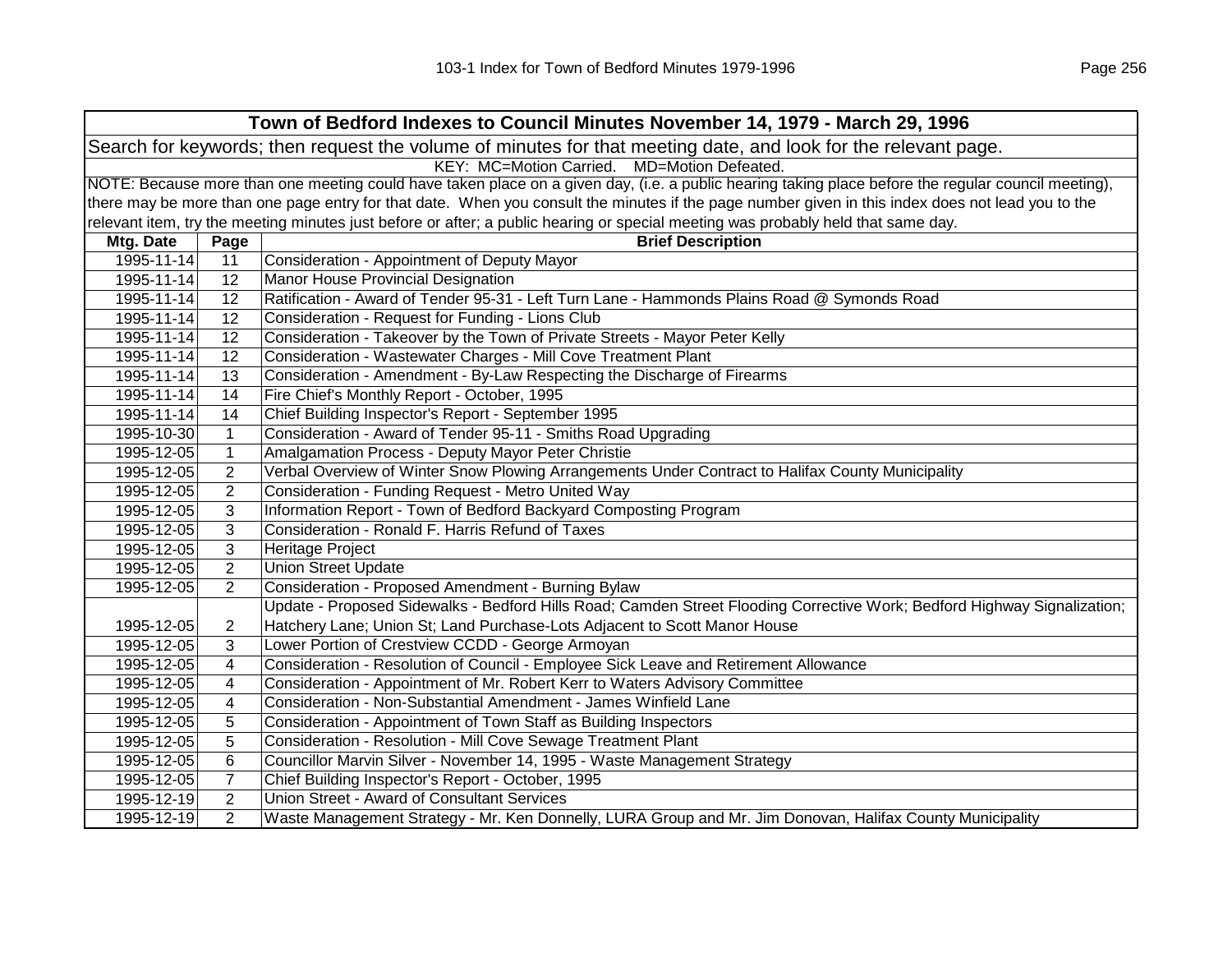| Town of Bedford Indexes to Council Minutes November 14, 1979 - March 29, 1996                                                                       |                |                                                                                                                                   |
|-----------------------------------------------------------------------------------------------------------------------------------------------------|----------------|-----------------------------------------------------------------------------------------------------------------------------------|
| Search for keywords; then request the volume of minutes for that meeting date, and look for the relevant page.                                      |                |                                                                                                                                   |
|                                                                                                                                                     |                | KEY: MC=Motion Carried. MD=Motion Defeated.                                                                                       |
| NOTE: Because more than one meeting could have taken place on a given day, (i.e. a public hearing taking place before the regular council meeting), |                |                                                                                                                                   |
| there may be more than one page entry for that date. When you consult the minutes if the page number given in this index does not lead you to the   |                |                                                                                                                                   |
|                                                                                                                                                     |                | relevant item, try the meeting minutes just before or after; a public hearing or special meeting was probably held that same day. |
| Mtg. Date                                                                                                                                           | Page           | <b>Brief Description</b>                                                                                                          |
| 1995-12-19                                                                                                                                          | 5              | Waste Management Strategy - Mr. Steven Taylor                                                                                     |
| 1995-12-19                                                                                                                                          | 5              | Waste Management Strategy - Mr. Mike Lamplugh                                                                                     |
| 1995-12-19                                                                                                                                          | 6              | Notice of Motion - Councillor Marvin Silver                                                                                       |
| 1995-12-19                                                                                                                                          | $\overline{7}$ | Consideration - Withdrawl from Special Reserve Funds                                                                              |
| 1996-01-08                                                                                                                                          | $\mathbf{1}$   | Consideration - Resolution of Council Employee Sick Leave and Retirement Allowance                                                |
|                                                                                                                                                     |                | Public Hearing 96-08 - Amendment to Development Agreement 86-05 respecting Nelson's Landing Development Project                   |
| 1996-01-16                                                                                                                                          | 1              | parcel of land known as Lot 1F-1                                                                                                  |
| 1996-01-16                                                                                                                                          | 2              | Special Event - Bedford Citizens - Mayor Peter Kelly                                                                              |
| 1996-01-16                                                                                                                                          | 2              | Consideration - Memorandum of Agreement - BASinview Community School Joint Use Agreement                                          |
| 1996-01-16                                                                                                                                          | 3              | Consideration - Proposed Amendment to By-Law Respecting Discharge of Firearms                                                     |
| 1996-01-16                                                                                                                                          | 4              | Consideration - Proposed Amendment - Burning Bylaw                                                                                |
| 1996-01-16                                                                                                                                          | 5              | Public Hearing 96-08 - Proposed Amendment - Development Agreement 86-05                                                           |
| 1996-01-16                                                                                                                                          | 5              | Consideration - Disposal of Town Land - Teachery                                                                                  |
| 1996-01-16                                                                                                                                          | $\overline{7}$ | Consideration - Ratification - Bedford Fire Department - 1996 Executive and Fire Wards                                            |
| 1996-01-16                                                                                                                                          | 7              | Consideration - Non-Substantial Amendment -Sobeys Mill Cove Development Agreement                                                 |
| 1996-01-16                                                                                                                                          | 7              | Brief Review and Update - Halifax Regional Municipality (H.R.M.) Council                                                          |
| 1996-01-16                                                                                                                                          | 9              | Fire Department's Monthly Report - November and December 1995                                                                     |
| 1996-01-16                                                                                                                                          | 9              | Chief Building Inspector's Report - November and December 1995                                                                    |
| 1996-01-30                                                                                                                                          | $\overline{c}$ | Waste Management Strategy - Councillor Marvin Silver - Nov. 14/95 Notice of Motion                                                |
| 1996-01-30                                                                                                                                          | 3              | Consideration - Retiring Councillors' Stipend - Deputy Mayor Christie - January 16/96                                             |
| 1996-01-30                                                                                                                                          | 3              | Consideration - Non-Substantial Amendment - Development Agreement 94-03                                                           |
| 1996-01-30                                                                                                                                          | 3              | Proposed 1996 Capital Works Program - Bedford Area                                                                                |
| 1996-01-30                                                                                                                                          | 4              | <b>Transitional Report to HRM Regional Council</b>                                                                                |
| 1996-01-30                                                                                                                                          | 4              | Proposed 1996/1997 Residential Tax Exemption                                                                                      |
| 1996-01-30                                                                                                                                          | 4              | Consideration - Tender Call - Site Works - New Fire Station                                                                       |
| 1996-01-30                                                                                                                                          | 5              | Update - MPS Review                                                                                                               |
| 1996-02-27                                                                                                                                          | $\overline{2}$ | <b>Union Street Update</b>                                                                                                        |
| 1996-02-27                                                                                                                                          | 4              | <b>Transitional Issues Report</b>                                                                                                 |
| 1996-02-27                                                                                                                                          | 5              | Acceptance of Council Stipends - Mr. Tom Innes                                                                                    |
| 1996-02-27                                                                                                                                          | 5              | Consideration - Request from Torrington Residents Association - Ownership of Centre Lands - Mr. Grant Walker                      |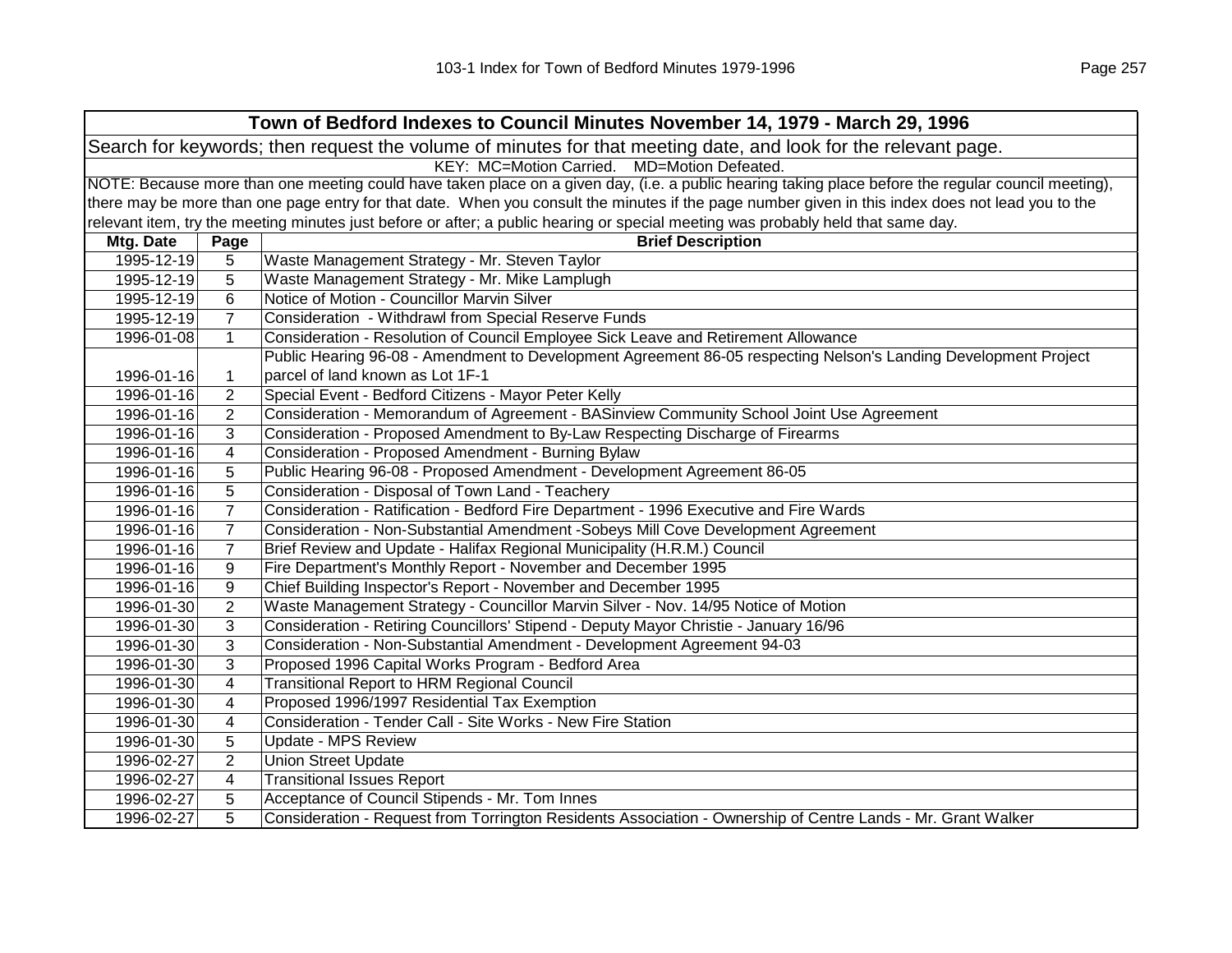| Town of Bedford Indexes to Council Minutes November 14, 1979 - March 29, 1996                                                                       |                |                                                                                                                                   |
|-----------------------------------------------------------------------------------------------------------------------------------------------------|----------------|-----------------------------------------------------------------------------------------------------------------------------------|
| Search for keywords; then request the volume of minutes for that meeting date, and look for the relevant page.                                      |                |                                                                                                                                   |
| KEY: MC=Motion Carried. MD=Motion Defeated.                                                                                                         |                |                                                                                                                                   |
| NOTE: Because more than one meeting could have taken place on a given day, (i.e. a public hearing taking place before the regular council meeting), |                |                                                                                                                                   |
| there may be more than one page entry for that date. When you consult the minutes if the page number given in this index does not lead you to the   |                |                                                                                                                                   |
|                                                                                                                                                     |                | relevant item, try the meeting minutes just before or after; a public hearing or special meeting was probably held that same day. |
| Mtg. Date                                                                                                                                           | Page           | <b>Brief Description</b>                                                                                                          |
| 1996-02-27                                                                                                                                          | 5              | Jessie Sanford - Camden St.                                                                                                       |
| 1996-02-27                                                                                                                                          | 5              | Snowy Owl Drive - Profitt Property                                                                                                |
| 1996-02-27                                                                                                                                          | 6              | Consideration - Non-Substantial Amendment - M1 Commercial Site                                                                    |
| 1996-02-27                                                                                                                                          | 8              | Consideration - Engineering Analysis & Preliminary Design - Hammonds Plains Road                                                  |
| 1996-02-27                                                                                                                                          | 8              | Consideration - Tender 96-01 - Site Works - New Fire Hall                                                                         |
| 1996-02-27                                                                                                                                          | 8              | Singular Body - Community Council - Request of N.S. Legislature                                                                   |
| 1996-02-27                                                                                                                                          | 9              | Consideration - Request to Use Town Crest (Coat of Arms)                                                                          |
| 1996-02-27                                                                                                                                          | 10             | Fire Chief's Monthly Report - January, 1996                                                                                       |
| 1996-02-27                                                                                                                                          | 10             | Chief Building Inspector's Monthly Report - January, 1996                                                                         |
| 1996-03-18                                                                                                                                          | 2              | Update - Union St.                                                                                                                |
| 1996-03-18                                                                                                                                          | $\overline{2}$ | Jessie Sanford - Camden St.                                                                                                       |
| 1996-03-18                                                                                                                                          | $\overline{2}$ | Consideration - proposed Disposal of Service Right-of-Way - Peregrine Crescent to Armoyan Court                                   |
| 1996-03-18                                                                                                                                          | 3              | Consideration - Request from Torrington Residents Association - Ownership of Centre Lands - Mr. Grant Walker                      |
| 1996-03-18                                                                                                                                          | 3              | Snowy Owl Drive - Profitt Property                                                                                                |
|                                                                                                                                                     |                | Children's Safety Village - Trevor Johnson, Bedford Board of Police Commissioners and Cst. Dwight Hennigar, Bedford Police        |
| 1996-03-18                                                                                                                                          | 4              | Department                                                                                                                        |
| 1996-03-18                                                                                                                                          | 5              | Council Approval - Consolidation and Closure of Reserve Funds                                                                     |
| 1996-03-18                                                                                                                                          | 5              | Request from County of Richmond re UNSM Service Exchange                                                                          |
| 1996-03-18                                                                                                                                          | 5              | Non-Substanital Amendment 0 Lot 92 Oceanview Drive                                                                                |
| 1996-03-18                                                                                                                                          | 6              | Correspondence: Drainage Concerns - 93 Union St. - Mr. Fred Hall                                                                  |
| 1996-03-18                                                                                                                                          | 6              | Correspondence: Construction Concerns - Bedford Place Mall - Mr. Fred Hall                                                        |
| 1996-03-18                                                                                                                                          | 6              | Fire Chief's Monthly Report - February 1996                                                                                       |
| 1996-03-18                                                                                                                                          | $\overline{7}$ | Chief Building Inspector's Report - February 1996                                                                                 |
| 1996-03-26                                                                                                                                          | $\mathbf{1}$   | Public Hearing - Disposal of a 20ft Service right of way between armoyan Court and Peregrine Crescent                             |
| 1996-03-26                                                                                                                                          | $\overline{2}$ | <b>Union Street Update</b>                                                                                                        |
| 1996-03-26                                                                                                                                          | 6              | <b>Final Draft Transitional Report</b>                                                                                            |
| 1996-03-26                                                                                                                                          | 6              | Non-Substantial Amendment 0 M-1 Commercial Site                                                                                   |
| 1996-03-26                                                                                                                                          | 6              | Public Hearing 96-01 and 96-02 MPS/LUB                                                                                            |
| 1996-03-26                                                                                                                                          | 6              | Consideration - Disposal of Service Right-of-Way - Peregrine Crescent/Armoyan                                                     |
| 1996-03-26                                                                                                                                          | $\overline{7}$ | Stipend - Mayor and Councillors                                                                                                   |